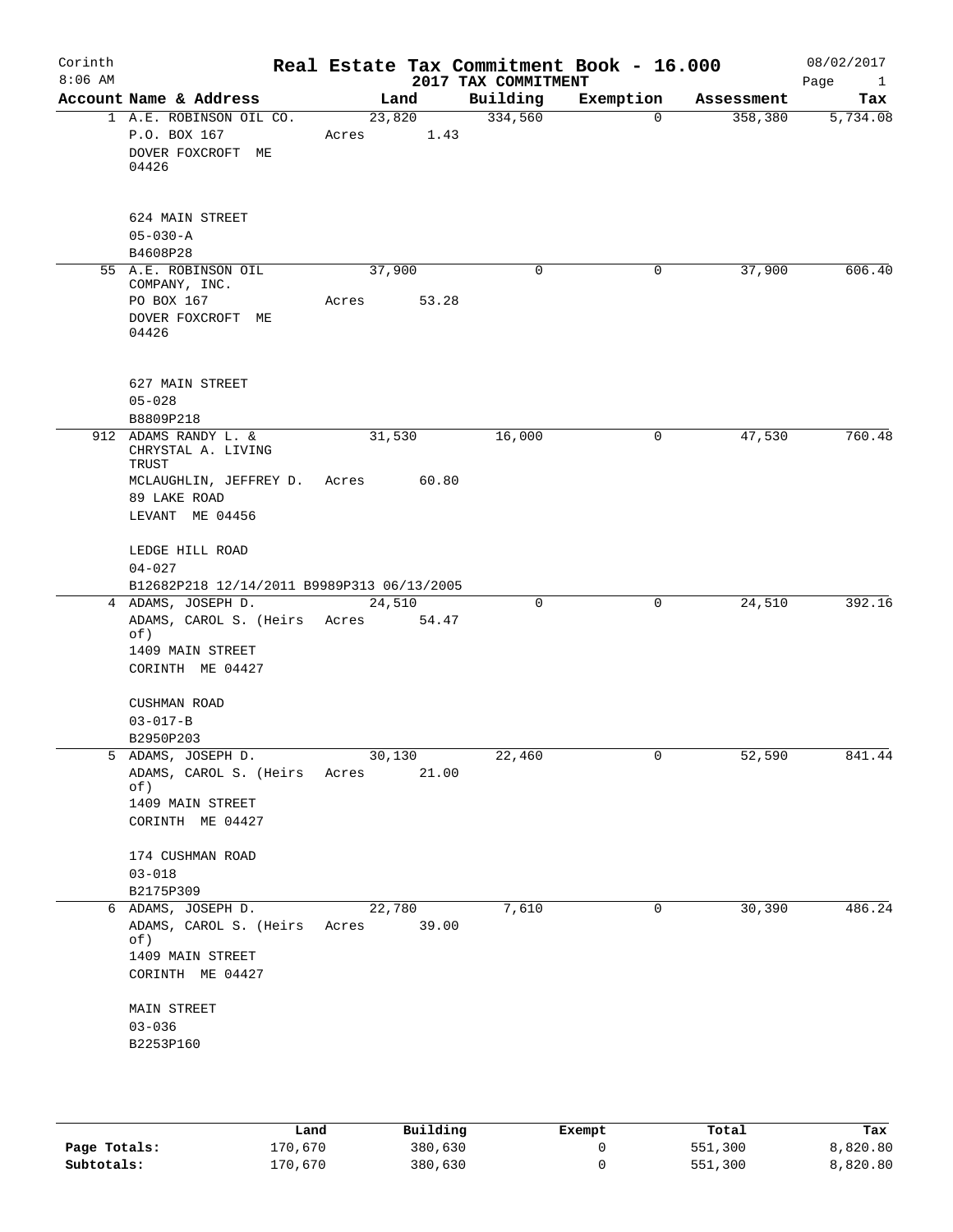| Corinth<br>$8:06$ AM       |                                                             |         |                    | 2017 TAX COMMITMENT | Real Estate Tax Commitment Book - 16.000 |                    | 08/02/2017<br>Page<br>2 |
|----------------------------|-------------------------------------------------------------|---------|--------------------|---------------------|------------------------------------------|--------------------|-------------------------|
|                            | Account Name & Address                                      |         | Land               | Building            | Exemption                                | Assessment         | Tax                     |
|                            | 7 ADAMS, JOSEPH D.                                          | 17,220  |                    | $\mathbf 0$         | $\Omega$                                 | 17,220             | 275.52                  |
|                            | ADAMS, CAROL S. (Heirs<br>of)                               | Acres   | 7.50               |                     |                                          |                    |                         |
|                            | 1409 MAIN STREET<br>CORINTH ME 04427                        |         |                    |                     |                                          |                    |                         |
|                            | <b>MAIN STREET</b>                                          |         |                    |                     |                                          |                    |                         |
|                            | $03 - 043$                                                  |         |                    |                     |                                          |                    |                         |
|                            | B2793P111<br>8 ADAMS, JOSEPH D.                             | 27,460  |                    | 81,160              | 20,000                                   | 88,620             | 1,417.92                |
|                            | ADAMS, CAROL S. (Heirs<br>of)                               | Acres   | 31.50              |                     | 01 Homestead Exempt                      |                    |                         |
|                            | 1409 MAIN STREET<br>CORINTH ME 04427                        |         |                    |                     |                                          |                    |                         |
|                            | 1409 MAIN STREET<br>$03 - 044$                              |         |                    |                     |                                          |                    |                         |
|                            | B2175P309                                                   |         |                    |                     |                                          |                    |                         |
|                            | 2003 ADAMS, PHILIP                                          |         | 0                  | 20,870              | 20,000                                   | 870                | 13.92                   |
|                            | ADAMS, JUANITA<br>344 MAIN STREET LOT 3<br>CORINTH ME 04427 |         |                    |                     | 01 Homestead Exempt                      |                    |                         |
|                            | 344 MAIN STREET LOT                                         |         |                    |                     |                                          |                    |                         |
|                            | $3 - 1$<br>$08 - 003 - 03H - 1$                             |         |                    |                     |                                          |                    |                         |
| 9                          | ADAMS, ROLAND                                               |         | 0                  | 10,000              | 10,000                                   | 0                  | 0.00                    |
|                            | ADAMS, BETTE                                                |         |                    |                     | 01 Homestead Exempt                      |                    |                         |
|                            | 57 BEANS MILL ROAD<br>CORINTH ME 04427-3109                 |         |                    |                     |                                          |                    |                         |
|                            | 57 BEANS MILL ROAD<br>$07 - 020 - 02H$                      |         |                    |                     |                                          |                    |                         |
|                            | 320 ADAMS, SCOTT L.                                         | 16, 260 |                    | 100,800             | 20,000                                   | 97,060             | 1,552.96                |
|                            | ADAMS, DIANE E.<br>308 HUDSON ROAD<br>CORINTH ME 04427      | Acres   | 1.73               |                     | 01 Homestead Exempt                      |                    |                         |
|                            | 308 HUDSON ROAD                                             |         |                    |                     |                                          |                    |                         |
|                            | $12 - 009 - B$<br>B11861P50 07/28/2009                      |         |                    |                     |                                          |                    |                         |
|                            | 10 ADKINS, MARY E.                                          |         | 16,310             | 28,090              | 26,000                                   | 18,400             | 294.40                  |
|                            | 280 MCCARD ROAD<br>CORINTH ME 04427                         | Acres   | 1.50               |                     | 31 Vetrans Widow<br>01 Homestead Exempt  |                    |                         |
|                            |                                                             |         |                    |                     |                                          |                    |                         |
|                            | 280 MCCARD ROAD                                             |         |                    |                     |                                          |                    |                         |
|                            | $01 - 020$<br>B2067P179                                     |         |                    |                     |                                          |                    |                         |
|                            | 11 AHEARN, BLANCHE                                          |         | 0                  | 11,400              | 11,400                                   | 0                  | 0.00                    |
|                            | 742 MAIN STREET                                             |         |                    |                     | 01 Homestead Exempt                      |                    |                         |
|                            | CORINTH ME 04427                                            |         |                    |                     |                                          |                    |                         |
|                            | 742 MAIN STREET<br>$05 - 037 - 01H$                         |         |                    |                     |                                          |                    |                         |
|                            |                                                             |         |                    |                     |                                          |                    |                         |
|                            | Land                                                        |         | Building           |                     | Exempt                                   | Total              | Tax                     |
| Page Totals:<br>Subtotals: | 77,250<br>247,920                                           |         | 252,320<br>632,950 |                     | 107,400<br>107,400                       | 222,170<br>773,470 | 3,554.72<br>12,375.52   |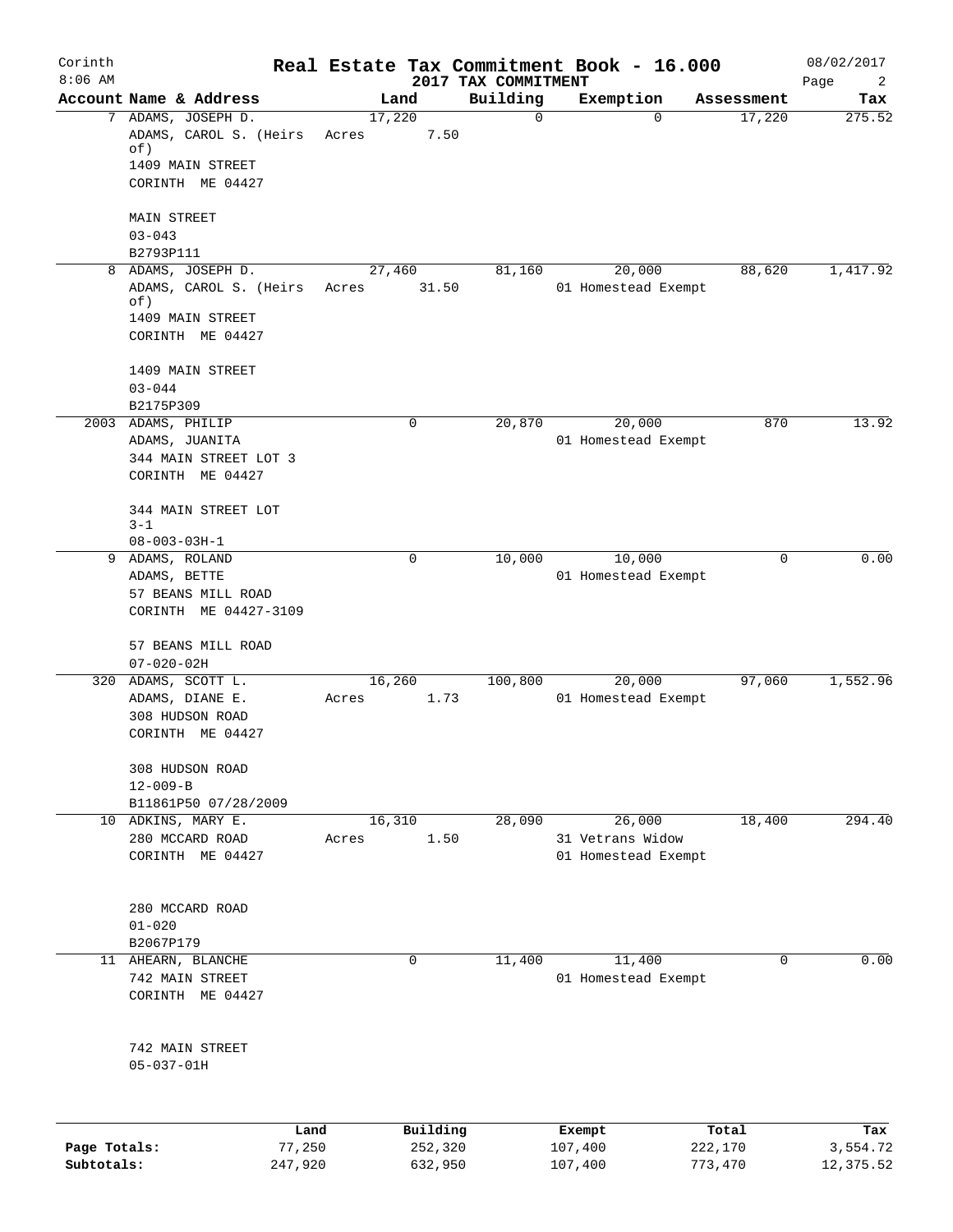| Corinth<br>$8:06$ AM |                                     |         |       |           |                                 | Real Estate Tax Commitment Book - 16.000 |            | 08/02/2017                             |
|----------------------|-------------------------------------|---------|-------|-----------|---------------------------------|------------------------------------------|------------|----------------------------------------|
|                      | Account Name & Address              |         |       | Land      | 2017 TAX COMMITMENT<br>Building | Exemption                                | Assessment | Page<br>$\overline{\mathbf{3}}$<br>Tax |
|                      | 599 AHEARN, DAVID J.                |         |       | 21,730    | 1,500                           | $\mathbf 0$                              | 23,230     | 371.68                                 |
|                      | 1089 OTIS ROAD                      |         | Acres | 0.35      |                                 |                                          |            |                                        |
|                      | OTIS ME 04605-6716                  |         |       |           |                                 |                                          |            |                                        |
|                      |                                     |         |       |           |                                 |                                          |            |                                        |
|                      | 740 MAIN STREET                     |         |       |           |                                 |                                          |            |                                        |
|                      | $05 - 037$                          |         |       |           |                                 |                                          |            |                                        |
|                      | 2049 AHIMSA PROPERTIES, LLC         |         |       | 45,520    | 559,270                         | 0                                        | 604,790    | 9,676.64                               |
|                      | 222 BARRED OWL LANE                 |         | Acres | $6.16$    |                                 |                                          |            |                                        |
|                      | BOYCE VA 22620                      |         |       |           |                                 |                                          |            |                                        |
|                      |                                     |         |       |           |                                 |                                          |            |                                        |
|                      | 52 VILLAGE DRIVE<br>$11 - 002 - 15$ |         |       |           |                                 |                                          |            |                                        |
|                      | B14118P1 04/06/2016                 |         |       |           |                                 |                                          |            |                                        |
|                      | 47 AKINS, WATIE                     |         |       | 9,090     | $\mathbf 0$                     | 0                                        | 9,090      | 145.44                                 |
|                      | PO BOX 969                          |         | Acres | 1.59      |                                 |                                          |            |                                        |
|                      | MATTAPOISETTE MA 02739              |         |       |           |                                 |                                          |            |                                        |
|                      |                                     |         |       |           |                                 |                                          |            |                                        |
|                      |                                     |         |       |           |                                 |                                          |            |                                        |
|                      | PINEWOOD DRIVE<br>$06 - 023 - 09$   |         |       |           |                                 |                                          |            |                                        |
|                      | B10768P99 12/06/2006                |         |       |           |                                 |                                          |            |                                        |
|                      | 45 AKINS, WATIE                     |         |       | 9,120     | $\mathbf 0$                     | 0                                        | 9,120      | 145.92                                 |
|                      | PO BOX 969                          |         | Acres | 1.62      |                                 |                                          |            |                                        |
|                      | MATTAPOISETTE MA 02739              |         |       |           |                                 |                                          |            |                                        |
|                      |                                     |         |       |           |                                 |                                          |            |                                        |
|                      | PINEWOOD DRIVE                      |         |       |           |                                 |                                          |            |                                        |
|                      | $06 - 023 - 07$                     |         |       |           |                                 |                                          |            |                                        |
|                      | B10768P99 12/06/2006                |         |       |           |                                 |                                          |            |                                        |
|                      | 48 AKINS, WATIE J.                  |         |       | 41,230    | $\mathbf 0$                     | 0                                        | 41,230     | 659.68                                 |
|                      | PO BOX 969                          |         | Acres | 96.59     |                                 |                                          |            |                                        |
|                      | MATTAPOISETTE MA 02739              |         |       |           |                                 |                                          |            |                                        |
|                      |                                     |         |       |           |                                 |                                          |            |                                        |
|                      | PINEWOOD DRIVE                      |         |       |           |                                 |                                          |            |                                        |
|                      | $06 - 023$                          |         |       |           |                                 |                                          |            |                                        |
|                      | B8748P188                           |         |       |           |                                 |                                          |            |                                        |
|                      | 15 ALBERT, MICHAEL & SUSAN          |         |       | 17,120    | 0                               | 0                                        | 17,120     | 273.92                                 |
|                      | CROZIER, RALPH & ELY                |         | Acres | 28.00     |                                 |                                          |            |                                        |
|                      | 7 WAKELEY STREET                    |         |       |           |                                 |                                          |            |                                        |
|                      | SEYMOUR CT 06483                    |         |       |           |                                 |                                          |            |                                        |
|                      | CHARLESTON TOWN LINE                |         |       |           |                                 |                                          |            |                                        |
|                      | N/F                                 |         |       |           |                                 |                                          |            |                                        |
|                      | $10 - 026$                          |         |       |           |                                 |                                          |            |                                        |
|                      | B3559P129<br>17 ALBERTS, ANTHONY L. |         |       | 23,760    | 46,000                          | 20,000                                   | 49,760     | 796.16                                 |
|                      | ALBERTS, MARGIE A.                  |         | Acres | 10.70     |                                 | 01 Homestead Exempt                      |            |                                        |
|                      | 47 GRANT ROAD                       |         |       |           |                                 |                                          |            |                                        |
|                      | CORINTH ME 04427                    |         |       |           |                                 |                                          |            |                                        |
|                      |                                     |         |       |           |                                 |                                          |            |                                        |
|                      | 47 GRANT ROAD                       |         |       |           |                                 |                                          |            |                                        |
|                      | $05 - 021 - A$                      |         |       |           |                                 |                                          |            |                                        |
|                      | B4444P89                            |         |       |           |                                 |                                          |            |                                        |
|                      |                                     |         |       |           |                                 |                                          |            |                                        |
|                      |                                     | Land    |       | Building  |                                 | Exempt                                   | Total      | Tax                                    |
| Page Totals:         |                                     | 167,570 |       | 606,770   |                                 | 20,000                                   | 754,340    | 12,069.44                              |
| Subtotals:           |                                     | 415,490 |       | 1,239,720 |                                 | 127,400                                  | 1,527,810  | 24, 444.96                             |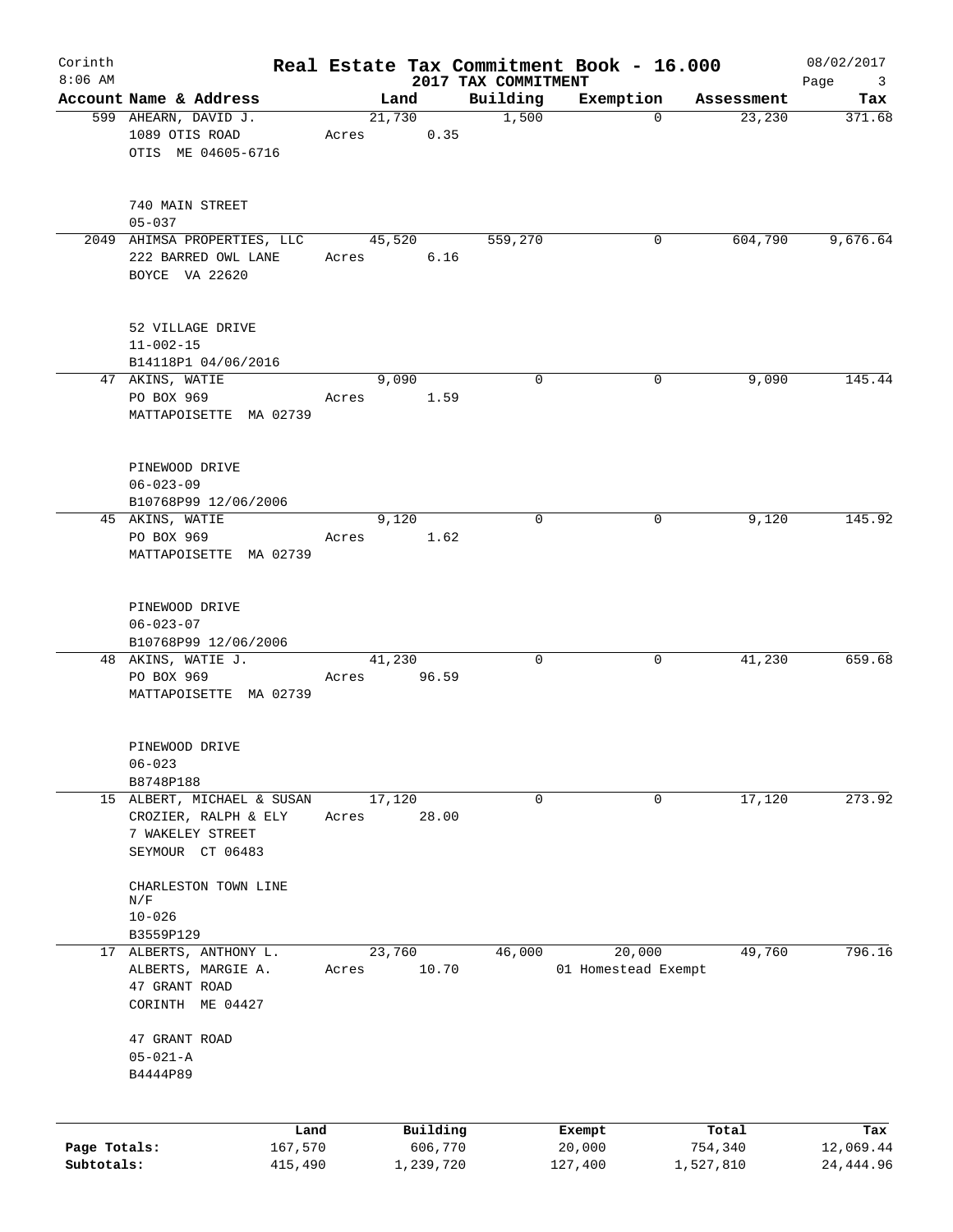| Corinth<br>$8:06$ AM |                                                                                                                                                                                 |                          | 2017 TAX COMMITMENT | Real Estate Tax Commitment Book - 16.000 |            | 08/02/2017<br>Page<br>4 |
|----------------------|---------------------------------------------------------------------------------------------------------------------------------------------------------------------------------|--------------------------|---------------------|------------------------------------------|------------|-------------------------|
|                      | Account Name & Address                                                                                                                                                          | Land                     | Building            | Exemption                                | Assessment | Tax                     |
|                      | 2060 ALBRIGHT, CARLA<br>408 LEDGE HILL ROAD<br>CORINTH ME 04427                                                                                                                 | $\mathbf 0$              | 20,590              | $\Omega$                                 | 20,590     | 329.44                  |
|                      | 462 BLACK ROAD<br>$02 - 031 - 01H$                                                                                                                                              |                          |                     |                                          |            |                         |
|                      | 302 ALDINGER, JOHN G.<br>ALDINGER, LAURA BELLE<br>Α.<br>PO BOX 77<br>CORINTH ME 04427                                                                                           | 18,400<br>3.30<br>Acres  | 0                   | 0                                        | 18,400     | 294.40                  |
|                      | 477 TATE ROAD<br>$06 - 022$<br>B4096P350                                                                                                                                        |                          |                     |                                          |            |                         |
|                      | 1541 ALEXANDER, DEANNA<br>523 LEDGE HILL ROAD<br>CORINTH ME 04427                                                                                                               | 0                        | 44,260              | 20,000<br>01 Homestead Exempt            | 24,260     | 388.16                  |
|                      | 523 LEDGE HILL ROAD<br>$01 - 040 - 03H$                                                                                                                                         |                          |                     |                                          |            |                         |
|                      | 852 ALEXANDER, LYNN A.<br>LOWELL, ALEXI-LAN &<br>SEUMAS & CEILIDH<br>JEANNINE<br>143 BLACK ROAD<br>CORINTH ME 04427                                                             | 14,720<br>9.00<br>Acres  | 0                   | 0                                        | 14,720     | 235.52                  |
|                      | BLACK ROAD<br>$05 - 010$<br>B13556P192 06/11/2014                                                                                                                               |                          |                     |                                          |            |                         |
|                      | 18 ALEXANDER, LYNN A.<br>LOWELL, ALEXI-LAN &<br>SEUMAS & CEILIDH<br>JEANNINE<br>143 BLACK ROAD<br>CORINTH ME 04427                                                              | 32,130<br>41.00<br>Acres | 49,920              | 20,000<br>01 Homestead Exempt            | 62,050     | 992.80                  |
|                      | 143 BLACK ROAD<br>$05 - 009 - A$<br>B13556P192 06/11/2014                                                                                                                       |                          |                     |                                          |            |                         |
|                      | 853 ALEXANDER, LYNN A.<br>LOWELL, ALEXI-LAN &<br>SEUMAS & CEILIDH<br><b>JEANNINE</b><br>143 BLACK ROAD<br>CORINTH ME 04427<br>BLACK ROAD<br>$05 - 011$<br>B13556P192 06/11/2014 | 10,940<br>3.00<br>Acres  | 0                   | 0                                        | 10,940     | 175.04                  |

|              | Land    | Building  | Exempt  | Total     | Tax       |
|--------------|---------|-----------|---------|-----------|-----------|
| Page Totals: | 76,190  | 114,770   | 40,000  | 150,960   | 2,415.36  |
| Subtotals:   | 491,680 | 1,354,490 | 167,400 | 1,678,770 | 26,860.32 |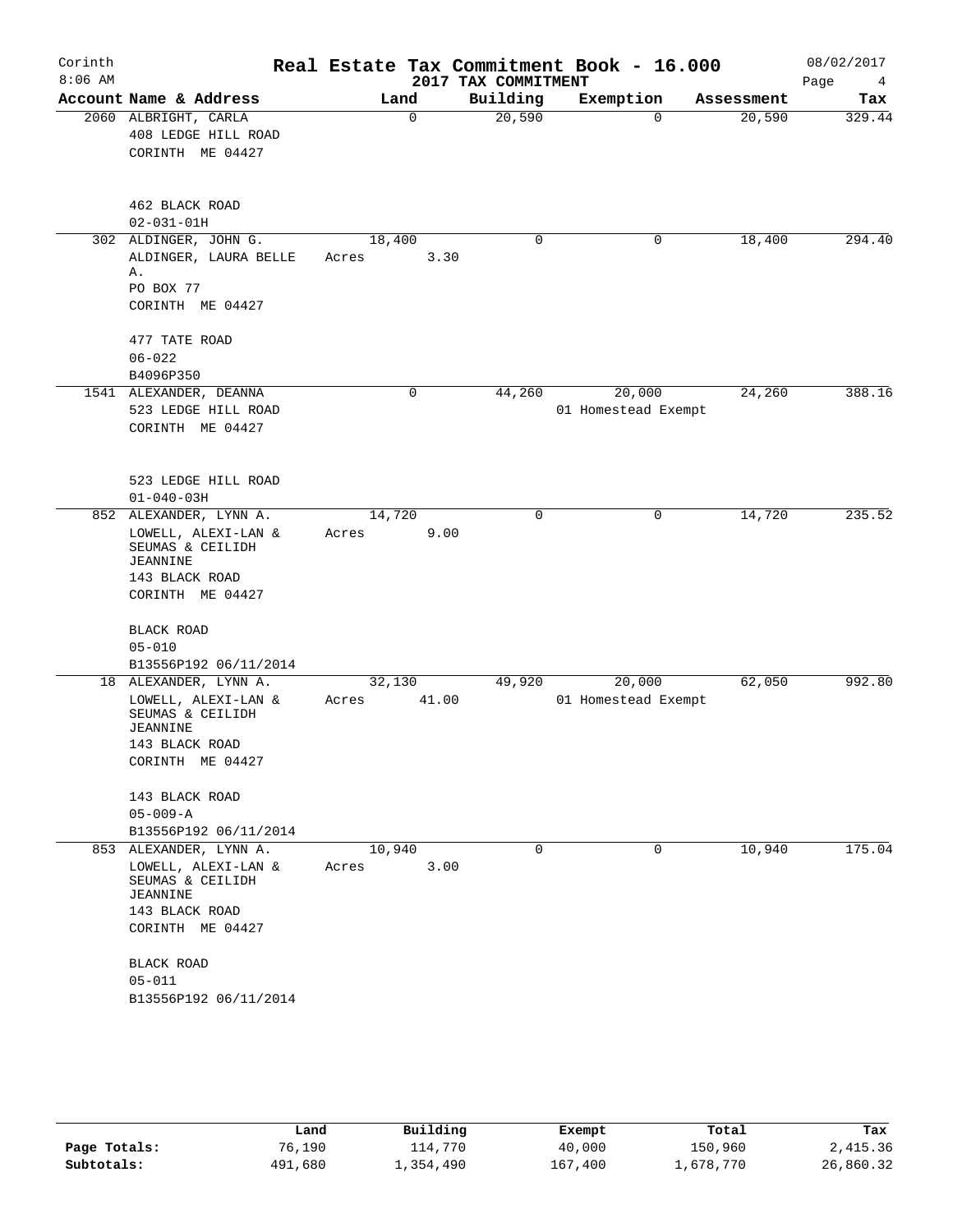| Corinth<br>$8:06$ AM |                                                                                 |                 |                     | 2017 TAX COMMITMENT | Real Estate Tax Commitment Book - 16.000 |                  | 08/02/2017       |
|----------------------|---------------------------------------------------------------------------------|-----------------|---------------------|---------------------|------------------------------------------|------------------|------------------|
|                      | Account Name & Address                                                          |                 | Land                | Building            | Exemption                                | Assessment       | Page<br>5<br>Tax |
|                      | 564 ALLARD,<br><b>DENNIS</b><br>JOYCE M.<br>ALLARD,                             | 15,730<br>Acres | 1.00                | 3,310               | $\mathbf 0$                              | 19,040           | 304.64           |
|                      | 99 STETSON ROAD EAST<br>LEVANT ME 04456                                         |                 |                     |                     |                                          |                  |                  |
|                      | 346 MCCARD ROAD<br>$01 - 017 - B$                                               |                 |                     |                     |                                          |                  |                  |
|                      | B6920P145 12/22/1998                                                            |                 |                     |                     |                                          |                  |                  |
|                      | 1626 ALLARD, KYLE T.<br>GRAY, AMANDA L.<br>693 MUDGETT ROAD<br>CORINTH ME 04427 |                 | 0                   | 26,250              | 0                                        | 26,250           | 420.00           |
|                      | 693 MUDGETT ROAD<br>$02 - 008 - 01 - 1H$                                        |                 |                     |                     |                                          |                  |                  |
|                      | 22 ALLEN, JAMES C.                                                              |                 | 13,290              | 53,920              | 0                                        | 67,210           | 1,075.36         |
|                      | 78 EXETER ROAD<br>CORINTH ME 04427                                              | Acres           | 0.50                |                     |                                          |                  |                  |
|                      | 78 EXETER ROAD<br>$14 - 007$                                                    |                 |                     |                     |                                          |                  |                  |
|                      | B12444P231 04/05/2011<br>1461 ALLEN, JOHN W.                                    |                 | 22,910              | 212,860             | 20,000                                   | 215,770          | 3,452.32         |
|                      | ALLEN, SUE A.<br>44 WHITE SCHOOLHOUSE<br><b>ROAD</b>                            | Acres           | 5.93                |                     | 01 Homestead Exempt                      |                  |                  |
|                      | CORINTH ME 04427                                                                |                 |                     |                     |                                          |                  |                  |
|                      | 44 WHITE SCHOOLHOUSE<br>ROAD<br>$08 - 024$                                      |                 |                     |                     |                                          |                  |                  |
|                      | B8554P46                                                                        |                 |                     | 10,600              |                                          | 26, 330          | 421.28           |
|                      | 751 ALLEN, RICHARD<br>72 EXETER ROAD<br>CORINTH ME 04427                        | Acres           | 15,730<br>1.00      |                     | 0                                        |                  |                  |
|                      | 256 WHITE SCHOOLHOUSE<br><b>ROAD</b><br>$08 - 030 - A$                          |                 |                     |                     |                                          |                  |                  |
|                      | B13862P301 06/02/2015                                                           |                 |                     |                     |                                          |                  |                  |
|                      | 796 ALLEN, RICHARD<br>ALLEN, CYNTHIA                                            | Acres           | 9,970<br>0.50       | 85,650              | 20,000<br>01 Homestead Exempt            | 75,620           | 1,209.92         |
|                      | 72 EXETER ROAD<br>CORINTH ME 04427                                              |                 |                     |                     |                                          |                  |                  |
|                      | 72 EXETER ROAD<br>$14 - 005$                                                    |                 |                     |                     |                                          |                  |                  |
|                      | B13663P310 10/02/2014                                                           |                 |                     |                     |                                          |                  |                  |
| 1700                 | ALZERRECA, ROBIN K.<br>280 GRANT RD<br>CORINTH ME 04427                         |                 | 0                   | 21,700              | 20,000<br>01 Homestead Exempt            | 1,700            | 27.20            |
|                      | 266 GRANT ROAD<br>$05 - 017 - 05H$                                              |                 |                     |                     |                                          |                  |                  |
|                      |                                                                                 |                 |                     |                     |                                          |                  |                  |
| Page Totals:         | 77,630                                                                          | Land            | Building<br>414,290 |                     | Exempt<br>60,000                         | Total<br>431,920 | Tax<br>6,910.72  |
| Subtotals:           | 569,310                                                                         |                 | 1,768,780           |                     | 227,400                                  | 2,110,690        | 33,771.04        |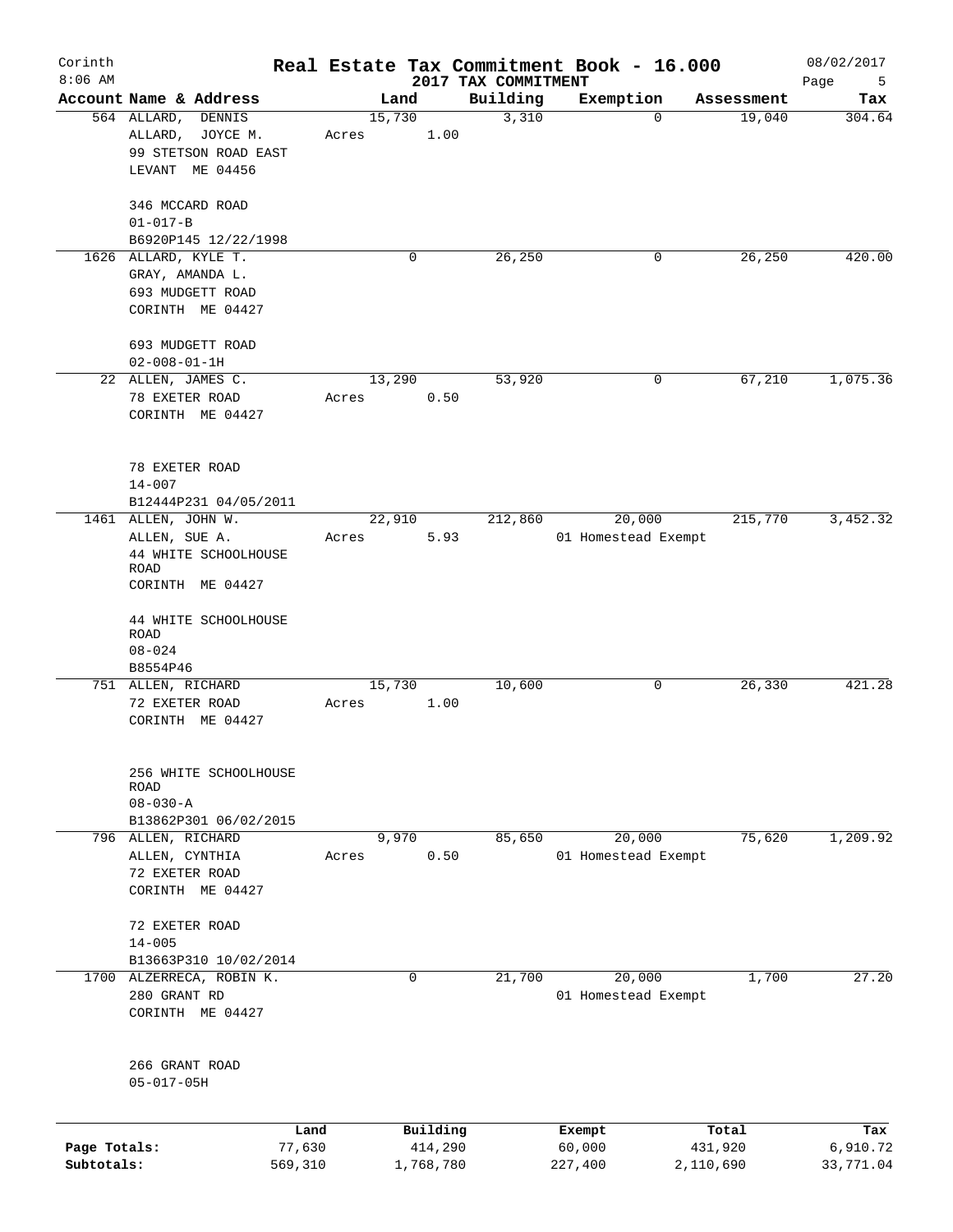| Corinth   |                                                                                          |                 |       |                     | Real Estate Tax Commitment Book - 16.000 |            | 08/02/2017  |
|-----------|------------------------------------------------------------------------------------------|-----------------|-------|---------------------|------------------------------------------|------------|-------------|
| $8:06$ AM |                                                                                          |                 |       | 2017 TAX COMMITMENT |                                          |            | Page<br>- 6 |
|           | Account Name & Address                                                                   | Land            |       | Building            | Exemption                                | Assessment | Tax         |
|           | 1949 ALZERRECA, ROBIN K.<br>ALZERRECA, FREDERICO R. Acres<br>JR.& JAY C.<br>280 GRANT RD | 60,210          | 48.00 | 106, 180            | $\Omega$                                 | 166,390    | 2,662.24    |
|           | CORINTH ME 04427                                                                         |                 |       |                     |                                          |            |             |
|           | 280 GRANT ROAD                                                                           |                 |       |                     |                                          |            |             |
|           | $05 - 017 - 05$                                                                          |                 |       |                     |                                          |            |             |
|           | B11447P153 06/18/2008<br>26 AMERICAN LEGION POST                                         | 3,600           |       | 24,800              | 0                                        | 28,400     | 454.40      |
|           | 115                                                                                      |                 |       |                     |                                          |            |             |
|           | C/O STEPHEN CHAMBERS                                                                     |                 |       |                     |                                          |            |             |
|           | 430 MAIN STREET                                                                          |                 |       |                     |                                          |            |             |
|           | CORINTH ME 04427                                                                         |                 |       |                     |                                          |            |             |
|           | 23 EXETER ROAD                                                                           |                 |       |                     |                                          |            |             |
|           | $15 - 015$                                                                               |                 |       |                     |                                          |            |             |
|           | 118 AMES, RICKIE L.                                                                      | 18,620<br>Acres | 3.49  | 198,010             | 20,000<br>01 Homestead Exempt            | 196,630    | 3,146.08    |
|           | AMES, ALISHA M.<br>372 BEANS MILL ROAD                                                   |                 |       |                     |                                          |            |             |
|           | CORINTH ME 04427                                                                         |                 |       |                     |                                          |            |             |
|           |                                                                                          |                 |       |                     |                                          |            |             |
|           | 372 BEANS MILL ROAD                                                                      |                 |       |                     |                                          |            |             |
|           | $04 - 019 - 01$                                                                          |                 |       |                     |                                          |            |             |
|           | B12839P105 06/06/2012                                                                    |                 |       |                     |                                          |            |             |
|           | 1023 AMOLING, JOANNA                                                                     | 15, 730         |       | 93,500              | 20,000                                   | 89,230     | 1,427.68    |
|           | 687 TATE RD                                                                              | Acres           | 1.00  |                     | 01 Homestead Exempt                      |            |             |
|           | CORINTH ME 04427                                                                         |                 |       |                     |                                          |            |             |
|           | 687 TATE ROAD                                                                            |                 |       |                     |                                          |            |             |
|           | $06 - 012 - A$                                                                           |                 |       |                     |                                          |            |             |
|           | B13748P116 01/15/2015                                                                    |                 |       |                     |                                          |            |             |
| 29        | ANDERSON, ARTHUR DUVAL                                                                   | 26,800          |       | 75,660              | 0                                        | 102,460    | 1,639.36    |
|           | ANDERSON, KENNETH<br>WALTER                                                              | Acres           | 9.15  |                     |                                          |            |             |
|           | 2918 HURLEY POND ROAD                                                                    |                 |       |                     |                                          |            |             |
|           | WALL NJ 07719                                                                            |                 |       |                     |                                          |            |             |
|           | 375 MAIN STREET                                                                          |                 |       |                     |                                          |            |             |
|           | $08 - 005 - A$                                                                           |                 |       |                     |                                          |            |             |
|           | B13569P252 06/24/2014                                                                    |                 |       |                     |                                          |            |             |
|           | 1785 ANDERSON, LEON S.                                                                   | 19,120          |       | 116,400             | 20,000                                   | 115,520    | 1,848.32    |
|           | ANDERSON, JUDITH M.                                                                      | Acres           | 3.50  |                     | 01 Homestead Exempt                      |            |             |
|           | 65 BRADBURY DR                                                                           |                 |       |                     |                                          |            |             |
|           | CORINTH ME 04427                                                                         |                 |       |                     |                                          |            |             |
|           | 65 BRADBURY DRIVE                                                                        |                 |       |                     |                                          |            |             |
|           | $08 - 012 - 07 - C$                                                                      |                 |       |                     |                                          |            |             |
|           | B8925P90                                                                                 |                 |       |                     |                                          |            |             |

|              | Land    | Building  | Exempt  | Total     | Tax       |
|--------------|---------|-----------|---------|-----------|-----------|
| Page Totals: | 144.080 | 614,550   | 60,000  | 698,630   | 11,178.08 |
| Subtotals:   | 713,390 | 2,383,330 | 287,400 | 2,809,320 | 44,949.12 |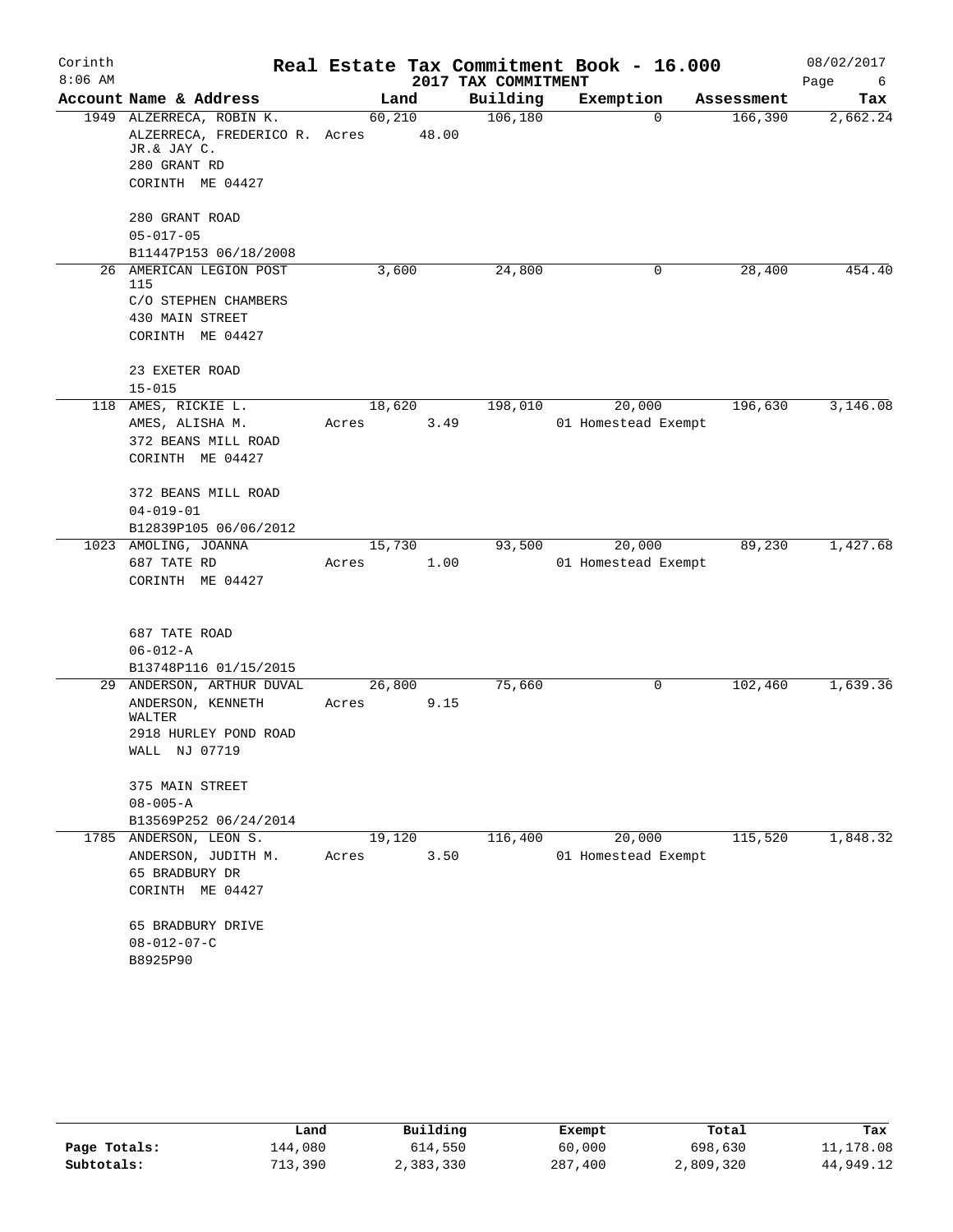| Corinth<br>$8:06$ AM       |                                                                                                    |        |                      | 2017 TAX COMMITMENT | Real Estate Tax Commitment Book - 16.000 |                      | 08/02/2017<br>Page<br>7 |
|----------------------------|----------------------------------------------------------------------------------------------------|--------|----------------------|---------------------|------------------------------------------|----------------------|-------------------------|
|                            | Account Name & Address                                                                             |        | Land                 | Building            | Exemption                                | Assessment           | Tax                     |
|                            | 31 ANDREWS, ERNEST E.<br>ANDREWS, BEVERLEY J.<br>(Heirs of)<br>561 HUDSON ROAD<br>CORINTH ME 04427 | Acres  | 16,160<br>2.28       | 0                   | $\Omega$                                 | 16,160               | 258.56                  |
|                            |                                                                                                    |        |                      |                     |                                          |                      |                         |
|                            | 557 HUDSON ROAD<br>$09 - 029$                                                                      |        |                      |                     |                                          |                      |                         |
|                            | B4921P176                                                                                          |        |                      |                     |                                          |                      |                         |
|                            | 32 ANDREWS, ERNEST E.                                                                              |        | 26,270               | 12,800              | 26,000                                   | 13,070               | 209.12                  |
|                            | ANDREWS, BEVERLEY J.<br>(Heirs of)                                                                 | Acres  | 11.00                |                     | 22 Veteran                               |                      |                         |
|                            | 561 HUDSON ROAD                                                                                    |        |                      |                     | 01 Homestead Exempt                      |                      |                         |
|                            | CORINTH ME 04427                                                                                   |        |                      |                     |                                          |                      |                         |
|                            | 561 HUDSON ROAD                                                                                    |        |                      |                     |                                          |                      |                         |
|                            | $09 - 029 - B$                                                                                     |        |                      |                     |                                          |                      |                         |
|                            | B4292P93                                                                                           |        |                      |                     |                                          |                      |                         |
|                            | 1837 ANDREWS, RITA M.<br>76 BRADBURY DR                                                            | Acres  | 17,100<br>1.13       | 118,410             | 20,000<br>01 Homestead Exempt            | 115,510              | 1,848.16                |
|                            | CORINTH ME 04427                                                                                   |        |                      |                     |                                          |                      |                         |
|                            | 76 BRADBURY DRIVE                                                                                  |        |                      |                     |                                          |                      |                         |
|                            | $08 - 012 - 14$                                                                                    |        |                      |                     |                                          |                      |                         |
|                            | B13608P25 07/31/2014                                                                               |        |                      |                     |                                          |                      |                         |
|                            | 1734 ANNETT, RUSSELL A.<br>656 BLACK ROAD                                                          |        | 0                    | 19,330              | 19,330<br>01 Homestead Exempt            | $\mathbf 0$          | 0.00                    |
|                            | CORINTH ME 04427                                                                                   |        |                      |                     |                                          |                      |                         |
|                            | 656 BLACK ROAD                                                                                     |        |                      |                     |                                          |                      |                         |
|                            | $02 - 038 - 03H$<br>560 ANTOMMARCHI, LOIS F.                                                       |        | 6,660                | 0                   | 0                                        | 6,660                | 106.56                  |
|                            | PO BOX 880727<br>PORT ST LUCIE FL 34988                                                            | Acres  | 0.78                 |                     |                                          |                      |                         |
|                            | EXETER ROAD                                                                                        |        |                      |                     |                                          |                      |                         |
|                            | $07 - 043 - 12$                                                                                    |        |                      |                     |                                          |                      |                         |
|                            | B10482P107 06/09/2006<br>35 ARCHER, ELIZABETH A.                                                   |        | 24,190               | 102,650             | 20,000                                   | 106,840              | 1,709.44                |
|                            | P.O. BOX 313                                                                                       | Acres  | 8.29                 |                     | 01 Homestead Exempt                      |                      |                         |
|                            | CORINTH ME 04427                                                                                   |        |                      |                     |                                          |                      |                         |
|                            | 37 BROOKSIDE LANE                                                                                  |        |                      |                     |                                          |                      |                         |
|                            | $04 - 036 - E$                                                                                     |        |                      |                     |                                          |                      |                         |
|                            | B6109P316                                                                                          |        |                      |                     |                                          |                      |                         |
| 1163                       | ARCHER, JENNIFER<br>PO BOX 555                                                                     |        | 0                    | 20,090              | 0                                        | 20,090               | 321.44                  |
|                            | STRATTON ME 04982                                                                                  |        |                      |                     |                                          |                      |                         |
|                            | 30 EXETER ROAD LOT 09<br>15-012-09H                                                                |        |                      |                     |                                          |                      |                         |
|                            |                                                                                                    |        |                      |                     |                                          |                      |                         |
|                            |                                                                                                    | Land   | Building             |                     | Exempt                                   | Total                | Tax                     |
| Page Totals:<br>Subtotals: | 803,770                                                                                            | 90,380 | 273,280<br>2,656,610 |                     | 85,330<br>372,730                        | 278,330<br>3,087,650 | 4,453.28<br>49, 402. 40 |
|                            |                                                                                                    |        |                      |                     |                                          |                      |                         |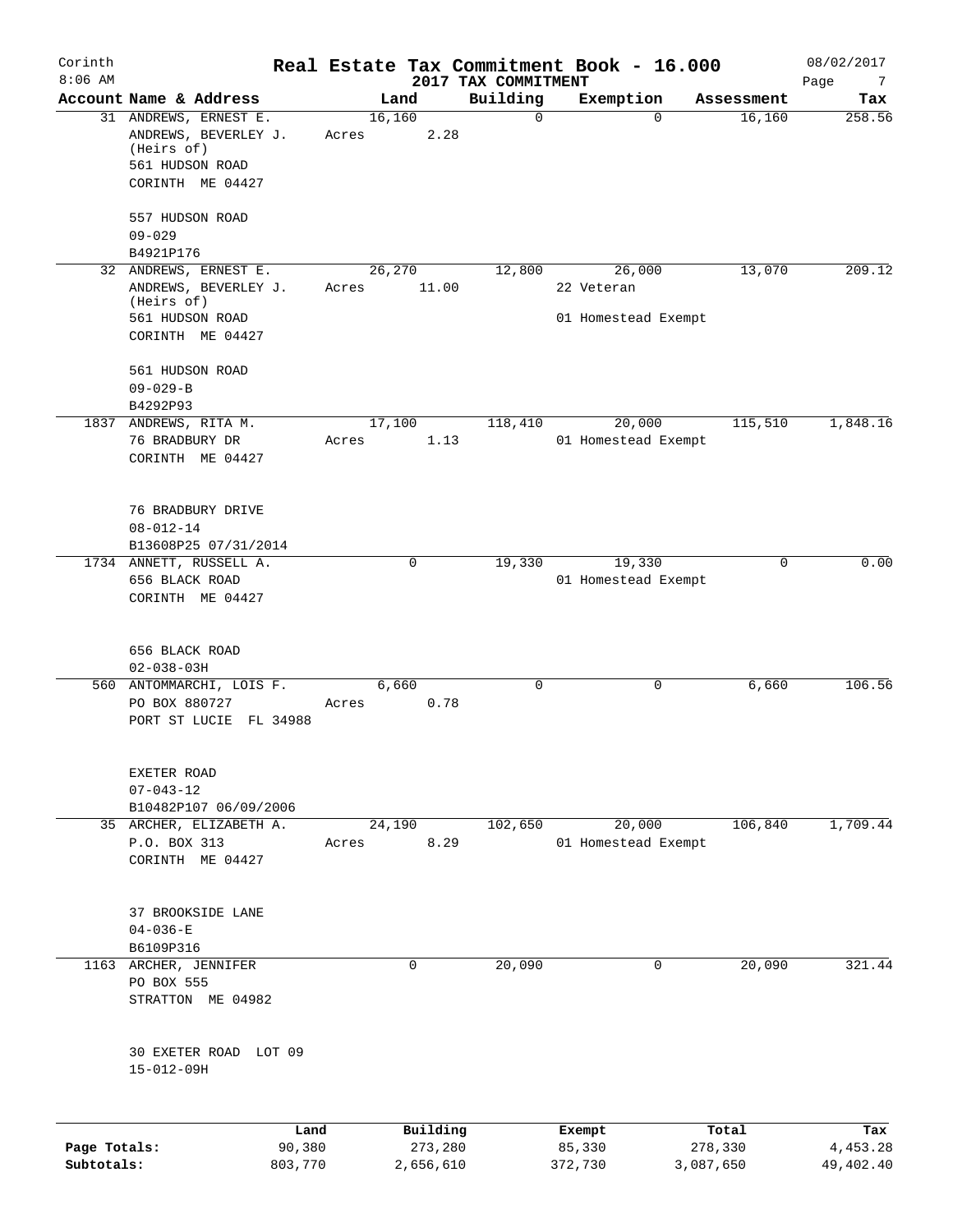| Corinth<br>$8:06$ AM |                                                                                  |       |                     |                                 | Real Estate Tax Commitment Book - 16.000 |                  | 08/02/2017       |
|----------------------|----------------------------------------------------------------------------------|-------|---------------------|---------------------------------|------------------------------------------|------------------|------------------|
|                      | Account Name & Address                                                           |       | Land                | 2017 TAX COMMITMENT<br>Building | Exemption                                | Assessment       | Page<br>8<br>Tax |
|                      | 1554 AREL, MICHAEL<br>AREL, SALLY                                                |       | $\mathbf 0$         | 25,510                          | 20,000<br>01 Homestead Exempt            | 5,510            | 88.16            |
|                      | 1215 MAIN STREET<br>CORINTH ME 04427                                             |       |                     |                                 |                                          |                  |                  |
|                      | 1215 MAIN STREET<br>$03 - 022 - A - 01H$                                         |       |                     |                                 |                                          |                  |                  |
|                      | 1786 ARMSTRONG, WAYNE H.<br>ARMSTRONG, MARY JANE<br>PO BOX 60<br>3 HONEYWELL AVE | Acres | 16,530<br>8.73      | 0                               | 0                                        | 16,530           | 264.48           |
|                      | SANGERVILLE ME 04479<br>NOTCH ROAD<br>$07 - 036$                                 |       |                     |                                 |                                          |                  |                  |
|                      | B5403P195<br>97 ARNOLD, GARY D.                                                  |       | 17,180              | 62,460                          | 20,000                                   | 59,640           | 954.24           |
|                      | ARNOLD, NANCY M.<br>67 HUDSON ROAD<br>CORINTH ME 04427                           | Acres | 1.20                |                                 | 01 Homestead Exempt                      |                  |                  |
|                      | 67 HUDSON ROAD<br>$08 - 002 - 02$<br>B12921P185 08/14/2012                       |       |                     |                                 |                                          |                  |                  |
|                      | 1399 ARRANTS, BRYAN                                                              |       | 20,250              | 50,260                          | 20,000                                   | 50,510           | 808.16           |
|                      | 336 WEST CORINTH ROAD<br>CORINTH ME 04427                                        | Acres | 4.90                |                                 | 01 Homestead Exempt                      |                  |                  |
|                      | 336 WEST CORINTH ROAD<br>$05 - 002$<br>B13612P121 08/08/2014                     |       |                     |                                 |                                          |                  |                  |
| 2037                 | ATKINS MEMORIAL LIBRARY                                                          |       | 10,300              | 83,400                          | 93,700                                   | 0                | 0.00             |
|                      | ASSOCIATION<br>306 GARLAND ROAD<br>CORINTH ME 04427                              |       |                     |                                 | 43 Municipal                             |                  |                  |
|                      | 360 MAIN STREET<br>$15 - 050$<br>B3103P190 11/05/1937                            |       |                     |                                 |                                          |                  |                  |
|                      | 2016 B & T WHITNEY, LLC                                                          |       | 23,060              | 238,490                         | 0                                        | 261,550          | 4,184.80         |
|                      | 689 MAIN STREET<br>CORINTH ME 04427                                              | Acres | 1.84                |                                 |                                          |                  |                  |
|                      | 685 MAIN STREET<br>$05 - 033 - A - 01$                                           |       |                     |                                 |                                          |                  |                  |
|                      | B12893P350 07/26/2012<br>2025 B. L. GRANT & SON LLC                              |       | 19,760              | $\Omega$                        | 0                                        | 19,760           | 316.16           |
|                      | 176 WEST CORINTH ROAD<br>CORINTH ME 04427                                        | Acres | 15.00               |                                 |                                          |                  |                  |
|                      | WEST CORINTH ROAD<br>$05 - 027 - C$<br>B14064P232 01/19/2016                     |       |                     |                                 |                                          |                  |                  |
| Page Totals:         | 107,080                                                                          | Land  | Building<br>460,120 |                                 | Exempt<br>153,700                        | Total<br>413,500 | Tax<br>6,616.00  |
| Subtotals:           | 910,850                                                                          |       | 3,116,730           |                                 | 526,430                                  | 3,501,150        | 56,018.40        |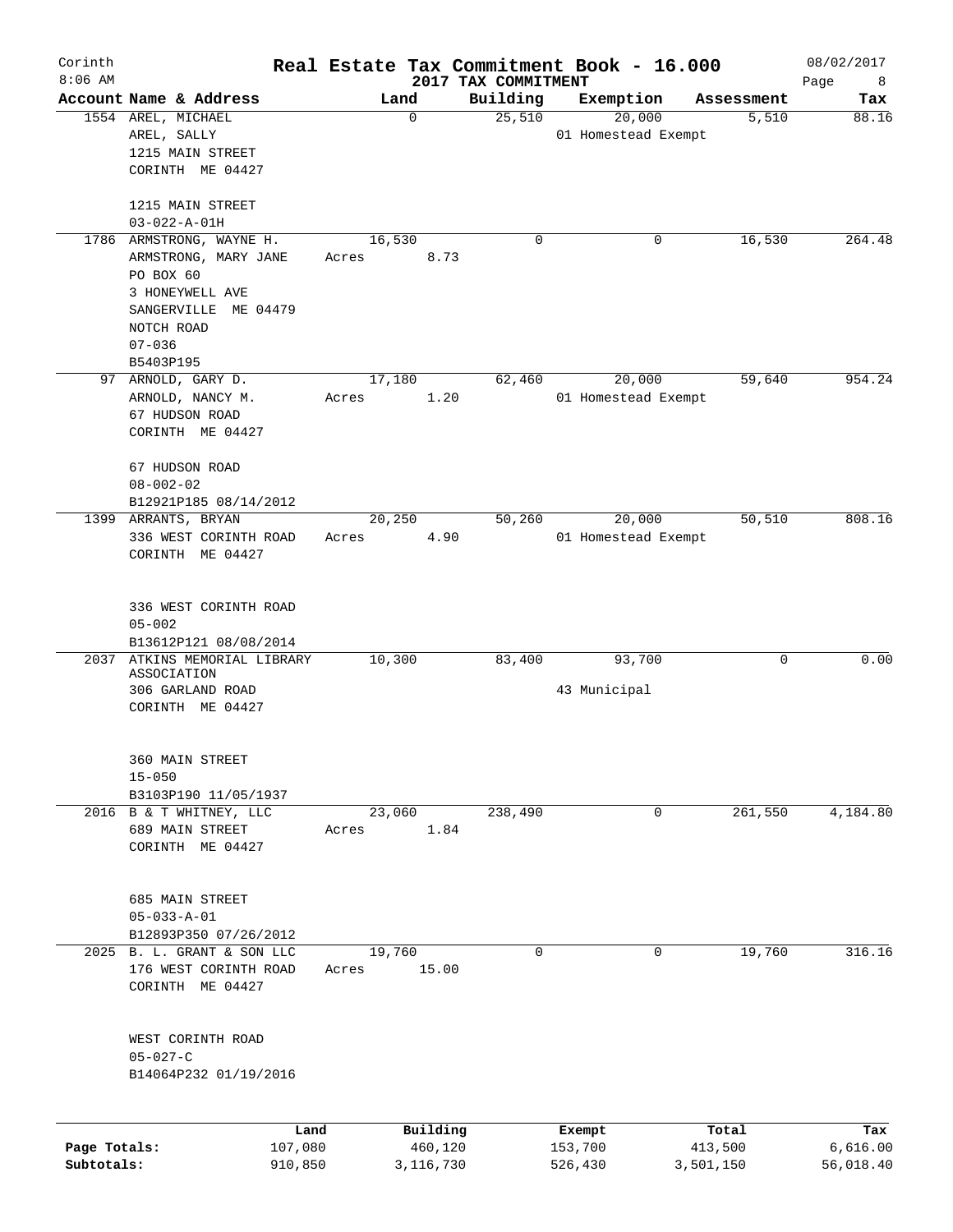| Corinth<br>$8:06$ AM |                                                                                              |                 |             | 2017 TAX COMMITMENT | Real Estate Tax Commitment Book - 16.000 |            | 08/02/2017<br>Page<br>9 |
|----------------------|----------------------------------------------------------------------------------------------|-----------------|-------------|---------------------|------------------------------------------|------------|-------------------------|
|                      | Account Name & Address                                                                       |                 | Land        | Building            | Exemption                                | Assessment | Tax                     |
|                      | 1893 B. L. GRANT & SON LLC<br>179 WEST CORINTH ROAD<br>CORINTH ME 04427                      | 32,250<br>Acres | 49.54       | 2,800               | $\Omega$                                 | 35,050     | 560.80                  |
|                      | COUNTY ROAD<br>$08 - 013 - G$<br>B14064P232 01/19/2016                                       |                 |             |                     |                                          |            |                         |
|                      | 114 B. L. GRANT & SON, LLC.<br>176 WEST CORINTH ROAD<br>CORINTH ME 04427                     | 53,020<br>Acres | 41.10       | 6,000               | 0                                        | 59,020     | 944.32                  |
|                      | RABBIT PATH<br>$06 - 035$<br>B14256P338 08/26/2016                                           |                 |             |                     |                                          |            |                         |
|                      | 51 BACON, FRANCES C.<br>195 MARSHVILLE ROAD<br>HARRINGTON ME 04643                           | 30,900<br>Acres | 38.00       | 73,130              | 0                                        | 104,030    | 1,664.48                |
|                      | 82 TABER LANE<br>$07 - 006 - A$<br>B13454P169 02/04/2014                                     |                 |             |                     |                                          |            |                         |
|                      | 49 BACON, FRANCES C.<br>195 MARSHVILLE ROAD<br>HARRINGTON ME 04643                           | 22,380<br>Acres | 34.25       | 0                   | 0                                        | 22,380     | 358.08                  |
|                      | TABER LANE<br>$07 - 005$<br>B13454P169 02/04/2014                                            |                 |             |                     |                                          |            |                         |
|                      | 50 BACON, FRANCES C.<br>195 MARSHVILLE ROAD<br>HARRINGTON ME 04643                           | Acres           | 500<br>1.00 | 0                   | 0                                        | 500        | 8.00                    |
|                      | TABER LANE<br>$07 - 007 - A$<br>B13454P169 02/04/2014                                        |                 |             |                     |                                          |            |                         |
|                      | 1665 BAILEY, BENJAMIN<br>BAILEY, DEBRA J.<br>285 WHITE SCHOOLHOUSE<br>RD<br>CORINTH ME 04427 | 24,400<br>Acres | 21.45       | 0                   | 0                                        | 24,400     | 390.40                  |
|                      | WHITE SCHOOLHOUSE ROAD<br>$06 - 015 - C$<br>B13558P241 06/13/2014                            |                 |             |                     |                                          |            |                         |

|              | Land      | Building  | Exempt  | Total     | Tax       |
|--------------|-----------|-----------|---------|-----------|-----------|
| Page Totals: | 163.450   | 81,930    |         | 245,380   | 3,926.08  |
| Subtotals:   | L.074.300 | 3,198,660 | 526,430 | 3,746,530 | 59,944.48 |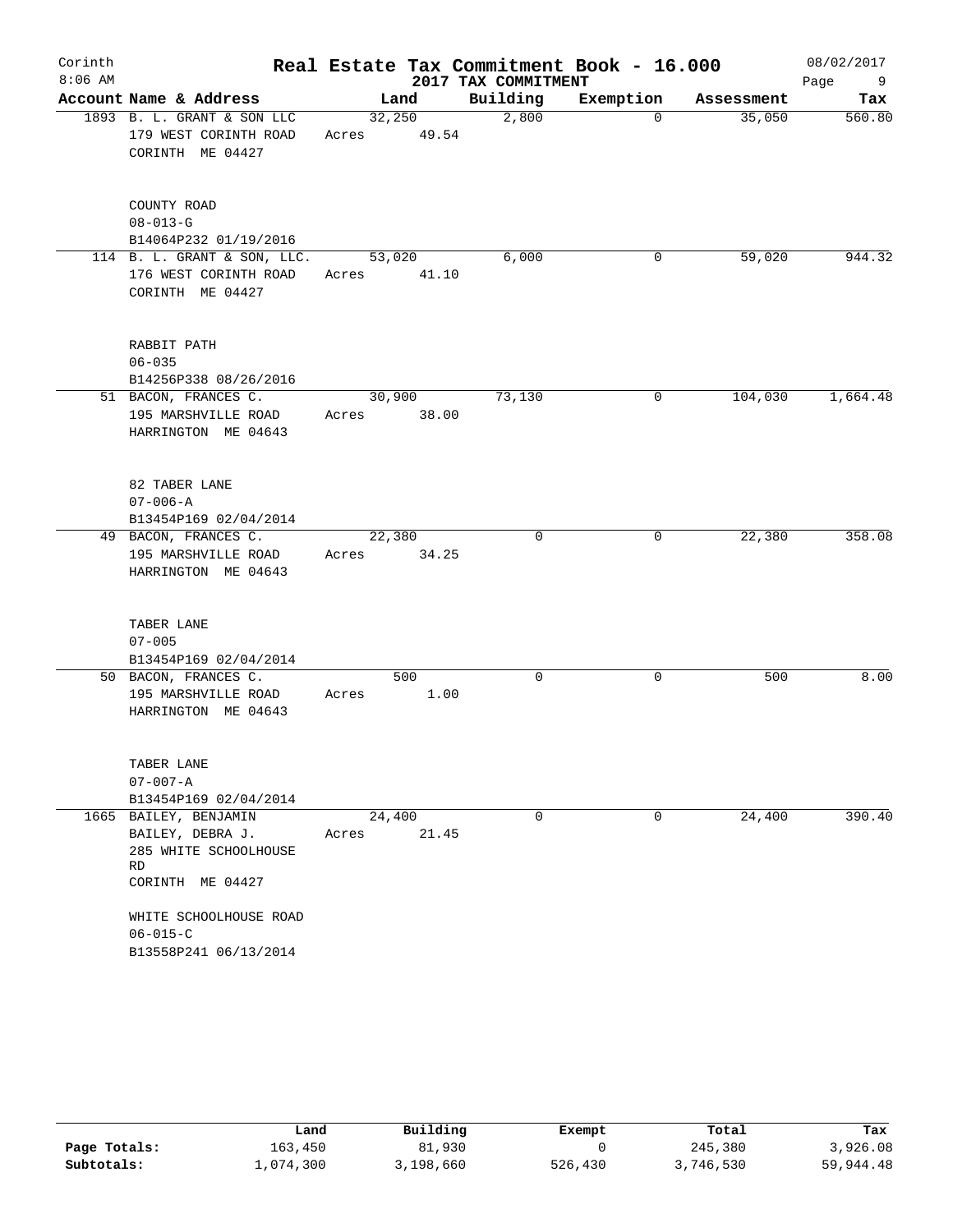| Corinth<br>$8:06$ AM |                                                                       |                 |       | 2017 TAX COMMITMENT | Real Estate Tax Commitment Book - 16.000 |            | 08/02/2017<br>Page<br>10 |
|----------------------|-----------------------------------------------------------------------|-----------------|-------|---------------------|------------------------------------------|------------|--------------------------|
|                      | Account Name & Address                                                |                 | Land  | Building            | Exemption                                | Assessment | Tax                      |
|                      | 1793 BAILEY, DEBRA<br>285 WHITE SCHOOLHOUSE<br>RD<br>CORINTH ME 04427 | 16,900<br>Acres | 2.01  | 79,520              | 0                                        | 96,420     | 1,542.72                 |
|                      | 285 WHITE SCHOOLHOUSE<br><b>ROAD</b>                                  |                 |       |                     |                                          |            |                          |
|                      | $06 - 015 - D$<br>B13098P198 02/21/2013                               |                 |       |                     |                                          |            |                          |
|                      | 1493 BAILEY, WILLIAM A.                                               | 10,930          |       | 0                   | 0                                        | 10,930     | 174.88                   |
|                      | BAILEY, JENNIFER L.<br>28 VILLAGE DRIVE<br>CORINTH ME 04427           | Acres           | 1.03  |                     |                                          |            |                          |
|                      | 32 VILLAGE DRIVE<br>$11 - 002 - 07$<br>B12004P101 12/11/2009          |                 |       |                     |                                          |            |                          |
|                      | 1492 BAILEY, WILLIAM A.<br>BAILEY, JENNIFER L.                        | 16,980<br>Acres | 1.03  | 123,410             | 20,000<br>01 Homestead Exempt            | 120,390    | 1,926.24                 |
|                      | 28 VILLAGE DRIVE<br>CORINTH ME 04427                                  |                 |       |                     |                                          |            |                          |
|                      | 28 VILLAGE DRIVE                                                      |                 |       |                     |                                          |            |                          |
|                      | $11 - 002 - 06$                                                       |                 |       |                     |                                          |            |                          |
|                      | B12004P101 12/11/2009 B9120P292                                       |                 |       |                     |                                          |            |                          |
|                      | 53 BAKER, WILLIAM J. III                                              |                 | 8,510 | 57,850              | 20,000                                   | 46,360     | 741.76                   |
|                      | PO BOX 122                                                            | Acres           | 0.14  |                     | 01 Homestead Exempt                      |            |                          |
|                      | CORINTH ME 04427-0122                                                 |                 |       |                     |                                          |            |                          |
|                      | 7 EXETER ROAD<br>$15 - 020$                                           |                 |       |                     |                                          |            |                          |
|                      | B8367P233                                                             |                 |       |                     |                                          |            |                          |
|                      | 57 BAKKE, RALPH & BEVERLY<br>J TRUSTEES                               | 21,050          |       | $\mathbf 0$         | 0                                        | 21,050     | 336.80                   |
|                      | BAKKE REVOCABLE LIVING<br>TRUST<br>272 LILAC LANE                     | Acres           | 10.80 |                     |                                          |            |                          |
|                      | SMITHTOWN NY 11787                                                    |                 |       |                     |                                          |            |                          |
|                      | BEECH GROVE ROAD                                                      |                 |       |                     |                                          |            |                          |
|                      | $02 - 055 - 01$                                                       |                 |       |                     |                                          |            |                          |
|                      | B2241P9                                                               |                 |       |                     |                                          |            |                          |
|                      | 59 BALZANO, MICHAEL<br>29 BANCROFT STREET<br>PORTLAND ME 04102        | 13,640<br>Acres | 12.60 | 17,970              | 0                                        | 31,610     | 505.76                   |
|                      | 333 MEADOW ROAD<br>$09 - 019 - 09$<br>B4354P143                       |                 |       |                     |                                          |            |                          |

|              | Land      | Building | Exempt  | Total     | Tax       |
|--------------|-----------|----------|---------|-----------|-----------|
| Page Totals: | 88,010    | 278,750  | 40,000  | 326,760   | 5,228.16  |
| Subtotals:   | 1,162,310 | ,477,410 | 566,430 | 4,073,290 | 65,172.64 |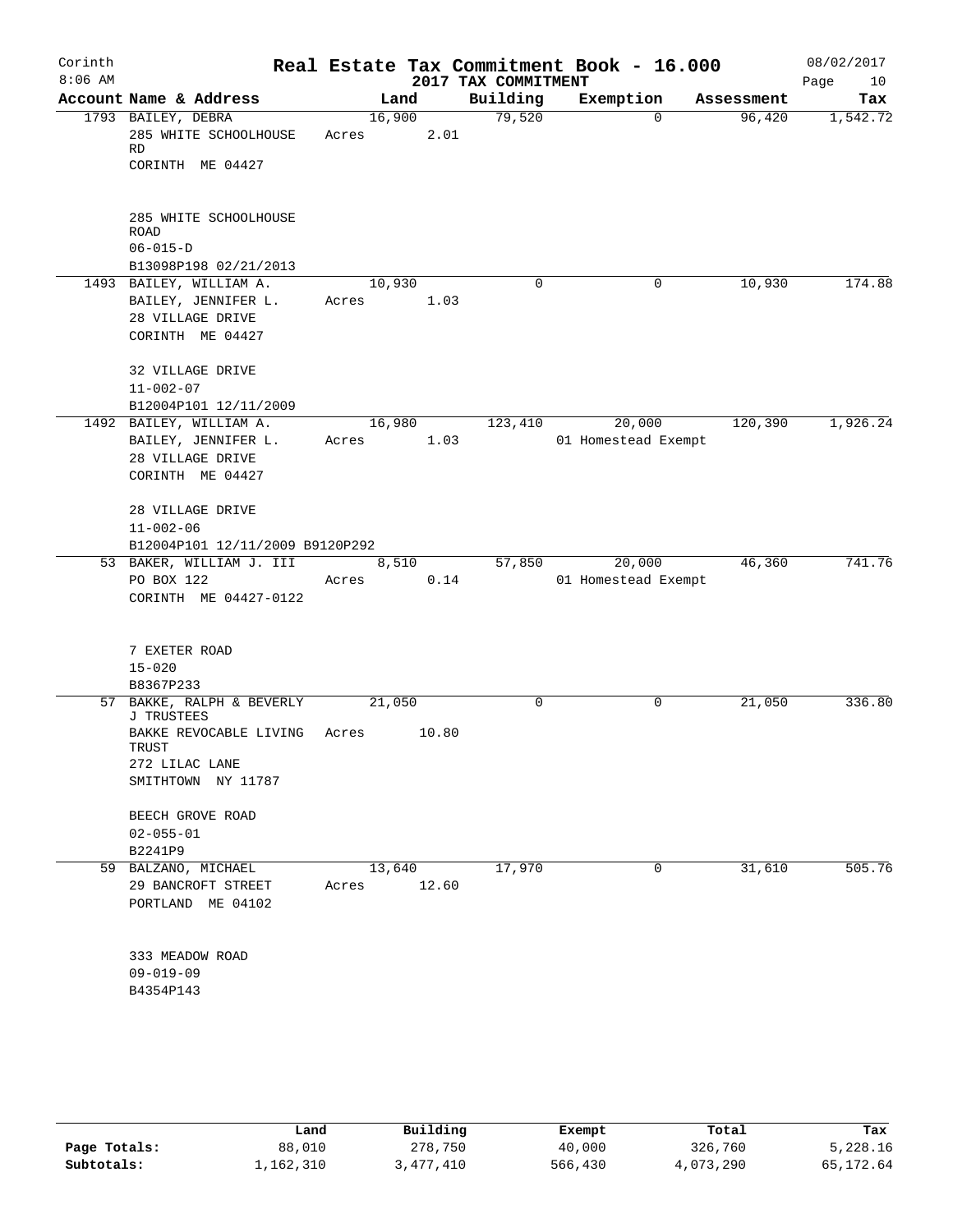| Corinth      |                                              |           |       |        |           |                                 |         | Real Estate Tax Commitment Book - 16.000 |            | 08/02/2017        |
|--------------|----------------------------------------------|-----------|-------|--------|-----------|---------------------------------|---------|------------------------------------------|------------|-------------------|
| $8:06$ AM    | Account Name & Address                       |           |       | Land   |           | 2017 TAX COMMITMENT<br>Building |         | Exemption                                | Assessment | Page<br>11<br>Tax |
|              | 2005 BANGOR CELLULAR                         |           |       | 24,850 |           | 192,860                         |         | $\Omega$                                 | 217,710    | 3,483.36          |
|              | TELEPHONE, LP                                |           |       |        |           |                                 |         |                                          |            |                   |
|              | 8410 W. BRYN MAWR AVE                        |           | Acres |        | 2.48      |                                 |         |                                          |            |                   |
|              | CHICAGO IL 60631                             |           |       |        |           |                                 |         |                                          |            |                   |
|              | 530 MAIN STREET                              |           |       |        |           |                                 |         |                                          |            |                   |
|              | $08 - 018 - A$                               |           |       |        |           |                                 |         |                                          |            |                   |
|              | B12671P317 11/30/2011                        |           |       |        |           |                                 |         |                                          |            |                   |
|              | 61 BAPTIST CHURCH                            |           |       | 15,530 |           | 84,300                          |         | 20,000                                   | 79,830     | 1,277.28          |
|              | 331 MAIN STREET<br>CORINTH ME 04427          |           | Acres |        | 0.78      |                                 |         | 30 Parsonage                             |            |                   |
|              |                                              |           |       |        |           |                                 |         |                                          |            |                   |
|              | 414 MAIN STREET                              |           |       |        |           |                                 |         |                                          |            |                   |
|              | $13 - 011$                                   |           |       |        |           |                                 |         |                                          |            |                   |
|              | 2041 BAPTIST CHURCH                          |           |       | 15,000 |           | 129,300                         |         | 144,300                                  | 0          | 0.00              |
|              | 331 MAIN STREET<br>CORINTH ME 04427          |           |       |        |           |                                 |         | 51 Churches                              |            |                   |
|              |                                              |           |       |        |           |                                 |         |                                          |            |                   |
|              | 331 MAIN STREET                              |           |       |        |           |                                 |         |                                          |            |                   |
|              | $15 - 005$                                   |           |       |        |           |                                 |         |                                          |            |                   |
|              | 1757 BARNES, SCOTT R.                        |           |       | 17,900 |           | 136,820                         |         | 20,000                                   | 134,720    | 2,155.52          |
|              | BARNES, JENNIFER M.<br>364 GRANT ROAD        |           | Acres |        | 2.87      |                                 |         | 01 Homestead Exempt                      |            |                   |
|              | CORINTH ME 04427                             |           |       |        |           |                                 |         |                                          |            |                   |
|              | 364 GRANT ROAD                               |           |       |        |           |                                 |         |                                          |            |                   |
|              | $05 - 061$                                   |           |       |        |           |                                 |         |                                          |            |                   |
|              | B13293P225 07/31/2013                        |           |       |        |           |                                 |         |                                          |            |                   |
|              | 1018 BARTLE, SATIN T.<br>PO BOX 1744         |           | Acres | 9,180  | 3.70      | $\mathbf 0$                     |         | 0                                        | 9,180      | 146.88            |
|              | BANGOR ME 04402-1744                         |           |       |        |           |                                 |         |                                          |            |                   |
|              |                                              |           |       |        |           |                                 |         |                                          |            |                   |
|              | LEDGE HILL ROAD N/F                          |           |       |        |           |                                 |         |                                          |            |                   |
|              | $01 - 041 - C$                               |           |       |        |           |                                 |         |                                          |            |                   |
|              | B14153P253 05/19/2016<br>65 BARTLE, SATIN T. |           |       | 18,050 |           | 18,930                          |         | 20,000                                   | 16,980     | 271.68            |
|              | PO BOX 1744                                  |           | Acres |        | 3.00      |                                 |         | 01 Homestead Exempt                      |            |                   |
|              | BANGOR ME 04401                              |           |       |        |           |                                 |         |                                          |            |                   |
|              | 512 LEDGE HILL ROAD                          |           |       |        |           |                                 |         |                                          |            |                   |
|              | $01 - 041 - B$                               |           |       |        |           |                                 |         |                                          |            |                   |
|              | B14153P253 05/19/2016                        |           |       |        |           |                                 |         |                                          |            |                   |
|              | 66 BAS, BERYL B. (Heirs                      |           |       | 8,720  |           | 44,700                          |         | 20,000                                   | 33,420     | 534.72            |
|              | of)<br>P.O. BOX 99                           |           | Acres |        | 0.15      |                                 |         | 01 Homestead Exempt                      |            |                   |
|              | CORINTH ME 04427                             |           |       |        |           |                                 |         |                                          |            |                   |
|              |                                              |           |       |        |           |                                 |         |                                          |            |                   |
|              | 9 EXETER ROAD<br>$15 - 019$                  |           |       |        |           |                                 |         |                                          |            |                   |
|              | B2390P195                                    |           |       |        |           |                                 |         |                                          |            |                   |
|              |                                              |           |       |        |           |                                 |         |                                          |            |                   |
|              |                                              | Land      |       |        | Building  |                                 | Exempt  |                                          | Total      | Tax               |
| Page Totals: |                                              | 109,230   |       |        | 606,910   |                                 | 224,300 |                                          | 491,840    | 7,869.44          |
| Subtotals:   |                                              | 1,271,540 |       |        | 4,084,320 |                                 | 790,730 |                                          | 4,565,130  | 73,042.08         |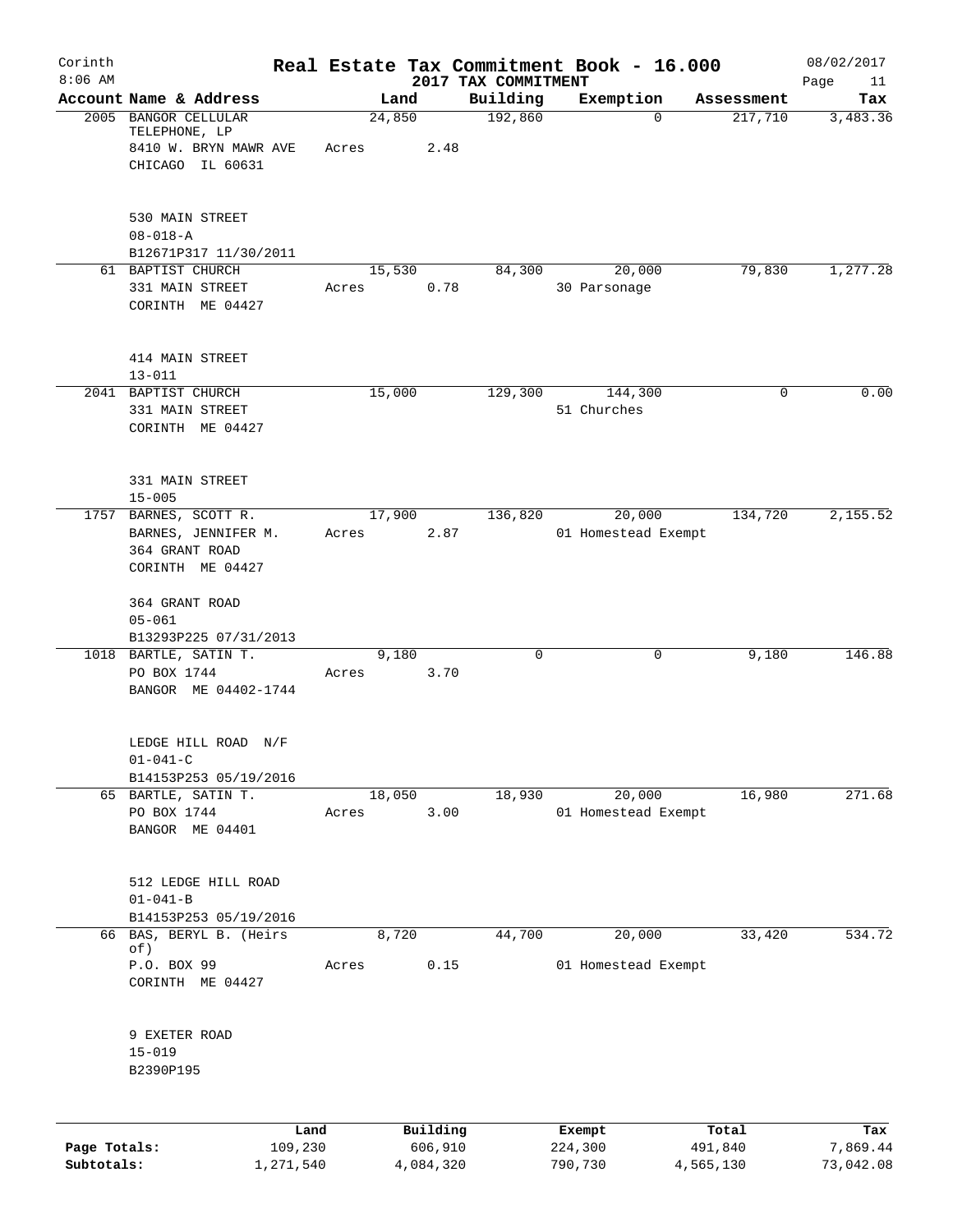| Corinth   |                               |        |             |                     | Real Estate Tax Commitment Book - 16.000 |             | 08/02/2017 |
|-----------|-------------------------------|--------|-------------|---------------------|------------------------------------------|-------------|------------|
| $8:06$ AM |                               |        |             | 2017 TAX COMMITMENT |                                          |             | Page<br>12 |
|           | Account Name & Address        |        | Land        | Building            | Exemption                                | Assessment  | Tax        |
|           | 828 BEAL, ANNA M.             |        | $\mathbf 0$ | 19,800              | 19,800                                   | $\mathbf 0$ | 0.00       |
|           | 131 MAIN ROAD                 |        |             |                     | 01 Homestead Exempt                      |             |            |
|           | MILFORD ME 04461              |        |             |                     |                                          |             |            |
|           | 30 EXETER ROAD LOT 15         |        |             |                     |                                          |             |            |
|           | $15 - 012 - 15H$              |        |             |                     |                                          |             |            |
|           | 83 BEAL, SHIRLEY E.           | 27,300 |             | 93,510              | 20,000                                   | 100,810     | 1,612.96   |
|           | P.O. BOX 226                  | Acres  | 33.00       |                     | 01 Homestead Exempt                      |             |            |
|           | CORINTH ME 04427              |        |             |                     |                                          |             |            |
|           | 397 LEDGE HILL ROAD           |        |             |                     |                                          |             |            |
|           | $04 - 028$                    |        |             |                     |                                          |             |            |
|           | B3966P264                     |        |             |                     |                                          |             |            |
|           | 493 BEAM, EMMETT J.           | 21,630 |             | 193,470             | 20,000                                   | 195,100     | 3,121.60   |
|           | 105 GARLAND ROAD              | Acres  | 7.00        |                     | 01 Homestead Exempt                      |             |            |
|           | CORINTH ME 04427              |        |             |                     |                                          |             |            |
|           |                               |        |             |                     |                                          |             |            |
|           | 105 GARLAND ROAD              |        |             |                     |                                          |             |            |
|           | $07 - 014 - A$                |        |             |                     |                                          |             |            |
|           | B13785P178 03/20/2015         |        |             |                     |                                          |             |            |
|           | 1919 BEAN, BRIAN              | 16,910 |             | 177,470             | 20,000                                   | 174,380     | 2,790.08   |
|           | BEAN, KELLY                   | Acres  | 2.02        |                     | 01 Homestead Exempt                      |             |            |
|           | 5 ANDERSON FARM RD            |        |             |                     |                                          |             |            |
|           | CORINTH ME 04427              |        |             |                     |                                          |             |            |
|           | 5 ANDERSON FARM ROAD          |        |             |                     |                                          |             |            |
|           | $12 - 012 - D$                |        |             |                     |                                          |             |            |
|           | B11424P340 06/05/2008         |        |             |                     |                                          |             |            |
|           | 1334 BEAN, CHAD S.            | 29,900 |             | 11,530              | 0                                        | 41,430      | 662.88     |
|           | BEAN, CORY C.                 | Acres  | 136.42      |                     |                                          |             |            |
|           | 344 WHITE SCHOOLHOUSE<br>ROAD |        |             |                     |                                          |             |            |
|           | CORINTH ME 04427              |        |             |                     |                                          |             |            |
|           |                               |        |             |                     |                                          |             |            |
|           | WHITE SCHOOLHOUSE ROAD        |        |             |                     |                                          |             |            |
|           | $06 - 014$                    |        |             |                     |                                          |             |            |
|           | B13456P92 02/05/2014          |        |             |                     |                                          |             |            |
|           | 1831 BEAN, CHAD S.            | 25,780 |             | 162,520             | 20,000                                   | 168,300     | 2,692.80   |
|           | 344 WHITE SCHOOLHOUSE         | Acres  | 9.66        |                     | 01 Homestead Exempt                      |             |            |
|           | RD.                           |        |             |                     |                                          |             |            |
|           | CORINTH ME 04427              |        |             |                     |                                          |             |            |
|           | 344 WHITE SCHOOLHOUSE         |        |             |                     |                                          |             |            |
|           | ROAD                          |        |             |                     |                                          |             |            |
|           | $08 - 033 - B$                |        |             |                     |                                          |             |            |
|           | B9462P268                     |        |             |                     |                                          |             |            |
|           |                               |        |             |                     |                                          |             |            |

|              | Land      | Building  | Exempt  | Total     | Tax       |
|--------------|-----------|-----------|---------|-----------|-----------|
| Page Totals: | 121,520   | 658,300   | 99,800  | 680,020   | 10,880.32 |
| Subtotals:   | 1,393,060 | 4,742,620 | 890,530 | 5,245,150 | 83,922.40 |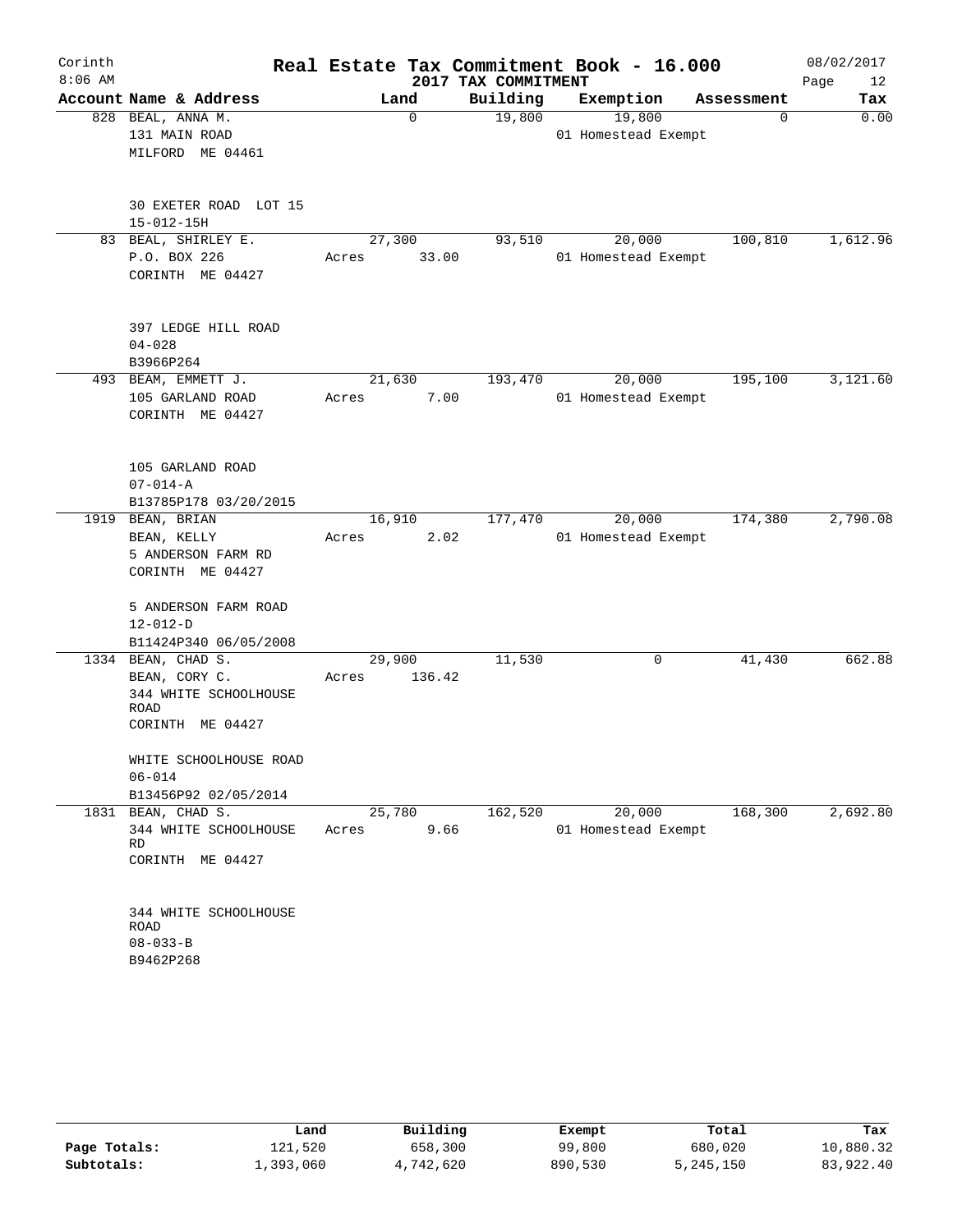| Corinth      |                                        |           |       |                |         | Real Estate Tax Commitment Book - 16.000 |                     |             |                        | 08/02/2017      |
|--------------|----------------------------------------|-----------|-------|----------------|---------|------------------------------------------|---------------------|-------------|------------------------|-----------------|
| $8:06$ AM    | Account Name & Address                 |           |       |                |         | 2017 TAX COMMITMENT                      |                     |             |                        | Page<br>13      |
|              | 879 BEAN, CORY                         |           |       | Land<br>25,760 |         | Building<br>164,410                      | Exemption           | 20,000      | Assessment<br>170, 170 | Tax<br>2,722.72 |
|              | 312 WHITE SCHOOLHOUSE<br>RD            |           | Acres |                | 9.65    |                                          | 01 Homestead Exempt |             |                        |                 |
|              | CORINTH ME 04427                       |           |       |                |         |                                          |                     |             |                        |                 |
|              | 312 WHITE SCHOOLHOUSE<br><b>ROAD</b>   |           |       |                |         |                                          |                     |             |                        |                 |
|              | $08 - 033 - A$                         |           |       |                |         |                                          |                     |             |                        |                 |
|              | B8861P252                              |           |       |                |         |                                          |                     |             |                        |                 |
|              | 199 BEAN, DAVID R.<br>BEAN, PHYLLIS E. |           | Acres | 11,240         | 0.31    | 84,920                                   | 01 Homestead Exempt | 26,000      | 70,160                 | 1,122.56        |
|              | 41 MORISON AVENUE                      |           |       |                |         |                                          | 22 Veteran          |             |                        |                 |
|              | CORINTH ME 04427                       |           |       |                |         |                                          |                     |             |                        |                 |
|              | 41 MORISON AVENUE<br>$16 - 022$        |           |       |                |         |                                          |                     |             |                        |                 |
|              | B7114P272                              |           |       |                |         |                                          |                     |             |                        |                 |
|              | 547 BEAN, DAVID R.                     |           |       | 10,570         |         | 38,950                                   |                     | 0           | 49,520                 | 792.32          |
|              | BEAN, PHILLIS E.                       |           | Acres |                | 0.26    |                                          |                     |             |                        |                 |
|              | 41 MORISON AVENUE                      |           |       |                |         |                                          |                     |             |                        |                 |
|              | CORINTH ME 04427                       |           |       |                |         |                                          |                     |             |                        |                 |
|              | 35 MORISON AVENUE<br>$16 - 023$        |           |       |                |         |                                          |                     |             |                        |                 |
|              | B13367P94 10/11/2013                   |           |       |                |         |                                          |                     |             |                        |                 |
|              | 86 BEAN, KENDALL B.                    |           |       | 42,440         |         | 53,350                                   |                     | 26,000      | 69,790                 | 1,116.64        |
|              | BEAN, CARLENA F.                       |           | Acres |                | 31.24   |                                          | 01 Homestead Exempt |             |                        |                 |
|              | 443 EXETER ROAD                        |           |       |                |         |                                          | 22 Veteran          |             |                        |                 |
|              | CORINTH ME 04427                       |           |       |                |         |                                          |                     |             |                        |                 |
|              | 443 EXETER ROAD                        |           |       |                |         |                                          |                     |             |                        |                 |
|              | $07 - 009 - A$                         |           |       |                |         |                                          |                     |             |                        |                 |
|              | B2308P27                               |           |       |                |         |                                          |                     |             |                        |                 |
|              | 90 BEAN, PHILIP E. SR.                 |           |       | 18,760         |         | 4,800                                    |                     | $\mathbf 0$ | 23,560                 | 376.96          |
|              | BEAN, MARIE M.                         |           | Acres |                | 2.50    |                                          |                     |             |                        |                 |
|              | 882 MAIN STREET                        |           |       |                |         |                                          |                     |             |                        |                 |
|              | CORINTH ME 04427                       |           |       |                |         |                                          |                     |             |                        |                 |
|              |                                        |           |       |                |         |                                          |                     |             |                        |                 |
|              | 874 MAIN STREET<br>$05 - 048$          |           |       |                |         |                                          |                     |             |                        |                 |
|              | B4445P188                              |           |       |                |         |                                          |                     |             |                        |                 |
|              | 89 BEAN, PHILIP E. SR.                 |           |       | 32,030         |         | $\Omega$                                 |                     | $\mathbf 0$ | 32,030                 | 512.48          |
|              | 882 MAIN STREET                        |           | Acres |                | 40.75   |                                          |                     |             |                        |                 |
|              | CORINTH ME 04427                       |           |       |                |         |                                          |                     |             |                        |                 |
|              | MAIN STREET                            |           |       |                |         |                                          |                     |             |                        |                 |
|              | $05 - 050$                             |           |       |                |         |                                          |                     |             |                        |                 |
|              | B1891P166                              |           |       |                |         |                                          |                     |             |                        |                 |
|              | 91 BEAN, PHILIP E. SR.                 |           |       | 18,450         |         | 77,040                                   |                     | 20,000      | 75,490                 | 1,207.84        |
|              | BEAN, MARIE M.                         |           | Acres |                | 2.25    |                                          | 01 Homestead Exempt |             |                        |                 |
|              | 882 MAIN STREET                        |           |       |                |         |                                          |                     |             |                        |                 |
|              | CORINTH ME 04427                       |           |       |                |         |                                          |                     |             |                        |                 |
|              | 882 MAIN STREET                        |           |       |                |         |                                          |                     |             |                        |                 |
|              | $05 - 049$<br>B1615P346                |           |       |                |         |                                          |                     |             |                        |                 |
|              |                                        |           |       |                |         |                                          |                     |             |                        |                 |
|              |                                        | Land      |       | Building       |         |                                          | Exempt              |             | Total                  | Tax             |
| Page Totals: |                                        | 159,250   |       |                | 423,470 |                                          | 92,000              |             | 490,720                | 7,851.52        |
| Subtotals:   |                                        | 1,552,310 |       | 5,166,090      |         |                                          | 982,530             |             | 5,735,870              | 91,773.92       |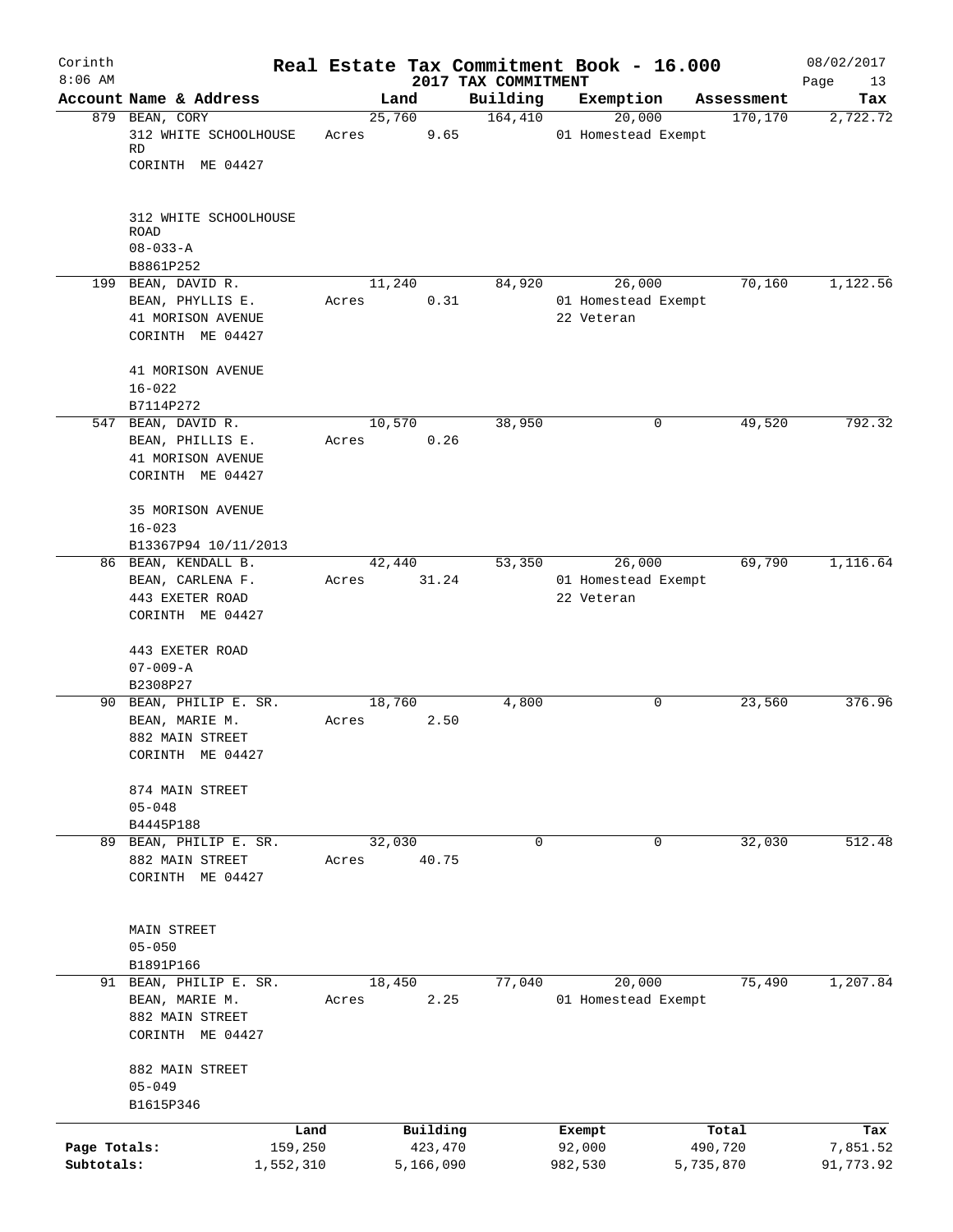| Corinth   |                                             |        |       |                     | Real Estate Tax Commitment Book - 16.000 |            | 08/02/2017 |
|-----------|---------------------------------------------|--------|-------|---------------------|------------------------------------------|------------|------------|
| $8:06$ AM |                                             |        |       | 2017 TAX COMMITMENT |                                          |            | Page<br>14 |
|           | Account Name & Address                      | Land   |       | Building            | Exemption                                | Assessment | Tax        |
|           | 92 BEAN, R. STANLEY                         | 15,800 |       | 94,390              | 20,000                                   | 90,190     | 1,443.04   |
|           | BEAN, LINDA D. NEAL,<br>MELISSA B           | Acres  | 0.82  |                     | 01 Homestead Exempt                      |            |            |
|           | 246 EXETER ROAD                             |        |       |                     |                                          |            |            |
|           | CORINTH ME 04427                            |        |       |                     |                                          |            |            |
|           |                                             |        |       |                     |                                          |            |            |
|           | 246 EXETER ROAD                             |        |       |                     |                                          |            |            |
|           | $07 - 046$                                  |        |       |                     |                                          |            |            |
|           | B5914P195                                   |        |       |                     |                                          |            |            |
|           | 84 BEAN, RANDY                              | 43,580 |       | 53,000              | 0                                        | 96,580     | 1,545.28   |
|           | 467 HUDSON HILL ROAD                        | Acres  | 75.00 |                     |                                          |            |            |
|           | HUDSON ME 04449                             |        |       |                     |                                          |            |            |
|           |                                             |        |       |                     |                                          |            |            |
|           | 380 MAIN STREET                             |        |       |                     |                                          |            |            |
|           | $08 - 006$                                  |        |       |                     |                                          |            |            |
|           | B14198P208 05/26/2016<br>1899 BEAN, RYAN    | 14,520 |       | 0                   | 0                                        | 14,520     | 232.32     |
|           | 95 WHITE SCHOOLHOUSE                        | Acres  | 4.00  |                     |                                          |            |            |
|           | ROAD                                        |        |       |                     |                                          |            |            |
|           | CORINTH ME 04930                            |        |       |                     |                                          |            |            |
|           |                                             |        |       |                     |                                          |            |            |
|           | <b>MAIN STREET</b>                          |        |       |                     |                                          |            |            |
|           | $05 - 032 - B$                              |        |       |                     |                                          |            |            |
|           | B14176P206 06/13/2016                       |        |       |                     |                                          |            |            |
|           | 861 BEAN, RYAN A.                           | 26,170 |       | 134,220             | 20,000                                   | 140,390    | 2, 246.24  |
|           | BEAN, AMY E.                                | Acres  | 10.00 |                     | 01 Homestead Exempt                      |            |            |
|           | 95 WHITE SCHOOLHOUSE RD                     |        |       |                     |                                          |            |            |
|           | CORINTH ME 04427                            |        |       |                     |                                          |            |            |
|           | 95 WHITE SCHOOLHOUSE                        |        |       |                     |                                          |            |            |
|           | <b>ROAD</b>                                 |        |       |                     |                                          |            |            |
|           | $05 - 032$                                  |        |       |                     |                                          |            |            |
|           | B11018P45 06/22/2007<br>94 BEAN, STEPHEN W. | 15,670 |       | 95,700              | 20,000                                   | 91,370     | 1,461.92   |
|           | BEAN, GUYLENE M.                            | Acres  | 0.80  |                     | 01 Homestead Exempt                      |            |            |
|           | 268 EXETER ROAD                             |        |       |                     |                                          |            |            |
|           | CORINTH ME 04427                            |        |       |                     |                                          |            |            |
|           | 268 EXETER ROAD                             |        |       |                     |                                          |            |            |
|           | $07 - 043 - 13$                             |        |       |                     |                                          |            |            |
|           | B3766P352                                   |        |       |                     |                                          |            |            |
|           | 95 BEAN, WENDELL M.                         | 25,240 |       | 72,080              | 20,000                                   | 77,320     | 1,237.12   |
|           | BEAN, LINDA A.                              | Acres  | 12.85 |                     | 01 Homestead Exempt                      |            |            |
|           | P. O. BOX 186                               |        |       |                     |                                          |            |            |
|           | CORINTH ME 04427                            |        |       |                     |                                          |            |            |
|           | 703 LEDGE HILL ROAD                         |        |       |                     |                                          |            |            |
|           | $02 - 013$                                  |        |       |                     |                                          |            |            |
|           | B4029P212                                   |        |       |                     |                                          |            |            |
|           |                                             |        |       |                     |                                          |            |            |

|              | Land      | Building  | Exempt    | Total     | Tax       |
|--------------|-----------|-----------|-----------|-----------|-----------|
| Page Totals: | 140,980   | 449,390   | 80,000    | 510,370   | 8,165.92  |
| Subtotals:   | 1,693,290 | 5,615,480 | ⊥,062,530 | 6,246,240 | 99,939.84 |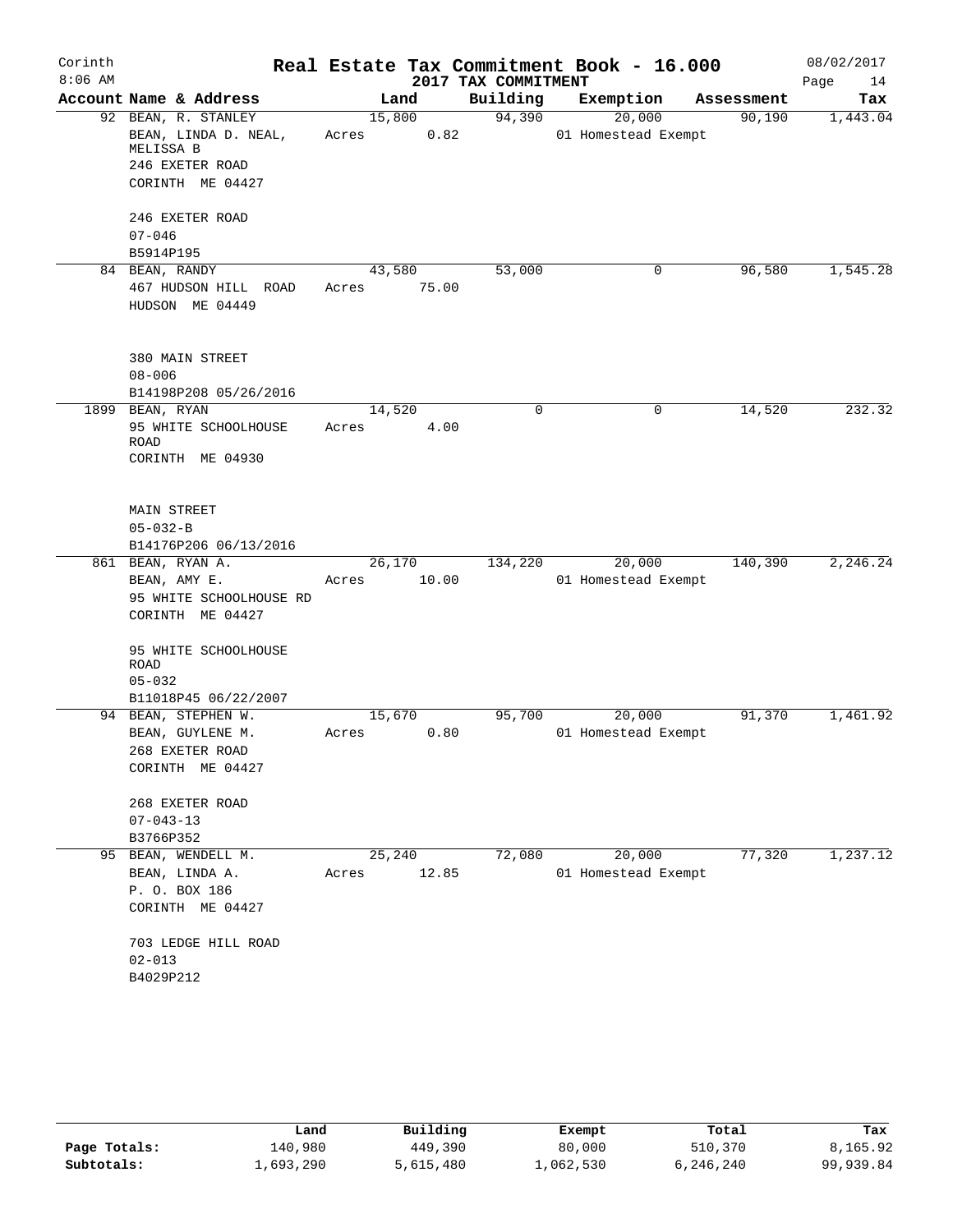| Corinth      |                                                      | Real Estate Tax Commitment Book - 16.000 |             |                     |           |                     |            | 08/02/2017      |
|--------------|------------------------------------------------------|------------------------------------------|-------------|---------------------|-----------|---------------------|------------|-----------------|
| $8:06$ AM    |                                                      |                                          |             | 2017 TAX COMMITMENT |           |                     | Assessment | Page<br>15      |
|              | Account Name & Address<br>1118 BEARDSLEY, CHARLES E. | Land                                     | 16,370      | Building<br>74,300  | Exemption | 20,000              | 70,670     | Tax<br>1,130.72 |
|              | BEARDSLEY, SUSAN G.<br>JOHNSON                       | Acres                                    | 1.55        |                     |           | 01 Homestead Exempt |            |                 |
|              | 462 EXETER ROAD                                      |                                          |             |                     |           |                     |            |                 |
|              | CORINTH ME 04427                                     |                                          |             |                     |           |                     |            |                 |
|              | 462 EXETER ROAD                                      |                                          |             |                     |           |                     |            |                 |
|              | $07 - 008 - E$<br>B14002P201 10/30/2015              |                                          |             |                     |           |                     |            |                 |
|              | 277 BEAULIER, MYRTON J.                              | 17,290                                   |             | 92,600              |           | 20,000              | 89,890     | 1,438.24        |
|              | BEAULIER, DONNA M.                                   | Acres                                    | 1.29        |                     |           | 01 Homestead Exempt |            |                 |
|              | 130 EXETER ROAD                                      |                                          |             |                     |           |                     |            |                 |
|              | CORINTH, ME 04427                                    |                                          |             |                     |           |                     |            |                 |
|              | 130 EXETER ROAD                                      |                                          |             |                     |           |                     |            |                 |
|              | $14 - 015$                                           |                                          |             |                     |           |                     |            |                 |
|              | B9068P211                                            |                                          |             |                     |           |                     |            |                 |
|              | 505 BELL, GARY H.                                    | 20,370                                   |             | 142,350             |           | 20,000              | 142,720    | 2,283.52        |
|              | BELL, NORMA J.                                       | Acres                                    | 5.00        |                     |           | 01 Homestead Exempt |            |                 |
|              | PO BOX 460<br>CORINTH ME 04427                       |                                          |             |                     |           |                     |            |                 |
|              |                                                      |                                          |             |                     |           |                     |            |                 |
|              | 19 RIDGE ROAD                                        |                                          |             |                     |           |                     |            |                 |
|              | $12 - 009$                                           |                                          |             |                     |           |                     |            |                 |
|              | B7808P25                                             |                                          |             |                     |           |                     |            |                 |
|              | 995 BELL, JEFFREY                                    | 15,880                                   |             | 102,370             |           | 0                   | 118,250    | 1,892.00        |
|              | BELL, CARIN                                          | Acres                                    | 1.13        |                     |           |                     |            |                 |
|              | C/O BELL, MIKE & LAURA                               |                                          |             |                     |           |                     |            |                 |
|              | PO BOX 227                                           |                                          |             |                     |           |                     |            |                 |
|              | CORINTH ME 04427                                     |                                          |             |                     |           |                     |            |                 |
|              | 352 MCCARD ROAD                                      |                                          |             |                     |           |                     |            |                 |
|              | $01 - 017 - C$                                       |                                          |             |                     |           |                     |            |                 |
|              | B14120P264 04/01/2016                                |                                          |             |                     |           |                     |            |                 |
|              | 1720 BELL, KEVIN                                     | 5,500                                    |             | $\mathbf 0$         |           | 0                   | 5,500      | 88.00           |
|              | PO BOX 6248<br>BANGOR ME 04402-6247                  | Acres                                    | 41.00       |                     |           |                     |            |                 |
|              |                                                      |                                          |             |                     |           |                     |            |                 |
|              | RABBIT PATH N/F OFF                                  |                                          |             |                     |           |                     |            |                 |
|              | $03 - 037$                                           |                                          |             |                     |           |                     |            |                 |
|              | B7920P60                                             |                                          |             |                     |           |                     |            |                 |
|              | 1721 BELL, KEVIN                                     | 18,350                                   |             | 48,000              |           | 0                   | 66,350     | 1,061.60        |
|              | PO BOX 6248                                          | Acres                                    | 41.00       |                     |           |                     |            |                 |
|              | BANGOR ME 04402-6247                                 |                                          |             |                     |           |                     |            |                 |
|              | 398 DIAMOND LANE                                     |                                          |             |                     |           |                     |            |                 |
|              | $03 - 042$                                           |                                          |             |                     |           |                     |            |                 |
|              | B7920P60 10/04/2001                                  |                                          |             |                     |           |                     |            |                 |
|              | 101 BELL, MARGARETT S.                               | 17,220                                   |             | 81,700              |           | 20,000              | 78,920     | 1,262.72        |
|              | 1313 MAIN STREET                                     | Acres                                    | 2.28        |                     |           | 01 Homestead Exempt |            |                 |
|              | CORINTH ME 04427                                     |                                          |             |                     |           |                     |            |                 |
|              | 1313 MAIN STREET                                     |                                          |             |                     |           |                     |            |                 |
|              | $03 - 020 - C$                                       |                                          |             |                     |           |                     |            |                 |
|              | B5674P349                                            |                                          |             |                     |           |                     |            |                 |
|              |                                                      |                                          |             |                     |           |                     |            |                 |
|              | Land                                                 |                                          | Building    |                     | Exempt    |                     | Total      | Tax             |
| Page Totals: | 110,980                                              |                                          | 541,320     |                     | 80,000    |                     | 572,300    | 9,156.80        |
| Subtotals:   | 1,804,270                                            |                                          | 6, 156, 800 |                     | 1,142,530 |                     | 6,818,540  | 109,096.64      |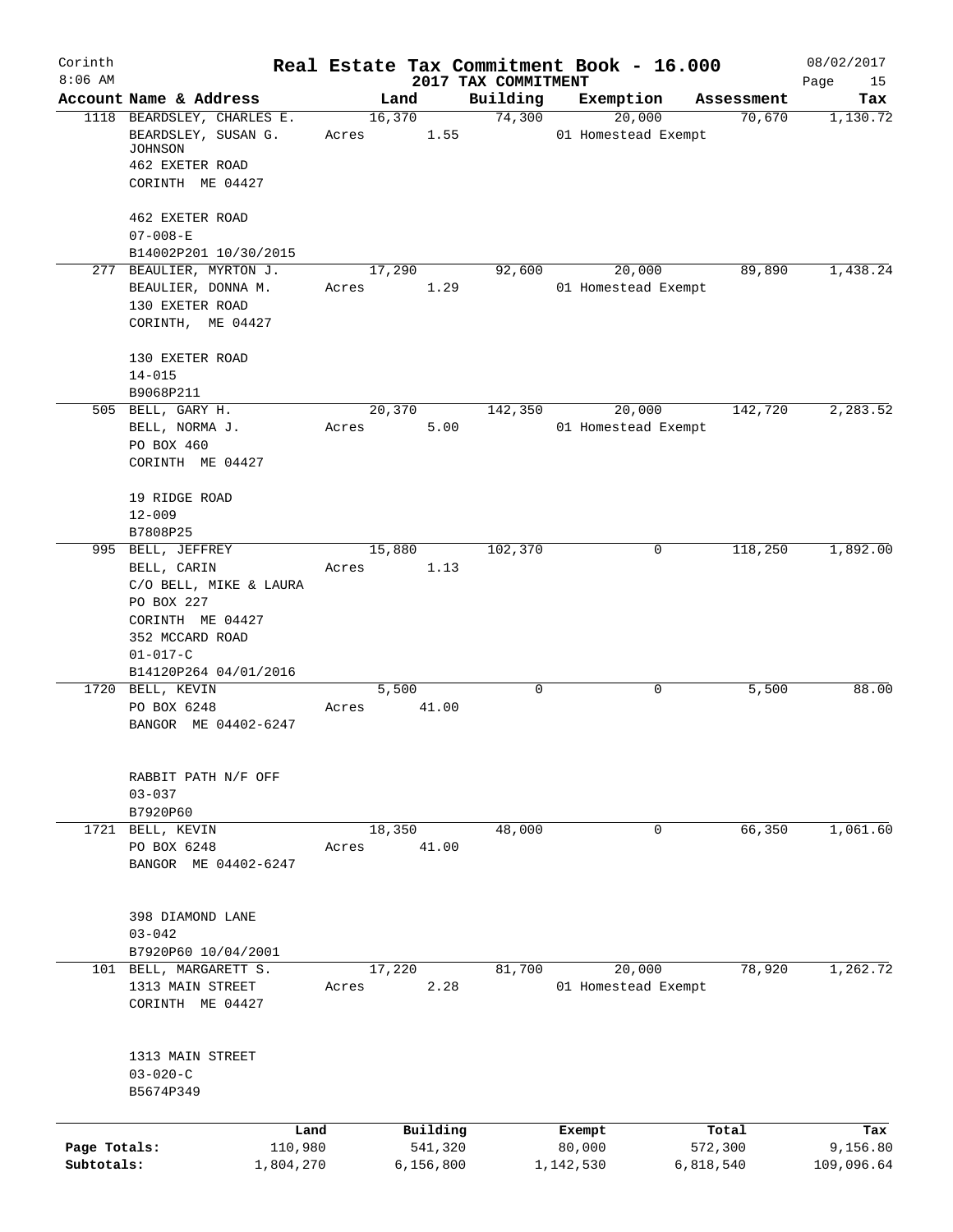| Corinth<br>$8:06$ AM |                                                                                           |                 |             | 2017 TAX COMMITMENT | Real Estate Tax Commitment Book - 16.000 |            | 08/02/2017<br>Page<br>16 |
|----------------------|-------------------------------------------------------------------------------------------|-----------------|-------------|---------------------|------------------------------------------|------------|--------------------------|
|                      | Account Name & Address                                                                    |                 | Land        | Building            | Exemption                                | Assessment | Tax                      |
|                      | 102 BELL, MICHAEL<br>P.O. BOX 227<br>CORINTH ME 04427                                     |                 | $\mathbf 0$ | 24,280              | 20,000<br>01 Homestead Exempt            | 4,280      | 68.48                    |
|                      | 84 MEADOW ROAD<br>$09 - 019 - 02H$                                                        |                 |             |                     |                                          |            |                          |
|                      | 103 BEMIS, LINDA L.<br>461 WEST CORINTH ROAD<br>CORINTH ME 04427                          | 15,730<br>Acres | 1.00        | 20,860              | 20,000<br>01 Homestead Exempt            | 16,590     | 265.44                   |
|                      | 461 WEST CORINTH ROAD<br>$04 - 034 - D$<br>B5813P243                                      |                 |             |                     |                                          |            |                          |
|                      | 1833 BENE III, JOHN F.<br>BENE, AMY L.<br>6470 GLENEAGLE AVE. SW<br>PORT ORCHARD WA 98367 | 17,130<br>Acres | 1.16        | 105,190             | 0                                        | 122,320    | 1,957.12                 |
|                      | 66 BRADBURY DRIVE<br>$08 - 012 - 11$<br>B11134P106 09/20/2007                             |                 |             |                     |                                          |            |                          |
|                      | 105 BENJAMIN, WALTER E.<br>BENJAMIN, BARBARA F.<br>554 BLACK ROAD<br>CORINTH ME 04427     | 15,730<br>Acres | 1.00        | $\mathbf 0$         | 0                                        | 15,730     | 251.68                   |
|                      | BLACK ROAD<br>$02 - 035 - 02$<br>B6103P133                                                |                 |             |                     |                                          |            |                          |
|                      | 104 BENJAMIN, WALTER E.<br>BENJAMIN, BARBARA F.<br>554 BLACK ROAD<br>CORINTH ME 04427     | 15,820<br>Acres | 1.08        | 8,330               | 20,000<br>01 Homestead Exempt            | 4,150      | 66.40                    |
|                      | 554 BLACK ROAD<br>$02 - 035 - 01$<br>B6103P133                                            |                 |             |                     |                                          |            |                          |
|                      | 112 BERRY JR, CHARLES L.<br>628 BLACK ROAD<br>CORINTH ME 04427                            |                 | $\mathbf 0$ | 46,900              | 20,000<br>01 Homestead Exempt            | 26,900     | 430.40                   |
|                      | 628 BLACK ROAD<br>$02 - 038 - 04H$                                                        |                 |             |                     |                                          |            |                          |
|                      | 108 BERRY, ALBERT C.<br>P.O. BOX 17<br>ORRINGTON ME 04474                                 | 17,450<br>Acres | 1.42        | 76,120              | 20,000<br>01 Homestead Exempt            | 73,570     | 1,177.12                 |
|                      | 29 MORISON AVENUE<br>$16 - 024$<br>B5838P182                                              |                 |             |                     |                                          |            |                          |
|                      |                                                                                           |                 |             |                     |                                          |            |                          |

|              | Land      | Building  | Exempt    | Total     | Tax          |
|--------------|-----------|-----------|-----------|-----------|--------------|
| Page Totals: | 81,860    | 281,680   | 100,000   | 263,540   | 4,216.64     |
| Subtotals:   | 1,886,130 | 6,438,480 | 1,242,530 | 7,082,080 | 113, 313, 28 |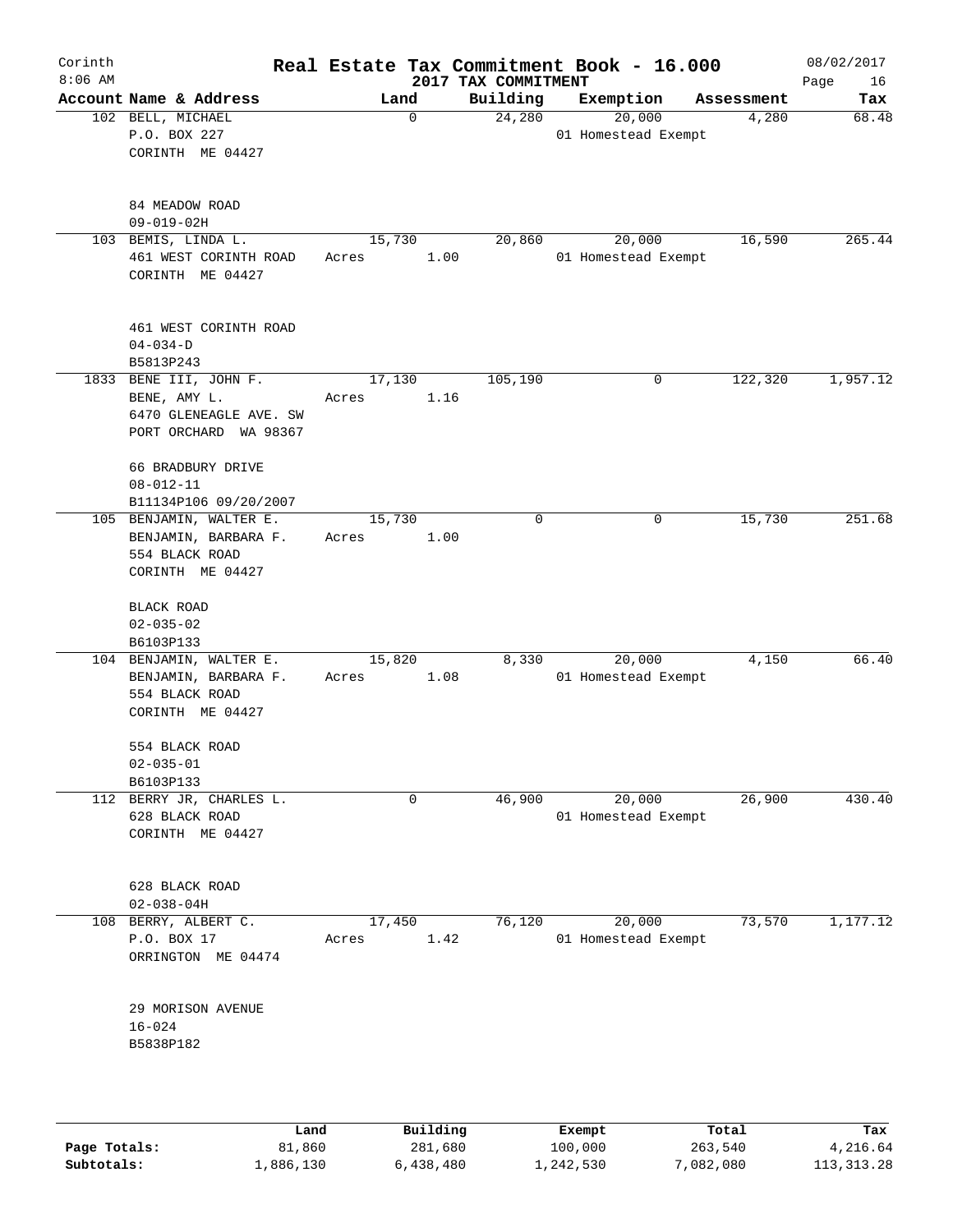| Corinth   |                                    |         |       |                     | Real Estate Tax Commitment Book - 16.000 |            | 08/02/2017 |
|-----------|------------------------------------|---------|-------|---------------------|------------------------------------------|------------|------------|
| $8:06$ AM |                                    |         |       | 2017 TAX COMMITMENT |                                          |            | Page<br>17 |
|           | Account Name & Address             |         | Land  | Building            | Exemption                                | Assessment | Tax        |
|           | 113 BERRY, CHARLES L,<br>TRUSTEE   | 73,580  |       | 128,540             | 20,000                                   | 182,120    | 2,913.92   |
|           | BERRY, THAILA J,<br>TRUSTEE        | Acres   | 30.00 |                     | 01 Homestead Exempt                      |            |            |
|           | CL & TJ BERRY LOVING<br>TRUST      |         |       |                     |                                          |            |            |
|           | 677 BLACK ROAD                     |         |       |                     |                                          |            |            |
|           | CORINTH ME 04427                   |         |       |                     |                                          |            |            |
|           | 677 BLACK ROAD                     |         |       |                     |                                          |            |            |
|           | $02 - 037$                         |         |       |                     |                                          |            |            |
|           | B6420P201                          |         |       |                     |                                          |            |            |
|           | 109 BERRY, CHARLES L.              | 131,890 |       | $\mathbf 0$         | 0                                        | 131,890    | 2,110.24   |
|           | BERRY, THAILA J.                   | Acres   | 76.00 |                     |                                          |            |            |
|           | 677 BLACK ROAD<br>CORINTH ME 04427 |         |       |                     |                                          |            |            |
|           | <b>BLACK ROAD</b>                  |         |       |                     |                                          |            |            |
|           | $02 - 038$                         |         |       |                     |                                          |            |            |
|           | B3387P88                           |         |       |                     |                                          |            |            |
|           | 110 BERRY, CHARLES L.              | 14,850  |       | $\Omega$            | 0                                        | 14,850     | 237.60     |
|           | 677 BLACK ROAD                     | Acres   | 35.00 |                     |                                          |            |            |
|           | CORINTH ME 04427                   |         |       |                     |                                          |            |            |
|           | MAIN STREET N/F OFF                |         |       |                     |                                          |            |            |
|           | $05 - 045$                         |         |       |                     |                                          |            |            |
|           | B2200P761                          |         |       |                     |                                          |            |            |
|           | 111 BERRY, CHARLIE                 |         | 0     | 18,070              | 0                                        | 18,070     | 289.12     |
|           | 667 BLACK ROAD                     |         |       |                     |                                          |            |            |
|           | CORINTH ME 04427                   |         |       |                     |                                          |            |            |
|           | 665 BLACK ROAD                     |         |       |                     |                                          |            |            |
|           | $02 - 037 - 03H$                   |         |       |                     |                                          |            |            |
|           | 115 BERRY, EDWIN J.                | 14,230  |       | $\Omega$            | 0                                        | 14,230     | 227.68     |
|           | BERRY, MARGARET A.                 | Acres   | 4.92  |                     |                                          |            |            |
|           | 971 HUDSON HILL ROAD               |         |       |                     |                                          |            |            |
|           | HUDSON ME 04449                    |         |       |                     |                                          |            |            |
|           | TATE ROAD                          |         |       |                     |                                          |            |            |
|           | $09 - 020 - D$                     |         |       |                     |                                          |            |            |
|           | B4473P132                          |         |       |                     |                                          |            |            |
|           | 116 BERRY, JAMES A.                | 23,340  |       | 91,550              | 26,000                                   | 88,890     | 1,422.24   |
|           | BERRY, VICTORIA A.<br>LIVING TRUST | Acres   | 9.40  |                     | 01 Homestead Exempt                      |            |            |
|           | 47 CUSHMAN ROAD                    |         |       |                     | 22 Veteran                               |            |            |
|           | CORINTH ME 04427                   |         |       |                     |                                          |            |            |
|           | 47 CUSHMAN ROAD                    |         |       |                     |                                          |            |            |
|           | $03 - 013 - 10$                    |         |       |                     |                                          |            |            |
|           | B10615P156 08/29/2006              |         |       |                     |                                          |            |            |

|              | Land      | Building  | Exempt    | Total     | Tax        |
|--------------|-----------|-----------|-----------|-----------|------------|
| Page Totals: | 257,890   | 238,160   | 46,000    | 450,050   | 7,200.80   |
| Subtotals:   | 2,144,020 | 6,676,640 | 1,288,530 | 7,532,130 | 120,514.08 |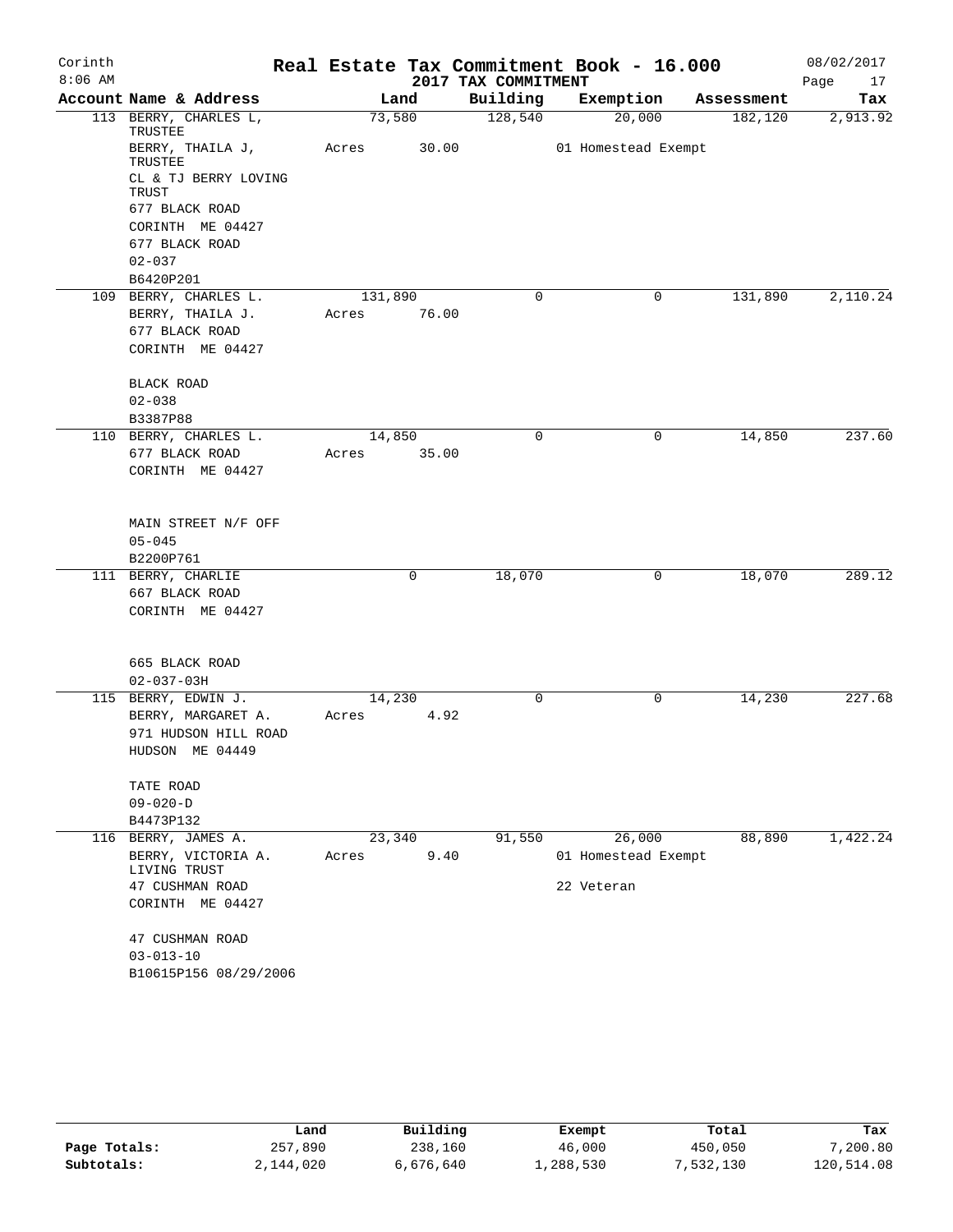| Corinth                    |                                                                       |       |        |                      |                                 | Real Estate Tax Commitment Book - 16.000 |                      | 08/02/2017             |
|----------------------------|-----------------------------------------------------------------------|-------|--------|----------------------|---------------------------------|------------------------------------------|----------------------|------------------------|
| $8:06$ AM                  | Account Name & Address                                                |       | Land   |                      | 2017 TAX COMMITMENT<br>Building | Exemption                                | Assessment           | Page<br>18<br>Tax      |
|                            | 117 BERRY, JAMES A.                                                   |       | 13,510 |                      | $\mathbf 0$                     | 0                                        | 13,510               | 216.16                 |
|                            | BERRY, VICTORIA A.<br>LIVING TRUST<br>47 CUSHMAN ROAD                 | Acres |        | 5.80                 |                                 |                                          |                      |                        |
|                            | CORINTH ME 04427                                                      |       |        |                      |                                 |                                          |                      |                        |
|                            | CUSHMAN ROAD                                                          |       |        |                      |                                 |                                          |                      |                        |
|                            | $03 - 013 - 11$<br>B10615P156 08/29/2006                              |       |        |                      |                                 |                                          |                      |                        |
|                            | 203 BEST WAY WOOD HEAT,<br>INC.                                       |       | 18,470 |                      | 141,760                         | 0                                        | 160, 230             | 2,563.68               |
|                            | PO BOX 283<br>READFIELD ME 04355                                      | Acres |        | 0.82                 |                                 |                                          |                      |                        |
|                            | 352 MAIN STREET<br>$15 - 049 - A$                                     |       |        |                      |                                 |                                          |                      |                        |
|                            | B11391P117 05/09/2008                                                 |       |        |                      |                                 |                                          |                      |                        |
|                            | 121 BEVERIDGE, PAMELA<br>898 GRANT ROAD<br>KENDUSKEAG ME 04450        | Acres | 15,610 | 7.80                 | 0                               | 0                                        | 15,610               | 249.76                 |
|                            | GRANT ROAD<br>$03 - 003$                                              |       |        |                      |                                 |                                          |                      |                        |
|                            | B5821P52                                                              |       |        |                      |                                 |                                          |                      |                        |
|                            | 120 BEVERIDGE, PAMELA                                                 |       | 4,280  |                      | 0                               | 0                                        | 4,280                | 68.48                  |
|                            | 898 GRANT ROAD<br>KENDUSKEAG ME 04450                                 | Acres |        | 3.00                 |                                 |                                          |                      |                        |
|                            | GRANT ROAD N/F OFF<br>$03 - 001$                                      |       |        |                      |                                 |                                          |                      |                        |
|                            | B4980P238 B3197P343<br>1416 BICKERSTAFF, SCOTT                        |       | 16,890 |                      | 95,580                          | 20,000                                   | 92,470               | 1,479.52               |
|                            | BICKERSTAFF, AMY<br>92 GARLAND ROAD<br>CORINTH ME 04427               | Acres |        | 2.00                 |                                 | 01 Homestead Exempt                      |                      |                        |
|                            | 92 GARLAND ROAD<br>$07 - 013$<br>B9502P182                            |       |        |                      |                                 |                                          |                      |                        |
|                            | 580 BICKFORD III, WALTER L.<br>55 NEW ZEALAND RD<br>SEABROOK NH 03874 | Acres | 13,310 | 12.00                | 16,610                          | 0                                        | 29,920               | 478.72                 |
|                            | 153 MARSH ROAD<br>$08 - 037$                                          |       |        |                      |                                 |                                          |                      |                        |
|                            | B11096P345 07/16/2007<br>122 BICKFORD, BERNARD E.                     |       | 23,970 |                      | 77,400                          | 20,000                                   | 81,370               | 1,301.92               |
|                            | BICKFORD, SUSANNE<br>140 CUSHMAN ROAD<br>CORINTH ME 04427             | Acres |        | 10.00                |                                 | 01 Homestead Exempt                      |                      |                        |
|                            | 140 CUSHMAN ROAD<br>$03 - 017 - A$                                    |       |        |                      |                                 |                                          |                      |                        |
|                            | B13633P187 09/04/2014                                                 |       |        |                      |                                 |                                          |                      |                        |
|                            | Land                                                                  |       |        | Building             |                                 | Exempt                                   | Total                | Tax                    |
| Page Totals:<br>Subtotals: | 106,040<br>2,250,060                                                  |       |        | 331,350<br>7,007,990 |                                 | 40,000<br>1,328,530                      | 397,390<br>7,929,520 | 6,358.24<br>126,872.32 |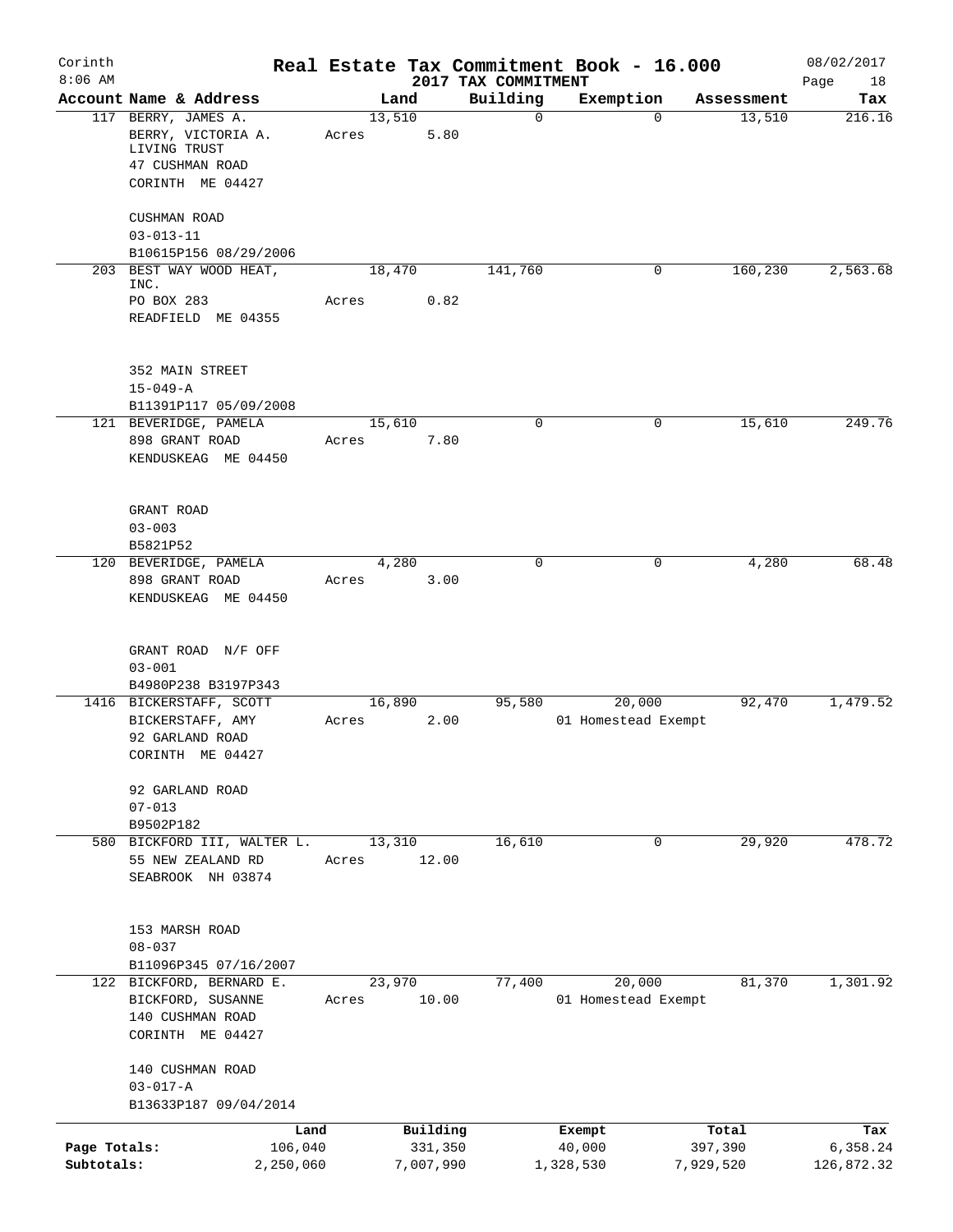| Corinth      |                                                                                             |                 |                     |                                 | Real Estate Tax Commitment Book - 16.000 |                  | 08/02/2017        |
|--------------|---------------------------------------------------------------------------------------------|-----------------|---------------------|---------------------------------|------------------------------------------|------------------|-------------------|
| $8:06$ AM    | Account Name & Address                                                                      |                 | Land                | 2017 TAX COMMITMENT<br>Building | Exemption                                | Assessment       | Page<br>19<br>Tax |
|              | 953 BICKFORD, DAVID R.<br>BICKFORD, RUBY M.<br>162 PLYMOUTH ROAD<br>ETNA ME 04434           | 18,450<br>Acres | 2.25                | 63,070                          | $\mathbf 0$                              | 81,520           | 1,304.32          |
|              | 35 MAIN STREET<br>$11 - 010$<br>B13388P291 11/08/2013                                       |                 |                     |                                 |                                          |                  |                   |
|              | 1894 BICKFORD, EARLENE<br>BICKFORD, DEREK F.<br>1144 HUDSON HILL ROAD<br>CORINTH ME 04427   | 16,980<br>Acres | 2.08                | 109,550                         | 20,000<br>01 Homestead Exempt            | 106,530          | 1,704.48          |
|              | 1144 HUDSON HILL ROAD<br>$03 - 051 - 02$<br>B14311P255 10/18/2016                           |                 |                     |                                 |                                          |                  |                   |
|              | 123 BICKMORE, TIMOTHY E.<br>218 MAIN STREET<br>CORINTH ME 04427                             | 12,070<br>Acres | 0.38                | 56,220                          | 20,000<br>01 Homestead Exempt            | 48,290           | 772.64            |
|              | 218 MAIN STREET<br>$16 - 009$<br>B2293P190                                                  |                 |                     |                                 |                                          |                  |                   |
|              | 1516 BISCHOFF, DAVID &<br><b>JENNIE</b><br>434 TATE ROAD LOT 4<br>CORINTH ME 04427          |                 | $\mathbf 0$         | 18,030                          | 18,030<br>01 Homestead Exempt            | 0                | 0.00              |
|              | 434 TATE ROAD LOT 04<br>$06 - 019 - 04H$                                                    |                 |                     |                                 |                                          |                  |                   |
|              | 1854 BLACK, JEFFREY W.<br>BLACK, CINDY B.<br>347 WEST CORINTH ROAD<br>CORINTH ME 04427-3143 | Acres           | 26,530<br>16.00     | 133,800                         | 20,000<br>01 Homestead Exempt            | 140,330          | 2,245.28          |
|              | 347 WEST CORINTH ROAD<br>$04 - 036 - H$<br>B9640P186                                        |                 |                     |                                 |                                          |                  |                   |
|              | 1728 BLACK, JOYCE<br>153 EXETER ROAD<br>CORINTH ME 04427                                    |                 | 0                   | 8,380                           | 0                                        | 8,380            | 134.08            |
|              | 153 EXETER ROAD<br>$07 - 054 - 1H$                                                          |                 |                     |                                 |                                          |                  |                   |
|              | 132 BLACKWELL LUMBER MILL<br>INC<br>PO BOX 335<br>CORINTH ME 04427                          | 39,950<br>Acres | 35.00               | 152,800                         | $\mathbf{0}$                             | 192,750          | 3,084.00          |
|              | 156 EXETER ROAD<br>$07 - 052$<br>B11260P75 12/10/2007                                       |                 |                     |                                 |                                          |                  |                   |
| Page Totals: | Land<br>113,980                                                                             |                 | Building<br>541,850 |                                 | Exempt<br>78,030                         | Total<br>577,800 | Tax<br>9,244.80   |
| Subtotals:   | 2,364,040                                                                                   |                 | 7,549,840           |                                 | 1,406,560                                | 8,507,320        | 136, 117. 12      |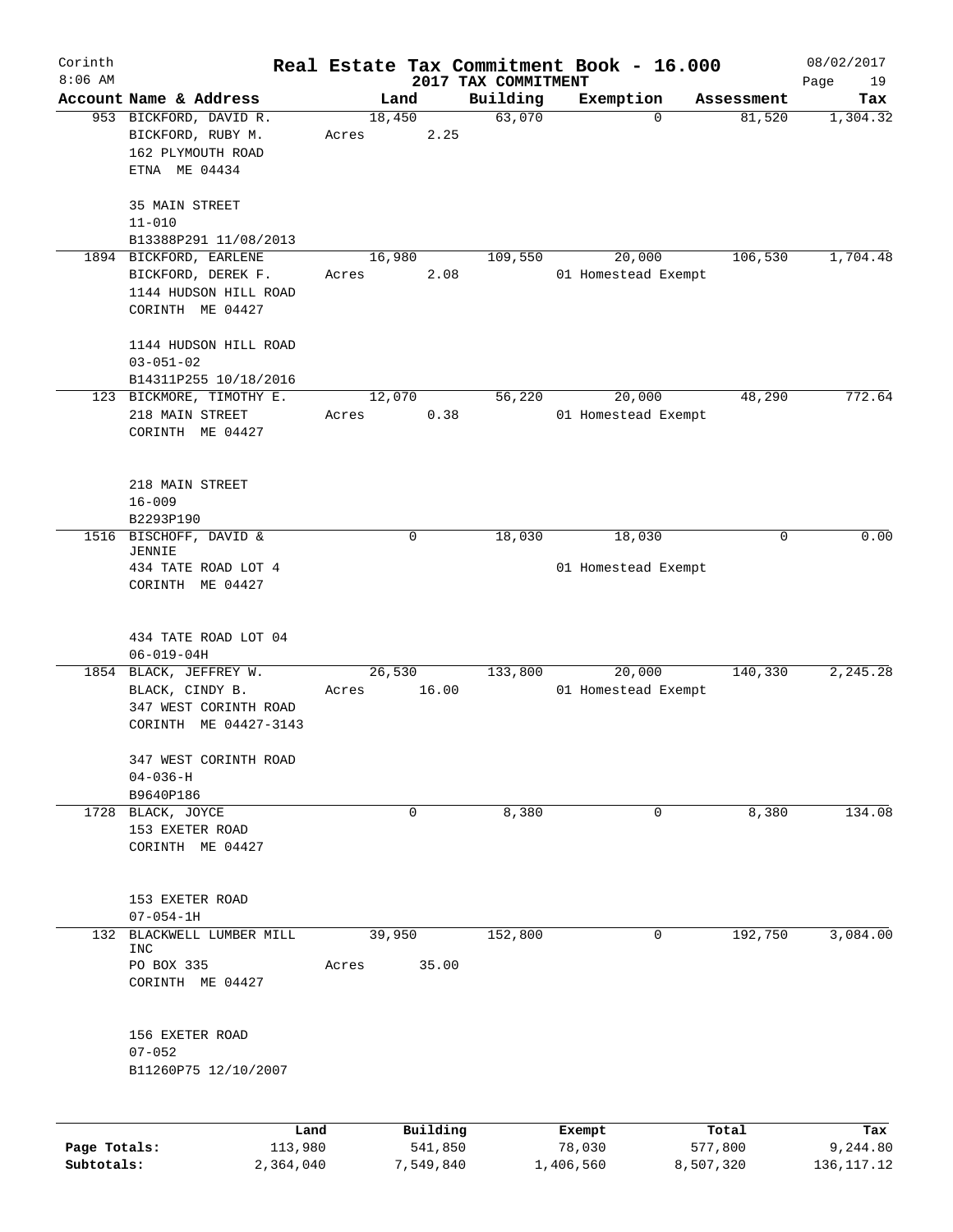| Account Name & Address<br>130 BLACKWELL LUMBER MILL<br>PO BOX 335<br>CORINTH ME 04427<br>EXETER ROAD<br>B11260P75 12/10/2007<br>1951 BLACKWELL LUMBER MILL<br>PO BOX 335<br>CORINTH ME 04427<br>EXETER ROAD<br>$14 - 004 - B$<br>B11260P75 12/10/2007<br>131 BLACKWELL LUMBER MILL | Acres<br>Acres                                                     | Land<br>11,800<br>1.75<br>10,070 | 0.80   | Building<br>$\mathbf 0$<br>$\Omega$ | Exemption<br>$\mathbf{0}$<br>$\mathbf{0}$ | Assessment<br>11,800<br>10,070 | Tax<br>188.80 |
|------------------------------------------------------------------------------------------------------------------------------------------------------------------------------------------------------------------------------------------------------------------------------------|--------------------------------------------------------------------|----------------------------------|--------|-------------------------------------|-------------------------------------------|--------------------------------|---------------|
|                                                                                                                                                                                                                                                                                    |                                                                    |                                  |        |                                     |                                           |                                |               |
|                                                                                                                                                                                                                                                                                    |                                                                    |                                  |        |                                     |                                           |                                | 161.12        |
|                                                                                                                                                                                                                                                                                    |                                                                    |                                  |        |                                     |                                           |                                |               |
|                                                                                                                                                                                                                                                                                    |                                                                    |                                  |        |                                     |                                           |                                |               |
|                                                                                                                                                                                                                                                                                    |                                                                    |                                  |        |                                     |                                           |                                |               |
|                                                                                                                                                                                                                                                                                    |                                                                    |                                  |        |                                     |                                           |                                |               |
| PO BOX 335<br>CORINTH ME 04427                                                                                                                                                                                                                                                     | Acres                                                              | 6,910<br>16.00                   |        | $\mathbf 0$                         | 0                                         | 6,910                          | 110.56        |
| MCCARD ROAD N/F OFF                                                                                                                                                                                                                                                                |                                                                    |                                  |        |                                     |                                           |                                |               |
| 432 BLACKWELL LUMBER MILL                                                                                                                                                                                                                                                          | Acres                                                              | 6,800                            | 6.00   | $\mathbf 0$                         | $\mathbf 0$                               | 6,800                          | 108.80        |
| P.O. BOX 335<br>CORINTH ME 04427                                                                                                                                                                                                                                                   |                                                                    |                                  |        |                                     |                                           |                                |               |
| CHARLESTON TOWN LINE                                                                                                                                                                                                                                                               |                                                                    |                                  |        |                                     |                                           |                                |               |
| B7161P228                                                                                                                                                                                                                                                                          |                                                                    |                                  |        |                                     |                                           |                                |               |
| 134 BLACKWELL LUMBER MILL                                                                                                                                                                                                                                                          |                                                                    | 41,500                           |        | $\mathbf 0$                         | $\mathsf{O}$                              | 41,500                         | 664.00        |
| P.O. BOX 335<br>CORINTH ME 04427                                                                                                                                                                                                                                                   |                                                                    |                                  |        |                                     |                                           |                                |               |
| RIDGE ROAD                                                                                                                                                                                                                                                                         |                                                                    |                                  |        |                                     |                                           |                                |               |
|                                                                                                                                                                                                                                                                                    |                                                                    |                                  |        |                                     |                                           |                                | 361.76        |
|                                                                                                                                                                                                                                                                                    |                                                                    |                                  |        |                                     |                                           |                                |               |
| CORINTH ME 04427                                                                                                                                                                                                                                                                   |                                                                    |                                  |        |                                     |                                           |                                |               |
|                                                                                                                                                                                                                                                                                    |                                                                    |                                  |        |                                     |                                           |                                |               |
|                                                                                                                                                                                                                                                                                    | B4350P46<br>135 BLACKWELL LUMBER MILL<br>P.O. BOX 335<br>B6104P125 | Acres<br>LEDGE HILL ROAD N/F OFF | 22,610 | Acres 103.00<br>74.00               | $\Omega$                                  | 0                              | 22,610        |

|              | Land      | Building  | Exempt    | Total     | Tax        |
|--------------|-----------|-----------|-----------|-----------|------------|
| Page Totals: | 99,690    |           |           | 99,690    | 1,595.04   |
| Subtotals:   | 2,463,730 | 7,549,840 | 1,406,560 | 8,607,010 | 137,712.16 |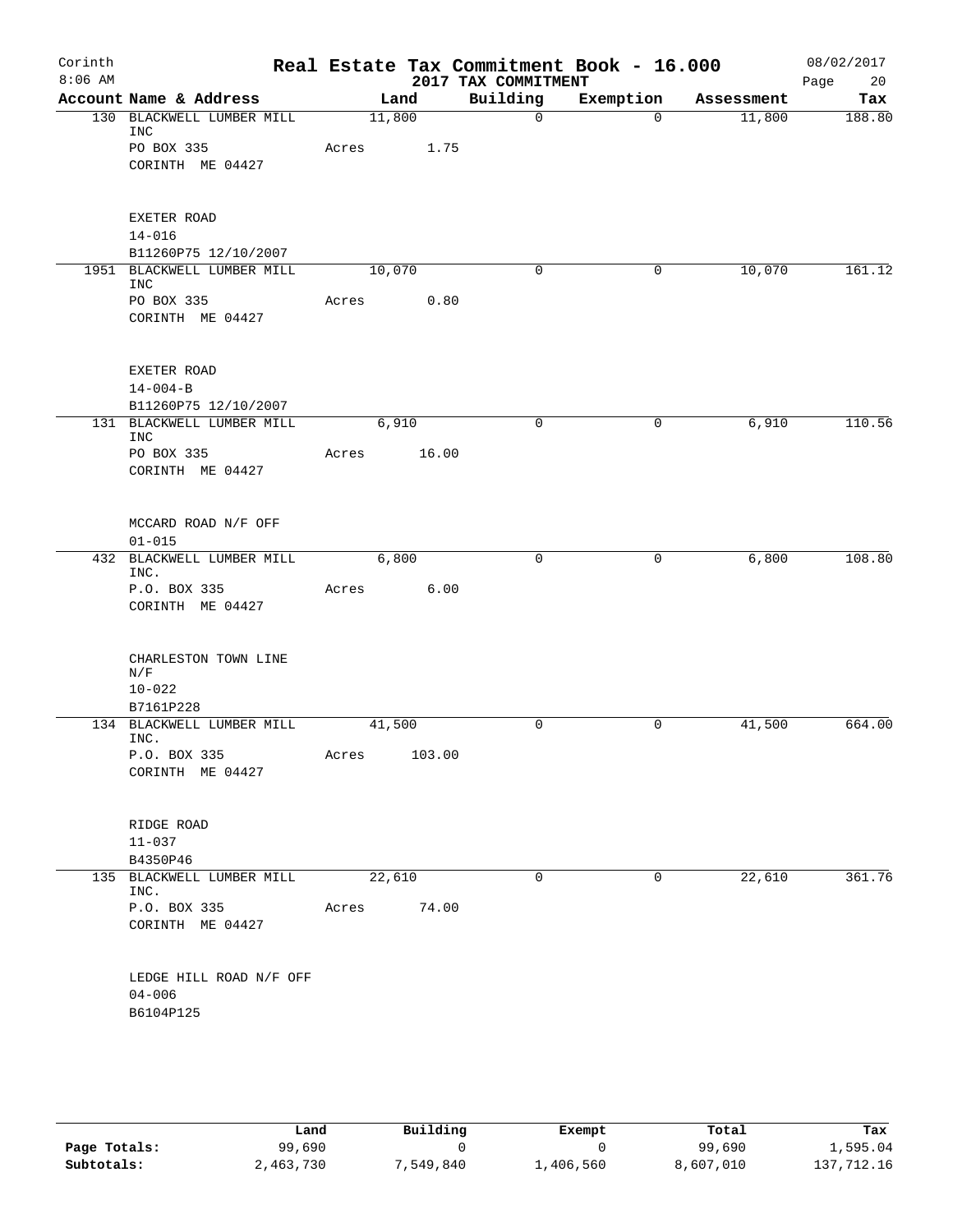| Corinth<br>$8:06$ AM |                                            |        |                        | 2017 TAX COMMITMENT | Real Estate Tax Commitment Book - 16.000 |            | 08/02/2017        |
|----------------------|--------------------------------------------|--------|------------------------|---------------------|------------------------------------------|------------|-------------------|
|                      | Account Name & Address                     | Land   |                        | Building            | Exemption                                | Assessment | Page<br>21<br>Tax |
|                      | 133 BLACKWELL LUMBER MILL<br>INC.          | 27,940 |                        | $\mathbf 0$         | $\mathbf 0$                              | 27,940     | 447.04            |
|                      | PO BOX 335                                 | Acres  | 48.00                  |                     |                                          |            |                   |
|                      | CORINTH ME 04427                           |        |                        |                     |                                          |            |                   |
|                      | MAIN ST EXETER RD N/F<br>OFF               |        |                        |                     |                                          |            |                   |
|                      | $08 - 004 - A$<br>B4137P112                |        |                        |                     |                                          |            |                   |
|                      | 136 BLACKWELL LUMBER MILL<br>INC.          | 17,180 |                        | 0                   | 0                                        | 17,180     | 274.88            |
|                      | P.O. BOX 335<br>CORINTH ME 04427           | Acres  | 6.20                   |                     |                                          |            |                   |
|                      | EXETER ROAD<br>$14 - 004 - A$              |        |                        |                     |                                          |            |                   |
|                      | B4479P145                                  |        |                        |                     |                                          |            |                   |
|                      | 429 BLACKWELL, DELWIN F.                   | 13,290 |                        | 0                   | 0                                        | 13,290     | 212.64            |
|                      | PO BOX 335<br>CORINTH ME 04427             | Acres  | 0.50                   |                     |                                          |            |                   |
|                      | 80 EXETER ROAD<br>$14 - 008$               |        |                        |                     |                                          |            |                   |
|                      | B13001P6 11/09/2012                        |        |                        |                     |                                          |            |                   |
|                      | 139 BLACKWELL, DELWIN F. &<br>JOAN, TR.    | 16,640 |                        | 0                   | 0                                        | 16,640     | 266.24            |
|                      | DELWIN BLACKWELL LIVING Acres<br>TRUST     |        | 7.00                   |                     |                                          |            |                   |
|                      | P.O. BOX 335<br>CORINTH ME 04427           |        |                        |                     |                                          |            |                   |
|                      | LEDGE HILL ROAD                            |        |                        |                     |                                          |            |                   |
|                      | $04 - 013$                                 |        |                        |                     |                                          |            |                   |
|                      | B9055P53<br>140 BLACKWELL, DELWIN F. &     | 43,470 |                        | 0                   | 0                                        | 43,470     | 695.52            |
|                      | JOAN, TR.<br>DELWIN BLACKWELL LIVING Acres |        | 165.00                 |                     |                                          |            |                   |
|                      | <b>TRUST</b>                               |        |                        |                     |                                          |            |                   |
|                      | P.O. BOX 335<br>CORINTH ME 04427           |        |                        |                     |                                          |            |                   |
|                      | LEDGE HILL ROAD                            |        |                        |                     |                                          |            |                   |
|                      | $04 - 014$                                 |        |                        |                     |                                          |            |                   |
| 137                  | B9055P53<br>BLACKWELL, DELWIN F. &         | 29,650 |                        | 101,590             | 26,000                                   | 105,240    | 1,683.84          |
|                      | JOAN, TR.<br>JOAN BLACKWELL LIVING         | Acres  | 2.00                   |                     | 01 Homestead Exempt                      |            |                   |
|                      | TRUST<br>P.O. BOX 335                      |        |                        |                     | 22 Veteran                               |            |                   |
|                      | CORINTH ME 04427                           |        |                        |                     |                                          |            |                   |
|                      | 84 EXETER ROAD                             |        |                        |                     |                                          |            |                   |
|                      | $14 - 009$<br>B2027P80                     |        |                        |                     |                                          |            |                   |
|                      |                                            |        |                        |                     |                                          |            |                   |
|                      |                                            |        |                        |                     |                                          |            |                   |
|                      | <b>Tond</b>                                |        | $D_{11}$ in $A$ in $A$ |                     | Pusamok                                  | $T - 1$    | <b>The st</b>     |

|              | Land      | Building  | Exempt    | Total     | Tax        |
|--------------|-----------|-----------|-----------|-----------|------------|
| Page Totals: | 148,170   | 101,590   | 26,000    | 223,760   | 3,580.16   |
| Subtotals:   | 2,611,900 | 7,651,430 | 1,432,560 | 8,830,770 | 141,292.32 |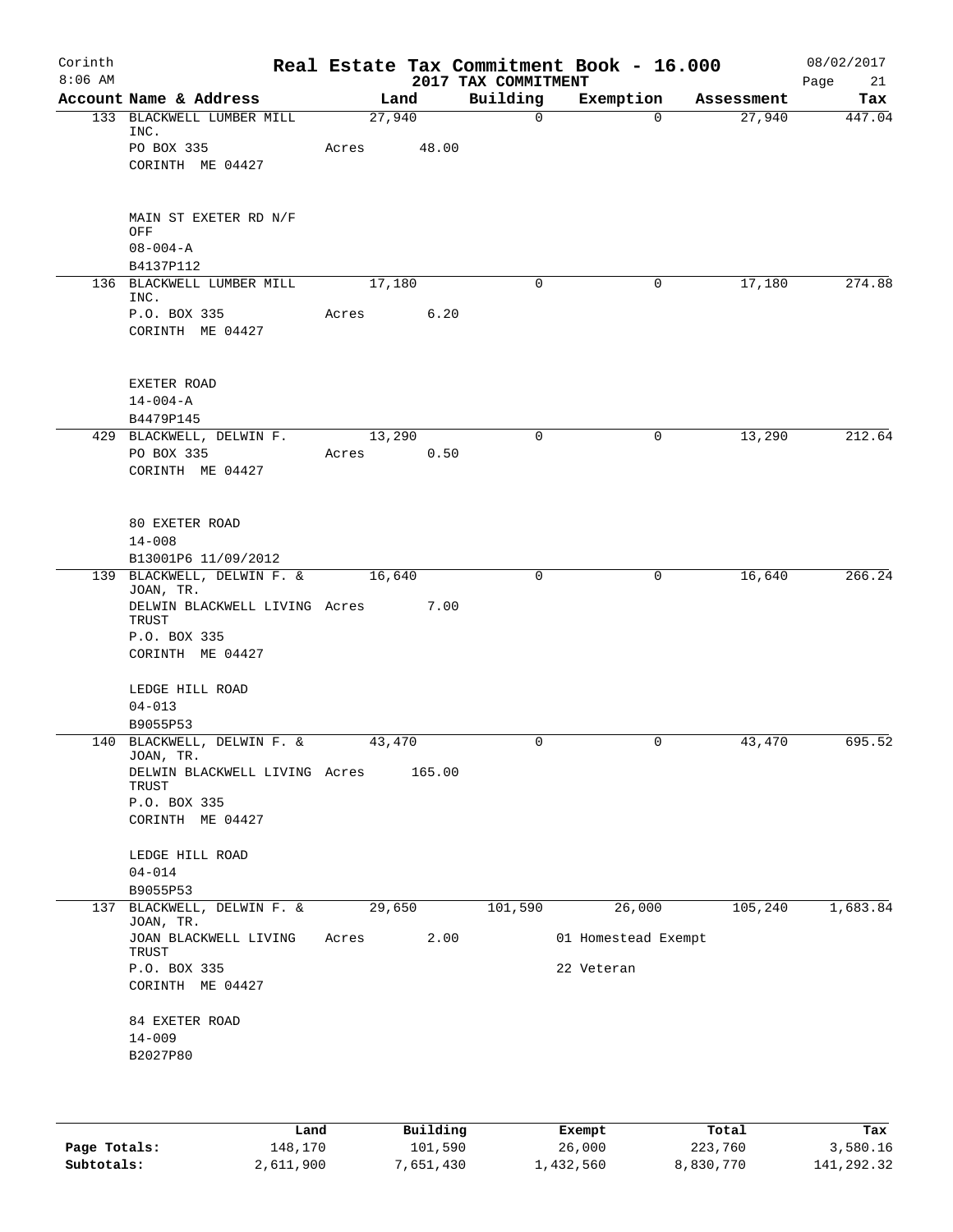| Corinth   |                                                               |                 |                     | Real Estate Tax Commitment Book - 16.000 |            | 08/02/2017 |
|-----------|---------------------------------------------------------------|-----------------|---------------------|------------------------------------------|------------|------------|
| $8:06$ AM |                                                               |                 | 2017 TAX COMMITMENT |                                          |            | 22<br>Page |
|           | Account Name & Address                                        | Land            | Building            | Exemption                                | Assessment | Tax        |
|           | 146 BLACKWELL, GARETH W JR<br>BLACKWELL, LANETTE<br>MARIE     | 23,700<br>Acres | 138,850<br>7.87     | 20,000<br>01 Homestead Exempt            | 142,550    | 2,280.80   |
|           | 306 GARLAND ROAD<br>CORINTH ME 04427                          |                 |                     |                                          |            |            |
|           |                                                               |                 |                     |                                          |            |            |
|           | 306 GARLAND ROAD<br>$10 - 005$                                |                 |                     |                                          |            |            |
|           | B3741P212                                                     |                 |                     |                                          |            |            |
|           | 2024 BLACKWELL, GARETH W JR. 21,010                           |                 | 150, 340            | 0                                        | 171,350    | 2,741.60   |
|           | BLACKWELL, LANETTE M.                                         | Acres           | 2.00                |                                          |            |            |
|           | 306 GARLAND ROAD                                              |                 |                     |                                          |            |            |
|           | CORINTH ME 04427                                              |                 |                     |                                          |            |            |
|           | 575 MAIN STREET                                               |                 |                     |                                          |            |            |
|           | $05 - 027 - B$                                                |                 |                     |                                          |            |            |
|           | B11640P164 01/22/2009                                         |                 |                     |                                          |            |            |
|           | 143 BLACKWELL, GARETH W.                                      | 16,880          | 102,320             | 20,000                                   | 99,200     | 1,587.20   |
|           | BLACKWELL, BEVERLY C.<br>PO BOX 404                           | Acres 0.99      |                     | 01 Homestead Exempt                      |            |            |
|           | CORINTH ME 04427                                              |                 |                     |                                          |            |            |
|           |                                                               |                 |                     |                                          |            |            |
|           | 390 MAIN STREET                                               |                 |                     |                                          |            |            |
|           | $13 - 007$                                                    |                 |                     |                                          |            |            |
|           | 144 BLACKWELL, GARETH W.<br>BLACKWELL, BEVERLY C. Acres 27.00 | 16,710          | $\Omega$            | 0                                        | 16,710     | 267.36     |
|           | P.O.BOX 404                                                   |                 |                     |                                          |            |            |
|           | CORINTH ME 04427                                              |                 |                     |                                          |            |            |
|           | CHARLESTON TOWN LINE                                          |                 |                     |                                          |            |            |
|           | N/F                                                           |                 |                     |                                          |            |            |
|           | $10 - 023$<br>141 BLACKWELL, GARETH W. &                      | 42,350          | 0                   | $\mathsf{O}$                             | 42,350     | 677.60     |
|           | DELWIN                                                        |                 |                     |                                          |            |            |
|           | BLACKWELL, JOAN<br>TRUSTEES                                   | Acres           | 100.00              |                                          |            |            |
|           | PO BOX 404                                                    |                 |                     |                                          |            |            |
|           | CORINTH ME 04427                                              |                 |                     |                                          |            |            |
|           | LEDGE HILL ROAD                                               |                 |                     |                                          |            |            |
|           | $04 - 008$                                                    |                 |                     |                                          |            |            |
|           | B7259P264                                                     |                 |                     |                                          |            |            |
|           | 142 BLACKWELL, GARETH W. &<br>DELWIN                          | 43,380          | 0                   | 0                                        | 43,380     | 694.08     |
|           | BLACKWELL, JOAN<br>TRUSTEES                                   | Acres           | 283.00              |                                          |            |            |
|           | P.O. BOX 404                                                  |                 |                     |                                          |            |            |
|           | CORINTH ME 04427                                              |                 |                     |                                          |            |            |
|           | MCCARD ROAD                                                   |                 |                     |                                          |            |            |
|           | $01 - 016$                                                    |                 |                     |                                          |            |            |
|           | B7259P262                                                     |                 |                     |                                          |            |            |
|           |                                                               |                 |                     |                                          |            |            |

|              | Land      | Building  | Exempt    | Total     | Tax        |
|--------------|-----------|-----------|-----------|-----------|------------|
| Page Totals: | 164.030   | 391,510   | 40,000    | 515,540   | 8,248.64   |
| Subtotals:   | 2,775,930 | 8,042,940 | ⊥,472,560 | 9,346,310 | 149,540.96 |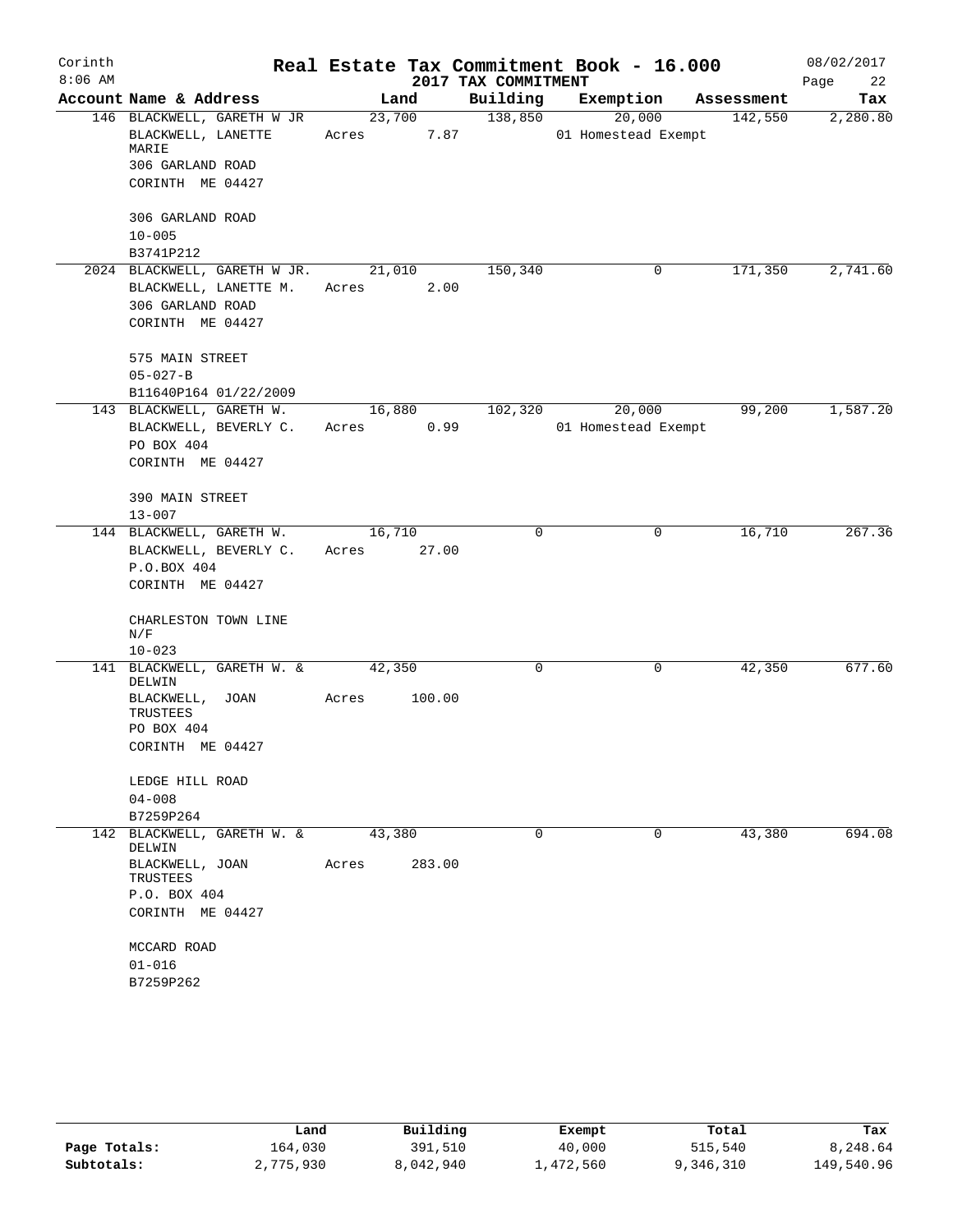| Corinth      |                                            |       |                     |                                 | Real Estate Tax Commitment Book - 16.000 |                  | 08/02/2017        |
|--------------|--------------------------------------------|-------|---------------------|---------------------------------|------------------------------------------|------------------|-------------------|
| $8:06$ AM    | Account Name & Address                     |       | Land                | 2017 TAX COMMITMENT<br>Building | Exemption                                | Assessment       | Page<br>23<br>Tax |
|              | 1040 BLANCH E. PETERSON                    |       | 26,180              | 102,040                         | 26,000                                   | 102,220          | 1,635.52          |
|              | NEEDS TRUST                                |       |                     |                                 |                                          |                  |                   |
|              | BARRY, LEOLA AS TRUSTEE Acres              |       | 8.64                |                                 | 01 Homestead Exempt                      |                  |                   |
|              | 810 MAIN STREET                            |       |                     |                                 | 31 Vetrans Widow                         |                  |                   |
|              | CORINTH ME 04427                           |       |                     |                                 |                                          |                  |                   |
|              | 810 MAIN STREET                            |       |                     |                                 |                                          |                  |                   |
|              | $05 - 041$                                 |       |                     |                                 |                                          |                  |                   |
|              | B13559P155 06/12/2014                      |       |                     |                                 |                                          |                  |                   |
|              | 961 BLANCHARD, CHRISTOPHER                 |       | 18,630              | 73,920                          | 20,000                                   | 72,550           | 1,160.80          |
|              | S.<br>74 MAIN STREET                       | Acres | 2.40                |                                 | 01 Homestead Exempt                      |                  |                   |
|              | CORINTH ME 04427                           |       |                     |                                 |                                          |                  |                   |
|              | 74 MAIN STREET                             |       |                     |                                 |                                          |                  |                   |
|              | $11 - 016$                                 |       |                     |                                 |                                          |                  |                   |
|              | B8128P237                                  |       |                     |                                 |                                          |                  |                   |
|              | 147 BLANCHARD, SCOTT C.                    |       | 27,250              | 135,370                         | 20,000                                   | 142,620          | 2,281.92          |
|              | BLANCHARD, SHERRY L.                       | Acres | 17.00               |                                 | 01 Homestead Exempt                      |                  |                   |
|              | PO BOX 364                                 |       |                     |                                 |                                          |                  |                   |
|              | CORINTH ME 04427                           |       |                     |                                 |                                          |                  |                   |
|              |                                            |       |                     |                                 |                                          |                  |                   |
|              | 378 HUDSON ROAD<br>$12 - 011 - A$          |       |                     |                                 |                                          |                  |                   |
|              | B4214P60                                   |       |                     |                                 |                                          |                  |                   |
|              | 1630 BLANCHARD, TERENCE M.                 |       | 23,670              | 107,690                         | 20,000                                   | 111,360          | 1,781.76          |
|              | 71 BEANS MILL ROAD                         | Acres | 2.04                |                                 | 01 Homestead Exempt                      |                  |                   |
|              | CORINTH ME 04427                           |       |                     |                                 |                                          |                  |                   |
|              | 71 BEANS MILL ROAD                         |       |                     |                                 |                                          |                  |                   |
|              | $07 - 020 - C$                             |       |                     |                                 |                                          |                  |                   |
|              | B9557P202 09/08/2004                       |       |                     |                                 |                                          |                  |                   |
|              | 496 BLASS, JOHN J.                         |       | 47,250              | 154,320                         | 20,000                                   | 181,570          | 2,905.12          |
|              | BLASS, WANITA A.<br>269 WEST CORINTH ROAD  | Acres | 150.00              |                                 | 01 Homestead Exempt                      |                  |                   |
|              | CORINTH ME 04427                           |       |                     |                                 |                                          |                  |                   |
|              |                                            |       |                     |                                 |                                          |                  |                   |
|              | 269 WEST CORINTH ROAD                      |       |                     |                                 |                                          |                  |                   |
|              | $04 - 036 - C$                             |       |                     |                                 |                                          |                  |                   |
|              | B6753P208                                  |       |                     |                                 |                                          |                  |                   |
|              | 149 BLETHEN, KEITH                         |       | 17,940              | 0                               | 0                                        | 17,940           | 287.04            |
|              | 27 LAKE FOREST ROAD<br>TERRYVILLE CT 06786 | Acres | 30.00               |                                 |                                          |                  |                   |
|              |                                            |       |                     |                                 |                                          |                  |                   |
|              | CHARLESTON TOWN LINE                       |       |                     |                                 |                                          |                  |                   |
|              | N/F                                        |       |                     |                                 |                                          |                  |                   |
|              | $12 - 002$                                 |       |                     |                                 |                                          |                  |                   |
|              | B8913P264                                  |       |                     |                                 |                                          |                  |                   |
| 1051         | BLODGETT, DOUGLAS                          |       | 0                   | 44,690                          | 0                                        | 44,690           | 715.04            |
|              | BLODGETT, CYNTHIA                          |       |                     |                                 |                                          |                  |                   |
|              | 55 GRANT ROAD<br>CORINTH ME 04427          |       |                     |                                 |                                          |                  |                   |
|              |                                            |       |                     |                                 |                                          |                  |                   |
|              | 55 GRANT ROAD                              |       |                     |                                 |                                          |                  |                   |
|              | $05 - 020 - 2H$                            |       |                     |                                 |                                          |                  |                   |
|              |                                            |       |                     |                                 |                                          |                  |                   |
| Page Totals: | Land<br>160,920                            |       | Building<br>618,030 |                                 | Exempt<br>106,000                        | Total<br>672,950 | Tax<br>10,767.20  |
| Subtotals:   | 2,936,850                                  |       | 8,660,970           |                                 | 1,578,560                                | 10,019,260       | 160,308.16        |
|              |                                            |       |                     |                                 |                                          |                  |                   |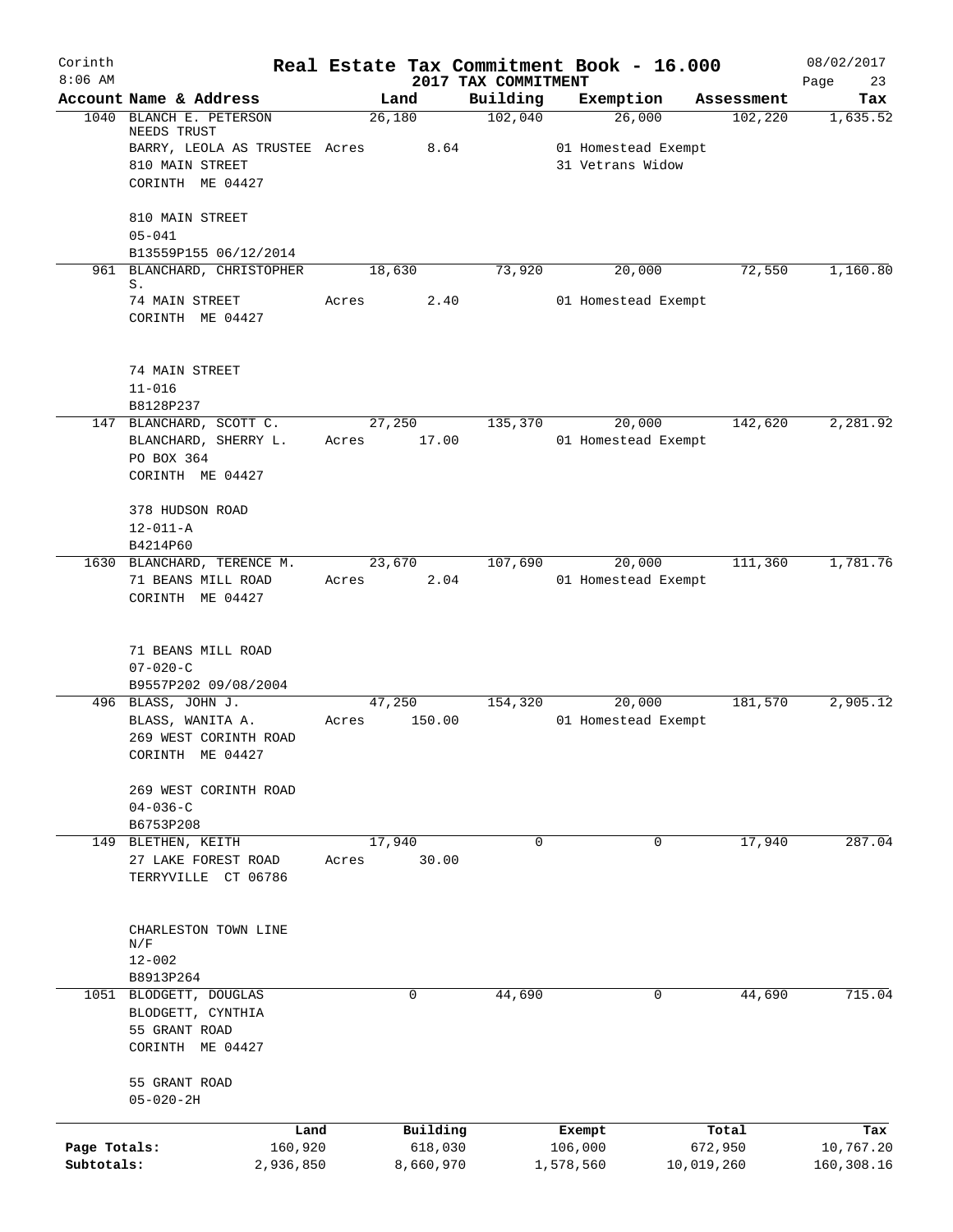| Corinth<br>$8:06$ AM |                                                                                      |                 |                      | Real Estate Tax Commitment Book - 16.000 |                                   |            |            | 08/02/2017             |
|----------------------|--------------------------------------------------------------------------------------|-----------------|----------------------|------------------------------------------|-----------------------------------|------------|------------|------------------------|
|                      | Account Name & Address                                                               |                 | Land                 | 2017 TAX COMMITMENT<br>Building          | Exemption                         |            | Assessment | 24<br>Page<br>Tax      |
|                      | 151 BLUE WATER SPORTSMANS<br>INC.                                                    | 22,310          |                      | 25,980                                   |                                   | $\Omega$   | 48,290     | 772.64                 |
|                      | P.O. BOX 6895<br>WARWICK RI 02886                                                    | Acres           | 14.60                |                                          |                                   |            |            |                        |
|                      | 135 GLENWOOD DRIVE<br>$07 - 001 - 09$<br>B5918P23                                    |                 |                      |                                          |                                   |            |            |                        |
|                      | 1049 BLUE WATER SPORTSMANS<br>INC.                                                   | 20,970          |                      | 0                                        |                                   | 0          | 20,970     | 335.52                 |
|                      | P.O. BOX 6895<br>WARWICK RI 02886                                                    | Acres           | 10.73                |                                          |                                   |            |            |                        |
|                      | GLENWOOD DRIVE<br>$07 - 001 - 06$<br>B7197P232                                       |                 |                      |                                          |                                   |            |            |                        |
|                      | 1381 BLUE WATER SPORTSMANS<br>INC.                                                   | 20,080          |                      | 10,060                                   |                                   | 0          | 30,140     | 482.24                 |
|                      | PO BOX 6895<br>WARWICK RI 02886-2412                                                 | Acres           | 11.50                |                                          |                                   |            |            |                        |
|                      | 130 GLENWOOD DRIVE<br>$07 - 001 - 08$<br>B8422P103                                   |                 |                      |                                          |                                   |            |            |                        |
|                      | 152 BODWELL, CHARLES M.<br>LEIGHTON, SARAH<br>PO BOX 922<br>NAPLES ME 04055          | 12,640<br>Acres | 10.10                | $\mathbf 0$                              |                                   | 0          | 12,640     | 202.24                 |
|                      | MEADOW ROAD N/F OFF<br>$09 - 019 - 08$<br>B4246P12                                   |                 |                      |                                          |                                   |            |            |                        |
|                      | 991 BOGA, WILLIAM K.                                                                 | 32,730          |                      | 140,470                                  |                                   | 26,000     | 147,200    | 2,355.20               |
|                      | 469 MAIN STREET<br>CORINTH ME 04427                                                  | Acres           | 21.50                |                                          | 22 Veteran<br>01 Homestead Exempt |            |            |                        |
|                      | 469 MAIN STREET<br>$08 - 013 - A$<br>B12642P182 10/31/2011                           |                 |                      |                                          |                                   |            |            |                        |
|                      | 968 BOGAN, NICHOLAS<br>HOLMES, JENNIFER<br>434 TATE ROAD LOT # 2<br>CORINTH ME 04401 |                 | $\mathbf 0$          | 20,160                                   | 01 Homestead Exempt               | 20,000     | 160        | 2.56                   |
|                      | 434 TATE ROAD LOT 02<br>$06 - 019 - 02H$<br>B6249P277                                |                 |                      |                                          |                                   |            |            |                        |
| 1644                 | BOOKER, WAYNE A.<br>968 MAIN STREET LOT 28<br>CORINTH ME 04427                       |                 | 0                    | 13,000                                   | 01 Homestead Exempt               | 13,000     | $\Omega$   | 0.00                   |
|                      | 968 MAIN STREET LOT 28<br>$06 - 012 - D - 28H$                                       |                 |                      |                                          |                                   |            |            |                        |
| Page Totals:         | Land                                                                                 |                 | Building             |                                          | Exempt                            |            | Total      | Tax                    |
| Subtotals:           | 108,730<br>3,045,580                                                                 |                 | 209,670<br>8,870,640 |                                          | 59,000<br>1,637,560               | 10,278,660 | 259,400    | 4,150.40<br>164,458.56 |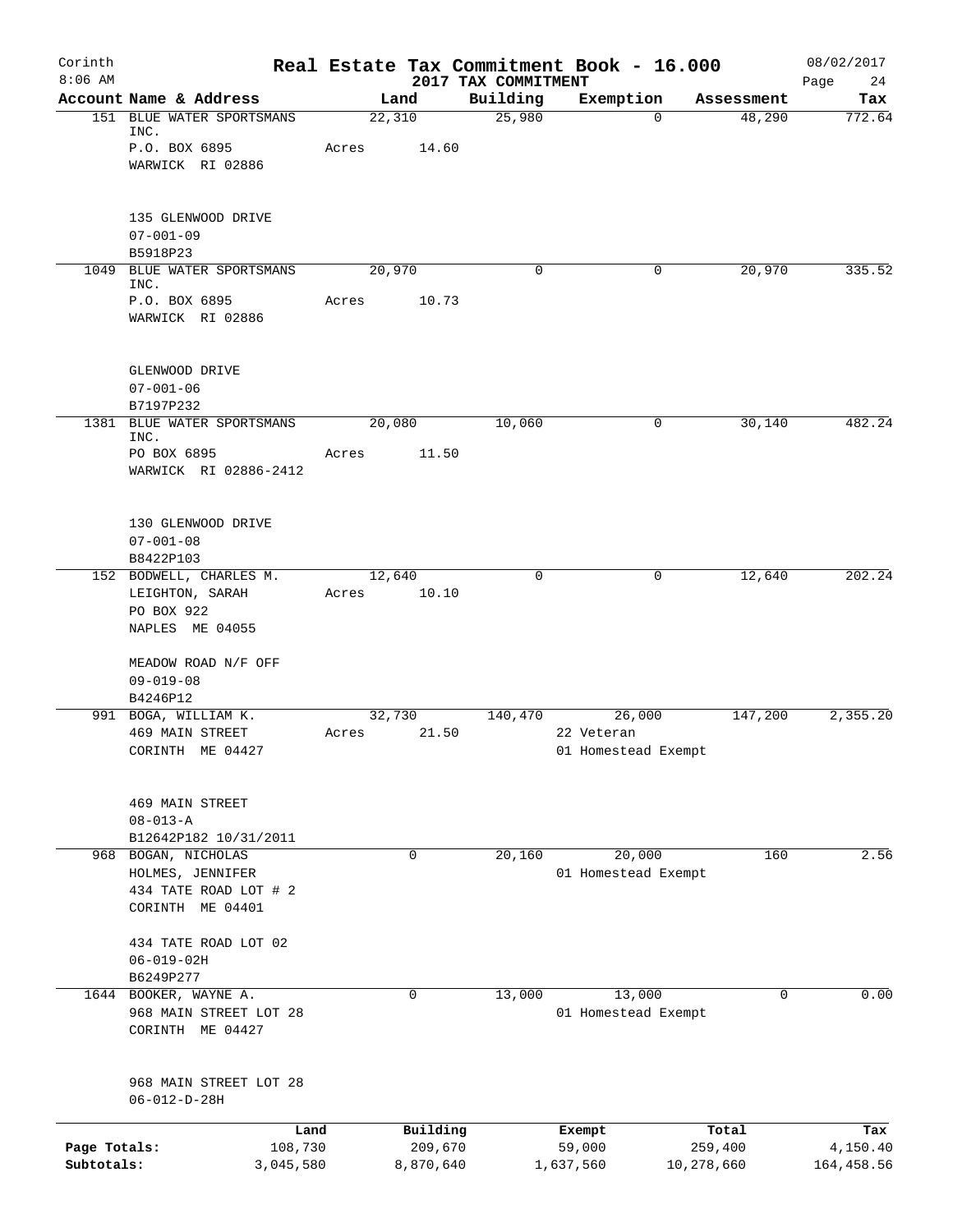| Corinth<br>$8:06$ AM |                                                                                                            |                 |       | 2017 TAX COMMITMENT | Real Estate Tax Commitment Book - 16.000 |            | 08/02/2017<br>25<br>Page |
|----------------------|------------------------------------------------------------------------------------------------------------|-----------------|-------|---------------------|------------------------------------------|------------|--------------------------|
|                      | Account Name & Address                                                                                     |                 | Land  | Building            | Exemption                                | Assessment | Tax                      |
|                      | 155 BOONE, CHERYL A.<br>P.O. BOX 273<br>BANGOR ME 04402-0273                                               | 11,070<br>Acres | 2.20  | $\mathbf 0$         | $\Omega$                                 | 11,070     | 177.12                   |
|                      | RIDGE ROAD<br>$12 - 006 - A$<br>B4259P171                                                                  |                 |       |                     |                                          |            |                          |
| 156                  | BOONE, JOYCE D.                                                                                            | 15,730          |       | 74,730              | 26,000                                   | 64,460     | 1,031.36                 |
|                      | IRREVICABLE TRUST<br>TRUSTEES ANDREW D.<br>BOONE & SUSAN A. KING<br>P.O. BOX 111<br>CORINTH ME 04427       | Acres           | 1.00  |                     | 31 Vetrans Widow<br>01 Homestead Exempt  |            |                          |
|                      | 42 BEANS MILL ROAD<br>$07 - 018 - B$<br>B13350P264 09/12/2013                                              |                 |       |                     |                                          |            |                          |
|                      | 932 BORNSTEIN, JESSICA L.<br>982 MAIN STREET<br>CORINTH ME 04427                                           | 38,700<br>Acres | 3.62  | 106,840             | 20,000<br>01 Homestead Exempt            | 125,540    | 2,008.64                 |
|                      | 982 MAIN STREET<br>$06 - 007$<br>B13198P66 05/31/2013                                                      |                 |       |                     |                                          |            |                          |
|                      | 876 BOSTROM, CHRISTOPHER L.<br>BOSTROM, LISA M.<br>72 WHITE SCHOOLHOUSE<br><b>ROAD</b><br>CORINTH ME 04427 | 31,800<br>Acres | 23.32 | 107,380             | 20,000<br>01 Homestead Exempt            | 119,180    | 1,906.88                 |
|                      | 72 WHITE SCHOOLHOUSE<br><b>ROAD</b><br>$08 - 026$                                                          |                 |       |                     |                                          |            |                          |
|                      | B9404P43<br>540 BOULIER, RAYMOND J.<br>722 GRANT ROAD<br>CORINTH ME 04427                                  | 14,910<br>Acres | 1.37  | 63,960              | 20,000<br>01 Homestead Exempt            | 58,870     | 941.92                   |
|                      | 722 GRANT ROAD<br>$03 - 008 - A$<br>B9247P7                                                                |                 |       |                     |                                          |            |                          |
|                      | 2047 BOULTER, JON<br>BOULTER, CRYSTAL<br>99 GLENWOOD DRIVE<br>BANGOR ME 04401                              | 20,230<br>Acres | 14.50 | 144,340             | 0                                        | 164,570    | 2,633.12                 |
|                      | 32 FARM POND ROAD<br>$03 - 051 - B$<br>B14195P291 06/27/2016                                               |                 |       |                     |                                          |            |                          |

|              | Land      | Building  | Exempt    | Total      | Tax         |
|--------------|-----------|-----------|-----------|------------|-------------|
| Page Totals: | 132,440   | 497,250   | 86,000    | 543,690    | 8,699.04    |
| Subtotals:   | 3,178,020 | 9,367,890 | 1,723,560 | 10,822,350 | 173, 157.60 |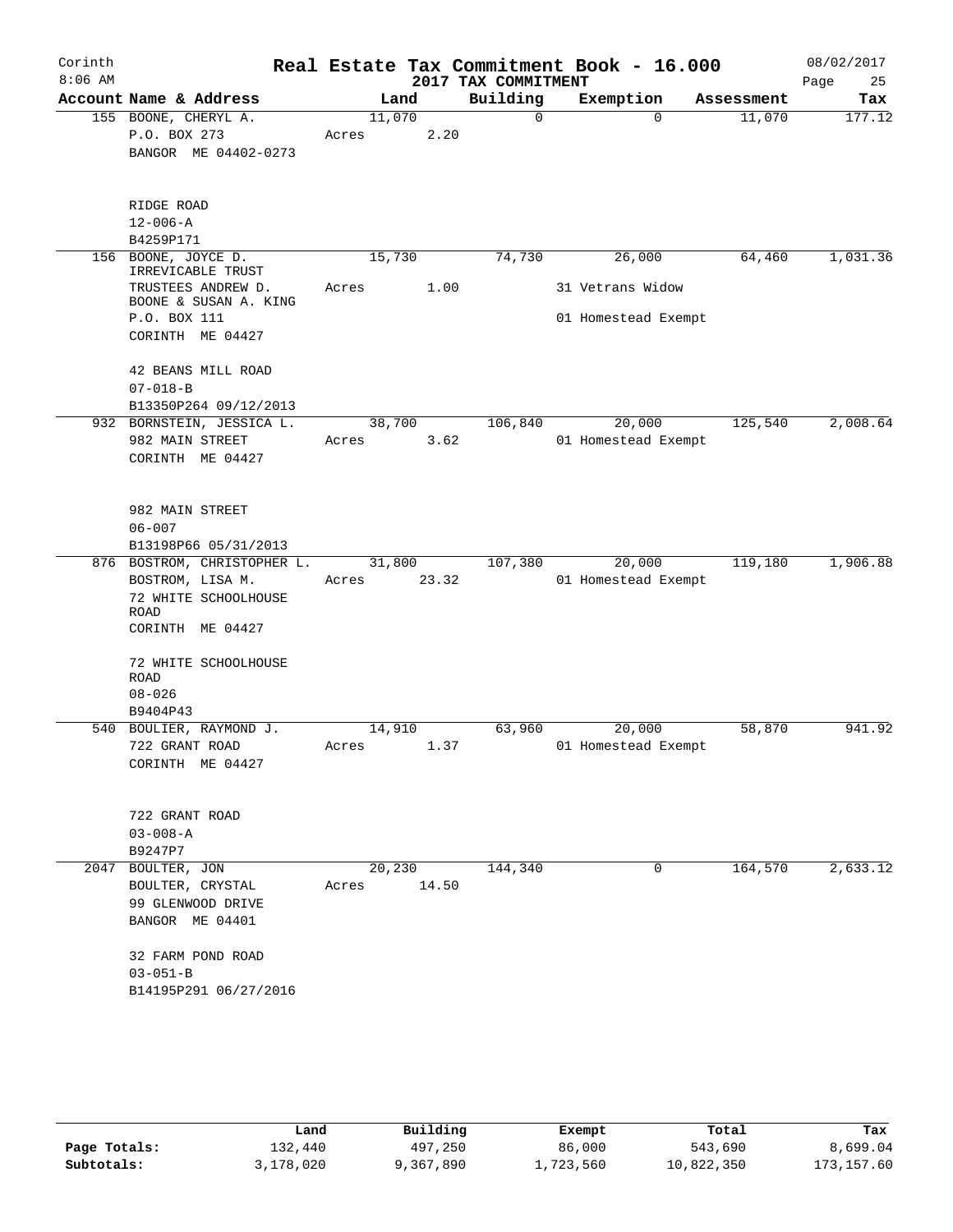| Corinth                    |                                                                                             |                  |                                 | Real Estate Tax Commitment Book - 16.000 |                         | 08/02/2017             |
|----------------------------|---------------------------------------------------------------------------------------------|------------------|---------------------------------|------------------------------------------|-------------------------|------------------------|
| $8:06$ AM                  | Account Name & Address                                                                      | Land             | 2017 TAX COMMITMENT<br>Building | Exemption                                | Assessment              | 26<br>Page<br>Tax      |
|                            | 157 BOUQUILLON, GEORGIA A.<br>150 CANDLEWOOD MTN ROAD Acres<br>NEW MILFORD CT<br>06776-5810 | 29,260<br>29.00  | 38,340                          | $\mathbf 0$                              | 67,600                  | 1,081.60               |
|                            | 238 HUDSON ROAD<br>$11 - 027$<br>B2204P699                                                  |                  |                                 |                                          |                         |                        |
|                            | 1264 BOWDEN, CHRISTINA J.<br>CORBIN, GABRIEL F.<br>871 MUDGETT ROAD<br>CORINTH ME 04427     | 14,550<br>Acres  | 151,570<br>1.03                 | 0                                        | 166,120                 | 2,657.92               |
|                            | 871 MUDGETT ROAD<br>$01 - 031$<br>B14350P54 11/28/2016                                      |                  |                                 |                                          |                         |                        |
|                            | 161 BOWMAN, BRUCE<br>448 LEDGE HILL ROAD<br>CORINTH ME 04427                                | 15,960<br>Acres  | 13,400<br>1.20                  | 0                                        | 29,360                  | 469.76                 |
|                            | 424 LEDGE HILL ROAD<br>$04 - 029 - C$<br>B4351P188                                          |                  |                                 |                                          |                         |                        |
|                            | 160 BOWMAN, BRUCE<br>448 LEDGE HILL ROAD<br>CORINTH ME 04427                                | 17,390<br>Acres  | 107,510<br>7.00                 | 20,000<br>01 Homestead Exempt            | 104,900                 | 1,678.40               |
|                            | 448 LEDGE HILL ROAD<br>$04 - 029$<br>B4351P188                                              |                  |                                 |                                          |                         |                        |
|                            | 1573 BOWMAN, CHAD B.<br>444 LEDGE HILL ROAD<br>CORINTH ME 04427                             | 20, 370<br>Acres | 208,940<br>5.00                 | 20,000<br>01 Homestead Exempt            | 209,310                 | 3,348.96               |
|                            | 444 LEDGE HILL ROAD<br>$04 - 029 - D$<br>B10898P121 03/29/2007                              |                  |                                 |                                          |                         |                        |
|                            | 1576 BOYNTON, SHERALD A.<br>22 BLACK ROAD<br>CORINTH ME 04427                               | $\mathbf 0$      | 20,480                          | 20,000<br>01 Homestead Exempt            | 480                     | 7.68                   |
|                            | 22 BLACK ROAD<br>$05 - 005 - A - 01H$                                                       |                  |                                 |                                          |                         |                        |
|                            | 1610 BRADBURY, MYRON L.<br>BRADBURY, DONNA M.<br>31 BRADBURY DRIVE<br>CORINTH ME 04427      | 11,850<br>Acres  | $\Omega$<br>1.79                | $\Omega$                                 | 11,850                  | 189.60                 |
|                            | BRADBURY DRIVE<br>$08 - 012 - 07 - B$<br>B1255P177 08/05/2011                               |                  |                                 |                                          |                         |                        |
|                            | Land                                                                                        | Building         |                                 | Exempt                                   | Total                   | Tax                    |
| Page Totals:<br>Subtotals: | 109,380<br>3,287,400                                                                        | 9,908,130        | 540,240                         | 60,000<br>1,783,560                      | 589,620<br>11, 411, 970 | 9,433.92<br>182,591.52 |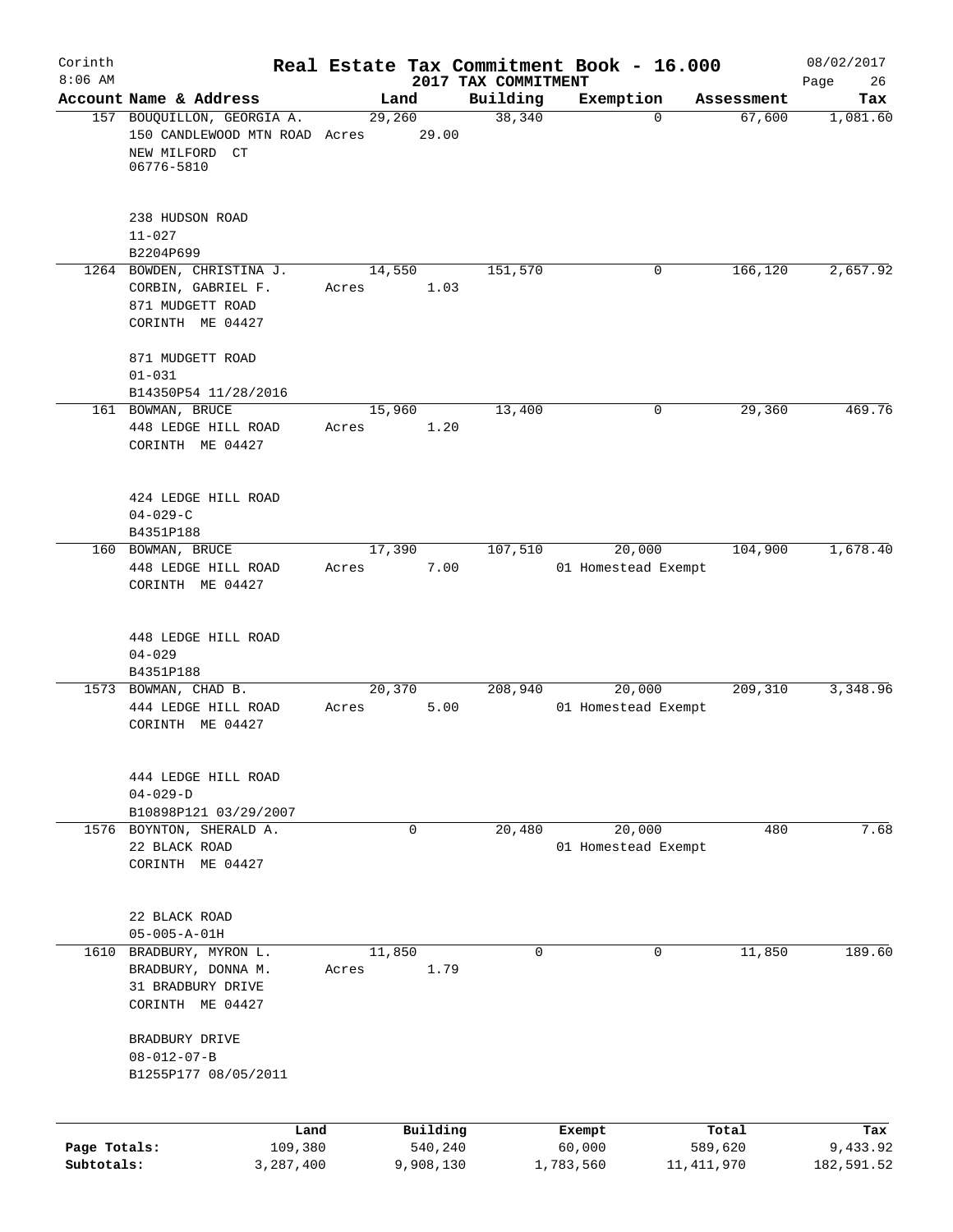| Corinth                    |                                                                |       |                       |                                 | Real Estate Tax Commitment Book - 16.000 |                       | 08/02/2017              |
|----------------------------|----------------------------------------------------------------|-------|-----------------------|---------------------------------|------------------------------------------|-----------------------|-------------------------|
| $8:06$ AM                  | Account Name & Address                                         |       | Land                  | 2017 TAX COMMITMENT<br>Building | Exemption                                | Assessment            | Page<br>27<br>Tax       |
|                            | 164 BRADBURY, MYRON L.<br>BRADBURY, DONNA M.                   | Acres | 12,750<br>2.54        | $\mathbf 0$                     | $\Omega$                                 | 12,750                | 204.00                  |
|                            | 31 BRADBURY DRIVE<br>CORINTH ME 04427                          |       |                       |                                 |                                          |                       |                         |
|                            | BRADBURY DRIVE<br>$08 - 012 - 07 - A$                          |       |                       |                                 |                                          |                       |                         |
|                            | B12555P177 08/05/2011                                          |       |                       |                                 |                                          |                       |                         |
|                            | 163 BRADBURY, MYRON L.<br>(Heirs of)                           |       | 18,780                | 117,670                         | 26,000                                   | 110,450               | 1,767.20                |
|                            | BRADBURY, DONNA M.<br>31 BRADBURY DRIVE<br>CORINTH ME 04427    | Acres | 2.52                  |                                 | 01 Homestead Exempt<br>31 Vetrans Widow  |                       |                         |
|                            | 31 BRADBURY DRIVE<br>$08 - 012 - 07$                           |       |                       |                                 |                                          |                       |                         |
|                            | B12555P177 08/05/2011                                          |       |                       |                                 |                                          |                       |                         |
|                            | 698 BRADFORD, RICHARD<br>BRADFORD, DONNA                       | Acres | 28,030<br>31.00       | 97,440                          | 20,000<br>01 Homestead Exempt            | 105,470               | 1,687.52                |
|                            | 374 TATE ROAD<br>CORINTH ME 04427                              |       |                       |                                 |                                          |                       |                         |
|                            | 374 TATE ROAD<br>$06 - 019 - A$                                |       |                       |                                 |                                          |                       |                         |
|                            | B11177P73 10/17/2007 B2304P187                                 |       |                       |                                 |                                          |                       |                         |
|                            | 699 BRADFORD, RICHARD                                          |       | 29,930                | $\Omega$                        | 0                                        | 29,930                | 478.88                  |
|                            | BRADFORD, DONNA                                                | Acres | 50.40                 |                                 |                                          |                       |                         |
|                            | 374 TATE ROAD<br>CORINTH ME 04427                              |       |                       |                                 |                                          |                       |                         |
|                            | TATE ROAD<br>$09 - 013 - A$                                    |       |                       |                                 |                                          |                       |                         |
|                            | B11177P73 10/17/2007 B3153P278                                 |       |                       |                                 |                                          |                       |                         |
|                            | 166 BRAGDON, DWIGHT W.                                         |       | 19,360                | 129,560                         | 26,000                                   | 122,920               | 1,966.72                |
|                            | BRAGDON, JEAN A.                                               | Acres | 3.00                  |                                 | 01 Homestead Exempt                      |                       |                         |
|                            | P.O. BOX 127<br>CORINTH ME 04427                               |       |                       |                                 | 22 Veteran                               |                       |                         |
|                            | 337 MAIN STREET<br>$15 - 004$                                  |       |                       |                                 |                                          |                       |                         |
|                            | B14128P155 04/18/2016                                          |       |                       |                                 |                                          |                       |                         |
|                            | 283 BRAGDON, JAMES W.                                          |       | 27,960                | 54,620                          | 0                                        | 82,580                | 1,321.28                |
|                            | BRAGDON, STEPHANIE J.                                          | Acres | 17.98                 |                                 |                                          |                       |                         |
|                            | 386 BEANS MILL ROAD<br>CORINTH ME 04427                        |       |                       |                                 |                                          |                       |                         |
|                            | 284 WHITE SCHOOLHOUSE<br><b>ROAD</b><br>$08 - 031$             |       |                       |                                 |                                          |                       |                         |
|                            | B11283P230 02/01/2008 B11278P23 01/28/2008 B3892P219           |       |                       |                                 |                                          |                       |                         |
|                            | 119 BRAGDON, JAMES W.                                          |       | 16,700                | 175,000                         | 20,000                                   | 171,700               | 2,747.20                |
|                            | BRAGDON, STEPHANIE J.<br>386 BEANS MILL RD<br>CORINTH ME 04427 | Acres | 1.84                  |                                 | 01 Homestead Exempt                      |                       |                         |
|                            | 386 BEANS MILL ROAD<br>$04 - 019 - 01A$                        |       |                       |                                 |                                          |                       |                         |
|                            | B12364P304 12/29/2010                                          |       |                       |                                 |                                          |                       |                         |
|                            |                                                                | Land  | Building              |                                 | Exempt                                   | Total                 | Tax                     |
| Page Totals:<br>Subtotals: | 153,510<br>3,440,910                                           |       | 574,290<br>10,482,420 |                                 | 92,000<br>1,875,560                      | 635,800<br>12,047,770 | 10,172.80<br>192,764.32 |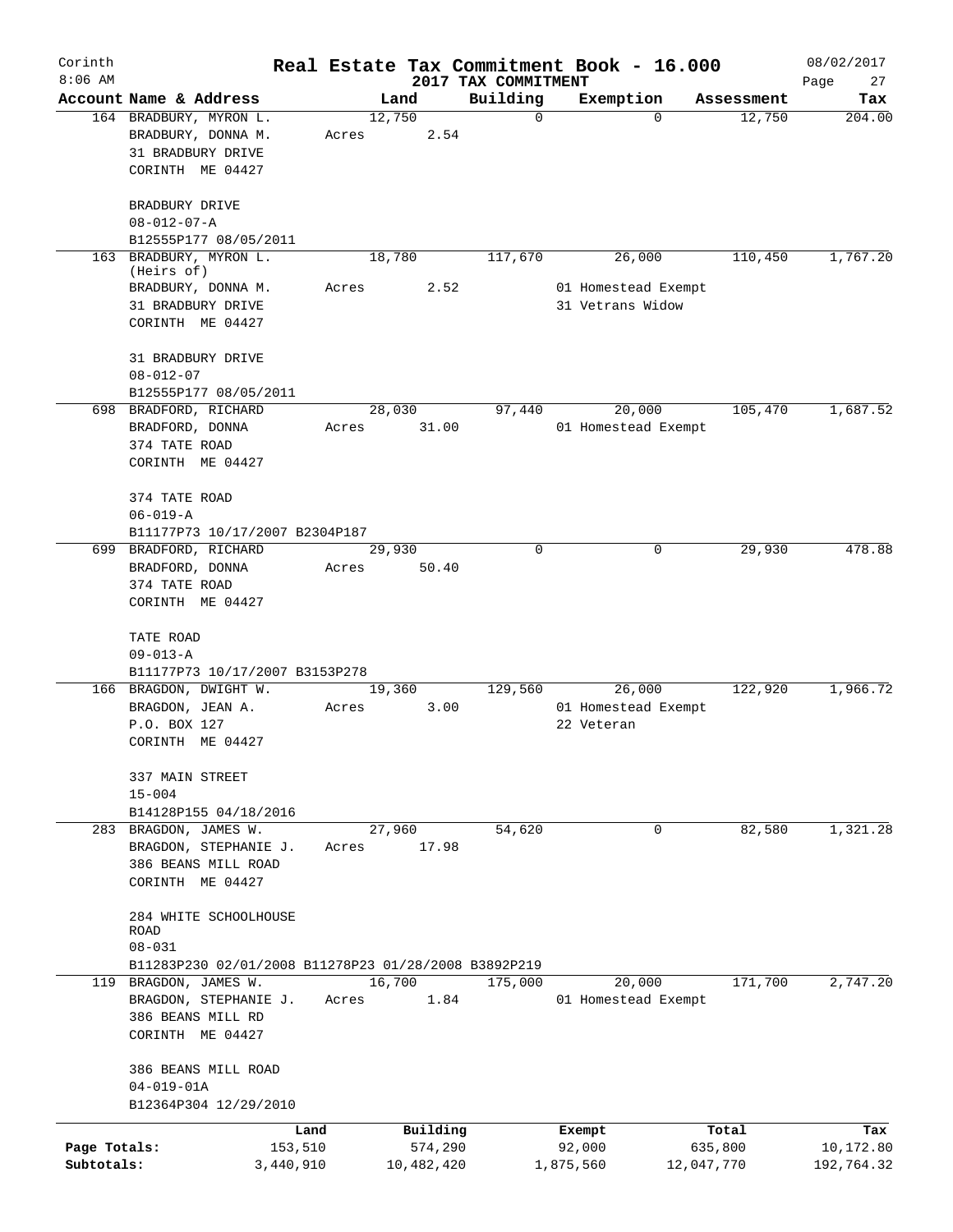| Corinth<br>$8:06$ AM       |                                                                                     |       |        |                         |                                 | Real Estate Tax Commitment Book - 16.000 |                                | 08/02/2017                     |
|----------------------------|-------------------------------------------------------------------------------------|-------|--------|-------------------------|---------------------------------|------------------------------------------|--------------------------------|--------------------------------|
|                            | Account Name & Address                                                              |       | Land   |                         | 2017 TAX COMMITMENT<br>Building | Exemption                                | Assessment                     | Page<br>28<br>Tax              |
|                            | 167 BRAGDON, JEFFREY W.<br>BRAGDON, LEAH A.<br>307 WHITE SCHOOLHOUSE<br><b>ROAD</b> | Acres | 16,890 | 2.00                    | 111,730                         | 20,000<br>01 Homestead Exempt            | 108,620                        | 1,737.92                       |
|                            | CORINTH ME 04427                                                                    |       |        |                         |                                 |                                          |                                |                                |
|                            | 307 WHITE SCHOOLHOUSE<br><b>ROAD</b><br>$06 - 014 - A$                              |       |        |                         |                                 |                                          |                                |                                |
|                            | B6562P278                                                                           |       |        |                         |                                 |                                          |                                |                                |
|                            | 1358 BRAGDON, NICK<br>1200 MAIN ST.<br>CORINTH ME 04427                             | Acres | 15,730 | 1.00                    | 212,420                         | 20,000<br>01 Homestead Exempt            | 208,150                        | 3,330.40                       |
|                            | 1200 MAIN STREET<br>$03 - 029$                                                      |       |        |                         |                                 |                                          |                                |                                |
|                            | B10195P24 11/15/2005                                                                |       |        |                         |                                 |                                          |                                |                                |
|                            | 169 BRAGDON, PETER A.<br>BRAGDON, RITA H.<br>599 TATE ROAD                          | Acres | 16,290 | 1.48                    | 73,670                          | 20,000<br>01 Homestead Exempt            | 69,960                         | 1,119.36                       |
|                            | CORINTH ME 04427                                                                    |       |        |                         |                                 |                                          |                                |                                |
|                            | 599 TATE ROAD<br>$06 - 012 - B - 03$<br>B4488P700                                   |       |        |                         |                                 |                                          |                                |                                |
|                            | 170 BRAGDON, SONJA                                                                  |       | 17,090 |                         | 74,810                          | 20,000                                   | 71,900                         | 1,150.40                       |
|                            | 38 BLACK ROAD<br>CORINTH ME 04427                                                   | Acres |        | 4.00                    |                                 | 01 Homestead Exempt                      |                                |                                |
|                            | 38 BLACK ROAD<br>$05 - 005$<br>B6246P271                                            |       |        |                         |                                 |                                          |                                |                                |
|                            | 1003 BRANAGAN, ARTHUR K.                                                            |       | 24,140 |                         | 68,150                          | 20,000                                   | 72,290                         | 1,156.64                       |
|                            | 357 EXETER ROAD<br>CORINTH ME 04427-3037                                            | Acres |        | 0.50                    |                                 | 01 Homestead Exempt                      |                                |                                |
|                            | 357 EXETER ROAD<br>$07 - 011$<br>B7179P150                                          |       |        |                         |                                 |                                          |                                |                                |
|                            | 1968 BRAWN, BILLIE JO                                                               |       | 16,030 |                         | 17,830                          | 20,000                                   | 13,860                         | 221.76                         |
|                            | 98 GARLAND ROAD<br>CORINTH ME 04427                                                 | Acres |        | 1.26                    |                                 | 01 Homestead Exempt                      |                                |                                |
|                            | 98 GARLAND ROAD<br>$07 - 013 - E$                                                   |       |        |                         |                                 |                                          |                                |                                |
|                            | B14139P31 04/29/2016<br>175 BREWER, DONALD W.                                       |       | 21,780 |                         | 97,150                          | 20,000                                   | 98,930                         | 1,582.88                       |
|                            | BREWER, ELIZABETH A.<br>405 MAIN STREET<br>CORINTH ME 04427                         | Acres |        | 5.00                    |                                 | 01 Homestead Exempt                      |                                |                                |
|                            | 405 MAIN STREET<br>$08 - 009$<br>B6618P144                                          |       |        |                         |                                 |                                          |                                |                                |
|                            |                                                                                     |       |        | Building                |                                 |                                          |                                |                                |
| Page Totals:<br>Subtotals: | Land<br>127,950<br>3,568,860                                                        |       |        | 655,760<br>11, 138, 180 |                                 | Exempt<br>140,000<br>2,015,560           | Total<br>643,710<br>12,691,480 | Tax<br>10,299.36<br>203,063.68 |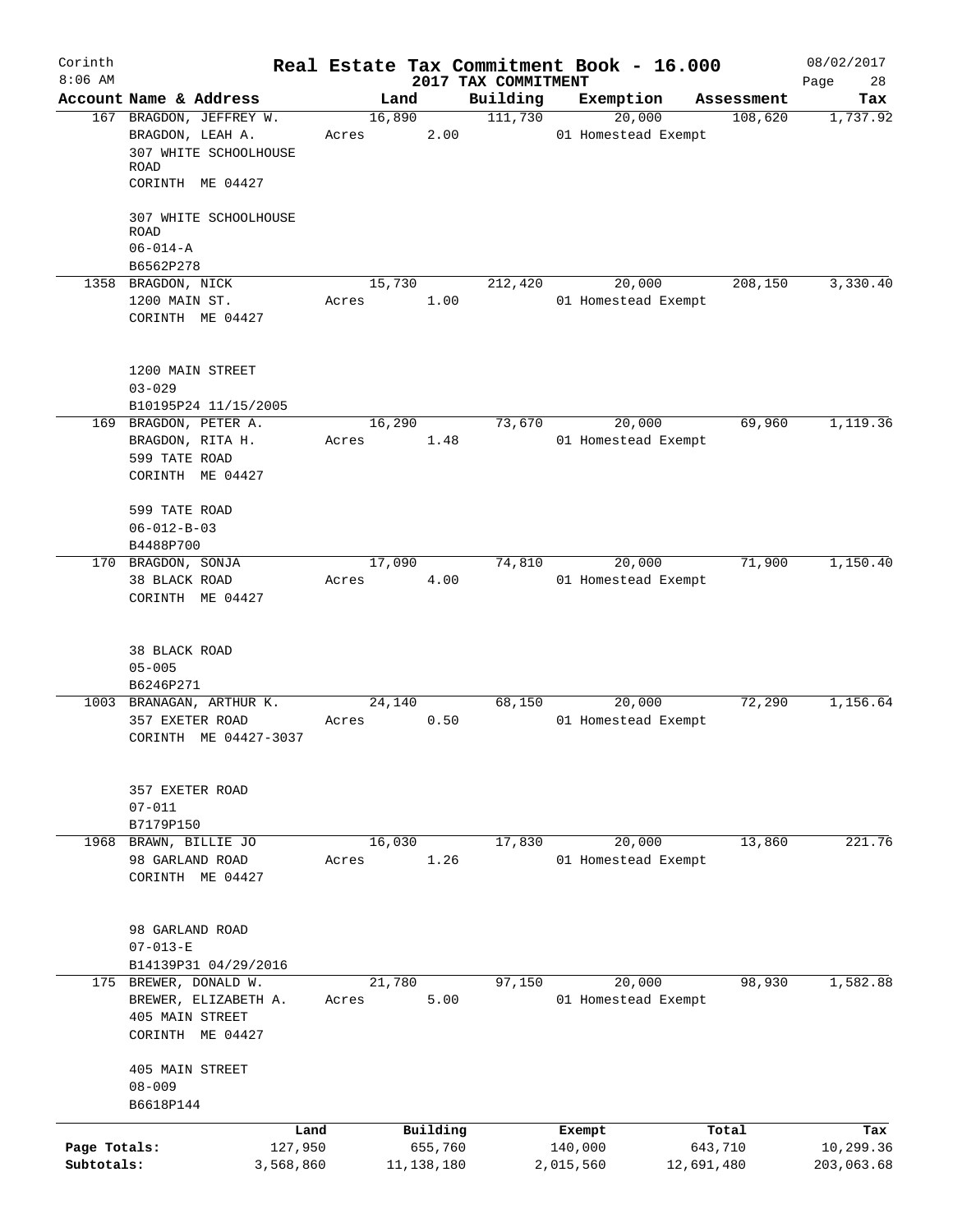| Corinth<br>$8:06$ AM |                                                            |       |                 | 2017 TAX COMMITMENT | Real Estate Tax Commitment Book - 16.000 |            | 08/02/2017        |
|----------------------|------------------------------------------------------------|-------|-----------------|---------------------|------------------------------------------|------------|-------------------|
|                      | Account Name & Address                                     |       | Land            | Building            | Exemption                                | Assessment | Page<br>29<br>Tax |
|                      | 559 BREWER, MATTHEW A.<br>MCINTIRE, KARA J.<br>PO BOX 1100 | Acres | 30,340<br>66.50 | 20,210              | $\mathbf 0$                              | 50,550     | 808.80            |
|                      | PHIPPSBURG ME 04562                                        |       |                 |                     |                                          |            |                   |
|                      | FOREST ROAD<br>$01 - 026$                                  |       |                 |                     |                                          |            |                   |
|                      | B11245P334 12/26/2007                                      |       |                 |                     |                                          |            |                   |
|                      | 1984 BREWER, MATTHEW A.                                    |       | 10,840          | $\Omega$            | 0                                        | 10,840     | 173.44            |
|                      | MCINTIRE, KARA J.<br>PO BOX 100                            | Acres | 2.00            |                     |                                          |            |                   |
|                      | PHIPPSBURG ME 04562                                        |       |                 |                     |                                          |            |                   |
|                      | FOREST ROAD                                                |       |                 |                     |                                          |            |                   |
|                      | $01 - 026 - 01$                                            |       |                 |                     |                                          |            |                   |
|                      | B11245P334 12/26/2007                                      |       |                 |                     |                                          |            |                   |
|                      | 1315 BRIA, CHARLES JR.                                     |       | 2,630           | 0                   | 0                                        | 2,630      | 42.08             |
|                      | 93 WILLEY RD                                               | Acres | 0.40            |                     |                                          |            |                   |
|                      | SANDBORNVILLE NH 03872                                     |       |                 |                     |                                          |            |                   |
|                      | MEADOW ROAD                                                |       |                 |                     |                                          |            |                   |
|                      | $09 - 016$                                                 |       |                 |                     |                                          |            |                   |
|                      | B9021P114<br>1796 BROAD, RICHARD E.                        |       | 22,570          | 154,420             | 20,000                                   | 156,990    | 2,511.84          |
|                      | BROAD, RITA I.                                             | Acres | 6.90            |                     | 01 Homestead Exempt                      |            |                   |
|                      | 410 EXETER ROAD                                            |       |                 |                     |                                          |            |                   |
|                      | CORINTH ME 04427                                           |       |                 |                     |                                          |            |                   |
|                      | 410 EXETER ROAD                                            |       |                 |                     |                                          |            |                   |
|                      | $07 - 010 - G$<br>B9098P104                                |       |                 |                     |                                          |            |                   |
|                      | 177 BROAD, RICHARD E.                                      |       | 17,240          | 0                   | 0                                        | 17,240     | 275.84            |
|                      | BROAD, RITA I.                                             | Acres | 11.50           |                     |                                          |            |                   |
|                      | 410 EXETER ROAD                                            |       |                 |                     |                                          |            |                   |
|                      | CORINTH ME 04427                                           |       |                 |                     |                                          |            |                   |
|                      | EXETER ROAD<br>$07 - 010 - E$                              |       |                 |                     |                                          |            |                   |
|                      | B4068P188                                                  |       |                 |                     |                                          |            |                   |
| 1671                 | BROAD, RUSSELL W.                                          |       | 17,760          | 161,750             | 20,000                                   | 159,510    | 2,552.16          |
|                      | 400 EXETER ROAD                                            | Acres | 2.75            |                     | 01 Homestead Exempt                      |            |                   |
|                      | CORINTH ME 04427                                           |       |                 |                     |                                          |            |                   |
|                      | 400 EXETER ROAD                                            |       |                 |                     |                                          |            |                   |
|                      | $07 - 010 - F$                                             |       |                 |                     |                                          |            |                   |
|                      | B12208P144 08/03/2010                                      |       |                 |                     |                                          |            |                   |
|                      | 68 BROADWAY HOLDINGS, LLC.                                 |       | 21,730          | 270,490             | 0                                        | 292,220    | 4,675.52          |
|                      | 2402 RT 2 STE G<br>HERMON ME 04401-0666                    | Acres | 1.45            |                     |                                          |            |                   |
|                      | 480 MAIN STREET                                            |       |                 |                     |                                          |            |                   |
|                      | $08 - 012 - 02$                                            |       |                 |                     |                                          |            |                   |
|                      | B10794P3 01/04/2007                                        |       |                 |                     |                                          |            |                   |
|                      | Land                                                       |       | Building        |                     | Exempt                                   | Total      | Tax               |
| Page Totals:         | 123,110                                                    |       | 606,870         |                     | 40,000                                   | 689,980    | 11,039.68         |
| Subtotals:           | 3,691,970                                                  |       | 11,745,050      |                     | 2,055,560                                | 13,381,460 | 214,103.36        |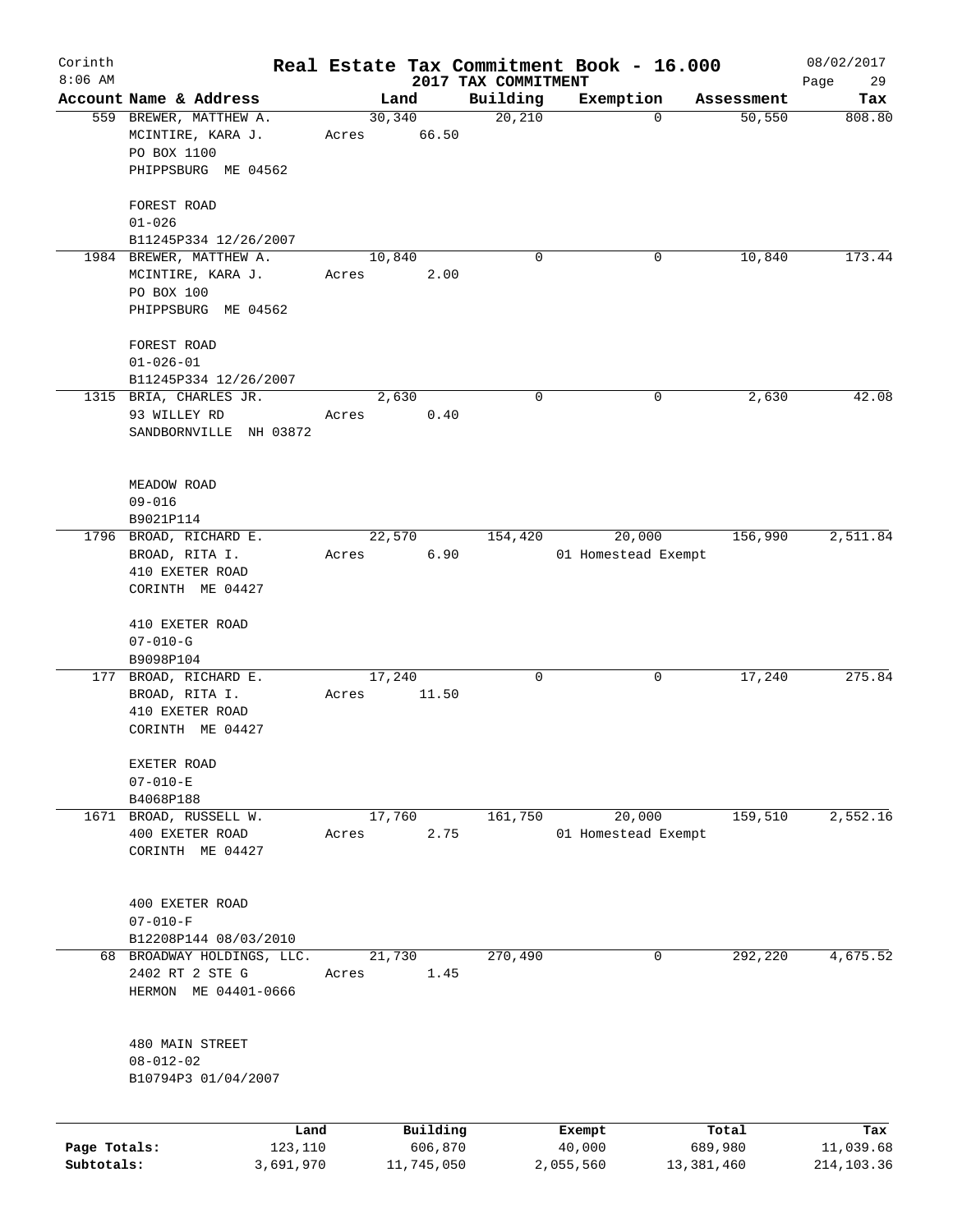| Corinth      |                                 |       |              |                     | Real Estate Tax Commitment Book - 16.000 |            | 08/02/2017 |
|--------------|---------------------------------|-------|--------------|---------------------|------------------------------------------|------------|------------|
| $8:06$ AM    | Account Name & Address          |       | Land         | 2017 TAX COMMITMENT |                                          | Assessment | Page<br>30 |
|              |                                 |       |              | Building            | Exemption                                | 54,110     | Tax        |
|              | 184 BROOKS, NANCY J.            |       | 18,720       | 55,390              | 20,000                                   |            | 865.76     |
|              | 115 CUSHMAN ROAD                | Acres | 5.00         |                     | 01 Homestead Exempt                      |            |            |
|              | CORINTH ME 04427                |       |              |                     |                                          |            |            |
|              |                                 |       |              |                     |                                          |            |            |
|              | 115 CUSHMAN ROAD                |       |              |                     |                                          |            |            |
|              | $03 - 016 - A$                  |       |              |                     |                                          |            |            |
|              | B5548P153                       |       |              |                     |                                          |            |            |
|              | 1484 BROOKS, STEWART M.         |       | 14,620       | 0                   | 0                                        | 14,620     | 233.92     |
|              | PO BOX 18                       | Acres | 8.00         |                     |                                          |            |            |
|              | CORINTH ME 04427                |       |              |                     |                                          |            |            |
|              |                                 |       |              |                     |                                          |            |            |
|              |                                 |       |              |                     |                                          |            |            |
|              | BLACK ROAD                      |       |              |                     |                                          |            |            |
|              | $05 - 007$                      |       |              |                     |                                          |            |            |
|              | B8584P238                       |       |              |                     |                                          |            |            |
|              | 1279 BROOKS, STEWART M.         |       | 12,360       | 84,620              | 26,000                                   | 70,980     | 1,135.68   |
|              | PO BOX 18                       | Acres | 0.26         |                     | 01 Homestead Exempt                      |            |            |
|              | CORINTH ME 04427                |       |              |                     | 22 Veteran                               |            |            |
|              |                                 |       |              |                     |                                          |            |            |
|              |                                 |       |              |                     |                                          |            |            |
|              | 3 MORISON AVENUE                |       |              |                     |                                          |            |            |
|              | $16 - 027$                      |       |              |                     |                                          |            |            |
|              | B7423P158                       |       |              |                     |                                          |            |            |
|              | 186 BROOKS, STEWART M.          |       | 16,560       | 171,050             | 0                                        | 187,610    | 3,001.76   |
|              | PO BOX 18                       | Acres | 0.60         |                     |                                          |            |            |
|              | CORINTH ME 04427                |       |              |                     |                                          |            |            |
|              |                                 |       |              |                     |                                          |            |            |
|              |                                 |       |              |                     |                                          |            |            |
|              | 284 MAIN STREET                 |       |              |                     |                                          |            |            |
|              | $16 - 028$                      |       |              |                     |                                          |            |            |
|              | B11215P250 11/13/2007 B4488P191 |       |              |                     |                                          |            |            |
|              | 1076 BROUILLETTE, GENE,         |       | $\mathbf 0$  | 22,820              | 22,820                                   | 0          | 0.00       |
|              | BROUILLETTE, KATHERINE          |       |              |                     |                                          |            |            |
|              | 344 MAIN STREET LOT 25          |       |              |                     | 01 Homestead Exempt                      |            |            |
|              | CORINTH ME 04427                |       |              |                     | 22 Veteran                               |            |            |
|              |                                 |       |              |                     |                                          |            |            |
|              | 344 MAIN STREET LOT 25          |       |              |                     |                                          |            |            |
|              | $08 - 003 - 25H$                |       |              |                     |                                          |            |            |
|              | 192 BROWN III, HERBERT R.       |       | 26,370       | 25,430              | 0                                        | 51,800     | 828.80     |
|              | BROWN JR, HERBERT               | Acres | 15.78        |                     |                                          |            |            |
|              | PO BOX 2924                     |       |              |                     |                                          |            |            |
|              | SEABROOK NH 03874               |       |              |                     |                                          |            |            |
|              |                                 |       |              |                     |                                          |            |            |
|              | 30 SOULE ROAD                   |       |              |                     |                                          |            |            |
|              | $09 - 026 - A$                  |       |              |                     |                                          |            |            |
|              | B3749P267                       |       |              |                     |                                          |            |            |
|              | 188 BROWN, ANTHONY W.           |       | 24,780       | 110,130             | 20,000                                   | 114,910    | 1,838.56   |
|              | BROWN, LORETTA B.               | Acres | 8.80         |                     | 01 Homestead Exempt                      |            |            |
|              | 712 AVENUE ROAD                 |       |              |                     |                                          |            |            |
|              | CORINTH ME 04427                |       |              |                     |                                          |            |            |
|              |                                 |       |              |                     |                                          |            |            |
|              | 712 AVENUE ROAD                 |       |              |                     |                                          |            |            |
|              | $01 - 003 - 02$                 |       |              |                     |                                          |            |            |
|              | B3553P93                        |       |              |                     |                                          |            |            |
|              |                                 |       |              |                     |                                          |            |            |
|              |                                 | Land  | Building     |                     | Exempt                                   | Total      | Tax        |
| Page Totals: | 113,410                         |       | 469,440      |                     | 88,820                                   | 494,030    | 7,904.48   |
| Subtotals:   | 3,805,380                       |       | 12, 214, 490 |                     | 2,144,380                                | 13,875,490 | 222,007.84 |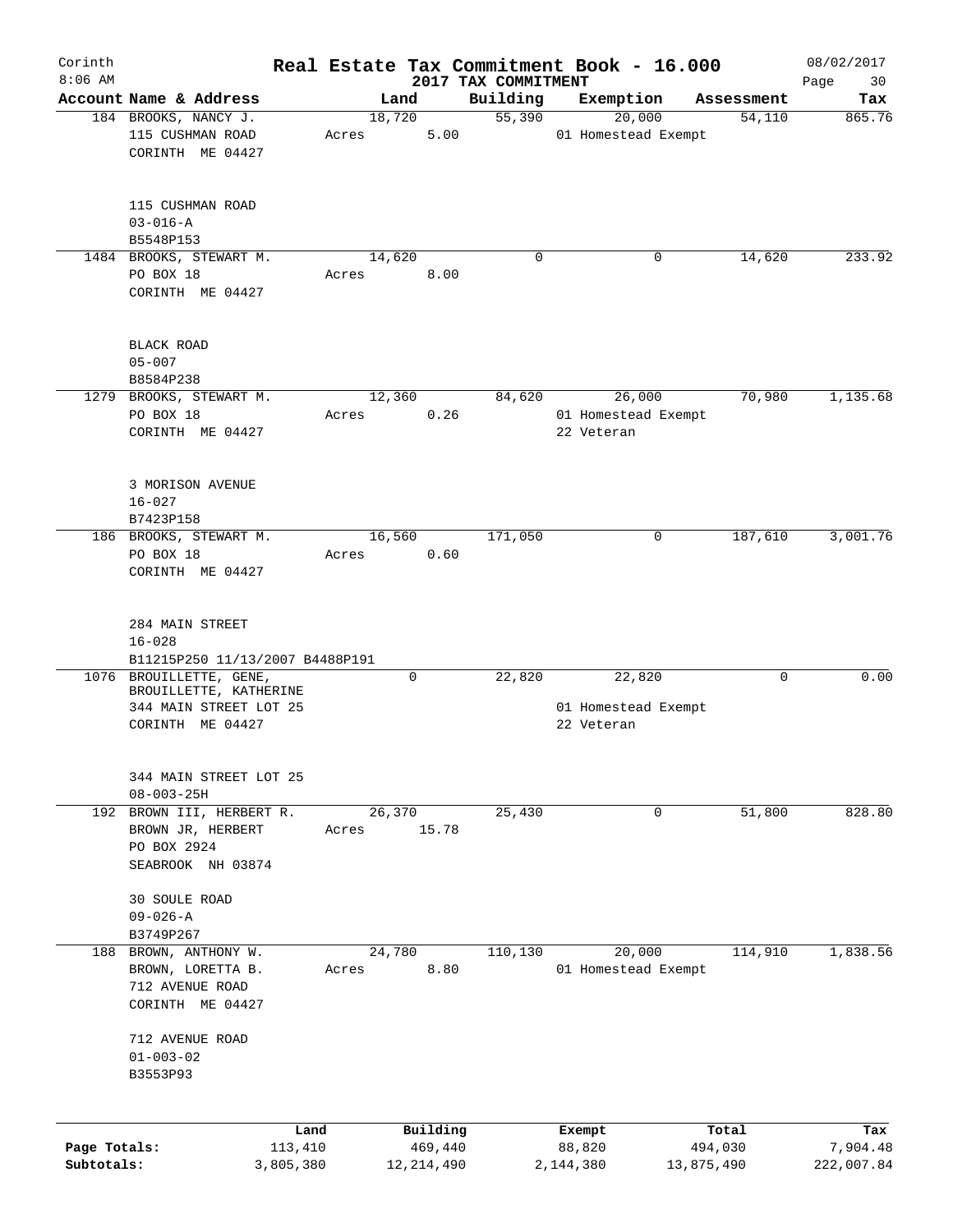| Corinth                    |                                        |       |                       |                     | Real Estate Tax Commitment Book - 16.000 |                                     | 08/02/2017              |
|----------------------------|----------------------------------------|-------|-----------------------|---------------------|------------------------------------------|-------------------------------------|-------------------------|
| $8:06$ AM                  | Account Name & Address                 |       |                       | 2017 TAX COMMITMENT |                                          |                                     | Page<br>31              |
|                            | 1874 BROWN, BENJAMIN                   |       | Land<br>12,340        | Building<br>65,200  | Exemption                                | Assessment<br>77,540<br>$\mathbf 0$ | Tax<br>1,240.64         |
|                            | RUSSELL, CHAD                          | Acres | 0.50                  |                     |                                          |                                     |                         |
|                            | 173 HUSSON AVENUE APT 4                |       |                       |                     |                                          |                                     |                         |
|                            | BANGOR ME 04401                        |       |                       |                     |                                          |                                     |                         |
|                            |                                        |       |                       |                     |                                          |                                     |                         |
|                            | 562 LEDGE HILL ROAD                    |       |                       |                     |                                          |                                     |                         |
|                            | $02 - 021$                             |       |                       |                     |                                          |                                     |                         |
|                            | B14367P142 12/19/2016                  |       |                       |                     |                                          |                                     |                         |
|                            | 1169 BROWN, BRADLEY                    |       | 21,050                | 108,520             |                                          | 129,570<br>0                        | 2,073.12                |
|                            | BROWN, MELISSA                         | Acres | 6.50                  |                     |                                          |                                     |                         |
|                            | 399 ANDERSON ROAD                      |       |                       |                     |                                          |                                     |                         |
|                            | ORNEVILLE TWP. ME<br>04463             |       |                       |                     |                                          |                                     |                         |
|                            | 127 BEECH GROVE ROAD                   |       |                       |                     |                                          |                                     |                         |
|                            | $05 - 055$                             |       |                       |                     |                                          |                                     |                         |
|                            | B14422P280 03/03/2017                  |       |                       |                     |                                          |                                     |                         |
|                            | 502 BROWN, CARROL L.                   |       | 26,170                | 73,650              | 20,000                                   | 79,820                              | 1,277.12                |
|                            | 28 LEDGE HILL ROAD                     | Acres | 10.00                 |                     | 01 Homestead Exempt                      |                                     |                         |
|                            | CORINTH ME 04427                       |       |                       |                     |                                          |                                     |                         |
|                            |                                        |       |                       |                     |                                          |                                     |                         |
|                            | 28 LEDGE HILL ROAD                     |       |                       |                     |                                          |                                     |                         |
|                            | $04 - 003 - A$                         |       |                       |                     |                                          |                                     |                         |
|                            | B8562P104                              |       |                       |                     |                                          |                                     |                         |
|                            | 191 BROWN, DAVID L.                    |       | 16,720                | 28,430              | 26,000                                   | 19,150                              | 306.40                  |
|                            | 120 TATE ROAD                          | Acres | 1.85                  |                     | 01 Homestead Exempt                      |                                     |                         |
|                            | CORINTH ME 04427                       |       |                       |                     | 22 Veteran                               |                                     |                         |
|                            | 120 TATE ROAD                          |       |                       |                     |                                          |                                     |                         |
|                            | $09 - 024 - D$                         |       |                       |                     |                                          |                                     |                         |
|                            | B9620P136 10/28/2004                   |       |                       |                     |                                          |                                     |                         |
|                            | 1869 BROWN, DAWN                       |       | 0                     | 17,780              | 17,780                                   |                                     | 0.00<br>0               |
|                            | 434 TATE ROAD LOT 14                   |       |                       |                     | 01 Homestead Exempt                      |                                     |                         |
|                            | CORINTH ME 04427                       |       |                       |                     |                                          |                                     |                         |
|                            |                                        |       |                       |                     |                                          |                                     |                         |
|                            | 434 TATE ROAD LOT 14                   |       |                       |                     |                                          |                                     |                         |
|                            | $06 - 019 - 14H$                       |       |                       |                     |                                          |                                     |                         |
|                            | 494 BROWN, ERIKA L.<br>99 GARLAND ROAD |       | 16,890<br>2.00        | 134,230             | 20,000                                   | 131,120                             | 2,097.92                |
|                            | CORINTH ME 04427                       | Acres |                       |                     | 01 Homestead Exempt                      |                                     |                         |
|                            |                                        |       |                       |                     |                                          |                                     |                         |
|                            | 99 GARLAND ROAD                        |       |                       |                     |                                          |                                     |                         |
|                            | $07 - 014 - B$                         |       |                       |                     |                                          |                                     |                         |
|                            | B12118P47 04/28/2010                   |       |                       |                     |                                          |                                     |                         |
|                            | 768 BROWN, H CARY                      |       | 39,140                | 39,860              |                                          | 79,000<br>$\mathbf 0$               | 1,264.00                |
|                            | PO BOX 243                             | Acres | 8.62                  |                     |                                          |                                     |                         |
|                            | DANFORTH ME 04424                      |       |                       |                     |                                          |                                     |                         |
|                            |                                        |       |                       |                     |                                          |                                     |                         |
|                            | 160 BEECH GROVE ROAD                   |       |                       |                     |                                          |                                     |                         |
|                            | $02 - 055 - 03$                        |       |                       |                     |                                          |                                     |                         |
|                            | B10463P211 05/12/2006                  |       |                       |                     |                                          |                                     |                         |
|                            |                                        |       |                       |                     |                                          |                                     |                         |
|                            | Land                                   |       | Building              |                     | Exempt                                   | Total                               | Tax                     |
| Page Totals:<br>Subtotals: | 132,310<br>3,937,690                   |       | 467,670<br>12,682,160 |                     | 83,780<br>2,228,160                      | 516,200<br>14,391,690               | 8,259.20<br>230, 267.04 |
|                            |                                        |       |                       |                     |                                          |                                     |                         |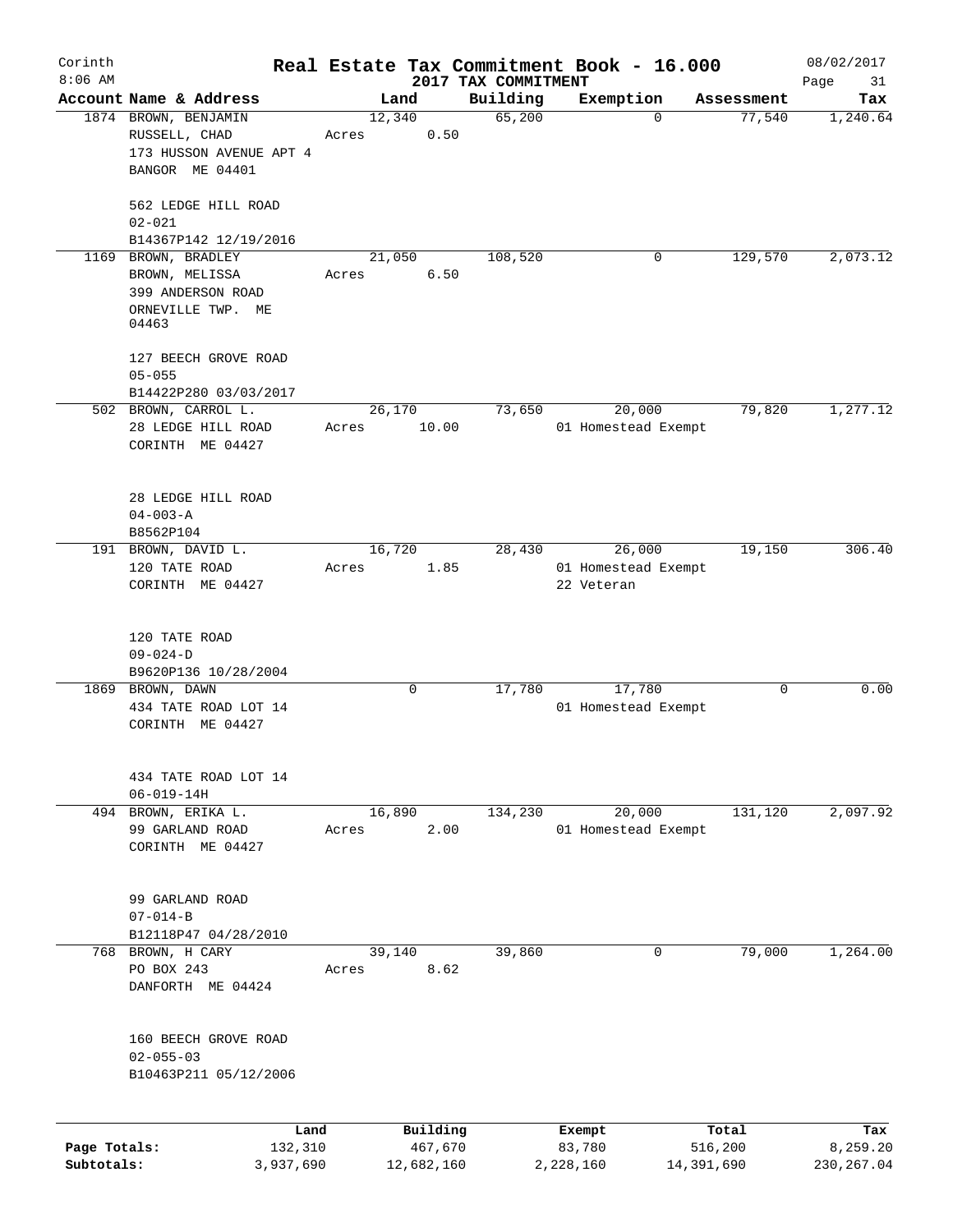| Corinth<br>$8:06$ AM       |                                                                                                 |       |                       | 2017 TAX COMMITMENT | Real Estate Tax Commitment Book - 16.000    |                       | 08/02/2017<br>Page<br>32 |
|----------------------------|-------------------------------------------------------------------------------------------------|-------|-----------------------|---------------------|---------------------------------------------|-----------------------|--------------------------|
|                            | Account Name & Address                                                                          |       | Land                  | Building            | Exemption                                   | Assessment            | Tax                      |
|                            | 1571 BROWN, JEFFREY<br>TATE-BROWN, ROBYN<br>(HEIRS)<br>914 MAIN STREET<br>CORINTH ME 04427      | Acres | 18,150<br>2.00        | $\mathbf 0$         | $\Omega$                                    | 18,150                | 290.40                   |
|                            | 866 MAIN STREET<br>$05 - 047$<br>B10596P135 08/24/2006                                          |       |                       |                     |                                             |                       |                          |
|                            | 1749 BROWN, JEFFREY<br>TATE-BROWN, ROBYN<br>(HEIRS OF)<br>914 MAIN STREET<br>CORINTH ME 04427   | Acres | 22,350<br>5.47        | 59,650              | 20,000<br>01 Homestead Exempt               | 62,000                | 992.00                   |
|                            | 914 MAIN STREET<br>$06 - 004 - C$<br>B8540P268                                                  |       |                       |                     |                                             |                       |                          |
|                            | 1159 BROWN, KYLE J.<br>POITRAS, CHRISTINA A.<br>28 HAYMAN DRIVE<br>CORINTH ME 04427             | Acres | 16,940<br>1.00        | 80,300              | 20,000<br>01 Homestead Exempt               | 77,240                | 1,235.84                 |
|                            | 28 HAYMAN DRIVE<br>$05 - 042 - 07$<br>B12153P121 06/04/2010                                     |       |                       |                     |                                             |                       |                          |
|                            | 193 BROWN, MICHAEL<br>968 MAIN STREET LOT 23<br>CORINTH ME 04427                                |       | 0                     | 21,070              | 20,000<br>01 Homestead Exempt               | 1,070                 | 17.12                    |
|                            | 968 MAIN STREET LOT 23<br>$06 - 012 - D - 23H$                                                  |       |                       |                     |                                             |                       |                          |
| 1830                       | BROWN, PAUL<br>120 TATE ROAD<br>CORINTH ME 04427                                                | Acres | 17,410<br>2.45        | 11,180              | 26,000<br>01 Homestead Exempt<br>22 Veteran | 2,590                 | 41.44                    |
|                            | 112 TATE ROAD<br>$09 - 024 - E$<br>B9620P147                                                    |       |                       |                     |                                             |                       |                          |
|                            | 2054 BROWN, RICHARD E. III<br>MITCHELL, LINDSAY L.<br>17D ALBERT GAGNON LANE<br>LEVANT ME 04456 | Acres | 16,310<br>2.70        | 106,790             | $\mathbf 0$                                 | 123,100               | 1,969.60                 |
|                            | 681 GRANT ROAD<br>$02 - 044 - 02 - A$<br>B14232P281 08/02/2016                                  |       |                       |                     |                                             |                       |                          |
|                            | 195 BROWN, SIMON<br>BROWN, LINDA<br>522 HUDSON ROAD<br>CORINTH ME 04427                         | Acres | 27,510<br>33.50       | 71,230              | 20,000<br>01 Homestead Exempt               | 78,740                | 1,259.84                 |
|                            | 522 HUDSON ROAD<br>$12 - 014$<br>B2581P125                                                      |       |                       |                     |                                             |                       |                          |
|                            |                                                                                                 | Land  | Building              |                     | Exempt                                      | Total                 | Tax                      |
| Page Totals:<br>Subtotals: | 118,670<br>4,056,360                                                                            |       | 350,220<br>13,032,380 |                     | 106,000<br>2,334,160                        | 362,890<br>14,754,580 | 5,806.24<br>236,073.28   |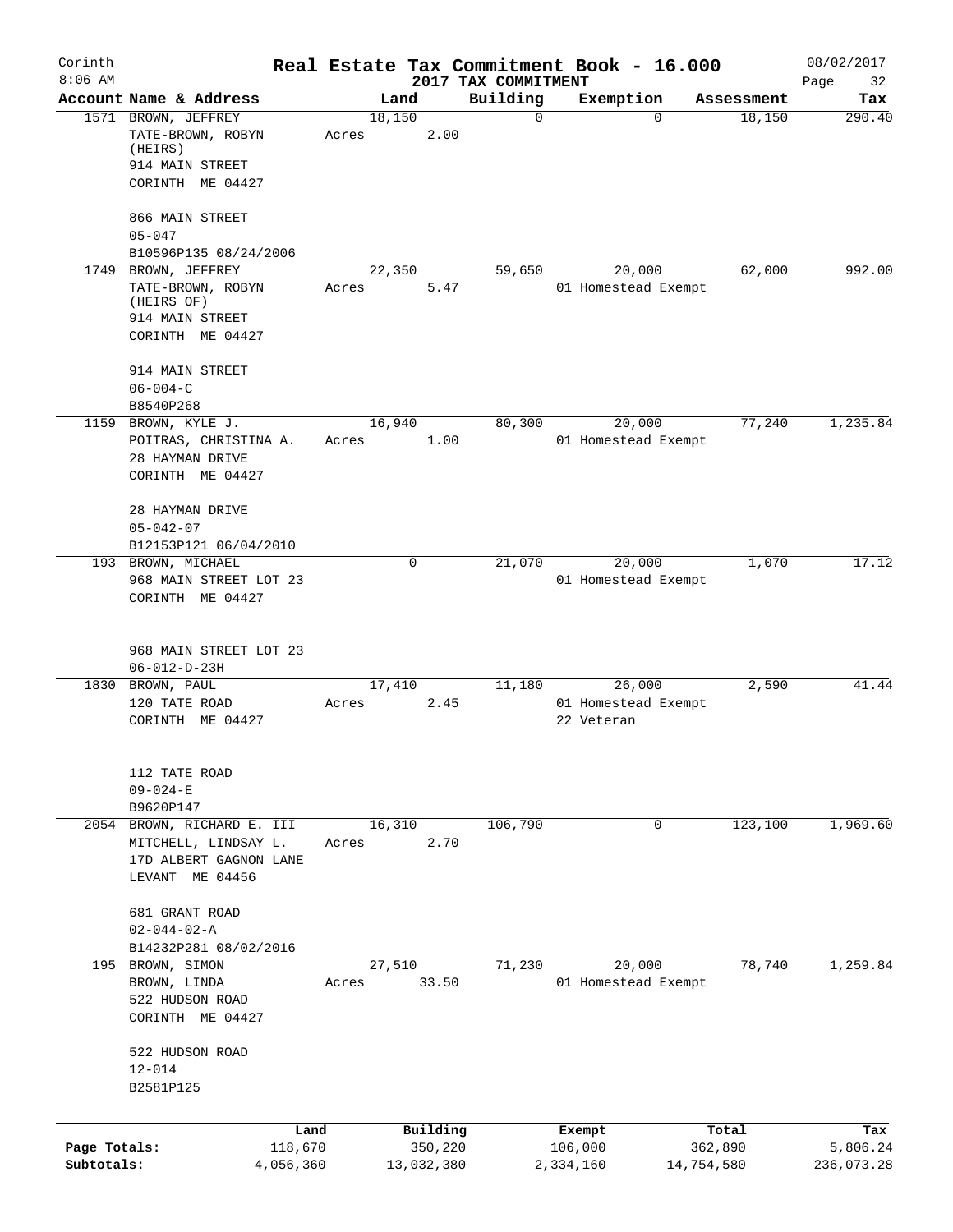| Corinth      |                                                                    |           |            |                                 | Real Estate Tax Commitment Book - 16.000 |            |            | 08/02/2017        |
|--------------|--------------------------------------------------------------------|-----------|------------|---------------------------------|------------------------------------------|------------|------------|-------------------|
| $8:06$ AM    | Account Name & Address                                             |           | Land       | 2017 TAX COMMITMENT<br>Building | Exemption                                |            | Assessment | Page<br>33<br>Tax |
|              | 1178 BRUYERE, RAMONA (Heirs                                        |           | 23,300     | 47,240                          |                                          | $\Omega$   | 70,540     | 1,128.64          |
|              | of)                                                                |           |            |                                 |                                          |            |            |                   |
|              | c/o LEONARD BRUYERE<br>P.O. BOX 94                                 | Acres     | 24.00      |                                 |                                          |            |            |                   |
|              | CORINTH ME 04427                                                   |           |            |                                 |                                          |            |            |                   |
|              | 147 MEADOW ROAD                                                    |           |            |                                 |                                          |            |            |                   |
|              | $09 - 014$                                                         |           |            |                                 |                                          |            |            |                   |
|              | B10358P113 08/15/2005                                              |           |            |                                 |                                          |            |            |                   |
|              | 375 BRYAN, BRUCE E.                                                |           | 23,390     | 127,280                         | 26,000                                   |            | 124,670    | 1,994.72          |
|              | BRYAN, JAN C.                                                      | Acres     | 14.00      |                                 | 01 Homestead Exempt                      |            |            |                   |
|              | 322 BLACK RD                                                       |           |            |                                 | 22 Veteran                               |            |            |                   |
|              | CORINTH ME 04427                                                   |           |            |                                 |                                          |            |            |                   |
|              | 322 BLACK ROAD                                                     |           |            |                                 |                                          |            |            |                   |
|              | $02 - 028$                                                         |           |            |                                 |                                          |            |            |                   |
|              | B8204P172                                                          |           |            |                                 |                                          |            |            |                   |
|              | 374 BRYAN, JAN C.                                                  |           | 36,410     | $\mathbf 0$                     |                                          | 0          | 36,410     | 582.56            |
|              | BRYAN, BRUCE E.                                                    | Acres     | 82.00      |                                 |                                          |            |            |                   |
|              | 322 BLACK ROAD                                                     |           |            |                                 |                                          |            |            |                   |
|              | CORINTH ME 04427                                                   |           |            |                                 |                                          |            |            |                   |
|              | BLACK ROAD                                                         |           |            |                                 |                                          |            |            |                   |
|              | $02 - 027$                                                         |           |            |                                 |                                          |            |            |                   |
|              | B8204P172                                                          |           |            |                                 |                                          |            |            |                   |
|              | 1007 BRYANT, JOHN R.                                               |           | 15,730     | 62,540                          | 20,000                                   |            | 58,270     | 932.32            |
|              | BRYANT, KRISTAN R.                                                 | Acres     | 1.00       |                                 | 01 Homestead Exempt                      |            |            |                   |
|              | 43 BEECH GROVE ROAD<br>CORINTH ME 04427                            |           |            |                                 |                                          |            |            |                   |
|              |                                                                    |           |            |                                 |                                          |            |            |                   |
|              | 43 BEECH GROVE ROAD                                                |           |            |                                 |                                          |            |            |                   |
|              | $06 - 003 - 05$                                                    |           |            |                                 |                                          |            |            |                   |
|              | B7764P120                                                          |           |            |                                 |                                          |            |            |                   |
|              | 1977 BUCHANAN, SCOTT R.                                            |           | 18,150     | $\mathsf{O}$                    |                                          | 0          | 18,150     | 290.40            |
|              | 2200 BRUSHWOOD ROAD                                                | Acres     | 4.00       |                                 |                                          |            |            |                   |
|              | PIKE NH 03780                                                      |           |            |                                 |                                          |            |            |                   |
|              |                                                                    |           |            |                                 |                                          |            |            |                   |
|              | TATE ROAD<br>$09 - 023 - B$                                        |           |            |                                 |                                          |            |            |                   |
|              | B10635P60 09/21/2006                                               |           |            |                                 |                                          |            |            |                   |
|              | 1955 BULLOCK, EUGENE G.                                            |           | 16,890     | 27,560                          | 20,000                                   |            | 24,450     | 391.20            |
|              | (Heirs of)                                                         |           |            |                                 |                                          |            |            |                   |
|              | 254 NOTCH ROAD                                                     | Acres     | 2.00       |                                 | 01 Homestead Exempt                      |            |            |                   |
|              | CORINTH ME 04427                                                   |           |            |                                 |                                          |            |            |                   |
|              |                                                                    |           |            |                                 |                                          |            |            |                   |
|              | 254 NOTCH ROAD                                                     |           |            |                                 |                                          |            |            |                   |
|              | $04 - 041 - E$                                                     |           |            |                                 |                                          |            |            |                   |
|              | B13507P51 04/17/2014 B10445P204 05/23/2006<br>1187 BUNCE, DONNA M. |           | 19,360     | 91,610                          | 26,000                                   |            | 84,970     | 1,359.52          |
|              | 546 MAIN STREET                                                    | Acres     | 3.00       |                                 | 01 Homestead Exempt                      |            |            |                   |
|              | CORINTH ME 04427                                                   |           |            |                                 | 22 Veteran                               |            |            |                   |
|              |                                                                    |           |            |                                 |                                          |            |            |                   |
|              | 546 MAIN STREET                                                    |           |            |                                 |                                          |            |            |                   |
|              | $08 - 020 - B$                                                     |           |            |                                 |                                          |            |            |                   |
|              | B3424P125                                                          |           |            |                                 |                                          |            |            |                   |
|              |                                                                    | Land      | Building   |                                 | Exempt                                   |            | Total      | Tax               |
| Page Totals: |                                                                    | 153,230   | 356,230    |                                 | 92,000                                   |            | 417,460    | 6,679.36          |
| Subtotals:   |                                                                    | 4,209,590 | 13,388,610 |                                 | 2,426,160                                | 15,172,040 |            | 242,752.64        |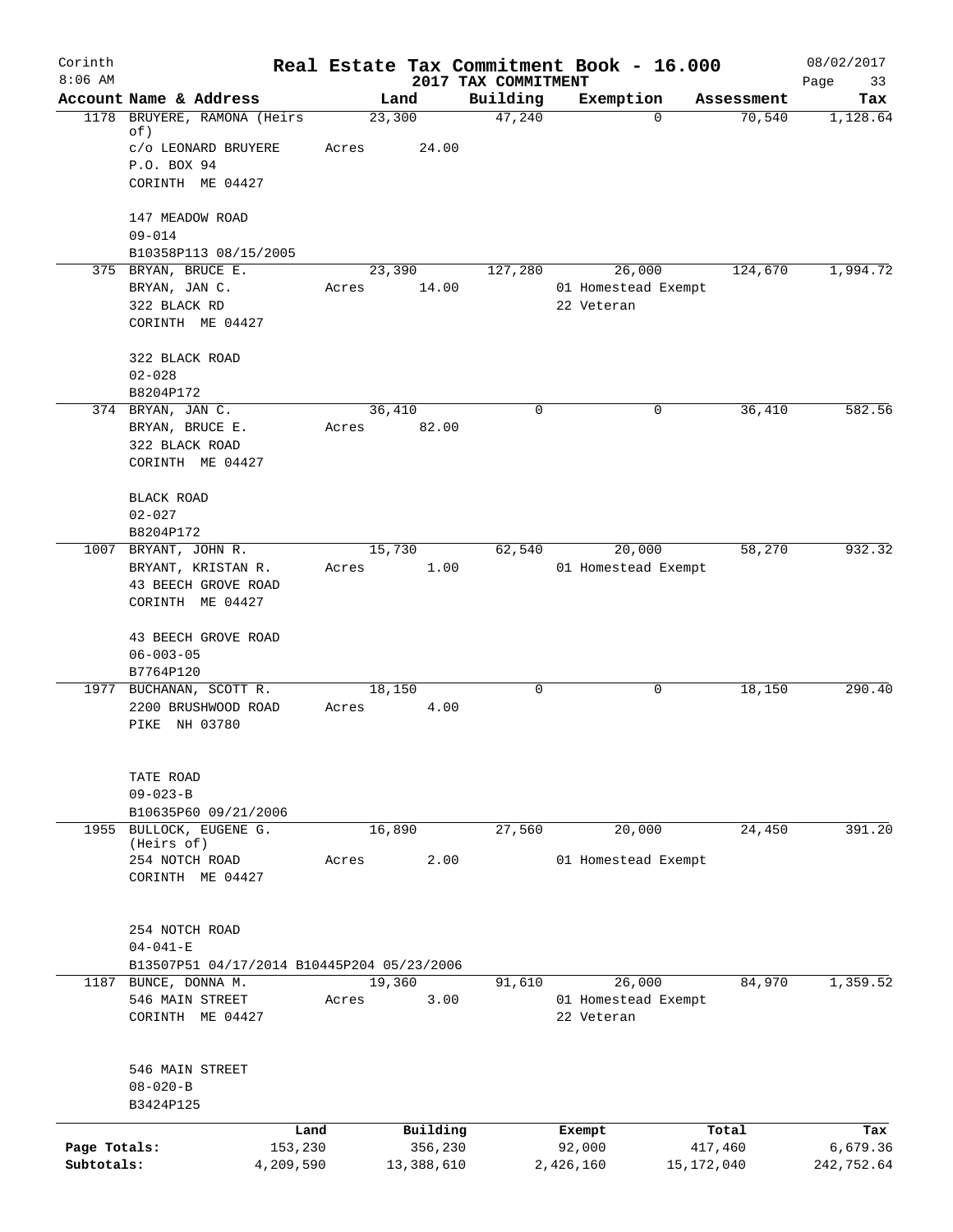| Corinth<br>$8:06$ AM       |                                                         |        |                       |                                 | Real Estate Tax Commitment Book - 16.000 |                         | 08/02/2017              |
|----------------------------|---------------------------------------------------------|--------|-----------------------|---------------------------------|------------------------------------------|-------------------------|-------------------------|
|                            | Account Name & Address                                  |        | Land                  | 2017 TAX COMMITMENT<br>Building | Exemption                                | Assessment              | Page<br>34<br>Tax       |
|                            | 1570 BURBY, GREGORY L.                                  |        | 10,070                | $\mathbf 0$                     | $\Omega$                                 | 10,070                  | 161.12                  |
|                            | 227 HORNBEAM WAY<br>BANGOR ME 04401                     | Acres  | 34.40                 |                                 |                                          |                         |                         |
|                            |                                                         |        |                       |                                 |                                          |                         |                         |
|                            | LEDGE HILL ROAD N/F<br>OFF                              |        |                       |                                 |                                          |                         |                         |
|                            | $02 - 010$                                              |        |                       |                                 |                                          |                         |                         |
|                            | B13815P202 04/27/2015 B12843P55 06/11/2012              |        |                       |                                 |                                          |                         |                         |
|                            | 2098 BURBY, GREGORY L.                                  |        | 8,210                 | $\Omega$                        | 0                                        | 8,210                   | 131.36                  |
|                            | 227 HORNBEAM WAY<br>BANGOR ME 04401                     | Acres  | 51.90                 |                                 |                                          |                         |                         |
|                            | LEDGE HILL ROAD                                         |        |                       |                                 |                                          |                         |                         |
|                            | $02 - 012 - D$                                          |        |                       |                                 |                                          |                         |                         |
|                            | B13815P202 04/27/2015                                   |        |                       |                                 |                                          |                         |                         |
|                            | 1717 BURBY, GREGORY L.                                  |        | 10,020                | $\mathbf 0$                     | 0                                        | 10,020                  | 160.32                  |
|                            | 227 HORNBEAM WAY<br>BANGOR ME 04401                     | Acres  | 57.00                 |                                 |                                          |                         |                         |
|                            |                                                         |        |                       |                                 |                                          |                         |                         |
|                            | LEDGE HILL ROAD N/F OFF<br>$02 - 016$                   |        |                       |                                 |                                          |                         |                         |
|                            | B13815P202 04/27/2015                                   |        |                       |                                 |                                          |                         |                         |
|                            | 1648 BURBY, GREGORY L.                                  |        | 19,730                | $\Omega$                        | 0                                        | 19,730                  | 315.68                  |
|                            | 227 HORNBEAM WAY                                        | Acres  | 20.00                 |                                 |                                          |                         |                         |
|                            | BANGOR ME 04401                                         |        |                       |                                 |                                          |                         |                         |
|                            | LEDGE HILL ROAD N/F OFF<br>$02 - 015$                   |        |                       |                                 |                                          |                         |                         |
|                            | 201 BURGESS JR, ERNEST E.                               |        | 27,040                | 85,010                          | 20,000                                   | 92,050                  | 1,472.80                |
|                            | 98 WHITE SCHOOLHOUSE<br><b>ROAD</b><br>CORINTH ME 04427 |        | Acres 10.75           |                                 | 01 Homestead Exempt                      |                         |                         |
|                            |                                                         |        |                       |                                 |                                          |                         |                         |
|                            | 98 WHITE SCHOOLHOUSE<br><b>ROAD</b>                     |        |                       |                                 |                                          |                         |                         |
|                            | $08 - 026 - A$<br>B4302P112                             |        |                       |                                 |                                          |                         |                         |
| 200                        | BURGESS, BERNICE P.                                     |        | 18,170                | 63,250                          | $\mathbf 0$                              | 81,420                  | 1,302.72                |
|                            | (Heirs of)                                              |        |                       |                                 |                                          |                         |                         |
|                            | 377 BLACK ROAD<br>CORINTH ME 04427                      | Acres  | 3.10                  |                                 |                                          |                         |                         |
|                            | 377 BLACK ROAD                                          |        |                       |                                 |                                          |                         |                         |
|                            | $02 - 030$<br>B5656P82                                  |        |                       |                                 |                                          |                         |                         |
|                            | 1164 BURGESS, SHAWN                                     |        | $\mathbf 0$           | 9,570                           | 9,570                                    | 0                       | 0.00                    |
|                            | PO BOX 243<br>KENDUSKEAG ME 04450                       |        |                       |                                 | 01 Homestead Exempt                      |                         |                         |
|                            | 30 EXETER ROAD LOT 03                                   |        |                       |                                 |                                          |                         |                         |
|                            | $15 - 012 - 03H$                                        |        |                       |                                 |                                          |                         |                         |
|                            |                                                         | Land   | Building              |                                 | Exempt                                   | Total                   | Tax                     |
| Page Totals:<br>Subtotals: | 4,302,830                                               | 93,240 | 157,830<br>13,546,440 |                                 | 29,570<br>2,455,730                      | 221,500<br>15, 393, 540 | 3,544.00<br>246, 296.64 |
|                            |                                                         |        |                       |                                 |                                          |                         |                         |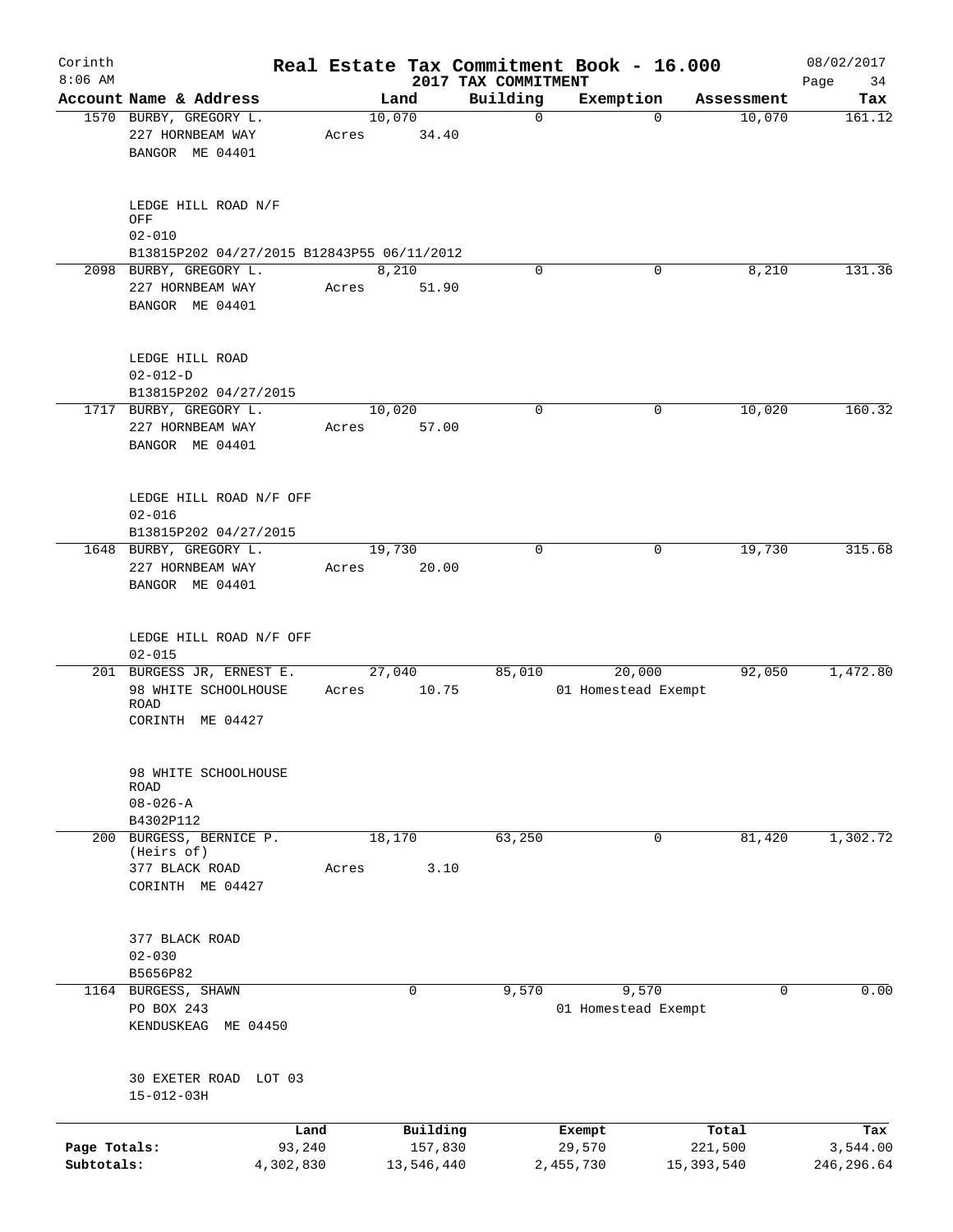| Corinth      |                                            |       |                     |                     | Real Estate Tax Commitment Book - 16.000 |                                     | 08/02/2017      |
|--------------|--------------------------------------------|-------|---------------------|---------------------|------------------------------------------|-------------------------------------|-----------------|
| $8:06$ AM    | Account Name & Address                     |       |                     | 2017 TAX COMMITMENT |                                          |                                     | 35<br>Page      |
|              | 145 BURKE, SHAWN                           |       | Land<br>8,230       | Building<br>75,510  | Exemption                                | Assessment<br>83,740<br>$\mathbf 0$ | Tax<br>1,339.84 |
|              | PO BOX 123                                 | Acres | 0.11                |                     |                                          |                                     |                 |
|              | LAGRANGE ME 04453                          |       |                     |                     |                                          |                                     |                 |
|              |                                            |       |                     |                     |                                          |                                     |                 |
|              | 309 MAIN STREET                            |       |                     |                     |                                          |                                     |                 |
|              | $15 - 023$                                 |       |                     |                     |                                          |                                     |                 |
|              | B12131P265 05/12/2010                      |       |                     |                     |                                          |                                     |                 |
|              | 1612 BURLEIGH, GLORIA J.<br>9 RALPH'S LANE | Acres | 38,620<br>121.38    | $\Omega$            |                                          | 38,620<br>0                         | 617.92          |
|              | STETSON ME 04488                           |       |                     |                     |                                          |                                     |                 |
|              |                                            |       |                     |                     |                                          |                                     |                 |
|              | <b>MARSH ROAD</b>                          |       |                     |                     |                                          |                                     |                 |
|              | $08 - 044$                                 |       |                     |                     |                                          |                                     |                 |
|              | B7162P174                                  |       |                     |                     |                                          |                                     |                 |
|              | 881 BURLEIGH, GLORIA J.                    |       | 18,060              | 0                   |                                          | 18,060<br>0                         | 288.96          |
|              | 9 RALPH'S LANE                             | Acres | 13.71               |                     |                                          |                                     |                 |
|              | STETSON ME 04488                           |       |                     |                     |                                          |                                     |                 |
|              | MARSH ROAD                                 |       |                     |                     |                                          |                                     |                 |
|              | $09 - 005$                                 |       |                     |                     |                                          |                                     |                 |
|              | B11019P335 06/07/2007 B7162P177            |       |                     |                     |                                          |                                     |                 |
|              | 207 BURNETT, KEITH R.                      |       | 12,910              | 70,520              | 20,000                                   | 63,430                              | 1,014.88        |
|              | 22 HUDSON ROAD                             | Acres | 0.46                |                     | 01 Homestead Exempt                      |                                     |                 |
|              | CORINTH ME 04427                           |       |                     |                     |                                          |                                     |                 |
|              |                                            |       |                     |                     |                                          |                                     |                 |
|              | 22 HUDSON ROAD                             |       |                     |                     |                                          |                                     |                 |
|              | $16 - 033$                                 |       |                     |                     |                                          |                                     |                 |
|              | B5515P58                                   |       |                     |                     |                                          |                                     |                 |
|              | 571 BURNS, ARLEN G.                        |       | 26,680              | 183,310             | 20,000                                   | 189,990                             | 3,039.84        |
|              | BURNS, DEIRDRE M.                          | Acres | 10.44               |                     | 01 Homestead Exempt                      |                                     |                 |
|              | 140 BEECH GROVE ROAD                       |       |                     |                     |                                          |                                     |                 |
|              | CORINTH ME 04427                           |       |                     |                     |                                          |                                     |                 |
|              | 140 BEECH GROVE ROAD                       |       |                     |                     |                                          |                                     |                 |
|              | $02 - 055 - 04$                            |       |                     |                     |                                          |                                     |                 |
|              | B9509P133                                  |       |                     |                     |                                          |                                     |                 |
| 209          | <b>BURTON MAINE</b>                        |       | 24,440              | 26,340              |                                          | 50,780<br>0                         | 812.48          |
|              | IRREVOCABLE REAL ESTATE                    |       |                     |                     |                                          |                                     |                 |
|              | 334 SPRING STREET                          | Acres | 28.00               |                     |                                          |                                     |                 |
|              | ROCKLAND MA 02370                          |       |                     |                     |                                          |                                     |                 |
|              | MCCARD ROAD                                |       |                     |                     |                                          |                                     |                 |
|              | $01 - 010 - 02$                            |       |                     |                     |                                          |                                     |                 |
|              | B10446P235 04/18/2006                      |       |                     |                     |                                          |                                     |                 |
|              | 213 BUSWELL JR, KENNETH E.                 |       | 22,630              | 166,450             | 26,000                                   | 163,080                             | 2,609.28        |
|              | 129 LEDGE HILL ROAD                        | Acres | 6.95                |                     | 01 Homestead Exempt                      |                                     |                 |
|              | CORINTH ME 04427                           |       |                     |                     | 22 Veteran                               |                                     |                 |
|              |                                            |       |                     |                     |                                          |                                     |                 |
|              | 129 LEDGE HILL ROAD                        |       |                     |                     |                                          |                                     |                 |
|              | $04 - 012 - A$                             |       |                     |                     |                                          |                                     |                 |
|              | B2961P37                                   |       |                     |                     |                                          |                                     |                 |
|              |                                            |       |                     |                     |                                          |                                     |                 |
| Page Totals: | Land<br>151,570                            |       | Building<br>522,130 |                     | Exempt<br>66,000                         | Total<br>607,700                    | Tax<br>9,723.20 |
| Subtotals:   | 4,454,400                                  |       | 14,068,570          |                     | 2,521,730                                | 16,001,240                          | 256,019.84      |
|              |                                            |       |                     |                     |                                          |                                     |                 |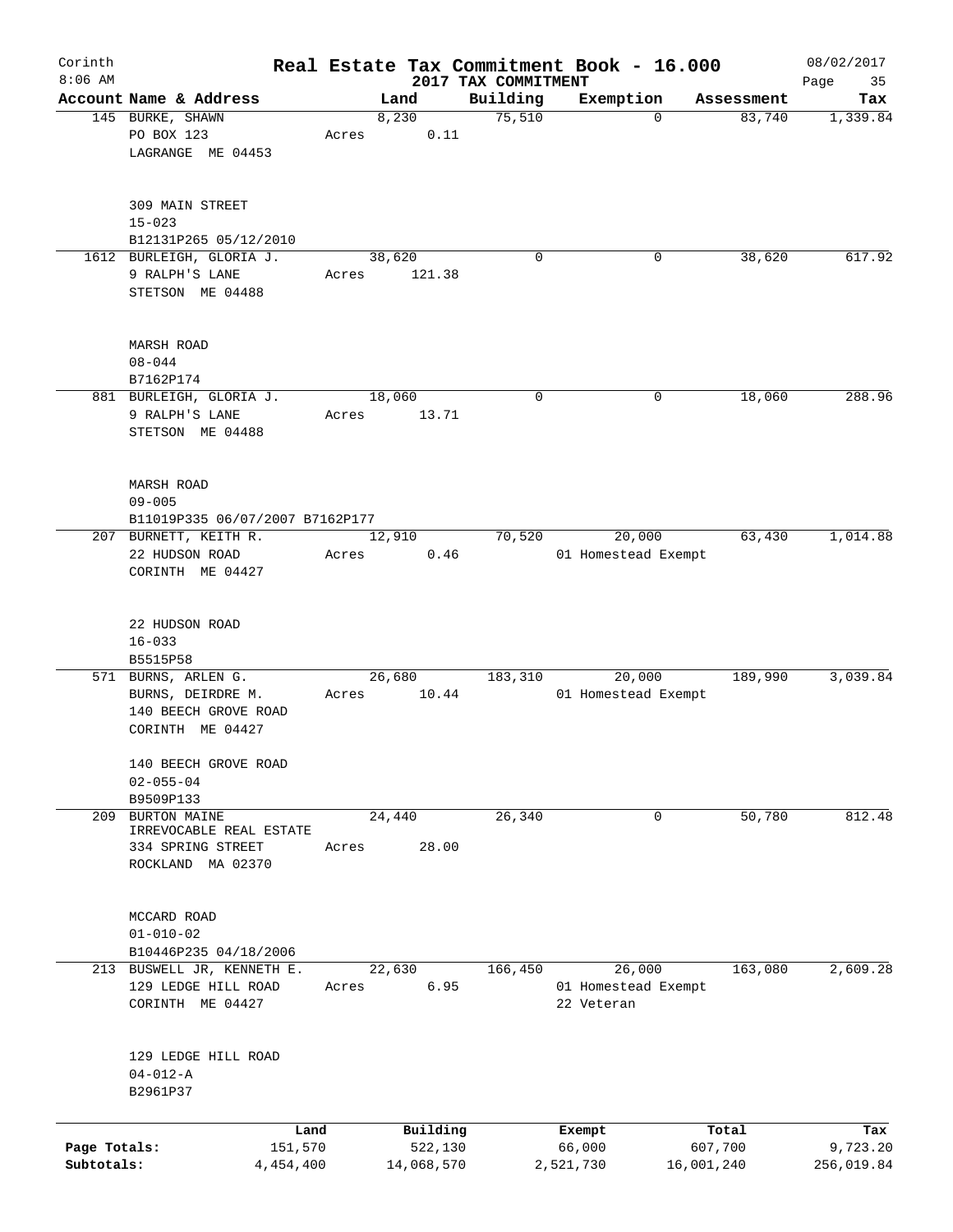| Corinth<br>$8:06$ AM       |                                                                                                      |                          |                                 | Real Estate Tax Commitment Book - 16.000          |                       | 08/02/2017             |
|----------------------------|------------------------------------------------------------------------------------------------------|--------------------------|---------------------------------|---------------------------------------------------|-----------------------|------------------------|
|                            | Account Name & Address                                                                               | Land                     | 2017 TAX COMMITMENT<br>Building | Exemption                                         | Assessment            | Page<br>36<br>Tax      |
|                            | 2058 BUSWELL, GEORGE H.<br>BUSWELL, DEBRA M.<br>217 BEECH GROVE ROAD<br>CORINTH ME 04427             | 10,990<br>2.13<br>Acres  | $\mathbf 0$                     | $\Omega$                                          | 10,990                | 175.84                 |
|                            | GRANT ROAD<br>$02 - 054 - D$<br>B12087P2 03/26/2010                                                  |                          |                                 |                                                   |                       |                        |
|                            | 1756 BUSWELL, GEORGE H.<br>BUSWELL, DEBRA M.<br>217 BEECH GROVE ROAD<br>CORINTH ME 04427             | 26,480<br>24.33<br>Acres | 16,310                          | 0                                                 | 42,790                | 684.64                 |
|                            | GRANT RD & BEECH GROVE<br>RD<br>$05 - 060$                                                           |                          |                                 |                                                   |                       |                        |
|                            | B8642P79<br>1947 BUSWELL, GEORGE H.<br>BUSWELL, DEBRA M.<br>217 BEECH GROVE ROAD<br>CORINTH ME 04427 | 9,920<br>1.21<br>Acres   | $\mathbf 0$                     | 0                                                 | 9,920                 | 158.72                 |
|                            | GRANT ROAD<br>$02 - 054 - C$<br>B13131P180 03/27/2013                                                |                          |                                 |                                                   |                       |                        |
|                            | 211 BUSWELL, GEORGE H.<br>BUSWELL, DEBRA M.<br>217 BEECH GROVE ROAD<br>CORINTH ME 04427              | 17,120<br>2.20<br>Acres  | 92,050                          | 20,000<br>01 Homestead Exempt                     | 89,170                | 1,426.72               |
|                            | 217 BEECH GROVE ROAD<br>$05 - 057$<br>B4683P284                                                      |                          |                                 |                                                   |                       |                        |
|                            | 212 BUSWELL, K. ERIC<br>BUSWELL, NICOLE M.<br>28 HINDERLITER ROAD<br>CORINTH ME 04427                | 16,460<br>1.63<br>Acres  | 95,570                          | 20,000<br>01 Homestead Exempt                     | 92,030                | 1,472.48               |
|                            | 28 HINDERLITER ROAD<br>$04 - 012 - B$<br>B5949P149                                                   |                          |                                 |                                                   |                       |                        |
|                            | 225 BUSWELL, LORRAINE J.<br>37 BEANS MILL ROAD<br>CORINTH ME 04427                                   | 15,730<br>2.05<br>Acres  | 75,560                          | 26,000<br>01 Homestead Exempt<br>31 Vetrans Widow | 65,290                | 1,044.64               |
|                            | 37 BEANS MILL ROAD<br>$07 - 026$<br>B11354P167 04/10/2008                                            |                          |                                 |                                                   |                       |                        |
|                            | 210 BUSWELL, MARK D.<br>BUSWELL, HOPE E.<br>523 EXETER ROAD<br>CORINTH ME 04427                      | 15,830<br>2.00<br>Acres  | 62,910                          | 20,000<br>01 Homestead Exempt                     | 58,740                | 939.84                 |
|                            | 523 EXETER ROAD<br>$07 - 004$<br>B13063P107 01/04/2012                                               |                          |                                 |                                                   |                       |                        |
|                            | Land                                                                                                 | Building                 |                                 | Exempt                                            | Total                 | Tax                    |
| Page Totals:<br>Subtotals: | 112,530<br>4,566,930                                                                                 | 342,400<br>14,410,970    |                                 | 86,000<br>2,607,730                               | 368,930<br>16,370,170 | 5,902.88<br>261,922.72 |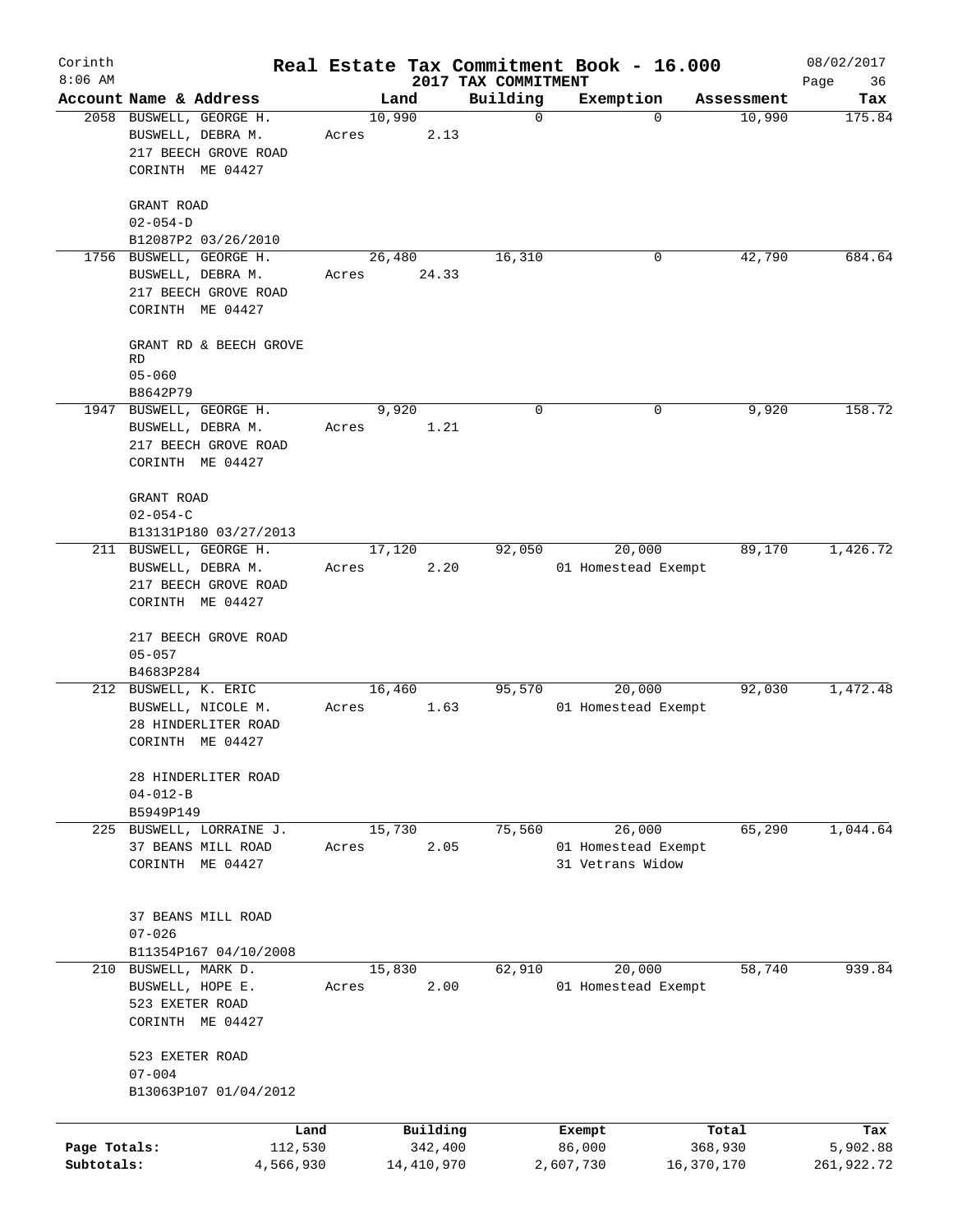| Corinth      |                                              |           |                 |            |                     |           | Real Estate Tax Commitment Book - 16.000 |                      | 08/02/2017    |
|--------------|----------------------------------------------|-----------|-----------------|------------|---------------------|-----------|------------------------------------------|----------------------|---------------|
| $8:06$ AM    | Account Name & Address                       |           |                 |            | 2017 TAX COMMITMENT |           | Exemption                                |                      | 37<br>Page    |
|              | 227 BUSWELL, NORMAN I.<br>(Heirs of)         |           | Land<br>12,500  |            | Building<br>51,540  |           | 26,000                                   | Assessment<br>38,040 | Tax<br>608.64 |
|              | BUSWELL, CHARLOTTE C.                        |           | Acres           | 0.42       |                     |           | 31 Vetrans Widow                         |                      |               |
|              | P.O. BOX 62                                  |           |                 |            |                     |           | 01 Homestead Exempt                      |                      |               |
|              | CORINTH ME 04427                             |           |                 |            |                     |           |                                          |                      |               |
|              | 15 EXETER ROAD                               |           |                 |            |                     |           |                                          |                      |               |
|              | $15 - 017$<br>B2727P261                      |           |                 |            |                     |           |                                          |                      |               |
|              | 214 BUSWELL, RONELL                          |           | 20,310          |            | 97,920              |           | 20,000                                   | 98,230               | 1,571.68      |
|              | 439 BLACK ROAD                               |           | Acres           | 4.95       |                     |           | 01 Homestead Exempt                      |                      |               |
|              | CORINTH ME 04427                             |           |                 |            |                     |           |                                          |                      |               |
|              | 439 BLACK ROAD                               |           |                 |            |                     |           |                                          |                      |               |
|              | $02 - 032 - C$                               |           |                 |            |                     |           |                                          |                      |               |
|              | B8697P266                                    |           |                 |            |                     |           |                                          |                      |               |
|              | 1697 BUSWELL, SHARON<br>416 GRANT RD         |           | 16,900<br>Acres | 2.01       | 77,020              |           | 20,000<br>01 Homestead Exempt            | 73,920               | 1,182.72      |
|              | CORINTH ME 04427                             |           |                 |            |                     |           |                                          |                      |               |
|              | 416 GRANT ROAD                               |           |                 |            |                     |           |                                          |                      |               |
|              | $02 - 054 - B$                               |           |                 |            |                     |           |                                          |                      |               |
|              | B7641P73                                     |           |                 |            |                     |           |                                          |                      |               |
|              | 1431 BUTLER, BEN M.                          |           | 31,110          |            | 21,480              |           | 0                                        | 52,590               | 841.44        |
|              | 301 COBORO ROAD                              |           | Acres           | 10.75      |                     |           |                                          |                      |               |
|              | STETSON ME 04488                             |           |                 |            |                     |           |                                          |                      |               |
|              | 607 EXETER ROAD                              |           |                 |            |                     |           |                                          |                      |               |
|              | $07 - 001 - 01$                              |           |                 |            |                     |           |                                          |                      |               |
|              | B12583P325 09/06/2011 B7664P209              |           | 7,930           |            | $\mathbf 0$         |           | 0                                        | 7,930                | 126.88        |
|              | 229 BUTLER, RALPH C.<br>BUTLER, PRISCILLA J. |           | Acres           | 1.68       |                     |           |                                          |                      |               |
|              | 100 LEDGE HILL ROAD                          |           |                 |            |                     |           |                                          |                      |               |
|              | CORINTH ME 04427                             |           |                 |            |                     |           |                                          |                      |               |
|              | PRESCOTT ROAD                                |           |                 |            |                     |           |                                          |                      |               |
|              | $04 - 011 - 01$<br>B4193P302                 |           |                 |            |                     |           |                                          |                      |               |
|              | 234 BUTLER, RALPH C.                         |           | 9,030           |            | 0                   |           | 0                                        | 9,030                | 144.48        |
|              | BUTLER, PRISCILLA J.                         |           | Acres           | 2.79       |                     |           |                                          |                      |               |
|              | 100 LEDGE HILL ROAD                          |           |                 |            |                     |           |                                          |                      |               |
|              | CORINTH ME 04427                             |           |                 |            |                     |           |                                          |                      |               |
|              | PRESCOTT ROAD                                |           |                 |            |                     |           |                                          |                      |               |
|              | $04 - 011 - 03$                              |           |                 |            |                     |           |                                          |                      |               |
|              | B6561P360                                    |           |                 |            |                     |           |                                          |                      |               |
|              | 233 BUTLER, RALPH C.                         |           | 8,110           |            | $\Omega$            |           | 0                                        | 8,110                | 129.76        |
|              | BUTLER, PRISCILLA J.                         |           | Acres           | 1.86       |                     |           |                                          |                      |               |
|              | 100 LEDGE HILL ROAD<br>CORINTH ME 04427      |           |                 |            |                     |           |                                          |                      |               |
|              | PRESCOTT ROAD                                |           |                 |            |                     |           |                                          |                      |               |
|              | $04 - 011 - 02$                              |           |                 |            |                     |           |                                          |                      |               |
|              | B6561P360                                    |           |                 |            |                     |           |                                          |                      |               |
|              |                                              | Land      |                 | Building   |                     | Exempt    |                                          | Total                | Tax           |
| Page Totals: |                                              | 105,890   |                 | 247,960    |                     | 66,000    |                                          | 287,850              | 4,605.60      |
| Subtotals:   |                                              | 4,672,820 |                 | 14,658,930 |                     | 2,673,730 |                                          | 16,658,020           | 266,528.32    |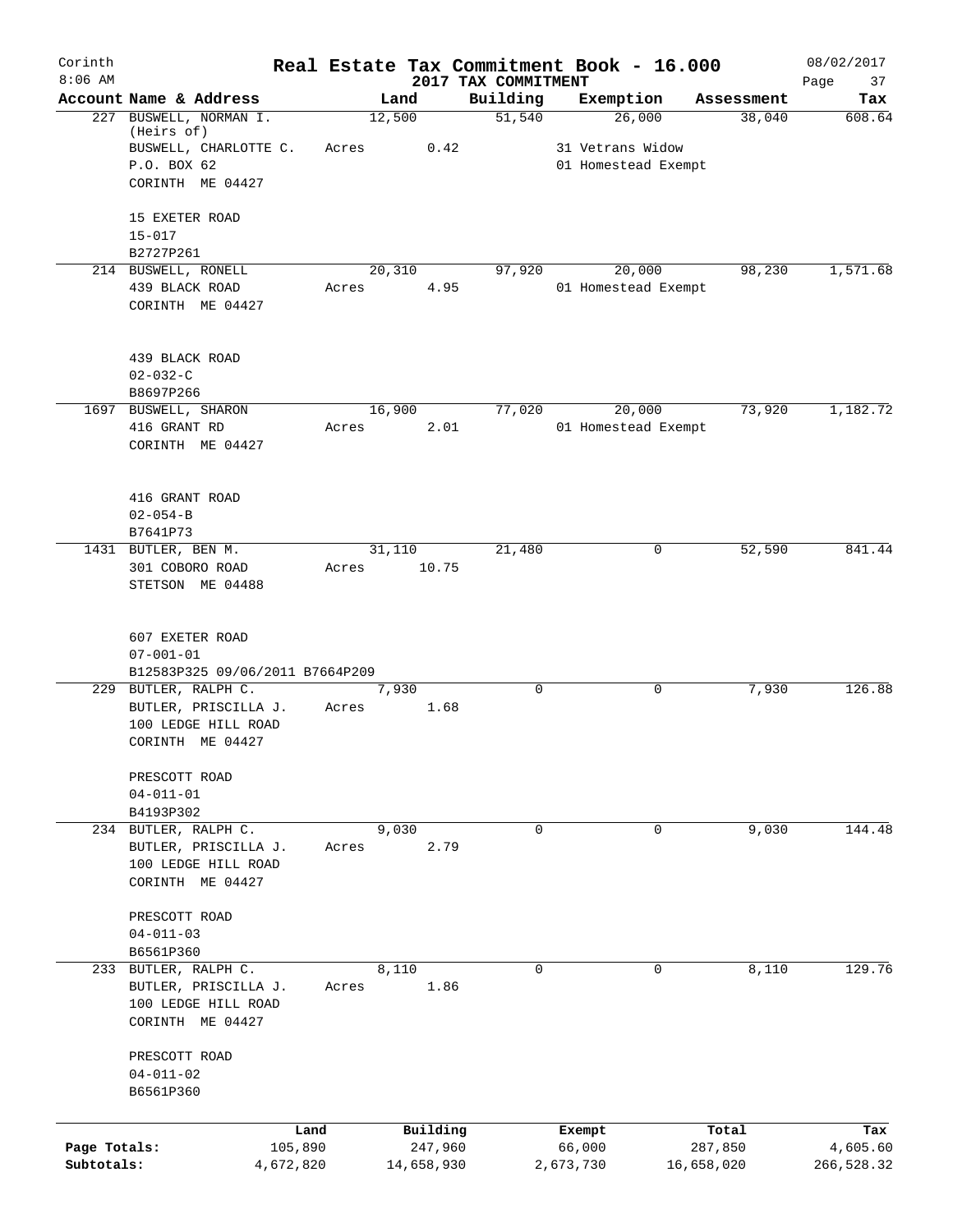| Corinth<br>$8:06$ AM       |                                                 |                                                                 |                 |                       | 2017 TAX COMMITMENT | Real Estate Tax Commitment Book - 16.000    |                       | 08/02/2017             |
|----------------------------|-------------------------------------------------|-----------------------------------------------------------------|-----------------|-----------------------|---------------------|---------------------------------------------|-----------------------|------------------------|
|                            |                                                 | Account Name & Address                                          |                 | Land                  | Building            | Exemption                                   | Assessment            | Page<br>38<br>Tax      |
|                            | 230 BUTLER, RALPH C.                            | BUTLER, PRISCILLA J.<br>100 LEDGE HILL ROAD<br>CORINTH ME 04427 | 13,960<br>Acres | 32.30                 | $\mathbf 0$         | $\Omega$                                    | 13,960                | 223.36                 |
|                            | LEDGE HILL ROAD<br>$04 - 011 - 06$<br>B5685P299 |                                                                 |                 |                       |                     |                                             |                       |                        |
|                            | 232 BUTLER, RALPH C.                            | BUTLER, PRISCILLA J.<br>100 LEDGE HILL ROAD<br>CORINTH ME 04427 | Acres           | 9,030<br>2.79         | $\mathbf 0$         | 0                                           | 9,030                 | 144.48                 |
|                            | PRESCOTT ROAD<br>$04 - 011 - 04$<br>B6362P31    |                                                                 |                 |                       |                     |                                             |                       |                        |
| 231                        | of)                                             | BUTLER, RALPH C. (Heirs                                         |                 | 31,720                | 140,230             | 26,000                                      | 145,950               | 2,335.20               |
|                            |                                                 | BUTLER, PRISCILLA J.<br>100 LEDGE HILL ROAD<br>CORINTH ME 04427 | Acres           | 40.00                 |                     | 31 Vetrans Widow<br>01 Homestead Exempt     |                       |                        |
|                            | $04 - 011$<br>B4130P63                          | 100 LEDGE HILL ROAD                                             |                 |                       |                     |                                             |                       |                        |
|                            | PO BOX 244                                      | 1563 BUZZELL, DARLENE P<br>HUDSON ME 04449                      | Acres           | 9,960<br>1.24         | $\Omega$            | 0                                           | 9,960                 | 159.36                 |
|                            | TATE ROAD<br>$06 - 002 - 06$                    | B12289P115 10/19/2010                                           |                 |                       |                     |                                             |                       |                        |
|                            | PO BOX 244                                      | 1562 BUZZELL, DARLENE P.<br>HUDSON ME 04449                     | 10,160<br>Acres | 1.41                  | $\mathbf 0$         | 0                                           | 10,160                | 162.56                 |
|                            | TATE ROAD<br>$06 - 002 - 05$                    | B12289P115 10/19/2010                                           |                 |                       |                     |                                             |                       |                        |
|                            | 235 BYERS, DAVID<br>BYERS, ELLA<br>P.O. BOX 24  | DANFORTH ME 04424                                               | Acres           | 18,170<br>2.02        | 15,740              | 26,000<br>01 Homestead Exempt<br>22 Veteran | 7,910                 | 126.56                 |
|                            | $05 - 024 - 09$<br>B4566P165                    | 119 WEST CORINTH ROAD                                           |                 |                       |                     |                                             |                       |                        |
|                            | 190 C. N. BROWN CO.<br>PO BOX 200               | SO. PARIS ME 04281                                              | 20,280<br>Acres | 1.40                  | 145,930             | $\mathbf 0$                                 | 166,210               | 2,659.36               |
|                            | $08 - 013 - B$<br>B2883P96                      | 461 MAIN STREET                                                 |                 |                       |                     |                                             |                       |                        |
|                            |                                                 | Land                                                            |                 | Building              |                     | Exempt                                      | Total                 | Tax                    |
| Page Totals:<br>Subtotals: |                                                 | 113,280<br>4,786,100                                            |                 | 301,900<br>14,960,830 |                     | 52,000<br>2,725,730                         | 363,180<br>17,021,200 | 5,810.88<br>272,339.20 |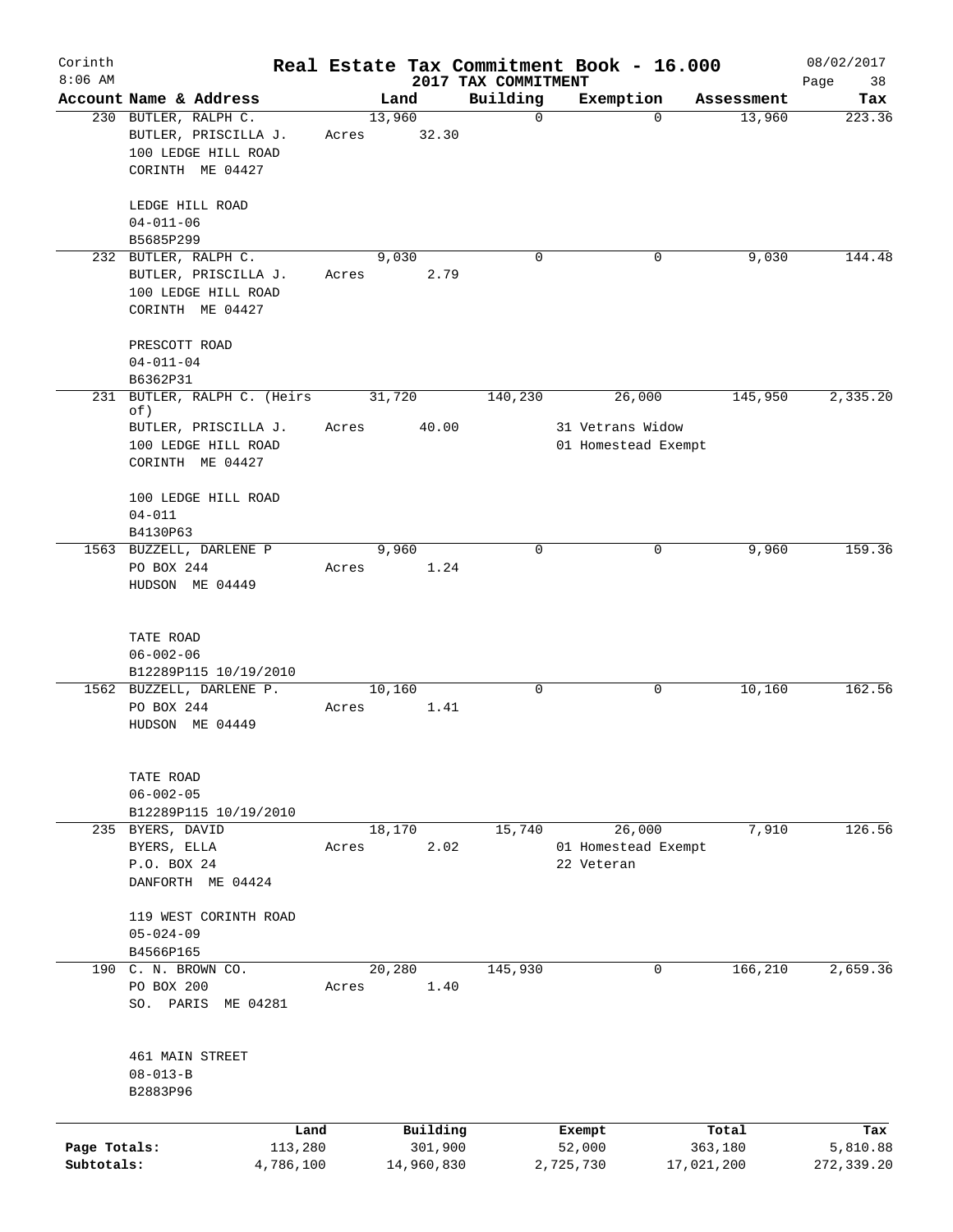| Corinth      |                                                       |         |                         |                                 | Real Estate Tax Commitment Book - 16.000 |                       | 08/02/2017             |
|--------------|-------------------------------------------------------|---------|-------------------------|---------------------------------|------------------------------------------|-----------------------|------------------------|
| $8:06$ AM    | Account Name & Address                                |         | Land                    | 2017 TAX COMMITMENT<br>Building | Exemption                                | Assessment            | 39<br>Page<br>Tax      |
|              | 411 CADIEUX, PHILIP J.                                |         | 26,170                  | 139,970                         | 20,000                                   | 146,140               | 2,338.24               |
|              | CADIEUX, MELISSA I.<br>176 TATE ROAD                  | Acres   | 10.00                   |                                 | 01 Homestead Exempt                      |                       |                        |
|              | CORINTH ME 04427                                      |         |                         |                                 |                                          |                       |                        |
|              | 176 TATE ROAD                                         |         |                         |                                 |                                          |                       |                        |
|              | $09 - 020 - B$<br>B11441P134 06/20/2008               |         |                         |                                 |                                          |                       |                        |
|              | 707 CAIN, RICHARD C.                                  |         | 20,180                  | 42,630                          | 20,000                                   | 42,810                | 684.96                 |
|              | BRUNS, GAIL C.<br>PO BOX 443                          | Acres   | 3.68                    |                                 | 01 Homestead Exempt                      |                       |                        |
|              | CORINTH ME 04427                                      |         |                         |                                 |                                          |                       |                        |
|              | 846 MAIN STREET<br>$05 - 043 - B$                     |         |                         |                                 |                                          |                       |                        |
|              | B6972P285                                             |         |                         |                                 |                                          |                       |                        |
|              | 1232 CALDWELL, ADAM W.                                |         | 16,120                  | 0                               | 0                                        | 16,120                | 257.92                 |
|              | CALDWELL. AMY R.<br>29 SOULE ROAD<br>CORINTH ME 04427 | Acres   | 125.00                  |                                 |                                          |                       |                        |
|              |                                                       |         |                         |                                 |                                          |                       |                        |
|              | TATE ROAD N/F OFF<br>$09 - 024 - B$                   |         |                         |                                 |                                          |                       |                        |
|              | B14305P121 10/06/2016                                 |         |                         |                                 |                                          |                       |                        |
|              | 836 CALDWELL, AMY R.                                  |         | 33,010                  | 123,640                         | 20,000                                   | 136,650               | 2,186.40               |
|              | CALDWELL, ADAM W.<br>29 SOULE ROAD                    | Acres   | 25.00                   |                                 | 01 Homestead Exempt                      |                       |                        |
|              | CORINTH ME 04427                                      |         |                         |                                 |                                          |                       |                        |
|              |                                                       |         |                         |                                 |                                          |                       |                        |
|              | 29 SOULE ROAD                                         |         |                         |                                 |                                          |                       |                        |
|              | $09 - 026 - B$<br>B7439P208                           |         |                         |                                 |                                          |                       |                        |
|              | 239 CALL, HAROLD L.                                   |         | 500                     | 0                               | 0                                        | 500                   | 8.00                   |
|              | CALL, MARY L.                                         | Acres   | 5.00                    |                                 |                                          |                       |                        |
|              | 115 HIGGINSVILLE ROAD                                 |         |                         |                                 |                                          |                       |                        |
|              | KENDUSKEAG ME 04450                                   |         |                         |                                 |                                          |                       |                        |
|              | HUDSON HILL ROAD N/F<br>OFF                           |         |                         |                                 |                                          |                       |                        |
|              | $03 - 040$                                            |         |                         |                                 |                                          |                       |                        |
|              | B3018P171                                             |         | 17,250                  |                                 | 20,000                                   | 132,410               |                        |
| 238          | CALL, MICHAEL S.<br>47 OAK STREET                     | Acres   | 2.31                    | 135,160                         | 01 Homestead Exempt                      |                       | 2,118.56               |
|              | KENDUSKEAG ME 04450                                   |         |                         |                                 |                                          |                       |                        |
|              |                                                       |         |                         |                                 |                                          |                       |                        |
|              |                                                       |         |                         |                                 |                                          |                       |                        |
|              | 47 OAK STREET<br>$03 - 054$                           |         |                         |                                 |                                          |                       |                        |
|              | B7062P177                                             |         |                         |                                 |                                          |                       |                        |
|              | 240 CAMBRIDGE, RICHARD K.                             |         | $\mathbf 0$             | 14,360                          | 14,360                                   | 0                     | 0.00                   |
|              | 968 MAIN STREET LOT 12                                |         |                         |                                 | 01 Homestead Exempt                      |                       |                        |
|              | CORINTH ME 04427                                      |         |                         |                                 |                                          |                       |                        |
|              | 968 MAIN STREET LOT 12                                |         |                         |                                 |                                          |                       |                        |
|              | $06 - 012 - D - 12H$                                  |         |                         |                                 |                                          |                       |                        |
|              |                                                       |         |                         |                                 |                                          |                       |                        |
| Page Totals: |                                                       | Land    | Building                |                                 | Exempt                                   | Total                 | Tax                    |
| Subtotals:   | 4,899,330                                             | 113,230 | 455,760<br>15, 416, 590 |                                 | 94,360<br>2,820,090                      | 474,630<br>17,495,830 | 7,594.08<br>279,933.28 |
|              |                                                       |         |                         |                                 |                                          |                       |                        |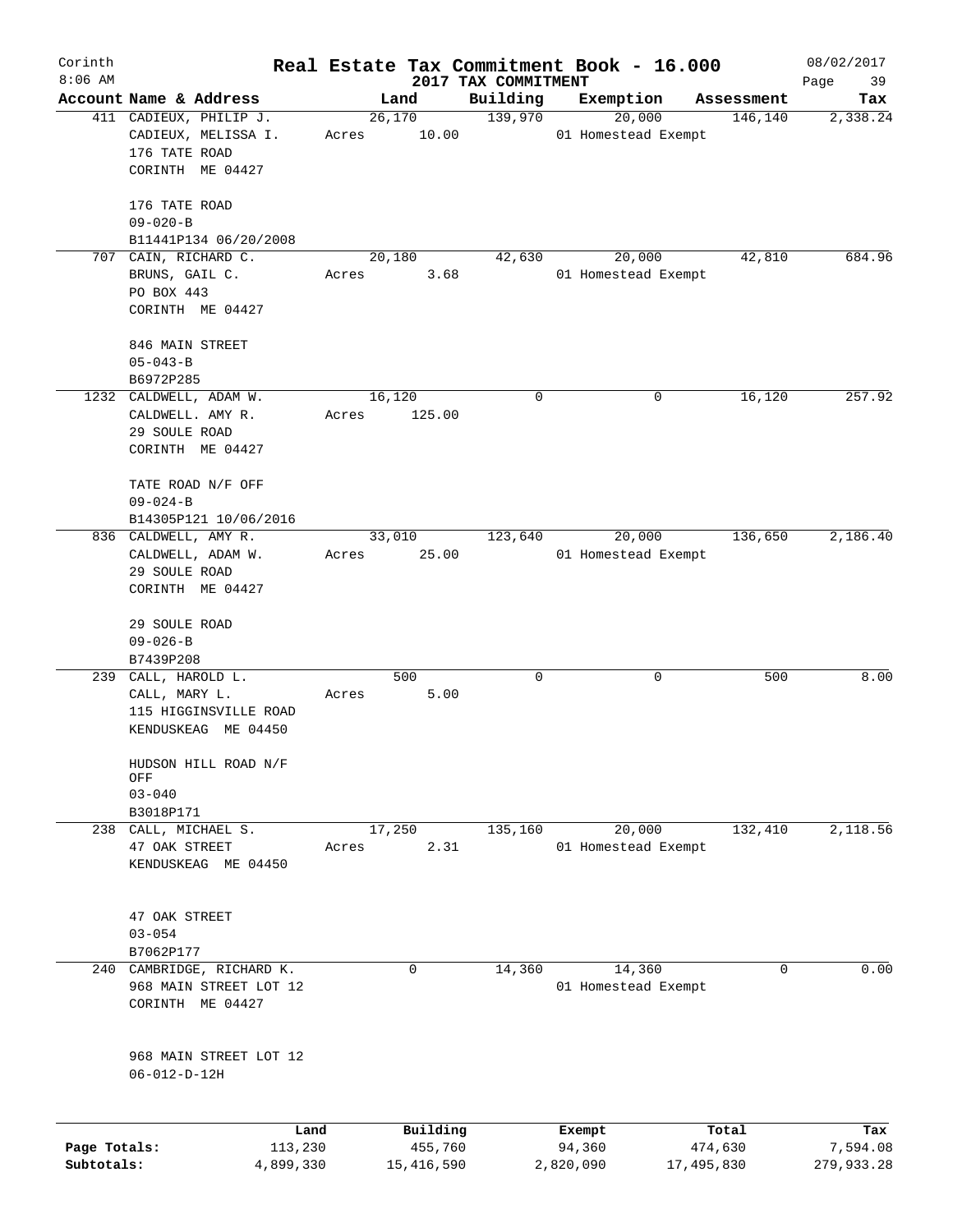| Corinth      |                                                                                       |                 |                     |                     | Real Estate Tax Commitment Book - 16.000          |                  | 08/02/2017      |
|--------------|---------------------------------------------------------------------------------------|-----------------|---------------------|---------------------|---------------------------------------------------|------------------|-----------------|
| $8:06$ AM    |                                                                                       |                 |                     | 2017 TAX COMMITMENT |                                                   |                  | Page<br>40      |
|              | Account Name & Address                                                                |                 | Land                | Building            | Exemption                                         | Assessment       | Tax             |
|              | 1432 CAMDEN NATIONAL BANK<br>C/O MARCELLA ELDRIDGE<br>PO BOX 280<br>CORINTH ME 04427  | Acres           | 10,650<br>0.17      | 92,120              | $\Omega$                                          | 102,770          | 1,644.32        |
|              | 317 MAIN STREET<br>$15 - 021$                                                         |                 |                     |                     |                                                   |                  |                 |
|              | B4822P245                                                                             |                 |                     |                     |                                                   |                  |                 |
|              | 250 CAMERON, MATTHEW<br>BLODGETT, CHRISTINA<br>3 MAIN STREET, APT 5<br>ORONO ME 04473 | Acres           | 19,770<br>6.00      | 117,690             | 0                                                 | 137,460          | 2,199.36        |
|              | 63 COVERED BRIDGE ROAD<br>$02 - 042$                                                  |                 |                     |                     |                                                   |                  |                 |
|              | B14335P12 10/26/2016                                                                  |                 |                     |                     |                                                   |                  |                 |
|              | 1714 CAMPANA, MARIA LOUISE<br>PO BOX 633<br>CORINTH ME 04427                          | 12,460<br>Acres | 3.40                | 0                   | 0                                                 | 12,460           | 199.36          |
|              | EXETER ROAD<br>$07 - 009 - G$<br>B6193P196                                            |                 |                     |                     |                                                   |                  |                 |
|              | 905 CAMPANA, MARIA LOUISE                                                             |                 | 31,860              | 113,160             | 20,000                                            | 125,020          | 2,000.32        |
|              | PO BOX 633<br>CORINTH ME 04427                                                        | Acres           | 40.35               |                     | 01 Homestead Exempt                               |                  |                 |
|              | 383 EXETER ROAD<br>$07 - 009$<br>B6193P196                                            |                 |                     |                     |                                                   |                  |                 |
|              | 241 CAMPBELL, DONNA G.<br>182 WEST CORINTH ROAD<br>CORINTH ME 04427                   | Acres           | 17,040<br>1.08      | 74,840              | 26,000<br>01 Homestead Exempt<br>31 Vetrans Widow | 65,880           | 1,054.08        |
|              | 182 WEST CORINTH ROAD<br>$05 - 023$<br>B5773P55                                       |                 |                     |                     |                                                   |                  |                 |
|              | 243 CAMPBELL, DONNA G.<br>182 WEST CORINTH ROAD<br>CORINTH ME 04427                   | Acres           | 26,830<br>52.97     | 0                   | 0                                                 | 26,830           | 429.28          |
|              | <b>BLACK ROAD</b><br>$05 - 006$<br>B5773P55                                           |                 |                     |                     |                                                   |                  |                 |
|              | 1670 CAMPBELL, ERIC<br>535 MUDGETT ROAD<br>CORINTH ME 04427                           |                 | 0                   | 24,860              | 20,000<br>01 Homestead Exempt                     | 4,860            | 77.76           |
|              | 535 MUDGETT ROAD<br>$02 - 036 - C - 02H$                                              |                 |                     |                     |                                                   |                  |                 |
| Page Totals: | Land<br>118,610                                                                       |                 | Building<br>422,670 |                     | Exempt<br>66,000                                  | Total<br>475,280 | Tax<br>7,604.48 |
| Subtotals:   | 5,017,940                                                                             |                 | 15,839,260          |                     | 2,886,090                                         | 17,971,110       | 287,537.76      |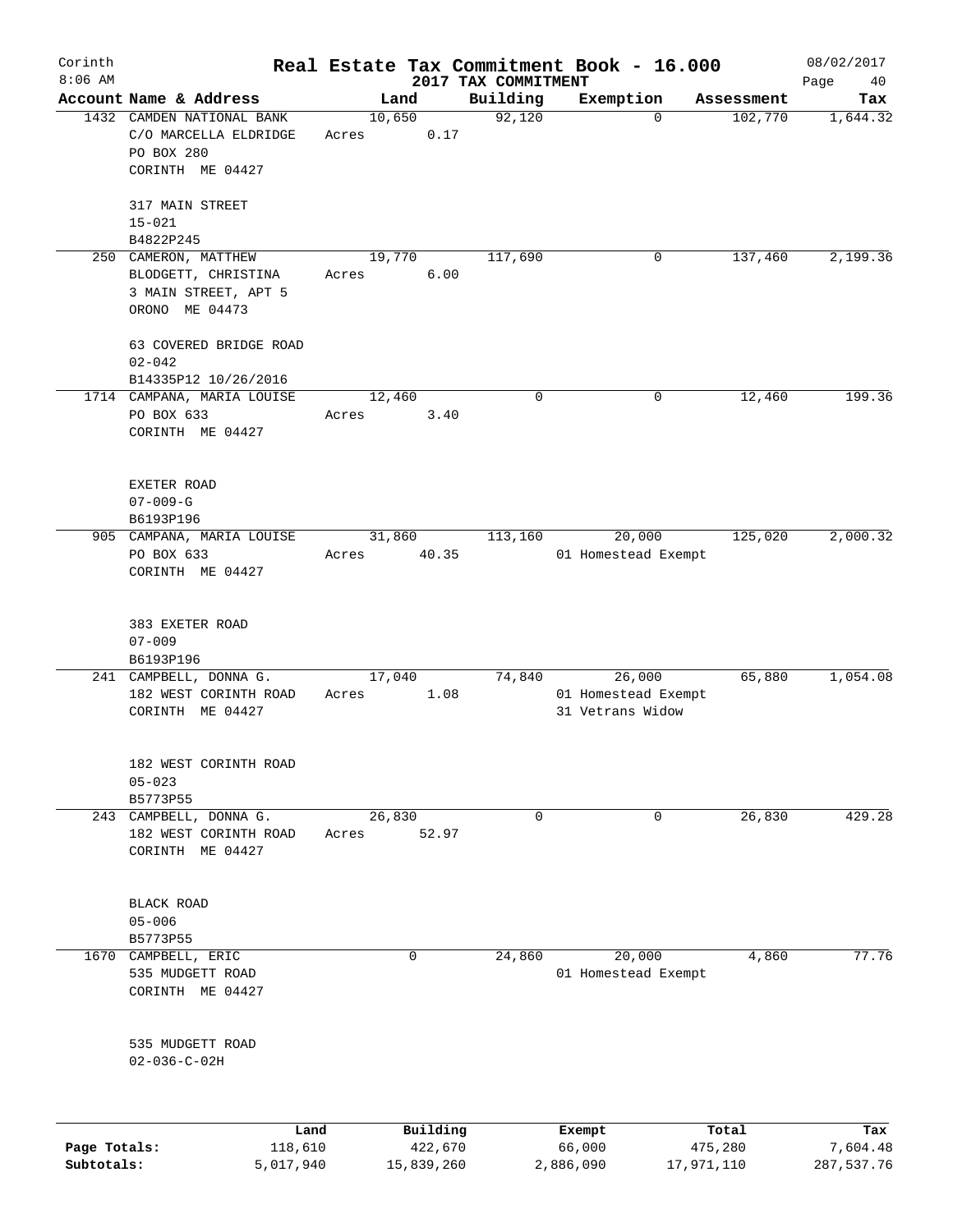| Corinth                    |                                                                                     |                 |                         |                                 | Real Estate Tax Commitment Book - 16.000 |                       | 08/02/2017             |
|----------------------------|-------------------------------------------------------------------------------------|-----------------|-------------------------|---------------------------------|------------------------------------------|-----------------------|------------------------|
| $8:06$ AM                  | Account Name & Address                                                              |                 | Land                    | 2017 TAX COMMITMENT<br>Building | Exemption                                |                       | Page<br>41<br>Tax      |
|                            | 1320 CAMPBELL, JASON C.                                                             |                 | 18,050                  | 74,200                          | 20,000                                   | Assessment<br>72,250  | 1,156.00               |
|                            | 429 HUDSON ROAD<br>CORINTH ME 04427                                                 | Acres           | 3.00                    |                                 | 01 Homestead Exempt                      |                       |                        |
|                            | 429 HUDSON ROAD<br>$09 - 034 - A$                                                   |                 |                         |                                 |                                          |                       |                        |
|                            | B13786P283 03/23/2015 B9569P132                                                     |                 |                         |                                 |                                          |                       |                        |
|                            | 1596 CAMPBELL, JEFFREY<br>CAMPBELL, MONICA<br>651 BLACK ROAD<br>CORINTH ME 04427    | Acres           | 16,900<br>2.01          | 51,040                          | 20,000<br>01 Homestead Exempt            | 47,940                | 767.04                 |
|                            | 651 BLACK ROAD<br>$02 - 037 - A$                                                    |                 |                         |                                 |                                          |                       |                        |
|                            | B13412P179 12/05/2013 B13369P21 10/18/2013                                          |                 |                         |                                 |                                          |                       |                        |
|                            | 245 CAMPBELL, JOHN R.<br>10 NAVESINK DRIVE<br>MONMOUTH BEACH NJ<br>07750            | 25,360<br>Acres | 40.00                   | 0                               | 0                                        | 25,360                | 405.76                 |
|                            | LEDGE HILL ROAD<br>$04 - 004$<br>B1521P313                                          |                 |                         |                                 |                                          |                       |                        |
|                            | 244 CAMPBELL, JOHN R.<br>10 NAVESINK DRIVE<br>MONMOUTH BEACH NJ<br>07750            | 32,120<br>Acres | 69.00                   | $\Omega$                        | $\Omega$                                 | 32,120                | 513.92                 |
|                            | LEDGE HILL ROAD<br>$04 - 003$                                                       |                 |                         |                                 |                                          |                       |                        |
|                            | B2202P446                                                                           |                 |                         |                                 |                                          |                       |                        |
|                            | 530 CAMPBELL, JOSHUA M<br>CAMPBELL, REBECCA<br>582 BLACK ROAD<br>CORINTH ME 04427   | 27,720<br>Acres | 45.00                   | 0                               | 0                                        | 27,720                | 443.52                 |
|                            | BLACK ROAD<br>$02 - 035$                                                            |                 |                         |                                 |                                          |                       |                        |
|                            | B10499P16 06/22/2006                                                                |                 |                         |                                 |                                          |                       |                        |
|                            | 593 CAMPBELL, JOSHUA M<br>CAMPBELL, REBECCA L<br>582 BLACK ROAD<br>CORINTH ME 04427 | 15,730<br>Acres | 1.00                    | 122,720                         | 20,000<br>01 Homestead Exempt            | 118,450               | 1,895.20               |
|                            | 582 BLACK ROAD<br>$02 - 035 - A$                                                    |                 |                         |                                 |                                          |                       |                        |
|                            | B10499P16 06/22/2006                                                                |                 |                         |                                 |                                          |                       |                        |
|                            | 248 CAMPBELL, NANCY E.<br>P.O. BOX 98<br>CORINTH ME 04427                           | 11,730<br>Acres | 0.35                    | 70,500                          | 20,000<br>01 Homestead Exempt            | 62,230                | 995.68                 |
|                            | 55 EXETER ROAD<br>$14 - 024$<br>B11271P132 12/27/2007 B2734P317                     |                 |                         |                                 |                                          |                       |                        |
|                            | Land                                                                                |                 | Building                |                                 | Exempt                                   | Total                 | Tax                    |
| Page Totals:<br>Subtotals: | 147,610<br>5,165,550                                                                |                 | 318,460<br>16, 157, 720 |                                 | 80,000<br>2,966,090                      | 386,070<br>18,357,180 | 6,177.12<br>293,714.88 |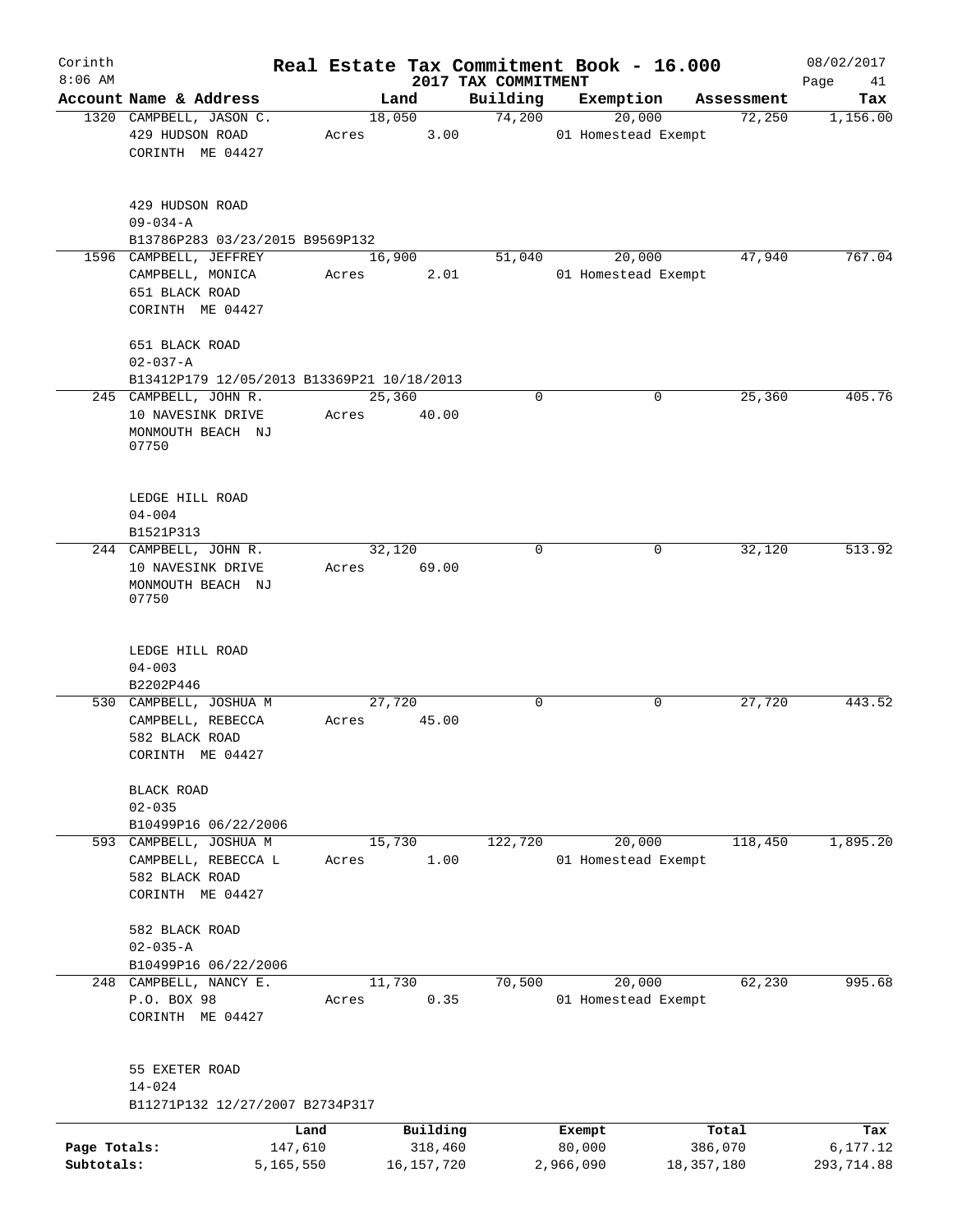| Corinth      |                                                                                             |                 |                     |                                 | Real Estate Tax Commitment Book - 16.000 |                  | 08/02/2017        |
|--------------|---------------------------------------------------------------------------------------------|-----------------|---------------------|---------------------------------|------------------------------------------|------------------|-------------------|
| $8:06$ AM    | Account Name & Address                                                                      | Land            |                     | 2017 TAX COMMITMENT<br>Building | Exemption                                | Assessment       | Page<br>42<br>Tax |
|              | 249 CAMPBELL, SHAWN L.                                                                      | 18,090          |                     | 96,450                          | 20,000                                   | 94,540           | 1,512.64          |
|              | 47 BLACK ROAD<br>CORINTH ME 04427                                                           | Acres           | 3.03                |                                 | 01 Homestead Exempt                      |                  |                   |
|              | 47 BLACK ROAD<br>$05 - 006 - A$<br>B5927P285                                                |                 |                     |                                 |                                          |                  |                   |
|              | 222 CAOUETTE, DONALD                                                                        | 14,300          |                     | 21,950                          | 0                                        | 36,250           | 580.00            |
|              | CAOUETTE, STEVEN<br>302 RUSSELL STREET<br>LEWISTON ME 04240                                 | Acres           | 2.00                |                                 |                                          |                  |                   |
|              | BEANS MILL ROAD N/F OFF<br>$07 - 025 - 01$<br>B10323P237 12/22/2005                         |                 |                     |                                 |                                          |                  |                   |
|              | 343 CAPILLI, MICHAEL                                                                        | 16,940          |                     | 108,500                         | 20,000                                   | 105,440          | 1,687.04          |
|              | CAPILLI, DEBRA<br>47 COUNTY ROAD<br>CORINTH ME 04427                                        | Acres           | 1.00                |                                 | 01 Homestead Exempt                      |                  |                   |
|              | 47 COUNTY ROAD<br>$08 - 013 - D$<br>B9433P21                                                |                 |                     |                                 |                                          |                  |                   |
|              | 1761 CARLISLE, LAURA<br>968 MAIN STREET LOT 26<br>CORINTH ME 04427                          |                 | 0                   | 43,420                          | 20,000<br>01 Homestead Exempt            | 23,420           | 374.72            |
|              | 968 MAIN STREET LOT 26<br>$06 - 012 - D - 26H$                                              |                 |                     |                                 |                                          |                  |                   |
|              | 1402 CARMICHAEL, JOSEPH B.<br>CARMICHAEL, DOROTHY A.<br>355 MAIN STREET<br>CORINTH ME 04427 | 19,960<br>Acres | 1.13                | 85,670                          | 20,000<br>01 Homestead Exempt            | 85,630           | 1,370.08          |
|              | 355 MAIN STREET<br>$08 - 004$                                                               |                 |                     |                                 |                                          |                  |                   |
|              | B11945P191 10/15/2009<br>253 CARON, MICHAEL                                                 | 25,770          |                     | 0                               | 0                                        | 25,770           | 412.32            |
|              | 30 YOUNG DRIVE<br>WINTERPORT ME 04496                                                       | Acres           | 40.25               |                                 |                                          |                  |                   |
|              | LEDGE HILL ROAD<br>$02 - 009$<br>B6387P229                                                  |                 |                     |                                 |                                          |                  |                   |
| 598          | CARUSO, CHRISTIAN D.                                                                        | 19,710          |                     | 100,820                         | 20,000                                   | 100,530          | 1,608.48          |
|              | CARUSO, MICHELE L.<br>PO BOX 616<br>CORINTH ME 04427                                        | Acres           | 4.43                |                                 | 01 Homestead Exempt                      |                  |                   |
|              | 161 TATE ROAD<br>$09 - 022 - C$<br>B10594P131 08/18/2006                                    |                 |                     |                                 |                                          |                  |                   |
|              |                                                                                             |                 |                     |                                 |                                          |                  |                   |
| Page Totals: | Land<br>114,770                                                                             |                 | Building<br>456,810 |                                 | Exempt<br>100,000                        | Total<br>471,580 | Tax<br>7,545.28   |

**Subtotals:** 5,280,320 16,614,530 3,066,090 18,828,760 301,260.16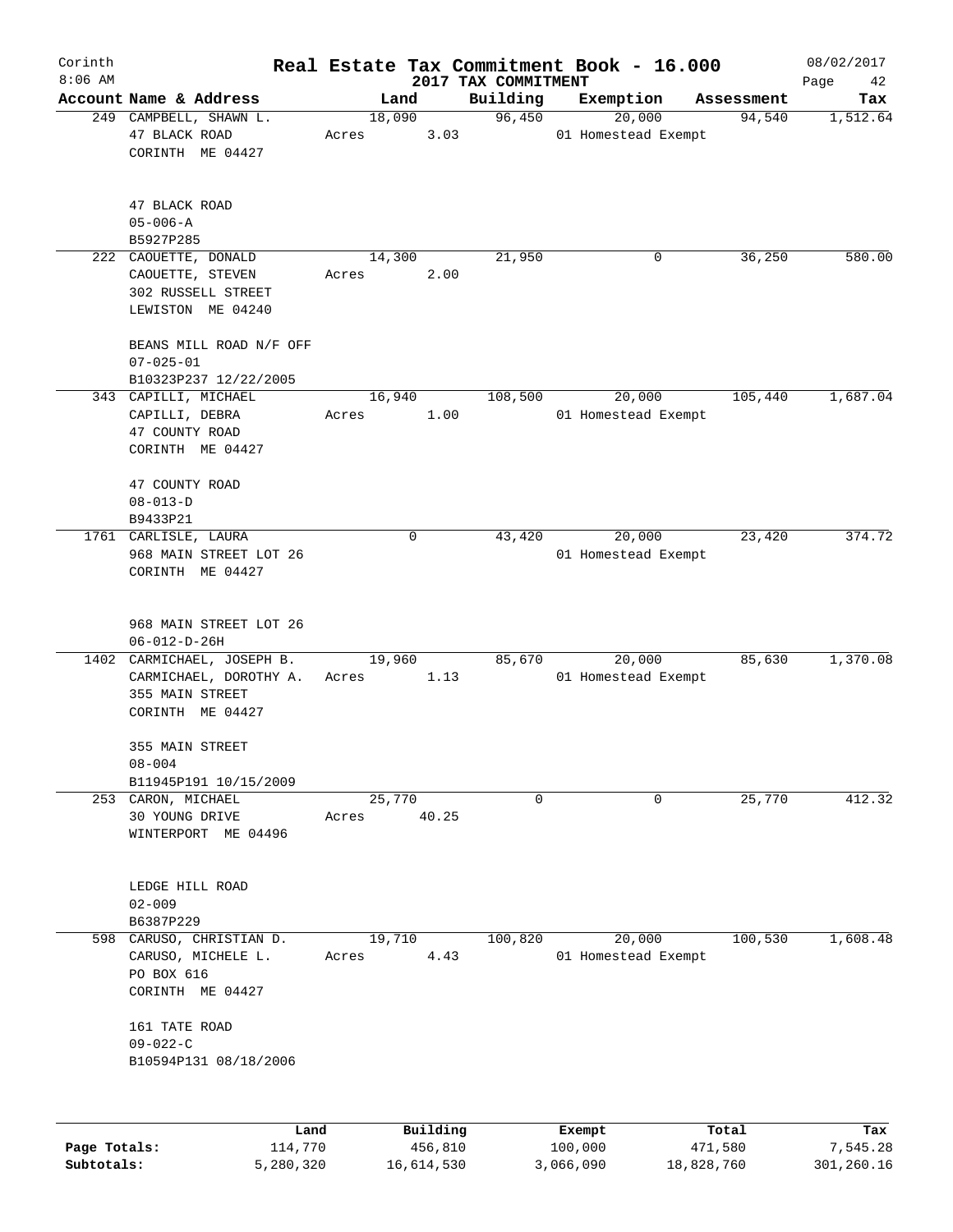| Corinth<br>$8:06$ AM |                                                                   |                       |        | 2017 TAX COMMITMENT | Real Estate Tax Commitment Book - 16.000 |            | 08/02/2017<br>Page<br>43 |
|----------------------|-------------------------------------------------------------------|-----------------------|--------|---------------------|------------------------------------------|------------|--------------------------|
|                      | Account Name & Address                                            | Land                  |        | Building            | Exemption                                | Assessment | Tax                      |
|                      | 256 CASAVANT, DONALD L.<br>P.O. BOX 74<br>CORINTH ME 04427        | 14,050<br>Acres       | 1.75   | $\mathbf 0$         | $\Omega$                                 | 14,050     | 224.80                   |
|                      | 56 COVERED BRIDGE ROAD<br>$03 - 010$<br>B5638P178                 |                       |        |                     |                                          |            |                          |
|                      | 258 CASAVANT, JULIEN J.<br>163 RIDGE ROAD<br>CORINTH ME 04427     | 20,340<br>Acres       | 27.00  | 0                   | 0                                        | 20,340     | 325.44                   |
|                      | PUDDLEDOCK ROAD<br>$12 - 020$                                     |                       |        |                     |                                          |            |                          |
|                      | 259 CASAVANT, JULIEN J.<br>163 RIDGE ROAD<br>CORINTH ME 04427     | 13,870<br>Acres       | 4.61   | $\mathbf 0$         | $\mathbf 0$                              | 13,870     | 221.92                   |
|                      | PUDDLEDOCK ROAD<br>$12 - 023$<br>B10704P272 10/31/2006            |                       |        |                     |                                          |            |                          |
|                      | 257 CASAVANT, JULIEN J.<br>163 RIDGE ROAD<br>CORINTH ME 04427     | 70,340<br>Acres       | 124.00 | 170,660             | 20,000<br>01 Homestead Exempt            | 221,000    | 3,536.00                 |
|                      | 163 RIDGE ROAD<br>$12 - 003$<br>B10704P272 10/31/2006             |                       |        |                     |                                          |            |                          |
|                      | 260 CASAVANT, KEVIN P.<br>191 PUDDLEDOCK ROAD<br>CORINTH ME 04427 | 16,760<br>Acres       | 1.89   | 135,810             | 20,000<br>01 Homestead Exempt            | 132,570    | 2,121.12                 |
|                      | 191 PUDDLEDOCK ROAD<br>$12 - 023 - A$<br>B5720P78                 |                       |        |                     |                                          |            |                          |
|                      | 623 CASAVANT, TERRI JANE<br>PO BOX 74<br>CORINTH ME 04427         | 18,160<br>Acres       | 2.01   | 7,930               | 0                                        | 26,090     | 417.44                   |
|                      | 120 WEST CORINTH ROAD<br>$05 - 025 - 01$                          |                       |        |                     |                                          |            |                          |
|                      | 261 CASEY, LINDLEY H.<br>PO BOX 126<br>ASHLAND ME 04732-0126      | 22,890<br>Acres 33.00 |        | 0                   | 0                                        | 22,890     | 366.24                   |
|                      | MAIN STREET N/F OFF<br>$03 - 033$<br>B3109P245                    |                       |        |                     |                                          |            |                          |
|                      |                                                                   |                       |        |                     |                                          |            |                          |
|                      |                                                                   |                       |        |                     |                                          |            |                          |

|              | Land      | Building   | Exempt    | Total      | Tax        |
|--------------|-----------|------------|-----------|------------|------------|
| Page Totals: | 176.410   | 314,400    | 40,000    | 450,810    | 7,212.96   |
| Subtotals:   | 5,456,730 | 16,928,930 | 3,106,090 | 19,279,570 | 308,473.12 |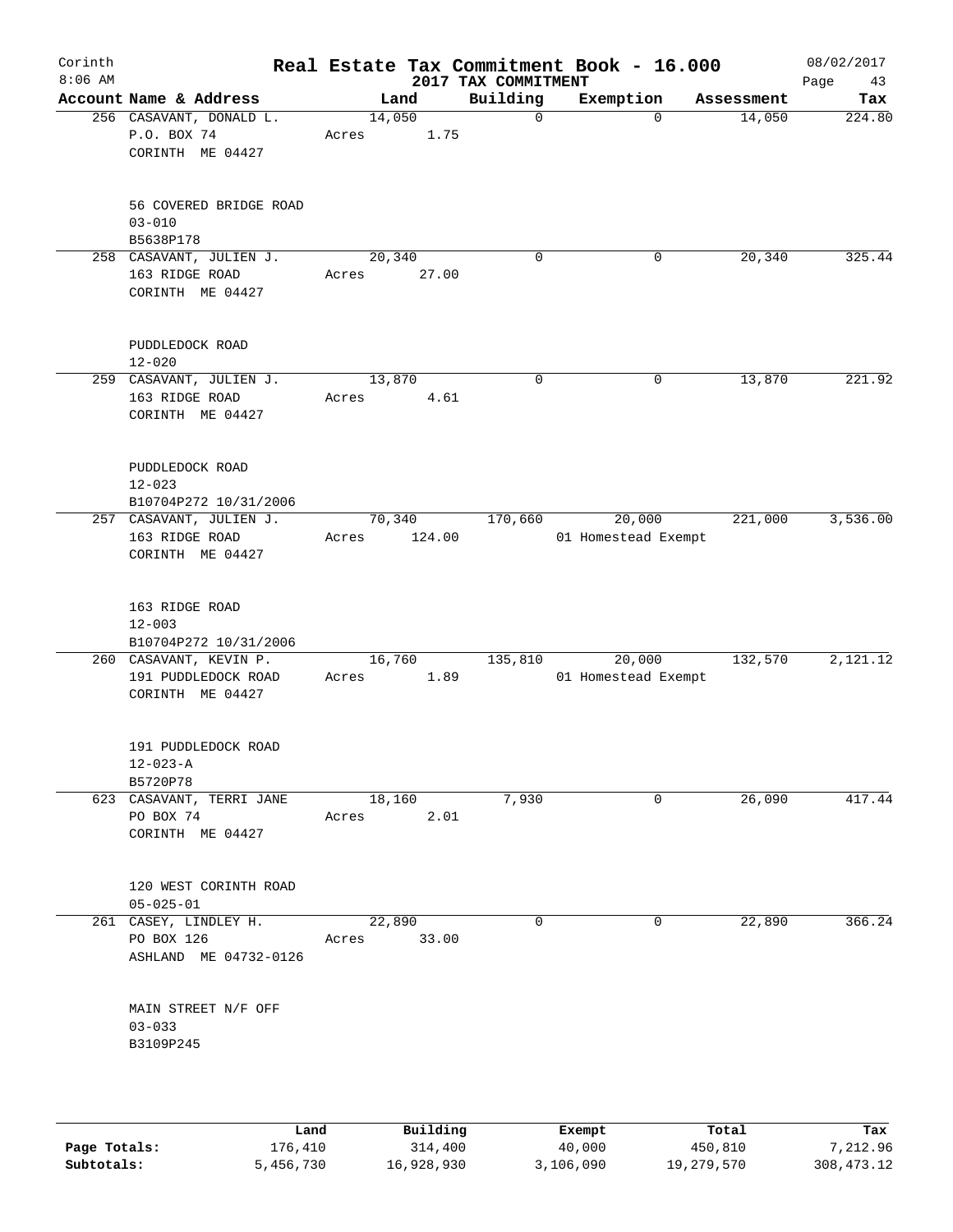| Corinth<br>$8:06$ AM |                                                 |                 | 2017 TAX COMMITMENT | Real Estate Tax Commitment Book - 16.000 |            | 08/02/2017<br>Page<br>44 |
|----------------------|-------------------------------------------------|-----------------|---------------------|------------------------------------------|------------|--------------------------|
|                      | Account Name & Address                          | Land            | Building            | Exemption                                | Assessment | Tax                      |
|                      | 1824 CASS, JEFFREY (HEIRS                       | 0               | 20,720              | 20,000                                   | 720        | 11.52                    |
|                      | OF)<br>PO BOX 251                               |                 |                     |                                          |            |                          |
|                      | KENDUSKEAG ME 04450                             |                 |                     | 01 Homestead Exempt                      |            |                          |
|                      |                                                 |                 |                     |                                          |            |                          |
|                      | 664 BLACK ROAD                                  |                 |                     |                                          |            |                          |
|                      | $02 - 038 - 02H$                                |                 |                     |                                          |            |                          |
|                      | 263 CASSON, ROBERT W.                           | 12,100          | $\Omega$            | 0                                        | 12,100     | 193.60                   |
|                      | 7 PILLSBURY ST<br>GEORGETOWN MA 01833           | Acres           | 2.00                |                                          |            |                          |
|                      | <b>MAIN STREET</b>                              |                 |                     |                                          |            |                          |
|                      | $13 - 001$                                      |                 |                     |                                          |            |                          |
|                      | B10596P137 08/18/2006                           |                 |                     |                                          |            |                          |
|                      | 270 CAVERLY JR, IRVIN C                         | 9,160           | $\mathbf 0$         | 0                                        | 9,160      | 146.56                   |
|                      | PO BOX 276<br>CORINTH ME 04427                  | Acres           | 3.68                |                                          |            |                          |
|                      |                                                 |                 |                     |                                          |            |                          |
|                      | MCCARD ROAD                                     |                 |                     |                                          |            |                          |
|                      | $01 - 023$                                      |                 |                     |                                          |            |                          |
|                      | B13550P46 05/21/2014<br>752 CAVERLY JR, IRVIN C | 11,140          | $\Omega$            | $\mathbf 0$                              | 11,140     | 178.24                   |
|                      | PO BOX 276                                      | Acres           | 4.92                |                                          |            |                          |
|                      | CORINTH ME 04427                                |                 |                     |                                          |            |                          |
|                      | MCCARD ROAD OFF                                 |                 |                     |                                          |            |                          |
|                      | $01 - 023 - I$                                  |                 |                     |                                          |            |                          |
|                      | B14060P310 01/20/2016                           |                 |                     |                                          |            |                          |
|                      | 269 CAVERLY JR, IRVIN C                         | 12,890          | 0                   | 0                                        | 12,890     | 206.24                   |
|                      | CAVERLY, JANICE T.                              | Acres           | 4.68                |                                          |            |                          |
|                      | P.O. BOX 276<br>CORINTH ME 04427                |                 |                     |                                          |            |                          |
|                      |                                                 |                 |                     |                                          |            |                          |
|                      | MCCARD ROAD                                     |                 |                     |                                          |            |                          |
|                      | $01 - 024 - B$<br>B4537P364                     |                 |                     |                                          |            |                          |
|                      | 265 CAVERLY JR, IRVIN C.                        | 18,260          | 99,710              | 20,000                                   | 97,970     | 1,567.52                 |
|                      | CAVERLY, JANICE                                 | Acres           | 3.18                | 01 Homestead Exempt                      |            |                          |
|                      | P.O. BOX 276                                    |                 |                     |                                          |            |                          |
|                      | CORINTH ME 04427                                |                 |                     |                                          |            |                          |
|                      | 252 MCCARD ROAD                                 |                 |                     |                                          |            |                          |
|                      | $01 - 024 - A$                                  |                 |                     |                                          |            |                          |
|                      | B2781P147                                       |                 |                     |                                          |            |                          |
|                      | 266 CAVERLY JR, IRVIN C.<br>CAVERLY, JANICE T.  | 16,190<br>Acres | 53,570<br>1.40      | 0                                        | 69,760     | 1,116.16                 |
|                      | P.O. BOX 276                                    |                 |                     |                                          |            |                          |
|                      | CORINTH ME 04427                                |                 |                     |                                          |            |                          |
|                      | 260 MCCARD ROAD                                 |                 |                     |                                          |            |                          |
|                      | $01 - 022$                                      |                 |                     |                                          |            |                          |
|                      | B3377P323                                       |                 |                     |                                          |            |                          |
|                      |                                                 |                 | Building            |                                          | Total      |                          |
| Page Totals:         | Land<br>79,740                                  |                 | 174,000             | Exempt<br>40,000                         | 213,740    | Tax<br>3,419.84          |
| Subtotals:           | 5,536,470                                       | 17,102,930      |                     | 3,146,090                                | 19,493,310 | 311,892.96               |
|                      |                                                 |                 |                     |                                          |            |                          |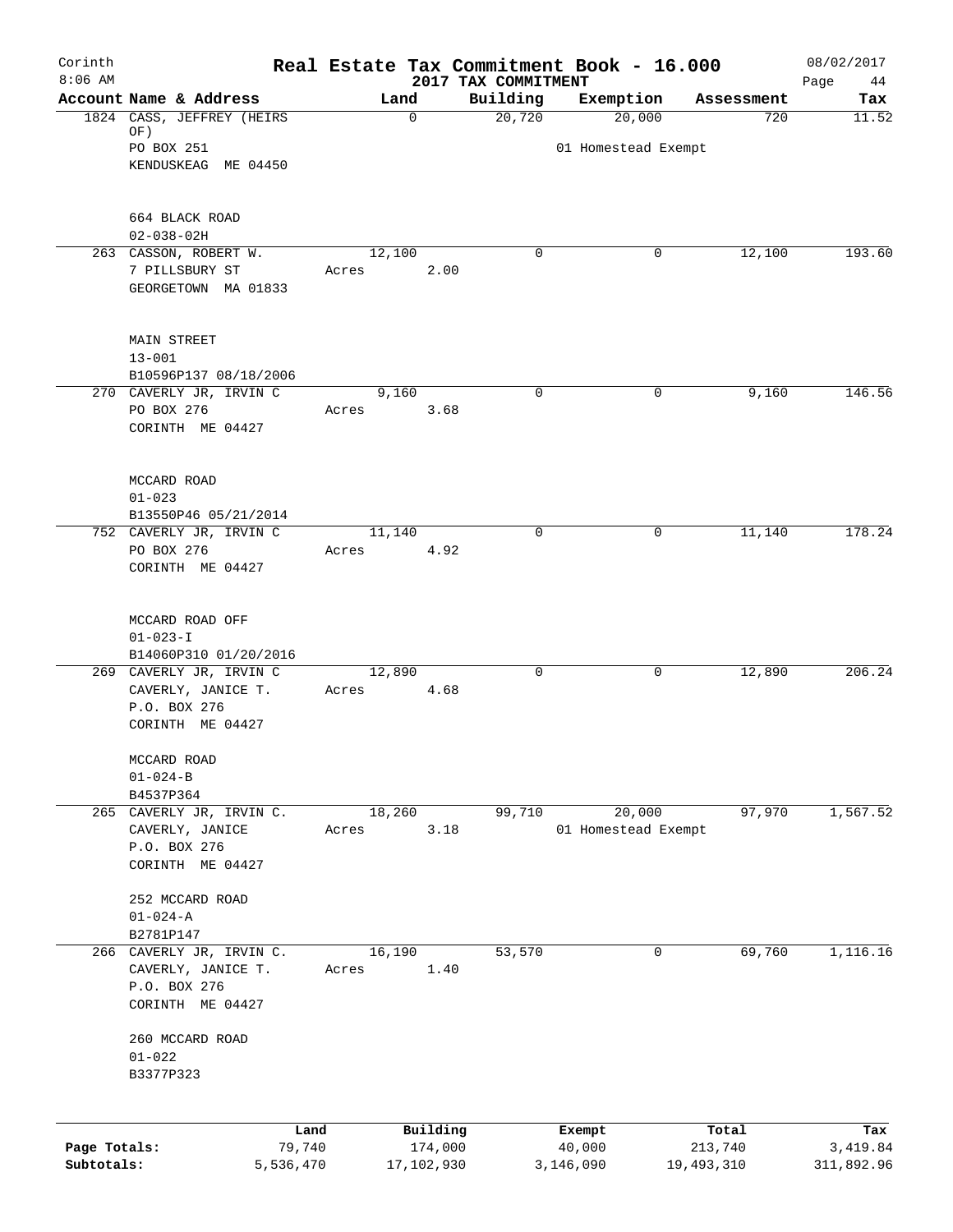| Corinth   |                                                                                                                              |                 |                 |                     | Real Estate Tax Commitment Book - 16.000    |                    | 08/02/2017 |
|-----------|------------------------------------------------------------------------------------------------------------------------------|-----------------|-----------------|---------------------|---------------------------------------------|--------------------|------------|
| $8:06$ AM |                                                                                                                              |                 |                 | 2017 TAX COMMITMENT |                                             |                    | Page<br>45 |
|           | Account Name & Address                                                                                                       |                 | Land            | Building            | Exemption                                   | Assessment         | Tax        |
|           | 267 CAVERLY JR, IRVIN C.<br>CAVERLY, JANICE<br>P.O. BOX 276<br>CORINTH ME 04427                                              | 13,520<br>Acres | 7.44            | 19,000              |                                             | 32,520<br>$\Omega$ | 520.32     |
|           | MCCARD ROAD N/F OFF<br>$01 - 023 - E$<br>B2993P87                                                                            |                 |                 |                     |                                             |                    |            |
|           | 271 CAVERLY, STEPHEN L.<br>CAVERLY, ARLENE J.<br>215 MCCARD ROAD<br>CORINTH ME 04427                                         | 34,650<br>Acres | 6.43            | 137,670             | 26,000<br>22 Veteran<br>01 Homestead Exempt | 146,320            | 2,341.12   |
|           | 215 MCCARD ROAD<br>$01 - 023 - A$<br>B2390P262                                                                               |                 |                 |                     |                                             |                    |            |
|           | 548 CAVERLY, TIMOTHY P.<br>CAVERLY, SUSAN A.<br>220 MORGAN LN<br>MILLINOCKET ME 04462                                        | 14,930<br>Acres | 20.57           | 0                   |                                             | 14,930<br>0        | 238.88     |
|           | MCCARD ROAD<br>$01 - 040$<br>B10879P322 02/16/2007                                                                           |                 |                 |                     |                                             |                    |            |
|           | 274 CENTRAL MAINE FISH &<br>GAME INC.<br>PO BOX 332<br>CORINTH ME 04427                                                      | 16,130<br>Acres | 27.00           | 6,550               |                                             | 22,680<br>0        | 362.88     |
|           | 389 MCCARD ROAD<br>$01 - 013$<br>B4580P129                                                                                   |                 |                 |                     |                                             |                    |            |
|           | 275 CENTRAL MAINE POWER<br>C/O AVANGRID MANAGEMENT<br>COMPANY-LOCAL TAX<br>ONE CITY CENTER<br>5TH FLOOR<br>PORTLAND ME 04101 | 52,500          |                 | 0                   |                                             | 0<br>52,500        | 840.00     |
|           | $P30-2$                                                                                                                      |                 |                 |                     |                                             |                    |            |
|           | 2044 CENTRAL PENOBSCOT SOLID<br>WASTE FACILITY<br>PO BOX 309<br>CORINTH ME 04427                                             | Acres           | 32,730<br>18.96 | 25,000              | 57,730<br>43 Municipal                      | $\Omega$           | 0.00       |
|           | <b>MAIN STREET</b><br>$11 - 008 - C$<br>B5522P146 11/15/1998                                                                 |                 |                 |                     |                                             |                    |            |

|              | Land      | Building   | Exempt    | Total      | Tax          |
|--------------|-----------|------------|-----------|------------|--------------|
| Page Totals: | 164.460   | 188,220    | 83,730    | 268,950    | 4,303.20     |
| Subtotals:   | 5,700,930 | 17,291,150 | 3,229,820 | 19,762,260 | 316, 196. 16 |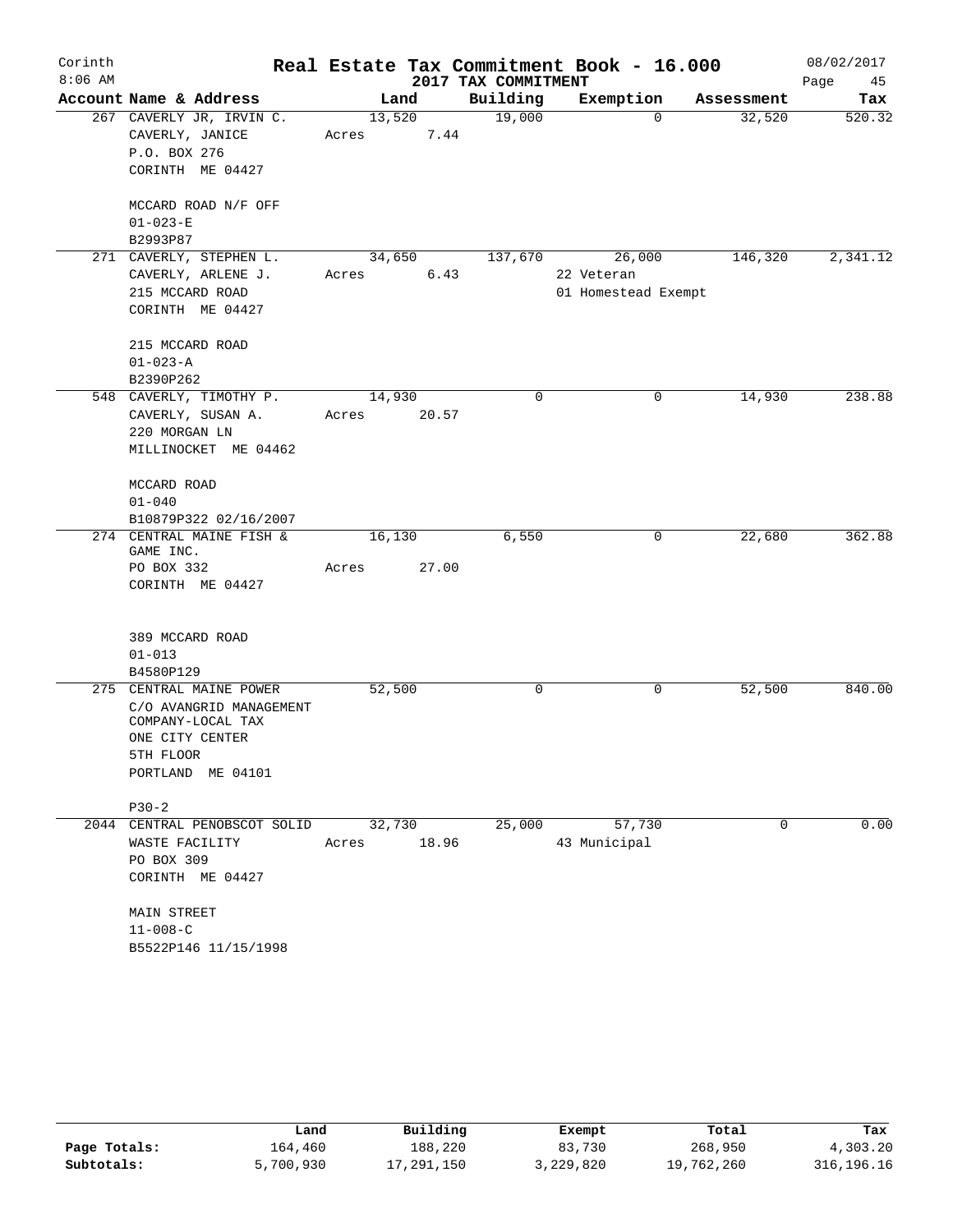| Corinth      |                                                             |       |                 |                                 | Real Estate Tax Commitment Book - 16.000 |            | 08/02/2017        |
|--------------|-------------------------------------------------------------|-------|-----------------|---------------------------------|------------------------------------------|------------|-------------------|
| $8:06$ AM    | Account Name & Address                                      |       | Land            | 2017 TAX COMMITMENT<br>Building | Exemption                                | Assessment | Page<br>46<br>Tax |
|              | 764 CHALKLEY, MATTHEW &<br>CHERYL LIVING TRUST              |       | 34,100          | 132,600                         | 20,000                                   | 146,700    | 2,347.20          |
|              | TRUSTEES, MATTHEW &<br>CHERYL CHALKLEY                      | Acres | 40.00           |                                 | 01 Homestead Exempt                      |            |                   |
|              | 230 MAIN ST<br>CORINTH ME 04427                             |       |                 |                                 |                                          |            |                   |
|              | 230 MAIN STREET<br>$11 - 021$                               |       |                 |                                 |                                          |            |                   |
|              | B13098P256 02/22/2013                                       |       |                 |                                 |                                          |            |                   |
|              | 846 CHAMBERS, GREGORY                                       |       | 17,280          | 85,210                          | 20,000                                   | 82,490     | 1,319.84          |
|              | 107 HUDSON ROAD<br>CORINTH ME 04427                         | Acres | 1.28            |                                 | 01 Homestead Exempt                      |            |                   |
|              | 107 HUDSON ROAD<br>$08 - 002 - 07$                          |       |                 |                                 |                                          |            |                   |
|              | B12667P262 11/28/2011                                       |       |                 |                                 |                                          |            |                   |
|              | 295 CHAMBERS, STEPHEN P.                                    |       | 16,520          | 109,940                         | 20,000                                   | 106,460    | 1,703.36          |
|              | CHAMBERS, CAROLYN D.<br>430 MAIN STREET<br>CORINTH ME 04427 | Acres | 0.93            |                                 | 01 Homestead Exempt                      |            |                   |
|              | 430 MAIN STREET                                             |       |                 |                                 |                                          |            |                   |
|              | $13 - 013$                                                  |       |                 |                                 |                                          |            |                   |
|              | B8480P348<br>178 CHANDLER, GARY SCOTT                       |       | 15,770          | 72,530                          | 20,000                                   | 68,300     | 1,092.80          |
|              | CHANDLER, MARGARET M.                                       | Acres | 1.03            |                                 | 01 Homestead Exempt                      |            |                   |
|              | 366 EXETER RD                                               |       |                 |                                 |                                          |            |                   |
|              | CORINTH ME 04427                                            |       |                 |                                 |                                          |            |                   |
|              | 366 EXETER ROAD                                             |       |                 |                                 |                                          |            |                   |
| 951          | $07 - 010$<br>CHAPMAN, DORIS A.                             |       | 24,050          | 109,190                         | 20,000                                   | 113,240    | 1,811.84          |
|              | CHAPMAN, TIMOTHY J.                                         | Acres | 8.17            |                                 | 01 Homestead Exempt                      |            |                   |
|              | 675 TATE ROAD                                               |       |                 |                                 |                                          |            |                   |
|              | CORINTH ME 04427                                            |       |                 |                                 |                                          |            |                   |
|              | 675 TATE ROAD                                               |       |                 |                                 |                                          |            |                   |
|              | $06 - 012 - E$                                              |       |                 |                                 |                                          |            |                   |
|              | B10531P235 07/13/2006                                       |       |                 |                                 |                                          |            |                   |
| 1806         | CHAPMAN, DORIS A.<br>CHAPMAN, TIMOTHY J.                    | Acres | 27,410<br>25.62 | 0                               | 0                                        | 27,410     | 438.56            |
|              | 675 TATE ROAD                                               |       |                 |                                 |                                          |            |                   |
|              | CORINTH ME 04427                                            |       |                 |                                 |                                          |            |                   |
|              | TATE ROAD                                                   |       |                 |                                 |                                          |            |                   |
|              | $06 - 012 - J$                                              |       |                 |                                 |                                          |            |                   |
|              | B10531P235 07/12/2006                                       |       |                 |                                 |                                          |            |                   |
|              | 1255 CHARLIE, JR. INC.                                      |       | 26,930          | 131,040                         | 0                                        | 157,970    | 2,527.52          |
|              | 1077 MAIN STREET<br>CORINTH ME 04427                        | Acres | 4.80            |                                 |                                          |            |                   |
|              |                                                             |       |                 |                                 |                                          |            |                   |
|              | 1047 MAIN STREET                                            |       |                 |                                 |                                          |            |                   |
|              | $06 - 003$                                                  |       |                 |                                 |                                          |            |                   |
|              | B8071P337                                                   |       |                 |                                 |                                          |            |                   |
|              | Land                                                        |       | Building        |                                 | Exempt                                   | Total      | Tax               |
| Page Totals: | 162,060                                                     |       | 640,510         |                                 | 100,000                                  | 702,570    | 11,241.12         |
| Subtotals:   | 5,862,990                                                   |       | 17,931,660      |                                 | 3,329,820                                | 20,464,830 | 327, 437.28       |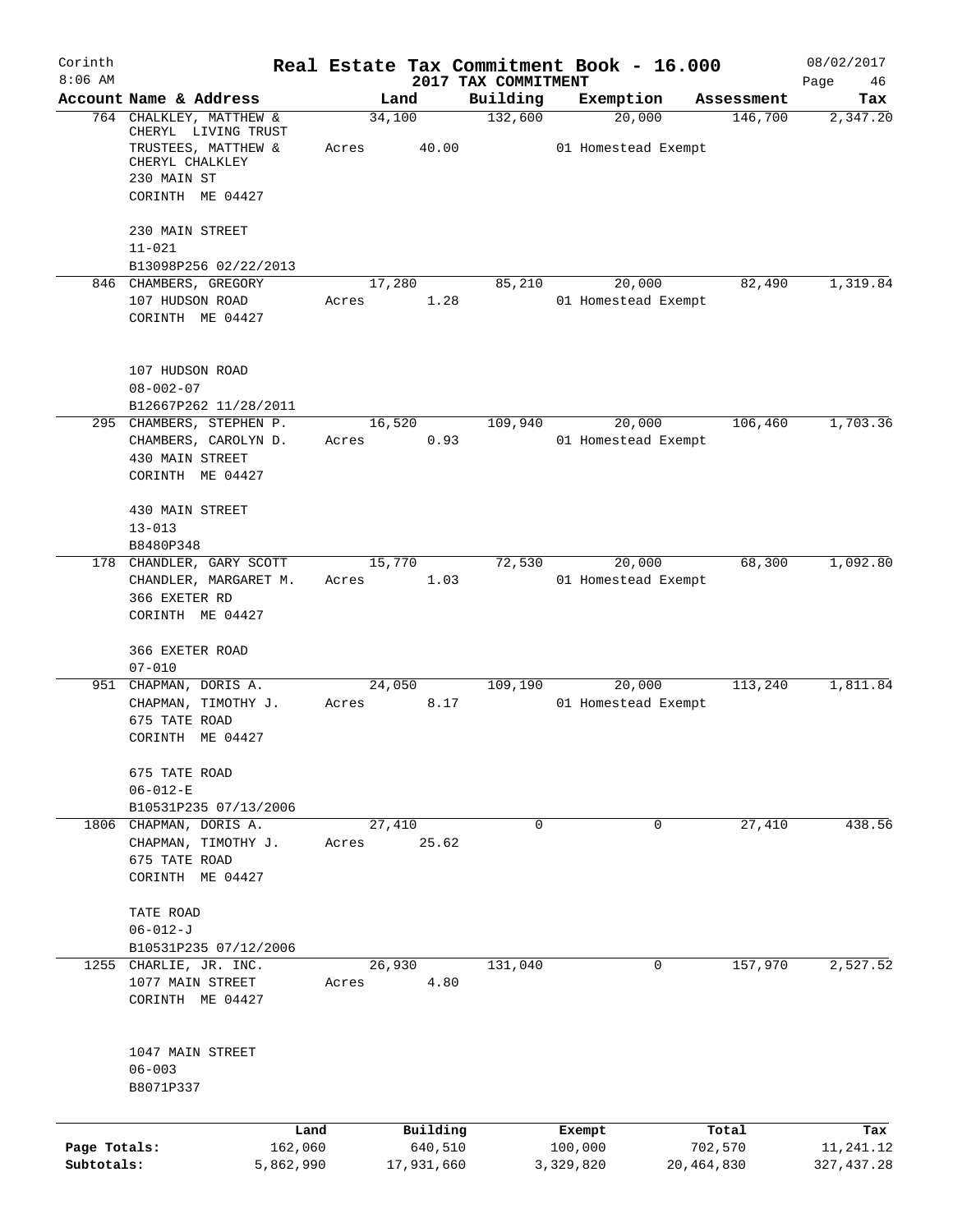| Corinth      |                                       |       |             |                     | Real Estate Tax Commitment Book - 16.000 |            | 08/02/2017 |
|--------------|---------------------------------------|-------|-------------|---------------------|------------------------------------------|------------|------------|
| $8:06$ AM    | Account Name & Address                |       |             | 2017 TAX COMMITMENT |                                          |            | Page<br>47 |
|              |                                       |       | Land        | Building            | Exemption<br>$\mathbf 0$                 | Assessment | Tax        |
|              | 966 CHARTERS, ANNETTE                 |       | 24,000      | 37,660              |                                          | 61,660     | 986.56     |
|              | 1377 MAIN STREET                      | Acres | 8.13        |                     |                                          |            |            |
|              | CORINTH ME 04427                      |       |             |                     |                                          |            |            |
|              |                                       |       |             |                     |                                          |            |            |
|              | 1377 MAIN STREET                      |       |             |                     |                                          |            |            |
|              | $03 - 019 - A$                        |       |             |                     |                                          |            |            |
|              | B12122P230 04/20/2010                 |       |             |                     |                                          |            |            |
|              | 36 CHASE, DWAYNE A.                   |       | 19,610      | 23,180              | 0                                        | 42,790     | 684.64     |
|              | 124 CENTER ROAD                       | Acres | 43.60       |                     |                                          |            |            |
|              | GARLAND ME 04939                      |       |             |                     |                                          |            |            |
|              |                                       |       |             |                     |                                          |            |            |
|              |                                       |       |             |                     |                                          |            |            |
|              | 219 RABBIT PATH                       |       |             |                     |                                          |            |            |
|              | $06 - 038$                            |       |             |                     |                                          |            |            |
|              | B14295P12 09/22/2016                  |       |             |                     |                                          |            |            |
|              | 284 CHASE, FRED O. (Heirs             |       | 18,170      | 58,550              | 0                                        | 76,720     | 1,227.52   |
|              | of)                                   |       |             |                     |                                          |            |            |
|              | CHASE, LORETTA M. (Heirs Acres<br>of) |       | 2.02        |                     |                                          |            |            |
|              | <b>48 HAYMAN DRIVE</b>                |       |             |                     |                                          |            |            |
|              | CORINTH ME 04427                      |       |             |                     |                                          |            |            |
|              |                                       |       |             |                     |                                          |            |            |
|              | <b>48 HAYMAN DRIVE</b>                |       |             |                     |                                          |            |            |
|              | $05 - 042 - 13$                       |       |             |                     |                                          |            |            |
|              | B6551P322                             |       |             |                     |                                          |            |            |
|              | 1898 CHASE, SCOTT                     |       | 13,430      | 0                   | 0                                        | 13,430     | 214.88     |
|              | 3758 BROADWAY                         | Acres | 3.70        |                     |                                          |            |            |
|              | KENDUSKEAG ME 04450                   |       |             |                     |                                          |            |            |
|              |                                       |       |             |                     |                                          |            |            |
|              |                                       |       |             |                     |                                          |            |            |
|              | HUDSON HILL ROAD                      |       |             |                     |                                          |            |            |
|              | $03 - 051 - A$                        |       |             |                     |                                          |            |            |
|              | B14235P41 08/03/2016                  |       |             |                     |                                          |            |            |
|              | 2011 CHASSE, SCOTT E.                 |       | $\mathbf 0$ | 21,530              | 20,000                                   | 1,530      | 24.48      |
|              | CHASSE, HEATHER M.                    |       |             |                     | 01 Homestead Exempt                      |            |            |
|              | 483 MCCARD ROAD                       |       |             |                     |                                          |            |            |
|              | CORINTH ME 04427                      |       |             |                     |                                          |            |            |
|              |                                       |       |             |                     |                                          |            |            |
|              | 483 MCCARD ROAD                       |       |             |                     |                                          |            |            |
|              | $01 - 004 - 02 - E - 2H$              |       |             |                     |                                          |            |            |
| 287          | CHERNOSKY JR, JOSEPH V.               |       | 25,120      | $\mathbf 0$         | 0                                        | 25,120     | 401.92     |
|              | CHERNOSKY, MARGARET S.                | Acres | 40.17       |                     |                                          |            |            |
|              | 92 PUDDLEDOCK ROAD                    |       |             |                     |                                          |            |            |
|              | CORINTH ME 04427                      |       |             |                     |                                          |            |            |
|              |                                       |       |             |                     |                                          |            |            |
|              | HUDSON ROAD                           |       |             |                     |                                          |            |            |
|              | $12 - 027 - A$                        |       |             |                     |                                          |            |            |
|              | B7665P50                              |       |             |                     |                                          |            |            |
|              | 286 CHERNOSKY JR, JOSEPH V.           |       | 28,280      | 106,130             | 20,000                                   | 114,410    | 1,830.56   |
|              | CHERNOSKY, MARGARET S.                | Acres | 38.50       |                     | 01 Homestead Exempt                      |            |            |
|              | 92 PUDDLEDOCK ROAD                    |       |             |                     |                                          |            |            |
|              | CORINTH ME 04427                      |       |             |                     |                                          |            |            |
|              |                                       |       |             |                     |                                          |            |            |
|              | 92 PUDDLEDOCK ROAD                    |       |             |                     |                                          |            |            |
|              | $12 - 017$                            |       |             |                     |                                          |            |            |
|              | B2863P261                             |       |             |                     |                                          |            |            |
|              |                                       |       |             |                     |                                          |            |            |
|              | Land                                  |       | Building    |                     | Exempt                                   | Total      | Tax        |
| Page Totals: | 128,610                               |       | 247,050     |                     | 40,000                                   | 335,660    | 5,370.56   |
| Subtotals:   | 5,991,600                             |       | 18,178,710  |                     | 3,369,820                                | 20,800,490 | 332,807.84 |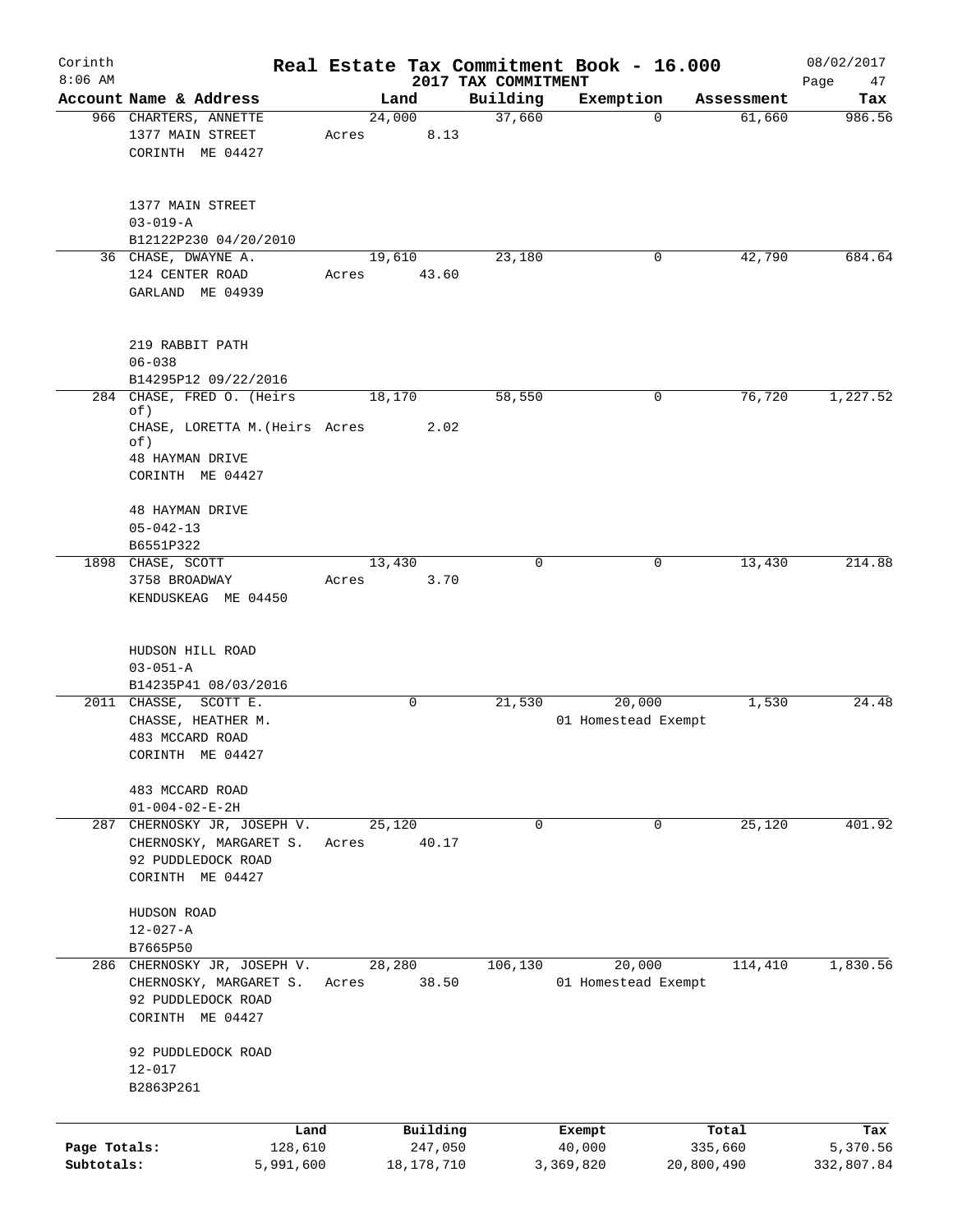| Corinth                    |                                                                                                 |       |                       |                                 | Real Estate Tax Commitment Book - 16.000    |                         | 08/02/2017             |
|----------------------------|-------------------------------------------------------------------------------------------------|-------|-----------------------|---------------------------------|---------------------------------------------|-------------------------|------------------------|
| $8:06$ AM                  | Account Name & Address                                                                          |       | Land                  | 2017 TAX COMMITMENT<br>Building | Exemption                                   | Assessment              | Page<br>48<br>Tax      |
|                            | 285 CHERNOSKY JR, JOSEPH V.<br>CHERNOSKY, MARGARET S.<br>92 PUDDLEDOCK ROAD<br>CORINTH ME 04427 | Acres | 21,860<br>11.50       | 0                               | $\Omega$                                    | 21,860                  | 349.76                 |
|                            | PUDDLEDOCK ROAD<br>$12 - 027$                                                                   |       |                       |                                 |                                             |                         |                        |
|                            | B2863P261                                                                                       |       |                       |                                 |                                             |                         |                        |
| 1188                       | CHESLEY, GEORGE L.<br>CHESLEY, CHARLENE E.<br>252 EXETER ROAD<br>CORINTH ME 04427               | Acres | 12,360<br>25.00       | 0                               | 0                                           | 12,360                  | 197.76                 |
|                            | POWER LINE N/F OFF<br>$11 - 035$                                                                |       |                       |                                 |                                             |                         |                        |
|                            | B12205P130 07/27/2010                                                                           |       |                       |                                 |                                             |                         |                        |
|                            | 288 CHESLEY, GEORGE L.<br>CHESLEY, CHARLENE E.<br>252 EXETER ROAD<br>CORINTH ME 04427           | Acres | 17,730<br>1.65        | 85,330                          | 26,000<br>01 Homestead Exempt<br>22 Veteran | 77,060                  | 1,232.96               |
|                            | 252 EXETER ROAD<br>$07 - 045$                                                                   |       |                       |                                 |                                             |                         |                        |
|                            | B2112P501                                                                                       |       |                       |                                 |                                             |                         |                        |
| 289                        | CHESLEY, SHEILA M.<br>PO BOX 72<br>CORINTH ME 04427                                             | Acres | 13,100<br>0.48        | 27,440                          | 20,000<br>01 Homestead Exempt               | 20,540                  | 328.64                 |
|                            | 266 MAIN STREET<br>$16 - 013$<br>B11872P296 07/31/2009                                          |       |                       |                                 |                                             |                         |                        |
|                            | 1436 CHESLEY, TIMOTHY S.<br>26 MORISON AVENUE<br>CORINTH ME 04427                               | Acres | 15,750<br>0.52        | 74,950                          | 20,000<br>01 Homestead Exempt               | 70,700                  | 1,131.20               |
|                            | 26 MORISON AVENUE<br>$16 - 018$<br>B10649P1 09/27/2006                                          |       |                       |                                 |                                             |                         |                        |
|                            | 292 CHURA, MARK R.                                                                              |       | 26,900                | 0                               | 0                                           | 26,900                  | 430.40                 |
|                            | 873 MERIDEN AVENUE<br>SOUTHINGTON CT 06489                                                      | Acres | 43.00                 |                                 |                                             |                         |                        |
|                            | LEDGE HILL ROAD<br>$02 - 005 - A$                                                               |       |                       |                                 |                                             |                         |                        |
|                            | B2286P110                                                                                       |       |                       |                                 |                                             |                         |                        |
| 900                        | CHURCHILL, DAVID O<br>CHURCHILL, DIANE<br>43 EXETER ROAD<br>CORINTH ME 04427                    | Acres | 37,510<br>5.00        | 72,140                          | 20,000<br>01 Homestead Exempt               | 89,650                  | 1,434.40               |
|                            | 43 EXETER ROAD<br>$14 - 026$<br>B11271P127 01/11/2008 B1654P225                                 |       |                       |                                 |                                             |                         |                        |
|                            | Land                                                                                            |       | Building              |                                 | Exempt                                      | Total                   | Tax                    |
| Page Totals:<br>Subtotals: | 145,210<br>6,136,810                                                                            |       | 259,860<br>18,438,570 |                                 | 86,000<br>3,455,820                         | 319,070<br>21, 119, 560 | 5,105.12<br>337,912.96 |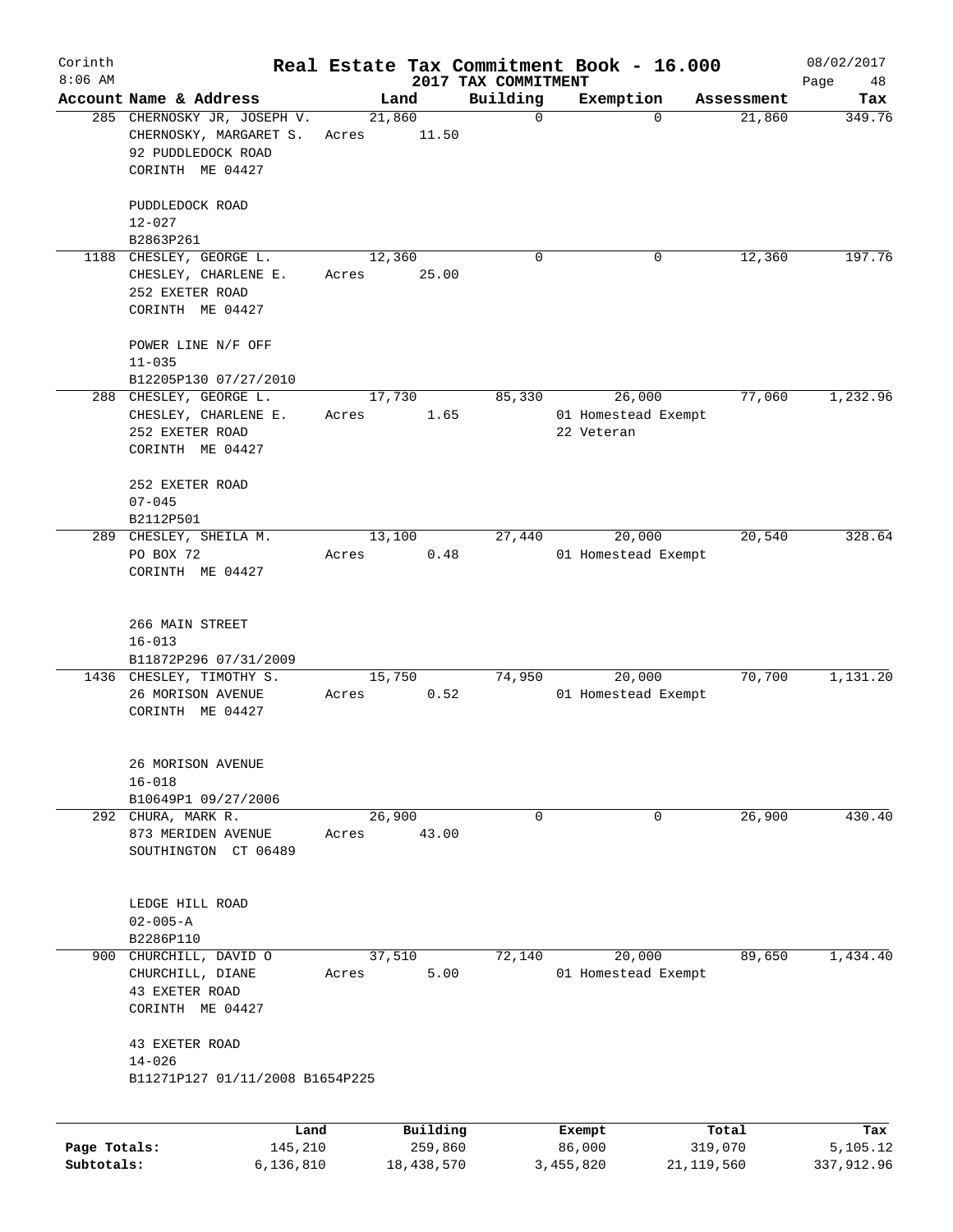| Corinth      |                                      |         |            |                                 | Real Estate Tax Commitment Book - 16.000 |            | 08/02/2017        |
|--------------|--------------------------------------|---------|------------|---------------------------------|------------------------------------------|------------|-------------------|
| $8:06$ AM    | Account Name & Address               |         | Land       | 2017 TAX COMMITMENT<br>Building | Exemption                                | Assessment | Page<br>49<br>Tax |
|              | 1690 CIOFFI, JOHN P.                 |         | 35,920     | 107,600                         | 20,000                                   | 123,520    | 1,976.32          |
|              | CIOFFI, AMY B.<br>655 HUDSON ROAD    | Acres   | 50.24      |                                 | 01 Homestead Exempt                      |            |                   |
|              | CORINTH ME 04427                     |         |            |                                 |                                          |            |                   |
|              | 655 HUDSON ROAD<br>$12 - 038$        |         |            |                                 |                                          |            |                   |
|              | B7365P292                            |         |            |                                 |                                          |            |                   |
|              | 1897 CLAIR, DILLON R.                |         | 25,000     | 198,370                         | 20,000                                   | 203,370    | 3,253.92          |
|              | 220 FOREST AVE<br>ORONO ME 04453     | Acres   | 8.99       |                                 | 01 Homestead Exempt                      |            |                   |
|              | 17 FARM POND ROAD<br>$03 - 051 - 01$ |         |            |                                 |                                          |            |                   |
|              | B13839P108 05/18/2015                |         |            |                                 |                                          |            |                   |
|              | 299 CLARK JR, MERLAND E              |         | 19,310     | 97,330                          | 20,000                                   | 96,640     | 1,546.24          |
|              | CLARK, GILMAY L.                     | Acres   | 2.96       |                                 | 01 Homestead Exempt                      |            |                   |
|              | 105 EXETER ROAD                      |         |            |                                 |                                          |            |                   |
|              | CORINTH ME 04427                     |         |            |                                 |                                          |            |                   |
|              | 105 EXETER ROAD                      |         |            |                                 |                                          |            |                   |
|              | $14 - 027 - 05$                      |         |            |                                 |                                          |            |                   |
|              | B4137P290                            |         |            |                                 |                                          |            |                   |
|              | 296 CLARK, DIANA L.                  |         | 21,230     | 55,190                          | 20,000                                   | 56,420     | 902.72            |
|              | 449 BLACK ROAD                       | Acres   | 5.74       |                                 | 01 Homestead Exempt                      |            |                   |
|              | CORINTH ME 04427                     |         |            |                                 |                                          |            |                   |
|              |                                      |         |            |                                 |                                          |            |                   |
|              | 449 BLACK ROAD                       |         |            |                                 |                                          |            |                   |
|              | $02 - 032 - B$                       |         |            |                                 |                                          |            |                   |
|              | B4177P38                             |         |            |                                 |                                          |            |                   |
|              | 272 CLARK, NATHAN D.                 |         | 7,410      | 15,840                          | 0                                        | 23,250     | 372.00            |
|              | CLARK, TONIA M.                      | Acres   | 7.19       |                                 |                                          |            |                   |
|              | 270 CEDAR GROVE RD                   |         |            |                                 |                                          |            |                   |
|              | DRESDEN ME 04342                     |         |            |                                 |                                          |            |                   |
|              | MCCARD ROAD                          |         |            |                                 |                                          |            |                   |
|              | $01 - 023 - C$                       |         |            |                                 |                                          |            |                   |
|              | B12091P340 03/15/2010                |         |            |                                 |                                          |            |                   |
|              | 2002 CLARK, NATHAN D.                |         | 5,170      | 0                               | 0                                        | 5,170      | 82.72             |
|              | CLARK, TONIA M.                      | Acres   | 2.56       |                                 |                                          |            |                   |
|              | 270 CEDAR GROVE RD                   |         |            |                                 |                                          |            |                   |
|              | DRESDEN ME 04342                     |         |            |                                 |                                          |            |                   |
|              |                                      |         |            |                                 |                                          |            |                   |
|              | MCCARD ROAD OFF                      |         |            |                                 |                                          |            |                   |
|              | $01 - 023 - E - 1$                   |         |            |                                 |                                          |            |                   |
|              | B12091P338 04/02/2010                |         |            |                                 |                                          |            |                   |
| 1048         | CLARK, NATHAN D. &                   |         | 32,790     | 78,880                          | 0                                        | 111,670    | 1,786.72          |
|              | TONIA M.                             |         |            |                                 |                                          |            |                   |
|              | PIERCE, HARRY S.                     | Acres   | 33.31      |                                 |                                          |            |                   |
|              | 270 CEDAR GROVE RD                   |         |            |                                 |                                          |            |                   |
|              | DRESDEN ME 04342                     |         |            |                                 |                                          |            |                   |
|              | 175 MCCARD ROAD                      |         |            |                                 |                                          |            |                   |
|              | $01 - 023 - D$                       |         |            |                                 |                                          |            |                   |
|              | B12562P282 08/15/2011                |         |            |                                 |                                          |            |                   |
|              |                                      |         |            |                                 |                                          |            |                   |
|              |                                      | Land    | Building   |                                 | Exempt                                   | Total      | Tax               |
| Page Totals: |                                      | 146,830 | 553,210    |                                 | 80,000                                   | 620,040    | 9,920.64          |
| Subtotals:   | 6,283,640                            |         | 18,991,780 |                                 | 3,535,820                                | 21,739,600 | 347,833.60        |
|              |                                      |         |            |                                 |                                          |            |                   |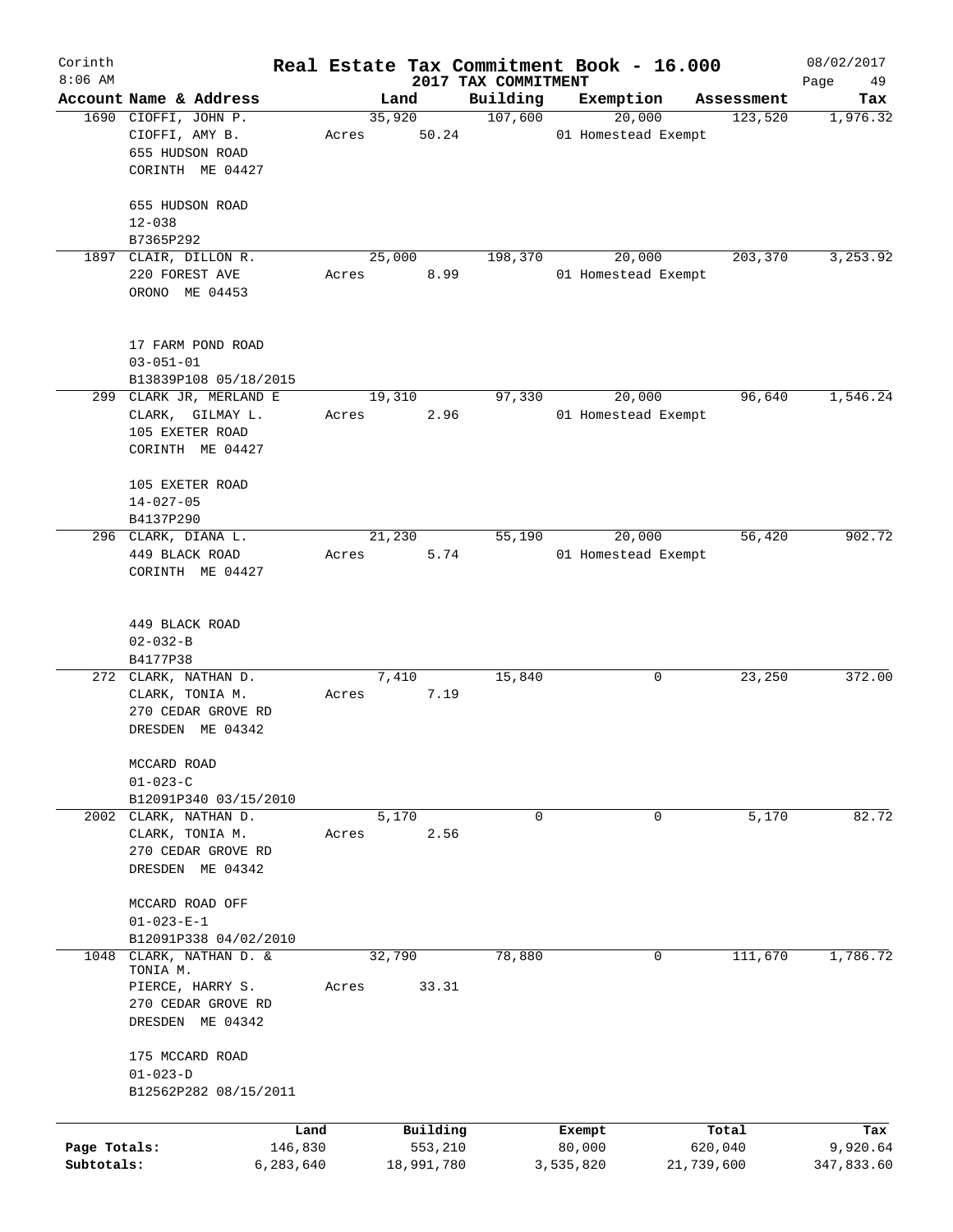| Corinth<br>$8:06$ AM |                                                                                                  |                 |            | Real Estate Tax Commitment Book - 16.000 |            |                     |            | 08/02/2017        |
|----------------------|--------------------------------------------------------------------------------------------------|-----------------|------------|------------------------------------------|------------|---------------------|------------|-------------------|
|                      | Account Name & Address                                                                           | Land            |            | 2017 TAX COMMITMENT<br>Building          | Exemption  |                     | Assessment | Page<br>50<br>Tax |
|                      | 198 CLARK, NATHAN D. &<br>TONIA M.<br>PIERCE, HARRY S.<br>270 CEDAR GROVE RD<br>DRESDEN ME 04342 | 21,850<br>Acres | 17.90      | 0                                        |            | $\Omega$            | 21,850     | 349.60            |
|                      | MCCARD ROAD                                                                                      |                 |            |                                          |            |                     |            |                   |
|                      | $01 - 023 - B$                                                                                   |                 |            |                                          |            |                     |            |                   |
|                      | B12562P282 08/15/2011<br>300 CLARK, RAMONA                                                       | 23,970          |            | 76,800                                   |            | 20,000              | 80,770     | 1,292.32          |
|                      | CLARK, RODNEY C.<br>486 GRANT ROAD<br>CORINTH ME 04427                                           | Acres           | 10.00      |                                          |            | 01 Homestead Exempt |            |                   |
|                      |                                                                                                  |                 |            |                                          |            |                     |            |                   |
|                      | 486 GRANT ROAD<br>$02 - 055 - 07$                                                                |                 |            |                                          |            |                     |            |                   |
|                      | B4120P365                                                                                        |                 |            |                                          |            |                     |            |                   |
|                      | 28 CLARK, STANLEY C.<br>CLARK, DIANNE W.<br>382 BLACK ROAD<br>CORINTH ME 04427                   | 14,440<br>Acres | 5.10       | 0                                        |            | 0                   | 14,440     | 231.04            |
|                      | BLACK ROAD                                                                                       |                 |            |                                          |            |                     |            |                   |
|                      | $02 - 029 - B$                                                                                   |                 |            |                                          |            |                     |            |                   |
|                      | B11106P70 08/28/2007<br>301 CLARK, STANLEY C.                                                    | 24,370          |            | 93,370                                   |            | 26,000              | 91,740     | 1,467.84          |
|                      | CLARK, DIANNE                                                                                    | Acres           | 13.00      |                                          | 22 Veteran |                     |            |                   |
|                      | 382 BLACK ROAD<br>CORINTH ME 04427                                                               |                 |            |                                          |            | 01 Homestead Exempt |            |                   |
|                      | 382 BLACK ROAD                                                                                   |                 |            |                                          |            |                     |            |                   |
|                      | $02 - 029 - A$                                                                                   |                 |            |                                          |            |                     |            |                   |
|                      | B4537P148<br>308 CLEMENT JR, NATHAN N                                                            | 18,150          |            | 60,020                                   |            | 20,000              | 58,170     | 930.72            |
|                      | CLEMENT, FAUSTINE B.                                                                             | Acres           | 2.00       |                                          |            | 01 Homestead Exempt |            |                   |
|                      | 38 HAYMAN DR<br>CORINTH ME 04427                                                                 |                 |            |                                          |            |                     |            |                   |
|                      | 38 HAYMAN DRIVE                                                                                  |                 |            |                                          |            |                     |            |                   |
|                      | $05 - 042 - 11$<br>B12424P103 03/14/2011                                                         |                 |            |                                          |            |                     |            |                   |
|                      | 1604 CLEMENT JR, NATHAN N                                                                        | 18,260          |            | 26,080                                   |            | $\mathbf 0$         | 44,340     | 709.44            |
|                      | CLEMENT, FAUSTINE B                                                                              | Acres           | 2.09       |                                          |            |                     |            |                   |
|                      | 38 HAYMAN DR<br>CORINTH ME 04427                                                                 |                 |            |                                          |            |                     |            |                   |
|                      | 42 HAYMAN DRIVE                                                                                  |                 |            |                                          |            |                     |            |                   |
|                      | $05 - 042 - 15$<br>B7045P19                                                                      |                 |            |                                          |            |                     |            |                   |
|                      | 303 CLEMENT SR, RICKY LEE                                                                        | 17,100          |            | 22,540                                   |            | 0                   | 39,640     | 634.24            |
|                      | 33 HAYMAN DRIVE<br>CORINTH ME 04427                                                              | Acres           | 1.13       |                                          |            |                     |            |                   |
|                      | 31 HAYMAN DRIVE                                                                                  |                 |            |                                          |            |                     |            |                   |
|                      | $05 - 042 - 08$<br>B11302P41 02/25/2008 B4753P251                                                |                 |            |                                          |            |                     |            |                   |
|                      | Land                                                                                             |                 | Building   |                                          | Exempt     |                     | Total      | Tax               |
| Page Totals:         | 138,140                                                                                          |                 | 278,810    |                                          | 66,000     |                     | 350,950    | 5,615.20          |
| Subtotals:           | 6,421,780                                                                                        |                 | 19,270,590 |                                          | 3,601,820  |                     | 22,090,550 | 353, 448.80       |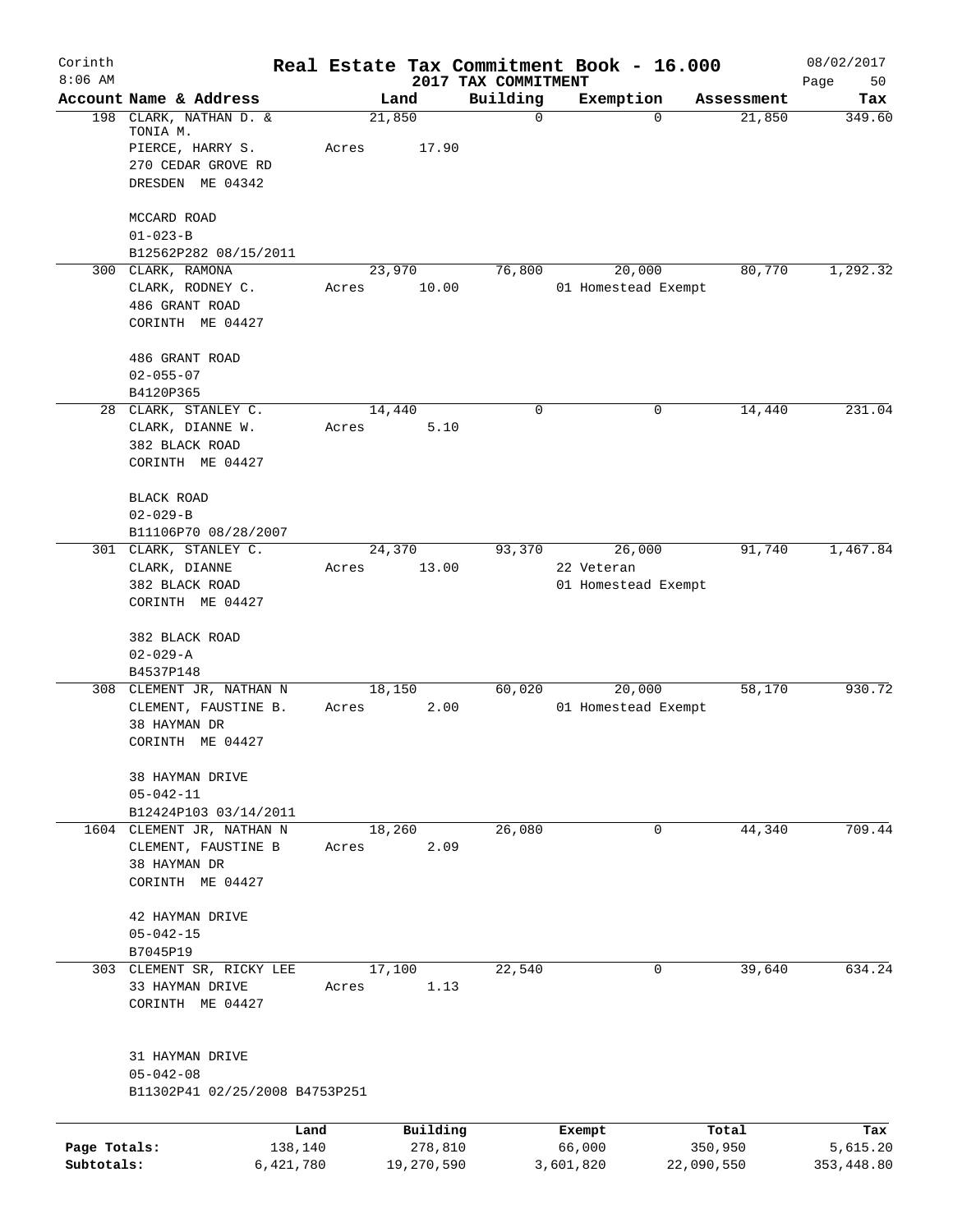| Corinth                    |                                                                                                                           |       |                       |                                 | Real Estate Tax Commitment Book - 16.000          |                         | 08/02/2017             |
|----------------------------|---------------------------------------------------------------------------------------------------------------------------|-------|-----------------------|---------------------------------|---------------------------------------------------|-------------------------|------------------------|
| $8:06$ AM                  | Account Name & Address                                                                                                    |       | Land                  | 2017 TAX COMMITMENT<br>Building | Exemption                                         | Assessment              | Page<br>51<br>Tax      |
|                            | 309 CLEMENT SR, RICKY LEE<br>CLEMENT, JEANNE ANNE<br>33 HAYMAN DRIVE<br>CORINTH ME 04427                                  | Acres | 17,040<br>1.08        | 43,410                          | 20,000<br>01 Homestead Exempt                     | 40,450                  | 647.20                 |
|                            | 33 HAYMAN DRIVE<br>$05 - 042 - 10$<br>B4753P2                                                                             |       |                       |                                 |                                                   |                         |                        |
|                            | 1555 CLEMENT, BRIAN W.<br>CLEMENT, TANYA L.<br>63 HAYMAN DRIVE<br>CORINTH ME 04427                                        | Acres | 19,750<br>3.32        | 117,220                         | 20,000<br>01 Homestead Exempt                     | 116,970                 | 1,871.52               |
|                            | 63 HAYMAN DRIVE<br>$05 - 042 - 14$<br>B12823P72 04/27/2012<br>418 CLEMENT, BRIAN W. JR.                                   |       | 17,380                | 53,730                          | 20,000                                            | 51,110                  | 817.76                 |
|                            | 828 MAIN STREET<br>CORINTH ME 04427                                                                                       | Acres | 1.36                  |                                 | 01 Homestead Exempt                               |                         |                        |
|                            | 828 MAIN STREET<br>$05 - 041 - C$<br>B12813P10 05/08/2012                                                                 |       |                       |                                 |                                                   |                         |                        |
|                            | 304 CLEMENT, DWAIN V. &<br>IRENE B. (Heirs of)<br>CLEMENT, DWAIN G. &<br>WAYNE V.<br>611 MUDGETT ROAD<br>CORINTH ME 04427 | Acres | 17,510<br>2.53        | 64,270                          | 20,000<br>01 Homestead Exempt                     | 61,780                  | 988.48                 |
|                            | 611 MUDGETT ROAD<br>$02 - 004$<br>B5827P202                                                                               |       |                       |                                 |                                                   |                         |                        |
|                            | 1913 CLEMENT, FAUSTINE BESS<br>PELKEY, BILLIE-JO<br>38 HAYMAN DRIVE<br>CORINTH ME 04427                                   | Acres | 18,660<br>2.42        | 42,520                          | 0                                                 | 61,180                  | 978.88                 |
|                            | 40 HAYMAN DRIVE<br>$05 - 042 - 11 - A$<br>B12424P100 03/14/2011                                                           |       |                       |                                 |                                                   |                         |                        |
|                            | 306 CLEMENT, JEAN M.<br>32 HAYMAN DRIVE<br>CORINTH ME 04427                                                               | Acres | 35,330<br>24.88       | 39,860                          | 26,000<br>31 Vetrans Widow<br>01 Homestead Exempt | 49,190                  | 787.04                 |
|                            | 32 HAYMAN DRIVE<br>$05 - 042$<br>B4319P290                                                                                |       |                       |                                 |                                                   |                         |                        |
|                            | 1943 CLOUGH, ARTHUR<br>344 MAIN ST LOT 27<br>CORINTH ME 04427                                                             |       | 0                     | 23,000                          | 23,000<br>01 Homestead Exempt<br>22 Veteran       | 0                       | 0.00                   |
|                            | 344 MAIN STREET LOT 27<br>$08 - 003 - 27H$                                                                                |       |                       |                                 |                                                   |                         |                        |
|                            | Land                                                                                                                      |       | Building              |                                 | Exempt                                            | Total                   | Tax                    |
| Page Totals:<br>Subtotals: | 125,670<br>6,547,450                                                                                                      |       | 384,010<br>19,654,600 |                                 | 129,000<br>3,730,820                              | 380,680<br>22, 471, 230 | 6,090.88<br>359,539.68 |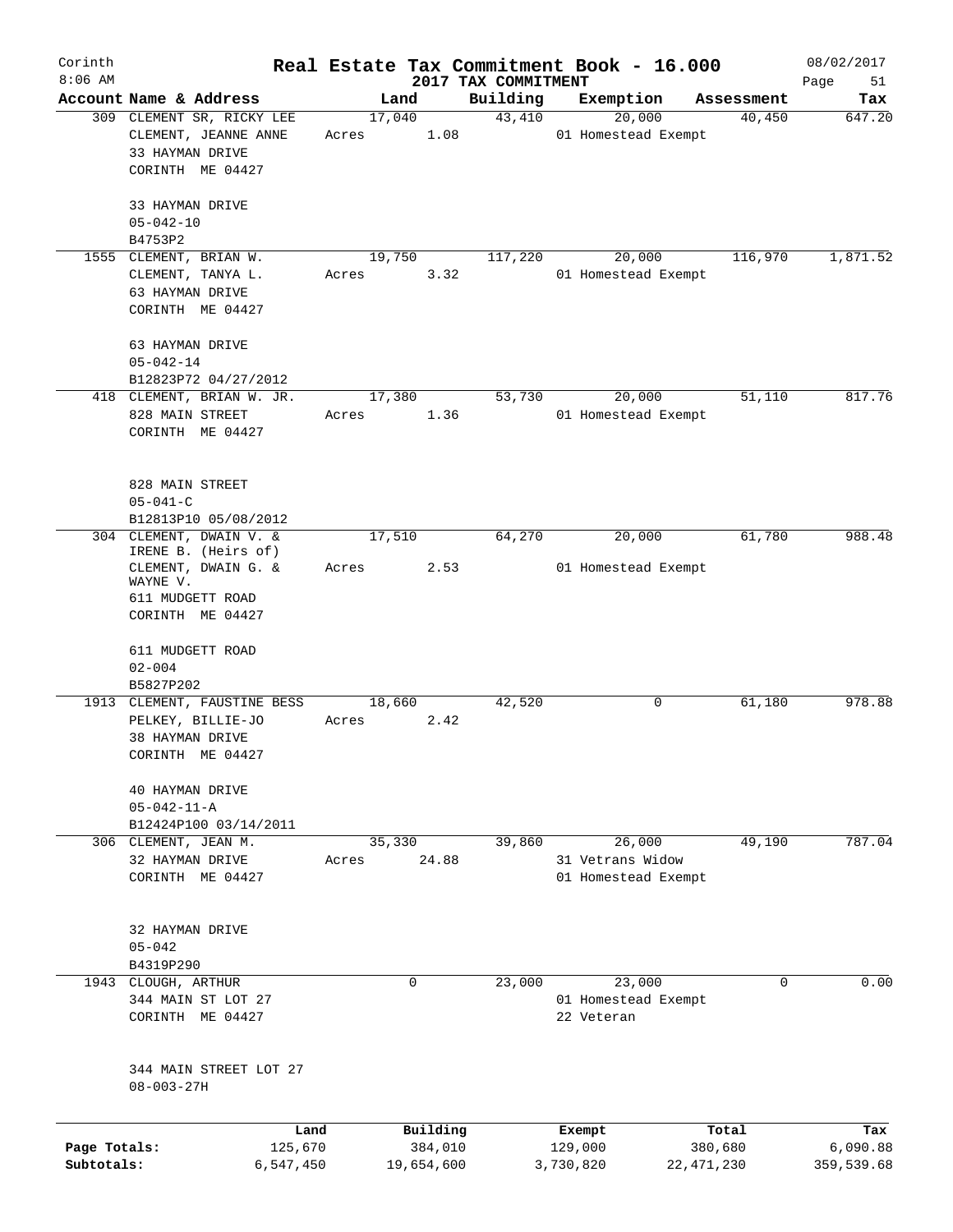| Corinth      |                                                                                  |                 |                     |                                 | Real Estate Tax Commitment Book - 16.000    |                  | 08/02/2017        |
|--------------|----------------------------------------------------------------------------------|-----------------|---------------------|---------------------------------|---------------------------------------------|------------------|-------------------|
| $8:06$ AM    | Account Name & Address                                                           |                 | Land                | 2017 TAX COMMITMENT<br>Building | Exemption                                   | Assessment       | Page<br>52<br>Tax |
|              | 1129 COGAR, CRAIG LEE                                                            | 20,390          |                     | 223,840                         | 20,000                                      | 224,230          | 3,587.68          |
|              | 139 MAIN STREET<br>CORINTH ME 04427                                              | Acres           | 1.49                |                                 | 01 Homestead Exempt                         |                  |                   |
|              | 139 MAIN STREET<br>$17 - 003$                                                    |                 |                     |                                 |                                             |                  |                   |
|              | B10771P160 12/12/2006                                                            |                 |                     |                                 |                                             | 82,980           |                   |
|              | 52 COHEN, ANDREW B.<br>COHEN, HEIDI G.<br>539 HUDSON RD<br>CORINTH ME 04427      | 22,460<br>Acres | 6.80                | 80,520                          | 20,000<br>01 Homestead Exempt               |                  | 1,327.68          |
|              | 539 HUDSON ROAD                                                                  |                 |                     |                                 |                                             |                  |                   |
|              | $09 - 029 - A$                                                                   |                 |                     |                                 |                                             |                  |                   |
|              | B11393P136 05/13/2008                                                            |                 |                     |                                 |                                             |                  |                   |
|              | 1469 COLBATH, ANDREA<br>30 EXETER RD LOT 17<br>CORINTH ME 04427                  |                 | 0                   | 9,720                           | 0                                           | 9,720            | 155.52            |
|              | 30 EXETER ROAD LOT 17<br>$15 - 012 - 17H$                                        |                 |                     |                                 |                                             |                  |                   |
|              | 1904 COLE, BARRY L.<br>COLE, PAULA F.<br>10 BRUCE ROAD<br>CORINTH ME 04427       | 17,030<br>Acres | 1.07                | 121,790                         | 20,000<br>01 Homestead Exempt               | 118,820          | 1,901.12          |
|              | 10 BRUCE ROAD<br>$08 - 012 - 24$<br>B10585P244 08/17/2006                        |                 |                     |                                 |                                             |                  |                   |
|              | 311 COLE, BILLIE JO<br>COLE, JAMES A.<br>240 BEANS MILL ROAD<br>CORINTH ME 04427 | 15,730<br>Acres | 1.00                | 85,580                          | 20,000<br>01 Homestead Exempt               | 81,310           | 1,300.96          |
|              | 240 BEANS MILL ROAD<br>$04 - 019 - 15$<br>B4772P249                              |                 |                     |                                 |                                             |                  |                   |
| 312          | COLE, CLAYTON F.<br>COLE, PAULA J.<br>234 WEST CORINTH ROAD<br>CORINTH ME 04427  | 28,240<br>Acres | 10.10               | 138,760                         | 20,000<br>01 Homestead Exempt               | 147,000          | 2,352.00          |
|              | 230 WEST CORINTH ROAD<br>$05 - 021$<br>B3889P243                                 |                 |                     |                                 |                                             |                  |                   |
| 315          | COLLINS, ALTON L.<br>272 HUDSON ROAD<br>CORINTH ME 04427                         | 13,010<br>Acres | 0.47                | 53,120                          | 26,000<br>01 Homestead Exempt<br>22 Veteran | 40,130           | 642.08            |
|              | 272 HUDSON ROAD<br>$11 - 028$<br>B2161P150                                       |                 |                     |                                 |                                             |                  |                   |
| Page Totals: | 116,860                                                                          | Land            | Building<br>713,330 |                                 | Exempt<br>126,000                           | Total<br>704,190 | Tax<br>11,267.04  |
| Subtotals:   | 6,664,310                                                                        |                 | 20,367,930          |                                 | 3,856,820                                   | 23, 175, 420     | 370,806.72        |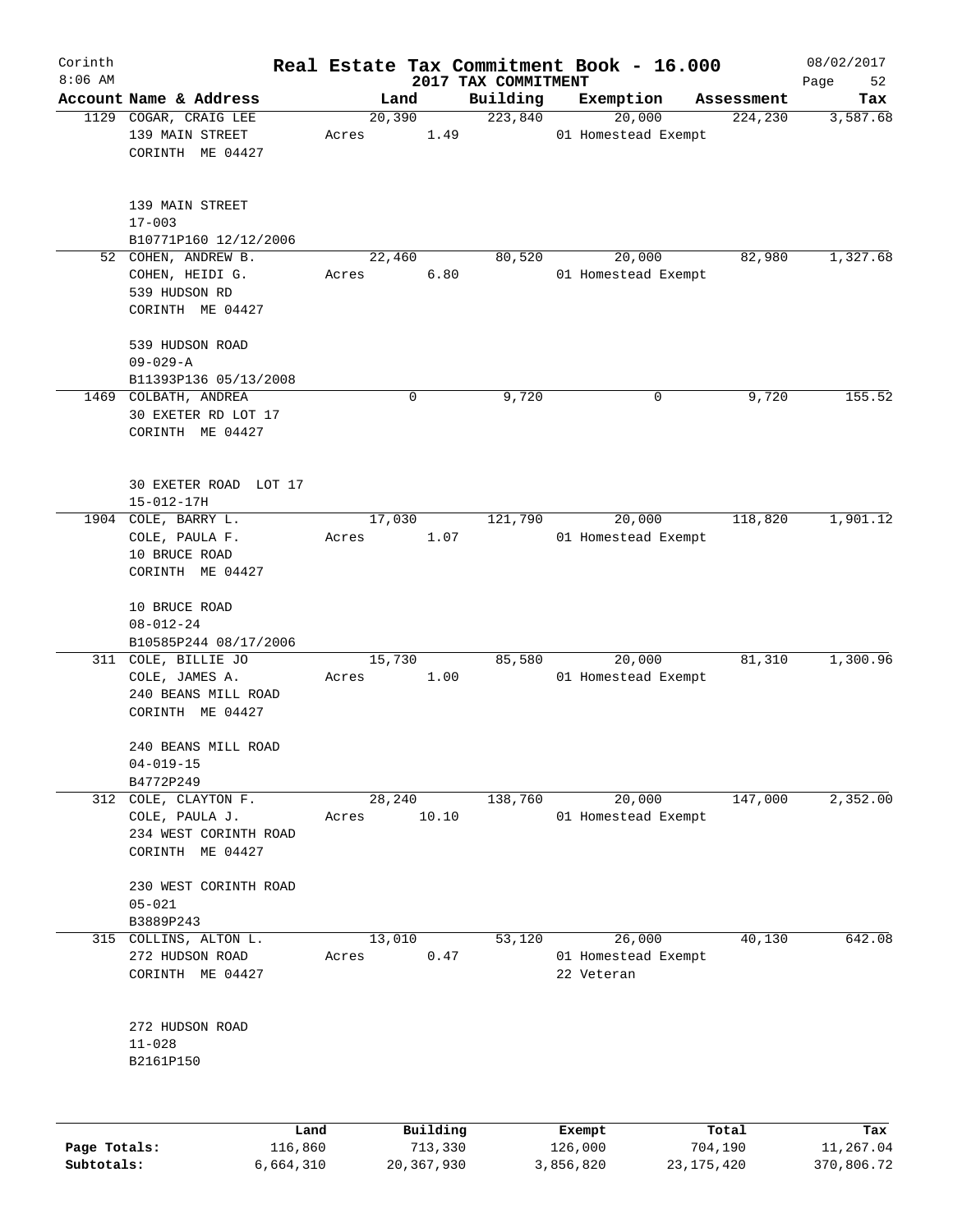| Corinth      |                                                                                           |                 |                                 | Real Estate Tax Commitment Book - 16.000    |                  | 08/02/2017        |
|--------------|-------------------------------------------------------------------------------------------|-----------------|---------------------------------|---------------------------------------------|------------------|-------------------|
| $8:06$ AM    | Account Name & Address                                                                    | Land            | 2017 TAX COMMITMENT<br>Building | Exemption                                   | Assessment       | Page<br>53<br>Tax |
|              | 316 COLLINS, ALTON L.<br>COLLINS, PENNY L.<br>272 HUDSON ROAD<br>CORINTH ME 04427         | 17,150<br>Acres | 47,250<br>1.17                  | $\mathbf 0$                                 | 64,400           | 1,030.40          |
|              | 276 HUDSON ROAD<br>$11 - 029$<br>B3965P257                                                |                 |                                 |                                             |                  |                   |
|              | 318 COLLINS, CHRISTOPHER M.<br>COLLINS, WILHELMINA D.<br>P.O. BOX 384<br>CORINTH ME 04427 | 17,670<br>Acres | 78,280<br>1.60                  | 20,000<br>01 Homestead Exempt               | 75,950           | 1,215.20          |
|              | 1003 MAIN STREET<br>$05 - 054 - A$<br>B3531P118                                           |                 |                                 |                                             |                  |                   |
|              | 1985 COLLINS, DAVID A.<br>HART, ASHLEIGH A.<br>501 WEST CORINTH RD<br>CORINTH ME 04427    | 15,730<br>Acres | 40,500<br>1.00                  | 20,000<br>01 Homestead Exempt               | 36,230           | 579.68            |
|              | 501 WEST CORINTH ROAD<br>$01 - 041 - A - 01$<br>B13491P48 03/25/2014                      |                 |                                 |                                             |                  |                   |
|              | 1890 COLLINS, RALPH H.<br>COLLINS, JUDITH M.<br>318 HUDSON ROAD<br>CORINTH ME 04427       | 16,680<br>Acres | 143,050<br>1.82                 | 26,000<br>22 Veteran<br>01 Homestead Exempt | 133,730          | 2,139.68          |
|              | 318 HUDSON ROAD<br>$12 - 009 - C$<br>B6701P81 06/01/1998                                  |                 |                                 |                                             |                  |                   |
|              | 319 COLLINS, RALPH H.<br>COLLINS, JUDY M.<br>318 HUDSON ROAD<br>CORINTH ME 04427          | 13,740<br>Acres | 44,240<br>0.68                  | 0                                           | 57,980           | 927.68            |
|              | 10 RIDGE ROAD<br>$11 - 031 - A$<br>B13922P49 08/07/2015                                   |                 |                                 |                                             |                  |                   |
|              | 323 COLLINS, WAYNE R.<br>COLLINS, DELMA J.<br>P.O. BOX 175<br>HUDSON ME 04449             | 10,090<br>Acres | 0<br>1.35                       | 0                                           | 10,090           | 161.44            |
|              | TATE ROAD<br>$06 - 012 - B - 04$<br>B2312P249                                             |                 |                                 |                                             |                  |                   |
| 1769         | COMMEAU II, KENT<br>71 GRANT ROAD<br>CORINTH ME 04427                                     | 0               | 20,540                          | 20,000<br>01 Homestead Exempt               | 540              | 8.64              |
|              | 71 GRANT ROAD<br>$05 - 020 - 03H$                                                         |                 |                                 |                                             |                  |                   |
|              |                                                                                           |                 |                                 |                                             |                  |                   |
| Page Totals: | Land<br>91,060                                                                            |                 | Building<br>373,860             | Exempt<br>86,000                            | Total<br>378,920 | Tax<br>6,062.72   |

**Subtotals:** 6,755,370 20,741,790 3,942,820 23,554,340 376,869.44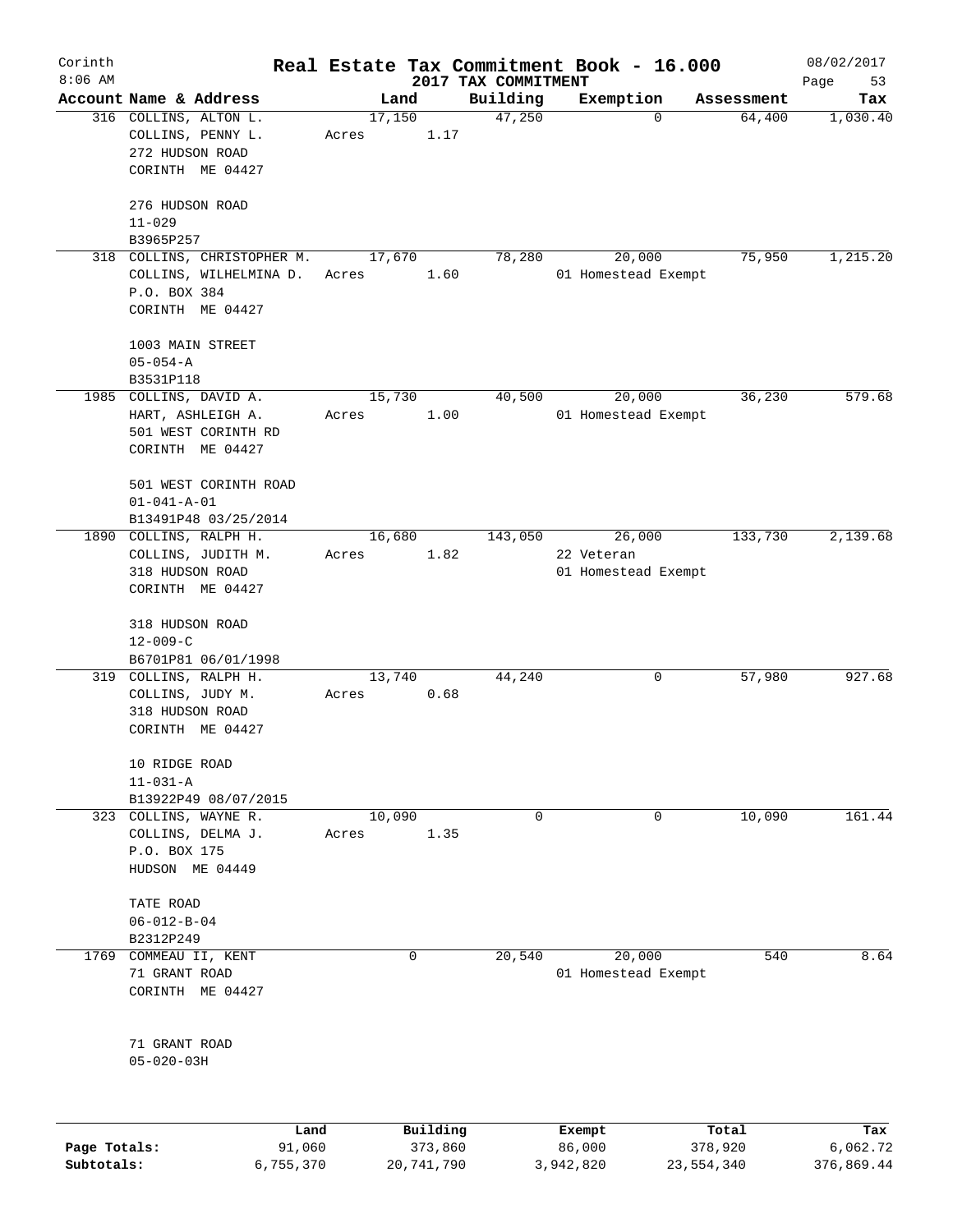| Corinth<br>$8:06$ AM |                                            |       |            |                                 | Real Estate Tax Commitment Book - 16.000 |            | 08/02/2017        |
|----------------------|--------------------------------------------|-------|------------|---------------------------------|------------------------------------------|------------|-------------------|
|                      | Account Name & Address                     |       | Land       | 2017 TAX COMMITMENT<br>Building | Exemption                                | Assessment | Page<br>54<br>Tax |
|                      | 1009 COMMEAU, CYNTHIA                      |       | 10,840     | $\mathbf 0$                     | $\mathbf 0$                              | 10,840     | 173.44            |
|                      | 303 NOTCH ROAD                             | Acres | 2.00       |                                 |                                          |            |                   |
|                      | CORINTH ME 04427                           |       |            |                                 |                                          |            |                   |
|                      |                                            |       |            |                                 |                                          |            |                   |
|                      |                                            |       |            |                                 |                                          |            |                   |
|                      | NOTCH ROAD                                 |       |            |                                 |                                          |            |                   |
|                      | $04 - 041 - A$                             |       |            |                                 |                                          |            |                   |
|                      | B14390P209 01/12/2017                      |       |            |                                 |                                          |            |                   |
|                      | 1948 COMMEAU, CYNTHIA A.<br>303 NOTCH ROAD |       | 18,350     | $\Omega$                        | 0                                        | 18,350     | 293.60            |
|                      | CORINTH ME 04427                           | Acres | 3.26       |                                 |                                          |            |                   |
|                      |                                            |       |            |                                 |                                          |            |                   |
|                      |                                            |       |            |                                 |                                          |            |                   |
|                      | 238 NOTCH ROAD                             |       |            |                                 |                                          |            |                   |
|                      | $04 - 041 - D$                             |       |            |                                 |                                          |            |                   |
|                      | B13847P249 05/27/2015                      |       |            |                                 |                                          |            |                   |
|                      | 1553 COMMEAU, CYNTHIA A.                   |       | 17,940     | 0                               | 0                                        | 17,940     | 287.04            |
|                      | 303 NOTCH ROAD                             | Acres | 30.00      |                                 |                                          |            |                   |
|                      | CORINTH ME 04427                           |       |            |                                 |                                          |            |                   |
|                      |                                            |       |            |                                 |                                          |            |                   |
|                      | NOTCH ROAD                                 |       |            |                                 |                                          |            |                   |
|                      | $04 - 039$                                 |       |            |                                 |                                          |            |                   |
|                      | B11538P13 09/19/2008                       |       |            |                                 |                                          |            |                   |
|                      | 330 COMMEAU, CYNTHIA A.                    |       | 60,910     | 255,450                         | 20,000                                   | 296,360    | 4,741.76          |
|                      | 303 NOTCH ROAD                             | Acres | 188.40     |                                 | 01 Homestead Exempt                      |            |                   |
|                      | CORINTH ME 04427                           |       |            |                                 |                                          |            |                   |
|                      |                                            |       |            |                                 |                                          |            |                   |
|                      | 303 NOTCH ROAD                             |       |            |                                 |                                          |            |                   |
|                      | $04 - 040$                                 |       |            |                                 |                                          |            |                   |
|                      | B11538P7 09/19/2008                        |       |            |                                 |                                          |            |                   |
|                      | 943 COMMEAU, CYNTHIA A.                    |       | 29,940     | 0                               | 0                                        | 29,940     | 479.04            |
|                      | 303 NOTCH RD                               | Acres | 20.74      |                                 |                                          |            |                   |
|                      | CORINTH ME 04427                           |       |            |                                 |                                          |            |                   |
|                      |                                            |       |            |                                 |                                          |            |                   |
|                      |                                            |       |            |                                 |                                          |            |                   |
|                      | NOTCH ROAD<br>$04 - 041$                   |       |            |                                 |                                          |            |                   |
|                      | B11538P15 09/19/2008                       |       |            |                                 |                                          |            |                   |
|                      | 332 COMMEAU, CYNTHIA A.                    |       | 22,210     | 0                               | 0                                        | 22,210     | 355.36            |
|                      | 303 NOTCH ROAD                             | Acres | 11.80      |                                 |                                          |            |                   |
|                      | CORINTH ME 04427                           |       |            |                                 |                                          |            |                   |
|                      |                                            |       |            |                                 |                                          |            |                   |
|                      |                                            |       |            |                                 |                                          |            |                   |
|                      | NOTCH ROAD                                 |       |            |                                 |                                          |            |                   |
|                      | $04 - 044 - 08$                            |       |            |                                 |                                          |            |                   |
|                      | B11538P12 09/19/2008                       |       |            |                                 |                                          |            |                   |
|                      | 656 COMMEAU, CYNTHIA A.                    |       | 21,810     | 0                               | 0                                        | 21,810     | 348.96            |
|                      | 303 NOTCH ROAD<br>CORINTH ME 04427         | Acres | 11.46      |                                 |                                          |            |                   |
|                      |                                            |       |            |                                 |                                          |            |                   |
|                      |                                            |       |            |                                 |                                          |            |                   |
|                      | NOTCH ROAD                                 |       |            |                                 |                                          |            |                   |
|                      | $04 - 044 - 07$                            |       |            |                                 |                                          |            |                   |
|                      | B12516P85 06/24/2011                       |       |            |                                 |                                          |            |                   |
|                      |                                            |       |            |                                 |                                          |            |                   |
|                      |                                            | Land  | Building   |                                 | Exempt                                   | Total      | Tax               |
| Page Totals:         | 182,000                                    |       | 255,450    |                                 | 20,000                                   | 417,450    | 6,679.20          |
| Subtotals:           | 6,937,370                                  |       | 20,997,240 |                                 | 3,962,820                                | 23,971,790 | 383,548.64        |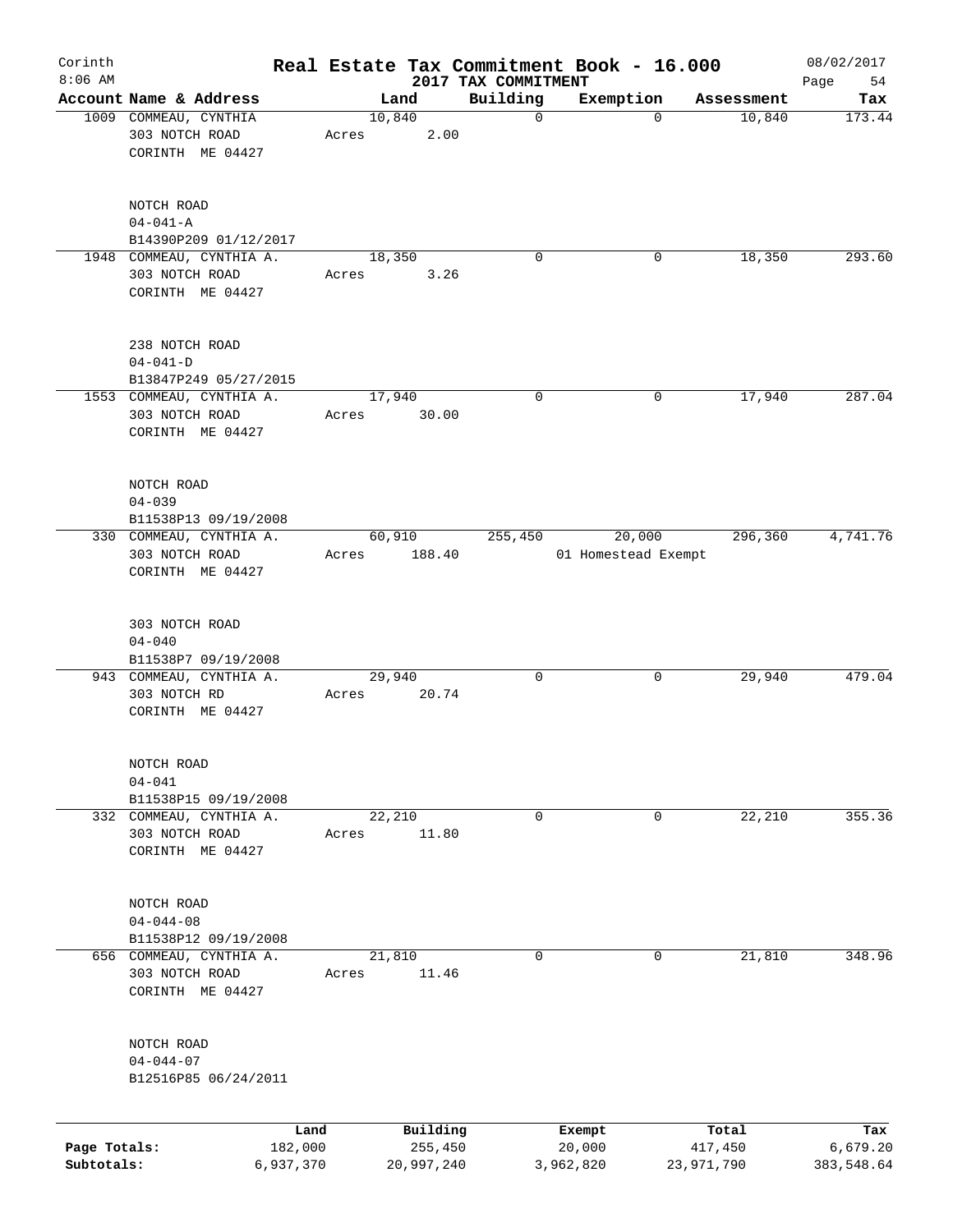| Corinth                    |                                                                                       |         |                       |                                 | Real Estate Tax Commitment Book - 16.000 |                         | 08/02/2017             |
|----------------------------|---------------------------------------------------------------------------------------|---------|-----------------------|---------------------------------|------------------------------------------|-------------------------|------------------------|
| $8:06$ AM                  | Account Name & Address                                                                |         | Land                  | 2017 TAX COMMITMENT<br>Building | Exemption                                | Assessment              | Page<br>55             |
|                            | 333 COMMEAU, CYNTHIA A.                                                               |         | 20,820                | $\mathbf 0$                     | $\mathbf 0$                              | 20,820                  | Tax<br>333.12          |
|                            | 303 NOTCH ROAD<br>CORINTH ME 04427                                                    | Acres   | 10.60                 |                                 |                                          |                         |                        |
|                            | NOTCH ROAD<br>$04 - 044 - 09$<br>B11538P12 09/19/2008                                 |         |                       |                                 |                                          |                         |                        |
|                            | 331 COMMEAU, CYNTHIA A.                                                               |         | 17,160                | $\mathbf 0$                     | 0                                        | 17,160                  | 274.56                 |
|                            | 303 NOTCH ROAD<br>CORINTH ME 04427                                                    | Acres   | 11.00                 |                                 |                                          |                         |                        |
|                            | NOTCH ROAD<br>$04 - 040 - A$<br>B11538P10 09/19/2008                                  |         |                       |                                 |                                          |                         |                        |
|                            | 1789 CONDE, JORGE B                                                                   |         | 9,400                 | 36,760                          | 0                                        | 46,160                  | 738.56                 |
|                            | 570 LEDGE HILL ROAD<br>CORINTH ME 04427                                               | Acres   | 0.23                  |                                 |                                          |                         |                        |
|                            | 574 LEDGE HILL ROAD<br>$02 - 019$<br>B8972P72                                         |         |                       |                                 |                                          |                         |                        |
|                            | 334 CONDE, JORGE B                                                                    |         | 11,900                | 70,890                          | 20,000                                   | 62,790                  | 1,004.64               |
|                            | 570 LEDGE HILL ROAD<br>CORINTH ME 04427                                               | Acres   | 0.45                  |                                 | 01 Homestead Exempt                      |                         |                        |
|                            | 570 LEDGE HILL ROAD<br>$02 - 020$                                                     |         |                       |                                 |                                          |                         |                        |
|                            | B5914P136                                                                             |         |                       |                                 |                                          |                         |                        |
|                            | 1706 CONNERS, TONY W.<br>CONNERS, DAWN M.<br>163 BEECH GROVE ROAD<br>CORINTH ME 04427 | Acres   | 37,850<br>3.00        | 120,680                         | 20,000<br>01 Homestead Exempt            | 138,530                 | 2,216.48               |
|                            | 163 BEECH GROVE ROAD<br>$05 - 054 - C - 1$<br>B11701P70 12/27/2008                    |         |                       |                                 |                                          |                         |                        |
|                            | 335 CONNOLLY, JAMES M.                                                                |         | 19,440                | 60,770                          | 20,000                                   | 60,210                  | 963.36                 |
|                            | 433 HUDSON ROAD<br>CORINTH ME 04427                                                   | Acres   | 4.20                  |                                 | 01 Homestead Exempt                      |                         |                        |
|                            | 433 HUDSON ROAD<br>$09 - 034$                                                         |         |                       |                                 |                                          |                         |                        |
|                            | B3337P76                                                                              |         |                       | 144,000                         |                                          | 161,550                 | 2,584.80               |
| 402                        | CONNOLLY, JOSEPH D.<br>CONNOLLY, SUSAN M.<br>950 LEDGE HILL ROAD<br>CORINTH ME 04427  | Acres   | 37,550<br>7.25        |                                 | 20,000<br>01 Homestead Exempt            |                         |                        |
|                            | 950 LEDGE HILL ROAD<br>$02 - 005$<br>B11099P109 08/22/2007                            |         |                       |                                 |                                          |                         |                        |
|                            |                                                                                       |         |                       |                                 |                                          |                         |                        |
|                            |                                                                                       | Land    | Building              |                                 | Exempt                                   | Total                   | Tax                    |
| Page Totals:<br>Subtotals: | 7,091,490                                                                             | 154,120 | 433,100<br>21,430,340 |                                 | 80,000<br>4,042,820                      | 507,220<br>24, 479, 010 | 8,115.52<br>391,664.16 |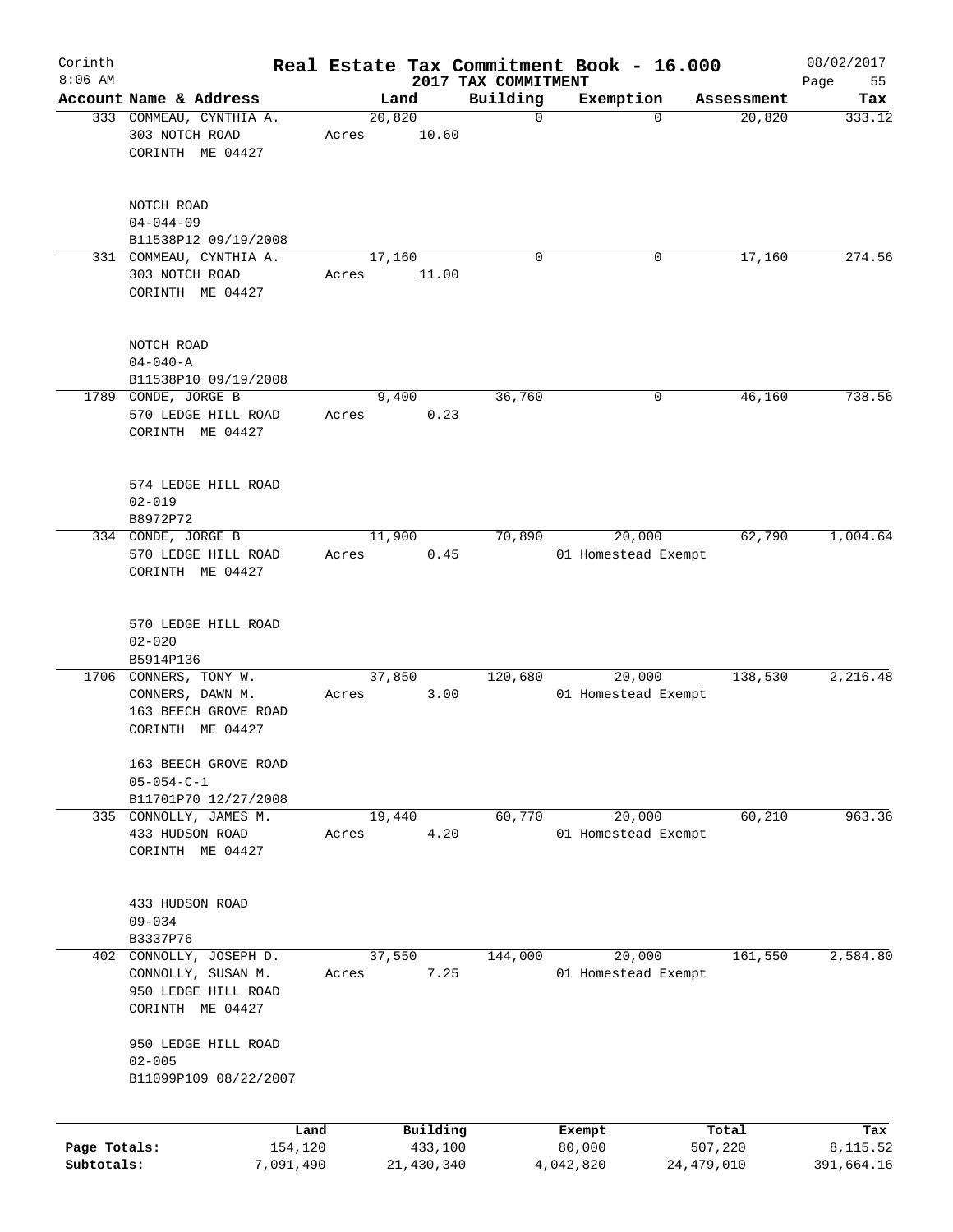| Corinth      |                                                 |       |                     |                     | Real Estate Tax Commitment Book - 16.000 |                  | 08/02/2017      |
|--------------|-------------------------------------------------|-------|---------------------|---------------------|------------------------------------------|------------------|-----------------|
| $8:06$ AM    |                                                 |       |                     | 2017 TAX COMMITMENT |                                          |                  | 56<br>Page      |
|              | Account Name & Address                          |       | Land                | Building            | Exemption<br>$\mathbf 0$                 | Assessment       | Tax             |
|              | 338 CONWAY SR, RAYMOND R.<br>CONWAY, JO ANNE    | Acres | 25,940<br>2.50      | 194,790             |                                          | 220,730          | 3,531.68        |
|              | 520 GRANT ROAD<br>CORINTH ME 04427              |       |                     |                     |                                          |                  |                 |
|              |                                                 |       |                     |                     |                                          |                  |                 |
|              | 520 GRANT ROAD                                  |       |                     |                     |                                          |                  |                 |
|              | $02 - 055 - 10$<br>B11879P280 08/17/2009        |       |                     |                     |                                          |                  |                 |
|              | 293 CONWAY, JO-ANNE                             |       | 16,870              | $\Omega$            | 0                                        | 16,870           | 269.92          |
|              | 520 GRANT ROAD                                  | Acres | 9.00                |                     |                                          |                  |                 |
|              | CORINTH ME 04427                                |       |                     |                     |                                          |                  |                 |
|              | GRANT ROAD                                      |       |                     |                     |                                          |                  |                 |
|              | $02 - 055 - 09$                                 |       |                     |                     |                                          |                  |                 |
|              | B13021P141 11/27/2012                           |       |                     |                     |                                          |                  |                 |
|              | 336 CONWAY, JO-ANNE                             |       | 11,830              | 16,680              | 0                                        | 28,510           | 456.16          |
|              | 520 GRANT ROAD                                  | Acres | 4.20                |                     |                                          |                  |                 |
|              | CORINTH ME 04427                                |       |                     |                     |                                          |                  |                 |
|              | GRANT ROAD                                      |       |                     |                     |                                          |                  |                 |
|              | $02 - 055 - 11$                                 |       |                     |                     |                                          |                  |                 |
|              | B11879P280 08/17/2009                           |       |                     |                     |                                          |                  |                 |
|              | 339 CONWAY, JO-ANNE                             |       | 14,290              | 0                   | 0                                        | 14,290           | 228.64          |
|              | 520 GRANT ROAD                                  | Acres | 10.00               |                     |                                          |                  |                 |
|              | CORINTH ME 04427                                |       |                     |                     |                                          |                  |                 |
|              |                                                 |       |                     |                     |                                          |                  |                 |
|              | GRANT ROAD                                      |       |                     |                     |                                          |                  |                 |
|              | $02 - 055 - 12$<br>B11879P280 08/17/2009        |       |                     |                     |                                          |                  |                 |
|              | 1231 CONWAY, LAURIE D.                          |       | 19,040              | 0                   | 0                                        | 19,040           | 304.64          |
|              | 495 LEDGE HILL ROAD                             | Acres | 14.00               |                     |                                          |                  |                 |
|              | CORINTH ME 04427                                |       |                     |                     |                                          |                  |                 |
|              |                                                 |       |                     |                     |                                          |                  |                 |
|              | LEDGE HILL ROAD                                 |       |                     |                     |                                          |                  |                 |
|              | $04 - 030 - A$<br>B10994P26 06/07/2007 B2936P33 |       |                     |                     |                                          |                  |                 |
|              | 337 CONWAY, LAURIE D.                           |       | 20,370              | 76,420              | 20,000                                   | 76,790           | 1,228.64        |
|              | 495 LEDGE HILL RD                               |       | 5.00                |                     | 01 Homestead Exempt                      |                  |                 |
|              | CORINTH ME 04427                                | Acres |                     |                     |                                          |                  |                 |
|              |                                                 |       |                     |                     |                                          |                  |                 |
|              | 495 LEDGE HILL ROAD                             |       |                     |                     |                                          |                  |                 |
|              | $04 - 031$                                      |       |                     |                     |                                          |                  |                 |
|              | B3395P31                                        |       |                     |                     |                                          |                  |                 |
| 340          | CONWAY, ROBERT F.                               |       | 14,520              | 39,370              | 0                                        | 53,890           | 862.24          |
|              | 536 GRANT ROAD                                  | Acres | 1.00                |                     |                                          |                  |                 |
|              | CORINTH ME 04427                                |       |                     |                     |                                          |                  |                 |
|              | 536 GRANT ROAD                                  |       |                     |                     |                                          |                  |                 |
|              | $02 - 055 - 13$                                 |       |                     |                     |                                          |                  |                 |
|              | B6186P61                                        |       |                     |                     |                                          |                  |                 |
|              |                                                 |       |                     |                     |                                          |                  |                 |
| Page Totals: | Land<br>122,860                                 |       | Building<br>327,260 |                     | Exempt<br>20,000                         | Total<br>430,120 | Tax<br>6,881.92 |
| Subtotals:   | 7,214,350                                       |       | 21,757,600          |                     | 4,062,820                                | 24,909,130       | 398,546.08      |
|              |                                                 |       |                     |                     |                                          |                  |                 |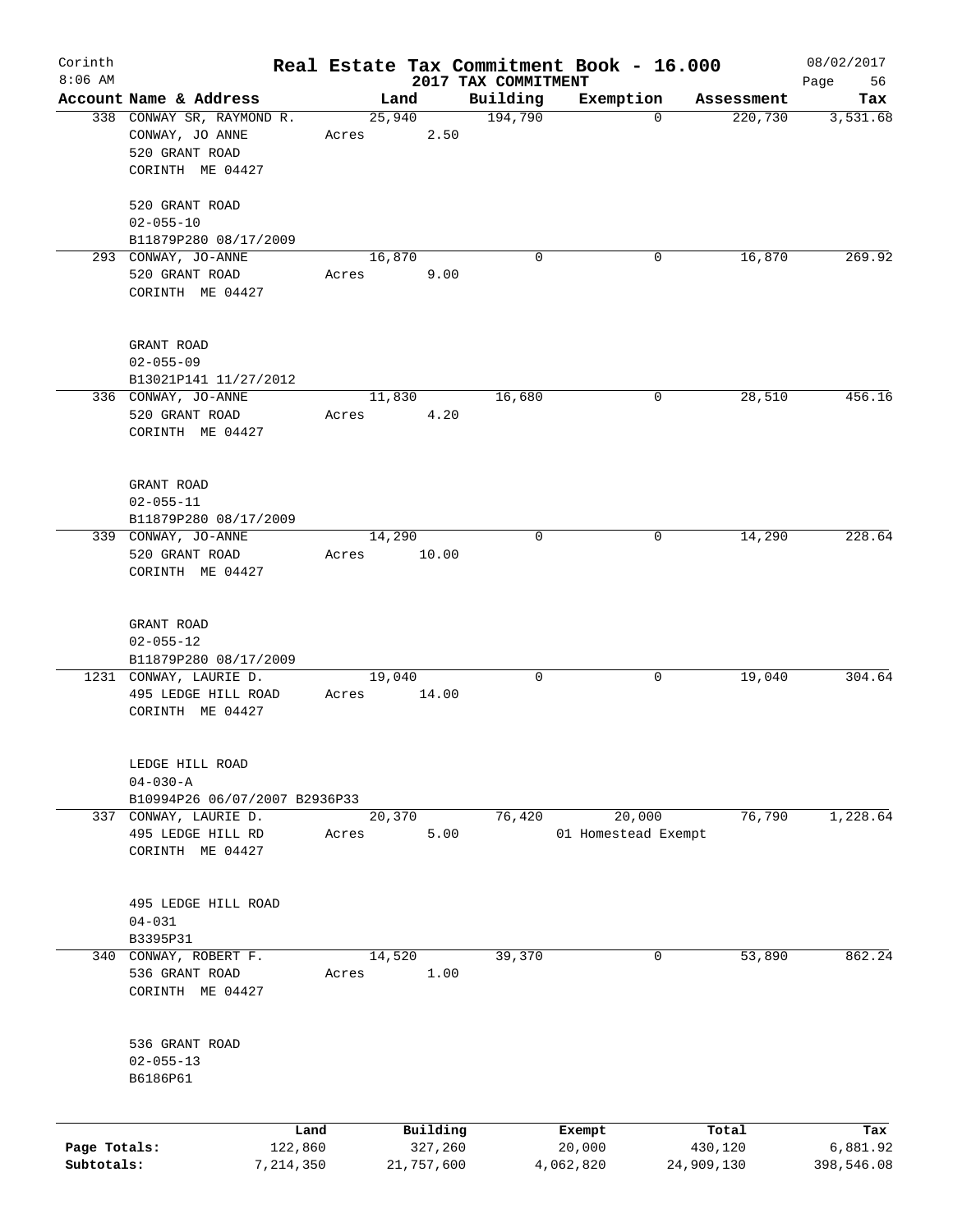| Corinth<br>$8:06$ AM       |                                                                                           |                  |                         |                                 | Real Estate Tax Commitment Book - 16.000 |                           | 08/02/2017               |
|----------------------------|-------------------------------------------------------------------------------------------|------------------|-------------------------|---------------------------------|------------------------------------------|---------------------------|--------------------------|
|                            | Account Name & Address                                                                    |                  | Land                    | 2017 TAX COMMITMENT<br>Building | Exemption                                | Assessment                | Page<br>57<br>Tax        |
|                            | 342 COOK-BACKER, ROSEMARY<br>50 CUSHMAN ROAD<br>CORINTH ME 04427                          | Acres            | 21,980<br>8.10          | 58,850                          | 20,000<br>01 Homestead Exempt            | 60,830                    | 973.28                   |
|                            | 50 CUSHMAN ROAD<br>$03 - 014 - 08$<br>B2920P89                                            |                  |                         |                                 |                                          |                           |                          |
|                            | 1666 COOKSON, ERIC J.<br>66 HUDSON ROAD<br>CORINTH ME 04427                               | Acres            | 24,020<br>6.85          | 134,300                         | 20,000<br>01 Homestead Exempt            | 138,320                   | 2, 213.12                |
|                            | 66 HUDSON ROAD<br>$16 - 034$<br>B11461P9 07/11/2008                                       |                  |                         |                                 |                                          |                           |                          |
|                            | 1135 COOPER, CYNTHIA<br>15 HI VIEW LANE<br>CORINTH ME 04427                               | Acres            | 15,570<br>2.00          | 151,710                         | 20,000<br>01 Homestead Exempt            | 147,280                   | 2,356.48                 |
|                            | 15 HI VIEW LANE<br>$04 - 019 - 03A$<br>B12832P137 05/31/2012                              |                  |                         |                                 |                                          |                           |                          |
|                            | 344 CORINTH HOUSING<br>CORPORATION<br>C/O CHARLES MARTIN<br>PO BOX 71<br>STETSON ME 04488 | Acres            | 86,810<br>10.29         | 1,069,800                       | 0                                        | 1,156,610                 | 18,505.76                |
|                            | MANOR DRIVE<br>$14 - 017 - A$<br>B2800P57                                                 |                  |                         |                                 |                                          |                           |                          |
|                            | 1650 CORINTH PELLETS, LLC<br>PO BOX 287<br>SOLON ME 04979                                 | Acres            | 4,180<br>25.00          | $\mathbf 0$                     | 0                                        | 4,180                     | 66.88                    |
|                            | MAIN STREET N/F OFF<br>$08 - 025$<br>B13429P46 12/26/2013                                 |                  |                         |                                 |                                          |                           |                          |
|                            | 728 CORINTH PELLETS, LLC<br>PO BOX 287<br>SOLON ME 04979                                  | 289,000<br>Acres | 78.23                   | 1,259,470                       | 0                                        | 1,548,470                 | 24,775.52                |
|                            | 74 HOB ROAD<br>$08 - 020$<br>B13429P46 12/26/2013                                         |                  |                         |                                 |                                          |                           |                          |
|                            | 1314 CORMIER, RICHARD J.<br>151 PUDDLEDOCK ROAD<br>CORINTH ME 04427                       | Acres            | 23,950<br>4.58          | 299,570                         | 20,000<br>01 Homestead Exempt            | 303,520                   | 4,856.32                 |
|                            | 151 PUDDLEDOCK ROAD<br>$12 - 026 - A$<br>B7721P141                                        |                  |                         |                                 |                                          |                           |                          |
|                            | Land                                                                                      |                  | Building                |                                 | Exempt                                   | Total                     | Tax                      |
| Page Totals:<br>Subtotals: | 465,510<br>7,679,860                                                                      |                  | 2,973,700<br>24,731,300 |                                 | 80,000<br>4,142,820                      | 3,359,210<br>28, 268, 340 | 53,747.36<br>452, 293.44 |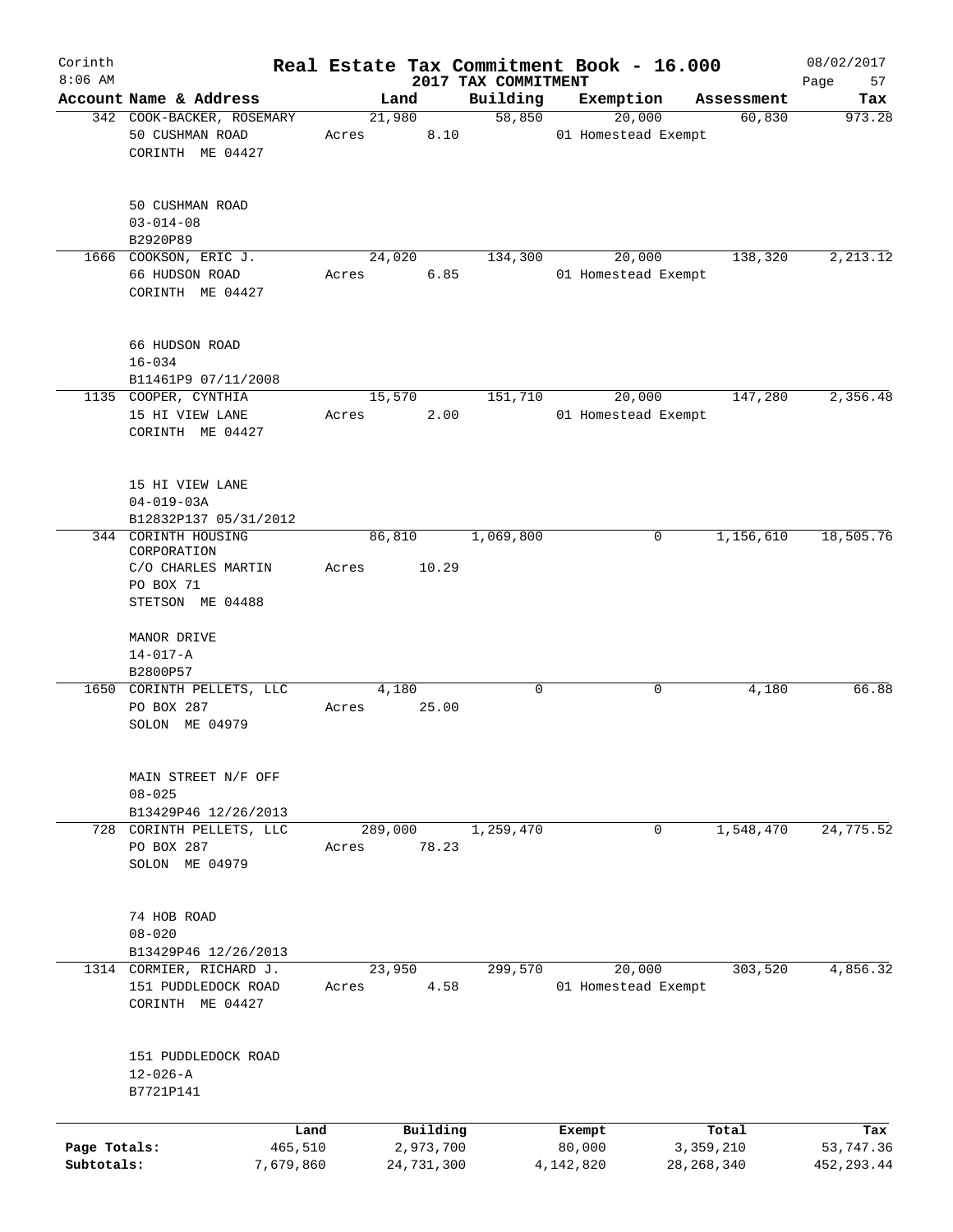| Corinth<br>$8:06$ AM       |                                                                                                             |       |                                     | 2017 TAX COMMITMENT | Real Estate Tax Commitment Book - 16.000 |                                | 08/02/2017<br>58<br>Page       |
|----------------------------|-------------------------------------------------------------------------------------------------------------|-------|-------------------------------------|---------------------|------------------------------------------|--------------------------------|--------------------------------|
|                            | Account Name & Address                                                                                      |       | Land                                | Building            | Exemption                                | Assessment                     | Tax                            |
|                            | 1584 COWELL, KRIS<br>540 MCCARD ROAD<br>CORINTH ME 04427                                                    |       | 0                                   | 20,090              | $\Omega$                                 | 20,090                         | 321.44                         |
|                            | 540 MCCARD ROAD<br>$01 - 008 - 06H$                                                                         |       |                                     |                     |                                          |                                |                                |
|                            | 1565 COWPERTHWAITE, COREY S.<br>COWPERTHWAITE, MICHELLE Acres<br>L.<br>1124 MAIN STREET<br>CORINTH ME 04427 |       | 16,160<br>1.37                      | 41,280              | 20,000<br>01 Homestead Exempt            | 37,440                         | 599.04                         |
|                            | 1124 MAIN STREET<br>$06 - 002 - 08$                                                                         |       |                                     |                     |                                          |                                |                                |
|                            | B7159P227<br>576 COX, CHARLES W.                                                                            |       | 16,860                              | 17,590              | 0                                        | 34,450                         | 551.20                         |
|                            | RUSH, ANNE MARIE<br>440 MT. HOPE AVENUE<br>BANGOR ME 04401                                                  | Acres | 65.00                               |                     |                                          |                                |                                |
|                            | RABBIT PATH @ HUDS TL<br>N/F<br>$06 - 029$                                                                  |       |                                     |                     |                                          |                                |                                |
|                            | B13741P344 01/08/2015                                                                                       |       |                                     |                     |                                          |                                |                                |
|                            | 726 COX, HELEN L.<br>P.O. BOX 120<br>CORINTH ME 04427                                                       | Acres | 17,650<br>1.59                      | 170,150             | 20,000<br>01 Homestead Exempt            | 167,800                        | 2,684.80                       |
|                            | 394 MAIN STREET<br>$13 - 008$<br>B3315P259                                                                  |       |                                     |                     |                                          |                                |                                |
|                            | 1198 COX, THOMAS G.<br>COX, JULIE A.<br>381 MAIN STREET<br>CORINTH ME 04427                                 | Acres | 26,950<br>14.00                     | 96,450              | 20,000<br>01 Homestead Exempt            | 103,400                        | 1,654.40                       |
|                            | 381 MAIN STREET<br>$08 - 007$<br>B10557P49 07/20/2006                                                       |       |                                     |                     |                                          |                                |                                |
|                            | 346 COYLE, SHEILA M.<br>P.O. BOX 185<br>CORINTH ME 04427                                                    | Acres | 16,940<br>1.00                      | 58,800              | $\mathbf 0$                              | 75,740                         | 1,211.84                       |
|                            | 19 HAYMAN DRIVE<br>$05 - 042 - 04$<br>B5041P311                                                             |       |                                     |                     |                                          |                                |                                |
| 1174                       | CR PROPERTIES 2015 LLC<br>333 WESTCHESTER AVE, W<br>2100<br>WHITE PLAINS NY 10604                           | Acres | 11,120<br>0.30                      | 52,140              | 0                                        | 63,260                         | 1,012.16                       |
|                            | 304 MAIN STREET<br>$15 - 039$<br>B14078P113 01/27/2016                                                      |       |                                     |                     |                                          |                                |                                |
| Page Totals:<br>Subtotals: | 105,680<br>7,785,540                                                                                        | Land  | Building<br>456,500<br>25, 187, 800 |                     | Exempt<br>60,000<br>4,202,820            | Total<br>502,180<br>28,770,520 | Tax<br>8,034.88<br>460, 328.32 |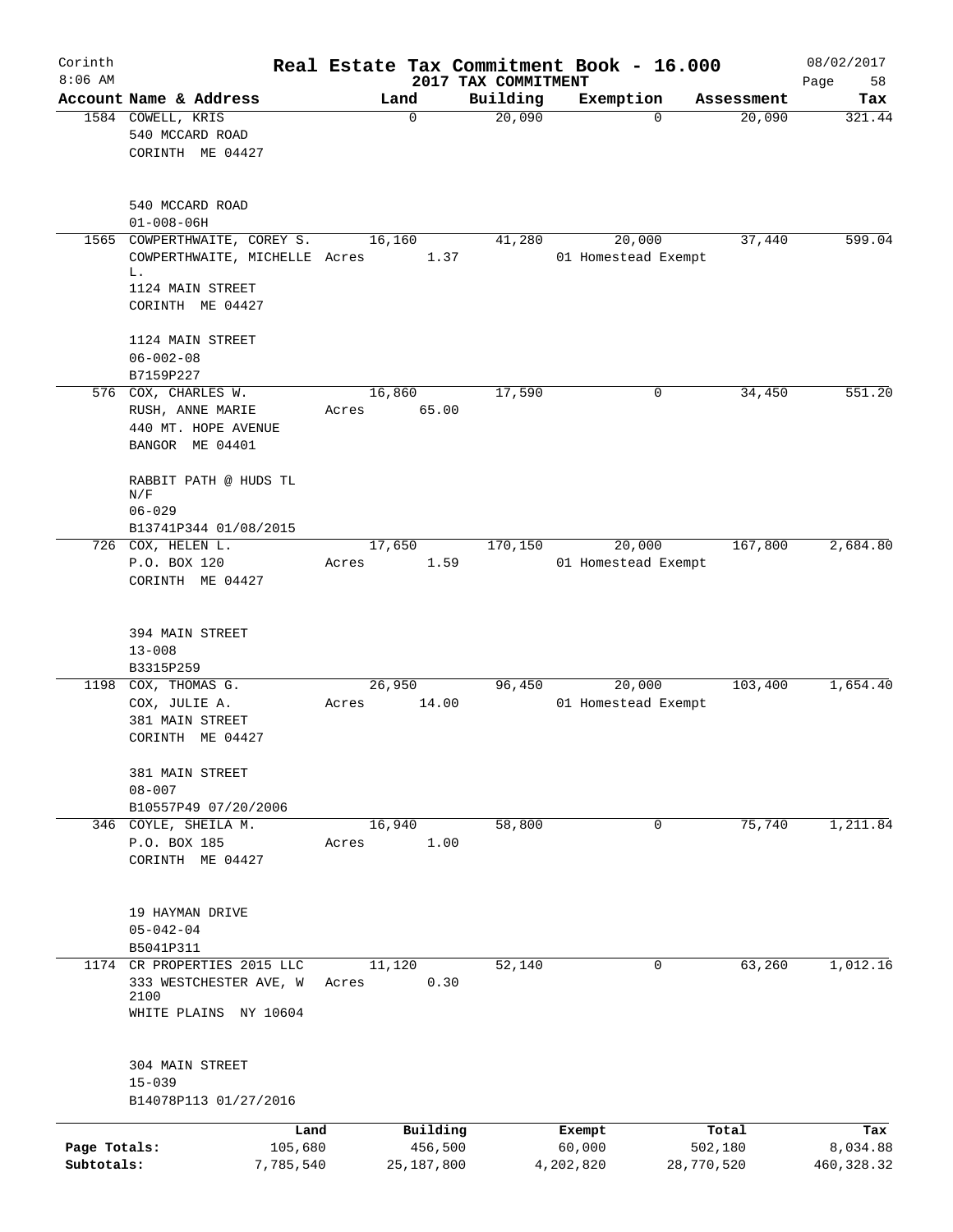| Corinth                    |                                     |                      |       |        |                       |                     | Real Estate Tax Commitment Book - 16.000 |             |                       | 08/02/2017              |
|----------------------------|-------------------------------------|----------------------|-------|--------|-----------------------|---------------------|------------------------------------------|-------------|-----------------------|-------------------------|
| $8:06$ AM                  |                                     |                      |       |        |                       | 2017 TAX COMMITMENT |                                          |             |                       | 59<br>Page              |
|                            | Account Name & Address              |                      |       | Land   |                       | Building            | Exemption                                |             | Assessment            | Tax                     |
|                            | 1879 CRAIG, DAVID                   |                      |       | 16,750 |                       | 76,620              |                                          | $\mathbf 0$ | 93,370                | 1,493.92                |
|                            | CRAIG, TRACI M.                     |                      | Acres |        | 0.62                  |                     |                                          |             |                       |                         |
|                            | 565 MAIN STREET                     |                      |       |        |                       |                     |                                          |             |                       |                         |
|                            | CORINTH ME 04427                    |                      |       |        |                       |                     |                                          |             |                       |                         |
|                            | 348 MAIN STREET                     |                      |       |        |                       |                     |                                          |             |                       |                         |
|                            | $08 - 003 - A$                      |                      |       |        |                       |                     |                                          |             |                       |                         |
|                            | B10401P159 04/25/2006               |                      |       |        |                       |                     |                                          |             |                       |                         |
|                            | 537 CRAIG, DAVID                    |                      |       | 20,500 |                       | 137,750             |                                          | 0           | 158,250               | 2,532.00                |
|                            | CRAIG, TRACI M                      |                      | Acres |        | 1.58                  |                     |                                          |             |                       |                         |
|                            | 565 MAIN STREET                     |                      |       |        |                       |                     |                                          |             |                       |                         |
|                            | CORINTH ME 04427                    |                      |       |        |                       |                     |                                          |             |                       |                         |
|                            |                                     |                      |       |        |                       |                     |                                          |             |                       |                         |
|                            | 512 MAIN STREET                     |                      |       |        |                       |                     |                                          |             |                       |                         |
|                            | $08 - 018$                          |                      |       |        |                       |                     |                                          |             |                       |                         |
|                            | B11379P56 04/25/2008                |                      |       |        |                       |                     |                                          |             |                       |                         |
|                            | 1128 CRAIG, DAVID                   |                      |       | 15,750 |                       | 95,290              |                                          | 0           | 111,040               | 1,776.64                |
|                            | CRAIG, TRACI                        |                      | Acres |        | 0.52                  |                     |                                          |             |                       |                         |
|                            | 565 MAIN ST.                        |                      |       |        |                       |                     |                                          |             |                       |                         |
|                            | CORINTH ME 04427                    |                      |       |        |                       |                     |                                          |             |                       |                         |
|                            |                                     |                      |       |        |                       |                     |                                          |             |                       |                         |
|                            | 336 MAIN STREET                     |                      |       |        |                       |                     |                                          |             |                       |                         |
|                            | $15 - 048$                          |                      |       |        |                       |                     |                                          |             |                       |                         |
|                            | B8146P164                           |                      |       |        |                       |                     |                                          |             |                       |                         |
|                            | 1681 CRAIG, KEITH O.                |                      |       | 20,670 |                       | 80,980              | 26,000                                   |             | 75,650                | 1,210.40                |
|                            | 15 HOB ROAD                         |                      | Acres |        | 4.08                  |                     | 01 Homestead Exempt                      |             |                       |                         |
|                            | CORINTH ME 04427                    |                      |       |        |                       |                     | 22 Veteran                               |             |                       |                         |
|                            |                                     |                      |       |        |                       |                     |                                          |             |                       |                         |
|                            |                                     |                      |       |        |                       |                     |                                          |             |                       |                         |
|                            | 15 HOB ROAD                         |                      |       |        |                       |                     |                                          |             |                       |                         |
|                            | $08 - 021 - A$                      |                      |       |        |                       |                     |                                          |             |                       |                         |
|                            | B7548P319                           |                      |       |        |                       |                     |                                          |             |                       |                         |
|                            | 832 CRAIG, TRACI M.                 |                      |       | 29,040 |                       | 110,770             | 20,000                                   |             | 119,810               | 1,916.96                |
|                            | 1434 OHIO ST APT 40                 |                      | Acres |        | 13.00                 |                     | 01 Homestead Exempt                      |             |                       |                         |
|                            | BANGOR ME 04401-2781                |                      |       |        |                       |                     |                                          |             |                       |                         |
|                            |                                     |                      |       |        |                       |                     |                                          |             |                       |                         |
|                            | 565 MAIN STREET                     |                      |       |        |                       |                     |                                          |             |                       |                         |
|                            | $05 - 026$                          |                      |       |        |                       |                     |                                          |             |                       |                         |
|                            | B11985P96 11/13/2009                |                      |       |        |                       |                     |                                          |             |                       |                         |
|                            | 1788 CRANE BROS., INC.              |                      |       | 20,730 |                       | 151,200             |                                          | 0           | 171,930               | 2,750.88                |
|                            | 2312 EXETER ROAD                    |                      | Acres |        | 1.80                  |                     |                                          |             |                       |                         |
|                            | EXETER ME 04415                     |                      |       |        |                       |                     |                                          |             |                       |                         |
|                            |                                     |                      |       |        |                       |                     |                                          |             |                       |                         |
|                            |                                     |                      |       |        |                       |                     |                                          |             |                       |                         |
|                            | GARLAND ROAD                        |                      |       |        |                       |                     |                                          |             |                       |                         |
|                            | $10 - 003 - A$                      |                      |       |        |                       |                     |                                          |             |                       |                         |
|                            | B8786P41                            |                      |       |        |                       |                     |                                          |             |                       |                         |
|                            | 355 CRANE BROTHERS, INC.            |                      |       | 17,490 |                       | 0                   |                                          | 0           | 17,490                | 279.84                  |
|                            | CRANE, JAMES V.                     |                      | Acres |        | 16.00                 |                     |                                          |             |                       |                         |
|                            | 2312 EXETER ROAD                    |                      |       |        |                       |                     |                                          |             |                       |                         |
|                            | EXETER ME 04435                     |                      |       |        |                       |                     |                                          |             |                       |                         |
|                            |                                     |                      |       |        |                       |                     |                                          |             |                       |                         |
|                            | HUDSON ROAD                         |                      |       |        |                       |                     |                                          |             |                       |                         |
|                            | $11 - 024$<br>B12251P265 07/20/2010 |                      |       |        |                       |                     |                                          |             |                       |                         |
|                            |                                     |                      |       |        |                       |                     |                                          |             |                       |                         |
|                            |                                     |                      |       |        |                       |                     |                                          |             |                       |                         |
|                            |                                     | Land                 |       |        | Building              |                     | Exempt                                   |             | Total                 | Tax                     |
| Page Totals:<br>Subtotals: |                                     | 140,930<br>7,926,470 |       |        | 652,610<br>25,840,410 |                     | 46,000<br>4,248,820                      |             | 747,540<br>29,518,060 | 11,960.64<br>472,288.96 |
|                            |                                     |                      |       |        |                       |                     |                                          |             |                       |                         |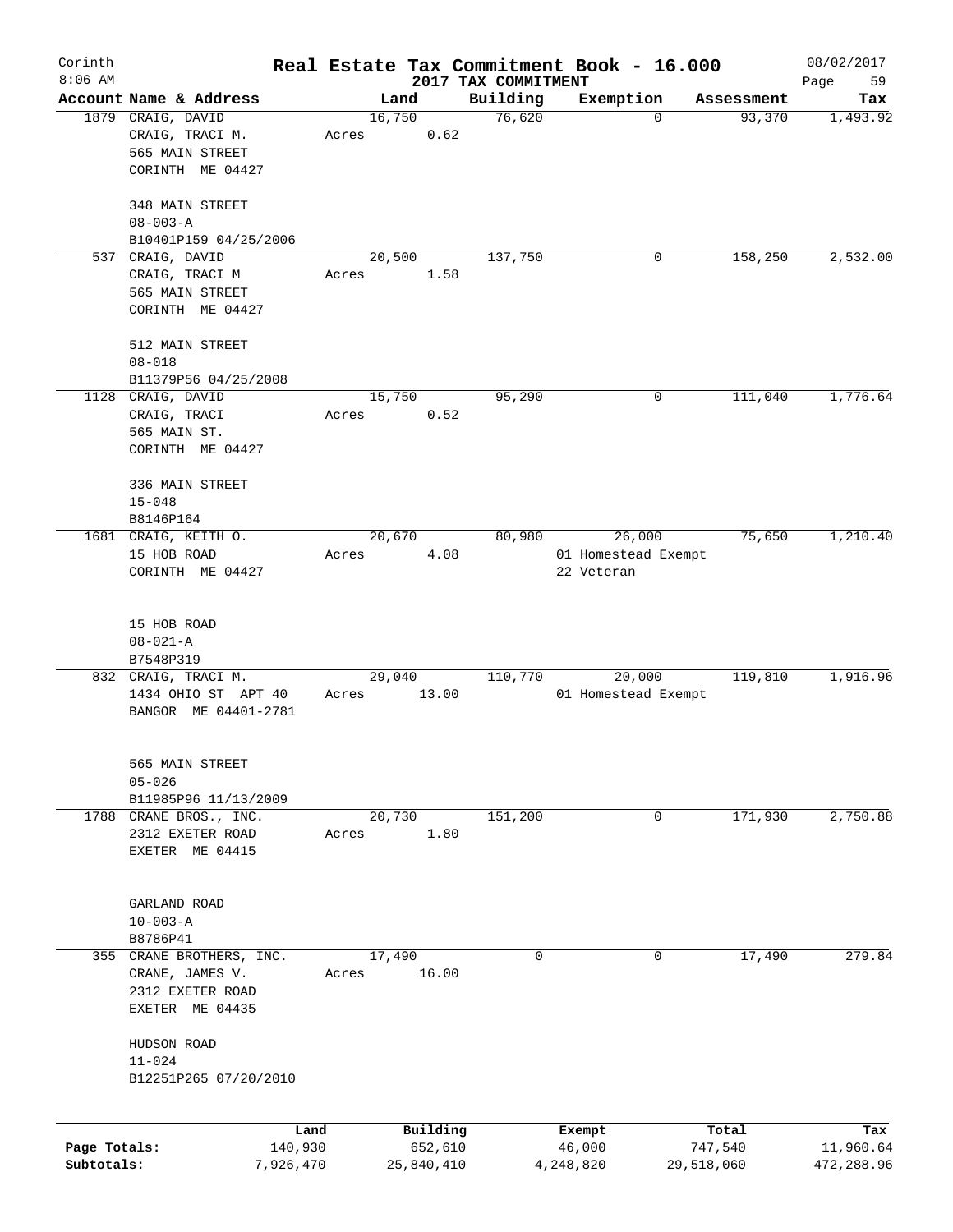| Corinth<br>$8:06$ AM       |                                                                                    |                      |                  |            | Real Estate Tax Commitment Book - 16.000<br>2017 TAX COMMITMENT |                |                       | 08/02/2017             |
|----------------------------|------------------------------------------------------------------------------------|----------------------|------------------|------------|-----------------------------------------------------------------|----------------|-----------------------|------------------------|
|                            | Account Name & Address                                                             |                      |                  | Land       | Building                                                        | Exemption      | Assessment            | Page<br>60<br>Tax      |
|                            | 354 CRANE BROTHERS, INC.<br>CRANE, JAMES V.<br>2312 EXETER ROAD<br>EXETER ME 04435 |                      | 30, 230<br>Acres | 56.88      | $\mathbf 0$                                                     | $\mathbf 0$    | 30,230                | 483.68                 |
|                            | <b>MAIN STREET</b><br>$11 - 013$<br>B12251P265 07/20/2010                          |                      |                  |            |                                                                 |                |                       |                        |
|                            | 356 CRANE BROTHERS, INC.                                                           |                      | 30,220           |            | $\Omega$                                                        | 0              | 30, 220               | 483.52                 |
|                            | 2312 EXETER ROAD<br>EXETER ME 04435                                                |                      | Acres            | 72.00      |                                                                 |                |                       |                        |
|                            | MAIN STREET<br>$11 - 005$                                                          |                      |                  |            |                                                                 |                |                       |                        |
|                            | B4402P355<br>353 CRANE BROTHERS, INC.                                              |                      | 35,030           |            | 0                                                               | 0              | 35,030                | 560.48                 |
|                            | CRANE, JAMES V.<br>2312 EXETER ROAD<br>EXETER ME 04435                             |                      | Acres            | 80.00      |                                                                 |                |                       |                        |
|                            | NOTCH ROAD<br>$07 - 031$                                                           |                      |                  |            |                                                                 |                |                       |                        |
|                            | B12251P265 07/20/2010                                                              |                      |                  |            |                                                                 |                |                       |                        |
|                            | 352 CRANE BROTHERS, INC.<br>CRANE, JAMES V.<br>2312 EXETER ROAD<br>EXETER ME 04435 |                      | 33,510<br>Acres  | 44.00      | 0                                                               | 0              | 33,510                | 536.16                 |
|                            | NOTCH ROAD<br>$07 - 030$                                                           |                      |                  |            |                                                                 |                |                       |                        |
|                            | B12251P265 07/20/2010<br>1348 CRANE, JAMES                                         |                      | 22,320           |            | 0                                                               | 0              | 22,320                | 357.12                 |
|                            | CRANE, STEVEN D.<br>2312 EXETER RD<br>EXETER ME 04435                              |                      | Acres            | 19.00      |                                                                 |                |                       |                        |
|                            | BEANS MILL ROAD<br>$04 - 019 - 18$                                                 |                      |                  |            |                                                                 |                |                       |                        |
|                            | B11376P287 04/29/2008                                                              |                      |                  |            |                                                                 |                |                       | 428.16                 |
|                            | 1826 CRANE, JAMES V.<br>CRANE, STEVEN D.<br>2312 EXETER ROAD<br>EXETER ME 04435    |                      | 26,760<br>Acres  | 76.00      | 0                                                               | 0              | 26,760                |                        |
|                            | O'ROAK ROAD<br>$10 - 002 - J$                                                      |                      |                  |            |                                                                 |                |                       |                        |
| 1349                       | B14094P249 03/08/2016<br>CRANE, JAMES V.<br>CRANE, STEVEN D.                       |                      | 18,710<br>Acres  | 23.03      | 0                                                               | 0              | 18,710                | 299.36                 |
|                            | 2312 EXETER RD<br>EXETER ME 04435                                                  |                      |                  |            |                                                                 |                |                       |                        |
|                            | BEANS MILL ROAD<br>$04 - 019 - 19$<br>B11376P287 04/29/2008                        |                      |                  |            |                                                                 |                |                       |                        |
|                            |                                                                                    |                      |                  |            |                                                                 |                |                       |                        |
|                            |                                                                                    | Land                 |                  | Building   |                                                                 | Exempt         | Total                 | Tax                    |
| Page Totals:<br>Subtotals: |                                                                                    | 196,780<br>8,123,250 |                  | 25,840,410 | 0                                                               | 0<br>4,248,820 | 196,780<br>29,714,840 | 3,148.48<br>475,437.44 |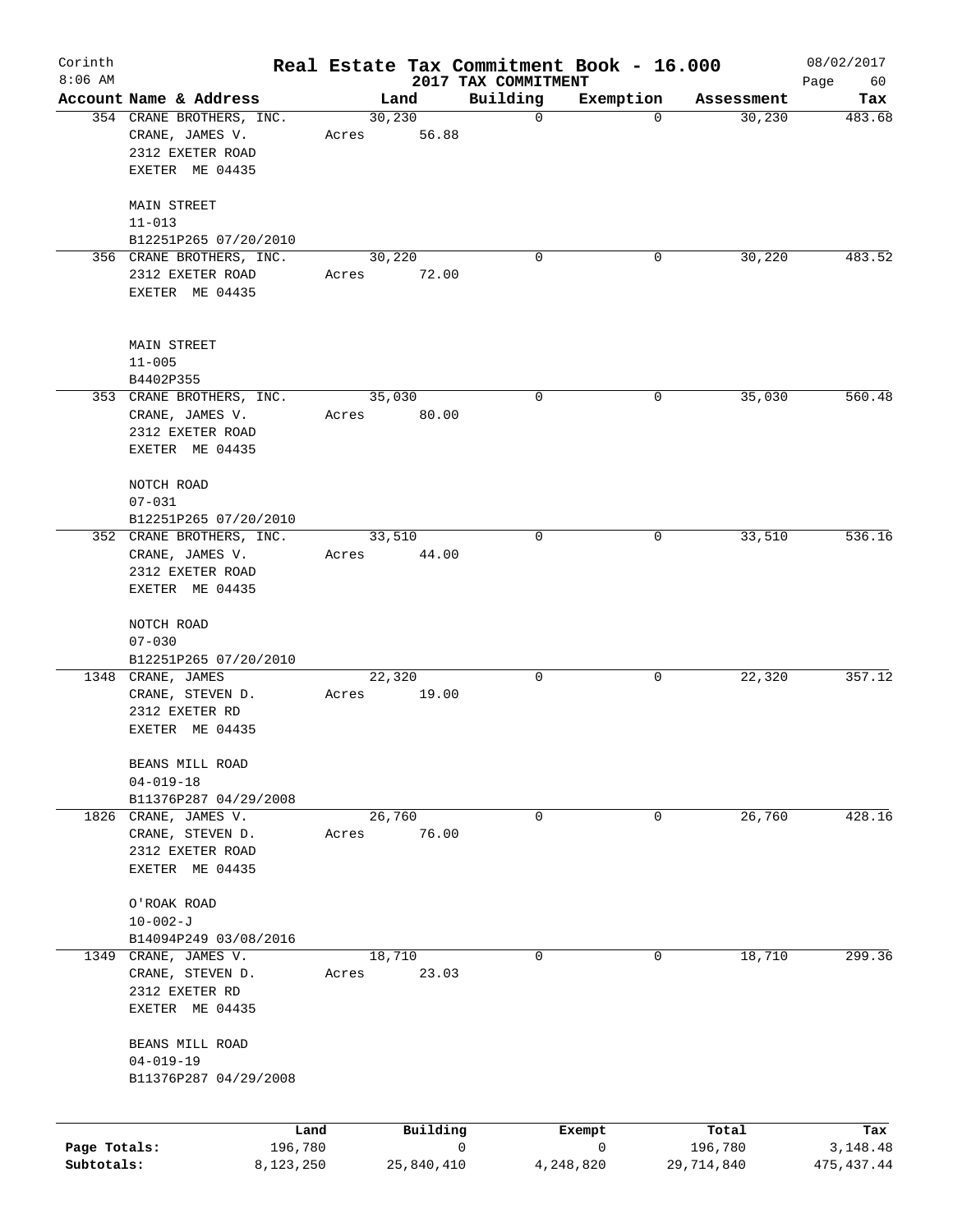| Corinth<br>$8:06$ AM |                                                                                                              |                 |                 |                     | 2017 TAX COMMITMENT | Real Estate Tax Commitment Book - 16.000 |                    | 08/02/2017<br>Page<br>61 |
|----------------------|--------------------------------------------------------------------------------------------------------------|-----------------|-----------------|---------------------|---------------------|------------------------------------------|--------------------|--------------------------|
|                      | Account Name & Address                                                                                       |                 |                 | Land                | Building            | Exemption                                | Assessment         | Tax                      |
|                      | 1946 CRANE, JAMES V.<br>CRANE, STEVEN D.<br>2312 EXETER ROAD<br>EXETER ME 04435                              |                 | 25,340<br>Acres | 84.50               | 0                   |                                          | 25,340<br>$\Omega$ | 405.44                   |
|                      | BEANS MILL RD N/F OFF<br>$07 - 025$                                                                          |                 |                 |                     |                     |                                          |                    |                          |
|                      | B10910P297 04/03/2007<br>357 CRANE, JAMES V.                                                                 |                 | 11,570          |                     | $\Omega$            |                                          | 11,570<br>0        | 185.12                   |
|                      | CRANE, BRENDA L.<br>2084 EXETER ROAD<br>EXETER ME 04435-3204                                                 |                 | Acres           | 1.56                |                     |                                          |                    |                          |
|                      | MAIN STREET                                                                                                  |                 |                 |                     |                     |                                          |                    |                          |
|                      | $11 - 013 - B$                                                                                               |                 |                 |                     |                     |                                          |                    |                          |
|                      | B3447P232                                                                                                    |                 |                 |                     |                     |                                          |                    |                          |
|                      | 358 CRANE, JAMES V.                                                                                          |                 | 70,790          |                     | 0                   |                                          | 70,790<br>0        | 1,132.64                 |
|                      | CRANE, NEIL & LOIS<br>69 CRANE ROAD<br>EXETER ME 04435                                                       |                 | Acres           | 240.00              |                     |                                          |                    |                          |
|                      | EXETER ROAD<br>$07 - 002$                                                                                    |                 |                 |                     |                     |                                          |                    |                          |
|                      | B12251P261 07/20/2010                                                                                        |                 |                 |                     |                     |                                          |                    |                          |
|                      | 1008 CRANE, STEVEN D. &<br>CRANE, JAMES<br>69 CRANE RD.<br>EXETER ME 04435                                   |                 | 63,140<br>Acres | 215.00              | 0                   |                                          | 63,140<br>0        | 1,010.24                 |
|                      | O'ROAK ROAD<br>$10 - 008$<br>B10060P90 08/23/2005<br>98 CRAWFORD, ROBERT                                     |                 |                 | 0                   | 20,120              | 20,000                                   | 120                | 1.92                     |
|                      | 214 BEANS MILLS ROAD<br>CORINTH ME 04427                                                                     |                 |                 |                     |                     | 01 Homestead Exempt                      |                    |                          |
|                      | 214 BEANS MILL ROAD<br>$07 - 023 - 01H$                                                                      |                 |                 |                     |                     |                                          |                    |                          |
|                      | 359 CRIDER, TIMOTHY J.                                                                                       |                 | 19,360          |                     | 99,260              | 20,000                                   | 98,620             | 1,577.92                 |
|                      | CRIDER, CAROL A.<br>132 MAIN STREET<br>CORINTH ME 04427                                                      |                 | Acres           | 3.00                |                     | 01 Homestead Exempt                      |                    |                          |
|                      | 132 MAIN STREET<br>$11 - 019 - A$<br>B6233P1                                                                 |                 |                 |                     |                     |                                          |                    |                          |
| 1871                 | CROCKER, CASEY LEIGH                                                                                         |                 | 16,900          |                     | 92,140              | 20,000                                   | 89,040             | 1,424.64                 |
|                      | LUMBRA, LINDA WILSON<br>122 LEDGE HILL ROAD<br>CORINTH ME 04427                                              |                 | Acres           | 2.01                |                     | 01 Homestead Exempt                      |                    |                          |
|                      | 122 LEDGE HILL ROAD<br>$04 - 017 - D$<br>B13590P251 07/17/2014 B12018P161 12/29/2009<br>B9356P234 05/27/2004 |                 |                 |                     |                     |                                          |                    |                          |
| Page Totals:         |                                                                                                              | Land<br>207,100 |                 | Building<br>211,520 |                     | Exempt<br>60,000                         | Total<br>358,620   | Tax<br>5,737.92          |
| Subtotals:           |                                                                                                              | 8,330,350       |                 | 26,051,930          |                     | 4,308,820                                | 30,073,460         | 481, 175.36              |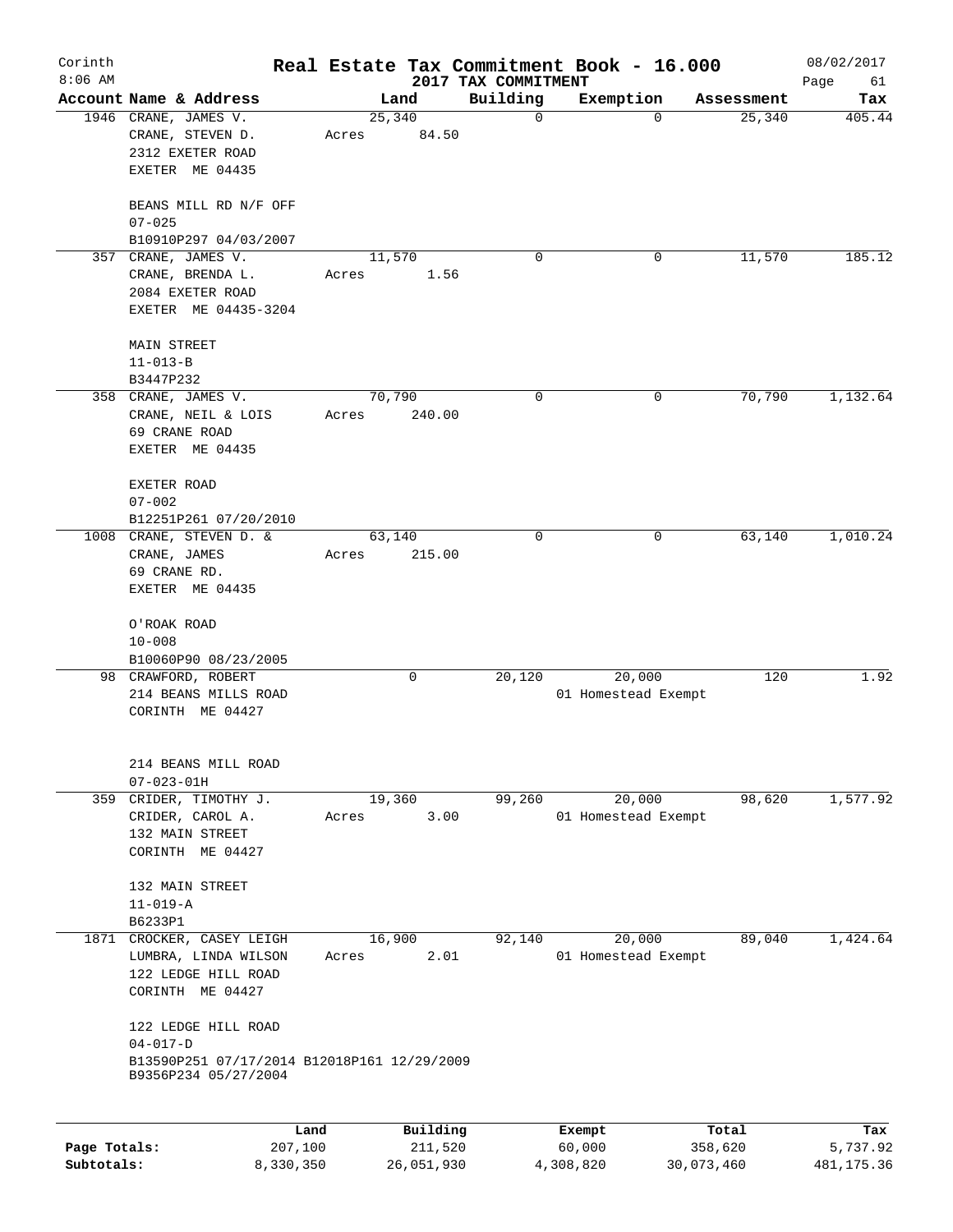| Corinth<br>$8:06$ AM |                                                         |        |       | 2017 TAX COMMITMENT | Real Estate Tax Commitment Book - 16.000 |            | 08/02/2017<br>Page<br>62 |
|----------------------|---------------------------------------------------------|--------|-------|---------------------|------------------------------------------|------------|--------------------------|
|                      | Account Name & Address                                  | Land   |       | Building            | Exemption                                | Assessment | Tax                      |
|                      | 1779 CROCKER, DENNIS                                    | 16,310 |       | 112,460             | $\Omega$                                 | 128,770    | 2,060.32                 |
|                      | CROCKER, VICKY                                          | Acres  | 1.50  |                     |                                          |            |                          |
|                      | 1275 MAIN RD                                            |        |       |                     |                                          |            |                          |
|                      | CARMEL ME 04427                                         |        |       |                     |                                          |            |                          |
|                      | 580 TATE ROAD                                           |        |       |                     |                                          |            |                          |
|                      | $06 - 024 - 08$                                         |        |       |                     |                                          |            |                          |
|                      | B14034P186 12/15/2015                                   |        |       |                     |                                          |            |                          |
|                      | 1568 CROFT, CHRISTOPHER M                               | 23,390 |       | 45,290              | 0                                        | 68,680     | 1,098.88                 |
|                      | CROFT, MANDY L.                                         | Acres  | 10.00 |                     |                                          |            |                          |
|                      | 165 MAIN ROAD                                           |        |       |                     |                                          |            |                          |
|                      | CORINTH ME 04427                                        |        |       |                     |                                          |            |                          |
|                      | 165 MAIN STREET                                         |        |       |                     |                                          |            |                          |
|                      | $11 - 006 - C$                                          |        |       |                     |                                          |            |                          |
|                      | B14204P215 07/07/2016                                   |        |       |                     |                                          |            | 367.84                   |
|                      | 1567 CROFT, ROBERT E. SR.                               | 22,990 |       | 0                   | 0                                        | 22,990     |                          |
|                      | CROFT, SANDRA L.<br>229 S. LEVANT ROAD                  | Acres  | 6.00  |                     |                                          |            |                          |
|                      | LEVANT ME 04456                                         |        |       |                     |                                          |            |                          |
|                      |                                                         |        |       |                     |                                          |            |                          |
|                      | 151 MAIN STREET                                         |        |       |                     |                                          |            |                          |
|                      | $11 - 006 - B$                                          |        |       |                     |                                          |            |                          |
|                      | B12907P126 08/03/2012                                   |        |       |                     |                                          |            |                          |
|                      | 363 CRONKHITE, ADRIAN B.<br>(HEIRS OF)                  | 6,860  |       | 66,170              | 0                                        | 73,030     | 1,168.48                 |
|                      | CRONKHITE, CARMEN B.<br>(HEIRS OF) PR MARY<br>CRONKHITE | Acres  | 0.11  |                     |                                          |            |                          |
|                      | P.O. BOX 637                                            |        |       |                     |                                          |            |                          |
|                      | CORINTH ME 04427                                        |        |       |                     |                                          |            |                          |
|                      | 287 MAIN STREET                                         |        |       |                     |                                          |            |                          |
|                      | $16 - 001 - A$                                          |        |       |                     |                                          |            |                          |
|                      | B14419P176 03/01/2017                                   |        |       |                     |                                          |            |                          |
|                      | 362 CRONKHITE, ADRIAN B.<br>(HEIRS OF)                  | 15,320 |       | 85,980              | 0                                        | 101,300    | 1,620.80                 |
|                      | CRONKHITE, CARMEN B.<br>(HEIRS OF) PR MARY<br>CRONKHITE | Acres  | 0.75  |                     |                                          |            |                          |
|                      | P.O. BOX 637                                            |        |       |                     |                                          |            |                          |
|                      | CORINTH ME 04427                                        |        |       |                     |                                          |            |                          |
|                      | 289 MAIN STREET                                         |        |       |                     |                                          |            |                          |
|                      | $16 - 001$                                              |        |       |                     |                                          |            |                          |
|                      | B14419P176 03/01/2017                                   |        |       |                     |                                          |            |                          |
|                      | 1537 CRONKHITE, MARY E.                                 | 3,190  |       | 5,000               | 0                                        | 8,190      | 131.04                   |
|                      | PO BOX 637                                              | Acres  | 0.03  |                     |                                          |            |                          |
|                      | CORINTH ME 04427                                        |        |       |                     |                                          |            |                          |
|                      |                                                         |        |       |                     |                                          |            |                          |
|                      | 299 MAIN STREET<br>$15 - 027$                           |        |       |                     |                                          |            |                          |
|                      | B10080P269 08/10/2005                                   |        |       |                     |                                          |            |                          |
|                      |                                                         |        |       |                     |                                          |            |                          |
|                      |                                                         |        |       |                     |                                          |            |                          |
|                      |                                                         |        |       |                     |                                          |            |                          |

|              | Land      | Building   | Exempt    | Total      | Tax        |
|--------------|-----------|------------|-----------|------------|------------|
| Page Totals: | 88,060    | 314,900    |           | 402,960    | 6,447.36   |
| Subtotals:   | 8,418,410 | 26,366,830 | 4,308,820 | 30,476,420 | 487,622.72 |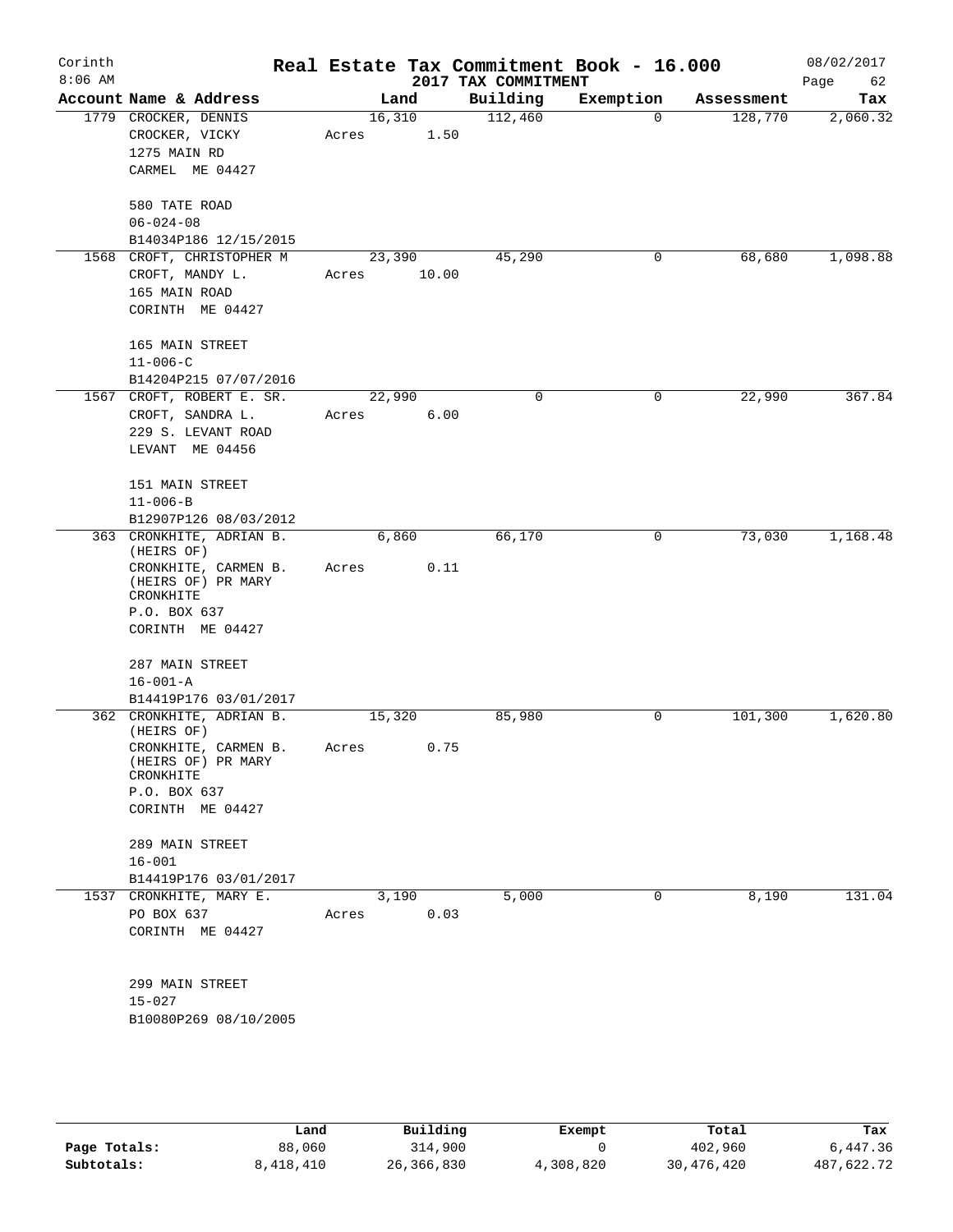| Corinth<br>$8:06$ AM |                                               |                     |                                 | Real Estate Tax Commitment Book - 16.000 |                  | 08/02/2017        |
|----------------------|-----------------------------------------------|---------------------|---------------------------------|------------------------------------------|------------------|-------------------|
|                      | Account Name & Address                        | Land                | 2017 TAX COMMITMENT<br>Building | Exemption                                | Assessment       | Page<br>63<br>Tax |
|                      | 501 CRONKHITE, MARY E.                        | 17,910              | 100,420                         | 26,000                                   | 92,330           | 1,477.28          |
|                      | P.O. BOX 637                                  | 1.80<br>Acres       |                                 | 01 Homestead Exempt                      |                  |                   |
|                      | CORINTH ME 04427                              |                     |                                 | 31 Vetrans Widow                         |                  |                   |
|                      |                                               |                     |                                 |                                          |                  |                   |
|                      | 293 MAIN STREET                               |                     |                                 |                                          |                  |                   |
|                      | $15 - 028$                                    |                     |                                 |                                          |                  |                   |
|                      | B3681P46                                      |                     |                                 |                                          |                  |                   |
|                      | 364 CROOKER, RANDY J.                         | 16,890              | 87,700                          | 20,000                                   | 84,590           | 1,353.44          |
|                      | CROOKER, MELISSA T.                           | 2.00<br>Acres       |                                 | 01 Homestead Exempt                      |                  |                   |
|                      | 422 HUDSON ROAD                               |                     |                                 |                                          |                  |                   |
|                      | CORINTH ME 04427                              |                     |                                 |                                          |                  |                   |
|                      |                                               |                     |                                 |                                          |                  |                   |
|                      | 422 HUDSON ROAD                               |                     |                                 |                                          |                  |                   |
|                      | $12 - 011 - B$                                |                     |                                 |                                          |                  |                   |
|                      | B4759P133<br>983 CROSS, CHRISTINA             | 0                   | 8,880                           | 8,880                                    | 0                | 0.00              |
|                      | 375 TATE ROAD                                 |                     |                                 | 01 Homestead Exempt                      |                  |                   |
|                      | CORINTH ME 04427                              |                     |                                 |                                          |                  |                   |
|                      |                                               |                     |                                 |                                          |                  |                   |
|                      |                                               |                     |                                 |                                          |                  |                   |
|                      | 375 TATE ROAD                                 |                     |                                 |                                          |                  |                   |
|                      | $06 - 018 - A - 1H$                           |                     |                                 |                                          |                  |                   |
| 1927                 | CROSS, RUTH A.                                | 0                   | 12,780                          | 12,780                                   | 0                | 0.00              |
|                      | 407 TATE ROAD                                 |                     |                                 | 01 Homestead Exempt                      |                  |                   |
|                      | CORINTH ME 04427                              |                     |                                 |                                          |                  |                   |
|                      |                                               |                     |                                 |                                          |                  |                   |
|                      | 407 TATE ROAD                                 |                     |                                 |                                          |                  |                   |
|                      | $06 - 018 - 01H$                              |                     |                                 |                                          |                  |                   |
|                      | B13545P128 06/02/2014                         |                     |                                 |                                          |                  |                   |
|                      | 367 CROSSON, RONDA                            | 14,360              | 2,500                           | 0                                        | 16,860           | 269.76            |
|                      | 265 BLACK ROAD                                | 16.00<br>Acres      |                                 |                                          |                  |                   |
|                      | CORINTH ME 04427                              |                     |                                 |                                          |                  |                   |
|                      |                                               |                     |                                 |                                          |                  |                   |
|                      | BLACK ROAD                                    |                     |                                 |                                          |                  |                   |
|                      | $02 - 026$                                    |                     |                                 |                                          |                  |                   |
|                      | B12003P306 12/10/2009                         |                     |                                 |                                          |                  |                   |
|                      | 366 CROSSON, RONDA                            | 61,610              | 77,300                          | 26,000                                   | 112,910          | 1,806.56          |
|                      | 265 BLACK ROAD                                | 217.00<br>Acres     |                                 | 01 Homestead Exempt                      |                  |                   |
|                      | CORINTH ME 04427                              |                     |                                 | 31 Vetrans Widow                         |                  |                   |
|                      |                                               |                     |                                 |                                          |                  |                   |
|                      |                                               |                     |                                 |                                          |                  |                   |
|                      | 265 BLACK ROAD                                |                     |                                 |                                          |                  |                   |
|                      | $02 - 025$                                    |                     |                                 |                                          |                  |                   |
| 1138                 | B12003P306 12/10/2009<br>CUMMINGS, RICHARD J. | 16,940              | 100,010                         | 20,000                                   | 96,950           | 1,551.20          |
|                      | SR.                                           |                     |                                 |                                          |                  |                   |
|                      | CUMMINGS, LINDA R.                            | 2.04<br>Acres       |                                 | 01 Homestead Exempt                      |                  |                   |
|                      | 681 GRANT ROAD                                |                     |                                 |                                          |                  |                   |
|                      | CORINTH ME 04427                              |                     |                                 |                                          |                  |                   |
|                      | 271 WHITE SCHOOLHOUSE                         |                     |                                 |                                          |                  |                   |
|                      | ROAD                                          |                     |                                 |                                          |                  |                   |
|                      | $06 - 015 - C - 1$                            |                     |                                 |                                          |                  |                   |
|                      | B13767P66 02/20/2015                          |                     |                                 |                                          |                  |                   |
|                      |                                               |                     |                                 |                                          |                  |                   |
| Page Totals:         | Land<br>127,710                               | Building<br>389,590 |                                 | Exempt<br>113,660                        | Total<br>403,640 | Tax<br>6,458.24   |
| Subtotals:           | 8,546,120                                     | 26,756,420          |                                 | 4,422,480                                | 30,880,060       | 494,080.96        |
|                      |                                               |                     |                                 |                                          |                  |                   |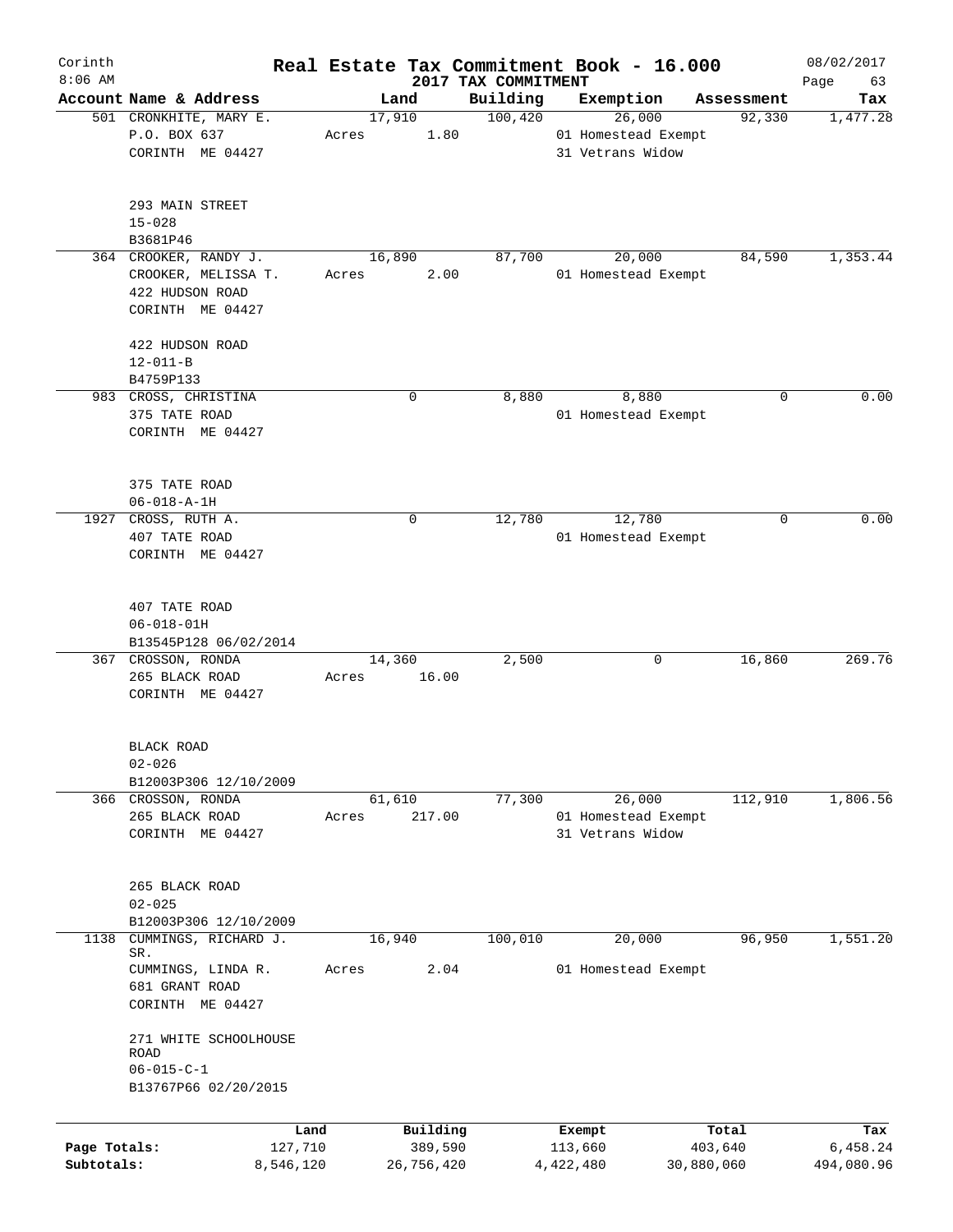| Corinth<br>$8:06$ AM |                                                                                           |                 |             | 2017 TAX COMMITMENT | Real Estate Tax Commitment Book - 16.000    |            | 08/02/2017<br>Page<br>64 |
|----------------------|-------------------------------------------------------------------------------------------|-----------------|-------------|---------------------|---------------------------------------------|------------|--------------------------|
|                      | Account Name & Address                                                                    | Land            |             | Building            | Exemption                                   | Assessment | Tax                      |
|                      | 1729 CUMMINGS, STEPHEN<br>BERG, REBECCA<br>434 TATE ROAD<br>CORINTH ME 04427              |                 | $\mathbf 0$ | 13,100              | $\Omega$                                    | 13,100     | 209.60                   |
|                      | 434 TATE ROAD LOT 03                                                                      |                 |             |                     |                                             |            |                          |
|                      | $06 - 019 - 03H$                                                                          |                 |             |                     |                                             |            |                          |
|                      | 368 CUMMINGS, VAUGHN F.<br>CUMMINGS, CATHERINE M.<br>144 GARLAND ROAD<br>CORINTH ME 04427 | 16,060<br>Acres | 1.28        | 64,690              | 26,000<br>22 Veteran<br>01 Homestead Exempt | 54,750     | 876.00                   |
|                      | 144 GARLAND ROAD<br>$10 - 013$                                                            |                 |             |                     |                                             |            |                          |
|                      | B3369P37                                                                                  |                 |             |                     |                                             |            |                          |
|                      | 1929 CUNNINGHAM, LARRY<br>344 MAIN STREET LOT 2<br>CORINTH ME 04427                       |                 | $\mathbf 0$ | 2,000               | $\mathbf 0$                                 | 2,000      | 32.00                    |
|                      | 344 MAIN STREET LOT 1<br>$08 - 003 - 01H$                                                 |                 |             |                     |                                             |            |                          |
|                      | 1424 CUNNINGHAM, LARRY<br>CUNNINGHAM, TAMMY<br>344 MAIN STREET<br>CORINTH ME 04427        | 8,960<br>Acres  | 0.20        | 44,710              | 0                                           | 53,670     | 858.72                   |
|                      | 2 MARSH ROAD<br>$09 - 001$<br>B14446P196 11/15/2013                                       |                 |             |                     |                                             |            |                          |
|                      | 1077 CUNNINGHAM, TAMMY<br>344 MAIN STREET LOT 2<br>CORINTH ME 04427                       |                 | 0           | 23,400              | 20,000<br>01 Homestead Exempt               | 3,400      | 54.40                    |
|                      | 344 MAIN STREET LOT 2<br>$08 - 003 - 02H$                                                 |                 |             |                     |                                             |            |                          |
|                      | 1748 CURTIS, JEANETTE<br>512 GRANT ROAD<br>CORINTH ME 04427                               | 15,570<br>Acres | 2.00        | 54,960              | 20,000<br>01 Homestead Exempt               | 50,530     | 808.48                   |
|                      | 512 GRANT ROAD<br>$02 - 055 - 09 - A$<br>B10475P118 06/05/2006                            |                 |             |                     |                                             |            |                          |
|                      | 371 CUSHMAN, DONALD A.<br>14 MORISON AVENUE<br>CORINTH ME 04427                           | 13,200<br>Acres | 0.49        | 45,740              | 20,000<br>01 Homestead Exempt               | 38,940     | 623.04                   |
|                      | 14 MORISON AVENUE<br>$16 - 015$<br>B14383P155 01/09/2017 B8147P325                        |                 |             |                     |                                             |            |                          |
|                      |                                                                                           |                 |             |                     |                                             |            |                          |

|              | Land      | Building   | Exempt    | Total      | Tax        |
|--------------|-----------|------------|-----------|------------|------------|
| Page Totals: | 53,790    | 248,600    | 86,000    | 216,390    | 3,462.24   |
| Subtotals:   | 8,599,910 | 27,005,020 | 4,508,480 | 31,096,450 | 497,543.20 |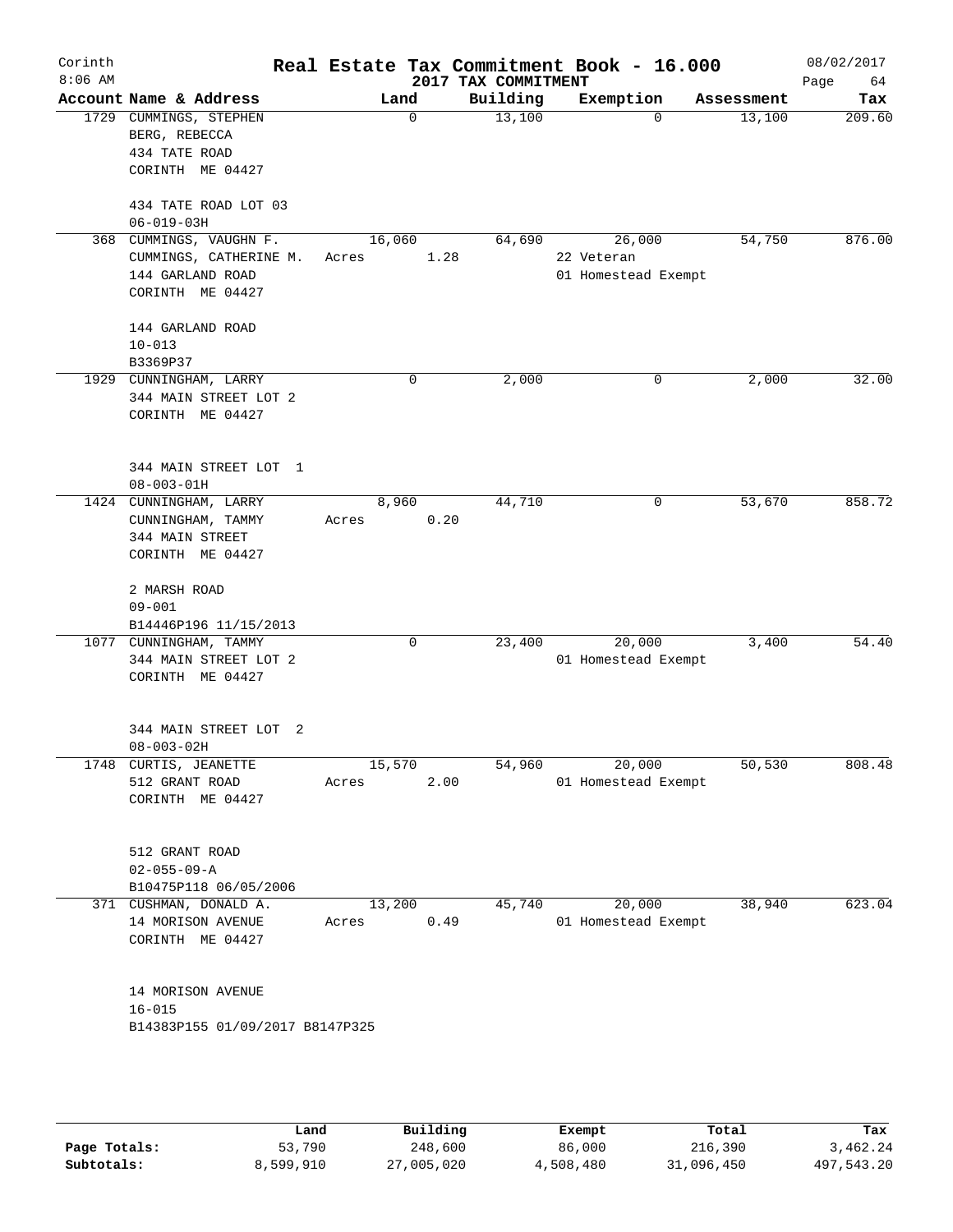| Corinth<br>$8:06$ AM       |                                                                                                             |                          | 2017 TAX COMMITMENT | Real Estate Tax Commitment Book - 16.000    |                       | 08/02/2017<br>Page<br>65 |
|----------------------------|-------------------------------------------------------------------------------------------------------------|--------------------------|---------------------|---------------------------------------------|-----------------------|--------------------------|
|                            | Account Name & Address                                                                                      | Land                     | Building            | Exemption                                   | Assessment            | Tax                      |
|                            | 372 CUSHMAN, LAURENCE F.<br>CUSHMAN, CARLENE G.<br>141 CUSHMAN ROAD<br>CORINTH ME 04427<br>141 CUSHMAN ROAD | 29,760<br>24.09<br>Acres | 59,590              | 20,000<br>01 Homestead Exempt               | 69,350                | 1,109.60                 |
|                            | $03 - 016$<br>B6153P104                                                                                     |                          |                     |                                             |                       |                          |
|                            | 373 CUSHMAN, LEOLA A.,                                                                                      | 17,180                   | 37,140              | 0                                           | 54,320                | 869.12                   |
|                            | (HEIRS OF)<br>C/O CLINTON CUSHMAN<br>164 CUSHMAN RD<br>CORINTH ME 04427                                     | 3.53<br>Acres            |                     |                                             |                       |                          |
|                            | 164 CUSHMAN ROAD<br>$03 - 017$<br>B8147P325                                                                 |                          |                     |                                             |                       |                          |
|                            | 376 CYNEWSKI, RICHARD<br>CYNEWSKI, JANICE<br>P.O. BOX 103<br>CORINTH ME 04427                               | 18,800<br>2.54<br>Acres  | 160,550             | 26,000<br>22 Veteran<br>01 Homestead Exempt | 153,350               | 2,453.60                 |
|                            | 22 WEST CORINTH ROAD<br>$05 - 025 - 04$<br>B3806P155                                                        |                          |                     |                                             |                       |                          |
|                            | 805 DAIGLE, BRANDON<br>DAIGLE, LACI<br>188 MCCARD ROAD<br>CORINTH ME 04427                                  | 17,860<br>1.76<br>Acres  | 68,620              | 20,000<br>01 Homestead Exempt               | 66,480                | 1,063.68                 |
|                            | 188 MCCARD ROAD<br>$01 - 025 - A$<br>B12647P38 08/10/2011                                                   |                          |                     |                                             |                       |                          |
|                            | 393 DAIGLE, LORI A.<br>1193 HUDSON HILL ROAD<br>CORINTH ME 04427                                            | 21,280<br>38.84<br>Acres | 58,000              | 0                                           | 79,280                | 1,268.48                 |
|                            | 1193 HUDSON HILL ROAD<br>$03 - 052$<br>B9901P233                                                            |                          |                     |                                             |                       |                          |
|                            | 392 DAIGLE, LORI A.<br>1193 HUDSON HILL ROAD<br>CORINTH ME 04427                                            | 10,230<br>13.00<br>Acres | $\mathbf 0$         | $\mathbf 0$                                 | 10,230                | 163.68                   |
|                            | HUDSON HILL ROAD<br>$03 - 039$<br>B9901P233 05/20/2005                                                      |                          |                     |                                             |                       |                          |
|                            | 1777 DAIGLE, TODD G.<br>1124 WEST MAIN STREET<br>DOVER-FOXCROFT ME<br>04426                                 | 10,310<br>1.54<br>Acres  | $\mathbf 0$         | 0                                           | 10,310                | 164.96                   |
|                            | TATE ROAD<br>$06 - 024 - 06$<br>B9131P69                                                                    |                          |                     |                                             |                       |                          |
|                            | Land                                                                                                        | Building                 |                     | Exempt                                      | Total                 | Tax                      |
| Page Totals:<br>Subtotals: | 125,420<br>8,725,330                                                                                        | 383,900<br>27,388,920    |                     | 66,000<br>4,574,480                         | 443,320<br>31,539,770 | 7,093.12<br>504,636.32   |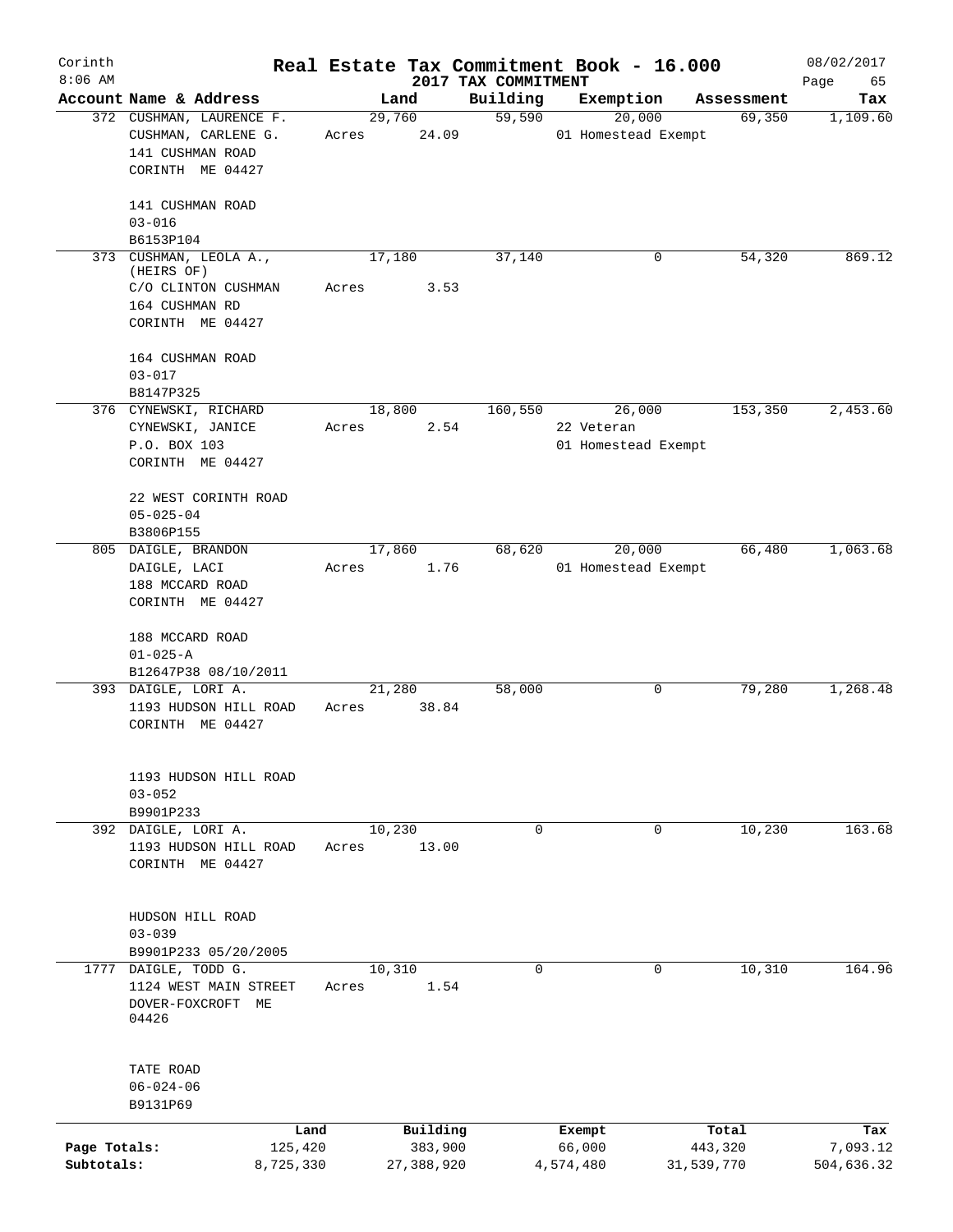|                                                                                     |                                                 |             |                                                        |                                                      |                          | 08/02/2017<br>Page<br>66                                                                         |
|-------------------------------------------------------------------------------------|-------------------------------------------------|-------------|--------------------------------------------------------|------------------------------------------------------|--------------------------|--------------------------------------------------------------------------------------------------|
| Account Name & Address                                                              |                                                 |             | Building                                               | Exemption                                            | Assessment               | Tax                                                                                              |
| 381 DAILY, LINDA LEE<br>18806 COUNTRYMAN AVE<br>PORT CHARLOTTE FL<br>33948          | Acres                                           |             | $\mathbf 0$                                            | $\mathbf 0$                                          | 10,620                   | 169.92                                                                                           |
| GRANT ROAD<br>$02 - 053 - A$<br>B4699P337                                           |                                                 |             |                                                        |                                                      |                          |                                                                                                  |
| 379 DALESSANDRO, WILLIAM<br>ALFRED<br>21465 CRESTFALLS COURT<br>BOCA RATON FL 33444 | Acres                                           |             | 0                                                      | 0                                                    | 12,540                   | 200.64                                                                                           |
| MEADOW ROAD N/F OFF<br>$09 - 014 - 10$                                              |                                                 |             |                                                        |                                                      |                          |                                                                                                  |
| 1876 DAMON, ERIK<br>DAMON, JENNIFER<br>80 GARY SETTLEMENT ROAD<br>CORINTH ME 04427  |                                                 | $\mathbf 0$ | 34,030                                                 | 20,000                                               | 14,030                   | 224.48                                                                                           |
| $09 - 028 - H$                                                                      |                                                 |             |                                                        |                                                      |                          | 271.84                                                                                           |
| 249 FISHER ROAD<br>CORINNA ME 04928                                                 | Acres                                           |             |                                                        |                                                      |                          |                                                                                                  |
| AVENUE ROAD<br>$01 - 003 - 03 - A$                                                  |                                                 |             |                                                        |                                                      |                          |                                                                                                  |
| 385 DARLING, DANNIE W.<br>DARLING, SUSAN<br>1155 MAIN STREET<br>CORINTH ME 04427    | Acres                                           |             | 88,920                                                 | 20,000                                               | 86,290                   | 1,380.64                                                                                         |
| 1155 MAIN STREET<br>$03 - 023 - B$<br>B5504P1                                       |                                                 |             |                                                        |                                                      |                          |                                                                                                  |
| 1768 DARLING, TRUDY<br>9 DARLING WAY<br>CORINTH ME 04427                            |                                                 | 0           | 20,870                                                 | 0                                                    | 20,870                   | 333.92                                                                                           |
| DARLING WAY<br>$03 - 022 - 3H$                                                      |                                                 |             |                                                        |                                                      |                          |                                                                                                  |
| 171 DARLING, WAYNE R.<br>1201 MAIN STREET<br>CORINTH ME 04427                       | Acres                                           |             | 0                                                      | $\mathbf 0$                                          | 16,290                   | 260.64                                                                                           |
| MAIN STREET<br>$03 - 022 - A$                                                       |                                                 |             |                                                        |                                                      |                          |                                                                                                  |
|                                                                                     | 35 GARY SETTLEMENT ROAD<br>2075 DANIELS, PHILIP |             | Land<br>10,620<br>12,540<br>16,990<br>17,370<br>16,290 | 6.50<br>10.00<br>$\mathbf 0$<br>7.30<br>2.41<br>1.48 | 2017 TAX COMMITMENT<br>0 | Real Estate Tax Commitment Book - 16.000<br>01 Homestead Exempt<br>16,990<br>01 Homestead Exempt |

|              | Land      | Building   | Exempt    | Total      | Tax        |
|--------------|-----------|------------|-----------|------------|------------|
| Page Totals: | 73,810    | 143,820    | 40,000    | 177,630    | 2,842.08   |
| Subtotals:   | 8,799,140 | 27,532,740 | 4,614,480 | 31,717,400 | 507,478.40 |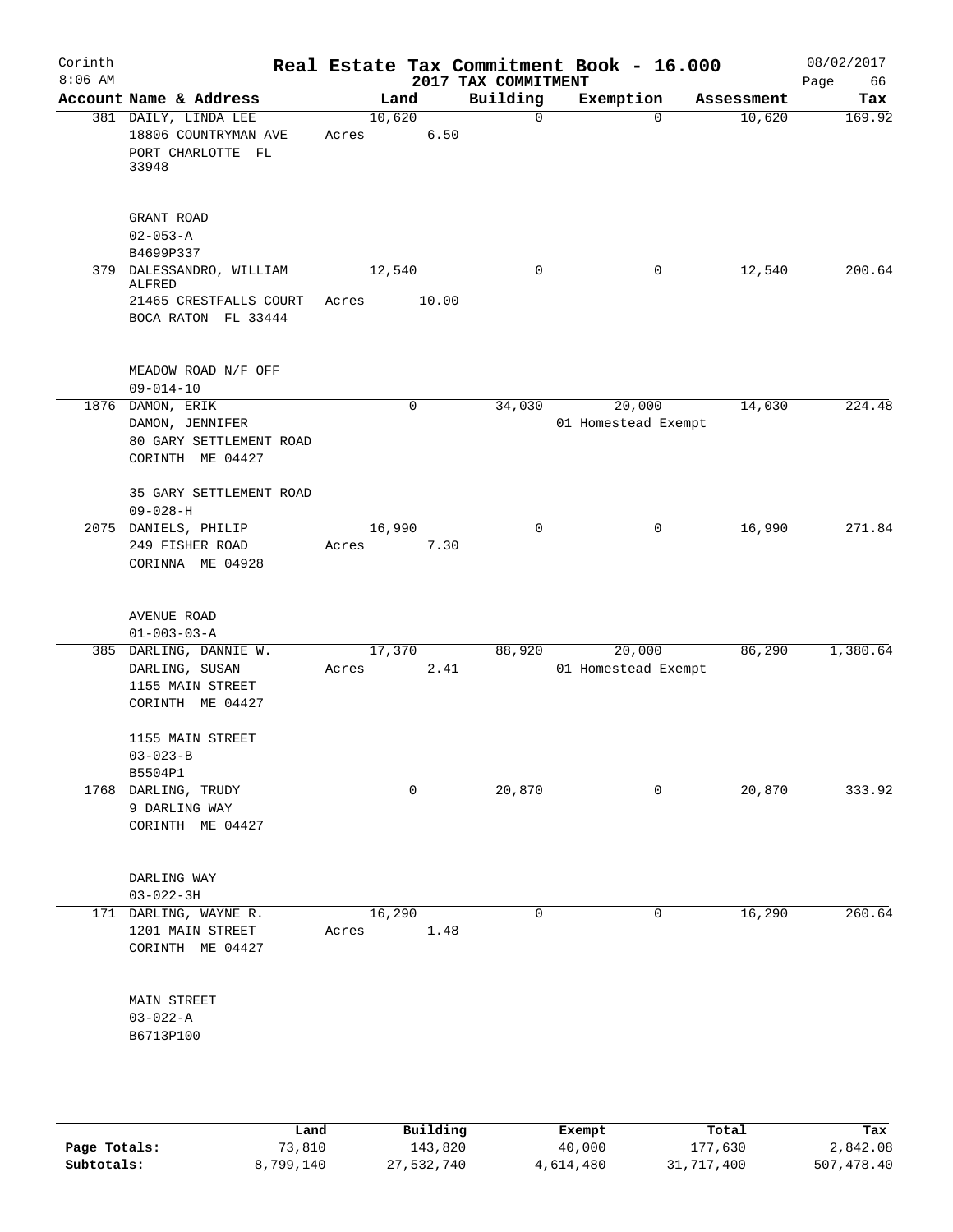| Corinth   |                                   |       |         |                     | Real Estate Tax Commitment Book - 16.000 |            | 08/02/2017 |
|-----------|-----------------------------------|-------|---------|---------------------|------------------------------------------|------------|------------|
| $8:06$ AM |                                   |       |         | 2017 TAX COMMITMENT |                                          |            | Page<br>67 |
|           | Account Name & Address            |       | Land    | Building            | Exemption                                | Assessment | Tax        |
|           | 387 DARLING, WAYNE R.             |       | 16, 170 | 18,800              | $\Omega$                                 | 34,970     | 559.52     |
|           | DARLING, TANYA M.                 | Acres | 1.38    |                     |                                          |            |            |
|           | 1201 MAIN STREET                  |       |         |                     |                                          |            |            |
|           | CORINTH ME 04427                  |       |         |                     |                                          |            |            |
|           | 1202 MAIN STREET                  |       |         |                     |                                          |            |            |
|           | $03 - 028 - B$                    |       |         |                     |                                          |            |            |
|           | B3944P173                         |       |         |                     |                                          |            |            |
|           | 386 DARLING, WAYNE R.             |       | 75,230  | 72,380              | 20,000                                   | 127,610    | 2,041.76   |
|           | DARLING, TANYA M.                 | Acres | 136.96  |                     | 01 Homestead Exempt                      |            |            |
|           | 1201 MAIN STREET                  |       |         |                     |                                          |            |            |
|           | CORINTH ME 04427                  |       |         |                     |                                          |            |            |
|           | 1201 MAIN STREET                  |       |         |                     |                                          |            |            |
|           | $03 - 022$                        |       |         |                     |                                          |            |            |
|           | B11014P49 06/05/2007              |       |         |                     |                                          |            |            |
| 1910      | DARNER, CHRIS (HEIRS<br>OF)       |       | 10,930  | 0                   | 0                                        | 10,930     | 174.88     |
|           | DARNER, MIRANDA                   | Acres | 1.03    |                     |                                          |            |            |
|           | 14 KILLDEER DRIVE                 |       |         |                     |                                          |            |            |
|           | UNITY ME 04988                    |       |         |                     |                                          |            |            |
|           | 23 BRUCE ROAD                     |       |         |                     |                                          |            |            |
|           | $08 - 012 - 27$                   |       |         |                     |                                          |            |            |
|           | B13027P248 11/29/2012             |       |         |                     |                                          |            |            |
|           | 1143 DAUPHINEE, LINDA             |       | 15,730  | 71,440              | 20,000                                   | 67,170     | 1,074.72   |
|           | 17 BEECH GROVE ROAD               | Acres | 1.00    |                     | 01 Homestead Exempt                      |            |            |
|           | CORINTH ME 04427                  |       |         |                     |                                          |            |            |
|           | 17 BEECH GROVE ROAD               |       |         |                     |                                          |            |            |
|           | $06 - 003 - 01$                   |       |         |                     |                                          |            |            |
|           | B12628P76 09/09/2011              |       |         |                     |                                          |            |            |
|           | 388 DAUPHINEE, MARK S.            |       | 17,500  | 109,680             | 20,000                                   | 107,180    | 1,714.88   |
|           | DAUPHINEE, MELODY L.              | Acres | 1.46    |                     | 01 Homestead Exempt                      |            |            |
|           | 104 EXETER ROAD                   |       |         |                     |                                          |            |            |
|           | CORINTH ME 04427                  |       |         |                     |                                          |            |            |
|           | 104 EXETER ROAD                   |       |         |                     |                                          |            |            |
|           | $14 - 012$                        |       |         |                     |                                          |            |            |
|           | B3363P165                         |       |         |                     |                                          |            |            |
|           | 380 D'AURIA, NORM LIVING<br>TRUST |       | 28,510  | $\Omega$            | 0                                        | 28,510     | 456.16     |
|           | 1314 CHATHAM LANE                 | Acres | 49.19   |                     |                                          |            |            |
|           | WOODSTOCK IL 60098                |       |         |                     |                                          |            |            |
|           | TATE ROAD                         |       |         |                     |                                          |            |            |
|           | $09 - 022 - A$                    |       |         |                     |                                          |            |            |
|           | B9188P151                         |       |         |                     |                                          |            |            |
|           |                                   |       |         |                     |                                          |            |            |

|              | Land      | Building   | Exempt    | Total      | Tax        |
|--------------|-----------|------------|-----------|------------|------------|
| Page Totals: | 164,070   | 272,300    | 60,000    | 376,370    | 6,021.92   |
| Subtotals:   | 8,963,210 | 27,805,040 | 4,674,480 | 32,093,770 | 513,500.32 |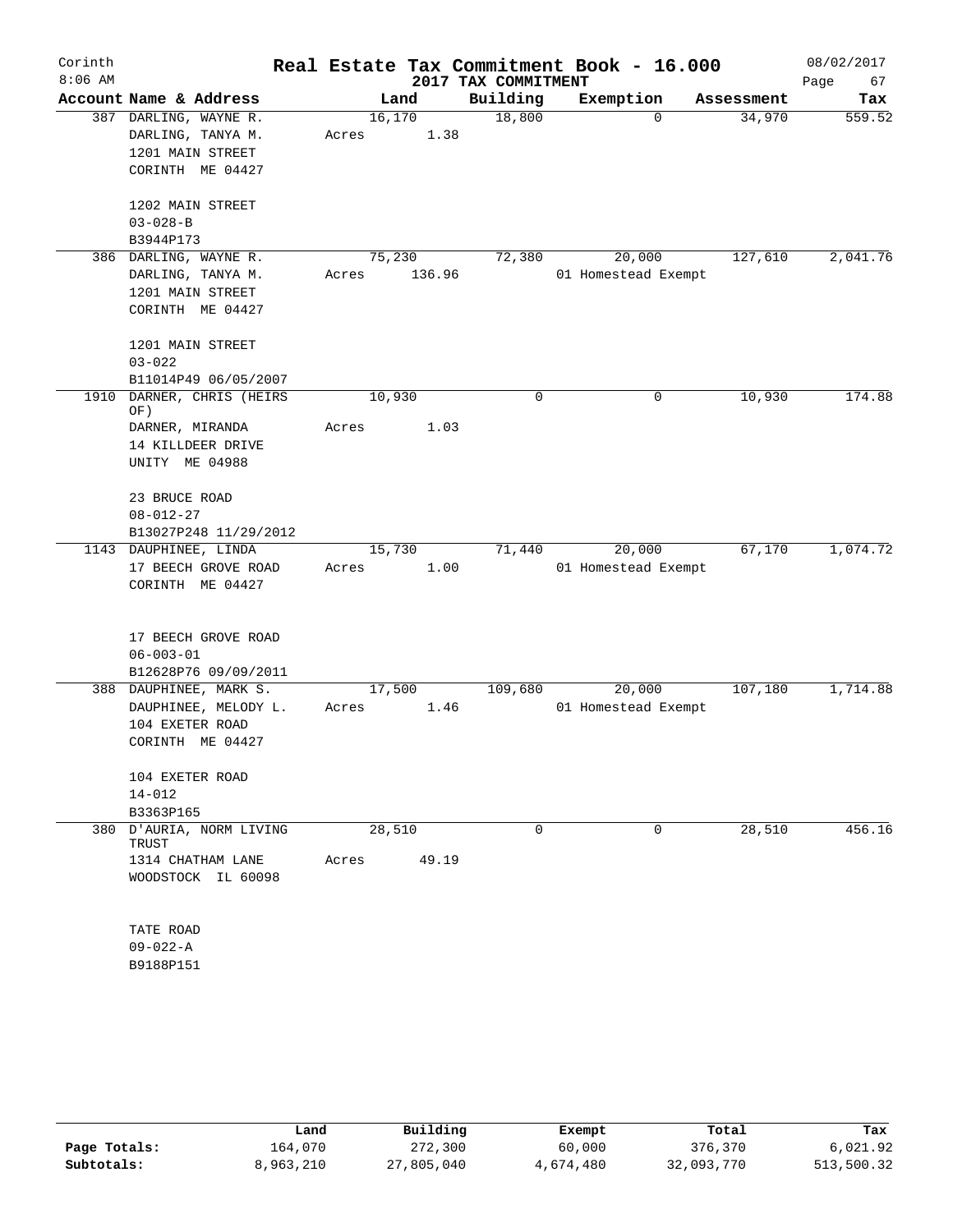| Corinth      |                                                                    |        |            |                     | Real Estate Tax Commitment Book - 16.000 |            |                       | 08/02/2017      |
|--------------|--------------------------------------------------------------------|--------|------------|---------------------|------------------------------------------|------------|-----------------------|-----------------|
| $8:06$ AM    | Account Name & Address                                             |        |            | 2017 TAX COMMITMENT |                                          |            |                       | Page<br>68      |
|              | 860 DAVIS JR, THOMAS J.                                            | 53,030 | Land       | Building<br>59,440  | Exemption                                | $\Omega$   | Assessment<br>112,470 | Tax<br>1,799.52 |
|              | DAVIS, MURIEL E. &<br>DAVIS, THOMAS III J/T                        | Acres  | 107.02     |                     |                                          |            |                       |                 |
|              | <b>BOX 112</b>                                                     |        |            |                     |                                          |            |                       |                 |
|              | KENDUSKEAG ME 04450                                                |        |            |                     |                                          |            |                       |                 |
|              | 657 MAIN STREET<br>$05 - 031$                                      |        |            |                     |                                          |            |                       |                 |
|              | B12201P194 07/27/2010 B11249P19 12/27/2007                         |        |            |                     |                                          |            |                       |                 |
|              | 873 DAVIS, ELIZABETH A.                                            | 20,400 |            | 30,240              |                                          | 0          | 50,640                | 810.24          |
|              | VELASQUEZ, MARY MARDEN                                             | Acres  | 48.50      |                     |                                          |            |                       |                 |
|              | 7220 VIA CORRETO DRIVE                                             |        |            |                     |                                          |            |                       |                 |
|              | AUSTIN TX 78749                                                    |        |            |                     |                                          |            |                       |                 |
|              | 101 RABBIT PATH                                                    |        |            |                     |                                          |            |                       |                 |
|              | $06 - 041$                                                         |        |            |                     |                                          |            |                       |                 |
|              | B11303P217 02/25/2008 B11247P20 12/21/2007<br>1298 DAVIS, JONATHAN | 20,900 |            | 0                   |                                          | 0          | 20,900                | 334.40          |
|              | DAVIS, KRISTY                                                      | Acres  | 12.50      |                     |                                          |            |                       |                 |
|              | 565 EXETER ROAD                                                    |        |            |                     |                                          |            |                       |                 |
|              | CORINTH ME 04427                                                   |        |            |                     |                                          |            |                       |                 |
|              | EXETER ROAD                                                        |        |            |                     |                                          |            |                       |                 |
|              | $07 - 001 - 05A$                                                   |        |            |                     |                                          |            |                       |                 |
|              | B14231P101 08/01/2016                                              |        |            |                     |                                          |            |                       |                 |
|              | 1297 DAVIS, JONATHAN                                               |        | 28,270     | 140,560             |                                          | 0          | 168,830               | 2,701.28        |
|              | DAVIS, KRISTY<br>565 EXETER ROAD                                   | Acres  | 10.36      |                     |                                          |            |                       |                 |
|              | CORINTH ME 04427                                                   |        |            |                     |                                          |            |                       |                 |
|              |                                                                    |        |            |                     |                                          |            |                       |                 |
|              | 565 EXETER ROAD                                                    |        |            |                     |                                          |            |                       |                 |
|              | $07 - 001 - 05$<br>B14231P101 08/01/2016                           |        |            |                     |                                          |            |                       |                 |
|              | 1407 DAWES JR, RICHARD E.                                          | 19,160 |            | 99,360              | 20,000                                   |            | 98,520                | 1,576.32        |
|              | 362 WEST CORINTH ROAD                                              | Acres  | 3.96       |                     | 01 Homestead Exempt                      |            |                       |                 |
|              | CORINTH ME 04427                                                   |        |            |                     |                                          |            |                       |                 |
|              |                                                                    |        |            |                     |                                          |            |                       |                 |
|              | 362 WEST CORINTH ROAD<br>$05 - 002 - 03$                           |        |            |                     |                                          |            |                       |                 |
|              | B10087P4 09/13/2005                                                |        |            |                     |                                          |            |                       |                 |
| 398          | DAY JR, KENNETH U.                                                 | 34,540 |            | 83,280              | 20,000                                   |            | 97,820                | 1,565.12        |
|              | DAY, JOYCE M. (HEIRS                                               | Acres  | 58.00      |                     | 01 Homestead Exempt                      |            |                       |                 |
|              | OF)<br>502 LEDGE HILL ROAD                                         |        |            |                     |                                          |            |                       |                 |
|              | CORINTH ME 04427                                                   |        |            |                     |                                          |            |                       |                 |
|              | 502 LEDGE HILL ROAD                                                |        |            |                     |                                          |            |                       |                 |
|              | $04 - 032$                                                         |        |            |                     |                                          |            |                       |                 |
|              | B3901P96                                                           |        |            |                     |                                          |            |                       |                 |
|              | 1344 DAY, EUGENE                                                   | 22,150 |            | 251,750             |                                          | 0          | 273,900               | 4,382.40        |
|              | 118 DAY ROAD<br>GARLAND ME 04939                                   | Acres  | 2.94       |                     |                                          |            |                       |                 |
|              |                                                                    |        |            |                     |                                          |            |                       |                 |
|              | 98 MAIN STREET                                                     |        |            |                     |                                          |            |                       |                 |
|              | $11 - 018$<br>B13035P121 12/11/2012                                |        |            |                     |                                          |            |                       |                 |
|              | Land                                                               |        | Building   |                     | Exempt                                   |            | Total                 | Tax             |
| Page Totals: | 198,450                                                            |        | 664,630    |                     | 40,000                                   | 823,080    |                       | 13,169.28       |
| Subtotals:   | 9,161,660                                                          |        | 28,469,670 |                     | 4,714,480                                | 32,916,850 |                       | 526,669.60      |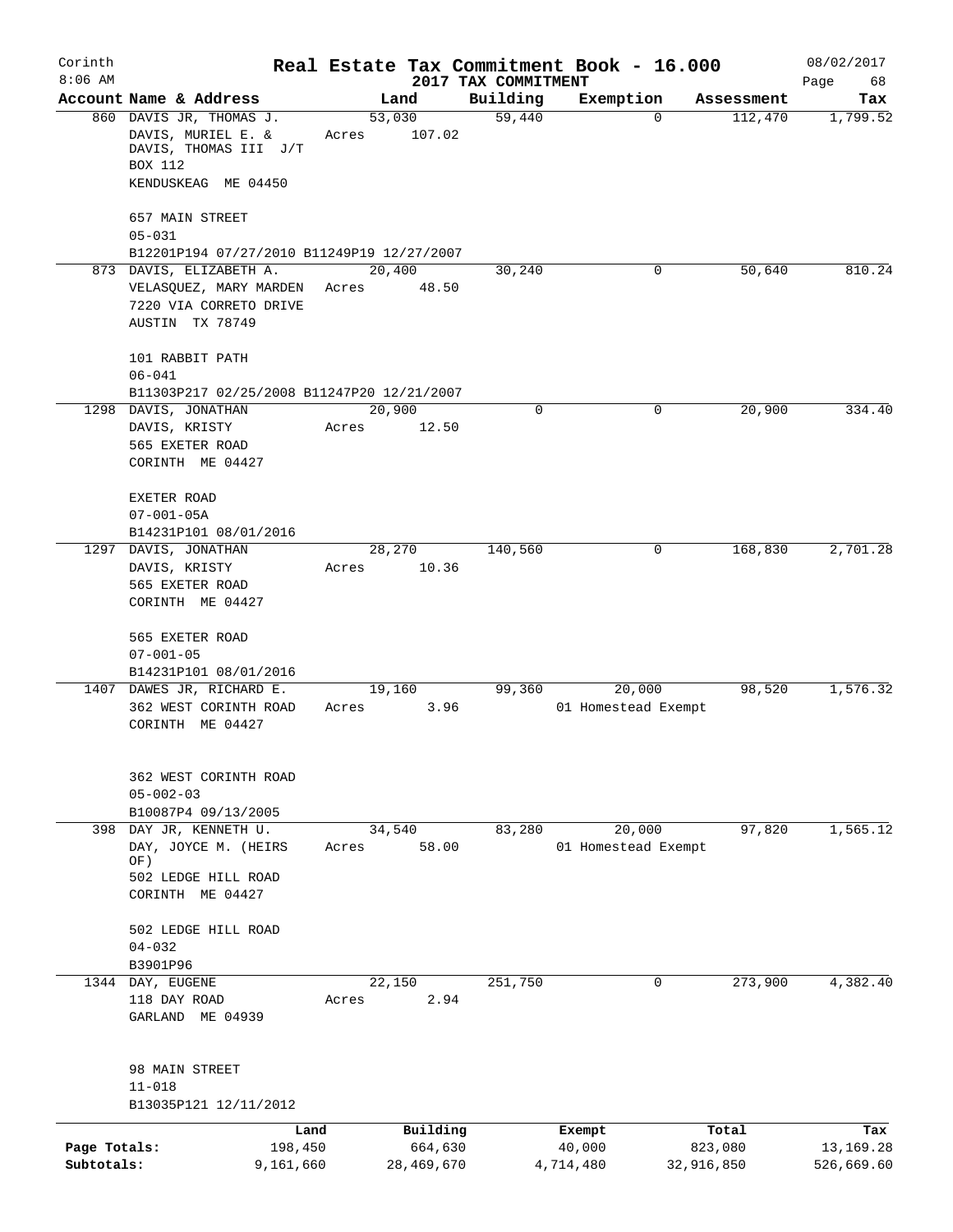| Corinth      |                               |       |        |                       |                     | Real Estate Tax Commitment Book - 16.000 |                         |            | 08/02/2017              |
|--------------|-------------------------------|-------|--------|-----------------------|---------------------|------------------------------------------|-------------------------|------------|-------------------------|
| $8:06$ AM    |                               |       |        |                       | 2017 TAX COMMITMENT |                                          |                         |            | Page<br>69              |
|              | Account Name & Address        |       | Land   |                       | Building            | Exemption                                |                         | Assessment | Tax                     |
|              | 1152 DAY, EUGENE K.           |       | 16,940 |                       | 63,320              |                                          | $\mathbf 0$             | 80,260     | 1,284.16                |
|              | DAY, AIMEE A.                 | Acres |        | 1.00                  |                     |                                          |                         |            |                         |
|              | 118 DAY ROAD                  |       |        |                       |                     |                                          |                         |            |                         |
|              | GARLAND ME 04939              |       |        |                       |                     |                                          |                         |            |                         |
|              |                               |       |        |                       |                     |                                          |                         |            |                         |
|              | 157 MAIN STREET               |       |        |                       |                     |                                          |                         |            |                         |
|              | $11 - 006$                    |       |        |                       |                     |                                          |                         |            |                         |
|              | B8376P92                      |       |        |                       |                     |                                          |                         |            |                         |
|              | 1960 DAY, EUGENE KIMBALL      |       | 12,100 |                       | $\Omega$            | 0                                        |                         | 12,100     | 193.60                  |
|              | 118 DAY ROAD                  | Acres |        | 2.00                  |                     |                                          |                         |            |                         |
|              | GARLAND ME 04939              |       |        |                       |                     |                                          |                         |            |                         |
|              |                               |       |        |                       |                     |                                          |                         |            |                         |
|              |                               |       |        |                       |                     |                                          |                         |            |                         |
|              | MAIN STREET<br>$11 - 006 - D$ |       |        |                       |                     |                                          |                         |            |                         |
|              |                               |       |        |                       |                     |                                          |                         |            |                         |
|              | B10574P24 05/03/2006          |       |        |                       |                     |                                          |                         |            |                         |
|              | 1250 DAY, JORDAN R.           |       | 11,490 |                       | 86,350              |                                          | 0                       | 97,840     | 1,565.44                |
|              | 157 MAIN STREET               | Acres |        | 0.33                  |                     |                                          |                         |            |                         |
|              | CORINTH ME 04427              |       |        |                       |                     |                                          |                         |            |                         |
|              |                               |       |        |                       |                     |                                          |                         |            |                         |
|              | 10 HUDSON ROAD                |       |        |                       |                     |                                          |                         |            |                         |
|              |                               |       |        |                       |                     |                                          |                         |            |                         |
|              | $16 - 030$                    |       |        |                       |                     |                                          |                         |            |                         |
|              | B13754P233 02/02/2015         |       |        |                       |                     |                                          |                         |            |                         |
|              | 281 DAY, LAYTON C.            |       | 16,100 |                       | 43,110              | 20,000                                   |                         | 39,210     | 627.36                  |
|              | DAY, LORRI K.                 | Acres |        | 2.50                  |                     | 01 Homestead Exempt                      |                         |            |                         |
|              | 70 LYNDSAY LANE               |       |        |                       |                     |                                          |                         |            |                         |
|              | GLENBURN ME 04401             |       |        |                       |                     |                                          |                         |            |                         |
|              |                               |       |        |                       |                     |                                          |                         |            |                         |
|              | 18 MILL ROAD                  |       |        |                       |                     |                                          |                         |            |                         |
|              | $02 - 045 - A$                |       |        |                       |                     |                                          |                         |            |                         |
| 1309         | B9092P144<br>DAY, MATTHEW B.  |       | 16,070 |                       | 80,740              | 20,000                                   |                         | 76,810     | 1,228.96                |
|              | WHITE, KATIE M.               | Acres |        | 1.29                  |                     | 01 Homestead Exempt                      |                         |            |                         |
|              | 75 BEECH GROVE RD             |       |        |                       |                     |                                          |                         |            |                         |
|              | CORINTH ME 04427              |       |        |                       |                     |                                          |                         |            |                         |
|              |                               |       |        |                       |                     |                                          |                         |            |                         |
|              | 75 BEECH GROVE ROAD           |       |        |                       |                     |                                          |                         |            |                         |
|              | $06 - 003 - 08$               |       |        |                       |                     |                                          |                         |            |                         |
|              | B12234P338 08/31/2010         |       |        |                       |                     |                                          |                         |            |                         |
|              | 400 DAY, TERRANCE L.          |       | 16,890 |                       | 82,600              | 20,000                                   |                         | 79,490     | 1,271.84                |
|              | DAY, DEBRA F.                 | Acres |        | 2.00                  |                     | 01 Homestead Exempt                      |                         |            |                         |
|              | P.O. BOX 4                    |       |        |                       |                     |                                          |                         |            |                         |
|              | CORINTH ME 04427              |       |        |                       |                     |                                          |                         |            |                         |
|              |                               |       |        |                       |                     |                                          |                         |            |                         |
|              | 428 HUDSON ROAD               |       |        |                       |                     |                                          |                         |            |                         |
|              | $12 - 011 - C$                |       |        |                       |                     |                                          |                         |            |                         |
|              | B3580P238                     |       |        |                       |                     |                                          |                         |            |                         |
| 1884         | DEAN, MICHAEL K.              |       | 26,520 |                       | 91,960              | 20,000                                   |                         | 98,480     | 1,575.68                |
|              | DUNCAN-DEAN, CAROL-ANN        | Acres |        | 10.30                 |                     | 01 Homestead Exempt                      |                         |            |                         |
|              | 1312 MAIN STREET              |       |        |                       |                     |                                          |                         |            |                         |
|              | CORINTH ME 04427              |       |        |                       |                     |                                          |                         |            |                         |
|              |                               |       |        |                       |                     |                                          |                         |            |                         |
|              | 1312 MAIN STREET              |       |        |                       |                     |                                          |                         |            |                         |
|              | $03 - 032 - B$                |       |        |                       |                     |                                          |                         |            |                         |
|              | B10060P177 08/26/2005         |       |        |                       |                     |                                          |                         |            |                         |
|              |                               |       |        |                       |                     |                                          |                         |            |                         |
|              |                               |       |        |                       |                     |                                          |                         |            |                         |
| Page Totals: |                               | Land  |        | Building              |                     | Exempt                                   |                         | Total      | Tax                     |
| Subtotals:   | 116,110<br>9,277,770          |       |        | 448,080<br>28,917,750 |                     | 80,000<br>4,794,480                      | 484,190<br>33, 401, 040 |            | 7,747.04<br>534, 416.64 |
|              |                               |       |        |                       |                     |                                          |                         |            |                         |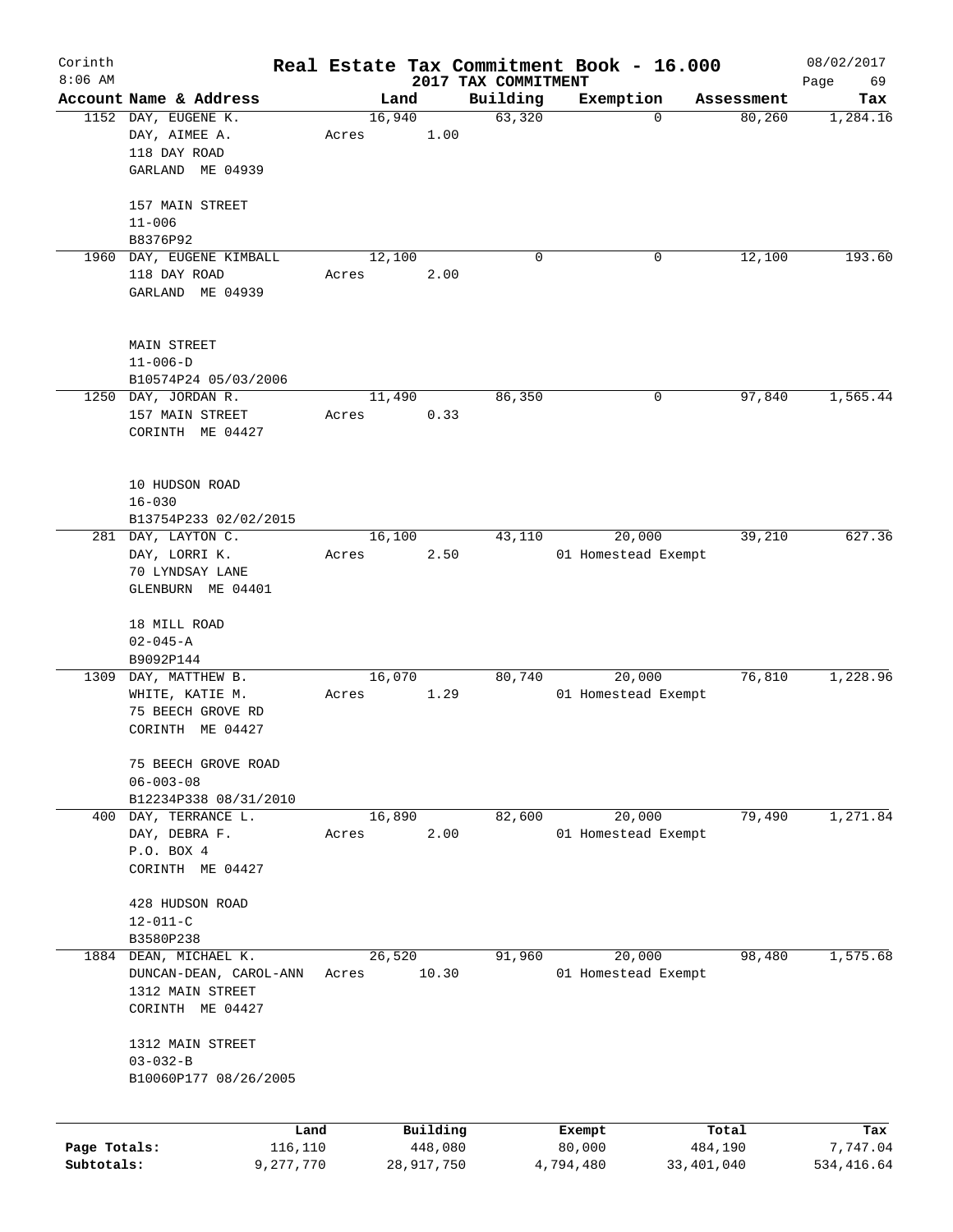| Corinth                    |                                                                                                      |                      |                 |                         |                                 | Real Estate Tax Commitment Book - 16.000 |                         |            | 08/02/2017               |
|----------------------------|------------------------------------------------------------------------------------------------------|----------------------|-----------------|-------------------------|---------------------------------|------------------------------------------|-------------------------|------------|--------------------------|
| $8:06$ AM                  | Account Name & Address                                                                               |                      |                 | Land                    | 2017 TAX COMMITMENT<br>Building | Exemption                                |                         | Assessment | Page<br>70<br>Tax        |
|                            | 1212 DEARBORN, PATRICIA<br>PO BOX 108<br>CORINTH ME 04427                                            |                      | 19,490<br>Acres | 3.11                    | 88,480                          |                                          | $\mathbf 0$             | 107,970    | 1,727.52                 |
|                            | 87 EXETER ROAD<br>$14 - 017$<br>B13746P68 01/15/2015                                                 |                      |                 |                         |                                 |                                          |                         |            |                          |
|                            | 1488 DEARBORN, PATRICIA A<br>MIXON, TONY J. &<br>GLAZIER, GLENN G.<br>PO BOX 108<br>CORINTH ME 04427 |                      | 19,960<br>Acres | 1.21                    | 234,170                         |                                          | 0                       | 254,130    | 4,066.08                 |
|                            | 263 MAIN STREET<br>$11 - 002 - 01$<br>B12150P69 06/04/2010                                           |                      |                 |                         |                                 |                                          |                         |            |                          |
|                            | 1487 DEARBORN, PATRICIA A<br>P.O. BOX 108<br>CORINTH ME 04427                                        |                      | Acres           | 20,070<br>3.59          | 182,670                         | 20,000<br>01 Homestead Exempt            |                         | 182,740    | 2,923.84                 |
|                            | 45 VILLAGE DRIVE<br>$11 - 002 - 16$<br>B9120P292                                                     |                      |                 |                         |                                 |                                          |                         |            |                          |
|                            | 1496 DEARBORN, PATRICIA A.<br>PO BOX 108<br>CORINTH ME 04427                                         |                      | 17,230<br>Acres | 1.07                    | 231,930                         |                                          | 0                       | 249,160    | 3,986.56                 |
|                            | 15 VILLAGE DRIVE<br>$11 - 002 - 10$<br>B9120P292                                                     |                      |                 |                         |                                 |                                          |                         |            |                          |
|                            | 1840 DEARBORN, PATRICIA A.<br>PO BOX 108<br>CORINTH ME 04427                                         |                      | 11,190<br>Acres | 1.25                    | 0                               |                                          | 0                       | 11,190     | 179.04                   |
|                            | BRADBURY DRIVE<br>$08 - 012 - 17$<br>B12641P176 11/01/2011                                           |                      |                 |                         |                                 |                                          |                         |            |                          |
|                            | 67 DEARBORN, PATRICIA A.<br>PO BOX 108<br>CORINTH ME 04427                                           |                      | 34,000<br>Acres | 65.20                   | $\mathbf 0$                     |                                          | 0                       | 34,000     | 544.00                   |
|                            | BRADBURY DRIVE<br>$08 - 012$<br>B12641P172 11/01/2011                                                |                      |                 |                         |                                 |                                          |                         |            |                          |
|                            | 1489 DEARBORN, PATRICIA A.<br>PO BOX 108<br>CORINTH ME 04427                                         |                      | 36,740<br>Acres | 2.00                    | 371,590                         |                                          | $\mathbf 0$             | 408,330    | 6,533.28                 |
|                            | 2 VILLAGE DRIVE<br>$11 - 002 - 02$<br>B13076P45 01/25/2013                                           |                      |                 |                         |                                 |                                          |                         |            |                          |
|                            |                                                                                                      | Land                 |                 | Building                |                                 | Exempt                                   |                         | Total      | Tax                      |
| Page Totals:<br>Subtotals: |                                                                                                      | 158,680<br>9,436,450 |                 | 1,108,840<br>30,026,590 |                                 | 20,000<br>4,814,480                      | 1,247,520<br>34,648,560 |            | 19,960.32<br>554, 376.96 |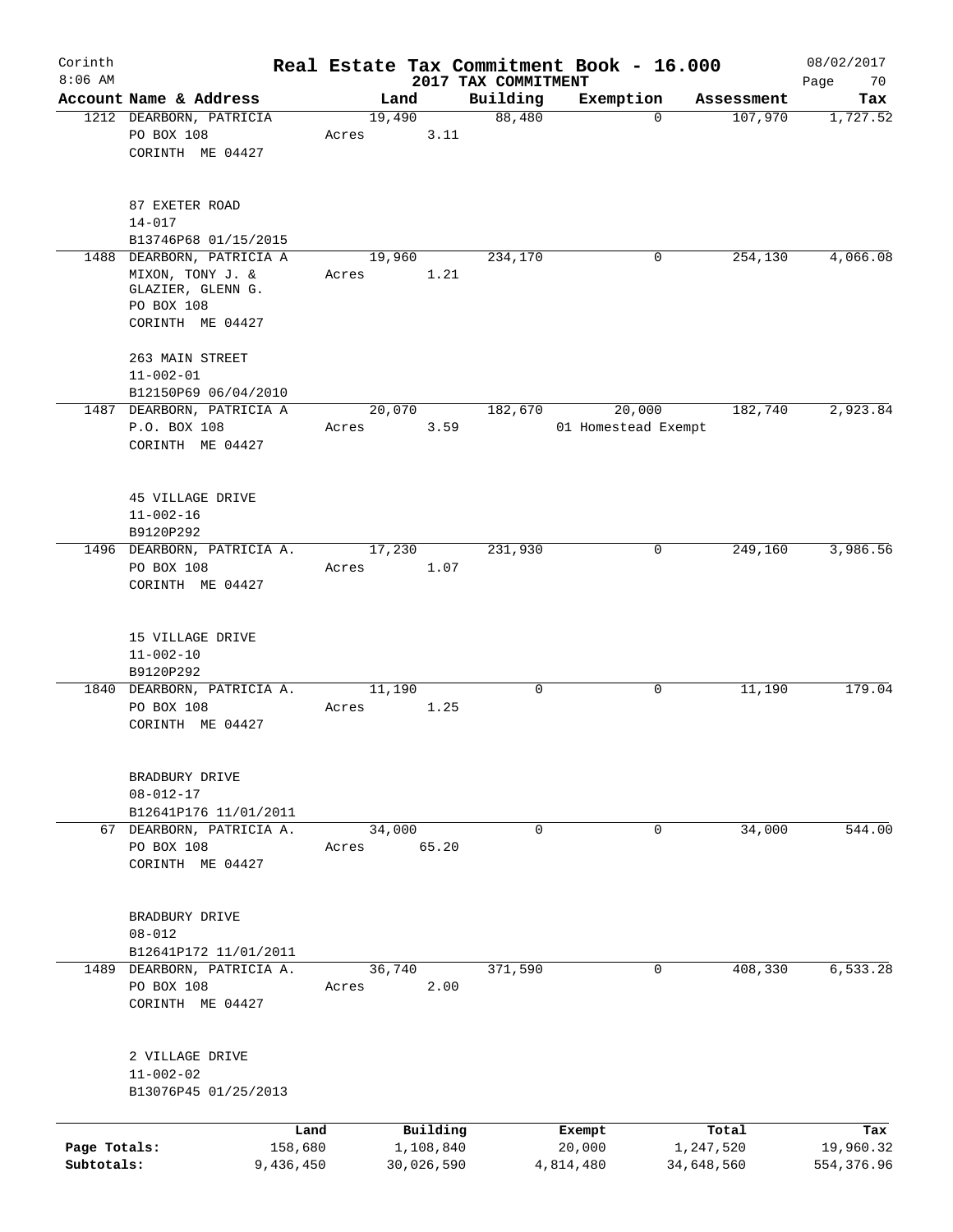| Corinth   |                                                |        |        |                     | Real Estate Tax Commitment Book - 16.000 |            | 08/02/2017 |
|-----------|------------------------------------------------|--------|--------|---------------------|------------------------------------------|------------|------------|
| $8:06$ AM |                                                |        |        | 2017 TAX COMMITMENT |                                          |            | 71<br>Page |
|           | Account Name & Address                         |        | Land   | Building            | Exemption                                | Assessment | Tax        |
|           | 1306 DEARBORN, RYAN M.                         |        | 21,530 | 154,300             | 20,000                                   | 155,830    | 2,493.28   |
|           | DEARBORN, SUSAN B.                             | Acres  | 6.00   |                     | 01 Homestead Exempt                      |            |            |
|           | 384 WEST CORINTH ROAD                          |        |        |                     |                                          |            |            |
|           | CORINTH ME 04427                               |        |        |                     |                                          |            |            |
|           | 384 WEST CORINTH ROAD                          |        |        |                     |                                          |            |            |
|           | $05 - 002 - C$                                 |        |        |                     |                                          |            |            |
|           | B10578P222 08/11/2006                          |        |        |                     |                                          |            |            |
|           | 242 DELEAR, NICHOLAS J.                        | 17,270 |        | 6,540               | 0                                        | 23,810     | 380.96     |
|           | 123 HILLSIDE RD                                | Acres  | 5.00   |                     |                                          |            |            |
|           | HIGHLAND LAKES NJ                              |        |        |                     |                                          |            |            |
|           | 07422                                          |        |        |                     |                                          |            |            |
|           |                                                |        |        |                     |                                          |            |            |
|           | MEADOW ROAD N/F OFF                            |        |        |                     |                                          |            |            |
|           | $09 - 018$                                     |        |        |                     |                                          |            |            |
|           | B8185P274                                      |        |        |                     |                                          |            |            |
|           | 405 DEMERCHANT, LEO M.<br>(HEIRS OF)           | 19,150 |        | 72,230              | 20,000                                   | 71,380     | 1,142.08   |
|           | DEMERCHANT, BARBARA L.                         | Acres  | 3.95   |                     | 01 Homestead Exempt                      |            |            |
|           | 30 TATE ROAD                                   |        |        |                     |                                          |            |            |
|           | CORINTH ME 04427                               |        |        |                     |                                          |            |            |
|           |                                                |        |        |                     |                                          |            |            |
|           | 30 TATE ROAD<br>$09 - 028 - A$                 |        |        |                     |                                          |            |            |
|           | B4167P109                                      |        |        |                     |                                          |            |            |
|           | 1221 DENNING, ANDREW S.                        | 13,290 |        | 20,430              | 20,000                                   | 13,720     | 219.52     |
|           | PO BOX 51                                      | Acres  | 0.50   |                     | 01 Homestead Exempt                      |            |            |
|           | KENDUSKEAG ME 04450-0                          |        |        |                     |                                          |            |            |
|           |                                                |        |        |                     |                                          |            |            |
|           |                                                |        |        |                     |                                          |            |            |
|           | 943 MAIN STREET                                |        |        |                     |                                          |            |            |
|           | $05 - 052 - B$                                 |        |        |                     |                                          |            |            |
|           | B13966P246 09/23/2015                          | 21,250 |        | 209,860             | 0                                        | 231,110    | 3,697.76   |
|           | 399 DENNIS, MICHAEL J.<br>DENNIS, ELIZABETH R. | Acres  | 11.20  |                     |                                          |            |            |
|           | 213 ANDERSON RD.                               |        |        |                     |                                          |            |            |
|           | DOVER FOXCROFT ME                              |        |        |                     |                                          |            |            |
|           | 04426                                          |        |        |                     |                                          |            |            |
|           |                                                |        |        |                     |                                          |            |            |
|           | 27 MILL ROAD                                   |        |        |                     |                                          |            |            |
|           | $03 - 014 - 04$<br>B13875P101 06/25/2015       |        |        |                     |                                          |            |            |
|           | 974 DENNIS, MICHAEL J.                         | 28,390 |        | 4,000               | $\mathbf 0$                              | 32,390     | 518.24     |
|           | 27 MILL ROAD                                   | Acres  | 79.50  |                     |                                          |            |            |
|           | CORINTH ME 04427                               |        |        |                     |                                          |            |            |
|           |                                                |        |        |                     |                                          |            |            |
|           |                                                |        |        |                     |                                          |            |            |
|           | MILL ROAD N/F                                  |        |        |                     |                                          |            |            |
|           | $03 - 014$                                     |        |        |                     |                                          |            |            |
|           | B14144P71 05/04/2016                           |        |        |                     |                                          |            |            |
|           |                                                |        |        |                     |                                          |            |            |

|              | Land      | Building   | Exempt    | Total      | Tax        |
|--------------|-----------|------------|-----------|------------|------------|
| Page Totals: | 120,880   | 467,360    | 60,000    | 528,240    | 8,451.84   |
| Subtotals:   | 9,557,330 | 30,493,950 | 4,874,480 | 35,176,800 | 562,828.80 |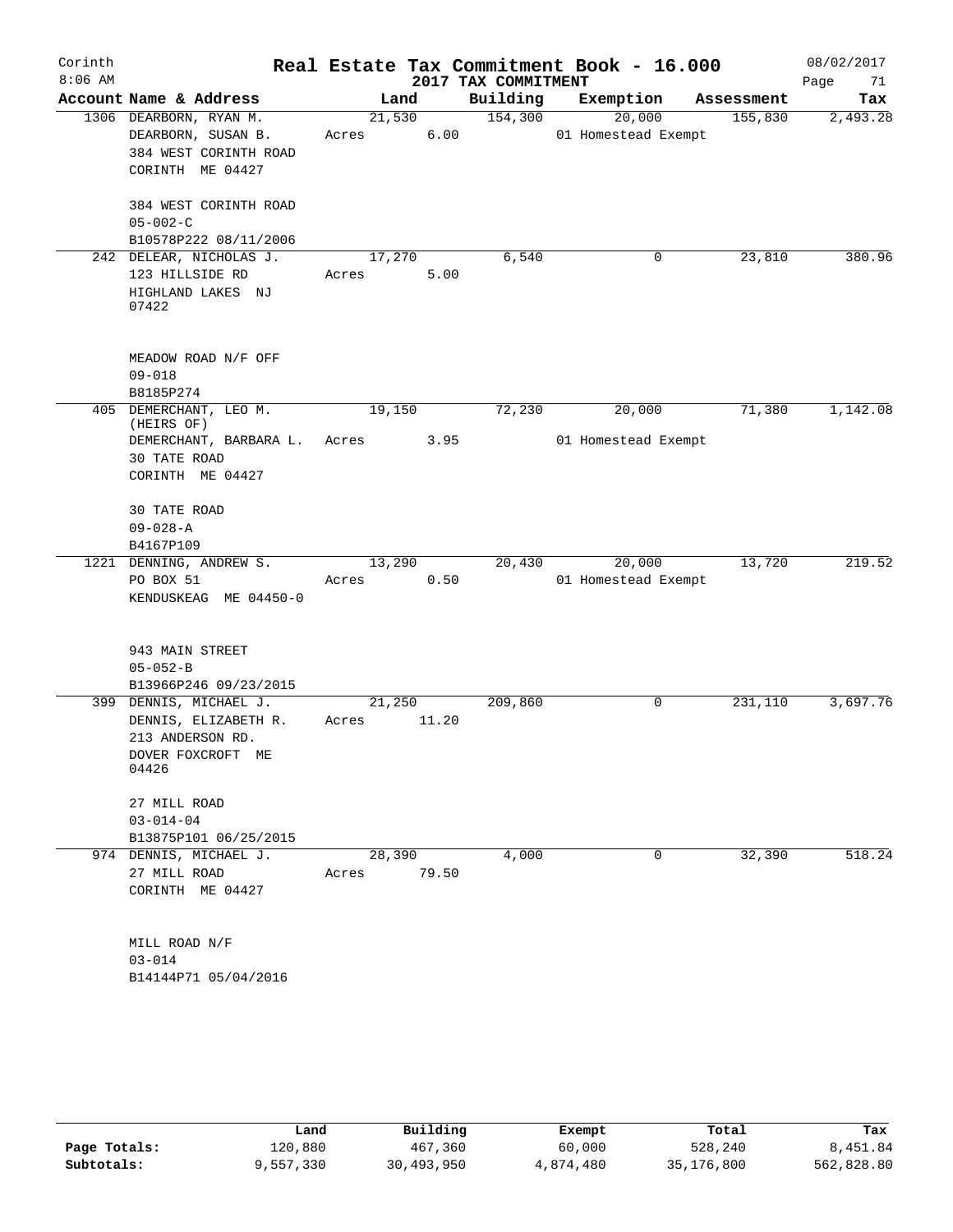| Corinth<br>$8:06$ AM |                                                  |        |        | 2017 TAX COMMITMENT | Real Estate Tax Commitment Book - 16.000 |            | 08/02/2017<br>72<br>Page |
|----------------------|--------------------------------------------------|--------|--------|---------------------|------------------------------------------|------------|--------------------------|
|                      | Account Name & Address                           |        | Land   | Building            | Exemption                                | Assessment | Tax                      |
|                      | 1016 DEVELLIS, CONSTANTINO                       |        | 38,500 | 60,900              | $\Omega$                                 | 99,400     | 1,590.40                 |
|                      | DEVELLIS, SHERRAL                                | Acres  | 50.00  |                     |                                          |            |                          |
|                      | 11 CHARTER OAK DR.                               |        |        |                     |                                          |            |                          |
|                      | OXFORD CT 06478                                  |        |        |                     |                                          |            |                          |
|                      | 501 MAIN STREET                                  |        |        |                     |                                          |            |                          |
|                      | $08 - 015$                                       |        |        |                     |                                          |            |                          |
|                      | B11202P250 11/15/2007                            |        |        |                     |                                          |            |                          |
|                      | 1357 DICKINSON, FRED                             | 15,900 |        | 50,510              | 20,000                                   | 46,410     | 742.56                   |
|                      | DICKINSON, CATHERINE                             | Acres  | 1.15   |                     | 01 Homestead Exempt                      |            |                          |
|                      | 1156 MAIN STREET                                 |        |        |                     |                                          |            |                          |
|                      | CORINTH ME 04427                                 |        |        |                     |                                          |            |                          |
|                      | 1156 MAIN STREET                                 |        |        |                     |                                          |            |                          |
|                      | $03 - 027 - 01$                                  |        |        |                     |                                          |            |                          |
|                      | B10501P218 06/21/2006                            |        |        |                     |                                          |            |                          |
|                      | 1060 DICKINSON, THOMAS J.                        | 15,730 |        | 76,340              | 0                                        | 92,070     | 1,473.12                 |
|                      | DICKINSON, MEGHANA E.                            | Acres  | 1.00   |                     |                                          |            |                          |
|                      | 538 LEDGE HILL ROAD                              |        |        |                     |                                          |            |                          |
|                      | CORINTH ME 04427                                 |        |        |                     |                                          |            |                          |
|                      | 538 LEDGE HILL ROAD                              |        |        |                     |                                          |            |                          |
|                      | $02 - 023$                                       |        |        |                     |                                          |            |                          |
|                      | B11623P127 12/30/2008                            |        |        |                     |                                          |            |                          |
| 1750                 | DIFFELL, THOMAS G &                              | 37,650 |        | 203,850             | 20,000                                   | 221,500    | 3,544.00                 |
|                      | LISA TRS<br>T.G. DIFFELL REV. LIV.               | Acres  | 15.04  |                     | 01 Homestead Exempt                      |            |                          |
|                      | TRUST                                            |        |        |                     |                                          |            |                          |
|                      | 851 MUDGETT ROAD                                 |        |        |                     |                                          |            |                          |
|                      | CORINTH ME 04427                                 |        |        |                     |                                          |            |                          |
|                      |                                                  |        |        |                     |                                          |            |                          |
|                      | 851 MUDGETT ROAD<br>$01 - 044$                   |        |        |                     |                                          |            |                          |
|                      | B9622P80                                         |        |        |                     |                                          |            |                          |
| 1668                 | DIFFELL, THOMAS G &                              | 21,930 |        | 0                   | 0                                        | 21,930     | 350.88                   |
|                      | LISA TRS                                         |        |        |                     |                                          |            |                          |
|                      | T.G. DIFFELL REV. LIV.<br>TRUST                  | Acres  | 21.39  |                     |                                          |            |                          |
|                      | 851 MUDGETT ROAD                                 |        |        |                     |                                          |            |                          |
|                      | CORINTH ME 04427                                 |        |        |                     |                                          |            |                          |
|                      |                                                  |        |        |                     |                                          |            |                          |
|                      | MUDGETT ROAD                                     |        |        |                     |                                          |            |                          |
|                      | $01 - 032$                                       |        |        |                     |                                          |            |                          |
|                      | B7523P280 10/20/2000<br>1805 DIFFELL, THOMAS G & | 20,110 |        | 0                   | 0                                        | 20,110     | 321.76                   |
|                      | LISA TRS                                         |        |        |                     |                                          |            |                          |
|                      | T.G. DIFFELL REV. LIV.                           | Acres  | 18.63  |                     |                                          |            |                          |
|                      | TRUST                                            |        |        |                     |                                          |            |                          |
|                      | 851 MUDGETT ROAD<br>CORINTH ME 04427             |        |        |                     |                                          |            |                          |
|                      |                                                  |        |        |                     |                                          |            |                          |
|                      | MUDGETT ROAD                                     |        |        |                     |                                          |            |                          |
|                      | $01 - 047$                                       |        |        |                     |                                          |            |                          |
|                      | B9622P80                                         |        |        |                     |                                          |            |                          |
|                      |                                                  |        |        |                     |                                          |            |                          |
|                      |                                                  |        |        |                     |                                          |            |                          |
|                      |                                                  |        |        |                     |                                          |            |                          |

|              | Land      | Building   | Exempt    | Total      | Tax        |
|--------------|-----------|------------|-----------|------------|------------|
| Page Totals: | 149,820   | 391,600    | 40,000    | 501,420    | 8,022.72   |
| Subtotals:   | 9,707,150 | 30,885,550 | 4,914,480 | 35,678,220 | 570,851.52 |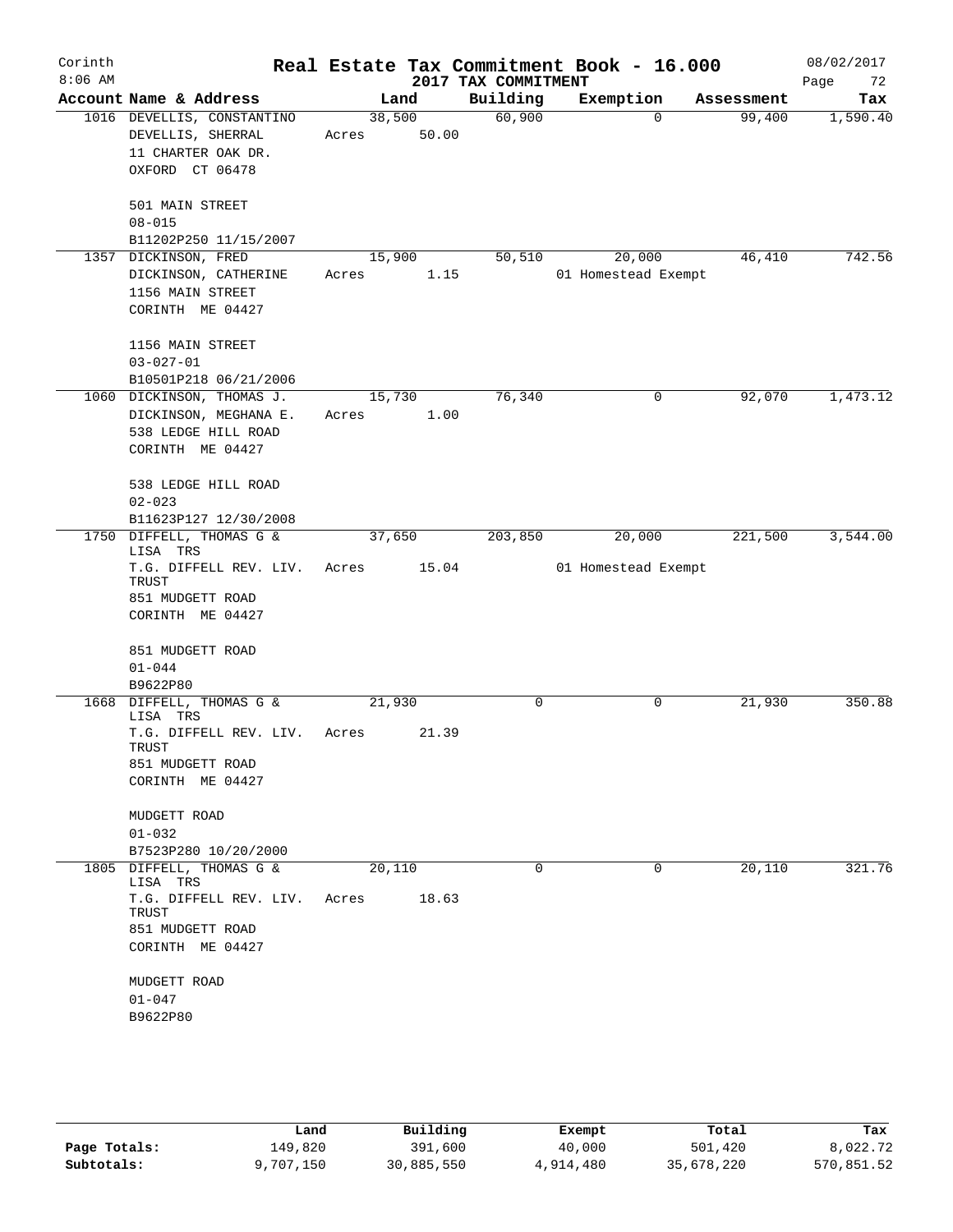| Corinth      |                                         |           |       |        |              | Real Estate Tax Commitment Book - 16.000 |           |                               |                      | 08/02/2017        |
|--------------|-----------------------------------------|-----------|-------|--------|--------------|------------------------------------------|-----------|-------------------------------|----------------------|-------------------|
| $8:06$ AM    | Account Name & Address                  |           |       | Land   |              | 2017 TAX COMMITMENT<br>Building          |           | Exemption                     |                      | Page<br>73<br>Tax |
|              | 416 DOAK, ERLON E.<br>782 MAIN STREET   |           | Acres | 21,780 | 5.00         | 89,860                                   |           | 20,000<br>01 Homestead Exempt | Assessment<br>91,640 | 1,466.24          |
|              | CORINTH ME 04427                        |           |       |        |              |                                          |           |                               |                      |                   |
|              | 782 MAIN STREET<br>$05 - 039 - C$       |           |       |        |              |                                          |           |                               |                      |                   |
|              | B5461P65                                |           |       |        |              |                                          |           |                               |                      |                   |
|              | 421 DOODY, FORREST A.                   |           |       | 16,890 |              | 66,780                                   |           | 20,000                        | 63,670               | 1,018.72          |
|              | DOODY, SANDRA D.                        |           | Acres |        | 2.00         |                                          |           | 01 Homestead Exempt           |                      |                   |
|              | P.O. BOX 61<br>CORINTH ME 04427         |           |       |        |              |                                          |           |                               |                      |                   |
|              | 47 GARLAND ROAD                         |           |       |        |              |                                          |           |                               |                      |                   |
|              | $07 - 016 - B$                          |           |       |        |              |                                          |           |                               |                      |                   |
|              | B2503P302                               |           |       |        |              |                                          |           |                               |                      |                   |
|              | 1117 DORR, DENNIS M.                    |           |       | 16,940 |              | 100,430                                  |           | 20,000                        | 97,370               | 1,557.92          |
|              | DORR, LISA L.                           |           | Acres |        | 1.00         |                                          |           | 01 Homestead Exempt           |                      |                   |
|              | 24 HARVEY HIGHLANDS                     |           |       |        |              |                                          |           |                               |                      |                   |
|              | CORINTH ME 04427                        |           |       |        |              |                                          |           |                               |                      |                   |
|              | 24 HARVEY HIGHLANDS                     |           |       |        |              |                                          |           |                               |                      |                   |
|              | $11 - 020 - 03$                         |           |       |        |              |                                          |           |                               |                      |                   |
|              | B6702P28                                |           |       |        |              |                                          |           |                               |                      |                   |
|              | 423 DORR, KATHRYN D.                    |           |       | 12,340 |              | 48,020                                   |           | 20,000                        | 40,360               | 645.76            |
|              | 905 LEDGE HILL ROAD<br>CORINTH ME 04427 |           | Acres |        | 0.50         |                                          |           | 01 Homestead Exempt           |                      |                   |
|              |                                         |           |       |        |              |                                          |           |                               |                      |                   |
|              | 905 LEDGE HILL ROAD<br>$02 - 007$       |           |       |        |              |                                          |           |                               |                      |                   |
|              | B10575P96 07/28/2006 B4042P308          |           |       |        |              |                                          |           |                               |                      |                   |
|              | 424 DORR, KATHRYN D.                    |           |       | 22,050 |              | 0                                        |           | 0                             | 22,050               | 352.80            |
|              | 905 LEDGE HILL ROAD                     |           | Acres |        | 6.45         |                                          |           |                               |                      |                   |
|              | CORINTH ME 04427                        |           |       |        |              |                                          |           |                               |                      |                   |
|              | LEDGE HILL ROAD                         |           |       |        |              |                                          |           |                               |                      |                   |
|              | $02 - 008$                              |           |       |        |              |                                          |           |                               |                      |                   |
|              | B10575P94 07/28/2006 B4042P310          |           |       |        |              |                                          |           |                               |                      |                   |
|              | 1214 DORR, MATTHEW RYAN                 |           |       | 35,280 |              | 116,450                                  |           | 20,000                        | 131,730              | 2,107.68          |
|              | DORR, BRITTANY LEE                      |           | Acres |        | 36.19        |                                          |           | 01 Homestead Exempt           |                      |                   |
|              | 316 MAIN STREET                         |           |       |        |              |                                          |           |                               |                      |                   |
|              | CORINTH ME 04427                        |           |       |        |              |                                          |           |                               |                      |                   |
|              |                                         |           |       |        |              |                                          |           |                               |                      |                   |
|              | 316 MAIN STREET<br>$08 - 002$           |           |       |        |              |                                          |           |                               |                      |                   |
|              | B13911P150 07/24/2015                   |           |       |        |              |                                          |           |                               |                      |                   |
| 2081         | DOUCETTE, SAMUEL E.                     |           |       | 11,800 |              | 8,720                                    |           | 0                             | 20,520               | 328.32            |
|              | 563 LEDGE HILL ROAD                     |           | Acres |        | 1.00         |                                          |           |                               |                      |                   |
|              | CORINTH ME 04427                        |           |       |        |              |                                          |           |                               |                      |                   |
|              |                                         |           |       |        |              |                                          |           |                               |                      |                   |
|              | 567 LEDGE HILL ROAD                     |           |       |        |              |                                          |           |                               |                      |                   |
|              | $01 - 036 - 2$                          |           |       |        |              |                                          |           |                               |                      |                   |
|              | B12555P110 08/05/2011                   |           |       |        |              |                                          |           |                               |                      |                   |
|              |                                         | Land      |       |        | Building     |                                          | Exempt    |                               | Total                | Tax               |
| Page Totals: |                                         | 137,080   |       |        | 430,260      |                                          | 100,000   |                               | 467,340              | 7,477.44          |
| Subtotals:   |                                         | 9,844,230 |       |        | 31, 315, 810 |                                          | 5,014,480 |                               | 36, 145, 560         | 578,328.96        |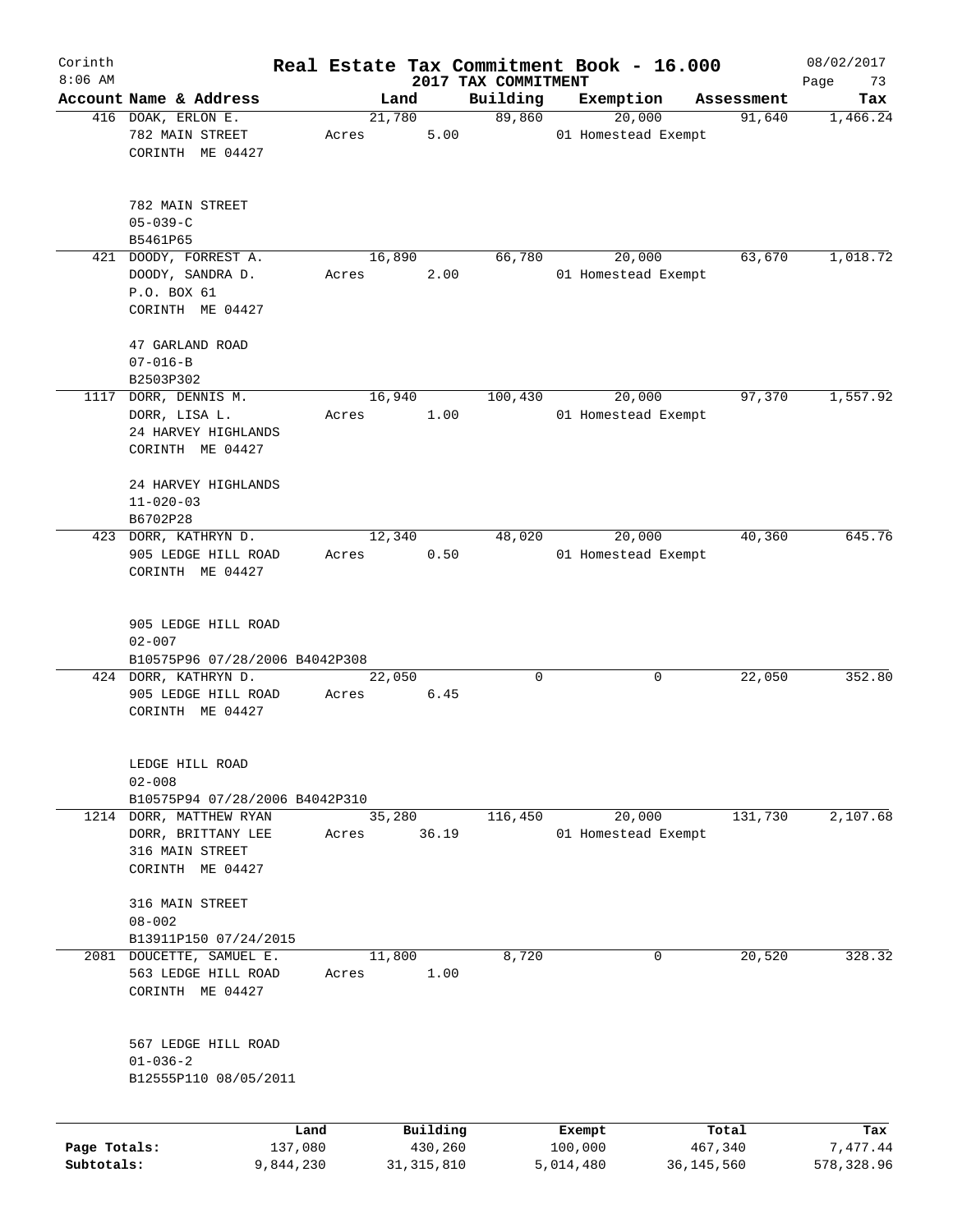| Corinth<br>$8:06$ AM       |                                                                               |       |                                   |                                 | Real Estate Tax Commitment Book - 16.000 |                                | 08/02/2017                    |
|----------------------------|-------------------------------------------------------------------------------|-------|-----------------------------------|---------------------------------|------------------------------------------|--------------------------------|-------------------------------|
|                            | Account Name & Address                                                        |       | Land                              | 2017 TAX COMMITMENT<br>Building | Exemption                                | Assessment                     | Page<br>74<br>Tax             |
|                            | 425 DOUCETTE, SAMUEL E.<br>563 LEDGE HILL ROAD<br>CORINTH ME 04427            | Acres | 12,600<br>0.53                    | 42,130                          | 20,000<br>01 Homestead Exempt            | 34,730                         | 555.68                        |
|                            | 563 LEDGE HILL ROAD<br>$01 - 037$<br>B7979P69 12/06/2001 B2307P238            |       |                                   |                                 |                                          |                                |                               |
|                            | 1463 DOUGHTY, BENJAMIN R.                                                     |       | 16,660                            | 161,260                         | 20,000                                   | 157,920                        | 2,526.72                      |
|                            | DOUGHTY, MELISSA M.<br>378 WHITE SCHOOLHOUSE<br><b>RD</b><br>CORINTH ME 04427 | Acres | 1.80                              |                                 | 01 Homestead Exempt                      |                                |                               |
|                            | 378 WHITE SCHOOLHOUSE<br>ROAD<br>$09 - 012$                                   |       |                                   |                                 |                                          |                                |                               |
|                            | B10894P134 03/29/2007<br>427 DOUGLAS, ROBERT M.                               |       | 30,710                            | 27,080                          | 20,000                                   | 37,790                         | 604.64                        |
|                            | 662 LEDGE HILL ROAD<br>CORINTH ME 04427                                       | Acres | 21.80                             |                                 | 01 Homestead Exempt                      |                                |                               |
|                            | 662 LEDGE HILL ROAD<br>$02 - 017$<br>B6590P269                                |       |                                   |                                 |                                          |                                |                               |
|                            | 428 DOUGLASS, ALAN D.                                                         |       | 17,040                            | 84,820                          | 20,000                                   | 81,860                         | 1,309.76                      |
|                            | 439 GARLAND ROAD<br>CORINTH ME 04427                                          | Acres | 2.13                              |                                 | 01 Homestead Exempt                      |                                |                               |
|                            | 439 GARLAND ROAD<br>$10 - 002 - C$                                            |       |                                   |                                 |                                          |                                |                               |
|                            | B14245P237 08/16/2016                                                         |       |                                   |                                 |                                          |                                |                               |
|                            | 1413 DOUGLASS, THEA<br>439 GARLAND ROAD<br>CORINTH ME 04427                   | Acres | 15,730<br>1.00                    | 100,590                         | 20,000<br>01 Homestead Exempt            | 96,320                         | 1,541.12                      |
|                            | 27 BEANS MILL ROAD<br>$07 - 010 - C - 04$<br>B14254P329 08/19/2016            |       |                                   |                                 |                                          |                                |                               |
|                            | 1843 DOW II, CARL O                                                           |       | 17,300                            | 131,690                         | 20,000                                   | 128,990                        | 2,063.84                      |
|                            | PO BOX 621<br>CORINTH ME 04427                                                | Acres | 1.30                              |                                 | 01 Homestead Exempt                      |                                |                               |
|                            | 103 BRADBURY DRIVE<br>$08 - 012 - 23$                                         |       |                                   |                                 |                                          |                                |                               |
|                            | B12369P158 12/31/2010<br>1842 DOW II, CARL O                                  |       | 11,640                            | 0                               | 0                                        | 11,640                         | 186.24                        |
|                            | PO BOX 621<br>CORINTH ME 04427                                                | Acres | 1.62                              |                                 |                                          |                                |                               |
|                            | BRADBURY DRIVE<br>$08 - 012 - 22$<br>B12743P19 02/28/2012                     |       |                                   |                                 |                                          |                                |                               |
|                            |                                                                               |       |                                   |                                 |                                          |                                |                               |
| Page Totals:<br>Subtotals: | Land<br>121,680<br>9,965,910                                                  |       | Building<br>547,570<br>31,863,380 |                                 | Exempt<br>120,000<br>5,134,480           | Total<br>549,250<br>36,694,810 | Tax<br>8,788.00<br>587,116.96 |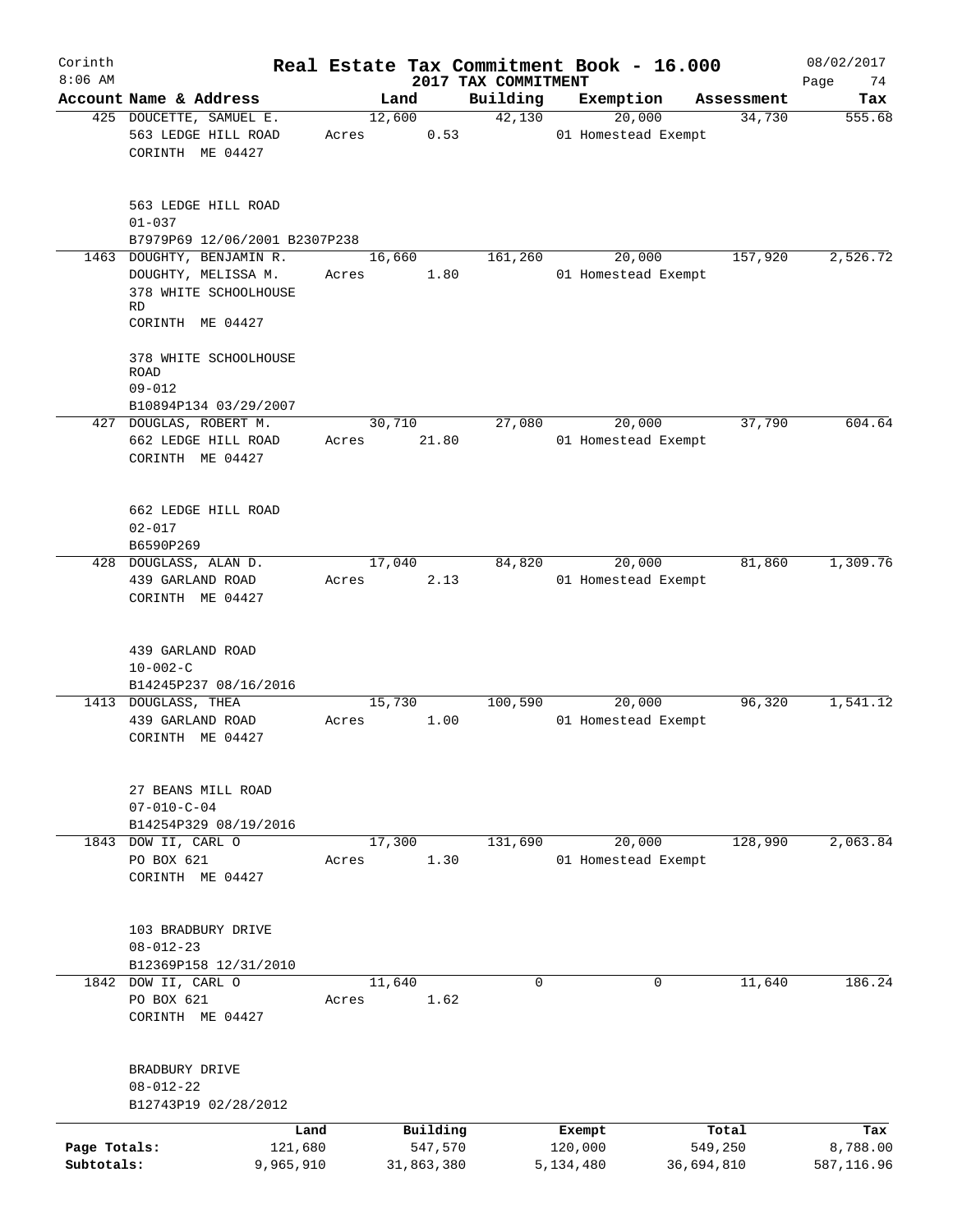| Corinth<br>$8:06$ AM       |                                                                                           |                 |                                     | 2017 TAX COMMITMENT | Real Estate Tax Commitment Book - 16.000 |                                  | 08/02/2017<br>75               |
|----------------------------|-------------------------------------------------------------------------------------------|-----------------|-------------------------------------|---------------------|------------------------------------------|----------------------------------|--------------------------------|
|                            | Account Name & Address                                                                    | Land            |                                     | Building            | Exemption                                | Assessment                       | Page<br>Tax                    |
| 1080                       | DOW, CHRISTOPHER DANIEL<br>DOW, MELLISSA ANN<br>125 WEST CORINTH ROAD<br>CORINTH ME 04427 |                 | 0                                   | 12,530              | 12,530<br>01 Homestead Exempt            |                                  | 0.00<br>0                      |
|                            | WEST CORINTH ROAD<br>$05 - 024 - 08 - 1H$                                                 |                 |                                     |                     |                                          |                                  |                                |
| 431                        | DOW, DAVID B.<br>DOW, GLENDA T.<br>817 MUDGETT ROAD<br>CORINTH ME 04427                   | 32,990<br>Acres | 62.57                               | 121,500             | 20,000<br>01 Homestead Exempt            | 134,490                          | 2,151.84                       |
|                            | 817 MUDGETT ROAD<br>$02 - 001$<br>B4100P48                                                |                 |                                     |                     |                                          |                                  |                                |
|                            | 435 DOW, HAROLD L.<br>P.O. BOX 429<br>CORINTH ME 04427                                    | 12,900<br>Acres | 2.66                                | $\mathbf 0$         |                                          | 12,900<br>0                      | 206.40                         |
|                            | WEST CORINTH ROAD<br>$05 - 024 - 05$<br>B3588P159                                         |                 |                                     |                     |                                          |                                  |                                |
| 436                        | DOW, JEFFREY B.<br>DOW, KATHRYN L.<br>547 MUDGETT ROAD<br>CORINTH ME 04427                | 67,120<br>Acres | 119.15                              | 138,770             | 20,000<br>01 Homestead Exempt            | 185,890                          | 2,974.24                       |
|                            | 547 MUDGETT ROAD<br>$02 - 036 - C$<br>B4257P101 06/20/1988                                |                 |                                     |                     |                                          |                                  |                                |
| 1500                       | DOW, JOHN A.<br>DOW, SHARON M.<br>35 VILLAGE DRIVE<br>CORINTH ME 04427                    | 17,000<br>Acres | 1.05                                | 151,230             | 20,000<br>01 Homestead Exempt            | 148,230                          | 2,371.68                       |
|                            | 35 VILLAGE DRIVE<br>$11 - 002 - 14$<br>B13645P175 09/12/2014                              |                 |                                     |                     |                                          |                                  |                                |
|                            | 183 DOW, KAREN<br>282 WEST CORINTH ROAD<br>CORINTH ME 04427                               | 16,000<br>Acres | 3.70                                | 140,190             | 20,000<br>01 Homestead Exempt            | 136,190                          | 2,179.04                       |
|                            | 282 WEST CORINTH ROAD<br>$05 - 005 - A$<br>B12680P56 12/13/2011                           |                 |                                     |                     |                                          |                                  |                                |
| 2084                       | DOW, KAREN<br>282 WEST CORINTH ROAD<br>CORINTH ME 04427                                   | 15,850<br>Acres | 2.20                                | $\mathbf 0$         |                                          | 15,850<br>0                      | 253.60                         |
|                            | 22 BLACK ROAD<br>$05 - 005 - A - 1$<br>B12635P294 10/26/2011                              |                 |                                     |                     |                                          |                                  |                                |
| Page Totals:<br>Subtotals: | 161,860<br>10, 127, 770                                                                   | Land            | Building<br>564,220<br>32, 427, 600 |                     | Exempt<br>92,530<br>5,227,010            | Total<br>633,550<br>37, 328, 360 | Tax<br>10,136.80<br>597,253.76 |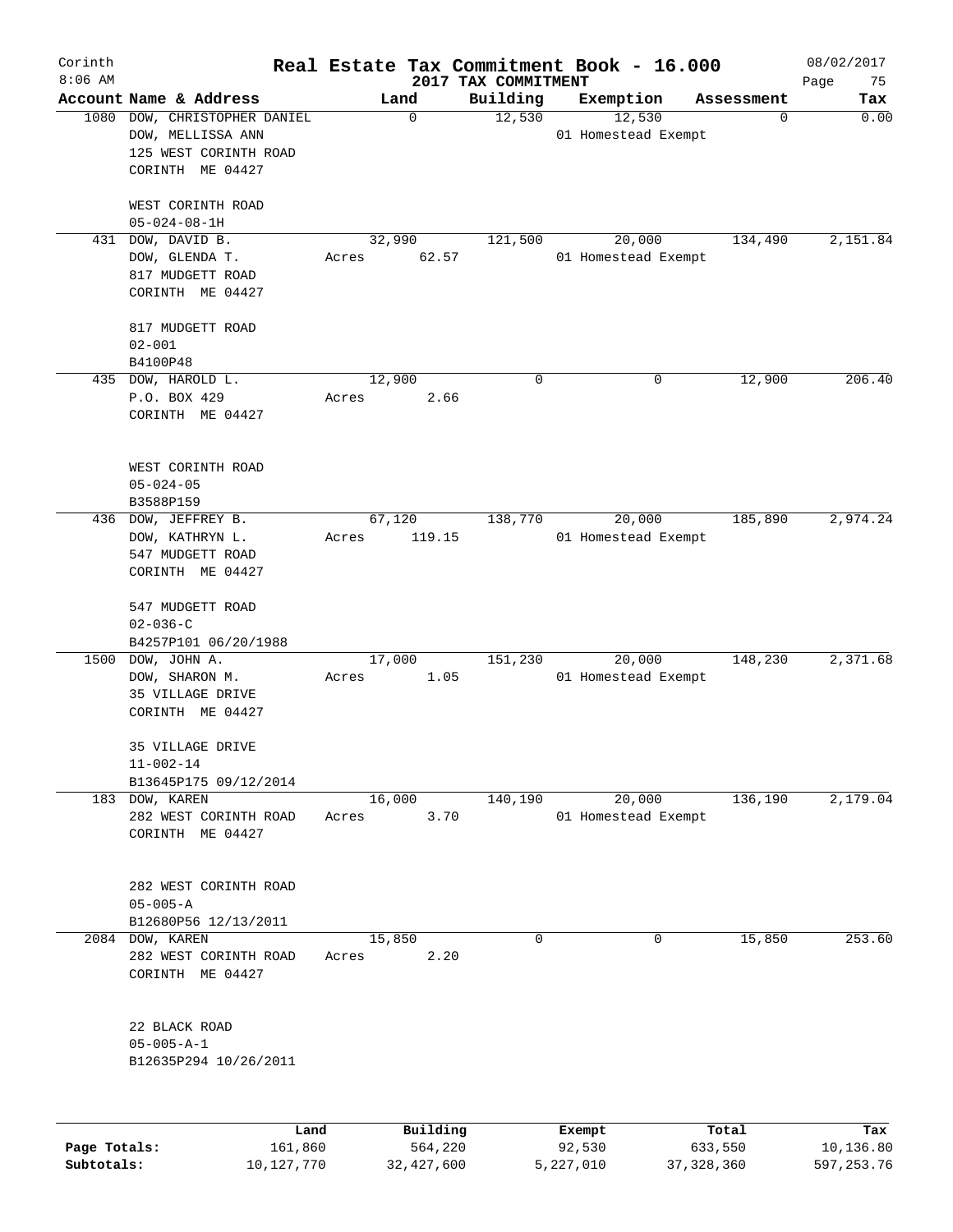| Corinth   |                                             |       |                |                     | Real Estate Tax Commitment Book - 16.000 |            | 08/02/2017 |
|-----------|---------------------------------------------|-------|----------------|---------------------|------------------------------------------|------------|------------|
| $8:06$ AM |                                             |       |                | 2017 TAX COMMITMENT |                                          |            | Page<br>76 |
|           | Account Name & Address                      |       | Land           | Building            | Exemption                                | Assessment | Tax        |
|           | 438 DOW, PETER A.                           |       | 16,930         | 75,320              | 20,000                                   | 72,250     | 1,156.00   |
|           | 520 TATE ROAD                               | Acres | 2.03           |                     | 01 Homestead Exempt                      |            |            |
|           | CORINTH ME 04427                            |       |                |                     |                                          |            |            |
|           | 520 TATE ROAD                               |       |                |                     |                                          |            |            |
|           | $06 - 023 - 02$                             |       |                |                     |                                          |            |            |
|           | B4407P246                                   |       |                |                     |                                          |            |            |
|           | 1116 DOWNEAST PLAZA<br>ASSOCIATES FAMILY    |       | 14,370         | 105,460             | 0                                        | 119,830    | 1,917.28   |
|           | LIMITED PARTNERSHIP<br>27 SHEFFIELD AVENUE  | Acres | 0.40           |                     |                                          |            |            |
|           | LEWISTON ME 04240-1069                      |       |                |                     |                                          |            |            |
|           | 313 MAIN STREET<br>$15 - 022$               |       |                |                     |                                          |            |            |
|           | B8621P219                                   |       |                |                     |                                          |            |            |
|           | 439 DOWNING, JAMES G. JR.                   |       | 10,490         | 0                   | 0                                        | 10,490     | 167.84     |
|           | 222 MILLS ROAD                              | Acres | 1.70           |                     |                                          |            |            |
|           | EXETER ME 04435                             |       |                |                     |                                          |            |            |
|           | LEDGE HILL ROAD                             |       |                |                     |                                          |            |            |
|           | $04 - 002$                                  |       |                |                     |                                          |            |            |
|           | B7247P132                                   |       |                |                     |                                          |            |            |
|           | 1599 DOWNING, LISA L.                       |       | 15,730         | $\Omega$            | 0                                        | 15,730     | 251.68     |
|           | 222 MILLS ROAD                              | Acres | 1.00           |                     |                                          |            |            |
|           | EXETER ME 04435                             |       |                |                     |                                          |            |            |
|           |                                             |       |                |                     |                                          |            |            |
|           | 375 TATE ROAD                               |       |                |                     |                                          |            |            |
|           | $06 - 018 - A$                              |       |                |                     |                                          |            |            |
|           | B13714P78 12/04/2014                        |       |                |                     |                                          |            | 748.00     |
|           | 370 DOWNS, LISA A.                          | Acres | 13,290<br>0.50 | 53,460              | 20,000<br>01 Homestead Exempt            | 46,750     |            |
|           | 34 MORISON AVENUE<br>CORINTH ME 04427       |       |                |                     |                                          |            |            |
|           |                                             |       |                |                     |                                          |            |            |
|           | 34 MORISON AVENUE                           |       |                |                     |                                          |            |            |
|           | $16 - 020$                                  |       |                |                     |                                          |            |            |
|           | B9858P50 05/05/2005<br>440 DOWNS, RODNEY L. |       | 18,710         | 59,520              | 20,000                                   | 58,230     | 931.68     |
|           | DOWNS, GLORIA M.                            | Acres | 2.46           |                     | 01 Homestead Exempt                      |            |            |
|           | P.O. BOX 34                                 |       |                |                     |                                          |            |            |
|           | CORINTH ME 04427                            |       |                |                     |                                          |            |            |
|           | 89 HUDSON ROAD                              |       |                |                     |                                          |            |            |
|           | $08 - 002 - 04$                             |       |                |                     |                                          |            |            |
|           | B6426P205                                   |       |                |                     |                                          |            |            |

|              | Land       | Building   | Exempt    | Total      | Tax        |
|--------------|------------|------------|-----------|------------|------------|
| Page Totals: | 89,520     | 293,760    | 60,000    | 323,280    | 5,172.48   |
| Subtotals:   | 10,217,290 | 32,721,360 | 5,287,010 | 37,651,640 | 602,426.24 |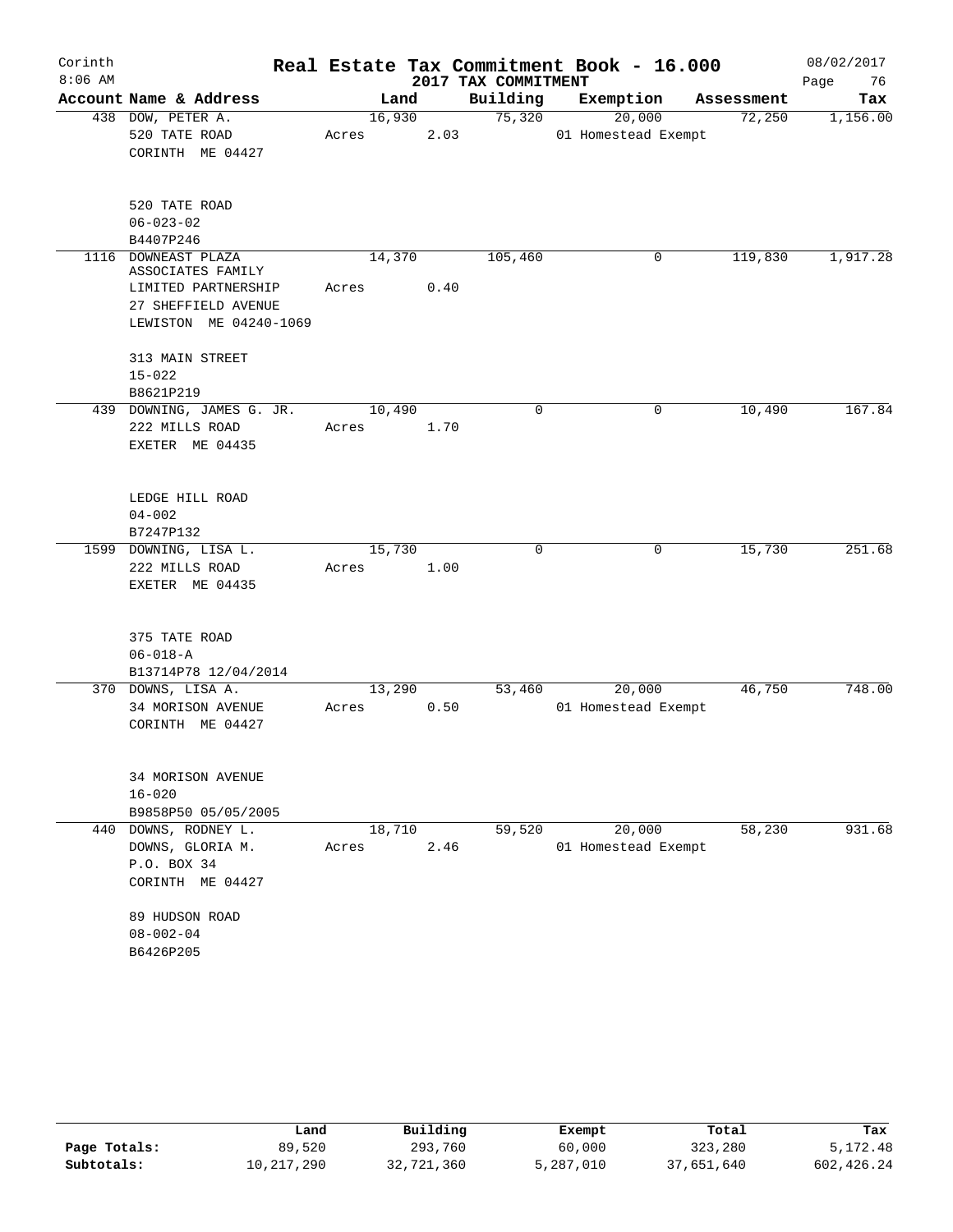| Corinth<br>$8:06$ AM       |                                                                     |       |                      | 2017 TAX COMMITMENT | Real Estate Tax Commitment Book - 16.000 |                       | 08/02/2017             |
|----------------------------|---------------------------------------------------------------------|-------|----------------------|---------------------|------------------------------------------|-----------------------|------------------------|
|                            | Account Name & Address                                              |       | Land                 | Building            | Exemption                                | Assessment            | Page<br>77<br>Tax      |
|                            | 441 DOYLE, JENNIFER D.<br>TRUSTEE OF THE JANET P.<br><b>DOYLE</b>   |       | 18,170               | 13,260              | 20,000                                   | 11,430                | 182.88                 |
|                            | IRREVOCABLE TRUST<br>131 MARSH ROAD<br>CORINTH ME 04427             | Acres | 3.10                 |                     | 01 Homestead Exempt                      |                       |                        |
|                            | 131 MARSH ROAD<br>$08 - 038 - A$<br>B13334P300 09/18/2013           |       |                      |                     |                                          |                       |                        |
|                            | 455 DUBE, RAYMOND A. J.<br>P.O. BOX 93<br>LINCOLN ME 04457-0093     | Acres | 6,380<br>0.69        | $\mathbf 0$         | 0                                        | 6,380                 | 102.08                 |
|                            | EXETER ROAD N/F OFF<br>$07 - 044 - 06$<br>B3370P160                 |       |                      |                     |                                          |                       |                        |
|                            | 456 DUBE, RAYMOND A. J.                                             |       | 6,380                | $\mathbf 0$         | 0                                        | 6,380                 | 102.08                 |
|                            | P.O. BOX 93<br>LINCOLN ME 04457-0093                                | Acres | 0.69                 |                     |                                          |                       |                        |
|                            | EXETER ROAD<br>$07 - 044 - 08$<br>B3370P160                         |       |                      |                     |                                          |                       |                        |
|                            | 454 DUBE, RAYMOND A. J.                                             |       | 6,380                | 0                   | 0                                        | 6,380                 | 102.08                 |
|                            | P.O. BOX 93<br>LINCOLN ME 04457-0093                                | Acres | 0.69                 |                     |                                          |                       |                        |
|                            | EXETER ROAD N/F OFF<br>$07 - 044 - 04$<br>B3370P160                 |       |                      |                     |                                          |                       |                        |
|                            | 453 DUBE, RAYMOND A. J.                                             |       | 33,190               | $\mathbf 0$         | 0                                        | 33,190                | 531.04                 |
|                            | P.O. BOX 93<br>LINCOLN ME 04457-0093                                | Acres | 102.96               |                     |                                          |                       |                        |
|                            | EXETER ROAD<br>$07 - 044$<br>B3370P160                              |       |                      |                     |                                          |                       |                        |
| 1828                       | DUCLOS, AIME                                                        |       | 27,200               | 58,050              | 0                                        | 85,250                | 1,364.00               |
|                            | DUCLOS, JENNIFER R.<br>65 PORTLAND ST.<br>SOUTH BERWICK ME 03908    | Acres | 30.00                |                     |                                          |                       |                        |
|                            | 442 HUDSON ROAD<br>$12 - 012 - A$<br>B9233P302                      |       |                      |                     |                                          |                       |                        |
|                            | 1918 DUCLOS, AIME                                                   |       | 10,860               | 0                   | 0                                        | 10,860                | 173.76                 |
|                            | DUCLOS, JENNIFER R.<br>65 PORTLAND STREET<br>SOUTH BERWICK ME 03908 | Acres | 2.02                 |                     |                                          |                       |                        |
|                            | HUDSON ROAD<br>$12 - 012 - C$                                       |       |                      |                     |                                          |                       |                        |
|                            | B10463P153 05/30/2006                                               |       |                      |                     |                                          |                       |                        |
|                            | Land                                                                |       | Building             |                     | Exempt                                   | Total                 | Tax                    |
| Page Totals:<br>Subtotals: | 108,560<br>10,325,850                                               |       | 71,310<br>32,792,670 |                     | 20,000<br>5,307,010                      | 159,870<br>37,811,510 | 2,557.92<br>604,984.16 |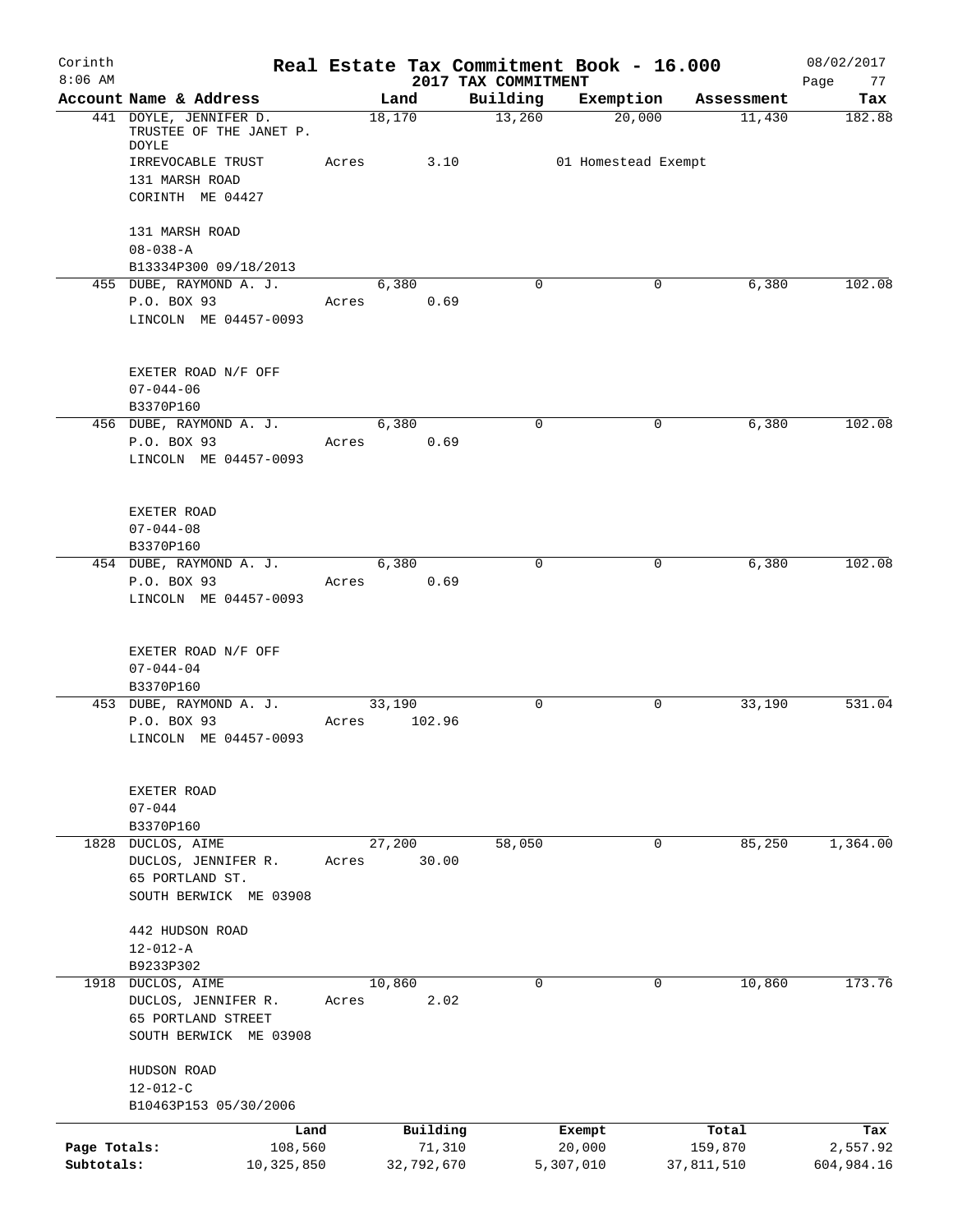| Corinth<br>$8:06$ AM       |                                                                                                    |                 |                         |                                 | Real Estate Tax Commitment Book - 16.000    |                         | 08/02/2017              |
|----------------------------|----------------------------------------------------------------------------------------------------|-----------------|-------------------------|---------------------------------|---------------------------------------------|-------------------------|-------------------------|
|                            | Account Name & Address                                                                             |                 | Land                    | 2017 TAX COMMITMENT<br>Building | Exemption                                   | Assessment              | Page<br>78<br>Tax       |
|                            | 1973 DUCLOS, AIME<br>DUCLOS, JENNIFER R.<br>65 PORTLAND STREET<br>SOUTH BERWICK ME 03908           | 12,070<br>Acres | 3.06                    | $\mathbf 0$                     | 0                                           | 12,070                  | 193.12                  |
|                            | HUDSON ROAD<br>$12 - 012 - E$                                                                      |                 |                         |                                 |                                             |                         |                         |
|                            | B10463P153 05/30/2006                                                                              |                 |                         |                                 |                                             |                         |                         |
| 1743                       | DUMAS I, RICHARD J.<br>DUMAS, JANE A. & DUMAS<br>II, RICHARD J.<br>PO BOX 4714<br>AUGUSTA ME 04338 | 15,870<br>Acres | 30.80                   | 35,120                          | 20,000<br>01 Homestead Exempt               | 30,990                  | 495.84                  |
|                            | 76 RABBIT PATH<br>$06 - 025 - A$<br>B13244P250 06/28/2013                                          |                 |                         |                                 |                                             |                         |                         |
|                            | 476 DUMOND, LOOMIS L.<br>54 HUDSON ROAD<br>CORINTH ME 04427                                        | 20,990<br>Acres | 4.35                    | 60,810                          | 26,000<br>22 Veteran<br>01 Homestead Exempt | 55,800                  | 892.80                  |
|                            | 54 HUDSON ROAD<br>$16 - 021$<br>B2197P475                                                          |                 |                         |                                 |                                             |                         |                         |
|                            | 394 DUMONT, JAMES E.<br>DUMONT, DONNA R.<br>27 MAIN STREET<br>CORINTH ME 04427                     | 17,850<br>Acres | 1.75                    | 43,950                          | 20,000<br>01 Homestead Exempt               | 41,800                  | 668.80                  |
|                            | 27 MAIN STREET<br>$11 - 011$<br>B8536P72                                                           |                 |                         |                                 |                                             |                         |                         |
|                            | 791 DUMONT, JAMES E.<br>THERIAULT, BRENDA J.<br>27 MAIN STREET<br>CORINTH ME 04427                 | 16,940<br>Acres | 1.00                    | 38,320                          | 0                                           | 55,260                  | 884.16                  |
|                            | 109 GARLAND ROAD<br>$07 - 014 - A - 01$<br>B14199P130 06/29/2016                                   |                 |                         |                                 |                                             |                         |                         |
| 1114                       | DUMONT, STEVEN<br>DUMONT, RENE<br>762 GRANT ROAD<br>CORINTH ME 04427                               | 15,250<br>Acres | 1.69                    | 22,990                          | 20,000<br>01 Homestead Exempt               | 18,240                  | 291.84                  |
|                            | 762 GRANT ROAD<br>$03 - 008 - D$<br>B9338P49                                                       |                 |                         |                                 |                                             |                         |                         |
| 196                        | DUMOULIN, JAMES<br>DUMOULIN, BILLIE JEAN<br>35 COVERED BRIDGE ROAD<br>CORINTH ME 04427-0           | 28,590<br>Acres | 27.41                   | 177,310                         | 20,000<br>01 Homestead Exempt               | 185,900                 | 2,974.40                |
|                            | 35 COVERED BRIDGE ROAD<br>$02 - 043$<br>B8751P181 05/28/2003                                       |                 |                         |                                 |                                             |                         |                         |
|                            | Land                                                                                               |                 | Building                |                                 | Exempt                                      | Total                   | Tax                     |
| Page Totals:<br>Subtotals: | 127,560<br>10,453,410                                                                              |                 | 378,500<br>33, 171, 170 |                                 | 106,000<br>5,413,010                        | 400,060<br>38, 211, 570 | 6,400.96<br>611, 385.12 |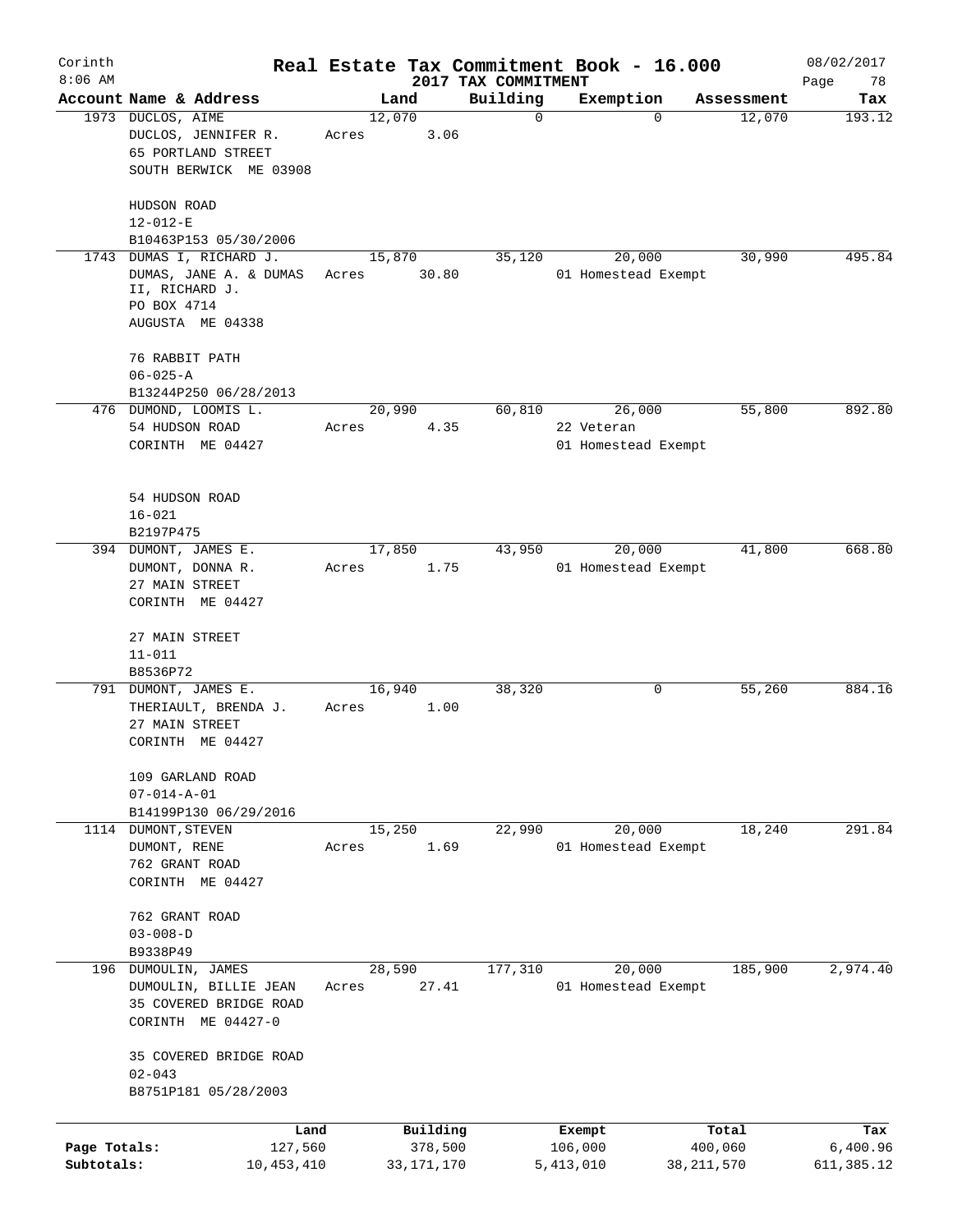| Corinth<br>$8:06$ AM |                                                                                                                     |                 |       | 2017 TAX COMMITMENT | Real Estate Tax Commitment Book - 16.000 |            | 08/02/2017<br>79<br>Page |
|----------------------|---------------------------------------------------------------------------------------------------------------------|-----------------|-------|---------------------|------------------------------------------|------------|--------------------------|
|                      | Account Name & Address                                                                                              | Land            |       | Building            | Exemption                                | Assessment | Tax                      |
|                      | 1196 DUNCAN, GARRY A.<br>DUNCAN, ANNE<br>7 HI VIEW LANE<br>CORINTH ME 04427                                         | 14,520<br>Acres | 1.00  | 99,230              | 20,000<br>01 Homestead Exempt            | 93,750     | 1,500.00                 |
|                      | 7 HI VIEW LANE<br>$04 - 019 - 03$<br>B11766P73 05/12/2009                                                           |                 |       |                     |                                          |            |                          |
|                      | 43 DUNFEE, CATHERINE C.<br>21 PINEWOOD DRIVE<br>CORINTH ME 04427                                                    | 16,520<br>Acres | 1.68  | 101,180             | 20,000<br>01 Homestead Exempt            | 97,700     | 1,563.20                 |
|                      | 21 PINEWOOD DRIVE<br>$06 - 023 - 05$<br>B7375P42                                                                    |                 |       |                     |                                          |            |                          |
| 481                  | DUNFEE, DALTON M & LOIS                                                                                             | 19,120          |       | 172,590             | 20,000                                   | 171,710    | 2,747.36                 |
|                      | E TRUS<br>DUNFEE, DALTON LOIS<br>LIVING TR<br>588 MAIN STREET<br>CORINTH ME 04427                                   | Acres           | 3.83  |                     | 01 Homestead Exempt                      |            |                          |
|                      | 588 MAIN STREET<br>$08 - 023 - A$<br>B2234P605                                                                      |                 |       |                     |                                          |            |                          |
|                      | 1992 DUNFEE, DAVID A.                                                                                               | 24,950          |       | 308,240             | 20,000                                   | 313,190    | 5,011.04                 |
|                      | DUNFEE, JAIME L.<br>32 WHITE SCHOOLHOUSE RD<br>CORINTH ME 04427<br>32 WHITE SCHOOLHOUSE                             | Acres           | 7.62  |                     | 01 Homestead Exempt                      |            |                          |
|                      | ROAD<br>$08 - 023 - B$                                                                                              |                 |       |                     |                                          |            |                          |
|                      | B12125P289 04/19/2010 B10901P86 04/06/2007                                                                          |                 |       |                     |                                          |            |                          |
|                      | 483 DUNFEE, MALCOLM K.<br>DUNFEE, SONYA M<br>326 BEANS MILL ROAD<br>CORINTH ME 04427                                | 19,480<br>Acres | 4.23  | 89,170              | 20,000<br>01 Homestead Exempt            | 88,650     | 1,418.40                 |
|                      | 326 BEANS MILL ROAD<br>$04 - 019 - 07$<br>B2675P138                                                                 |                 |       |                     |                                          |            |                          |
| 489                  | DUNHAM RICHARD &<br>DEBORAH LIVING TRUST<br>TRUSTEES, RICHARD &<br>DEBORAH DUNHAM<br>PO BOX 171<br>CORINTH ME 04427 | 36,380<br>Acres | 81.00 | 0                   | $\Omega$                                 | 36,380     | 582.08                   |
|                      | MORISON AVENUE<br>$11 - 022$<br>B13107P198 03/04/2013                                                               |                 |       |                     |                                          |            |                          |

|              | Land       | Building   | Exempt    | Total      | Tax          |
|--------------|------------|------------|-----------|------------|--------------|
| Page Totals: | 130,970    | 770,410    | 100,000   | 801,380    | 12,822.08    |
| Subtotals:   | 10,584,380 | 33,941,580 | 5,513,010 | 39,012,950 | 624, 207. 20 |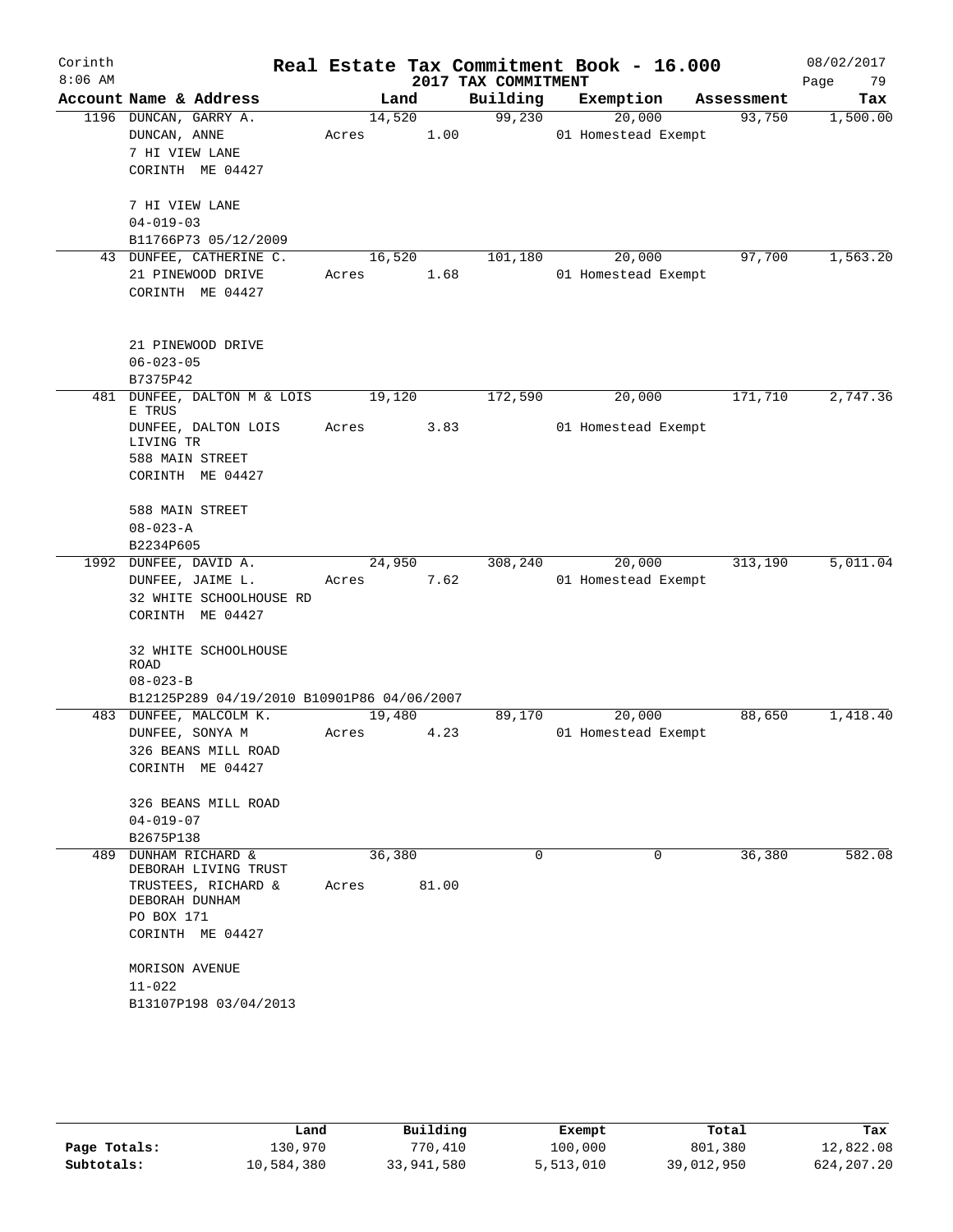| Corinth<br>$8:06$ AM |                                                       |       |        |            | Real Estate Tax Commitment Book - 16.000<br>2017 TAX COMMITMENT |             |            | 08/02/2017<br>Page<br>80 |
|----------------------|-------------------------------------------------------|-------|--------|------------|-----------------------------------------------------------------|-------------|------------|--------------------------|
|                      | Account Name & Address                                |       | Land   |            | Building                                                        | Exemption   | Assessment | Tax                      |
|                      | 1782 DUNHAM RICHARD &<br>DEBORAH LIVING TRUST         |       | 10,310 |            | 0                                                               | 0           | 10,310     | 164.96                   |
|                      | TRUSTEES, RICHARD &<br>DEBORAH DUNHAM                 | Acres |        | 1.54       |                                                                 |             |            |                          |
|                      | PO BOX 171<br>CORINTH ME 04427                        |       |        |            |                                                                 |             |            |                          |
|                      | TATE ROAD<br>$06 - 024 - 11$                          |       |        |            |                                                                 |             |            |                          |
|                      | B13107P208 03/04/2013                                 |       |        |            |                                                                 |             |            |                          |
|                      | 1559 DUNHAM RICHARD &<br>DEBORAH LIVING TRUST         |       | 10,160 |            | 0                                                               | 0           | 10,160     | 162.56                   |
|                      | TRUSTEES, RICHARD &<br>DEBORAH DUNHAM                 | Acres |        | 1.41       |                                                                 |             |            |                          |
|                      | PO BOX 171<br>CORINTH ME 04427                        |       |        |            |                                                                 |             |            |                          |
|                      | TATE ROAD<br>$06 - 002 - 02$                          |       |        |            |                                                                 |             |            |                          |
|                      | B13107P203 03/04/2013                                 |       |        |            |                                                                 |             |            |                          |
|                      | 1560 DUNHAM RICHARD &<br>DEBORAH LIVING TRUST         |       | 10,160 |            | 0                                                               | 0           | 10,160     | 162.56                   |
|                      | TRUSTEES, RICHARD &<br>DEBORAH DUNHAM                 | Acres |        | 1.41       |                                                                 |             |            |                          |
|                      | PO BOX 171<br>CORINTH ME 04427                        |       |        |            |                                                                 |             |            |                          |
|                      | TATE ROAD                                             |       |        |            |                                                                 |             |            |                          |
|                      | $06 - 002 - 03$<br>B13107P203 03/04/2013              |       |        |            |                                                                 |             |            |                          |
| 1776                 | DUNHAM RICHARD &<br>DEBORAH LIVING TRUST              |       | 10,280 |            | 0                                                               | 0           | 10,280     | 164.48                   |
|                      | TRUSTEES, RICHARD &<br>DEBORAH DUNHAM                 | Acres |        | 1.52       |                                                                 |             |            |                          |
|                      | PO BOX 171<br>CORINTH ME 04427                        |       |        |            |                                                                 |             |            |                          |
|                      | TATE ROAD                                             |       |        |            |                                                                 |             |            |                          |
|                      | $06 - 024 - 05$<br>B13107P205 03/04/2013              |       |        |            |                                                                 |             |            |                          |
| 490                  | DUNHAM RICHARD &<br>DEBORAH LIVING TRUST              |       | 5,140  |            | 0                                                               | $\mathbf 0$ | 5,140      | 82.24                    |
|                      | TRUSTEES, RICHARD AND<br>DEBORAH DUNHAM<br>PO BOX 171 | Acres |        | 35.00      |                                                                 |             |            |                          |
|                      | CORINTH ME 04427                                      |       |        |            |                                                                 |             |            |                          |
|                      | HUDSON ROAD N/F OFF                                   |       |        |            |                                                                 |             |            |                          |
|                      | $11 - 036$<br>B13107P185 03/04/2013                   |       |        |            |                                                                 |             |            |                          |
| 1437                 | DUNHAM RICHARD &<br>DEBORAH LIVING TRUST              |       | 26,600 |            | 3,500                                                           | 0           | 30,100     | 481.60                   |
|                      | TRUSTEES, RICHARD &<br>DEBORAH DUNHAM                 | Acres |        | 33.66      |                                                                 |             |            |                          |
|                      | PO BOX 171<br>CORINTH ME 04427                        |       |        |            |                                                                 |             |            |                          |
|                      | RABBIT PATH                                           |       |        |            |                                                                 |             |            |                          |
|                      | $06 - 024$<br>B13107P200 03/04/2013                   |       |        |            |                                                                 |             |            |                          |
|                      |                                                       |       |        |            |                                                                 |             |            |                          |
|                      | Land                                                  |       |        | Building   |                                                                 | Exempt      | Total      | Tax                      |
| Page Totals:         | 72,650                                                |       |        | 3,500      |                                                                 | $\mathbf 0$ | 76,150     | 1,218.40                 |
| Subtotals:           | 10,657,030                                            |       |        | 33,945,080 |                                                                 | 5,513,010   | 39,089,100 | 625, 425.60              |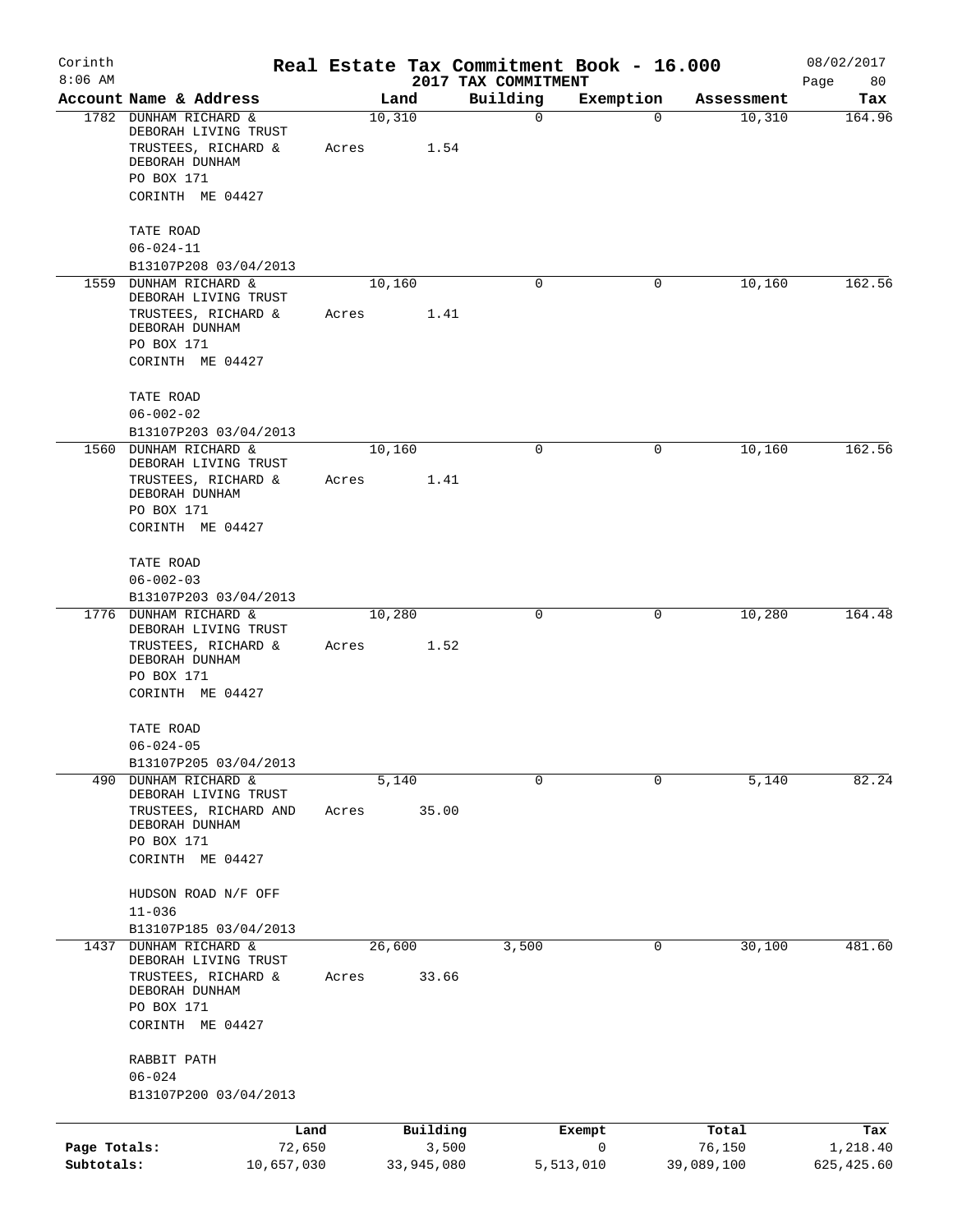| Corinth<br>$8:06$ AM |                                                               |        |       | 2017 TAX COMMITMENT | Real Estate Tax Commitment Book - 16.000 |            | 08/02/2017<br>Page<br>81 |
|----------------------|---------------------------------------------------------------|--------|-------|---------------------|------------------------------------------|------------|--------------------------|
|                      | Account Name & Address                                        |        | Land  | Building            | Exemption                                | Assessment | Tax                      |
|                      | 491 DUNHAM RICHARD &                                          | 20,860 |       | 165,850             | 20,000                                   | 166,710    | 2,667.36                 |
|                      | DEBORAH LIVING TRUST<br>TRUSTEES, RICHARD &<br>DEBORAH DUNHAM | Acres  | 2.38  |                     | 01 Homestead Exempt                      |            |                          |
|                      | PO BOX 171                                                    |        |       |                     |                                          |            |                          |
|                      | CORINTH ME 04427                                              |        |       |                     |                                          |            |                          |
|                      | 260 MAIN STREET                                               |        |       |                     |                                          |            |                          |
|                      | $16 - 012 - A$                                                |        |       |                     |                                          |            |                          |
|                      | B13107P196 03/04/2013<br>487 DUNHAM, ANDREW T.                | 46,670 |       | 58,310              | 0                                        | 104,980    | 1,679.68                 |
|                      | 365 MAIN STREET                                               | Acres  | 35.70 |                     |                                          |            |                          |
|                      | CORINTH ME 04427                                              |        |       |                     |                                          |            |                          |
|                      | 150 HUDSON ROAD                                               |        |       |                     |                                          |            |                          |
|                      | $11 - 026$                                                    |        |       |                     |                                          |            |                          |
|                      | B13369P317 10/10/2013                                         |        |       |                     |                                          |            |                          |
|                      | 486 DUNHAM, CARL S TRUSTEE<br>(HEIRS OF)                      | 26,900 |       | 81,550              | 0                                        | 108,450    | 1,735.20                 |
|                      | DUNHAM, CAROLYN A<br>TRUSTEE                                  | Acres  | 13.93 |                     |                                          |            |                          |
|                      | CARL & CAROLYN DUNHAM<br>LIVING TRUST                         |        |       |                     |                                          |            |                          |
|                      | 365 MAIN STREET                                               |        |       |                     |                                          |            |                          |
|                      | CORINTH ME 04427                                              |        |       |                     |                                          |            |                          |
|                      | 365 MAIN STREET                                               |        |       |                     |                                          |            |                          |
|                      | $08 - 005$<br>B7230P27                                        |        |       |                     |                                          |            |                          |
|                      | 2067 DUNHAM, DEBORAH                                          | 21,220 |       | 0                   | 0                                        | 21,220     | 339.52                   |
|                      | PO BOX 71<br>CORINTH ME 04427                                 | Acres  | 9.54  |                     |                                          |            |                          |
|                      | HUDSON ROAD                                                   |        |       |                     |                                          |            |                          |
|                      | $12 - 032 - A$                                                |        |       |                     |                                          |            |                          |
|                      | B14166P284 06/02/2016                                         |        |       |                     |                                          |            |                          |
|                      | 1384 DUNHAM, DEREK                                            | 15,770 |       | 76,360              | 0                                        | 92,130     | 1,474.08                 |
|                      | JOHNSON, GEOFFREY L.                                          | Acres  | 1.06  |                     |                                          |            |                          |
|                      | 93 FOGLER RD                                                  |        |       |                     |                                          |            |                          |
|                      | EXETER ME 04435                                               |        |       |                     |                                          |            |                          |
|                      | 653 TATE ROAD                                                 |        |       |                     |                                          |            |                          |
|                      | $06 - 012 - F$                                                |        |       |                     |                                          |            |                          |
|                      | B13319P90 09/05/2013<br>488 DUNHAM, MERL "SAM" INC.           |        | 0     | 39,960              | 0                                        | 39,960     | 639.36                   |
|                      | P.O. BOX 336                                                  |        |       |                     |                                          |            |                          |
|                      | CORINTH ME 04427                                              |        |       |                     |                                          |            |                          |
|                      | MORISON AVENUE                                                |        |       |                     |                                          |            |                          |
|                      | $11 - 022 - 01H$                                              |        |       |                     |                                          |            |                          |
|                      |                                                               |        |       |                     |                                          |            |                          |
|                      |                                                               |        |       |                     |                                          |            |                          |
|                      |                                                               |        |       |                     |                                          |            |                          |

|              | Land       | Building   | Exempt    | Total      | Tax        |
|--------------|------------|------------|-----------|------------|------------|
| Page Totals: | 131,420    | 422,030    | 20,000    | 533,450    | 8,535.20   |
| Subtotals:   | 10,788,450 | 34,367,110 | 5,533,010 | 39,622,550 | 633,960.80 |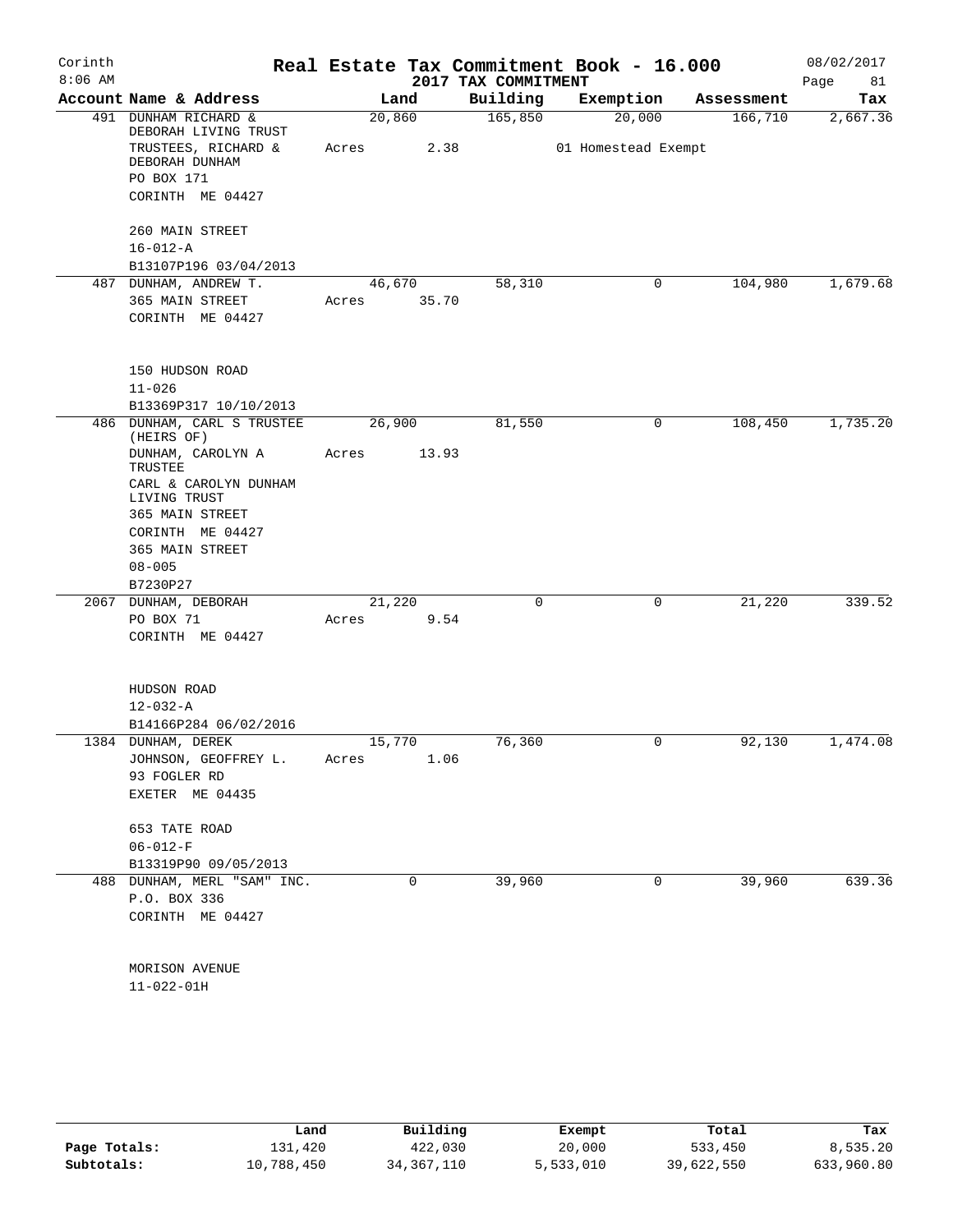| Corinth<br>$8:06$ AM |                                                              |        |       | 2017 TAX COMMITMENT | Real Estate Tax Commitment Book - 16.000 |            | 08/02/2017<br>82 |
|----------------------|--------------------------------------------------------------|--------|-------|---------------------|------------------------------------------|------------|------------------|
|                      | Account Name & Address                                       |        | Land  | Building            | Exemption                                | Assessment | Page<br>Tax      |
|                      | 1446 DUNHAM, RICHARD LIVING                                  | 11,490 |       | 47,690              | $\Omega$                                 | 59,180     | 946.88           |
|                      | TRUST<br>TRUSTEE RICHARD &<br>DEBORAH DUNHAM<br>PO BOX 171   | Acres  | 0.33  |                     |                                          |            |                  |
|                      | CORINTH ME 04427                                             |        |       |                     |                                          |            |                  |
|                      | 219 MAIN STREET<br>$16 - 007$                                |        |       |                     |                                          |            |                  |
|                      | B13882P26 07/01/2015                                         |        |       |                     |                                          |            |                  |
|                      | 1229 DUNTON, JAMIE                                           | 29,790 |       | 0                   | 0                                        | 29,790     | 476.64           |
|                      | 790 NORTH EUCLID STREET Acres<br>APT 336<br>ANAHEIM CA 92801 |        | 50.05 |                     |                                          |            |                  |
|                      |                                                              |        |       |                     |                                          |            |                  |
|                      | TATE ROAD                                                    |        |       |                     |                                          |            |                  |
|                      | $06 - 021$                                                   |        |       |                     |                                          |            |                  |
|                      | B14412P186 02/17/2017                                        |        |       |                     |                                          |            |                  |
|                      | 495 DUNTON, LAURIE B.                                        | 16,540 |       | 45,160              | 20,000                                   | 41,700     | 667.20           |
|                      | 471 TATE ROAD                                                | Acres  | 1.70  |                     | 01 Homestead Exempt                      |            |                  |
|                      | CORINTH ME 04427                                             |        |       |                     |                                          |            |                  |
|                      | 471 TATE ROAD                                                |        |       |                     |                                          |            |                  |
|                      | $06 - 022 - A$                                               |        |       |                     |                                          |            |                  |
|                      | B9801P6 03/31/2005                                           |        |       |                     |                                          |            |                  |
|                      | 497 DUPLESSIS, DONALD J.                                     | 17,170 |       | 120,310             | 26,000                                   | 111,480    | 1,783.68         |
|                      | DUPLESSIS, BEVERLY H.                                        | Acres  | 1.19  |                     | 22 Veteran                               |            |                  |
|                      | 271 EXETER ROAD                                              |        |       |                     | 01 Homestead Exempt                      |            |                  |
|                      | CORINTH ME 04427                                             |        |       |                     |                                          |            |                  |
|                      | 271 EXETER ROAD                                              |        |       |                     |                                          |            |                  |
|                      | $07 - 044 - 11$                                              |        |       |                     |                                          |            |                  |
|                      | B4348P102                                                    |        |       |                     |                                          |            |                  |
|                      | 504 DURAN, JARROD E.                                         | 17,800 |       | 0                   | 0                                        | 17,800     | 284.80           |
|                      | PO BOX 286                                                   | Acres  | 8.00  |                     |                                          |            |                  |
|                      | CORINTH ME 04427                                             |        |       |                     |                                          |            |                  |
|                      | BEECH GROVE ROAD                                             |        |       |                     |                                          |            |                  |
|                      | $02 - 055 - 02$                                              |        |       |                     |                                          |            |                  |
|                      | B7452P82                                                     |        |       |                     |                                          |            |                  |
|                      | 499 DURAN, JARROD E.                                         | 16,890 |       | 149,050             | 20,000                                   | 145,940    | 2,335.04         |
|                      | DURAN, JULIE M                                               | Acres  | 2.00  |                     | 01 Homestead Exempt                      |            |                  |
|                      | PO BOX 286                                                   |        |       |                     |                                          |            |                  |
|                      | CORINTH ME 04427                                             |        |       |                     |                                          |            |                  |
|                      | 178 BEECH GROVE ROAD                                         |        |       |                     |                                          |            |                  |
|                      | $02 - 055 - 02 - A$                                          |        |       |                     |                                          |            |                  |
|                      | B11113P121 08/28/2007 B6357P317                              |        |       |                     |                                          |            |                  |

|              | Land       | Building   | Exempt    | Total      | Tax        |
|--------------|------------|------------|-----------|------------|------------|
| Page Totals: | 109,680    | 362,210    | 66,000    | 405,890    | 6,494.24   |
| Subtotals:   | 10,898,130 | 34,729,320 | 5,599,010 | 40,028,440 | 640,455.04 |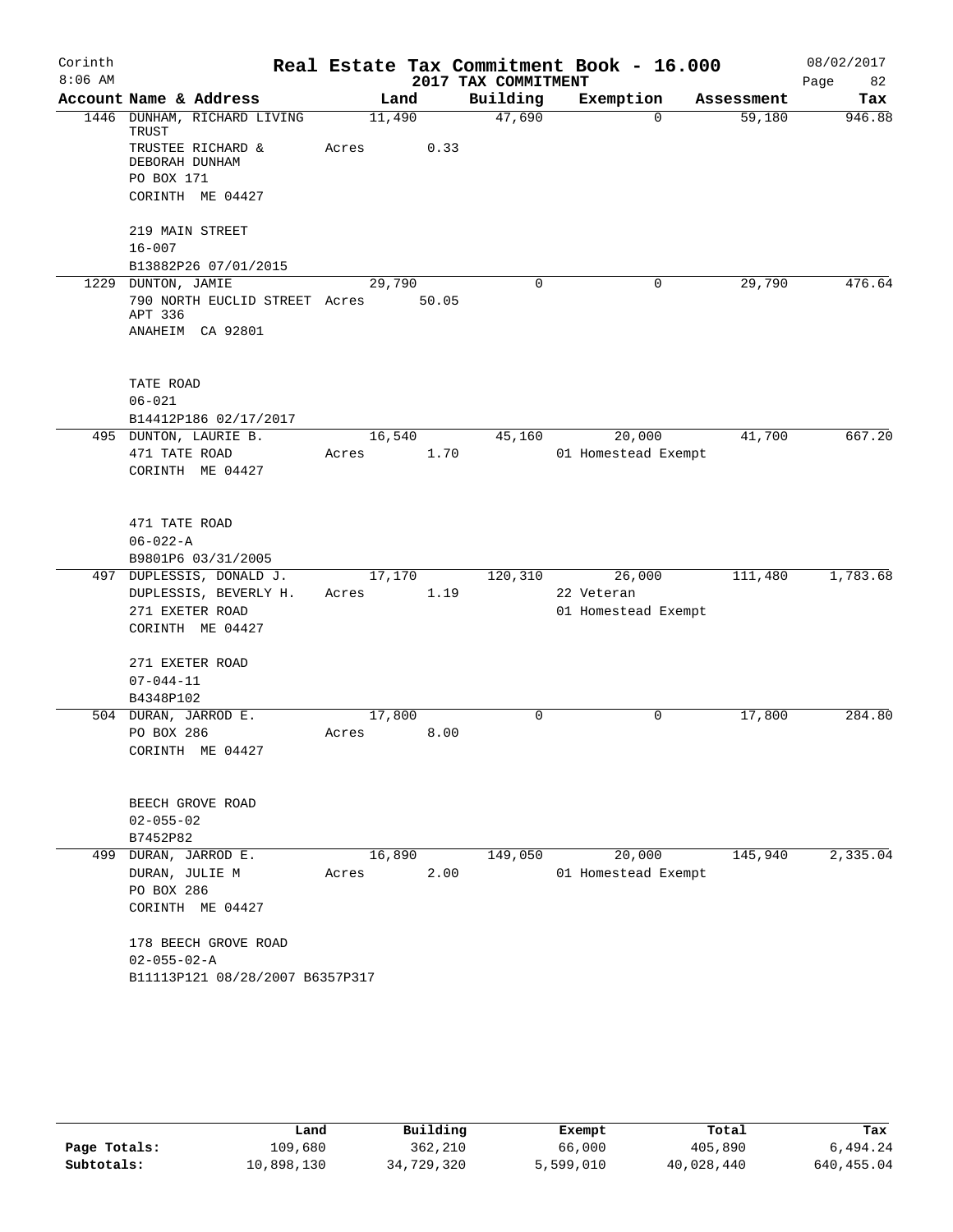| Corinth      |                                         |                 |                     |                                 | Real Estate Tax Commitment Book - 16.000 |                      | 08/02/2017        |
|--------------|-----------------------------------------|-----------------|---------------------|---------------------------------|------------------------------------------|----------------------|-------------------|
| $8:06$ AM    | Account Name & Address                  | Land            |                     | 2017 TAX COMMITMENT<br>Building |                                          |                      | Page<br>83<br>Tax |
|              | 500 DURAN, STEVE W.                     | 19,540          |                     | 98,000                          | Exemption<br>20,000                      | Assessment<br>97,540 | 1,560.64          |
|              | 620 MAIN STREET<br>CORINTH ME 04427     | Acres           | 4.38                |                                 | 01 Homestead Exempt                      |                      |                   |
|              | 620 MAIN STREET<br>$08 - 023$           |                 |                     |                                 |                                          |                      |                   |
|              | B5865P317 05/18/1995                    |                 |                     |                                 |                                          |                      |                   |
|              | 503 DURAN, TERRANCE E.                  | 21,180          |                     | 146,170                         | 26,000                                   | 141,350              | 2,261.60          |
|              | DURAN, KARLA M.                         | Acres           | 4.50                |                                 | 01 Homestead Exempt                      |                      |                   |
|              | P.O. BOX 138                            |                 |                     |                                 | 22 Veteran                               |                      |                   |
|              | CORINTH ME 04427                        |                 |                     |                                 |                                          |                      |                   |
|              | 242 MAIN STREET                         |                 |                     |                                 |                                          |                      |                   |
|              | $16 - 010$                              |                 |                     |                                 |                                          |                      |                   |
|              | B2314P148                               |                 |                     |                                 |                                          |                      |                   |
|              | 1422 DUTHIE, SCOTT & SHARON             | 20,450          |                     | 182,940                         | 20,000                                   | 183,390              | 2,934.24          |
|              | PO BOX 137                              | Acres           | 1.54                |                                 | 01 Homestead Exempt                      |                      |                   |
|              | CORINTH ME 04427                        |                 |                     |                                 |                                          |                      |                   |
|              | 422 MAIN STREET                         |                 |                     |                                 |                                          |                      |                   |
|              | $13 - 012$                              |                 |                     |                                 |                                          |                      |                   |
|              | B13686P330 10/29/2014                   |                 |                     |                                 |                                          |                      |                   |
|              | 482 DYER, NATHAN C.                     | 17,530          |                     | 178,900                         | 20,000                                   | 176,430              | 2,822.88          |
|              | DYER, STACEY A.                         | Acres           | 2.55                |                                 | 01 Homestead Exempt                      |                      |                   |
|              | 387 EXETER ROAD                         |                 |                     |                                 |                                          |                      |                   |
|              | CORINTH ME 04427                        |                 |                     |                                 |                                          |                      |                   |
|              | 387 EXETER ROAD                         |                 |                     |                                 |                                          |                      |                   |
|              | $07 - 009 - E$                          |                 |                     |                                 |                                          |                      |                   |
|              | 682 DYER, WALTER J.                     | 16,940          |                     | 93,680                          | 20,000                                   | 90,620               | 1,449.92          |
|              | DYER, MONIQUE L.                        | Acres           | 2.04                |                                 | 01 Homestead Exempt                      |                      |                   |
|              | 512 TATE ROAD                           |                 |                     |                                 |                                          |                      |                   |
|              | CORINTH ME 04427                        |                 |                     |                                 |                                          |                      |                   |
|              | 512 TATE ROAD                           |                 |                     |                                 |                                          |                      |                   |
|              | $06 - 023 - 03$                         |                 |                     |                                 |                                          |                      |                   |
|              | B12943P322 09/13/2012                   |                 |                     |                                 |                                          |                      |                   |
| 507          | EASLER, DAVID J.                        | 23,190          |                     | 0                               | 0                                        | 23,190               | 371.04            |
|              | 212 TATE ROAD                           | Acres           | 40.00               |                                 |                                          |                      |                   |
|              | CORINTH ME 04427                        |                 |                     |                                 |                                          |                      |                   |
|              |                                         |                 |                     |                                 |                                          |                      |                   |
|              | TATE ROAD                               |                 |                     |                                 |                                          |                      |                   |
|              | $09 - 020 - A$                          |                 |                     |                                 |                                          |                      |                   |
|              | B4203P299                               |                 |                     | 66,070                          |                                          | 67,600               | 1,081.60          |
|              | 506 EASLER, DAVID J.<br>EASLER, ROXANNE | 21,530<br>Acres | 6.00                |                                 | 20,000<br>01 Homestead Exempt            |                      |                   |
|              | 212 TATE ROAD                           |                 |                     |                                 |                                          |                      |                   |
|              | CORINTH ME 04427                        |                 |                     |                                 |                                          |                      |                   |
|              | 212 TATE ROAD                           |                 |                     |                                 |                                          |                      |                   |
|              | $09 - 020 - C$                          |                 |                     |                                 |                                          |                      |                   |
|              | B3476P326                               |                 |                     |                                 |                                          |                      |                   |
|              |                                         |                 |                     |                                 |                                          |                      |                   |
|              |                                         |                 |                     |                                 |                                          |                      |                   |
| Page Totals: | Land<br>140,360                         |                 | Building<br>765,760 |                                 | Exempt<br>126,000                        | Total<br>780,120     | Tax<br>12,481.92  |
| Subtotals:   | 11,038,490                              |                 | 35,495,080          |                                 | 5,725,010                                | 40,808,560           | 652,936.96        |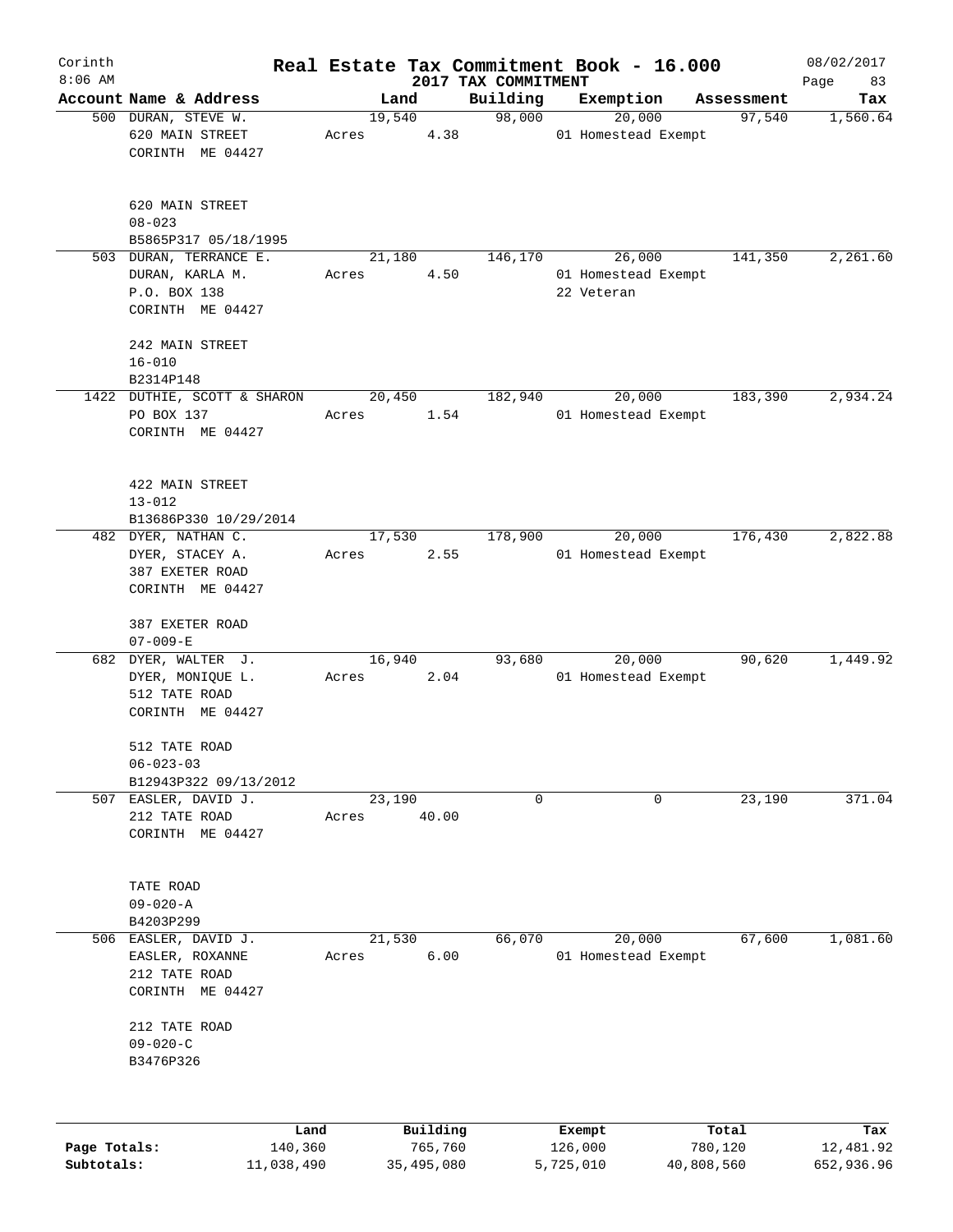| Corinth<br>$8:06$ AM |                                                           |                 |              | 2017 TAX COMMITMENT | Real Estate Tax Commitment Book - 16.000 |            | 08/02/2017<br>84<br>Page |
|----------------------|-----------------------------------------------------------|-----------------|--------------|---------------------|------------------------------------------|------------|--------------------------|
|                      | Account Name & Address                                    | Land            |              | Building            | Exemption                                | Assessment | Tax                      |
|                      | 527 EASTMAN, DEANE S.<br>66 CALL RD<br>EXETER ME 04435    | 16,280<br>Acres | 24.00        | $\mathbf 0$         | 0                                        | 16,280     | 260.48                   |
|                      | AVENUE ROAD N/F OFF<br>$01 - 012$<br>B4551P201            |                 |              |                     |                                          |            |                          |
|                      | 509 EASTMAN, JEFFREY<br>110 CALL ROAD<br>EXETER ME 04435  | 44,450<br>Acres | 39.72        | 107,920             | 0                                        | 152,370    | 2,437.92                 |
|                      | 635 AVENUE ROAD<br>$01 - 008$<br>B11098P177 08/23/2007    |                 |              |                     |                                          |            |                          |
|                      | 845 EASTMAN, JEFFREY<br>110 CALL ROAD<br>EXETER ME 04435  | 18,050<br>Acres | 3.00         | 40,840              | 0                                        | 58,890     | 942.24                   |
|                      | 663 AVENUE ROAD<br>$01 - 008 - A$<br>B8121P64             |                 |              |                     |                                          |            |                          |
|                      | 1574 EASTMAN, JEFFREY<br>110 CALL ROAD<br>EXETER ME 04435 |                 | $\mathsf{O}$ | 21,190              | $\mathsf{O}$                             | 21,190     | 339.04                   |
|                      | 510 MCCARD ROAD<br>$01 - 008 - 03H$                       |                 |              |                     |                                          |            |                          |
|                      | 1611 EASTMAN, JEFFREY<br>110 CALL ROAD<br>EXETER ME 04435 | 18,980<br>Acres | 7.46         | 1,000               | 0                                        | 19,980     | 319.68                   |
|                      | MCCARD ROAD<br>$01 - 008 - B$<br>B7205P335                |                 |              |                     |                                          |            |                          |
|                      | 251 EASTMAN, JEFFREY<br>110 CALL ROAD<br>EXETER ME 04435  |                 | 0            | 17,070              | 0                                        | 17,070     | 273.12                   |
|                      | 641 AVENUE ROAD<br>$01 - 008 - 07H$                       |                 |              |                     |                                          |            |                          |
|                      | 1965 EASTMAN, JEFFREY<br>110 CALL ROAD<br>EXETER ME 04435 |                 | 0            | 16,470              | $\mathbf 0$                              | 16,470     | 263.52                   |
|                      | 535 LEDGE HILL ROAD<br>$01 - 040 - 05H$                   |                 |              |                     |                                          |            |                          |

|              | Land       | Building   | Exempt    | Total      | Tax        |
|--------------|------------|------------|-----------|------------|------------|
| Page Totals: | 97,760     | 204,490    |           | 302,250    | 4,836.00   |
| Subtotals:   | 11,136,250 | 35,699,570 | 5,725,010 | 41,110,810 | 657,772.96 |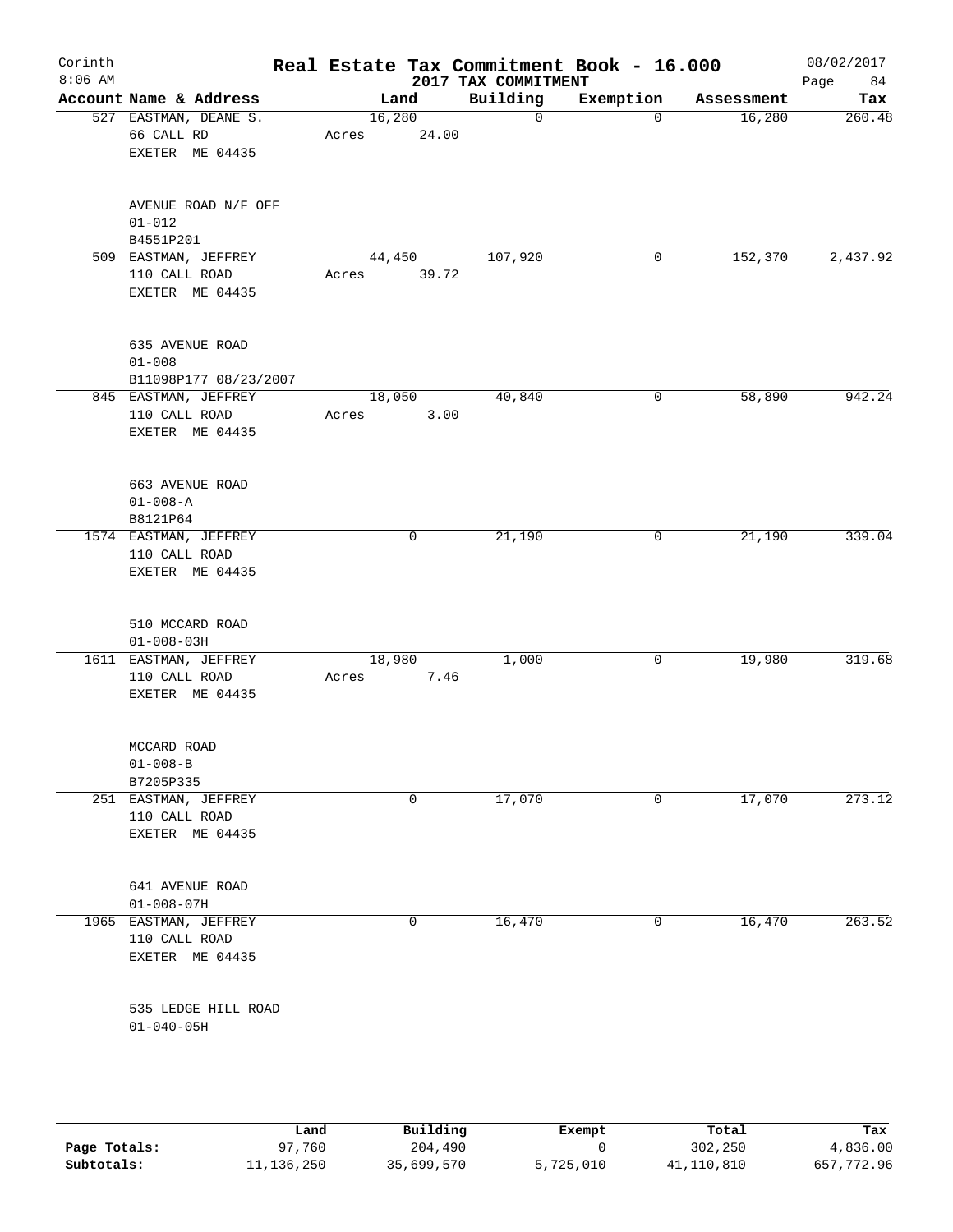| Corinth      |                                                                                   |                 |       |                |                    | Real Estate Tax Commitment Book - 16.000 |                |                      | 08/02/2017      |
|--------------|-----------------------------------------------------------------------------------|-----------------|-------|----------------|--------------------|------------------------------------------|----------------|----------------------|-----------------|
| $8:06$ AM    | Account Name & Address                                                            |                 |       |                |                    | 2017 TAX COMMITMENT                      |                |                      | 85<br>Page      |
|              | 522 EASTMAN, JEFFREY D.<br>110 CALL ROAD<br>EXETER ME 04435                       |                 | Acres | Land<br>15,810 | 1.07               | Building<br>$\mathbf 0$                  | Exemption<br>0 | Assessment<br>15,810 | Tax<br>252.96   |
|              | 545 LEDGE HILL ROAD<br>$01 - 040 - 06$<br>B11971P300 10/29/2009                   |                 |       |                |                    |                                          |                |                      |                 |
|              | 525 EASTMAN, JEFFREY D.<br>EASTMAN, ADAM J.<br>27 MCCARD ROAD<br>CORINTH ME 04427 |                 | Acres | 15,770         | 1.03               | 24,160                                   | 0              | 39,930               | 638.88          |
|              | 27 MCCARD ROAD<br>$01 - 040 - 09$<br>B13293P298 08/12/2013                        |                 |       |                |                    |                                          |                |                      |                 |
|              | 526 EASTMAN, JEFFREY D.<br>110 CALL ROAD<br>EXETER ME 04435                       |                 | Acres | 15,770         | 1.03               | 0                                        | 0              | 15,770               | 252.32          |
|              | 31 MCCARD ROAD<br>$01 - 040 - 10$<br>B11971P300 10/29/2009                        |                 |       |                |                    |                                          |                |                      |                 |
|              | 529 EASTMAN, JEFFREY D.<br>110 CALL ROAD<br>EXETER ME 04435                       |                 | Acres | 15,770         | 1.03               | $\Omega$                                 | 0              | 15,770               | 252.32          |
|              | 500 MCCARD ROAD<br>$01 - 008 - 02$<br>B11971P300 10/29/2009                       |                 |       |                |                    |                                          |                |                      |                 |
|              | 523 EASTMAN, JEFFREY D.<br>110 CALL ROAD<br>EXETER ME 04435                       |                 | Acres | 15,930         | 1.48               | 0                                        | 0              | 15,930               | 254.88          |
|              | 3 MCCARD ROAD<br>$01 - 040 - 07$<br>B11971P300 10/29/2009                         |                 |       |                |                    |                                          |                |                      |                 |
|              | 521 EASTMAN, JEFFREY D.<br>110 CALL ROAD<br>EXETER ME 04435                       |                 | Acres | 15,770         | 1.03               | 0                                        | 0              | 15,770               | 252.32          |
|              | 535 LEDGE HILL ROAD<br>$01 - 040 - 05$<br>B11971P300 10/29/2009                   |                 |       |                |                    |                                          |                |                      |                 |
|              | 520 EASTMAN, JEFFREY D.<br>110 CALL ROAD<br>EXETER ME 04435                       |                 | Acres | 15,770         | 1.03               | 0                                        | 0              | 15,770               | 252.32          |
|              | 529 LEDGE HILL ROAD<br>$01 - 040 - 04$<br>B11971P300 10/29/2009                   |                 |       |                |                    |                                          |                |                      |                 |
| Page Totals: |                                                                                   | Land<br>110,590 |       |                | Building<br>24,160 |                                          | Exempt<br>0    | Total<br>134,750     | Tax<br>2,156.00 |
| Subtotals:   |                                                                                   | 11,246,840      |       |                | 35,723,730         |                                          | 5,725,010      | 41,245,560           | 659,928.96      |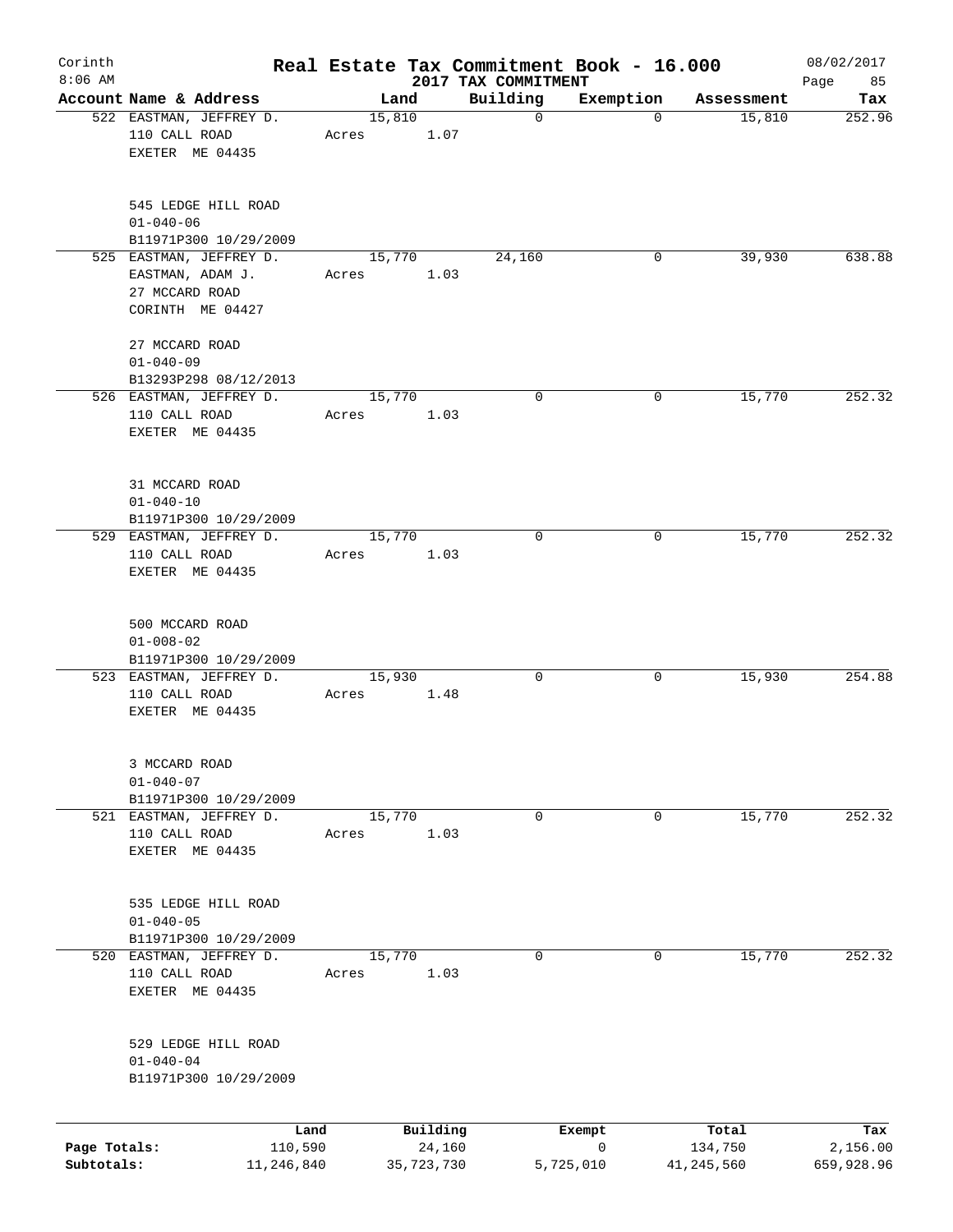| Corinth<br>$8:06$ AM |                                                                 |                 |       |        |            | Real Estate Tax Commitment Book - 16.000 |             |                  | 08/02/2017        |
|----------------------|-----------------------------------------------------------------|-----------------|-------|--------|------------|------------------------------------------|-------------|------------------|-------------------|
|                      | Account Name & Address                                          |                 |       | Land   |            | 2017 TAX COMMITMENT<br>Building          | Exemption   | Assessment       | 86<br>Page<br>Tax |
|                      | 519 EASTMAN, JEFFREY D.<br>110 CALL ROAD<br>EXETER ME 04435     |                 | Acres | 15,770 | 1.03       | $\mathbf 0$                              | $\mathbf 0$ | 15,770           | 252.32            |
|                      | 523 LEDGE HILL ROAD<br>$01 - 040 - 03$<br>B11971P300 10/29/2009 |                 |       |        |            |                                          |             |                  |                   |
|                      | 518 EASTMAN, JEFFREY D.<br>110 CALL ROAD<br>EXETER ME 04435     |                 | Acres | 15,770 | 1.03       | $\Omega$                                 | 0           | 15,770           | 252.32            |
|                      | 515 LEDGE HILL ROAD<br>$01 - 040 - 02$<br>B11971P300 10/29/2009 |                 |       |        |            |                                          |             |                  |                   |
|                      | 517 EASTMAN, JEFFREY D.<br>110 CALL ROAD<br>EXETER ME 04435     |                 | Acres | 15,730 | 1.00       | $\mathbf 0$                              | 0           | 15,730           | 251.68            |
|                      | 627 AVENUE ROAD<br>$01 - 008 - 11$<br>B11971P300 10/29/2009     |                 |       |        |            |                                          |             |                  |                   |
|                      | 510 EASTMAN, JEFFREY D.<br>110 CALL ROAD<br>EXETER ME 04435     |                 | Acres | 15,770 | 1.03       | $\mathbf 0$                              | 0           | 15,770           | 252.32            |
|                      | 611 AVENUE ROAD<br>$01 - 008 - 08$<br>B11971P300 10/29/2009     |                 |       |        |            |                                          |             |                  |                   |
|                      | 516 EASTMAN, JEFFREY D.<br>110 CALL ROAD<br>EXETER ME 04435     |                 | Acres | 16,080 | 1.30       | 0                                        | 0           | 16,080           | 257.28            |
|                      | 601 AVENUE ROAD<br>$01 - 008 - 10$<br>B11971P300 10/29/2009     |                 |       |        |            |                                          |             |                  |                   |
|                      | 508 EASTMAN, JEFFREY D.<br>110 CALL ROAD<br>EXETER ME 04435     |                 | Acres | 16,140 | 1.35       | 0                                        | 0           | 16,140           | 258.24            |
|                      | 641 AVENUE ROAD<br>$01 - 008 - 07$<br>B11971P300 10/29/2009     |                 |       |        |            |                                          |             |                  |                   |
|                      | 511 EASTMAN, JEFFREY D.<br>110 CALL ROAD<br>EXETER ME 04435     |                 | Acres | 15,770 | 1.03       | 0                                        | 0           | 15,770           | 252.32            |
|                      | 510 MCCARD ROAD<br>$01 - 008 - 03$<br>B11971P300 10/29/2009     |                 |       |        |            |                                          |             |                  |                   |
| Page Totals:         |                                                                 | Land<br>111,030 |       |        | Building   | $\mathbf 0$                              | Exempt<br>0 | Total<br>111,030 | Tax<br>1,776.48   |
| Subtotals:           |                                                                 | 11,357,870      |       |        | 35,723,730 |                                          | 5,725,010   | 41,356,590       | 661,705.44        |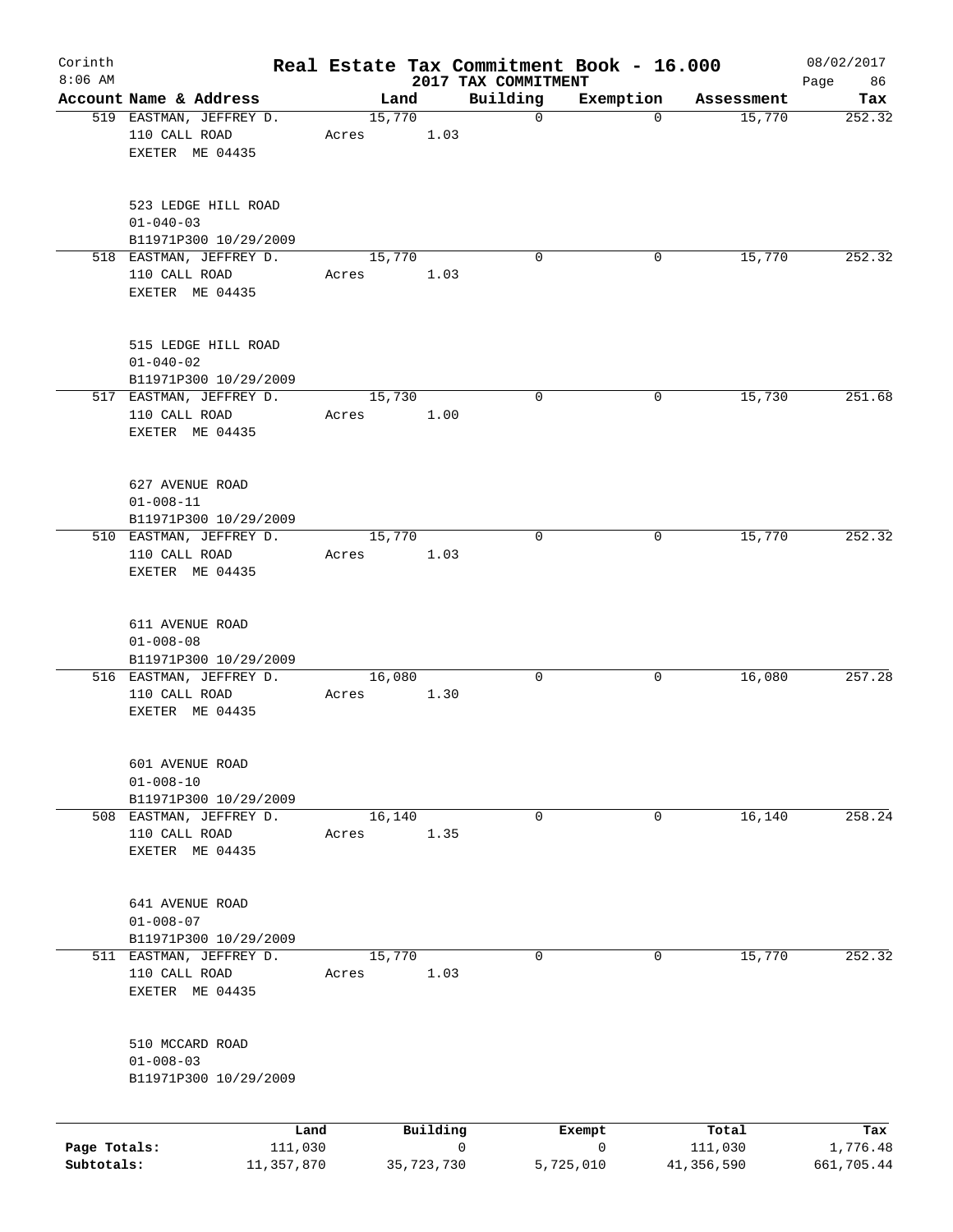| Corinth                    |                                                                                                         |                               |       |        |                                   |                                 | Real Estate Tax Commitment Book - 16.000 |             |                  | 08/02/2017                    |
|----------------------------|---------------------------------------------------------------------------------------------------------|-------------------------------|-------|--------|-----------------------------------|---------------------------------|------------------------------------------|-------------|------------------|-------------------------------|
| $8:06$ AM                  | Account Name & Address                                                                                  |                               |       | Land   |                                   | 2017 TAX COMMITMENT<br>Building | Exemption                                |             | Assessment       | 87<br>Page<br>Tax             |
|                            | 512 EASTMAN, JEFFREY D.<br>110 CALL ROAD<br>EXETER ME 04435                                             |                               | Acres | 15,770 | 1.03                              | $\mathbf 0$                     |                                          | $\mathbf 0$ | 15,770           | 252.32                        |
|                            | 524 MCCARD ROAD<br>$01 - 008 - 04$<br>B11971P300 10/29/2009                                             |                               |       |        |                                   |                                 |                                          |             |                  |                               |
|                            | 513 EASTMAN, JEFFREY D.<br>110 CALL ROAD<br>EXETER ME 04435                                             |                               | Acres | 15,770 | 1.03                              | $\Omega$                        |                                          | 0           | 15,770           | 252.32                        |
|                            | 534 MCCARD ROAD<br>$01 - 008 - 05$<br>B11971P300 10/29/2009                                             |                               |       |        |                                   |                                 |                                          |             |                  |                               |
|                            | 514 EASTMAN, JEFFREY D.<br>EASTMAN, CHRISTOPHER<br>507 LEDGE HILL RD<br>CORINTH ME 04427                |                               | Acres | 16,070 | 1.29                              | 29,480                          | 20,000<br>01 Homestead Exempt            |             | 25,550           | 408.80                        |
|                            | 507 LEDGE HILL ROAD<br>$01 - 040 - 01$<br>B13628P240 08/28/2014                                         |                               |       |        |                                   |                                 |                                          |             |                  |                               |
|                            | 515 EASTMAN, JEFFREY D.<br>110 CALL ROAD<br>EXETER ME 04435                                             |                               | Acres | 15,770 | 1.03                              | $\mathbf 0$                     |                                          | 0           | 15,770           | 252.32                        |
|                            | 607 AVENUE ROAD<br>$01 - 008 - 09$<br>B11971P300 10/29/2009                                             |                               |       |        |                                   |                                 |                                          |             |                  |                               |
|                            | 524 EASTMAN, JEFFREY D.<br>110 CALL ROAD<br>EXETER ME 04435                                             |                               | Acres | 15,770 | 1.03                              | 0                               |                                          | 0           | 15,770           | 252.32                        |
|                            | 17 MCCARD ROAD<br>$01 - 040 - 08$<br>B11971P300 10/29/2009                                              |                               |       |        |                                   |                                 |                                          |             |                  |                               |
|                            | 403 EATON, LAYLA J.<br>353 TATE ROAD<br>CORINTH ME 04427                                                |                               | Acres | 27,250 | 17.00                             | 100,770                         |                                          | 0           | 128,020          | 2,048.32                      |
|                            | 353 TATE ROAD<br>$06 - 017$<br>B14378P169 12/30/2016                                                    |                               |       |        |                                   |                                 |                                          |             |                  |                               |
| 535                        | EATON, LINWOOD N. LIV<br>TR<br>INT<br>EATON, JANE L. LIV TR<br>INT<br>151 EATON ROAD<br>EXETER ME 04435 |                               | Acres | 40,870 | 99.00                             | 0                               |                                          | 0           | 40,870           | 653.92                        |
|                            | LEDGE HILL ROAD<br>$04 - 026$<br>B5845P175                                                              |                               |       |        |                                   |                                 |                                          |             |                  |                               |
| Page Totals:<br>Subtotals: |                                                                                                         | Land<br>147,270<br>11,505,140 |       |        | Building<br>130,250<br>35,853,980 |                                 | Exempt<br>20,000<br>5,745,010            | 41,614,110  | Total<br>257,520 | Tax<br>4,120.32<br>665,825.76 |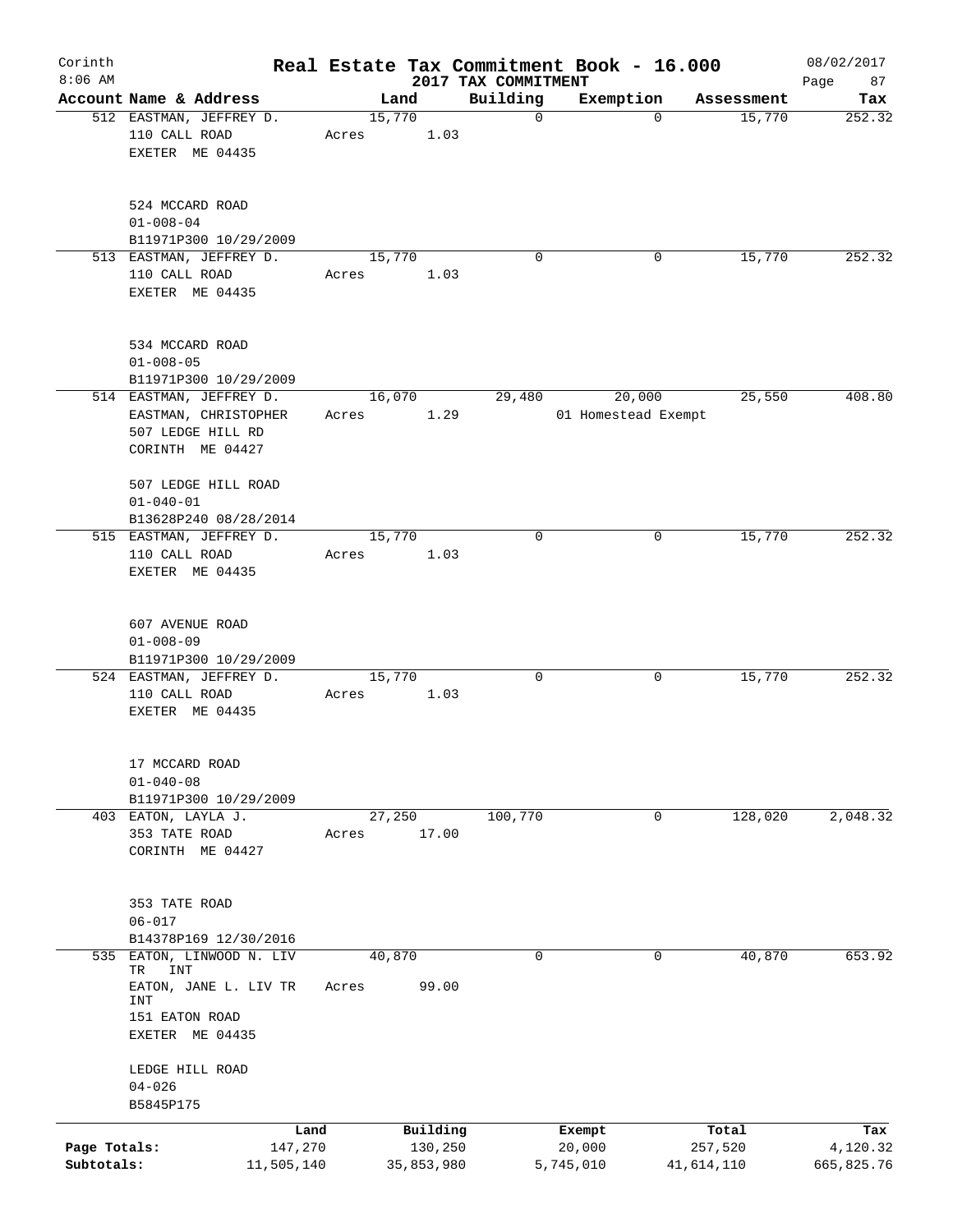| Corinth   |                                                 |        |       |                         | Real Estate Tax Commitment Book - 16.000 |                      | 08/02/2017    |
|-----------|-------------------------------------------------|--------|-------|-------------------------|------------------------------------------|----------------------|---------------|
| $8:06$ AM |                                                 |        |       | 2017 TAX COMMITMENT     |                                          |                      | Page<br>88    |
| 533       | Account Name & Address<br>EATON, LINWOOD N. LIV | 15,840 | Land  | Building<br>$\mathbf 0$ | Exemption<br>$\Omega$                    | Assessment<br>15,840 | Tax<br>253.44 |
|           | TR<br>INT<br>EATON, JANE L. LIV TR              | Acres  | 38.00 |                         |                                          |                      |               |
|           | INT                                             |        |       |                         |                                          |                      |               |
|           | 151 EATON ROAD<br>EXETER ME 04435               |        |       |                         |                                          |                      |               |
|           | LEDGE HILL ROAD N/F OFF                         |        |       |                         |                                          |                      |               |
|           | $04 - 005$                                      |        |       |                         |                                          |                      |               |
| 534       | B5845P175<br>EATON, LINWOOD N. LIV              |        |       | 0                       | $\mathbf 0$                              |                      | 582.56        |
|           | TR<br>INT                                       | 36,410 |       |                         |                                          | 36,410               |               |
|           | EATON, JANE L. LIV TR<br>INT                    | Acres  | 82.00 |                         |                                          |                      |               |
|           | 151 EATON ROAD                                  |        |       |                         |                                          |                      |               |
|           | EXETER ME 04435                                 |        |       |                         |                                          |                      |               |
|           | LEDGE HILL ROAD                                 |        |       |                         |                                          |                      |               |
|           | $04 - 025$                                      |        |       |                         |                                          |                      |               |
|           | B5845P175                                       |        |       |                         |                                          |                      |               |
|           | 536 EATON, PHILIP G.                            |        | 0     | 27,110                  | 20,000                                   | 7,110                | 113.76        |
|           | EATON, RUTH A.                                  |        |       |                         | 01 Homestead Exempt                      |                      |               |
|           | 139 WEST CORINTH ROAD<br>CORINTH ME 04427       |        |       |                         |                                          |                      |               |
|           |                                                 |        |       |                         |                                          |                      |               |
|           | 139 WEST CORINTH ROAD                           |        |       |                         |                                          |                      |               |
|           | $05 - 024 - A - 02H$<br>539 ECKERT FAMILY TRUST | 14,320 |       | 0                       | 0                                        | 14,320               | 229.12        |
|           | ECKERT, HAROLD &                                | Acres  | 5.00  |                         |                                          |                      |               |
|           | VIRGINIA TRUSTEES                               |        |       |                         |                                          |                      |               |
|           | 427 PRESCOTT ST.                                |        |       |                         |                                          |                      |               |
|           | NEW BEDFORD MA 02745                            |        |       |                         |                                          |                      |               |
|           | LEDGE HILL ROAD                                 |        |       |                         |                                          |                      |               |
|           | $04 - 004 - B$                                  |        |       |                         |                                          |                      |               |
|           | B11659P124 12/12/2008                           |        |       |                         |                                          |                      |               |
|           | 538 ECKERT FAMILY TRUST                         | 19,800 |       | $\mathbf 0$             | 0                                        | 19,800               | 316.80        |
|           | ECKERT, HAROLD &                                | Acres  | 50.00 |                         |                                          |                      |               |
|           | VIRGINIA TRUSTEES<br>427 PRESCOTT ST.           |        |       |                         |                                          |                      |               |
|           | NEW BEDFORD MA 02745                            |        |       |                         |                                          |                      |               |
|           |                                                 |        |       |                         |                                          |                      |               |
|           | LEDGE HILL ROAD N/F OFF<br>$04 - 004 - A$       |        |       |                         |                                          |                      |               |
|           | B11659P124 12/12/2008                           |        |       |                         |                                          |                      |               |
|           | 545 ELLIOTT, CALVIN W.                          | 20,050 |       | 0                       | 0                                        | 20,050               | 320.80        |
|           | ELLIOTT, ROWENA E.                              | Acres  | 15.50 |                         |                                          |                      |               |
|           | 97 MAIN STREET                                  |        |       |                         |                                          |                      |               |
|           | CORINTH ME 04427                                |        |       |                         |                                          |                      |               |
|           | MAIN STREET                                     |        |       |                         |                                          |                      |               |
|           | 11-017                                          |        |       |                         |                                          |                      |               |
|           | B4791P240                                       |        |       |                         |                                          |                      |               |
|           |                                                 |        |       |                         |                                          |                      |               |

|              | Land       | Building   | Exempt    | Total      | Tax        |
|--------------|------------|------------|-----------|------------|------------|
| Page Totals: | 106,420    | 27,110     | 20,000    | 113,530    | 1,816.48   |
| Subtotals:   | 11,611,560 | 35,881,090 | 5,765,010 | 41,727,640 | 667,642.24 |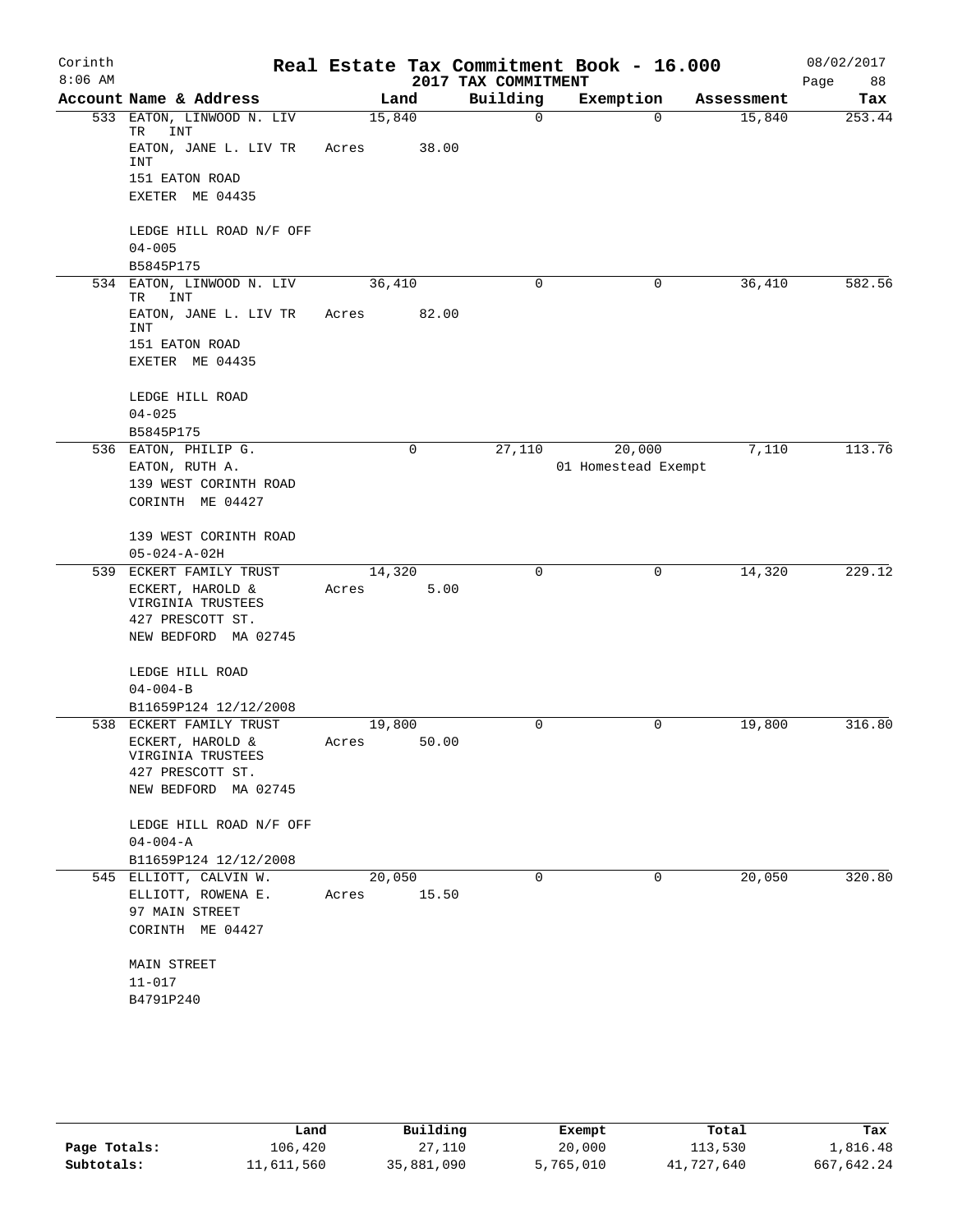| Corinth   |                                      |       |             |                     | Real Estate Tax Commitment Book - 16.000 |            | 08/02/2017 |
|-----------|--------------------------------------|-------|-------------|---------------------|------------------------------------------|------------|------------|
| $8:06$ AM |                                      |       |             | 2017 TAX COMMITMENT |                                          |            | 89<br>Page |
|           | Account Name & Address               |       | Land        | Building            | Exemption                                | Assessment | Tax        |
|           | 543 ELLIOTT, CALVIN W.               |       | 92,320      | 97,590              | 20,000                                   | 169,910    | 2,718.56   |
|           | ELLIOTT, ROWENA E.                   | Acres | 218.32      |                     | 01 Homestead Exempt                      |            |            |
|           | 97 MAIN STREET                       |       |             |                     |                                          |            |            |
|           | CORINTH ME 04427                     |       |             |                     |                                          |            |            |
|           | 97 MAIN STREET                       |       |             |                     |                                          |            |            |
|           | $11 - 008$                           |       |             |                     |                                          |            |            |
|           | B4791P240                            |       |             |                     |                                          |            |            |
|           | 544 ELLIOTT, CALVIN W.               |       | 20,450      | $\mathbf 0$         | 0                                        | 20,450     | 327.20     |
|           | ELLIOTT, ROWENA E                    |       | Acres 21.00 |                     |                                          |            |            |
|           | 97 MAIN STREET                       |       |             |                     |                                          |            |            |
|           | CORINTH ME 04427                     |       |             |                     |                                          |            |            |
|           | CHARLESTON TOWN LINE                 |       |             |                     |                                          |            |            |
|           | N/F                                  |       |             |                     |                                          |            |            |
|           | $10 - 024$                           |       |             |                     |                                          |            |            |
|           | B4791P240<br>546 ELLIOTT, RANDALL L. |       | 26,390      | 104,860             | 20,000                                   | 111,250    | 1,780.00   |
|           |                                      |       | Acres 27.00 |                     | 01 Homestead Exempt                      |            |            |
|           | ELLIOTT, KATHRYN L.<br>400 TATE ROAD |       |             |                     |                                          |            |            |
|           | CORINTH ME 04427                     |       |             |                     |                                          |            |            |
|           |                                      |       |             |                     |                                          |            |            |
|           | 400 TATE ROAD                        |       |             |                     |                                          |            |            |
|           | $06 - 019 - C$                       |       |             |                     |                                          |            |            |
|           | B4106P171                            |       |             |                     |                                          |            |            |
|           | 2087 ELLIS, JOHN                     |       | 14,670      |                     | 37,930<br>26,000                         | 26,600     | 425.60     |
|           | ELLIS, JULIE                         | Acres | 1.14        |                     | 01 Homestead Exempt                      |            |            |
|           | PO BOX 515                           |       |             |                     | 22 Veteran                               |            |            |
|           | CORINTH ME 04427                     |       |             |                     |                                          |            |            |
|           | 289 GRANT ROAD                       |       |             |                     |                                          |            |            |
|           | $05 - 016 - 01$                      |       |             |                     |                                          |            |            |
|           | B12689P11 12/16/2011                 |       |             |                     |                                          |            |            |
|           | 430 ELLIS, MARK                      |       | 19,110      | 19,060              | 20,000                                   | 18,170     | 290.72     |
|           | ELLIS, KAREN                         | Acres | 2.79        |                     | 01 Homestead Exempt                      |            |            |
|           | PO BOX 8073                          |       |             |                     |                                          |            |            |
|           | BANGOR ME 04402                      |       |             |                     |                                          |            |            |
|           | 61 WEST CORINTH ROAD                 |       |             |                     |                                          |            |            |
|           | $05 - 024 - 06$                      |       |             |                     |                                          |            |            |
|           | B14431P61 03/13/2017                 |       |             |                     |                                          |            |            |
|           | 550 ELLIS, PRISCILLA A.<br>TRUSTEE   |       | 19,730      | 0                   | 0                                        | 19,730     | 315.68     |
|           | LIVING TRUST                         | Acres | 9.66        |                     |                                          |            |            |
|           | c/o ROSANNE YOUNG                    |       |             |                     |                                          |            |            |
|           | 84 MCCARD ROAD                       |       |             |                     |                                          |            |            |
|           | CORINTH ME 04427                     |       |             |                     |                                          |            |            |
|           | MCCARD ROAD                          |       |             |                     |                                          |            |            |
|           | $01 - 035$                           |       |             |                     |                                          |            |            |
|           | B7256P103 02/20/1997                 |       |             |                     |                                          |            |            |

|              | Land       | Building   | Exempt    | Total      | Tax        |
|--------------|------------|------------|-----------|------------|------------|
| Page Totals: | 192,670    | 259,440    | 86,000    | 366,110    | 5,857.76   |
| Subtotals:   | 11,804,230 | 36,140,530 | 5,851,010 | 42,093,750 | 673,500.00 |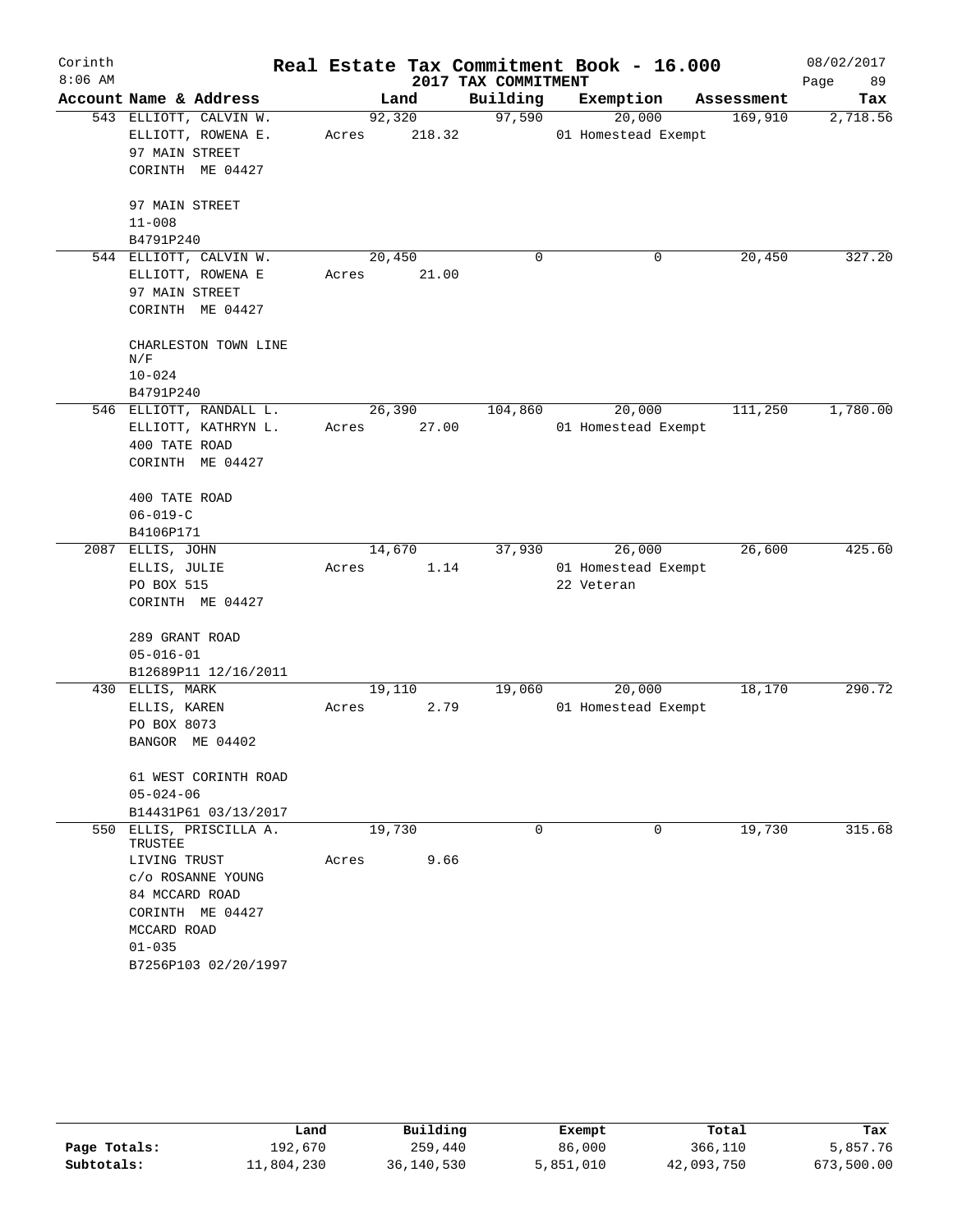| Corinth      |                                                                          |           |                |                                 | Real Estate Tax Commitment Book - 16.000 |                      | 08/02/2017      |
|--------------|--------------------------------------------------------------------------|-----------|----------------|---------------------------------|------------------------------------------|----------------------|-----------------|
| $8:06$ AM    | Account Name & Address                                                   |           |                | 2017 TAX COMMITMENT<br>Building |                                          |                      | Page<br>90      |
|              | 963 ELRICH, CHERYL                                                       |           | Land<br>33,230 | 51,240                          | Exemption<br>20,000                      | Assessment<br>64,470 | Tax<br>1,031.52 |
|              | 695 LEDGE HILL ROAD<br>CORINTH ME 04427                                  | Acres     | 25.30          |                                 | 01 Homestead Exempt                      |                      |                 |
|              | 695 LEDGE HILL ROAD<br>$01 - 043$                                        |           |                |                                 |                                          |                      |                 |
|              | B13479P135 03/10/2014 B11173P34 10/19/2007<br>B10258P306 09/29/2005      |           |                |                                 |                                          |                      |                 |
|              | 60 EMERA MAINE                                                           | 3,720,000 |                | $\Omega$                        | 0                                        | 3,720,000            | 59,520.00       |
|              | ATTN: PROPERTY TAX<br>DEPARTMENT                                         | Acres     | 0.23           |                                 |                                          |                      |                 |
|              | 970 ILLINOIS AVENUE<br>BANGOR ME 04402-0932                              |           |                |                                 |                                          |                      |                 |
|              | 250 MAIN STREET<br>$16 - 011$                                            |           |                |                                 |                                          |                      |                 |
|              | 557 EMILIO ESTATES, INC.                                                 |           | 22,700         | 286,660                         | 0                                        | 309,360              | 4,949.76        |
|              | 465 WEST CORINTH ROAD<br>CORINTH ME 04427                                | Acres     | 3.50           |                                 |                                          |                      |                 |
|              | 465 WEST CORINTH ROAD<br>$04 - 034$                                      |           |                |                                 |                                          |                      |                 |
|              | B6491P187                                                                |           |                |                                 |                                          |                      |                 |
|              | 1579 ENGLAND, PATRICIA ANN<br>968 MAIN STREET LOT 29<br>CORINTH ME 04427 |           | 0              | 14,800                          | 14,800<br>01 Homestead Exempt            | 0                    | 0.00            |
|              | 968 MAIN STREET LOT 29<br>$06 - 012 - D - 29H$                           |           |                |                                 |                                          |                      |                 |
|              | 976 ERIKSSON, ALBERT                                                     |           | 16,940         | 115,250                         | 20,000                                   | 112,190              | 1,795.04        |
|              | DAVIS-ERIKSSON, TAMMYL.<br>25 COUNTY ROAD<br>CORINTH ME 04427            | Acres     | 1.00           |                                 | 01 Homestead Exempt                      |                      |                 |
|              | 25 COUNTY ROAD<br>$08 - 013 - E$<br>B9407P150                            |           |                |                                 |                                          |                      |                 |
|              | 1376 ERIKSSON, ALYSSA                                                    |           | 18,170         | 25,130                          | 0                                        | 43,300               | 692.80          |
|              | 39 MCCARD ROAD<br>CORINTH ME 04427                                       | Acres     | 2.02           |                                 |                                          |                      |                 |
|              | 131 WEST CORINTH ROAD<br>$05 - 024 - 07$                                 |           |                |                                 |                                          |                      |                 |
|              | B13667P164 10/03/2014<br>609 EVANS, CRYSTAL B.                           |           | 16,410         | 72,200                          | 20,000                                   | 68,610               | 1,097.76        |
|              | 1095 HUDSON HILL ROAD<br>CORINTH ME 04427                                | Acres     | 1.59           |                                 | 01 Homestead Exempt                      |                      |                 |
|              | 1095 HUDSON HILL ROAD<br>$03 - 052 - A$                                  |           |                |                                 |                                          |                      |                 |
|              | B14180P236 06/15/2016                                                    |           |                |                                 |                                          |                      |                 |
|              | Land                                                                     |           | Building       |                                 | Exempt                                   | Total                | Tax             |
| Page Totals: | 3,827,450                                                                |           | 565,280        |                                 | 74,800                                   | 4,317,930            | 69,086.88       |
| Subtotals:   | 15,631,680                                                               |           | 36,705,810     |                                 | 5,925,810                                | 46, 411, 680         | 742,586.88      |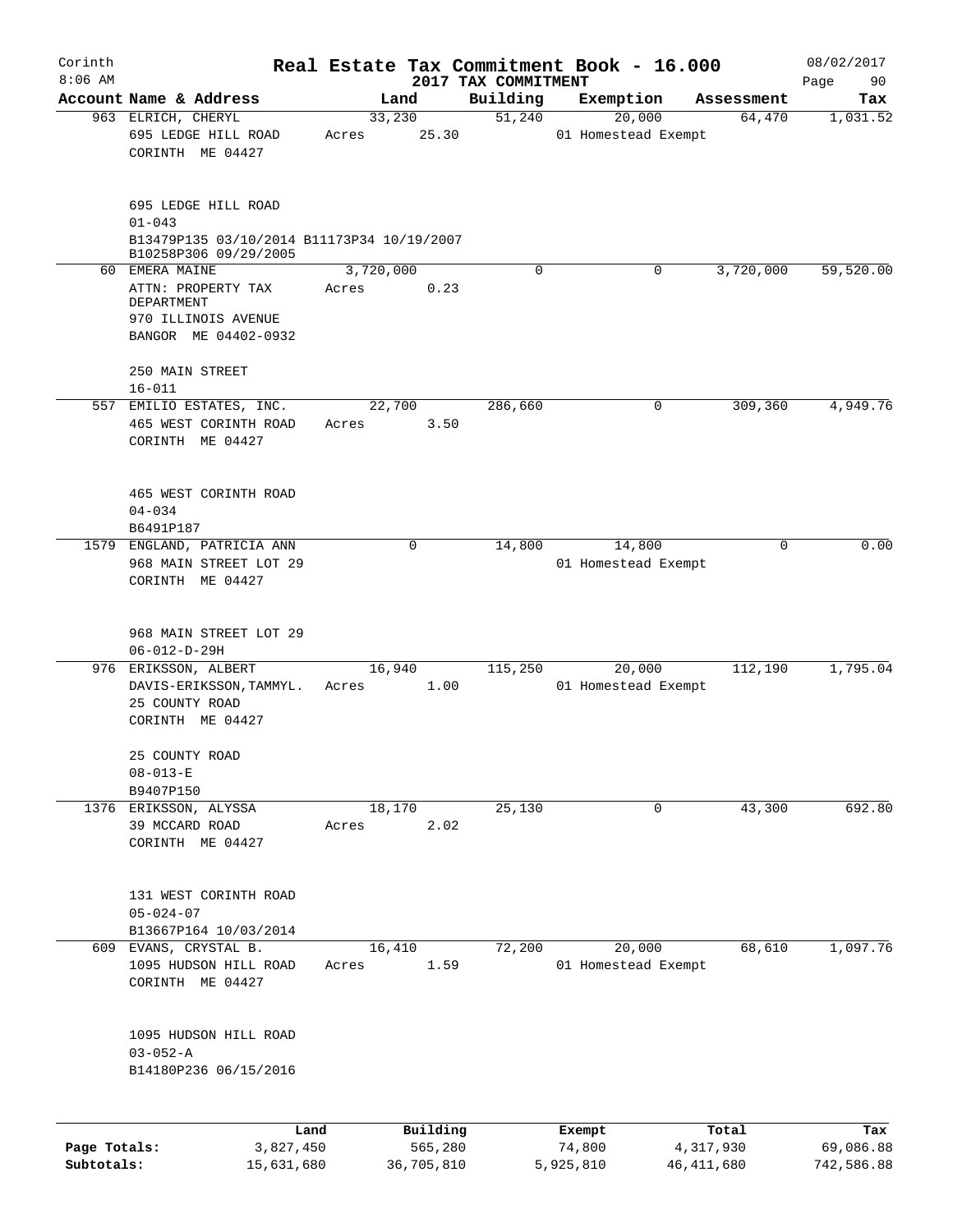| Corinth      |                              |       |            |                                 | Real Estate Tax Commitment Book - 16.000 |            | 08/02/2017        |
|--------------|------------------------------|-------|------------|---------------------------------|------------------------------------------|------------|-------------------|
| $8:06$ AM    | Account Name & Address       |       | Land       | 2017 TAX COMMITMENT<br>Building | Exemption                                | Assessment | Page<br>91<br>Tax |
|              | 558 EVERETT SR, ERVIN O.     |       | 17,570     | 62,380                          | 26,000                                   | 53,950     | 863.20            |
|              | EVERETT, CLARA M.            | Acres | 1.52       |                                 | 22 Veteran                               |            |                   |
|              | PO BOX 604                   |       |            |                                 | 01 Homestead Exempt                      |            |                   |
|              | CORINTH ME 04427             |       |            |                                 |                                          |            |                   |
|              |                              |       |            |                                 |                                          |            |                   |
|              | 43 MAIN STREET               |       |            |                                 |                                          |            |                   |
|              | $11 - 009$                   |       |            |                                 |                                          |            |                   |
|              | B2917P176                    |       |            |                                 |                                          |            |                   |
|              | 1406 FARMER, LAWRENCE R. JR. |       | 19,160     | 69,300                          | 26,000                                   | 62,460     | 999.36            |
|              | FARMER, MARILYN M.           | Acres | 3.96       |                                 | 01 Homestead Exempt                      |            |                   |
|              | 370 WEST CORINTH ROAD        |       |            |                                 | 22 Veteran                               |            |                   |
|              | CORINTH ME 04427             |       |            |                                 |                                          |            |                   |
|              | 370 WEST CORINTH ROAD        |       |            |                                 |                                          |            |                   |
|              | $05 - 002 - 02$              |       |            |                                 |                                          |            |                   |
|              | B14179P55 06/13/2016         |       |            |                                 |                                          |            |                   |
|              | 562 FARRIS, REX M.           |       | 13,160     | 0                               | $\mathbf 0$                              | 13,160     | 210.56            |
|              | FARRIS, KATHLEEN A.          | Acres | 4.00       |                                 |                                          |            |                   |
|              |                              |       |            |                                 |                                          |            |                   |
|              | 314 WEST CORINTH ROAD        |       |            |                                 |                                          |            |                   |
|              | CORINTH ME 04427             |       |            |                                 |                                          |            |                   |
|              | WEST CORINTH ROAD            |       |            |                                 |                                          |            |                   |
|              | $05 - 003 - A$               |       |            |                                 |                                          |            |                   |
|              | B2518P5                      |       |            |                                 |                                          |            |                   |
|              | 561 FARRIS, REX M.           |       | 15,730     | 80,000                          | 26,000                                   | 69,730     | 1,115.68          |
|              | FARRIS, KATHLEEN A.          | Acres | 1.00       |                                 | 01 Homestead Exempt                      |            |                   |
|              | 314 WEST CORINTH ROAD        |       |            |                                 | 22 Veteran                               |            |                   |
|              | CORINTH ME 04427             |       |            |                                 |                                          |            |                   |
|              |                              |       |            |                                 |                                          |            |                   |
|              | 314 WEST CORINTH ROAD        |       |            |                                 |                                          |            |                   |
|              | $05 - 003$                   |       |            |                                 |                                          |            |                   |
|              | B3231P161                    |       |            |                                 |                                          |            |                   |
|              | 1455 FAUNCE, ROLAND          |       | 17,060     | 60,450                          | 0                                        | 77,510     | 1,240.16          |
|              | FAUNCE, MARIAH               | Acres | 1.10       |                                 |                                          |            |                   |
|              | 232 EXETER RD                |       |            |                                 |                                          |            |                   |
|              | CORINTH ME 04427             |       |            |                                 |                                          |            |                   |
|              |                              |       |            |                                 |                                          |            |                   |
|              | 232 EXETER ROAD              |       |            |                                 |                                          |            |                   |
|              | $07 - 048 - A$               |       |            |                                 |                                          |            |                   |
|              | B14109P344 03/23/2016        |       |            |                                 |                                          |            |                   |
|              | 1073 FISH, MONICA            |       | 0          | 6,750                           | 0                                        | 6,750      | 108.00            |
|              | 22 CLEVELAND AVENUE          |       |            |                                 |                                          |            |                   |
|              | DEXTER ME 04930              |       |            |                                 |                                          |            |                   |
|              |                              |       |            |                                 |                                          |            |                   |
|              |                              |       |            |                                 |                                          |            |                   |
|              | 30 EXETER ROAD LOT 14        |       |            |                                 |                                          |            |                   |
|              | $15 - 012 - 14H$             |       |            |                                 |                                          |            |                   |
|              | 19 FISK, BRIAN               |       | 20,050     | 8,500                           | 0                                        | 28,550     | 456.80            |
|              | 35 PARKER STREET             | Acres | 10.50      |                                 |                                          |            |                   |
|              | BANGOR ME 04401              |       |            |                                 |                                          |            |                   |
|              |                              |       |            |                                 |                                          |            |                   |
|              | 351 MEADOW ROAD N/F OFF      |       |            |                                 |                                          |            |                   |
|              | $09 - 019 - 07$              |       |            |                                 |                                          |            |                   |
|              | B14203P278 07/01/2016        |       |            |                                 |                                          |            |                   |
|              |                              |       |            |                                 |                                          |            |                   |
|              |                              |       |            |                                 |                                          |            |                   |
|              |                              | Land  | Building   |                                 | Exempt                                   | Total      | Tax               |
| Page Totals: | 102,730                      |       | 287,380    |                                 | 78,000                                   | 312,110    | 4,993.76          |
| Subtotals:   | 15,734,410                   |       | 36,993,190 |                                 | 6,003,810                                | 46,723,790 | 747,580.64        |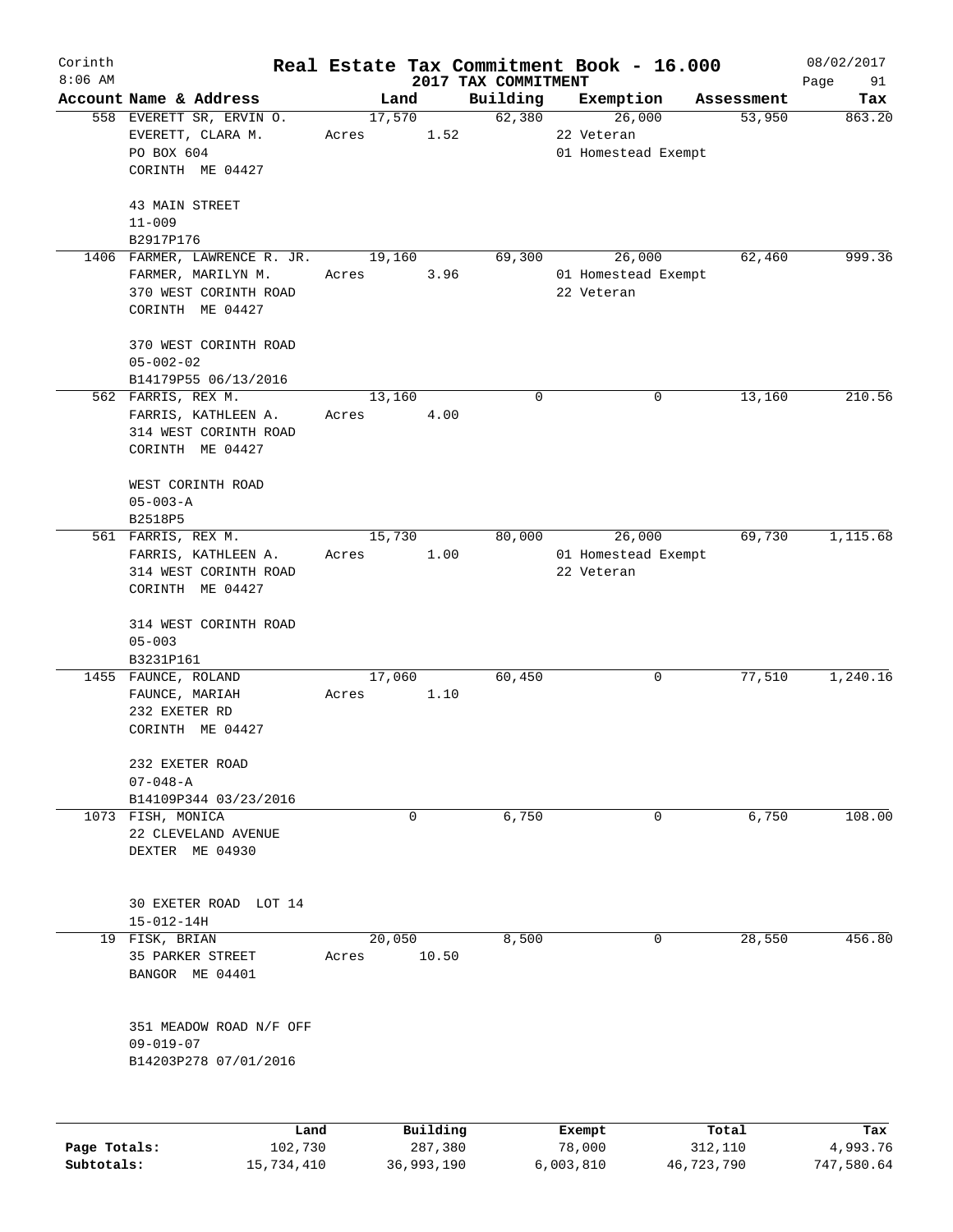| Corinth      |                                                                 |            |                |            |                         | Real Estate Tax Commitment Book - 16.000 |                      | 08/02/2017      |
|--------------|-----------------------------------------------------------------|------------|----------------|------------|-------------------------|------------------------------------------|----------------------|-----------------|
| $8:06$ AM    |                                                                 |            |                |            | 2017 TAX COMMITMENT     |                                          |                      | Page<br>92      |
|              | Account Name & Address<br>985 FLANAGAN, MICHAEL C.              |            | Land<br>69,040 |            | Building<br>$\mathbf 0$ | Exemption<br>$\mathbf 0$                 | Assessment<br>69,040 | Tax<br>1,104.64 |
|              | FLANAGAN, LAURA M.C.<br>1485 SOUTH 35TH AVENUE<br>YUMA AZ 85364 | Acres      |                | 215.00     |                         |                                          |                      |                 |
|              | RABBIT PATH N/F OFF<br>$06 - 028$                               |            |                |            |                         |                                          |                      |                 |
|              | B10120P25 10/03/2005                                            |            |                |            |                         |                                          |                      |                 |
|              | 1885 FLANAGAN, MICHAEL C.                                       |            | 20,370         |            | 75,990                  | 20,000                                   | 76,360               | 1,221.76        |
|              | FLANAGAN, LAURA M.C.<br>1485 SOUTH 35TH AVENUE<br>YUMA AZ 85364 | Acres      |                | 5.00       |                         | 01 Homestead Exempt                      |                      |                 |
|              | 87 O'ROAK ROAD<br>$10 - 008 - 01$                               |            |                |            |                         |                                          |                      |                 |
|              | B10060P90 08/23/2005                                            |            |                |            |                         |                                          |                      |                 |
|              | 2 FLEMING, LARRY                                                |            | 15,540         |            | 122,180                 | 20,000                                   | 117,720              | 1,883.52        |
|              | FLEMING, MARIA<br>307 MAIN ST<br>CORINTH ME 04427               | Acres      |                | 0.50       |                         | 01 Homestead Exempt                      |                      |                 |
|              |                                                                 |            |                |            |                         |                                          |                      |                 |
|              | 307 MAIN STREET                                                 |            |                |            |                         |                                          |                      |                 |
|              | $15 - 024$                                                      |            |                |            |                         |                                          |                      |                 |
|              | B7045P177                                                       |            |                |            |                         |                                          |                      |                 |
|              | 1889 FLETCHER, NANCY                                            |            | 18,430         |            | 17,200                  | 0                                        | 35,630               | 570.08          |
|              | PO BOX 1762                                                     | Acres      |                | 3.33       |                         |                                          |                      |                 |
|              | PRESQUE ISLE ME 04769                                           |            |                |            |                         |                                          |                      |                 |
|              | 152 TATE ROAD<br>$09 - 024 - F$                                 |            |                |            |                         |                                          |                      |                 |
|              | B11271P42 01/11/2008 B9848P114 05/02/2005                       |            |                |            |                         |                                          |                      |                 |
|              | 1615 FOGLER, ROBERT,                                            |            | 13,360         |            | 0                       | 0                                        | 13,360               | 213.76          |
|              | RICHARD, THOMAS<br>GOFF, FREDERICK                              | Acres      |                | 7.30       |                         |                                          |                      |                 |
|              | 226 FOGLER ROAD                                                 |            |                |            |                         |                                          |                      |                 |
|              | EXETER ME 04435                                                 |            |                |            |                         |                                          |                      |                 |
|              | LEDGE HILL ROAD                                                 |            |                |            |                         |                                          |                      |                 |
|              | $04 - 002 - A$                                                  |            |                |            |                         |                                          |                      |                 |
|              | B7231P264                                                       |            |                |            |                         |                                          |                      |                 |
| 1784         | FOGLER, ROBERT,<br>RICHARD, THOMAS                              |            | 17,070         |            | $\mathbf 0$             | $\Omega$                                 | 17,070               | 273.12          |
|              | GOFF, FREDERICK                                                 | Acres      |                | 27.88      |                         |                                          |                      |                 |
|              | 226 FOGLER ROAD<br>EXETER ME 04435                              |            |                |            |                         |                                          |                      |                 |
|              | LEDGE HILL ROAD N/F                                             |            |                |            |                         |                                          |                      |                 |
|              | $04 - 012 - C$                                                  |            |                |            |                         |                                          |                      |                 |
|              | B8770P70                                                        |            |                |            |                         |                                          |                      |                 |
|              | 574 FONTAINE, JOANNE M.                                         |            | 42,450         |            | 0                       | 0                                        | 42,450               | 679.20          |
|              | 136 MCCARD ROAD<br>CORINTH ME 04427                             | Acres      |                | 100.29     |                         |                                          |                      |                 |
|              | MCCARD ROAD                                                     |            |                |            |                         |                                          |                      |                 |
|              | $01 - 036$                                                      |            |                |            |                         |                                          |                      |                 |
|              | B2153P54 12/05/1968                                             |            |                |            |                         |                                          |                      |                 |
|              |                                                                 | Land       |                | Building   |                         | Exempt                                   | Total                | Tax             |
| Page Totals: |                                                                 | 196,260    |                | 215,370    |                         | 40,000                                   | 371,630              | 5,946.08        |
| Subtotals:   |                                                                 | 15,930,670 |                | 37,208,560 |                         | 6,043,810                                | 47,095,420           | 753,526.72      |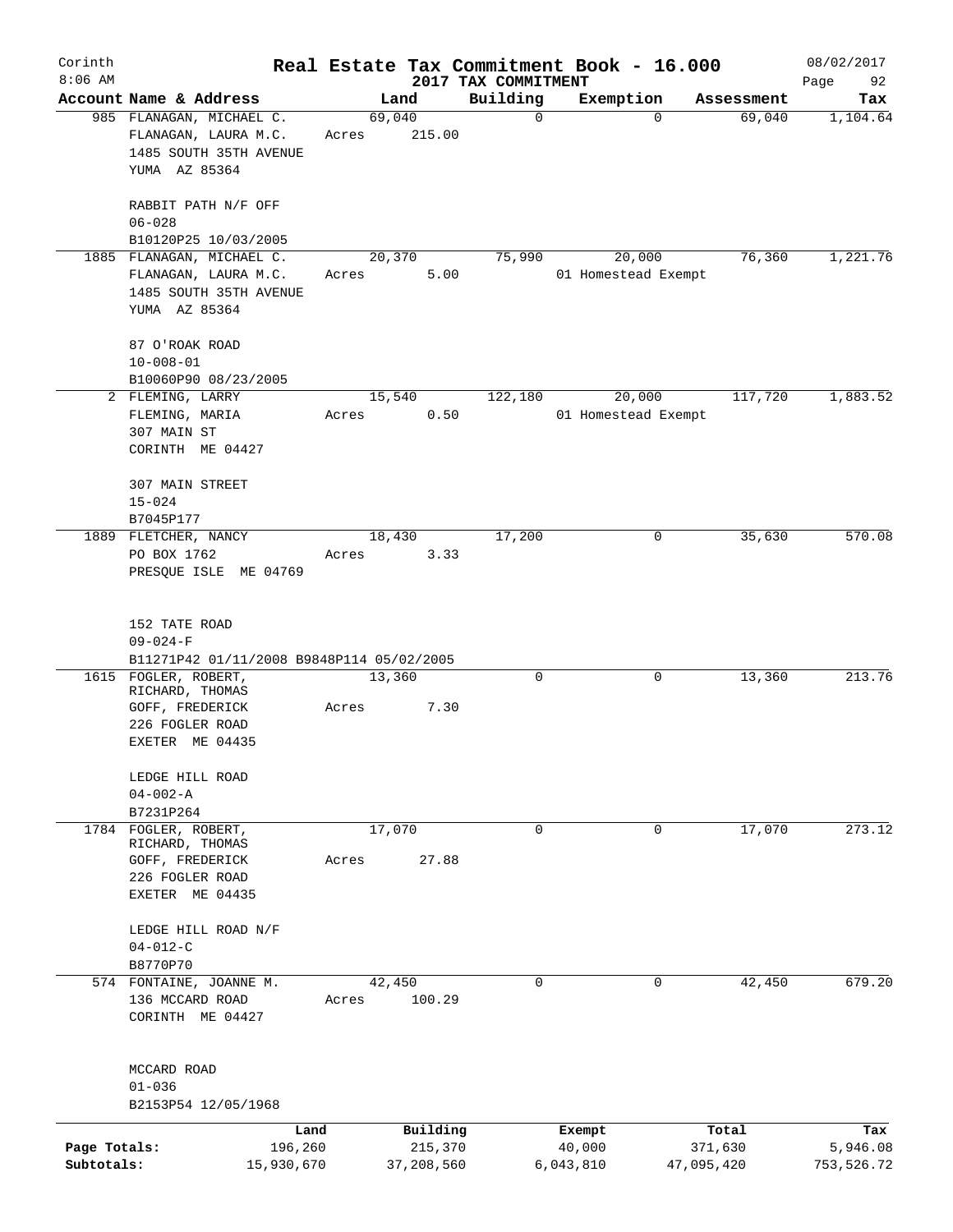| Corinth      |                                                          |         |                |            |                     | Real Estate Tax Commitment Book - 16.000 |            |                       | 08/02/2017 |
|--------------|----------------------------------------------------------|---------|----------------|------------|---------------------|------------------------------------------|------------|-----------------------|------------|
| $8:06$ AM    |                                                          |         |                |            | 2017 TAX COMMITMENT |                                          |            |                       | Page<br>93 |
|              | Account Name & Address<br>1972 FONTAINE, ROBERT          |         | Land<br>17,970 |            | Building<br>102,040 | Exemption<br>20,000                      |            | Assessment<br>100,010 | Tax        |
|              | FONTAINE, JOANNE                                         | Acres   |                | 2.93       |                     | 01 Homestead Exempt                      |            |                       | 1,600.16   |
|              | 136 MCCARD ROAD                                          |         |                |            |                     |                                          |            |                       |            |
|              | CORINTH ME 04427                                         |         |                |            |                     |                                          |            |                       |            |
|              |                                                          |         |                |            |                     |                                          |            |                       |            |
|              | 136 MCCARD ROAD                                          |         |                |            |                     |                                          |            |                       |            |
|              | $01 - 034 - B$                                           |         |                |            |                     |                                          |            |                       |            |
|              | B10619P210 08/31/2006                                    |         |                |            |                     |                                          |            |                       |            |
|              | 2046 FORD, JUSTIN R.                                     |         | 16,030         |            | 71,890              | 20,000                                   |            | 67,920                | 1,086.72   |
|              | 50 NOTCH ROAD                                            | Acres   |                | 1.26       |                     | 01 Homestead Exempt                      |            |                       |            |
|              | CORINTH ME 04427                                         |         |                |            |                     |                                          |            |                       |            |
|              |                                                          |         |                |            |                     |                                          |            |                       |            |
|              | 50 NOTCH ROAD                                            |         |                |            |                     |                                          |            |                       |            |
|              | $07 - 041 - B$                                           |         |                |            |                     |                                          |            |                       |            |
|              | B11754P318 05/08/2009                                    |         |                |            |                     |                                          |            |                       |            |
|              | 577 FORD, ROBERT J.                                      |         | 18,510         |            | 64,410              | 20,000                                   |            | 62,920                | 1,006.72   |
|              | FORD, KAREN                                              | Acres   |                | 2.30       |                     | 01 Homestead Exempt                      |            |                       |            |
|              | 292 EXETER ROAD                                          |         |                |            |                     |                                          |            |                       |            |
|              | CORINTH ME 04427                                         |         |                |            |                     |                                          |            |                       |            |
|              |                                                          |         |                |            |                     |                                          |            |                       |            |
|              | 292 EXETER ROAD                                          |         |                |            |                     |                                          |            |                       |            |
|              | $07 - 041$                                               |         |                |            |                     |                                          |            |                       |            |
|              | B4701P865                                                |         |                |            |                     |                                          |            |                       |            |
|              | 582 FRANCIS, SIMON W.                                    |         | 16,940         |            | 25,550              |                                          | 0          | 42,490                | 679.84     |
|              | FRANCIS, KAREN Y.                                        | Acres   |                | 1.00       |                     |                                          |            |                       |            |
|              | 1137 MAIN STREET                                         |         |                |            |                     |                                          |            |                       |            |
|              | corinth ME 04427                                         |         |                |            |                     |                                          |            |                       |            |
|              | 1137 MAIN STREET                                         |         |                |            |                     |                                          |            |                       |            |
|              | $03 - 025$                                               |         |                |            |                     |                                          |            |                       |            |
|              | B6474P130                                                |         |                |            |                     |                                          |            |                       |            |
|              | 25 FRENCH, DENISE FLORENCE                               |         | 27,260         |            | 24,670              | 20,000                                   |            | 31,930                | 510.88     |
|              | GRABOFSKY JR, ROBERT                                     | Acres   |                | 17.01      |                     | 01 Homestead Exempt                      |            |                       |            |
|              | 399 WEST CORINTH ROAD                                    |         |                |            |                     |                                          |            |                       |            |
|              | CORINTH ME 04427                                         |         |                |            |                     |                                          |            |                       |            |
|              |                                                          |         |                |            |                     |                                          |            |                       |            |
|              | 399 WEST CORINTH ROAD                                    |         |                |            |                     |                                          |            |                       |            |
|              | $04 - 035$<br>B13118P183 03/14/2013 B11454P66 06/26/2008 |         |                |            |                     |                                          |            |                       |            |
|              | 1176 FRIEL, TERRENCE                                     |         | 26,430         |            | 31,590              | 20,000                                   |            | 38,020                | 608.32     |
|              | 521 TATE ROAD                                            | Acres   |                | 10.22      |                     | 01 Homestead Exempt                      |            |                       |            |
|              | CORINTH, ME 04427                                        |         |                |            |                     |                                          |            |                       |            |
|              |                                                          |         |                |            |                     |                                          |            |                       |            |
|              |                                                          |         |                |            |                     |                                          |            |                       |            |
|              | 521 TATE ROAD                                            |         |                |            |                     |                                          |            |                       |            |
|              | $06 - 013 - 01$                                          |         |                |            |                     |                                          |            |                       |            |
|              | B9174P298                                                |         |                |            |                     |                                          |            |                       |            |
|              | 365 FRITZ, BREANNA A.                                    |         | 13,720         |            | 17,000              |                                          | 0          | 30,720                | 491.52     |
|              | 629 GRANT ROAD                                           | Acres   |                | 0.85       |                     |                                          |            |                       |            |
|              | CORINTH ME 04427                                         |         |                |            |                     |                                          |            |                       |            |
|              |                                                          |         |                |            |                     |                                          |            |                       |            |
|              | 629 GRANT ROAD                                           |         |                |            |                     |                                          |            |                       |            |
|              | $02 - 048$                                               |         |                |            |                     |                                          |            |                       |            |
|              | B14271P260 09/08/2016                                    |         |                |            |                     |                                          |            |                       |            |
|              |                                                          |         |                |            |                     |                                          |            |                       |            |
|              |                                                          | Land    |                | Building   |                     | Exempt                                   |            | Total                 | Tax        |
| Page Totals: |                                                          | 136,860 |                | 337,150    |                     | 100,000                                  |            | 374,010               | 5,984.16   |
| Subtotals:   | 16,067,530                                               |         |                | 37,545,710 |                     | 6,143,810                                | 47,469,430 |                       | 759,510.88 |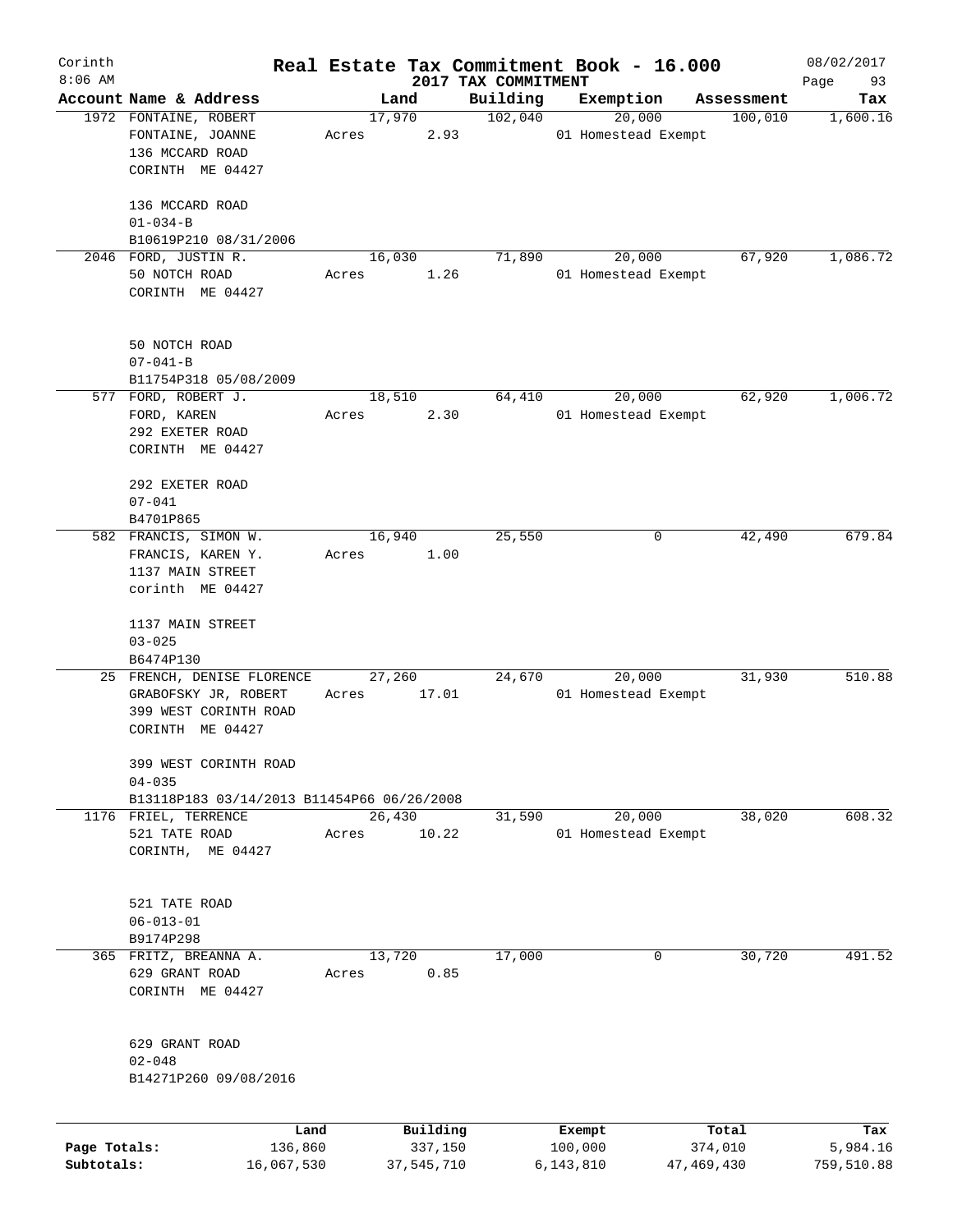| Corinth<br>$8:06$ AM       |                                                                                        |       |                       | 2017 TAX COMMITMENT | Real Estate Tax Commitment Book - 16.000    |                       | 08/02/2017<br>Page<br>94 |
|----------------------------|----------------------------------------------------------------------------------------|-------|-----------------------|---------------------|---------------------------------------------|-----------------------|--------------------------|
|                            | Account Name & Address                                                                 |       | Land                  | Building            | Exemption                                   | Assessment            | Tax                      |
|                            | 585 FROST, STEPHEN G.<br>FROST, BEVERLY A.<br>74 BEANS MILL ROAD<br>CORINTH ME 04427   | Acres | 11,970<br>12.50       | $\mathbf 0$         | $\Omega$                                    | 11,970                | 191.52                   |
|                            | BEANS MILL ROAD N/F OFF<br>$04 - 021$<br>B9105P1                                       |       |                       |                     |                                             |                       |                          |
|                            | 586 FROST, STEPHEN G.                                                                  |       | 29,790                | 70,690              | 20,000                                      | 80,480                | 1,287.68                 |
|                            | FROST, BEVERLY A.<br>74 BEANS MILL ROAD<br>CORINTH ME 04427                            | Acres | 35.30                 |                     | 01 Homestead Exempt                         |                       |                          |
|                            | 74 BEANS MILL ROAD<br>$07 - 021$                                                       |       |                       |                     |                                             |                       |                          |
|                            | B9105P1                                                                                |       |                       |                     |                                             |                       |                          |
|                            | 588 FURGE, WILBERT E.<br>FURGE, BERNICE A.<br>30 WEST CORINTH ROAD<br>CORINTH ME 04427 | Acres | 18,890<br>2.61        | 127,120             | 26,000<br>01 Homestead Exempt<br>22 Veteran | 120,010               | 1,920.16                 |
|                            | 30 WEST CORINTH ROAD<br>$05 - 025 - 05$<br>B6398P169                                   |       |                       |                     |                                             |                       |                          |
|                            | $613$ GAGE, HARRY L.                                                                   |       | 26,390                | 74,180              | 0                                           | 100,570               | 1,609.12                 |
|                            | 486 MCCARD ROAD<br>CORINTH ME 04427                                                    | Acres | 27.00                 |                     |                                             |                       |                          |
|                            | 486 MCCARD ROAD<br>$01 - 010 - 01$<br>B12899P208 08/01/2012                            |       |                       |                     |                                             |                       |                          |
|                            | 677 GAGNON, WAYNE B.                                                                   |       | 15,730                | 81,680              | 20,000                                      | 77,410                | 1,238.56                 |
|                            | 314 BEANS MILL ROAD<br>CORINTH ME 04427                                                | Acres | 1.00                  |                     | 01 Homestead Exempt                         |                       |                          |
|                            | 314 BEANS MILL ROAD<br>$04 - 019 - 08$                                                 |       |                       |                     |                                             |                       |                          |
| 410                        | B11542P36 09/25/2008<br>GANEAU, ARTHUR C.                                              |       | 22,570                | 40,390              | 26,000                                      | 36,960                | 591.36                   |
|                            | GANEAU, MARJORIE J.<br>(HEIRS OF)                                                      | Acres | 5.65                  |                     | 01 Homestead Exempt                         |                       |                          |
|                            | 920 MAIN STREET<br>CORINTH ME 04427                                                    |       |                       |                     | 22 Veteran                                  |                       |                          |
|                            | 920 MAIN STREET<br>$06 - 004 - B$<br>B9150P332                                         |       |                       |                     |                                             |                       |                          |
| 740                        | GARDNER LAND COMPANY,                                                                  |       | 37,430                | $\mathbf 0$         | 0                                           | 37,430                | 598.88                   |
|                            | INC.<br>PO BOX 189<br>LINCOLN ME 04457                                                 | Acres | 96.10                 |                     |                                             |                       |                          |
|                            | NOTCH ROAD<br>$07 - 028$<br>B9657P96                                                   |       |                       |                     |                                             |                       |                          |
|                            | Land                                                                                   |       | Building              |                     | Exempt                                      | Total                 | Tax                      |
| Page Totals:<br>Subtotals: | 162,770<br>16,230,300                                                                  |       | 394,060<br>37,939,770 |                     | 92,000<br>6,235,810                         | 464,830<br>47,934,260 | 7,437.28<br>766,948.16   |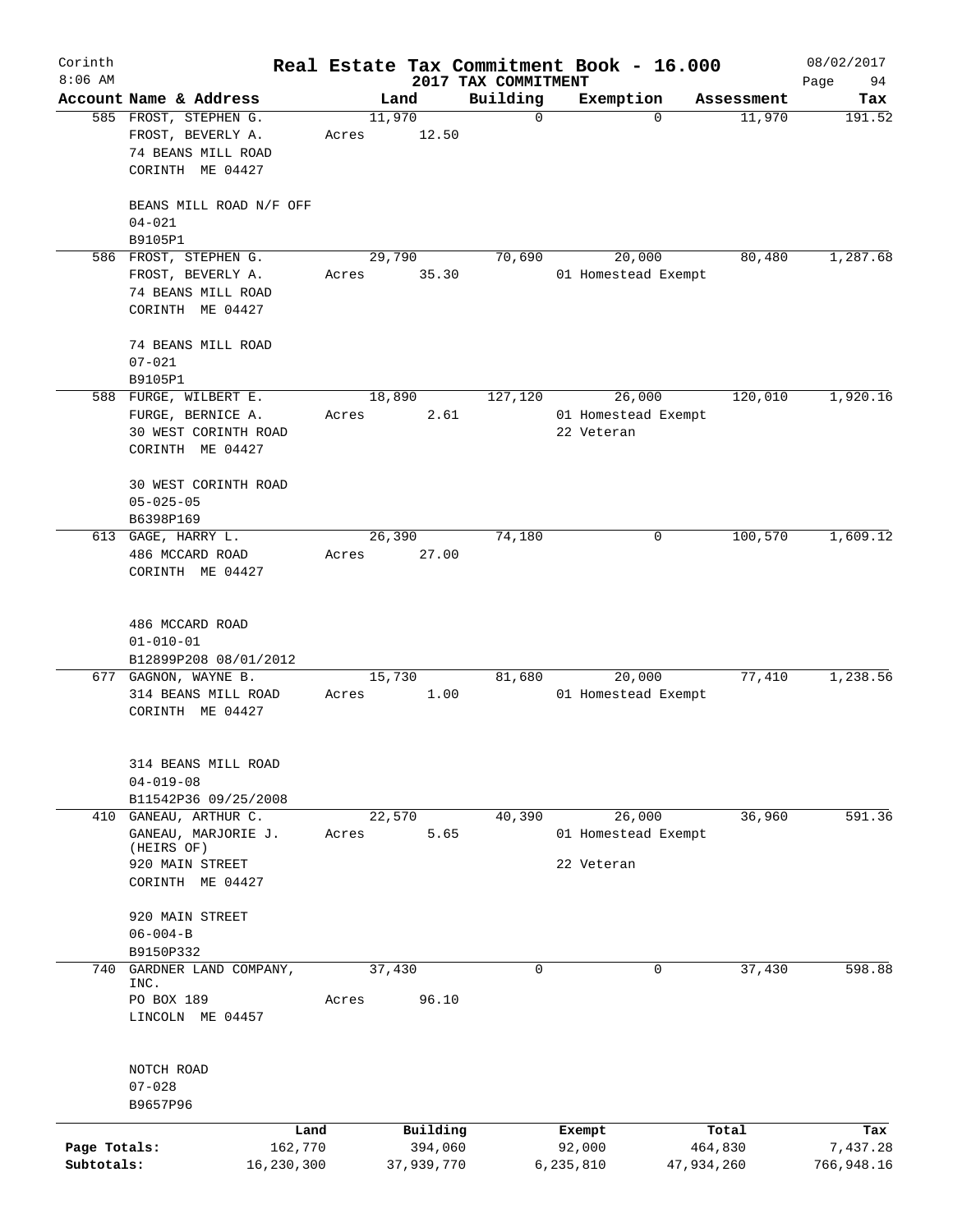| Corinth<br>$8:06$ AM |                                      |        |        | 2017 TAX COMMITMENT | Real Estate Tax Commitment Book - 16.000 |            | 08/02/2017<br>95<br>Page |
|----------------------|--------------------------------------|--------|--------|---------------------|------------------------------------------|------------|--------------------------|
|                      | Account Name & Address               | Land   |        | Building            | Exemption                                | Assessment | Tax                      |
|                      | 219 GARDNER LAND COMPANY,<br>INC.    | 35,550 |        | 0                   | $\Omega$                                 | 35,550     | 568.80                   |
|                      | P. O. BOX 189                        | Acres  | 134.95 |                     |                                          |            |                          |
|                      | LINCOLN ME 04457-0189                |        |        |                     |                                          |            |                          |
|                      | BEANS MILL ROAD                      |        |        |                     |                                          |            |                          |
|                      | $04 - 019$                           |        |        |                     |                                          |            |                          |
|                      | B7453P92 08/23/2000                  |        |        |                     |                                          |            |                          |
|                      | 228 GARDNER LAND COMPANY,            | 2,030  |        | $\Omega$            | 0                                        | 2,030      | 32.48                    |
|                      | INC.<br>P. O. BOX 189                | Acres  | 16.00  |                     |                                          |            |                          |
|                      | LINCOLN ME 04457-0189                |        |        |                     |                                          |            |                          |
|                      |                                      |        |        |                     |                                          |            |                          |
|                      | BEANS MILL ROAD N/F<br>OFF           |        |        |                     |                                          |            |                          |
|                      | $04 - 020$                           |        |        |                     |                                          |            |                          |
|                      | B7453P95                             |        |        |                     |                                          |            |                          |
|                      | 590 GARDNER, THOMAS M.               | 24,200 |        | 60,430              | 20,000                                   | 64,630     | 1,034.08                 |
|                      | GARDNER, JOYCE M.                    | Acres  | 7.00   |                     | 01 Homestead Exempt                      |            |                          |
|                      | 225 MAIN STREET<br>CORINTH ME 04427  |        |        |                     |                                          |            |                          |
|                      |                                      |        |        |                     |                                          |            |                          |
|                      | 225 MAIN STREET                      |        |        |                     |                                          |            |                          |
|                      | $11 - 004$                           |        |        |                     |                                          |            |                          |
|                      | B2218P173                            |        |        |                     |                                          |            |                          |
|                      | 437 GARDNER, THOMAS M.               | 13,040 |        | 17,480              | 0                                        | 30,520     | 488.32                   |
|                      | GARDNER, JOYCE M.<br>225 MAIN STREET | Acres  | 0.64   |                     |                                          |            |                          |
|                      | CORINTH ME 04427                     |        |        |                     |                                          |            |                          |
|                      |                                      |        |        |                     |                                          |            |                          |
|                      | 229 MAIN STREET                      |        |        |                     |                                          |            |                          |
|                      | $16 - 006$                           |        |        |                     |                                          |            |                          |
|                      | B7167P146                            |        |        |                     |                                          |            |                          |
| 1719                 | GARLAND, DARYL G. JR &<br>SHARI L.   | 55,600 |        | 32,630              | 0                                        | 88,230     | 1,411.68                 |
|                      | WEEKS, ROBERT W. &<br>LINDA J.       | Acres  | 126.00 |                     |                                          |            |                          |
|                      | 184 MAIN STREET                      |        |        |                     |                                          |            |                          |
|                      | CHARLESTON ME 04422                  |        |        |                     |                                          |            |                          |
|                      | 1250 MAIN STREET                     |        |        |                     |                                          |            |                          |
|                      | $03 - 031$                           |        |        |                     |                                          |            |                          |
|                      | B12307P7 10/28/2010                  |        |        |                     |                                          |            |                          |
| 282                  | GARRITY, THOMAS P.                   | 23,450 |        | 12,170              | 20,000                                   | 15,620     | 249.92                   |
|                      | BERARD, CNTHIA M.<br>628 GRANT ROAD  | Acres  | 9.50   |                     | 01 Homestead Exempt                      |            |                          |
|                      | CORINTH ME 04427                     |        |        |                     |                                          |            |                          |
|                      |                                      |        |        |                     |                                          |            |                          |
|                      | 628 GRANT ROAD                       |        |        |                     |                                          |            |                          |
|                      | $02 - 047$<br>B13924P180 08/01/2015  |        |        |                     |                                          |            |                          |
|                      |                                      |        |        |                     |                                          |            |                          |
|                      |                                      |        |        |                     |                                          |            |                          |

|              | Land       | Building   | Exempt    | Total      | Tax        |
|--------------|------------|------------|-----------|------------|------------|
| Page Totals: | 153,870    | 122,710    | 40,000    | 236,580    | 3,785.28   |
| Subtotals:   | 16,384,170 | 38,062,480 | 6,275,810 | 48,170,840 | 770,733.44 |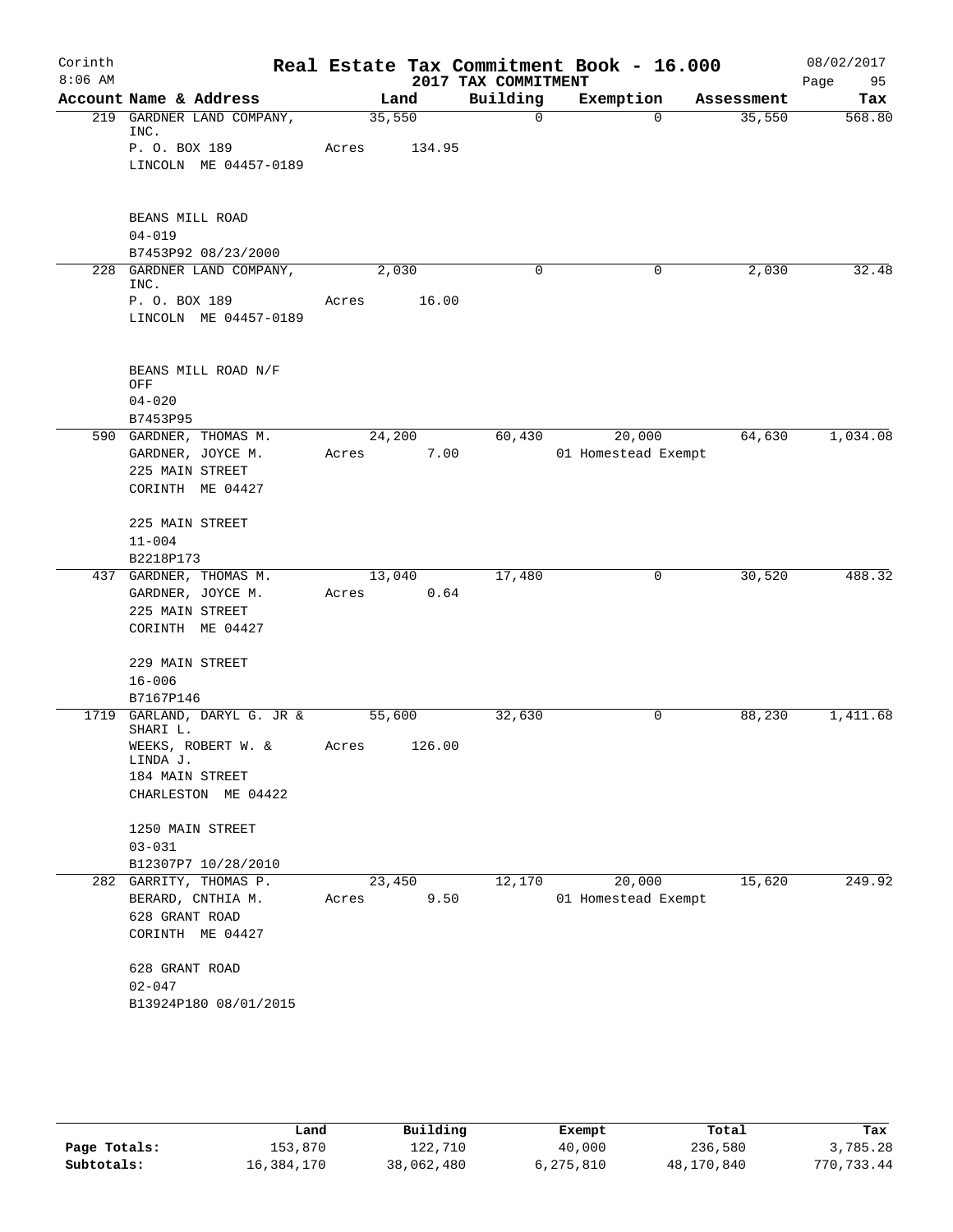| Corinth   |                                                              |        |       |                     | Real Estate Tax Commitment Book - 16.000 |             | 08/02/2017 |
|-----------|--------------------------------------------------------------|--------|-------|---------------------|------------------------------------------|-------------|------------|
| $8:06$ AM |                                                              |        |       | 2017 TAX COMMITMENT |                                          |             | Page<br>96 |
|           | Account Name & Address                                       |        | Land  | Building            | Exemption                                | Assessment  | Tax        |
|           | 591 GARY JR, EARL                                            | 60,080 |       | 30,290              | 20,000                                   | 70,370      | 1,125.92   |
|           | 80 GARY SETTLEMENT RD                                        | Acres  | 87.74 |                     | 01 Homestead Exempt                      |             |            |
|           | CORINTH ME 04427                                             |        |       |                     |                                          |             |            |
|           |                                                              |        |       |                     |                                          |             |            |
|           |                                                              |        |       |                     |                                          |             |            |
|           | 80 GARY SETTLEMENT ROAD                                      |        |       |                     |                                          |             |            |
|           | $09 - 028$                                                   |        |       |                     |                                          |             |            |
|           | B13709P89 11/25/2014 B12387P291 01/25/2011                   |        |       |                     |                                          |             |            |
|           | 1530 GATCOMB, CLARA                                          | 16,100 |       | 16,340              | 20,000                                   | 12,440      | 199.04     |
|           | P. O. BOX 3                                                  | Acres  | 2.50  |                     | 01 Homestead Exempt                      |             |            |
|           | KENDUSKEAG ME 04450                                          |        |       |                     |                                          |             |            |
|           |                                                              |        |       |                     |                                          |             |            |
|           |                                                              |        |       |                     |                                          |             |            |
|           | 64 MEADOW ROAD                                               |        |       |                     |                                          |             |            |
|           | $09 - 020 - E$                                               |        |       |                     |                                          |             |            |
|           | B12704P343 01/13/2012 B7357P33<br>46 GAUTHIER, ROBERT J. JR. | 15,390 |       |                     |                                          | 103,470     | 1,655.52   |
|           | 38 PINEWOOD DRIVE                                            | Acres  | 1.83  | 108,080             | 20,000<br>01 Homestead Exempt            |             |            |
|           | CORINTH ME 04427                                             |        |       |                     |                                          |             |            |
|           |                                                              |        |       |                     |                                          |             |            |
|           |                                                              |        |       |                     |                                          |             |            |
|           | 38 PINEWOOD DRIVE                                            |        |       |                     |                                          |             |            |
|           | $06 - 023 - 08$                                              |        |       |                     |                                          |             |            |
|           | B14150P284 05/16/2016                                        |        |       |                     |                                          |             |            |
|           | 1480 GAWRYCH, PETER D.                                       |        | 9,970 | $\mathbf 0$         |                                          | 9,970<br>0  | 159.52     |
|           | 31 CURTIS ROAD                                               | Acres  | 7.40  |                     |                                          |             |            |
|           | RIPLEY ME 04930                                              |        |       |                     |                                          |             |            |
|           |                                                              |        |       |                     |                                          |             |            |
|           |                                                              |        |       |                     |                                          |             |            |
|           | MCCARD ROAD N/F OFF                                          |        |       |                     |                                          |             |            |
|           | $01 - 034 - C$                                               |        |       |                     |                                          |             |            |
|           | B7745P145                                                    |        |       |                     |                                          |             |            |
|           | 594 GELETKA, MICHAEL C.                                      | 40,210 |       | 9,500               |                                          | 49,710<br>0 | 795.36     |
|           | (HEIRS OF)<br>GELETKA, PHYLLIS M.                            |        |       |                     |                                          |             |            |
|           | (HEIRS OF)                                                   | Acres  | 93.50 |                     |                                          |             |            |
|           | C/O RICHARD GELETKA                                          |        |       |                     |                                          |             |            |
|           | 1412 TATNIC RD                                               |        |       |                     |                                          |             |            |
|           | WELLS ME 04090-7506                                          |        |       |                     |                                          |             |            |
|           | 410 LEDGE HILL ROAD                                          |        |       |                     |                                          |             |            |
|           | $04 - 029 - B$                                               |        |       |                     |                                          |             |            |
|           | B4180P250                                                    |        |       |                     |                                          |             |            |
|           | 672 GELLERSON, JOSHUA M                                      | 27,330 |       | 98,620              | 20,000                                   | 105,950     | 1,695.20   |
|           | GELLERSON, HILARY E.                                         | Acres  | 11.00 |                     | 01 Homestead Exempt                      |             |            |
|           | 136 WHITE SCHOOLHOUSE                                        |        |       |                     |                                          |             |            |
|           | RD                                                           |        |       |                     |                                          |             |            |
|           | CORINTH ME 04427                                             |        |       |                     |                                          |             |            |
|           |                                                              |        |       |                     |                                          |             |            |
|           | 136 WHITE SCHOOLHOUSE<br>ROAD                                |        |       |                     |                                          |             |            |
|           | $08 - 028 - B$                                               |        |       |                     |                                          |             |            |
|           |                                                              |        |       |                     |                                          |             |            |

|              | Land       | Building     | Exempt    | Total      | Tax        |
|--------------|------------|--------------|-----------|------------|------------|
| Page Totals: | 169,080    | 262,830      | 80,000    | 351,910    | 5,630.56   |
| Subtotals:   | 16,553,250 | 38, 325, 310 | 6,355,810 | 48,522,750 | 776,364.00 |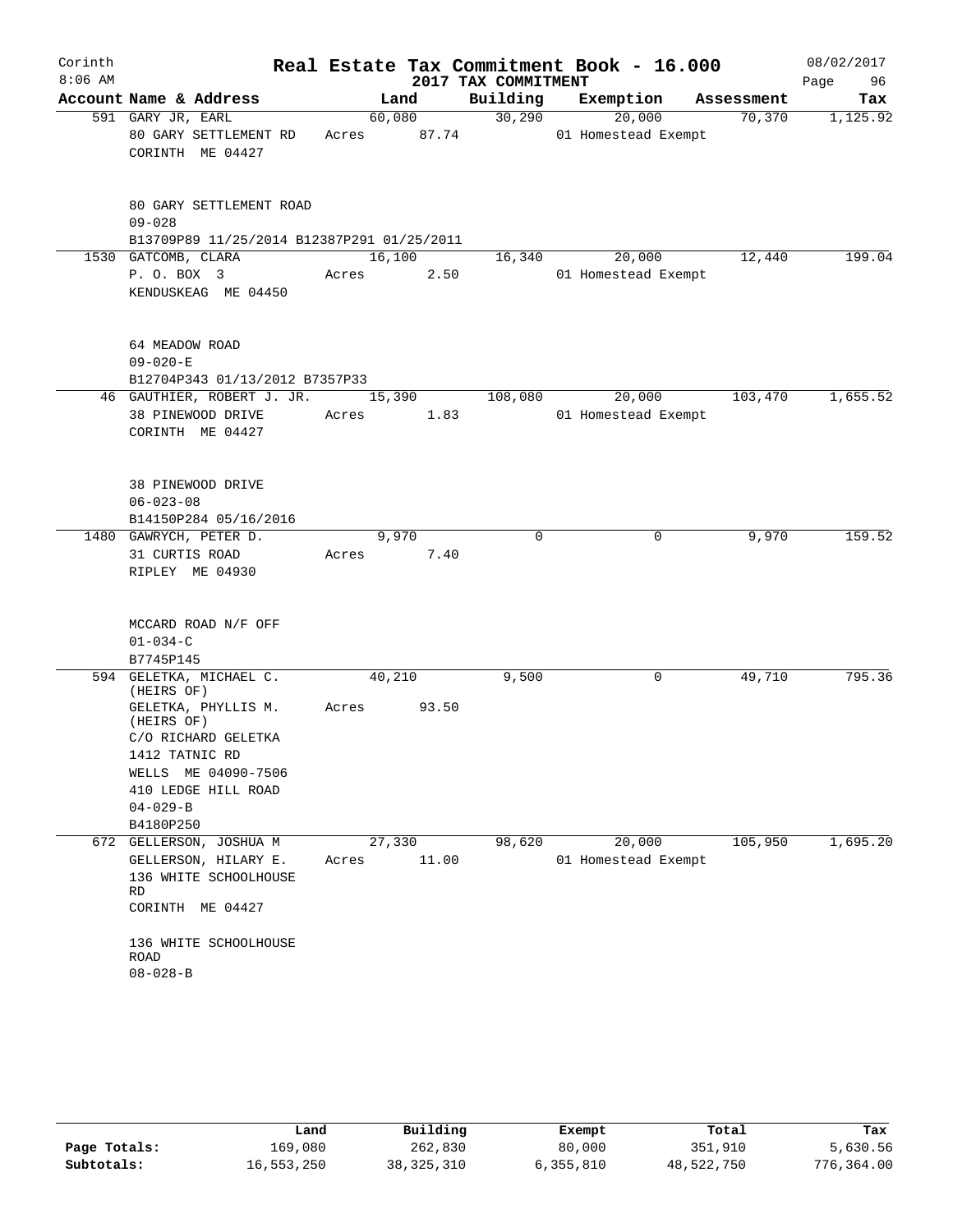| Corinth      |                                                   |       |                     |                     | Real Estate Tax Commitment Book - 16.000 |                        | 08/02/2017      |
|--------------|---------------------------------------------------|-------|---------------------|---------------------|------------------------------------------|------------------------|-----------------|
| $8:06$ AM    |                                                   |       |                     | 2017 TAX COMMITMENT |                                          |                        | 97<br>Page      |
|              | Account Name & Address                            |       | Land                | Building            | Exemption                                | Assessment             | Tax             |
|              | 1061 GERVAIS, TED A.                              |       | 18,540              | 98,910              |                                          | $\mathbf 0$<br>117,450 | 1,879.20        |
|              | GERVAIS, ALISSA J.<br>41 DREW LANE                | Acres |                     | 3.42                |                                          |                        |                 |
|              | BANGOR ME 04401                                   |       |                     |                     |                                          |                        |                 |
|              |                                                   |       |                     |                     |                                          |                        |                 |
|              | 77 GARLAND ROAD                                   |       |                     |                     |                                          |                        |                 |
|              | $07 - 014$                                        |       |                     |                     |                                          |                        |                 |
|              | B14089P106 02/26/2016                             |       |                     |                     |                                          |                        |                 |
|              | 85 GETCHELL, CECIL L.                             |       | 16,890              | 90,190              |                                          | 0<br>107,080           | 1,713.28        |
|              | 25 DIRIGO DR                                      | Acres | 2.00                |                     |                                          |                        |                 |
|              | BANGOR ME 04401                                   |       |                     |                     |                                          |                        |                 |
|              |                                                   |       |                     |                     |                                          |                        |                 |
|              |                                                   |       |                     |                     |                                          |                        |                 |
|              | 637 TATE ROAD                                     |       |                     |                     |                                          |                        |                 |
|              | $06 - 012 - C$                                    |       |                     |                     |                                          |                        |                 |
|              | B12050P34 02/04/2010                              |       |                     |                     |                                          |                        |                 |
|              | 595 GETCHELL, PHILLIP C.                          |       | 12,880              | 0                   |                                          | 0<br>12,880            | 206.08          |
|              | GETCHELL, CAROLE L.                               | Acres | 5.20                |                     |                                          |                        |                 |
|              | P.O. BOX 361                                      |       |                     |                     |                                          |                        |                 |
|              | CORINTH ME 04427                                  |       |                     |                     |                                          |                        |                 |
|              | <b>CUSHMAN ROAD</b>                               |       |                     |                     |                                          |                        |                 |
|              | $03 - 014 - 06$                                   |       |                     |                     |                                          |                        |                 |
|              |                                                   |       |                     |                     |                                          |                        |                 |
|              | B12118P234 04/28/2010<br>596 GETCHELL, PHILLIP C. |       | 18,830              | 80,730              | 20,000                                   | 79,560                 | 1,272.96        |
|              | GETCHELL, CAROLE                                  |       | 5.10                |                     | 01 Homestead Exempt                      |                        |                 |
|              | P.O. BOX 361                                      | Acres |                     |                     |                                          |                        |                 |
|              | CORINTH ME 04427                                  |       |                     |                     |                                          |                        |                 |
|              |                                                   |       |                     |                     |                                          |                        |                 |
|              | 44 CUSHMAN ROAD                                   |       |                     |                     |                                          |                        |                 |
|              | $03 - 014 - 07$                                   |       |                     |                     |                                          |                        |                 |
|              | B12118P234 04/28/2010                             |       |                     |                     |                                          |                        |                 |
|              | 1153 GIFFORD, WILLIAM                             |       | 16,890              | 97,330              | 20,000                                   | 94,220                 | 1,507.52        |
|              | 381 HUDSON RD                                     | Acres |                     | 2.00                | 01 Homestead Exempt                      |                        |                 |
|              | CORINTH ME 04427                                  |       |                     |                     |                                          |                        |                 |
|              |                                                   |       |                     |                     |                                          |                        |                 |
|              |                                                   |       |                     |                     |                                          |                        |                 |
|              | 381 HUDSON ROAD                                   |       |                     |                     |                                          |                        |                 |
|              | $09 - 002 - C$                                    |       |                     |                     |                                          |                        |                 |
|              | B12277P349 10/01/2010                             |       |                     |                     |                                          |                        |                 |
|              | 1476 GILBERT, DAVID A. JR.                        |       | 36,130              | 37,720              |                                          | 73,850<br>0            | 1,181.60        |
|              | COWPERTHWAITE, MICHELLE Acres                     |       | 62.83               |                     |                                          |                        |                 |
|              | 1124 MAIN STREET                                  |       |                     |                     |                                          |                        |                 |
|              | CORINTH ME 04427                                  |       |                     |                     |                                          |                        |                 |
|              | 1084 MAIN STREET                                  |       |                     |                     |                                          |                        |                 |
|              | $06 - 002$                                        |       |                     |                     |                                          |                        |                 |
|              | B12289P112 10/19/2010                             |       |                     |                     |                                          |                        |                 |
|              | 1759 GILBERT, JAMES                               |       | 0                   | 16,410              |                                          | 16,410<br>0            | 262.56          |
|              | GILBERT, JESSICA                                  |       |                     |                     |                                          |                        |                 |
|              | 968 MAIN STREET LOT 9                             |       |                     |                     |                                          |                        |                 |
|              | CORINTH ME 04427                                  |       |                     |                     |                                          |                        |                 |
|              |                                                   |       |                     |                     |                                          |                        |                 |
|              | 968 MAIN STREET LOT 09                            |       |                     |                     |                                          |                        |                 |
|              | $06 - 012 - D - 09H$                              |       |                     |                     |                                          |                        |                 |
|              | B12493P322 06/03/2011                             |       |                     |                     |                                          |                        |                 |
|              |                                                   |       |                     |                     |                                          |                        |                 |
|              |                                                   |       |                     |                     |                                          |                        |                 |
| Page Totals: | Land<br>120,160                                   |       | Building<br>421,290 |                     | Exempt<br>40,000                         | Total<br>501,450       | Tax<br>8,023.20 |
| Subtotals:   | 16,673,410                                        |       | 38,746,600          |                     | 6,395,810                                | 49,024,200             | 784,387.20      |
|              |                                                   |       |                     |                     |                                          |                        |                 |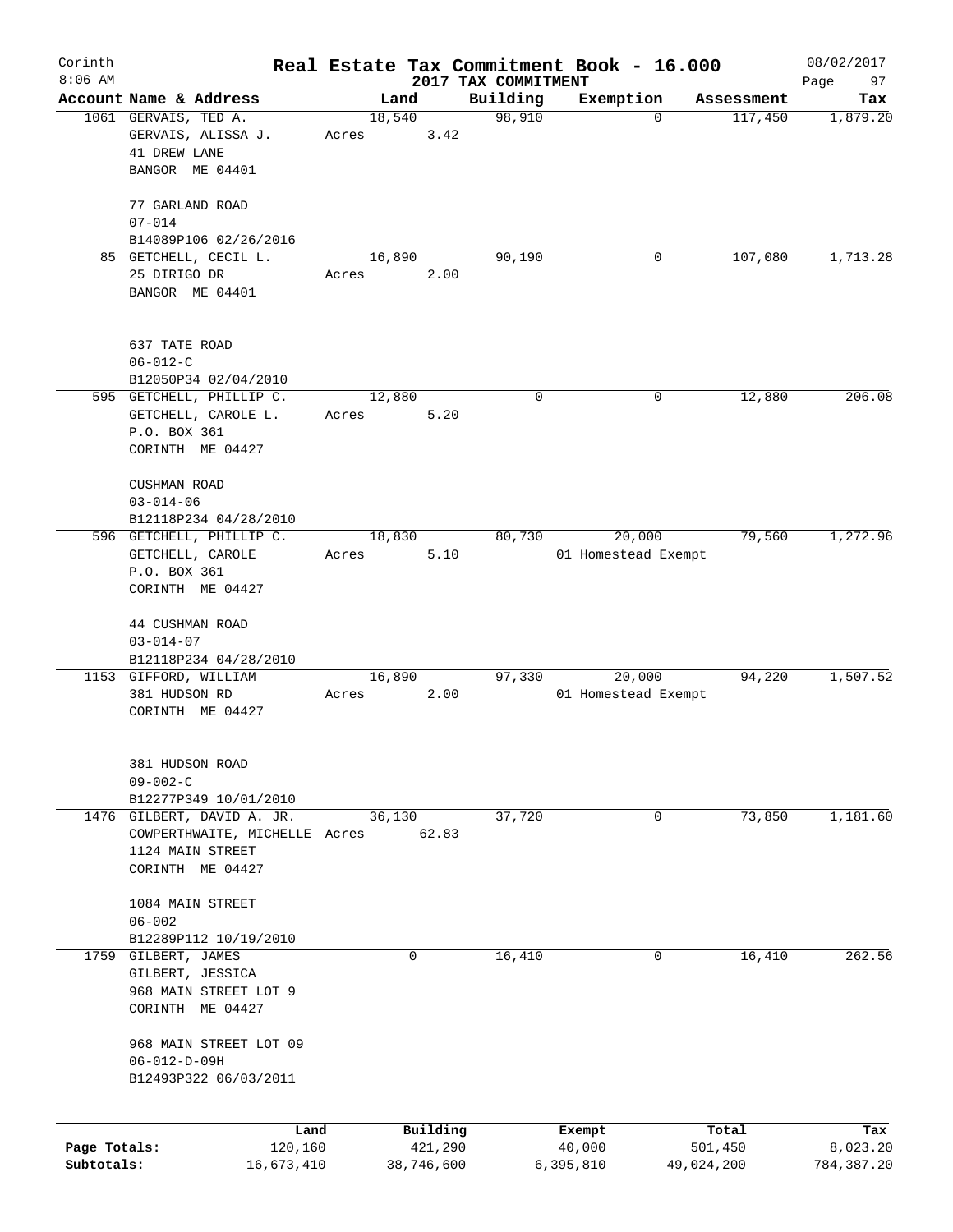| Corinth<br>$8:06$ AM |                                              |         |       |        |            |                                 | Real Estate Tax Commitment Book - 16.000 |            |            | 08/02/2017        |
|----------------------|----------------------------------------------|---------|-------|--------|------------|---------------------------------|------------------------------------------|------------|------------|-------------------|
|                      | Account Name & Address                       |         |       | Land   |            | 2017 TAX COMMITMENT<br>Building | Exemption                                |            | Assessment | Page<br>98<br>Tax |
|                      | 997 GILES, DAVID L.                          |         |       | 15,790 |            | 58,500                          | 20,000                                   |            | 54,290     | 868.64            |
|                      | 270 MCCARD ROAD                              |         | Acres |        | 1.60       |                                 | 01 Homestead Exempt                      |            |            |                   |
|                      | CORINTH ME 04427                             |         |       |        |            |                                 |                                          |            |            |                   |
|                      |                                              |         |       |        |            |                                 |                                          |            |            |                   |
|                      | 270 MCCARD ROAD                              |         |       |        |            |                                 |                                          |            |            |                   |
|                      | $01 - 022 - A$                               |         |       |        |            |                                 |                                          |            |            |                   |
|                      | B13515P33 04/28/2014                         |         |       |        |            |                                 |                                          |            |            |                   |
|                      | 124 GILES, JAMES A.                          |         |       | 13,110 |            | 0                               |                                          | 0          | 13,110     | 209.76            |
|                      | 531 MCCARD ROAD<br>CORINTH ME 04427          |         | Acres |        | 3.96       |                                 |                                          |            |            |                   |
|                      | 531 MCCARD ROAD                              |         |       |        |            |                                 |                                          |            |            |                   |
|                      | $01 - 004 - 02 - A$                          |         |       |        |            |                                 |                                          |            |            |                   |
|                      | B13862P297 06/03/2015                        |         |       |        |            |                                 |                                          |            |            |                   |
|                      | 125 GILES, JAMES A.                          |         |       | 19,160 |            | 123,290                         | 20,000                                   |            | 122,450    | 1,959.20          |
|                      | 531 MCCARD ROAD                              |         | Acres |        | 3.96       |                                 | 01 Homestead Exempt                      |            |            |                   |
|                      | CORINTH ME 04427                             |         |       |        |            |                                 |                                          |            |            |                   |
|                      |                                              |         |       |        |            |                                 |                                          |            |            |                   |
|                      | 531 MCCARD ROAD                              |         |       |        |            |                                 |                                          |            |            |                   |
|                      | $01 - 004 - 02 - B$                          |         |       |        |            |                                 |                                          |            |            |                   |
|                      | B13862P297 06/03/2015                        |         |       |        |            |                                 |                                          |            |            |                   |
|                      | 702 GILES, LOUISE F.                         |         |       | 20,000 |            | 116,440                         | 20,000                                   |            | 116,440    | 1,863.04          |
|                      | 241 MCCARD ROAD                              |         | Acres |        | 4.68       |                                 | 01 Homestead Exempt                      |            |            |                   |
|                      | CORINTH ME 04427                             |         |       |        |            |                                 |                                          |            |            |                   |
|                      | 241 MCCARD ROAD                              |         |       |        |            |                                 |                                          |            |            |                   |
|                      | $01 - 023 - G$                               |         |       |        |            |                                 |                                          |            |            |                   |
|                      | B7019P23                                     |         |       |        |            |                                 |                                          |            |            |                   |
|                      | 602 GLIDDEN, ELWOOD                          |         |       | 0      |            | 24,870                          | 20,000                                   |            | 4,870      | 77.92             |
|                      | 968 MAIN STREET LOT 2                        |         |       |        |            |                                 | 01 Homestead Exempt                      |            |            |                   |
|                      | CORINTH ME 04427                             |         |       |        |            |                                 |                                          |            |            |                   |
|                      |                                              |         |       |        |            |                                 |                                          |            |            |                   |
|                      | 968 MAIN STREET LOT 02                       |         |       |        |            |                                 |                                          |            |            |                   |
| 1909                 | $06 - 012 - D - 02H$                         |         |       |        |            |                                 |                                          |            |            |                   |
|                      | GLIDDEN, NANCY                               |         | Acres | 16,980 |            | 119,450                         |                                          | 0          | 136,430    | 2,182.88          |
|                      | 628 BANGOR ROAD                              |         |       |        | 1.03       |                                 |                                          |            |            |                   |
|                      | DOVER-FOXCROFT ME<br>04426                   |         |       |        |            |                                 |                                          |            |            |                   |
|                      |                                              |         |       |        |            |                                 |                                          |            |            |                   |
|                      | 29 BRUCE ROAD                                |         |       |        |            |                                 |                                          |            |            |                   |
|                      | $08 - 012 - 29$                              |         |       |        |            |                                 |                                          |            |            |                   |
|                      | B13724P337 12/16/2014                        |         |       |        |            |                                 |                                          |            |            |                   |
|                      | 1409 GODIN, DION                             |         |       | 19,160 |            | 101,340                         |                                          | 0          | 120,500    | 1,928.00          |
|                      | 352 WEST CORINTH ROAD<br>CORINTH<br>ME 04427 |         | Acres |        | 3.96       |                                 |                                          |            |            |                   |
|                      |                                              |         |       |        |            |                                 |                                          |            |            |                   |
|                      | 344 WEST CORINTH ROAD                        |         |       |        |            |                                 |                                          |            |            |                   |
|                      | $05 - 002 - 05$                              |         |       |        |            |                                 |                                          |            |            |                   |
|                      | B10444P286 05/23/2006                        |         |       |        |            |                                 |                                          |            |            |                   |
|                      |                                              | Land    |       |        | Building   |                                 | Exempt                                   |            | Total      | Tax               |
| Page Totals:         |                                              | 104,200 |       |        | 543,890    |                                 | 80,000                                   |            | 568,090    | 9,089.44          |
| Subtotals:           | 16,777,610                                   |         |       |        | 39,290,490 |                                 | 6,475,810                                | 49,592,290 |            | 793, 476.64       |
|                      |                                              |         |       |        |            |                                 |                                          |            |            |                   |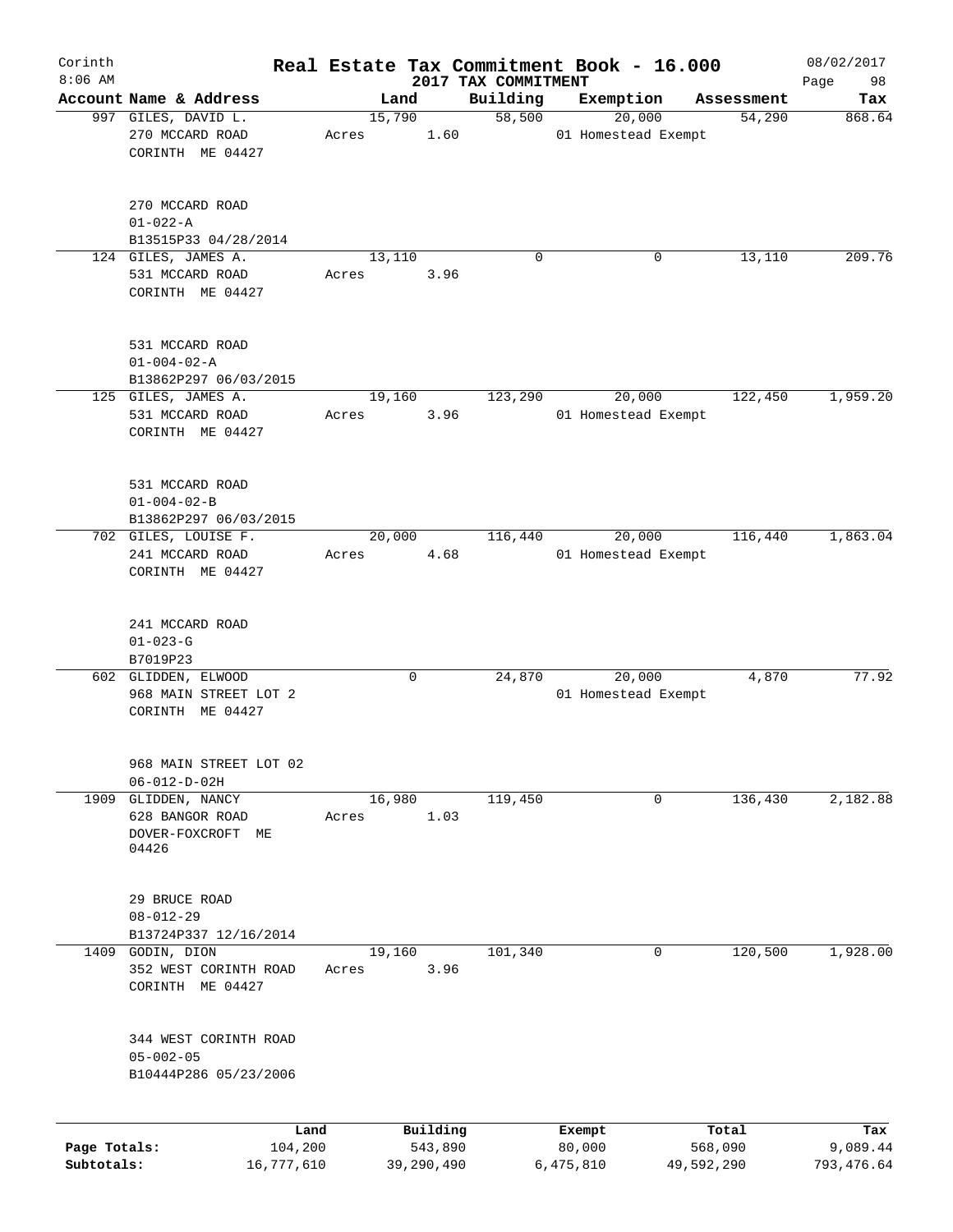| Corinth                    |                                                                                         |       |                       |                     | Real Estate Tax Commitment Book - 16.000 |                       | 08/02/2017             |
|----------------------------|-----------------------------------------------------------------------------------------|-------|-----------------------|---------------------|------------------------------------------|-----------------------|------------------------|
| $8:06$ AM                  | Account Name & Address                                                                  |       |                       | 2017 TAX COMMITMENT |                                          |                       | 99<br>Page             |
|                            | 1408 GODIN, DION                                                                        |       | Land<br>19,160        | Building<br>17,880  | Exemption<br>20,000                      | Assessment<br>17,040  | Tax<br>272.64          |
|                            | 352 WEST CORINTH ROAD<br>CORINTH ME 04427                                               | Acres | 3.96                  |                     | 01 Homestead Exempt                      |                       |                        |
|                            | 352 WEST CORINTH ROAD<br>$05 - 002 - 04$                                                |       |                       |                     |                                          |                       |                        |
|                            | B10444P286 05/23/2006                                                                   |       |                       |                     |                                          |                       |                        |
|                            | 605 GOLDSMITH, RONALD M.<br>GOLDSMITH, CHERYL L.<br>613 EXETER ROAD<br>CORINTH ME 04427 | Acres | 22,960<br>11.04       | 125,700             | 20,000<br>01 Homestead Exempt            | 128,660               | 2,058.56               |
|                            | 613 EXETER ROAD<br>$07 - 001 - 10$<br>B3347P255                                         |       |                       |                     |                                          |                       |                        |
|                            | 607 GONYA, SHERWOOD                                                                     |       | 19,140                | 115,440             | 20,000                                   | 114,580               | 1,833.28               |
|                            | GONYA, LILLIAN<br>19 CUSHMAN ROAD<br>CORINTH ME 04427                                   | Acres | 5.40                  |                     | 01 Homestead Exempt                      |                       |                        |
|                            | 19 CUSHMAN ROAD<br>$03 - 013 - 12$<br>B6519P325                                         |       |                       |                     |                                          |                       |                        |
|                            | 606 GONYA, SHERWOOD                                                                     |       | 27,210                | 17,240              | 0                                        | 44,450                | 711.20                 |
|                            | COCCO, CHERI<br>19 CUSHMAN ROAD<br>CORINTH ME 04427                                     | Acres | 29.00                 |                     |                                          |                       |                        |
|                            |                                                                                         |       |                       |                     |                                          |                       |                        |
|                            | 1453 MAIN STREET<br>$03 - 046$                                                          |       |                       |                     |                                          |                       |                        |
|                            | B13160P236 04/22/2013                                                                   |       |                       |                     |                                          |                       |                        |
|                            | 1435 GONZALEZ, STEVEN<br>210 MAIN ROAD NORTH<br>HAMPDEN ME 04444                        | Acres | 20,250<br>4.90        | 45,790              | 20,000<br>01 Homestead Exempt            | 46,040                | 736.64                 |
|                            | 141 GARLAND ROAD<br>$10 - 014 - A$<br>B14131P220 04/21/2016                             |       |                       |                     |                                          |                       |                        |
|                            | 610 GOODROW, DENNIS A.                                                                  |       | 16,600                | 72,600              | 20,000                                   | 69,200                | 1,107.20               |
|                            | GOODROW, WANDA L.<br>713 TATE ROAD<br>CORINTH ME 04427                                  | Acres | 1.75                  |                     | 01 Homestead Exempt                      |                       |                        |
|                            | 713 TATE ROAD<br>$06 - 011$                                                             |       |                       |                     |                                          |                       |                        |
|                            | B2465P110                                                                               |       |                       |                     |                                          |                       |                        |
| 611                        | GOODWIN, BRADFORD C.<br>GOODWIN, DELORES L.                                             | Acres | 20,580<br>0.85        | 91,080              | 0                                        | 111,660               | 1,786.56               |
|                            | 19 LIBBY LN                                                                             |       |                       |                     |                                          |                       |                        |
|                            | EDDINGTON ME<br>04428-3106                                                              |       |                       |                     |                                          |                       |                        |
|                            | 325 MAIN STREET<br>$15 - 007$<br>B4281P180                                              |       |                       |                     |                                          |                       |                        |
|                            |                                                                                         |       |                       |                     |                                          |                       |                        |
|                            |                                                                                         | Land  | Building              |                     | Exempt                                   | Total                 | Tax                    |
| Page Totals:<br>Subtotals: | 145,900<br>16,923,510                                                                   |       | 485,730<br>39,776,220 |                     | 100,000<br>6,575,810                     | 531,630<br>50,123,920 | 8,506.08<br>801,982.72 |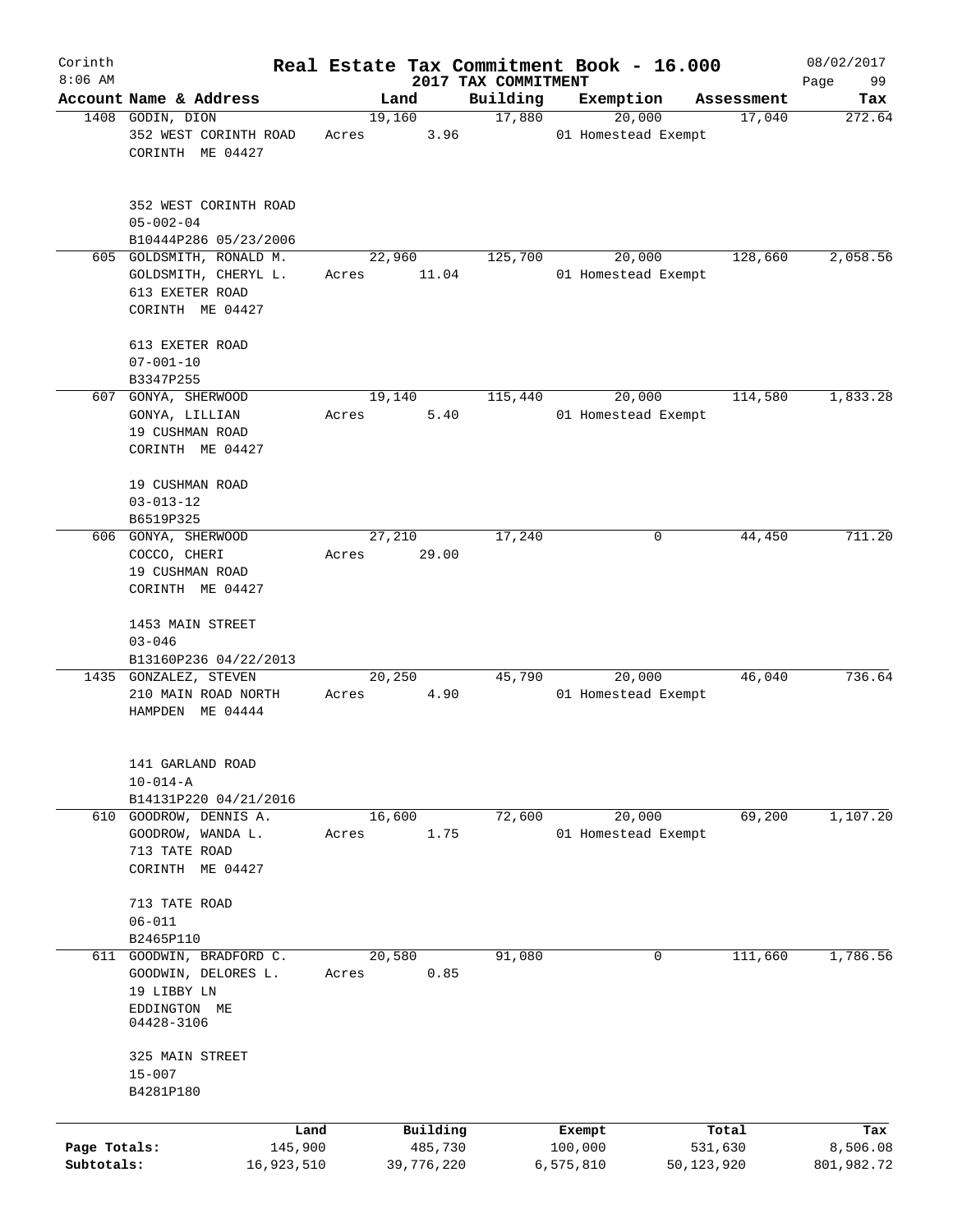| Corinth<br>$8:06$ AM |                                                                                                  |                 |       | 2017 TAX COMMITMENT | Real Estate Tax Commitment Book - 16.000 |            | 08/02/2017<br>Page<br>100 |
|----------------------|--------------------------------------------------------------------------------------------------|-----------------|-------|---------------------|------------------------------------------|------------|---------------------------|
|                      | Account Name & Address                                                                           |                 | Land  | Building            | Exemption                                | Assessment | Tax                       |
|                      | 612 GOODWIN, IRENE V.<br>(HEIRS OF)                                                              | 15,730          |       | 69,900              | 20,000                                   | 65,630     | 1,050.08                  |
|                      | 386 MCCARD ROAD<br>CORINTH ME 04427                                                              | Acres           | 1.00  |                     | 01 Homestead Exempt                      |            |                           |
|                      | 386 MCCARD ROAD<br>$01 - 017 - A$<br>B5600P272 03/28/1994                                        |                 |       |                     |                                          |            |                           |
|                      | 1614 GOODWIN, LEWIS A.<br>GOODWIN, IRENE V.<br>(Heirs of)<br>386 MCCARD ROAD<br>CORINTH ME 04427 | 36,080<br>Acres | 81.00 | $\Omega$            | 0                                        | 36,080     | 577.28                    |
|                      | MCCARD ROAD<br>$01 - 017 - G$                                                                    |                 |       |                     |                                          |            |                           |
|                      | B7232P84<br>1625 GOODWIN, LEWIS A.                                                               | 16,710          |       | 0                   | 0                                        | 16,710     | 267.36                    |
|                      | GOODWIN, IRENE V.<br>(Heirs of)<br>386 MCCARD ROAD<br>CORINTH ME 04427                           | Acres           | 7.06  |                     |                                          |            |                           |
|                      | MCCARD ROAD<br>$01 - 017 - F$                                                                    |                 |       |                     |                                          |            |                           |
|                      | B8674P344                                                                                        |                 |       |                     |                                          |            |                           |
|                      | 321 GOODY, JESSICA M.<br>6 RIDGE ROAD<br>CORINTH ME 04427                                        | 14,570<br>Acres | 0.65  | 78,330              | 20,000<br>01 Homestead Exempt            | 72,900     | 1,166.40                  |
|                      | 6 RIDGE ROAD<br>$11 - 030$                                                                       |                 |       |                     |                                          |            |                           |
|                      | B13966P250 09/21/2015                                                                            |                 |       |                     |                                          |            |                           |
| 1809                 | GOOGINS, MIKE<br>968 MAIN STREET LOT 11<br>CORINTH ME 04427                                      |                 | 0     | 14,520              | 14,520<br>01 Homestead Exempt            | 0          | 0.00                      |
|                      | 968 MAIN STREET LOT 11<br>$06 - 012 - D - 11H$<br>B12925P270 08/29/2012                          |                 |       |                     |                                          |            |                           |
| 1605                 | GOOLEY, CHRISTOPHER J.                                                                           | 19,590          |       | 149,450             | 20,000                                   | 149,040    | 2,384.64                  |
|                      | IRISH, HEATHER L.<br>690 HUDSON ROAD<br>CORINTH ME 04427                                         | Acres           | 4.33  |                     | 01 Homestead Exempt                      |            |                           |
|                      | 690 HUDSON ROAD<br>$12 - 027 - B$<br>B7092P194                                                   |                 |       |                     |                                          |            |                           |

|              | Land       | Building   | Exempt    | Total      | Tax         |
|--------------|------------|------------|-----------|------------|-------------|
| Page Totals: | 102,680    | 312,200    | 74,520    | 340,360    | 5,445.76    |
| Subtotals:   | 17,026,190 | 40,088,420 | 6,650,330 | 50,464,280 | 807, 428.48 |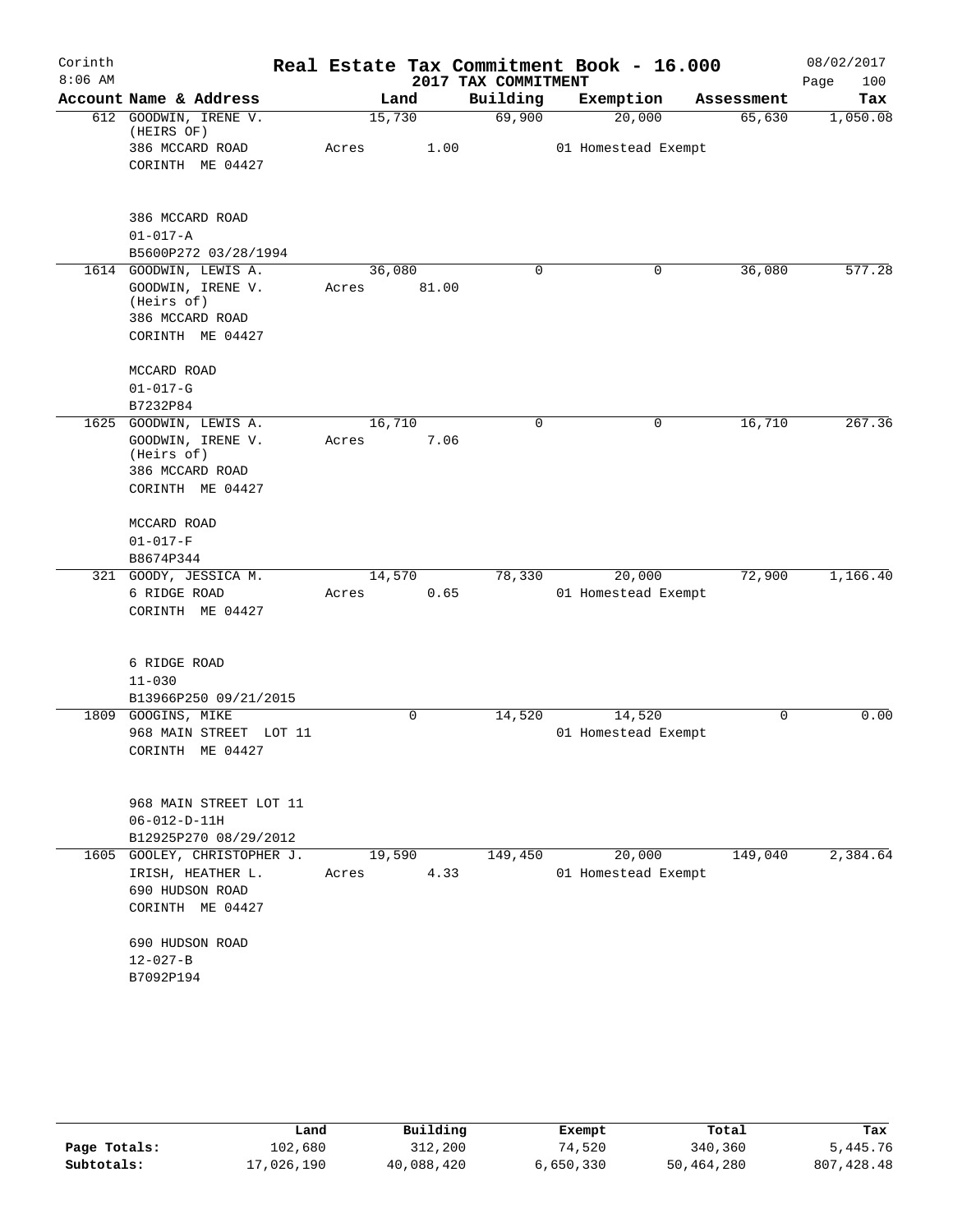| Corinth<br>$8:06$ AM |                                                                                                           |                 |        | 2017 TAX COMMITMENT | Real Estate Tax Commitment Book - 16.000    |            | 08/02/2017<br>Page<br>101 |
|----------------------|-----------------------------------------------------------------------------------------------------------|-----------------|--------|---------------------|---------------------------------------------|------------|---------------------------|
|                      | Account Name & Address                                                                                    | Land            |        | Building            | Exemption                                   | Assessment | Tax                       |
|                      | 756 GOULD, TRAVIS<br>211 NORTH ROAD<br>RIPLEY ME 04930                                                    | 16,910<br>Acres | 2.02   | 0                   | $\mathbf 0$                                 | 16,910     | 270.56                    |
|                      | 125 WEST CORINTH ROAD<br>$05 - 024 - 08$<br>B14030P281 12/10/2015                                         |                 |        |                     |                                             |            |                           |
|                      | 56 GOULET, JOHN NELSON<br>GOULET, LAURA MARIE<br><b>BAKER</b><br>64 EXETER ROAD<br>CORINTH ME 04427       | 18,150<br>Acres | 2.00   | 116,360             | 20,000<br>01 Homestead Exempt               | 114,510    | 1,832.16                  |
|                      | 64 EXETER ROAD<br>$14 - 004$<br>B13692P338 10/31/2014                                                     |                 |        |                     |                                             |            |                           |
|                      | 615 GRABOFSKY, ROBERT J.<br>GRABOFSKY, DONNA R.<br>207 WHITE SCHOOLHOUSE<br><b>RD</b><br>CORINTH ME 04427 | 30,490<br>Acres | 18.60  | 87,450              | 0                                           | 117,940    | 1,887.04                  |
|                      | 713 MAIN STREET<br>$05 - 035$<br>B3099P246                                                                |                 |        |                     |                                             |            |                           |
|                      | 616 GRABOFSKY, ROBERT J.<br>GRABOFSKY, DONNA R.<br>207 WHITE SCHOOLHOUSE<br>RD<br>CORINTH ME 04427        | 51,470<br>Acres | 152.00 | 134,370             | 26,000<br>01 Homestead Exempt<br>22 Veteran | 159,840    | 2,557.44                  |
|                      | 207 WHITE SCHOOLHOUSE<br>ROAD<br>$05 - 034$<br>B3099P246                                                  |                 |        |                     |                                             |            |                           |
|                      | 1982 GRAHAM, ADAM M.<br>GRAHAM, KAREN M.<br>95 LEDGE HILL ROAD<br>CORINTH ME 04427                        | 22,810<br>Acres | 7.10   | 183,250             | 20,000<br>01 Homestead Exempt               | 186,060    | 2,976.96                  |
|                      | 95 LEDGE HILL ROAD<br>$04 - 009$<br>B13017P2 11/16/2012                                                   |                 |        |                     |                                             |            |                           |
|                      | 618 GRANGER, PETER<br>GRANGER, ANNE M.<br>274 GOLDFINCH DRIVE<br>BRIDGEWATER NJ 08807                     | 29,810<br>Acres | 62.00  | 0                   | 0                                           | 29,810     | 476.96                    |
|                      | MCCARD ROAD<br>$01 - 035 - A$<br>B2233P529                                                                |                 |        |                     |                                             |            |                           |

|              | Land         | Building   | Exempt    | Total      | Tax        |
|--------------|--------------|------------|-----------|------------|------------|
| Page Totals: | 169,640      | 521,430    | 66,000    | 625,070    | 10,001.12  |
| Subtotals:   | 17, 195, 830 | 40,609,850 | 6,716,330 | 51,089,350 | 817,429.60 |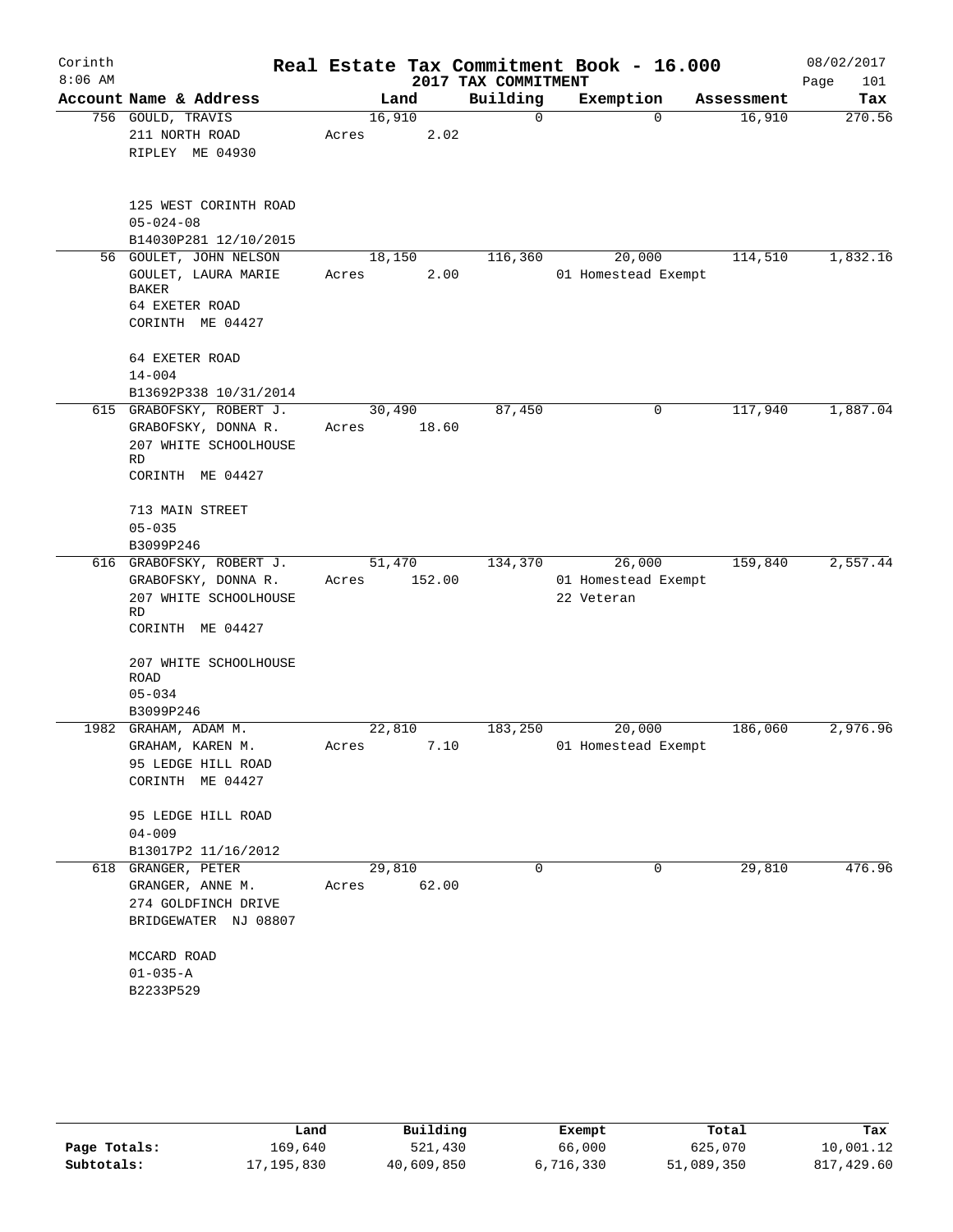| Corinth<br>$8:06$ AM       |                                                                          |       |                 | Real Estate Tax Commitment Book - 16.000<br>2017 TAX COMMITMENT |                |                         | 08/02/2017<br>102<br>Page |
|----------------------------|--------------------------------------------------------------------------|-------|-----------------|-----------------------------------------------------------------|----------------|-------------------------|---------------------------|
|                            | Account Name & Address                                                   |       | Land            | Building                                                        | Exemption      | Assessment              | Tax                       |
|                            | 633 GRANT B. L. & SON, LLC<br>176 WEST CORINTH ROAD<br>CORINTH ME 04427  | Acres | 3,690<br>1.06   | $\mathbf 0$                                                     | $\Omega$       | 3,690                   | 59.04                     |
|                            | GRANT ROAD N/F<br>$05 - 020 - 11$<br>B14064P232 01/19/2016               |       |                 |                                                                 |                |                         |                           |
|                            | 1978 GRANT B. L. & SON, LLC<br>176 CORINT ROAD<br>CORINTH ME 04427       | Acres | 22,980<br>28.48 | 0                                                               | 0              | 22,980                  | 367.68                    |
|                            | COUNTY ROAD<br>$08 - 013 - G - 01$<br>B14064P236 01/19/2016              |       |                 |                                                                 |                |                         |                           |
|                            | 634 GRANT B. L. & SON, LLC<br>176 WEST CORINTH ROAD<br>CORINTH ME 04427  | Acres | 3,660<br>1.03   | 0                                                               | $\mathbf 0$    | 3,660                   | 58.56                     |
|                            | GRANT ROAD N/F<br>$05 - 020 - 13$<br>B14064P232                          |       |                 |                                                                 |                |                         |                           |
|                            | 621 GRANT B. L. & SON, LLC<br>176 WEST CORINTH ROAD<br>CORINTH ME 04427  | Acres | 24,270<br>55.39 | 0                                                               | 0              | 24,270                  | 388.32                    |
|                            | GRANT ROAD<br>$05 - 020$<br>B14064P232 01/19/2016                        |       |                 |                                                                 |                |                         |                           |
|                            | 650 GRANT B. L. & SON, LLC<br>176 WEST CORINTH ROAD<br>CORINTH ME 04427  | Acres | 20,390<br>39.00 | 0                                                               | 0              | 20, 390                 | 326.24                    |
|                            | EXETER ROAD N/F OFF<br>$10 - 015$<br>B14064P238 01/19/2016               |       |                 |                                                                 |                |                         |                           |
|                            | 649 GRANT B. L. & SON, LLC<br>176 WEST CORINTH ROAD<br>CORINTH ME 04427  | Acres | 29,400<br>32.00 | 0                                                               | 0              | 29,400                  | 470.40                    |
|                            | 189 EXETER ROAD<br>$07 - 050$<br>B14064P238 01/19/2016                   |       |                 |                                                                 |                |                         |                           |
|                            | 1078 GRANT B. L. & SON, LLC<br>176 WEST CORINTH ROAD<br>CORINTH ME 04427 | Acres | 20,960<br>25.02 | 0                                                               | 0              | 20,960                  | 335.36                    |
|                            | GRANT ROAD<br>$05 - 014$<br>B14075P338 02/11/2016                        |       |                 |                                                                 |                |                         |                           |
|                            |                                                                          | Land  | Building        |                                                                 | Exempt         | Total                   | Tax                       |
| Page Totals:<br>Subtotals: | 125,350<br>17,321,180                                                    |       | 40,609,850      | 0                                                               | 0<br>6,716,330 | 125,350<br>51, 214, 700 | 2,005.60<br>819, 435.20   |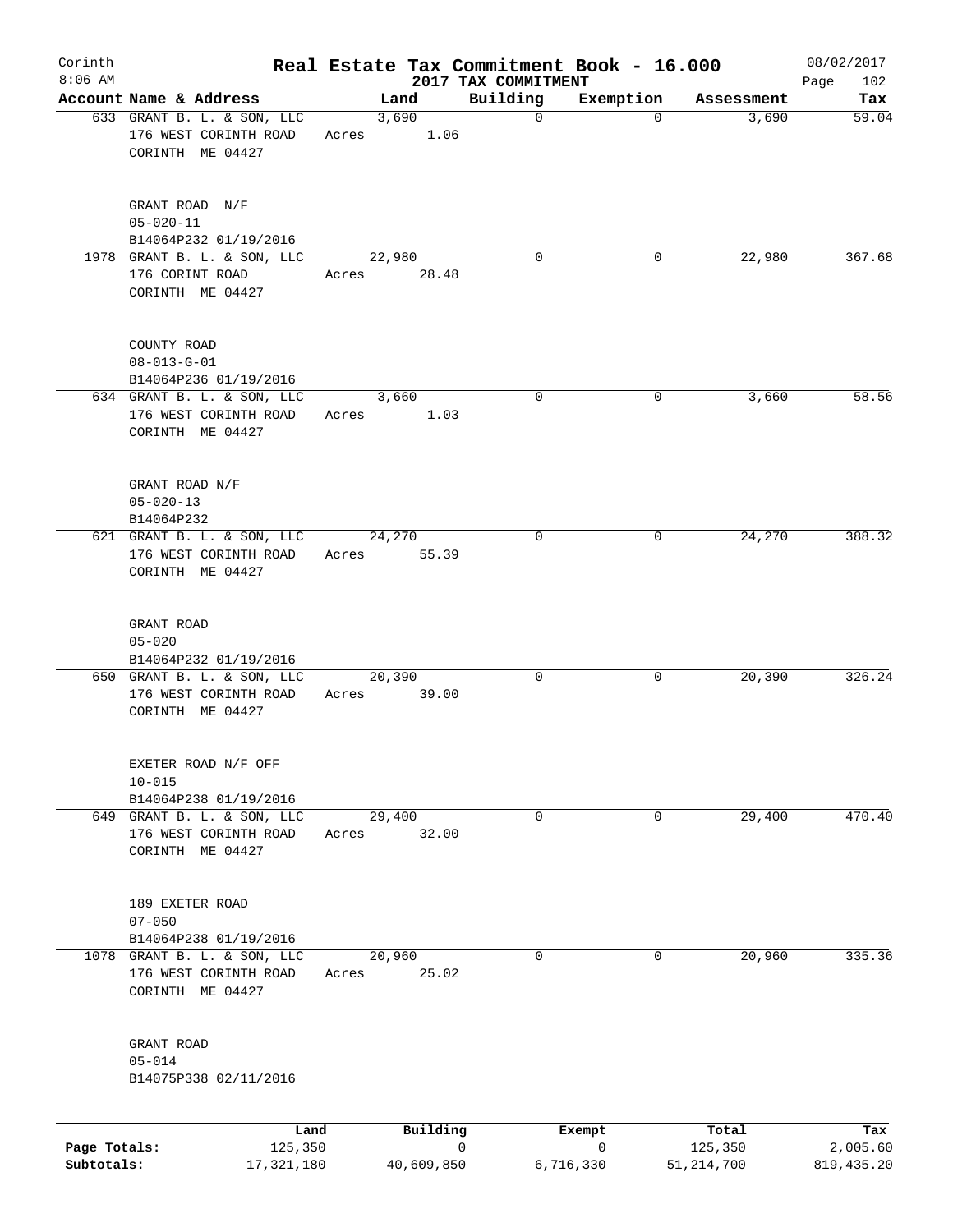| Corinth      |                                                                          |                 |       |                         |                         | Real Estate Tax Commitment Book - 16.000 |                      | 08/02/2017      |
|--------------|--------------------------------------------------------------------------|-----------------|-------|-------------------------|-------------------------|------------------------------------------|----------------------|-----------------|
| $8:06$ AM    | Account Name & Address                                                   |                 |       |                         | 2017 TAX COMMITMENT     |                                          |                      | 103<br>Page     |
|              | 648 GRANT B. L. & SON, LLC<br>176 WEST CORINTH ROAD<br>CORINTH ME 04427  |                 | Acres | Land<br>39,180<br>85.37 | Building<br>$\mathbf 0$ | Exemption<br>$\Omega$                    | Assessment<br>39,180 | Tax<br>626.88   |
|              | WEST CORINTH ROAD<br>$05 - 024 - A$<br>B14064P238 01/19/2019             |                 |       |                         |                         |                                          |                      |                 |
|              | 646 GRANT B. L. & SON, LLC<br>176 WEST CORINTH ROAD<br>CORINTH ME 04427  |                 | Acres | 57,540<br>125.12        | 38,830                  | 0                                        | 96,370               | 1,541.92        |
|              | 190 WEST CORINTH ROAD<br>$05 - 022$<br>B14064P238 01/19/2016             |                 |       |                         |                         |                                          |                      |                 |
|              | 645 GRANT B. L. & SON, LLC<br>176 WEST CORINTH ROAD<br>CORINTH ME 04427  |                 | Acres | 16,280<br>24.00         | $\mathbf 0$             | 0                                        | 16,280               | 260.48          |
|              | GRANT ROAD N/F OFF<br>$04 - 042$<br>B14064P238 01/19/2016                |                 |       |                         |                         |                                          |                      |                 |
|              | 640 GRANT B. L. & SON, LLC<br>176 WEST COIRNTH ROAD<br>CORINTH ME 04427  |                 | Acres | 8,970<br>1.48           | $\Omega$                | 0                                        | 8,970                | 143.52          |
|              | GRANT ROAD<br>$05 - 020 - 06$<br>B14064P232 01/19/2016                   |                 |       |                         |                         |                                          |                      |                 |
|              | 642 GRANT B. L. & SON, LLC<br>176 WEST CORINTH ROAD<br>CORINTH ME 04427  |                 | Acres | 8,480<br>1.01           | 0                       | 0                                        | 8,480                | 135.68          |
|              | GRANT ROAD<br>$05 - 020 - 08$<br>B14064P232 01/26/2016                   |                 |       |                         |                         |                                          |                      |                 |
|              | 641 GRANT B. L. & SON, LLC<br>176 WEST CORINTH ROAD<br>CORINTH ME 04427  |                 | Acres | 8,780<br>1.29           | 0                       | 0                                        | 8,780                | 140.48          |
|              | GRANT ROAD<br>$05 - 020 - 07$<br>B14064P232 01/19/2016                   |                 |       |                         |                         |                                          |                      |                 |
|              | 1079 GRANT B. L. & SON, LLC<br>176 WEST CORINTH ROAD<br>CORINTH ME 04427 |                 | Acres | 22,280<br>26.17         | 0                       | 0                                        | 22,280               | 356.48          |
|              | GRANT ROAD<br>$05 - 015$<br>B14075P338 02/11/2016                        |                 |       |                         |                         |                                          |                      |                 |
| Page Totals: |                                                                          | Land<br>161,510 |       | Building<br>38,830      |                         | Exempt<br>0                              | Total<br>200,340     | Tax<br>3,205.44 |
| Subtotals:   |                                                                          | 17,482,690      |       | 40,648,680              |                         | 6,716,330                                | 51,415,040           | 822,640.64      |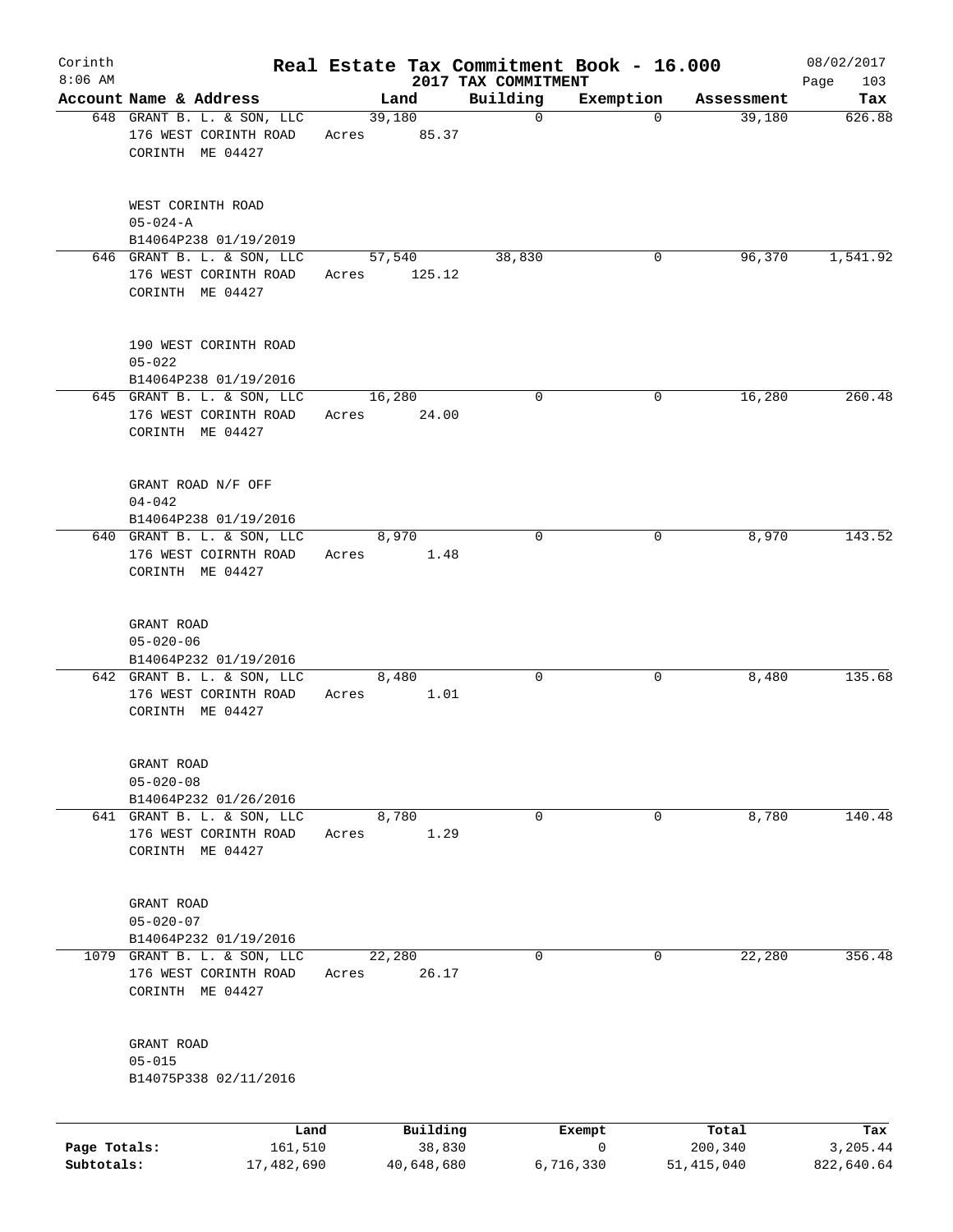| Corinth<br>$8:06$ AM       |                                                                          |       |        |                       |                                 | Real Estate Tax Commitment Book - 16.000 |                       | 08/02/2017             |
|----------------------------|--------------------------------------------------------------------------|-------|--------|-----------------------|---------------------------------|------------------------------------------|-----------------------|------------------------|
|                            | Account Name & Address                                                   |       | Land   |                       | 2017 TAX COMMITMENT<br>Building | Exemption                                | Assessment            | 104<br>Page<br>Tax     |
|                            | 631 GRANT B. L. & SON, LLC<br>176 WEST CORINTH ROAD<br>CORINTH ME 04427  | Acres | 8,500  | 1.03                  | $\mathbf 0$                     | $\Omega$                                 | 8,500                 | 136.00                 |
|                            | GRANT ROAD<br>$05 - 020 - 09$<br>B14064P232 01/19/2016                   |       |        |                       |                                 |                                          |                       |                        |
|                            | 629 GRANT B. L. & SON, LLC                                               |       | 3,660  |                       | $\Omega$                        | 0                                        | 3,660                 | 58.56                  |
|                            | 176 WEST CORINTH ROAD<br>CORINTH ME 04427                                | Acres |        | 1.03                  |                                 |                                          |                       |                        |
|                            | GRANT ROAD N/F<br>$05 - 020 - 14$<br>B14064P232 01/19/2016               |       |        |                       |                                 |                                          |                       |                        |
|                            | 630 GRANT B. L. & SON, LLC<br>176 WEST CORINTH ROAD<br>CORINTH ME 04427  | Acres | 8,500  | 1.03                  | 0                               | 0                                        | 8,500                 | 136.00                 |
|                            | GRANT ROAD<br>$05 - 020 - 10$<br>B14064P232 01/19/2016                   |       |        |                       |                                 |                                          |                       |                        |
|                            | 632 GRANT B. L. & SON, LLC<br>176 WEST CORINTH ROAD<br>CORINTH ME 04427  | Acres | 3,740  | 1.11                  | $\Omega$                        | 0                                        | 3,740                 | 59.84                  |
|                            | GRANT ROAD N/F<br>$05 - 020 - 12$<br>B14064P232 01/19/2016               |       |        |                       |                                 |                                          |                       |                        |
|                            | 850 GRANT B. L. & SON, LLC.<br>176 WEST CORINTH ROAD<br>CORINTH ME 04427 | Acres | 34,850 | 2.80                  | 0                               | 0                                        | 34,850                | 557.60                 |
|                            | BLACK ROAD<br>$02 - 031 - D$                                             |       |        |                       |                                 |                                          |                       |                        |
|                            | B14320P2 10/26/2016<br>1744 GRANT, CARL H.                               |       | 23,640 |                       | 0                               | 0                                        | 23,640                | 378.24                 |
|                            | GRANT, BARBARA J.<br>729 TATE ROAD<br>CORINTH ME 04427                   | Acres |        | 17.56                 |                                 |                                          |                       |                        |
|                            | MAIN STREET & TATE ROAD<br>$06 - 010 - B$<br>B4041P286                   |       |        |                       |                                 |                                          |                       |                        |
|                            | 619 GRANT, CARL H.                                                       |       | 18,070 |                       | 176,750                         | 26,000                                   | 168,820               | 2,701.12               |
|                            | GRANT, BARBARA J.<br>729 TATE ROAD<br>CORINTH ME 04427                   | Acres |        | 1.93                  |                                 | 01 Homestead Exempt<br>22 Veteran        |                       |                        |
|                            | 729 TATE ROAD<br>$06 - 010$                                              |       |        |                       |                                 |                                          |                       |                        |
|                            | B4041P286                                                                |       |        |                       |                                 |                                          |                       |                        |
|                            |                                                                          |       |        |                       |                                 |                                          |                       |                        |
|                            | Land                                                                     |       |        | Building              |                                 | Exempt                                   | Total                 | Tax                    |
| Page Totals:<br>Subtotals: | 100,960<br>17,583,650                                                    |       |        | 176,750<br>40,825,430 |                                 | 26,000<br>6,742,330                      | 251,710<br>51,666,750 | 4,027.36<br>826,668.00 |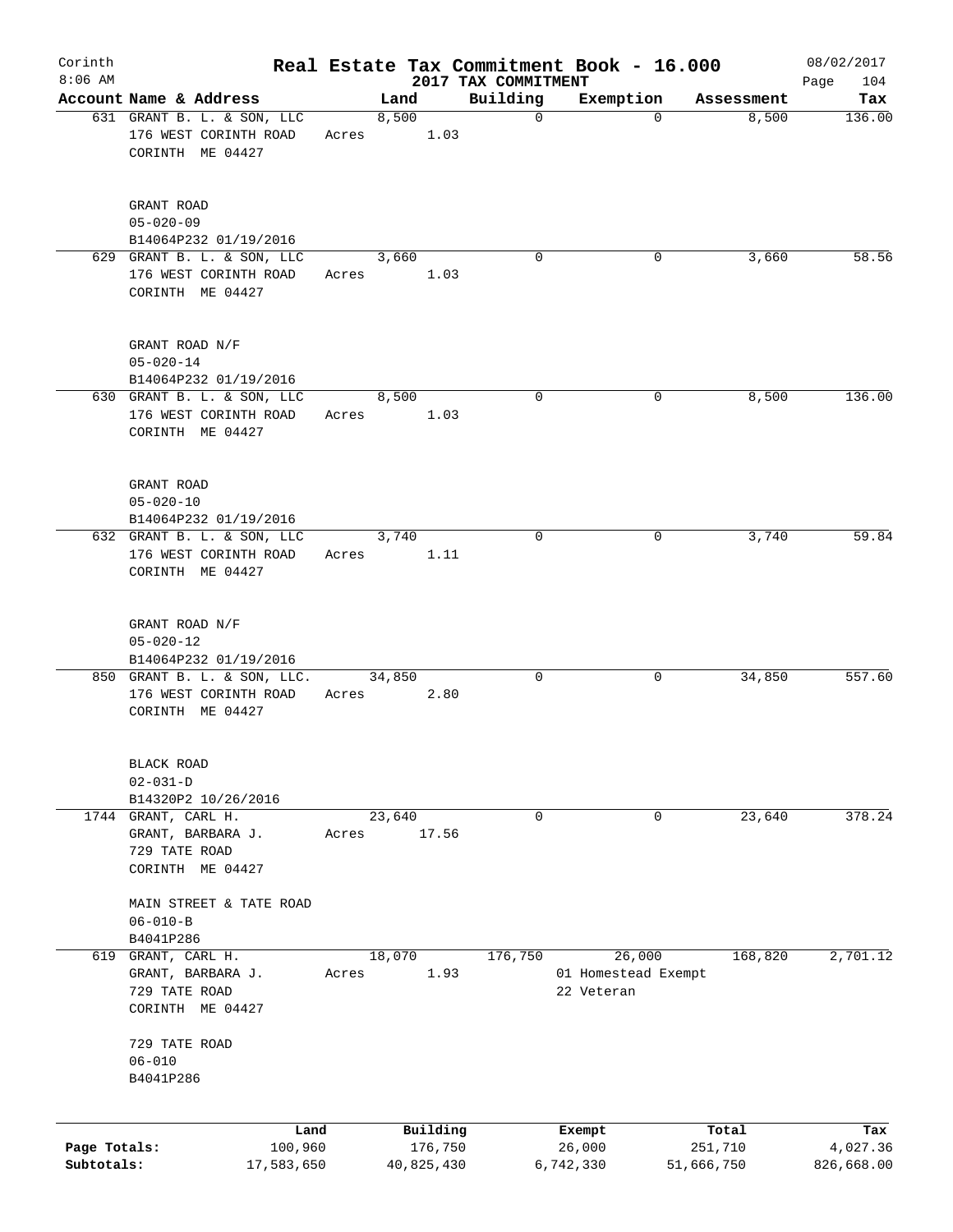| Corinth      |                                          |       |            |                                 | Real Estate Tax Commitment Book - 16.000 |            | 08/02/2017      |
|--------------|------------------------------------------|-------|------------|---------------------------------|------------------------------------------|------------|-----------------|
| $8:06$ AM    | Account Name & Address                   |       | Land       | 2017 TAX COMMITMENT<br>Building | Exemption                                | Assessment | 105<br>Page     |
|              | 653 GRANT, CARL H.                       |       | 16,620     | 77,160                          | 0                                        | 93,780     | Tax<br>1,500.48 |
|              | 729 TATE ROAD                            | Acres | 3.00       |                                 |                                          |            |                 |
|              | CORINTH ME 04427                         |       |            |                                 |                                          |            |                 |
|              |                                          |       |            |                                 |                                          |            |                 |
|              |                                          |       |            |                                 |                                          |            |                 |
|              | 834 GRANT ROAD                           |       |            |                                 |                                          |            |                 |
|              | $03 - 006 - A$                           |       |            |                                 |                                          |            |                 |
|              | B11519P19 08/27/2008                     |       |            |                                 |                                          |            |                 |
| 1895         | GRANT, DONALD G.                         |       | 11,350     | $\Omega$                        | 0                                        | 11,350     | 181.60          |
|              | BUILDING CONTRACTOR<br>188 OLD TOWN ROAD | Acres | 2.44       |                                 |                                          |            |                 |
|              | HUDSON ME 04449                          |       |            |                                 |                                          |            |                 |
|              |                                          |       |            |                                 |                                          |            |                 |
|              |                                          |       |            |                                 |                                          |            |                 |
|              | HUDSON HILL ROAD                         |       |            |                                 |                                          |            |                 |
|              | $03 - 051 - 03$                          |       |            |                                 |                                          |            |                 |
|              | B13990P195 10/16/2015                    |       |            |                                 |                                          |            |                 |
|              | 1613 GRANT, JASON D.                     |       | 17,360     | 118,370                         | 20,000                                   | 115,730    | 1,851.68        |
|              | 186 WEST CORINTH ROAD                    | Acres | 1.35       |                                 | 01 Homestead Exempt                      |            |                 |
|              | CORINTH ME 04427                         |       |            |                                 |                                          |            |                 |
|              |                                          |       |            |                                 |                                          |            |                 |
|              |                                          |       |            |                                 |                                          |            |                 |
|              | 186 WEST CORINTH ROAD                    |       |            |                                 |                                          |            |                 |
|              | $05 - 022 - B$                           |       |            |                                 |                                          |            |                 |
|              | B7230P341<br>2056 GRANT, JASON D.        |       | 15,770     | $\Omega$                        | $\Omega$                                 | 15,770     | 252.32          |
|              | 186 WEST CORINTH ROAD                    | Acres | 1.01       |                                 |                                          |            |                 |
|              | CORINTH ME 04427                         |       |            |                                 |                                          |            |                 |
|              |                                          |       |            |                                 |                                          |            |                 |
|              |                                          |       |            |                                 |                                          |            |                 |
|              | 432 BLACK ROAD                           |       |            |                                 |                                          |            |                 |
|              | $02 - 031 - B$                           |       |            |                                 |                                          |            |                 |
|              | B12066P274 03/01/2010                    |       |            |                                 |                                          |            |                 |
|              | 236 GRANT, JASON D.                      |       | 10,920     | $\mathsf{O}$                    | 0                                        | 10,920     | 174.72          |
|              | 186 WEST CORINTH ROAD                    | Acres | 14.25      |                                 |                                          |            |                 |
|              | CORINTH ME 04427                         |       |            |                                 |                                          |            |                 |
|              |                                          |       |            |                                 |                                          |            |                 |
|              | GRANT ROAD N/F OFF                       |       |            |                                 |                                          |            |                 |
|              | $04 - 043$                               |       |            |                                 |                                          |            |                 |
|              | B13261P31 07/19/2013                     |       |            |                                 |                                          |            |                 |
|              | 1055 GRANT, TERRY A.                     |       | 15,360     | 69,650                          | 20,000                                   | 65,010     | 1,040.16        |
|              | 457 GRANT ROAD                           | Acres | 1.80       |                                 | 01 Homestead Exempt                      |            |                 |
|              | CORINTH ME 04427                         |       |            |                                 |                                          |            |                 |
|              |                                          |       |            |                                 |                                          |            |                 |
|              |                                          |       |            |                                 |                                          |            |                 |
|              | 457 GRANT ROAD                           |       |            |                                 |                                          |            |                 |
|              | $02 - 053 - B$                           |       |            |                                 |                                          |            |                 |
|              | B8843P17                                 |       |            |                                 |                                          |            |                 |
|              | 639 GRANT, TERRY D.<br>GRANT, VALERIE J. |       | 8,900      | $\mathbf 0$                     | 0                                        | 8,900      | 142.40          |
|              | 176 WEST CORINTH ROAD                    | Acres | 1.41       |                                 |                                          |            |                 |
|              | CORINTH ME 04427                         |       |            |                                 |                                          |            |                 |
|              |                                          |       |            |                                 |                                          |            |                 |
|              | 83 GRANT ROAD                            |       |            |                                 |                                          |            |                 |
|              | $05 - 020 - 05$                          |       |            |                                 |                                          |            |                 |
|              | B14320P4 09/13/2016                      |       |            |                                 |                                          |            |                 |
|              |                                          |       |            |                                 |                                          |            |                 |
|              |                                          | Land  | Building   |                                 | Exempt                                   | Total      | Tax             |
| Page Totals: | 96,280                                   |       | 265,180    |                                 | 40,000                                   | 321,460    | 5, 143. 36      |
| Subtotals:   | 17,679,930                               |       | 41,090,610 |                                 | 6,782,330                                | 51,988,210 | 831,811.36      |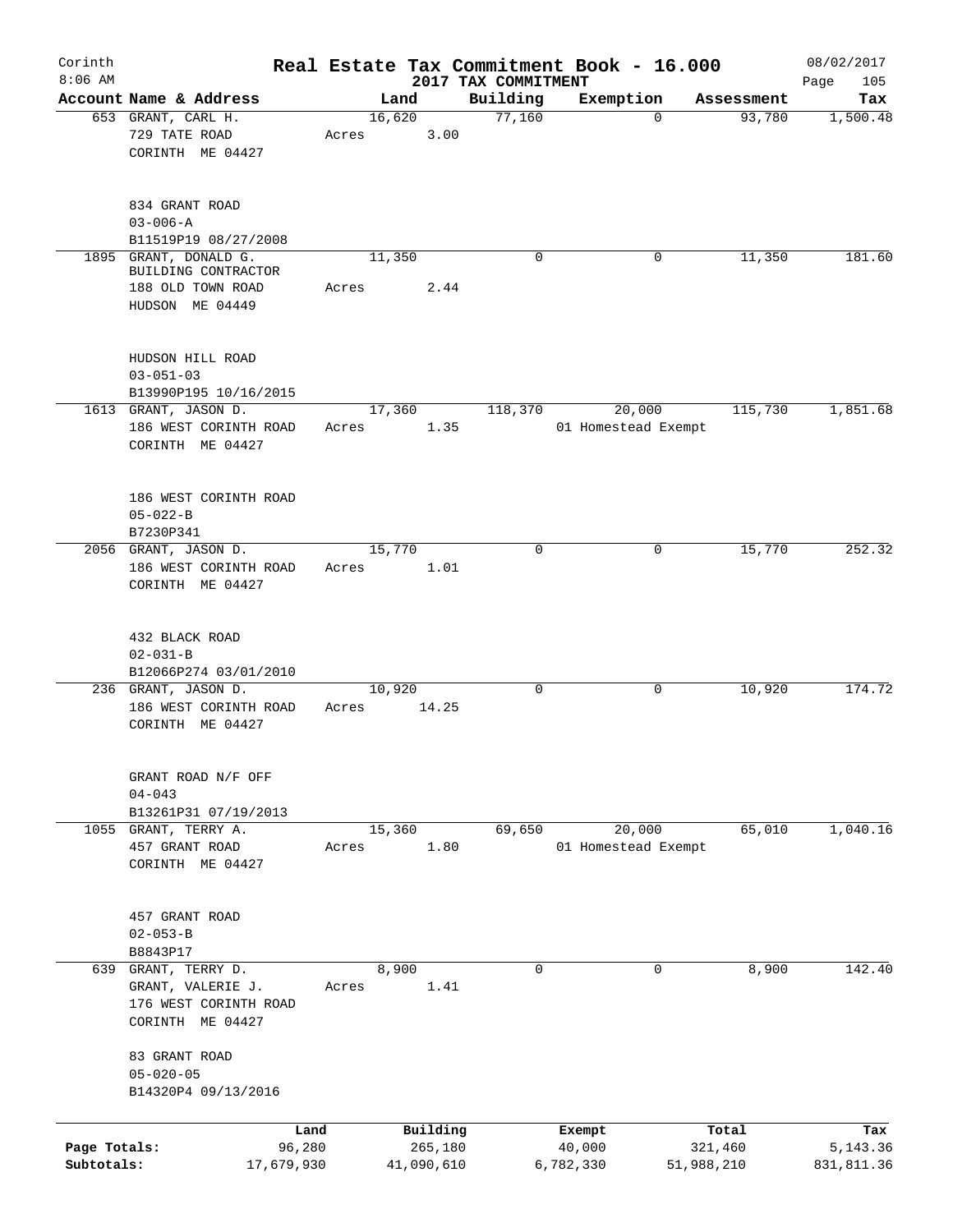| Corinth                    |                                                                                       |                 |            | Real Estate Tax Commitment Book - 16.000 |                |                       | 08/02/2017              |
|----------------------------|---------------------------------------------------------------------------------------|-----------------|------------|------------------------------------------|----------------|-----------------------|-------------------------|
| $8:06$ AM                  | Account Name & Address                                                                |                 | Land       | 2017 TAX COMMITMENT<br>Building          | Exemption      | Assessment            | 106<br>Page<br>Tax      |
|                            | 628 GRANT, TERRY D.                                                                   | 13,090          |            | $\mathbf 0$                              | $\mathbf 0$    | 13,090                | 209.44                  |
|                            | 176 WEST CORINTH ROAD<br>CORINTH ME 04427                                             | Acres           | 2.82       |                                          |                |                       |                         |
|                            | WEST CORINTH ROAD<br>$05 - 025 - 08$                                                  |                 |            |                                          |                |                       |                         |
|                            | B3710P227<br>636 GRANT, TERRY D.                                                      | 15,550          |            | $\mathbf 0$                              | 0              | 15,550                | 248.80                  |
|                            | GRANT, VALERIE J.                                                                     | Acres           | 1.98       |                                          |                |                       |                         |
|                            | CORINTH ME 04427                                                                      |                 |            |                                          |                |                       |                         |
|                            | 55 GRANT ROAD<br>$05 - 020 - 01$                                                      |                 |            |                                          |                |                       |                         |
|                            | B143P4 09/13/2016                                                                     |                 |            |                                          |                |                       |                         |
|                            | 2057 GRANT, TERRY D.<br>176 WEST CORINTH ROAD<br>CORINTH ME 04427                     | 15,770<br>Acres | 1.01       | 0                                        | 0              | 15,770                | 252.32                  |
|                            | 440 BLACK ROAD<br>$02 - 031 - C$                                                      |                 |            |                                          |                |                       |                         |
|                            | B12066P282 03/01/2010<br>626 GRANT, TERRY D.                                          | 12,920          |            | $\mathbf 0$                              |                | 12,920                | 206.72                  |
|                            | 176 WEST CORINTH ROAD<br>CORINTH ME 04427                                             | Acres           | 2.68       |                                          | 0              |                       |                         |
|                            | WEST CORINTH ROAD<br>$05 - 025 - 06$<br>B3710P227                                     |                 |            |                                          |                |                       |                         |
|                            | 1587 GRANT, TERRY D.                                                                  | 18,280          |            | 0                                        | 0              | 18,280                | 292.48                  |
|                            | GRANT, VALERIE J.<br>176 WEST CORINTH ROAD<br>CORINTH ME 04427                        | Acres           | 3.20       |                                          |                |                       |                         |
|                            | WEST CORINTH ROAD<br>$05 - 024 - A - 1$                                               |                 |            |                                          |                |                       |                         |
|                            | B14320P6 10/26/2016                                                                   |                 |            |                                          |                |                       |                         |
|                            | 625 GRANT, TERRY D.<br>176 WEST CORINTH ROAD<br>CORINTH ME 04427                      | 12,670<br>Acres | 2.47       | 0                                        | 0              | 12,670                | 202.72                  |
|                            | WEST CORINTH ROAD<br>$05 - 025 - 03$<br>B3710P227                                     |                 |            |                                          |                |                       |                         |
|                            | 637 GRANT, TERRY D.<br>GRANT, VALERIE J.<br>176 WEST CORINTH ROAD<br>CORINTH ME 04427 | 14,910<br>Acres | 1.37       | 0                                        | 0              | 14,910                | 238.56                  |
|                            | 71 GRANT ROAD<br>$05 - 020 - 03$<br>B14320P4 09/13/2016                               |                 |            |                                          |                |                       |                         |
|                            | Land                                                                                  |                 | Building   |                                          | Exempt         | Total                 | Tax                     |
| Page Totals:<br>Subtotals: | 103,190<br>17,783,120                                                                 |                 | 41,090,610 | $\mathbf 0$                              | 0<br>6,782,330 | 103,190<br>52,091,400 | 1,651.04<br>833, 462.40 |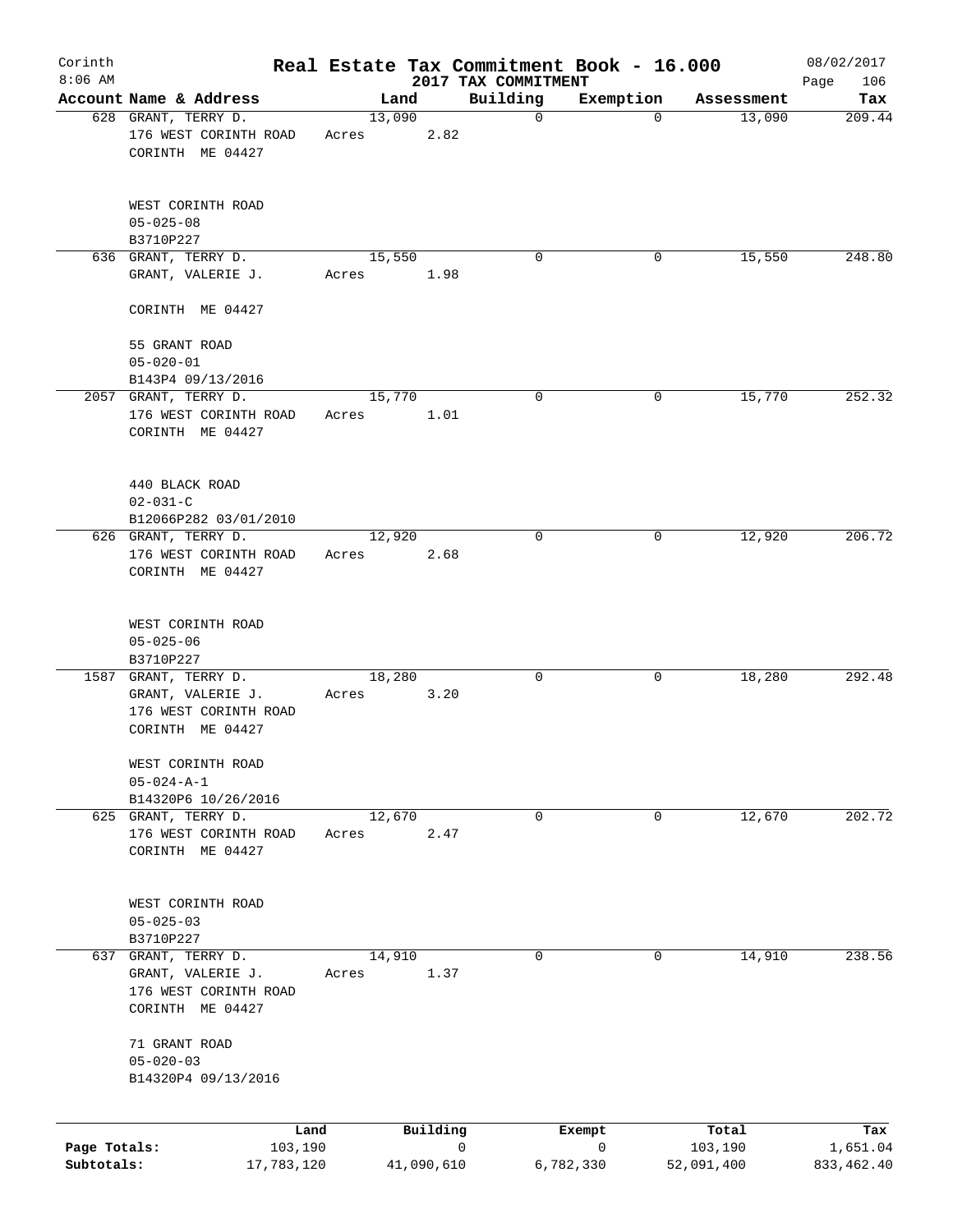| Corinth      |                                                                                       |                 |            |                                 | Real Estate Tax Commitment Book - 16.000 |            | 08/02/2017         |
|--------------|---------------------------------------------------------------------------------------|-----------------|------------|---------------------------------|------------------------------------------|------------|--------------------|
| $8:06$ AM    | Account Name & Address                                                                |                 | Land       | 2017 TAX COMMITMENT<br>Building | Exemption                                | Assessment | 107<br>Page<br>Tax |
|              | 622 GRANT, TERRY D.                                                                   | 26,000          |            | $\mathbf 0$                     | 0                                        | 26,000     | 416.00             |
|              | 176 WEST CORINTH ROAD<br>CORINTH ME 04427                                             | Acres           | 12.77      |                                 |                                          |            |                    |
|              | WEST CORINTH ROAD<br>$05 - 025$                                                       |                 |            |                                 |                                          |            |                    |
|              | B3710P227                                                                             |                 |            |                                 |                                          |            |                    |
|              | 635 GRANT, TERRY D.<br>GRANT, VALERIE J.<br>176 WEST CORINTH ROAD<br>CORINTH ME 04427 | 14,970<br>Acres | 1.43       | $\Omega$                        | 0                                        | 14,970     | 239.52             |
|              | 63 GRANT ROAD<br>$05 - 020 - 02$                                                      |                 |            |                                 |                                          |            |                    |
|              | B14320P4 09/13/2016                                                                   |                 |            |                                 |                                          |            |                    |
|              | 624 GRANT, TERRY D.<br>176 WEST CORINTH ROAD<br>CORINTH ME 04427                      | 11,170<br>Acres | 1.23       | 0                               | 0                                        | 11,170     | 178.72             |
|              | MAIN STREET<br>$05 - 025 - 02$<br>B3710P227                                           |                 |            |                                 |                                          |            |                    |
|              | 627 GRANT, TERRY D.<br>176 WEST CORINTH ROAD<br>CORINTH ME 04427                      | 13,010<br>Acres | 2.75       | 0                               | 0                                        | 13,010     | 208.16             |
|              | WEST CORINTH ROAD<br>$05 - 025 - 07$<br>B3710P227                                     |                 |            |                                 |                                          |            |                    |
|              | 638 GRANT, TERRY D.<br>GRANT, VALERIE J.<br>176 WEST COIRNTH ROAD<br>CORINTH ME 04427 | 14,890<br>Acres | 1.35       | 0                               | 0                                        | 14,890     | 238.24             |
|              | 79 GRANT ROAD<br>$05 - 020 - 04$<br>B14320P4 09/13/2016                               |                 |            |                                 |                                          |            |                    |
|              | 647 GRANT, VALERIE<br>176 WEST CORINTH ROAD<br>CORINTH ME 04427                       | 13,740<br>Acres | 0.55       | 103,490                         | 20,000<br>01 Homestead Exempt            | 97,230     | 1,555.68           |
|              | 176 WEST CORINTH ROAD<br>$05 - 022 - A$<br>B14064P238 01/19/2016                      |                 |            |                                 |                                          |            |                    |
|              | 644 GRANT, VALERIE J.<br>176 WEST CORINTH ROAD<br>CORINTH ME 04427                    | 27,520<br>Acres | 55.06      | 0                               | 0                                        | 27,520     | 440.32             |
|              | <b>BLACK ROAD</b><br>$02 - 031$<br>B6464P218                                          |                 |            |                                 |                                          |            |                    |
|              | Land                                                                                  |                 | Building   |                                 | Exempt                                   | Total      | Tax                |
| Page Totals: | 121,300                                                                               |                 | 103,490    |                                 | 20,000                                   | 204,790    | 3,276.64           |
| Subtotals:   | 17,904,420                                                                            |                 | 41,194,100 |                                 | 6,802,330                                | 52,296,190 | 836,739.04         |
|              |                                                                                       |                 |            |                                 |                                          |            |                    |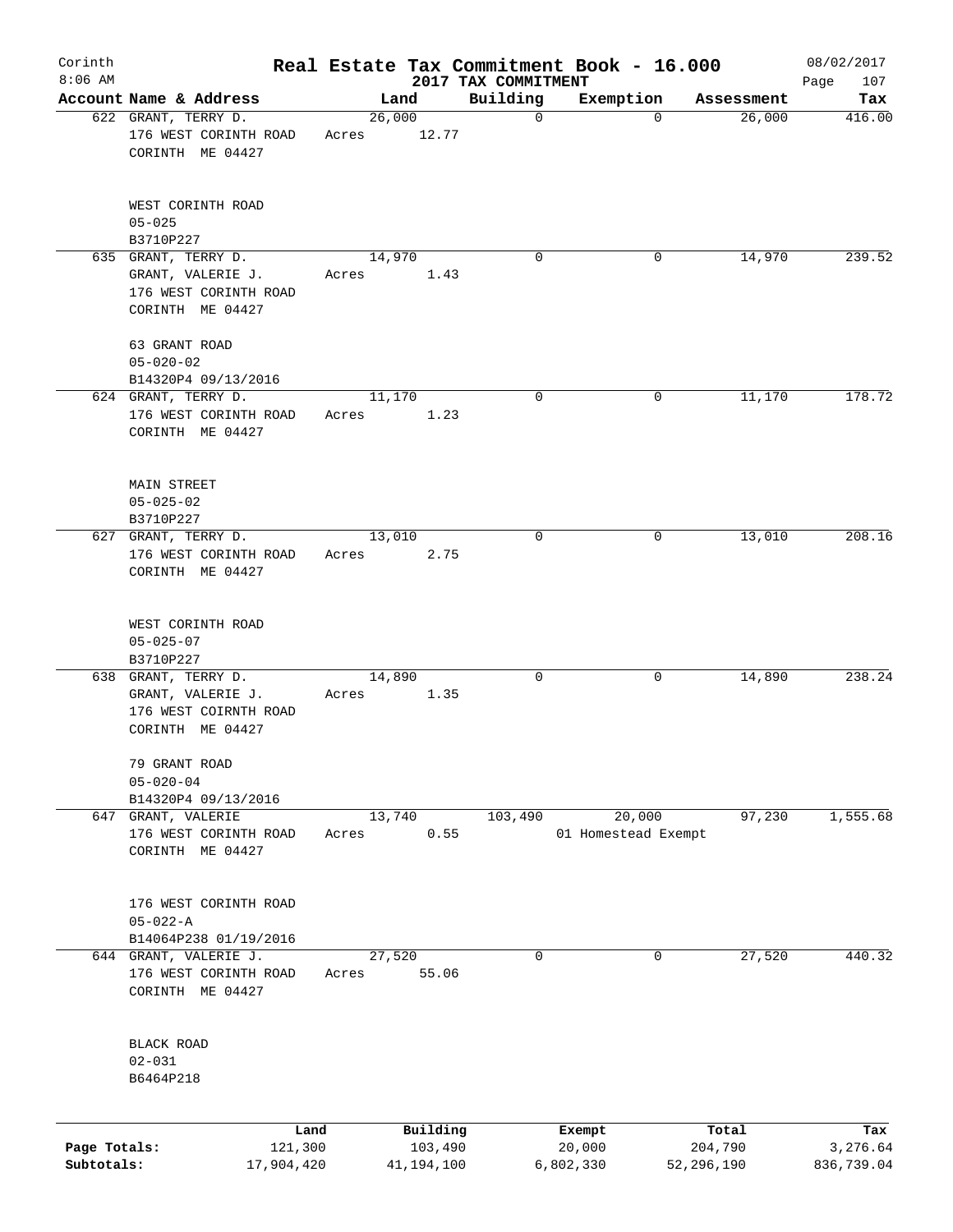| Corinth<br>$8:06$ AM |                                                                |                 |        |                     |                                 | Real Estate Tax Commitment Book - 16.000 |                  | 08/02/2017         |
|----------------------|----------------------------------------------------------------|-----------------|--------|---------------------|---------------------------------|------------------------------------------|------------------|--------------------|
|                      | Account Name & Address                                         |                 |        | Land                | 2017 TAX COMMITMENT<br>Building | Exemption                                | Assessment       | Page<br>108<br>Tax |
|                      | 1598 GRASS, STANLEY W. JR.                                     |                 |        | 23,240              | 31,490                          | 20,000                                   | 34,730           | 555.68             |
|                      | 440 BLACK ROAD<br>CORINTH ME 04427                             |                 | Acres  | 19.83               |                                 | 01 Homestead Exempt                      |                  |                    |
|                      | 80 BEECH GROVE ROAD<br>$02 - 056 - A - 1$                      |                 |        |                     |                                 |                                          |                  |                    |
|                      | B14001P312 10/30/2015                                          |                 |        |                     |                                 |                                          |                  |                    |
|                      | 1902 GRASS, TEDDY<br>460 BLACK ROAD<br>CORINTH ME 04427        |                 |        | 0                   | 13,920                          | 0                                        | 13,920           | 222.72             |
|                      | 460 BLACK ROAD<br>$02 - 031 - 02H$                             |                 |        |                     |                                 |                                          |                  |                    |
|                      | 1006 GRAY JR, WALLACE C.                                       |                 |        | 14,080              | 84,650                          | 0                                        | 98,730           | 1,579.68           |
|                      | GRAY, HEIDI J.<br>368 VILLAGE RD<br>STETSON ME 04488           |                 | Acres  | 0.59                |                                 |                                          |                  |                    |
|                      | 198 MAIN STREET<br>$17 - 010$                                  |                 |        |                     |                                 |                                          |                  |                    |
|                      | B11766P69 05/18/2009<br>652 GRAY, MARTHA L.                    |                 |        | 23,760              | 38,220                          | 20,000                                   | 41,980           | 671.68             |
|                      | 840 GRANT ROAD<br>CORINTH ME 04427                             |                 | Acres  | 15.00               |                                 | 01 Homestead Exempt                      |                  |                    |
|                      | 840 GRANT ROAD<br>$03 - 006 - B$                               |                 |        |                     |                                 |                                          |                  |                    |
|                      | B6169P30<br>129 GRAY, NORMAN A.                                |                 | 15,340 |                     | $\mathbf 0$                     | 0                                        | 15,340           | 245.44             |
|                      | 6 GRAY ROAD<br>BAR HARBOR ME 04609                             |                 | Acres  | 11.00               |                                 |                                          |                  |                    |
|                      | CHARLESTON TOWN LINE<br>N/F<br>$10 - 007$                      |                 |        |                     |                                 |                                          |                  |                    |
|                      | B9162P201                                                      |                 |        |                     |                                 |                                          |                  |                    |
|                      | 655 GREATOREX, JOEL T.<br>GREATOREX, WANDA J.<br>29 RIDGE ROAD |                 | Acres  | 15,860<br>1.11      | 63,050                          | 20,000<br>01 Homestead Exempt            | 58,910           | 942.56             |
|                      | CORINTH ME 04427<br>29 RIDGE ROAD                              |                 |        |                     |                                 |                                          |                  |                    |
|                      | $12 - 008 - A$<br>B3074P353                                    |                 |        |                     |                                 |                                          |                  |                    |
|                      | 657 GREENE, BRENDA L.                                          |                 |        | 18,930              | 85,910                          | 20,000                                   | 84,840           | 1,357.44           |
|                      | P O BOX 17<br><b>kENDUSKEAG ME 04450</b>                       |                 | Acres  | 5.20                |                                 | 01 Homestead Exempt                      |                  |                    |
|                      | 26 CUSHMAN ROAD<br>$03 - 014 - 05$<br>B13091P1 02/13/2013      |                 |        |                     |                                 |                                          |                  |                    |
| Page Totals:         |                                                                | Land<br>111,210 |        | Building<br>317,240 |                                 | Exempt<br>80,000                         | Total<br>348,450 | Tax<br>5,575.20    |
| Subtotals:           |                                                                | 18,015,630      |        | 41,511,340          |                                 | 6,882,330                                | 52,644,640       | 842, 314.24        |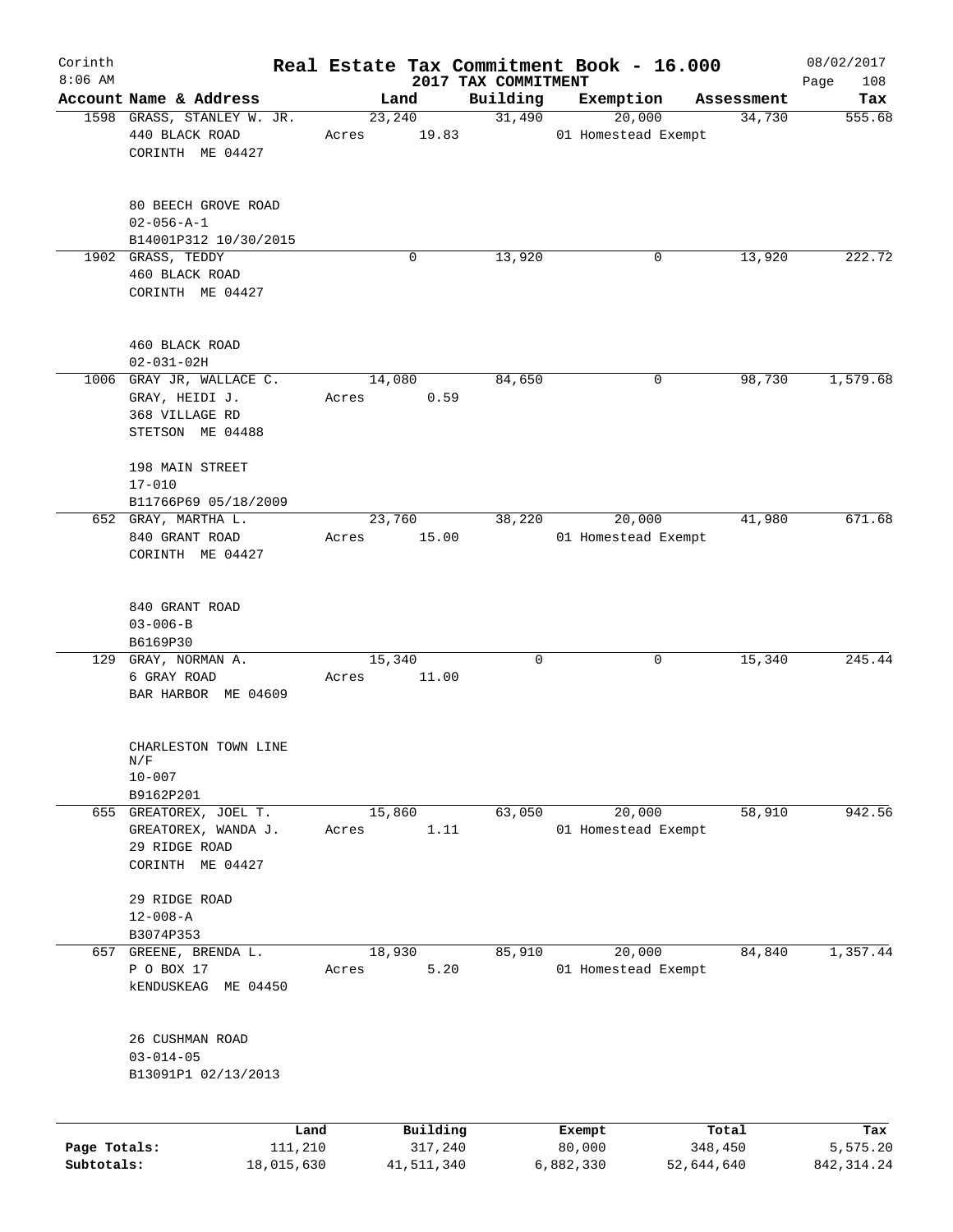| Corinth   |                                      |        |       |                                 | Real Estate Tax Commitment Book - 16.000 |          |                      | 08/02/2017    |
|-----------|--------------------------------------|--------|-------|---------------------------------|------------------------------------------|----------|----------------------|---------------|
| $8:06$ AM | Account Name & Address               |        |       | 2017 TAX COMMITMENT<br>Building |                                          |          |                      | Page<br>109   |
|           | 218 GREHOSKI, STEVEN                 | 23,270 | Land  | 22,500                          | Exemption                                | $\Omega$ | Assessment<br>45,770 | Tax<br>732.32 |
|           | 49 EDWARDS STREET                    | Acres  | 81.06 |                                 |                                          |          |                      |               |
|           | LINCOLN ME 04457                     |        |       |                                 |                                          |          |                      |               |
|           |                                      |        |       |                                 |                                          |          |                      |               |
|           | HINDERLITER ROAD                     |        |       |                                 |                                          |          |                      |               |
|           | $04 - 012$                           |        |       |                                 |                                          |          |                      |               |
|           | B12771P317 03/21/2012                |        |       |                                 |                                          |          |                      |               |
| 1550      | GRIFFIN, ANTHONY M.                  | 20,370 |       | 85,830                          | 20,000                                   |          | 86,200               | 1,379.20      |
|           | MAYO, BARBIE J.                      | Acres  | 5.00  |                                 | 01 Homestead Exempt                      |          |                      |               |
|           | 848 LEDGE HILL ROAD                  |        |       |                                 |                                          |          |                      |               |
|           | CORINTH ME 04427                     |        |       |                                 |                                          |          |                      |               |
|           | 848 LEDGE HILL ROAD                  |        |       |                                 |                                          |          |                      |               |
|           | $02 - 009 - B$                       |        |       |                                 |                                          |          |                      |               |
|           | B12652P330 11/10/2011                |        |       |                                 |                                          |          |                      |               |
|           | 1206 GRIFFIN, SCOTT D.               | 18,510 |       | 216,220                         | 20,000                                   |          | 214,730              | 3,435.68      |
|           | GRIFFIN, ADRIENNE R.                 | Acres  | 2.30  |                                 | 01 Homestead Exempt                      |          |                      |               |
|           | 702 MAIN STREET                      |        |       |                                 |                                          |          |                      |               |
|           | CORINTH ME 04427                     |        |       |                                 |                                          |          |                      |               |
|           | 702 MAIN STREET                      |        |       |                                 |                                          |          |                      |               |
|           | $05 - 034 - C$                       |        |       |                                 |                                          |          |                      |               |
|           | B14095P47 03/09/2016                 |        |       |                                 |                                          |          |                      |               |
| 659       | GRINDLE, ERNEST W.<br>(Heirs of)     | 27,140 |       | 64,320                          |                                          | 0        | 91,460               | 1,463.36      |
|           | GRINDLE, MARY E. (Heirs Acres<br>of) |        | 10.84 |                                 |                                          |          |                      |               |
|           | PR. BELINDA MORESHEAD                |        |       |                                 |                                          |          |                      |               |
|           | PO BOX 526                           |        |       |                                 |                                          |          |                      |               |
|           | CALAIS ME 04619                      |        |       |                                 |                                          |          |                      |               |
|           | 593 EXETER ROAD                      |        |       |                                 |                                          |          |                      |               |
|           | $07 - 001 - 02$                      |        |       |                                 |                                          |          |                      |               |
|           | B14386P67 01/12/2017                 |        |       |                                 |                                          |          |                      |               |
| 1353      | GRONDIN JR, FREDERICK<br>L.          | 15,740 |       | 42,200                          | 26,000                                   |          | 31,940               | 511.04        |
|           | 639 LEDGE HILL ROAD                  | Acres  | 1.01  |                                 | 01 Homestead Exempt                      |          |                      |               |
|           | CORINTH ME 04427                     |        |       |                                 | 22 Veteran                               |          |                      |               |
|           |                                      |        |       |                                 |                                          |          |                      |               |
|           | 639 LEDGE HILL ROAD                  |        |       |                                 |                                          |          |                      |               |
|           | $01 - 042 - B$                       |        |       |                                 |                                          |          |                      |               |
|           | B9837P247 11/05/2004                 |        |       |                                 |                                          |          |                      |               |
|           | 21 GROSS, WILLIAM H.                 | 31,570 |       | 28,530                          |                                          | 0        | 60,100               | 961.60        |
|           | GROSS, DARLENE S.                    | Acres  | 23.00 |                                 |                                          |          |                      |               |
|           | 408 BLACK ROAD                       |        |       |                                 |                                          |          |                      |               |
|           | CORINTH ME 04427                     |        |       |                                 |                                          |          |                      |               |
|           | 252 WHITE SCHOOLHOUSE                |        |       |                                 |                                          |          |                      |               |
|           | ROAD                                 |        |       |                                 |                                          |          |                      |               |
|           | $08 - 030$                           |        |       |                                 |                                          |          |                      |               |
|           | B6843P211                            |        |       |                                 |                                          |          |                      |               |

|              | Land         | Building   | Exempt    | Total        | Tax        |
|--------------|--------------|------------|-----------|--------------|------------|
| Page Totals: | 136,600      | 459,600    | 66,000    | 530,200      | 8,483.20   |
| Subtotals:   | 18, 152, 230 | 41,970,940 | 6,948,330 | 53, 174, 840 | 850,797.44 |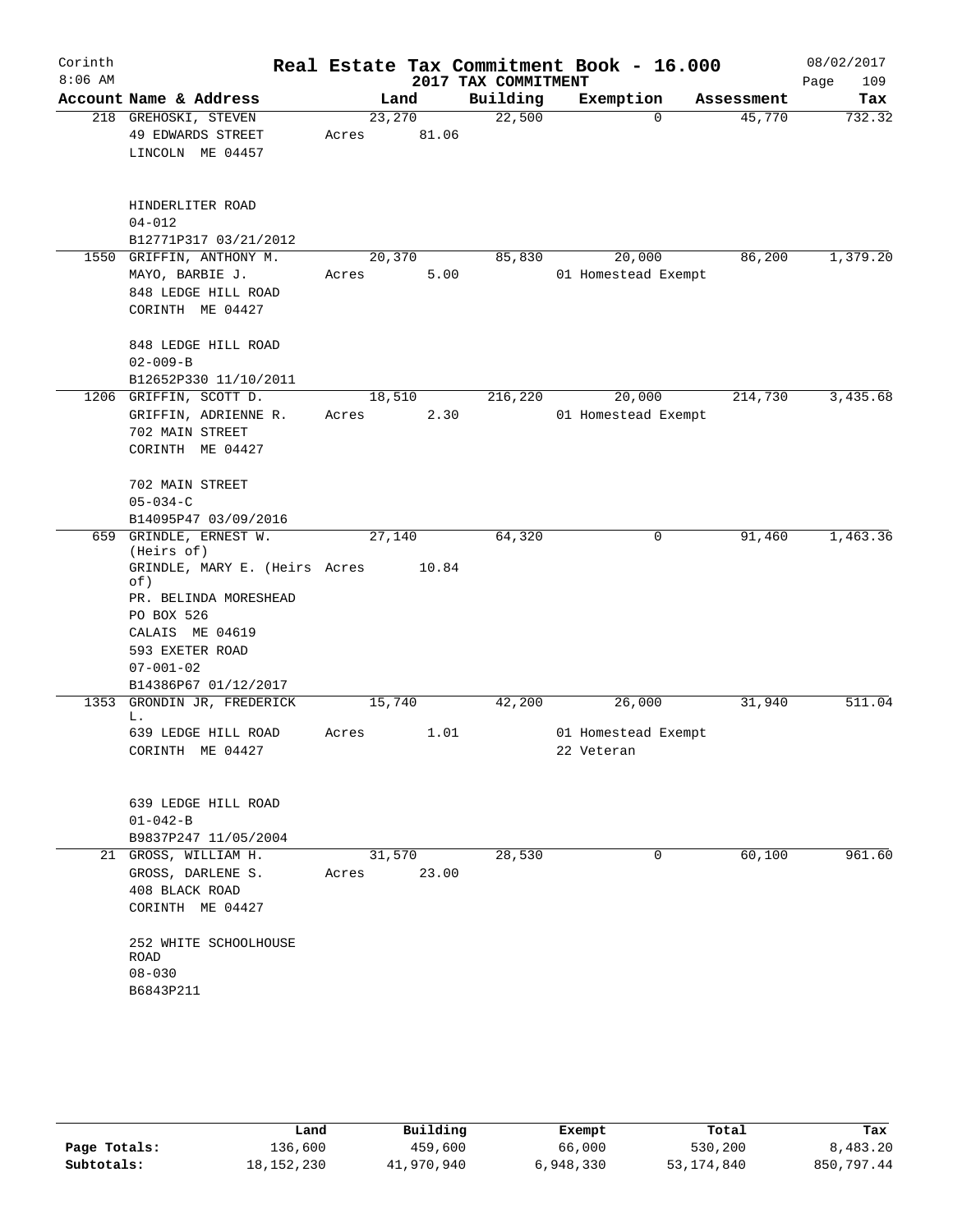| Corinth   |                                     |        |       |                                 | Real Estate Tax Commitment Book - 16.000 |            | 08/02/2017         |
|-----------|-------------------------------------|--------|-------|---------------------------------|------------------------------------------|------------|--------------------|
| $8:06$ AM | Account Name & Address              |        | Land  | 2017 TAX COMMITMENT<br>Building | Exemption                                | Assessment | Page<br>110<br>Tax |
|           | 477 GUNDERSON, ERIC                 | 17,670 |       | 60, 330                         | $\mathbf 0$                              | 78,000     | 1,248.00           |
|           | 944 MAIN STREET                     | Acres  | 1.60  |                                 |                                          |            |                    |
|           | CORINTH ME 04427                    |        |       |                                 |                                          |            |                    |
|           |                                     |        |       |                                 |                                          |            |                    |
|           | 944 MAIN STREET                     |        |       |                                 |                                          |            |                    |
|           | $06 - 006$                          |        |       |                                 |                                          |            |                    |
|           | B13996P186 10/26/2015               |        |       |                                 |                                          |            |                    |
|           | 1303 HACKETT, DOUGLAS H.            | 16,370 |       | 32, 360                         | 20,000                                   | 28,730     | 459.68             |
|           | HACKETT, BETSY A.                   | Acres  | 1.55  |                                 | 01 Homestead Exempt                      |            |                    |
|           | 470 EXETER ROAD                     |        |       |                                 |                                          |            |                    |
|           | CORINTH ME 04427                    |        |       |                                 |                                          |            |                    |
|           | 470 EXETER ROAD                     |        |       |                                 |                                          |            |                    |
|           | $07 - 008 - C$                      |        |       |                                 |                                          |            |                    |
|           | B11420P104 05/30/2008               |        |       |                                 |                                          |            |                    |
|           | 663 HADFIELD, RUSSELL L. &<br>GAYLE | 16,270 |       | 0                               | 0                                        | 16,270     | 260.32             |
|           | HADFIELD, RUSSELL L. II<br>& RACHEL | Acres  | 10.10 |                                 |                                          |            |                    |
|           | 196 HILLARD AVENUE                  |        |       |                                 |                                          |            |                    |
|           | WARWICK RI 02886                    |        |       |                                 |                                          |            |                    |
|           | TATE ROAD N/F OFF                   |        |       |                                 |                                          |            |                    |
|           | $09 - 019 - 05$                     |        |       |                                 |                                          |            |                    |
|           | B4124P86                            |        |       |                                 |                                          |            |                    |
|           | 662 HADFIELD, RUSSELL L. &<br>GAYLE | 19,310 |       | 27,200                          | 0                                        | 46,510     | 744.16             |
|           | HADFIELD, RUSSELL L. II<br>& RACHEL | Acres  | 11.90 |                                 |                                          |            |                    |
|           | 196 HILLARD AVENUE                  |        |       |                                 |                                          |            |                    |
|           | WARWICK RI 02886                    |        |       |                                 |                                          |            |                    |
|           | 132 MEADOW ROAD                     |        |       |                                 |                                          |            |                    |
|           | $09 - 019 - 04$                     |        |       |                                 |                                          |            |                    |
|           | B4124P86                            |        |       |                                 |                                          |            |                    |
|           | 1343 HADLEY, KAREN E.               | 34,650 |       | 92,570                          | 20,000                                   | 107,220    | 1,715.52           |
|           | 754 MAIN STREET                     | Acres  | 41.26 |                                 | 01 Homestead Exempt                      |            |                    |
|           | CORINTH ME 04427                    |        |       |                                 |                                          |            |                    |
|           |                                     |        |       |                                 |                                          |            |                    |
|           | 754 MAIN STREET<br>$05 - 039$       |        |       |                                 |                                          |            |                    |
|           | B8584P8                             |        |       |                                 |                                          |            |                    |
|           | 1419 HAGGETT, JEAN M.               |        | 0     | 28,860                          | 0                                        | 28,860     | 461.76             |
|           | P.O. BOX 92                         |        |       |                                 |                                          |            |                    |
|           | CORINTH ME 04427                    |        |       |                                 |                                          |            |                    |
|           |                                     |        |       |                                 |                                          |            |                    |
|           | 500 MCCARD ROAD<br>$01 - 008 - 02H$ |        |       |                                 |                                          |            |                    |
|           |                                     |        |       |                                 |                                          |            |                    |

|              | Land       | Building   | Exempt    | Total      | Tax        |
|--------------|------------|------------|-----------|------------|------------|
| Page Totals: | 104,270    | 241,320    | 40,000    | 305,590    | 4,889.44   |
| Subtotals:   | 18,256,500 | 42,212,260 | 6,988,330 | 53,480,430 | 855,686.88 |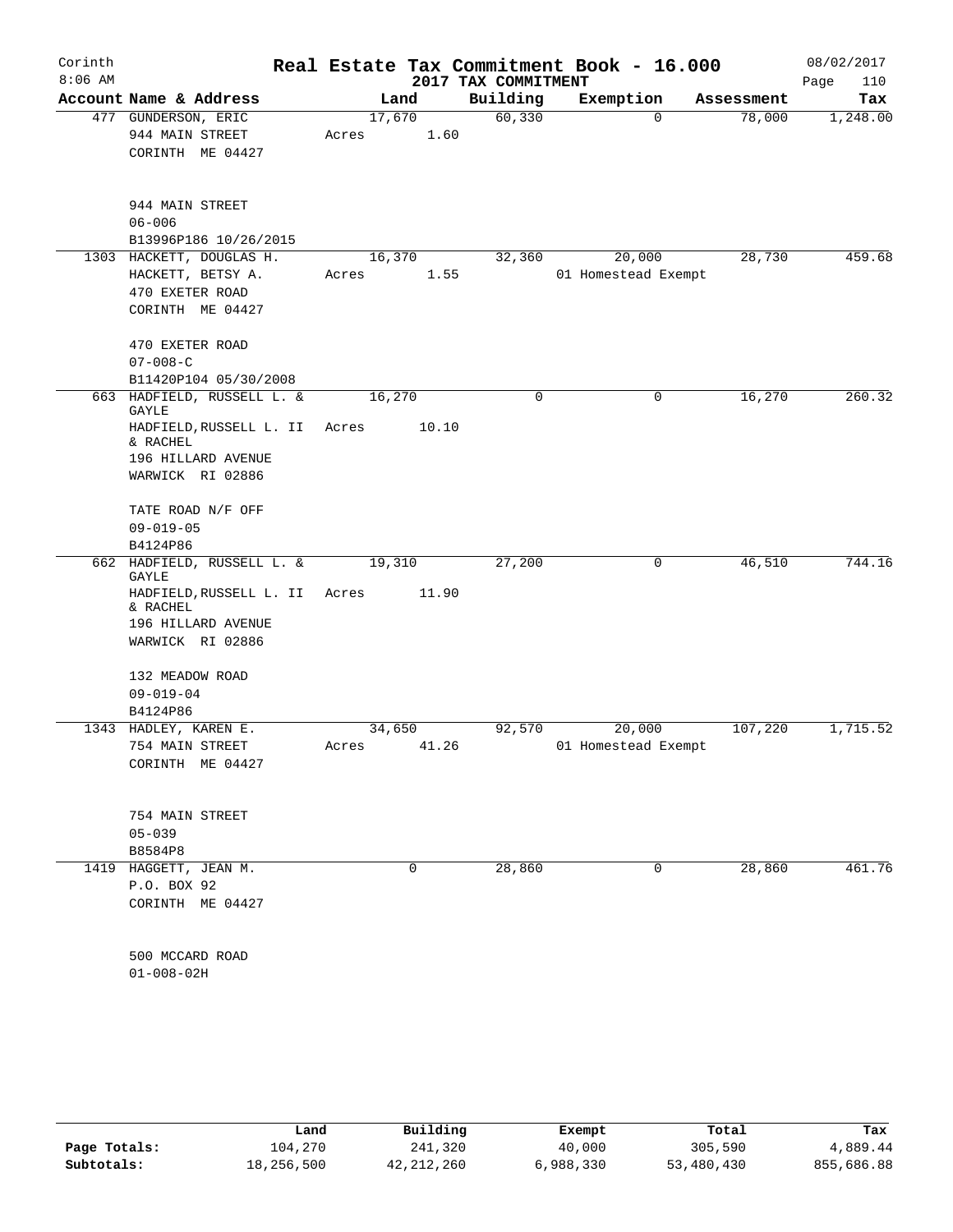| Corinth<br>$8:06$ AM       |                                                                                                      |                 |                       |                                 | Real Estate Tax Commitment Book - 16.000 |                       | 08/02/2017             |
|----------------------------|------------------------------------------------------------------------------------------------------|-----------------|-----------------------|---------------------------------|------------------------------------------|-----------------------|------------------------|
|                            | Account Name & Address                                                                               |                 | Land                  | 2017 TAX COMMITMENT<br>Building | Exemption                                | Assessment            | Page<br>111<br>Tax     |
|                            | 851 HALL, BRENDA L.<br><b>OVERTURF, BRET</b><br>88 MARSH ROAD<br>CORINTH ME 04427                    | 43,220<br>Acres | 84.29                 | 95,080                          | 20,000<br>01 Homestead Exempt            | 118,300               | 1,892.80               |
|                            | 88 MARSH ROAD<br>$09 - 006$<br>B12159P148 06/15/2010 B7330P129                                       |                 |                       |                                 |                                          |                       |                        |
| 1137                       | HALL, JESSICA<br>171 LEDGE HILL ROAD<br>CORINTH ME 04427                                             |                 | 0                     | 14,880                          | 14,880<br>01 Homestead Exempt            | 0                     | 0.00                   |
|                            | 171 LEDGE HILL ROAD<br>$04 - 014 - 01H$<br>B13172P232 04/02/2013                                     |                 |                       |                                 |                                          |                       |                        |
|                            | 665 HALL, MICHAEL D.<br>HALL, PATRICIA L.<br>434 MCCARD ROAD<br>CORINTH ME 04427                     | 26,400<br>Acres | 10.20                 | 160,150                         | 20,000<br>01 Homestead Exempt            | 166,550               | 2,664.80               |
|                            | 434 MCCARD ROAD<br>$01 - 010 - 04$<br>B12047P286 02/05/2010                                          |                 |                       |                                 |                                          |                       |                        |
|                            | 666 HALL, THOMAS E.<br>HALL, REBECCA I. (Heirs Acres<br>of)<br>83 BROOKS POND DR<br>CORINNA ME 04928 | 28,880          | 8.50                  | 121,870                         | 0                                        | 150,750               | 2,412.00               |
|                            | 397 MAIN STREET<br>$08 - 008$<br>B13021P58 10/03/2012                                                |                 |                       |                                 |                                          |                       |                        |
|                            | 667 HALLETT, EDWARD<br>P.O. BOX 201<br>CORINTH ME 04427                                              |                 | 0                     | 17,230                          | 17,230<br>01 Homestead Exempt            | 0                     | 0.00                   |
|                            | 968 MAIN STREET LOT 27<br>$06 - 012 - D - 27H$<br>B12925P271 08/29/2012                              |                 |                       |                                 |                                          |                       |                        |
| 669                        | HALOULAKOS,<br>KONSTANTINOS                                                                          | 20,930          |                       | 1,430                           | 0                                        | 22,360                | 357.76                 |
|                            | 111 WEST BROADWAY<br>DERRY NH 03038                                                                  | Acres           | 9.70                  |                                 |                                          |                       |                        |
|                            | 107 TABER LANE<br>$07 - 006 - B$<br>B5108P229                                                        |                 |                       |                                 |                                          |                       |                        |
|                            | 1864 HAMILTON, JAMIE<br>105 TATE ROAD<br>CORINTH ME 04427                                            |                 | 0                     | 7,870                           | 7,870<br>01 Homestead Exempt             | 0                     | 0.00                   |
|                            | 105 TATE ROAD<br>$09 - 023 - 01H$                                                                    |                 |                       |                                 |                                          |                       |                        |
|                            |                                                                                                      | Land            | Building              |                                 | Exempt                                   | Total                 | Tax                    |
| Page Totals:<br>Subtotals: | 119,430<br>18, 375, 930                                                                              |                 | 418,510<br>42,630,770 |                                 | 79,980<br>7,068,310                      | 457,960<br>53,938,390 | 7,327.36<br>863,014.24 |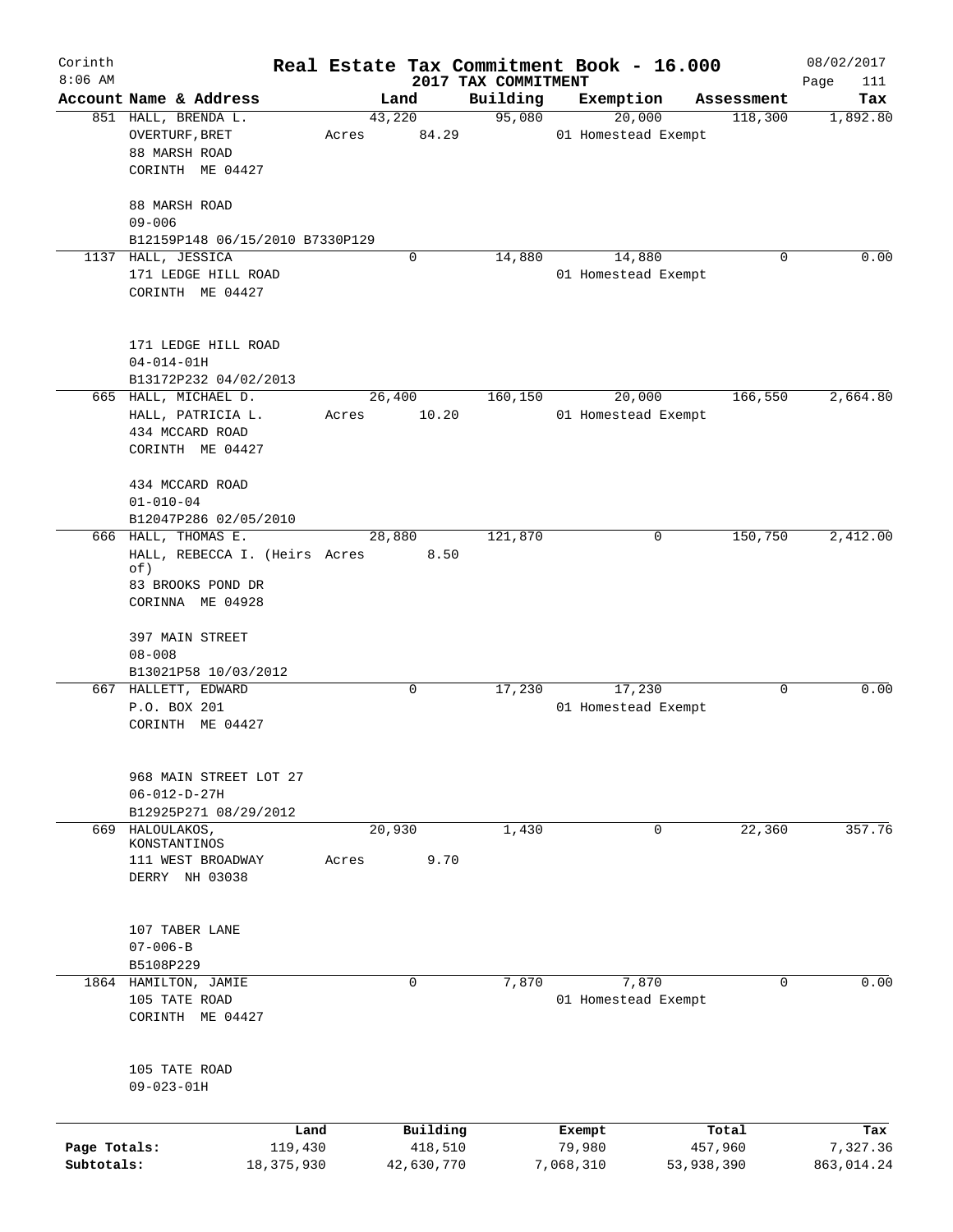| Corinth   |                                        |        |       |                     | Real Estate Tax Commitment Book - 16.000 |            | 08/02/2017  |
|-----------|----------------------------------------|--------|-------|---------------------|------------------------------------------|------------|-------------|
| $8:06$ AM |                                        |        |       | 2017 TAX COMMITMENT |                                          |            | Page<br>112 |
|           | Account Name & Address                 |        | Land  | Building            | Exemption                                | Assessment | Tax         |
|           | 1974 HAMILTON, JOHN D.<br>LIVING TRUST | 26,900 |       | 160, 530            | 26,000                                   | 161,430    | 2,582.88    |
|           | HAMILTON, MARTHA W.<br>LIVING TRUST    | Acres  | 10.63 |                     | 01 Homestead Exempt                      |            |             |
|           | 28 MCCARD ROAD                         |        |       |                     | 22 Veteran                               |            |             |
|           | CORINTH ME 04427                       |        |       |                     |                                          |            |             |
|           | 28 MCCARD ROAD                         |        |       |                     |                                          |            |             |
|           | $01 - 036 - 01$                        |        |       |                     |                                          |            |             |
|           | B13824P21 04/28/2015                   |        |       |                     |                                          |            |             |
|           | 327 HAMILTON, KENNETH A.               | 16,010 |       | 95,170              | 20,000                                   | 91,180     | 1,458.88    |
|           | 543 TATE ROAD<br>CORINTH ME 04427      | Acres  | 1.24  |                     | 01 Homestead Exempt                      |            |             |
|           | 543 TATE ROAD                          |        |       |                     |                                          |            |             |
|           | $06 - 012 - B - 10$                    |        |       |                     |                                          |            |             |
|           | B12619P195 10/06/2011                  |        |       |                     |                                          |            |             |
|           | 442 HAND, RALPH W.                     | 22,450 |       | 0                   | 0                                        | 22,450     | 359.20      |
|           | P.O. BOX 235<br>BANGOR, ME 04402-0235  | Acres  | 18.74 |                     |                                          |            |             |
|           | HUDSON ROAD<br>$12 - 035$              |        |       |                     |                                          |            |             |
|           | B12441P266 03/10/2011                  |        |       |                     |                                          |            |             |
|           | 670 HAND, RALPH W.                     | 12,540 |       | 0                   | 0                                        | 12,540     | 200.64      |
|           | GURSCHICK, WALTER A.                   | Acres  | 10.00 |                     |                                          |            |             |
|           | 327 PINE STREET                        |        |       |                     |                                          |            |             |
|           | BANGOR ME 04401                        |        |       |                     |                                          |            |             |
|           | HUDSON TOWN LINE N/F<br>OFF            |        |       |                     |                                          |            |             |
|           | $09 - 025$                             |        |       |                     |                                          |            |             |
|           | B6288P169                              |        |       |                     |                                          |            |             |
|           | 1184 HANEY, PATRICK                    | 19,360 |       | 93,560              | 20,000                                   | 92,920     | 1,486.72    |
|           | HANEY, BRENDA<br>P.O. BOX 128          | Acres  | 3.00  |                     | 01 Homestead Exempt                      |            |             |
|           | CORINTH ME 04427-0128                  |        |       |                     |                                          |            |             |
|           | 21 MAIN STREET                         |        |       |                     |                                          |            |             |
|           | $11 - 012 - A$                         |        |       |                     |                                          |            |             |
|           | B6860P163                              |        |       |                     |                                          |            |             |
|           | 673 HANEY, WILLIAM T.                  | 28,690 |       | 145,430             | 20,000                                   | 154, 120   | 2,465.92    |
|           | HANEY, TAMATHA T.                      | Acres  | 19.00 |                     | 01 Homestead Exempt                      |            |             |
|           | P.O. BOX 453<br>CORINTH ME 04427       |        |       |                     |                                          |            |             |
|           | 120 WHITE SCHOOLHOUSE                  |        |       |                     |                                          |            |             |
|           | ROAD                                   |        |       |                     |                                          |            |             |
|           | $08 - 027$                             |        |       |                     |                                          |            |             |
|           | B4263P237                              |        |       |                     |                                          |            |             |
|           |                                        |        |       |                     |                                          |            |             |

|              | Land       | Building     | Exempt   | Total      | Tax        |
|--------------|------------|--------------|----------|------------|------------|
| Page Totals: | 125,950    | 494,690      | 86,000   | 534,640    | 8,554.24   |
| Subtotals:   | 18,501,880 | 43, 125, 460 | ,154,310 | 54,473,030 | 871,568.48 |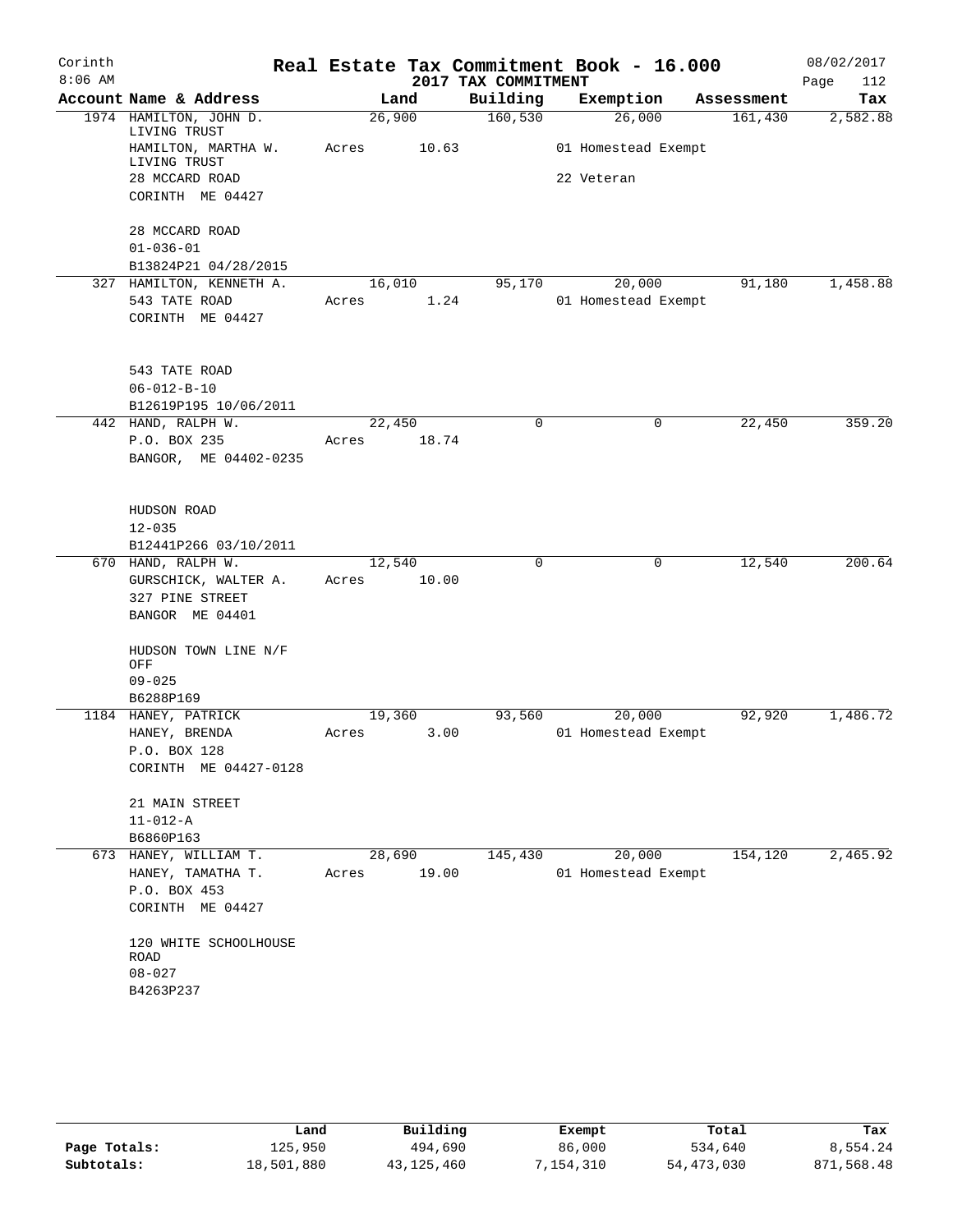| $8:06$ AM<br>2017 TAX COMMITMENT<br>Account Name & Address<br>Building<br>Exemption<br>Land<br>Assessment<br>12,530<br>12,530<br>674 HANNEGAN, JOHN A.<br>$\mathbf 0$<br>$\mathbf 0$<br>30 RIDGE ROAD<br>7.50<br>Acres<br>ANDOVER CT 06232<br>HUDSON ROAD N/F OFF | Page<br>113<br>Tax<br>200.48<br>705.60 |
|-------------------------------------------------------------------------------------------------------------------------------------------------------------------------------------------------------------------------------------------------------------------|----------------------------------------|
|                                                                                                                                                                                                                                                                   |                                        |
|                                                                                                                                                                                                                                                                   |                                        |
|                                                                                                                                                                                                                                                                   |                                        |
| $12 - 013 - A$                                                                                                                                                                                                                                                    |                                        |
| B6463P154                                                                                                                                                                                                                                                         |                                        |
| 675 HANSEN, DONALD E.<br>33,760<br>36,340<br>26,000<br>44,100<br>HANSEN, JOAN A.<br>5.02<br>01 Homestead Exempt<br>Acres<br>492 TATE ROAD<br>22 Veteran<br>CORINTH ME 04427                                                                                       |                                        |
| 492 TATE ROAD                                                                                                                                                                                                                                                     |                                        |
| $06 - 023 - B$<br>B3817P69                                                                                                                                                                                                                                        |                                        |
| 26,260<br>23,530<br>29,790<br>676 HANSEN, SUSAN V.<br>20,000                                                                                                                                                                                                      | 476.64                                 |
| 632 LEDGE HILL ROAD<br>01 Homestead Exempt<br>Acres<br>10.08<br>CORINTH ME 04427                                                                                                                                                                                  |                                        |
| 632 LEDGE HILL ROAD<br>$02 - 017 - C$<br>B7556P239                                                                                                                                                                                                                |                                        |
| 680 HARDING, ERVIN<br>11,330<br>11,330<br>0<br>0                                                                                                                                                                                                                  | 181.28                                 |
| HARDING, ROBERTA<br>15.00<br>Acres<br>CO-TRUSTEES                                                                                                                                                                                                                 |                                        |
| 10544 GLENVIEW WAY<br>RANCHO CORDOVA CA<br>95670<br>RABBIT PATH N/F OFF                                                                                                                                                                                           |                                        |
| $06 - 034$                                                                                                                                                                                                                                                        |                                        |
| B3522P324<br>20,000<br>26,530<br>72,830<br>79,360<br>310 HARLOW, DEAN F.                                                                                                                                                                                          | 1,269.76                               |
| 16.00<br>923 LEDGE HILL ROAD<br>01 Homestead Exempt<br>Acres<br>CORINTH ME 04427                                                                                                                                                                                  |                                        |
| 923 LEDGE HILL ROAD<br>$02 - 006$                                                                                                                                                                                                                                 |                                        |
| B6882P11                                                                                                                                                                                                                                                          |                                        |
| 13,370<br>13,370<br>2082 HARMON, STEVEN<br>$\mathbf 0$<br>0<br>PO BOX 115<br>CORINTH ME 04427                                                                                                                                                                     | 213.92                                 |
| MCCARD ROAD<br>$01 - 004 - 02 - E - 1H$                                                                                                                                                                                                                           |                                        |
| 15,730<br>43,380<br>587 HARRIS, JOHN B.<br>0<br>59,110<br>1.00<br>HARRIS, MABELLE L.<br>Acres<br>C/O SPR REAL ESTATE<br>INVESTMENTS                                                                                                                               | 945.76                                 |
| STE. 19-316<br>SACO ME 04072<br>377 EXETER ROAD<br>$07 - 009 - C$                                                                                                                                                                                                 |                                        |
| B14219P13 07/21/2016                                                                                                                                                                                                                                              |                                        |
| Building<br>Total<br>Land<br>Exempt                                                                                                                                                                                                                               | Tax                                    |
| 66,000<br>Page Totals:<br>126,140<br>189,450<br>249,590                                                                                                                                                                                                           | 3,993.44                               |
| Subtotals:<br>18,628,020<br>43, 314, 910<br>7,220,310<br>54,722,620                                                                                                                                                                                               | 875,561.92                             |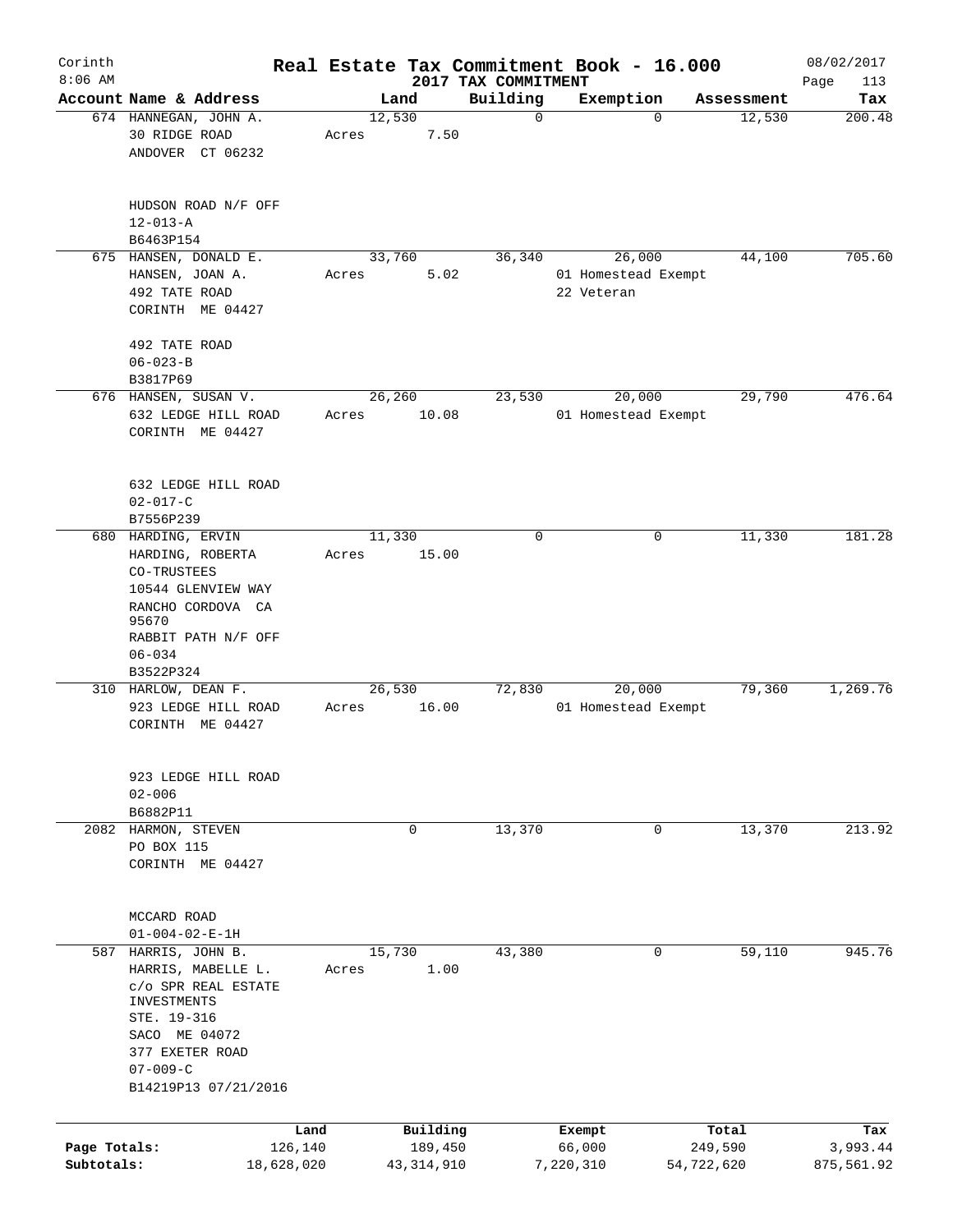| Corinth<br>$8:06$ AM |                                                                |                 |       | 2017 TAX COMMITMENT | Real Estate Tax Commitment Book - 16.000 |            | 08/02/2017<br>Page<br>114 |
|----------------------|----------------------------------------------------------------|-----------------|-------|---------------------|------------------------------------------|------------|---------------------------|
|                      | Account Name & Address                                         |                 | Land  | Building            | Exemption                                | Assessment | Tax                       |
|                      | 528 HARRISON, GAIL R.<br>1009 SCHOOL STREET<br>VEAZIE ME 04401 | 16,890<br>Acres | 2.00  | 140,650             | 20,000<br>01 Homestead Exempt            | 137,540    | 2,200.64                  |
|                      | 752 AVENUE ROAD<br>$01 - 001$                                  |                 |       |                     |                                          |            |                           |
|                      | B12633P337 10/21/2011<br>683 HARROD, BRUCE J.                  |                 |       | 53,240              | 20,000                                   | 45,630     | 730.08                    |
|                      | GAITINGS, SUE ANN<br>P.O. BOX 366<br>CORINTH ME 04427          | 12,390<br>Acres | 1.00  |                     | 01 Homestead Exempt                      |            |                           |
|                      | 88 BLACK ROAD<br>$05 - 008$<br>B8462P134                       |                 |       |                     |                                          |            |                           |
| 691                  | HARVEY, ALVIN C. LIVING<br>TRUST                               | 26,290          |       | $\mathbf 0$         | $\mathbf 0$                              | 26,290     | 420.64                    |
|                      | HARVEY, THELMA M.<br>LIVING TRUST                              | Acres           | 21.00 |                     |                                          |            |                           |
|                      | 891 MAIN STREET<br>CORINTH ME 04427                            |                 |       |                     |                                          |            |                           |
|                      | <b>MAIN STREET</b><br>$11 - 021 - A$                           |                 |       |                     |                                          |            |                           |
|                      | B13057P291 12/20/2012                                          |                 |       |                     |                                          |            |                           |
|                      | 690 HARVEY, ALVIN C. LIVING<br>TRUST                           | 20,570          |       | 48,750              | $\mathbf 0$                              | 69,320     | 1,109.12                  |
|                      | HARVEY, THELMA M.<br>LIVING TRUST<br>891 MAIN STREET           | Acres           | 1.64  |                     |                                          |            |                           |
|                      | CORINTH ME 04427                                               |                 |       |                     |                                          |            |                           |
|                      | 184 MAIN STREET<br>$17 - 008$                                  |                 |       |                     |                                          |            |                           |
|                      | B13057P291 12/20/2012                                          |                 |       |                     |                                          |            |                           |
|                      | 688 HARVEY, ALVIN C. LIVING<br>TRUST                           | 10,940          |       | 0                   | $\mathsf{O}$                             | 10,940     | 175.04                    |
|                      | HARVEY, THELMA M.<br>LIVING TRUST<br>891 MAIN STREET           | Acres           | 1.04  |                     |                                          |            |                           |
|                      | CORINTH ME 04427                                               |                 |       |                     |                                          |            |                           |
|                      | HARVEY HIGHLANDS                                               |                 |       |                     |                                          |            |                           |
|                      | $11 - 020 - 08$<br>B13057P291 12/20/2012                       |                 |       |                     |                                          |            |                           |
|                      | 686 HARVEY, ALVIN C. LIVING<br>TRUST                           | 21,960          |       | 94,240              | $\mathbf 0$                              | 116,200    | 1,859.20                  |
|                      | HARVEY, THELMA M.<br>LIVING TRUST<br>891 MAIN STREET           | Acres           | 26.16 |                     |                                          |            |                           |
|                      | CORINTH ME 04427                                               |                 |       |                     |                                          |            |                           |
|                      | HARVEY HIGHLANDS                                               |                 |       |                     |                                          |            |                           |
|                      | $11 - 020$<br>B13057P291 12/20/2012                            |                 |       |                     |                                          |            |                           |
|                      |                                                                |                 |       |                     |                                          |            |                           |

|              | Land       | Building   | Exempt    | Total      | Tax        |
|--------------|------------|------------|-----------|------------|------------|
| Page Totals: | 109,040    | 336,880    | 40,000    | 405,920    | 6,494.72   |
| Subtotals:   | 18,737,060 | 43,651,790 | 7,260,310 | 55,128,540 | 882,056.64 |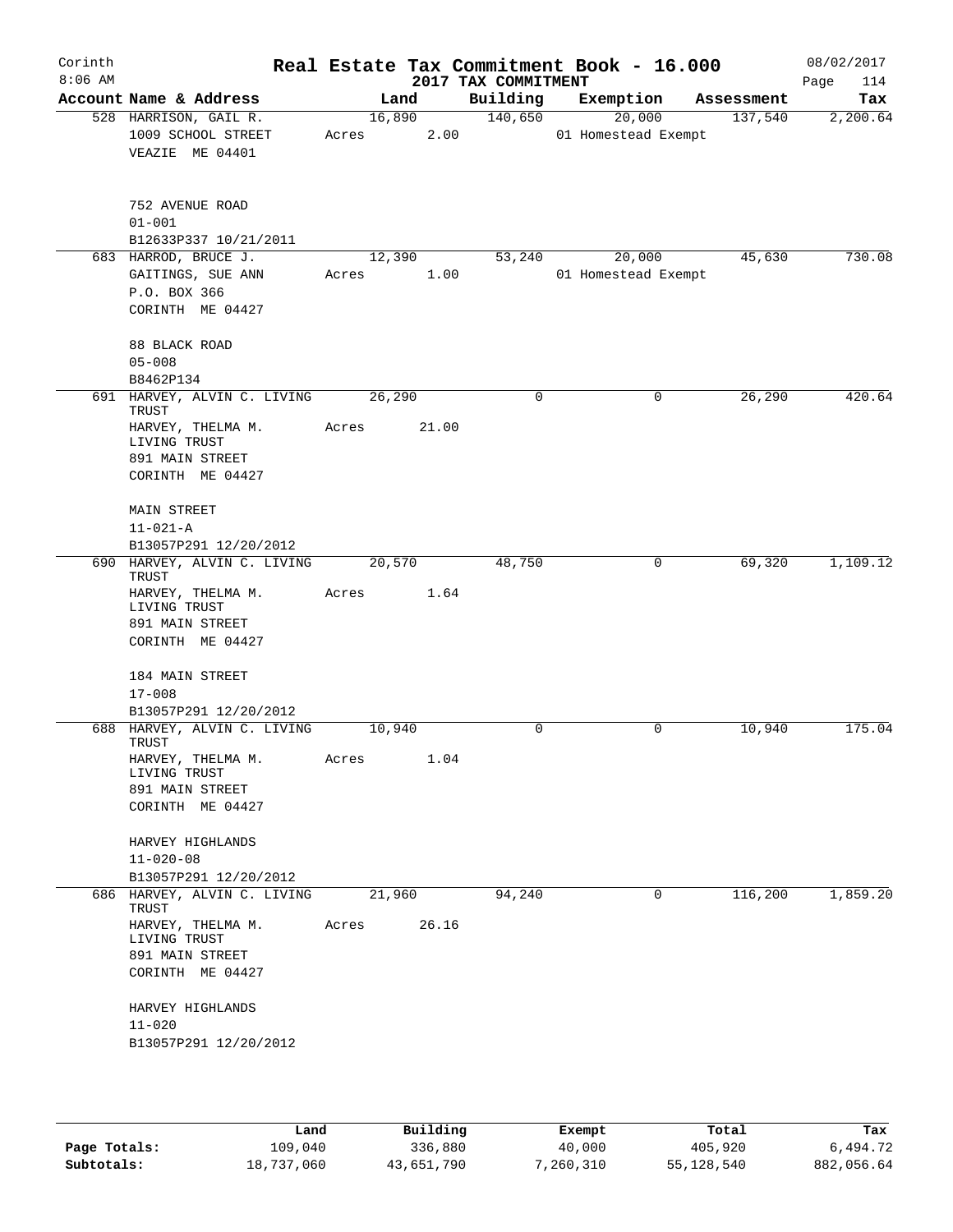| Corinth<br>$8:06$ AM |                   |                                                  |            |        | 2017 TAX COMMITMENT | Real Estate Tax Commitment Book - 16.000 |            | 08/02/2017<br>Page<br>115 |
|----------------------|-------------------|--------------------------------------------------|------------|--------|---------------------|------------------------------------------|------------|---------------------------|
|                      |                   | Account Name & Address                           |            | Land   | Building            | Exemption                                | Assessment | Tax                       |
|                      | TRUST             | 685 HARVEY, ALVIN C. LIVING                      |            | 17,850 | 107,500             | 26,000                                   | 99,350     | 1,589.60                  |
|                      | LIVING TRUST      | HARVEY, THELMA M.                                | Acres      | 1.75   |                     | 22 Veteran                               |            |                           |
|                      |                   | 891 MAIN STREET                                  |            |        |                     | 01 Homestead Exempt                      |            |                           |
|                      |                   | CORINTH ME 04427                                 |            |        |                     |                                          |            |                           |
|                      |                   | 891 MAIN STREET                                  |            |        |                     |                                          |            |                           |
|                      | $05 - 046$        |                                                  |            |        |                     |                                          |            |                           |
|                      |                   | B13057P291 12/20/2012                            |            |        |                     |                                          |            |                           |
| 687                  | TRUST             | HARVEY, ALVIN C. LIVING                          |            | 10,910 | 0                   | 0                                        | 10,910     | 174.56                    |
|                      | LIVING TRUST      | HARVEY, THELMA M.                                | Acres      | 1.02   |                     |                                          |            |                           |
|                      |                   | 891 MAIN STREET                                  |            |        |                     |                                          |            |                           |
|                      |                   | CORINTH ME 04427                                 |            |        |                     |                                          |            |                           |
|                      |                   | HARVEY HIGHLANDS                                 |            |        |                     |                                          |            |                           |
|                      | $11 - 020 - 06$   |                                                  |            |        |                     |                                          |            |                           |
| 689                  |                   | B13057P291 12/20/2012<br>HARVEY, ALVIN C. LIVING |            | 20,960 | $\mathbf 0$         | 0                                        | 20,960     | 335.36                    |
|                      | TRUST             | HARVEY, THELMA M.                                | Acres      | 28.50  |                     |                                          |            |                           |
|                      | LIVING TRUST      | 891 MAIN STREET                                  |            |        |                     |                                          |            |                           |
|                      |                   | CORINTH ME 04427                                 |            |        |                     |                                          |            |                           |
|                      |                   | BEECH GROVE ROAD                                 |            |        |                     |                                          |            |                           |
|                      | $05 - 054 - C$    |                                                  |            |        |                     |                                          |            |                           |
|                      |                   | B12057P291 12/20/2012                            |            |        |                     |                                          |            |                           |
|                      |                   | 692 HARVEY, DAVID A.                             |            | 18,160 | 120,120             | 20,000                                   | 118,280    | 1,892.48                  |
|                      |                   | HARVEY, LINDA A.                                 | Acres      | 2.01   |                     | 01 Homestead Exempt                      |            |                           |
|                      |                   | 19 HARVEY HIGHLANDS                              |            |        |                     |                                          |            |                           |
|                      |                   | CORINTH ME 04427                                 |            |        |                     |                                          |            |                           |
|                      |                   | 19 HARVEY HIGHLANDS                              |            |        |                     |                                          |            |                           |
|                      | $11 - 020 - 02$   |                                                  |            |        |                     |                                          |            |                           |
|                      | B6514P33          |                                                  |            |        |                     |                                          |            | 1,921.92                  |
|                      | 841 HARVEY, DONNA | 6 STACEY CIRCLE                                  |            | 17,820 | 102,300             | $\overline{0}$                           | 120, 120   |                           |
|                      |                   | SIGNAL MTN. TN 37377                             | Acres      | 1.73   |                     |                                          |            |                           |
|                      |                   |                                                  |            |        |                     |                                          |            |                           |
|                      |                   | 684 MAIN STREET                                  |            |        |                     |                                          |            |                           |
|                      | $05 - 034 - A$    |                                                  |            |        |                     |                                          |            |                           |
|                      |                   | B14189P1 06/22/2016                              |            |        |                     |                                          |            |                           |
|                      | 996 HARVEY, JAMY  |                                                  |            | 20,090 | 103,490             | 0                                        | 123,580    | 1,977.28                  |
|                      |                   | 697 GRANT ROAD<br>CORINTH ME 04427               | Acres 6.30 |        |                     |                                          |            |                           |
|                      |                   |                                                  |            |        |                     |                                          |            |                           |
|                      | 691 GRANT ROAD    |                                                  |            |        |                     |                                          |            |                           |
|                      | $02 - 044 - 02$   |                                                  |            |        |                     |                                          |            |                           |
|                      |                   | B13899P47 07/16/2015                             |            |        |                     |                                          |            |                           |
|                      |                   |                                                  |            |        |                     |                                          |            |                           |

|              | Land       | Building   | Exempt    | Total      | Tax        |
|--------------|------------|------------|-----------|------------|------------|
| Page Totals: | 105,790    | 433,410    | 46,000    | 493,200    | 7,891.20   |
| Subtotals:   | 18,842,850 | 44,085,200 | 7,306,310 | 55,621,740 | 889,947.84 |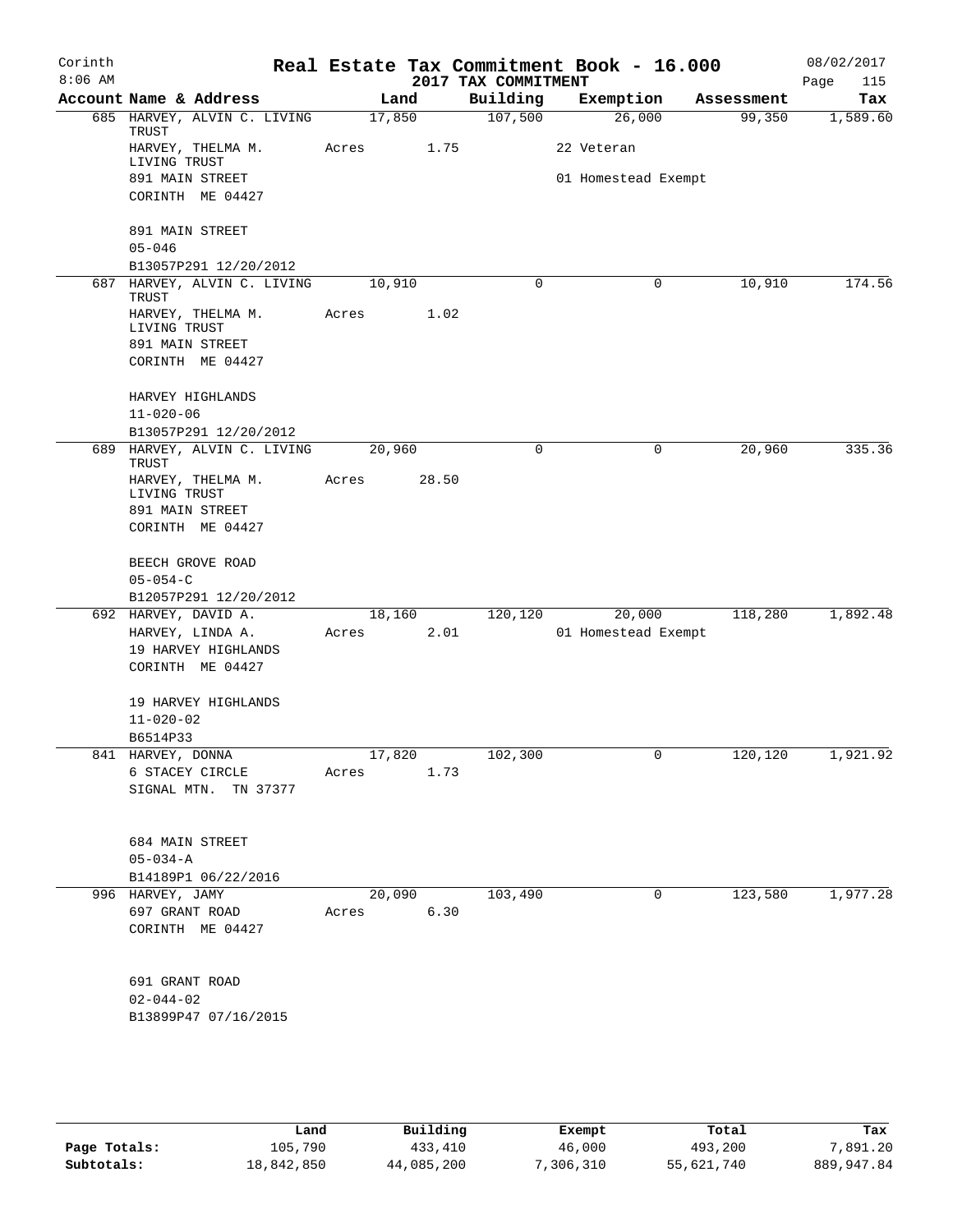| Corinth   |                                     |        |       |                     | Real Estate Tax Commitment Book - 16.000 |            | 08/02/2017  |
|-----------|-------------------------------------|--------|-------|---------------------|------------------------------------------|------------|-------------|
| $8:06$ AM |                                     |        |       | 2017 TAX COMMITMENT |                                          |            | Page<br>116 |
|           | Account Name & Address              |        | Land  | Building            | Exemption                                | Assessment | Tax         |
|           | 38 HARVEY, KEITH A.                 | 22,100 |       | 182,580             | 20,000                                   | 184,680    | 2,954.88    |
|           | HARVEY, RENEE L.                    | Acres  | 12.49 |                     | 01 Homestead Exempt                      |            |             |
|           | 697 GRANT ROAD                      |        |       |                     |                                          |            |             |
|           | CORINTH ME 04427                    |        |       |                     |                                          |            |             |
|           | 697 GRANT ROAD                      |        |       |                     |                                          |            |             |
|           | $02 - 044 - 01$                     |        |       |                     |                                          |            |             |
|           | B7818P220 08/08/2001                |        |       |                     |                                          |            |             |
|           | 1603 HARVEY, TERESA                 | 19,940 |       | 215,680             | 0                                        | 235,620    | 3,769.92    |
|           | 545 MUDGETT ROAD                    | Acres  | 4.63  |                     |                                          |            |             |
|           | CORINTH ME 04427                    |        |       |                     |                                          |            |             |
|           | 545 MUDGETT ROAD                    |        |       |                     |                                          |            |             |
|           | $02 - 036 - C - 01$                 |        |       |                     |                                          |            |             |
|           | B12923P205 08/27/2012               |        |       |                     |                                          |            |             |
|           | 1400 HARVEY, WENDELL L.             | 11,370 |       | 20,450              | 0                                        | 31,820     | 509.12      |
|           | PO BOX 105                          | Acres  | 0.32  |                     |                                          |            |             |
|           | CORINTH ME 04427                    |        |       |                     |                                          |            |             |
|           | 57 EXETER ROAD                      |        |       |                     |                                          |            |             |
|           | $14 - 023$                          |        |       |                     |                                          |            |             |
|           | B13318P288 08/30/2013               |        |       |                     |                                          |            |             |
|           | 671 HARVEY, WENDELL L.              | 17,910 |       | 62,470              | 0                                        | 80,380     | 1,286.08    |
|           | HARVEY, KIMBERLY A.                 | Acres  | 1.80  |                     |                                          |            |             |
|           | PO BOX 105                          |        |       |                     |                                          |            |             |
|           | CORINTH ME 04427                    |        |       |                     |                                          |            |             |
|           | 112 EXETER ROAD                     |        |       |                     |                                          |            |             |
|           | $14 - 014$<br>B10290P102 01/27/2006 |        |       |                     |                                          |            |             |
|           | 695 HARVEY, WENDELL L.              | 38,340 |       | 226,750             | 20,000                                   | 245,090    | 3,921.44    |
|           | HARVEY, KIMBERLY A.                 | Acres  | 4.65  |                     | 01 Homestead Exempt                      |            |             |
|           | PO BOX 105                          |        |       |                     |                                          |            |             |
|           | CORINTH ME 04427                    |        |       |                     |                                          |            |             |
|           | 281 MAIN STREET                     |        |       |                     |                                          |            |             |
|           | $08 - 001$                          |        |       |                     |                                          |            |             |
|           | B2318P324                           |        |       |                     |                                          |            |             |
| 1037      | HASEY, ROBIN J. (Heirs<br>of)       | 35,200 |       | 85,930              | 20,000                                   | 101,130    | 1,618.08    |
|           | HASEY, LORRI L.                     | Acres  | 60.00 |                     | 01 Homestead Exempt                      |            |             |
|           | 257 WHITE SCHOOLHOUSE<br>ROAD       |        |       |                     |                                          |            |             |
|           | CORINTH ME 04427                    |        |       |                     |                                          |            |             |
|           | 257 WHITE SCHOOLHOUSE<br>ROAD       |        |       |                     |                                          |            |             |
|           | $05 - 043 - A$                      |        |       |                     |                                          |            |             |
|           | B7144P120                           |        |       |                     |                                          |            |             |
|           |                                     |        |       |                     |                                          |            |             |

|              | Land       | Building   | Exempt    | Total      | Tax        |
|--------------|------------|------------|-----------|------------|------------|
| Page Totals: | 144,860    | 793,860    | 60,000    | 878,720    | 14,059.52  |
| Subtotals:   | 18,987,710 | 44,879,060 | 7,366,310 | 56,500,460 | 904,007.36 |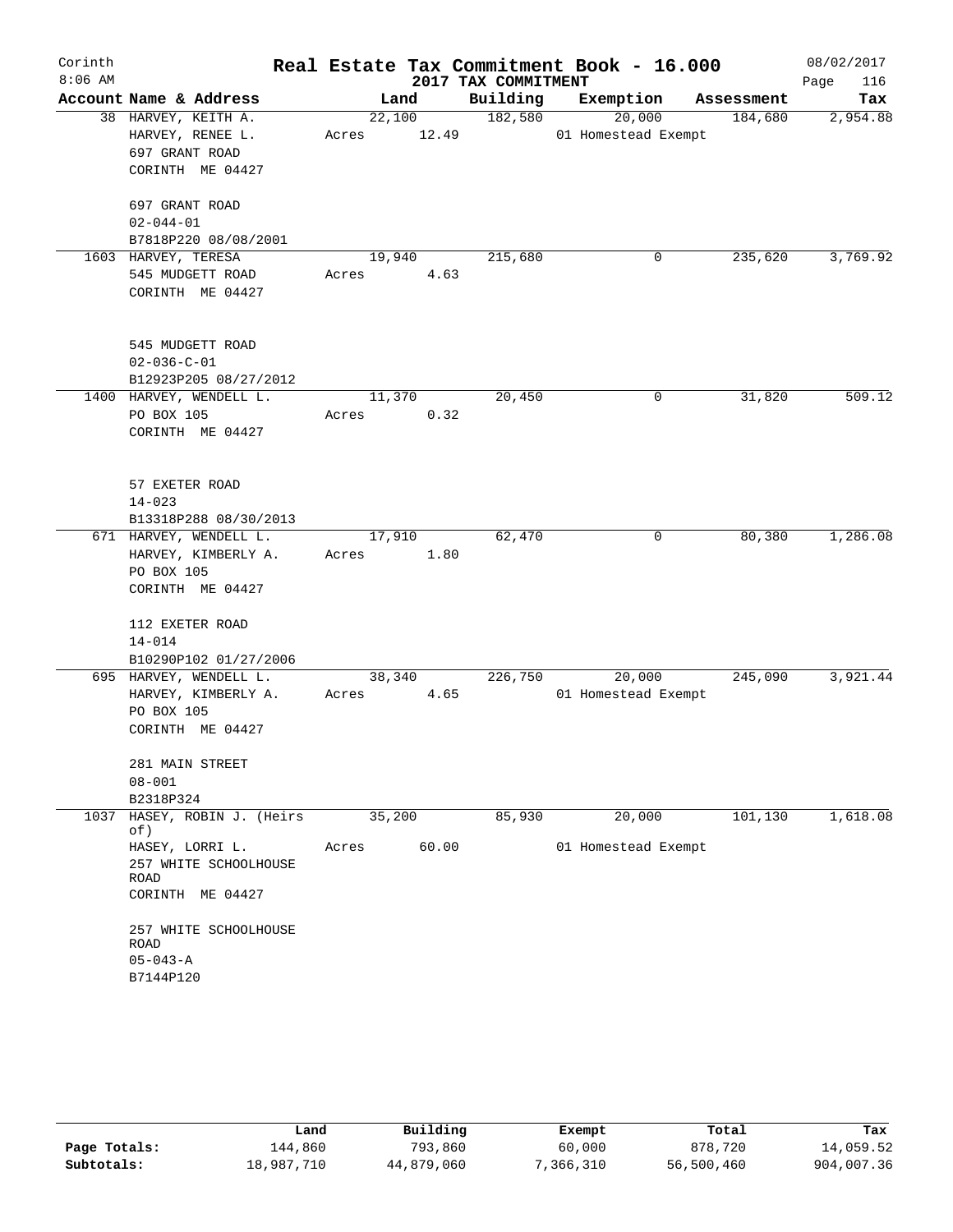| Corinth   |                                                |       |        |      |                     | Real Estate Tax Commitment Book - 16.000 |             |            | 08/02/2017  |
|-----------|------------------------------------------------|-------|--------|------|---------------------|------------------------------------------|-------------|------------|-------------|
| $8:06$ AM |                                                |       |        |      | 2017 TAX COMMITMENT |                                          |             |            | Page<br>117 |
|           | Account Name & Address                         |       | Land   |      | Building            | Exemption                                |             | Assessment | Tax         |
|           | 194 HASKINS, BRYANT                            |       | 17,410 |      | 19,030              | 20,000                                   |             | 16,440     | 263.04      |
|           | HASKINS, ROBIN C.                              | Acres |        | 2.45 |                     | 01 Homestead Exempt                      |             |            |             |
|           | 104 TATE ROAD                                  |       |        |      |                     |                                          |             |            |             |
|           | CORINTH ME 04427                               |       |        |      |                     |                                          |             |            |             |
|           | 104 TATE ROAD                                  |       |        |      |                     |                                          |             |            |             |
|           | $09 - 024 - A$                                 |       |        |      |                     |                                          |             |            |             |
|           | B11616P326 12/19/2008                          |       |        |      |                     |                                          |             |            |             |
|           | 1106 HATCH, ALAN                               |       |        | 0    | 14,420              | 14,420                                   |             | 0          | 0.00        |
|           | 344 MAIN ST LOT 18<br>CORINTH ME 04427         |       |        |      |                     | 01 Homestead Exempt                      |             |            |             |
|           | 344 MAIN STREET LOT 18<br>$08 - 003 - 18H$     |       |        |      |                     |                                          |             |            |             |
|           | 704 HATCH, SCOTT A.                            |       | 19,320 |      | 142,030             |                                          | 0           | 161,350    | 2,581.60    |
|           | HATCH, ANDREA L.                               | Acres |        | 2.97 |                     |                                          |             |            |             |
|           | 13 NOTCH ROAD                                  |       |        |      |                     |                                          |             |            |             |
|           | CORINTH ME 04427                               |       |        |      |                     |                                          |             |            |             |
|           | 71 WEST CORINTH ROAD                           |       |        |      |                     |                                          |             |            |             |
|           | $05 - 024 - 15$                                |       |        |      |                     |                                          |             |            |             |
|           | B14148P118 05/13/2016                          |       |        |      |                     |                                          |             |            |             |
|           | 1846 HATCH, SCOTT A.                           |       | 2,210  |      | $\mathbf 0$         |                                          | $\mathbf 0$ | 2,210      | 35.36       |
|           | HATCH, ANDREA L.                               | Acres |        | 1.83 |                     |                                          |             |            |             |
|           | 13 NOTCH ROAD                                  |       |        |      |                     |                                          |             |            |             |
|           | CORINTH ME 04427                               |       |        |      |                     |                                          |             |            |             |
|           | WEST CORINTH ROAD                              |       |        |      |                     |                                          |             |            |             |
|           | $05 - 024 - 14 - A$                            |       |        |      |                     |                                          |             |            |             |
|           | B14148P118 05/13/2016                          |       |        |      |                     |                                          |             |            |             |
|           | 705 HATHAWAY, WILLIAM A.<br>PR. QUINN, ROSALIE |       | 1,010  |      | $\mathbf 0$         |                                          | $\mathbf 0$ | 1,010      | 16.16       |
|           | HATHAWAY, DONNA J.                             | Acres |        | 1.02 |                     |                                          |             |            |             |
|           | PR. QUINN, ALAN<br>742 HUDSON ROAD             |       |        |      |                     |                                          |             |            |             |
|           | GLENBURN ME 04401                              |       |        |      |                     |                                          |             |            |             |
|           |                                                |       |        |      |                     |                                          |             |            |             |
|           | MAIN STREET N/F OFF                            |       |        |      |                     |                                          |             |            |             |
|           | $05 - 052 - E$                                 |       |        |      |                     |                                          |             |            |             |
|           | B14206P253 07/08/2016                          |       |        |      |                     |                                          |             |            |             |
| 706       | HATHAWAY, WILLIAM A.                           |       | 16,950 |      | 111,270             | 26,000                                   |             | 102,220    | 1,635.52    |
|           | PR. QUINN, ROSALIE<br>HATHAWAY, DONNA J.       | Acres |        | 1.01 |                     | 01 Homestead Exempt                      |             |            |             |
|           | PR. QUINN, ALAN                                |       |        |      |                     |                                          |             |            |             |
|           | 742 HUDSON ROAD                                |       |        |      |                     | 31 Vetrans Widow                         |             |            |             |
|           | GLENBURN ME 04401                              |       |        |      |                     |                                          |             |            |             |
|           | 937 MAIN STREET                                |       |        |      |                     |                                          |             |            |             |
|           | $05 - 052 - D$                                 |       |        |      |                     |                                          |             |            |             |
|           | B14206P253 07/08/2016                          |       |        |      |                     |                                          |             |            |             |

|              | Land       | Building   | Exempt    | Total      | Tax        |
|--------------|------------|------------|-----------|------------|------------|
| Page Totals: | 56,900     | 286,750    | 60,420    | 283,230    | 4,531.68   |
| Subtotals:   | 19,044,610 | 45,165,810 | 7,426,730 | 56,783,690 | 908,539.04 |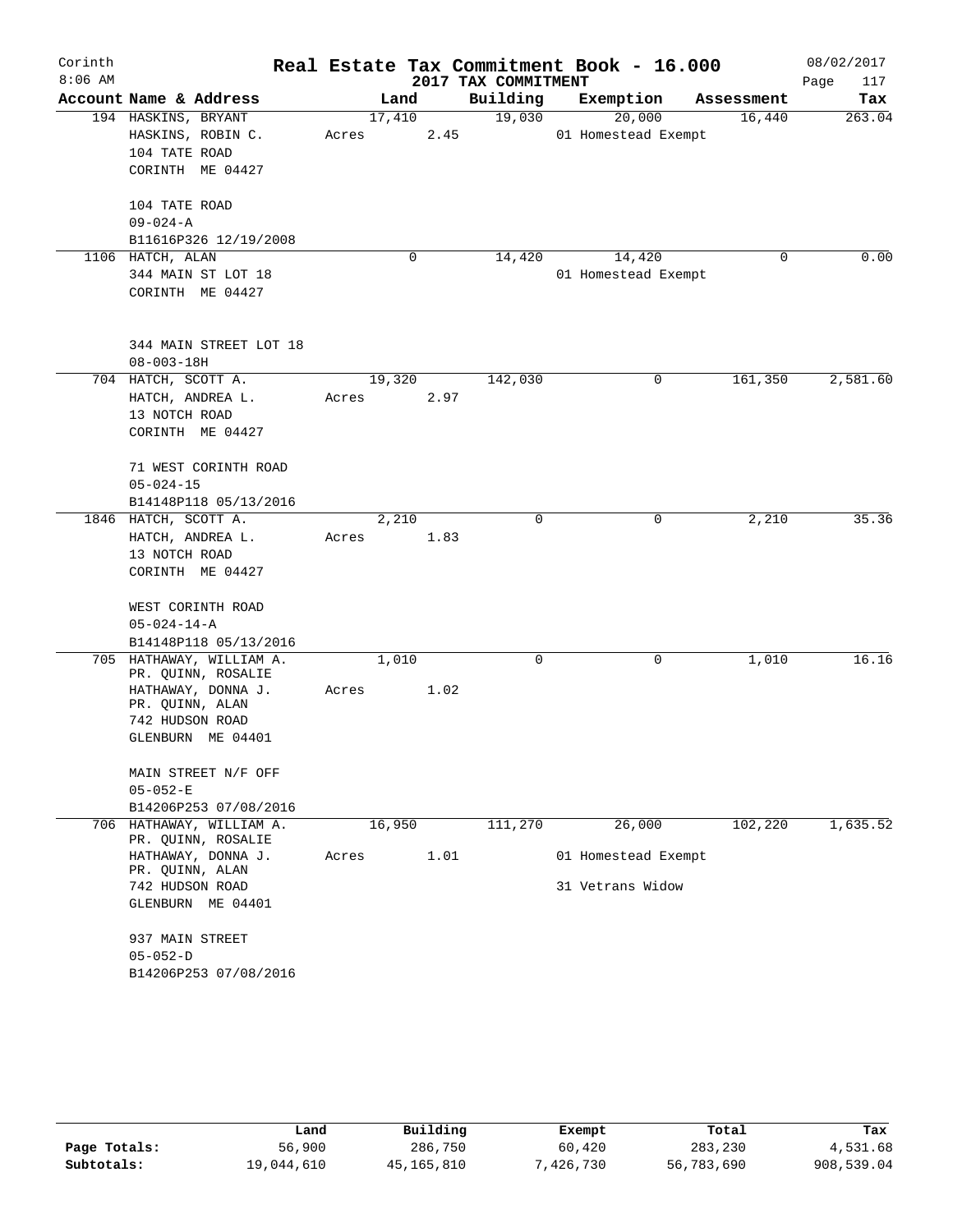| Corinth<br>$8:06$ AM |                                                                                           |                 |          | 2017 TAX COMMITMENT | Real Estate Tax Commitment Book - 16.000 |             | 08/02/2017<br>Page<br>118 |
|----------------------|-------------------------------------------------------------------------------------------|-----------------|----------|---------------------|------------------------------------------|-------------|---------------------------|
|                      | Account Name & Address                                                                    |                 | Land     | Building            | Exemption                                | Assessment  | Tax                       |
|                      | 99 HAYDEN, ALLEN R.<br>HAYDEN, ANNETTE M.<br>87 BIRCH STREET<br>BANGOR ME 04401           | 18,160<br>Acres | 12.78    | 18,190              | $\Omega$                                 | 36,350      | 581.60                    |
|                      | 90 GLENWOOD DRIVE<br>$07 - 001 - 07$<br>B12740P126 02/24/2012                             |                 |          |                     |                                          |             |                           |
|                      | 1822 HEAL, HERBERT JR.<br>87 GRANT ROAD<br>CORINTH ME 04427                               |                 | 0        | 19,130              | 19,130<br>01 Homestead Exempt            | $\mathbf 0$ | 0.00                      |
|                      | 87 GRANT ROAD<br>$05 - 020 - 05H$                                                         |                 |          |                     |                                          |             |                           |
| 939                  | HEATH, JOHN S.<br>HEATH, SYBIL<br>55 PUDDLEDOCK ROAD<br>CORINTH ME 04427                  | 19,230<br>Acres | 4.02     | 116,960             | 20,000<br>01 Homestead Exempt            | 116,190     | 1,859.04                  |
|                      | 55 PUDDLEDOCK ROAD<br>$12 - 028 - A$<br>B11599P120 11/20/2008                             |                 |          |                     |                                          |             |                           |
|                      | 711 HEATH, JOHN S.<br>HEATH, SYBIL<br>55 PUDDLEDOCK ROAD<br>CORINTH ME 04427              |                 | 0        | 22,080              | 0                                        | 22,080      | 353.28                    |
|                      | 524 MCCARD ROAD<br>$01 - 008 - 04H$                                                       |                 |          |                     |                                          |             |                           |
| 1467                 | HENDERSON, DAKODA L.<br>HENDERSON, EMILY R.<br>1077 MAIN STREET<br>CORINTH ME 04427       | 16,890<br>Acres | 2.00     | 122,970             | 0                                        | 139,860     | 2,237.76                  |
|                      | 40 BEECH GROVE ROAD<br>$06 - 001 - C$<br>B14384P296 01/06/2017                            |                 |          |                     |                                          |             |                           |
| 715                  | HENDERSON, ELIZABETH<br>JANE                                                              | 12,820          |          | 0                   | $\Omega$                                 | 12,820      | 205.12                    |
|                      | 20 QUASHNET WAY<br>WAQUOIT MA 02536                                                       | Acres           | 7.75     |                     |                                          |             |                           |
|                      | HUDSON ROAD N/F OFF<br>$12 - 013$                                                         |                 |          |                     |                                          |             |                           |
|                      | B13781P267 01/21/2015<br>307 HENRIKSEN, MARIANNE C.<br>694 GRANT ROAD<br>CORINTH ME 04427 | 14,160<br>Acres | 0.93     | 38,130              | 20,000<br>01 Homestead Exempt            | 32,290      | 516.64                    |
|                      | 694 GRANT ROAD<br>$02 - 045$<br>B6141P168                                                 |                 |          |                     |                                          |             |                           |
|                      |                                                                                           |                 |          |                     |                                          |             |                           |
|                      | Land                                                                                      |                 | Building |                     | Exempt                                   | Total       | Tax                       |

|              | Lanu       | <b>Building</b> | вхещрс    | TOLAT      | rax.       |
|--------------|------------|-----------------|-----------|------------|------------|
| Page Totals: | 81,260     | 337,460         | 59,130    | 359,590    | 5,753.44   |
| Subtotals:   | 19,125,870 | 45,503,270      | 7,485,860 | 57,143,280 | 914,292.48 |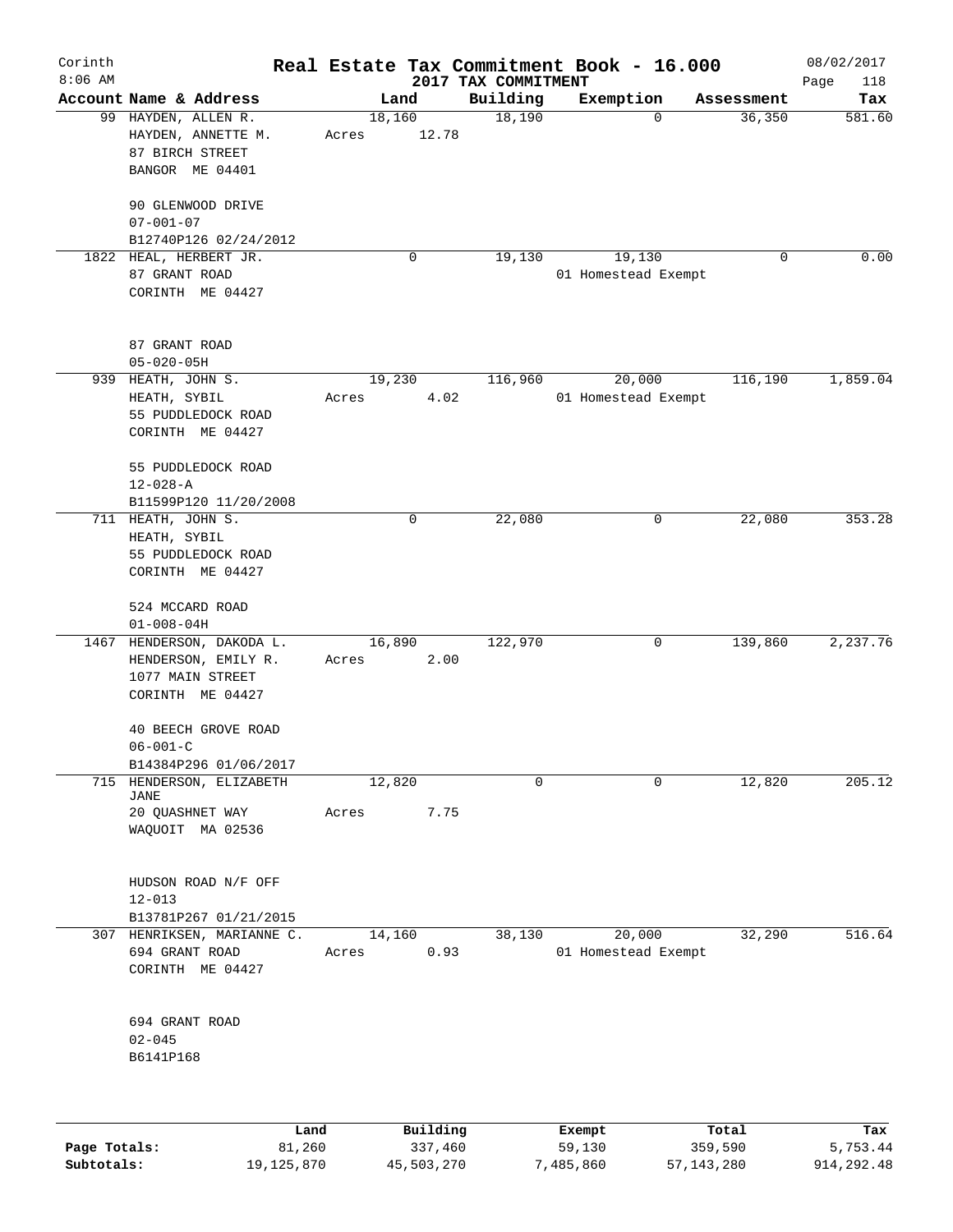| Corinth                    |                                                                                         |                 |                         |                     | Real Estate Tax Commitment Book - 16.000 |                       | 08/02/2017             |
|----------------------------|-----------------------------------------------------------------------------------------|-----------------|-------------------------|---------------------|------------------------------------------|-----------------------|------------------------|
| $8:06$ AM                  | Account Name & Address                                                                  | Land            |                         | 2017 TAX COMMITMENT |                                          |                       | Page<br>119            |
|                            | 1121 HERRING, STEPHEN C.                                                                | 16,020          |                         | Building<br>62,230  | Exemption<br>20,000                      | Assessment<br>58,250  | Tax<br>932.00          |
|                            | PO BOX 161<br>CORINTH ME 04427                                                          | Acres           | 1.25                    |                     | 01 Homestead Exempt                      |                       |                        |
|                            | 338 BEANS MILL ROAD<br>$04 - 019 - 04A$<br>B10576P187 08/08/2006                        |                 |                         |                     |                                          |                       |                        |
|                            | 1543 HERSHEY, KEITH A.                                                                  | 35,010          |                         | 0                   | 0                                        | 35,010                | 560.16                 |
|                            | HERSHEY, ELIZABETH M.<br>142 WITMER RD<br>CONESTOGA PA 17516                            | Acres           | 77.75                   |                     |                                          |                       |                        |
|                            | PUDDLEDOCK ROAD<br>$12 - 015$                                                           |                 |                         |                     |                                          |                       |                        |
|                            | B14087P166 02/20/2016                                                                   |                 |                         |                     |                                          |                       |                        |
|                            | 874 HERSHEY, KEITH A.<br>HERSHEY, ELIZABETH M.<br>142 WITMER ROAD<br>CONESTOGA ME 17516 | 10,720<br>Acres | 7.50                    | 0                   | 0                                        | 10,720                | 171.52                 |
|                            | HUDSON ROAD N/F OFF<br>$12 - 013 - B$                                                   |                 |                         |                     |                                          |                       |                        |
|                            | B14379P89 12/05/2016<br>1564 HEWITT, MICHELE L.                                         | 16,010          |                         | 37,210              | 20,000                                   | 33,220                | 531.52                 |
|                            | HEWITT, DENNIS K. &<br>DORITY, PATRICIA<br>515 LEDGEHILL RD<br>CORINTH ME 04427         | Acres           | 1.24                    |                     | 01 Homestead Exempt                      |                       |                        |
|                            | 712 TATE ROAD<br>$06 - 002 - 07$<br>B13665P113 10/03/2014                               |                 |                         |                     |                                          |                       |                        |
|                            | 718 HIATT, HUBERT RONALD                                                                | 17,030          |                         | 109,940             | 20,000                                   | 106,970               | 1,711.52               |
|                            | HIATT, MARCELLE RIVARD<br>38 HARVEY HIGHLANDS<br>CORINTH ME 04427                       | Acres           | 1.07                    |                     | 01 Homestead Exempt                      |                       |                        |
|                            | 38 HARVEY HIGHLANDS<br>$11 - 020 - 07$<br>B5163P221                                     |                 |                         |                     |                                          |                       |                        |
|                            | 719 HICKS JR, GEORGE E.<br>HICKS, CYNTHIA A.<br>203 BEANS MILL ROAD<br>CORINTH ME 04427 | 23,850<br>Acres | 8.00                    | 94,230              | 20,000<br>01 Homestead Exempt            | 98,080                | 1,569.28               |
|                            | 203 BEANS MILL ROAD<br>$04 - 017 - A$<br>B5102P246                                      |                 |                         |                     |                                          |                       |                        |
|                            | 720 HICKS, PAMELA J.<br>HICKS, SARAH J.<br>113 BEANS MILL ROAD<br>CORINTH ME 04427      | 16,440<br>Acres | 1.61                    | 111,880             | 20,000<br>01 Homestead Exempt            | 108,320               | 1,733.12               |
|                            | 113 BEANS MILL ROAD<br>$07 - 020 - A$<br>B12590P336 09/12/2011 B7292P333                |                 |                         |                     |                                          |                       |                        |
|                            | Land                                                                                    |                 | Building                |                     | Exempt                                   | Total                 | Tax                    |
| Page Totals:<br>Subtotals: | 135,080<br>19,260,950                                                                   |                 | 415,490<br>45, 918, 760 |                     | 100,000<br>7,585,860                     | 450,570<br>57,593,850 | 7,209.12<br>921,501.60 |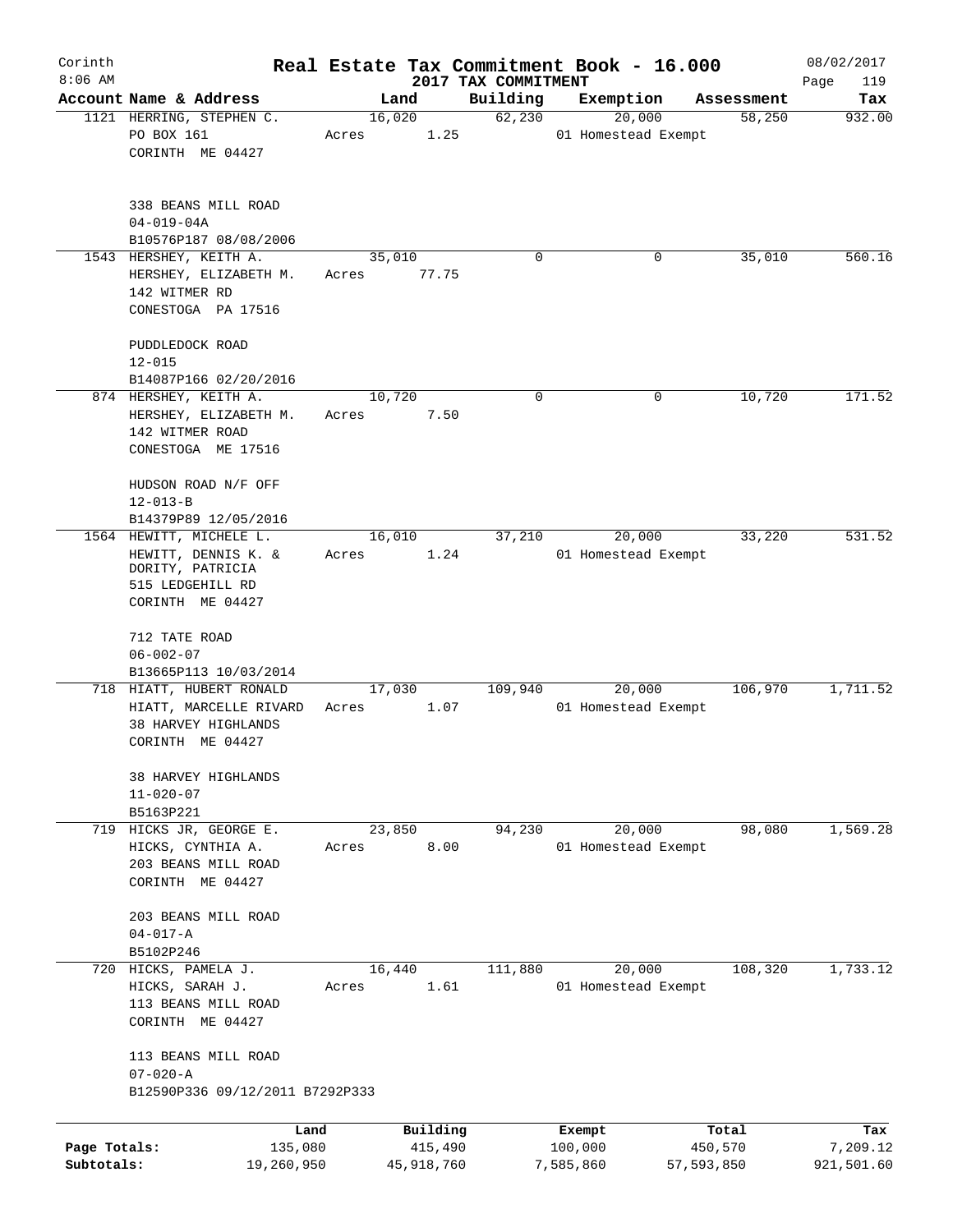| Corinth      |                                         |       |                     |                                 | Real Estate Tax Commitment Book - 16.000 |                  | 08/02/2017         |
|--------------|-----------------------------------------|-------|---------------------|---------------------------------|------------------------------------------|------------------|--------------------|
| $8:06$ AM    | Account Name & Address                  |       | Land                | 2017 TAX COMMITMENT<br>Building | Exemption                                | Assessment       | Page<br>120<br>Tax |
|              | 941 HICKS, TERRY                        |       | 15,730              | 10,850                          | 0                                        | 26,580           | 425.28             |
|              | HICKS, JULIE                            | Acres | 1.00                |                                 |                                          |                  |                    |
|              | 121 BEANS MILL ROAD                     |       |                     |                                 |                                          |                  |                    |
|              | CORINTH ME 04427                        |       |                     |                                 |                                          |                  |                    |
|              | 83 BEANS MILL ROAD<br>$07 - 020 - B$    |       |                     |                                 |                                          |                  |                    |
|              | B13570P7 06/25/2014                     |       |                     |                                 |                                          |                  |                    |
|              | 724 HICKS, TERRY D.                     |       | 65,420              | 74,820                          | 20,000                                   | 120,240          | 1,923.84           |
|              | 121 BEANS MILL ROAD<br>CORINTH ME 04427 | Acres | 156.46              |                                 | 01 Homestead Exempt                      |                  |                    |
|              | 121 BEANS MILL ROAD                     |       |                     |                                 |                                          |                  |                    |
|              | $07 - 024$                              |       |                     |                                 |                                          |                  |                    |
|              | B3928P148                               |       |                     |                                 |                                          |                  |                    |
|              | 723 HICKS, TERRY D.                     |       | 33,740              | 134,640                         | 0                                        | 168,380          | 2,694.08           |
|              | 121 BEANS MILL ROAD<br>CORINTH ME 04427 | Acres | 54.00               |                                 |                                          |                  |                    |
|              | 116 BEANS MILL ROAD                     |       |                     |                                 |                                          |                  |                    |
|              | $07 - 023$                              |       |                     |                                 |                                          |                  |                    |
|              | B3928P148                               |       |                     |                                 |                                          |                  |                    |
|              | 255 HICKS, TERRY D.                     |       | 0                   | 10,820                          | 0                                        | 10,820           | 173.12             |
|              | 121 BEANS MILL ROAD                     |       |                     |                                 |                                          |                  |                    |
|              | CORINTH ME 04427                        |       |                     |                                 |                                          |                  |                    |
|              |                                         |       |                     |                                 |                                          |                  |                    |
|              | 529 LEDGE HILL ROAD                     |       |                     |                                 |                                          |                  |                    |
|              | $01 - 040 - 04H$                        |       |                     |                                 |                                          |                  |                    |
|              | 721 HICKS, TERRY D.                     |       | 13,610              | $\mathsf{O}$                    | 0                                        | 13,610           | 217.76             |
|              | 121 BEANS MILL ROAD                     | Acres | 11.50               |                                 |                                          |                  |                    |
|              | CORINTH ME 04427                        |       |                     |                                 |                                          |                  |                    |
|              | BEANS MILL ROAD N/F OFF                 |       |                     |                                 |                                          |                  |                    |
|              | $07 - 022$                              |       |                     |                                 |                                          |                  |                    |
|              | B3181P263                               |       |                     |                                 |                                          |                  |                    |
|              | 722 HICKS, TERRY D.                     |       | 22,030              | 0                               | 0                                        | 22,030           | 352.48             |
|              | 121 BEANS MILL ROAD                     | Acres | 40.94               |                                 |                                          |                  |                    |
|              | CORINTH ME 04427                        |       |                     |                                 |                                          |                  |                    |
|              |                                         |       |                     |                                 |                                          |                  |                    |
|              | EXETER ROAD                             |       |                     |                                 |                                          |                  |                    |
|              | $07 - 008$                              |       |                     |                                 |                                          |                  |                    |
|              | B3928P148                               |       |                     |                                 |                                          |                  |                    |
|              | 725 HIGGINS, BETTY                      |       | 18,590              | 13,440                          | 20,000                                   | 12,030           | 192.48             |
|              | 45 HAYMAN DR                            | Acres | 2.36                |                                 | 01 Homestead Exempt                      |                  |                    |
|              | CORINTH ME 04427                        |       |                     |                                 |                                          |                  |                    |
|              |                                         |       |                     |                                 |                                          |                  |                    |
|              | 45 HAYMAN DRIVE<br>$05 - 042 - 12$      |       |                     |                                 |                                          |                  |                    |
|              | B4754P304                               |       |                     |                                 |                                          |                  |                    |
|              |                                         |       |                     |                                 |                                          |                  |                    |
|              |                                         |       |                     |                                 |                                          |                  |                    |
| Page Totals: | Land<br>169,120                         |       | Building<br>244,570 |                                 | Exempt<br>40,000                         | Total<br>373,690 | Tax<br>5,979.04    |
|              |                                         |       |                     |                                 |                                          |                  |                    |

**Subtotals:** 19,430,070 46,163,330 7,625,860 57,967,540 927,480.64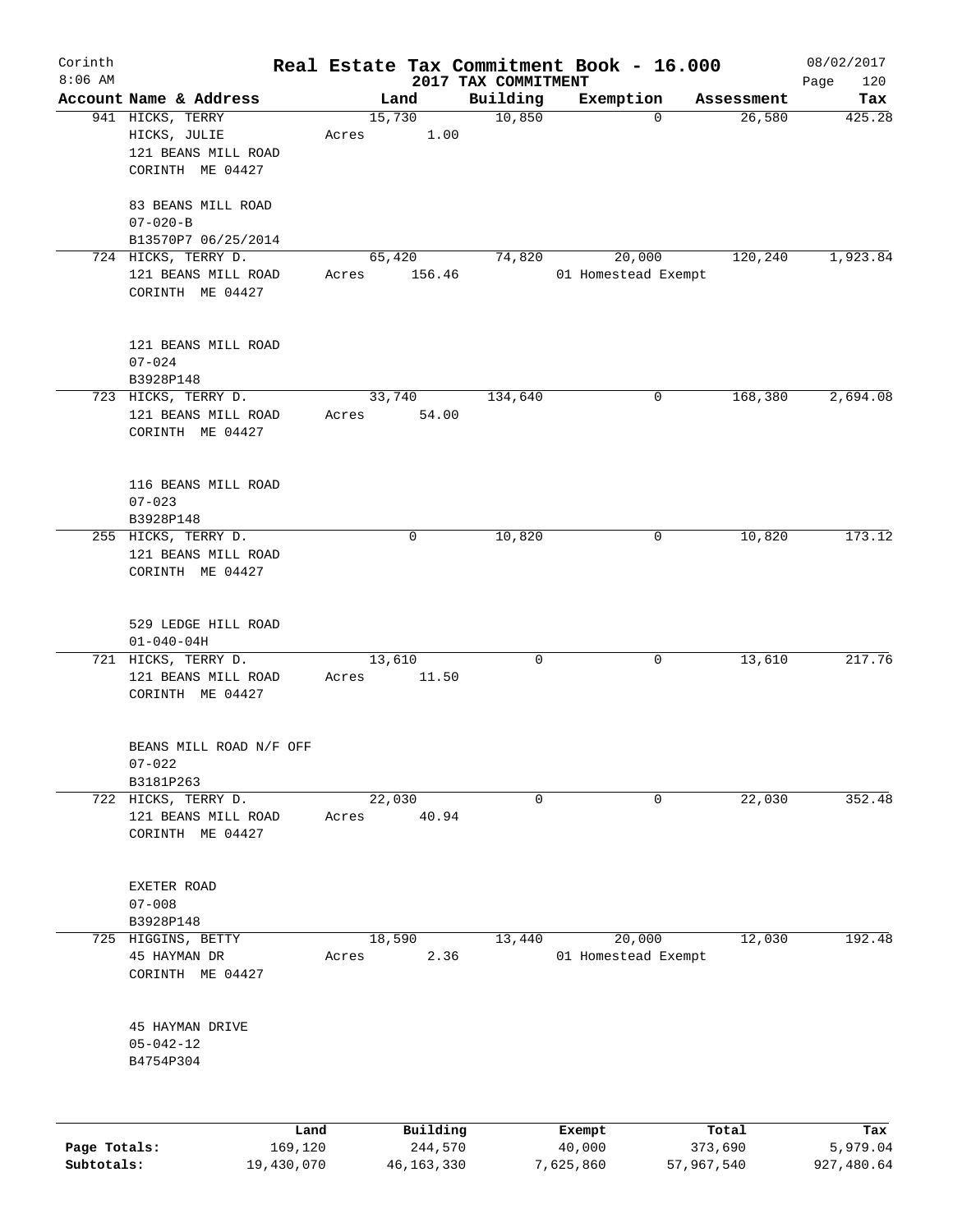| Corinth<br>$8:06$ AM |                                         |        |        | 2017 TAX COMMITMENT | Real Estate Tax Commitment Book - 16.000 |                    | 08/02/2017<br>Page<br>121 |
|----------------------|-----------------------------------------|--------|--------|---------------------|------------------------------------------|--------------------|---------------------------|
|                      | Account Name & Address                  |        | Land   | Building            | Exemption                                | Assessment         | Tax                       |
|                      | 729 HIGGINS, STELLA M.<br>(HEIRS OF)    | 40,910 |        | $\mathbf 0$         |                                          | 40,910<br>$\Omega$ | 654.56                    |
|                      | C/O CHERYL A BOONE                      | Acres  | 106.64 |                     |                                          |                    |                           |
|                      | P.O. BOX 273                            |        |        |                     |                                          |                    |                           |
|                      | BANGOR, ME 04402-0273                   |        |        |                     |                                          |                    |                           |
|                      | RIDGE ROAD                              |        |        |                     |                                          |                    |                           |
|                      | $12 - 006$                              |        |        |                     |                                          |                    |                           |
|                      | B2579P192                               |        |        |                     |                                          |                    |                           |
|                      | 755 HILL, ALLISON L.                    |        | 15,960 | 83,620              | 20,000                                   | 79,580             | 1,273.28                  |
|                      | CHAPMAN, HEATH M.                       | Acres  | 1.20   |                     | 01 Homestead Exempt                      |                    |                           |
|                      | 475 WEST CORINTH ROAD                   |        |        |                     |                                          |                    |                           |
|                      | CORINTH ME 04427                        |        |        |                     |                                          |                    |                           |
|                      | 475 WEST CORINTH ROAD                   |        |        |                     |                                          |                    |                           |
|                      | $01 - 041 - A$                          |        |        |                     |                                          |                    |                           |
|                      | B11211P221 11/13/2007                   |        |        |                     |                                          |                    |                           |
|                      | 731 HILL, NATHAN O.A.                   | 14,080 |        | $\mathbf 0$         |                                          | 0<br>14,080        | 225.28                    |
|                      | HILL, LUCILVA B.,                       | Acres  | 20.00  |                     |                                          |                    |                           |
|                      | LIVING TRUST                            |        |        |                     |                                          |                    |                           |
|                      | 22 MARSH ROAD                           |        |        |                     |                                          |                    |                           |
|                      | CORINTH ME 04427                        |        |        |                     |                                          |                    |                           |
|                      | WHITE SCHOOLHOUSE ROAD                  |        |        |                     |                                          |                    |                           |
|                      | ΝF                                      |        |        |                     |                                          |                    |                           |
|                      | $08 - 034$                              |        |        |                     |                                          |                    |                           |
|                      | B2516P222                               |        |        |                     |                                          |                    |                           |
|                      | 732 HILL, NATHAN O.A.                   |        | 9,870  | 0                   |                                          | 9,870<br>0         | 157.92                    |
|                      | HILL, LUCILVA B.,<br>LIVING TRUST       | Acres  | 10.00  |                     |                                          |                    |                           |
|                      | 22 MARSH ROAD                           |        |        |                     |                                          |                    |                           |
|                      | CORINTH ME 04427                        |        |        |                     |                                          |                    |                           |
|                      | MARSH ROAD N/F OFF                      |        |        |                     |                                          |                    |                           |
|                      | $09 - 008$                              |        |        |                     |                                          |                    |                           |
|                      | B2516P222                               |        |        |                     |                                          |                    |                           |
|                      | 1447 HILL, NATHAN O.A.                  | 17,160 |        | 0                   |                                          | 0<br>17,160        | 274.56                    |
|                      | HILL, LUCILVA B., LIVING Acres<br>TRUST |        | 42.00  |                     |                                          |                    |                           |
|                      | 22 MARSH ROAD                           |        |        |                     |                                          |                    |                           |
|                      | CORINTH ME 04427                        |        |        |                     |                                          |                    |                           |
|                      | MARSH ROAD                              |        |        |                     |                                          |                    |                           |
|                      | $09 - 009$                              |        |        |                     |                                          |                    |                           |
|                      | B8364P226                               |        |        |                     |                                          |                    |                           |
|                      | 733 HILL, NATHAN O.A.                   | 73,830 |        | 167,890             | 26,000                                   | 215,720            | 3,451.52                  |
|                      | HILL, LUCILVA B.,<br>LIVING TRUST       | Acres  | 95.64  |                     | 22 Veteran                               |                    |                           |
|                      | 22 MARSH ROAD                           |        |        |                     | 01 Homestead Exempt                      |                    |                           |
|                      | CORINTH ME 04427                        |        |        |                     |                                          |                    |                           |
|                      | 22 MARSH ROAD                           |        |        |                     |                                          |                    |                           |
|                      | $09 - 003$                              |        |        |                     |                                          |                    |                           |
|                      | B2516P222                               |        |        |                     |                                          |                    |                           |
|                      |                                         |        |        |                     |                                          |                    |                           |
|                      |                                         |        |        |                     |                                          |                    |                           |
|                      |                                         |        |        |                     |                                          |                    |                           |

|              | Land       | Building   | Exempt    | Total      | Tax        |
|--------------|------------|------------|-----------|------------|------------|
| Page Totals: | 171,810    | 251,510    | 46,000    | 377,320    | 6,037.12   |
| Subtotals:   | 19,601,880 | 46,414,840 | 7,671,860 | 58,344,860 | 933,517.76 |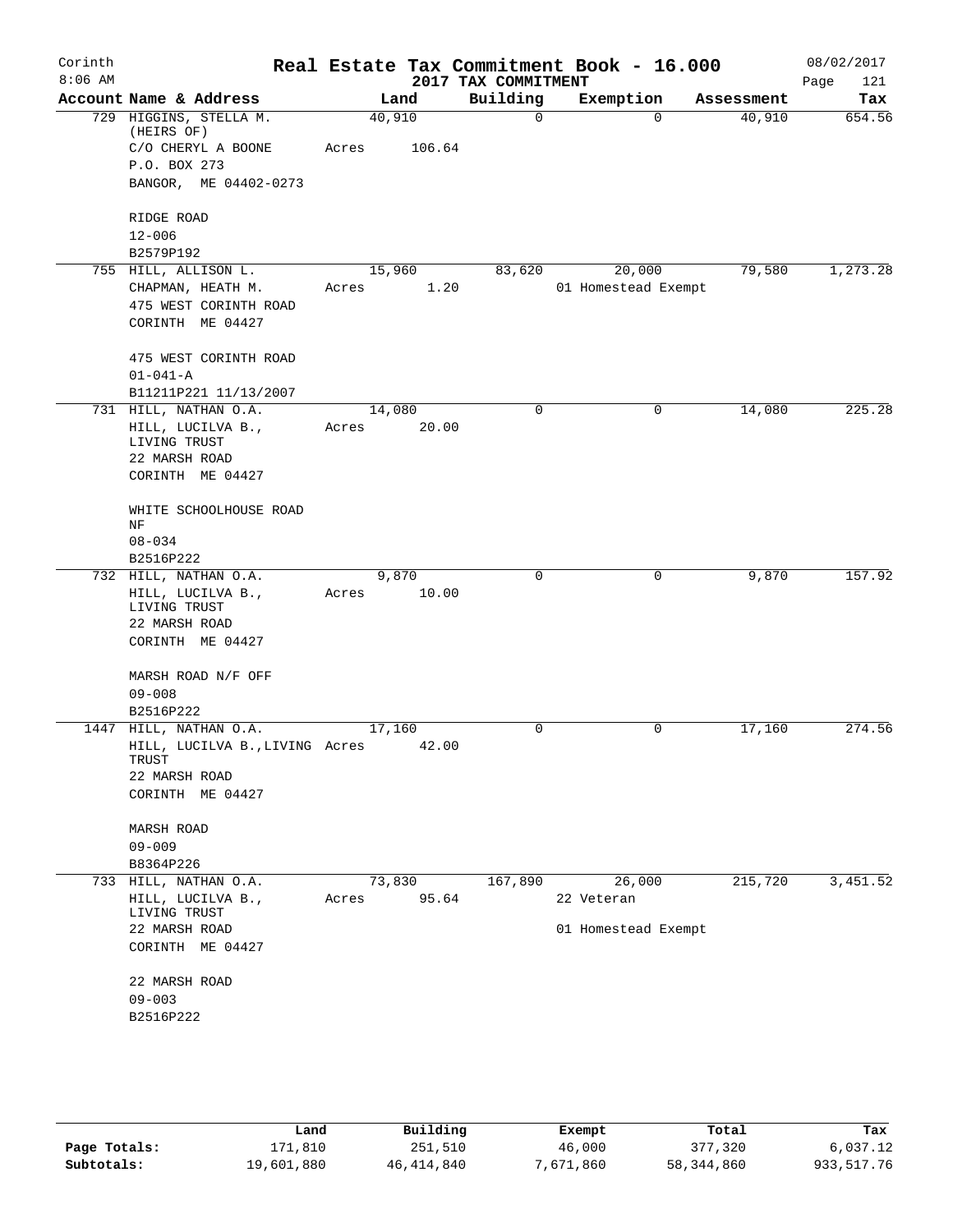| Corinth<br>$8:06$ AM |                                                                                                 |            |       |        |            |                                 | Real Estate Tax Commitment Book - 16.000    |            |            | 08/02/2017         |
|----------------------|-------------------------------------------------------------------------------------------------|------------|-------|--------|------------|---------------------------------|---------------------------------------------|------------|------------|--------------------|
|                      | Account Name & Address                                                                          |            |       | Land   |            | 2017 TAX COMMITMENT<br>Building | Exemption                                   |            | Assessment | Page<br>122<br>Tax |
|                      | 969 HOBBS, TIMOTHY                                                                              |            |       | 34,430 |            | 3,570                           |                                             | 0          | 38,000     | 608.00             |
|                      | 192 WHITE SCHOOLHOUSE<br>RD                                                                     |            | Acres |        | 76.00      |                                 |                                             |            |            |                    |
|                      | CORINTH ME 04427                                                                                |            |       |        |            |                                 |                                             |            |            |                    |
|                      | 192 WHITE SCHOOLHOUSE<br>ROAD<br>$08 - 028$                                                     |            |       |        |            |                                 |                                             |            |            |                    |
|                      | B11446P249 06/26/2008                                                                           |            |       |        |            |                                 |                                             |            |            |                    |
|                      | 1640 HODGDON, DAVID<br>HODGDON, BETH L.<br>72 PUDDLEDOCK ROAD<br>CORINTH ME 04427               |            | Acres | 11,300 | 8.75       | 0                               |                                             | 0          | 11,300     | 180.80             |
|                      | PUDDLEDOCK ROAD<br>$12 - 015 - A$                                                               |            |       |        |            |                                 |                                             |            |            |                    |
|                      | B13131P285 03/18/2013                                                                           |            |       |        |            | 0                               |                                             | 0          |            | 247.68             |
|                      | 1980 HODGDON, DAVID W.<br>HODGDON, BETH L.<br>72 PUDDLEDOCK RD                                  |            | Acres | 15,480 | 6.00       |                                 |                                             |            | 15,480     |                    |
|                      | CORINTH ME 04427<br>PUDDLEDOCK ROAD                                                             |            |       |        |            |                                 |                                             |            |            |                    |
|                      | $12 - 016 - A$                                                                                  |            |       |        |            |                                 |                                             |            |            |                    |
|                      | B10661P120 09/06/2006<br>181 HODGDON, DAVID W.                                                  |            |       | 21,530 |            | 108,660                         |                                             | 0          | 130,190    | 2,083.04           |
|                      | HODGDON, BETH L.<br>72 PUDDLEDOCK RD<br>CORINTH ME 04427                                        |            | Acres |        | 6.00       |                                 |                                             |            |            |                    |
|                      | 72 PUDDLEDOCK ROAD<br>$12 - 016$                                                                |            |       |        |            |                                 |                                             |            |            |                    |
|                      | B10661P122 09/06/2006                                                                           |            |       |        |            |                                 |                                             |            |            |                    |
|                      | 1512 HOFFMAN, SARAH<br>434 TATE ROAD LOT 8<br>CORINTH ME 04427                                  |            |       | 0      |            | 19,680                          |                                             | 0          | 19,680     | 314.88             |
|                      | 434 TATE ROAD LOT 08<br>$06 - 019 - 08H$                                                        |            |       |        |            |                                 |                                             |            |            |                    |
|                      | 744 HOLLAND, LLOYD T.<br>247 NOTCH ROAD<br>CORINTH ME 04427                                     |            | Acres | 35,410 | 60.62      | 39,310                          | 26,000<br>01 Homestead Exempt<br>22 Veteran |            | 48,720     | 779.52             |
|                      | 247 NOTCH ROAD<br>$04 - 044 - 01$<br>B11700P64 03/23/2009 B4531P136                             |            |       |        |            |                                 |                                             |            |            |                    |
|                      | 759 HOLMES, JERAMIE T.<br>HOLMES, KRISTEN S. &<br>MANN, ISAAC<br>PO BOX 654<br>CORINTH ME 04427 |            | Acres | 15,730 | 1.00       | 12,750                          |                                             | 0          | 28,480     | 455.68             |
|                      | 298 BEANS MILL ROAD<br>$04 - 019 - 10$<br>B13474P287 03/04/2014                                 |            |       |        |            |                                 |                                             |            |            |                    |
|                      |                                                                                                 | Land       |       |        | Building   |                                 | Exempt                                      |            | Total      | Tax                |
| Page Totals:         |                                                                                                 | 133,880    |       |        | 183,970    |                                 | 26,000                                      |            | 291,850    | 4,669.60           |
| Subtotals:           |                                                                                                 | 19,735,760 |       |        | 46,598,810 |                                 | 7,697,860                                   | 58,636,710 |            | 938,187.36         |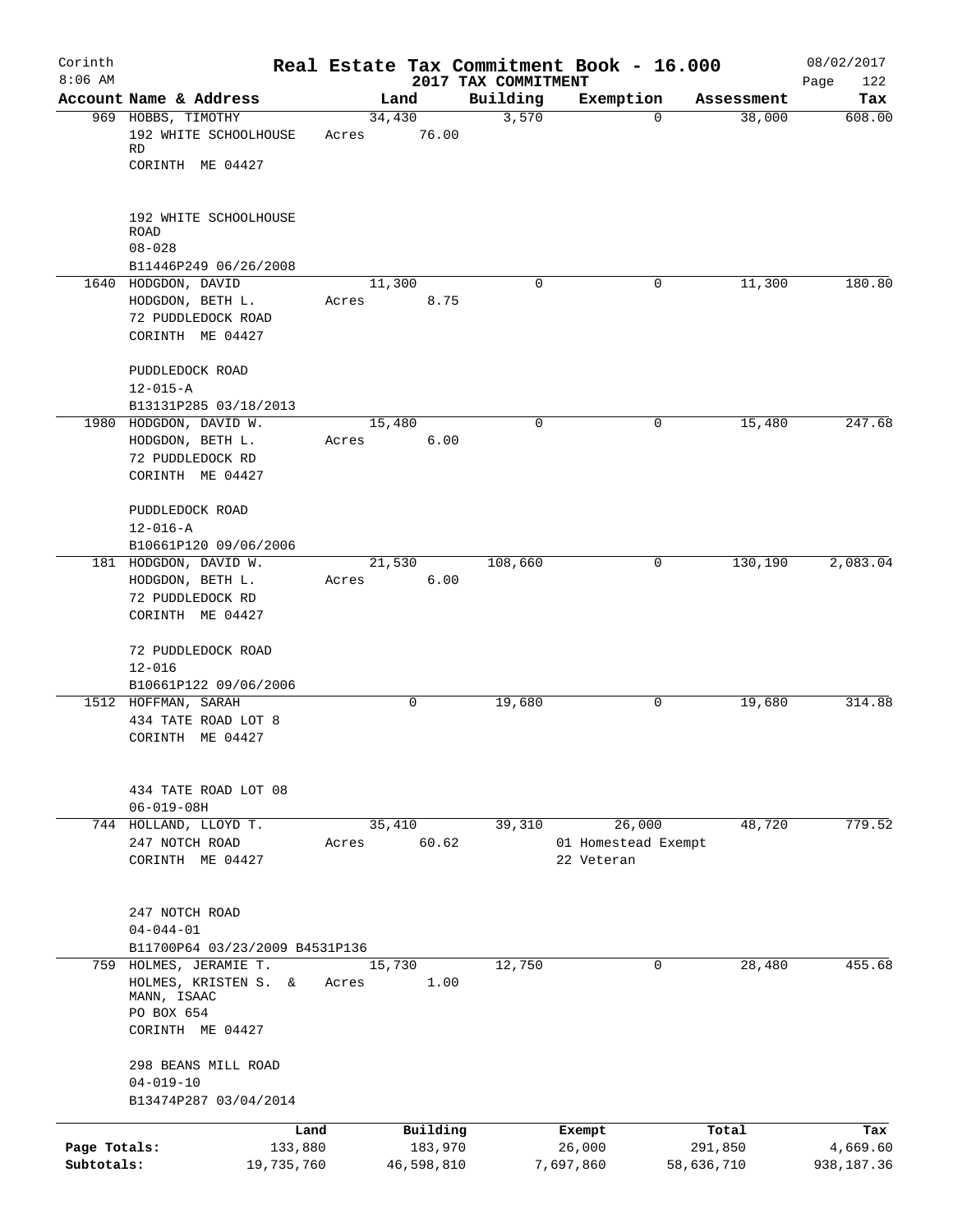| Corinth<br>$8:06$ AM |                                                                                         |                  |             | 2017 TAX COMMITMENT | Real Estate Tax Commitment Book - 16.000 |            | 08/02/2017<br>Page<br>123 |
|----------------------|-----------------------------------------------------------------------------------------|------------------|-------------|---------------------|------------------------------------------|------------|---------------------------|
|                      | Account Name & Address                                                                  | Land             |             | Building            | Exemption                                | Assessment | Tax                       |
|                      | 278 HOLST, BRIDGET<br>968 MAIN STREET LOT 14<br>CORINTH ME 04427                        |                  | $\mathbf 0$ | 12,400              | 12,400<br>01 Homestead Exempt            | 0          | 0.00                      |
|                      | 968 MAIN STREET LOT 14<br>$06 - 012 - D - 14H$                                          |                  |             |                     |                                          |            |                           |
|                      | 106 HOLT, ROGER<br>534 MCCARD ROAD<br>CORINTH ME 04427                                  |                  | 0           | 21,240              | 20,000<br>01 Homestead Exempt            | 1,240      | 19.84                     |
|                      | 534 MCCARD ROAD<br>$01 - 008 - 05H$<br>B12901P131 08/06/2012                            |                  |             |                     |                                          |            |                           |
|                      | 1816 HOOVER, SYDNEY<br>655 BLACK ROAD<br>CORINTH ME 04427                               |                  | 0           | 14,960              | 0                                        | 14,960     | 239.36                    |
|                      | 655 BLACK ROAD<br>$02 - 037 - 02H$                                                      |                  |             |                     |                                          |            |                           |
|                      | 1735 HOPPLE, SHELLY JO<br>162 BEECH GROVE ROAD<br>CORINTH ME 04427                      | 16, 170<br>Acres | 1.38        | 13,320              | 20,000<br>01 Homestead Exempt            | 9,490      | 151.84                    |
|                      | 162 BEECH GROVE ROAD<br>$02 - 055 - 03 - A$<br>B14126P35 04/19/2016 B6252P238           |                  |             |                     |                                          |            |                           |
|                      | 1778 HORSESHOE MILL TRUST<br>PATRICIA AKINS, TR.<br>PO BOX 969<br>MATTAPOISETT MA 02739 | 10,970<br>Acres  | 2.11        | $\Omega$            | 0                                        | 10,970     | 175.52                    |
|                      | TATE ROAD<br>$06 - 024 - 07$<br>B9671P37                                                |                  |             |                     |                                          |            |                           |
|                      | 1775 HORSESHOE MILL TRUST<br>PATRICIA AKINS, TR.<br>PO BOX 969<br>MATTAPOISETT MA 02739 | 10,270<br>Acres  | 1.51        | $\Omega$            | $\Omega$                                 | 10,270     | 164.32                    |
|                      | TATE ROAD<br>$06 - 024 - 04$<br>B9671P37                                                |                  |             |                     |                                          |            |                           |
|                      | 1781 HORSESHOE MILL TRUST<br>PATRICIA AKINS, TR.<br>PO BOX 969<br>MATTAPOISETT MA 02739 | 10,310<br>Acres  | 1.54        | $\mathbf 0$         | 0                                        | 10,310     | 164.96                    |
|                      | TATE ROAD<br>$06 - 024 - 10$<br>B9671P17                                                |                  |             |                     |                                          |            |                           |
|                      |                                                                                         |                  |             |                     |                                          |            |                           |

|              | Land       | Building   | Exempt    | Total      | Tax        |
|--------------|------------|------------|-----------|------------|------------|
| Page Totals: | 47,720     | 61,920     | 52,400    | 57,240     | 915.84     |
| Subtotals:   | 19,783,480 | 46,660,730 | 7,750,260 | 58,693,950 | 939,103.20 |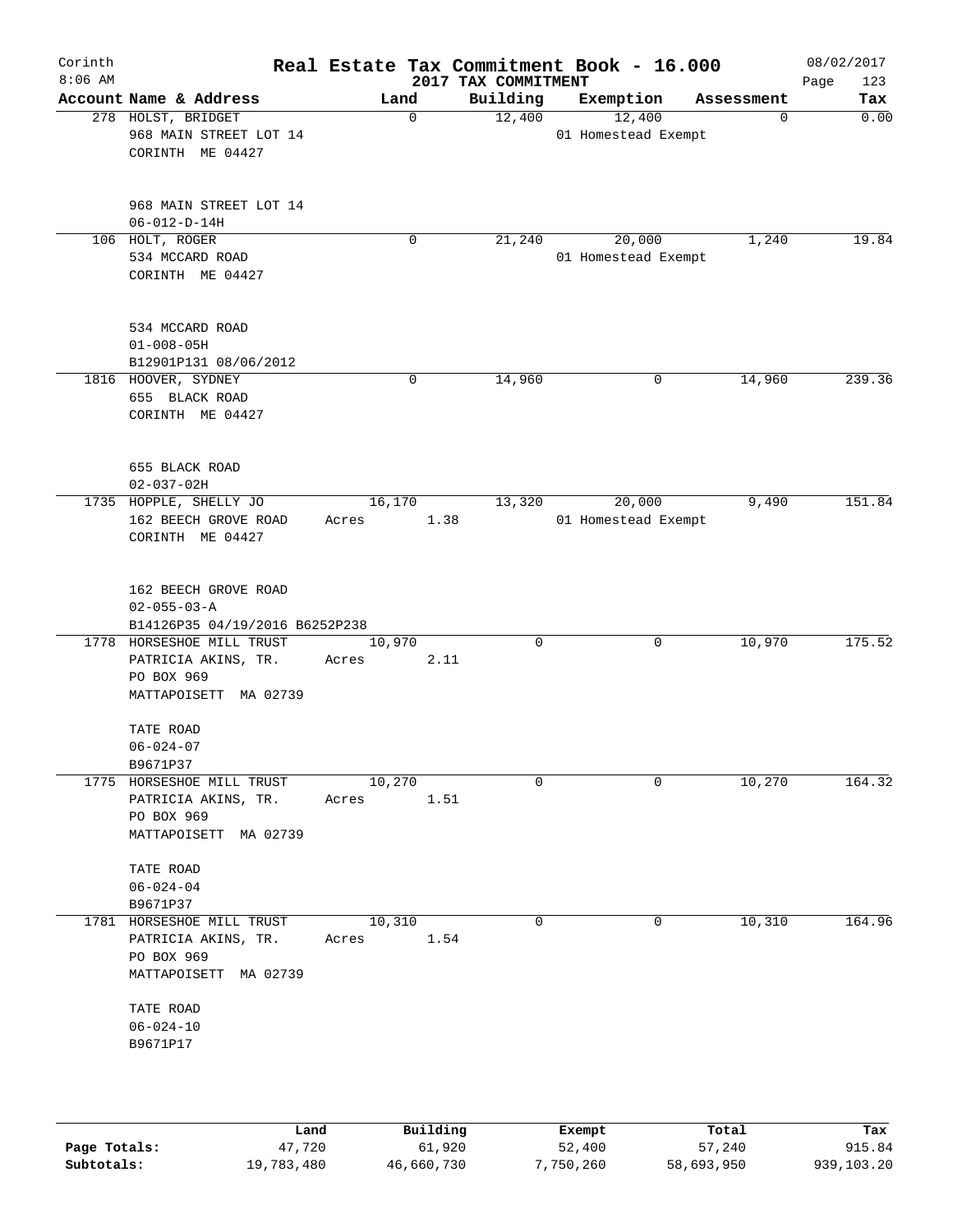| Corinth<br>$8:06$ AM       |                                                                                         |       |                       | 2017 TAX COMMITMENT | Real Estate Tax Commitment Book - 16.000 |                       | 08/02/2017<br>Page<br>124 |
|----------------------------|-----------------------------------------------------------------------------------------|-------|-----------------------|---------------------|------------------------------------------|-----------------------|---------------------------|
|                            | Account Name & Address                                                                  |       | Land                  | Building            | Exemption                                | Assessment            | Tax                       |
|                            | 1774 HORSESHOE MILL TRUST<br>PATRICIA AKINS, TR.<br>PO BOX 969<br>MATTAPOISETT MA 02739 | Acres | 10,270<br>1.51        | $\mathbf 0$         | $\Omega$                                 | 10,270                | 164.32                    |
|                            | TATE ROAD<br>$06 - 024 - 03$<br>B9671P37                                                |       |                       |                     |                                          |                       |                           |
|                            | 1773 HORSESHOE MILL TRUST<br>PATRICIA AKINS, TR.<br>PO BOX 969<br>MATTAPOISETT MA 02739 | Acres | 10,270<br>1.51        | 0                   | 0                                        | 10,270                | 164.32                    |
|                            | TATE ROAD<br>$06 - 024 - 02$<br>B9671P37                                                |       |                       |                     |                                          |                       |                           |
|                            | 708 HOSPITAL ADMINISTRATIVE                                                             |       | 20,320                | 277,380             | 297,700                                  | 0                     | 0.00                      |
|                            | DISTRICT NO 4<br>897 WEST MAIN STREET<br>DOVER-FOXCROFT ME<br>04426                     | Acres | 1.43                  |                     | 47 Benevolent                            |                       |                           |
|                            | 492 MAIN STREET<br>$08 - 012 - 03$<br>B13112P146 03/07/2013                             |       |                       |                     |                                          |                       |                           |
|                            | 1412 HOWARD, RICKY<br>650 STETSON ROAD<br>KENDUSKEAG ME 04450                           | Acres | 15,040<br>0.88        | 57,910              | 0                                        | 72,950                | 1,167.20                  |
|                            | 350 EXETER ROAD<br>$07 - 010 - C - 01$<br>B14379P66 12/28/2016                          |       |                       |                     |                                          |                       |                           |
|                            | 753 HUBER, HORST JR.                                                                    |       | 7,790                 | 0                   | 0                                        | 7,790                 | 124.64                    |
|                            | C/O GERALD NESSMANN<br>1186 MILO ROAD<br>SEBEC ME 04481                                 | Acres | 13.00                 |                     |                                          |                       |                           |
|                            | MAIN STREET N/F OFF<br>$10 - 021$<br>B6321P253                                          |       |                       |                     |                                          |                       |                           |
|                            | 54 HUGHES, ELNORA M.                                                                    |       | 38,580                | 27,390              | 20,000                                   | 45,970                | 735.52                    |
|                            | HUGHES, PATRICK<br>P.O. BOX 414<br>CORINTH ME 04427                                     | Acres | 4.88                  |                     | 01 Homestead Exempt                      |                       |                           |
|                            | 746 MAIN STREET<br>$05 - 038$<br>B7189P296                                              |       |                       |                     |                                          |                       |                           |
|                            | 754 HUGHES, RICHARD J.<br>224 BEANS MILL ROAD<br>CORINTH ME 04427                       | Acres | 15,730<br>1.00        | 75,380              | 20,000<br>01 Homestead Exempt            | 71,110                | 1,137.76                  |
|                            | 224 BEANS MILL ROAD<br>$04 - 019 - 17$<br>B13924P72 08/10/2015                          |       |                       |                     |                                          |                       |                           |
|                            | Land                                                                                    |       | Building              |                     | Exempt                                   | Total                 | Tax                       |
| Page Totals:<br>Subtotals: | 118,000<br>19,901,480                                                                   |       | 438,060<br>47,098,790 |                     | 337,700<br>8,087,960                     | 218,360<br>58,912,310 | 3,493.76<br>942,596.96    |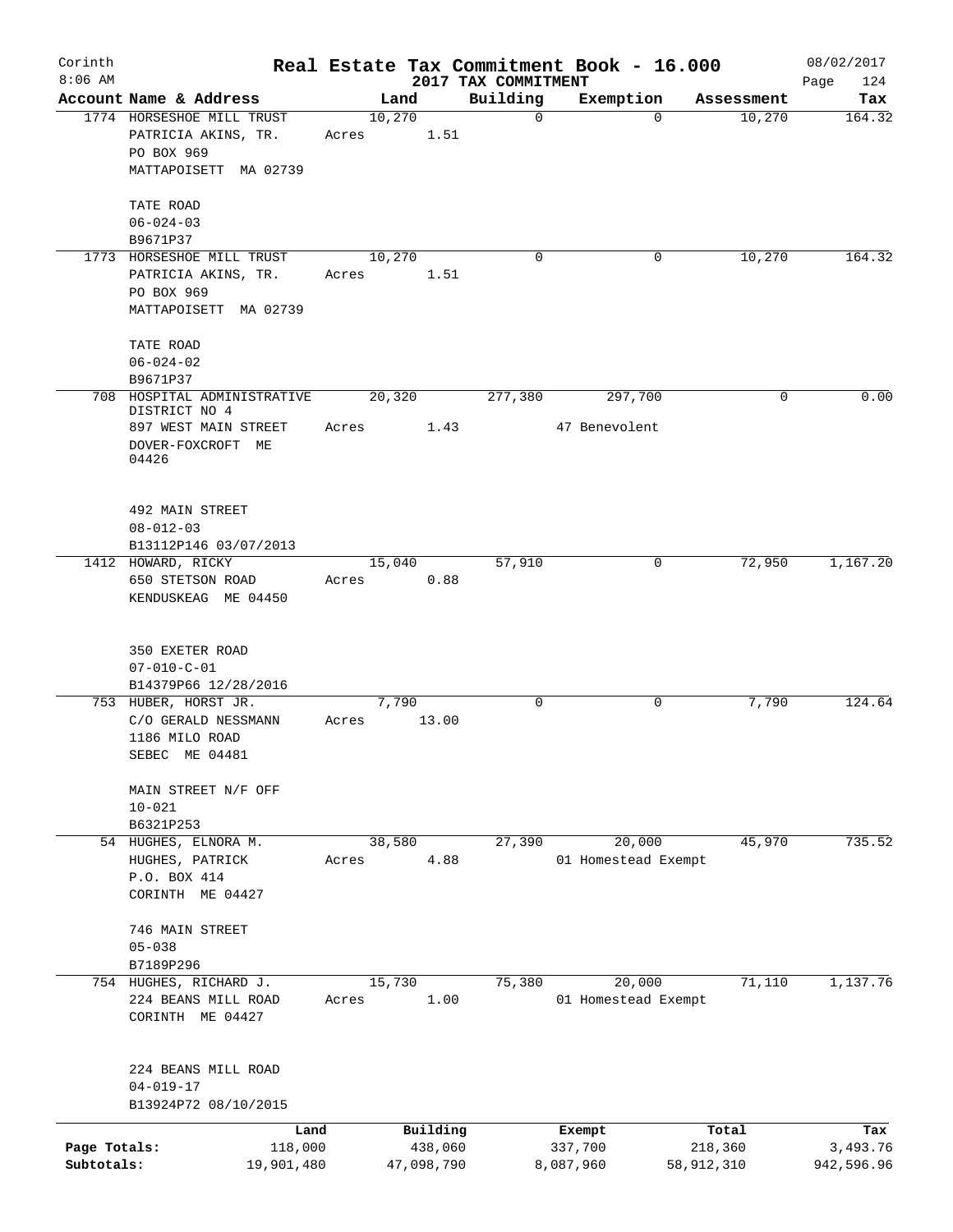| Corinth<br>$8:06$ AM |                                                                                            |       |                 | 2017 TAX COMMITMENT | Real Estate Tax Commitment Book - 16.000 |            | 08/02/2017<br>Page<br>125 |
|----------------------|--------------------------------------------------------------------------------------------|-------|-----------------|---------------------|------------------------------------------|------------|---------------------------|
|                      | Account Name & Address                                                                     |       | Land            | Building            | Exemption                                | Assessment | Tax                       |
|                      | 1859 HUNTLEY, KENNETH<br>56 NOTCH ROAD<br>CORINTH ME 04427                                 | Acres | 16,090<br>1.31  | 10,200              | $\mathbf 0$                              | 26,290     | 420.64                    |
|                      | 56 NOTCH ROAD<br>$07 - 041 - C - H$<br>B11754P316 05/08/2009                               |       |                 |                     |                                          |            |                           |
| 757                  | HURD, STEPHEN H. &                                                                         |       | 17,850          | 108,600             | 20,000                                   | 106,450    | 1,703.20                  |
|                      | SANDRA L TRUSTEE<br>STEPHEN & SANDRA HURD<br>LIVING TRUST<br>PO BOX 81<br>CORINTH ME 04427 | Acres | 1.75            |                     | 01 Homestead Exempt                      |            |                           |
|                      | 29 HUDSON ROAD<br>$15 - 034$<br>B2757P306                                                  |       |                 |                     |                                          |            |                           |
|                      | 758 HURST, QUINTON R.<br>HURST, LAURA R.<br>228 HAY ROAD<br>HUDSON ME 04449                | Acres | 28,500<br>55.00 | 125,110             | 0                                        | 153,610    | 2,457.76                  |
|                      | 66 RIDGE ROAD<br>$11 - 033$<br>B2664P324                                                   |       |                 |                     |                                          |            |                           |
|                      | 1772 III GENERATION                                                                        |       | 16,760          | 0                   | 0                                        | 16,760     | 268.16                    |
|                      | CARPENTRY, INC.<br>148 HAY ROAD<br>HUDSON ME 04449                                         | Acres | 1.79            |                     |                                          |            |                           |
|                      | TATE ROAD<br>$06 - 024 - 01$<br>B9411P275                                                  |       |                 |                     |                                          |            |                           |
| 763                  | IRELAND, RONALD L.                                                                         |       | 30,340          | 106,840             | 20,000                                   | 117,180    | 1,874.88                  |
|                      | IRELAND, JOAN M.<br>475 MCCARD ROAD<br>CORINTH ME 04427                                    | Acres | 36.63           |                     | 01 Homestead Exempt                      |            |                           |
|                      | 475 MCCARD ROAD<br>$01 - 004 - 01$<br>B6274P2                                              |       |                 |                     |                                          |            |                           |
| 1802                 | IVEY, JOSH<br>IVEY, ELISSA<br>644 LEDGE HILL RD<br>CORINTH ME 04427                        | Acres | 15,870<br>1.12  | 67,870              | 0                                        | 83,740     | 1,339.84                  |
|                      | 644 LEDGE HILL ROAD<br>$02 - 017 - D$<br>B14399P137 01/25/2017                             |       |                 |                     |                                          |            |                           |

|              | Land       | Building   | Exempt    | Total        | Tax        |
|--------------|------------|------------|-----------|--------------|------------|
| Page Totals: | 125,410    | 418,620    | 40,000    | 504,030      | 8,064.48   |
| Subtotals:   | 20,026,890 | 47,517,410 | 8,127,960 | 59, 416, 340 | 950,661.44 |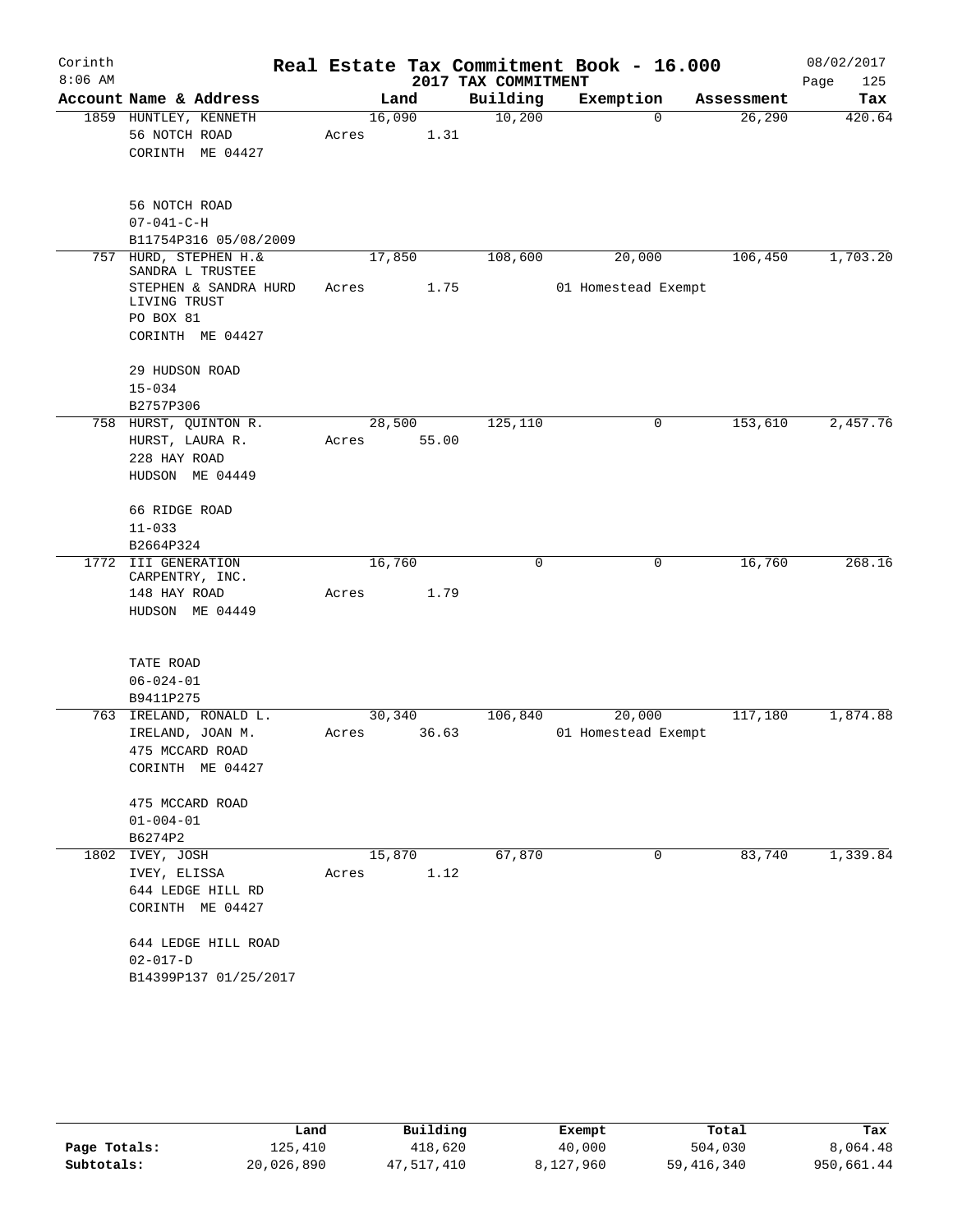| Corinth      |                                                                                             |                         |                     | Real Estate Tax Commitment Book - 16.000 |            | 08/02/2017  |
|--------------|---------------------------------------------------------------------------------------------|-------------------------|---------------------|------------------------------------------|------------|-------------|
| $8:06$ AM    |                                                                                             |                         | 2017 TAX COMMITMENT |                                          |            | Page<br>126 |
|              | Account Name & Address                                                                      | Land                    | Building            | Exemption                                | Assessment | Tax         |
|              | 1024 JACKSON, JANETTE D.<br>KIDWELL, ELEANOR P. &<br>GASS, MARIE N.<br>c/o NORMAN PATTERSON | 10,130<br>0.23<br>Acres | 74,470              | $\Omega$                                 | 84,600     | 1,353.60    |
|              | 95 RIDGE ROAD                                                                               |                         |                     |                                          |            |             |
|              | CORINTH ME 04427<br>312 MAIN STREET                                                         |                         |                     |                                          |            |             |
|              | $15 - 043$<br>B13433P329 01/03/2014                                                         |                         |                     |                                          |            |             |
|              | 126 JACKSON, JIMMY R.                                                                       | 19,160                  | 108,190             | 0                                        | 127,350    | 2,037.60    |
|              | JACKSON, KRISTY L.                                                                          | 3.96<br>Acres           |                     |                                          |            |             |
|              | 507 MCCARD ROAD<br>CORINTH ME 04427                                                         |                         |                     |                                          |            |             |
|              | 507 MCCARD ROAD<br>$01 - 004 - 02 - C$                                                      |                         |                     |                                          |            |             |
|              | B14022P80 11/27/2015                                                                        |                         |                     |                                          |            |             |
|              | 765 JACOBS, STEWART G.                                                                      | 16,610                  | 98,840              | 20,000                                   | 95,450     | 1,527.20    |
|              | JACOBS, KATHLYN A.                                                                          | 1.76<br>Acres           |                     | 01 Homestead Exempt                      |            |             |
|              | P.O. BOX 382<br>CORINTH ME 04427                                                            |                         |                     |                                          |            |             |
|              | 323 HUDSON ROAD                                                                             |                         |                     |                                          |            |             |
|              | $09 - 002 - D$<br>B5429P164                                                                 |                         |                     |                                          |            |             |
|              | 1502 JANNELLI, GILBERT G.                                                                   | 24,710                  | $\Omega$            | 0                                        | 24,710     | 395.36      |
|              | 909 S. FT. HARRISON                                                                         | 42.20<br>Acres          |                     |                                          |            |             |
|              | CLEARWATER FL 34616                                                                         |                         |                     |                                          |            |             |
|              | <b>MAIN STREET</b>                                                                          |                         |                     |                                          |            |             |
|              | $03 - 032$<br>B12294P350 10/25/2010                                                         |                         |                     |                                          |            |             |
|              | 1503 JANNELLI, GILBERT G.                                                                   | 22,170                  | $\mathbf 0$         | 0                                        | 22,170     | 354.72      |
|              | 909 S. FT. HARRISON                                                                         | 18.35<br>Acres          |                     |                                          |            |             |
|              | CLEARWATER FL 34616                                                                         |                         |                     |                                          |            |             |
|              | MAIN STREET                                                                                 |                         |                     |                                          |            |             |
|              | $03 - 020 - A$<br>B12294P348 10/25/2010                                                     |                         |                     |                                          |            |             |
|              | 1181 JARZABEK, KURT                                                                         | 19,040                  | 64,680              | 0                                        | 83,720     | 1,339.52    |
|              | 84 COVERED BRIDGE ROAD<br>CORINTH ME 04427                                                  | 5.30<br>Acres           |                     |                                          |            |             |
|              |                                                                                             |                         |                     |                                          |            |             |
|              | 84 COVERED BRIDGE ROAD<br>$03 - 010 - A$                                                    |                         |                     |                                          |            |             |
|              | B11157P125 10/05/2007                                                                       |                         |                     |                                          |            |             |
|              | 730 JAY, THOMAS                                                                             | 0                       | 23,660              | 20,000                                   | 3,660      | 58.56       |
|              | JAY, TINA                                                                                   |                         |                     | 01 Homestead Exempt                      |            |             |
|              | 31 MCCARD ROAD<br>CORINTH ME 04427                                                          |                         |                     |                                          |            |             |
|              | 31 MCCARD ROAD                                                                              |                         |                     |                                          |            |             |
|              | $01 - 040 - 10H$                                                                            |                         |                     |                                          |            |             |
|              | B12833P111 05/31/2012                                                                       |                         |                     |                                          |            |             |
|              | Land                                                                                        | Building                |                     | Exempt                                   | Total      | Tax         |
| Page Totals: | 111,820                                                                                     | 369,840                 |                     | 40,000                                   | 441,660    | 7,066.56    |
| Subtotals:   | 20, 138, 710                                                                                | 47,887,250              |                     | 8,167,960                                | 59,858,000 | 957,728.00  |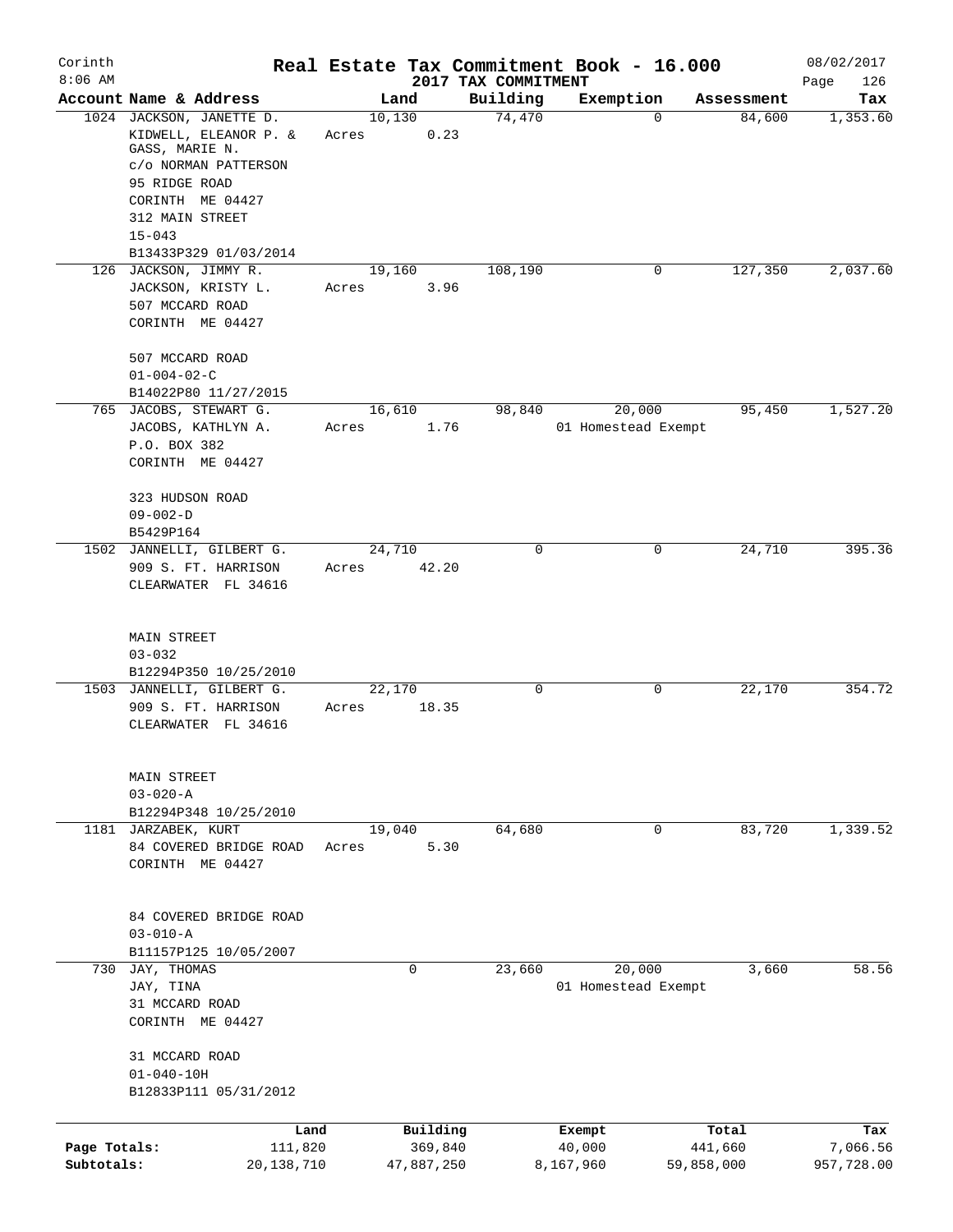| Corinth                    |                                                                  |                         |                 |                         | Real Estate Tax Commitment Book - 16.000 |                     |                                   |              |            | 08/02/2017             |
|----------------------------|------------------------------------------------------------------|-------------------------|-----------------|-------------------------|------------------------------------------|---------------------|-----------------------------------|--------------|------------|------------------------|
| $8:06$ AM                  |                                                                  |                         |                 |                         | 2017 TAX COMMITMENT                      |                     |                                   |              |            | 127<br>Page            |
|                            | Account Name & Address<br>1370 JCB HORSE SALES, LLC              |                         | 27,910          | Land                    | Building<br>$\mathbf 0$                  |                     | Exemption                         | $\Omega$     | Assessment | Tax<br>446.56          |
|                            | 438 MAIN STREET<br>CORINTH ME 04427                              |                         | Acres           | 50.00                   |                                          |                     |                                   |              | 27,910     |                        |
|                            | PUDDLEDOCK ROAD<br>$12 - 025$                                    |                         |                 |                         |                                          |                     |                                   |              |            |                        |
|                            | B13599P40 07/28/2014<br>1368 JCB HORSE SALES, LLC                |                         |                 |                         | 271,080                                  |                     |                                   |              |            |                        |
|                            | 438 MAIN STREET<br>CORINTH ME 04427                              |                         | Acres           | 49,060<br>35.00         |                                          |                     |                                   | 0            | 320,140    | 5,122.24               |
|                            | 176 PUDDLEDOCK ROAD<br>$12 - 019$                                |                         |                 |                         |                                          |                     |                                   |              |            |                        |
|                            | B13599P40 07/28/2014                                             |                         |                 |                         |                                          |                     |                                   |              |            |                        |
|                            | 1369 JCB HORSE SALES, LLC<br>438 MAIN STREET<br>CORINTH ME 04427 |                         | 15,770<br>Acres | 14.50                   | 0                                        |                     |                                   | 0            | 15,770     | 252.32                 |
|                            | CHARLESTON TOWN LINE<br>N/F<br>$12 - 024$                        |                         |                 |                         |                                          |                     |                                   |              |            |                        |
|                            | B13599P40 07/28/2014                                             |                         |                 |                         |                                          |                     |                                   |              |            |                        |
|                            | 1821 JENKINS, ASHLEY                                             |                         |                 | $\mathbf 0$             | 15,560                                   |                     | 15,560                            |              | $\Omega$   | 0.00                   |
|                            | 117 TATE ROAD                                                    |                         |                 |                         |                                          |                     | 01 Homestead Exempt               |              |            |                        |
|                            | CORINTH ME 04427                                                 |                         |                 |                         |                                          |                     |                                   |              |            |                        |
|                            | 117 TATE ROAD<br>$09 - 023 - B - 02H$                            |                         |                 |                         |                                          |                     |                                   |              |            |                        |
|                            | 769 JENKINS, DAVID                                               |                         |                 | $\mathbf 0$             | 50,550                                   |                     | 26,000                            |              | 24,550     | 392.80                 |
|                            | 412 WEST CORINTH ROAD<br>CORINTH ME 04427                        |                         |                 |                         |                                          |                     | 01 Homestead Exempt<br>22 Veteran |              |            |                        |
|                            | 412 WEST CORINTH ROAD<br>$05 - 002 - A1H$                        |                         |                 |                         |                                          |                     |                                   |              |            |                        |
|                            | B5198P51                                                         |                         |                 |                         |                                          |                     |                                   |              |            |                        |
|                            | 910 JENKINS, DAVID L.<br>JENKINS, SERENA M. J<br>J/T             |                         | 20,370<br>Acres | 5.00                    | $\mathbf 0$                              |                     |                                   | 0            | 20,370     | 325.92                 |
|                            | 412 WEST CORINTH ROAD<br>CORINTH ME 04427                        |                         |                 |                         |                                          |                     |                                   |              |            |                        |
|                            | 424 WEST CORINTH ROAD<br>$05 - 001 - C$                          |                         |                 |                         |                                          |                     |                                   |              |            |                        |
|                            | B13590P279 07/17/2014                                            |                         |                 |                         |                                          |                     |                                   |              |            |                        |
|                            | 770 JENKINS, SERENA M.                                           |                         | 23,650          |                         | 21,170                                   |                     |                                   | 0            | 44,820     | 717.12                 |
|                            | 412 WEST CORINTH ROAD<br>CORINTH ME 04427                        |                         | Acres           | 12.00                   |                                          |                     |                                   |              |            |                        |
|                            | 412 WEST CORINTH ROAD<br>$05 - 002 - A$<br>B3562P53              |                         |                 |                         |                                          |                     |                                   |              |            |                        |
|                            |                                                                  | Land                    |                 | Building                |                                          | Exempt              |                                   |              | Total      | Tax                    |
| Page Totals:<br>Subtotals: |                                                                  | 136,760<br>20, 275, 470 |                 | 358,360<br>48, 245, 610 |                                          | 41,560<br>8,209,520 |                                   | 60, 311, 560 | 453,560    | 7,256.96<br>964,984.96 |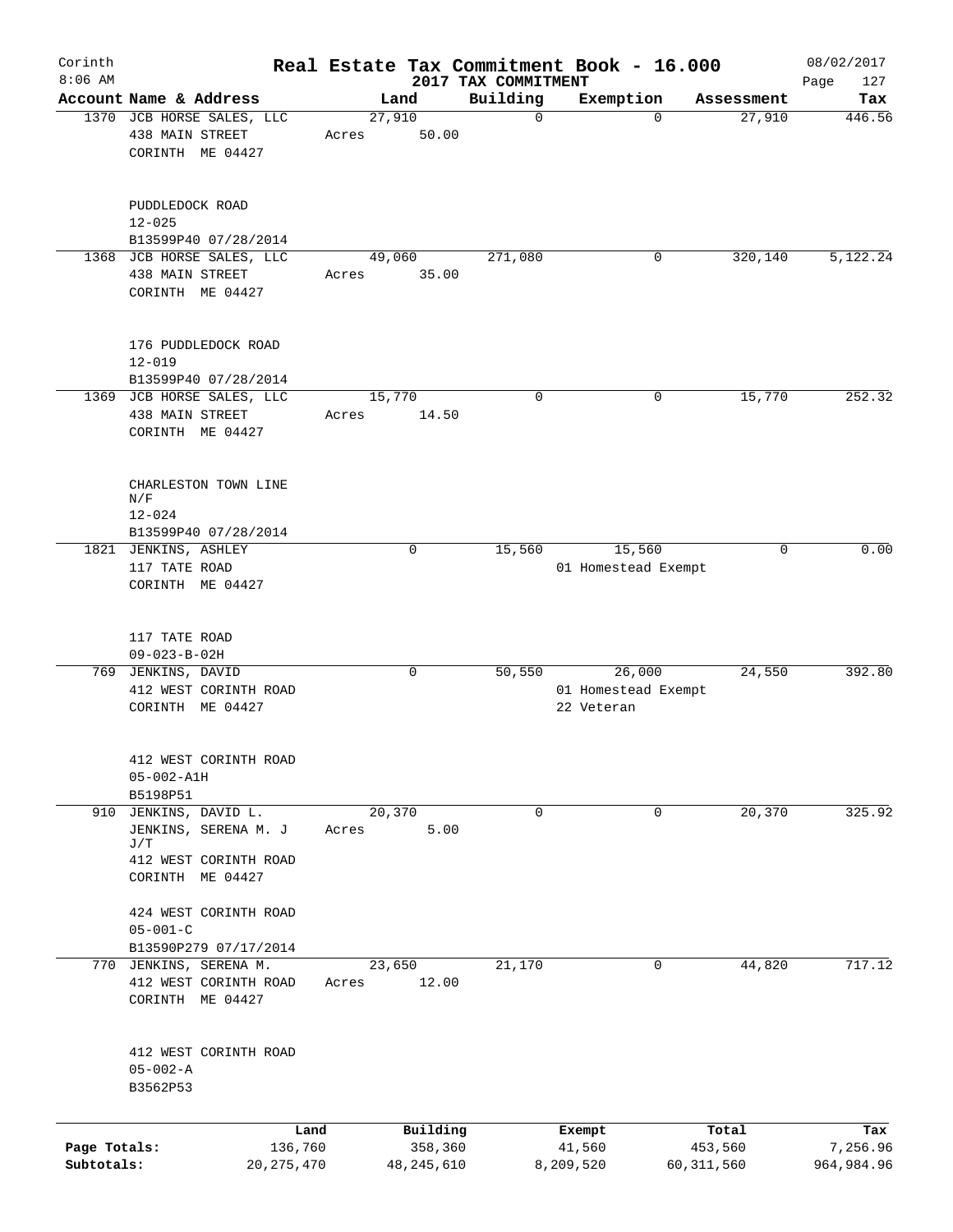| $8:06$ AM    |                                               |       |                     | 2017 TAX COMMITMENT |                     |                      |                 |
|--------------|-----------------------------------------------|-------|---------------------|---------------------|---------------------|----------------------|-----------------|
|              |                                               |       | Land                | Building            |                     |                      | Page<br>128     |
|              | Account Name & Address<br>1597 JENSEN, ROBERT |       | 41,760              | 20,680              | Exemption<br>26,000 | Assessment<br>36,440 | Tax<br>583.04   |
|              | 395 TATE ROAD                                 | Acres | 9.88                |                     | 22 Veteran          |                      |                 |
|              | CORINTH ME 04427                              |       |                     |                     | 01 Homestead Exempt |                      |                 |
|              | 395 TATE ROAD                                 |       |                     |                     |                     |                      |                 |
|              | $06 - 018$                                    |       |                     |                     |                     |                      |                 |
|              | B6798P150                                     |       |                     |                     |                     |                      |                 |
|              | 1758 JEROME, JASON                            |       | 16,530              | 29,500              | 20,000              | 26,030               | 416.48          |
|              | 161 CUSHMAN ROAD<br>CORINTH ME 04427          | Acres | 2.91                |                     | 01 Homestead Exempt |                      |                 |
|              | 161 CUSHMAN ROAD                              |       |                     |                     |                     |                      |                 |
|              | $03 - 016 - B$                                |       |                     |                     |                     |                      |                 |
|              | B8628P332                                     |       |                     |                     |                     |                      |                 |
|              | 773 JEROME, PAMELA J.                         |       | 0                   | 19,550              | 19,550              | 0                    | 0.00            |
|              | 30 EXETER ROAD LOT 18<br>CORINTH ME 04427     |       |                     |                     | 01 Homestead Exempt |                      |                 |
|              | 30 EXETER ROAD LOT 18                         |       |                     |                     |                     |                      |                 |
|              | $15 - 012 - 18H$                              |       |                     |                     |                     |                      |                 |
|              | 1372 JOHANNESEN, WILMA                        |       | 41,890              | $\mathbf 0$         | 0                   | 41,890               | 670.24          |
|              | 19 MAPLE STREET                               | Acres | 90.00               |                     |                     |                      |                 |
|              | DEXTER ME 04930                               |       |                     |                     |                     |                      |                 |
|              | EXETER ROAD                                   |       |                     |                     |                     |                      |                 |
|              | $07 - 056$                                    |       |                     |                     |                     |                      |                 |
|              | B13035P12 12/12/2012                          |       |                     |                     |                     |                      |                 |
|              | 1373 JOHANNESEN, WILMA J.                     |       | 8,030               | $\mathbf 0$         | 0                   | 8,030                | 128.48          |
|              | 19 MAPLE STREET                               | Acres | 2.00                |                     |                     |                      |                 |
|              | DEXTER ME 04930                               |       |                     |                     |                     |                      |                 |
|              | EXETER ROAD N/F OFF                           |       |                     |                     |                     |                      |                 |
|              | $14 - 021$                                    |       |                     |                     |                     |                      |                 |
|              | B13035P8 12/12/2012                           |       |                     |                     |                     |                      |                 |
|              | 775 JOHNDRO, DAVID C.                         |       | 35,660              | 68,450              | 20,000              | 84,110               | 1,345.76        |
|              | JOHNDRO, LILLIAN A.                           | Acres | 53.00               |                     | 01 Homestead Exempt |                      |                 |
|              | 65 MONTGOMERY LANE<br>PENOBSCOT ME 04476      |       |                     |                     |                     |                      |                 |
|              | 5 MAIN STREET                                 |       |                     |                     |                     |                      |                 |
|              | $11 - 012$                                    |       |                     |                     |                     |                      |                 |
|              | B3461P131                                     |       |                     |                     |                     |                      |                 |
| 1112         | JOHNSON, BRAD S.                              |       | 26,680              | 14,190              | 0                   | 40,870               | 653.92          |
|              | JOHNSON, JUNE L.                              | Acres | 14.50               |                     |                     |                      |                 |
|              | 60 EXETER ROAD                                |       |                     |                     |                     |                      |                 |
|              | CORINTH ME 04427                              |       |                     |                     |                     |                      |                 |
|              | 50 RABBIT PATH                                |       |                     |                     |                     |                      |                 |
|              | $06 - 025$                                    |       |                     |                     |                     |                      |                 |
|              | B8467P235 11/26/2002                          |       |                     |                     |                     |                      |                 |
|              |                                               |       |                     |                     |                     |                      |                 |
| Page Totals: | 170,550                                       | Land  | Building<br>152,370 |                     | Exempt<br>85,550    | Total<br>237,370     | Tax<br>3,797.92 |
| Subtotals:   | 20,446,020                                    |       | 48,397,980          |                     | 8,295,070           | 60,548,930           | 968,782.88      |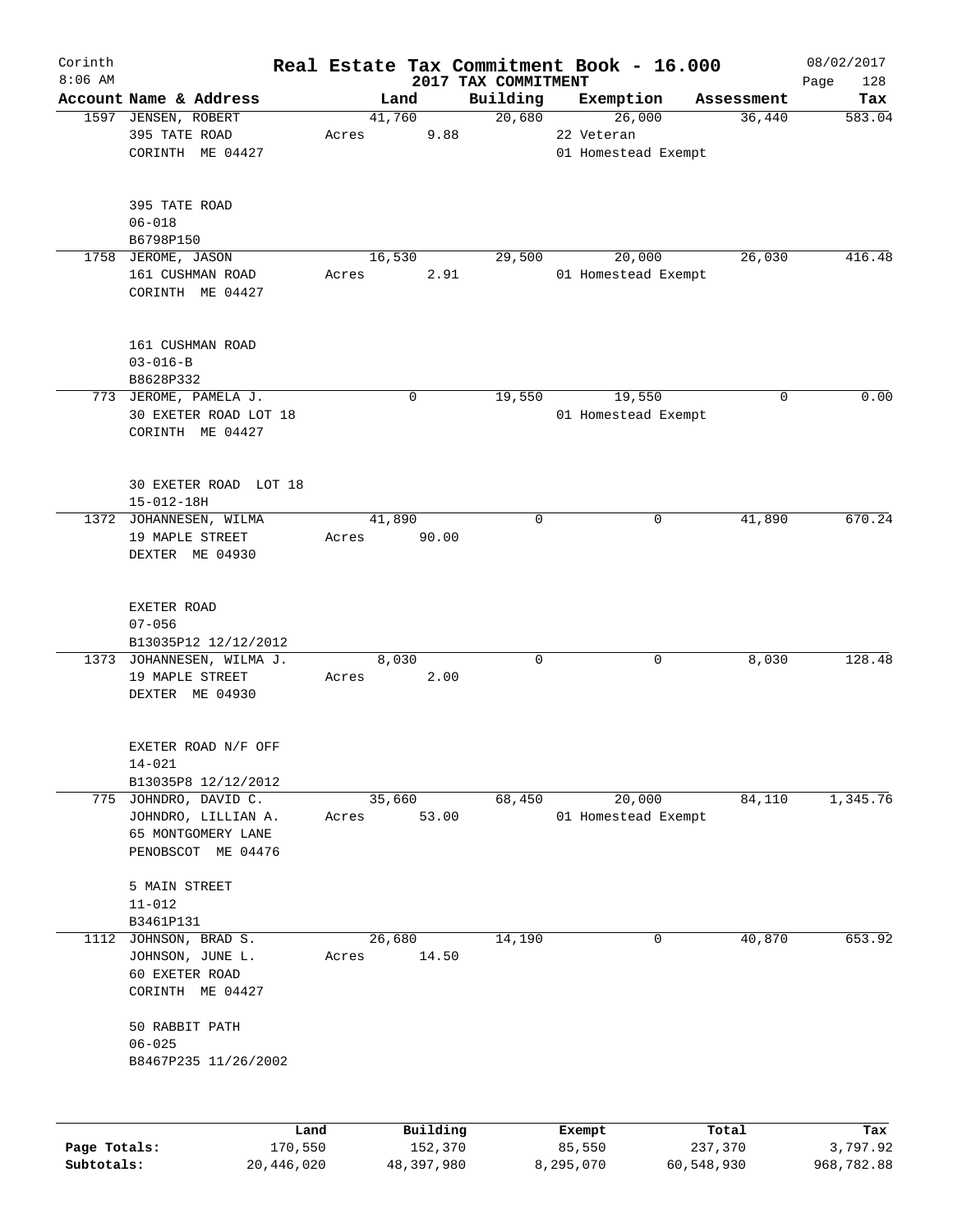| Corinth<br>$8:06$ AM |                                                                                        |                 |             | 2017 TAX COMMITMENT | Real Estate Tax Commitment Book - 16.000          |            | 08/02/2017<br>Page<br>129 |
|----------------------|----------------------------------------------------------------------------------------|-----------------|-------------|---------------------|---------------------------------------------------|------------|---------------------------|
|                      | Account Name & Address                                                                 |                 | Land        | Building            | Exemption                                         | Assessment | Tax                       |
|                      | 1873 JOHNSON, JUNE<br>434 TATE ROAD LOT 1<br>CORINTH ME 04427                          |                 | $\mathbf 0$ | 12,370              | 12,370<br>01 Homestead Exempt                     | 0          | 0.00                      |
|                      | 434 TATE ROAD LOT 01<br>$06 - 019 - 01H$                                               |                 |             |                     |                                                   |            |                           |
|                      | 917 JONES, ADAM P.<br>JONES, ROBYN L.<br>580 MAIN STREET<br>CORINTH ME 04427           | 20,570<br>Acres | 4.00        | 85,850              | 20,000<br>01 Homestead Exempt                     | 86,420     | 1,382.72                  |
|                      | 580 MAIN STREET<br>$08 - 022$<br>B11459P349 07/10/2008                                 |                 |             |                     |                                                   |            |                           |
|                      | 1753 JONES, AMY<br>344 MAIN STREET LOT 41<br>CORINTH ME 04427                          |                 | 0           | 10,790              | 10,790<br>01 Homestead Exempt                     | 0          | 0.00                      |
|                      | 344 MAIN STREET LOT 41<br>$08 - 003 - 41H$                                             |                 |             |                     |                                                   |            |                           |
|                      | 778 JONES, BARRY C.<br>JONES, NADINE M.<br>617 TATE ROAD<br>CORINTH ME 04427           | 22,270<br>Acres | 6.64        | 93,940              | 20,000<br>01 Homestead Exempt                     | 96,210     | 1,539.36                  |
|                      | 617 TATE ROAD<br>$06 - 012 - B - 01$                                                   |                 |             |                     |                                                   |            |                           |
|                      | B2804P178<br>1572 JONES, FRED<br>JONES, MELISSA B.<br>P.O. BOX 215<br>CORINTH ME 04427 | 16,890<br>Acres | 2.00        | 110,880             | 20,000<br>01 Homestead Exempt                     | 107,770    | 1,724.32                  |
|                      | 153 TATE ROAD<br>$09 - 022 - D$<br>B7302P183                                           |                 |             |                     |                                                   |            |                           |
|                      | 1856 JONES, JUDITH E.<br>670 HUDSON ROAD<br>CORINTH ME 04427                           |                 | $\mathbf 0$ | 26, 370             | 26,000<br>31 Vetrans Widow<br>01 Homestead Exempt | 370        | 5.92                      |
|                      | 670 HUDSON ROAD<br>$12 - 029 - 01H$                                                    |                 |             |                     |                                                   |            |                           |
|                      | 780 JONES, WILLIAM C.<br>JONES, DEANNA J.<br>56 COAKLEY STREET<br>ISELIN NJ 08830      | 16,270<br>Acres | 10.10       | 0                   | 0                                                 | 16,270     | 260.32                    |
|                      | MEADOW ROAD<br>$09 - 019 - 01$<br>B6253P99                                             |                 |             |                     |                                                   |            |                           |
|                      |                                                                                        |                 |             |                     |                                                   |            |                           |

|              | úand       | Building   | Exempt    | Total      | Tax        |
|--------------|------------|------------|-----------|------------|------------|
| Page Totals: | 76,000     | 340,200    | 109,160   | 307,040    | 4,912.64   |
| Subtotals:   | 20,522,020 | 48,738,180 | 8,404,230 | 60,855,970 | 973,695.52 |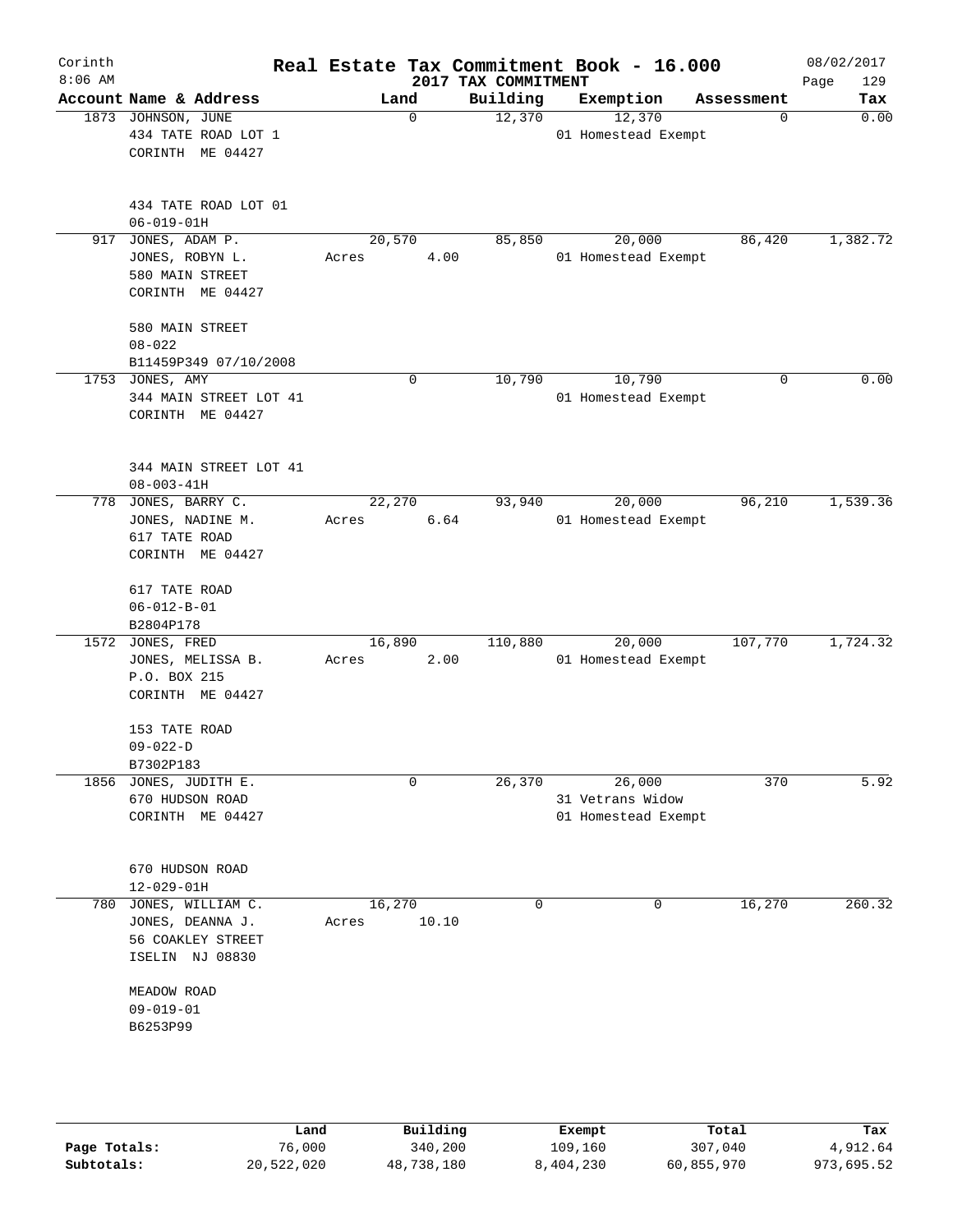| Corinth      |                                             |       |                |            |                     | Real Estate Tax Commitment Book - 16.000 |              | 08/02/2017    |
|--------------|---------------------------------------------|-------|----------------|------------|---------------------|------------------------------------------|--------------|---------------|
| $8:06$ AM    |                                             |       |                |            | 2017 TAX COMMITMENT |                                          |              | Page<br>130   |
|              | Account Name & Address<br>781 JOY, HARRY S. |       | Land<br>16,090 |            | Building<br>55,060  | Exemption<br>20,000                      | Assessment   | Tax<br>818.40 |
|              | JOY, BECKY S.                               | Acres |                | 1.31       |                     | 01 Homestead Exempt                      | 51,150       |               |
|              | 563 TATE ROAD                               |       |                |            |                     |                                          |              |               |
|              |                                             |       |                |            |                     |                                          |              |               |
|              | CORINTH ME 04427                            |       |                |            |                     |                                          |              |               |
|              | 563 TATE ROAD                               |       |                |            |                     |                                          |              |               |
|              | $06 - 012 - B - 08$                         |       |                |            |                     |                                          |              |               |
|              | B4771P479                                   |       |                |            |                     |                                          |              |               |
| 2080         | JOY, HARRY S.                               |       | 5,290          |            | 0                   | 0                                        | 5,290        | 84.64         |
|              | JOY, BECKY S.                               | Acres |                | 2.68       |                     |                                          |              |               |
|              | 563 TATE ROAD                               |       |                |            |                     |                                          |              |               |
|              | CORINTH ME 04427                            |       |                |            |                     |                                          |              |               |
|              |                                             |       |                |            |                     |                                          |              |               |
|              | TATE ROAD                                   |       |                |            |                     |                                          |              |               |
|              | $06 - 012 - B - 13$                         |       |                |            |                     |                                          |              |               |
|              | B12550P327 07/29/2011                       |       |                |            |                     |                                          |              |               |
|              | 783 JOY, HARRY S.                           |       | 9,570          |            | 0                   | 0                                        | 9,570        | 153.12        |
|              | BAILLARGEON, TODD C                         | Acres |                | 5.50       |                     |                                          |              |               |
|              | 563 TATE ROAD                               |       |                |            |                     |                                          |              |               |
|              | CORINTH ME 04427                            |       |                |            |                     |                                          |              |               |
|              |                                             |       |                |            |                     |                                          |              |               |
|              | RABBIT PATH @ HUDS N/F                      |       |                |            |                     |                                          |              |               |
|              | OFF                                         |       |                |            |                     |                                          |              |               |
|              | $06 - 031$                                  |       |                |            |                     |                                          |              |               |
|              | B8727P263                                   |       |                |            |                     |                                          |              |               |
| 779          | JPMORGAN CHASE BANK                         |       | 19,210         |            | 56,500              | 0                                        | 75,710       | 1,211.36      |
|              | NATIONAL                                    |       |                |            |                     |                                          |              |               |
|              | 3415 VISION DRIVE<br>COLUMBUS OH 43219      | Acres |                | 4.00       |                     |                                          |              |               |
|              |                                             |       |                |            |                     |                                          |              |               |
|              |                                             |       |                |            |                     |                                          |              |               |
|              | 428 EXETER ROAD                             |       |                |            |                     |                                          |              |               |
|              | $07 - 008 - D$                              |       |                |            |                     |                                          |              |               |
|              | B14406P147 02/08/2017                       |       |                |            |                     |                                          |              |               |
|              | 782 JULE, CHARLES A.                        |       | 18,050         |            | 83,280              | 20,000                                   | 81,330       | 1,301.28      |
|              | JULE, ESTHER G.                             | Acres |                | 3.00       |                     | 01 Homestead Exempt                      |              |               |
|              | 670 AVENUE ROAD                             |       |                |            |                     |                                          |              |               |
|              | CORINTH ME 04427                            |       |                |            |                     |                                          |              |               |
|              |                                             |       |                |            |                     |                                          |              |               |
|              | 670 AVENUE ROAD                             |       |                |            |                     |                                          |              |               |
|              | $01 - 005$                                  |       |                |            |                     |                                          |              |               |
|              | B4144P244                                   |       |                |            |                     |                                          |              |               |
|              | 444 K & T HOUSING LLC                       |       | 10,340         |            | $\mathbf 0$         | $\mathbf 0$                              | 10,340       | 165.44        |
|              | P.O. BOX 8245<br>BANGOR ME 04402-8245       | Acres |                | 1.57       |                     |                                          |              |               |
|              |                                             |       |                |            |                     |                                          |              |               |
|              |                                             |       |                |            |                     |                                          |              |               |
|              | TATE ROAD                                   |       |                |            |                     |                                          |              |               |
|              | $06 - 023 - 04$                             |       |                |            |                     |                                          |              |               |
|              | B8638P79                                    |       |                |            |                     |                                          |              |               |
|              | 806 KANE, BETTY J.                          |       | 20,160         |            | 14,670              | 0                                        | 34,830       | 557.28        |
|              | 1586 ALNA ROAD                              | Acres |                | 15.56      |                     |                                          |              |               |
|              | ALNA ME 04535                               |       |                |            |                     |                                          |              |               |
|              |                                             |       |                |            |                     |                                          |              |               |
|              |                                             |       |                |            |                     |                                          |              |               |
|              | 135 ANDREWS ROAD                            |       |                |            |                     |                                          |              |               |
|              | $06 - 013 - 03$                             |       |                |            |                     |                                          |              |               |
|              | B14217P98 07/07/2016                        |       |                |            |                     |                                          |              |               |
|              | Land                                        |       |                | Building   |                     | Exempt                                   | Total        | Tax           |
| Page Totals: | 98,710                                      |       |                | 209,510    |                     | 40,000                                   | 268,220      | 4,291.52      |
| Subtotals:   | 20,620,730                                  |       |                | 48,947,690 |                     | 8,444,230                                | 61, 124, 190 | 977,987.04    |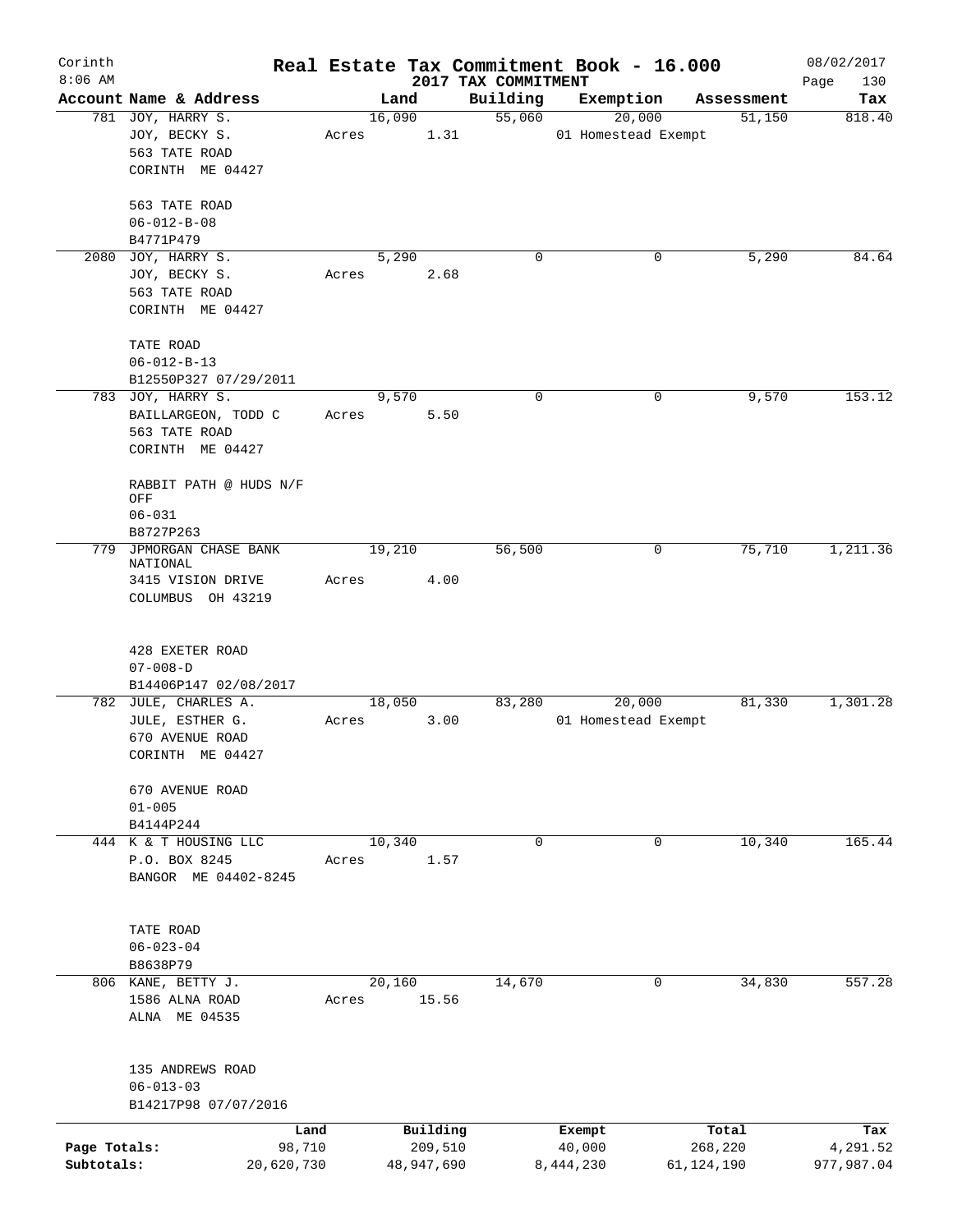| Corinth<br>$8:06$ AM |                                                                                              |                 |          | 2017 TAX COMMITMENT | Real Estate Tax Commitment Book - 16.000    |            | 08/02/2017<br>Page<br>131 |
|----------------------|----------------------------------------------------------------------------------------------|-----------------|----------|---------------------|---------------------------------------------|------------|---------------------------|
|                      | Account Name & Address                                                                       |                 | Land     | Building            | Exemption                                   | Assessment | Tax                       |
|                      | 785 KEALIHER, JEFFREY M.<br>KEALIHER, JEANNE M.<br>P.O. BOX 394<br>CORINTH ME 04427          | 17,300<br>Acres | 1.30     | 75,420              | 20,000<br>01 Homestead Exempt               | 72,720     | 1,163.52                  |
|                      | 30 MORISON AVENUE<br>$16 - 017$<br>B5648P264                                                 |                 |          |                     |                                             |            |                           |
|                      | 189 KEEZER, MELISSA A.<br>816 MAIN STREET<br>CORINTH ME 04427                                | 16,940<br>Acres | 1.00     | 64,670              | 20,000<br>01 Homestead Exempt               | 61,610     | 985.76                    |
|                      | 816 MAIN STREET<br>$05 - 041 - B$<br>B13197P75 05/30/2013                                    |                 |          |                     |                                             |            |                           |
| 407                  | KEEZER, ROLAND A.<br>KEEZER, REBECCA A.<br>(HEIRS OF)<br>478 EXETER ROAD<br>CORINTH ME 04427 | 15,900<br>Acres | 1.15     | 69,150              | 26,000<br>01 Homestead Exempt<br>22 Veteran | 59,050     | 944.80                    |
|                      | 478 EXETER ROAD<br>$07 - 008 - B$<br>B8314P311                                               |                 |          |                     |                                             |            |                           |
|                      | 787 KEITH, DAVID A.<br>17 MCCARD ROAD<br>CORINTH ME 04427                                    |                 | $\Omega$ | 20,640              | 20,000<br>01 Homestead Exempt               | 640        | 10.24                     |
|                      | 17 MCCARD ROAD<br>$01 - 040 - 08H$                                                           |                 |          |                     |                                             |            |                           |
|                      | 678 KELLEY, DANIEL A.<br>KELLEY, VALERIE F.<br>1536 RIVER ROAD<br>BUCKSPORT ME 04416         | 16,590<br>Acres | 1.74     | 178,240             | 20,000<br>01 Homestead Exempt               | 174,830    | 2,797.28                  |
|                      | 308 BEANS MILL ROAD<br>$04 - 019 - 09$<br>B14230P237 08/01/2016                              |                 |          |                     |                                             |            |                           |
|                      | 788 KELLEY, DANIEL B.<br>KELLEY, SUSAN<br>PO BOX 107<br>CORINTH ME 04427                     | 15,730<br>Acres | 1.00     | 87,050              | 20,000<br>01 Homestead Exempt               | 82,780     | 1,324.48                  |
|                      | 813 LEDGE HILL ROAD<br>$02 - 002 - B$<br>B12798P242 04/19/2012                               |                 |          |                     |                                             |            |                           |
|                      | 1556 KELLEY, KEVIN W.<br>69 RIDGE ROAD<br>CORINTH, ME 04427                                  | 24,620<br>Acres | 13.34    | 69,790              | 20,000<br>01 Homestead Exempt               | 74,410     | 1,190.56                  |
|                      | 69 RIDGE ROAD<br>$12 - 006 - B$<br>B12058P144 02/22/2010 B11362P188 03/24/2008               |                 |          |                     |                                             |            |                           |
|                      |                                                                                              |                 |          |                     |                                             |            |                           |

|              | Land       | Building   | Exempt    | Total      | Tax        |
|--------------|------------|------------|-----------|------------|------------|
| Page Totals: | 107,080    | 564,960    | 146,000   | 526,040    | 8,416.64   |
| Subtotals:   | 20,727,810 | 49,512,650 | 8,590,230 | 61,650,230 | 986,403.68 |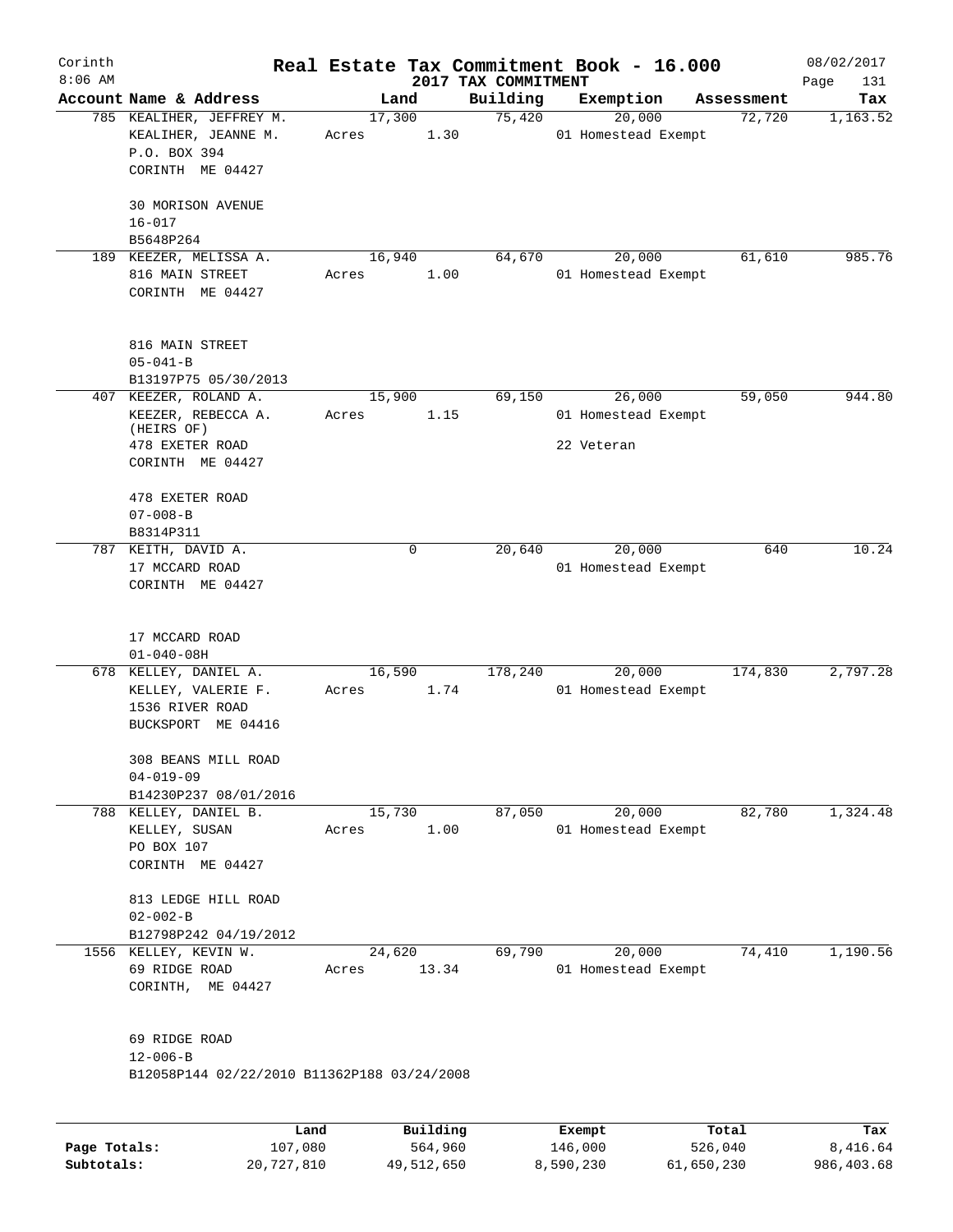| Corinth      |                                                                                            |                 |              |                                 | Real Estate Tax Commitment Book - 16.000 |            | 08/02/2017    |
|--------------|--------------------------------------------------------------------------------------------|-----------------|--------------|---------------------------------|------------------------------------------|------------|---------------|
| $8:06$ AM    | Account Name & Address                                                                     |                 |              | 2017 TAX COMMITMENT<br>Building |                                          | Assessment | Page<br>132   |
|              | 570 KELLEY, PATRICK<br>2834 BROADWAY<br>GLENBURN ME 04401                                  | 12,630<br>Acres | Land<br>2.44 | 0                               | Exemption<br>0                           | 12,630     | Tax<br>202.08 |
|              | HUDSON ROAD<br>$08 - 002 - 11$                                                             |                 |              |                                 |                                          |            |               |
|              | B9575P221                                                                                  |                 |              |                                 |                                          |            |               |
|              | 14 KELLEY, RONALD S.<br>KELLEY KARLA<br>20 BRADBURY DRIVE<br>CORINTH ME 04427              | 17,460<br>Acres | 1.43         | 110,170                         | 20,000<br>01 Homestead Exempt            | 107,630    | 1,722.08      |
|              | 20 BRADBURY DRIVE<br>$08 - 012 - 04$<br>B12365P122 12/30/2010                              |                 |              |                                 |                                          |            |               |
|              | 790 KELLIHER, ROBERT G.<br>KELLIHER, RUTH A.<br>85 COVERED BRIDGE ROAD<br>CORINTH ME 04427 | 25,070<br>Acres | 21.00        | 20,790                          | 20,000<br>01 Homestead Exempt            | 25,860     | 413.76        |
|              | 85 COVERED BRIDGE ROAD<br>$02 - 041$<br>B7229P56                                           |                 |              |                                 |                                          |            |               |
|              | 1914 KEMPERS, DAVID<br>968 MAIN ST LOT 16<br>CORINTH ME 04427                              |                 | 0            | 15,880                          | 15,880<br>01 Homestead Exempt            | 0          | 0.00          |
|              | 968 MAIN STREET LOT 16<br>$06 - 012 - D - 16H$                                             |                 |              |                                 |                                          |            |               |
| 867          | KENERSON, STEPHEN R.<br>KENERSON, ANGELA R.<br>3525 UNION STREET<br>LEVANT ME 04456        | 18,030<br>Acres | 4.34         | 139,390                         | 0                                        | 157,420    | 2,518.72      |
|              | 465 GRANT ROAD<br>$02 - 052 - 03$<br>B14302P175 10/04/2016                                 |                 |              |                                 |                                          |            |               |
|              | 1664 KENNEDY, TIMOTHY<br>UNDERHILL, TRACI<br>29 WEST CORINTH RD<br>CORINTH ME 04427        | 17,350<br>Acres | 1.34         | 106,800                         | 0                                        | 124,150    | 1,986.40      |
|              | 29 WEST CORINTH ROAD<br>$05 - 024 - 02 - A$<br>B12979P340 10/17/2012                       |                 |              |                                 |                                          |            |               |
|              | 1832 KENNESON, JAMES F.<br>62 BRADBURY DRIVE<br>CORINTH ME 04427                           | 17,450<br>Acres | 1.42         | 149,370                         | 20,000<br>01 Homestead Exempt            | 146,820    | 2,349.12      |
|              | 62 BRADBURY DRIVE<br>$08 - 012 - 07 - D$<br>B9955P155 06/30/2005                           |                 |              |                                 |                                          |            |               |
|              | Land                                                                                       |                 | Building     |                                 | Exempt                                   | Total      | Tax           |
| Page Totals: | 107,990                                                                                    |                 | 542,400      |                                 | 75,880                                   | 574,510    | 9,192.16      |

**Subtotals:** 20,835,800 50,055,050 8,666,110 62,224,740 995,595.84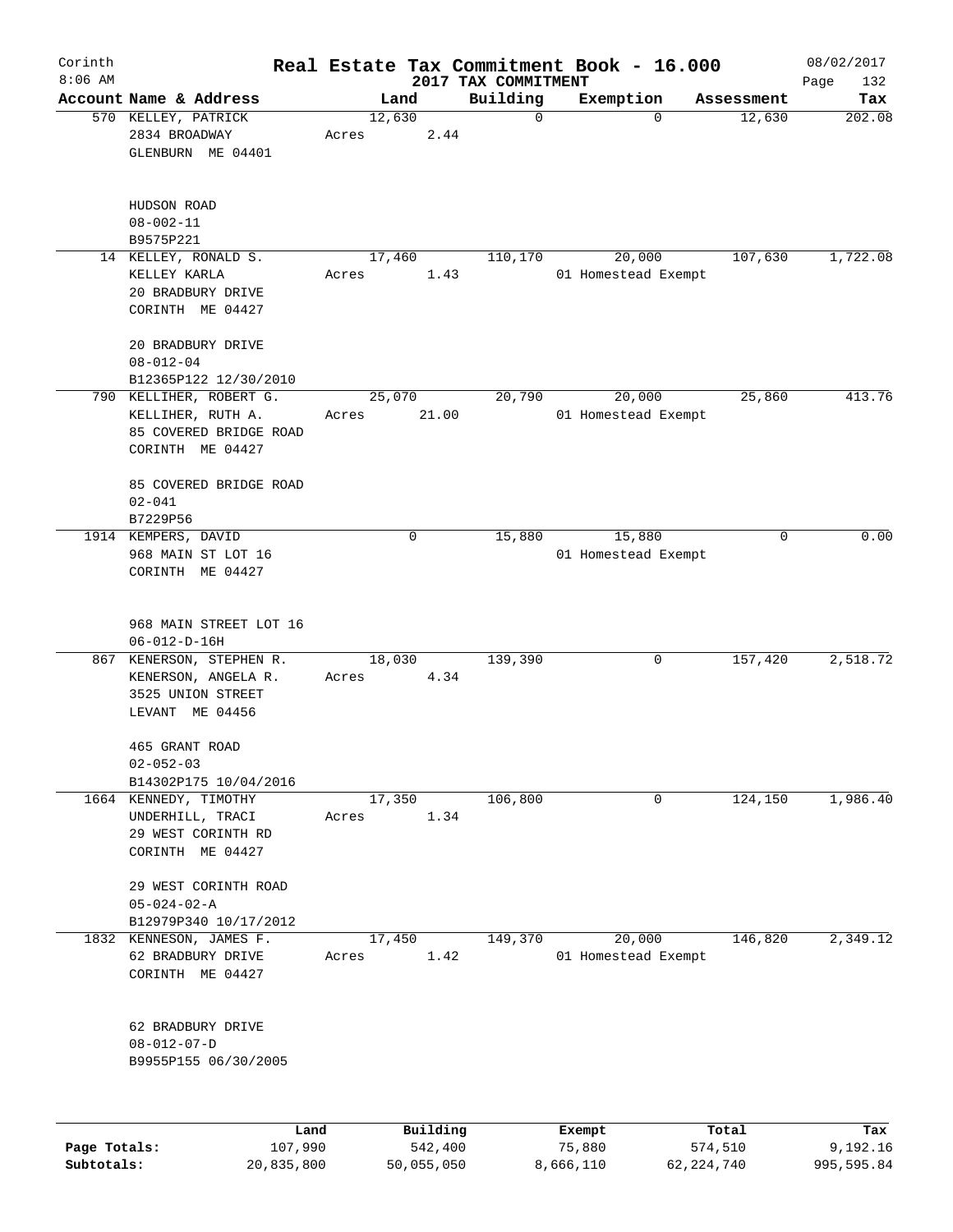| Corinth   |                                       |        |        |                     | Real Estate Tax Commitment Book - 16.000 |            | 08/02/2017  |
|-----------|---------------------------------------|--------|--------|---------------------|------------------------------------------|------------|-------------|
| $8:06$ AM |                                       |        |        | 2017 TAX COMMITMENT |                                          |            | Page<br>133 |
|           | Account Name & Address                |        | Land   | Building            | Exemption                                | Assessment | Tax         |
|           | 658 KEPPLE JR, DONALD E.              |        | 38,300 | 40,970              | 20,000                                   | 59,270     | 948.32      |
|           | KEPPLE, BARBARA D.                    | Acres  | 5.65   |                     | 01 Homestead Exempt                      |            |             |
|           | PO BOX 194                            |        |        |                     |                                          |            |             |
|           | CORINTH ME 04427                      |        |        |                     |                                          |            |             |
|           | 942 MAIN STREET                       |        |        |                     |                                          |            |             |
|           | $06 - 005$                            |        |        |                     |                                          |            |             |
|           | B9154P274                             |        |        |                     |                                          |            |             |
|           | 981 KEPPLE, ERIC S.                   | 18,320 |        | 89,750              | 20,000                                   | 88,070     | 1,409.12    |
|           | KEPPLE, STEFANIE E                    | Acres  | 2.14   |                     | 01 Homestead Exempt                      |            |             |
|           | 73 HUDSON ROAD                        |        |        |                     |                                          |            |             |
|           | CORINTH ME 04427                      |        |        |                     |                                          |            |             |
|           | 73 HUDSON ROAD                        |        |        |                     |                                          |            |             |
|           | $08 - 002 - 03$                       |        |        |                     |                                          |            |             |
|           | B11401P345 05/22/2008                 |        |        |                     |                                          |            |             |
|           | 554 KEYBANK NATIONAL ASSOC.           | 18,300 |        | 55,580              | 0                                        | 73,880     | 1,182.08    |
|           | 4910 TIEDEMAN ROAD                    | Acres  | 4.60   |                     |                                          |            |             |
|           | BROOKLYN OH 44144                     |        |        |                     |                                          |            |             |
|           | 605 GRANT ROAD                        |        |        |                     |                                          |            |             |
|           | $02 - 049$                            |        |        |                     |                                          |            |             |
|           | B14378P32 01/03/2017                  |        |        |                     |                                          |            |             |
|           | 396 KEYBANK NATIONAL ASSOC.           | 16,260 |        | 76,210              | 0                                        | 92,470     | 1,479.52    |
|           | 4910 TIEDEMAN ROAD<br>SUITE C         | Acres  | 1.46   |                     |                                          |            |             |
|           | BROOKLYN OH 44144                     |        |        |                     |                                          |            |             |
|           | 605 TATE ROAD                         |        |        |                     |                                          |            |             |
|           | $06 - 012 - B - 02$                   |        |        |                     |                                          |            |             |
|           | B14408P40 02/10/2017                  |        |        |                     |                                          |            |             |
|           | 1310 KIMBALL, KYRA T.                 | 16,390 |        | 69,970              | 0                                        | 86,360     | 1,381.76    |
|           | 81 BEECH GROVE ROAD                   | Acres  | 1.57   |                     |                                          |            |             |
|           | CORINTH ME 04427                      |        |        |                     |                                          |            |             |
|           |                                       |        |        |                     |                                          |            |             |
|           | 81 BEECH GROVE ROAD                   |        |        |                     |                                          |            |             |
|           | $06 - 003 - 09$                       |        |        |                     |                                          |            |             |
|           | B14204P77 07/07/2016                  |        |        |                     |                                          |            |             |
| 1548      | KING SR, WAYNE A LIFE<br>ESTATE       | 30,630 |        | 45,290              | 20,000                                   | 55,920     | 894.72      |
|           | KING, KATHERINE, KING<br>WAYNE A. JR. | Acres  | 54.70  |                     | 01 Homestead Exempt                      |            |             |
|           | PO BOX 458<br>KENDUSKEAG ME 04450     |        |        |                     |                                          |            |             |
|           |                                       |        |        |                     |                                          |            |             |
|           | 97 CUSHMAN ROAD                       |        |        |                     |                                          |            |             |
|           | $03 - 006 - D$                        |        |        |                     |                                          |            |             |
|           | B13129P75 03/25/2013                  |        |        |                     |                                          |            |             |

|              | Land       | Building   | Exempt    | Total      | Tax          |
|--------------|------------|------------|-----------|------------|--------------|
| Page Totals: | 138,200    | 377,770    | 60,000    | 455,970    | 7,295.52     |
| Subtotals:   | 20,974,000 | 50,432,820 | 8,726,110 | 62,680,710 | 1,002,891.36 |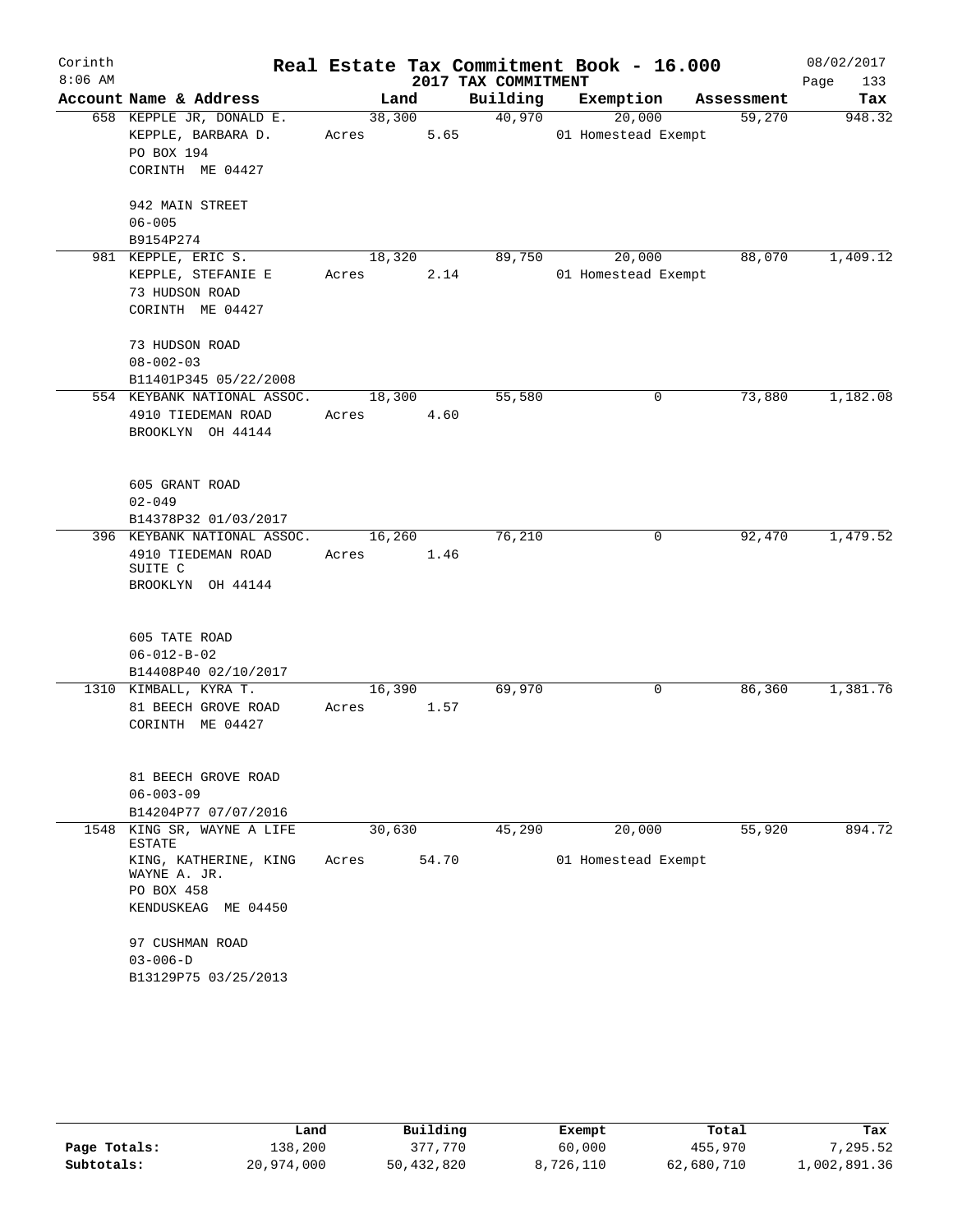| Corinth      |                                           |            |       |                |                     | Real Estate Tax Commitment Book - 16.000 |              |                        | 08/02/2017      |
|--------------|-------------------------------------------|------------|-------|----------------|---------------------|------------------------------------------|--------------|------------------------|-----------------|
| $8:06$ AM    | Account Name & Address                    |            |       |                | 2017 TAX COMMITMENT |                                          |              |                        | Page<br>134     |
|              | 1123 KING, CARIN M.                       |            |       | Land<br>20,290 | Building<br>109,830 | Exemption<br>20,000                      |              | Assessment<br>110, 120 | Tax<br>1,761.92 |
|              | 115 EXETER RD                             |            | Acres | 3.77           |                     | 01 Homestead Exempt                      |              |                        |                 |
|              | CORINTH ME 04427                          |            |       |                |                     |                                          |              |                        |                 |
|              |                                           |            |       |                |                     |                                          |              |                        |                 |
|              |                                           |            |       |                |                     |                                          |              |                        |                 |
|              | 115 EXETER ROAD                           |            |       |                |                     |                                          |              |                        |                 |
|              | $14 - 027 - 03$                           |            |       |                |                     |                                          |              |                        |                 |
|              | B13235P157 06/26/2013                     |            |       |                |                     |                                          |              |                        |                 |
|              | 567 KING, CHARLES A.<br>KING, SONDRA J. & |            |       | 17,220<br>1.23 | 86,890              | 26,000<br>01 Homestead Exempt            |              | 78,110                 | 1,249.76        |
|              | MORSE, NANCY                              |            | Acres |                |                     |                                          |              |                        |                 |
|              | 103 HUDSON RD                             |            |       |                |                     | 22 Veteran                               |              |                        |                 |
|              | CORINTH ME 04427                          |            |       |                |                     |                                          |              |                        |                 |
|              |                                           |            |       |                |                     |                                          |              |                        |                 |
|              | 103 HUDSON ROAD                           |            |       |                |                     |                                          |              |                        |                 |
|              | $08 - 002 - 06$                           |            |       |                |                     |                                          |              |                        |                 |
|              | B12813P69 04/28/2012                      |            |       |                |                     | 20,000                                   |              | 21,430                 | 342.88          |
|              | 317 KING, GREG<br>455 WEST CORINTH ROAD   |            | Acres | 17,920<br>2.89 | 23,510              | 01 Homestead Exempt                      |              |                        |                 |
|              | CORINTH ME 04427                          |            |       |                |                     |                                          |              |                        |                 |
|              |                                           |            |       |                |                     |                                          |              |                        |                 |
|              |                                           |            |       |                |                     |                                          |              |                        |                 |
|              | 455 WEST CORINTH ROAD                     |            |       |                |                     |                                          |              |                        |                 |
|              | $04 - 034 - C$                            |            |       |                |                     |                                          |              |                        |                 |
|              | B12907P69 08/06/2012                      |            |       |                |                     |                                          |              |                        |                 |
|              | 1388 KING, STEPHEN G.                     |            |       | 26,230         | 128,020             | 20,000                                   |              | 134,250                | 2,148.00        |
|              | KING, LAURIE                              |            | Acres | 10.05          |                     | 01 Homestead Exempt                      |              |                        |                 |
|              | 132 TATE ROAD                             |            |       |                |                     |                                          |              |                        |                 |
|              | CORINTH ME 04427                          |            |       |                |                     |                                          |              |                        |                 |
|              | 132 TATE ROAD                             |            |       |                |                     |                                          |              |                        |                 |
|              | $09 - 024 - C$                            |            |       |                |                     |                                          |              |                        |                 |
|              | B14158P320 05/20/2015                     |            |       |                |                     |                                          |              |                        |                 |
|              | 1142 KING, SUSAN A.                       |            |       | 15,730         | 15,670              | 20,000                                   |              | 11,400                 | 182.40          |
|              | P.O. BOX 273                              |            | Acres | 1.00           |                     | 01 Homestead Exempt                      |              |                        |                 |
|              | CORINTH ME 04427                          |            |       |                |                     |                                          |              |                        |                 |
|              |                                           |            |       |                |                     |                                          |              |                        |                 |
|              |                                           |            |       |                |                     |                                          |              |                        |                 |
|              | 36 BEANS MILL ROAD<br>$07 - 018 - A$      |            |       |                |                     |                                          |              |                        |                 |
|              | B6808P96                                  |            |       |                |                     |                                          |              |                        |                 |
|              | 798 KINGSBURY, JOHN R.                    |            |       | 18,270         | 135,030             | 20,000                                   |              | 133,300                | 2,132.80        |
|              | 841 MAIN STREET                           |            | Acres | 2.10           |                     | 01 Homestead Exempt                      |              |                        |                 |
|              | CORINTH ME 04427                          |            |       |                |                     |                                          |              |                        |                 |
|              |                                           |            |       |                |                     |                                          |              |                        |                 |
|              |                                           |            |       |                |                     |                                          |              |                        |                 |
|              | 841 MAIN STREET                           |            |       |                |                     |                                          |              |                        |                 |
|              | $05 - 042 - 01$                           |            |       |                |                     |                                          |              |                        |                 |
|              | B14084P296 02/24/2016                     |            |       |                |                     |                                          |              |                        |                 |
|              | 1005 KINNAMON, JAMES E.                   |            |       | 17,240         | 38,880              | 20,000                                   |              | 36,120                 | 577.92          |
|              | KINNAMON, MARY B.<br>298 EXETER ROAD      |            | Acres | 0.47           |                     | 01 Homestead Exempt                      |              |                        |                 |
|              | CORINTH ME 04427                          |            |       |                |                     |                                          |              |                        |                 |
|              |                                           |            |       |                |                     |                                          |              |                        |                 |
|              | 298 EXETER ROAD                           |            |       |                |                     |                                          |              |                        |                 |
|              | $07 - 040$                                |            |       |                |                     |                                          |              |                        |                 |
|              | B13357P52 08/16/2013                      |            |       |                |                     |                                          |              |                        |                 |
|              |                                           |            |       |                |                     |                                          |              |                        |                 |
|              |                                           | Land       |       | Building       |                     | Exempt                                   |              | Total                  | Tax             |
| Page Totals: |                                           | 132,900    |       | 537,830        |                     | 146,000                                  |              | 524,730                | 8,395.68        |
| Subtotals:   |                                           | 21,106,900 |       | 50,970,650     |                     | 8,872,110                                | 63, 205, 440 |                        | 1,011,287.04    |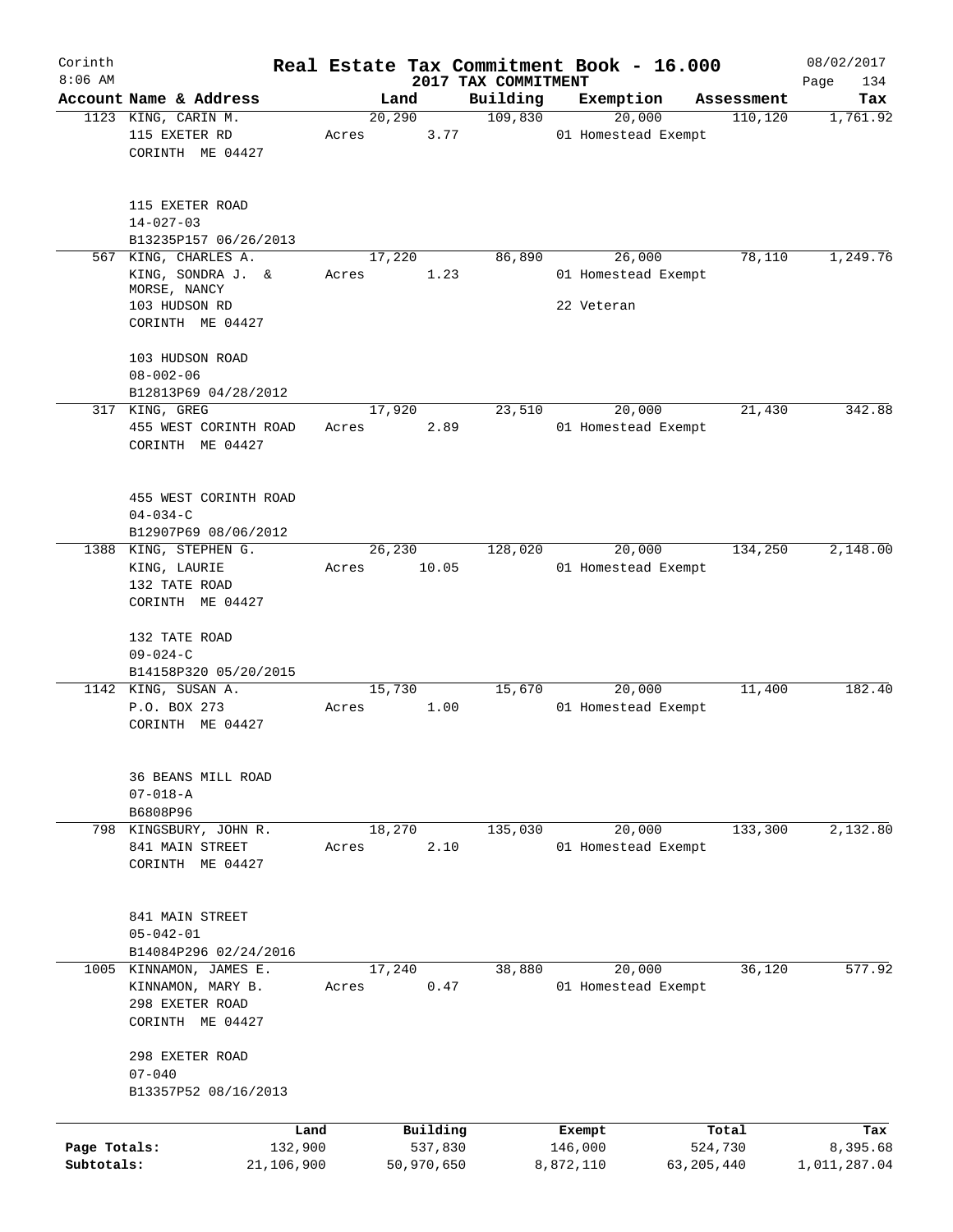| Corinth      |                                         |       |            |                                 | Real Estate Tax Commitment Book - 16.000 |            | 08/02/2017         |
|--------------|-----------------------------------------|-------|------------|---------------------------------|------------------------------------------|------------|--------------------|
| $8:06$ AM    | Account Name & Address                  |       | Land       | 2017 TAX COMMITMENT<br>Building | Exemption                                | Assessment | Page<br>135<br>Tax |
|              | 1336 KINNEY, KEITH R.                   |       | 4,830      | $\mathbf 0$                     | 0                                        | 4,830      | 77.28              |
|              | KINNEY, KAREN J.                        | Acres | 29.30      |                                 |                                          |            |                    |
|              | 470 HUDSON HILL ROAD                    |       |            |                                 |                                          |            |                    |
|              | HUDSON ME 04449                         |       |            |                                 |                                          |            |                    |
|              |                                         |       |            |                                 |                                          |            |                    |
|              | MARSH ROAD N/F OFF                      |       |            |                                 |                                          |            |                    |
|              | $08 - 036$                              |       |            |                                 |                                          |            |                    |
|              | B12512P179 06/21/2011                   |       |            |                                 |                                          |            |                    |
|              | 799 KINNEY, KEITH RALPH                 |       | 10,970     | 7,330                           | 0                                        | 18,300     | 292.80             |
|              | 470 HUDSON HILL ROAD                    | Acres | 26.00      |                                 |                                          |            |                    |
|              | HUDSON ME 04449                         |       |            |                                 |                                          |            |                    |
|              |                                         |       |            |                                 |                                          |            |                    |
|              |                                         |       |            |                                 |                                          |            |                    |
|              | MARSH ROAD N/F OFF                      |       |            |                                 |                                          |            |                    |
|              | $08 - 035$                              |       |            |                                 |                                          |            |                    |
|              | B7759P181                               |       |            |                                 |                                          |            |                    |
|              | 801 KNAPP, SHEILA E.                    |       | 9,940      | 0                               | 0                                        | 9,940      | 159.04             |
|              |                                         | Acres |            |                                 |                                          |            |                    |
|              | KNAPP, JAMES C.                         |       | 1.22       |                                 |                                          |            |                    |
|              | 44 THIRD STREET                         |       |            |                                 |                                          |            |                    |
|              | BANGOR ME 04401-6105                    |       |            |                                 |                                          |            |                    |
|              |                                         |       |            |                                 |                                          |            |                    |
|              | TATE ROAD                               |       |            |                                 |                                          |            |                    |
|              | $06 - 012 - B - 05$                     |       |            |                                 |                                          |            |                    |
|              | B5082P153                               |       |            |                                 |                                          |            |                    |
| 1010         | KNEELAND, TYSON A.                      |       | 18,150     | 77,840                          | 20,000                                   | 75,990     | 1,215.84           |
|              | 802 MAIN STREET                         | Acres | 2.00       |                                 | 01 Homestead Exempt                      |            |                    |
|              | CORINTH ME 04427                        |       |            |                                 |                                          |            |                    |
|              |                                         |       |            |                                 |                                          |            |                    |
|              |                                         |       |            |                                 |                                          |            |                    |
|              | 802 MAIN STREET                         |       |            |                                 |                                          |            |                    |
|              | $05 - 041 - A$                          |       |            |                                 |                                          |            |                    |
|              | B11980P21 11/13/2009                    |       |            |                                 |                                          |            |                    |
|              | 803 KOLIBABEK, LOUIS J.A.<br>(Heirs of) |       | 23,150     | 62,480                          | 0                                        | 85,630     | 1,370.08           |
|              | 740 AVENUE ROAD                         | Acres | 7.40       |                                 |                                          |            |                    |
|              | CORINTH ME 04427                        |       |            |                                 |                                          |            |                    |
|              |                                         |       |            |                                 |                                          |            |                    |
|              |                                         |       |            |                                 |                                          |            |                    |
|              | 740 AVENUE ROAD                         |       |            |                                 |                                          |            |                    |
|              | $01 - 003 - 01$                         |       |            |                                 |                                          |            |                    |
|              | B9595P98                                |       |            |                                 |                                          |            |                    |
|              | 804 KOUSKY, DAVID G.                    |       | 31,720     | 131,910                         | 20,000                                   | 143,630    | 2,298.08           |
|              | KOUSKY, MILDRED                         | Acres | 40.00      |                                 | 01 Homestead Exempt                      |            |                    |
|              | 880 LEDGE HILL ROAD                     |       |            |                                 |                                          |            |                    |
|              |                                         |       |            |                                 |                                          |            |                    |
|              | CORINTH ME 04427                        |       |            |                                 |                                          |            |                    |
|              |                                         |       |            |                                 |                                          |            |                    |
|              | 880 LEDGE HILL ROAD                     |       |            |                                 |                                          |            |                    |
|              | $02 - 009 - A$                          |       |            |                                 |                                          |            |                    |
|              | B3231P323 09/30/1981                    |       |            |                                 |                                          |            |                    |
|              | 572 KROEMER, JENNIFER L.                |       | 31,460     | 53,480                          | 20,000                                   | 64,940     | 1,039.04           |
|              | KROEMER, LYNETTE                        | Acres | 2.00       |                                 | 01 Homestead Exempt                      |            |                    |
|              | 240 TATE ROAD                           |       |            |                                 |                                          |            |                    |
|              | CORINTH ME 04427                        |       |            |                                 |                                          |            |                    |
|              |                                         |       |            |                                 |                                          |            |                    |
|              | 240 TATE ROAD                           |       |            |                                 |                                          |            |                    |
|              | $09 - 015$                              |       |            |                                 |                                          |            |                    |
|              | B7380P303                               |       |            |                                 |                                          |            |                    |
|              |                                         |       |            |                                 |                                          |            |                    |
|              | Land                                    |       | Building   |                                 | Exempt                                   | Total      | Tax                |
| Page Totals: | 130,220                                 |       | 333,040    |                                 | 60,000                                   | 403,260    | 6,452.16           |
| Subtotals:   | 21, 237, 120                            |       | 51,303,690 |                                 | 8,932,110                                | 63,608,700 | 1,017,739.20       |
|              |                                         |       |            |                                 |                                          |            |                    |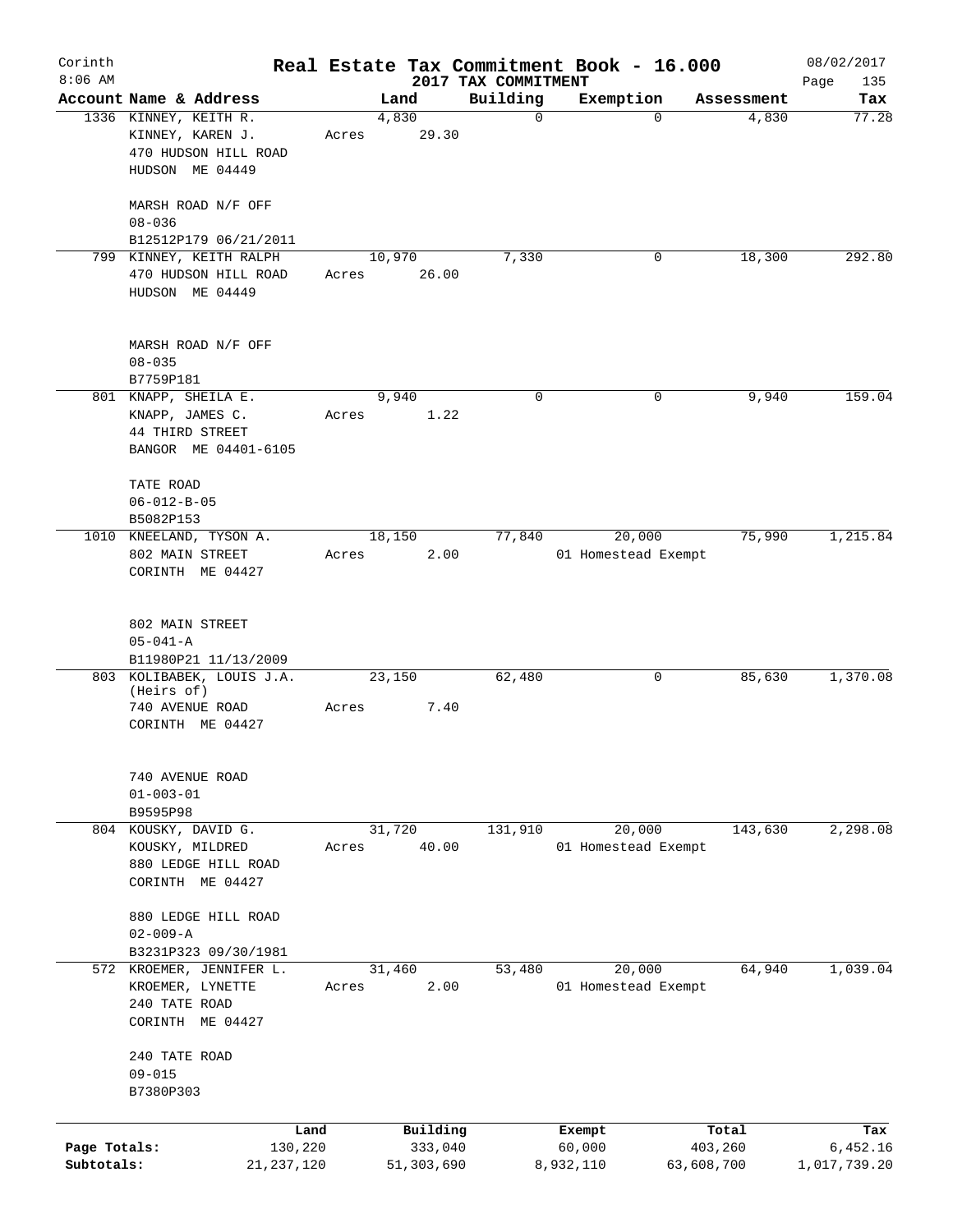| Corinth      |                                       |        |             |                                 | Real Estate Tax Commitment Book - 16.000 |                     | 08/02/2017   |
|--------------|---------------------------------------|--------|-------------|---------------------------------|------------------------------------------|---------------------|--------------|
| $8:06$ AM    | Account Name & Address                |        | Land        | 2017 TAX COMMITMENT<br>Building |                                          |                     | Page<br>136  |
|              | 2030 KROEMER, LYNETTE                 |        | $\mathbf 0$ | 23,220                          | Exemption<br>20,000                      | Assessment<br>3,220 | Tax<br>51.52 |
|              | 240 TATE RD                           |        |             |                                 | 01 Homestead Exempt                      |                     |              |
|              | CORINTH ME 04427-3259                 |        |             |                                 |                                          |                     |              |
|              |                                       |        |             |                                 |                                          |                     |              |
|              |                                       |        |             |                                 |                                          |                     |              |
|              | 15 MEADOW ROAD                        |        |             |                                 |                                          |                     |              |
|              | $09 - 015 - 01H$                      |        |             |                                 |                                          |                     |              |
|              | 1193 KYC, LLC<br>86 MAIN STREET       | 19,800 | 1.00        | 93,620                          | 0                                        | 113,420             | 1,814.72     |
|              | CORINTH ME 04427                      | Acres  |             |                                 |                                          |                     |              |
|              |                                       |        |             |                                 |                                          |                     |              |
|              |                                       |        |             |                                 |                                          |                     |              |
|              | 86 MAIN STREET                        |        |             |                                 |                                          |                     |              |
|              | $11 - 017 - A$                        |        |             |                                 |                                          |                     |              |
|              | B14133P148 04/27/2016                 |        |             |                                 |                                          |                     |              |
|              | 128 KYLE, JOSEPH L.                   | 27,320 |             | 55,630                          | 0                                        | 82,950              | 1,327.20     |
|              | KYLE, RENEE E.<br>399 CENTER ST APT 2 | Acres  | 10.99       |                                 |                                          |                     |              |
|              | BANGOR ME 04401                       |        |             |                                 |                                          |                     |              |
|              |                                       |        |             |                                 |                                          |                     |              |
|              | 647 LEDGE HILL ROAD                   |        |             |                                 |                                          |                     |              |
|              | $01 - 042$                            |        |             |                                 |                                          |                     |              |
|              | B14356P293 12/08/2016                 |        |             |                                 |                                          |                     |              |
|              | 802 LABBE, ANGELA M.                  | 19,160 |             | 28,230                          | 0                                        | 47,390              | 758.24       |
|              | PO BOX 842                            | Acres  | 3.96        |                                 |                                          |                     |              |
|              | GUILFORD ME 04443                     |        |             |                                 |                                          |                     |              |
|              |                                       |        |             |                                 |                                          |                     |              |
|              | 501 MCCARD ROAD                       |        |             |                                 |                                          |                     |              |
|              | $01 - 004 - 02 - D$                   |        |             |                                 |                                          |                     |              |
|              | B11500P266 07/15/2008                 |        |             |                                 |                                          |                     |              |
|              | 369 LABELLE, JAMES R.                 | 18,320 |             | 74,930                          | 20,000                                   | 73,250              | 1,172.00     |
|              | LABELLE, AMANDA L.                    | Acres  | 2.79        |                                 | 01 Homestead Exempt                      |                     |              |
|              | 146 HUDSON ROAD                       |        |             |                                 |                                          |                     |              |
|              | CORINTH ME 04427                      |        |             |                                 |                                          |                     |              |
|              | 146 HUDSON ROAD                       |        |             |                                 |                                          |                     |              |
|              | $11 - 025$                            |        |             |                                 |                                          |                     |              |
|              | B11173P11 10/17/2007                  |        |             |                                 |                                          |                     |              |
|              | 1057 LADD, GERALD A.                  | 16,330 |             | 108,400                         | $\mathbf 0$                              | 124,730             | 1,995.68     |
|              | LADD, KARRY L.                        | Acres  | 1.16        |                                 |                                          |                     |              |
|              | 103 LEDGE HILL RD                     |        |             |                                 |                                          |                     |              |
|              | CORINTH ME 04427-3125                 |        |             |                                 |                                          |                     |              |
|              | 103 LEDGE HILL ROAD                   |        |             |                                 |                                          |                     |              |
|              | $04 - 010$                            |        |             |                                 |                                          |                     |              |
|              | B13214P203 06/11/2013                 |        |             |                                 |                                          |                     |              |
| 1002         | LADD, JEFFREY D.                      | 16,620 |             | 109,060                         | 20,000                                   | 105,680             | 1,690.88     |
|              | LADD, ELICIA                          | Acres  | 1.77        |                                 | 01 Homestead Exempt                      |                     |              |
|              | 367 EXETER ROAD                       |        |             |                                 |                                          |                     |              |
|              | CORINTH ME 04427                      |        |             |                                 |                                          |                     |              |
|              | 367 EXETER ROAD                       |        |             |                                 |                                          |                     |              |
|              | $07 - 009 - B$                        |        |             |                                 |                                          |                     |              |
|              | B14296P54 10/03/2016                  |        |             |                                 |                                          |                     |              |
|              |                                       |        |             |                                 |                                          |                     |              |
|              |                                       |        |             |                                 |                                          |                     |              |
|              | Land                                  |        | Building    |                                 | Exempt                                   | Total               | Tax          |
| Page Totals: | 117,550                               |        | 493,090     |                                 | 60,000                                   | 550,640             | 8,810.24     |

**Subtotals:** 21,354,670 51,796,780 8,992,110 64,159,340 1,026,549.44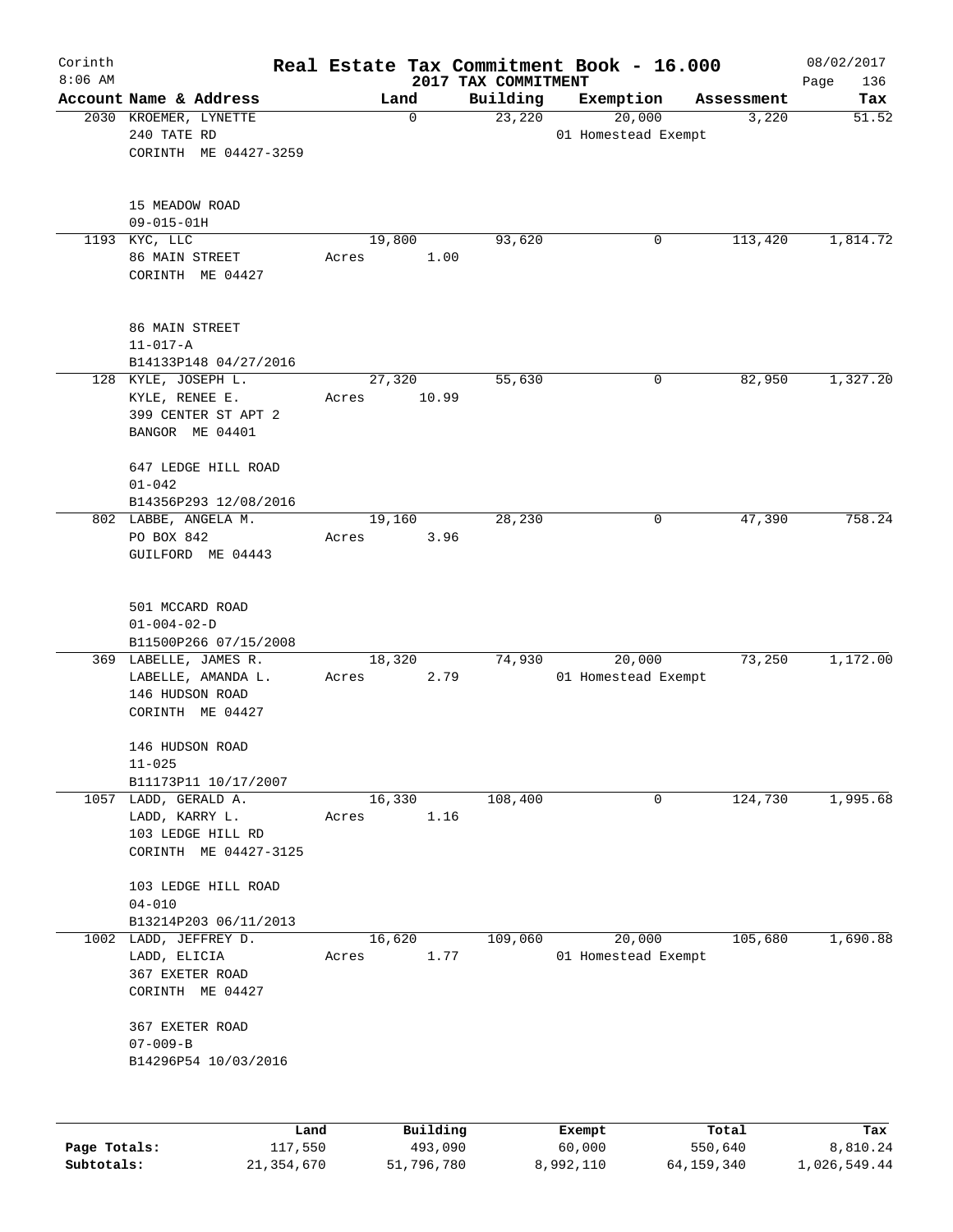| Corinth<br>$8:06$ AM       |                                                                                                                      |       |                                   | 2017 TAX COMMITMENT | Real Estate Tax Commitment Book - 16.000 |                                | 08/02/2017<br>Page<br>137       |
|----------------------------|----------------------------------------------------------------------------------------------------------------------|-------|-----------------------------------|---------------------|------------------------------------------|--------------------------------|---------------------------------|
|                            | Account Name & Address                                                                                               |       | Land                              | Building            | Exemption                                | Assessment                     | Tax                             |
|                            | 807 LAFLAMME, RONALD G.<br>LAFLAMME, DAWN M.<br>5 RIDGE ROAD<br>CORINTH ME 04427                                     |       | 16,890<br>Acres 2.00              | 107,520             | 20,000<br>01 Homestead Exempt            | 104,410                        | 1,670.56                        |
|                            | 5 RIDGE ROAD<br>$12 - 009 - A$                                                                                       |       |                                   |                     |                                          |                                |                                 |
|                            | B4333P284                                                                                                            |       |                                   |                     |                                          |                                |                                 |
|                            | 808 LAFORGE, ELIZABETH R.<br>P.O. BOX 525<br>CORINTH ME 04427                                                        | Acres | 18,340<br>3.25                    | 79,810              | 20,000<br>01 Homestead Exempt            | 78,150                         | 1,250.40                        |
|                            | 421 MAIN STREET<br>$13 - 001 - A$                                                                                    |       |                                   |                     |                                          |                                |                                 |
|                            | B6506P263                                                                                                            |       |                                   |                     |                                          |                                |                                 |
|                            | 1549 LAGASSE MERRITT,<br>DEBORAH<br>ROBINSON, DONNA (HEIRS Acres 8.00<br>OF)<br>40 EVERETT STREET<br>BANGOR ME 04401 |       | 15,820                            | 0                   | 0                                        | 15,820                         | 253.12                          |
|                            | CUSHMAN ROAD<br>$03 - 006 - E$<br>B11883P285 08/20/2009 B7043P282<br>279 LAGASSE, DANIEL J.                          |       | 16,650                            | $\mathbf 0$         | 0                                        | 16,650                         | 266.40                          |
|                            | LAGASSE, HEIDI<br>PO BOX 1183<br>ROY WA 98580                                                                        |       | Acres 44.30                       |                     |                                          |                                |                                 |
|                            | RABBIT PATH<br>$06 - 043$<br>B14300P118 09/30/2016                                                                   |       |                                   |                     |                                          |                                |                                 |
|                            | 568 LAKEVILLE SHORES, INC.                                                                                           |       | 11,700                            | 0                   | 0                                        | 11,700                         | 187.20                          |
|                            | PO BOX 96<br>WINN ME 04495                                                                                           | Acres | 1.67                              |                     |                                          |                                |                                 |
|                            | HUDSON ROAD<br>$08 - 002 - 09$                                                                                       |       |                                   |                     |                                          |                                |                                 |
|                            | B10670P123 10/12/2006                                                                                                |       |                                   |                     |                                          |                                |                                 |
|                            | 569 LAKEVILLE SHORES, INC.<br>PO BOX 96<br>WINN ME 04495                                                             | Acres | 12,220<br>2.10                    | 0                   | 0                                        | 12,220                         | 195.52                          |
|                            | HUDSON ROAD<br>$08 - 002 - 10$                                                                                       |       |                                   |                     |                                          |                                |                                 |
|                            | B10670P123 10/12/2006                                                                                                |       |                                   |                     |                                          |                                |                                 |
|                            | 208 LALIBERTE, RICHARD<br>LALIBERTE, LINDA<br>93 COVERED BRIDGE ROAD<br>CORINTH ME 04427                             | Acres | 23,100<br>14.00                   | 63,790              | 20,000<br>01 Homestead Exempt            | 66,890                         | 1,070.24                        |
|                            | 93 COVERED BRIDGE ROAD<br>$02 - 040$<br>B12518P194 02/25/2011                                                        |       |                                   |                     |                                          |                                |                                 |
|                            |                                                                                                                      |       |                                   |                     |                                          |                                |                                 |
| Page Totals:<br>Subtotals: | Land<br>114,720<br>21,469,390                                                                                        |       | Building<br>251,120<br>52,047,900 |                     | Exempt<br>60,000<br>9,052,110            | Total<br>305,840<br>64,465,180 | Tax<br>4,893.44<br>1,031,442.88 |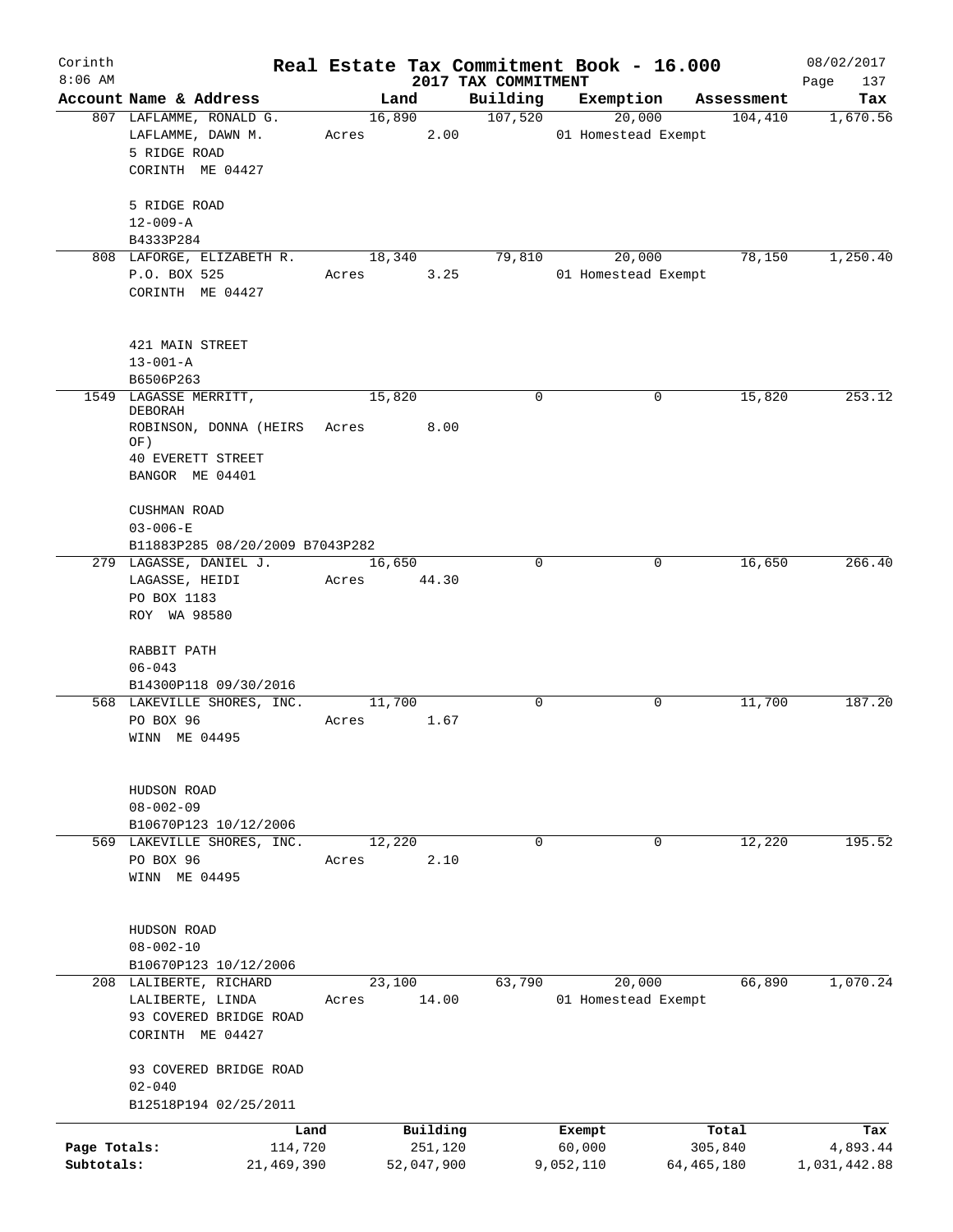| Corinth<br>$8:06$ AM |                                                                           |       |                 | 2017 TAX COMMITMENT | Real Estate Tax Commitment Book - 16.000 |            | 08/02/2017<br>Page<br>138 |
|----------------------|---------------------------------------------------------------------------|-------|-----------------|---------------------|------------------------------------------|------------|---------------------------|
|                      | Account Name & Address                                                    |       | Land            | Building            | Exemption                                | Assessment | Tax                       |
|                      | 1682 LALLY, LYNNE<br>211 COVERED BRIDGE RD<br>CORINTH ME 04427            |       | $\mathbf 0$     | 14,590              | 14,590<br>01 Homestead Exempt            | 0          | 0.00                      |
|                      | 211 COVERED BRIDGE ROAD<br>$02 - 038 - 07H$                               |       |                 |                     |                                          |            |                           |
|                      | 1952 LAMARCHE, RONALD A.                                                  |       | 34,150          | 196,370             | 20,000                                   | 210,520    | 3,368.32                  |
|                      | LAMARCHE, YVETTE D.<br>PO BOX 249<br>CORINTH ME 04427                     | Acres | 26.58           |                     | 01 Homestead Exempt                      |            |                           |
|                      | 234 WHITE SCHOOLHOUSE<br>ROAD<br>$08 - 029 - B$                           |       |                 |                     |                                          |            |                           |
|                      | B9758P121 02/23/2005                                                      |       |                 |                     |                                          |            |                           |
|                      | 2069 LAMBERT FAMILY TRUST                                                 |       | 16,890          | 117,570             | 20,000                                   | 114,460    | 1,831.36                  |
|                      | WILLIAM D. LAMBERT<br>TRUSTEE<br>116 BEECH GROVE ROAD<br>CORINTH ME 04427 | Acres | 2.00            |                     | 01 Homestead Exempt                      |            |                           |
|                      | 116 BEECH GROVE ROAD<br>$02 - 056 - C$                                    |       |                 |                     |                                          |            |                           |
|                      | B12254P73 09/14/2010                                                      |       |                 |                     |                                          |            |                           |
|                      | 810 LAMBERT, FRANK L.<br>LAMBERT, KAREN L.                                | Acres | 42,940<br>28.00 | 131,940             | 26,000<br>01 Homestead Exempt            | 148,880    | 2,382.08                  |
|                      | (Heirs of)                                                                |       |                 |                     |                                          |            |                           |
|                      | 114 BEECH GROVE ROAD<br>CORINTH ME 04427                                  |       |                 |                     | 22 Veteran                               |            |                           |
|                      | 114 BEECH GROVE ROAD<br>$02 - 056$<br>B4807P205                           |       |                 |                     |                                          |            |                           |
|                      | 811 LAMBERT, WILLIAM D.                                                   |       | 27,620          | 4,500               | 0                                        | 32,120     | 513.92                    |
|                      | LAMBERT, VICTORIA A. M. Acres<br>116 BEECH GROVE ROAD<br>CORINTH ME 04427 |       | 30.00           |                     |                                          |            |                           |
|                      | 104 BEECH GROVE ROAD<br>$02 - 056 - B$                                    |       |                 |                     |                                          |            |                           |
|                      | B14185P41 06/20/2016                                                      |       |                 |                     |                                          |            |                           |
|                      | 813 LANCASTER, JEFFREY M.<br>513 MAIN STREET<br>CORINTH ME 04427          | Acres | 11,120<br>0.30  | 78,590              | 20,000<br>01 Homestead Exempt            | 69,710     | 1,115.36                  |
|                      | 513 MAIN STREET<br>$08 - 016$<br>B1672P37                                 |       |                 |                     |                                          |            |                           |

|              | Land       | Building   | Exempt    | Total      | Tax          |
|--------------|------------|------------|-----------|------------|--------------|
| Page Totals: | 132,720    | 543,560    | 100,590   | 575,690    | 9,211.04     |
| Subtotals:   | 21,602,110 | 52,591,460 | 9,152,700 | 65,040,870 | 1,040,653.92 |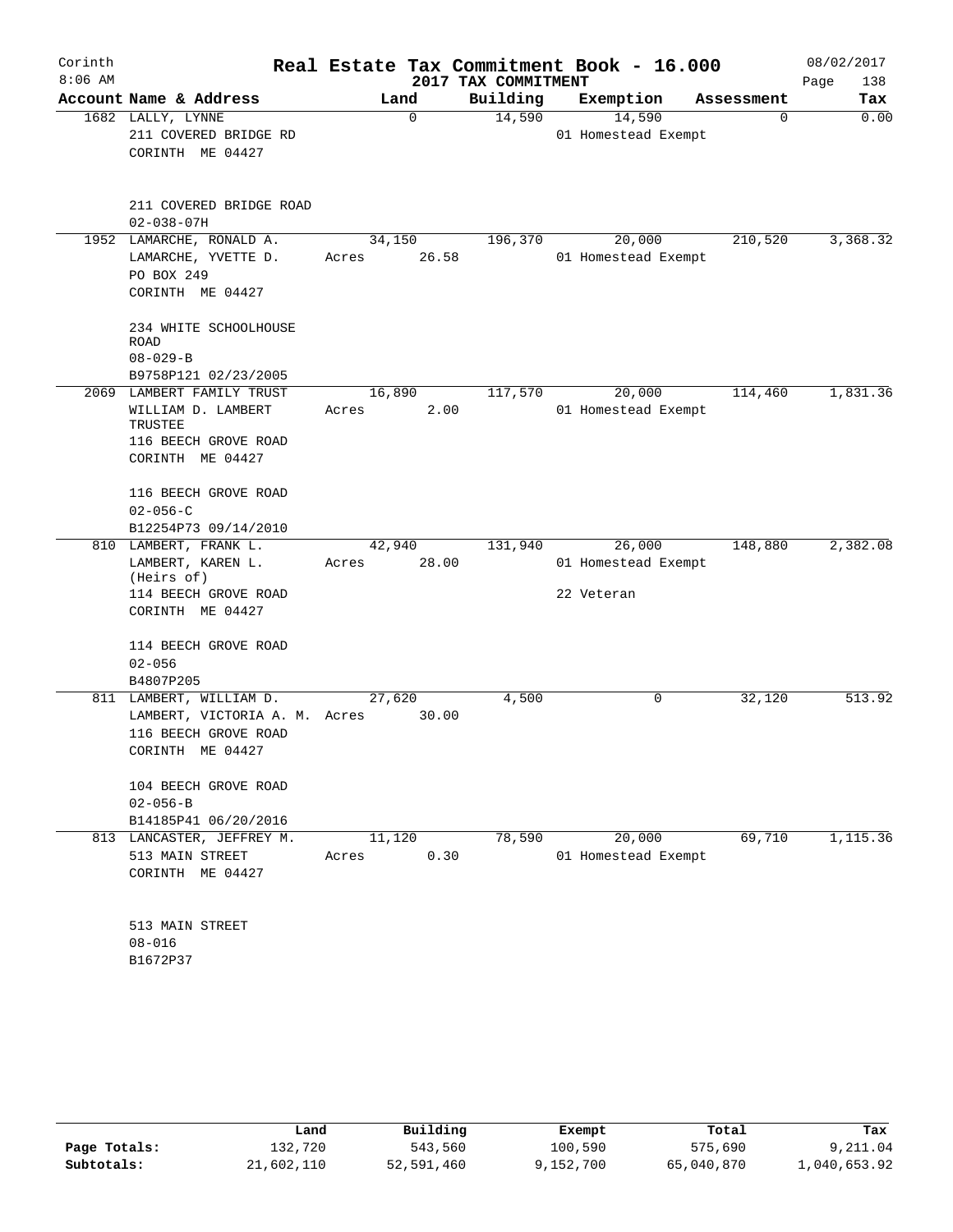| Corinth<br>$8:06$ AM       |                                                                                                                       | Real Estate Tax Commitment Book - 16.000 | 2017 TAX COMMITMENT |                                             |                       | 08/02/2017               |
|----------------------------|-----------------------------------------------------------------------------------------------------------------------|------------------------------------------|---------------------|---------------------------------------------|-----------------------|--------------------------|
|                            | Account Name & Address                                                                                                | Land                                     | Building            | Exemption                                   | Assessment            | Page<br>139<br>Tax       |
|                            | 814 LANCASTER, MARCIA<br>LANCASTER, SHANE, SHAWNA, Acres<br><b>SHANNON</b><br>254 BEANS MILL ROAD<br>CORINTH ME 04427 | 9,400<br>0.92                            | 0                   |                                             | 9,400<br>$\Omega$     | 150.40                   |
|                            | BEANS MILL ROAD<br>$04 - 019 - 13$<br>B3403P257                                                                       |                                          |                     |                                             |                       |                          |
|                            | 815 LANCASTER, MICHAEL K.<br>LANCASTER, MARCIA L.<br>254 BEANS MILL ROAD<br>CORINTH ME 04427                          | 16,700<br>1.84<br>Acres                  | 72,610              | 26,000<br>01 Homestead Exempt<br>22 Veteran | 63,310                | 1,012.96                 |
|                            | 254 BEANS MILL ROAD<br>$04 - 019 - 14$<br>B2889P205                                                                   |                                          |                     |                                             |                       |                          |
|                            | 1792 LANDES, CARRIE A.<br>1387 N. SANTA ANNA CT.<br>CHANDLER AZ 85224                                                 | 20,490<br>Acres<br>3.93                  | 137,790             |                                             | 0<br>158,280          | 2,532.48                 |
|                            | 1020 MAIN STREET<br>$06 - 010 - D$<br>B13271P296 07/23/2013                                                           |                                          |                     |                                             |                       |                          |
|                            | 1911 LANE, MICHAEL P.<br>LANE, AMANDA L.<br>9 BRUCE ROAD<br>CORINTH ME 04427                                          | 17,060<br>1.10<br>Acres                  | 138,610             | 20,000<br>01 Homestead Exempt               | 135,670               | 2,170.72                 |
|                            | 9 BRUCE ROAD<br>$08 - 012 - 25$<br>B14181P20 06/15/2016                                                               |                                          |                     |                                             |                       |                          |
|                            | 817 LANE, PAUL C.<br>1906 KILLARNEY DR<br>WESTMINSTER MD 21157                                                        | 33,390<br>63.50<br>Acres                 | 0                   |                                             | 33,390<br>0           | 534.24                   |
|                            | MAIN STREET<br>$05 - 043$<br>B9237P304                                                                                |                                          |                     |                                             |                       |                          |
|                            | 819 LANE, RICHARD<br>194 MAYO ROAD<br>HAMPDEN ME 04444                                                                | 11,020<br>70.00<br>Acres                 | 0                   |                                             | 11,020<br>0           | 176.32                   |
|                            | HUDSON ROAD N/F OFF<br>$09 - 031$<br>B2219P81                                                                         |                                          |                     |                                             |                       |                          |
|                            | 948 LANGLAIS, AMANDA M.<br>370 McCard Rd<br>Corinth ME 04427                                                          | 16,020<br>1.25<br>Acres                  | 98,930              | 20,000<br>01 Homestead Exempt               | 94,950                | 1,519.20                 |
|                            | 370 MCCARD ROAD<br>$01 - 017$<br>B12840P130 06/07/2012                                                                |                                          |                     |                                             |                       |                          |
|                            | Land                                                                                                                  | Building                                 |                     | Exempt                                      | Total                 | Tax                      |
| Page Totals:<br>Subtotals: | 124,080<br>21,726,190                                                                                                 | 447,940<br>53,039,400                    |                     | 66,000<br>9,218,700                         | 506,020<br>65,546,890 | 8,096.32<br>1,048,750.24 |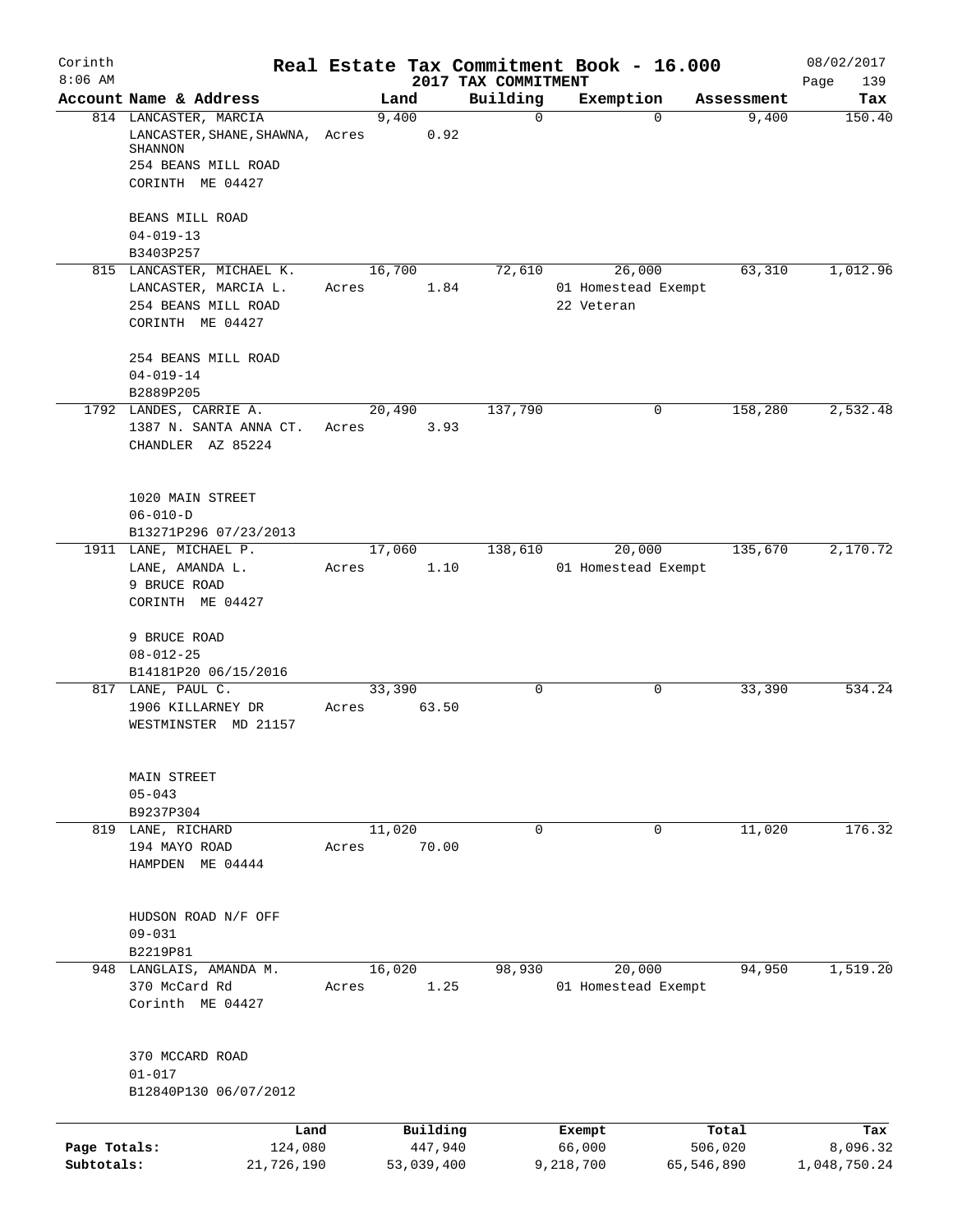| Corinth                    |                                                                                      |       |                       |                     | Real Estate Tax Commitment Book - 16.000 |                       | 08/02/2017               |
|----------------------------|--------------------------------------------------------------------------------------|-------|-----------------------|---------------------|------------------------------------------|-----------------------|--------------------------|
| $8:06$ AM                  | Account Name & Address                                                               |       |                       | 2017 TAX COMMITMENT |                                          |                       | 140<br>Page              |
|                            | 1405 LAPAN, JOHN M.                                                                  |       | Land<br>19,160        | Building<br>77,590  | Exemption<br>20,000                      | Assessment<br>76,750  | Tax<br>1,228.00          |
|                            | 374 WEST CORINTH ROAD<br>CORINTH ME 04427                                            | Acres | 3.96                  |                     | 01 Homestead Exempt                      |                       |                          |
|                            | 374 WEST CORINTH ROAD<br>$05 - 002 - 01$<br>B8350P342                                |       |                       |                     |                                          |                       |                          |
|                            | 252 LAPREE, STACI                                                                    |       | 17,910                | 209,060             | 0                                        | 226,970               | 3,631.52                 |
|                            | 10 MARSH ROAD<br>CORINTH ME 04427                                                    | Acres | 2.88                  |                     |                                          |                       |                          |
|                            | 10 MARSH ROAD<br>$09 - 002$<br>B13828P214 04/30/2015                                 |       |                       |                     |                                          |                       |                          |
|                            | 601 LARCOMBE, JEREMY J.                                                              |       | 15,520                | 60,560              | 20,000                                   | 56,080                | 897.28                   |
|                            | 42 RABBIT PATH<br>CORINTH ME 04427                                                   | Acres | 1.95                  |                     | 01 Homestead Exempt                      |                       |                          |
|                            | 42 RABBIT PATH<br>$06 - 024 - 12$                                                    |       |                       |                     |                                          |                       |                          |
|                            | B13855P1 06/03/2015                                                                  |       |                       |                     |                                          |                       |                          |
|                            | 419 LARCOMBE, JEREMY J.<br>42 RABBIT PATH<br>CORINTH ME 04427                        | Acres | 9,100<br>6.52         | 0                   | 0                                        | 9,100                 | 145.60                   |
|                            | RABBIT PATH N/F OFF<br>$06 - 026$                                                    |       |                       |                     |                                          |                       |                          |
|                            | B14094P221 03/04/2016                                                                |       |                       |                     |                                          |                       |                          |
|                            | 1375 LAROCHELLE, DAVID A.<br>ANTONELLI, KIM M.<br>511 MUDGETT RD<br>CORINTH ME 04427 | Acres | 20,360<br>4.99        | 111,420             | 0                                        | 131,780               | 2,108.48                 |
|                            | 511 MUDGETT ROAD<br>$02 - 036 - D$                                                   |       |                       |                     |                                          |                       |                          |
|                            | B12914P186 08/15/2012<br>62 LARSON, AARON L                                          |       |                       |                     | 20,000                                   | 89,310                | 1,428.96                 |
|                            | LARSON, LIZA V.<br>PO BOX 86<br>KENDUSKEAG ME 04450                                  | Acres | 13,810<br>0.69        | 95,500              | 01 Homestead Exempt                      |                       |                          |
|                            | 374 EXETER ROAD<br>$07 - 010 - A$                                                    |       |                       |                     |                                          |                       |                          |
|                            | B14054P95 01/11/2016                                                                 |       |                       |                     |                                          |                       |                          |
| 1147                       | LASSELL, DAVID E.<br>LASSELL, ADA E.<br>16 TATE ROAD                                 | Acres | 16,310<br>1.50        | 23,790              | 20,000<br>01 Homestead Exempt            | 20,100                | 321.60                   |
|                            | CORINTH, ME 04427                                                                    |       |                       |                     |                                          |                       |                          |
|                            | 16 TATE ROAD<br>$09 - 028 - C$                                                       |       |                       |                     |                                          |                       |                          |
|                            | B6844P197                                                                            |       |                       |                     |                                          |                       |                          |
|                            |                                                                                      | Land  | Building              |                     | Exempt                                   | Total                 | Tax                      |
| Page Totals:<br>Subtotals: | 112,170<br>21,838,360                                                                |       | 577,920<br>53,617,320 |                     | 80,000<br>9,298,700                      | 610,090<br>66,156,980 | 9,761.44<br>1,058,511.68 |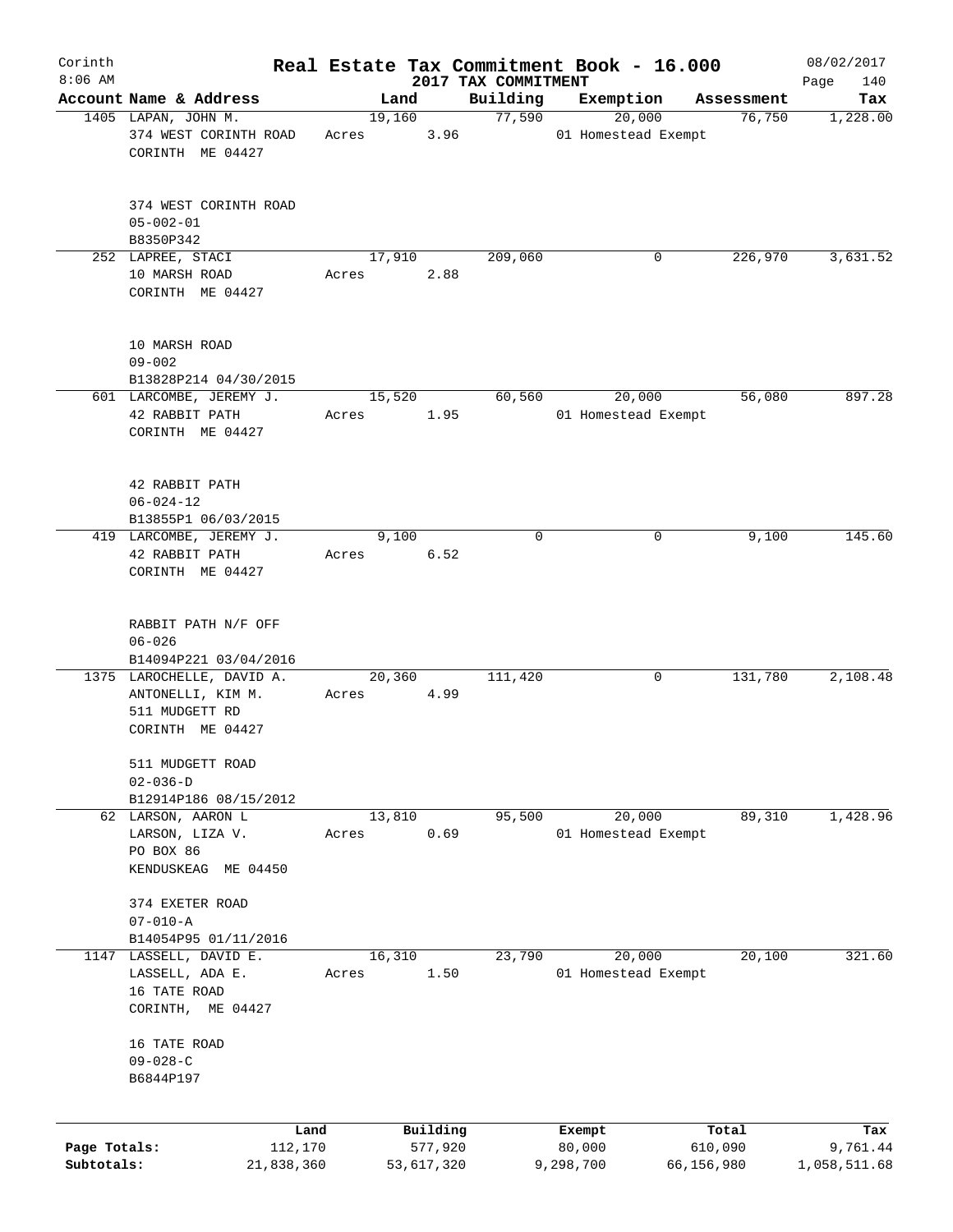| Corinth<br>$8:06$ AM |                                                                                                 |                 |             | 2017 TAX COMMITMENT | Real Estate Tax Commitment Book - 16.000 |            | 08/02/2017<br>Page<br>141 |
|----------------------|-------------------------------------------------------------------------------------------------|-----------------|-------------|---------------------|------------------------------------------|------------|---------------------------|
|                      | Account Name & Address                                                                          | Land            |             | Building            | Exemption                                | Assessment | Tax                       |
|                      | 820 LASSELL, DAVID E.<br>LASSELL, ADA E.<br>16 TATE ROAD<br>CORINTH ME 04427                    | 4,810<br>Acres  | 0.04        | 33,580              | $\Omega$                                 | 38,390     | 614.24                    |
|                      | 305 MAIN STREET<br>$15 - 025$<br>B2779P8                                                        |                 |             |                     |                                          |            |                           |
|                      | 204 LASSELL, MATTHEW D.<br>LASSELL, JODI L.<br>PO BOX 442<br>CORINTH ME 04427                   | 12,710<br>Acres | 0.44        | 100,200             | 20,000<br>01 Homestead Exempt            | 92,910     | 1,486.56                  |
|                      | 347 MAIN STREET<br>$15 - 002$<br>B12264P142 09/24/2010                                          |                 |             |                     |                                          |            |                           |
|                      | 822 LATOURETTE JR, RONALD<br>Ε.<br>614 LEDGE HILL ROAD<br>CORINTH ME 04427                      |                 | $\mathbf 0$ | 34,600              | 20,000<br>01 Homestead Exempt            | 14,600     | 233.60                    |
|                      | 614 LEDGE HILL ROAD<br>$02 - 018 - 01H$                                                         |                 |             |                     |                                          |            |                           |
|                      | 821 LATOURETTE, RONALD E.<br>LATOURETTE, RUTH ANN<br>586 LEDGE HILL ROAD<br>CORINTH ME 04427    | 52,580<br>Acres | 66.00       | 69,250              | 20,000<br>01 Homestead Exempt            | 101,830    | 1,629.28                  |
|                      | 586 LEDGE HILL ROAD<br>$02 - 018$<br>B2113P222                                                  |                 |             |                     |                                          |            |                           |
|                      | 823 LAVIN, CHRISTOPHER M.<br>MAGILL, SANDRA J.<br>2102 SCARLET OAK DRIVE<br>RICHARDSON TX 75081 | 36,130<br>Acres | 62.82       | 96,030              | 0                                        | 132,160    | 2,114.56                  |
|                      | 431 BLACK ROAD<br>$02 - 032$<br>B4408P365                                                       |                 |             |                     |                                          |            |                           |
|                      | 1928 LAWLER, LORI<br>344 MAIN ST. LOT 13<br>CORINTH ME 04427                                    |                 | 0           | 11,000              | 11,000<br>01 Homestead Exempt            | 0          | 0.00                      |
|                      | 344 MAIN STREET LOT 13<br>$08 - 003 - 13H$                                                      |                 |             |                     |                                          |            |                           |
| 1732                 | LAWRENCE, MARVIN (HEIRS<br>OF)<br>344 MAIN STREET, LOT 23<br>CORINTH ME 04427                   |                 | 0           | 27,760              | 20,000<br>01 Homestead Exempt            | 7,760      | 124.16                    |
|                      | 344 MAIN STREET LOT 23<br>$08 - 003 - 23H$                                                      |                 |             |                     |                                          |            |                           |
|                      | Land                                                                                            |                 | Building    |                     | Exempt                                   | Total      | Tax                       |
| Page Totals:         | 106,230                                                                                         |                 | 372,420     |                     | 91,000                                   | 387,650    | 6,202.40                  |

**Subtotals:** 21,944,590 53,989,740 9,389,700 66,544,630 1,064,714.08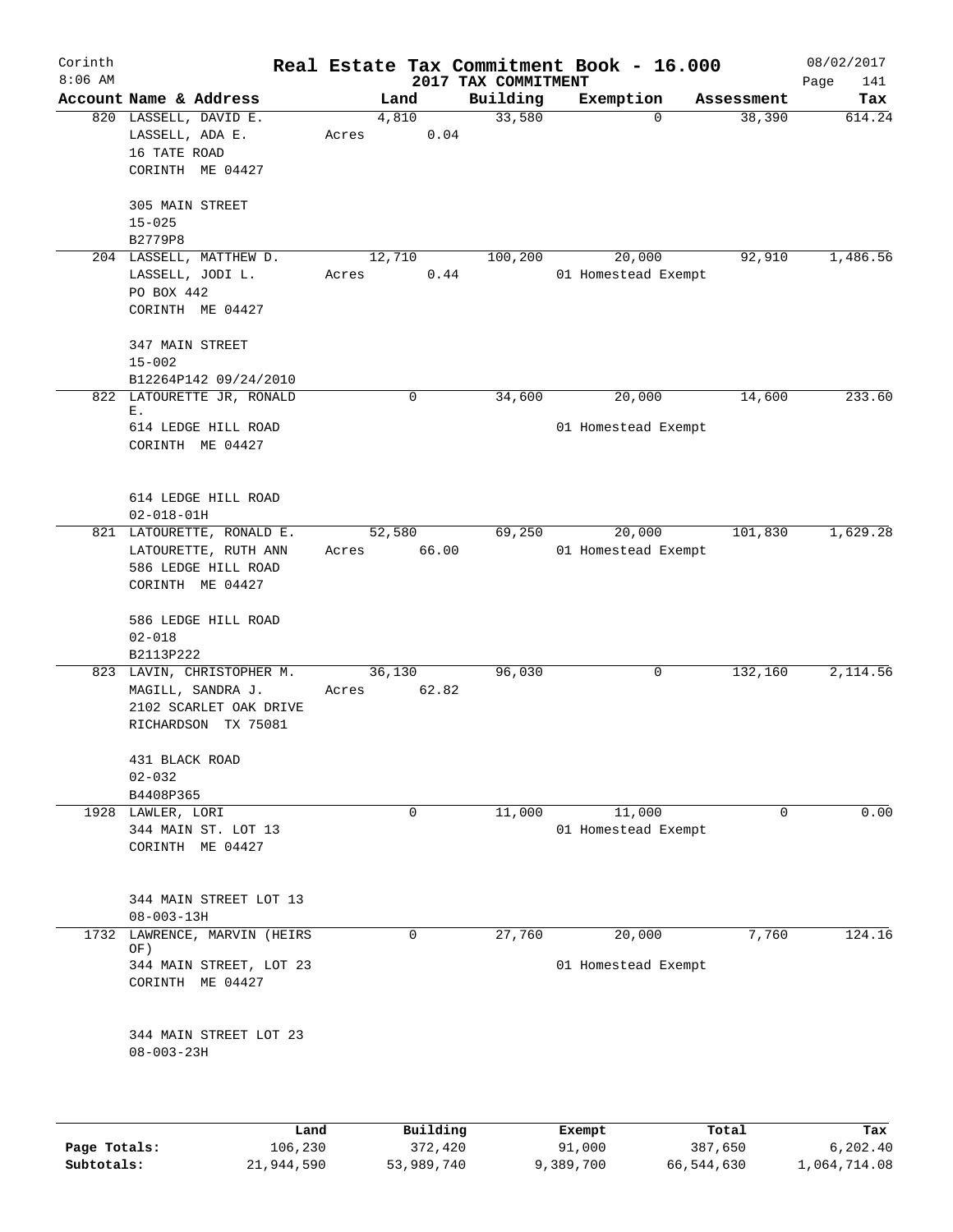| Corinth   |                                                                                         |                 |             |                                 | Real Estate Tax Commitment Book - 16.000    |                    | 08/02/2017         |
|-----------|-----------------------------------------------------------------------------------------|-----------------|-------------|---------------------------------|---------------------------------------------|--------------------|--------------------|
| $8:06$ AM | Account Name & Address                                                                  | Land            |             | 2017 TAX COMMITMENT<br>Building | Exemption                                   | Assessment         | 142<br>Page<br>Tax |
|           | 298 LAWRENCE, WAYNE L.<br>LAWRENCE, DEBRA A.<br>418 BLACK ROAD<br>CORINTH ME 04427      | 15,730<br>Acres | 1.00        | 51,070                          |                                             | 66,800<br>$\Omega$ | 1,068.80           |
|           | 408 BLACK ROAD<br>$02 - 029 - D$<br>B10167P295 11/01/2005                               |                 |             |                                 |                                             |                    |                    |
|           | 825 LAWRENCE, WAYNE L.<br>LAWRENCE, DEBRA A.<br>418 BLACK ROAD<br>CORINTH ME 04427      | 24,870<br>Acres | 8.88        | 136,640                         | 20,000<br>01 Homestead Exempt               | 141,510            | 2,264.16           |
|           | 418 BLACK ROAD<br>$02 - 031 - A$<br>B5669P346                                           |                 |             |                                 |                                             |                    |                    |
|           | 1582 LEAVITT, BILLIE JO<br>434 TATE ROAD LOT #30<br>CORINTH ME 04427                    |                 | $\mathbf 0$ | 11,500                          | 11,500<br>01 Homestead Exempt               |                    | 0.00<br>0          |
|           | 434 TATE ROAD LOT 30<br>$06 - 019 - 30H$                                                |                 |             |                                 |                                             |                    |                    |
|           | 831 LEAVITT, DEEDRA J.<br>791 LEDGE HILL ROAD<br>CORINTH ME 04427                       | 16,890<br>Acres | 2.00        | 92,960                          | 20,000<br>01 Homestead Exempt               | 89,850             | 1,437.60           |
|           | 791 LEDGE HILL ROAD<br>$02 - 002 - C$<br>B12822P349 05/15/2012                          |                 |             |                                 |                                             |                    |                    |
|           | 1110 LEAVITT, SHELLA<br>968 MAIN STREET LOT 15<br>CORINTH ME 04427                      |                 | 0           | 18,890                          |                                             | 18,890<br>0        | 302.24             |
|           | 968 MAIN STREET LOT 15<br>$06 - 012 - D - 15H$                                          |                 |             |                                 |                                             |                    |                    |
|           | 1592 LEBLANC, WILLIAM<br>434 TATE ROAD LOT 28<br>CORINTH ME 04427                       |                 | $\mathbf 0$ | 22,950                          | 22,950<br>01 Homestead Exempt<br>22 Veteran |                    | $\Omega$<br>0.00   |
|           | 434 TATE ROAD LOT 28<br>$06 - 019 - 28H$                                                |                 |             |                                 |                                             |                    |                    |
|           | 1765 LEIGHTON, COREY<br>LEIGHTON, BETHANY<br>344 MAIN STREET LOT 33<br>CORINTH ME 04427 |                 | 0           | 23,010                          | 20,000<br>01 Homestead Exempt               | 3,010              | 48.16              |
|           | 344 MAIN STREET LOT 33<br>$08 - 003 - 33H$                                              |                 |             |                                 |                                             |                    |                    |
|           |                                                                                         |                 |             |                                 |                                             |                    |                    |

|              | Land       | Building   | Exempt    | Total      | Tax          |
|--------------|------------|------------|-----------|------------|--------------|
| Page Totals: | 57,490     | 357,020    | 94,450    | 320,060    | 5,120.96     |
| Subtotals:   | 22,002,080 | 54,346,760 | 9,484,150 | 66,864,690 | 1,069,835.04 |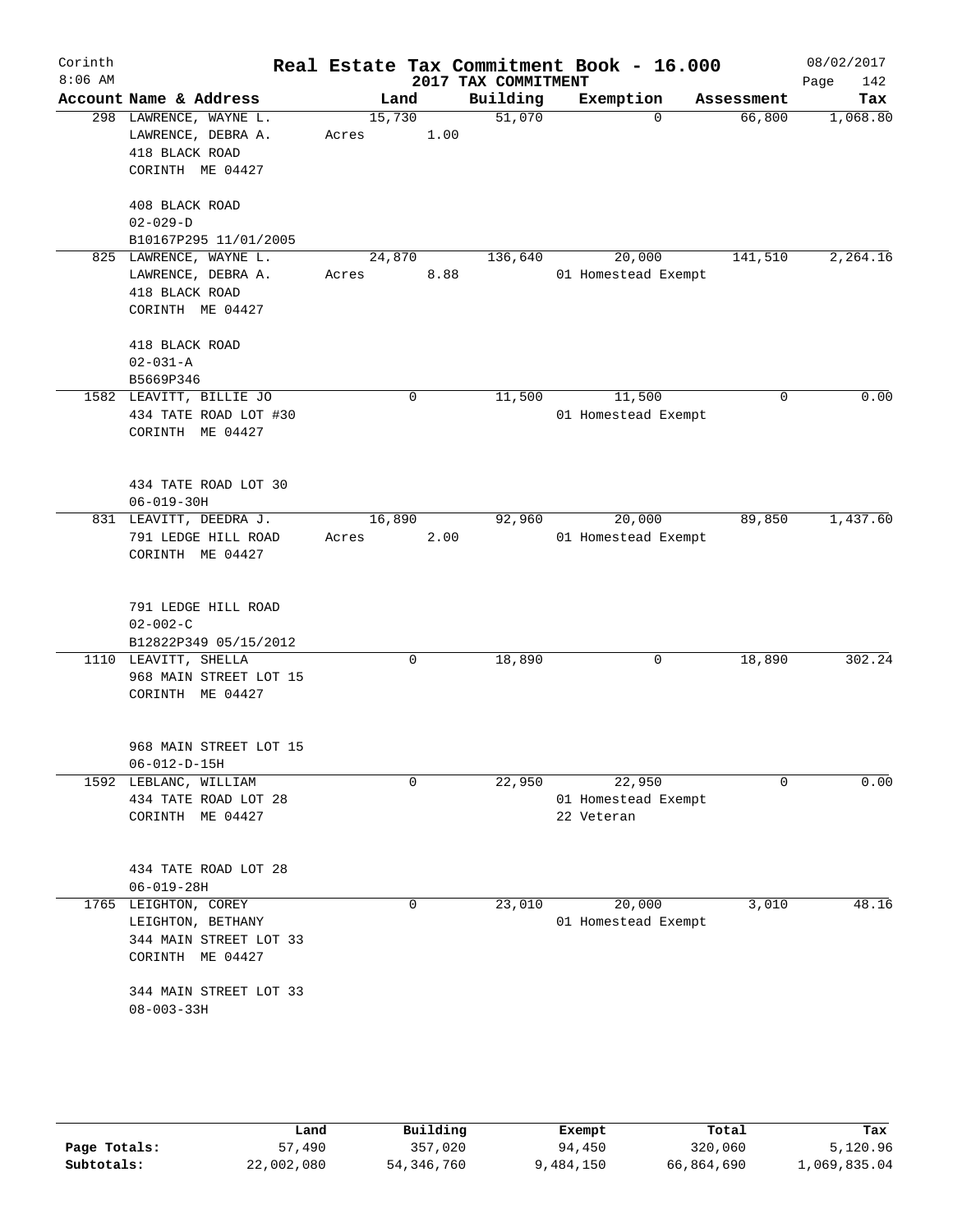| Corinth      |                           |       |          |                                 | Real Estate Tax Commitment Book - 16.000 |   |            | 08/02/2017         |
|--------------|---------------------------|-------|----------|---------------------------------|------------------------------------------|---|------------|--------------------|
| $8:06$ AM    | Account Name & Address    |       | Land     | 2017 TAX COMMITMENT<br>Building | Exemption                                |   | Assessment | Page<br>143<br>Tax |
|              | 1498 LEMKE, JEFFREY       |       | 16,950   | 183,310                         | 20,000                                   |   | 180,260    | 2,884.16           |
|              | LEMKE, MARY               | Acres | 1.01     |                                 | 01 Homestead Exempt                      |   |            |                    |
|              | 27 VILLAGE DRIVE          |       |          |                                 |                                          |   |            |                    |
|              | CORINTH ME 04427          |       |          |                                 |                                          |   |            |                    |
|              | 27 VILLAGE DRIVE          |       |          |                                 |                                          |   |            |                    |
|              | $11 - 002 - 12$           |       |          |                                 |                                          |   |            |                    |
|              | B13008P200 11/13/2012     |       |          |                                 |                                          |   |            |                    |
|              | 1848 LENNON, GRANT O.     |       | 17,760   | 36,440                          |                                          | 0 | 54,200     | 867.20             |
|              | LENNON, NANCY E.          | Acres | 2.75     |                                 |                                          |   |            |                    |
|              | 870 LEDGE HILL ROAD       |       |          |                                 |                                          |   |            |                    |
|              | CORINTH ME 04427          |       |          |                                 |                                          |   |            |                    |
|              | 870 LEDGE HILL ROAD       |       |          |                                 |                                          |   |            |                    |
|              | $02 - 009 - C$            |       |          |                                 |                                          |   |            |                    |
|              | B12291P339 10/15/2010     |       |          |                                 |                                          |   |            |                    |
|              | 834 LENZ, ANN             |       | 0        | 18,360                          | 18,360                                   |   | 0          | 0.00               |
|              | 30 EXETER RD LOT 26       |       |          |                                 | 01 Homestead Exempt                      |   |            |                    |
|              | CORINTH ME 04427          |       |          |                                 |                                          |   |            |                    |
|              |                           |       |          |                                 |                                          |   |            |                    |
|              | 30 EXETER ROAD LOT 26     |       |          |                                 |                                          |   |            |                    |
|              | $15 - 012 - 26H$          |       |          |                                 |                                          |   |            |                    |
|              | 168 LESKEY, EDWARD M.     |       | 17,910   | 106,120                         | 20,000                                   |   | 104,030    | 1,664.48           |
|              | LESKEY, AMY J.            | Acres | 1.80     |                                 | 01 Homestead Exempt                      |   |            |                    |
|              | 900 MAIN STREET           |       |          |                                 |                                          |   |            |                    |
|              | CORINTH ME 04427          |       |          |                                 |                                          |   |            |                    |
|              | 900 MAIN STREET           |       |          |                                 |                                          |   |            |                    |
|              | $06 - 004 - A$            |       |          |                                 |                                          |   |            |                    |
|              | B13066P294 01/11/2013     |       |          |                                 |                                          |   |            |                    |
|              | 1981 LEUTERIO, TIMOTHY M. |       | 16,890   | 124,270                         |                                          | 0 | 141,160    | 2,258.56           |
|              | BOYLE, KRISTI L.          | Acres | 2.00     |                                 |                                          |   |            |                    |
|              | 322 BROADWAY APT 1        |       |          |                                 |                                          |   |            |                    |
|              | BANGOR ME 04011           |       |          |                                 |                                          |   |            |                    |
|              | 65 PUDDLEDOCK ROAD        |       |          |                                 |                                          |   |            |                    |
|              | $12 - 028 - D$            |       |          |                                 |                                          |   |            |                    |
|              | B13345P320 09/25/2013     |       |          |                                 |                                          |   |            |                    |
|              | 1623 LEWIS, DAVID         |       | 31,950   | 292,910                         | 20,000                                   |   | 304,860    | 4,877.76           |
|              | LEWIS, LAURA              | Acres | 40.57    |                                 | 01 Homestead Exempt                      |   |            |                    |
|              | PO BOX 46                 |       |          |                                 |                                          |   |            |                    |
|              | CORINTH ME 04427          |       |          |                                 |                                          |   |            |                    |
|              | 641 HUDSON ROAD           |       |          |                                 |                                          |   |            |                    |
|              | $12 - 037$                |       |          |                                 |                                          |   |            |                    |
|              | B7172P305                 |       |          |                                 |                                          |   |            |                    |
|              | 1905 LEWIS, JOHN          |       | 10,960   |                                 | 0                                        | 0 | 10,960     | 175.36             |
|              | LEWIS, HEIDI              | Acres | 1.06     |                                 |                                          |   |            |                    |
|              | 30 BRUCE ROAD             |       |          |                                 |                                          |   |            |                    |
|              | CORINTH ME 04427          |       |          |                                 |                                          |   |            |                    |
|              | 24 BRUCE ROAD             |       |          |                                 |                                          |   |            |                    |
|              | $08 - 012 - 26$           |       |          |                                 |                                          |   |            |                    |
|              | B13154P79 04/19/2013      |       |          |                                 |                                          |   |            |                    |
|              |                           |       |          |                                 |                                          |   |            |                    |
|              |                           |       |          |                                 |                                          |   |            |                    |
|              | Land                      |       | Building |                                 | Exempt                                   |   | Total      | Tax                |
| Page Totals: | 112,420                   |       | 761,410  |                                 | 78,360                                   |   | 795,470    | 12,727.52          |

**Subtotals:** 22,114,500 55,108,170 9,562,510 67,660,160 1,082,562.56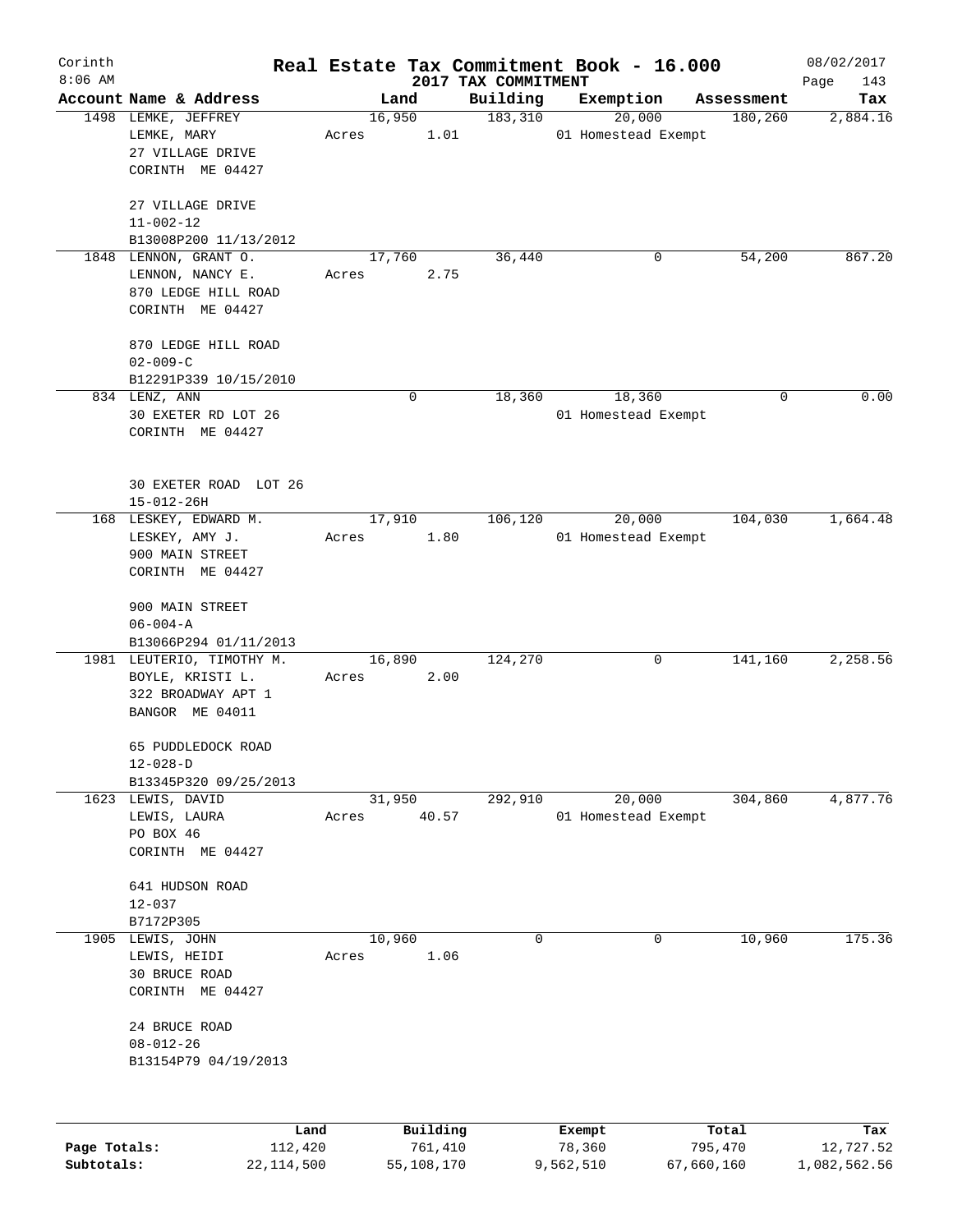| Corinth      |                                           |       |            |          |                     | Real Estate Tax Commitment Book - 16.000 |            | 08/02/2017   |
|--------------|-------------------------------------------|-------|------------|----------|---------------------|------------------------------------------|------------|--------------|
| $8:06$ AM    |                                           |       |            |          | 2017 TAX COMMITMENT |                                          |            | Page<br>144  |
|              | Account Name & Address                    |       | Land       |          | Building            | Exemption                                | Assessment | Tax          |
|              | 1906 LEWIS, JOHN<br>LEWIS, HEIDI          | Acres | 17,160     | 1.18     | 99,700              | 20,000<br>01 Homestead Exempt            | 96,860     | 1,549.76     |
|              | 30 BRUCE ROAD                             |       |            |          |                     |                                          |            |              |
|              | CORINTH ME 04427                          |       |            |          |                     |                                          |            |              |
|              |                                           |       |            |          |                     |                                          |            |              |
|              | 30 BRUCE ROAD                             |       |            |          |                     |                                          |            |              |
|              | $08 - 012 - 28$                           |       |            |          |                     |                                          |            |              |
|              | B12628P297 10/04/2011                     |       |            |          |                     |                                          |            |              |
|              | 1133 LIBBY, AARON                         |       | 18,080     |          | 101,220             | 20,000                                   | 99,300     | 1,588.80     |
|              | 103 WEST CORINTH RD                       | Acres |            | 1.94     |                     | 01 Homestead Exempt                      |            |              |
|              | CORINTH ME 04427                          |       |            |          |                     |                                          |            |              |
|              |                                           |       |            |          |                     |                                          |            |              |
|              |                                           |       |            |          |                     |                                          |            |              |
|              | 103 WEST CORINTH ROAD                     |       |            |          |                     |                                          |            |              |
|              | $05 - 024 - 11$                           |       |            |          |                     |                                          |            |              |
|              | B12369P126 12/30/2010<br>541 LIBBY, JANET |       | 16,990     |          | 83,670              | 0                                        | 100,660    | 1,610.56     |
|              | 447 MAIN STREET                           | Acres |            | 1.04     |                     |                                          |            |              |
|              | CORINTH ME 04427                          |       |            |          |                     |                                          |            |              |
|              |                                           |       |            |          |                     |                                          |            |              |
|              |                                           |       |            |          |                     |                                          |            |              |
|              | 434 MAIN STREET                           |       |            |          |                     |                                          |            |              |
|              | $08 - 010$                                |       |            |          |                     |                                          |            |              |
|              | B13888P6 06/30/2015                       |       |            |          |                     |                                          |            |              |
|              | 69 LIBBY, JANET O.                        |       | 13,400     |          | 0                   | 0                                        | 13,400     | 214.40       |
|              | 447 MAIN STREET                           | Acres |            | 3.07     |                     |                                          |            |              |
|              | CORINTH ME 04427                          |       |            |          |                     |                                          |            |              |
|              |                                           |       |            |          |                     |                                          |            |              |
|              |                                           |       |            |          |                     |                                          |            |              |
|              | MAIN STREET<br>$08 - 012 - A - 02$        |       |            |          |                     |                                          |            |              |
|              | B13754P31 01/30/2015                      |       |            |          |                     |                                          |            |              |
|              | 839 LIBBY, JUSTIN A.                      |       | 27,060     |          | 0                   | 0                                        | 27,060     | 432.96       |
|              | LIBBY, ELIZABETH J.                       | Acres |            | 22.00    |                     |                                          |            |              |
|              | 438 MAIN STREET                           |       |            |          |                     |                                          |            |              |
|              | CORINTH ME 04427                          |       |            |          |                     |                                          |            |              |
|              |                                           |       |            |          |                     |                                          |            |              |
|              | MAIN STREET                               |       |            |          |                     |                                          |            |              |
|              | $08 - 010 - B$                            |       |            |          |                     |                                          |            |              |
|              | B13754P1 01/30/2015                       |       |            |          |                     |                                          |            |              |
|              | 542 LIBBY, JUSTIN A.                      |       | 16,490     |          | 0                   | 0                                        | 16,490     | 263.84       |
|              | LIBBY, ELIZABETH J.                       | Acres |            | 10.00    |                     |                                          |            |              |
|              | 438 MAIN STREET<br>CORINTH ME 04427       |       |            |          |                     |                                          |            |              |
|              |                                           |       |            |          |                     |                                          |            |              |
|              | MAIN STREET N/F OFF                       |       |            |          |                     |                                          |            |              |
|              | $03 - 038$                                |       |            |          |                     |                                          |            |              |
|              | B13754P1 01/30/2015                       |       |            |          |                     |                                          |            |              |
|              | 840 LIBBY, JUSTIN A.                      |       | 27,600     |          | 0                   | 0                                        | 27,600     | 441.60       |
|              | LIBBY, ELIZABETH J.                       | Acres |            | 38.97    |                     |                                          |            |              |
|              | 438 MAIN STREET                           |       |            |          |                     |                                          |            |              |
|              | CORINTH ME 04427                          |       |            |          |                     |                                          |            |              |
|              |                                           |       |            |          |                     |                                          |            |              |
|              | MAIN STREET                               |       |            |          |                     |                                          |            |              |
|              | $08 - 012 - A$                            |       |            |          |                     |                                          |            |              |
|              | B13754P1 01/30/2015                       |       |            |          |                     |                                          |            |              |
|              |                                           |       |            |          |                     |                                          |            |              |
|              | Land                                      |       |            | Building |                     | Exempt                                   | Total      | Tax          |
| Page Totals: | 136,780                                   |       |            | 284,590  |                     | 40,000                                   | 381,370    | 6,101.92     |
| Subtotals:   | 22, 251, 280                              |       | 55,392,760 |          |                     | 9,602,510                                | 68,041,530 | 1,088,664.48 |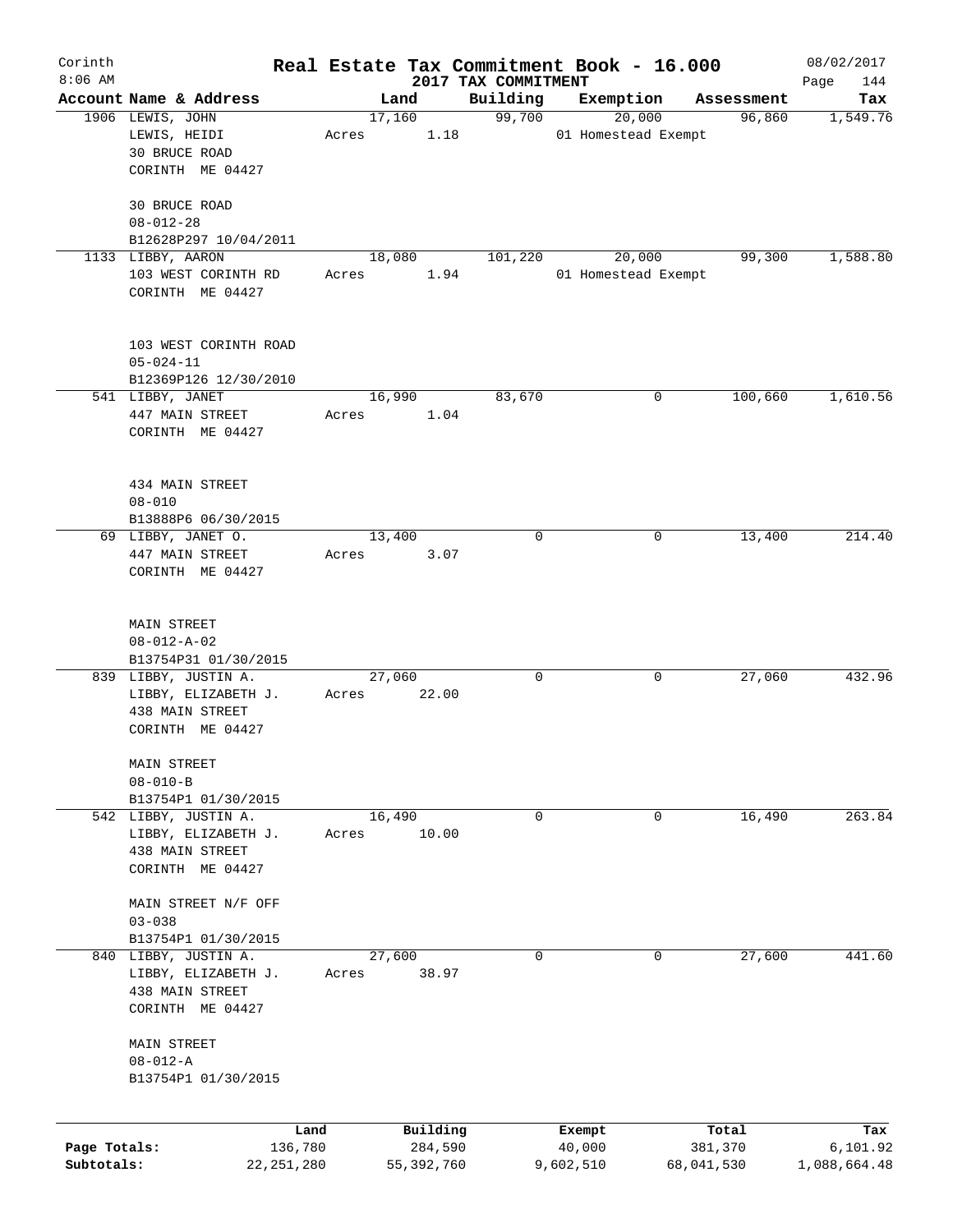| Corinth      |                                                            |       |                |                     | Real Estate Tax Commitment Book - 16.000 |                       | 08/02/2017      |
|--------------|------------------------------------------------------------|-------|----------------|---------------------|------------------------------------------|-----------------------|-----------------|
| $8:06$ AM    |                                                            |       |                | 2017 TAX COMMITMENT |                                          |                       | Page<br>145     |
|              | Account Name & Address<br>838 LIBBY, JUSTIN A.             |       | Land<br>54,780 | Building<br>187,460 | Exemption<br>0                           | Assessment<br>242,240 | Tax<br>3,875.84 |
|              | LIBBY, ELIZABETH J.<br>438 MAIN STREET<br>CORINTH ME 04427 | Acres | 109.00         |                     |                                          |                       |                 |
|              |                                                            |       |                |                     |                                          |                       |                 |
|              | 447 MAIN STREET                                            |       |                |                     |                                          |                       |                 |
|              | $08 - 011$<br>B13754P1 01/30/2015                          |       |                |                     |                                          |                       |                 |
|              | 1915 LIBBY, JUSTIN A.                                      |       | 21,140         | 126,860             | 20,000                                   | 128,000               | 2,048.00        |
|              | LIBBY, ELISABETH J.                                        | Acres | 4.47           |                     | 01 Homestead Exempt                      |                       |                 |
|              | 438 MAIN ST<br>CORINTH ME 04427                            |       |                |                     |                                          |                       |                 |
|              |                                                            |       |                |                     |                                          |                       |                 |
|              | 438 MAIN STREET                                            |       |                |                     |                                          |                       |                 |
|              | $08 - 012 - A - 01$                                        |       |                |                     |                                          |                       |                 |
|              | B10296P241 01/31/2006<br>1569 LIBBY, JUSTIN A.             |       | 24,280         | 0                   | 0                                        | 24,280                | 388.48          |
|              | LIBBY, ELIZABETH J.                                        | Acres | 39.68          |                     |                                          |                       |                 |
|              | 438 MAIN STREET                                            |       |                |                     |                                          |                       |                 |
|              | CORINTH ME 04427                                           |       |                |                     |                                          |                       |                 |
|              | MAIN STREET N/F OFF                                        |       |                |                     |                                          |                       |                 |
|              | $08 - 010 - C$                                             |       |                |                     |                                          |                       |                 |
|              | B13754P1 01/30/2015                                        |       |                |                     |                                          |                       |                 |
|              | 1888 LIBBY, MICHAEL E.                                     |       | 18,590         | 151,310             | 20,000                                   | 149,900               | 2,398.40        |
|              | LIBBY, CAROLYN A.                                          | Acres | 2.36           |                     | 01 Homestead Exempt                      |                       |                 |
|              | 1024 MAIN ST<br>CORINTH ME 04427                           |       |                |                     |                                          |                       |                 |
|              |                                                            |       |                |                     |                                          |                       |                 |
|              | 1024 MAIN STREET                                           |       |                |                     |                                          |                       |                 |
|              | $06 - 010 - E$<br>B9885P336                                |       |                |                     |                                          |                       |                 |
|              | 842 LIBBY, RONALD E. (HEIRS)                               |       | 18,990         | 212,300             | 20,000                                   | 211,290               | 3,380.64        |
|              | OF)                                                        |       |                |                     |                                          |                       |                 |
|              | LIBBY, JUDITH B.                                           | Acres | 2.69           |                     | 01 Homestead Exempt                      |                       |                 |
|              | P.O. BOX 248<br>CORINTH ME 04427                           |       |                |                     |                                          |                       |                 |
|              | 1016 MAIN STREET                                           |       |                |                     |                                          |                       |                 |
|              | $06 - 010 - A$                                             |       |                |                     |                                          |                       |                 |
|              | B6511P157                                                  |       |                |                     |                                          |                       |                 |
|              | 2055 LILLEY, JONATHAN                                      |       | $\mathbf 0$    | 32,800              | 20,000                                   | 12,800                | 204.80          |
|              | LILLEY, MOLLY                                              |       |                |                     | 01 Homestead Exempt                      |                       |                 |
|              | 504 EXETER ROAD<br>CORINTH ME 04427                        |       |                |                     |                                          |                       |                 |
|              |                                                            |       |                |                     |                                          |                       |                 |
|              | 504 EXETER ROAD<br>$07 - 003 - 1H$                         |       |                |                     |                                          |                       |                 |
|              | 937 LINDSAY, CASSANDRA                                     |       | 18,630         | 123,010             | 0                                        | 141,640               | 2,266.24        |
|              | 152 THIRTEENTH STREET<br>BANGOR ME 04401                   | Acres | 3.50           |                     |                                          |                       |                 |
|              | 60 BEANS MILL ROAD                                         |       |                |                     |                                          |                       |                 |
|              | $07 - 021 - B$<br>B14196P20 06/29/2016                     |       |                |                     |                                          |                       |                 |
|              |                                                            |       |                |                     |                                          |                       |                 |
|              |                                                            | Land  | Building       |                     | Exempt                                   | Total                 | Tax             |
| Page Totals: | 156,410                                                    |       | 833,740        |                     | 80,000                                   | 910,150               | 14,562.40       |
| Subtotals:   | 22,407,690                                                 |       | 56,226,500     |                     | 9,682,510                                | 68,951,680            | 1,103,226.88    |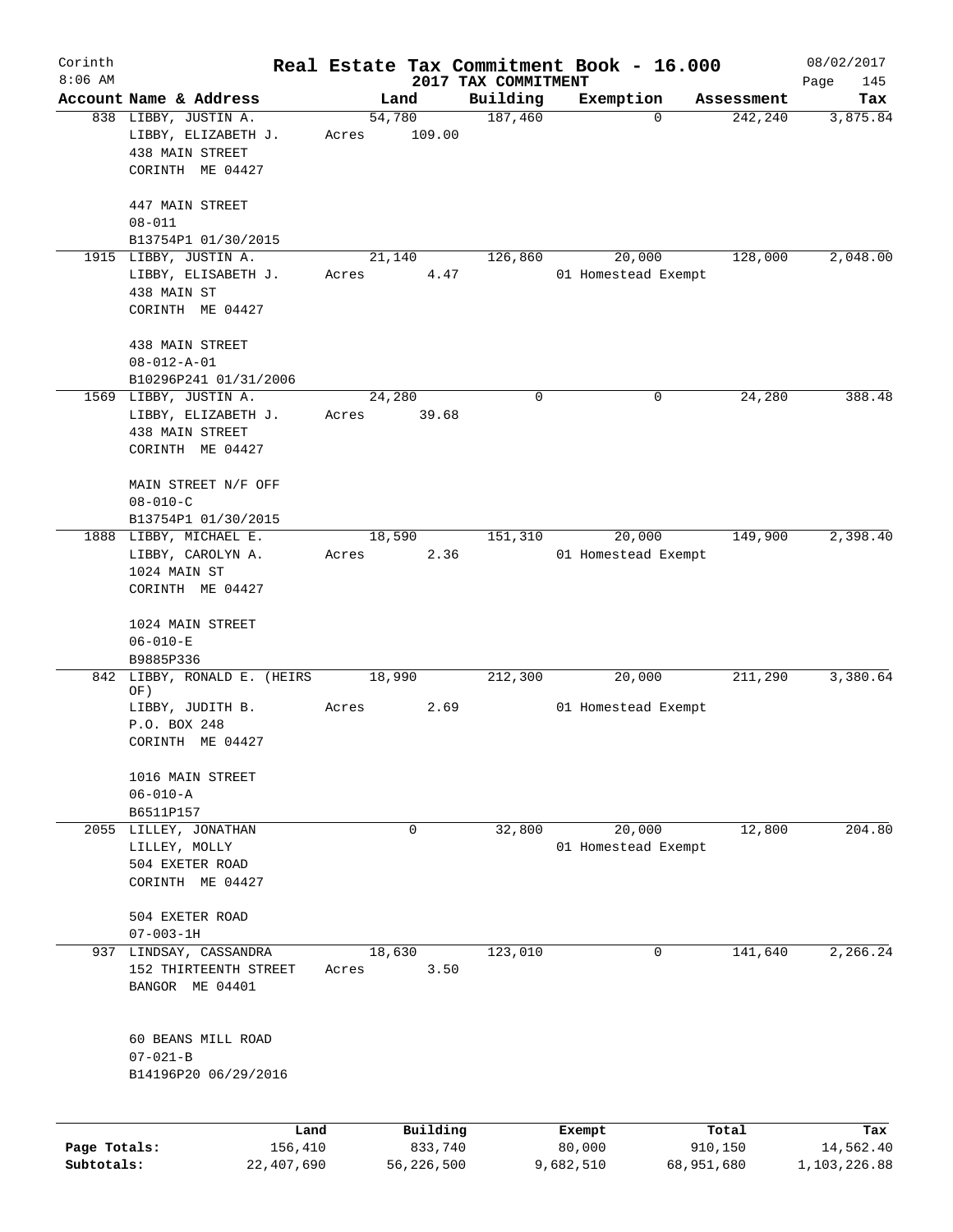| Corinth<br>$8:06$ AM |                                                                                |                 |                                 | Real Estate Tax Commitment Book - 16.000 |                  | 08/02/2017         |
|----------------------|--------------------------------------------------------------------------------|-----------------|---------------------------------|------------------------------------------|------------------|--------------------|
|                      | Account Name & Address                                                         | Land            | 2017 TAX COMMITMENT<br>Building | Exemption                                | Assessment       | Page<br>146<br>Tax |
|                      | 1883 LORD, DAWN<br>30 EXETER ROAD LOT 21<br>CORINTH ME 04427                   | 0               | 13,060                          | 13,060<br>01 Homestead Exempt            | 0                | 0.00               |
|                      | 30 EXETER ROAD LOT 21<br>$15 - 012 - 21H$                                      |                 |                                 |                                          |                  |                    |
|                      | 816 LORD, JEREMY<br>655 LEDGE HILL ROAD<br>CORINTH ME 04427                    | 15,730<br>Acres | 7,890<br>1.00                   | 20,000<br>01 Homestead Exempt            | 3,620            | 57.92              |
|                      | 655 LEDGE HILL ROAD<br>$01 - 042 - A$<br>B13374P83 10/24/2013                  |                 |                                 |                                          |                  |                    |
|                      | 824 LOROM, CHRISTY<br>344 MAIN STREET LOT 21<br>CORINTH ME 04427               | $\mathbf 0$     | 11,290                          | 11,290<br>01 Homestead Exempt            | 0                | 0.00               |
|                      | 344 MAIN STREET LOT 21<br>$08 - 003 - 21H$                                     |                 |                                 |                                          |                  |                    |
|                      | 1378 LOUGEE, THEORA                                                            | $\mathsf{O}$    | 21,850                          | 21,850                                   | 0                | 0.00               |
|                      | P.O. BOX 32<br>CORINTH ME 04427                                                |                 |                                 | 31 Vetrans Widow<br>01 Homestead Exempt  |                  |                    |
|                      | 47 EXETER ROAD<br>$14 - 025 - 01H$                                             |                 |                                 |                                          |                  |                    |
|                      | 1065 LOUISA F. WADLEIGH                                                        | 10,850          | 37,360                          | 20,000                                   | 28,210           | 451.36             |
|                      | LIVING TRUST<br>WADLEIGH, LOUISA F. &<br>ROBERT E. TRUSTEE                     | Acres           | 0.28                            | 01 Homestead Exempt                      |                  |                    |
|                      | c/o BOB POMEROY<br>28 MORISON AVENUE<br>CORINTH ME 04427<br>28 MORISON AVENUE  |                 |                                 |                                          |                  |                    |
|                      | $16 - 019$<br>B11101P257 08/25/2007                                            |                 |                                 |                                          |                  |                    |
|                      | 349 LOVELL, SHARON D.<br>8 CHARLESTON RD APT 16<br>CHARLESTON ME 04422         | 16,250<br>Acres | 21,510<br>1.45                  | 0                                        | 37,760           | 604.16             |
|                      | 12 BROOKSIDE LANE<br>$04 - 036 - F$<br>B9358P65                                |                 |                                 |                                          |                  |                    |
|                      | 1396 LOVELY, PHILIP J.<br>LOVELY, MARTHA R.<br>PO BOX 394<br>DAYVILLE CT 06241 | 33,780<br>Acres | 20,000<br>4.00                  | 0                                        | 53,780           | 860.48             |
|                      | 414 TATE ROAD<br>$06 - 019 - B$<br>B13612P195 07/22/2014                       |                 |                                 |                                          |                  |                    |
|                      |                                                                                |                 |                                 |                                          |                  |                    |
| Page Totals:         | Land<br>76,610                                                                 |                 | Building<br>132,960             | Exempt<br>86,200                         | Total<br>123,370 | Tax<br>1,973.92    |

**Subtotals:** 22,484,300 56,359,460 9,768,710 69,075,050 1,105,200.80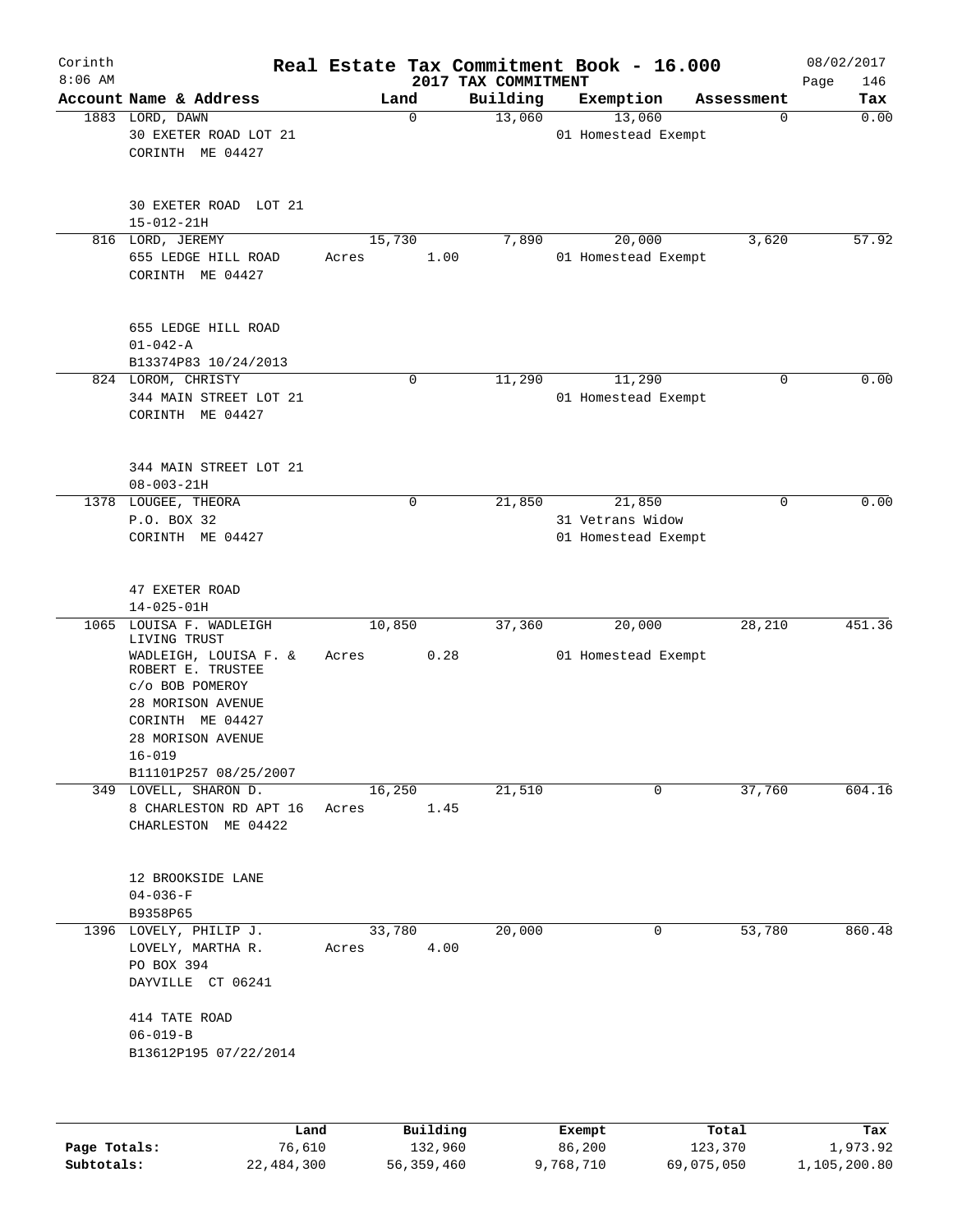| Corinth      |                                                                |                 |            |                                 | Real Estate Tax Commitment Book - 16.000 |            | 08/02/2017         |
|--------------|----------------------------------------------------------------|-----------------|------------|---------------------------------|------------------------------------------|------------|--------------------|
| $8:06$ AM    | Account Name & Address                                         |                 | Land       | 2017 TAX COMMITMENT<br>Building | Exemption                                | Assessment | Page<br>147<br>Tax |
|              | 1219 LOWDEN, BRUCE A.<br>LOWDEN, JOLAYNE M.<br>525 HUDSON ROAD | 16,530<br>Acres | 1.69       | 39,240                          | 20,000<br>01 Homestead Exempt            | 35,770     | 572.32             |
|              | CORINTH ME 04427<br>525 HUDSON ROAD                            |                 |            |                                 |                                          |            |                    |
|              | $09 - 029 - C$                                                 |                 |            |                                 |                                          |            |                    |
|              | B9949P39 06/28/2005<br>1780 LOWE, KEVIN E.                     | 16,370          |            | 98,740                          | 20,000                                   | 95,110     | 1,521.76           |
|              | LOWE, LUCINDA A.<br>574 TATE ROAD<br>CORINTH ME 04427          | Acres           | 1.55       |                                 | 01 Homestead Exempt                      |            |                    |
|              | 574 TATE ROAD                                                  |                 |            |                                 |                                          |            |                    |
|              | $06 - 024 - 09$                                                |                 |            |                                 |                                          |            |                    |
|              | B10156P41 10/21/2005<br>1410 LOY, JOSHUA A.                    | 16,130          |            | 53,190                          | 20,000                                   | 49,320     | 789.12             |
|              | LOY, LAUREL<br>180 MAIN STREET                                 | Acres           | 0.87       |                                 | 01 Homestead Exempt                      |            |                    |
|              | CORINTH ME 04427                                               |                 |            |                                 |                                          |            |                    |
|              | 180 MAIN STREET<br>$17 - 007$                                  |                 |            |                                 |                                          |            |                    |
|              | B11951P120 10/20/2009                                          |                 |            |                                 |                                          |            |                    |
|              | 1451 LUCAS, ANDREW J.                                          | 17,470          |            | 100,540                         | 20,000                                   | 98,010     | 1,568.16           |
|              | LUCAS, ROBIN R.                                                | Acres           | 2.50       |                                 | 01 Homestead Exempt                      |            |                    |
|              | 67 GARLAND RD                                                  |                 |            |                                 |                                          |            |                    |
|              | CORINTH ME 04427                                               |                 |            |                                 |                                          |            |                    |
|              | 67 GARLAND ROAD                                                |                 |            |                                 |                                          |            |                    |
|              | $07 - 015$                                                     |                 |            |                                 |                                          |            |                    |
|              | B13735P144 12/30/2014<br>1501 LUCAS, ANTONE JR.                | 20,580          |            | 2,500                           | 0                                        | 23,080     | 369.28             |
|              | LUCAS, LINDA J.                                                | Acres           | 5.18       |                                 |                                          |            |                    |
|              | 52 VINE STREET                                                 |                 |            |                                 |                                          |            |                    |
|              | NEW BEDFORD MA 02740                                           |                 |            |                                 |                                          |            |                    |
|              | 1305 MAIN STREET                                               |                 |            |                                 |                                          |            |                    |
|              | $03 - 020$                                                     |                 |            |                                 |                                          |            |                    |
|              | B12843P308 05/30/2012                                          |                 |            |                                 |                                          |            |                    |
|              | 1658 LUCAS, JON A.                                             | 12,110          |            | 24,510                          | 0                                        | 36,620     | 585.92             |
|              | 41 PERKINS STREET<br>WINTHROP ME 02152                         | Acres           | 3.30       |                                 |                                          |            |                    |
|              | 197 MCCARD ROAD                                                |                 |            |                                 |                                          |            |                    |
|              | $01 - 023 - K$                                                 |                 |            |                                 |                                          |            |                    |
|              | B7574P150<br>42 LUGDON, JESSICA L.                             | 19,440          |            | 77,970                          | 20,000                                   | 77,410     | 1,238.56           |
|              | 344 BLACK ROAD<br>CORINTH, ME 04427                            | Acres           | 4.20       |                                 | 01 Homestead Exempt                      |            |                    |
|              | 344 BLACK ROAD                                                 |                 |            |                                 |                                          |            |                    |
|              | $02 - 029$                                                     |                 |            |                                 |                                          |            |                    |
|              | B8130P97                                                       |                 |            |                                 |                                          |            |                    |
|              | Land                                                           |                 | Building   |                                 | Exempt                                   | Total      | Tax                |
| Page Totals: | 118,630                                                        |                 | 396,690    |                                 | 100,000                                  | 415,320    | 6,645.12           |
| Subtotals:   | 22,602,930                                                     |                 | 56,756,150 |                                 | 9,868,710                                | 69,490,370 | 1,111,845.92       |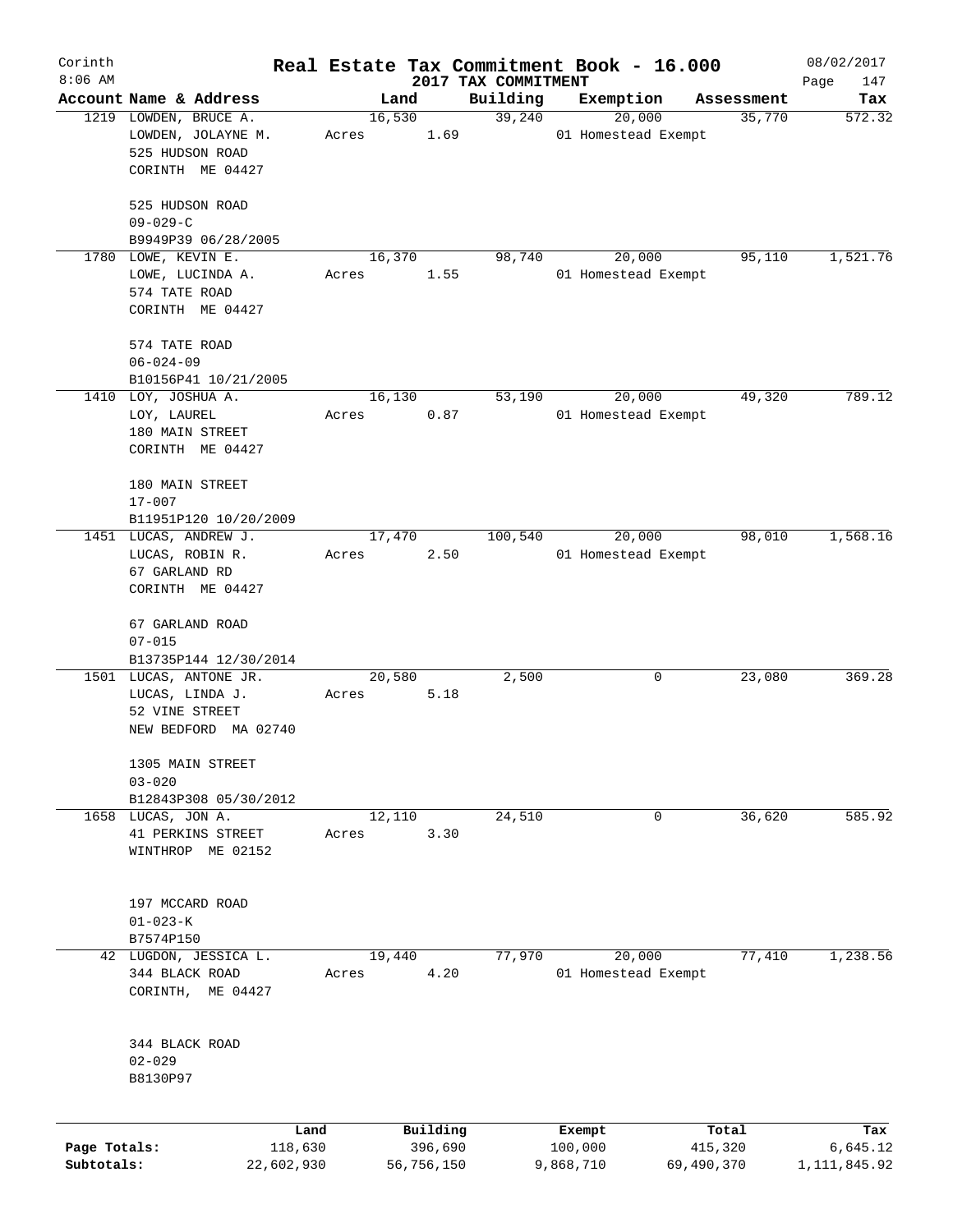| Corinth<br>$8:06$ AM |                                                                                      |                |                     |                                 | Real Estate Tax Commitment Book - 16.000 |                  | 08/02/2017         |
|----------------------|--------------------------------------------------------------------------------------|----------------|---------------------|---------------------------------|------------------------------------------|------------------|--------------------|
|                      | Account Name & Address                                                               |                | Land                | 2017 TAX COMMITMENT<br>Building | Exemption                                | Assessment       | Page<br>148<br>Tax |
|                      | 1074 LUND, DEVON<br>30 EXETER ROAD LT 30<br>CORINTH ME 04427                         |                | 0                   | 7,610                           | 7,610<br>01 Homestead Exempt             | 0                | 0.00               |
|                      | 30 EXETER ROAD LOT 30<br>$15 - 012 - 30H$<br>B8869P241                               |                |                     |                                 |                                          |                  |                    |
| 1620                 | LUNT, ERIC L.                                                                        |                | 18,030              | 78,890                          | 20,000                                   | 76,920           | 1,230.72           |
|                      | LUNT, BOBBI A.<br>P.O. BOX 676<br>CORINTH ME 04427                                   | Acres          | 2.98                |                                 | 01 Homestead Exempt                      |                  |                    |
|                      | 110 GARLAND ROAD<br>$07 - 013 - D$                                                   |                |                     |                                 |                                          |                  |                    |
|                      | B11510P90 08/18/2008                                                                 |                |                     |                                 |                                          |                  |                    |
|                      | 854 LUNT, LEROY I.<br>LUNT, SANDRA J.                                                | Acres          | 16,220<br>1.42      | 29,820                          | 26,000<br>22 Veteran                     | 20,040           | 320.64             |
|                      | P.O. BOX 516<br>CORINTH ME 04427                                                     |                |                     |                                 | 01 Homestead Exempt                      |                  |                    |
|                      | 114 GARLAND ROAD<br>$07 - 013 - B$                                                   |                |                     |                                 |                                          |                  |                    |
| 1527                 | B4522P171<br>LYMAN, JAMES T.                                                         |                | 15,730              | 91,280                          | 20,000                                   | 87,010           | 1,392.16           |
|                      | LYMAN, SAMANTHA M.<br>574 BLACK ROAD<br>CORINTH ME 04427                             | Acres          | 1.00                |                                 | 01 Homestead Exempt                      |                  |                    |
|                      | 574 BLACK ROAD<br>$02 - 035 - 04$                                                    |                |                     |                                 |                                          |                  |                    |
|                      | B11664P231 02/12/2009<br>1814 MACARTHUR, DOUGLAS                                     |                | 0                   | 22,060                          | 20,000                                   | 2,060            | 32.96              |
|                      | (Heirs of)                                                                           |                |                     |                                 |                                          |                  |                    |
|                      | 30 EXETER ROAD LOT 20<br>CORINTH ME 04427                                            |                |                     |                                 | 01 Homestead Exempt                      |                  |                    |
|                      | 30 EXETER ROAD LOT 20<br>$15 - 012 - 20H$                                            |                |                     |                                 |                                          |                  |                    |
|                      | 894 MACAULEY, JEFFREY S.                                                             |                | 19,310              | 3,600                           | 20,000                                   | 2,910            | 46.56              |
|                      | HENDRICKSON, LAURIE A.<br>87 TABER LANE<br>CORINTH ME 04427                          | Acres          | 9.30                |                                 | 01 Homestead Exempt                      |                  |                    |
|                      | 87 TABER LANE<br>$07 - 006$                                                          |                |                     |                                 |                                          |                  |                    |
|                      | 1180 MACDONALD, RALPH<br>MACDONALD, MARY<br>968 MAIN ROAD LOT 19<br>CORINTH ME 04427 |                | $\mathbf{0}$        | 16,140                          | 16, 140<br>01 Homestead Exempt           | $\Omega$         | 0.00               |
|                      | 968 MAIN STREET LOT 19<br>$06 - 012 - D - 19H$                                       |                |                     |                                 |                                          |                  |                    |
|                      |                                                                                      |                |                     |                                 |                                          |                  |                    |
| Page Totals:         |                                                                                      | Land<br>69,290 | Building<br>249,400 |                                 | Exempt<br>129,750                        | Total<br>188,940 | Tax<br>3,023.04    |

**Subtotals:** 22,672,220 57,005,550 9,998,460 69,679,310 1,114,868.96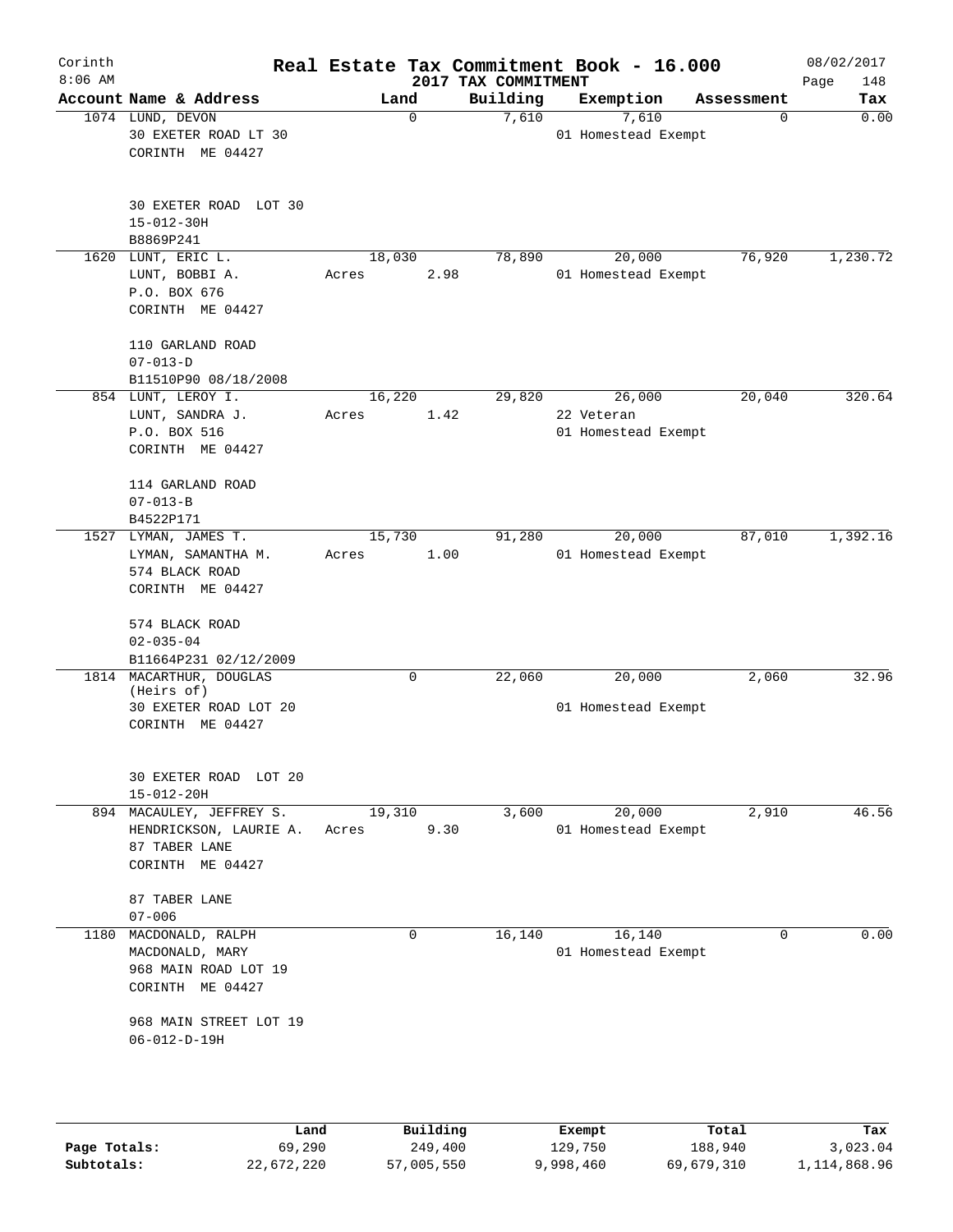| Corinth<br>$8:06$ AM |                                                                                                                                                                   |                 |       | 2017 TAX COMMITMENT | Real Estate Tax Commitment Book - 16.000 |            | 08/02/2017<br>Page<br>149 |
|----------------------|-------------------------------------------------------------------------------------------------------------------------------------------------------------------|-----------------|-------|---------------------|------------------------------------------|------------|---------------------------|
|                      | Account Name & Address                                                                                                                                            |                 | Land  | Building            | Exemption                                | Assessment | Tax                       |
|                      | 1994 MACHIAS SAVINGS BANK<br>4 CENTER STREET<br>MACHIAS ME 04654                                                                                                  | 31,700<br>Acres | 88.00 | $\mathbf 0$         | $\Omega$                                 | 31,700     | 507.20                    |
|                      | MAIN STREET N/F<br>$05 - 035 - A$<br>B14410P126 02/14/2017                                                                                                        |                 |       |                     |                                          |            |                           |
|                      | 1995 MACHIAS SAVINGS BANK<br>4 CENTER STREE<br>MACHIAS ME 04654                                                                                                   | 32,560<br>Acres | 30.00 | $\mathbf 0$         | 0                                        | 32,560     | 520.96                    |
|                      | <b>MAIN STREET</b><br>$05 - 035 - B$<br>B14410P126 02/14/2017                                                                                                     |                 |       |                     |                                          |            |                           |
|                      | 864 MAGUIRE II, JAMES J.                                                                                                                                          | 15,900          |       | 61,270              | 20,000                                   | 57,170     | 914.72                    |
|                      | 224 WHITE SCHOOLHOUSE<br>ROAD<br>CORINTH ME 04427                                                                                                                 | Acres           | 1.15  |                     | 01 Homestead Exempt                      |            |                           |
|                      | 224 WHITE SCHOOLHOUSE<br><b>ROAD</b><br>$08 - 029 - A$<br>B4784P201                                                                                               |                 |       |                     |                                          |            |                           |
|                      | 863 MAGUIRE, JAMES J. &                                                                                                                                           | 12,310          |       | 0                   | $\mathsf{O}$                             | 12,310     | 196.96                    |
|                      | BONNIE C.<br>IRREVOCABLE TRUST,<br>JAMES & BONNIE TRUSTEES<br>799 MAIN STREET<br>CORINTH ME 04427<br>WHITE SCHOOLHOUSE ROAD<br>$08 - 029$<br>B13921P90 08/06/2015 | Acres           | 3.27  |                     |                                          |            |                           |
|                      | 862 MAGUIRE, JAMES J. &                                                                                                                                           | 27,340          |       | 117,430             | 26,000                                   | 118,770    | 1,900.32                  |
|                      | BONNIE C.<br>IRREVOCABLE TRUST,<br>JAMES & BONNIE TRUSTEES<br>799 MAIN STREET<br>CORINTH ME 04427                                                                 | Acres           | 64.44 |                     | 22 Veteran<br>01 Homestead Exempt        |            |                           |
|                      | 799 MAIN STREET<br>$05 - 040$<br>B13921P90 08/06/2015                                                                                                             |                 |       |                     |                                          |            |                           |
|                      | 1651 MAGUIRE, JEFFREY S.<br>P. O. BOX 505<br>CORINTH ME 04427                                                                                                     | 18,510<br>Acres | 2.30  | 29,280              | 20,000<br>01 Homestead Exempt            | 27,790     | 444.64                    |
|                      | 680 MAIN STREET<br>05-032-A<br>B5831P356                                                                                                                          |                 |       |                     |                                          |            |                           |
|                      |                                                                                                                                                                   |                 |       |                     |                                          |            |                           |

|              | Land       | Building     | Exempt     | Total      | Tax          |
|--------------|------------|--------------|------------|------------|--------------|
| Page Totals: | 138,320    | 207,980      | 66,000     | 280,300    | 4,484.80     |
| Subtotals:   | 22,810,540 | 57, 213, 530 | 10,064,460 | 69,959,610 | 1,119,353.76 |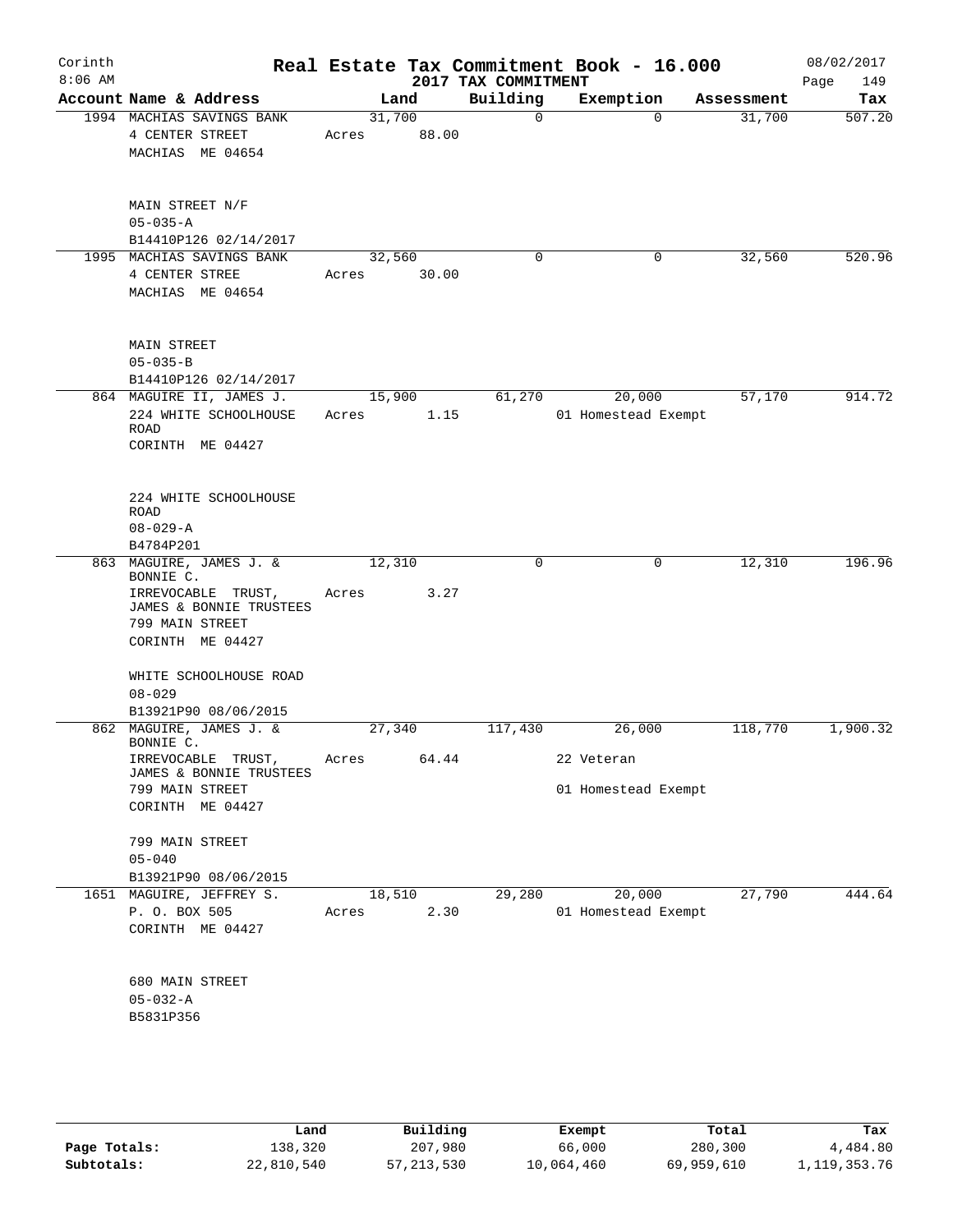| Corinth<br>$8:06$ AM |                                        |       |        | 2017 TAX COMMITMENT | Real Estate Tax Commitment Book - 16.000 |                       | 08/02/2017<br>Page<br>150 |
|----------------------|----------------------------------------|-------|--------|---------------------|------------------------------------------|-----------------------|---------------------------|
|                      | Account Name & Address                 |       | Land   | Building            | Exemption                                | Assessment            | Tax                       |
|                      | 397 MAHAR, MARILYN M.<br>LIVING TRUST  |       | 4,840  | $\mathbf 0$         |                                          | 4,840<br>$\Omega$     | 77.44                     |
|                      | 517 GRANT ROAD                         | Acres | 1.00   |                     |                                          |                       |                           |
|                      | CORINTH ME 04427                       |       |        |                     |                                          |                       |                           |
|                      |                                        |       |        |                     |                                          |                       |                           |
|                      | GRANT ROAD                             |       |        |                     |                                          |                       |                           |
|                      | $02 - 055 - 06 - A - 1$                |       |        |                     |                                          |                       |                           |
|                      | B9885P312 05/26/2005                   |       |        |                     |                                          |                       |                           |
|                      | 1456 MAHAR, MARILYN M.                 |       | 18,620 | 52,900              | 20,000                                   | 51,520                | 824.32                    |
|                      | LIVING TRUST                           |       |        |                     |                                          |                       |                           |
|                      | 517 GRANT ROAD                         | Acres | 4.90   |                     | 01 Homestead Exempt                      |                       |                           |
|                      | CORINTH ME 04427                       |       |        |                     |                                          |                       |                           |
|                      | 517 GRANT ROAD                         |       |        |                     |                                          |                       |                           |
|                      | $02 - 052 - 02$                        |       |        |                     |                                          |                       |                           |
|                      | B9885P307                              |       |        |                     |                                          |                       |                           |
|                      | 1134 MAHAR, MARILYN M.<br>LIVING TRUST |       | 14,520 | 0                   |                                          | 14,520<br>$\mathbf 0$ | 232.32                    |
|                      | 517 GRANT ROAD                         | Acres | 1.00   |                     |                                          |                       |                           |
|                      | CORINTH ME 04427                       |       |        |                     |                                          |                       |                           |
|                      |                                        |       |        |                     |                                          |                       |                           |
|                      | 478 GRANT ROAD                         |       |        |                     |                                          |                       |                           |
|                      | $02 - 055 - 06 - A$                    |       |        |                     |                                          |                       |                           |
|                      | B9885P312                              |       |        |                     |                                          |                       |                           |
|                      | 1661 MAHAR, MARILYN M.                 |       | 15,980 | $\mathbf 0$         |                                          | 15,980<br>0           | 255.68                    |
|                      | 517 GRANT ROAD                         | Acres | 8.15   |                     |                                          |                       |                           |
|                      | CORINTH ME 04427                       |       |        |                     |                                          |                       |                           |
|                      | GRANT ROAD                             |       |        |                     |                                          |                       |                           |
|                      | $02 - 055 - 06$                        |       |        |                     |                                          |                       |                           |
|                      | B7374P287                              |       |        |                     |                                          |                       |                           |
|                      | 866 MAHAR, MARILYN M.                  |       | 24,850 | $\mathbf 0$         |                                          | $\mathbf 0$<br>24,850 | 397.60                    |
|                      | 517 GRANT ROAD                         | Acres | 10.84  |                     |                                          |                       |                           |
|                      | CORINTH ME 04427                       |       |        |                     |                                          |                       |                           |
|                      | 496 GRANT ROAD                         |       |        |                     |                                          |                       |                           |
|                      | $02 - 055 - 08$                        |       |        |                     |                                          |                       |                           |
|                      | B6206P5                                |       |        |                     |                                          |                       |                           |
|                      | 1324 MAHAR, MARILYN M.<br>LIVING TRUST |       | 12,560 | $\mathbf 0$         |                                          | $\mathbf 0$<br>12,560 | 200.96                    |
|                      | 517 GRANT ROAD                         | Acres | 4.89   |                     |                                          |                       |                           |
|                      | CORINTH ME 04427                       |       |        |                     |                                          |                       |                           |
|                      | GRANT ROAD                             |       |        |                     |                                          |                       |                           |
|                      | $02 - 052 - 04$                        |       |        |                     |                                          |                       |                           |
|                      | B9885P307                              |       |        |                     |                                          |                       |                           |
|                      |                                        |       |        |                     |                                          |                       |                           |
|                      |                                        |       |        |                     |                                          |                       |                           |
|                      |                                        |       |        |                     |                                          |                       |                           |

|              | Land       | Building   | Exempt     | Total      | Tax          |
|--------------|------------|------------|------------|------------|--------------|
| Page Totals: | 91,370     | 52,900     | 20,000     | 124,270    | 1,988.32     |
| Subtotals:   | 22,901,910 | 57,266,430 | 10,084,460 | 70,083,880 | 1,121,342.08 |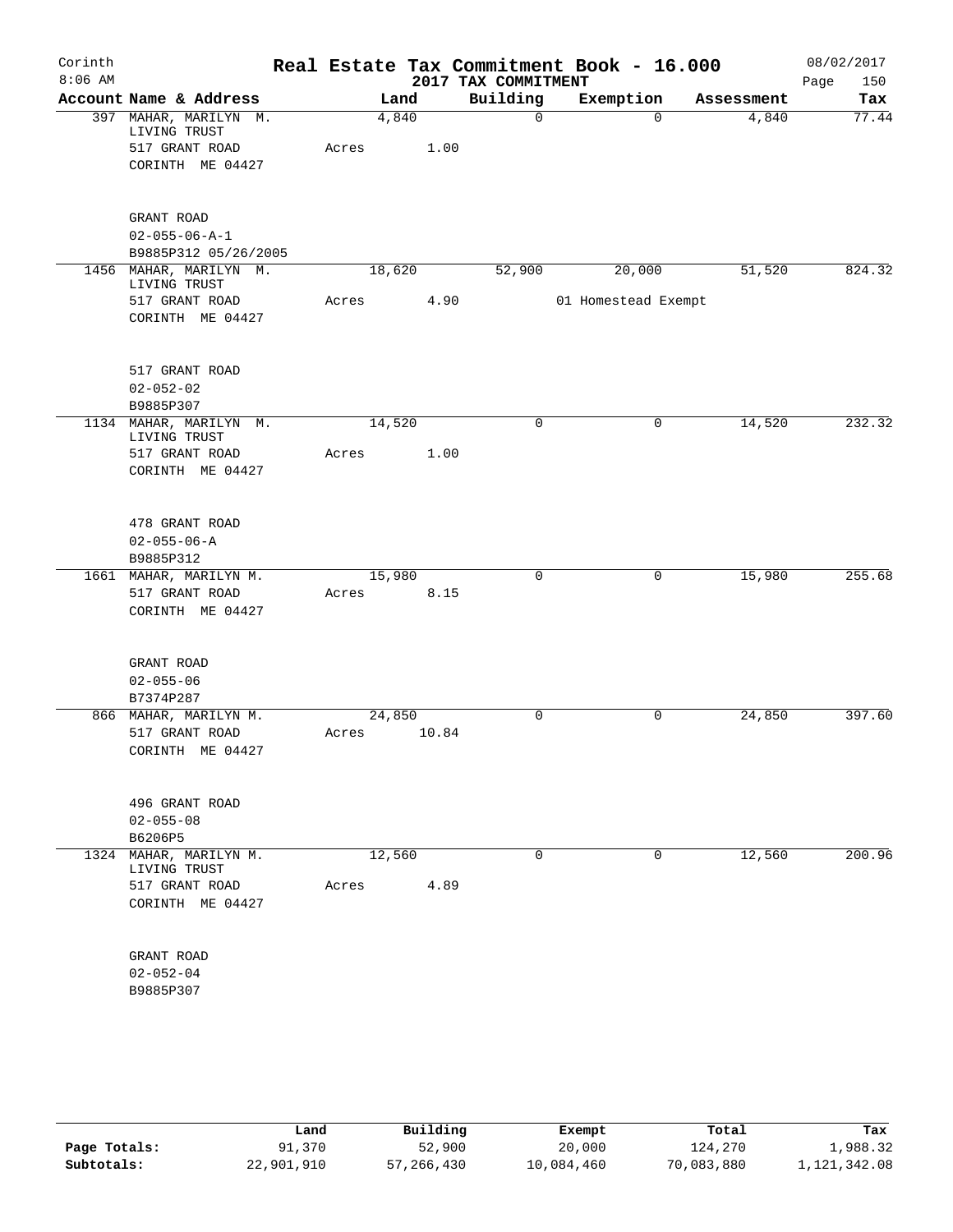| Corinth<br>$8:06$ AM |                               |            |        |            |                                 |             | Real Estate Tax Commitment Book - 16.000 |            | 08/02/2017         |
|----------------------|-------------------------------|------------|--------|------------|---------------------------------|-------------|------------------------------------------|------------|--------------------|
|                      | Account Name & Address        |            | Land   |            | 2017 TAX COMMITMENT<br>Building |             | Exemption                                | Assessment | 151<br>Page<br>Tax |
|                      | 869 MAILMAN, DURAND L.        |            | 16,020 |            | 117,150                         |             | 20,000                                   | 113,170    | 1,810.72           |
|                      | MAILMAN, BRENDA L.            |            | Acres  | 1.25       |                                 |             | 01 Homestead Exempt                      |            |                    |
|                      | 24 FOX FARM DRIVE             |            |        |            |                                 |             |                                          |            |                    |
|                      | CORINTH ME 04427              |            |        |            |                                 |             |                                          |            |                    |
|                      |                               |            |        |            |                                 |             |                                          |            |                    |
|                      | 24 FOX FARM DRIVE             |            |        |            |                                 |             |                                          |            |                    |
|                      | $05 - 050 - A$                |            |        |            |                                 |             |                                          |            |                    |
|                      | B3981P41                      |            |        |            |                                 |             |                                          |            |                    |
| 1677                 | MAILMAN, JOYCE                |            |        | 0          | 20,640                          |             | 20,000                                   | 640        | 10.24              |
|                      | 19 FOX FARM DRIVE             |            |        |            |                                 |             | 01 Homestead Exempt                      |            |                    |
|                      |                               |            |        |            |                                 |             |                                          |            |                    |
|                      | CORINTH ME 04427              |            |        |            |                                 |             |                                          |            |                    |
|                      |                               |            |        |            |                                 |             |                                          |            |                    |
|                      | 19 FOX FARM DRIVE             |            |        |            |                                 |             |                                          |            |                    |
|                      | $05 - 050 - 02H$              |            |        |            |                                 |             |                                          |            |                    |
|                      |                               |            |        |            |                                 | $\mathbf 0$ | $\mathbf 0$                              |            | 182.40             |
|                      | 63 MAINE SAVINGS FCU          |            | 11,400 |            |                                 |             |                                          | 11,400     |                    |
|                      | P.O. BOX 347                  |            | Acres  | 1.42       |                                 |             |                                          |            |                    |
|                      | HAMPDEN ME 04444              |            |        |            |                                 |             |                                          |            |                    |
|                      |                               |            |        |            |                                 |             |                                          |            |                    |
|                      |                               |            |        |            |                                 |             |                                          |            |                    |
|                      | <b>MAIN STREET</b>            |            |        |            |                                 |             |                                          |            |                    |
|                      | $08 - 012 - 09$               |            |        |            |                                 |             |                                          |            |                    |
|                      | B4471P909                     |            |        |            |                                 |             |                                          |            |                    |
|                      | 64 MAINE SAVINGS FCU          |            | 20,130 |            | 131,400                         |             | 0                                        | 151,530    | 2,424.48           |
|                      | P.O. BOX 347                  |            | Acres  | 1.27       |                                 |             |                                          |            |                    |
|                      | HAMPDEN ME 04444              |            |        |            |                                 |             |                                          |            |                    |
|                      |                               |            |        |            |                                 |             |                                          |            |                    |
|                      |                               |            |        |            |                                 |             |                                          |            |                    |
|                      | 500 MAIN STREET               |            |        |            |                                 |             |                                          |            |                    |
|                      | $08 - 012 - 08$               |            |        |            |                                 |             |                                          |            |                    |
|                      | B4471P909                     |            |        |            |                                 |             |                                          |            |                    |
|                      | 870 MALLOY, JOHN H.           |            | 32,340 |            | 70,130                          |             | 20,000                                   | 82,470     | 1,319.52           |
|                      | 643 MAIN STREET               |            | Acres  | 3.70       |                                 |             | 01 Homestead Exempt                      |            |                    |
|                      | CORINTH ME 04427              |            |        |            |                                 |             |                                          |            |                    |
|                      |                               |            |        |            |                                 |             |                                          |            |                    |
|                      |                               |            |        |            |                                 |             |                                          |            |                    |
|                      | 643 MAIN STREET<br>$05 - 029$ |            |        |            |                                 |             |                                          |            |                    |
|                      | B3080P60                      |            |        |            |                                 |             |                                          |            |                    |
|                      | 871 MALLOY, JOHN H.           |            | 6,900  |            |                                 | 0           | 0                                        | 6,900      | 110.40             |
|                      | 643 MAIN STREET               |            | Acres  | 7.00       |                                 |             |                                          |            |                    |
|                      | CORINTH ME 04427              |            |        |            |                                 |             |                                          |            |                    |
|                      |                               |            |        |            |                                 |             |                                          |            |                    |
|                      |                               |            |        |            |                                 |             |                                          |            |                    |
|                      | BLACK ROAD N/F OFF            |            |        |            |                                 |             |                                          |            |                    |
|                      | $05 - 019 - A$                |            |        |            |                                 |             |                                          |            |                    |
|                      | B3080P60                      |            |        |            |                                 |             |                                          |            |                    |
|                      | 1062 MANES & HOOVES LLC       |            | 26,390 |            | 118,560                         |             | 0                                        | 144,950    | 2,319.20           |
|                      | 132 WILDCAT HILL ROAD         |            | Acres  | 15.80      |                                 |             |                                          |            |                    |
|                      | HARWINTON CT 06791            |            |        |            |                                 |             |                                          |            |                    |
|                      |                               |            |        |            |                                 |             |                                          |            |                    |
|                      |                               |            |        |            |                                 |             |                                          |            |                    |
|                      | 968 MAIN STREET               |            |        |            |                                 |             |                                          |            |                    |
|                      | $06 - 012 - D - A$            |            |        |            |                                 |             |                                          |            |                    |
|                      | B14383P150 11/09/2016         |            |        |            |                                 |             |                                          |            |                    |
|                      |                               |            |        |            |                                 |             |                                          |            |                    |
|                      |                               |            |        |            |                                 |             |                                          |            |                    |
|                      |                               |            |        |            |                                 |             |                                          |            |                    |
|                      |                               | Land       |        | Building   |                                 |             | Exempt                                   | Total      | Tax                |
| Page Totals:         |                               | 113,180    |        | 457,880    |                                 |             | 60,000                                   | 511,060    | 8,176.96           |
| Subtotals:           |                               | 23,015,090 |        | 57,724,310 |                                 |             | 10, 144, 460                             | 70,594,940 | 1,129,519.04       |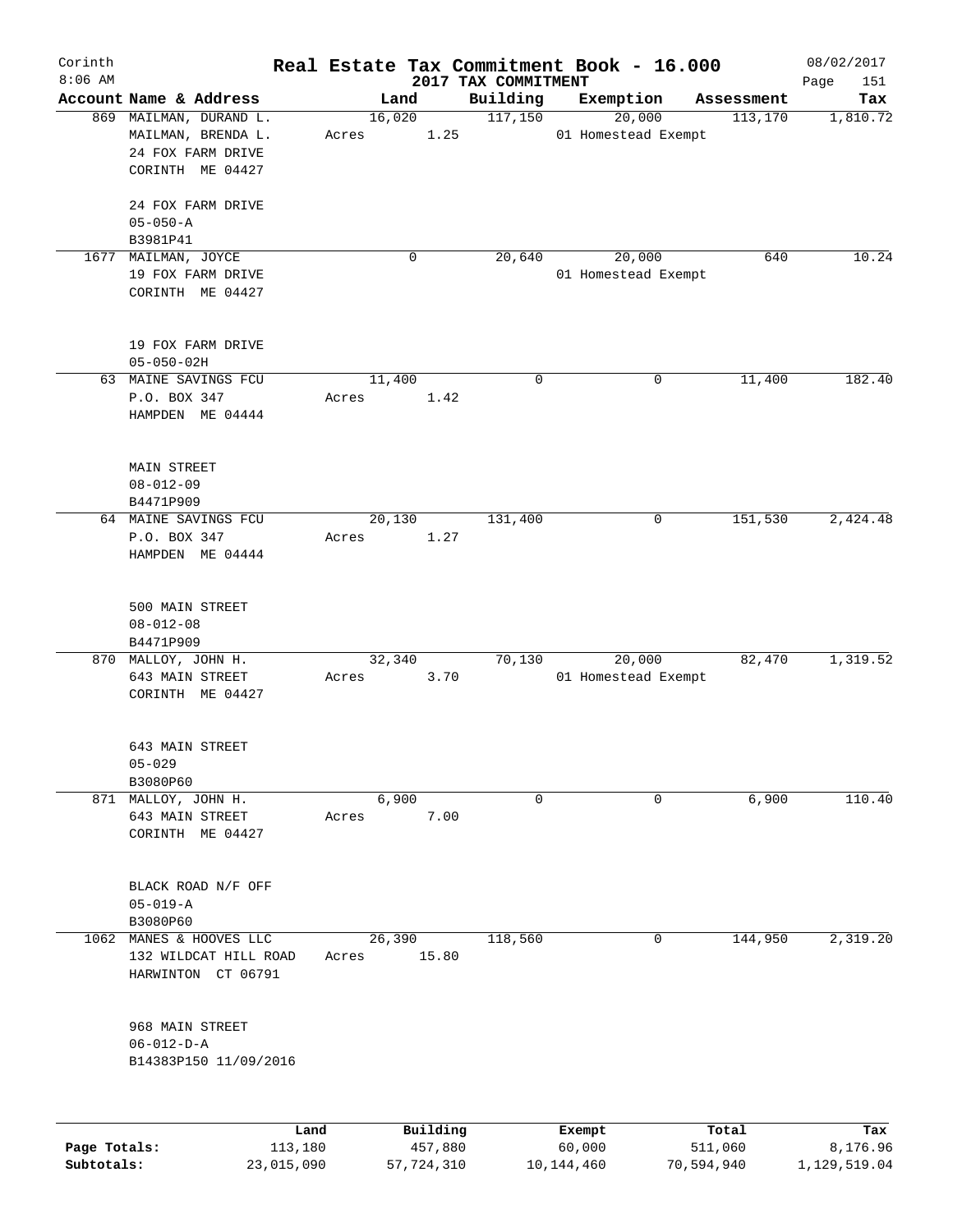| Corinth      |                                                             |       |                     |                     | Real Estate Tax Commitment Book - 16.000 |                  | 08/02/2017       |
|--------------|-------------------------------------------------------------|-------|---------------------|---------------------|------------------------------------------|------------------|------------------|
| $8:06$ AM    | Account Name & Address                                      |       |                     | 2017 TAX COMMITMENT |                                          |                  | Page<br>152      |
|              |                                                             |       | Land<br>20,630      | Building<br>117,760 | Exemption<br>20,000                      | Assessment       | Tax              |
|              | 224 MANN, ISAAC D.<br>MANN, ANGELA M.<br>50 BEANS MILL ROAD | Acres | 1.79                |                     | 01 Homestead Exempt                      | 118,390          | 1,894.24         |
|              | CORINTH ME 04427                                            |       |                     |                     |                                          |                  |                  |
|              | 50 BEANS MILL ROAD<br>$07 - 018 - C$                        |       |                     |                     |                                          |                  |                  |
|              | B6981P150                                                   |       |                     |                     |                                          |                  |                  |
| 2050         | MARCONI, DAVID W.                                           |       | 15,730              | 85,270              | 0                                        | 101,000          | 1,616.00         |
|              | MARCONI, LINDA E.                                           | Acres | 1.00                |                     |                                          |                  |                  |
|              | 9311 TOWNSENDVILLE ROAD                                     |       |                     |                     |                                          |                  |                  |
|              | INTERLAKEN NY 14847                                         |       |                     |                     |                                          |                  |                  |
|              | 756 AVENUE ROAD                                             |       |                     |                     |                                          |                  |                  |
|              | $01 - 001 - A$                                              |       |                     |                     |                                          |                  |                  |
|              | B12149P58 04/08/2010                                        |       |                     |                     |                                          |                  |                  |
|              | 409 MARQUIS, ADAM E.                                        |       | 26,520              | 102,660             | 20,000                                   | 109, 180         | 1,746.88         |
|              | MARQUIS, CARRIE L.                                          | Acres | 10.30               |                     | 01 Homestead Exempt                      |                  |                  |
|              | 448 MCCARD ROAD                                             |       |                     |                     |                                          |                  |                  |
|              | CORINTH ME 04427                                            |       |                     |                     |                                          |                  |                  |
|              | 448 MCCARD ROAD                                             |       |                     |                     |                                          |                  |                  |
|              | $01 - 010 - 03$                                             |       |                     |                     |                                          |                  |                  |
|              | B11091P23 08/17/2007                                        |       |                     |                     |                                          |                  |                  |
|              | 44 MARQUIS, ALAN E.                                         |       | 16,480              | 117,220             | 20,000                                   | 113,700          | 1,819.20         |
|              | MARQUIS, PATSY L.                                           | Acres | 1.65                |                     | 01 Homestead Exempt                      |                  |                  |
|              | 6 PINEWOOD DRIVE                                            |       |                     |                     |                                          |                  |                  |
|              | CORINTH ME 04427                                            |       |                     |                     |                                          |                  |                  |
|              | 6 PINEWOOD DRIVE                                            |       |                     |                     |                                          |                  |                  |
|              | $06 - 023 - 06$                                             |       |                     |                     |                                          |                  |                  |
|              | B13751P6 01/26/2015                                         |       |                     |                     |                                          |                  |                  |
|              | 880 MARSH, DOROTHY                                          |       | 42,980              | 128,240             | 20,000                                   | 151,220          | 2,419.52         |
|              | MARSH, HENRY (HEIRS)                                        | Acres | 94.46               |                     | 01 Homestead Exempt                      |                  |                  |
|              | 27 MARSH ROAD                                               |       |                     |                     |                                          |                  |                  |
|              | CORINTH ME 04427                                            |       |                     |                     |                                          |                  |                  |
|              | 27 MARSH ROAD                                               |       |                     |                     |                                          |                  |                  |
|              | $08 - 039$                                                  |       |                     |                     |                                          |                  |                  |
|              | B1308P428                                                   |       |                     |                     |                                          |                  |                  |
|              | 877 MARSH, ELMER GERRY                                      |       | 16,980              | 21,730              | 0                                        | 38,710           | 619.36           |
|              | 161 HUDSON RD APT 1                                         | Acres | 1.03                |                     |                                          |                  |                  |
|              | CORINTH ME 04427                                            |       |                     |                     |                                          |                  |                  |
|              | 223 HUDSON ROAD                                             |       |                     |                     |                                          |                  |                  |
|              | $08 - 042$                                                  |       |                     |                     |                                          |                  |                  |
|              | B4491P159                                                   |       |                     |                     |                                          |                  |                  |
| 1621         | MARSH, ELMER GERRY                                          |       | 33,660              | 152,670             | 0                                        | 186,330          | 2,981.28         |
|              | 27 MARSH ROAD                                               | Acres | 19.00               |                     |                                          |                  |                  |
|              | CORINTH ME 04427                                            |       |                     |                     |                                          |                  |                  |
|              |                                                             |       |                     |                     |                                          |                  |                  |
|              | 161 HUDSON ROAD                                             |       |                     |                     |                                          |                  |                  |
|              | $08 - 043$                                                  |       |                     |                     |                                          |                  |                  |
|              | B7162P175                                                   |       |                     |                     |                                          |                  |                  |
|              |                                                             |       |                     |                     |                                          |                  |                  |
| Page Totals: | Land<br>172,980                                             |       | Building<br>725,550 |                     | Exempt<br>80,000                         | Total<br>818,530 | Tax<br>13,096.48 |
| Subtotals:   | 23,188,070                                                  |       | 58,449,860          |                     | 10,224,460                               | 71, 413, 470     | 1, 142, 615.52   |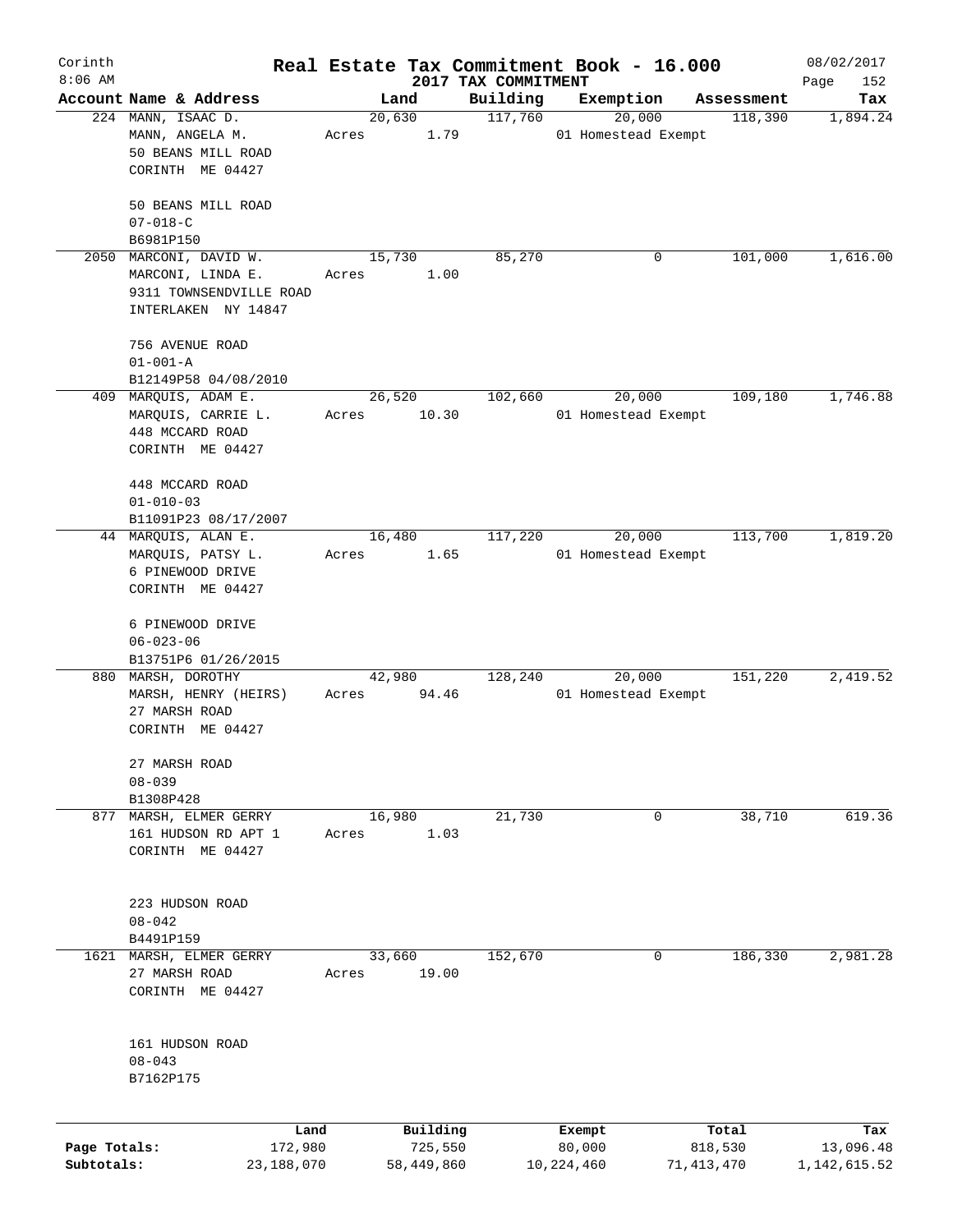| Corinth      |                                 |              |       |             |                                 | Real Estate Tax Commitment Book - 16.000 |            | 08/02/2017         |
|--------------|---------------------------------|--------------|-------|-------------|---------------------------------|------------------------------------------|------------|--------------------|
| $8:06$ AM    | Account Name & Address          |              |       | Land        | 2017 TAX COMMITMENT<br>Building | Exemption                                | Assessment | Page<br>153<br>Tax |
|              | 878 MARSH, ELMER GERRY          |              |       | 3,950       | $\mathbf 0$                     | $\mathbf 0$                              | 3,950      | 63.20              |
|              | MARSH, EDYTHE                   |              | Acres | 30.00       |                                 |                                          |            |                    |
|              | 27 MARSH ROAD                   |              |       |             |                                 |                                          |            |                    |
|              | CORINTH ME 04427                |              |       |             |                                 |                                          |            |                    |
|              |                                 |              |       |             |                                 |                                          |            |                    |
|              | MARSH ROAD N/F OFF              |              |       |             |                                 |                                          |            |                    |
|              | $09 - 007$                      |              |       |             |                                 |                                          |            |                    |
|              | B5715P83                        |              |       |             |                                 |                                          |            |                    |
|              | 1803 MARSH, ELMER GERRY         |              |       | 39,250      | $\mathbf 0$                     | 0                                        | 39,250     | 628.00             |
|              | 27 MARSH ROAD                   |              | Acres | 105.00      |                                 |                                          |            |                    |
|              | CORINTH ME 04427                |              |       |             |                                 |                                          |            |                    |
|              |                                 |              |       |             |                                 |                                          |            |                    |
|              | MARSH ROAD                      |              |       |             |                                 |                                          |            |                    |
|              | $08 - 033$                      |              |       |             |                                 |                                          |            |                    |
|              | B7155P307                       |              |       |             |                                 |                                          |            |                    |
|              | 882 MARSH, ELMER GERRY          |              |       | 37,950      | 0                               | 0                                        | 37,950     | 607.20             |
|              | 27 MARSH ROAD                   |              | Acres | 190.00      |                                 |                                          |            |                    |
|              | CORINTH ME 04427                |              |       |             |                                 |                                          |            |                    |
|              |                                 |              |       |             |                                 |                                          |            |                    |
|              |                                 |              |       |             |                                 |                                          |            |                    |
|              | <b>MARSH ROAD</b>               |              |       |             |                                 |                                          |            |                    |
|              | $09 - 010$                      |              |       |             |                                 |                                          |            |                    |
|              | B7155P3072                      |              |       |             |                                 |                                          |            |                    |
|              | 883 MARSHALL, LOIS              |              |       | $\mathbf 0$ | 20,300                          | 20,000                                   | 300        | 4.80               |
|              | 968 MAIN STREET LOT 22          |              |       |             |                                 | 01 Homestead Exempt                      |            |                    |
|              | CORINTH ME 04427                |              |       |             |                                 |                                          |            |                    |
|              |                                 |              |       |             |                                 |                                          |            |                    |
|              | 968 MAIN STREET LOT 22          |              |       |             |                                 |                                          |            |                    |
|              | $06 - 012 - D - 22H$            |              |       |             |                                 |                                          |            |                    |
|              | 884 MARSHALL, ROGER D.          |              |       | 20,120      | 0                               | 0                                        | 20,120     | 321.92             |
|              | (Heirs of)                      |              |       |             |                                 |                                          |            |                    |
|              | MARSHALL, MARGARET B.           |              | Acres | 10.00       |                                 |                                          |            |                    |
|              | P.O. BOX 7                      |              |       |             |                                 |                                          |            |                    |
|              | ORLAND ME 04472                 |              |       |             |                                 |                                          |            |                    |
|              |                                 |              |       |             |                                 |                                          |            |                    |
|              | TATE ROAD                       |              |       |             |                                 |                                          |            |                    |
|              | $09 - 014 - 03$                 |              |       |             |                                 |                                          |            |                    |
|              | B4431P168<br>MARSHALL, ROGER D. |              |       |             | 0                               | 0                                        | 13,200     | 211.20             |
| 887          | (Heirs of)                      |              |       | 13,200      |                                 |                                          |            |                    |
|              | MARSHALL, MARGARET B.           |              | Acres | 30.00       |                                 |                                          |            |                    |
|              | P.O. BOX 7                      |              |       |             |                                 |                                          |            |                    |
|              | ORLAND ME 04472                 |              |       |             |                                 |                                          |            |                    |
|              |                                 |              |       |             |                                 |                                          |            |                    |
|              | MEADOW ROAD                     |              |       |             |                                 |                                          |            |                    |
|              | $09 - 014 - 05$                 |              |       |             |                                 |                                          |            |                    |
|              | B2817P159                       |              |       |             |                                 |                                          |            |                    |
|              | 885 MARSHALL, ROGER D.          |              |       | 17,820      | 0                               | 0                                        | 17,820     | 285.12             |
|              | (Heirs of)                      |              |       |             |                                 |                                          |            |                    |
|              | MARSHALL, MARGARET B.           |              | Acres | 12.30       |                                 |                                          |            |                    |
|              | P.O. BOX 7                      |              |       |             |                                 |                                          |            |                    |
|              | ORLAND ME 04472                 |              |       |             |                                 |                                          |            |                    |
|              | TATE ROAD                       |              |       |             |                                 |                                          |            |                    |
|              | $09 - 014 - 01$                 |              |       |             |                                 |                                          |            |                    |
|              | B2817P157                       |              |       |             |                                 |                                          |            |                    |
|              |                                 |              |       |             |                                 |                                          |            |                    |
|              |                                 | Land         |       | Building    |                                 | Exempt                                   | Total      | Tax                |
| Page Totals: |                                 | 132,290      |       | 20,300      |                                 | 20,000                                   | 132,590    | 2,121.44           |
| Subtotals:   |                                 | 23, 320, 360 |       | 58,470,160  |                                 | 10,244,460                               | 71,546,060 | 1, 144, 736.96     |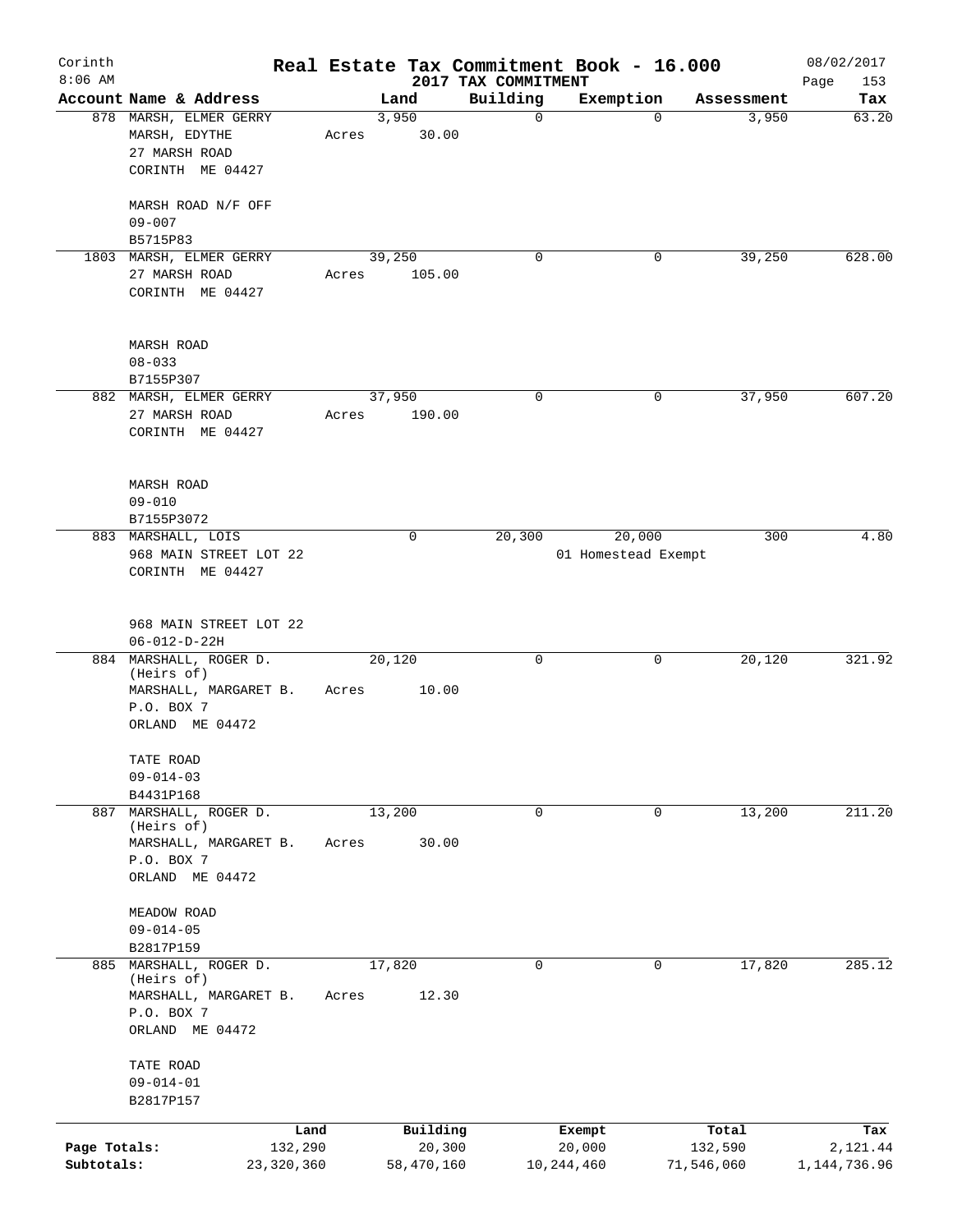| Corinth   |                                      |        |        |                     | Real Estate Tax Commitment Book - 16.000 |            | 08/02/2017  |
|-----------|--------------------------------------|--------|--------|---------------------|------------------------------------------|------------|-------------|
| $8:06$ AM |                                      |        |        | 2017 TAX COMMITMENT |                                          |            | Page<br>154 |
|           | Account Name & Address               |        | Land   | Building            | Exemption                                | Assessment | Tax         |
|           | 886 MARSHALL, ROGER D.<br>(Heirs of) | 26,170 |        | 63,200              | $\Omega$                                 | 89,370     | 1,429.92    |
|           | MARSHALL, MARGARET B.                | Acres  | 10.00  |                     |                                          |            |             |
|           | P.O. BOX 7                           |        |        |                     |                                          |            |             |
|           | ORLAND ME 04472                      |        |        |                     |                                          |            |             |
|           | 278 TATE ROAD                        |        |        |                     |                                          |            |             |
|           | $09 - 014 - 02$                      |        |        |                     |                                          |            |             |
|           | B2817P159                            |        |        |                     |                                          |            |             |
|           | 1546 MARTIN JR, SCOTT W.             |        | 21,870 | 112,500             | 0                                        | 134,370    | 2,149.92    |
|           | 118 O'ROAK RD                        | Acres  | 8.00   |                     |                                          |            |             |
|           | CORINTH ME 04427                     |        |        |                     |                                          |            |             |
|           | 118 O'ROAK ROAD                      |        |        |                     |                                          |            |             |
|           | $10 - 002 - B$                       |        |        |                     |                                          |            |             |
|           | B12701P213 01/06/2012                |        |        |                     |                                          |            |             |
|           | 888 MARTIN, ANNE M.                  | 23,650 |        | 25,510              | 20,000                                   | 29,160     | 466.56      |
|           | P.O. BOX 204                         | Acres  | 12.00  |                     | 01 Homestead Exempt                      |            |             |
|           | CORINTH ME 04427-0204                |        |        |                     |                                          |            |             |
|           |                                      |        |        |                     |                                          |            |             |
|           | 148 WHITE SCHOOLHOUSE                |        |        |                     |                                          |            |             |
|           | <b>ROAD</b>                          |        |        |                     |                                          |            |             |
|           | $08 - 028 - A$                       |        |        |                     |                                          |            |             |
|           | B3217P199                            |        |        |                     |                                          |            |             |
|           | 794 MARTIN, BENJAMIN M.              | 23,110 |        | 79,800              | 20,000                                   | 82,910     | 1,326.56    |
|           | 110 MEDOW ROAD                       | Acres  | 10.90  |                     | 01 Homestead Exempt                      |            |             |
|           | CORINTH ME 04427                     |        |        |                     |                                          |            |             |
|           | 110 MEADOW ROAD                      |        |        |                     |                                          |            |             |
|           | $09 - 019 - 03$                      |        |        |                     |                                          |            |             |
|           | B13630P274 08/28/2014                |        |        |                     |                                          |            |             |
|           | 889 MARTIN, DIANNE                   | 29,250 |        | 80,630              | 20,000                                   | 89,880     | 1,438.08    |
|           | MARTIN, JAMES (Heirs                 | Acres  | 10.00  |                     | 01 Homestead Exempt                      |            |             |
|           | of)                                  |        |        |                     |                                          |            |             |
|           | 153 COVERED BRIDGE ROAD              |        |        |                     |                                          |            |             |
|           | CORINTH ME 04427                     |        |        |                     |                                          |            |             |
|           | 153 COVERED BRIDGE ROAD              |        |        |                     |                                          |            |             |
|           | $02 - 039 - A$                       |        |        |                     |                                          |            |             |
|           | B4122P357                            |        |        |                     |                                          |            |             |
|           | 859 MARTIN, KEVIN                    | 25,730 |        | 21,560              | 0                                        | 47,290     | 756.64      |
|           | 792 MAIN STREET                      | Acres  | 12.41  |                     |                                          |            |             |
|           | CORINTH ME 04427                     |        |        |                     |                                          |            |             |
|           | 792 MAIN STREET                      |        |        |                     |                                          |            |             |
|           | $05 - 039 - A$                       |        |        |                     |                                          |            |             |
|           | B14022P208 11/30/2015                |        |        |                     |                                          |            |             |
|           |                                      |        |        |                     |                                          |            |             |
|           |                                      |        |        |                     |                                          |            |             |

|              | Land       | Building   | Exempt     | Total      | Tax          |
|--------------|------------|------------|------------|------------|--------------|
| Page Totals: | 149,780    | 383,200    | 60,000     | 472,980    | 7,567.68     |
| Subtotals:   | 23,470,140 | 58,853,360 | 10,304,460 | 72,019,040 | 1,152,304.64 |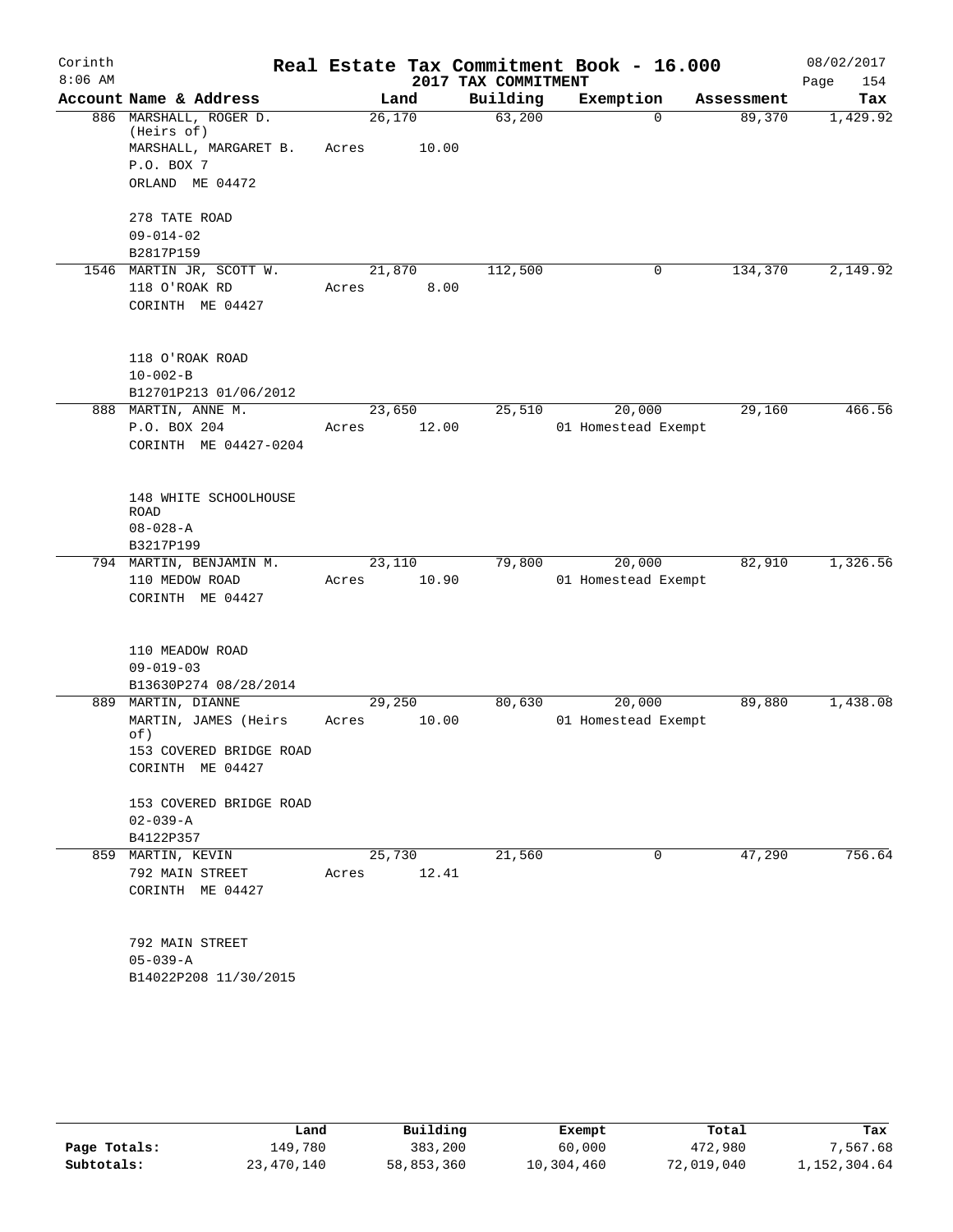| Corinth      |                                     |       |                |      |                     | Real Estate Tax Commitment Book - 16.000 |            |                      | 08/02/2017      |
|--------------|-------------------------------------|-------|----------------|------|---------------------|------------------------------------------|------------|----------------------|-----------------|
| $8:06$ AM    | Account Name & Address              |       |                |      | 2017 TAX COMMITMENT |                                          |            |                      | Page<br>155     |
|              | 890 MARTIN, RUSSELL A.              |       | Land<br>16,890 |      | Building<br>88,850  | Exemption<br>26,000                      |            | Assessment<br>79,740 | Tax<br>1,275.84 |
|              | MARTIN, ROBERTA P.                  | Acres |                | 2.00 |                     | 01 Homestead Exempt                      |            |                      |                 |
|              | 796 LEDGE HILL ROAD                 |       |                |      |                     | 22 Veteran                               |            |                      |                 |
|              | CORINTH ME 04427                    |       |                |      |                     |                                          |            |                      |                 |
|              |                                     |       |                |      |                     |                                          |            |                      |                 |
|              | 796 LEDGE HILL ROAD                 |       |                |      |                     |                                          |            |                      |                 |
|              | $02 - 012 - B$                      |       |                |      |                     |                                          |            |                      |                 |
|              | B2612P93                            |       |                |      |                     |                                          |            |                      |                 |
|              | 891 MARTIN, SCOTT W.                |       | 43,750         |      | $\Omega$            |                                          | 0          | 43,750               | 700.00          |
|              | MARTIN, KATIE GREATOREX Acres       |       | 104.25         |      |                     |                                          |            |                      |                 |
|              | 535 BLACK ROAD                      |       |                |      |                     |                                          |            |                      |                 |
|              | CORINTH ME 04427                    |       |                |      |                     |                                          |            |                      |                 |
|              |                                     |       |                |      |                     |                                          |            |                      |                 |
|              | <b>BLACK ROAD</b><br>$02 - 033$     |       |                |      |                     |                                          |            |                      |                 |
|              | B4715P271                           |       |                |      |                     |                                          |            |                      |                 |
|              | 892 MARTIN, SCOTT WILLIAM           |       | 41,800         |      | 183,280             | 20,000                                   |            | 205,080              | 3,281.28        |
|              | MARTIN, KATIE GREATOREX Acres 80.00 |       |                |      |                     | 01 Homestead Exempt                      |            |                      |                 |
|              | 535 BLACK ROAD                      |       |                |      |                     |                                          |            |                      |                 |
|              | CORINTH ME 04427                    |       |                |      |                     |                                          |            |                      |                 |
|              |                                     |       |                |      |                     |                                          |            |                      |                 |
|              | 535 BLACK ROAD                      |       |                |      |                     |                                          |            |                      |                 |
|              | $02 - 034$                          |       |                |      |                     |                                          |            |                      |                 |
|              | B4715P269                           |       |                |      |                     |                                          |            |                      |                 |
|              | 1561 MASON, RONDA L.                |       | 16,210         |      | 69,690              |                                          | 0          | 85,900               | 1,374.40        |
|              | PO BOX 51                           | Acres |                | 1.41 |                     |                                          |            |                      |                 |
|              | CORINTH ME 04427                    |       |                |      |                     |                                          |            |                      |                 |
|              |                                     |       |                |      |                     |                                          |            |                      |                 |
|              | 696 TATE ROAD                       |       |                |      |                     |                                          |            |                      |                 |
|              | $06 - 002 - 04$                     |       |                |      |                     |                                          |            |                      |                 |
|              | B13341P335 09/20/2013               |       |                |      |                     |                                          |            |                      |                 |
|              | 217 MATARAZZO, JAMES W.             |       | 16,480         |      | 120,440             | 20,000                                   |            | 116,920              | 1,870.72        |
|              | MATARAZZO, JENNIFER J.              | Acres |                | 2.56 |                     | 01 Homestead Exempt                      |            |                      |                 |
|              | 471 BLACK ROAD                      |       |                |      |                     |                                          |            |                      |                 |
|              | CORINTH ME 04427                    |       |                |      |                     |                                          |            |                      |                 |
|              |                                     |       |                |      |                     |                                          |            |                      |                 |
|              | 471 BLACK ROAD                      |       |                |      |                     |                                          |            |                      |                 |
|              | $02 - 032 - A$                      |       |                |      |                     |                                          |            |                      |                 |
|              | B9282P138                           |       |                |      |                     |                                          |            |                      | 530.72          |
| 205          | MAXIM, JOSHUA<br>SEARCY, ALLAN R.   | Acres | 18,780         | 5.00 | 34,390              | 20,000<br>01 Homestead Exempt            |            | 33,170               |                 |
|              | 99 NOTCH ROAD                       |       |                |      |                     |                                          |            |                      |                 |
|              | CORINTH ME 04427                    |       |                |      |                     |                                          |            |                      |                 |
|              |                                     |       |                |      |                     |                                          |            |                      |                 |
|              | 99 NOTCH ROAD                       |       |                |      |                     |                                          |            |                      |                 |
|              | $07 - 032$                          |       |                |      |                     |                                          |            |                      |                 |
|              | B14102P283 03/21/2016               |       |                |      |                     |                                          |            |                      |                 |
| 651          | MAY, KENNETH                        |       | 0              |      | 28,790              |                                          | 0          | 28,790               | 460.64          |
|              | BOULIER, TAMMY                      |       |                |      |                     |                                          |            |                      |                 |
|              | 79 GRANT ROAD                       |       |                |      |                     |                                          |            |                      |                 |
|              | CORINTH ME 04427                    |       |                |      |                     |                                          |            |                      |                 |
|              |                                     |       |                |      |                     |                                          |            |                      |                 |
|              | 79 GRANT ROAD                       |       |                |      |                     |                                          |            |                      |                 |
|              | $05 - 020 - 04H$                    |       |                |      |                     |                                          |            |                      |                 |
|              | B6173P190                           |       |                |      |                     |                                          |            |                      |                 |
|              |                                     |       |                |      |                     |                                          |            |                      |                 |
|              | Land                                |       | Building       |      |                     | Exempt                                   |            | Total                | Tax             |
| Page Totals: | 153,910                             |       | 525,440        |      |                     | 86,000                                   |            | 593,350              | 9,493.60        |
| Subtotals:   | 23,624,050                          |       | 59,378,800     |      |                     | 10,390,460                               | 72,612,390 |                      | 1,161,798.24    |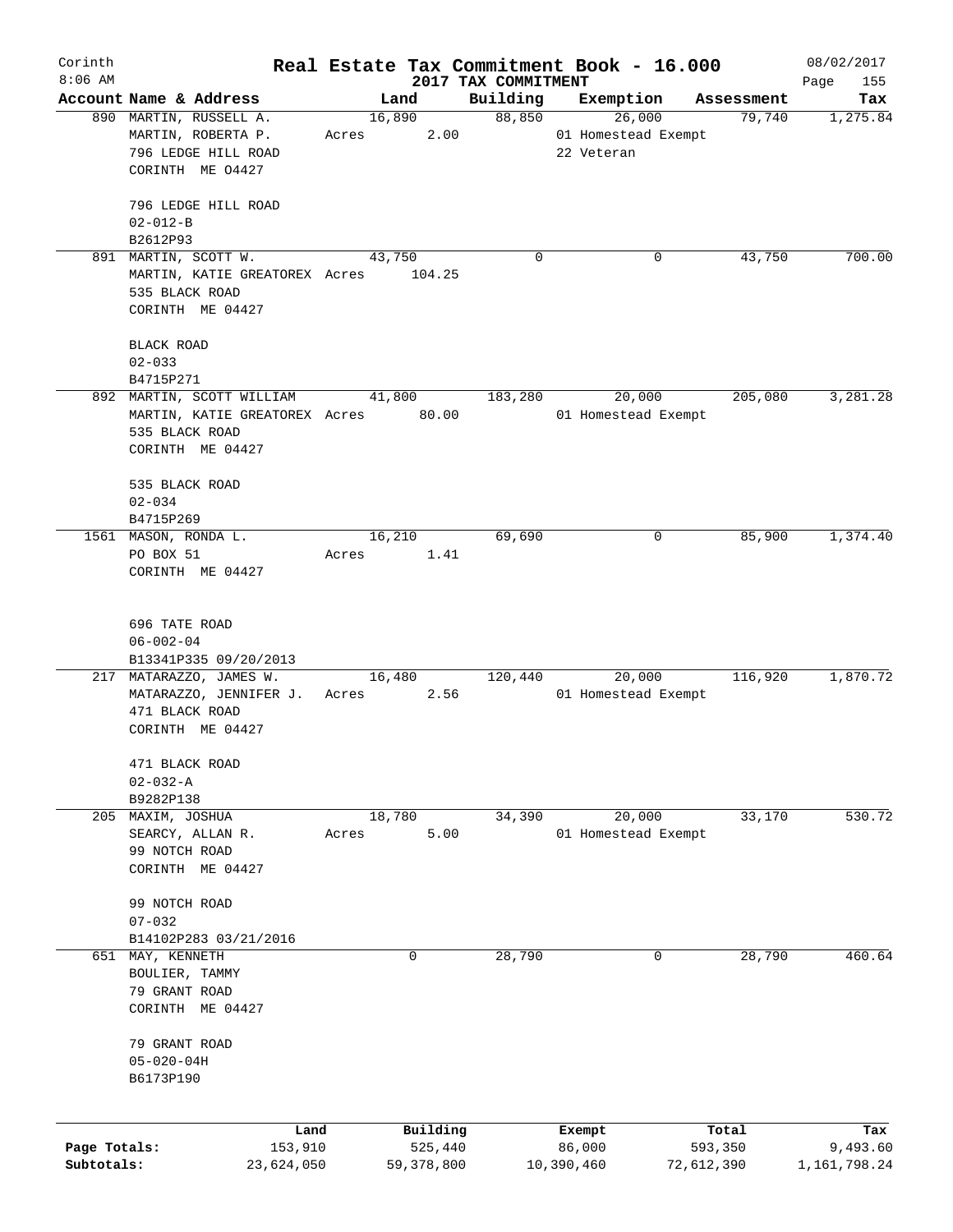| Corinth<br>$8:06$ AM |                                                                      |                |            |                                 | Real Estate Tax Commitment Book - 16.000 |            | 08/02/2017         |
|----------------------|----------------------------------------------------------------------|----------------|------------|---------------------------------|------------------------------------------|------------|--------------------|
|                      | Account Name & Address                                               | Land           |            | 2017 TAX COMMITMENT<br>Building | Exemption                                | Assessment | 156<br>Page<br>Tax |
|                      | 1401 MCARTHUR, KEITH<br>30 EXETER ROAD LOT 27<br>CORINTH ME 04927    |                | 0          | 12,210                          | 12,210<br>01 Homestead Exempt            | 0          | 0.00               |
|                      | 30 EXETER ROAD LOT 27<br>15-012-27H                                  |                |            |                                 |                                          |            |                    |
|                      | 1545 MCCANNELL, KEVIN B.<br>PO BOX 588<br>HOWLAND ME 04448           | 3,410<br>Acres | 22.00      | 0                               | 0                                        | 3,410      | 54.56              |
|                      | HUDSON HILL ROAD<br>$03 - 041$<br>B9861P198 05/05/2005               |                |            |                                 |                                          |            |                    |
|                      | 895 MCCORRISON, MARIE E.                                             | 21,530         |            | 66,710                          | 20,000                                   | 68,240     | 1,091.84           |
|                      | 392 WEST CORINTH ROAD<br>CORINTH ME 04427                            | Acres          | 6.00       |                                 | 01 Homestead Exempt                      |            |                    |
|                      | 392 WEST CORINTH ROAD<br>$05 - 002 - B$<br>B5104P178                 |                |            |                                 |                                          |            |                    |
|                      | 896 MCCORRISON, VAL F.                                               | 15,730         |            | 67,840                          | 20,000                                   | 63,570     | 1,017.12           |
|                      | MCCORRISON, CHRISTINE<br>М.                                          | Acres          | 1.00       |                                 | 01 Homestead Exempt                      |            |                    |
|                      | 419 HUDSON ROAD<br>CORINTH ME 04427                                  |                |            |                                 |                                          |            |                    |
|                      | 419 HUDSON ROAD<br>$09 - 035$<br>B2483P200                           |                |            |                                 |                                          |            |                    |
|                      | 1798 MCCULLAGH, MICHAEL J.                                           | 24,640         |            | 125,030                         | 20,000                                   | 129,670    | 2,074.72           |
|                      | 9 MAIN ST<br>CORINTH ME 04427-0                                      | Acres          | 5.00       |                                 | 01 Homestead Exempt                      |            |                    |
|                      | 9 MAIN STREET<br>$11 - 012 - B$                                      |                |            |                                 |                                          |            |                    |
|                      | B10300P174 01/25/2006                                                |                |            |                                 |                                          |            |                    |
|                      | 1624 MCCULLOUGH, CLARENCE<br>80 CLARK RD<br>KENDUSKEAG ME 04450      | 9,540<br>Acres | 2.02       | 0                               | 0                                        | 9,540      | 152.64             |
|                      | MUDGETT ROAD<br>$02 - 003$                                           |                |            |                                 |                                          |            |                    |
|                      | B7225P198                                                            |                |            |                                 |                                          |            |                    |
|                      | 361 MCCULLOUGH, DWYNAL<br>E. (Heirs of)                              | 29,420         |            | 74,270                          | 26,000                                   | 77,690     | 1,243.04           |
|                      | MCCULLOUGH, PATRICIA A. Acres<br>419 MCCARD ROAD<br>CORINTH ME 04427 |                | 20.01      |                                 | 31 Vetrans Widow<br>01 Homestead Exempt  |            |                    |
|                      | 419 MCCARD ROAD                                                      |                |            |                                 |                                          |            |                    |
|                      | $01 - 011 - B$<br>B7226P68                                           |                |            |                                 |                                          |            |                    |
|                      | Land                                                                 |                | Building   |                                 | Exempt                                   | Total      | Tax                |
| Page Totals:         | 104,270                                                              |                | 346,060    |                                 | 98,210                                   | 352,120    | 5,633.92           |
| Subtotals:           | 23,728,320                                                           |                | 59,724,860 |                                 | 10,488,670                               | 72,964,510 | 1,167,432.16       |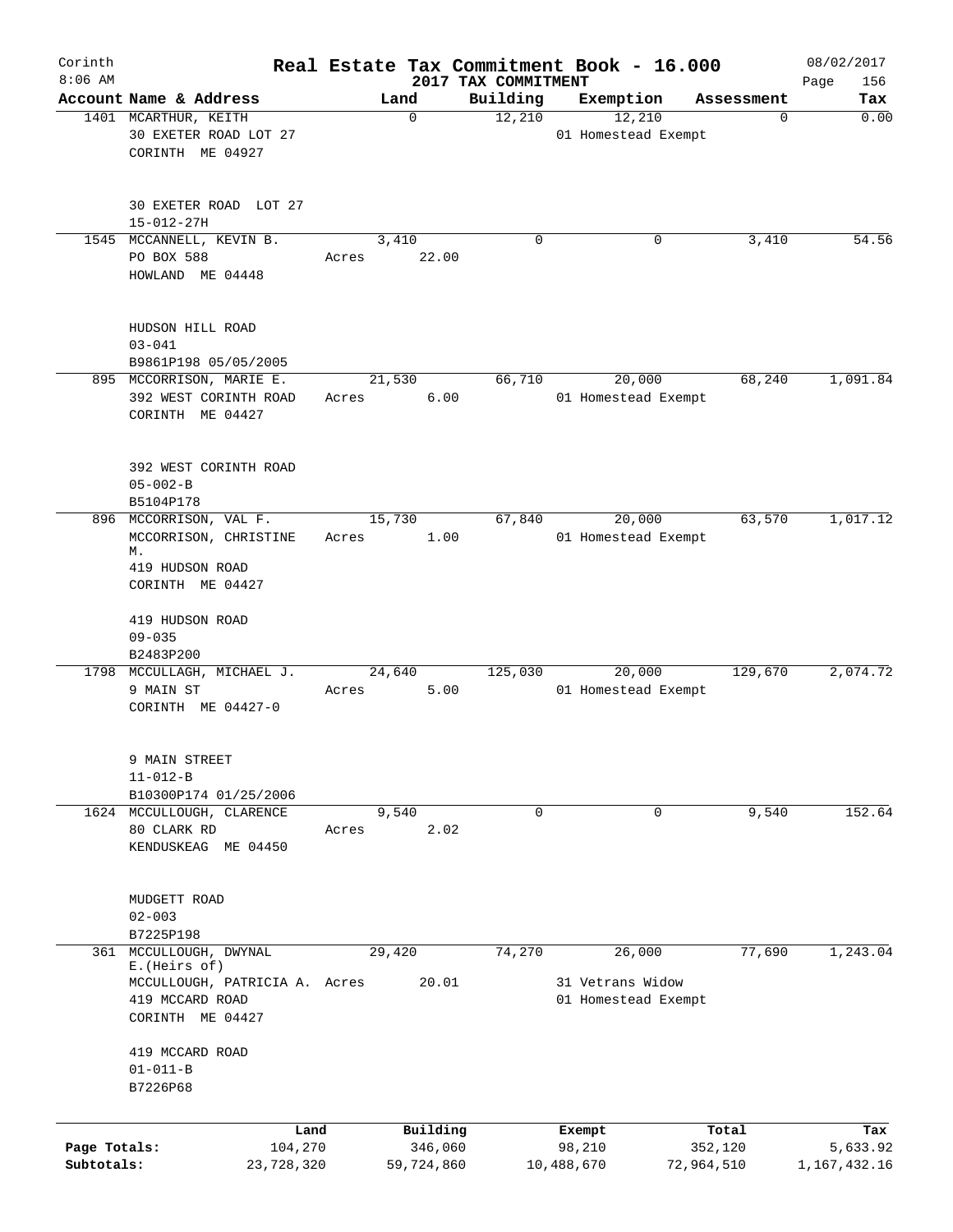| Corinth<br>$8:06$ AM |                                                 |                 |             |                                 | Real Estate Tax Commitment Book - 16.000 |                       | 08/02/2017         |
|----------------------|-------------------------------------------------|-----------------|-------------|---------------------------------|------------------------------------------|-----------------------|--------------------|
|                      | Account Name & Address                          |                 | Land        | 2017 TAX COMMITMENT<br>Building | Exemption                                | Assessment            | Page<br>157<br>Tax |
|                      | 897 MCCULLOUGH, ESTHER C.<br>TRUSTEE            | 24,420          |             | 41,090                          |                                          | 65,510<br>$\Omega$    | 1,048.16           |
|                      | OF THE HOMESTEAD TRUST                          | Acres           | 16.00       |                                 |                                          |                       |                    |
|                      | 856 GRANT ROAD<br>CORINTH ME 04427              |                 |             |                                 |                                          |                       |                    |
|                      | 856 GRANT ROAD                                  |                 |             |                                 |                                          |                       |                    |
|                      | $03 - 004$                                      |                 |             |                                 |                                          |                       |                    |
|                      | B6752P62<br>1872 MCDANIEL, SEAN                 | 15,730          |             | 17,370                          |                                          | 33,100<br>0           | 529.60             |
|                      | 97 BEECH GROVE ROAD                             | Acres           | 1.00        |                                 |                                          |                       |                    |
|                      | CORINTH ME 04427                                |                 |             |                                 |                                          |                       |                    |
|                      | 97 BEECH GROVE ROAD                             |                 |             |                                 |                                          |                       |                    |
|                      | $06 - 003 - 10 - 01$                            |                 |             |                                 |                                          |                       |                    |
|                      | B14245P335 08/12/2016<br>899 MCDOUGALL, STEPHEN | 15,950          |             | 86,100                          | 26,000                                   | 76,050                | 1,216.80           |
|                      | MCDOUGALL, TINA                                 | Acres           | 1.19        |                                 | 01 Homestead Exempt                      |                       |                    |
|                      | 32 TATE ROAD                                    |                 |             |                                 | 22 Veteran                               |                       |                    |
|                      | CORINTH ME 04427                                |                 |             |                                 |                                          |                       |                    |
|                      | 32 TATE ROAD<br>$09 - 028 - E$                  |                 |             |                                 |                                          |                       |                    |
|                      | 681 MCGUIRE-BEAN, THOMAS E.                     | 27,970          |             | 24,200                          |                                          | 0<br>52,170           | 834.72             |
|                      | (Heirs of)                                      |                 |             |                                 |                                          |                       |                    |
|                      | 221 TATE ROAD<br>CORINTH ME 04427               | Acres           | 18.00       |                                 |                                          |                       |                    |
|                      |                                                 |                 |             |                                 |                                          |                       |                    |
|                      | 221 TATE ROAD                                   |                 |             |                                 |                                          |                       |                    |
|                      | $09 - 021$<br>B7497P29                          |                 |             |                                 |                                          |                       |                    |
|                      | 377 MCGURN, STANLEY                             | 14,080          |             | 0                               |                                          | 14,080<br>0           | 225.28             |
|                      | 9 ALTON TANNERY ROAD                            | Acres           | 20.00       |                                 |                                          |                       |                    |
|                      | HUDSON ME 04449                                 |                 |             |                                 |                                          |                       |                    |
|                      | RABBIT PATH @ HUDS TL                           |                 |             |                                 |                                          |                       |                    |
|                      | N/F                                             |                 |             |                                 |                                          |                       |                    |
|                      | $06 - 032$<br>B13801P261 04/02/2015             |                 |             |                                 |                                          |                       |                    |
|                      | 16 MCHALE, GEORGE                               |                 | $\mathbf 0$ | 19,750                          | 19,750                                   | 0                     | 0.00               |
|                      | MCHALE, CAROLYN                                 |                 |             |                                 | 22 Veteran                               |                       |                    |
|                      | 611 AVENUE ROAD                                 |                 |             |                                 | 01 Homestead Exempt                      |                       |                    |
|                      | CORINTH ME 04427                                |                 |             |                                 |                                          |                       |                    |
|                      | 611 AVENUE ROAD                                 |                 |             |                                 |                                          |                       |                    |
|                      | $01 - 008 - 08H$                                |                 |             |                                 |                                          |                       |                    |
|                      | 1921 MCHUGH, MICHAEL G.<br>MCHUGH, PAULA C.     | 12,210<br>Acres | 3.18        | 0                               |                                          | $\mathbf 0$<br>12,210 | 195.36             |
|                      | 356 WHITE SCHOOLHOUSE<br>RD                     |                 |             |                                 |                                          |                       |                    |
|                      | CORINTH ME 04427                                |                 |             |                                 |                                          |                       |                    |
|                      | WHITE SCHOOLHOUSE &<br>TATE                     |                 |             |                                 |                                          |                       |                    |
|                      | $09 - 012 - 03$                                 |                 |             |                                 |                                          |                       |                    |
|                      | Land                                            |                 | Building    |                                 | Exempt                                   | Total                 | Tax                |
| Page Totals:         | 110,360                                         |                 | 188,510     |                                 | 45,750                                   | 253,120               | 4,049.92           |
| Subtotals:           | 23,838,680                                      |                 | 59,913,370  |                                 | 10,534,420                               | 73, 217, 630          | 1,171,482.08       |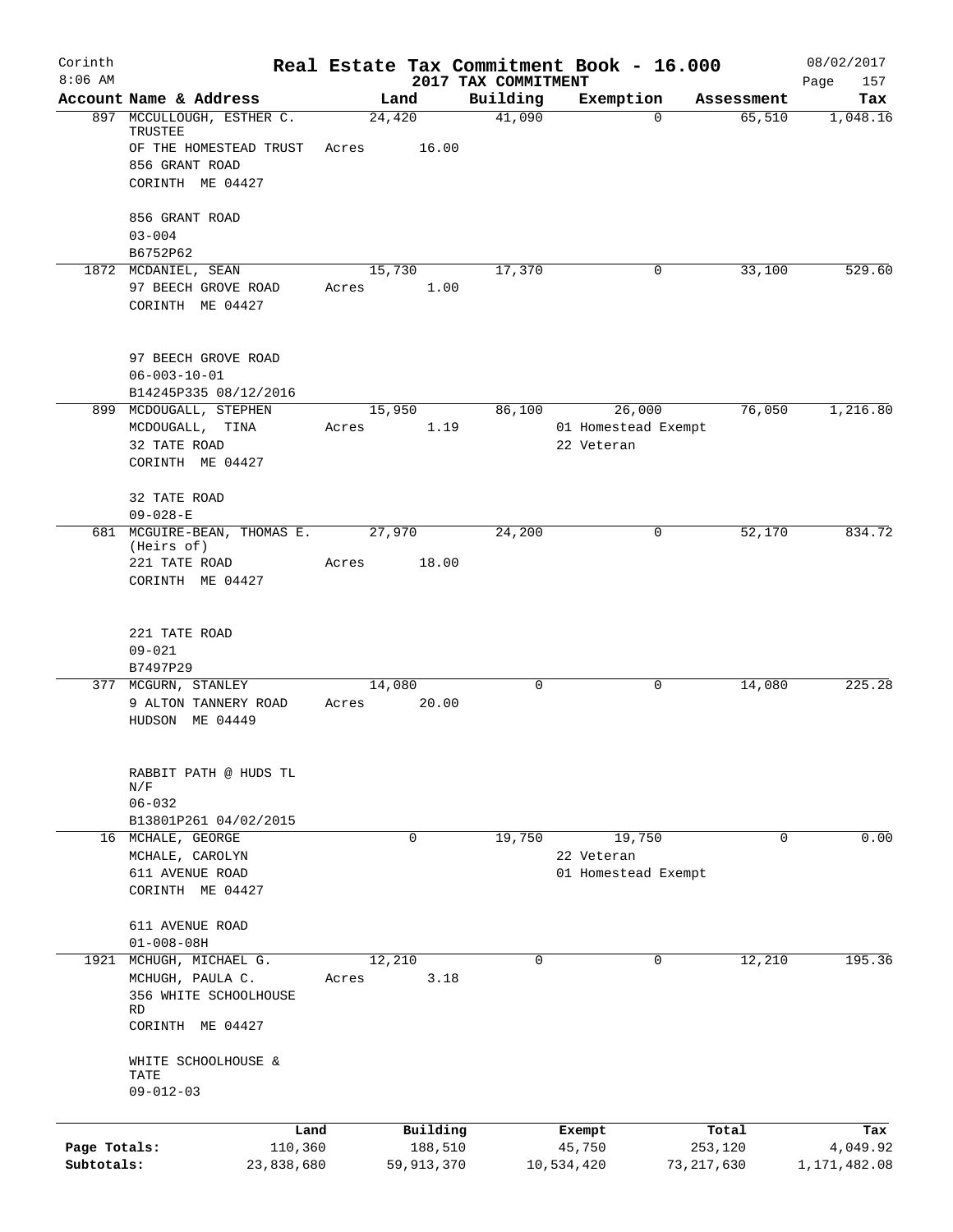| Corinth      |                                                                      |                 |              |                                 | Real Estate Tax Commitment Book - 16.000 |            | 08/02/2017         |
|--------------|----------------------------------------------------------------------|-----------------|--------------|---------------------------------|------------------------------------------|------------|--------------------|
| $8:06$ AM    | Account Name & Address                                               |                 | Land         | 2017 TAX COMMITMENT<br>Building | Exemption                                | Assessment | 158<br>Page<br>Tax |
|              | 1920 MCHUGH, MICHAEL G.<br>MCHUGH, PAULA C.<br>356 WHITE SCHOOLHOUSE | 11,500<br>Acres | 2.57         | $\mathbf 0$                     | $\Omega$                                 | 11,500     | 184.00             |
|              | RD<br>CORINTH ME 04427                                               |                 |              |                                 |                                          |            |                    |
|              | WHITE SCHOOLHOUSE ROAD<br>$09 - 012 - 02$                            |                 |              |                                 |                                          |            |                    |
|              | 1923 MCHUGH, MICHAEL G.                                              |                 | 10,120       | $\Omega$                        | $\mathbf 0$                              | 10,120     | 161.92             |
|              | MCHUGH, PAULA C.<br>356 WHITE SCHOOLHOUSE<br>RD                      | Acres           | 1.38         |                                 |                                          |            |                    |
|              | CORINTH ME 04427                                                     |                 |              |                                 |                                          |            |                    |
|              | TATE ROAD<br>$09 - 012 - 05$                                         |                 |              |                                 |                                          |            |                    |
|              | 1922 MCHUGH, MICHAEL G.                                              | 10,650          |              | $\mathbf 0$                     | 0                                        | 10,650     | 170.40             |
|              | MCHUGH, PAULA C.<br>356 WHITE SCHOOLHOUSE<br><b>ROAD</b>             | Acres           | 1.84         |                                 |                                          |            |                    |
|              | CORINTH ME 04427                                                     |                 |              |                                 |                                          |            |                    |
|              | TATE ROAD                                                            |                 |              |                                 |                                          |            |                    |
|              | $09 - 012 - 04$                                                      |                 |              |                                 |                                          |            |                    |
|              | B13788P67 03/13/2015                                                 |                 |              |                                 |                                          |            |                    |
|              | 936 MCHUGH, MICHAEL G.                                               |                 | 53,610       | 307,280                         | 20,000                                   | 340,890    | 5,454.24           |
|              | MCHUGH, PAULA C.<br>356 WHITE SCHOOLHOUSE                            | Acres           | 115.80       |                                 | 01 Homestead Exempt                      |            |                    |
|              | ROAD                                                                 |                 |              |                                 |                                          |            |                    |
|              | CORINTH ME 04427                                                     |                 |              |                                 |                                          |            |                    |
|              | 356 WHITE SCHOOLHOUSE                                                |                 |              |                                 |                                          |            |                    |
|              | ROAD                                                                 |                 |              |                                 |                                          |            |                    |
|              | $09 - 012 - 01$                                                      |                 |              |                                 |                                          |            |                    |
|              | B9908P35 06/07/2005<br>1924 MCHUGH, MICHAEL G.                       | 10,120          |              | 0                               | 0                                        | 10,120     | 161.92             |
|              | MCHUGH, PAULA C.                                                     | Acres           | 1.38         |                                 |                                          |            |                    |
|              | 356 WHITE SCHOOLHOUSE<br>RD                                          |                 |              |                                 |                                          |            |                    |
|              | CORINTH ME 04427                                                     |                 |              |                                 |                                          |            |                    |
|              | TATE ROAD<br>$09 - 012 - 06$                                         |                 |              |                                 |                                          |            |                    |
| 1925         | MCHUGH, MICHAEL G.                                                   | 11,190          |              | $\mathbf 0$                     | $\mathbf 0$                              | 11,190     | 179.04             |
|              | MCHUGH, PAULA C.<br>356 WHITE SCHOOLHOUSE                            | Acres           | 2.30         |                                 |                                          |            |                    |
|              | RD                                                                   |                 |              |                                 |                                          |            |                    |
|              | CORINTH ME 04427                                                     |                 |              |                                 |                                          |            |                    |
|              | TATE ROAD<br>$09 - 012 - 07$                                         |                 |              |                                 |                                          |            |                    |
|              | 774 MCKAGUE, KAREN                                                   |                 | 0            | 25,490                          | 20,000                                   | 5,490      | 87.84              |
|              | PO BOX 57                                                            |                 |              |                                 | 01 Homestead Exempt                      |            |                    |
|              | KENDUSKEAG ME 04450                                                  |                 |              |                                 |                                          |            |                    |
|              | 344 MAIN STREET LOT 28                                               |                 |              |                                 |                                          |            |                    |
|              | $08 - 003 - 28H$                                                     |                 |              |                                 |                                          |            |                    |
|              | Land                                                                 |                 | Building     |                                 | Exempt                                   | Total      | Tax                |
| Page Totals: | 107,190                                                              |                 | 332,770      |                                 | 40,000                                   | 399,960    | 6,399.36           |
| Subtotals:   | 23,945,870                                                           |                 | 60, 246, 140 |                                 | 10,574,420                               | 73,617,590 | 1,177,881.44       |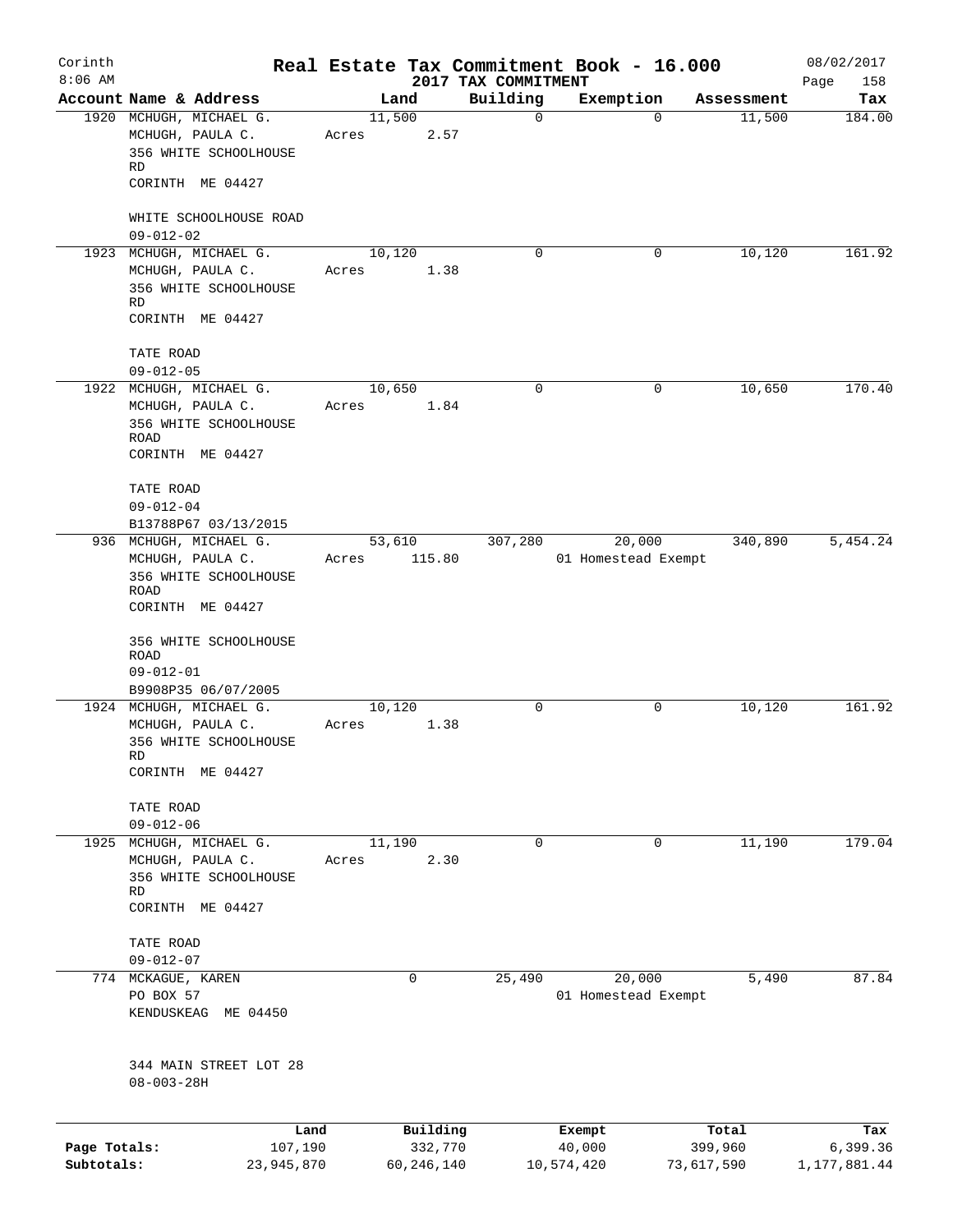| Corinth      |                                                  |                 |       |        |                     |                                 |   | Real Estate Tax Commitment Book - 16.000 |            |            | 08/02/2017         |
|--------------|--------------------------------------------------|-----------------|-------|--------|---------------------|---------------------------------|---|------------------------------------------|------------|------------|--------------------|
| $8:06$ AM    | Account Name & Address                           |                 |       | Land   |                     | 2017 TAX COMMITMENT<br>Building |   | Exemption                                |            | Assessment | 159<br>Page<br>Tax |
|              | 903 MCKAY, PETER J.                              |                 |       | 25,360 |                     | 67,020                          |   | 20,000                                   |            | 72,380     | 1,158.08           |
|              | 375 BLACK RD                                     |                 | Acres |        | 9.30                |                                 |   | 01 Homestead Exempt                      |            |            |                    |
|              | CORINTH ME 04427                                 |                 |       |        |                     |                                 |   |                                          |            |            |                    |
|              |                                                  |                 |       |        |                     |                                 |   |                                          |            |            |                    |
|              | 375 BLACK ROAD                                   |                 |       |        |                     |                                 |   |                                          |            |            |                    |
|              | $02 - 030 - 03$                                  |                 |       |        |                     |                                 |   |                                          |            |            |                    |
|              | B11156P197 09/28/2007<br>1715 MCKAY, TIMOTHY L.  |                 |       | 19,690 |                     | 89,820                          |   | 20,000                                   |            | 89,510     | 1,432.16           |
|              | MCKAY, MONICA R.L.                               |                 | Acres |        | 6.50                |                                 |   | 01 Homestead Exempt                      |            |            |                    |
|              | 389 EXETER ROAD                                  |                 |       |        |                     |                                 |   |                                          |            |            |                    |
|              | CORINTH ME 04427                                 |                 |       |        |                     |                                 |   |                                          |            |            |                    |
|              | 389 EXETER ROAD                                  |                 |       |        |                     |                                 |   |                                          |            |            |                    |
|              | $07 - 009 - F$                                   |                 |       |        |                     |                                 |   |                                          |            |            |                    |
|              | B8985P253                                        |                 |       |        |                     |                                 |   |                                          |            |            |                    |
|              | 907 MCKENZIE, JAMES                              |                 |       | 19,630 |                     | 4,250                           |   | 0                                        |            | 23,880     | 382.08             |
|              | 378 FOREST AVENUE                                |                 | Acres |        | 30.00               |                                 |   |                                          |            |            |                    |
|              | BANGOR ME 04401                                  |                 |       |        |                     |                                 |   |                                          |            |            |                    |
|              | 161 FOREST ROAD                                  |                 |       |        |                     |                                 |   |                                          |            |            |                    |
|              | $01 - 027$                                       |                 |       |        |                     |                                 |   |                                          |            |            |                    |
|              | B2103P110                                        |                 |       |        |                     |                                 |   |                                          |            |            |                    |
|              | 909 MCLAUGHLIN, CAROL A.                         |                 |       | 25,010 |                     | 81,330                          |   | 20,000                                   |            | 86,340     | 1,381.44           |
|              | 423 WEST CORINTH ROAD                            |                 | Acres |        | 9.00                |                                 |   | 01 Homestead Exempt                      |            |            |                    |
|              | CORINTH ME 04427                                 |                 |       |        |                     |                                 |   |                                          |            |            |                    |
|              |                                                  |                 |       |        |                     |                                 |   |                                          |            |            |                    |
|              | 423 WEST CORINTH ROAD                            |                 |       |        |                     |                                 |   |                                          |            |            |                    |
|              | $04 - 034 - A$                                   |                 |       |        |                     |                                 |   |                                          |            |            |                    |
|              | B2221P728<br>911 MCLAUGHLIN, ELEANOR J.          |                 |       | 12,510 |                     | 70,270                          |   | 26,000                                   |            | 56,780     | 908.48             |
|              | 215 WEST CORINTH ROAD                            |                 | Acres |        | 0.52                |                                 |   | 31 Vetrans Widow                         |            |            |                    |
|              | CORINTH ME 04427                                 |                 |       |        |                     |                                 |   | 01 Homestead Exempt                      |            |            |                    |
|              |                                                  |                 |       |        |                     |                                 |   |                                          |            |            |                    |
|              | 215 WEST CORINTH ROAD                            |                 |       |        |                     |                                 |   |                                          |            |            |                    |
|              | $04 - 037$                                       |                 |       |        |                     |                                 |   |                                          |            |            |                    |
|              | B9870P318 02/23/2005                             |                 |       |        |                     |                                 |   |                                          |            |            |                    |
|              | 913 MCLAUGHLIN, GARY A.                          |                 |       | 30,850 |                     | 114,100                         |   | 20,000                                   |            | 124,950    | 1,999.20           |
|              | MCLAUGHLIN, ANGELA                               |                 | Acres |        | 22.00               |                                 |   | 01 Homestead Exempt                      |            |            |                    |
|              | 440 WEST CORINTH ROAD                            |                 |       |        |                     |                                 |   |                                          |            |            |                    |
|              | CORINTH ME 04427                                 |                 |       |        |                     |                                 |   |                                          |            |            |                    |
|              | 440 WEST CORINTH ROAD                            |                 |       |        |                     |                                 |   |                                          |            |            |                    |
|              | $05 - 001 - B$                                   |                 |       |        |                     |                                 |   |                                          |            |            |                    |
|              | B11233P8 12/13/2007 B11233P5 12/13/2007 B7196P21 |                 |       |        |                     |                                 |   |                                          |            |            |                    |
| 2000         | MCLAUGHLIN, GARY A.                              |                 |       | 21,200 |                     |                                 | 0 | $\mathbf{0}$                             |            | 21,200     | 339.20             |
|              | MCLAUGHLIN, ANGELA                               |                 | Acres |        | 17.00               |                                 |   |                                          |            |            |                    |
|              | 440 WEST CORINTH ROAD                            |                 |       |        |                     |                                 |   |                                          |            |            |                    |
|              | CORINTH ME 04427                                 |                 |       |        |                     |                                 |   |                                          |            |            |                    |
|              | WEST CORINTH ROAD                                |                 |       |        |                     |                                 |   |                                          |            |            |                    |
|              | $05 - 001 - C - 1$                               |                 |       |        |                     |                                 |   |                                          |            |            |                    |
|              | B11233P5 12/13/2007                              |                 |       |        |                     |                                 |   |                                          |            |            |                    |
|              |                                                  |                 |       |        |                     |                                 |   |                                          |            |            |                    |
| Page Totals: |                                                  | Land<br>154,250 |       |        | Building<br>426,790 |                                 |   | Exempt<br>106,000                        | 475,040    | Total      | Tax<br>7,600.64    |
| Subtotals:   |                                                  | 24,100,120      |       |        | 60,672,930          |                                 |   | 10,680,420                               | 74,092,630 |            | 1,185,482.08       |
|              |                                                  |                 |       |        |                     |                                 |   |                                          |            |            |                    |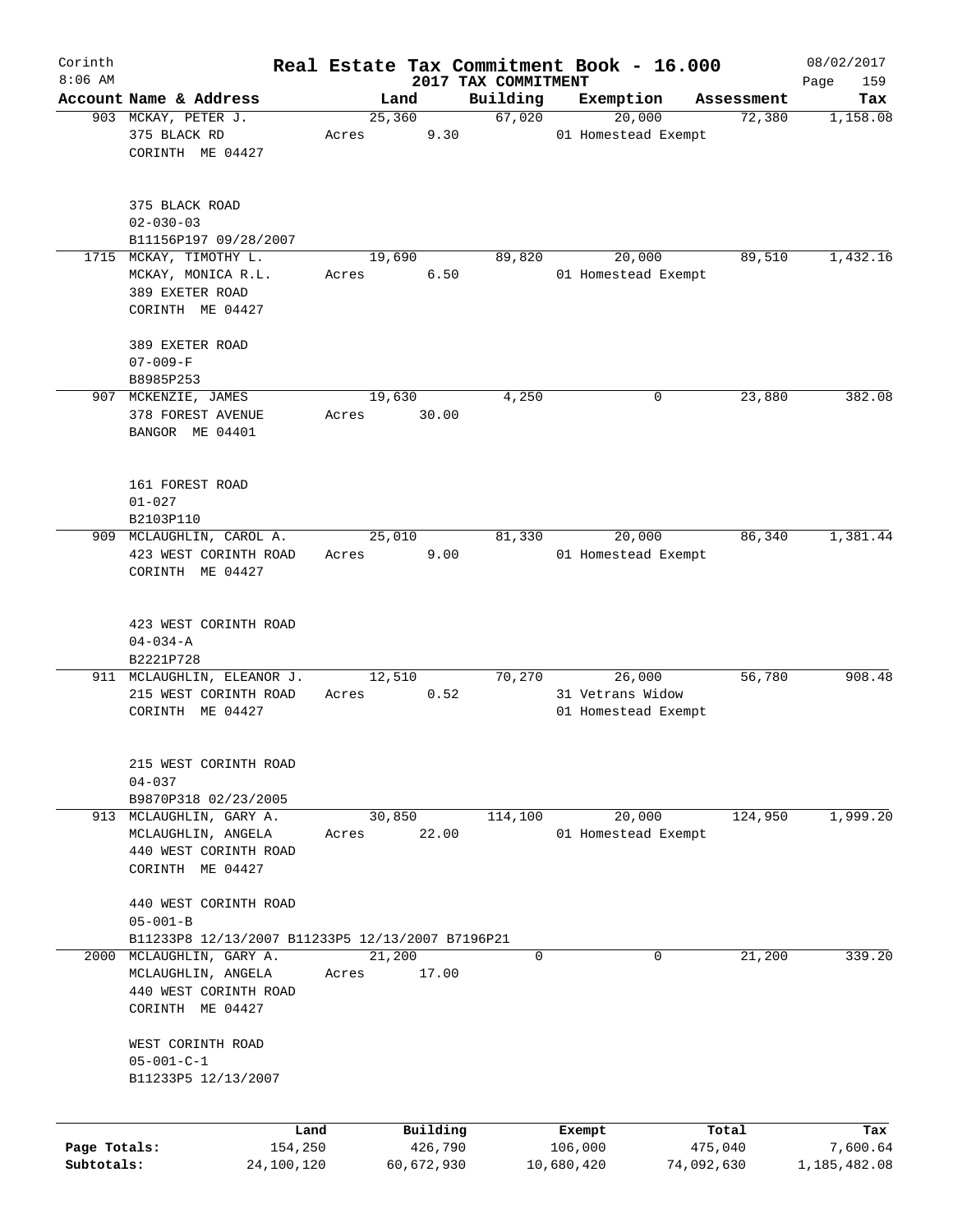| Corinth<br>$8:06$ AM |                                                                       |                 |            |                                 | Real Estate Tax Commitment Book - 16.000 |              | 08/02/2017         |
|----------------------|-----------------------------------------------------------------------|-----------------|------------|---------------------------------|------------------------------------------|--------------|--------------------|
|                      | Account Name & Address                                                | Land            |            | 2017 TAX COMMITMENT<br>Building | Exemption                                | Assessment   | Page<br>160<br>Tax |
|                      | 914 MCLAUGHLIN, JEFFREY D.<br>408 LEDGE HILL ROAD<br>CORINTH ME 04427 | 15,960<br>Acres | 1.20       | 32,690                          | 20,000<br>01 Homestead Exempt            | 28,650       | 458.40             |
|                      | 408 LEDGE HILL ROAD<br>$04 - 027 - A$<br>B5382P111                    |                 |            |                                 |                                          |              |                    |
|                      | 915 MCLAUGHLIN, JOEL W.                                               | 34,500          |            | 62,380                          | 26,000                                   | 70,880       | 1,134.08           |
|                      | MCLAUGHLIN, ELIZABETH<br>I. (Heirs of)<br>550 LEDGE HILL ROAD         | Acres           | 33.96      |                                 | 22 Veteran<br>01 Homestead Exempt        |              |                    |
|                      | CORINTH ME 04427                                                      |                 |            |                                 |                                          |              |                    |
|                      | 550 LEDGE HILL ROAD<br>$02 - 022$<br>B2234P337                        |                 |            |                                 |                                          |              |                    |
|                      | 916 MCLAUGHLIN, JOEL W.                                               | 26,670          |            | 0                               | 0                                        | 26, 670      | 426.72             |
|                      | MCLAUGHLIN, ELIZABETH                                                 | Acres           | 52.48      |                                 |                                          |              |                    |
|                      | L.<br>550 LEDGE HILL ROAD<br>CORINTH ME 04427                         |                 |            |                                 |                                          |              |                    |
|                      | WEST CORINTH ROAD<br>$05 - 001$                                       |                 |            |                                 |                                          |              |                    |
|                      | B2234P332 12/06/1971                                                  |                 |            |                                 |                                          |              |                    |
|                      | 556 MCLAUGHLIN, PATRICIA<br>39 HUDSON ROAD<br>CORINTH ME 04427        | 18,150<br>Acres | 2.00       | 62,870                          | 0                                        | 81,020       | 1,296.32           |
|                      | 39 HUDSON ROAD<br>$15 - 032$                                          |                 |            |                                 |                                          |              |                    |
|                      | B14175P194 06/10/2016<br>918 MCLAUGHLIN, STEPHEN J.                   | 17,300          |            | 13,400                          | 20,000                                   | 10,700       | 171.20             |
|                      | 6 TATE ROAD<br>CORINTH ME 04427                                       | Acres           | 2.35       |                                 | 01 Homestead Exempt                      |              |                    |
|                      | 6 TATE ROAD<br>$09 - 028 - B$<br>B5395P138                            |                 |            |                                 |                                          |              |                    |
|                      | 1812 MCNAMARA, MICHAEL                                                |                 | 0          | 10,450                          | $\mathbf 0$                              | 10,450       | 167.20             |
|                      | 1912 OHIO STREET<br>BANGOR ME 04401                                   |                 |            |                                 |                                          |              |                    |
|                      | 434 TATE ROAD LOT 05<br>$06 - 019 - 05H$                              |                 |            |                                 |                                          |              |                    |
|                      | B12127P59 05/12/2010<br>1645 MCNAMARA, MICHAEL                        |                 | 0          | 10,180                          | 0                                        | 10,180       | 162.88             |
|                      | 1912 OHIO STREET<br>BANGOR ME 04401                                   |                 |            |                                 |                                          |              |                    |
|                      | 434 TATE ROAD LOT 10<br>$06 - 019 - 10H$                              |                 |            |                                 |                                          |              |                    |
|                      | Land                                                                  |                 | Building   |                                 | Exempt                                   | Total        | Tax                |
| Page Totals:         | 112,580                                                               |                 | 191,970    |                                 | 66,000                                   | 238,550      | 3,816.80           |
| Subtotals:           | 24, 212, 700                                                          |                 | 60,864,900 |                                 | 10,746,420                               | 74, 331, 180 | 1,189,298.88       |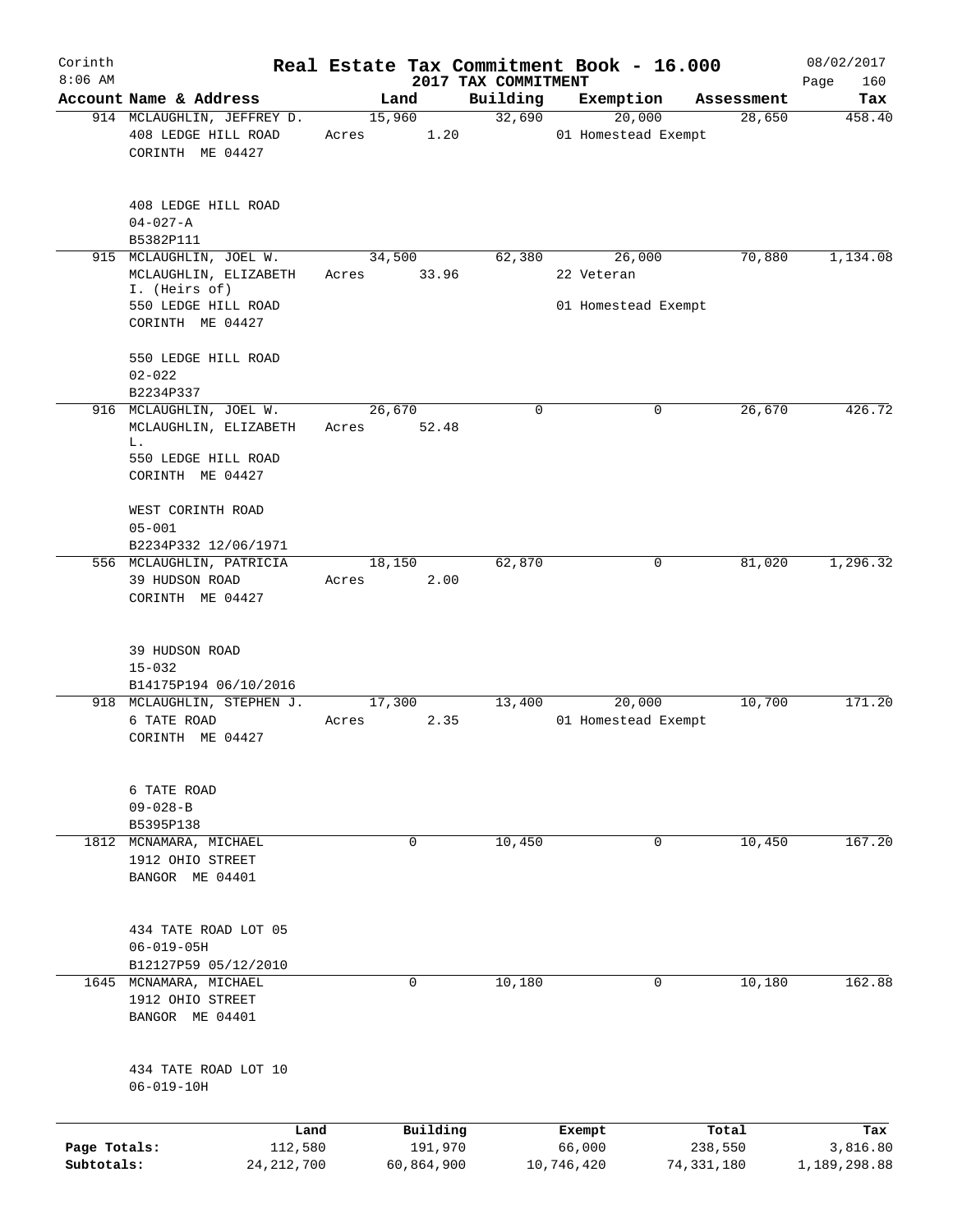| Corinth<br>$8:06$ AM |                                                                                        |                  |       | 2017 TAX COMMITMENT | Real Estate Tax Commitment Book - 16.000 |            | 08/02/2017<br>Page<br>161 |
|----------------------|----------------------------------------------------------------------------------------|------------------|-------|---------------------|------------------------------------------|------------|---------------------------|
|                      | Account Name & Address                                                                 |                  | Land  | Building            | Exemption                                | Assessment | Tax                       |
|                      | 1270 MCNAMARA, MICHAEL<br>1912 OHIO STREET<br>BANGOR ME 04401                          | 263,230<br>Acres | 39.00 | $\mathbf 0$         | $\Omega$                                 | 263, 230   | 4,211.68                  |
|                      | 434 TATE ROAD<br>$06 - 019$<br>B10592P9 08/23/2006                                     |                  |       |                     |                                          |            |                           |
|                      | 1730 MCNAMARA, MICHAEL<br>1912 OHIO STREET<br>BANGOR ME 04401                          |                  | 0     | 6,420               | 0                                        | 6,420      | 102.72                    |
|                      | 434 TATE ROAD LOT 29<br>$06 - 019 - 29H$                                               |                  |       |                     |                                          |            |                           |
|                      | 1678 MCNAMARA, MIKE<br>1912 OHIO STREET<br>BANGOR ME 04401                             |                  | 0     | 21,000              | 0                                        | 21,000     | 336.00                    |
|                      | 434 TATE ROAD LOT 07<br>$06 - 019 - 07H$                                               |                  |       |                     |                                          |            |                           |
|                      | 1071 MEDEIROS, MARIA<br>30 EXETER RD LOT 11<br>CORINTH ME 04427                        |                  | 0     | 11,310              | 0                                        | 11,310     | 180.96                    |
|                      | 30 EXETER ROAD LOT 11<br>$15 - 012 - 11H$                                              |                  |       |                     |                                          |            |                           |
|                      | 1850 MEGGISON, CHARLOTTE M.<br>LIVING TRUST                                            | 25,370           |       | 149,820             | 20,000                                   | 155,190    | 2,483.04                  |
|                      | 158 O'ROAK RD<br>CORINTH ME 04427                                                      | Acres            | 17.44 |                     | 01 Homestead Exempt                      |            |                           |
|                      | 158 O'ROAK ROAD<br>$10 - 002 - D$<br>B12469P227 04/27/2011                             |                  |       |                     |                                          |            |                           |
|                      | 924 MEGQUIER, MARIE R.<br>MEGQUIER, SHERWOOD L.<br>401 HUDSON ROAD<br>CORINTH ME 04427 | 26,750<br>Acres  | 10.50 | 103,140             | 20,000<br>01 Homestead Exempt            | 109,890    | 1,758.24                  |
|                      | 401 HUDSON ROAD<br>$09 - 036$<br>B3097P45                                              |                  |       |                     |                                          |            |                           |
| 1908                 | MEISNER, JOSHUA<br>MEISNER, SHERRY L.<br>35 BRUCE ROAD<br>CORINTH ME 04427             | 17,010<br>Acres  | 1.06  | 107,320             | 20,000<br>01 Homestead Exempt            | 104,330    | 1,669.28                  |
|                      | 35 BRUCE ROAD<br>$08 - 012 - 31$<br>B13491P243 03/21/2014                              |                  |       |                     |                                          |            |                           |
|                      |                                                                                        |                  |       |                     |                                          |            |                           |

|              | Land       | Building   | Exempt     | Total      | Tax          |
|--------------|------------|------------|------------|------------|--------------|
| Page Totals: | 332,360    | 399,010    | 60,000     | 671,370    | 10,741.92    |
| Subtotals:   | 24,545,060 | 61,263,910 | 10,806,420 | 75,002,550 | l,200,040.80 |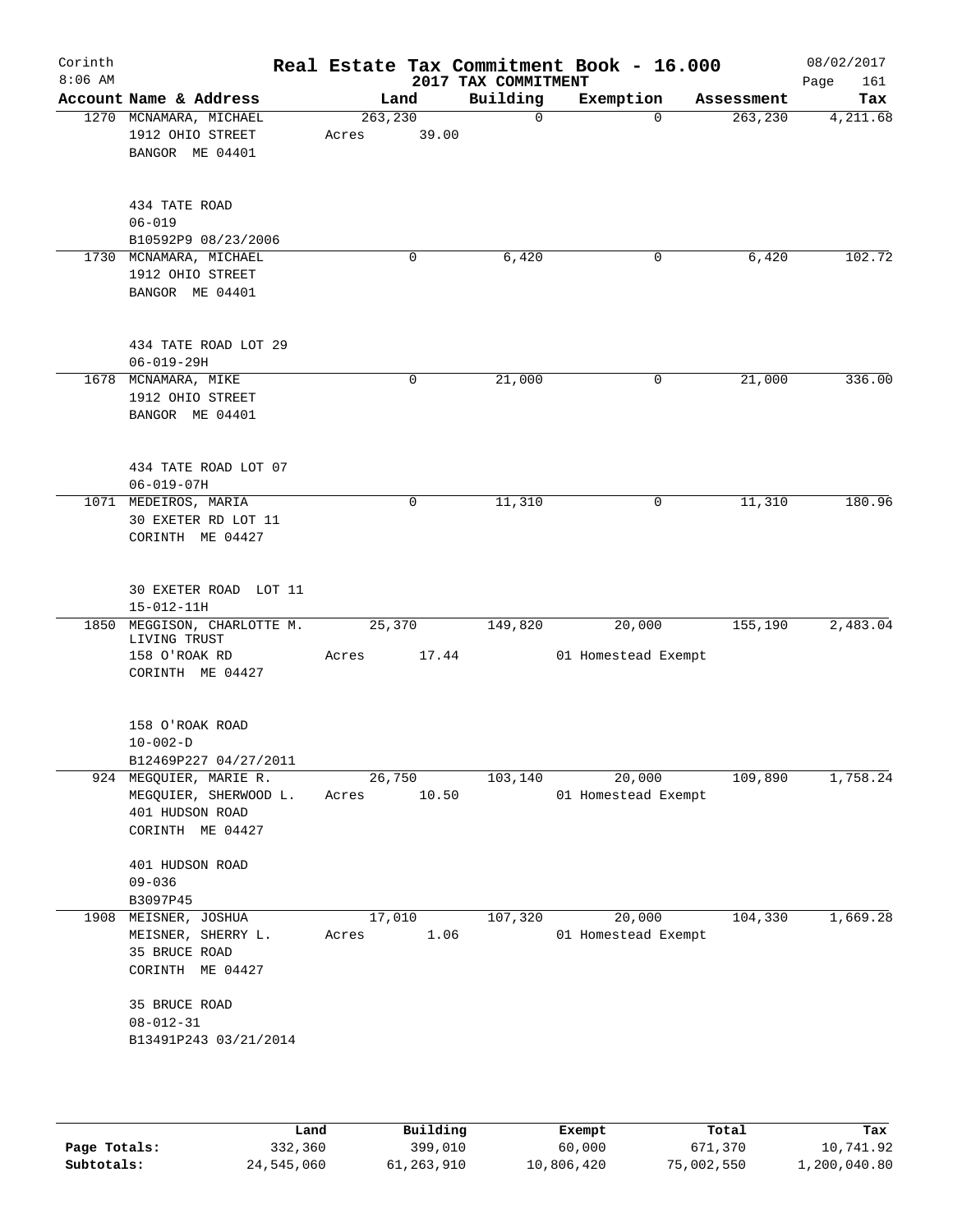| Corinth<br>$8:06$ AM |                                   |       |              |                                 | Real Estate Tax Commitment Book - 16.000 |            | 08/02/2017         |
|----------------------|-----------------------------------|-------|--------------|---------------------------------|------------------------------------------|------------|--------------------|
|                      | Account Name & Address            |       | Land         | 2017 TAX COMMITMENT<br>Building | Exemption                                | Assessment | Page<br>162<br>Tax |
|                      | 928 MERCHANT, DAVID               |       | 18,200       | 10,650                          | 20,000                                   | 8,850      | 141.60             |
|                      | MERCHANT, CONSTANCE               | Acres | 4.50         |                                 | 01 Homestead Exempt                      |            |                    |
|                      | 799 GRANT ROAD                    |       |              |                                 |                                          |            |                    |
|                      | CORINTH ME 04427                  |       |              |                                 |                                          |            |                    |
|                      |                                   |       |              |                                 |                                          |            |                    |
|                      | 799 GRANT ROAD                    |       |              |                                 |                                          |            |                    |
|                      | $03 - 007 - B$                    |       |              |                                 |                                          |            |                    |
|                      | B4530P189                         |       |              |                                 |                                          |            |                    |
|                      | 829 MERCHANT, ROBERT A.           |       | 13,460       | $\mathbf 0$                     | 0                                        | 13,460     | 215.36             |
|                      | 706 BLACK ROAD                    | Acres | 7.00         |                                 |                                          |            |                    |
|                      | KENDUSKEAG ME 04450               |       |              |                                 |                                          |            |                    |
|                      |                                   |       |              |                                 |                                          |            |                    |
|                      |                                   |       |              |                                 |                                          |            |                    |
|                      | BEECH GROVE ROAD                  |       |              |                                 |                                          |            |                    |
|                      | $02 - 054$                        |       |              |                                 |                                          |            |                    |
|                      | B12142P122 05/25/2010             |       |              |                                 |                                          |            |                    |
|                      | 1423 MERCHANT, ROBERT A.          |       | 24,940       | 2,400                           | 0                                        | 27,340     | 437.44             |
|                      | MERCHANT, SHARON L.               |       | Acres 10.92  |                                 |                                          |            |                    |
|                      | PO BOX 37                         |       |              |                                 |                                          |            |                    |
|                      | KENDUSKEAG ME 04450               |       |              |                                 |                                          |            |                    |
|                      | 101 COVERED BRIDGE ROAD           |       |              |                                 |                                          |            |                    |
|                      | $02 - 039$                        |       |              |                                 |                                          |            |                    |
|                      | B12311P310 11/05/2010             |       |              |                                 |                                          |            |                    |
|                      | 2023 MERCHANT, SAMUEL A.          |       | 14,860       | 19,900                          | 0                                        | 34,760     | 556.16             |
|                      | 57 OTTER CREEK DRIVE              | Acres | 1.32         |                                 |                                          |            |                    |
|                      | MT. DESERT ME 04660               |       |              |                                 |                                          |            |                    |
|                      |                                   |       |              |                                 |                                          |            |                    |
|                      |                                   |       |              |                                 |                                          |            |                    |
|                      | 338 GRANT ROAD                    |       |              |                                 |                                          |            |                    |
|                      | $05 - 013 - C$                    |       |              |                                 |                                          |            |                    |
|                      | B11636P227 10/13/2008             |       |              |                                 |                                          |            |                    |
|                      | 929 MERCHANT, SAMUEL A.           |       | 12,670       | 0                               | 0                                        | 12,670     | 202.72             |
|                      | 57 OTTER CREEK DRIVE              | Acres | 5.00         |                                 |                                          |            |                    |
|                      | MOUNT DESERT ME 04660             |       |              |                                 |                                          |            |                    |
|                      |                                   |       |              |                                 |                                          |            |                    |
|                      |                                   |       |              |                                 |                                          |            |                    |
|                      | GRANT ROAD                        |       |              |                                 |                                          |            |                    |
|                      | $05 - 013 - A$                    |       |              |                                 |                                          |            |                    |
|                      | B4845P203                         |       |              |                                 |                                          |            |                    |
| 172                  | MERRILL, KEVIN                    |       | 38,210       | 26,650                          | 0                                        | 64,860     | 1,037.76           |
|                      | 727 MUDGETT ROAD                  | Acres | 79.98        |                                 |                                          |            |                    |
|                      | CORINTH ME 04427                  |       |              |                                 |                                          |            |                    |
|                      |                                   |       |              |                                 |                                          |            |                    |
|                      |                                   |       |              |                                 |                                          |            |                    |
|                      | 833 LEDGE HILL ROAD<br>$02 - 002$ |       |              |                                 |                                          |            |                    |
|                      | B7225P200                         |       |              |                                 |                                          |            |                    |
| 1724                 | MERRILL, KEVIN                    |       | 18,720       | 134,630                         | 20,000                                   | 133,350    | 2,133.60           |
|                      | MERRILL, TRACI                    | Acres | 5.00         |                                 | 01 Homestead Exempt                      |            |                    |
|                      | 727 MUDGETT ROAD                  |       |              |                                 |                                          |            |                    |
|                      | CORINTH ME 04427                  |       |              |                                 |                                          |            |                    |
|                      |                                   |       |              |                                 |                                          |            |                    |
|                      | 727 MUDGETT ROAD                  |       |              |                                 |                                          |            |                    |
|                      | $02 - 003 - A$                    |       |              |                                 |                                          |            |                    |
|                      | B8045P261                         |       |              |                                 |                                          |            |                    |
|                      |                                   |       |              |                                 |                                          |            |                    |
|                      |                                   |       |              |                                 |                                          |            |                    |
|                      | Land                              |       | Building     |                                 | Exempt                                   | Total      | Tax                |
| Page Totals:         | 141,060                           |       | 194,230      |                                 | 40,000                                   | 295,290    | 4,724.64           |
| Subtotals:           | 24,686,120                        |       | 61, 458, 140 |                                 | 10,846,420                               | 75,297,840 | 1,204,765.44       |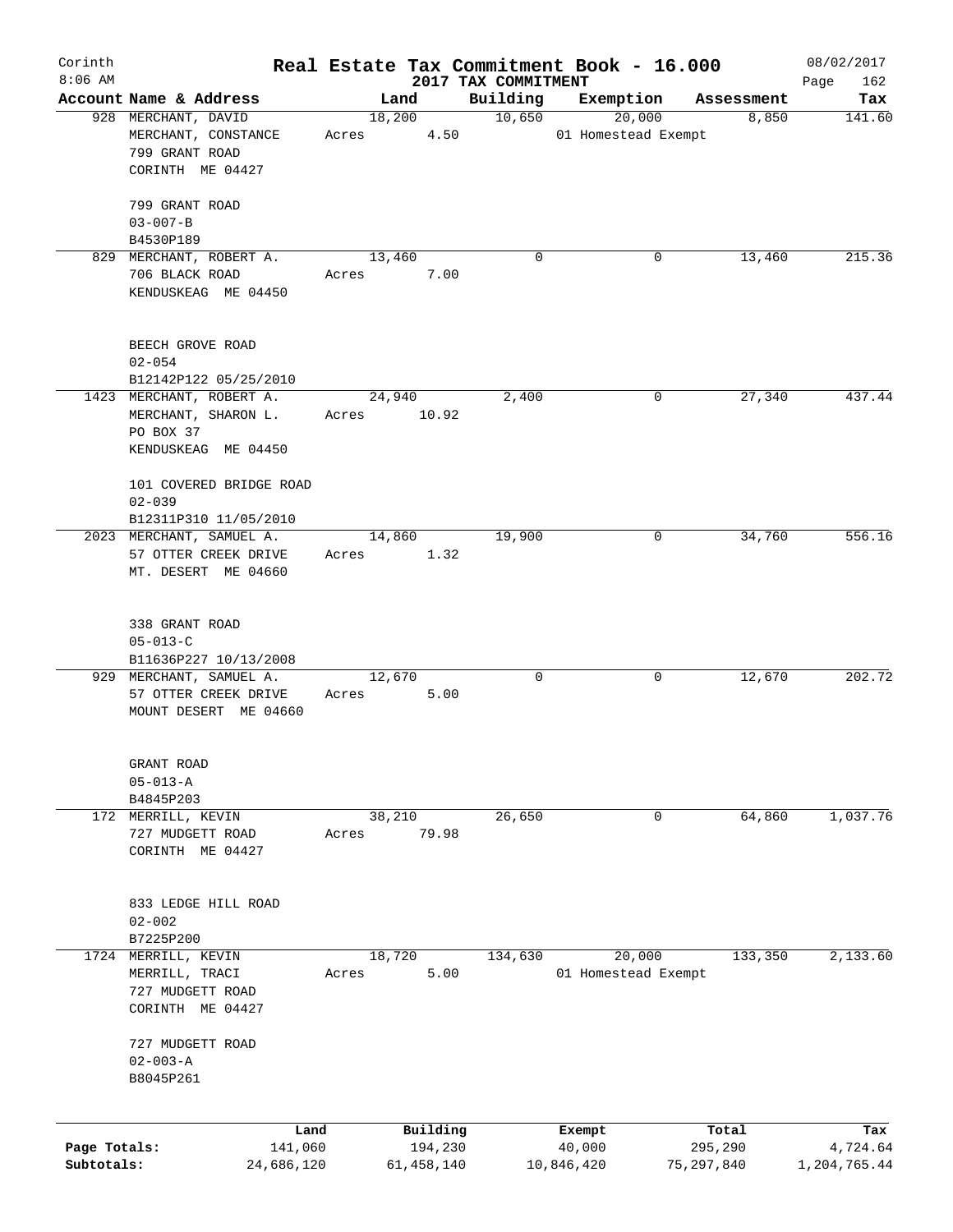| Corinth      |                                        |       |            |                                 | Real Estate Tax Commitment Book - 16.000 |             | 08/02/2017         |
|--------------|----------------------------------------|-------|------------|---------------------------------|------------------------------------------|-------------|--------------------|
| $8:06$ AM    | Account Name & Address                 |       | Land       | 2017 TAX COMMITMENT<br>Building | Exemption                                | Assessment  | 163<br>Page<br>Tax |
|              | 931 MERRILL, NEIL (Heirs               |       | 18,050     | 67,330                          | 20,000                                   | 65,380      | 1,046.08           |
|              | of)                                    |       |            |                                 |                                          |             |                    |
|              | MERRILL, ELAINE                        | Acres | 3.00       |                                 | 01 Homestead Exempt                      |             |                    |
|              | 452 WEST CORINTH ROAD                  |       |            |                                 |                                          |             |                    |
|              | CORINTH ME 04427                       |       |            |                                 |                                          |             |                    |
|              | 452 WEST CORINTH ROAD                  |       |            |                                 |                                          |             |                    |
|              | $05 - 001 - A$                         |       |            |                                 |                                          |             |                    |
|              | B13507P139 04/17/2014                  |       |            |                                 |                                          |             |                    |
|              | 934 METHODIST CHURCH,<br>UNITED        |       | 16,940     | 102,090                         | 20,000                                   | 99,030      | 1,584.48           |
|              | P.O. BOX 17                            | Acres | 1.00       |                                 | 30 Parsonage                             |             |                    |
|              | CORINTH ME 04427                       |       |            |                                 |                                          |             |                    |
|              |                                        |       |            |                                 |                                          |             |                    |
|              |                                        |       |            |                                 |                                          |             |                    |
|              | 271 MAIN STREET                        |       |            |                                 |                                          |             |                    |
|              | $11 - 001$<br>B4357P158                |       |            |                                 |                                          |             |                    |
|              | 2009 METHODIST CHURCH,                 |       | 31,830     | 175,000                         | 206,830                                  | $\mathbf 0$ | 0.00               |
|              | UNITED                                 |       |            |                                 |                                          |             |                    |
|              | PO BOX 17                              | Acres | 28.34      |                                 | 51 Churches                              |             |                    |
|              | CORINTH ME 04427                       |       |            |                                 |                                          |             |                    |
|              |                                        |       |            |                                 |                                          |             |                    |
|              | 275 MAIN STREET                        |       |            |                                 |                                          |             |                    |
|              | $16 - 003$                             |       |            |                                 |                                          |             |                    |
| 608          | MEYERS, WILLIAM T.                     |       | 15,390     | 113,270                         | 20,000                                   | 108,660     | 1,738.56           |
|              | MEYERS, LIBBY A.                       | Acres | 1.83       |                                 | 01 Homestead Exempt                      |             |                    |
|              | 46 PINEWOOD DRIVE                      |       |            |                                 |                                          |             |                    |
|              | CORINTH ME 04427                       |       |            |                                 |                                          |             |                    |
|              |                                        |       |            |                                 |                                          |             |                    |
|              | 46 PINEWOOD DRIVE                      |       |            |                                 |                                          |             |                    |
|              | $06 - 023 - 10$<br>B9575P197           |       |            |                                 |                                          |             |                    |
|              | 1851 MICHAELS JR, DAVID A.             |       | 17,690     | 99,090                          | 20,000                                   | 96,780      | 1,548.48           |
|              | MICHAELS, TAMMY L.                     | Acres | 1.62       |                                 | 01 Homestead Exempt                      |             |                    |
|              | PO BOX 97                              |       |            |                                 |                                          |             |                    |
|              | 697 MAIN STREET                        |       |            |                                 |                                          |             |                    |
|              | CORINTH ME 04427                       |       |            |                                 |                                          |             |                    |
|              | 697 MAIN STREET                        |       |            |                                 |                                          |             |                    |
|              | $05 - 033 - B$                         |       |            |                                 |                                          |             |                    |
|              | B9523P228                              |       |            |                                 |                                          |             |                    |
|              | 1385 MICHAUD, CHRISTOPHER              |       | 15,730     | 80,430                          | 0                                        | 96,160      | 1,538.56           |
|              | 29 MAIN ROAD<br>CHARLESTON ME 04422    | Acres | 1.00       |                                 |                                          |             |                    |
|              |                                        |       |            |                                 |                                          |             |                    |
|              |                                        |       |            |                                 |                                          |             |                    |
|              | 661 TATE ROAD                          |       |            |                                 |                                          |             |                    |
|              | $06 - 012 - G$                         |       |            |                                 |                                          |             |                    |
|              | B12809P153 05/04/2012                  |       |            |                                 |                                          |             |                    |
| 1616         | MICHAUD, DENNIS J.                     |       | 15,740     | 97,800                          | 20,000                                   | 93,540      | 1,496.64           |
|              | MICHAUD, CYNTHIA A.<br>328 MCCARD ROAD | Acres | 1.01       |                                 | 01 Homestead Exempt                      |             |                    |
|              | CORINTH ME 04427                       |       |            |                                 |                                          |             |                    |
|              |                                        |       |            |                                 |                                          |             |                    |
|              | 328 MCCARD ROAD                        |       |            |                                 |                                          |             |                    |
|              | $01 - 017 - E$                         |       |            |                                 |                                          |             |                    |
|              | B13535P277 05/16/2014                  |       |            |                                 |                                          |             |                    |
|              |                                        | Land  | Building   |                                 | Exempt                                   | Total       | Tax                |
| Page Totals: | 131,370                                |       | 735,010    |                                 | 306,830                                  | 559,550     | 8,952.80           |
| Subtotals:   | 24,817,490                             |       | 62,193,150 |                                 | 11, 153, 250                             | 75,857,390  | 1, 213, 718.24     |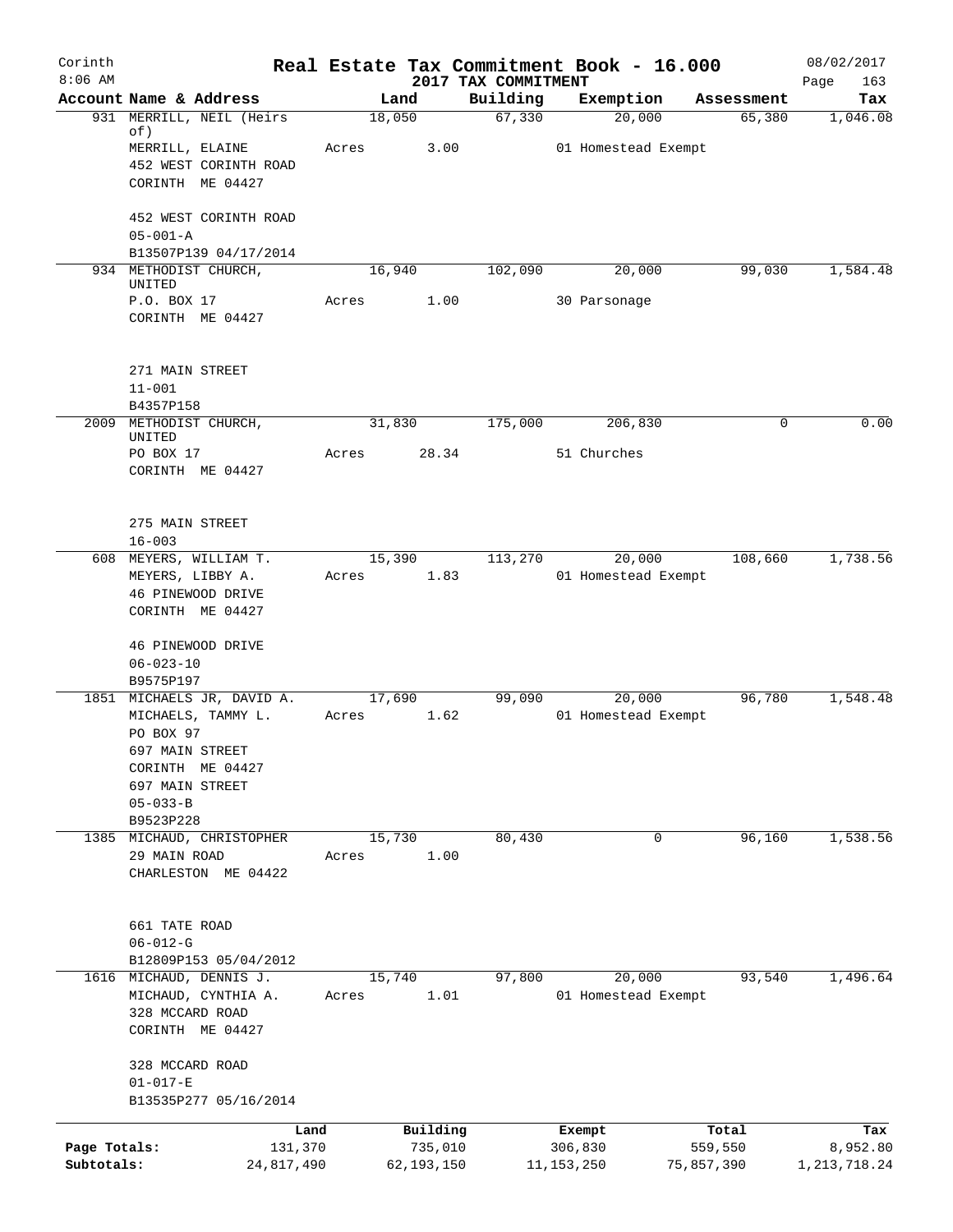| Corinth                    |                                                                                          |                 |                                   |                     | Real Estate Tax Commitment Book - 16.000 |                                | 08/02/2017                      |
|----------------------------|------------------------------------------------------------------------------------------|-----------------|-----------------------------------|---------------------|------------------------------------------|--------------------------------|---------------------------------|
| $8:06$ AM                  | Account Name & Address                                                                   |                 |                                   | 2017 TAX COMMITMENT |                                          |                                | Page<br>164                     |
|                            | 942 MILLER, MARTIN C                                                                     | Land<br>16,660  |                                   | Building<br>33,860  | Exemption<br>20,000                      | Assessment<br>30,520           | Tax<br>488.32                   |
|                            | MILLER, LAURIE<br>871 LEDGE HILL ROAD<br>CORINTH ME 04427                                | Acres           | 1.80                              |                     | 01 Homestead Exempt                      |                                |                                 |
|                            | 871 LEDGE HILL ROAD<br>$02 - 008 - C$                                                    |                 |                                   |                     |                                          |                                |                                 |
|                            | B13389P127 08/24/2013                                                                    |                 |                                   |                     |                                          |                                |                                 |
|                            | 952 MITCHELL II, KENNETH C.<br>MITCHELL, AMBER L.<br>877 MAIN STREET<br>CORINTH ME 04427 | 25,610<br>Acres | 10.00                             | 83,200              | 20,000<br>01 Homestead Exempt            | 88,810                         | 1,420.96                        |
|                            | 877 MAIN STREET<br>$05 - 044$                                                            |                 |                                   |                     |                                          |                                |                                 |
|                            | B7097P233                                                                                |                 |                                   |                     |                                          |                                |                                 |
|                            | 1710 MITCHELL, CASSANDRA L.<br>748 LEDGE HILL ROAD<br>CORINTH ME 04427                   | 21,940<br>Acres | 15.54                             | 114,320             | 20,000<br>01 Homestead Exempt            | 116,260                        | 1,860.16                        |
|                            | 748 LEDGE HILL ROAD<br>$02 - 012 - C$<br>B12695P287 12/17/2011                           |                 |                                   |                     |                                          |                                |                                 |
|                            | 1847 MITCHELL, GAVIN DEAN                                                                | 17,490          |                                   | 62,730              | 20,000                                   | 60,220                         | 963.52                          |
|                            | MITCHELL, JENNIFER LYNN Acres<br>38 COUNTY ROAD<br>CORINTH ME 04427                      |                 | 1.45                              |                     | 01 Homestead Exempt                      |                                |                                 |
|                            | 38 COUNTY ROAD<br>$08 - 014 - D$<br>B14404P292 02/06/2017                                |                 |                                   |                     |                                          |                                |                                 |
|                            | 950 MITCHELL, KENNETH &                                                                  | 17,640          |                                   | 80,580              | 26,000                                   | 72,220                         | 1,155.52                        |
|                            | DIANNE & DOUGLAS<br>ARCHER, DONNA<br>15 WEST CORINTH ROAD<br>CORINTH ME 04427            | Acres           | 1.58                              |                     | 22 Veteran<br>01 Homestead Exempt        |                                |                                 |
|                            | 23 WEST CORINTH ROAD<br>$05 - 024 - 02$                                                  |                 |                                   |                     |                                          |                                |                                 |
|                            | B11481P211 07/29/2008<br>1953 MITCHELL, KENNETH C,                                       | 20,150          |                                   | 112,610             | 26,000                                   | 106,760                        | 1,708.16                        |
|                            | MITCHELL, JUDITH<br>15 WEST CORINTH RD.<br>CORINTH ME 04427                              | Acres           | 3.65                              |                     | 01 Homestead Exempt<br>22 Veteran        |                                |                                 |
|                            | 15 WEST CORINTH ROAD<br>$05 - 024 - 02 - B$<br>B10456P54 05/30/2006                      |                 |                                   |                     |                                          |                                |                                 |
| 1807                       | MITCHELL, NICHOLAS R.                                                                    | 16,740          |                                   | 32,780              | $\Omega$                                 | 49,520                         | 792.32                          |
|                            | S.<br>57 SUNNY ACRES DRIVE<br>LEVANT ME 04456                                            | Acres           | 1.87                              |                     |                                          |                                |                                 |
|                            | 638 TATE ROAD<br>$06 - 002 - D$<br>B13074P15 01/23/2013                                  |                 |                                   |                     |                                          |                                |                                 |
|                            |                                                                                          |                 |                                   |                     |                                          |                                |                                 |
| Page Totals:<br>Subtotals: | Land<br>136,230<br>24,953,720                                                            |                 | Building<br>520,080<br>62,713,230 |                     | Exempt<br>132,000<br>11, 285, 250        | Total<br>524,310<br>76,381,700 | Tax<br>8,388.96<br>1,222,107.20 |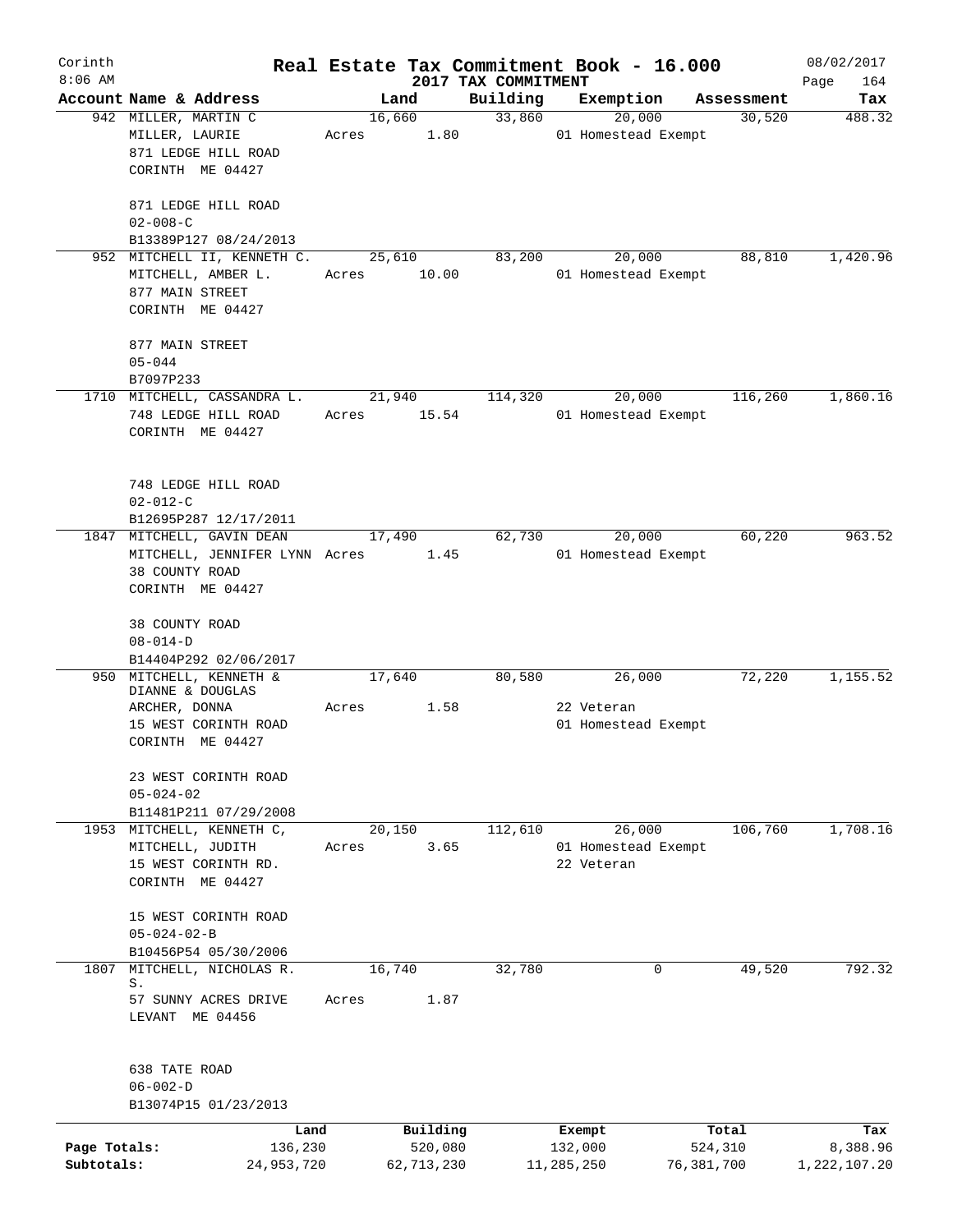| Corinth                    |                                                                                                          |       |                                   |                     | Real Estate Tax Commitment Book - 16.000    |                                | 08/02/2017                      |
|----------------------------|----------------------------------------------------------------------------------------------------------|-------|-----------------------------------|---------------------|---------------------------------------------|--------------------------------|---------------------------------|
| $8:06$ AM                  |                                                                                                          |       |                                   | 2017 TAX COMMITMENT |                                             |                                | 165<br>Page                     |
|                            | Account Name & Address                                                                                   |       | Land                              | Building            | Exemption                                   | Assessment                     | Tax                             |
|                            | 532 MITCHELL, TYLER G.<br>447 WEST CORINTH ROAD<br>CORINTH ME 04427                                      | Acres | 17,330<br>2.38                    | 135,070             | $\Omega$                                    | 152,400                        | 2,438.40                        |
|                            | 447 WEST CORINTH ROAD<br>$04 - 034 - B$                                                                  |       |                                   |                     |                                             |                                |                                 |
|                            | B14090P119 02/29/2016                                                                                    |       |                                   |                     |                                             |                                |                                 |
|                            | 1954 MKH & COMPANY, LLC.                                                                                 |       | 10,260                            | $\Omega$            | 0                                           | 10,260                         | 164.16                          |
|                            | PO BOX 8393<br>BANGOR ME 04402-8393                                                                      | Acres | 1.50                              |                     |                                             |                                |                                 |
|                            | <b>MAIN STREET</b><br>$03 - 032 - C$                                                                     |       |                                   |                     |                                             |                                |                                 |
|                            | B10450P289 05/25/2006                                                                                    |       |                                   | 44,820              |                                             | 41,710                         | 667.36                          |
|                            | 956 MOLLOY, WILLIAM P.<br>MOLLOY, LINDA J.<br>149 MCCARD ROAD<br>CORINTH ME 04427                        | Acres | 16,890<br>2.00                    |                     | 20,000<br>01 Homestead Exempt               |                                |                                 |
|                            | 149 MCCARD ROAD<br>$01 - 023 - B - 1$                                                                    |       |                                   |                     |                                             |                                |                                 |
|                            | B4100P171                                                                                                |       |                                   |                     |                                             |                                |                                 |
|                            | 957 MONDELLO, MARY J.<br>733 AVENUE ROAD<br>CORINTH ME 04427                                             | Acres | 27,430<br>17.25                   | 72,500              | 26,000<br>01 Homestead Exempt<br>22 Veteran | 73,930                         | 1,182.88                        |
|                            | 733 AVENUE ROAD<br>$01 - 004 - 04$<br>B14368P212 12/21/2016<br>2026 MONDELLO, MARY J.<br>733 AVENUE ROAD | Acres | 10,060<br>1.33                    | $\mathbf 0$         | 0                                           | 10,060                         | 160.96                          |
|                            | CORINTH ME 04427<br>AVENUE ROAD<br>$01 - 004 - 04 - A$                                                   |       |                                   |                     |                                             |                                |                                 |
| 2019                       | B14368P212 12/21/2016<br>MONDELLO, MARY J.                                                               |       | 19,960                            | 75,690              | 0                                           | 95,650                         | 1,530.40                        |
|                            | 733 AVENUE ROAD<br>CORINTH ME 04427                                                                      | Acres | 4.65                              |                     |                                             |                                |                                 |
|                            | 749 AVENUE ROAD<br>$01 - 004 - 04 - B$                                                                   |       |                                   |                     |                                             |                                |                                 |
|                            | B14368P211 12/21/2016                                                                                    |       |                                   |                     |                                             |                                |                                 |
| 1903                       | MOODY, DANA S.<br>MOODY, VICTORIA W.<br>585 MUDGETT RD.<br>CORINTH ME 04427                              | Acres | 22,880<br>7.16                    | 217,360             | 20,000<br>01 Homestead Exempt               | 220,240                        | 3,523.84                        |
|                            | 585 MUDGETT ROAD<br>$02 - 004 - 01$<br>B10536P293 07/17/2006                                             |       |                                   |                     |                                             |                                |                                 |
|                            |                                                                                                          |       |                                   |                     |                                             |                                |                                 |
| Page Totals:<br>Subtotals: | Land<br>124,810<br>25,078,530                                                                            |       | Building<br>545,440<br>63,258,670 |                     | Exempt<br>66,000<br>11,351,250              | Total<br>604,250<br>76,985,950 | Tax<br>9,668.00<br>1,231,775.20 |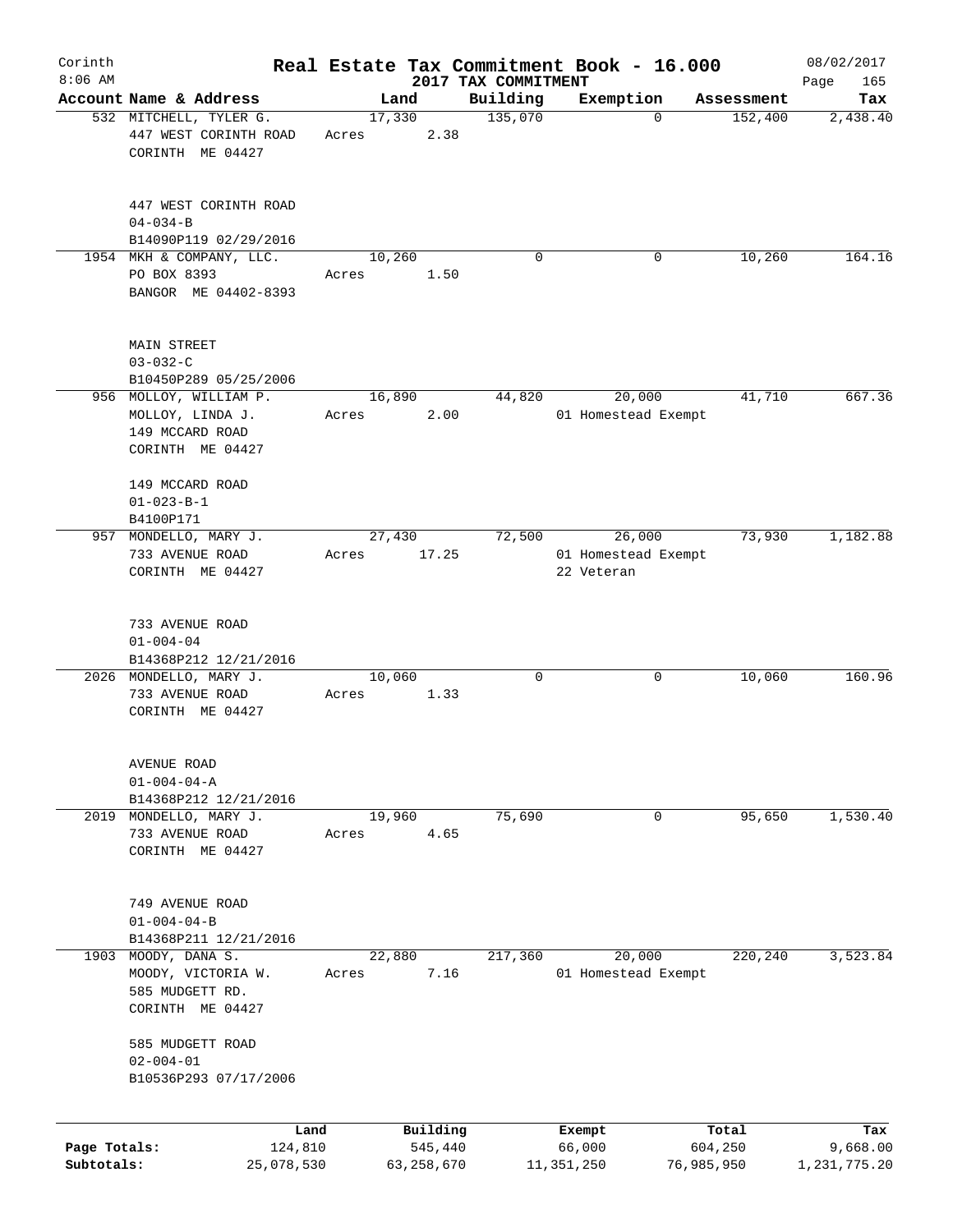| Corinth      |                                                                                  |       |                 |                     | Real Estate Tax Commitment Book - 16.000 |                            | 08/02/2017   |
|--------------|----------------------------------------------------------------------------------|-------|-----------------|---------------------|------------------------------------------|----------------------------|--------------|
| $8:06$ AM    |                                                                                  |       |                 | 2017 TAX COMMITMENT |                                          |                            | Page<br>166  |
|              | Account Name & Address                                                           |       | Land<br>26,190  | Building<br>178,040 | Exemption                                | Assessment<br>204,230<br>0 | Tax          |
|              | 958 MOODY, DANA S.<br>MOODY, VICTORIA W.<br>589 MUDGETT ROAD<br>CORINTH ME 04427 | Acres | 10.02           |                     |                                          |                            | 3,267.68     |
|              | 573 MUDGETT ROAD<br>$02 - 036 - B$                                               |       |                 |                     |                                          |                            |              |
|              | B3846P97                                                                         |       |                 |                     |                                          |                            |              |
| 959          | MOODY, JOHN                                                                      |       | 30,820          | 110,440             | 20,000                                   | 121,260                    | 1,940.16     |
|              | GILLETTE, DONNA L.<br>402 MCCARD ROAD<br>CORINTH ME 04427                        | Acres | 37.80           |                     | 01 Homestead Exempt                      |                            |              |
|              | 402 MCCARD ROAD<br>$01 - 010 - 06807$                                            |       |                 |                     |                                          |                            |              |
|              | B2491P160                                                                        |       |                 |                     |                                          |                            |              |
|              | 1068 MOODY, JOHN<br>GILLETTE, DONNA L.<br>402 MCCARD ROAD<br>CORINTH ME 04427    | Acres | 17,600<br>12.00 | 0                   |                                          | 17,600<br>0                | 281.60       |
|              | MCCARD ROAD<br>$01 - 011$                                                        |       |                 |                     |                                          |                            |              |
|              | B10859P20 03/01/2007                                                             |       |                 |                     |                                          |                            |              |
|              | 1195 MOODY, JOHN                                                                 |       | 12,580          | 0                   |                                          | 12,580<br>0                | 201.28       |
|              | GILLETTE, DONNA L.                                                               | Acres | 3.50            |                     |                                          |                            |              |
|              | 402 MCCARD ROAD                                                                  |       |                 |                     |                                          |                            |              |
|              | CORINTH ME 04427                                                                 |       |                 |                     |                                          |                            |              |
|              | MCCARD ROAD                                                                      |       |                 |                     |                                          |                            |              |
|              | $01 - 011 - A$                                                                   |       |                 |                     |                                          |                            |              |
|              | B10859P20 03/01/2007                                                             |       |                 | 0                   |                                          |                            | 196.32       |
|              | 498 MOODY, JOHN                                                                  | Acres | 12,270<br>16.70 |                     |                                          | 12,270<br>0                |              |
|              | GILLETTE, DONNA<br>402 MCCARD ROAD                                               |       |                 |                     |                                          |                            |              |
|              | CORINTH ME 04427                                                                 |       |                 |                     |                                          |                            |              |
|              | MCCARD ROAD N/F OFF<br>$01 - 010 - 08$                                           |       |                 |                     |                                          |                            |              |
|              | B10171P115 10/18/2005                                                            |       |                 |                     |                                          |                            |              |
|              | 215 MOODY, MATHEW D.                                                             |       | 17,380          | 247,550             | 20,000                                   | 244,930                    | 3,918.88     |
|              | MOODY, MELISSA M.                                                                | Acres |                 | 2.42                | 01 Homestead Exempt                      |                            |              |
|              | 589 MUDGETT RD.<br>CORINTH ME 04427                                              |       |                 |                     |                                          |                            |              |
|              |                                                                                  |       |                 |                     |                                          |                            |              |
|              | 589 MUDGETT ROAD                                                                 |       |                 |                     |                                          |                            |              |
|              | $02 - 004 - 01 - A$                                                              |       |                 |                     |                                          |                            |              |
|              | B14105P270 03/22/2016                                                            |       |                 |                     |                                          |                            |              |
| 1450         | MOODY, SUSAN M.                                                                  |       | 24,490          | 54,920              | 20,000                                   | 59,410                     | 950.56       |
|              | 812 GRANT ROAD<br>CORINTH ME 04427                                               | Acres | 16.10           |                     | 01 Homestead Exempt                      |                            |              |
|              | 812 GRANT ROAD<br>$03 - 006$                                                     |       |                 |                     |                                          |                            |              |
|              | B13998P249 10/30/2015                                                            |       |                 |                     |                                          |                            |              |
|              | Land                                                                             |       | Building        |                     | Exempt                                   | Total                      | Tax          |
| Page Totals: | 141,330                                                                          |       | 590,950         |                     | 60,000                                   | 672,280                    | 10,756.48    |
| Subtotals:   | 25, 219, 860                                                                     |       | 63,849,620      |                     | 11,411,250                               | 77,658,230                 | 1,242,531.68 |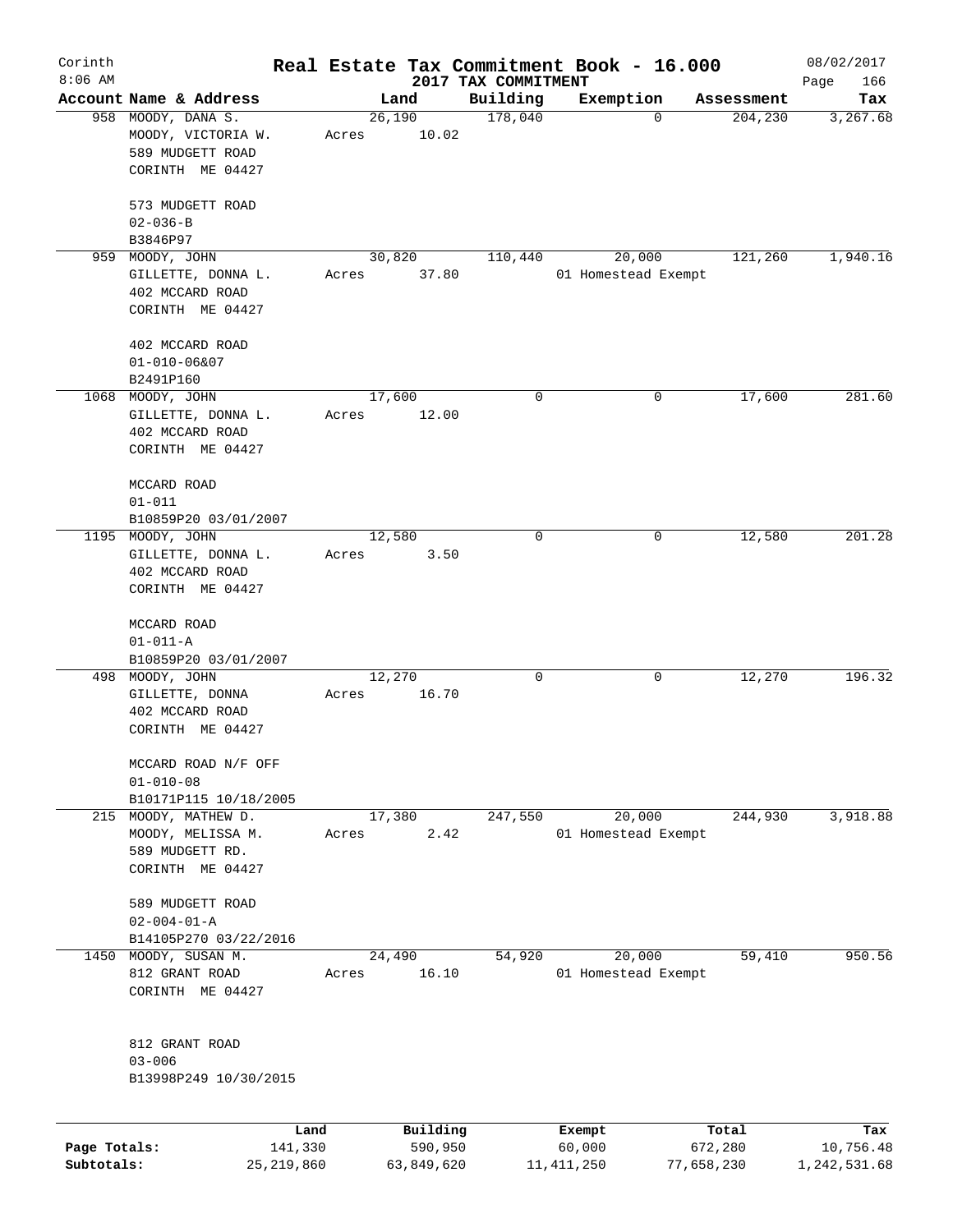| Corinth      |                          |                 |       |                     |                                 | Real Estate Tax Commitment Book - 16.000 |                       | 08/02/2017         |
|--------------|--------------------------|-----------------|-------|---------------------|---------------------------------|------------------------------------------|-----------------------|--------------------|
| $8:06$ AM    | Account Name & Address   |                 |       | Land                | 2017 TAX COMMITMENT<br>Building | Exemption                                | Assessment            | Page<br>167<br>Tax |
|              | 962 MOORS, DANIEL E.     |                 |       | 19,800              | 104,800                         | 20,000                                   | 104,600               |                    |
|              | MOORS, DARLENE P.        |                 | Acres | 1.00                |                                 | 01 Homestead Exempt                      |                       | 1,673.60           |
|              | 1396 MAIN STREET         |                 |       |                     |                                 |                                          |                       |                    |
|              |                          |                 |       |                     |                                 |                                          |                       |                    |
|              | CORINTH ME 04427         |                 |       |                     |                                 |                                          |                       |                    |
|              |                          |                 |       |                     |                                 |                                          |                       |                    |
|              | 1396 MAIN STREET         |                 |       |                     |                                 |                                          |                       |                    |
|              | $03 - 035$               |                 |       |                     |                                 |                                          |                       |                    |
|              | B5630P18                 |                 |       |                     |                                 |                                          |                       |                    |
|              | 964 MORANG, DANIEL J. JR |                 |       | 32,200              | 54,120                          | 26,000                                   | 60,320                | 965.12             |
|              | 1331 MAIN STREET         |                 | Acres | 23.88               |                                 | 22 Veteran                               |                       |                    |
|              | CORINTH ME 04427         |                 |       |                     |                                 | 01 Homestead Exempt                      |                       |                    |
|              |                          |                 |       |                     |                                 |                                          |                       |                    |
|              |                          |                 |       |                     |                                 |                                          |                       |                    |
|              | 1331 MAIN STREET         |                 |       |                     |                                 |                                          |                       |                    |
|              | $03 - 019$               |                 |       |                     |                                 |                                          |                       |                    |
|              | B1203P481                |                 |       |                     |                                 |                                          |                       |                    |
|              | 221 MOREL, MICHAEL M.    |                 |       | 13,050              | 51,250                          |                                          | 0<br>64,300           | 1,028.80           |
|              | MOREL, MICHELE M.        |                 | Acres | 1.40                |                                 |                                          |                       |                    |
|              | 4946 BENNOCH ROAD        |                 |       |                     |                                 |                                          |                       |                    |
|              | LAGRANGE ME 04453        |                 |       |                     |                                 |                                          |                       |                    |
|              |                          |                 |       |                     |                                 |                                          |                       |                    |
|              | 47 BEANS MILL ROAD       |                 |       |                     |                                 |                                          |                       |                    |
|              | $07 - 020$               |                 |       |                     |                                 |                                          |                       |                    |
|              | B13470P158 02/27/2014    |                 |       |                     |                                 |                                          |                       |                    |
|              | 2071 MOREL, MICHAEL M.   |                 |       | 16,190              | 0                               |                                          | 16,190<br>0           | 259.04             |
|              | MOREL, MICHELE M.        |                 | Acres | 1.40                |                                 |                                          |                       |                    |
|              | 4946 BENNOCH ROAD        |                 |       |                     |                                 |                                          |                       |                    |
|              | LAGRANGE ME 04453        |                 |       |                     |                                 |                                          |                       |                    |
|              |                          |                 |       |                     |                                 |                                          |                       |                    |
|              | 57 BEANS MILL ROAD       |                 |       |                     |                                 |                                          |                       |                    |
|              | $07 - 020 - 02$          |                 |       |                     |                                 |                                          |                       |                    |
|              | B13470P158 02/27/2014    |                 |       |                     |                                 |                                          |                       |                    |
|              | 220 MOREL, MICHAEL M.    |                 |       | 13,290              | 0                               |                                          | $\mathbf 0$<br>13,290 | 212.64             |
|              | MOREL, MICHELE M.        |                 | Acres | 6.85                |                                 |                                          |                       |                    |
|              | 4946 BENNOCH ROAD        |                 |       |                     |                                 |                                          |                       |                    |
|              | LAGRANGE ME 04453        |                 |       |                     |                                 |                                          |                       |                    |
|              |                          |                 |       |                     |                                 |                                          |                       |                    |
|              | 28 BEANS MILL ROAD       |                 |       |                     |                                 |                                          |                       |                    |
|              | $07 - 018$               |                 |       |                     |                                 |                                          |                       |                    |
|              | B13470P158 02/27/2014    |                 |       |                     |                                 |                                          |                       |                    |
|              | 2072 MOREL, MICHAEL M.   |                 |       | 15,870              | 0                               |                                          | 15,870<br>0           | 253.92             |
|              | MOREL, MICHELE M.        |                 | Acres | 1.12                |                                 |                                          |                       |                    |
|              | 4946 BENNOCH ROAD        |                 |       |                     |                                 |                                          |                       |                    |
|              | LAGRANGE ME 04453        |                 |       |                     |                                 |                                          |                       |                    |
|              |                          |                 |       |                     |                                 |                                          |                       |                    |
|              | 103 BEANS MILL ROAD      |                 |       |                     |                                 |                                          |                       |                    |
|              | $07 - 020 - 03$          |                 |       |                     |                                 |                                          |                       |                    |
|              | B13470P158 02/27/2014    |                 |       |                     |                                 |                                          |                       |                    |
|              | 945 MOREQUITY, INC.      |                 |       | 16,070              | 192,370                         |                                          | 208,440<br>0          | 3,335.04           |
|              | 5010 CARRIAGE DRIVE      |                 | Acres | 0.86                |                                 |                                          |                       |                    |
|              | EVANSVILLE IN 47715      |                 |       |                     |                                 |                                          |                       |                    |
|              |                          |                 |       |                     |                                 |                                          |                       |                    |
|              |                          |                 |       |                     |                                 |                                          |                       |                    |
|              | 284 EXETER ROAD          |                 |       |                     |                                 |                                          |                       |                    |
|              | $07 - 043 - 01$          |                 |       |                     |                                 |                                          |                       |                    |
|              | B14169P43 03/29/2016     |                 |       |                     |                                 |                                          |                       |                    |
|              |                          |                 |       |                     |                                 |                                          |                       |                    |
|              |                          |                 |       |                     |                                 |                                          |                       |                    |
| Page Totals: |                          | Land<br>126,470 |       | Building<br>402,540 |                                 | Exempt<br>46,000                         | Total<br>483,010      | Tax<br>7,728.16    |
| Subtotals:   |                          | 25, 346, 330    |       | 64, 252, 160        |                                 | 11, 457, 250                             | 78,141,240            | 1,250,259.84       |
|              |                          |                 |       |                     |                                 |                                          |                       |                    |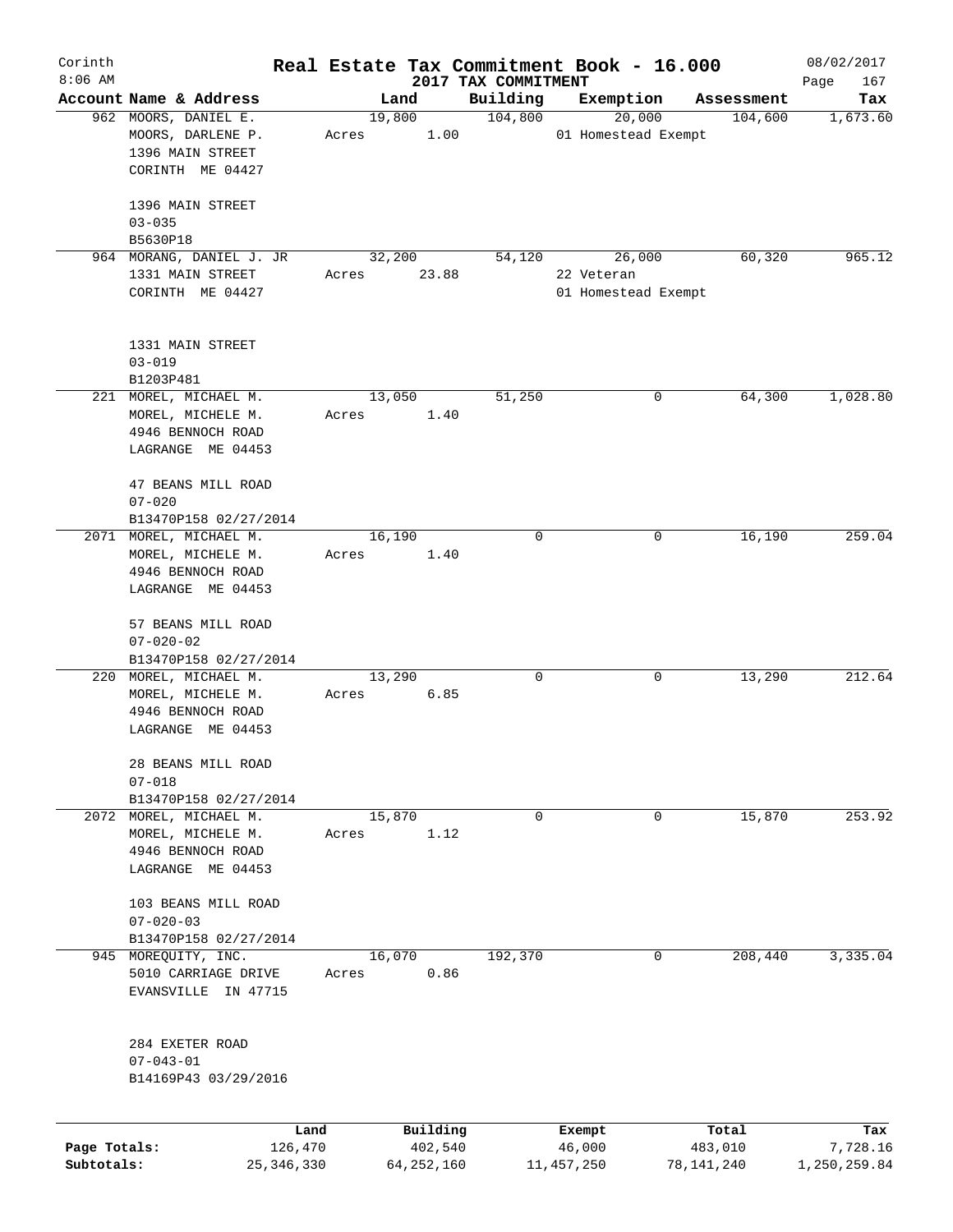| Corinth<br>$8:06$ AM       |                                                                                                                            | Real Estate Tax Commitment Book - 16.000 |                       |                                 |                               |            |            | 08/02/2017               |
|----------------------------|----------------------------------------------------------------------------------------------------------------------------|------------------------------------------|-----------------------|---------------------------------|-------------------------------|------------|------------|--------------------------|
|                            | Account Name & Address                                                                                                     | Land                                     |                       | 2017 TAX COMMITMENT<br>Building | Exemption                     |            | Assessment | Page<br>168<br>Tax       |
|                            | 967 MORGAN, DON B. JR.<br>MORGAN, VALORA E.<br>208 BACON ROAD<br>CHARLESTON ME 04422                                       | 23,330<br>Acres                          | 25.00                 | $\mathbf 0$                     |                               | $\Omega$   | 23,330     | 373.28                   |
|                            | CHARLESTON TOWN LINE<br>N/F                                                                                                |                                          |                       |                                 |                               |            |            |                          |
|                            | $10 - 025$                                                                                                                 |                                          |                       |                                 |                               |            |            |                          |
|                            | B6306P130<br>1966 MORISSETTE, MELINDA M.                                                                                   | 25,740                                   |                       | 158,290                         | 20,000                        |            | 164,030    | 2,624.48                 |
|                            | LIBBY, SANDRA E.<br>108 COVERED BRIDGE ROAD<br>CORINTH ME 04427                                                            | Acres                                    | 18.00                 |                                 | 01 Homestead Exempt           |            |            |                          |
|                            | 108 COVERED BRIDGE ROAD<br>$03 - 010 - A - 02$<br>B12204P115 07/29/2010                                                    |                                          |                       |                                 |                               |            |            |                          |
|                            | 1961 MORRIS, JERRY E.<br>SMITH-MORRIS, ALICE L.<br>239 MAIN STREET<br>CORINTH ME 04427                                     | 16,950<br>Acres                          | 1.01                  | 94,560                          | 20,000<br>01 Homestead Exempt |            | 91,510     | 1,464.16                 |
|                            | 239 MAIN STREET<br>$11 - 003 - 01$<br>B10574P252 08/10/2006                                                                |                                          |                       |                                 |                               |            |            |                          |
|                            | 1998 MORTON, MICHAEL A.<br>MORTON, LISA M.<br>1748 EXETER ROAD<br>EXETER ME 04435                                          | 12,370<br>Acres                          | 3.32                  | $\Omega$                        |                               | $\Omega$   | 12,370     | 197.92                   |
|                            | ANDERSON FARM ROAD<br>$12 - 012 - 06$<br>B14418P73 02/21/2017                                                              |                                          |                       |                                 |                               |            |            |                          |
|                            | 800 MOSSLER, WILLIAM A.<br>MOSSLER, KIMBERLY ANNE<br>PO BOX 365<br>CORINTH ME 04427                                        | 19,460<br>Acres                          | 4.27                  | 231,450                         | 20,000<br>01 Homestead Exempt |            | 230,910    | 3,694.56                 |
|                            | 701 MAIN STREET<br>$05 - 033$<br>B12825P322 05/23/2012                                                                     |                                          |                       |                                 |                               |            |            |                          |
|                            | 972 MOTT, RICHARD<br>607 AVENUE ROAD<br>CORINTH ME 04427                                                                   | 0                                        |                       | 21,580                          | 20,000<br>01 Homestead Exempt |            | 1,580      | 25.28                    |
|                            | 607 AVENUE ROAD<br>$01 - 008 - 09H$                                                                                        |                                          |                       |                                 |                               |            |            |                          |
| 93                         | MOUNTAIN, THEODORE E.<br>(Heirs of)<br>MOUNTAIN, JEAN A. &<br>P.R. SCOTT, KARL<br>300 OLIVER HILL ROAD<br>GARLAND ME 04939 | 16,330<br>Acres                          | 0.90                  | 34,890                          |                               | $\Omega$   | 51,220     | 819.52                   |
|                            | 505 EXETER ROAD<br>$07 - 005 - A$<br>B13693P257 11/05/2014                                                                 |                                          |                       |                                 |                               |            |            |                          |
|                            | Land                                                                                                                       |                                          | Building              |                                 | Exempt                        |            | Total      | Tax                      |
| Page Totals:<br>Subtotals: | 114,180<br>25,460,510                                                                                                      |                                          | 540,770<br>64,792,930 |                                 | 80,000<br>11,537,250          | 78,716,190 | 574,950    | 9,199.20<br>1,259,459.04 |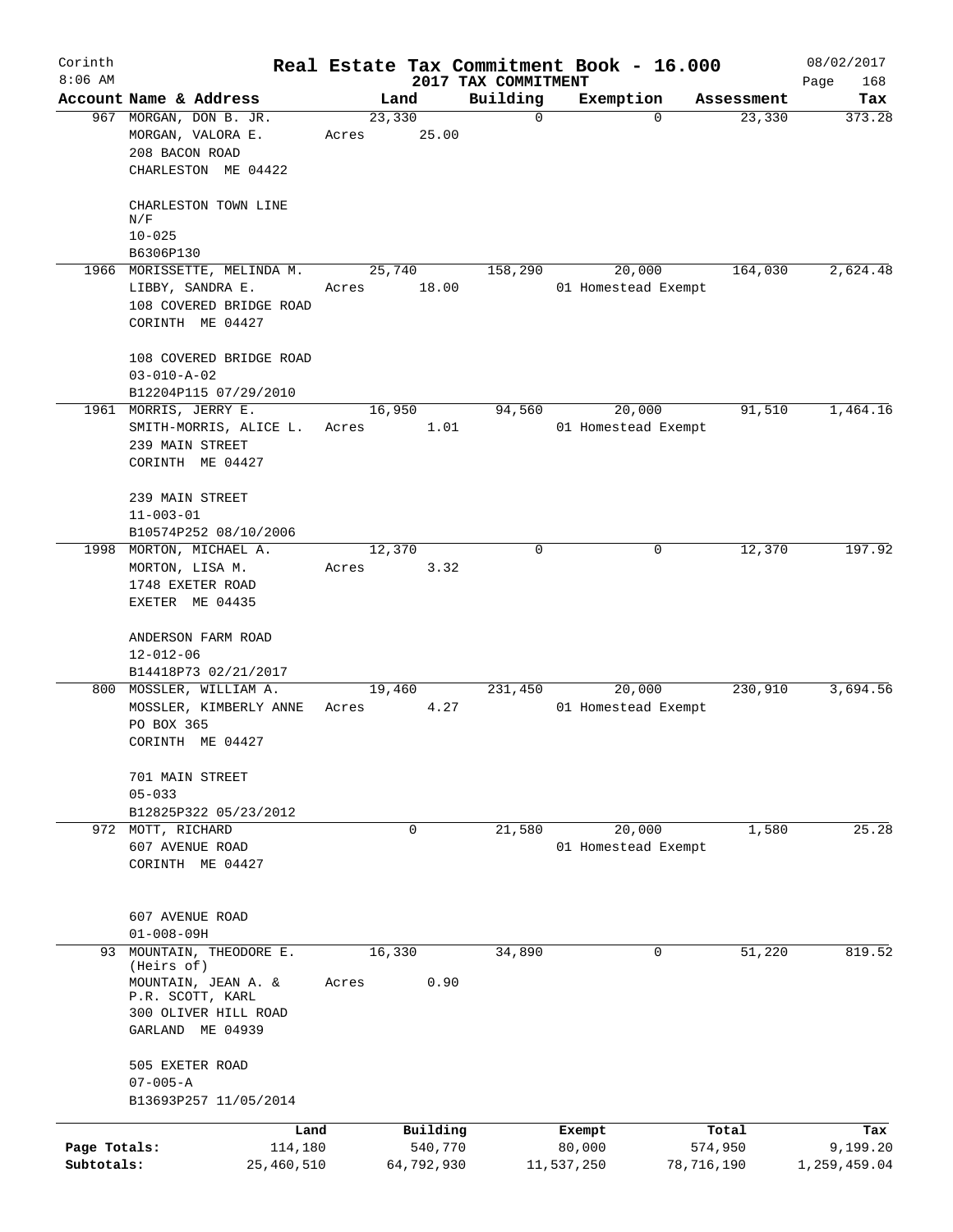| Corinth      |                         |       |                |                     |                         | Real Estate Tax Commitment Book - 16.000 |                      | 08/02/2017      |
|--------------|-------------------------|-------|----------------|---------------------|-------------------------|------------------------------------------|----------------------|-----------------|
| $8:06$ AM    | Account Name & Address  |       |                |                     | 2017 TAX COMMITMENT     |                                          |                      | Page<br>169     |
|              | 2006 MOWREY, THOMAS J.  |       | Land<br>19,370 |                     | Building<br>$\mathbf 0$ | Exemption<br>$\mathbf 0$                 | Assessment<br>19,370 | Tax<br>309.92   |
|              | MOWREY, ROSARIO A.      | Acres |                | 8.01                |                         |                                          |                      |                 |
|              | PO BOX 52               |       |                |                     |                         |                                          |                      |                 |
|              | CORINTH ME 04427        |       |                |                     |                         |                                          |                      |                 |
|              |                         |       |                |                     |                         |                                          |                      |                 |
|              | HUDSON ROAD             |       |                |                     |                         |                                          |                      |                 |
|              | $12 - 010 - B$          |       |                |                     |                         |                                          |                      |                 |
|              | B12875P92 07/06/2012    |       |                |                     |                         |                                          |                      |                 |
| 1150         | MOWREY, THOMAS J.       |       | 20,500         |                     | 117,490                 | 20,000                                   | 117,990              | 1,887.84        |
|              | MOWREY, ROSARIO A.      | Acres |                | 7.63                |                         | 01 Homestead Exempt                      |                      |                 |
|              | PO BOX 52               |       |                |                     |                         |                                          |                      |                 |
|              | CORINTH ME 04427        |       |                |                     |                         |                                          |                      |                 |
|              | 330 HUDSON ROAD         |       |                |                     |                         |                                          |                      |                 |
|              | $12 - 010$              |       |                |                     |                         |                                          |                      |                 |
|              | B12875P87 07/06/2012    |       |                |                     |                         |                                          |                      |                 |
| 1157         | MTGLQ INVESTORS L.P.    |       | 8,510          |                     | 46,650                  | 0                                        | 55,160               | 882.56          |
|              | C/O RUSHMORE LOAN       | Acres |                | 0.14                |                         |                                          |                      |                 |
|              | MANAGEMENT SERVICES LLC |       |                |                     |                         |                                          |                      |                 |
|              | 15480 LAGUNA CANYON     |       |                |                     |                         |                                          |                      |                 |
|              | ROAD SUITE 100          |       |                |                     |                         |                                          |                      |                 |
|              | IRVINE CA 92618         |       |                |                     |                         |                                          |                      |                 |
|              | 195 HUDSON ROAD         |       |                |                     |                         |                                          |                      |                 |
|              | $08 - 040$              |       |                |                     |                         |                                          |                      |                 |
|              | B14430P252 03/15/2017   |       |                |                     |                         |                                          |                      |                 |
|              | 1676 MULLDUNE, MARISSA  |       |                | $\mathbf 0$         | 14,770                  | 14,770                                   | 0                    | 0.00            |
|              | 63 GRANT ROAD           |       |                |                     |                         | 01 Homestead Exempt                      |                      |                 |
|              | CORINTH ME 04427        |       |                |                     |                         |                                          |                      |                 |
|              |                         |       |                |                     |                         |                                          |                      |                 |
|              |                         |       |                |                     |                         |                                          |                      |                 |
|              | 63 GRANT ROAD           |       |                |                     |                         |                                          |                      |                 |
|              | $05 - 020 - 02H$        |       |                |                     |                         |                                          |                      |                 |
| 977          | MUNSON, NANCY S.        |       | 20,890         |                     | 29,600                  | 20,000                                   | 30,490               | 487.84          |
|              | 929 MAIN STREET         | Acres |                | 1.90                |                         | 01 Homestead Exempt                      |                      |                 |
|              | CORINTH ME 04427        |       |                |                     |                         |                                          |                      |                 |
|              |                         |       |                |                     |                         |                                          |                      |                 |
|              | 929 MAIN STREET         |       |                |                     |                         |                                          |                      |                 |
|              | $05 - 052 - A$          |       |                |                     |                         |                                          |                      |                 |
|              | B5782P248               |       |                |                     |                         |                                          |                      |                 |
|              | 980 MURCH, FREDERICK A. |       | 16,960         |                     | 68,720                  | 20,000                                   | 65,680               | 1,050.88        |
|              | MURCH, SANDRA A.        | Acres |                | 2.06                |                         | 01 Homestead Exempt                      |                      |                 |
|              | 109 BLACK ROAD          |       |                |                     |                         |                                          |                      |                 |
|              | CORINTH ME 04427        |       |                |                     |                         |                                          |                      |                 |
|              |                         |       |                |                     |                         |                                          |                      |                 |
|              | 109 BLACK ROAD          |       |                |                     |                         |                                          |                      |                 |
|              | $05 - 009$              |       |                |                     |                         |                                          |                      |                 |
|              | B6225P95                |       |                |                     |                         |                                          |                      |                 |
|              | 1901 MURRAY, MATTHEW    |       |                | 0                   | 17,490                  | 17,490                                   | 0                    | 0.00            |
|              | 434 TATE ROAD LOT 31    |       |                |                     |                         | 01 Homestead Exempt                      |                      |                 |
|              | CORINTH ME 04427        |       |                |                     |                         |                                          |                      |                 |
|              |                         |       |                |                     |                         |                                          |                      |                 |
|              | 434 TATE ROAD LOT 31    |       |                |                     |                         |                                          |                      |                 |
|              | $06 - 019 - 31H$        |       |                |                     |                         |                                          |                      |                 |
|              |                         |       |                |                     |                         |                                          |                      |                 |
|              |                         |       |                |                     |                         |                                          |                      |                 |
| Page Totals: | Land<br>86,230          |       |                | Building<br>294,720 |                         | Exempt<br>92,260                         | Total<br>288,690     | Tax<br>4,619.04 |
| Subtotals:   | 25,546,740              |       |                | 65,087,650          |                         | 11,629,510                               | 79,004,880           | 1,264,078.08    |
|              |                         |       |                |                     |                         |                                          |                      |                 |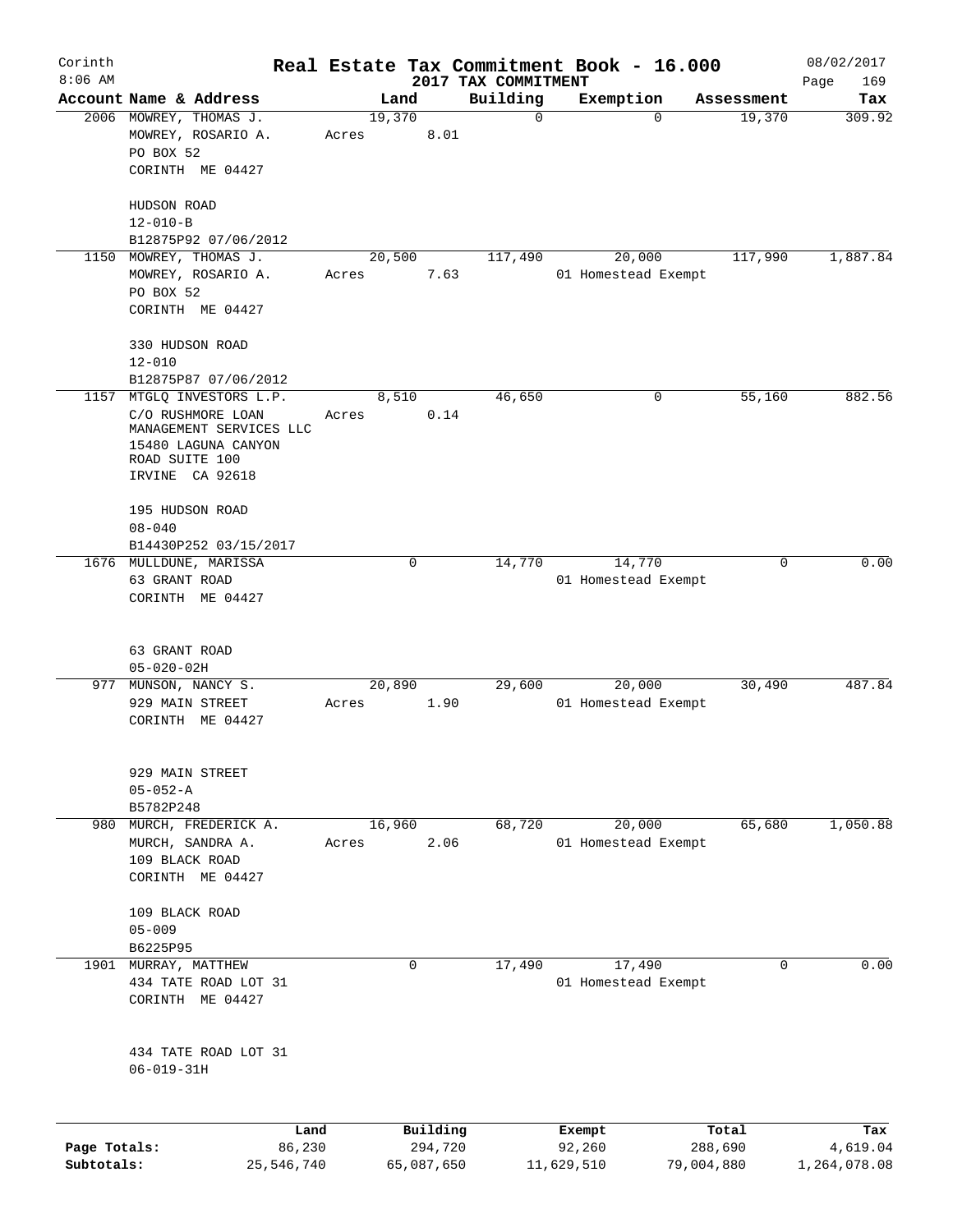| Corinth                    |                                                                 |       |                         |                     | Real Estate Tax Commitment Book - 16.000 |                         | 08/02/2017               |
|----------------------------|-----------------------------------------------------------------|-------|-------------------------|---------------------|------------------------------------------|-------------------------|--------------------------|
| $8:06$ AM                  |                                                                 |       |                         | 2017 TAX COMMITMENT |                                          |                         | 170<br>Page              |
|                            | Account Name & Address<br>982 MUTH, WILLIAM J.                  |       | Land<br>19,940          | Building<br>88,560  | Exemption<br>20,000                      | Assessment<br>88,500    | Tax<br>1,416.00          |
|                            | 224 TATE ROAD<br>CORINTH ME 04427                               | Acres | 5.54                    |                     | 01 Homestead Exempt                      |                         |                          |
|                            | 224 TATE ROAD<br>$09 - 020$<br>B5070P299                        |       |                         |                     |                                          |                         |                          |
|                            | 714 NATIONSTAR MORTGAGE LLC                                     |       | 13,710                  | 83,400              | 0                                        | 97,110                  | 1,553.76                 |
|                            | 8950 CYPRESS WATERS<br><b>BLVD</b><br>COPPELL TX 75019          | Acres | 0.35                    |                     |                                          |                         |                          |
|                            |                                                                 |       |                         |                     |                                          |                         |                          |
|                            | 14 HUDSON ROAD<br>$16 - 031$                                    |       |                         |                     |                                          |                         |                          |
|                            | B14380P198 01/05/2017                                           |       |                         |                     |                                          |                         |                          |
| 946                        | NATIONSTAR MORTGAGE,<br>LLC                                     |       | 6,410                   | $\mathbf 0$         | 0                                        | 6,410                   | 102.56                   |
|                            | BENEFICIAL MAINE INC<br>1536 MAINE STREET<br>READFIELD ME 04355 | Acres | 0.70                    |                     |                                          |                         |                          |
|                            | EXETER ROAD<br>$07 - 043 - 03$                                  |       |                         |                     |                                          |                         |                          |
|                            | B14092P339 03/07/2016                                           |       |                         |                     |                                          |                         |                          |
|                            | 2017 NEAL, JESSE L.                                             |       | 16,810                  | 113,570             | 20,000                                   | 110,380                 | 1,766.08                 |
|                            | 429 MCCARD ROAD<br>CORINTH ME 04427                             | Acres | 1.93                    |                     | 01 Homestead Exempt                      |                         |                          |
|                            | 429 MCCARD ROAD<br>$01 - 011 - B - 01$                          |       |                         |                     |                                          |                         |                          |
|                            | B11476P205 07/22/2008<br>1144 NEAL, ROBERT                      |       | 18,420                  | 94,530              | 20,000                                   | 92,950                  | 1,487.20                 |
|                            | NEAL, LEE ANN<br>42 TATE ROAD<br>CORINTH ME 04427               | Acres | 3.32                    |                     | 01 Homestead Exempt                      |                         |                          |
|                            | 42 TATE ROAD<br>$09 - 028 - D$<br>B8307P294                     |       |                         |                     |                                          |                         |                          |
|                            | 474 NELSON, JOHN W.                                             |       | 6,410                   | $\mathbf 0$         | 0                                        | 6,410                   | 102.56                   |
|                            | 68 CENTER POND DRIVE<br>LINCOLN ME 04457                        | Acres | 0.70                    |                     |                                          |                         |                          |
|                            | EXETER ROAD<br>$07 - 043 - 09$                                  |       |                         |                     |                                          |                         |                          |
|                            | B13766P207 02/23/2015<br>451 NELSON, JOHN W.                    |       | 6,410                   | 0                   | 0                                        | 6,410                   | 102.56                   |
|                            | 68 CENTER POND DRIVE<br>LINCOLN ME 04457                        | Acres | 0.70                    |                     |                                          |                         |                          |
|                            | EXETER ROAD<br>$07 - 043 - 10$<br>B13766P207 02/23/2015         |       |                         |                     |                                          |                         |                          |
|                            |                                                                 | Land  | Building                |                     | Exempt                                   | Total                   | Tax                      |
| Page Totals:<br>Subtotals: | 88,110<br>25,634,850                                            |       | 380,060<br>65, 467, 710 |                     | 60,000<br>11,689,510                     | 408,170<br>79, 413, 050 | 6,530.72<br>1,270,608.80 |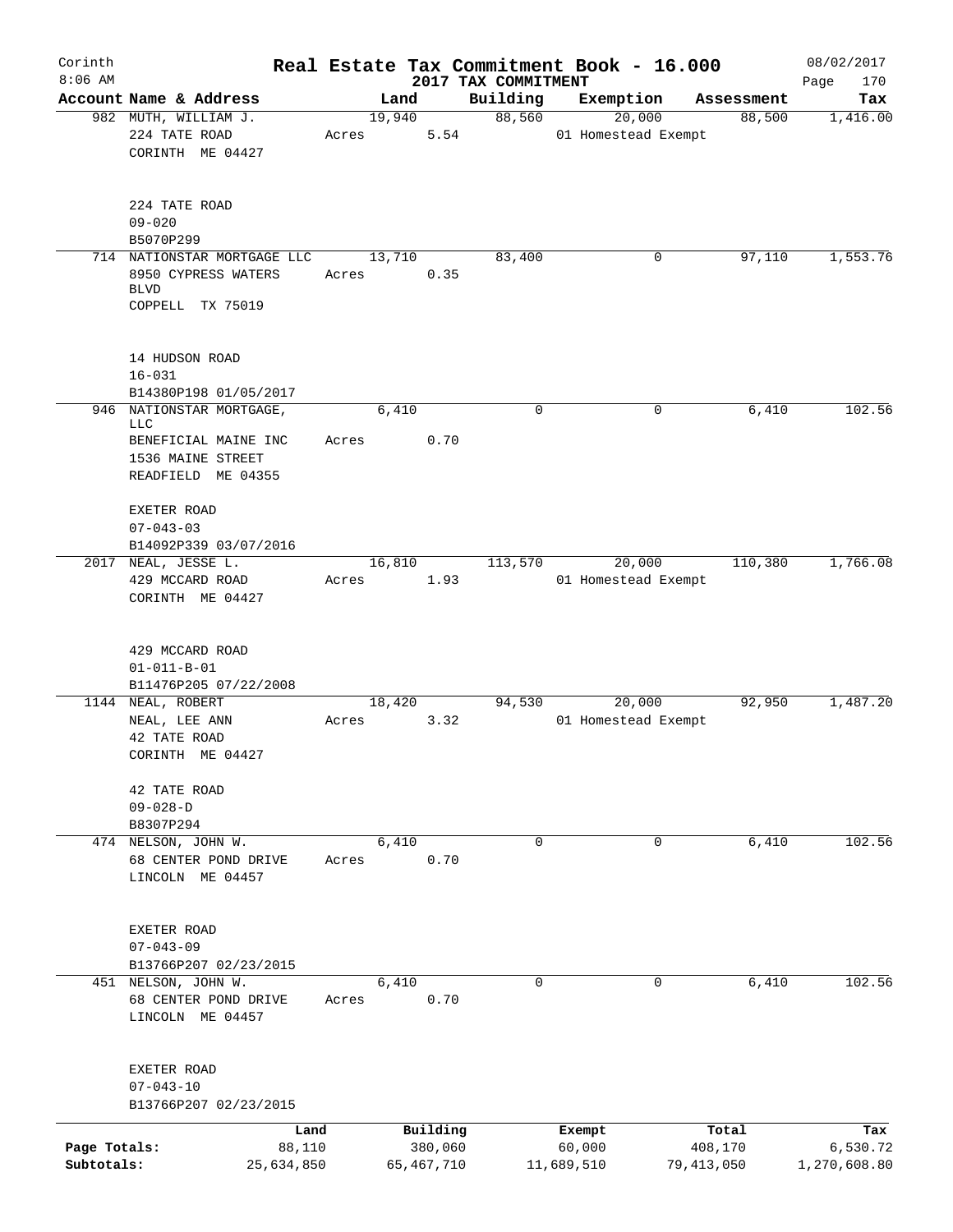| Corinth<br>$8:06$ AM |                                                                  |                |            |          | Real Estate Tax Commitment Book - 16.000<br>2017 TAX COMMITMENT |             |                 | 08/02/2017<br>Page<br>171 |
|----------------------|------------------------------------------------------------------|----------------|------------|----------|-----------------------------------------------------------------|-------------|-----------------|---------------------------|
|                      | Account Name & Address                                           |                | Land       |          | Building                                                        | Exemption   | Assessment      | Tax                       |
|                      | 450 NELSON, JOHN W.<br>68 CENTER POND DRIVE<br>LINCOLN ME 04457  | Acres          | 6,410      | 0.70     | $\mathbf 0$                                                     | $\mathbf 0$ | 6,410           | 102.56                    |
|                      | EXETER ROAD<br>$07 - 043 - 08$<br>B13766P207 02/23/2015          |                |            |          |                                                                 |             |                 |                           |
|                      | 449 NELSON, JOHN W.<br>68 CENTER POND DRIVE<br>LINCOLN ME 04457  | Acres          | 6,410      | 0.70     | $\Omega$                                                        | 0           | 6,410           | 102.56                    |
|                      | EXETER ROAD<br>$07 - 043 - 07$<br>B13766P207 02/23/2015          |                |            |          |                                                                 |             |                 |                           |
|                      | 448 NELSON, JOHN W.<br>68 CENTER POND DRIVE<br>LINCOLN ME 04457  | Acres          | 6,410      | 0.70     | 0                                                               | 0           | 6,410           | 102.56                    |
|                      | EXETER ROAD<br>$07 - 043 - 06$<br>B13766P207 02/23/2015          |                |            |          |                                                                 |             |                 |                           |
|                      | 446 NELSON, JOHN W.<br>68 CENTER POND DRIVE<br>LINCOLN ME 04457  | Acres          | 6,410      | 0.70     | $\mathbf 0$                                                     | 0           | 6,410           | 102.56                    |
|                      | EXETER ROAD<br>$07 - 043 - 04$<br>B13766P207 02/23/2015          |                |            |          |                                                                 |             |                 |                           |
|                      | 445 NELSON, JOHN W.<br>68 CENTER POND DRIVE<br>LINCOLN ME 04457  | Acres          | 9,750      | 0.73     | 0                                                               | 0           | 9,750           | 156.00                    |
|                      | EXETER ROAD<br>$07 - 043 - 02$<br>B13766P207 02/23/2015          |                |            |          |                                                                 |             |                 |                           |
|                      | 1783 NELSON, JOHN W.<br>68 CENTER POND DRIVE<br>LINCOLN ME 04457 | Acres          | 1,310      | 1.08     | 0                                                               | 0           | 1,310           | 20.96                     |
|                      | EXETER ROAD<br>$07 - 043 - 01A$<br>B13766P207 02/23/2015         |                |            |          |                                                                 |             |                 |                           |
|                      | 447 NELSON, JOHN W.<br>68 CENTER POND DRIVE<br>LINCOLN ME 04457  | Acres          | 6,410      | 0.70     | 0                                                               | 0           | 6,410           | 102.56                    |
|                      | EXETER ROAD<br>$07 - 043 - 05$<br>B13766P207 02/23/2015          |                |            |          |                                                                 |             |                 |                           |
| Page Totals:         |                                                                  | Land<br>43,110 |            | Building | 0                                                               | Exempt<br>0 | Total<br>43,110 | Tax<br>689.76             |
| Subtotals:           |                                                                  | 25,677,960     | 65,467,710 |          | 11,689,510                                                      |             | 79,456,160      | 1,271,298.56              |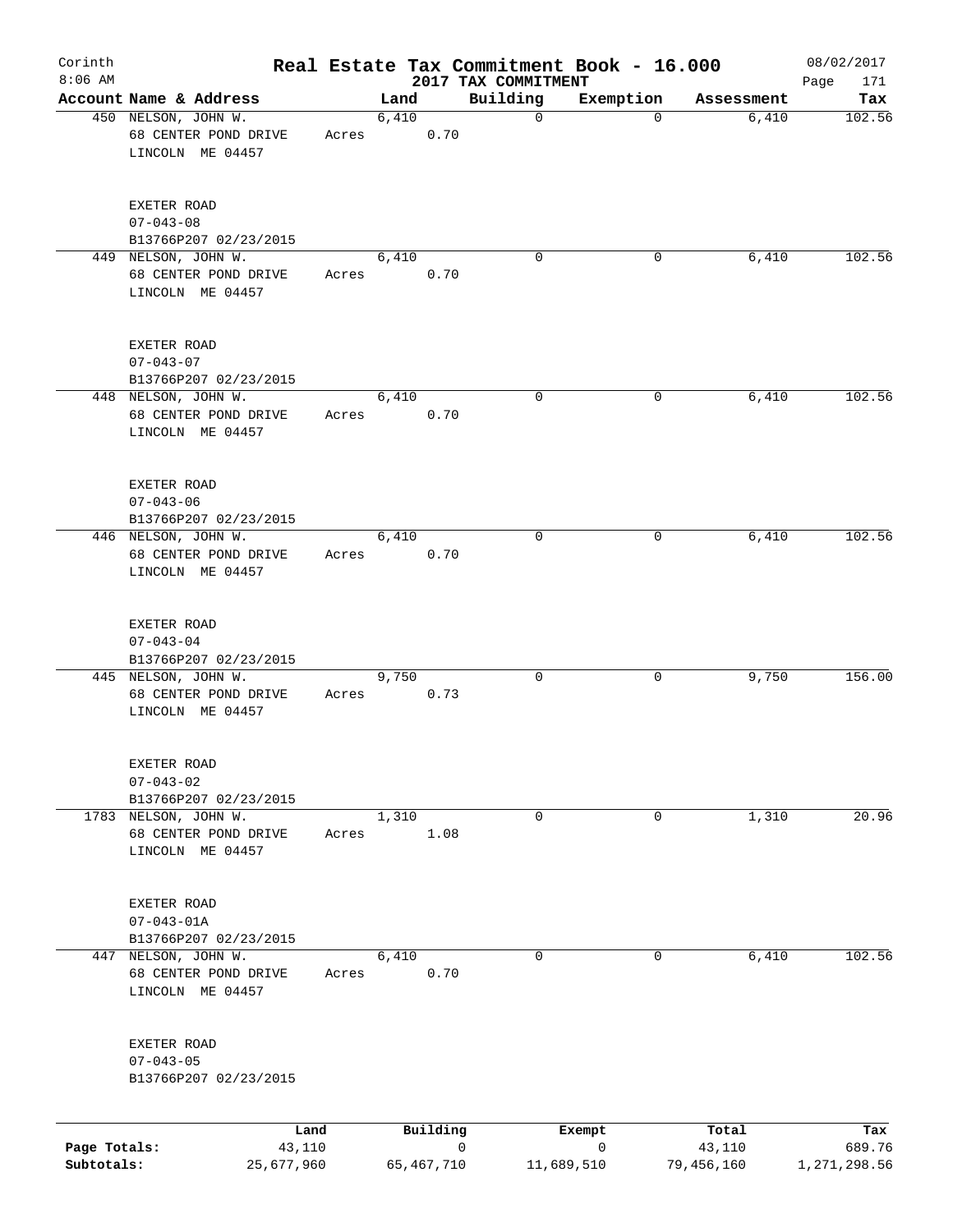| Corinth<br>$8:06$ AM |                                                             |            |       |               |            | Real Estate Tax Commitment Book - 16.000 |             |                                   |             |                     | 08/02/2017    |
|----------------------|-------------------------------------------------------------|------------|-------|---------------|------------|------------------------------------------|-------------|-----------------------------------|-------------|---------------------|---------------|
|                      |                                                             |            |       |               |            | 2017 TAX COMMITMENT                      |             |                                   |             |                     | Page<br>172   |
|                      | Account Name & Address<br>452 NELSON, JOHN W.               |            |       | Land<br>6,470 |            | Building                                 | $\mathbf 0$ | Exemption                         | $\mathbf 0$ | Assessment<br>6,470 | Tax<br>103.52 |
|                      | 68 CENTER POND DRIVE<br>LINCOLN ME 04457                    |            | Acres |               | 0.72       |                                          |             |                                   |             |                     |               |
|                      | EXETER ROAD<br>$07 - 043 - 11$                              |            |       |               |            |                                          |             |                                   |             |                     |               |
|                      | B13766P207 02/23/2015                                       |            |       |               |            |                                          |             |                                   |             |                     |               |
|                      | 987 NELSON, MARK C.                                         |            |       | 8,580         |            |                                          | $\mathbf 0$ |                                   | 0           | 8,580               | 137.28        |
|                      | PO BOX 2658<br>BANGOR ME 04402                              |            | Acres |               | 6.00       |                                          |             |                                   |             |                     |               |
|                      | RABBIT PATH                                                 |            |       |               |            |                                          |             |                                   |             |                     |               |
|                      | $06 - 027$<br>B14159P92 05/25/2016                          |            |       |               |            |                                          |             |                                   |             |                     |               |
|                      | 1692 NELSON, MARK C.                                        |            |       | 15,180        |            |                                          | 0           |                                   | 0           | 15,180              | 242.88        |
|                      | PO BOX 2658<br>BANGOR ME 04402                              |            | Acres |               | 9.00       |                                          |             |                                   |             |                     |               |
|                      | RABBIT PATH<br>$06 - 027 - 01$                              |            |       |               |            |                                          |             |                                   |             |                     |               |
|                      | B5667P60                                                    |            |       |               |            |                                          |             |                                   |             |                     |               |
|                      | 901 NEPTUNE, TRINA M.                                       |            |       | 11,730        |            | 99,450                                   |             |                                   | 0           | 111,180             | 1,778.88      |
|                      | 179 MAIN STREET<br>CORINTH ME 04427                         |            | Acres |               | 0.35       |                                          |             |                                   |             |                     |               |
|                      | 179 MAIN STREET<br>$17 - 002$<br>B13453P256 02/03/2014      |            |       |               |            |                                          |             |                                   |             |                     |               |
|                      | 988 NESBIT, JAYNE                                           |            |       |               | 0          | 14,560                                   |             | 14,560                            |             | 0                   | 0.00          |
|                      | 434 TATE ROAD LOT 12<br>CORINTH ME 04427                    |            |       |               |            |                                          |             | 01 Homestead Exempt               |             |                     |               |
|                      | 434 TATE ROAD LOT 12<br>$06 - 019 - 12H$                    |            |       |               |            |                                          |             |                                   |             |                     |               |
|                      | B14085P302 02/25/2016<br>2048 NEWCOMB, KEVEN L.             |            |       | 16,980        |            | 132,610                                  |             | 26,000                            |             | 123,590             | 1,977.44      |
|                      | NEWCOMB, CYNTHIA M.<br>46 VILLAGE DRIVE<br>CORINTH ME 04427 |            | Acres |               | 1.03       |                                          |             | 01 Homestead Exempt<br>22 Veteran |             |                     |               |
|                      | 46 VILLAGE DRIVE<br>$11 - 002 - 08$                         |            |       |               |            |                                          |             |                                   |             |                     |               |
|                      | B12219P249 07/29/2010<br>992 NEWCOMB, ROBERT A.             |            |       | 21,530        |            | 86,010                                   |             | 20,000                            |             | 87,540              | 1,400.64      |
|                      | NEWCOMB, PEGGY C<br>P.O. BOX 657<br>CORINTH ME 04427        |            | Acres |               | 6.00       |                                          |             | 01 Homestead Exempt               |             |                     |               |
|                      | 306 WEST CORINTH ROAD<br>$05 - 003 - B$                     |            |       |               |            |                                          |             |                                   |             |                     |               |
|                      | B13070P172 01/15/2013                                       |            |       |               |            |                                          |             |                                   |             |                     |               |
|                      |                                                             | Land       |       |               | Building   |                                          |             | Exempt                            |             | Total               | Tax           |
| Page Totals:         |                                                             | 80,470     |       |               | 332,630    |                                          |             | 60,560                            |             | 352,540             | 5,640.64      |
| Subtotals:           |                                                             | 25,758,430 |       |               | 65,800,340 |                                          | 11,750,070  |                                   | 79,808,700  |                     | 1,276,939.20  |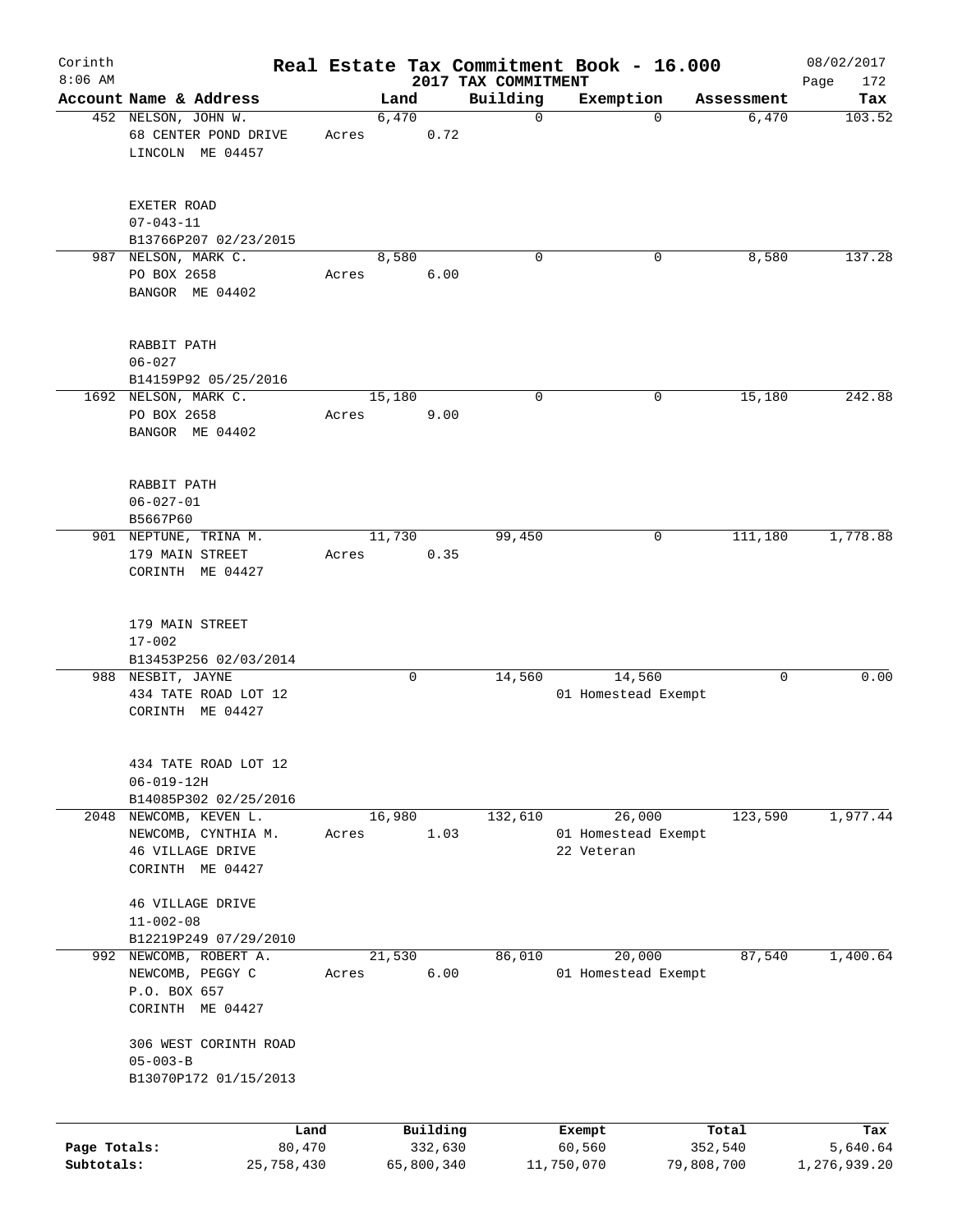| Corinth      |                              |       |                |                     | Real Estate Tax Commitment Book - 16.000 |                       | 08/02/2017      |
|--------------|------------------------------|-------|----------------|---------------------|------------------------------------------|-----------------------|-----------------|
| $8:06$ AM    | Account Name & Address       |       |                | 2017 TAX COMMITMENT |                                          |                       | Page<br>173     |
|              | 1701 NICHOLS, CHRISTOPHER J. |       | Land<br>14,300 | Building<br>138,530 | Exemption<br>20,000                      | Assessment<br>132,830 | Tax<br>2,125.28 |
|              | PO BOX 304                   | Acres | 2.00           |                     | 01 Homestead Exempt                      |                       |                 |
|              | CORINTH ME 04427             |       |                |                     |                                          |                       |                 |
|              | 53 TABER LANE                |       |                |                     |                                          |                       |                 |
|              | $07 - 009 - D - 1$           |       |                |                     |                                          |                       |                 |
|              | B12935P20 08/29/2012         |       |                |                     |                                          |                       |                 |
|              | 291 NICHOLS, GREGORY J.      |       | 24,260         | 113,610             | 20,000                                   | 117,870               | 1,885.92        |
|              | NICHOLS, MELANIE             | Acres | 25.00          |                     | 01 Homestead Exempt                      |                       |                 |
|              | PO BOX 441                   |       |                |                     |                                          |                       |                 |
|              | CORINTH ME 04427             |       |                |                     |                                          |                       |                 |
|              | 55 TABER LANE                |       |                |                     |                                          |                       |                 |
|              | $07 - 009 - D$               |       |                |                     |                                          |                       |                 |
|              | B9568P86                     |       |                |                     |                                          |                       |                 |
|              | 565 NICKERSON, KEVIN G.      |       | 22,280         | 36,300              | 20,000                                   | 38,580                | 617.28          |
|              | PO BOX 668                   | Acres | 10.06          |                     | 01 Homestead Exempt                      |                       |                 |
|              | CORINTH ME 04427             |       |                |                     |                                          |                       |                 |
|              |                              |       |                |                     |                                          |                       |                 |
|              | 51 PRESCOTT ROAD             |       |                |                     |                                          |                       |                 |
|              | $04 - 011 - 05$              |       |                |                     |                                          |                       |                 |
|              | B6941P301                    |       |                |                     |                                          |                       |                 |
|              | 762 NICKERSON, LEVI C.       |       | 22,560         | 125,940             | 20,000                                   | 128,500               | 2,056.00        |
|              | NICKERSON, BROOKE            | Acres | 6.89           |                     | 01 Homestead Exempt                      |                       |                 |
|              | 445 MCCARD RD                |       |                |                     |                                          |                       |                 |
|              | CORINTH ME 04427             |       |                |                     |                                          |                       |                 |
|              |                              |       |                |                     |                                          |                       |                 |
|              | 445 MCCARD ROAD              |       |                |                     |                                          |                       |                 |
|              | $01 - 011 - C$               |       |                |                     |                                          |                       |                 |
|              | B12617P293 09/29/2011        |       |                |                     |                                          |                       |                 |
|              | 993 NICKERSON, LLOYD A.      |       | 28,580         | 77,210              | 20,000                                   | 85,790                | 1,372.64        |
|              | NICKERSON, MICHELE R.        | Acres | 18.84          |                     | 01 Homestead Exempt                      |                       |                 |
|              | 64 BEECH GROVE ROAD          |       |                |                     |                                          |                       |                 |
|              | CORINTH ME 04427             |       |                |                     |                                          |                       |                 |
|              | 64 BEECH GROVE ROAD          |       |                |                     |                                          |                       |                 |
|              | $02 - 057$                   |       |                |                     |                                          |                       |                 |
|              | B6516P12                     |       |                |                     |                                          |                       |                 |
|              | 1262 NICKERSON, MICHELE R.   |       | 29,280         | 68,640              | 0                                        | 97,920                | 1,566.72        |
|              | 64 BEECH GROVE ROAD          | Acres | 19.82          |                     |                                          |                       |                 |
|              | CORINTH ME 04427             |       |                |                     |                                          |                       |                 |
|              |                              |       |                |                     |                                          |                       |                 |
|              | <b>68 BEECH GROVE ROAD</b>   |       |                |                     |                                          |                       |                 |
|              | $02 - 056 - A$               |       |                |                     |                                          |                       |                 |
|              | B13870P348 06/22/2015        |       |                |                     |                                          |                       |                 |
| 1177         | NIGHTINGALE, ROGER P.        |       | 22,420         | 0                   | 0                                        | 22,420                | 358.72          |
|              | PR. NIGHTINGALE,             | Acres | 10.20          |                     |                                          |                       |                 |
|              | KATHLEEN A.                  |       |                |                     |                                          |                       |                 |
|              | PO BOX 25812                 |       |                |                     |                                          |                       |                 |
|              | WASHINGTON DC 20027          |       |                |                     |                                          |                       |                 |
|              | 84 MEADOW ROAD               |       |                |                     |                                          |                       |                 |
|              | $09 - 019 - 02$              |       |                |                     |                                          |                       |                 |
|              | B13058P197 01/04/2013        |       |                |                     |                                          |                       |                 |
|              |                              |       |                |                     |                                          |                       |                 |
|              |                              | Land  | Building       |                     | Exempt                                   | Total                 | Tax             |
| Page Totals: | 163,680                      |       | 560,230        |                     | 100,000                                  | 623,910               | 9,982.56        |
| Subtotals:   | 25,922,110                   |       | 66,360,570     |                     | 11,850,070                               | 80,432,610            | 1,286,921.76    |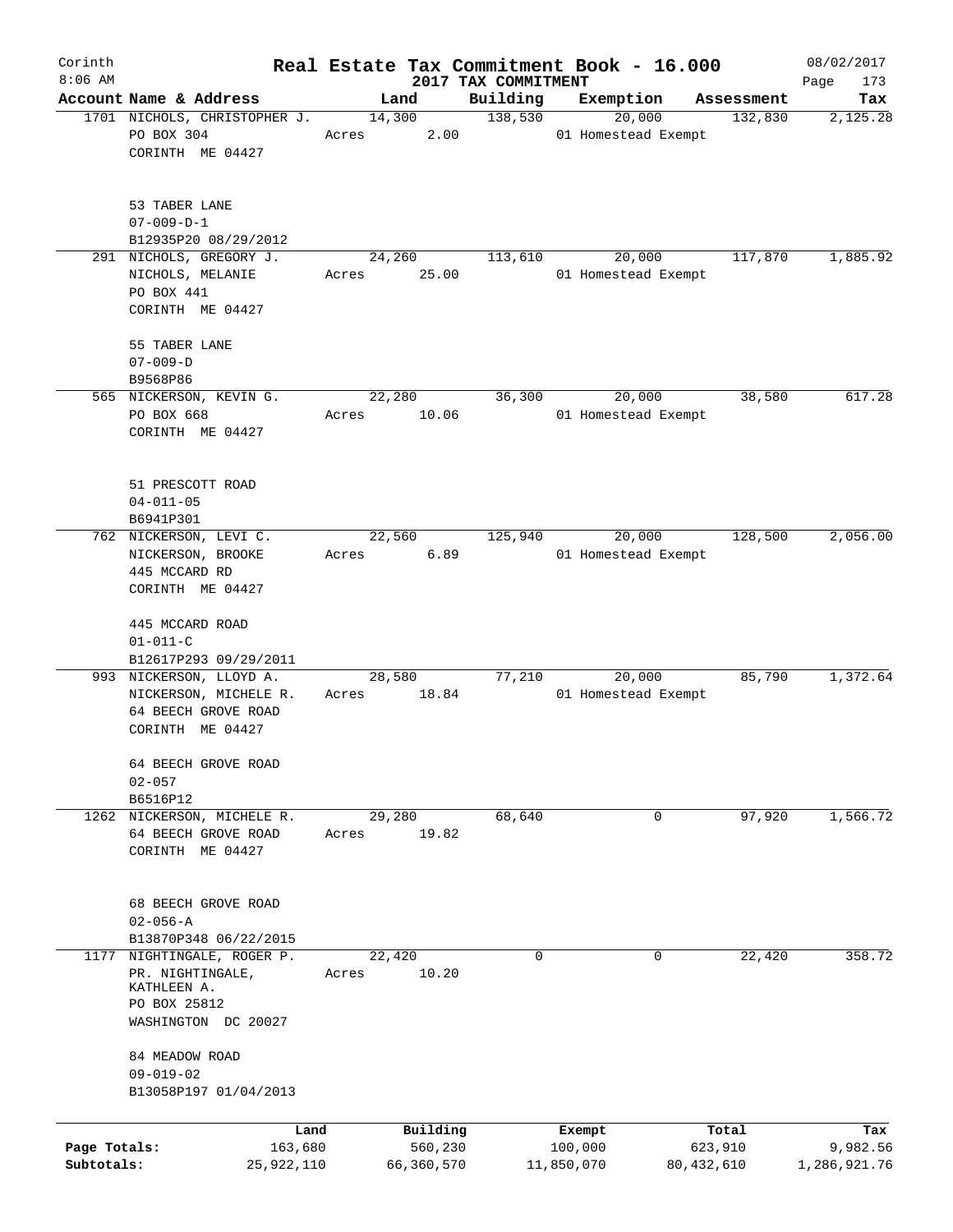| Corinth      |                                 |       |            |                                 | Real Estate Tax Commitment Book - 16.000 |            | 08/02/2017         |
|--------------|---------------------------------|-------|------------|---------------------------------|------------------------------------------|------------|--------------------|
| $8:06$ AM    | Account Name & Address          |       | Land       | 2017 TAX COMMITMENT<br>Building | Exemption                                | Assessment | 174<br>Page<br>Tax |
|              | 185 NILES, DERRICK D.           |       | 17,960     | 152,080                         | 20,000                                   | 150,040    | 2,400.64           |
|              | NILES, REGINA A.                | Acres | 1.84       |                                 | 01 Homestead Exempt                      |            |                    |
|              | 53 MAIN ST                      |       |            |                                 |                                          |            |                    |
|              | CORINTH ME 04427                |       |            |                                 |                                          |            |                    |
|              |                                 |       |            |                                 |                                          |            |                    |
|              | 53 MAIN STREET                  |       |            |                                 |                                          |            |                    |
|              | $11 - 008 - B$                  |       |            |                                 |                                          |            |                    |
|              | B9851P63 04/22/2005             |       |            |                                 |                                          |            |                    |
|              | 3 NILES, MARILYN                |       | 13,290     | 21,260                          | 20,000                                   | 14,550     | 232.80             |
|              | 121 MAIN STREET                 | Acres | 0.50       |                                 | 01 Homestead Exempt                      |            |                    |
|              | CORINTH ME 04427                |       |            |                                 |                                          |            |                    |
|              |                                 |       |            |                                 |                                          |            |                    |
|              | 121 MAIN STREET                 |       |            |                                 |                                          |            |                    |
|              | $11 - 007$                      |       |            |                                 |                                          |            |                    |
|              | B7641P226                       |       |            |                                 |                                          |            |                    |
|              | 1185 NILSEN, ANDREW C.          |       | 38,500     | 134,650                         | 20,000                                   | 153, 150   | 2,450.40           |
|              | NILSEN, LAURA J.                | Acres | 70.00      |                                 | 01 Homestead Exempt                      |            |                    |
|              | 765 AVENUE ROAD                 |       |            |                                 |                                          |            |                    |
|              | CORINTH ME 04427                |       |            |                                 |                                          |            |                    |
|              |                                 |       |            |                                 |                                          |            |                    |
|              | 765 AVENUE ROAD                 |       |            |                                 |                                          |            |                    |
|              | $01 - 002$                      |       |            |                                 |                                          |            |                    |
|              | B8964P136                       |       |            |                                 |                                          |            |                    |
|              | 1907 NILSSON, RICHARD P.        |       | 17,110     | 130,470                         | 0                                        | 147,580    | 2,361.28           |
|              | NILSSON, PATTI-KATE             | Acres | 1.14       |                                 |                                          |            |                    |
|              | 1619 IBIS CT                    |       |            |                                 |                                          |            |                    |
|              | PUNTA GORDA FL 33982            |       |            |                                 |                                          |            |                    |
|              | 36 BRUCE ROAD                   |       |            |                                 |                                          |            |                    |
|              | $08 - 012 - 30$                 |       |            |                                 |                                          |            |                    |
|              | B10773P310 12/20/2006 B9568P159 |       |            |                                 |                                          |            |                    |
|              | 1844 NORTHEAST BANK             |       | 17,180     | 60,930                          | 0                                        | 78,110     | 1,249.76           |
|              | PO BOX 1707                     | Acres | 1.20       |                                 |                                          |            |                    |
|              | LEWISTON ME 04241-1707          |       |            |                                 |                                          |            |                    |
|              |                                 |       |            |                                 |                                          |            |                    |
|              | 926 MAIN STREET                 |       |            |                                 |                                          |            |                    |
|              | $06 - 004 - D$                  |       |            |                                 |                                          |            |                    |
|              | B14416P337 02/24/2017           |       |            |                                 |                                          |            |                    |
|              | 990 NORTHERN NEW ENGLAND        |       | 0          | 2,300                           | 0                                        | 2,300      | 36.80              |
|              | TELEPHONE                       |       |            |                                 |                                          |            |                    |
|              | C/O TAX DEPARTMENT              |       |            |                                 |                                          |            |                    |
|              | 770 ELM STREET                  |       |            |                                 |                                          |            |                    |
|              | MANCHESTER NH 03101             |       |            |                                 |                                          |            |                    |
|              | WEST CORINTH ROAD               |       |            |                                 |                                          |            |                    |
|              | $01 - 041 - D - 1H$             |       |            |                                 |                                          |            |                    |
| 999          | NORTHERN NEW ENGLAND            |       | 12,840     | 109,850                         | 0                                        | 122,690    | 1,963.04           |
|              | TELEPHONE                       |       |            |                                 |                                          |            |                    |
|              | C/O TAX DEPARTMENT              | Acres | 0.29       |                                 |                                          |            |                    |
|              | PO BOX 1659770 ELM              |       |            |                                 |                                          |            |                    |
|              | STREET<br>MANCHESTER NH 03101   |       |            |                                 |                                          |            |                    |
|              |                                 |       |            |                                 |                                          |            |                    |
|              | 343 MAIN STREET                 |       |            |                                 |                                          |            |                    |
|              | $15 - 003$                      |       |            |                                 |                                          |            |                    |
|              | B11358P276 03/31/2008           |       |            |                                 |                                          |            |                    |
|              | Land                            |       | Building   |                                 | Exempt                                   | Total      | Tax                |
| Page Totals: | 116,880                         |       | 611,540    |                                 | 60,000                                   | 668,420    | 10,694.72          |
| Subtotals:   | 26,038,990                      |       | 66,972,110 |                                 | 11,910,070                               | 81,101,030 | 1,297,616.48       |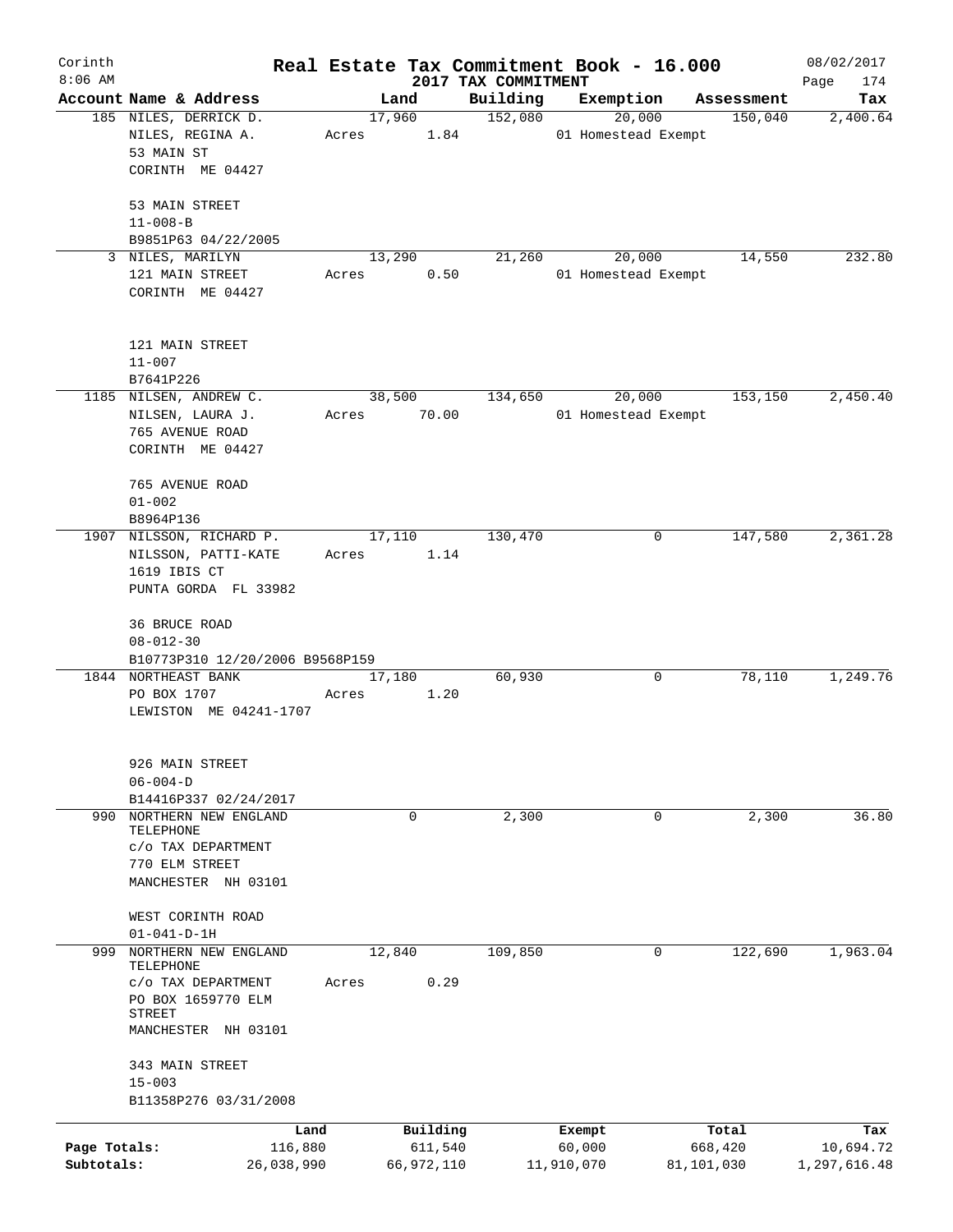| Corinth<br>$8:06$ AM       |                                                             |                             | Real Estate Tax Commitment Book - 16.000<br>2017 TAX COMMITMENT |                            |                       | 08/02/2017<br>175<br>Page |
|----------------------------|-------------------------------------------------------------|-----------------------------|-----------------------------------------------------------------|----------------------------|-----------------------|---------------------------|
|                            | Account Name & Address                                      | Land                        | Building                                                        | Exemption                  | Assessment            | Tax                       |
|                            | 989 NORTHERN NEW ENGLAND<br>TELEPHONE<br>c/o TAX DEPARTMENT | 0                           | 23,200                                                          | 0                          | 23,200                | 371.20                    |
|                            | 770 ELM STREET                                              |                             |                                                                 |                            |                       |                           |
|                            | MANCHESTER NH 03101                                         |                             |                                                                 |                            |                       |                           |
|                            | 36 WHITE SCHOOLHOUSE<br><b>ROAD</b><br>$08 - 023 - 01H$     |                             |                                                                 |                            |                       |                           |
|                            | 206 NORTHWOODS AGENCY LLC                                   | 0                           | 15,750                                                          | 0                          | 15,750                | 252.00                    |
|                            | PO BOX 632                                                  |                             |                                                                 |                            |                       |                           |
|                            | ELLSWORTH ME 04605                                          |                             |                                                                 |                            |                       |                           |
|                            | 344 MAIN STREET LOT 19<br>$08 - 003 - 19H$                  |                             |                                                                 |                            |                       |                           |
|                            | 1932 NORTHWOODS AGENCY LLC                                  | 0                           | 15,750                                                          | 0                          | 15,750                | 252.00                    |
|                            | PO BOX 632<br>ELLSWORTH ME 04605                            |                             |                                                                 |                            |                       |                           |
|                            | 344 MAIN STREET LOT 7<br>$08 - 003 - 07H$                   |                             |                                                                 |                            |                       |                           |
|                            | 1042 NORTHWOODS AGENCY LLC                                  | 0                           | 16,610                                                          | 0                          | 16,610                | 265.76                    |
|                            | PO BOX 632<br>ELLSWORTH ME 04605                            |                             |                                                                 |                            |                       |                           |
|                            | 344 MAIN STREET LOT 36<br>$08 - 003 - 36H$                  |                             |                                                                 |                            |                       |                           |
|                            | 1647 NORTHWOODS AGENCY LLC                                  | 0                           | 15,070                                                          | 0                          | 15,070                | 241.12                    |
|                            | PO BOX 632<br>ELLSWORTH ME 04605                            |                             |                                                                 |                            |                       |                           |
|                            |                                                             |                             |                                                                 |                            |                       |                           |
|                            | 344 MAIN STREET LOT 16                                      |                             |                                                                 |                            |                       |                           |
|                            | $08 - 003 - 16H$<br>1931 NORTHWOODS AGENCY LLC              | 0                           | 14,000                                                          | 0                          | 14,000                | 224.00                    |
|                            | PO BOX 632                                                  |                             |                                                                 |                            |                       |                           |
|                            | ELLSWORTH ME 04605                                          |                             |                                                                 |                            |                       |                           |
|                            | 344 MAIN STREET LOT 5                                       |                             |                                                                 |                            |                       |                           |
|                            | $08 - 003 - 05H$                                            |                             |                                                                 |                            |                       |                           |
|                            | 1634 NORTHWOODS AGENCY LLC                                  | 0                           | 15,130                                                          | 0                          | 15,130                | 242.08                    |
|                            | PO BOX 632                                                  |                             |                                                                 |                            |                       |                           |
|                            | ELLSWORTH ME 04605                                          |                             |                                                                 |                            |                       |                           |
|                            | 344 MAIN STREET LOT 31                                      |                             |                                                                 |                            |                       |                           |
|                            | $08 - 003 - 31H$                                            |                             |                                                                 |                            |                       |                           |
|                            | 1942 NORTHWOODS AGENCY LLC                                  | 0                           | 25,470                                                          | 0                          | 25,470                | 407.52                    |
|                            | PO BOX 632<br>ELLSWORTH ME 04605                            |                             |                                                                 |                            |                       |                           |
|                            | 344 MAIN STREET LOT 26                                      |                             |                                                                 |                            |                       |                           |
|                            | $08 - 003 - 26H$                                            |                             |                                                                 |                            |                       |                           |
|                            | Land                                                        |                             | Building                                                        | Exempt                     | Total                 | Tax                       |
| Page Totals:<br>Subtotals: | 26,038,990                                                  | $\mathbf 0$<br>67, 113, 090 | 140,980                                                         | $\mathsf{O}$<br>11,910,070 | 140,980<br>81,242,010 | 2,255.68<br>1,299,872.16  |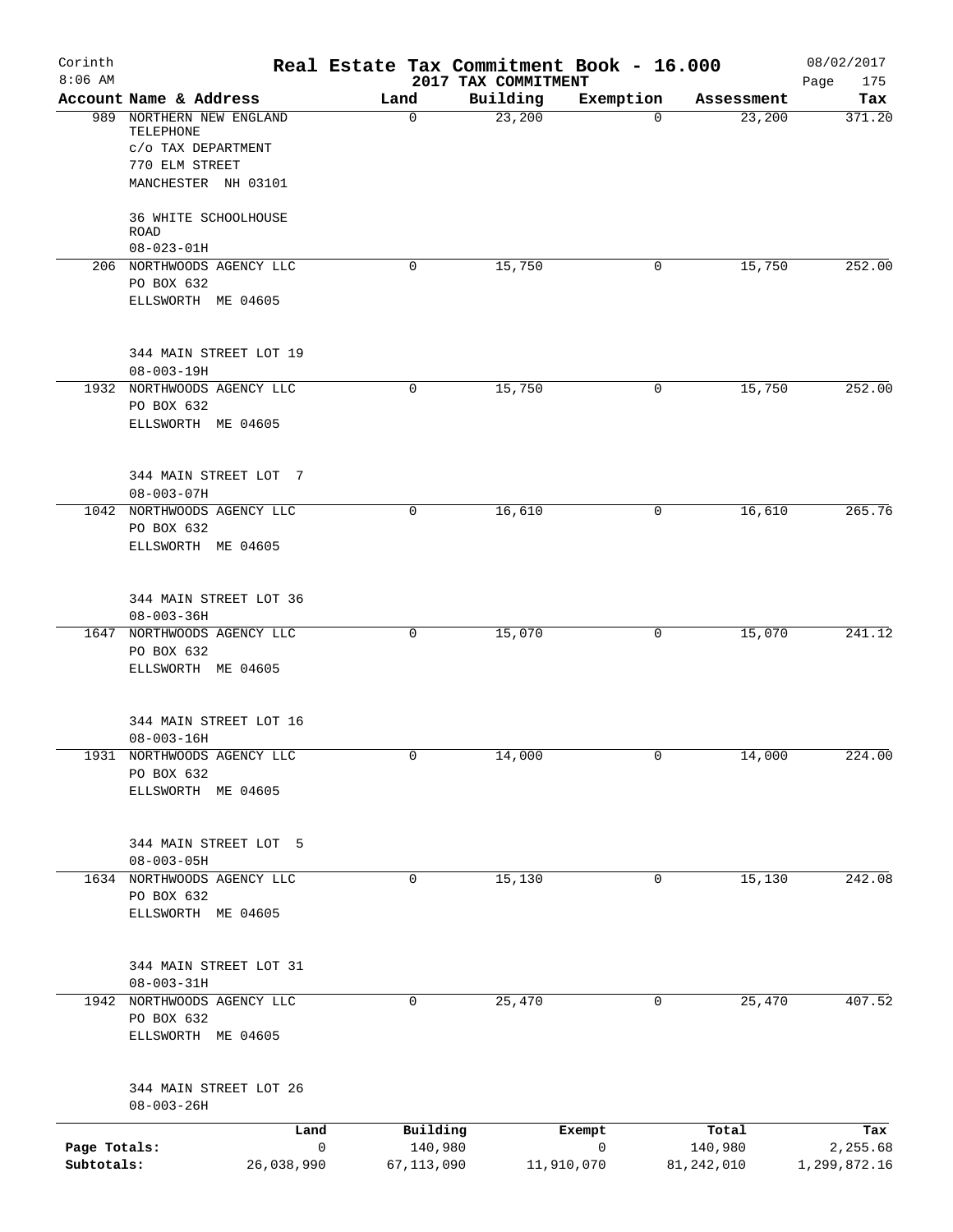| Corinth<br>$8:06$ AM |                                                                 |             | Real Estate Tax Commitment Book - 16.000<br>2017 TAX COMMITMENT |           |            | 08/02/2017         |
|----------------------|-----------------------------------------------------------------|-------------|-----------------------------------------------------------------|-----------|------------|--------------------|
|                      | Account Name & Address                                          | Land        | Building                                                        | Exemption | Assessment | 176<br>Page<br>Tax |
| 849                  | NORTHWOODS AGENCY LLC                                           | $\mathbf 0$ | 10,740                                                          | 0         | 10,740     | 171.84             |
|                      | PO BOX 632                                                      |             |                                                                 |           |            |                    |
|                      | ELLSWORTH ME 04605                                              |             |                                                                 |           |            |                    |
|                      | 344 MAIN STREET LOT 22                                          |             |                                                                 |           |            |                    |
|                      | $08 - 003 - 22H$                                                |             |                                                                 |           |            | 301.28             |
|                      | 1754 NORTHWOODS AGENCY LLC<br>PO BOX 632                        | 0           | 18,830                                                          | 0         | 18,830     |                    |
|                      | ELLSWORTH ME 04605                                              |             |                                                                 |           |            |                    |
|                      | 344 MAIN STREET LOT 11                                          |             |                                                                 |           |            |                    |
|                      | $08 - 003 - 11H$                                                |             |                                                                 |           |            |                    |
|                      | 1680 NORTHWOODS AGENCY LLC<br>C/O OXFORD PROPERTY<br>MANAGEMENT | 0           | 10,640                                                          | 0         | 10,640     | 170.24             |
|                      | PO BOX 632                                                      |             |                                                                 |           |            |                    |
|                      | ELLSWORTH ME 04605                                              |             |                                                                 |           |            |                    |
|                      | 344 MAIN STREET LOT 29                                          |             |                                                                 |           |            |                    |
| 1939                 | $08 - 003 - 29H$<br>NORTHWOODS AGENCY LLC                       | 0           |                                                                 | 0         | 13,920     | 222.72             |
|                      | PO BOX 632                                                      |             | 13,920                                                          |           |            |                    |
|                      | ELLSWORTH ME 04605                                              |             |                                                                 |           |            |                    |
|                      | 344 MAIN STREET LOT 42                                          |             |                                                                 |           |            |                    |
|                      | $08 - 003 - 42H$                                                |             |                                                                 |           |            |                    |
| 1938                 | NORTHWOODS AGENCY LLC                                           | 0           | 17,040                                                          | 0         | 17,040     | 272.64             |
|                      | PO BOX 632                                                      |             |                                                                 |           |            |                    |
|                      | ELLSWORTH ME 04605                                              |             |                                                                 |           |            |                    |
|                      | 344 MAIN STREET LOT 37                                          |             |                                                                 |           |            |                    |
|                      | $08 - 003 - 37H$                                                |             |                                                                 |           |            |                    |
| 1936                 | NORTHWOODS AGENCY LLC                                           | 0           | 18,870                                                          | 0         | 18,870     | 301.92             |
|                      | PO BOX 632<br>ELLSWORTH ME 04605                                |             |                                                                 |           |            |                    |
|                      |                                                                 |             |                                                                 |           |            |                    |
|                      | 344 MAIN STREET LOT 30                                          |             |                                                                 |           |            |                    |
|                      | $08 - 003 - 30H$                                                |             |                                                                 |           |            |                    |
|                      | B12025P102 12/17/2009                                           |             |                                                                 |           |            |                    |
|                      | 1933 NORTHWOODS AGENCY LLC                                      | 0           | 17,130                                                          | 0         | 17,130     | 274.08             |
|                      | PO BOX 632                                                      |             |                                                                 |           |            |                    |
|                      | ELLSWORTH ME 04605                                              |             |                                                                 |           |            |                    |
|                      | 344 MAIN STREET LOT 12                                          |             |                                                                 |           |            |                    |
|                      | $08 - 003 - 12H$                                                |             |                                                                 |           |            |                    |

|              | Land       | Building | Exempt     | Total        | Tax          |
|--------------|------------|----------|------------|--------------|--------------|
| Page Totals: |            | 107,170  |            | 107,170      | .,714.72     |
| Subtotals:   | 26,038,990 | ,220,260 | 11,910,070 | 81, 349, 180 | 1,301,586.88 |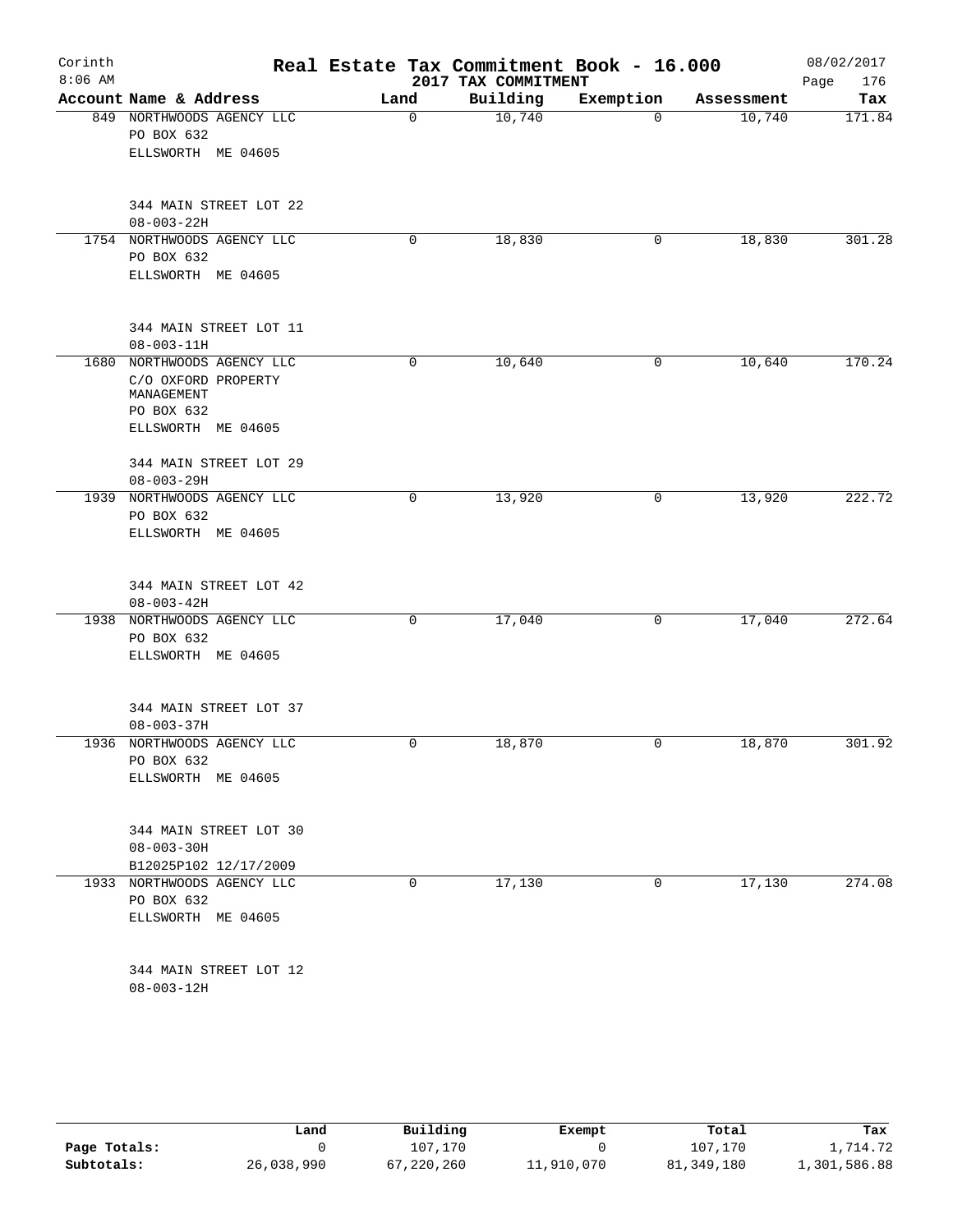| Corinth      |                                                 |                 |       |                     |                     | Real Estate Tax Commitment Book - 16.000 |                    | 08/02/2017       |
|--------------|-------------------------------------------------|-----------------|-------|---------------------|---------------------|------------------------------------------|--------------------|------------------|
| $8:06$ AM    |                                                 |                 |       |                     | 2017 TAX COMMITMENT |                                          |                    | Page<br>177      |
|              | Account Name & Address                          |                 |       | Land                | Building            | Exemption                                | Assessment         | Tax              |
|              | 1119 NORTHWOODS AGENCY LLC,<br>PO BOX 632       |                 | Acres | 562,130<br>40.38    | $\mathbf 0$         | $\mathbf 0$                              | 562, 130           | 8,994.08         |
|              | ELLSWORTH ME 04605                              |                 |       |                     |                     |                                          |                    |                  |
|              | 344 MAIN STREET                                 |                 |       |                     |                     |                                          |                    |                  |
|              | $08 - 003$                                      |                 |       |                     |                     |                                          |                    |                  |
|              | B12604P196 09/23/2011<br>492 NUTTER, MICHAEL T. |                 |       | 18,540              | 145,600             | 20,000                                   | 144,140            | 2,306.24         |
|              | NUTTER, MELISSA S.                              |                 | Acres | 3.42                |                     | 01 Homestead Exempt                      |                    |                  |
|              | 93 GARLAND ROAD                                 |                 |       |                     |                     |                                          |                    |                  |
|              | CORINTH ME 04427                                |                 |       |                     |                     |                                          |                    |                  |
|              | 93 GARLAND ROAD                                 |                 |       |                     |                     |                                          |                    |                  |
|              | $07 - 014 - C$<br>B12894P343 07/23/2012         |                 |       |                     |                     |                                          |                    |                  |
|              | 1004 O'BAR, CARLSON C.                          |                 |       | 16,070              | 111,400             | 20,000                                   | 107,470            | 1,719.52         |
|              | O'BAR, ELAINE A.                                |                 | Acres | 1.29                |                     | 01 Homestead Exempt                      |                    |                  |
|              | 351 EXETER ROAD                                 |                 |       |                     |                     |                                          |                    |                  |
|              | CORINTH ME 04427                                |                 |       |                     |                     |                                          |                    |                  |
|              | 351 EXETER ROAD                                 |                 |       |                     |                     |                                          |                    |                  |
|              | $07 - 012 - B$                                  |                 |       |                     |                     |                                          |                    |                  |
|              | B3226P239                                       |                 |       |                     |                     |                                          |                    |                  |
|              | 1001 O'BAR, CARLSON C.                          |                 |       | 12,810              | 58,770              | 0                                        | 71,580             | 1,145.28         |
|              | O'BAR, ELAINE A.<br>351 EXETER ROAD             |                 | Acres | 0.45                |                     |                                          |                    |                  |
|              | CORINTH ME 04427                                |                 |       |                     |                     |                                          |                    |                  |
|              | 11 EXETER ROAD                                  |                 |       |                     |                     |                                          |                    |                  |
|              | $15 - 018$                                      |                 |       |                     |                     |                                          |                    |                  |
|              | B5820P335                                       |                 |       |                     |                     |                                          |                    |                  |
|              | 176 O'BAR, DENNIS L.                            |                 |       | 22,690              | 84,630              | 20,000                                   | 87,320             | 1,397.12         |
|              | O'BAR, SANDRA P.<br>358 EXETER ROAD             |                 | Acres | 7.00                |                     | 01 Homestead Exempt                      |                    |                  |
|              | CORINTH ME 04427                                |                 |       |                     |                     |                                          |                    |                  |
|              | 358 EXETER ROAD                                 |                 |       |                     |                     |                                          |                    |                  |
|              | $07 - 010 - B$                                  |                 |       |                     |                     |                                          |                    |                  |
|              | B8885P259                                       |                 |       |                     |                     |                                          |                    |                  |
|              | 809 O'CLAIRE, ROLANDE                           |                 |       | 95,440              | 118,530             | 0                                        | 213,970            | 3,423.52         |
|              | HARVEY, JOSHUA<br>PO BOX 211                    |                 | Acres | 90.22               |                     |                                          |                    |                  |
|              | CORINTH ME 04427                                |                 |       |                     |                     |                                          |                    |                  |
|              | 485 HUDSON ROAD                                 |                 |       |                     |                     |                                          |                    |                  |
|              | $09 - 032$                                      |                 |       |                     |                     |                                          |                    |                  |
|              | B14296P298 09/22/2016                           |                 |       |                     |                     |                                          |                    |                  |
| 1539         | OCWEN LOAN SERVICING,<br>LLC                    |                 |       | 19,120              | 95,770              | 0                                        | 114,890            | 1,838.24         |
|              | 1661 WORTHINGTON ROAD                           |                 | Acres | 3.92                |                     |                                          |                    |                  |
|              | SUITE 100                                       |                 |       |                     |                     |                                          |                    |                  |
|              | WEST PALM BEACH FL<br>33409                     |                 |       |                     |                     |                                          |                    |                  |
|              | 93 BEECH GROVE ROAD                             |                 |       |                     |                     |                                          |                    |                  |
|              | $06 - 003 - 10$                                 |                 |       |                     |                     |                                          |                    |                  |
|              | B14392P128 01/20/2017                           |                 |       |                     |                     |                                          |                    |                  |
| Page Totals: |                                                 | Land<br>746,800 |       | Building<br>614,700 |                     | Exempt<br>60,000                         | Total<br>1,301,500 | Tax<br>20,824.00 |
| Subtotals:   |                                                 | 26,785,790      |       | 67,834,960          |                     | 11,970,070                               | 82,650,680         | 1,322,410.88     |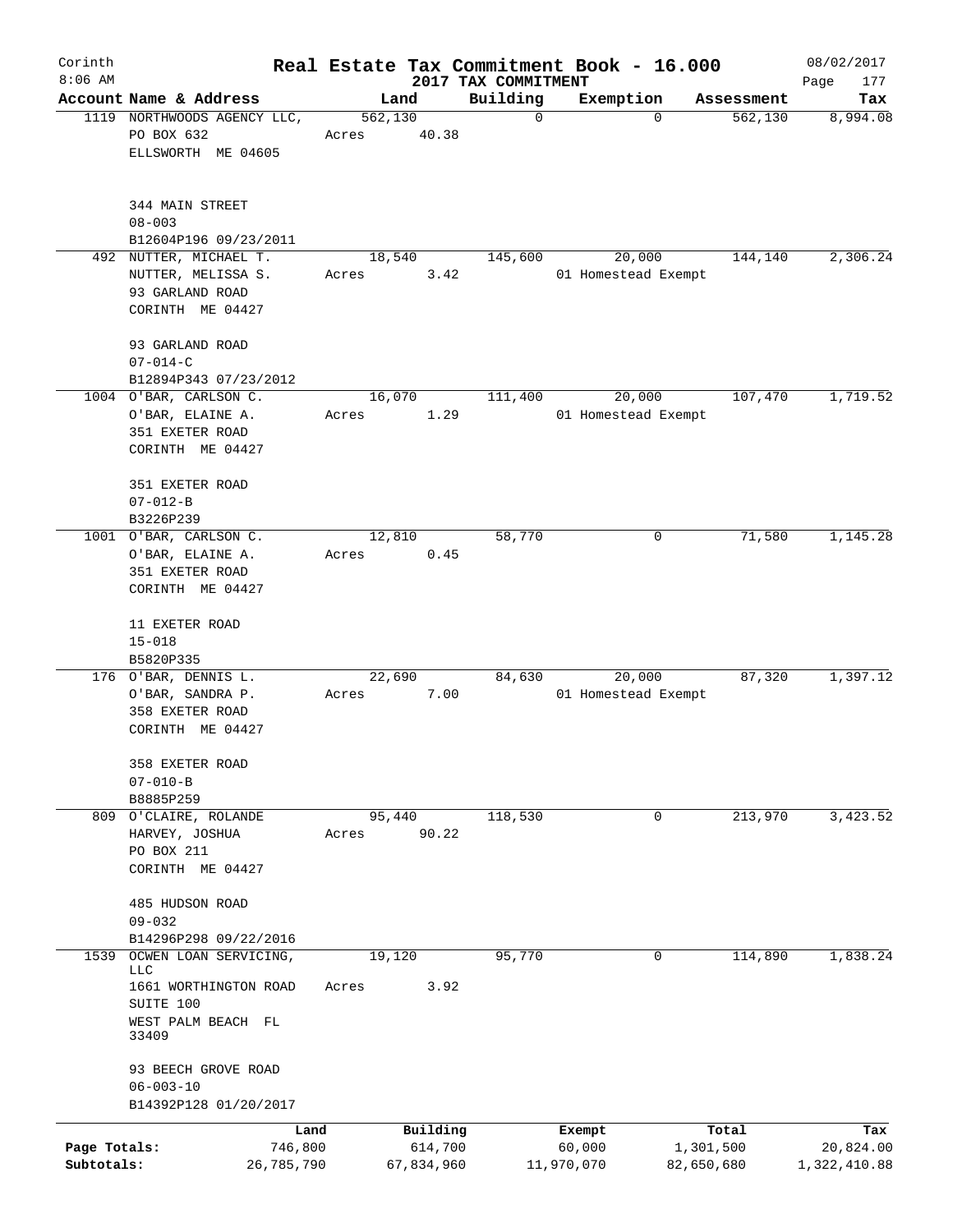| Corinth      |                                      |       |              |                                 | Real Estate Tax Commitment Book - 16.000 |            | 08/02/2017         |
|--------------|--------------------------------------|-------|--------------|---------------------------------|------------------------------------------|------------|--------------------|
| $8:06$ AM    | Account Name & Address               |       | Land         | 2017 TAX COMMITMENT<br>Building | Exemption                                | Assessment | Page<br>178<br>Tax |
|              | 555 OGILVIE, WILLIAM W. III          |       | 19,610       | 67,440                          | 20,000                                   | 67,050     | 1,072.80           |
|              | OGILVIE, NATALIE J.                  | Acres | 8.00         |                                 | 01 Homestead Exempt                      |            |                    |
|              | 67 TATE ROAD                         |       |              |                                 |                                          |            |                    |
|              | CORINTH ME 04427                     |       |              |                                 |                                          |            |                    |
|              | 67 TATE ROAD                         |       |              |                                 |                                          |            |                    |
|              | $09 - 027$                           |       |              |                                 |                                          |            |                    |
|              | B8485P161                            |       |              |                                 |                                          |            |                    |
|              | 1900 OLDERSHAW, ANGELA               |       | 11,370       | 82,330                          | 20,000                                   | 73,700     | 1,179.20           |
|              | PO BOX 237                           | Acres | 0.32         |                                 | 01 Homestead Exempt                      |            |                    |
|              | CORINTH ME 04427                     |       |              |                                 |                                          |            |                    |
|              |                                      |       |              |                                 |                                          |            |                    |
|              | 22 MORISON AVENUE                    |       |              |                                 |                                          |            |                    |
|              | $11 - 022 - 02$                      |       |              |                                 |                                          |            |                    |
|              | B10261P326 12/28/2005                |       |              |                                 |                                          |            |                    |
|              | 712 OLIVER, NORMAN H.                |       | 16,550       | 109,660                         | 20,000                                   | 106,210    | 1,699.36           |
|              | OLIVER, LISETTE B.                   | Acres | 1.71         |                                 | 01 Homestead Exempt                      |            |                    |
|              | 1437 MAIN STREET<br>CORINTH ME 04427 |       |              |                                 |                                          |            |                    |
|              |                                      |       |              |                                 |                                          |            |                    |
|              | 1437 MAIN STREET                     |       |              |                                 |                                          |            |                    |
|              | $03 - 045$                           |       |              |                                 |                                          |            |                    |
|              | B13720P128 12/10/2014                |       |              |                                 |                                          |            |                    |
|              | 789 OLSSON, MARK                     |       | 17,600       | 97,000                          | 20,000                                   | 94,600     | 1,513.60           |
|              | OLSSON, ANGELA                       | Acres | 2.61         |                                 | 01 Homestead Exempt                      |            |                    |
|              | 85 RIDGE RD                          |       |              |                                 |                                          |            |                    |
|              | CORINTH ME 04427                     |       |              |                                 |                                          |            |                    |
|              | 85 RIDGE ROAD                        |       |              |                                 |                                          |            |                    |
|              | $12 - 005 - A$                       |       |              |                                 |                                          |            |                    |
|              | B12335P230 11/26/2010                |       |              |                                 |                                          |            |                    |
|              | 1011 OVERLOCK, EDDIE E.              |       | 24,410       | 0                               | 0                                        | 24,410     | 390.56             |
|              | OVERLOCK, LISA A.                    | Acres | 36.93        |                                 |                                          |            |                    |
|              | 31 BENJAMIN DRIVE                    |       |              |                                 |                                          |            |                    |
|              | OLD TOWN ME 04468                    |       |              |                                 |                                          |            |                    |
|              | <b>BLACK ROAD</b>                    |       |              |                                 |                                          |            |                    |
|              | $05 - 009 - B$                       |       |              |                                 |                                          |            |                    |
|              | B4072P281                            |       |              |                                 |                                          |            |                    |
| 1891         | OVERLOCK, LEWIS E.                   |       | 16,890       | 2,000                           | 0                                        | 18,890     | 302.24             |
|              | 3 SANDY'S WAY                        | Acres | 2.00         |                                 |                                          |            |                    |
|              | HERMON ME 04401                      |       |              |                                 |                                          |            |                    |
|              |                                      |       |              |                                 |                                          |            |                    |
|              | 99 BLACK ROAD                        |       |              |                                 |                                          |            |                    |
|              | $05 - 009 - C$                       |       |              |                                 |                                          |            |                    |
|              | B12699P224 01/06/2012                |       |              |                                 |                                          |            |                    |
| 1012         | OYSTER, LOWELL R.                    |       | 22,300       | 18,390                          | 0                                        | 40,690     | 651.04             |
|              | OYSTER, KATHLEEN M.                  | Acres | 13.30        |                                 |                                          |            |                    |
|              | 543 GRANT ROAD                       |       |              |                                 |                                          |            |                    |
|              | CORINTH ME 04427                     |       |              |                                 |                                          |            |                    |
|              | 604 GRANT ROAD                       |       |              |                                 |                                          |            |                    |
|              | $02 - 051 - A$                       |       |              |                                 |                                          |            |                    |
|              | B3314P172                            |       |              |                                 |                                          |            |                    |
|              |                                      |       |              |                                 |                                          |            |                    |
|              | Land                                 |       | Building     |                                 | Exempt                                   | Total      | Tax                |
| Page Totals: | 128,730                              |       | 376,820      |                                 | 80,000                                   | 425,550    | 6,808.80           |
| Subtotals:   | 26, 914, 520                         |       | 68, 211, 780 |                                 | 12,050,070                               | 83,076,230 | 1,329,219.68       |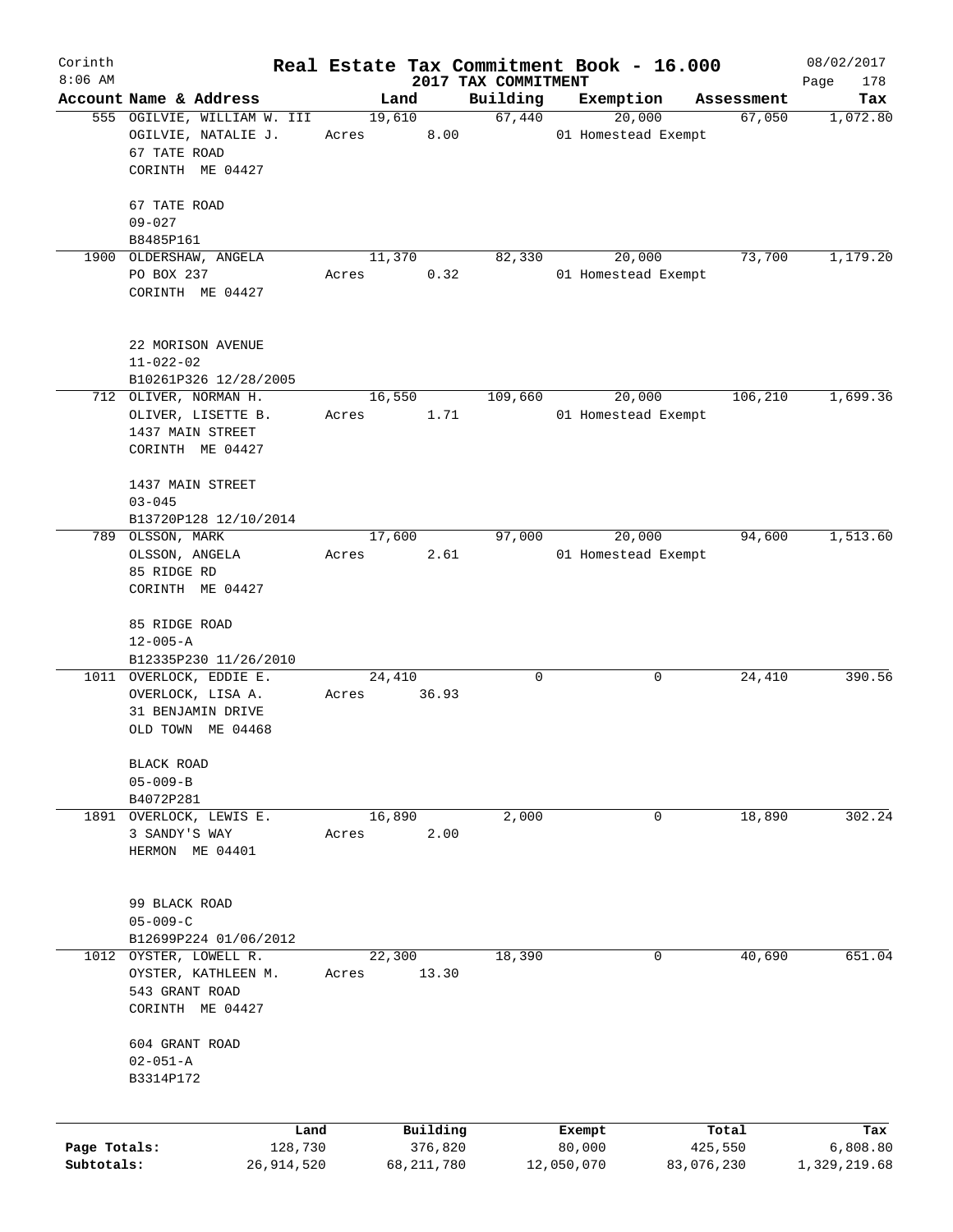| Corinth      |                                                          |                 |       |        |                     |                                 | Real Estate Tax Commitment Book - 16.000 |   |                      | 08/02/2017         |
|--------------|----------------------------------------------------------|-----------------|-------|--------|---------------------|---------------------------------|------------------------------------------|---|----------------------|--------------------|
| $8:06$ AM    | Account Name & Address                                   |                 |       | Land   |                     | 2017 TAX COMMITMENT<br>Building | Exemption                                |   |                      | Page<br>179<br>Tax |
|              | 1013 OYSTER, LOWELL R.                                   |                 |       | 18,620 |                     | 55,690                          | 20,000                                   |   | Assessment<br>54,310 | 868.96             |
|              | OYSTER, KATHLEEN M.<br>543 GRANT ROAD                    |                 | Acres |        | 4.90                |                                 | 01 Homestead Exempt                      |   |                      |                    |
|              | CORINTH ME 04427                                         |                 |       |        |                     |                                 |                                          |   |                      |                    |
|              | 543 GRANT ROAD<br>$02 - 044 - 19 - A$                    |                 |       |        |                     |                                 |                                          |   |                      |                    |
|              | B3314P172                                                |                 |       |        |                     |                                 |                                          |   |                      |                    |
|              | 1712 OYSTER, LOWELL R.                                   |                 |       | 10,760 |                     | $\Omega$                        |                                          | 0 | 10,760               | 172.16             |
|              | OYSTER, KATHLEEN M.                                      |                 | Acres |        | 3.18                |                                 |                                          |   |                      |                    |
|              | 543 GRANT ROAD<br>CORINTH ME 04427                       |                 |       |        |                     |                                 |                                          |   |                      |                    |
|              |                                                          |                 |       |        |                     |                                 |                                          |   |                      |                    |
|              | GRANT ROAD                                               |                 |       |        |                     |                                 |                                          |   |                      |                    |
|              | $02 - 052 - 01$                                          |                 |       |        |                     |                                 |                                          |   |                      |                    |
|              | B7851P137                                                |                 |       |        |                     |                                 |                                          |   |                      |                    |
|              | 1015 PAGE SR, DONALD                                     |                 |       | 15,730 |                     | 100,530                         | 20,000                                   |   | 96,260               | 1,540.16           |
|              | PAGE, HARRIET E.                                         |                 | Acres |        | 1.00                |                                 | 01 Homestead Exempt                      |   |                      |                    |
|              | 441 WEST CORINTH ROAD                                    |                 |       |        |                     |                                 |                                          |   |                      |                    |
|              | CORINTH ME 04427                                         |                 |       |        |                     |                                 |                                          |   |                      |                    |
|              | 441 WEST CORINTH ROAD                                    |                 |       |        |                     |                                 |                                          |   |                      |                    |
|              | $04 - 033$<br>B11116P217 09/06/2007 B1353P450 03/22/1952 |                 |       |        |                     |                                 |                                          |   |                      |                    |
|              | 1014 PAGE, BRUCE E.                                      |                 |       | 19,420 |                     | 91,520                          | 20,000                                   |   | 90,940               | 1,455.04           |
|              | PAGE, PAULA D.                                           |                 | Acres |        | 4.18                |                                 | 01 Homestead Exempt                      |   |                      |                    |
|              | 1199 HUDSON HILL ROAD                                    |                 |       |        |                     |                                 |                                          |   |                      |                    |
|              | CORINTH ME 04427                                         |                 |       |        |                     |                                 |                                          |   |                      |                    |
|              | 1199 HUDSON HILL ROAD                                    |                 |       |        |                     |                                 |                                          |   |                      |                    |
|              | $03 - 049 - A$                                           |                 |       |        |                     |                                 |                                          |   |                      |                    |
|              | B5009P43                                                 |                 |       |        |                     |                                 |                                          |   |                      |                    |
|              | 592 PAGE, COREY                                          |                 |       | 16,570 |                     | 106,940                         |                                          | 0 | 123,510              | 1,976.16           |
|              | PAGE, KARA                                               |                 | Acres |        | 2.25                |                                 |                                          |   |                      |                    |
|              | 1489 MAIN STREET                                         |                 |       |        |                     |                                 |                                          |   |                      |                    |
|              | CORINTH ME 04427                                         |                 |       |        |                     |                                 |                                          |   |                      |                    |
|              | 1489 MAIN STREET                                         |                 |       |        |                     |                                 |                                          |   |                      |                    |
|              | $03 - 048 - A$                                           |                 |       |        |                     |                                 |                                          |   |                      |                    |
|              | B14154P137 05/19/2016                                    |                 |       |        |                     |                                 |                                          |   |                      |                    |
|              | 1017 PAGE, JAMES L.                                      |                 |       | 24,600 |                     | 47,780                          | 20,000                                   |   | 52,380               | 838.08             |
|              | 643 GRANT ROAD                                           |                 | Acres |        | 10.60               |                                 | 01 Homestead Exempt                      |   |                      |                    |
|              | CORINTH ME 04427                                         |                 |       |        |                     |                                 |                                          |   |                      |                    |
|              |                                                          |                 |       |        |                     |                                 |                                          |   |                      |                    |
|              | 643 GRANT ROAD                                           |                 |       |        |                     |                                 |                                          |   |                      |                    |
|              | $02 - 044 - 13 - A$                                      |                 |       |        |                     |                                 |                                          |   |                      |                    |
|              | B13816P80 04/27/2015                                     |                 |       |        |                     |                                 |                                          |   |                      |                    |
|              | 760 PAGE, KENNETH                                        |                 |       | 17,230 |                     | 53,040                          | 20,000                                   |   | 50,270               | 804.32             |
|              | PAGE, ALICE                                              |                 | Acres |        | 2.29                |                                 | 01 Homestead Exempt                      |   |                      |                    |
|              | P.O. BOX 55                                              |                 |       |        |                     |                                 |                                          |   |                      |                    |
|              | KENDUSKEAG ME 04450                                      |                 |       |        |                     |                                 |                                          |   |                      |                    |
|              | 15 BEANS MILL ROAD                                       |                 |       |        |                     |                                 |                                          |   |                      |                    |
|              | $07 - 010 - C$                                           |                 |       |        |                     |                                 |                                          |   |                      |                    |
|              | B7355P301                                                |                 |       |        |                     |                                 |                                          |   |                      |                    |
|              |                                                          |                 |       |        |                     |                                 |                                          |   |                      |                    |
| Page Totals: |                                                          | Land<br>122,930 |       |        | Building<br>455,500 |                                 | Exempt<br>100,000                        |   | Total<br>478,430     | Tax<br>7,654.88    |
| Subtotals:   |                                                          | 27,037,450      |       |        | 68,667,280          |                                 | 12,150,070                               |   | 83,554,660           | 1,336,874.56       |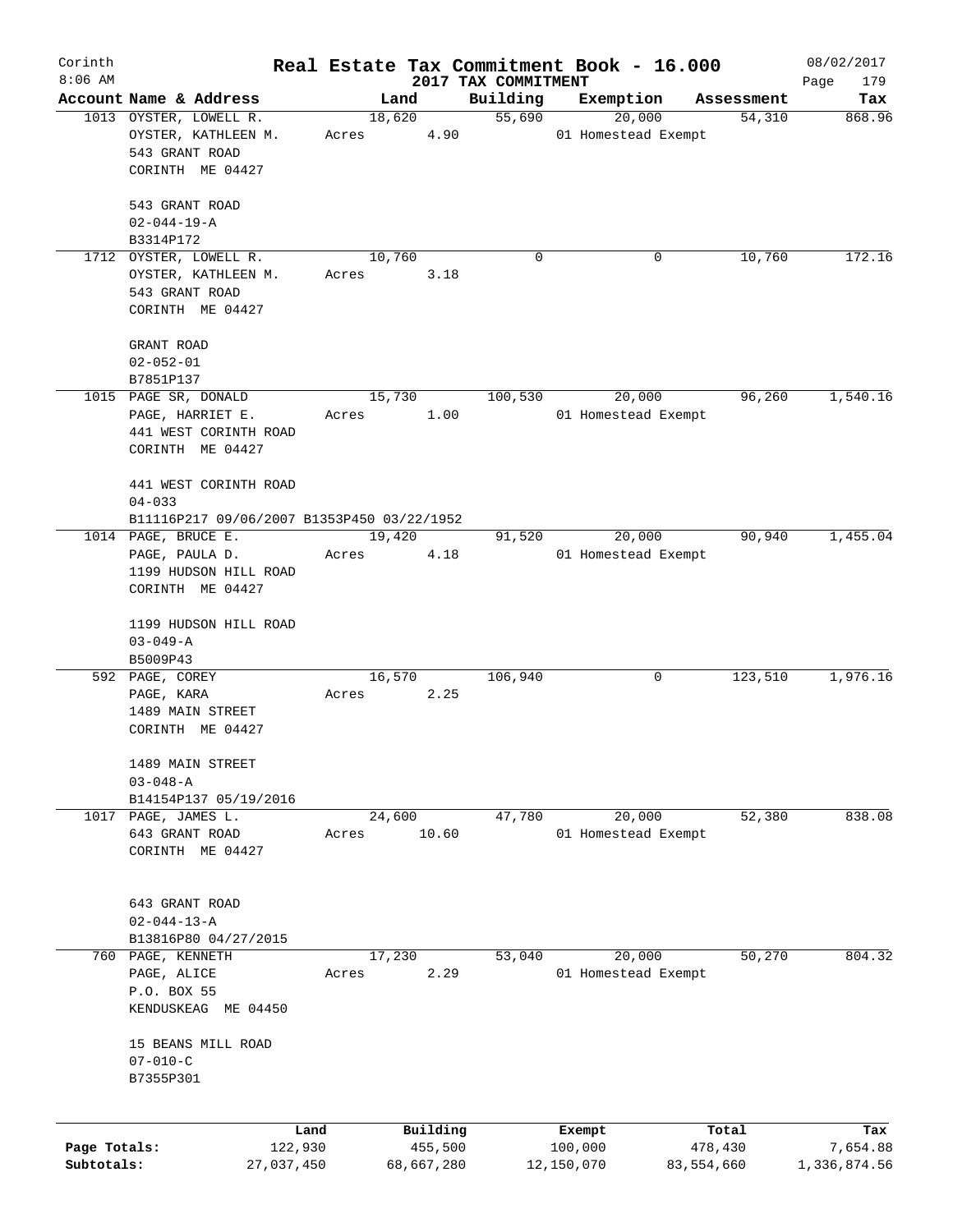| Corinth<br>$8:06$ AM |                                                                                |                 |       | 2017 TAX COMMITMENT | Real Estate Tax Commitment Book - 16.000    |             | 08/02/2017<br>Page<br>180 |
|----------------------|--------------------------------------------------------------------------------|-----------------|-------|---------------------|---------------------------------------------|-------------|---------------------------|
|                      | Account Name & Address                                                         | Land            |       | Building            | Exemption                                   | Assessment  | Tax                       |
|                      | 738 PAGE, SHERRI A.<br>680 BLACK ROAD<br>CORINTH ME 04427                      | 15,730<br>Acres | 1.00  | 79,760              | 20,000<br>01 Homestead Exempt               | 75,490      | 1,207.84                  |
|                      | 680 BLACK ROAD<br>$02 - 038 - A$<br>B7553P1                                    |                 |       |                     |                                             |             |                           |
|                      | 1853 PAGE, TERESA L.<br>343 WEST CORINTH RD<br>CORINTH ME 04427                | 25,940<br>Acres | 9.80  | 116,520             | 20,000<br>01 Homestead Exempt               | 122,460     | 1,959.36                  |
|                      | 343 WEST CORINTH ROAD<br>$04 - 036 - G$<br>B11866P261 07/31/2009               |                 |       |                     |                                             |             |                           |
|                      | 1019 PAIGE, MICHELLE M.<br>87 GARLAND ROAD<br>CORINTH ME 04427                 | 18,490<br>Acres | 3.38  | 91,510              | 20,000<br>01 Homestead Exempt               | 90,000      | 1,440.00                  |
|                      | 87 GARLAND ROAD<br>$07 - 014 - D$<br>B12669P248 12/02/2011                     |                 |       |                     |                                             |             |                           |
|                      | 1733 PALMER, JOHN C.<br>P.O. BOX 601<br>CORINTH ME 04427                       | 0               |       | 23,410              | 23,410<br>01 Homestead Exempt<br>22 Veteran | $\mathbf 0$ | 0.00                      |
|                      | 103 BEANS MILL ROAD<br>$07 - 020 - 03H$                                        |                 |       |                     |                                             |             |                           |
|                      | 904 PALMER, ROSS<br>601 AVENUE ROAD<br>CORINTH ME 04427                        | 0               |       | 71,320              | 20,000<br>01 Homestead Exempt               | 51,320      | 821.12                    |
|                      | 601 AVENUE ROAD<br>$01 - 008 - 10H$                                            |                 |       |                     |                                             |             |                           |
|                      | 30 PAQUIN, TERRI A.<br>PAQUIN, WILLIAM H.<br>PO BOX 446<br>CARLSBORG WA 98324  | 20,590<br>Acres | 27.61 | $\mathbf 0$         | $\Omega$                                    | 20,590      | 329.44                    |
|                      | HUDSON ROAD<br>$12 - 012$<br>B11195P53 11/06/2007                              |                 |       |                     |                                             |             |                           |
|                      | 1460 PAQUIN, WILLIAM H<br>PAQUIN, TERRI A.<br>PO BOX 446<br>CARLSBORG WA 98324 | 10,860<br>Acres | 2.02  | $\mathbf 0$         | 0                                           | 10,860      | 173.76                    |
|                      | ANDERSON FARM ROAD<br>$12 - 012 - 09$<br>B9641P57 11/10/2004                   |                 |       |                     |                                             |             |                           |
|                      |                                                                                |                 |       |                     |                                             |             |                           |

|              | Land       | Building   | Exempt     | Total      | Tax          |
|--------------|------------|------------|------------|------------|--------------|
| Page Totals: | 91,610     | 382,520    | 103,410    | 370,720    | 5,931.52     |
| Subtotals:   | 27,129,060 | 69,049,800 | 12,253,480 | 83,925,380 | 1,342,806.08 |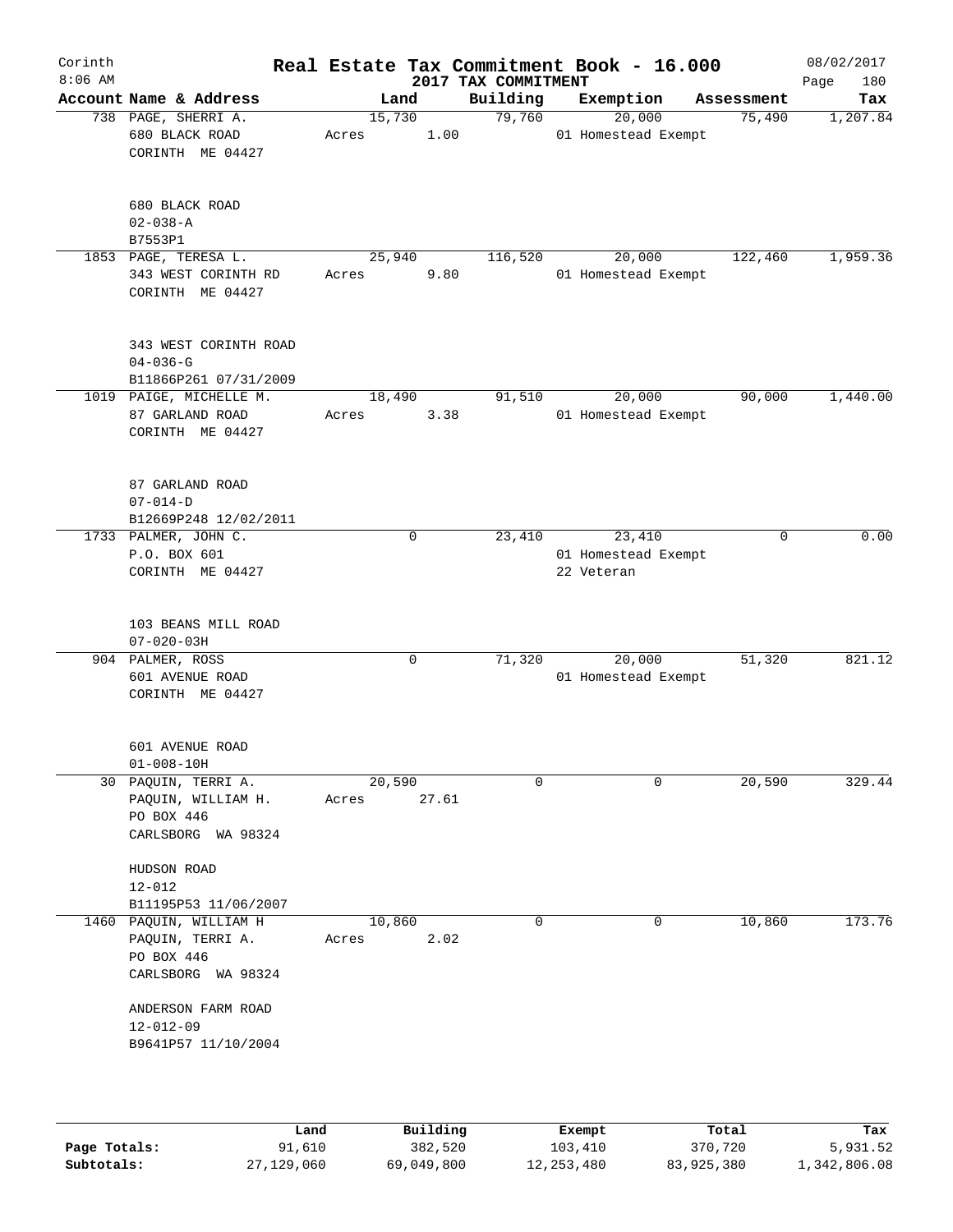| Corinth<br>$8:06$ AM |                                                                                 |                 |            |                                 | Real Estate Tax Commitment Book - 16.000 |              | 08/02/2017         |
|----------------------|---------------------------------------------------------------------------------|-----------------|------------|---------------------------------|------------------------------------------|--------------|--------------------|
|                      | Account Name & Address                                                          |                 | Land       | 2017 TAX COMMITMENT<br>Building | Exemption                                | Assessment   | Page<br>181<br>Tax |
|                      | 1594 PAQUIN, WILLIAM H.<br>PAQUIN, TERRI A.                                     | 12,240<br>Acres | 3.21       | $\mathbf 0$                     | $\mathbf 0$                              | 12,240       | 195.84             |
|                      | PO BOX 446<br>CARLSBORG WA 98324                                                |                 |            |                                 |                                          |              |                    |
|                      | ANDERSON FARM ROAD<br>$12 - 012 - 12$                                           |                 |            |                                 |                                          |              |                    |
|                      | B9641P57 11/10/2004                                                             |                 |            |                                 |                                          |              |                    |
|                      | 1694 PAQUIN, WILLIAM H.<br>PAQUIN, TERRI A.<br>PO BOX 446<br>CARLSBORG WA 98324 | 12,360<br>Acres | 3.31       | $\Omega$                        | 0                                        | 12,360       | 197.76             |
|                      | ANDERSON FARM ROAD<br>$12 - 012 - 10$                                           |                 |            |                                 |                                          |              |                    |
|                      | B9641P57 11/10/2004                                                             |                 |            |                                 |                                          |              |                    |
|                      | 856 PAQUIN, WILLIAM H.<br>PAQUIN, TERRI A.<br>PO BOX 446<br>CARLSBORG WA 98324  | 11,520<br>Acres | 2.59       | 0                               | 0                                        | 11,520       | 184.32             |
|                      |                                                                                 |                 |            |                                 |                                          |              |                    |
|                      | ANDERSON FARM ROAD<br>$12 - 012 - 07$                                           |                 |            |                                 |                                          |              |                    |
|                      | B9641P57 11/10/2004                                                             |                 |            |                                 |                                          |              |                    |
|                      | 182 PAQUIN, WILLIAM H.<br>PAQUIN, TERRI A.<br>PO BOX 446                        | 13,620<br>Acres | 4.40       | $\Omega$                        | 0                                        | 13,620       | 217.92             |
|                      | CARLSBORG WA 98324                                                              |                 |            |                                 |                                          |              |                    |
|                      | ANDERSON FARM ROAD<br>$12 - 012 - 08$                                           |                 |            |                                 |                                          |              |                    |
|                      | B9641P57 11/10/2004                                                             | 11,520          |            | 0                               |                                          |              | 184.32             |
|                      | 1996 PAQUIN, WILLIAM H.,<br>PAQUIN, TERRI A.<br>PO BOX 446                      | Acres           | 2.59       |                                 | 0                                        | 11,520       |                    |
|                      | CARLSBORG WA 98324                                                              |                 |            |                                 |                                          |              |                    |
|                      | ANDERSON FARM ROAD<br>$12 - 012 - 05$                                           |                 |            |                                 |                                          |              |                    |
|                      | B9641P57<br>1021 PARENT, GREGORY B.                                             | 14,170          |            | 123,690                         | 20,000                                   | 117,860      | 1,885.76           |
|                      | PARENT, LINDA J.                                                                | Acres           | 0.60       |                                 | 01 Homestead Exempt                      |              |                    |
|                      | P.O. BOX 102<br>CORINTH ME 04427                                                |                 |            |                                 |                                          |              |                    |
|                      | 98 EXETER ROAD                                                                  |                 |            |                                 |                                          |              |                    |
|                      | $14 - 011$<br>B2849P339                                                         |                 |            |                                 |                                          |              |                    |
|                      | 1839 PARKS, DANIEL J.                                                           | 18,270          |            | 124,960                         | 20,000                                   | 123,230      | 1,971.68           |
|                      | PARKS, RAELENE F.D.                                                             | Acres           | 2.10       |                                 | 01 Homestead Exempt                      |              |                    |
|                      | 86 BRADBURY DRIVE<br>CORINTH ME 04427                                           |                 |            |                                 |                                          |              |                    |
|                      | 86 BRADBURY DRIVE<br>$08 - 012 - 16$                                            |                 |            |                                 |                                          |              |                    |
|                      | B10184P76 11/09/2005                                                            |                 |            |                                 |                                          |              |                    |
|                      | Land                                                                            |                 | Building   |                                 | Exempt                                   | Total        | Tax                |
| Page Totals:         | 93,700                                                                          |                 | 248,650    |                                 | 40,000                                   | 302,350      | 4,837.60           |
| Subtotals:           | 27, 222, 760                                                                    |                 | 69,298,450 |                                 | 12, 293, 480                             | 84, 227, 730 | 1,347,643.68       |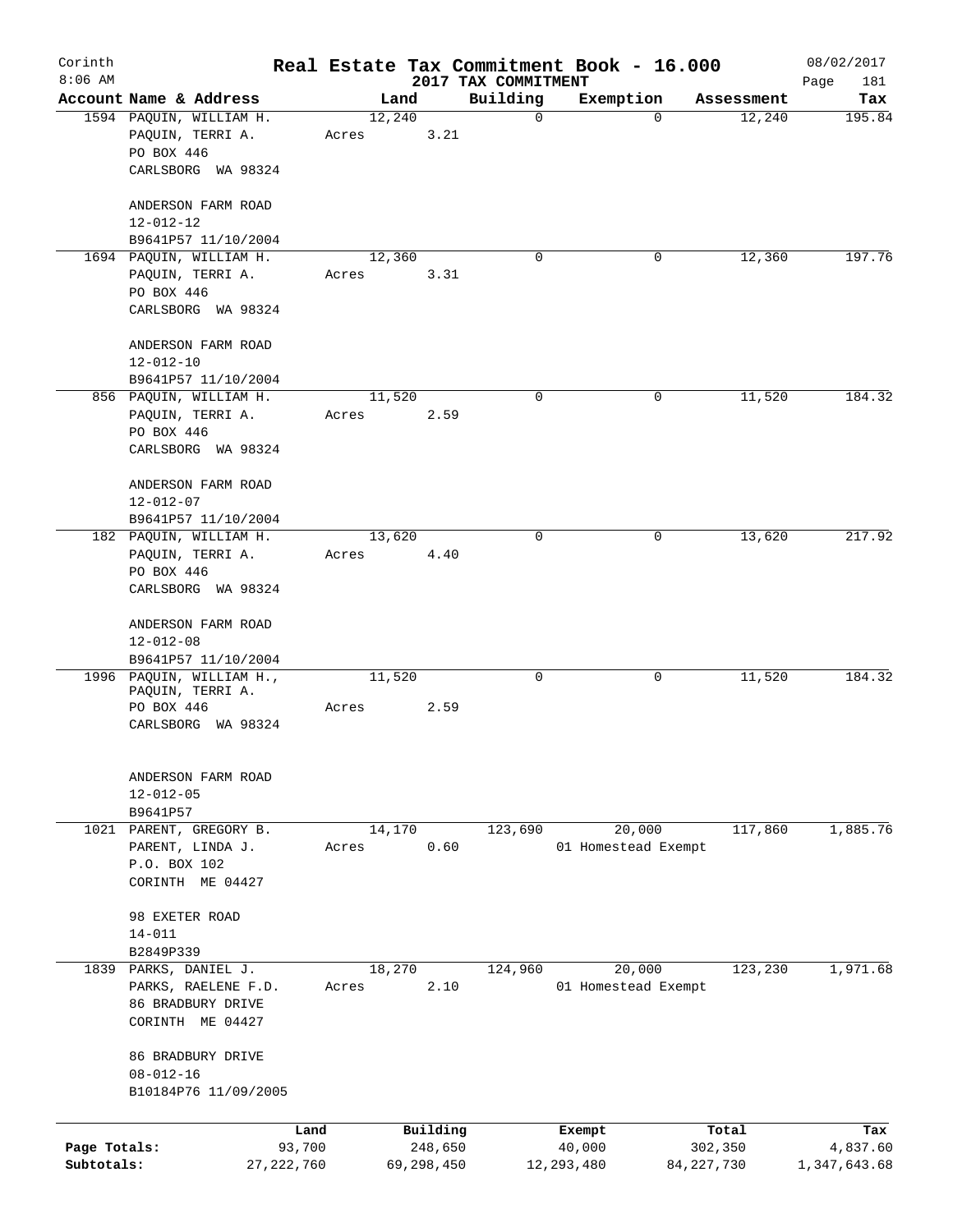| Corinth      |                                                                        |        |            | Real Estate Tax Commitment Book - 16.000 |            |                               |            | 08/02/2017         |
|--------------|------------------------------------------------------------------------|--------|------------|------------------------------------------|------------|-------------------------------|------------|--------------------|
| $8:06$ AM    | Account Name & Address                                                 |        | Land       | 2017 TAX COMMITMENT<br>Building          |            | Exemption                     | Assessment | Page<br>182<br>Tax |
|              | 553 PARTRIDGE, DAVID L.<br>(HEIRS OF)<br>PARTRIDGE, CATHERINE M. Acres | 17,150 | 3.50       | 11,500                                   |            | 20,000<br>01 Homestead Exempt | 8,650      | 138.40             |
|              | 639 GRANT RD<br>CORINTH ME 04427                                       |        |            |                                          |            |                               |            |                    |
|              | 639 GRANT ROAD                                                         |        |            |                                          |            |                               |            |                    |
|              | $02 - 044 - 14 - A$                                                    |        |            |                                          |            |                               |            |                    |
|              | B13321P68 09/06/2013<br>348 PARTRIDGE, JOHN C.                         | 17,320 |            | 90,270                                   |            | 20,000                        | 87,590     | 1,401.44           |
|              | PARTRIDGE, KAREN<br>574 MAIN ST                                        | Acres  | 1.31       |                                          |            | 01 Homestead Exempt           |            |                    |
|              | CORINTH ME 04427                                                       |        |            |                                          |            |                               |            |                    |
|              | 574 MAIN STREET<br>$08 - 021$                                          |        |            |                                          |            |                               |            |                    |
|              | B12373P301 12/31/2010                                                  |        |            |                                          |            |                               |            |                    |
|              | 1449 PASCHAL, KEITH                                                    | 16,920 |            | 235,000                                  |            | 20,000                        | 231,920    | 3,710.72           |
|              | PASCHAL, CYNTHIA L.                                                    | Acres  | 6.00       |                                          |            | 01 Homestead Exempt           |            |                    |
|              | 815 GRANT RD<br>CORINTH ME 04427                                       |        |            |                                          |            |                               |            |                    |
|              | 815 GRANT ROAD                                                         |        |            |                                          |            |                               |            |                    |
|              | $03 - 005$<br>B9457P55                                                 |        |            |                                          |            |                               |            |                    |
|              | 1491 PASTORI, MARTIN J.                                                | 17,920 |            | 165,780                                  |            | 20,000                        | 163,700    | 2,619.20           |
|              | PASTORI, RHONDA F.                                                     | Acres  | 1.81       |                                          |            | 01 Homestead Exempt           |            |                    |
|              | 24 VILLAGE DRIVE<br>CORINTH ME 04427                                   |        |            |                                          |            |                               |            |                    |
|              | 24 VILLAGE DRIVE<br>$11 - 002 - 05$                                    |        |            |                                          |            |                               |            |                    |
|              | B13769P294 02/26/2015                                                  |        |            |                                          |            |                               |            |                    |
|              | 408 PATTERSON, EDWARD H.                                               | 12,270 |            | 14,300                                   |            | 0                             | 26,570     | 425.12             |
|              | PATTERSON, SHARON W.<br>270 BRUCE HILL ROAD                            | Acres  | 11.20      |                                          |            |                               |            |                    |
|              | CUMBERLAND CENTER ME<br>04021                                          |        |            |                                          |            |                               |            |                    |
|              | MEADOW ROAD N/F OFF                                                    |        |            |                                          |            |                               |            |                    |
|              | $09 - 019 - 06$<br>B9663P145                                           |        |            |                                          |            |                               |            |                    |
|              | 984 PATTERSON, NORMAN E.                                               | 17,930 |            | 119,970                                  |            | 26,000                        | 111,900    | 1,790.40           |
|              | HODGKINS, DIANNE R.                                                    | Acres  | 2.90       |                                          |            | 01 Homestead Exempt           |            |                    |
|              | 95 RIDGE ROAD<br>CORINTH ME 04427                                      |        |            |                                          | 22 Veteran |                               |            |                    |
|              | 95 RIDGE ROAD                                                          |        |            |                                          |            |                               |            |                    |
|              | $12 - 005$<br>B12389P13 01/27/2011                                     |        |            |                                          |            |                               |            |                    |
|              | 1983 PAVLIK, JESSE N.                                                  | 17,270 |            | 26,830                                   |            | 20,000                        | 24,100     | 385.60             |
|              | 115 MEADOW ROAD                                                        | Acres  | 5.00       |                                          |            | 01 Homestead Exempt           |            |                    |
|              | PO BOX 488<br>CORINTH ME 04427                                         |        |            |                                          |            |                               |            |                    |
|              | 115 MEADOW ROAD                                                        |        |            |                                          |            |                               |            |                    |
|              | $09 - 014 - 09 - A$<br>B13479P5 02/09/2014                             |        |            |                                          |            |                               |            |                    |
|              | Land                                                                   |        | Building   |                                          | Exempt     |                               | Total      | Tax                |
| Page Totals: | 116,780                                                                |        | 663,650    |                                          | 126,000    |                               | 654,430    | 10,470.88          |
| Subtotals:   | 27,339,540                                                             |        | 69,962,100 |                                          | 12,419,480 |                               | 84,882,160 | 1,358,114.56       |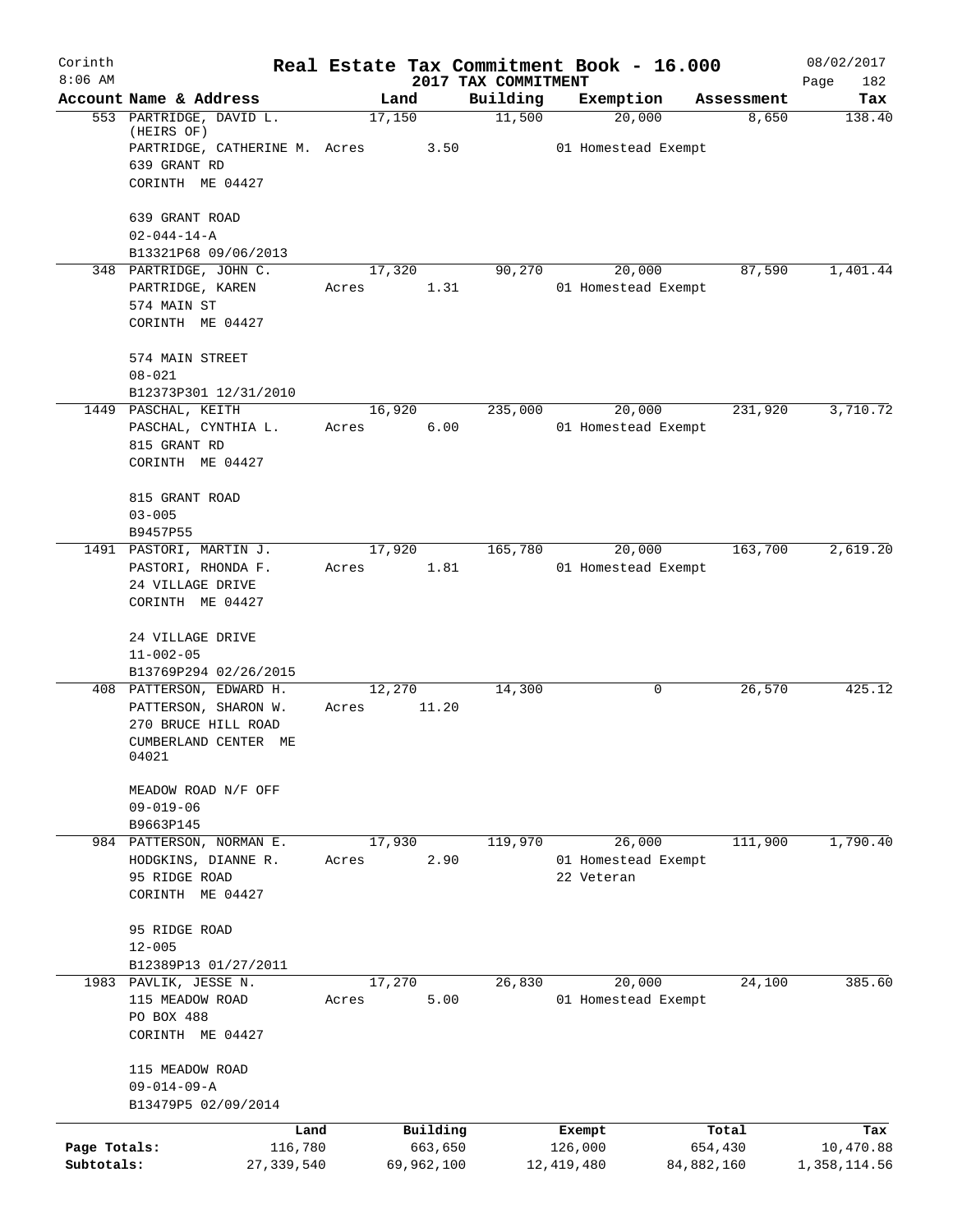| Corinth      |                               |        |            |                     | Real Estate Tax Commitment Book - 16.000 |              | 08/02/2017   |
|--------------|-------------------------------|--------|------------|---------------------|------------------------------------------|--------------|--------------|
| $8:06$ AM    |                               |        |            | 2017 TAX COMMITMENT |                                          |              | Page<br>183  |
|              | Account Name & Address        |        | Land       | Building            | Exemption                                | Assessment   | Tax          |
|              | 384 PEARSON, STEVEN           | 18,050 |            | 64,300              | 0                                        | 82,350       | 1,317.60     |
|              | PEARSON, DELORES              | Acres  | 3.00       |                     |                                          |              |              |
|              | 24 DAVENTRY STREET            |        |            |                     |                                          |              |              |
|              | CHEPACHET RI 02814            |        |            |                     |                                          |              |              |
|              |                               |        |            |                     |                                          |              |              |
|              | 686 AVENUE ROAD               |        |            |                     |                                          |              |              |
|              | $01 - 003 - 03$               |        |            |                     |                                          |              |              |
|              | B12037P4 01/22/2010           |        |            |                     |                                          |              |              |
|              | 949 PEARY JR, DARRYL A.       |        | 15,730     | 93,980              | 20,000                                   | 89,710       | 1,435.36     |
|              | PEARY, LAURA L.               | Acres  | 1.00       |                     | 01 Homestead Exempt                      |              |              |
|              | 568 BLACK ROAD                |        |            |                     |                                          |              |              |
|              | CORINTH ME 04427              |        |            |                     |                                          |              |              |
|              | 568 BLACK ROAD                |        |            |                     |                                          |              |              |
|              | $02 - 035 - 03$               |        |            |                     |                                          |              |              |
|              | B8527P52                      |        |            |                     |                                          |              |              |
|              | 1025 PEDERSEN, DANA           | 29,510 |            | 20,530              | 0                                        | 50,040       | 800.64       |
|              |                               |        |            |                     |                                          |              |              |
|              | PEDERSEN, SHERRIE             | Acres  | 34.60      |                     |                                          |              |              |
|              | 527 DEERFIELD DRIVE           |        |            |                     |                                          |              |              |
|              | HERMON ME 04401               |        |            |                     |                                          |              |              |
|              | BLACK ROAD                    |        |            |                     |                                          |              |              |
|              | $02 - 030 - 06$               |        |            |                     |                                          |              |              |
|              | B4756P322                     |        |            |                     |                                          |              |              |
|              | 1026 PEDERSEN, GEORGE M.      |        | 25,830     | 106,340             | 20,000                                   | 112,170      | 1,794.72     |
|              | PEDERSEN, JOLEEN LOUISE Acres |        | 6.20       |                     | 01 Homestead Exempt                      |              |              |
|              | (Heirs of)                    |        |            |                     |                                          |              |              |
|              | 419 BLACK ROAD                |        |            |                     |                                          |              |              |
|              | CORINTH ME 04427              |        |            |                     |                                          |              |              |
|              |                               |        |            |                     |                                          |              |              |
|              | 419 BLACK ROAD                |        |            |                     |                                          |              |              |
|              | $02 - 030 - 07$               |        |            |                     |                                          |              |              |
|              | B4639P306 01/19/1990          |        |            |                     |                                          |              |              |
|              | 1027 PEDERSEN, GEORGE M.      | 37,990 |            | 0                   | 0                                        | 37,990       | 607.84       |
|              | 419 BLACK ROAD                | Acres  | 86.80      |                     |                                          |              |              |
|              | CORINTH ME 04427              |        |            |                     |                                          |              |              |
|              |                               |        |            |                     |                                          |              |              |
|              |                               |        |            |                     |                                          |              |              |
|              | BLACK ROAD                    |        |            |                     |                                          |              |              |
|              | $02 - 030 - 08$               |        |            |                     |                                          |              |              |
|              | B4756P326                     |        |            |                     |                                          |              |              |
|              | 1028 PEDERSEN, ROBERT T.      |        | 20,830     | 154,990             | 20,000                                   | 155,820      | 2,493.12     |
|              | PEDERSEN, LISA                | Acres  | 5.40       |                     | 01 Homestead Exempt                      |              |              |
|              | 345 BLACK ROAD                |        |            |                     |                                          |              |              |
|              | CORINTH ME 04427              |        |            |                     |                                          |              |              |
|              |                               |        |            |                     |                                          |              |              |
|              | 345 BLACK ROAD                |        |            |                     |                                          |              |              |
|              | $02 - 030 - 01$               |        |            |                     |                                          |              |              |
|              | B12487P336 05/13/2011         |        |            |                     |                                          |              |              |
|              | 1029 PEDERSEN, ROBERT T.      | 14,520 |            | $\mathbf 0$         | $\mathbf 0$                              | 14,520       | 232.32       |
|              | 345 BLACK ROAD                | Acres  | 12.77      |                     |                                          |              |              |
|              | CORINTH ME 04427              |        |            |                     |                                          |              |              |
|              |                               |        |            |                     |                                          |              |              |
|              |                               |        |            |                     |                                          |              |              |
|              | BLACK ROAD                    |        |            |                     |                                          |              |              |
|              | $02 - 030 - 05$               |        |            |                     |                                          |              |              |
|              | B4756P320                     |        |            |                     |                                          |              |              |
|              |                               |        |            |                     |                                          |              |              |
|              | Land                          |        | Building   |                     | Exempt                                   | Total        | Tax          |
| Page Totals: | 162,460                       |        | 440,140    |                     | 60,000                                   | 542,600      | 8,681.60     |
| Subtotals:   | 27,502,000                    |        | 70,402,240 |                     | 12,479,480                               | 85, 424, 760 | 1,366,796.16 |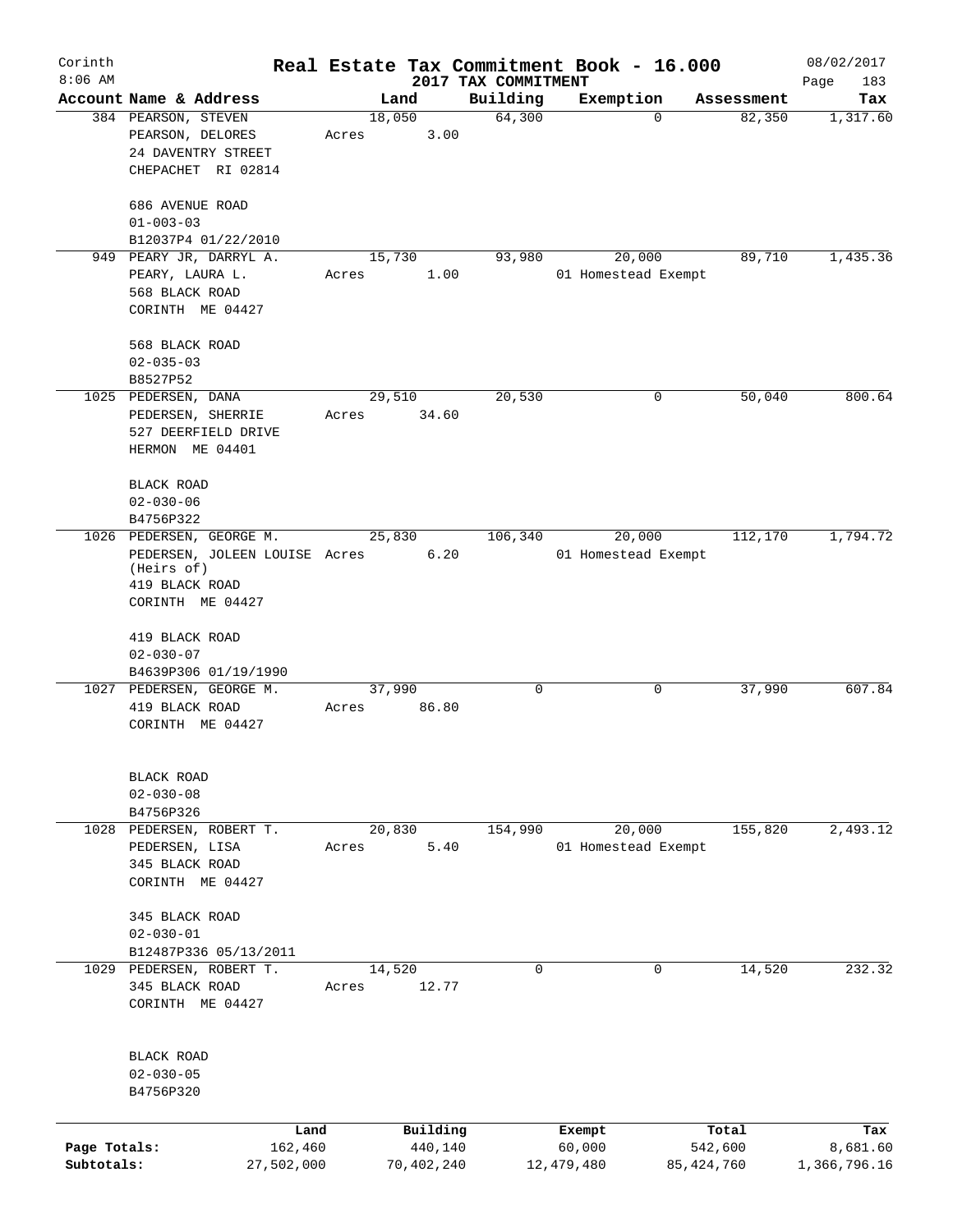| Corinth<br>$8:06$ AM       |                                                                                                                                                             |       |                                   | 2017 TAX COMMITMENT | Real Estate Tax Commitment Book - 16.000    |                                | 08/02/2017<br>184<br>Page       |
|----------------------------|-------------------------------------------------------------------------------------------------------------------------------------------------------------|-------|-----------------------------------|---------------------|---------------------------------------------|--------------------------------|---------------------------------|
|                            | Account Name & Address                                                                                                                                      |       | Land                              | Building            | Exemption                                   | Assessment                     | Tax                             |
|                            | 1030 PEDERSEN, ROBERT T.<br>345 BLACK ROAD<br>CORINTH ME 04427                                                                                              | Acres | 20,820<br>10.60                   | $\mathbf 0$         | $\Omega$                                    | 20,820                         | 333.12                          |
|                            | BLACK ROAD<br>$02 - 030 - 02$<br>B4756P320                                                                                                                  |       |                                   |                     |                                             |                                |                                 |
|                            | 165 PELKEY, ANGELA<br>PO BOX 594<br>LINCOLN ME 04457                                                                                                        | Acres | 23,880<br>4.37                    | 76,530              | 0                                           | 100,410                        | 1,606.56                        |
|                            | 470 MAIN STREET<br>$08 - 012 - 01$<br>B12668P145 11/29/2011                                                                                                 |       |                                   |                     |                                             |                                |                                 |
|                            | 552 PELLETIER, JOHN<br>74 TATE RD<br>CORINTH ME 04427                                                                                                       | Acres | 17,690<br>4.06                    | 70,430              | $\mathbf 0$                                 | 88,120                         | 1,409.92                        |
|                            | 74 TATE ROAD<br>$09 - 026 - B - 02$<br>B11455P239 07/03/2008                                                                                                |       |                                   |                     |                                             |                                |                                 |
|                            | 2070 PENNINGTON, STACY M.<br>87 BEANS MILL ROAD<br>CORINTH ME 04427                                                                                         | Acres | 15,950<br>1.19                    | 35,220              | 20,000<br>01 Homestead Exempt               | 31,170                         | 498.72                          |
|                            | 87 BEANS MILL ROAD<br>$07 - 020 - 01$<br>B13550P257 06/05/2014<br>290 PENQUIS MENTAL HEALTH<br>ASSOCIATION<br>572 BANGOR ROAD<br>DOVER-FOXCROFT ME<br>04426 | Acres | 36,840                            | 160,850<br>3.13     | 197,690<br>47 Benevolent                    | 0                              | 0.00                            |
|                            | 69 MARSH ROAD<br>$08 - 039 - B$<br>B13296P54 08/16/2013                                                                                                     |       |                                   |                     |                                             |                                |                                 |
|                            | 1034 PERKINS, DONALD A.<br>PERKINS, JILL E.<br>85 WEST CORINTH ROAD<br>CORINTH ME 04427                                                                     | Acres | 22,460<br>5.56                    | 119,850             | 26,000<br>22 Veteran<br>01 Homestead Exempt | 116,310                        | 1,860.96                        |
|                            | 85 WEST CORINTH ROAD<br>$05 - 024 - 13$<br>B6191P43                                                                                                         |       |                                   |                     |                                             |                                |                                 |
|                            | 703 PERKINS, DONALD A.<br>PERKINS, JILL E.<br>85 WEST CORINTH RD<br>CORINTH ME 04427                                                                        | Acres | 2,200<br>1.82                     | 0                   | 0                                           | 2,200                          | 35.20                           |
|                            | WEST CORINTH ROAD<br>$05 - 024 - 14$<br>B9530P73                                                                                                            |       |                                   |                     |                                             |                                |                                 |
| Page Totals:<br>Subtotals: | Land<br>139,840<br>27,641,840                                                                                                                               |       | Building<br>462,880<br>70,865,120 |                     | Exempt<br>243,690<br>12,723,170             | Total<br>359,030<br>85,783,790 | Tax<br>5,744.48<br>1,372,540.64 |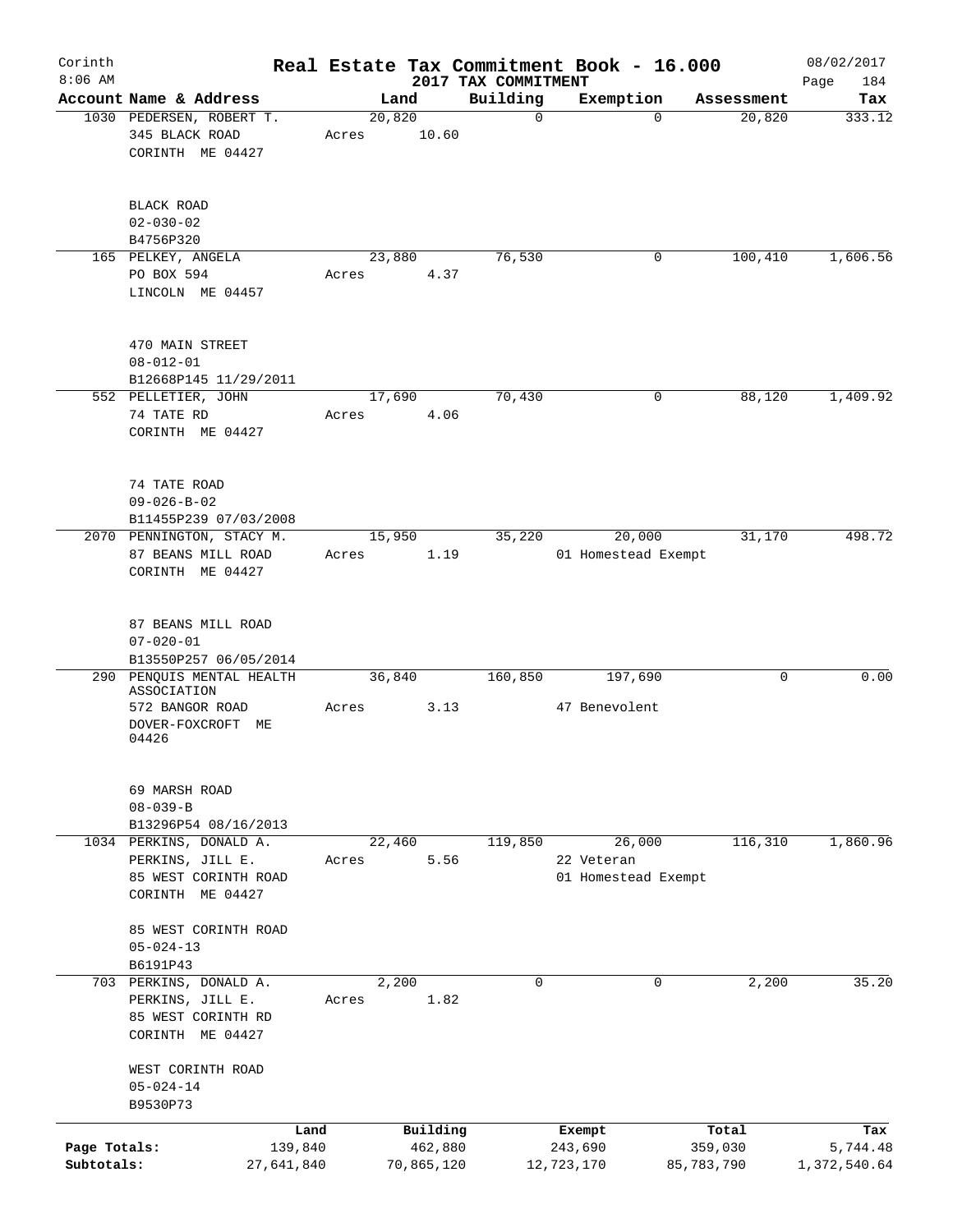| Corinth      |                                         |        |            |                                 | Real Estate Tax Commitment Book - 16.000 |            | 08/02/2017         |
|--------------|-----------------------------------------|--------|------------|---------------------------------|------------------------------------------|------------|--------------------|
| $8:06$ AM    | Account Name & Address                  |        | Land       | 2017 TAX COMMITMENT<br>Building | Exemption                                | Assessment | Page<br>185<br>Tax |
|              | 1036 PERKINS, TERRENCE R.               | 17,710 |            | 54,470                          | 20,000                                   | 52,180     | 834.88             |
|              | PERKINS, KATHLEEN M.                    | Acres  | 1.64       |                                 | 01 Homestead Exempt                      |            |                    |
|              | 1058 MAIN STREET                        |        |            |                                 |                                          |            |                    |
|              | CORINTH ME 04427                        |        |            |                                 |                                          |            |                    |
|              |                                         |        |            |                                 |                                          |            |                    |
|              | 1058 MAIN STREET                        |        |            |                                 |                                          |            |                    |
|              | $06 - 002 - A$                          |        |            |                                 |                                          |            |                    |
|              | B5815P233                               |        |            |                                 |                                          |            |                    |
|              | 766 PERREAULT, PAUL (Heirs              |        | 0          | 12,950                          | 0                                        | 12,950     | 207.20             |
|              | of)                                     |        |            |                                 |                                          |            |                    |
|              | C/O VIVIAN LARRABEE                     |        |            |                                 |                                          |            |                    |
|              | 7 NORTHLAND RD APT 3                    |        |            |                                 |                                          |            |                    |
|              | GLENBURN ME 04401                       |        |            |                                 |                                          |            |                    |
|              | 344 MAIN STREET LOT 20                  |        |            |                                 |                                          |            |                    |
|              | $08 - 003 - 20H$                        |        |            |                                 |                                          |            |                    |
|              | 1675 PERRY, ARNOLD                      |        | 0          | 28,980                          | 26,000                                   | 2,980      | 47.68              |
|              | PERRY, KATHLEEN                         |        |            |                                 | 01 Homestead Exempt                      |            |                    |
|              | 3 MCCARD ROAD                           |        |            |                                 | 22 Veteran                               |            |                    |
|              | CORINTH ME 04427                        |        |            |                                 |                                          |            |                    |
|              |                                         |        |            |                                 |                                          |            |                    |
|              | 3 MCCARD ROAD                           |        |            |                                 |                                          |            |                    |
|              | $01 - 040 - 07H$                        |        |            |                                 |                                          |            |                    |
|              | 480 PETROS, FREDERICK R.                | 16,640 |            | 30,120                          | 26,000                                   | 20,760     | 332.16             |
|              | PETROS, JUDY T.                         | Acres  | 3.02       |                                 | 22 Veteran                               |            |                    |
|              | PO BOX 225                              |        |            |                                 | 01 Homestead Exempt                      |            |                    |
|              | CORINTH ME 04427                        |        |            |                                 |                                          |            |                    |
|              |                                         |        |            |                                 |                                          |            |                    |
|              | 769 GRANT ROAD                          |        |            |                                 |                                          |            |                    |
|              | $03 - 007 - D$                          |        |            |                                 |                                          |            |                    |
|              | B12468P105 05/05/2011                   |        |            |                                 |                                          |            |                    |
|              | 902 PETROSKI, JAMES                     | 23,270 |            | 27,680                          | 0                                        | 50,950     | 815.20             |
|              | PETROSKI, ELEANOR<br>(Heirs of)         | Acres  | 41.00      |                                 |                                          |            |                    |
|              | 81 MADISON AVENUE                       |        |            |                                 |                                          |            |                    |
|              | MT HOLLY NJ 08060                       |        |            |                                 |                                          |            |                    |
|              |                                         |        |            |                                 |                                          |            |                    |
|              | 121 DIAMOND LANE                        |        |            |                                 |                                          |            |                    |
|              | $06 - 039$                              |        |            |                                 |                                          |            |                    |
|              | B8226P291                               |        |            |                                 |                                          |            |                    |
|              | 1979 PETTEGROW, DARREN J.               | 17,180 |            | 102,780                         | 20,000                                   | 99,960     | 1,599.36           |
|              | 317 WHITE SCHOOL HOUSE                  | Acres  | 2.25       |                                 | 01 Homestead Exempt                      |            |                    |
|              | <b>RD</b>                               |        |            |                                 |                                          |            |                    |
|              | CORINTH ME 04427                        |        |            |                                 |                                          |            |                    |
|              |                                         |        |            |                                 |                                          |            |                    |
|              | 317 WHITE SCHOOLHOUSE                   |        |            |                                 |                                          |            |                    |
|              | ROAD                                    |        |            |                                 |                                          |            |                    |
|              | $06 - 014 - C$                          |        |            |                                 |                                          |            |                    |
|              | B10660P71 09/29/2006                    |        |            |                                 |                                          |            |                    |
|              | 314 PHELPS, JASON T.                    | 20,600 |            | 64,250                          | 0                                        | 84,850     | 1,357.60           |
|              | GOLBA, DOLORES A.                       | Acres  | 8.36       |                                 |                                          |            |                    |
|              | 19 PEMBROKE STREET                      |        |            |                                 |                                          |            |                    |
|              | SPRINGFIELD ME 01104                    |        |            |                                 |                                          |            |                    |
|              |                                         |        |            |                                 |                                          |            |                    |
|              | 93 MEADOW ROAD                          |        |            |                                 |                                          |            |                    |
|              | $09 - 014 - 11$<br>B12452P51 04/18/2011 |        |            |                                 |                                          |            |                    |
|              |                                         |        |            |                                 |                                          |            |                    |
|              | Land                                    |        | Building   |                                 | Exempt                                   | Total      | Tax                |
| Page Totals: | 95,400                                  |        | 321,230    |                                 | 92,000                                   | 324,630    | 5,194.08           |
| Subtotals:   | 27,737,240                              |        | 71,186,350 |                                 | 12,815,170                               | 86,108,420 | 1,377,734.72       |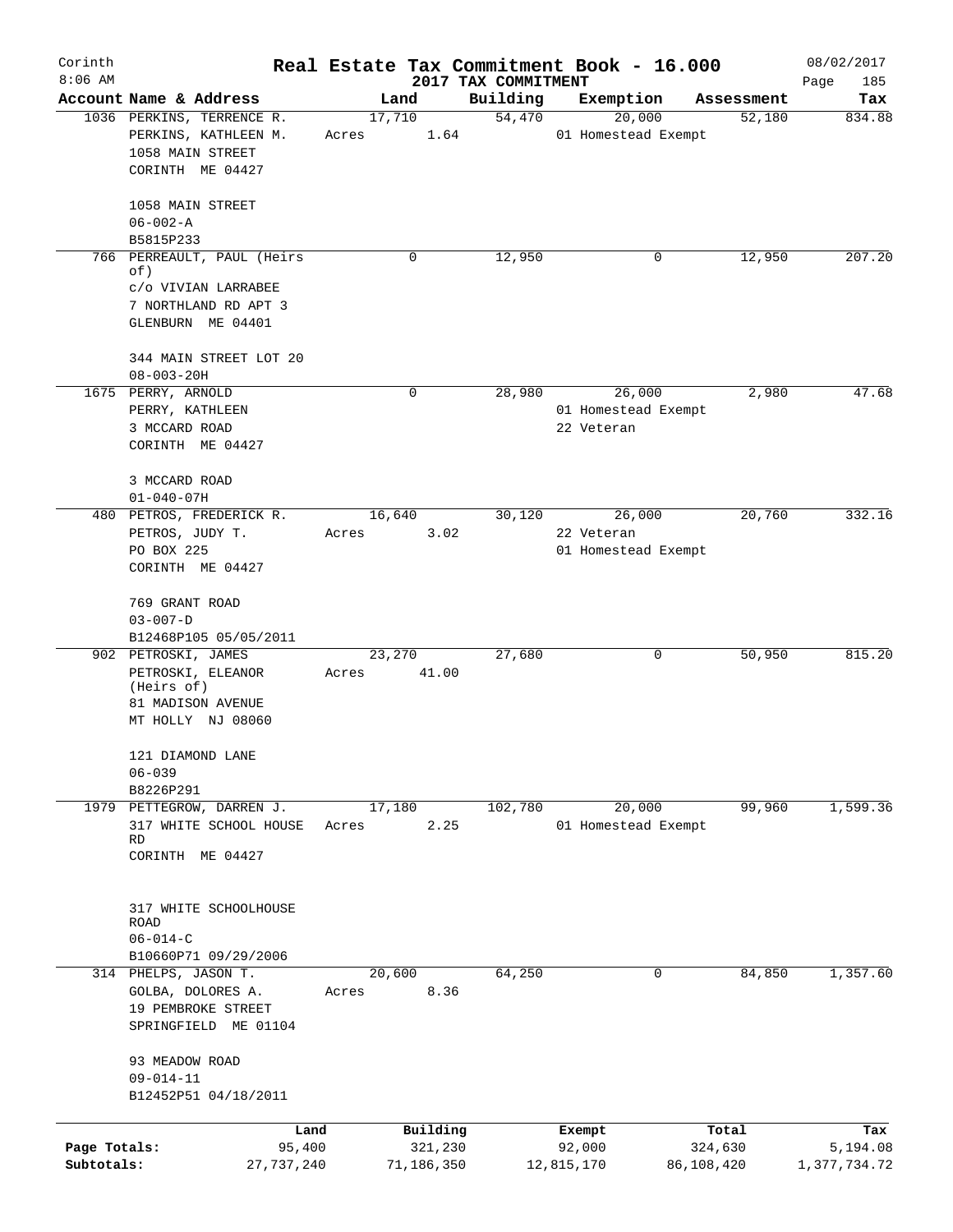| Corinth   |                                         |        |      |                     | Real Estate Tax Commitment Book - 16.000 |            | 08/02/2017  |
|-----------|-----------------------------------------|--------|------|---------------------|------------------------------------------|------------|-------------|
| $8:06$ AM |                                         |        |      | 2017 TAX COMMITMENT |                                          |            | Page<br>186 |
|           | Account Name & Address                  | Land   |      | Building            | Exemption                                | Assessment | Tax         |
|           | 1800 PHILBRICK, CHESTER O.              | 14,800 |      | 20,480              | 20,000                                   | 15,280     | 244.48      |
|           | PO BOX 534                              | Acres  | 2.50 |                     | 01 Homestead Exempt                      |            |             |
|           | CORINTH ME 04427                        |        |      |                     |                                          |            |             |
|           | 70 MEADOW ROAD                          |        |      |                     |                                          |            |             |
|           | $09 - 020 - F$                          |        |      |                     |                                          |            |             |
|           | B13744P268 01/14/2015                   |        |      |                     |                                          |            |             |
|           | 1043 PHILBRICK, ERNEST H.<br>(Heirs of) | 14,880 |      | 209,110             | 26,000                                   | 197,990    | 3,167.84    |
|           | PHILBRICK, MONA JEAN E. Acres           |        | 0.69 |                     | 01 Homestead Exempt                      |            |             |
|           | 289 EXETER ROAD                         |        |      |                     | 31 Vetrans Widow                         |            |             |
|           | CORINTH ME 04427                        |        |      |                     |                                          |            |             |
|           | 289 EXETER ROAD                         |        |      |                     |                                          |            |             |
|           | $07 - 044 - 05$                         |        |      |                     |                                          |            |             |
|           | B3280P347 05/18/1982                    |        |      |                     |                                          |            |             |
|           | 1044 PHILBRICK, ERNEST H.<br>(Heirs of) | 9,560  |      | 0                   | 0                                        | 9,560      | 152.96      |
|           | PHILBRICK, MONA JEAN E. Acres           |        | 0.69 |                     |                                          |            |             |
|           | 289 EXETER ROAD                         |        |      |                     |                                          |            |             |
|           | CORINTH ME 04427                        |        |      |                     |                                          |            |             |
|           | EXETER ROAD                             |        |      |                     |                                          |            |             |
|           | $07 - 044 - 07$                         |        |      |                     |                                          |            |             |
|           | B3520P161 05/15/1984                    |        |      |                     |                                          |            |             |
|           | 1997 PHILBRICK, JAY H.                  | 13,790 |      | 0                   | 0                                        | 13,790     | 220.64      |
|           | PHILBRICK, TARA E.                      | Acres  | 4.54 |                     |                                          |            |             |
|           | PO BOX 311                              |        |      |                     |                                          |            |             |
|           | CORINTH ME 04427                        |        |      |                     |                                          |            |             |
|           | HUDSON ROAD                             |        |      |                     |                                          |            |             |
|           | $12 - 012 - 01$                         |        |      |                     |                                          |            |             |
|           | B11195P53 11/06/2007 B9641P57           |        |      |                     |                                          |            |             |
|           | 1886 PHILBRICK, JAY H.                  | 16,910 |      | 176,280             | 20,000                                   | 173,190    | 2,771.04    |
|           | PHILBRICK, TARA E.                      | Acres  | 2.02 |                     | 01 Homestead Exempt                      |            |             |
|           | PO BOX 311                              |        |      |                     |                                          |            |             |
|           | CORINTH ME 04427                        |        |      |                     |                                          |            |             |
|           | 474 HUDSON ROAD                         |        |      |                     |                                          |            |             |
|           | $12 - 012 - B$                          |        |      |                     |                                          |            |             |
|           | B14262P116 09/01/2016                   |        |      |                     |                                          |            |             |
| 1649      | PHILBRICK, VIRGINIA G.                  |        | 0    | 31,740              | 20,000                                   | 11,740     | 187.84      |
|           | PHILBRICK, TIMOTHY                      |        |      |                     | 01 Homestead Exempt                      |            |             |
|           | 1221 MAIN STREET                        |        |      |                     |                                          |            |             |
|           | CORINTH ME 04427                        |        |      |                     |                                          |            |             |
|           | 5 DARLING COURT                         |        |      |                     |                                          |            |             |
|           | $03 - 022 - 02H$                        |        |      |                     |                                          |            |             |

|              | Land       | Building   | Exempt     | Total      | Tax          |
|--------------|------------|------------|------------|------------|--------------|
| Page Totals: | 69,940     | 437,610    | 86,000     | 421,550    | 6,744.80     |
| Subtotals:   | 27,807,180 | 71,623,960 | 12,901,170 | 86,529,970 | 1,384,479.52 |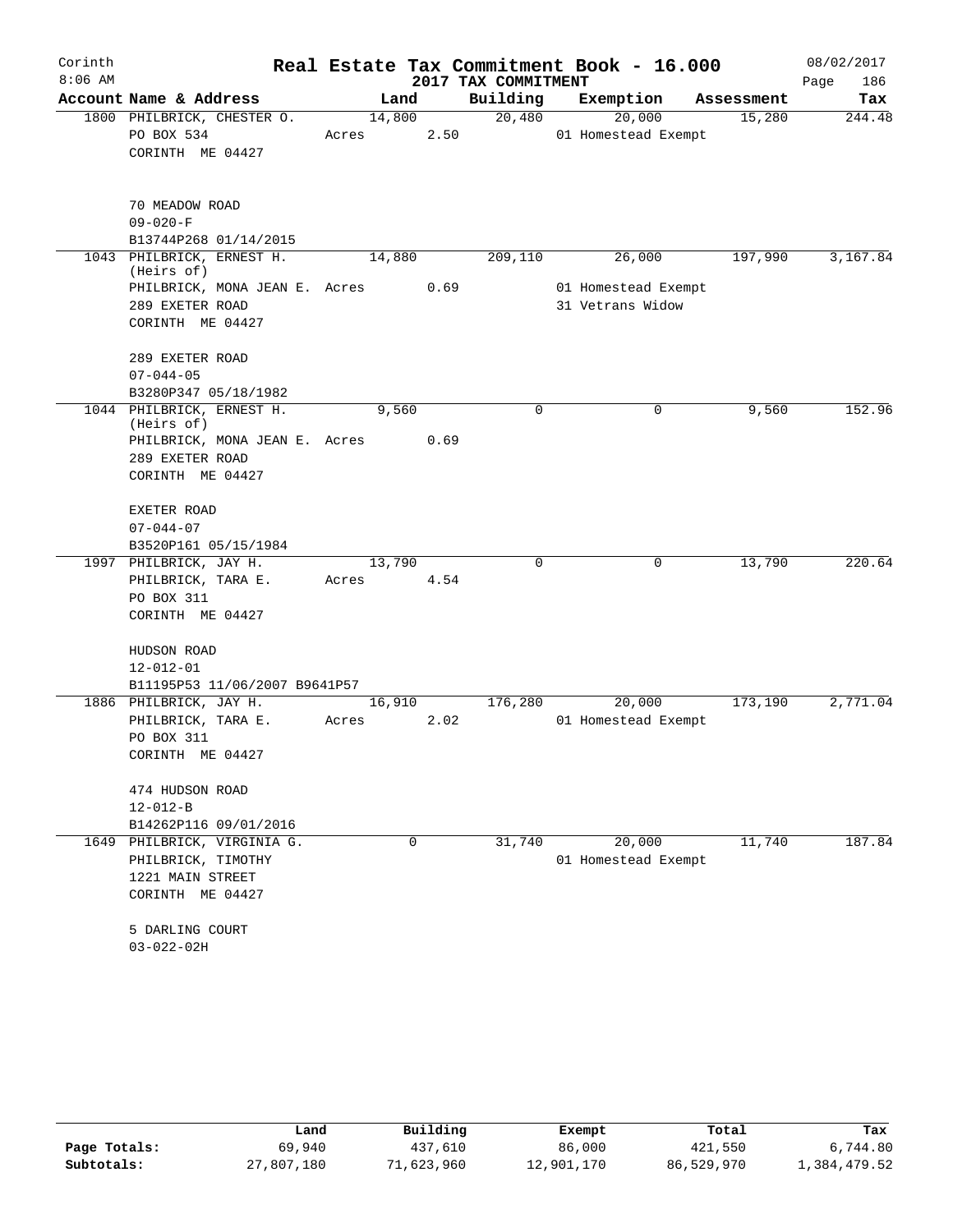| Corinth   |                                         |        |       |                     | Real Estate Tax Commitment Book - 16.000 |            | 08/02/2017  |
|-----------|-----------------------------------------|--------|-------|---------------------|------------------------------------------|------------|-------------|
| $8:06$ AM |                                         |        |       | 2017 TAX COMMITMENT |                                          |            | 187<br>Page |
|           | Account Name & Address                  |        | Land  | Building            | Exemption                                | Assessment | Tax         |
|           | 1046 PHILBRICK-COOPER,<br>RAYMOND J.    | 27,170 |       | 76,860              | 20,000                                   | 84,030     | 1,344.48    |
|           | PHILBRICK-COOPER,<br>ANDREA M.          | Acres  | 43.00 |                     | 01 Homestead Exempt                      |            |             |
|           | 64 DIAMOND LANE                         |        |       |                     |                                          |            |             |
|           | CORINTH ME 04427                        |        |       |                     |                                          |            |             |
|           | 64 DIAMOND LANE                         |        |       |                     |                                          |            |             |
|           | $06 - 042$                              |        |       |                     |                                          |            |             |
|           | B5802P305<br>1047 PHILPOT, GEORGEINE A. | 12,910 |       | 67,730              | 20,000                                   | 60,640     | 970.24      |
|           | 127 MAIN STREET                         | Acres  | 0.46  |                     | 01 Homestead Exempt                      |            |             |
|           | CORINTH ME 04427                        |        |       |                     |                                          |            |             |
|           | 127 MAIN STREET                         |        |       |                     |                                          |            |             |
|           | $11 - 008 - A$                          |        |       |                     |                                          |            |             |
|           | B3689P177                               |        |       |                     |                                          |            |             |
|           | 2079 PHIPPEN, CHARLES A.                |        | 6.600 | 0                   | 0                                        | 6,600      | 105.60      |
|           | PHIPPEN, MARCY M.                       | Acres  | 4.00  |                     |                                          |            |             |
|           | 394 WATER STREET<br>ELLSWORTH ME        |        |       |                     |                                          |            |             |
|           | 04605-2108                              |        |       |                     |                                          |            |             |
|           | FOREST ROAD                             |        |       |                     |                                          |            |             |
|           | $01 - 028 - A$                          |        |       |                     |                                          |            |             |
|           | B12518P295 06/28/2011                   |        |       |                     |                                          |            |             |
|           | 479 PHIPPEN, CHARLES A.                 | 12,540 |       | 0                   | 0                                        | 12,540     | 200.64      |
|           | PHIPPEN, MARCY M.                       | Acres  | 10.00 |                     |                                          |            |             |
|           | 394 WATER ST.<br>ELLSWORTH ME 04605     |        |       |                     |                                          |            |             |
|           | MUDGETT ROAD N/F OFF                    |        |       |                     |                                          |            |             |
|           | $01 - 029 - A$                          |        |       |                     |                                          |            |             |
|           | B10392P91 04/19/2006                    |        |       |                     |                                          |            |             |
|           | 1053 PINEO, LARRY                       |        | 9,710 | 0                   | $\mathbf 0$                              | 9,710      | 155.36      |
|           | 74 EXETER ROAD                          | Acres  | 0.72  |                     |                                          |            |             |
|           | CORINTH ME 04427                        |        |       |                     |                                          |            |             |
|           | EXETER ROAD                             |        |       |                     |                                          |            |             |
|           | $14 - 019$                              |        |       |                     |                                          |            |             |
|           | B2443P282                               |        |       |                     |                                          |            |             |
|           | 1052 PINEO, LARRY (Heirs of)            | 13,290 |       | 91,970              | 20,000                                   | 85,260     | 1,364.16    |
|           | 74 EXETER ROAD                          | Acres  | 0.50  |                     | 01 Homestead Exempt                      |            |             |
|           | CORINTH ME 04427                        |        |       |                     |                                          |            |             |
|           | 74 EXETER ROAD                          |        |       |                     |                                          |            |             |
|           | $14 - 006$                              |        |       |                     |                                          |            |             |
|           | B2085P396                               |        |       |                     |                                          |            |             |
|           |                                         |        |       |                     |                                          |            |             |

|              | Land       | Building   | Exempt     | Total      | Tax          |
|--------------|------------|------------|------------|------------|--------------|
| Page Totals: | 82,220     | 236,560    | 60,000     | 258,780    | 4,140.48     |
| Subtotals:   | 27,889,400 | 71,860,520 | 12,961,170 | 86,788,750 | 1,388,620.00 |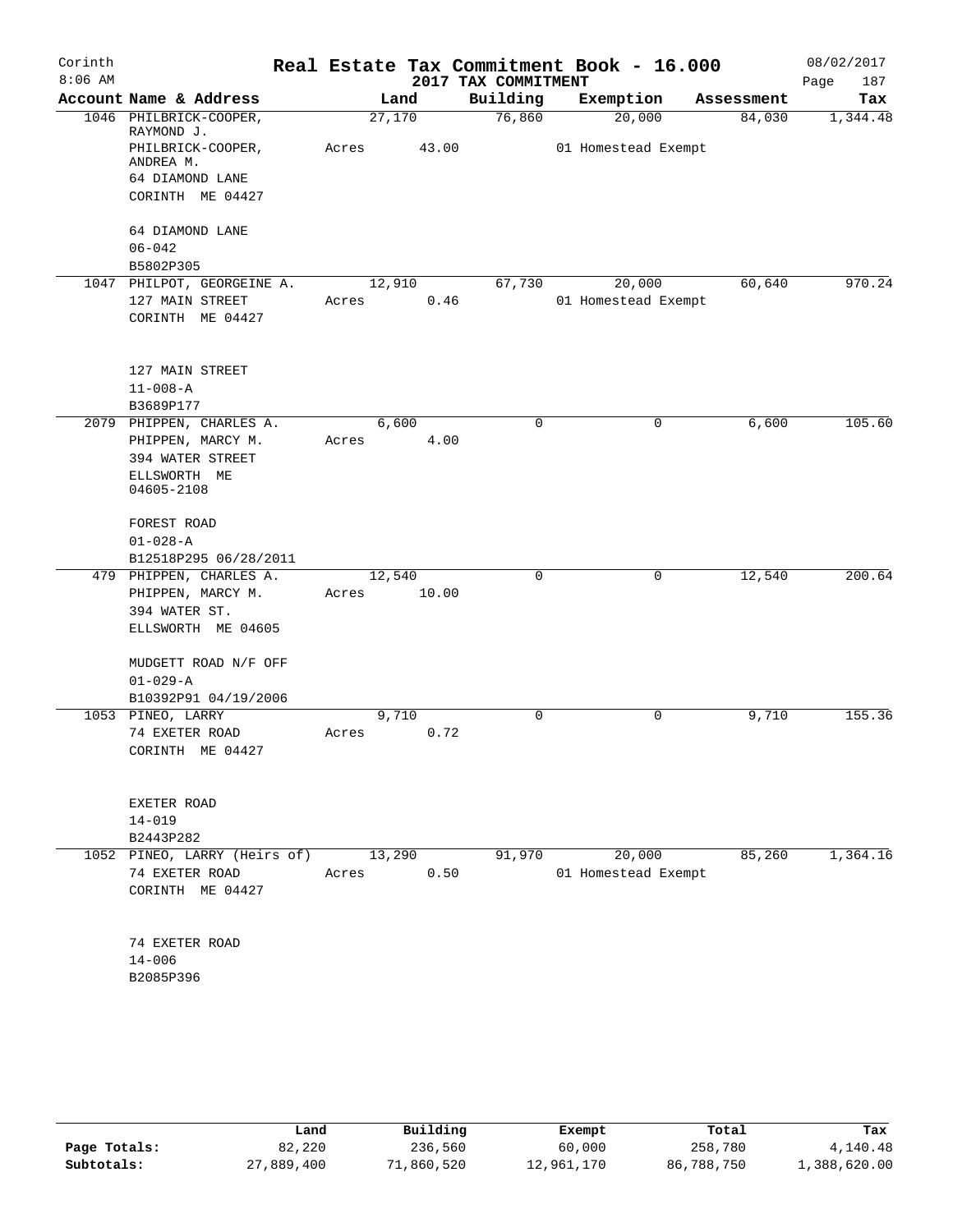| Corinth<br>$8:06$ AM |                                           |       |            |                                 | Real Estate Tax Commitment Book - 16.000 |            | 08/02/2017         |
|----------------------|-------------------------------------------|-------|------------|---------------------------------|------------------------------------------|------------|--------------------|
|                      | Account Name & Address                    |       | Land       | 2017 TAX COMMITMENT<br>Building | Exemption                                | Assessment | Page<br>188<br>Tax |
|                      | 1054 PINEO, TROY L.                       |       | 17,870     | 147,100                         | 20,000                                   | 144,970    | 2,319.52           |
|                      | PINEO, BARBARA R.                         | Acres | 1.77       |                                 | 01 Homestead Exempt                      |            |                    |
|                      | 19 BRADBURY DRIVE                         |       |            |                                 |                                          |            |                    |
|                      | CORINTH ME 04427                          |       |            |                                 |                                          |            |                    |
|                      |                                           |       |            |                                 |                                          |            |                    |
|                      | 19 BRADBURY DRIVE                         |       |            |                                 |                                          |            |                    |
|                      | $08 - 012 - 10$                           |       |            |                                 |                                          |            |                    |
|                      | B5758P182                                 |       |            |                                 |                                          |            |                    |
|                      | 422 PINGREE, BRADLEY D.<br>PINGREE, ILEIA |       | 16,000     | 26,130                          | 20,000                                   | 22,130     | 354.08             |
|                      | 523 MAIN STREET                           | Acres | 0.85       |                                 | 01 Homestead Exempt                      |            |                    |
|                      | CORINTH ME 04427                          |       |            |                                 |                                          |            |                    |
|                      |                                           |       |            |                                 |                                          |            |                    |
|                      | 523 MAIN STREET                           |       |            |                                 |                                          |            |                    |
|                      | $05 - 024 - 01 - B$                       |       |            |                                 |                                          |            |                    |
|                      | B10171P41 10/28/2005                      |       |            |                                 |                                          |            |                    |
|                      | 1877 PINKHAM, JANET                       |       | 0          | 41,330                          | 0                                        | 41,330     | 661.28             |
|                      | 429 KENDUSKEAG LEVANT<br>ROAD             |       |            |                                 |                                          |            |                    |
|                      | KENDUSKEAG ME 04450                       |       |            |                                 |                                          |            |                    |
|                      |                                           |       |            |                                 |                                          |            |                    |
|                      |                                           |       |            |                                 |                                          |            |                    |
|                      | 15 O'ROAK ROAD                            |       |            |                                 |                                          |            |                    |
|                      | $10 - 011 - 01H$                          |       |            |                                 |                                          |            |                    |
|                      | 1234 PINKHAM, LINDA M.                    |       | 15,730     | 87,110                          | 20,000                                   | 82,840     | 1,325.44           |
|                      | 23 BEECH GROVE ROAD                       | Acres | 1.00       |                                 | 01 Homestead Exempt                      |            |                    |
|                      | CORINTH ME 04427                          |       |            |                                 |                                          |            |                    |
|                      |                                           |       |            |                                 |                                          |            |                    |
|                      | 23 BEECH GROVE ROAD                       |       |            |                                 |                                          |            |                    |
|                      | $06 - 003 - 02$                           |       |            |                                 |                                          |            |                    |
|                      | B8528P206                                 |       |            |                                 |                                          |            |                    |
|                      | 1075 PLANTE JR, ARTHUR J.                 |       | 11,490     | 124,460                         | 20,000                                   | 115,950    | 1,855.20           |
|                      | RANDALL, JESSICA L.                       | Acres | 0.33       |                                 | 01 Homestead Exempt                      |            |                    |
|                      | 655 BLACK ROAD                            |       |            |                                 |                                          |            |                    |
|                      | CORINTH ME 04427                          |       |            |                                 |                                          |            |                    |
|                      | 19 EXETER ROAD                            |       |            |                                 |                                          |            |                    |
|                      | $15 - 016$                                |       |            |                                 |                                          |            |                    |
|                      | B14286P124 09/16/2016                     |       |            |                                 |                                          |            |                    |
|                      | 1058 PLATT, DENNIS F. &                   |       | 19,870     | 0                               | 0                                        | 19,870     | 317.92             |
|                      | RENZULLO, JOHN C. JR                      |       |            |                                 |                                          |            |                    |
|                      | C/O BURGIO, RUSSEL R. & Acres             |       | 20.19      |                                 |                                          |            |                    |
|                      | LOIS A.<br>27 BROOKLINE AVE               |       |            |                                 |                                          |            |                    |
|                      | HAVERHILL MA 01830                        |       |            |                                 |                                          |            |                    |
|                      |                                           |       |            |                                 |                                          |            |                    |
|                      | TATE ROAD N/F OFF                         |       |            |                                 |                                          |            |                    |
|                      | $06 - 013 - 02$                           |       |            |                                 |                                          |            |                    |
|                      | B5627P60                                  |       |            |                                 |                                          |            |                    |
|                      | 484 PLOURDE, NATALIE E.                   |       | 17,760     | 73,120                          | 20,000                                   | 70,880     | 1,134.08           |
|                      | 678 HUDSON ROAD                           | Acres | 2.75       |                                 | 01 Homestead Exempt                      |            |                    |
|                      | CORINTH ME 04427                          |       |            |                                 |                                          |            |                    |
|                      |                                           |       |            |                                 |                                          |            |                    |
|                      | 678 HUDSON ROAD                           |       |            |                                 |                                          |            |                    |
|                      | $12 - 028 - B$                            |       |            |                                 |                                          |            |                    |
|                      | B6176P348                                 |       |            |                                 |                                          |            |                    |
|                      | Land                                      |       | Building   |                                 | Exempt                                   | Total      | Tax                |
| Page Totals:         | 98,720                                    |       | 499,250    |                                 | 100,000                                  | 497,970    | 7,967.52           |
| Subtotals:           | 27,988,120                                |       | 72,359,770 |                                 | 13,061,170                               | 87,286,720 | 1,396,587.52       |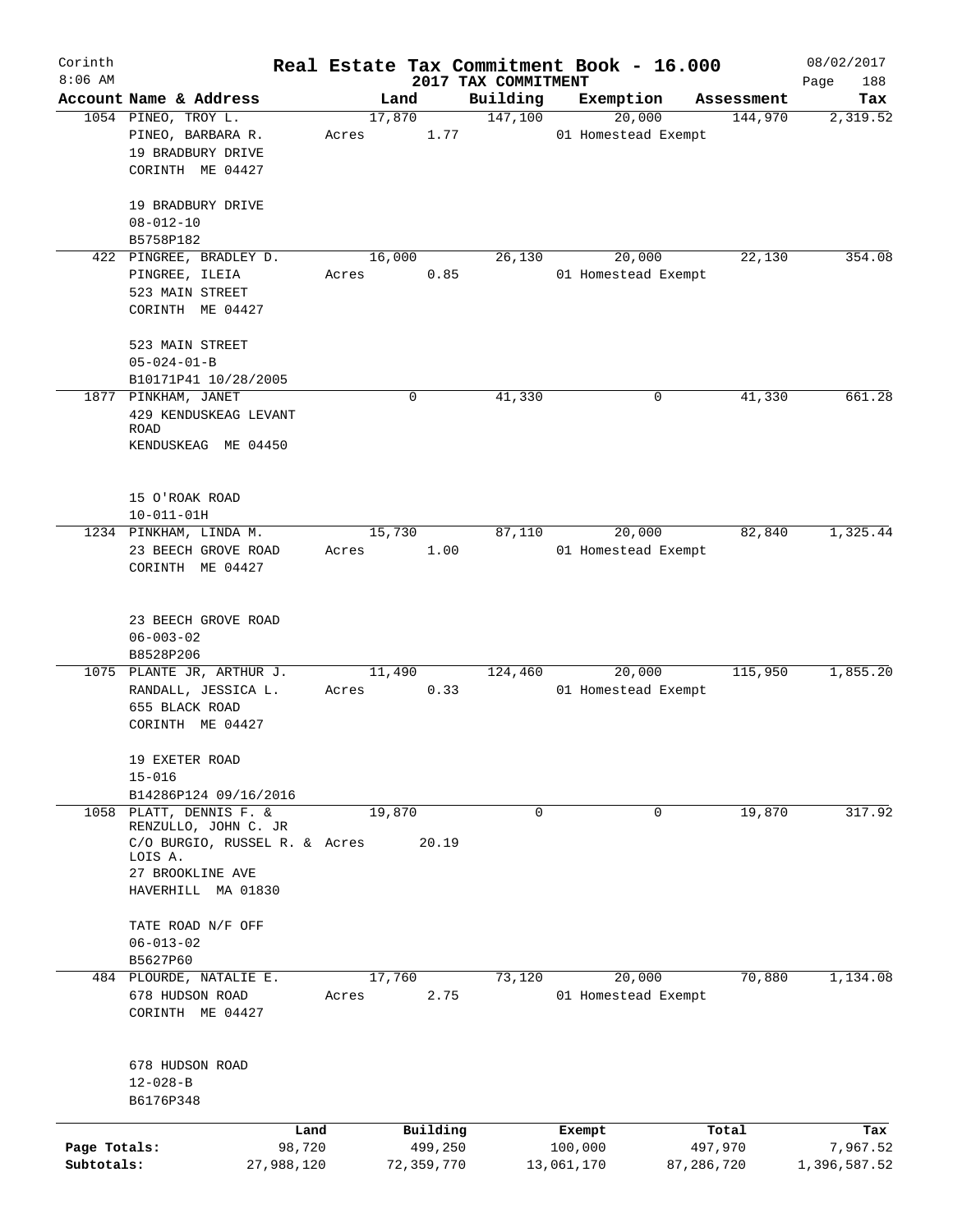| Corinth      |                                                  |                 |        |                     |                                 | Real Estate Tax Commitment Book - 16.000 |                       | 08/02/2017         |
|--------------|--------------------------------------------------|-----------------|--------|---------------------|---------------------------------|------------------------------------------|-----------------------|--------------------|
| $8:06$ AM    | Account Name & Address                           |                 |        | Land                | 2017 TAX COMMITMENT<br>Building | Exemption                                |                       | 189<br>Page<br>Tax |
|              | 1059 PLUMMER, PHILIP D.                          |                 |        | 31,720              | 143,740                         | 20,000                                   | Assessment<br>155,460 | 2,487.36           |
|              | PLUMMER, CAROL W.                                |                 | Acres  | 40.00               |                                 | 01 Homestead Exempt                      |                       |                    |
|              | 480 WEST CORINTH ROAD                            |                 |        |                     |                                 |                                          |                       |                    |
|              | CORINTH ME 04427                                 |                 |        |                     |                                 |                                          |                       |                    |
|              |                                                  |                 |        |                     |                                 |                                          |                       |                    |
|              | 480 WEST CORINTH ROAD                            |                 |        |                     |                                 |                                          |                       |                    |
|              | $02 - 024$                                       |                 |        |                     |                                 |                                          |                       |                    |
|              | B3433P241                                        |                 |        |                     |                                 |                                          |                       |                    |
|              | 150 POLLARD, JOSEPH W. SR.                       |                 | 15,270 |                     | 0                               | 0                                        | 15,270                | 244.32             |
|              | POLLARD, KATHY F.                                |                 | Acres  | 5.82                |                                 |                                          |                       |                    |
|              | 2913 WATERSIDE DRIVE                             |                 |        |                     |                                 |                                          |                       |                    |
|              | PLANO TX 75093                                   |                 |        |                     |                                 |                                          |                       |                    |
|              |                                                  |                 |        |                     |                                 |                                          |                       |                    |
|              | RIDGE ROAD                                       |                 |        |                     |                                 |                                          |                       |                    |
|              | $12 - 007$                                       |                 |        |                     |                                 |                                          |                       |                    |
|              | B6875P173<br>727 POLLOCK, ADAM J.                |                 |        | 17,400              | 150,040                         | 20,000                                   | 147,440               | 2,359.04           |
|              | POLLOCK, COURTNEY M.                             |                 | Acres  | 1.38                |                                 | 01 Homestead Exempt                      |                       |                    |
|              | 275 EXETER ROAD                                  |                 |        |                     |                                 |                                          |                       |                    |
|              | CORINTH ME 04427                                 |                 |        |                     |                                 |                                          |                       |                    |
|              |                                                  |                 |        |                     |                                 |                                          |                       |                    |
|              | 275 EXETER ROAD                                  |                 |        |                     |                                 |                                          |                       |                    |
|              | $07 - 044 - 09$                                  |                 |        |                     |                                 |                                          |                       |                    |
|              | B13710P75 11/26/2014                             |                 |        |                     |                                 |                                          |                       |                    |
|              | 2029 POLYOT, MICHAEL E.                          |                 |        | 17,660              | $\mathbf 0$                     | 0                                        | 17,660                | 282.56             |
|              | PO BOX 5                                         |                 | Acres  | 2.66                |                                 |                                          |                       |                    |
|              | CORINTH ME 04427                                 |                 |        |                     |                                 |                                          |                       |                    |
|              |                                                  |                 |        |                     |                                 |                                          |                       |                    |
|              | 613 HUDSON ROAD                                  |                 |        |                     |                                 |                                          |                       |                    |
|              | $12 - 039 - A$                                   |                 |        |                     |                                 |                                          |                       |                    |
|              | B11691P331 03/10/2009                            |                 |        |                     |                                 |                                          |                       |                    |
|              | 341 POLYOT, MICHAEL E.                           |                 | 31,990 |                     | 0                               | 0                                        | 31,990                | 511.84             |
|              | POLYOT, SHARON R.                                |                 | Acres  | 2.46                |                                 |                                          |                       |                    |
|              | PO BOX 5                                         |                 |        |                     |                                 |                                          |                       |                    |
|              | CORINTH ME 04427                                 |                 |        |                     |                                 |                                          |                       |                    |
|              |                                                  |                 |        |                     |                                 |                                          |                       |                    |
|              | 483 MCCARD ROAD                                  |                 |        |                     |                                 |                                          |                       |                    |
|              | $01 - 004 - 02 - E$                              |                 |        |                     |                                 |                                          |                       |                    |
|              | B13325P206 09/10/2013<br>1403 POLYOT, MICHAEL E. |                 | 17,530 |                     | 0                               | 0                                        | 17,530                | 280.48             |
|              | POLYOT, SHARON                                   |                 | Acres  | 2.55                |                                 |                                          |                       |                    |
|              | PO BOX 5                                         |                 |        |                     |                                 |                                          |                       |                    |
|              | CORINTH ME 04427                                 |                 |        |                     |                                 |                                          |                       |                    |
|              |                                                  |                 |        |                     |                                 |                                          |                       |                    |
|              | 301 WHITE SCHOOLHOUSE                            |                 |        |                     |                                 |                                          |                       |                    |
|              | <b>ROAD</b>                                      |                 |        |                     |                                 |                                          |                       |                    |
|              | $06 - 015 - A$                                   |                 |        |                     |                                 |                                          |                       |                    |
|              | B11928P226 09/30/2009                            |                 |        |                     |                                 |                                          |                       |                    |
|              | 1738 POLYOT, SHARON R.                           |                 | 17,280 |                     | $\mathbf 0$                     | 0                                        | 17,280                | 276.48             |
|              | PO BOX 5<br>CORINTH ME 04427                     |                 | Acres  | 2.34                |                                 |                                          |                       |                    |
|              |                                                  |                 |        |                     |                                 |                                          |                       |                    |
|              |                                                  |                 |        |                     |                                 |                                          |                       |                    |
|              | 619 HUDSON ROAD                                  |                 |        |                     |                                 |                                          |                       |                    |
|              | $12 - 039$                                       |                 |        |                     |                                 |                                          |                       |                    |
|              | B11691P331 03/10/2009                            |                 |        |                     |                                 |                                          |                       |                    |
|              |                                                  |                 |        |                     |                                 |                                          |                       |                    |
| Page Totals: |                                                  | Land<br>148,850 |        | Building<br>293,780 |                                 | Exempt<br>40,000                         | Total<br>402,630      | Tax<br>6,442.08    |
| Subtotals:   |                                                  | 28,136,970      |        | 72,653,550          |                                 | 13,101,170                               | 87,689,350            | 1,403,029.60       |
|              |                                                  |                 |        |                     |                                 |                                          |                       |                    |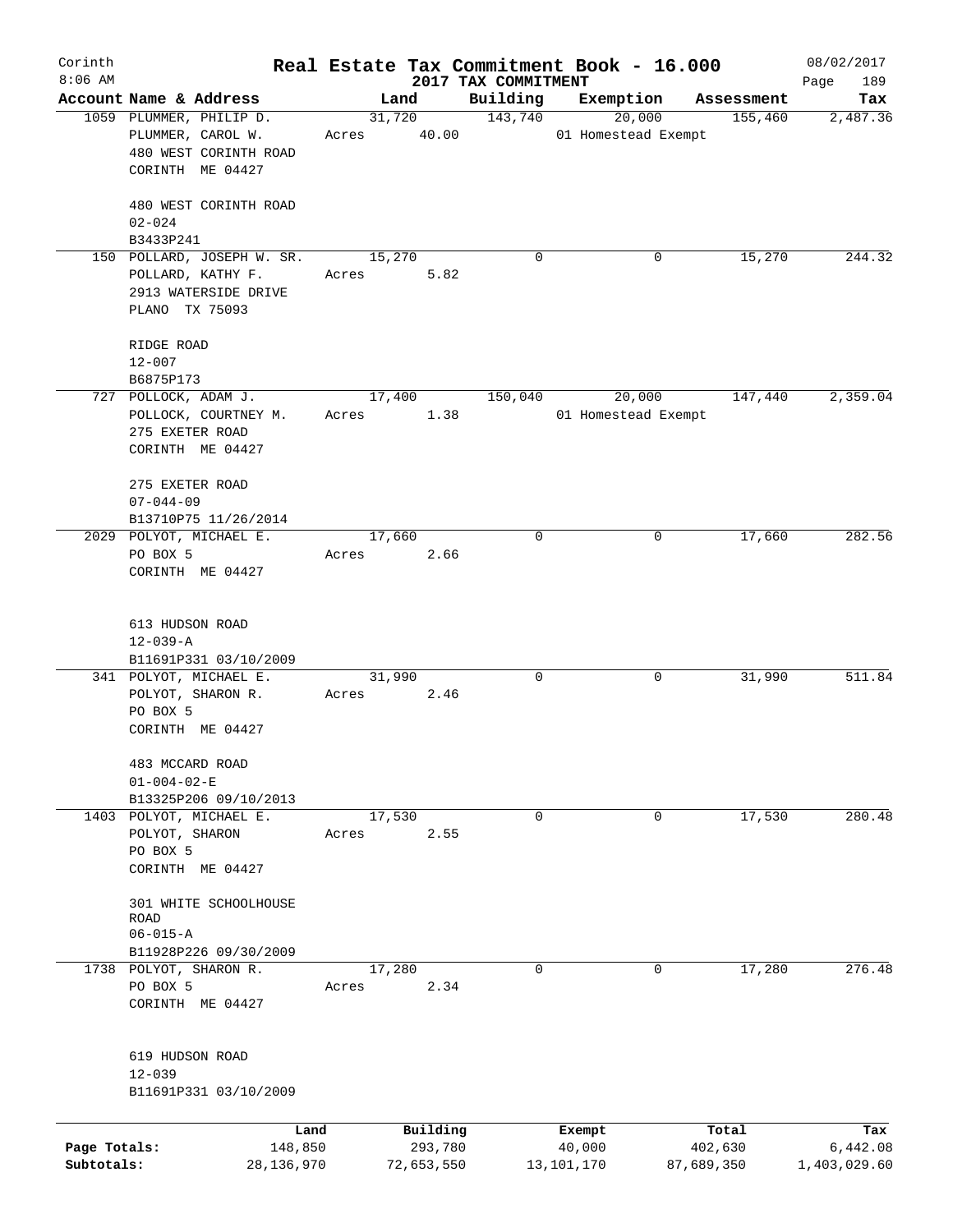| Corinth      |                                                                                  | Real Estate Tax Commitment Book - 16.000 |                                 |                     |                  | 08/02/2017         |
|--------------|----------------------------------------------------------------------------------|------------------------------------------|---------------------------------|---------------------|------------------|--------------------|
| $8:06$ AM    | Account Name & Address                                                           | Land                                     | 2017 TAX COMMITMENT<br>Building | Exemption           | Assessment       | Page<br>190<br>Tax |
|              | 1835 POMELOW, BENJAMIN S.<br>POMELOW, ASHLEY M.<br>239 BETWEEN THE MILLS<br>ROAD | 17,180<br>1.20<br>Acres                  | 102,280                         | $\mathbf 0$         | 119,460          | 1,911.36           |
|              | EXETER ME 04435                                                                  |                                          |                                 |                     |                  |                    |
|              | 72 BRADBURY DRIVE                                                                |                                          |                                 |                     |                  |                    |
|              | $08 - 012 - 13$<br>B13175P231 05/06/2013                                         |                                          |                                 |                     |                  |                    |
|              | 1064 POMEROY, JOHN E.                                                            | 30,400                                   | 185,350                         | 20,000              | 195,750          | 3,132.00           |
|              | KENNEY, SHARON E.<br>283 MCCARD ROAD<br>CORINTH ME 04427                         | 21.38<br>Acres                           |                                 | 01 Homestead Exempt |                  |                    |
|              | 283 MCCARD ROAD                                                                  |                                          |                                 |                     |                  |                    |
|              | $01 - 018 - A$<br>B13137P40 03/28/2013                                           |                                          |                                 |                     |                  |                    |
|              | 1069 POMEROY, JOHN E.                                                            | 56,400                                   | 125,190                         | 0                   | 181,590          | 2,905.44           |
|              | 283 MCCARD ROAD<br>CORINTH ME 04427                                              | 65.25<br>Acres                           |                                 |                     |                  |                    |
|              | 303 MCCARD ROAD<br>$01 - 018$                                                    |                                          |                                 |                     |                  |                    |
|              | B13937P49 08/12/2015<br>1070 POMEROY, JOHN E.                                    | 7,600                                    | $\Omega$                        | 0                   | 7,600            | 121.60             |
|              | 283 MCCARD ROAD                                                                  | 0.50<br>Acres                            |                                 |                     |                  |                    |
|              | CORINTH ME 04427                                                                 |                                          |                                 |                     |                  |                    |
|              | MCCARD ROAD                                                                      |                                          |                                 |                     |                  |                    |
|              | $01 - 019$                                                                       |                                          |                                 |                     |                  |                    |
|              | B13937P49 08/12/2015<br>1096 PORTER, BARRY H.                                    | 43,780                                   | 2,210                           | 0                   | 45,990           | 735.84             |
|              | PORTER, DIANA C.                                                                 | 86.00<br>Acres                           |                                 |                     |                  |                    |
|              | 114 FOUNTAIN STREET<br>BANGOR ME 04401                                           |                                          |                                 |                     |                  |                    |
|              | 321 MCCARD ROAD                                                                  |                                          |                                 |                     |                  |                    |
|              | $01 - 014$<br>B13747P136 01/20/2015                                              |                                          |                                 |                     |                  |                    |
|              | 434 PORTMANN, DAVID H.                                                           | 18,620                                   | 102,920                         | 20,000              | 101,540          | 1,624.64           |
|              | PORTMANN, MARY ANN<br><b>46 EXETER ROAD</b>                                      | 2.39<br>Acres                            |                                 | 01 Homestead Exempt |                  |                    |
|              | CORINTH ME 04427                                                                 |                                          |                                 |                     |                  |                    |
|              | <b>46 EXETER ROAD</b>                                                            |                                          |                                 |                     |                  |                    |
|              | $14 - 002$                                                                       |                                          |                                 |                     |                  |                    |
| 417          | B7454P77<br>PORTOFINO ASSOCIATES,                                                | 14,370                                   | 145,830                         | 0                   | 160, 200         | 2,563.20           |
|              | INC.<br>1186 MILO ROAD                                                           | 0.40<br>Acres                            |                                 |                     |                  |                    |
|              | SEBEC ME 04481                                                                   |                                          |                                 |                     |                  |                    |
|              | 290 MAIN STREET<br>$16 - 029$                                                    |                                          |                                 |                     |                  |                    |
|              | B10110P73 09/22/2005                                                             |                                          |                                 |                     |                  |                    |
| Page Totals: | Land<br>188,350                                                                  | Building<br>663,780                      |                                 | Exempt<br>40,000    | Total<br>812,130 | Tax<br>12,994.08   |
| Subtotals:   | 28, 325, 320                                                                     | 73, 317, 330                             |                                 | 13, 141, 170        | 88,501,480       | 1,416,023.68       |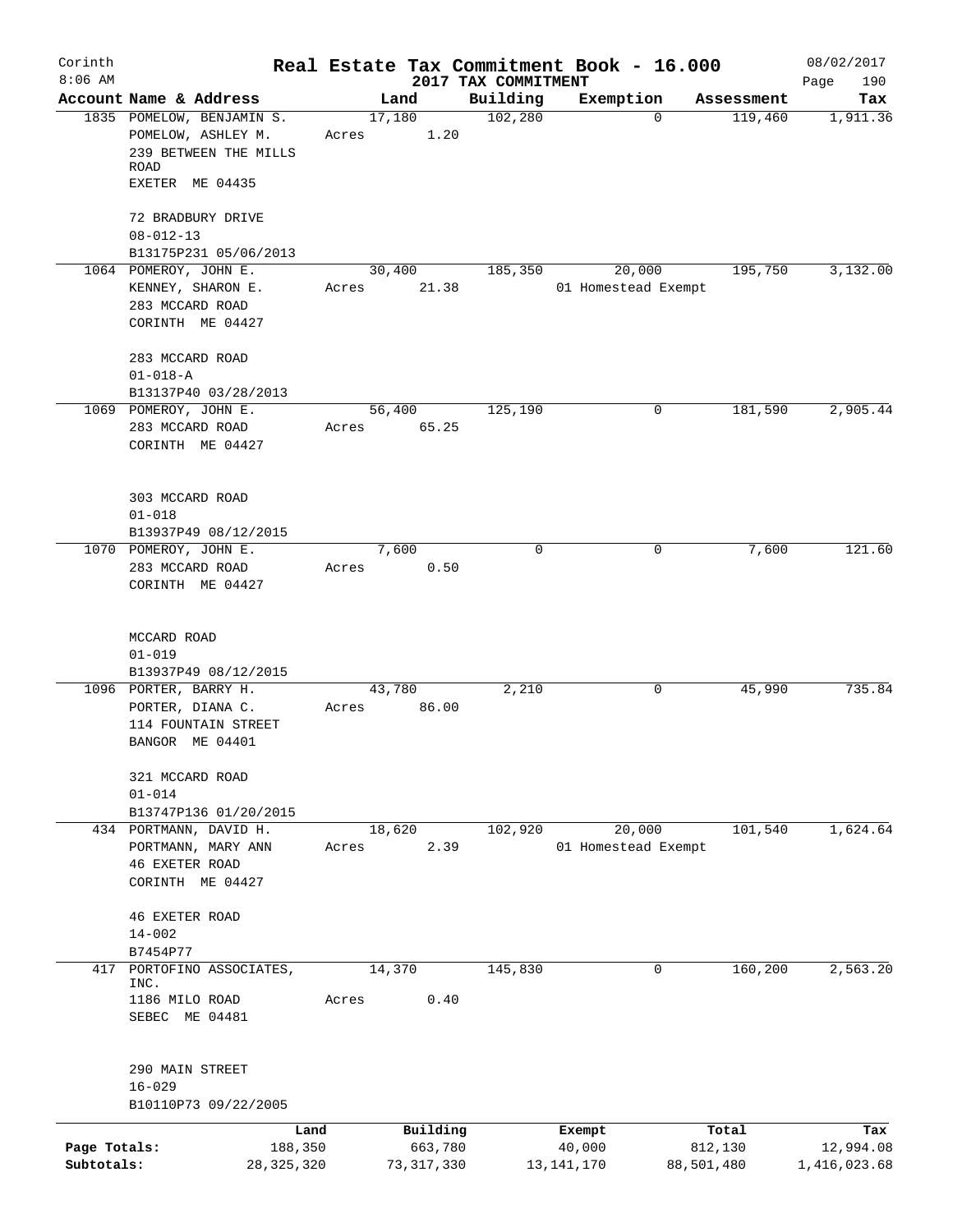| Corinth   |                        |                                              |        |                 |                     | Real Estate Tax Commitment Book - 16.000 |            | 08/02/2017  |
|-----------|------------------------|----------------------------------------------|--------|-----------------|---------------------|------------------------------------------|------------|-------------|
| $8:06$ AM |                        |                                              |        |                 | 2017 TAX COMMITMENT |                                          |            | Page<br>191 |
|           | Account Name & Address |                                              |        | Land            | Building            | Exemption                                | Assessment | Tax         |
|           |                        | 617 POTVIN, LUCIEN R.<br>POTVIN, JENNIFER L. | Acres  | 29,190<br>24.00 | 125,030             | 20,000<br>01 Homestead Exempt            | 134,220    | 2,147.52    |
|           |                        | 245 WHITE SCHOOLHOUSE                        |        |                 |                     |                                          |            |             |
|           | ROAD                   |                                              |        |                 |                     |                                          |            |             |
|           |                        | CORINTH ME 04427                             |        |                 |                     |                                          |            |             |
|           | <b>ROAD</b>            | 245 WHITE SCHOOLHOUSE                        |        |                 |                     |                                          |            |             |
|           | $06 - 016$             |                                              |        |                 |                     |                                          |            |             |
|           |                        | B8283P241 07/23/2002                         |        |                 |                     |                                          |            |             |
|           | 1790 POULIN, GABRIEL   |                                              | 23,430 |                 | 184,830             | 20,000                                   | 188,260    | 3,012.16    |
|           | POULIN, WANDA          |                                              | Acres  | 4.00            |                     | 01 Homestead Exempt                      |            |             |
|           |                        | 110 WEST CORINTH RD                          |        |                 |                     |                                          |            |             |
|           |                        | CORINTH ME 04427                             |        |                 |                     |                                          |            |             |
|           |                        | 110 WEST CORINTH ROAD                        |        |                 |                     |                                          |            |             |
|           | $05 - 025 - A$         |                                              |        |                 |                     |                                          |            |             |
|           | B8674P286              |                                              |        |                 |                     |                                          |            |             |
|           | OF)                    | 1641 POUND, THOMAS E. (HEIRS                 | 23,600 |                 | 0                   | 0                                        | 23,600     | 377.60      |
|           |                        | C/O KRISTEN POUND                            | Acres  | 11.50           |                     |                                          |            |             |
|           |                        | 316 COLDBROOK ROAD                           |        |                 |                     |                                          |            |             |
|           |                        | HAMPDEN ME 04444                             |        |                 |                     |                                          |            |             |
|           | MAIN STREET            |                                              |        |                 |                     |                                          |            |             |
|           | $05 - 054 - B$         |                                              |        |                 |                     |                                          |            |             |
|           |                        | 1099 POWERLINE PROWLERS,                     | 17,940 |                 | 35,220              | 0                                        | 53,160     | 850.56      |
|           | INC.                   |                                              |        |                 |                     |                                          |            |             |
|           |                        | c/o DONALD CASAVANT                          | Acres  | 2.30            |                     |                                          |            |             |
|           | PO BOX 74              |                                              |        |                 |                     |                                          |            |             |
|           |                        | CORINTH ME 04427                             |        |                 |                     |                                          |            |             |
|           | 805 MAIN STREET        |                                              |        |                 |                     |                                          |            |             |
|           | $05 - 040 - A$         |                                              |        |                 |                     |                                          |            |             |
|           | B4430P347              |                                              |        |                 |                     |                                          |            |             |
|           | 328 PRATT, MICHELLE    |                                              | 10,030 |                 | 0                   | 0                                        | 10,030     | 160.48      |
|           | 531 TATE ROAD          |                                              | Acres  | 1.30            |                     |                                          |            |             |
|           |                        | CORINTH ME 04427                             |        |                 |                     |                                          |            |             |
|           | TATE ROAD              |                                              |        |                 |                     |                                          |            |             |
|           | $06 - 012 - B - 11$    |                                              |        |                 |                     |                                          |            |             |
|           |                        | B10191P316 10/19/2005                        |        |                 |                     |                                          |            |             |
|           | 329 PRATT, MICHELLE    |                                              | 16,160 |                 | 130,620             | 20,000                                   | 126,780    | 2,028.48    |
|           | 531 TATE ROAD          |                                              | Acres  | 1.37            |                     | 01 Homestead Exempt                      |            |             |
|           |                        | CORINTH ME 04427                             |        |                 |                     |                                          |            |             |
|           |                        |                                              |        |                 |                     |                                          |            |             |
|           | 531 TATE ROAD          |                                              |        |                 |                     |                                          |            |             |
|           | $06 - 012 - B - 12$    |                                              |        |                 |                     |                                          |            |             |
|           |                        | B10191P316 10/19/2005                        |        |                 |                     |                                          |            |             |
|           |                        |                                              |        |                 |                     |                                          |            |             |

|              | Land         | Building   | Exempt     | Total      | Tax          |
|--------------|--------------|------------|------------|------------|--------------|
| Page Totals: | 120,350      | 475,700    | 60,000     | 536,050    | 8,576.80     |
| Subtotals:   | 28, 445, 670 | 73,793,030 | 13,201,170 | 89,037,530 | 1,424,600.48 |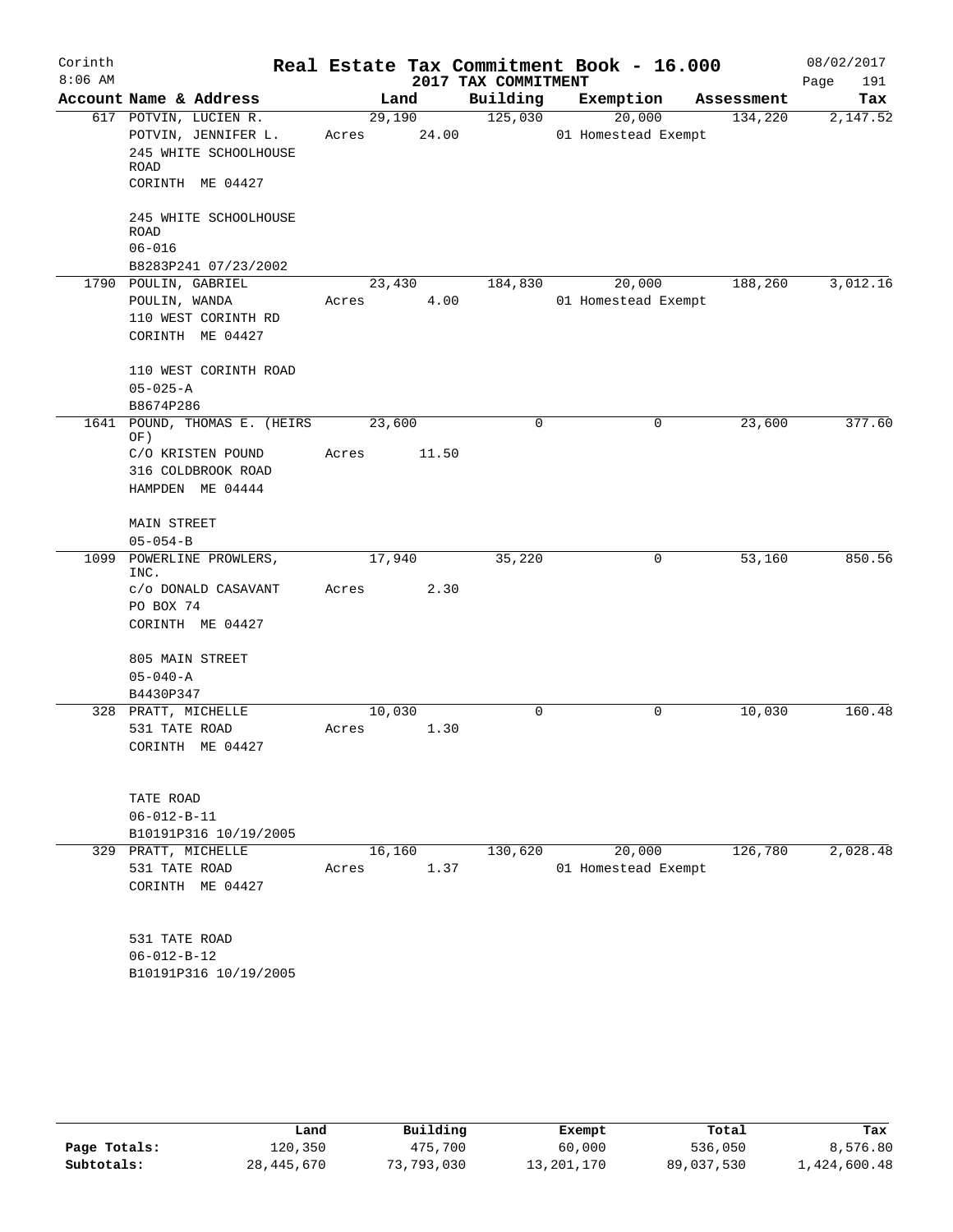| Corinth      |                                                  |       |                |                                 | Real Estate Tax Commitment Book - 16.000 |                      | 08/02/2017         |
|--------------|--------------------------------------------------|-------|----------------|---------------------------------|------------------------------------------|----------------------|--------------------|
| $8:06$ AM    | Account Name & Address                           |       | Land           | 2017 TAX COMMITMENT<br>Building | Exemption                                |                      | Page<br>192<br>Tax |
|              | 322 PRATT, MICHELLE                              |       | 23,860         | $\mathbf 0$                     | $\mathbf 0$                              | Assessment<br>23,860 | 381.76             |
|              | 531 TATE ROAD                                    | Acres | 78.82          |                                 |                                          |                      |                    |
|              | CORINTH ME 04427                                 |       |                |                                 |                                          |                      |                    |
|              | TATE ROAD N/F OFF                                |       |                |                                 |                                          |                      |                    |
|              | $06 - 012 - B$                                   |       |                |                                 |                                          |                      |                    |
|              | B10191P316 10/19/2005                            |       | 9,850          | $\Omega$                        | 0                                        | 9,850                | 157.60             |
|              | 326 PRATT, MICHELLE<br>531 TATE ROAD             | Acres | 1.15           |                                 |                                          |                      |                    |
|              | CORINTH ME 04427                                 |       |                |                                 |                                          |                      |                    |
|              | TATE ROAD                                        |       |                |                                 |                                          |                      |                    |
|              | $06 - 012 - B - 09 - A$                          |       |                |                                 |                                          |                      |                    |
|              | B10191P316 10/19/2005                            |       |                |                                 |                                          |                      |                    |
|              | 1494 PRAY, ADRIAN                                |       | 19,460         | 230,600                         | 20,000                                   | 230,060              | 3,680.96           |
|              | PRAY, VALERIE                                    | Acres | 3.08           |                                 | 01 Homestead Exempt                      |                      |                    |
|              | 3 VILLAGE DRIVE<br>CORINTH ME 04427              |       |                |                                 |                                          |                      |                    |
|              |                                                  |       |                |                                 |                                          |                      |                    |
|              | 3 VILLAGE DRIVE                                  |       |                |                                 |                                          |                      |                    |
|              | $11 - 002 - 09$                                  |       |                |                                 |                                          |                      |                    |
|              | B11753P225 05/01/2009                            |       |                |                                 |                                          |                      |                    |
|              | 1836 PRAY, ADRIAN<br>PRAY, VALERIE               | Acres | 11,140<br>1.21 | 0                               | 0                                        | 11,140               | 178.24             |
|              | 3 VILLAGE DRIVE                                  |       |                |                                 |                                          |                      |                    |
|              | CORINTH ME 04427                                 |       |                |                                 |                                          |                      |                    |
|              |                                                  |       |                |                                 |                                          |                      |                    |
|              | 70 BRADBURY DRIVE                                |       |                |                                 |                                          |                      |                    |
|              | $08 - 012 - 12$                                  |       |                |                                 |                                          |                      |                    |
|              | B13067P333 10/28/2011<br>1102 PREBLE, BRADLEY W. |       | 18,860         | 77,880                          | 20,000                                   | 76,740               | 1,227.84           |
|              | PREBLE, AMY D.                                   | Acres | 2.59           |                                 | 01 Homestead Exempt                      |                      |                    |
|              | 47 WEST CORINTH ROAD                             |       |                |                                 |                                          |                      |                    |
|              | CORINTH ME 04427                                 |       |                |                                 |                                          |                      |                    |
|              |                                                  |       |                |                                 |                                          |                      |                    |
|              | 47 WEST CORINTH ROAD                             |       |                |                                 |                                          |                      |                    |
|              | $05 - 024 - 04$                                  |       |                |                                 |                                          |                      |                    |
|              | B5983P4<br>1672 PREBLE, DAVID                    |       | 19,250         | 22,690                          | 0                                        | 41,940               | 671.04             |
|              | PREBLE, REBECCA                                  | Acres | 4.03           |                                 |                                          |                      |                    |
|              | 464 MAIN ROAD                                    |       |                |                                 |                                          |                      |                    |
|              | CHARLESTON ME 04422                              |       |                |                                 |                                          |                      |                    |
|              |                                                  |       |                |                                 |                                          |                      |                    |
|              | 499 HUDSON ROAD<br>$09 - 032 - A$                |       |                |                                 |                                          |                      |                    |
|              | B13678P114 10/16/2014                            |       |                |                                 |                                          |                      |                    |
| 1253         | PREBLE, JOHANNAH                                 |       | 14,550         | 95,350                          | 20,000                                   | 89,900               | 1,438.40           |
|              | 58 O'ROAK ROAD                                   | Acres | 0.80           |                                 | 01 Homestead Exempt                      |                      |                    |
|              | CORINTH ME 04427                                 |       |                |                                 |                                          |                      |                    |
|              |                                                  |       |                |                                 |                                          |                      |                    |
|              | 58 O'ROAK ROAD                                   |       |                |                                 |                                          |                      |                    |
|              | $10 - 010 - A$                                   |       |                |                                 |                                          |                      |                    |
|              | B2465P282                                        |       |                |                                 |                                          |                      |                    |
|              |                                                  |       |                |                                 |                                          |                      |                    |
|              | Land                                             |       | Building       |                                 | Exempt                                   | Total                | Tax                |
| Page Totals: | 116,970                                          |       | 426,520        |                                 | 60,000                                   | 483,490              | 7,735.84           |
| Subtotals:   | 28,562,640                                       |       | 74,219,550     |                                 | 13,261,170                               | 89,521,020           | 1,432,336.32       |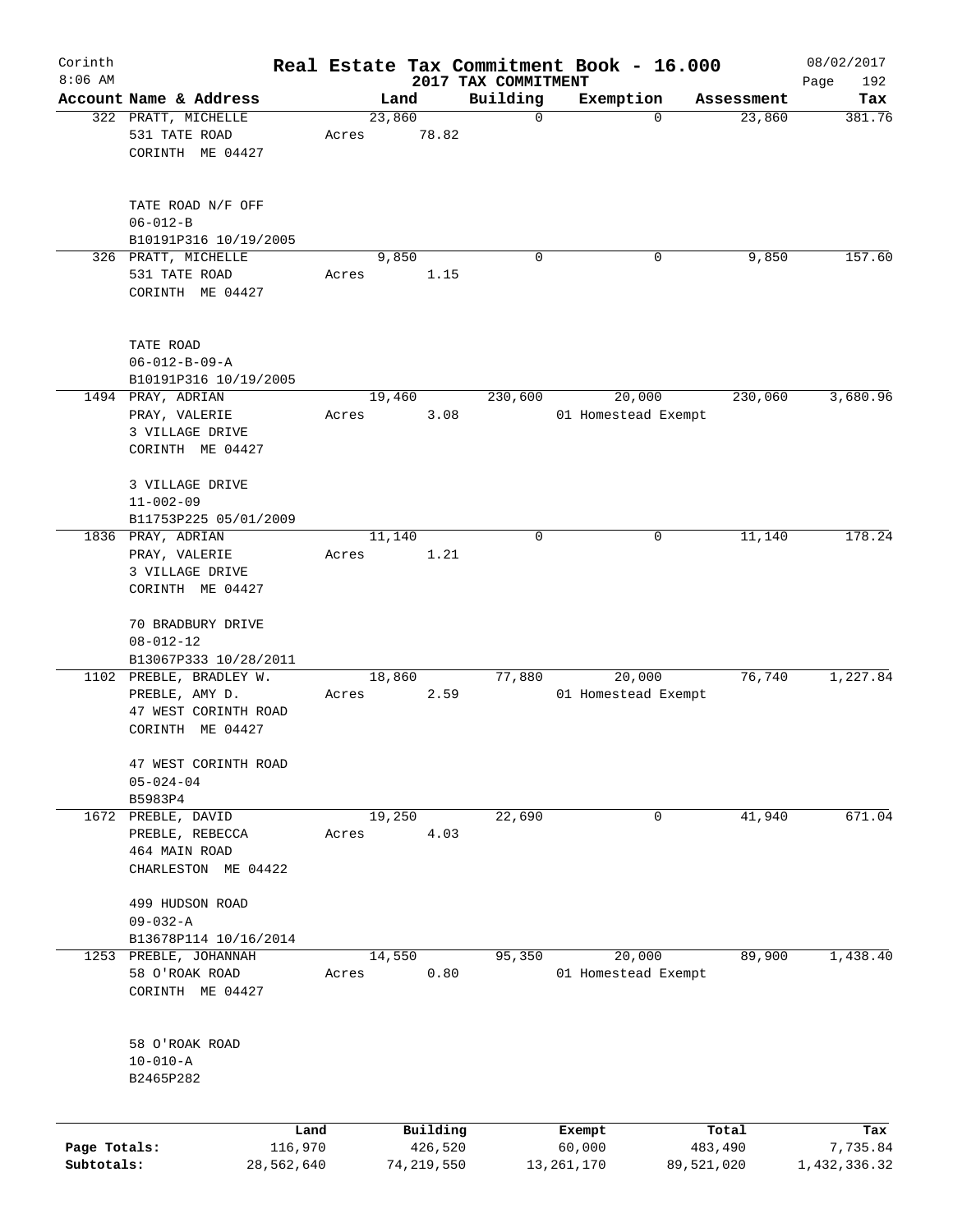| Corinth<br>$8:06$ AM |                                           |       |             |                                 | Real Estate Tax Commitment Book - 16.000 |   |            | 08/02/2017         |
|----------------------|-------------------------------------------|-------|-------------|---------------------------------|------------------------------------------|---|------------|--------------------|
|                      | Account Name & Address                    |       | Land        | 2017 TAX COMMITMENT<br>Building | Exemption                                |   | Assessment | Page<br>193<br>Tax |
|                      | 1860 PREBLE, LYNETTE                      |       | $\mathbf 0$ | 69,310                          | 20,000                                   |   | 49,310     | 788.96             |
|                      | 375 WEST CORINTH ROAD                     |       |             |                                 | 01 Homestead Exempt                      |   |            |                    |
|                      | CORINTH ME 04427                          |       |             |                                 |                                          |   |            |                    |
|                      |                                           |       |             |                                 |                                          |   |            |                    |
|                      | 375 WEST CORINTH ROAD                     |       |             |                                 |                                          |   |            |                    |
|                      | $04 - 036 - B - 01H$                      |       |             |                                 |                                          |   |            |                    |
|                      | 1103 PREBLE, ROBERT (Heirs                |       | 33,430      | 30,940                          | 20,000                                   |   | 44,370     | 709.92             |
|                      | of)                                       |       | 3.70        |                                 | 01 Homestead Exempt                      |   |            |                    |
|                      | 373 WEST CORINTH ROAD<br>CORINTH ME 04427 | Acres |             |                                 |                                          |   |            |                    |
|                      |                                           |       |             |                                 |                                          |   |            |                    |
|                      | 373 WEST CORINTH ROAD                     |       |             |                                 |                                          |   |            |                    |
|                      | $04 - 036 - B$                            |       |             |                                 |                                          |   |            |                    |
|                      | B2572P338                                 |       |             |                                 |                                          |   |            |                    |
|                      | 1104 PREBLE, VALERIE A.<br>(Heirs of)     |       | 18,860      | 94,400                          |                                          | 0 | 113,260    | 1,812.16           |
|                      | C/O BRYAN PREBLE                          | Acres | 3.70        |                                 |                                          |   |            |                    |
|                      | 381 WEST CORINTH RD                       |       |             |                                 |                                          |   |            |                    |
|                      | CORINTH ME 04427                          |       |             |                                 |                                          |   |            |                    |
|                      | 381 WEST CORINTH ROAD                     |       |             |                                 |                                          |   |            |                    |
|                      | $04 - 036 - A$                            |       |             |                                 |                                          |   |            |                    |
|                      | B11269P243 01/22/2008                     |       |             |                                 |                                          |   |            |                    |
|                      | 1105 PRESCOTT, KATHLEEN G.                |       | 54,130      | 73,110                          |                                          | 0 | 127,240    | 2,035.84           |
|                      | 16 TRIPP DRIVE                            | Acres | 158.00      |                                 |                                          |   |            |                    |
|                      | BANGOR ME 04401                           |       |             |                                 |                                          |   |            |                    |
|                      | 106 PRESCOTT ROAD                         |       |             |                                 |                                          |   |            |                    |
|                      | $04 - 001$                                |       |             |                                 |                                          |   |            |                    |
|                      | B5920P347                                 |       |             |                                 |                                          |   |            |                    |
| 1868                 | PRISCILLA A. ELLIS<br>LIVING TRUST        |       | 83,870      | 0                               |                                          | 0 | 83,870     | 1,341.92           |
|                      | ROSANNE S. YOUNG<br>TRUSTEE               | Acres | 423.52      |                                 |                                          |   |            |                    |
|                      | 84 MCCARD ROAD                            |       |             |                                 |                                          |   |            |                    |
|                      | CORINTH ME 04427                          |       |             |                                 |                                          |   |            |                    |
|                      | 399 MCCARD ROAD                           |       |             |                                 |                                          |   |            |                    |
|                      | $01 - 034 - E$                            |       |             |                                 |                                          |   |            |                    |
|                      | B7256P103 12/20/1999                      |       |             |                                 |                                          |   |            |                    |
|                      | 1607 PRYGROCKI, PETER                     |       | 26,730      | 127,520                         | 20,000                                   |   | 134,250    | 2,148.00           |
|                      | PRYGROCKI, TRACY                          | Acres | 11.40       |                                 | 01 Homestead Exempt                      |   |            |                    |
|                      | 149 TATE ROAD                             |       |             |                                 |                                          |   |            |                    |
|                      | CORINTH ME 04427                          |       |             |                                 |                                          |   |            |                    |
|                      | 149 TATE ROAD                             |       |             |                                 |                                          |   |            |                    |
|                      | $09 - 023 - A$                            |       |             |                                 |                                          |   |            |                    |
|                      | B9582P350                                 |       |             |                                 |                                          |   |            |                    |
|                      |                                           |       |             |                                 |                                          |   |            |                    |

|              | Land       | Building   | Exempt     | Total      | Tax          |
|--------------|------------|------------|------------|------------|--------------|
| Page Totals: | 217,020    | 395,280    | 60,000     | 552,300    | 8,836.80     |
| Subtotals:   | 28,779,660 | 74,614,830 | 13,321,170 | 90,073,320 | 1,441,173.12 |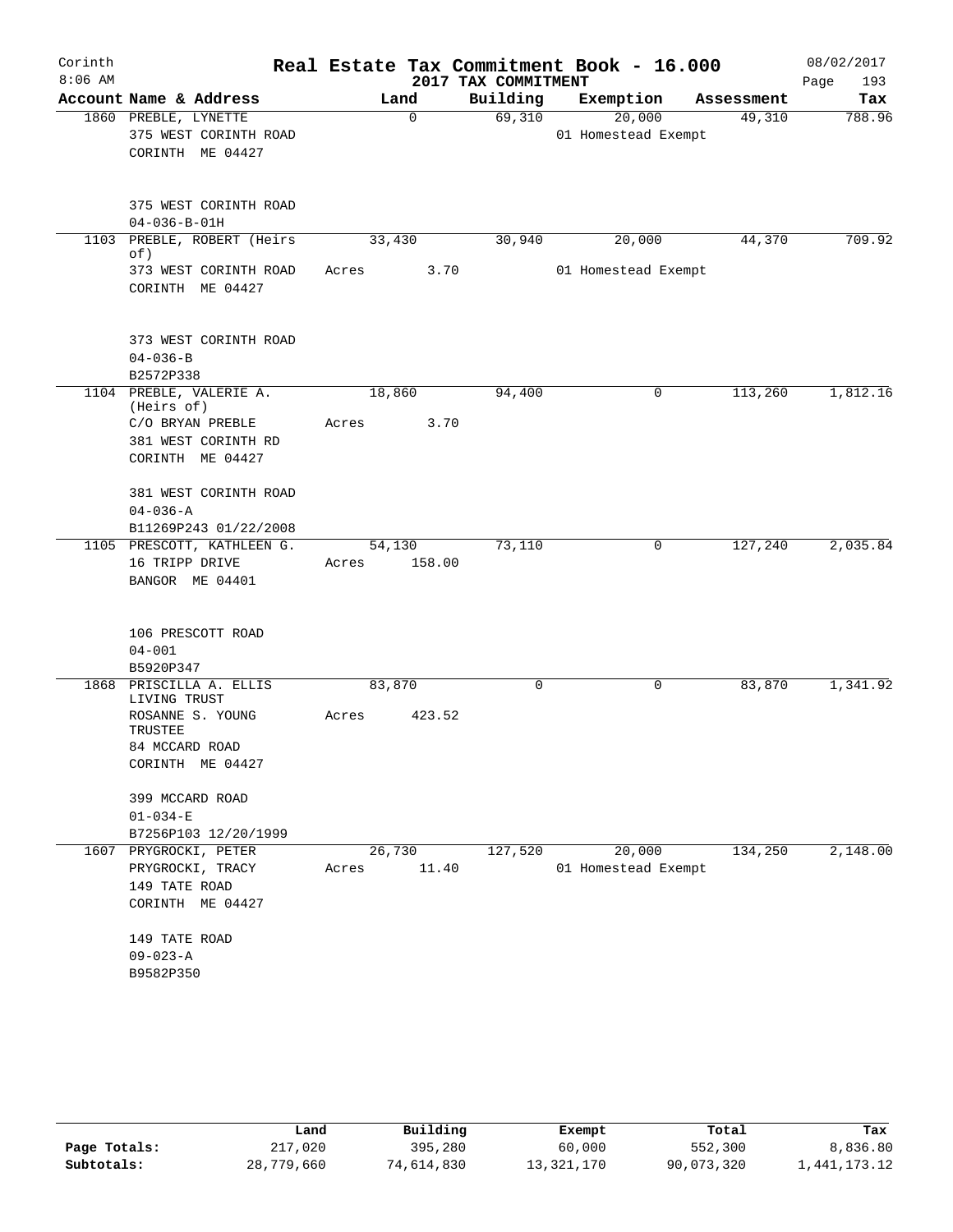| Corinth      |                                                                                     |                 |                 |                     |                                 | Real Estate Tax Commitment Book - 16.000 |                               |                      | 08/02/2017      |
|--------------|-------------------------------------------------------------------------------------|-----------------|-----------------|---------------------|---------------------------------|------------------------------------------|-------------------------------|----------------------|-----------------|
| $8:06$ AM    | Account Name & Address                                                              |                 |                 |                     | 2017 TAX COMMITMENT<br>Building |                                          |                               |                      | Page<br>194     |
|              | 1107 PULLEN, CHRISTOPHER W.<br>654 GRANT ROAD<br>CORINTH ME 04427                   |                 | 19,350<br>Acres | Land<br>5.60        | 53,650                          | Exemption                                | 20,000<br>01 Homestead Exempt | Assessment<br>53,000 | Tax<br>848.00   |
|              | 654 GRANT ROAD<br>$02 - 046 - A$<br>B10135P210 10/07/2005                           |                 |                 |                     |                                 |                                          |                               |                      |                 |
|              | 1108 PULLEN, ERVIN L.<br>PULLEN, RITA C.<br>111 HAMILTON STREET<br>ELYRIA OH 44035  |                 | 10,770<br>Acres | 5.00                | 0                               |                                          | 0                             | 10,770               | 172.32          |
|              | FITZ LANE<br>$03 - 007 - A$<br>B5187P260                                            |                 |                 |                     |                                 |                                          |                               |                      |                 |
|              | 1109 PULLEN, KEVIN S.<br>PULLEN, ZELINDA C.<br>1143 MAIN STREET<br>CORINTH ME 04427 |                 | 15,730<br>Acres | 1.00                | 66,480                          |                                          | 20,000<br>01 Homestead Exempt | 62,210               | 995.36          |
|              | 1143 MAIN STREET<br>$03 - 024$<br>B2959P349                                         |                 |                 |                     |                                 |                                          |                               |                      |                 |
| 1111         | QUALEY, ELOISE<br>968 MAIN STREET LOT 1<br>CORINTH ME 04427                         |                 |                 | 0                   | 9,960                           |                                          | 9,960<br>01 Homestead Exempt  | 0                    | 0.00            |
|              | 968 MAIN STREET LOT 01<br>$06 - 012 - D - 01H$                                      |                 |                 |                     |                                 |                                          |                               |                      |                 |
| 1490         | QUALEY, WALTER<br>QUALEY, CAROL M.<br>PO BOX 155<br>CORINTH ME 04427                |                 | 17,470<br>Acres | 1.44                | 146,450                         |                                          | 20,000<br>01 Homestead Exempt | 143,920              | 2,302.72        |
|              | 20 VILLAGE DRIVE<br>$11 - 002 - 04$<br>B10560P175 07/28/2006                        |                 |                 |                     |                                 |                                          |                               |                      |                 |
|              | 1311 RACKLEY, CHARLES A.<br>PO BOX 203<br>CORINTH ME 04427                          |                 | 25,510<br>Acres | 14.00               | 105,560                         |                                          | 20,000<br>01 Homestead Exempt | 111,070              | 1,777.12        |
|              | 415 LEDGE HILL ROAD<br>$04 - 030$<br>B10490P33 06/13/2006                           |                 |                 |                     |                                 |                                          |                               |                      |                 |
| 1747         | RAMSAY, KIRK<br>RAMSAY, LAURA<br>28 MAIN ROAD<br>BRADLEY ME 04411                   |                 | 25,410<br>Acres | 23.00               | $\mathbf 0$                     |                                          | 0                             | 25,410               | 406.56          |
|              | 159 MEADOW ROAD<br>$09 - 014 - A$<br>B11269P263 01/18/2008                          |                 |                 |                     |                                 |                                          |                               |                      |                 |
| Page Totals: |                                                                                     | Land<br>114,240 |                 | Building<br>382,100 |                                 | Exempt<br>89,960                         |                               | Total<br>406,380     | Tax<br>6,502.08 |
| Subtotals:   |                                                                                     | 28,893,900      |                 | 74,996,930          |                                 | 13, 411, 130                             |                               | 90, 479, 700         | 1,447,675.20    |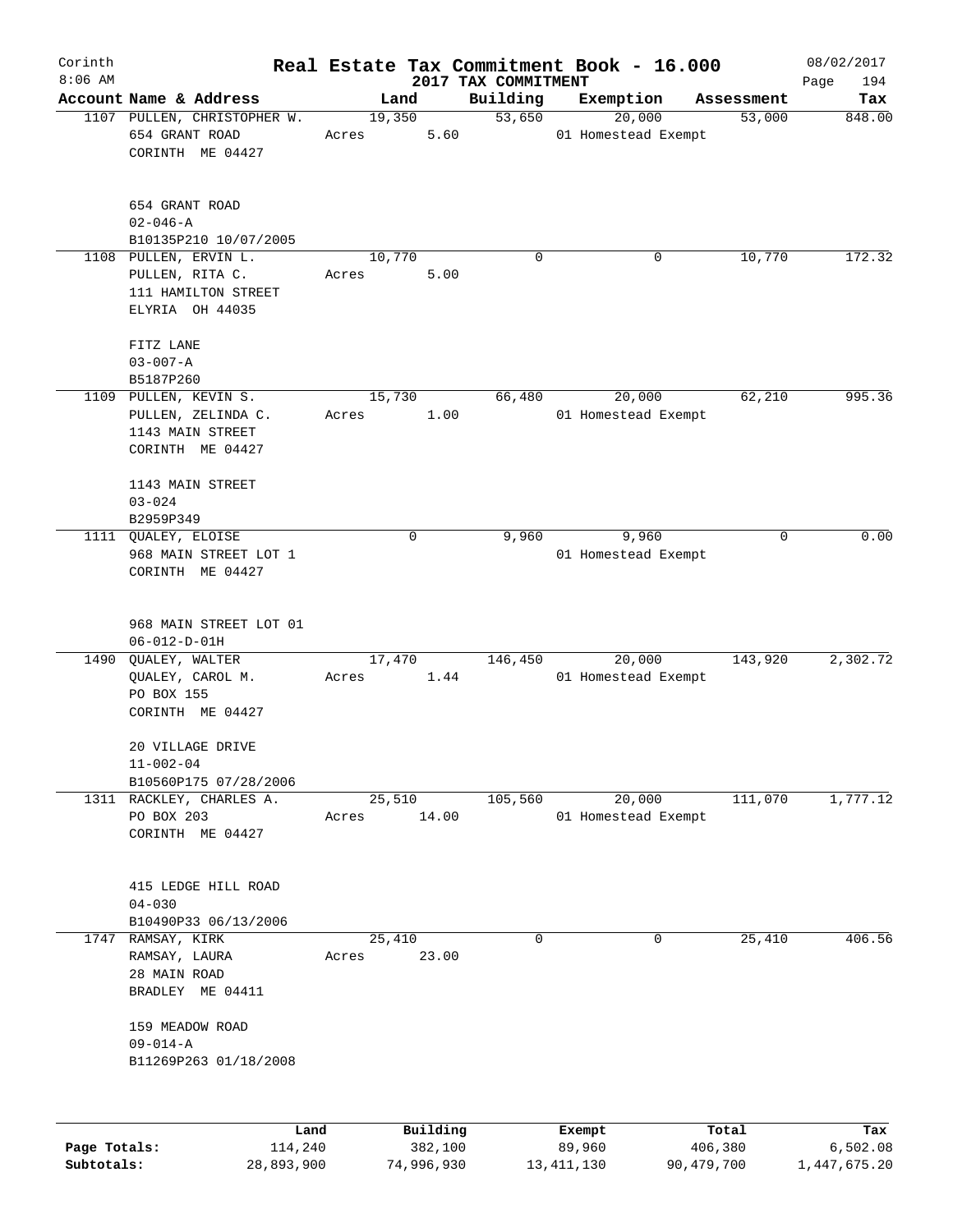| Corinth<br>$8:06$ AM |                                                                           |      |                 |             | 2017 TAX COMMITMENT | Real Estate Tax Commitment Book - 16.000 |            | 08/02/2017<br>Page<br>195 |
|----------------------|---------------------------------------------------------------------------|------|-----------------|-------------|---------------------|------------------------------------------|------------|---------------------------|
|                      | Account Name & Address                                                    |      | Land            |             | Building            | Exemption                                | Assessment | Tax                       |
|                      | 2063 RAMSEY, RAELYNN<br>301 WHITE SCHOOLHOUSE<br>ROAD<br>CORINTH ME 04427 |      |                 | $\mathbf 0$ | 8,280               | 0                                        | 8,280      | 132.48                    |
|                      | 301 WHITE SCHOOLHOUSE<br><b>ROAD</b>                                      |      |                 |             |                     |                                          |            |                           |
|                      | $06 - 015 - A - 1H$                                                       |      |                 |             |                     |                                          |            |                           |
|                      | 1849 RANKIN, JEFFERSON A.<br>71 PUDDLEDOCK ROAD                           |      | 21,840<br>Acres | 6.27        | 112,490             | 20,000<br>01 Homestead Exempt            | 114,330    | 1,829.28                  |
|                      | CORINTH ME 04427                                                          |      |                 |             |                     |                                          |            |                           |
|                      | 71 PUDDLEDOCK ROAD<br>$12 - 028 - C$                                      |      |                 |             |                     |                                          |            |                           |
|                      | B14033P120 12/09/2015                                                     |      |                 |             |                     |                                          |            |                           |
| 1050                 | RANKIN, TRAVIS<br>RANKIN, MICHELLE<br>647 BLACK ROAD<br>CORINTH ME 04427  |      |                 | $\mathbf 0$ | 28,450              | 20,000<br>01 Homestead Exempt            | 8,450      | 135.20                    |
|                      | 647 BLACK ROAD<br>$02 - 037 - 01H$                                        |      |                 |             |                     |                                          |            |                           |
|                      | 1575 RAYMOND, DARCIE<br>6 DARLING COURT<br>CORINTH ME 04427               |      |                 | 0           | 28,660              | 20,000<br>01 Homestead Exempt            | 8,660      | 138.56                    |
|                      | 6 DARLING COURT<br>$03 - 022 - 01H$                                       |      |                 |             |                     |                                          |            |                           |
| 920                  | REECE, RAYMOND D.                                                         |      | 16,890          |             | 87,900              | 20,000                                   | 84,790     | 1,356.64                  |
|                      | REECE, JEANNINE M.<br>847 STETSON ROAD<br>KENDUSKEAG ME 04450             |      | Acres           | 2.00        |                     | 01 Homestead Exempt                      |            |                           |
|                      | 57 GARLAND ROAD<br>$07 - 016 - A$                                         |      |                 |             |                     |                                          |            |                           |
|                      | B14274P144 09/07/2016<br>1606 REED, ROBERT W.                             |      | 16,940          |             | 180,520             | 20,000                                   | 177,460    | 2,839.36                  |
|                      | REED, SHARON<br>PO BOX 101<br>CORINTH ME 04427                            |      | Acres           | 1.00        |                     | 01 Homestead Exempt                      |            |                           |
|                      | 39 COUNTY ROAD<br>$08 - 013 - F$                                          |      |                 |             |                     |                                          |            |                           |
|                      | B8264P192                                                                 |      |                 |             |                     |                                          |            |                           |
|                      | 1120 REYNOLDS, JANICE M.<br>135 MAIN STREET                               |      | 14,330<br>Acres | 0.62        | 34,340              | 20,000<br>01 Homestead Exempt            | 28,670     | 458.72                    |
|                      | CORINTH ME 04427                                                          |      |                 |             |                     |                                          |            |                           |
|                      | 135 MAIN STREET<br>$17 - 004$<br>B13985P262 10/15/2015 B4291P62           |      |                 |             |                     |                                          |            |                           |
|                      |                                                                           |      |                 |             |                     |                                          |            |                           |
|                      |                                                                           | Land |                 | Building    |                     | Exempt                                   | Total      | Tax                       |

|              | Land       | Building   | Exempt     | Total      | Tax          |
|--------------|------------|------------|------------|------------|--------------|
| Page Totals: | 70,000     | 480,640    | 120,000    | 430,640    | 6,890.24     |
| Subtotals:   | 28,963,900 | 75,477,570 | 13,531,130 | 90,910,340 | 1,454,565.44 |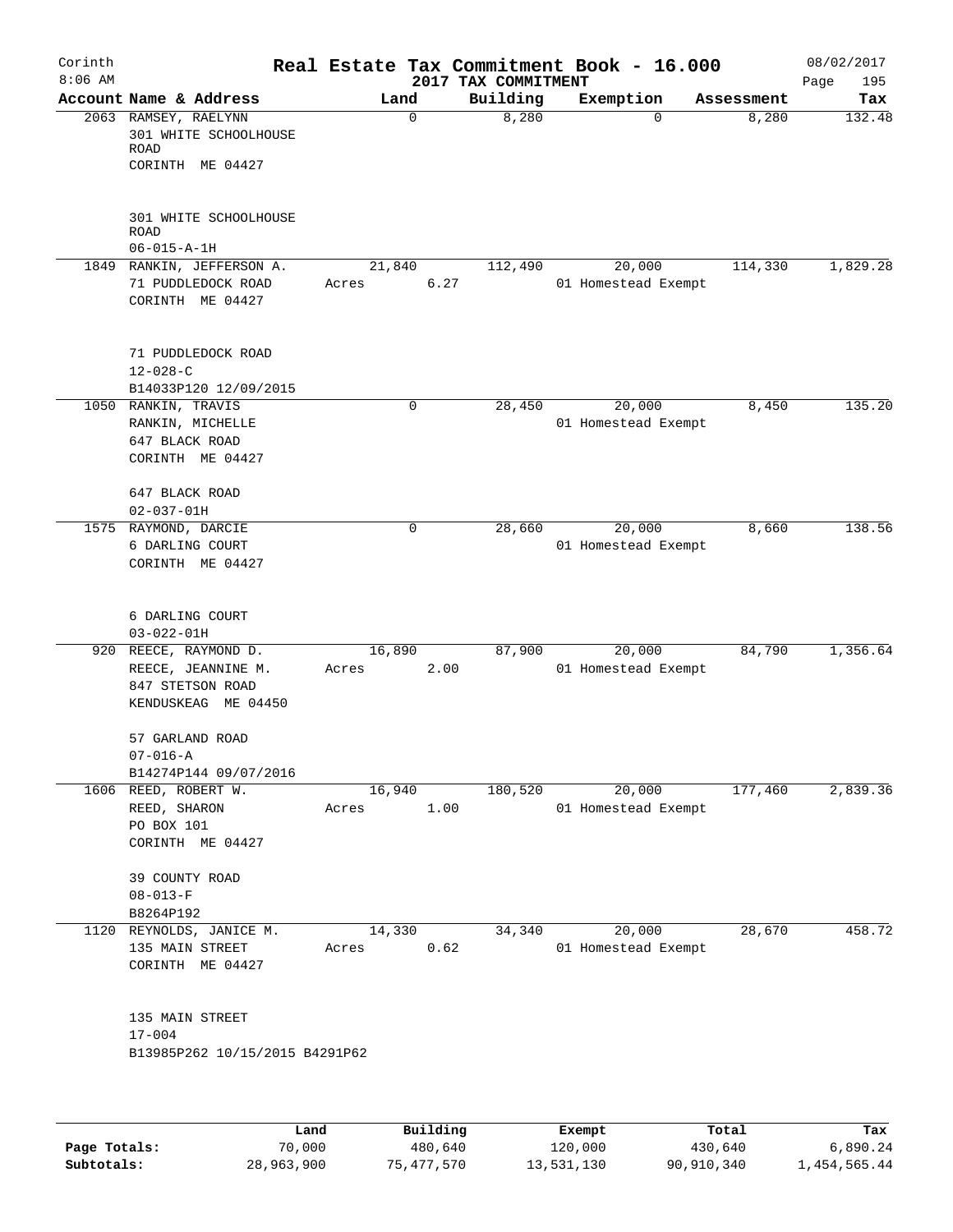| Corinth<br>$8:06$ AM       |                                                                                                       |                 |                           |                                 | Real Estate Tax Commitment Book - 16.000 |                                  | 08/02/2017                |
|----------------------------|-------------------------------------------------------------------------------------------------------|-----------------|---------------------------|---------------------------------|------------------------------------------|----------------------------------|---------------------------|
|                            | Account Name & Address                                                                                | Land            |                           | 2017 TAX COMMITMENT<br>Building |                                          |                                  | Page<br>196<br>Tax        |
|                            | 1126 REYNOLDS, PHILIP M. III<br>REYNOLDS, ARLOA L.<br>5515 NORTH 73RD LANE<br>GLENDALE AZ 85303-5229  | 38,390<br>Acres | 99.00                     | $\mathbf 0$                     | Exemption                                | Assessment<br>38,390<br>$\Omega$ | 614.24                    |
|                            | MUDGETT ROAD<br>$01 - 028$                                                                            |                 |                           |                                 |                                          |                                  |                           |
|                            | B2946P271                                                                                             |                 |                           |                                 |                                          |                                  |                           |
|                            | 1151 RICE, ROBERT P<br>RICE, CHRISTINE M.<br>555 MUDGETT ROAD<br>CORINTH ME 04427                     | 15,730<br>Acres | 1.00                      | 86,880                          | 20,000<br>01 Homestead Exempt            | 82,610                           | 1,321.76                  |
|                            | 555 MUDGETT ROAD<br>$02 - 036 - A$                                                                    |                 |                           |                                 |                                          |                                  |                           |
|                            | B10688P226 10/20/2006<br>1533 RICHARDS, GAYLE A.                                                      | 48,890          |                           | 109,130                         | 20,000                                   | 138,020                          | 2, 208.32                 |
|                            | (Heirs of)<br>RICHARDS JR, CLYDE E.<br>1487 MAIN STREET<br>CORINTH ME 04427                           | Acres           | 26.21                     |                                 | 01 Homestead Exempt                      |                                  |                           |
|                            | 1485 MAIN STREET<br>$03 - 048$<br>B10105P314 09/21/2005                                               |                 |                           |                                 |                                          |                                  |                           |
|                            | 1136 RICHARDS, JOAN A.<br>RICHARDS, WILLIAM A.<br>P.O. BOX 142<br>CORINTH ME 04427                    | 16,910<br>Acres | 2.02                      | 70,830                          | 20,000<br>01 Homestead Exempt            | 67,740                           | 1,083.84                  |
|                            | 532 TATE ROAD<br>$06 - 023 - 01$<br>B8879P204                                                         |                 |                           |                                 |                                          |                                  |                           |
|                            | 1039 RIGGI, CHARLES M.<br>RIGGI, ELAINE J. (HEIRS Acres<br>OF)<br>191 HUDSON ROAD<br>CORINTH ME 04427 | 17,390          | 1.37                      | 91,000                          | 20,000<br>01 Homestead Exempt            | 88,390                           | 1,414.24                  |
|                            | 191 HUDSON ROAD<br>$08 - 041$<br>B10962P93 05/18/2007 B8198P40                                        |                 |                           |                                 |                                          |                                  |                           |
|                            | 276 RILEY, RONALD J.<br>28 BROOKSIDE LANE<br>CORINTH ME 04427                                         | 20,410<br>Acres | 5.03                      | 58,160                          | 20,000<br>01 Homestead Exempt            | 58,570                           | 937.12                    |
|                            | 28 BROOKSIDE LANE<br>$04 - 036 - D$<br>B8145P304                                                      |                 |                           |                                 |                                          |                                  |                           |
|                            | 1787 RINGO, LLC<br>689 MAIN STREET<br>CORINTH ME 04427                                                | 23,470<br>Acres | 4.03                      | 1,421,330                       |                                          | 1,444,800<br>0                   | 23, 116.80                |
|                            | 689 MAIN STREET<br>$05 - 033 - A$<br>B13737P41 12/30/2014                                             |                 |                           |                                 |                                          |                                  |                           |
|                            | Land                                                                                                  |                 | Building                  |                                 | Exempt                                   | Total                            | Tax                       |
| Page Totals:<br>Subtotals: | 181,190<br>29, 145, 090                                                                               |                 | 1,837,330<br>77, 314, 900 |                                 | 100,000<br>13,631,130                    | 1,918,520<br>92,828,860          | 30,696.32<br>1,485,261.76 |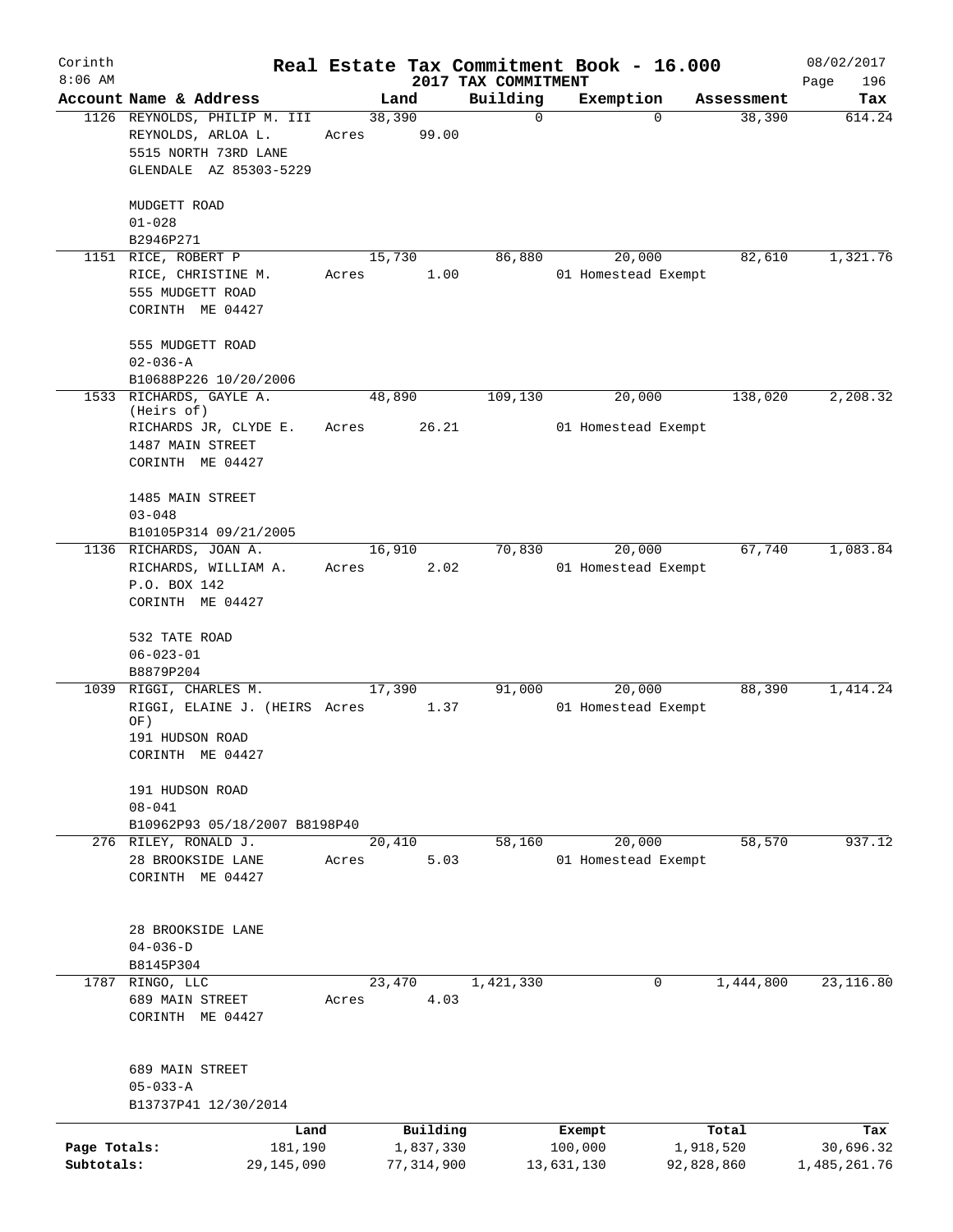| Corinth      |                                                                                         |                 |          |                                 | Real Estate Tax Commitment Book - 16.000 |            | 08/02/2017         |
|--------------|-----------------------------------------------------------------------------------------|-----------------|----------|---------------------------------|------------------------------------------|------------|--------------------|
| $8:06$ AM    | Account Name & Address                                                                  | Land            |          | 2017 TAX COMMITMENT<br>Building | Exemption                                | Assessment | 197<br>Page<br>Tax |
|              | 1387 RINKS, ADAM M.                                                                     | 21,870          |          | 45,840                          | 20,000                                   | 47,710     | 763.36             |
|              | PO BOX 134<br>CORINTH ME 04427                                                          | Acres           | 6.29     |                                 | 01 Homestead Exempt                      |            |                    |
|              | 160 TATE ROAD<br>$09 - 024$                                                             |                 |          |                                 |                                          |            |                    |
|              | B13021P171 10/26/2012                                                                   |                 |          |                                 |                                          |            |                    |
|              | 1130 RINKS, GORDON C.<br>RINKS, GEORGIA M.<br>P.O. BOX 134<br>CORINTH ME 04427          | 16,940<br>Acres | 1.00     | 71,350                          | 0                                        | 88,290     | 1,412.64           |
|              | 20 HAYMAN DRIVE<br>$05 - 042 - 05$<br>B4466P294                                         |                 |          |                                 |                                          |            |                    |
|              | 1763 ROBERTS II, WILLIAM E.<br>624 GRANT ROAD<br>CORINTH ME 04427                       | 21,870<br>Acres | 8.00     | 75,230                          | 0                                        | 97,100     | 1,553.60           |
|              | 624 GRANT ROAD<br>$02 - 047 - B$<br>B13056P171 12/28/2012                               |                 |          |                                 |                                          |            |                    |
|              | 1131 ROBERTS JR, FRED S.<br>KING, BARBARA A.<br>788 HUDSON ROAD<br>CORINTH ME 04427     | 19,480<br>Acres | 4.23     | 42,660                          | 20,000<br>01 Homestead Exempt            | 42,140     | 674.24             |
|              | 788 HUDSON ROAD<br>$12 - 031$<br>B10638P26 08/22/2006                                   |                 |          |                                 |                                          |            |                    |
|              | 1132 ROBERTS JR, FRED S.<br>788 HUDSON ROAD<br>CORINTH ME 04427                         | 32,620<br>Acres | 76.78    | 0                               | 0                                        | 32,620     | 521.92             |
|              | HUDSON ROAD<br>$12 - 032$<br>B6915P10 12/21/1998                                        |                 |          |                                 |                                          |            |                    |
|              | 414 ROBERTS JR., FRED S.<br>788 HUDSON ROAD<br>CORINTH ME 04427                         | 35,380<br>Acres | 83.77    | 24,810                          | 0                                        | 60,190     | 963.04             |
|              | HUDSON ROAD<br>$12 - 031 - A$                                                           |                 |          |                                 |                                          |            |                    |
|              | B6915P10 12/21/1998<br>383 ROBERTS, SARAH<br>344 MAIN STREET LOT 35<br>CORINTH ME 04427 |                 | 0        | 25,280                          | 20,000<br>01 Homestead Exempt            | 5,280      | 84.48              |
|              | 344 MAIN STREET LOT 35<br>$08 - 003 - 35H$                                              |                 |          |                                 |                                          |            |                    |
|              | Land                                                                                    |                 | Building |                                 | Exempt                                   | Total      | Tax                |
| Page Totals: | 148,160                                                                                 |                 | 285,170  |                                 | 60,000                                   | 373,330    | 5,973.28           |

**Subtotals:** 29,293,250 77,600,070 13,691,130 93,202,190 1,491,235.04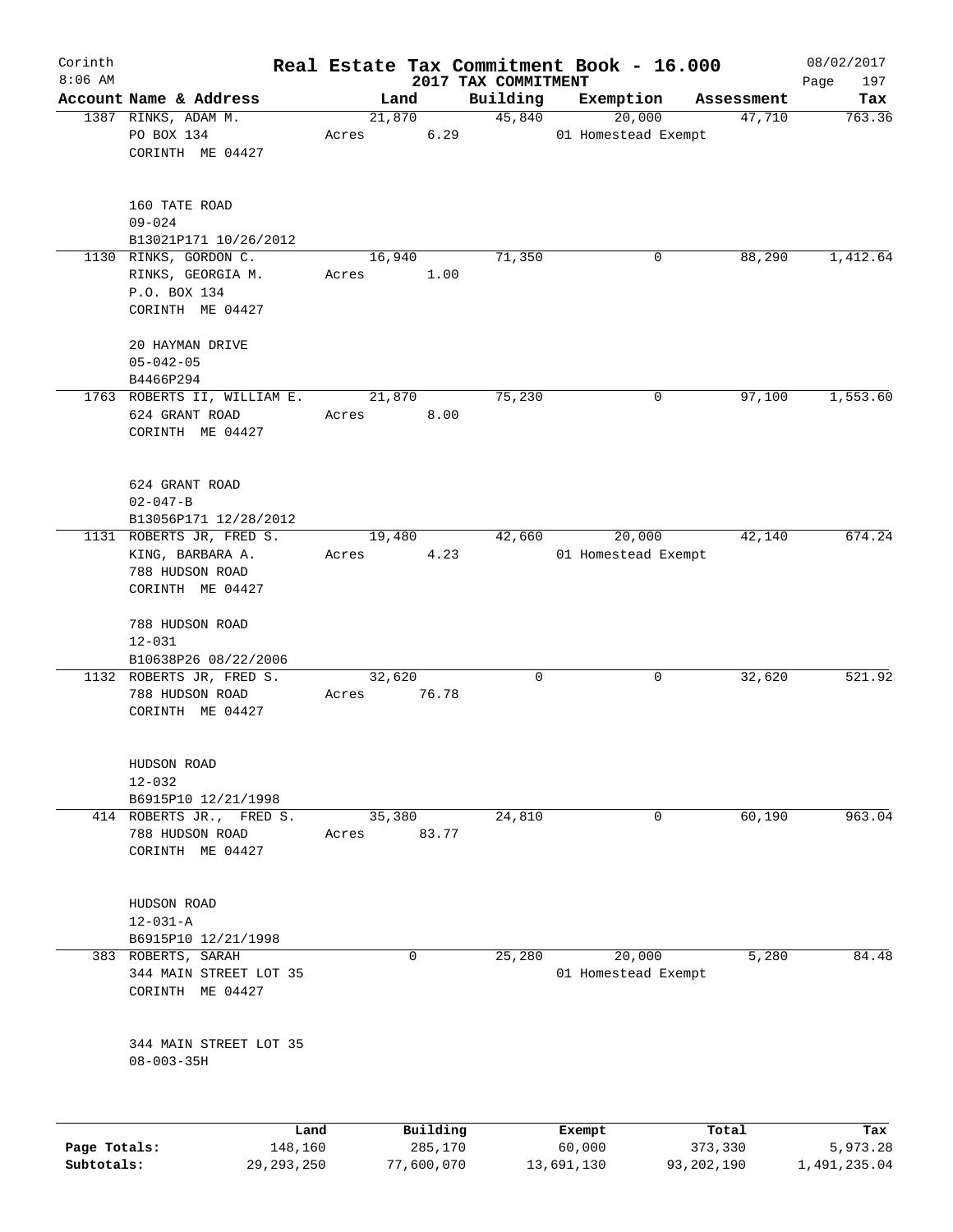| Corinth      |                                                         |       |                     |                                 | Real Estate Tax Commitment Book - 16.000 |                  | 08/02/2017         |
|--------------|---------------------------------------------------------|-------|---------------------|---------------------------------|------------------------------------------|------------------|--------------------|
| $8:06$ AM    | Account Name & Address                                  |       | Land                | 2017 TAX COMMITMENT<br>Building | Exemption                                | Assessment       | 198<br>Page<br>Tax |
|              | 786 ROBERTSON (YOUNT),<br>HEATHER L.                    |       | 19,910              | 83,090                          | $\Omega$                                 | 103,000          | 1,648.00           |
|              | 45 Remick Rd                                            | Acres | 4.60                |                                 |                                          |                  |                    |
|              | Ellsworth ME 04605                                      |       |                     |                                 |                                          |                  |                    |
|              | 14 RIDGE ROAD                                           |       |                     |                                 |                                          |                  |                    |
|              | $11 - 031$                                              |       |                     |                                 |                                          |                  |                    |
|              | B12130P36 05/11/2010<br>2089 ROBINSON, BROCKE           |       | 0                   |                                 | 16,620                                   | $\Omega$         | 0.00               |
|              | 619 HUDSON ROAD                                         |       |                     | 16,620                          | 01 Homestead Exempt                      |                  |                    |
|              | CORINTH ME 04427                                        |       |                     |                                 |                                          |                  |                    |
|              | 619 HUDSON ROAD                                         |       |                     |                                 |                                          |                  |                    |
|              | $12 - 039 - H$                                          |       |                     |                                 |                                          |                  |                    |
|              | 965 ROBINSON, CLARENCE                                  |       | 26,050              | $\mathbf 0$                     | 0                                        | 26,050           | 416.80             |
|              | ROBINSON, SUSAN                                         | Acres | 23.73               |                                 |                                          |                  |                    |
|              | 16 PHEASANT WAY<br>HERMON ME 04401                      |       |                     |                                 |                                          |                  |                    |
|              |                                                         |       |                     |                                 |                                          |                  |                    |
|              | <b>MAIN STREET</b>                                      |       |                     |                                 |                                          |                  |                    |
|              | $03 - 034$                                              |       |                     |                                 |                                          |                  |                    |
|              | B11868P193 07/31/2009                                   |       |                     |                                 |                                          |                  |                    |
|              | 1662 ROBINSON, RALPH F.                                 |       | 16,900              | 78,670                          | 20,000                                   | 75,570           | 1,209.12           |
|              | ROBINSON, EDITH M.                                      | Acres | 2.01                |                                 | 01 Homestead Exempt                      |                  |                    |
|              | 261 WHITE SCHOOLHOUSE<br>ROAD                           |       |                     |                                 |                                          |                  |                    |
|              | CORINTH ME 04427                                        |       |                     |                                 |                                          |                  |                    |
|              | 261 WHITE SCHOOLHOUSE<br>ROAD                           |       |                     |                                 |                                          |                  |                    |
|              | $06 - 015 - B$                                          |       |                     |                                 |                                          |                  |                    |
|              | B11167P123 10/15/2007 B7424P271<br>1141 ROCKWELL, FLOYD |       | 6,650               | 2,500                           | 0                                        | 9,150            | 146.40             |
|              | PO BOX 33                                               | Acres | 0.50                |                                 |                                          |                  |                    |
|              | CORINTH ME 04427                                        |       |                     |                                 |                                          |                  |                    |
|              | 191 MAIN STREET                                         |       |                     |                                 |                                          |                  |                    |
|              | $17 - 001$                                              |       |                     |                                 |                                          |                  |                    |
|              | B14128P159 03/25/2016<br>1140 ROCKWELL, FLOYD           |       | 12,100              | 9,870                           | $\mathbf 0$                              | 21,970           | 351.52             |
|              | ROCKWELL, VIOLETTE B.                                   | Acres | 1.18                |                                 |                                          |                  |                    |
|              | P. O. BOX 33                                            |       |                     |                                 |                                          |                  |                    |
|              | CORINTH ME 04427                                        |       |                     |                                 |                                          |                  |                    |
|              | <b>MAIN STREET</b>                                      |       |                     |                                 |                                          |                  |                    |
|              | $17 - 010 - A$                                          |       |                     |                                 |                                          |                  |                    |
|              | B3113P62                                                |       |                     |                                 |                                          |                  |                    |
| 1139         | ROCKWELL, FLOYD                                         |       | 16,520              | 17,160                          | 20,000                                   | 13,680           | 218.88             |
|              | P.O. BOX 33                                             | Acres | 0.93                |                                 | 01 Homestead Exempt                      |                  |                    |
|              | CORINTH ME 04427                                        |       |                     |                                 |                                          |                  |                    |
|              | 195 MAIN STREET                                         |       |                     |                                 |                                          |                  |                    |
|              | $17 - 001 - 01$<br>B10358P111 03/24/2006                |       |                     |                                 |                                          |                  |                    |
|              |                                                         |       |                     |                                 |                                          |                  |                    |
| Page Totals: | 98,130                                                  | Land  | Building<br>207,910 |                                 | Exempt<br>56,620                         | Total<br>249,420 | Tax<br>3,990.72    |
| Subtotals:   | 29, 391, 380                                            |       | 77,807,980          |                                 | 13,747,750                               | 93,451,610       | 1,495,225.76       |
|              |                                                         |       |                     |                                 |                                          |                  |                    |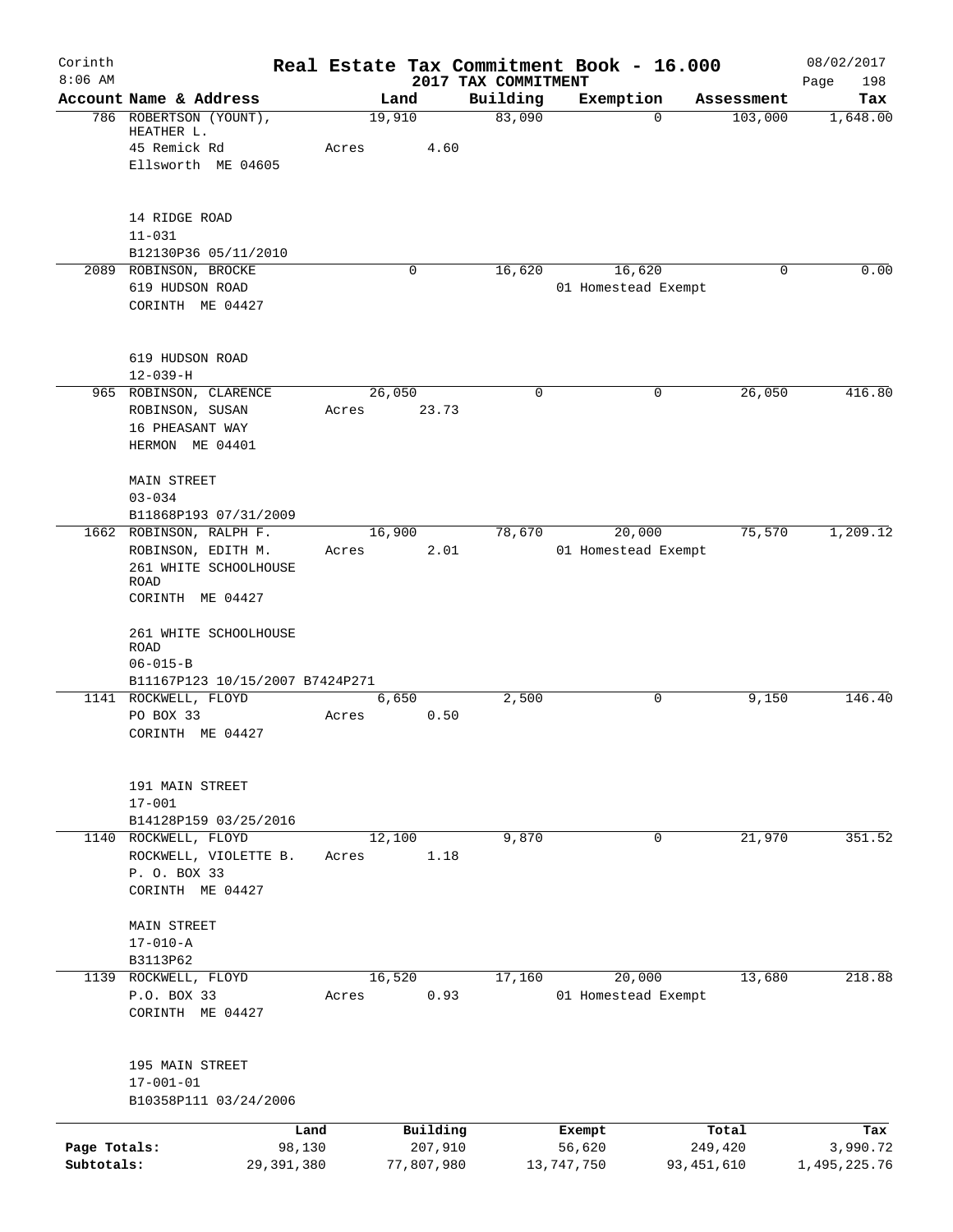| Corinth<br>$8:06$ AM |                                                                                                                                                               |                 |       | 2017 TAX COMMITMENT | Real Estate Tax Commitment Book - 16.000 |            | 08/02/2017<br>Page<br>199 |
|----------------------|---------------------------------------------------------------------------------------------------------------------------------------------------------------|-----------------|-------|---------------------|------------------------------------------|------------|---------------------------|
|                      | Account Name & Address                                                                                                                                        |                 | Land  | Building            | Exemption                                | Assessment | Tax                       |
|                      | 1338 ROCKWELL, FLOYD LESLIE<br>PO BOX 33<br>CORINTH ME 04427                                                                                                  | 16,170<br>Acres | 39.00 | 22,960              | $\Omega$                                 | 39,130     | 626.08                    |
|                      | MARSH ROAD N/F OFF<br>$09 - 011$<br>B13420P63 12/12/2013                                                                                                      |                 |       |                     |                                          |            |                           |
|                      | 938 ROCKWELL, NORMAN E. &<br>GLENDA J. LIVING TRUST<br>18 MARSH ROAD<br>CORINTH ME 04427                                                                      | 16,020<br>Acres | 1.25  | 44,170              | 0                                        | 60,190     | 963.04                    |
|                      | 18 MARSH ROAD<br>$09 - 002 - B$<br>B12745P343 02/13/2012                                                                                                      |                 |       |                     |                                          |            |                           |
|                      | 1146 ROGERS, D. LYNN<br>842 MUDGETT RD<br>LEVANT ME 04456                                                                                                     | 11,420<br>Acres | 2.50  | 0                   | 0                                        | 11,420     | 182.72                    |
|                      | MUDGETT ROAD<br>$01 - 044 - B$<br>B8211P303                                                                                                                   |                 |       |                     |                                          |            |                           |
|                      | 1148 ROLLAND, JOSHUA S.<br>1127 MAIN STREET<br>CORINTH ME 04427                                                                                               | 16,640<br>Acres | 1.78  | 34,720              | 20,000<br>01 Homestead Exempt            | 31,360     | 501.76                    |
|                      | 1127 MAIN STREET<br>$03 - 023 - A$<br>B11790P117 05/29/2009                                                                                                   |                 |       |                     |                                          |            |                           |
|                      | 643 ROLLINS, JENNIFER<br>16 COUNTY ROAD<br>CORINTH ME 04427                                                                                                   | 16,940<br>Acres | 1.00  | 147,590             | 0                                        | 164,530    | 2,632.48                  |
|                      | 16 COUNTY ROAD<br>$08 - 014 - A$<br>B14195P271 06/29/2016                                                                                                     |                 |       |                     |                                          |            |                           |
|                      | 1149 ROLLINS, MICHAEL G.<br>ROLLINS, DIANE T.<br>296 WHITE SCHOOLHOUSE<br>ROAD<br>CORINTH ME 04427<br>296 WHITE SCHOOLHOUSE<br>ROAD<br>$08 - 032$<br>B3861P19 | 27,330<br>Acres | 11.00 | 140,960             | 20,000<br>01 Homestead Exempt            | 148,290    | 2,372.64                  |

|              | Land       | Building   | Exempt     | Total      | Tax          |
|--------------|------------|------------|------------|------------|--------------|
| Page Totals: | 104,520    | 390,400    | 40,000     | 454,920    | 7,278.72     |
| Subtotals:   | 29,495,900 | 78,198,380 | 13,787,750 | 93,906,530 | 1,502,504.48 |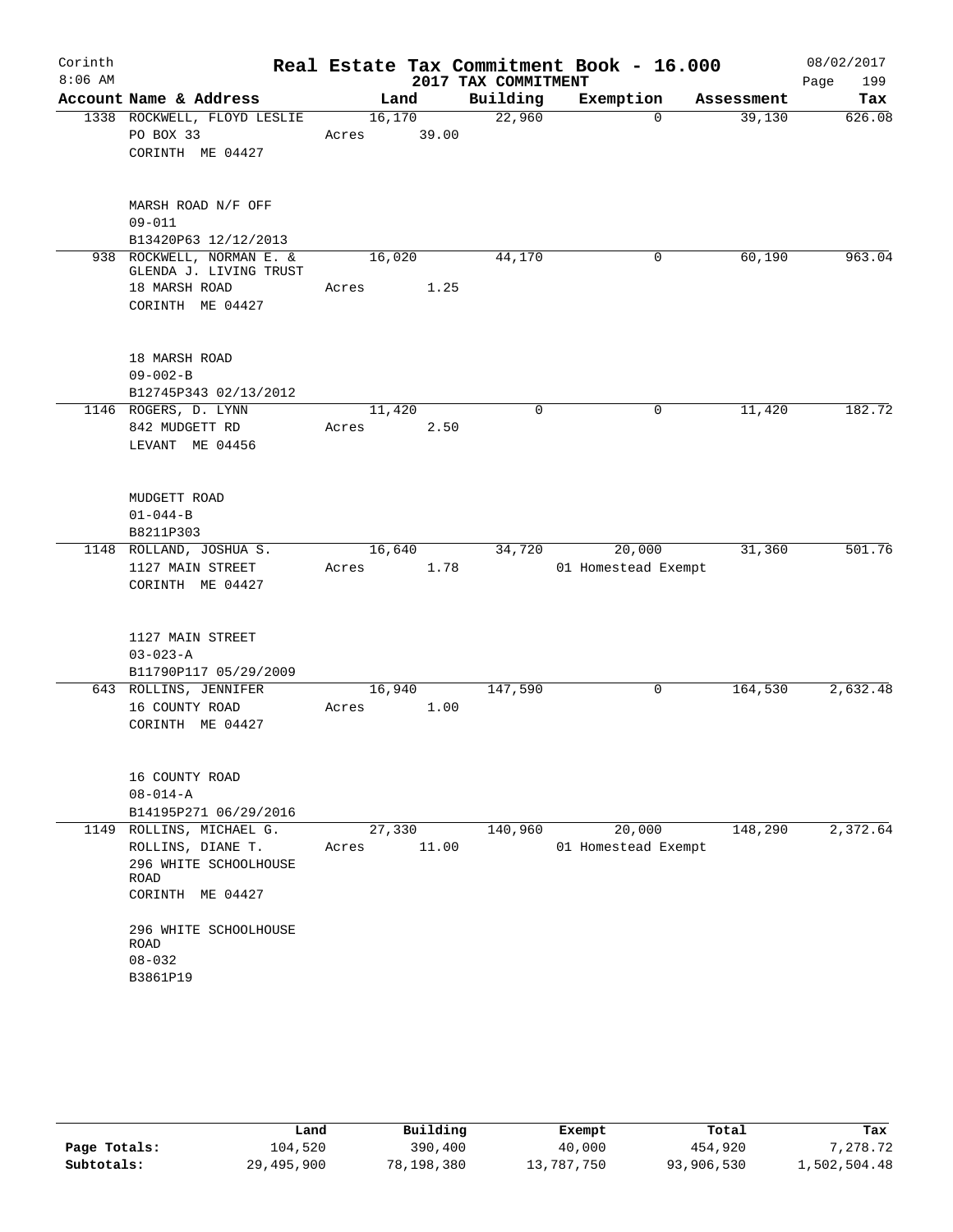| Corinth                    |                                                                                         |       |                                   |                     | Real Estate Tax Commitment Book - 16.000 |                                | 08/02/2017                       |
|----------------------------|-----------------------------------------------------------------------------------------|-------|-----------------------------------|---------------------|------------------------------------------|--------------------------------|----------------------------------|
| $8:06$ AM                  |                                                                                         |       |                                   | 2017 TAX COMMITMENT |                                          |                                | 200<br>Page                      |
|                            | Account Name & Address                                                                  |       | Land                              | Building            | Exemption                                | Assessment                     | Tax                              |
|                            | 1156 ROWE JR, MONCENA R.<br>44 HARVEY HIGHLANDS<br>CORINTH ME 04427                     | Acres | 24,640<br>5.00                    | 194,200             | $\mathbf 0$                              | 218,840                        | 3,501.44                         |
|                            | 774 MAIN STREET<br>$05 - 039 - B$                                                       |       |                                   |                     |                                          |                                |                                  |
|                            | B5903P18                                                                                |       |                                   |                     |                                          |                                |                                  |
|                            | 694 ROWE JR, MONCENA R.<br>ROWE, ESTELLE M.<br>44 HARVEY HIGHLANDS<br>CORINTH ME 04427  | Acres | 17,070<br>1.11                    | 173,400             | 20,000<br>01 Homestead Exempt            | 170,470                        | 2,727.52                         |
|                            | 44 HARVEY HIGHLANDS<br>$11 - 020 - 09$<br>B11609P136 12/11/2008                         |       |                                   |                     |                                          |                                |                                  |
|                            | 1155 ROWE JR, MONCENA R.<br>ROWE, ESTELLE M.<br>44 HARVEY HIGHLANDS<br>CORINTH ME 04427 | Acres | 16,940<br>1.00                    | 97,490              | 0                                        | 114,430                        | 1,830.88                         |
|                            | 35 HUDSON ROAD<br>$15 - 033$<br>B2030P385                                               |       |                                   |                     |                                          |                                |                                  |
| 549                        | ROWE, ASHLEY N. JR.<br>ROWE, MARIA<br>116 MCCARD ROAD<br>CORINTH ME 04427               | Acres | 22,440<br>6.78                    | 175,250             | 20,000<br>01 Homestead Exempt            | 177,690                        | 2,843.04                         |
|                            | 116 MCCARD ROAD<br>$01 - 034$<br>B12884P146 07/13/2012                                  |       |                                   |                     |                                          |                                |                                  |
|                            | 735 ROY, JORDYN<br>361 HUDSON ROAD<br>CORINTH ME 04427                                  |       | 0                                 | 14,200              | 14,200<br>01 Homestead Exempt            | 0                              | 0.00                             |
|                            | 361 HUDSON ROAD<br>$09 - 002 - A - 1H$                                                  |       |                                   |                     |                                          |                                |                                  |
| 1158                       | ROY, MARK L.<br>21 TATE ROAD<br>CORINTH ME 04427                                        | Acres | 16,890<br>2.00                    | 70,580              | 20,000<br>01 Homestead Exempt            | 67,470                         | 1,079.52                         |
|                            | 21 TATE ROAD<br>$12 - 036$<br>B3902P325                                                 |       |                                   |                     |                                          |                                |                                  |
|                            | 24 RTA2, LLC                                                                            |       | 15,730                            | $\mathbf 0$         | 0                                        | 15,730                         | 251.68                           |
|                            | 72 EXETER ROAD<br>CORINTH ME 04427                                                      | Acres | 1.00                              |                     |                                          |                                |                                  |
|                            | 254 WHITE SCHOOLHOUSE<br>ROAD<br>$08 - 030 - B$<br>B13862P299 06/02/2015                |       |                                   |                     |                                          |                                |                                  |
|                            |                                                                                         |       |                                   |                     |                                          |                                |                                  |
| Page Totals:<br>Subtotals: | Land<br>113,710<br>29,609,610                                                           |       | Building<br>725,120<br>78,923,500 |                     | Exempt<br>74,200<br>13,861,950           | Total<br>764,630<br>94,671,160 | Tax<br>12,234.08<br>1,514,738.56 |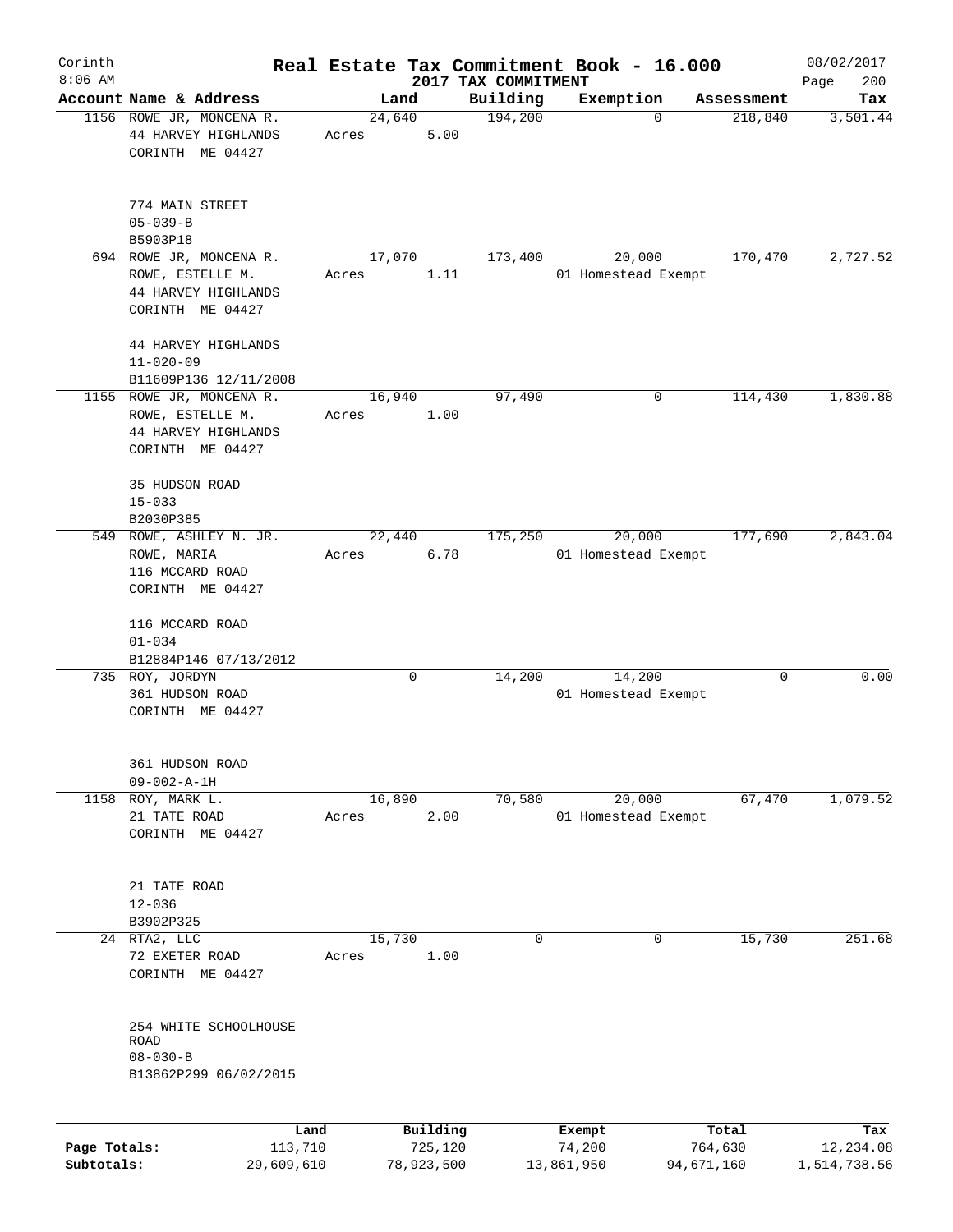| Corinth                    |                                                                                    |                       |       |                         |                     | Real Estate Tax Commitment Book - 16.000 |                       | 08/02/2017               |
|----------------------------|------------------------------------------------------------------------------------|-----------------------|-------|-------------------------|---------------------|------------------------------------------|-----------------------|--------------------------|
| $8:06$ AM                  |                                                                                    |                       |       |                         | 2017 TAX COMMITMENT |                                          |                       | Page<br>201              |
|                            | Account Name & Address<br>1162 RUDZINSKI, ANDREW F.                                |                       |       | Land<br>29,880          | Building<br>67,500  | Exemption<br>20,000                      | Assessment<br>77,380  | Tax                      |
|                            | 556 GRANT ROAD<br>CORINTH ME 04427                                                 |                       | Acres | 42.50                   |                     | 01 Homestead Exempt                      |                       | 1,238.08                 |
|                            | 556 GRANT ROAD<br>$02 - 051$<br>B3564P333 08/13/1984                               |                       |       |                         |                     |                                          |                       |                          |
|                            | 1160 RUDZINSKI, ANDREW F.                                                          |                       |       | 18,450                  | 0                   | 0                                        | 18,450                | 295.20                   |
|                            | RUDZINSKI, SANDRA L.<br>556 GRANT ROAD<br>CORINTH ME 04427                         |                       | Acres | 10.50                   |                     |                                          |                       |                          |
|                            | GRANT ROAD<br>$02 - 044 - 18 - A$<br>B3227P286                                     |                       |       |                         |                     |                                          |                       |                          |
|                            | 1161 RUDZINSKI, ANDREW F.                                                          |                       |       | 15,070                  | 0                   | 0                                        | 15,070                | 241.12                   |
|                            | RUDZINSKI, SANDRA L.<br>556 GRANT ROAD<br>CORINTH ME 04427                         |                       | Acres | 10.00                   |                     |                                          |                       |                          |
|                            | GRANT ROAD<br>$02 - 044$                                                           |                       |       |                         |                     |                                          |                       |                          |
|                            | B3462P312                                                                          |                       |       |                         |                     |                                          |                       |                          |
| 1520                       | RUMNEY, JOYCE<br>RUMNEY, RAYMOND (HEIRS<br>OF)                                     |                       | Acres | 18,400<br>3.30          | 32,490              | 26,000<br>01 Homestead Exempt            | 24,890                | 398.24                   |
|                            | 482 LEDGE HILL RD<br>CORINTH ME 04427                                              |                       |       |                         |                     | 31 Vetrans Widow                         |                       |                          |
|                            | 482 LEDGE HILL ROAD<br>$04 - 032 - A$                                              |                       |       |                         |                     |                                          |                       |                          |
|                            | B10176P122 04/28/2004                                                              |                       |       |                         |                     |                                          |                       |                          |
|                            | 39 RUSHLOW, COREY S.<br>RUSHLOW, JESSICA L.<br>780 MUDGETT RD.<br>CORINTH ME 04427 |                       | Acres | 15,730<br>1.00          | 119,010             | 20,000<br>01 Homestead Exempt            | 114,740               | 1,835.84                 |
|                            | 789 MUDGETT ROAD<br>$02 - 002 - D$<br>B9643P196 11/22/2004                         |                       |       |                         |                     |                                          |                       |                          |
|                            | 1507 RYAN, DARRELL W.<br>RYAN, DEBORAH L.<br>230 MCCARD ROAD<br>CORINTH ME 04427   |                       | Acres | 18,310<br>3.22          | 89,120              | 20,000<br>01 Homestead Exempt            | 87,430                | 1,398.88                 |
|                            | 230 MCCARD ROAD<br>$01 - 024$                                                      |                       |       |                         |                     |                                          |                       |                          |
|                            | B13316P345 08/30/2013<br>1926 RYDER JR, DENNIS C.                                  |                       |       | 10,840                  | $\mathbf 0$         | 0                                        | 10,840                | 173.44                   |
|                            | RYDER, TERESA M.<br>220 NOTCH ROAD<br>CORINTH ME 04427                             |                       | Acres | 2.00                    |                     |                                          |                       |                          |
|                            | NOTCH ROAD<br>$04 - 041 - B - 01$<br>B13058P140 12/26/2013                         |                       |       |                         |                     |                                          |                       |                          |
|                            |                                                                                    | Land                  |       | Building                |                     | Exempt                                   | Total                 | Tax                      |
| Page Totals:<br>Subtotals: |                                                                                    | 126,680<br>29,736,290 |       | 308,120<br>79, 231, 620 |                     | 86,000<br>13,947,950                     | 348,800<br>95,019,960 | 5,580.80<br>1,520,319.36 |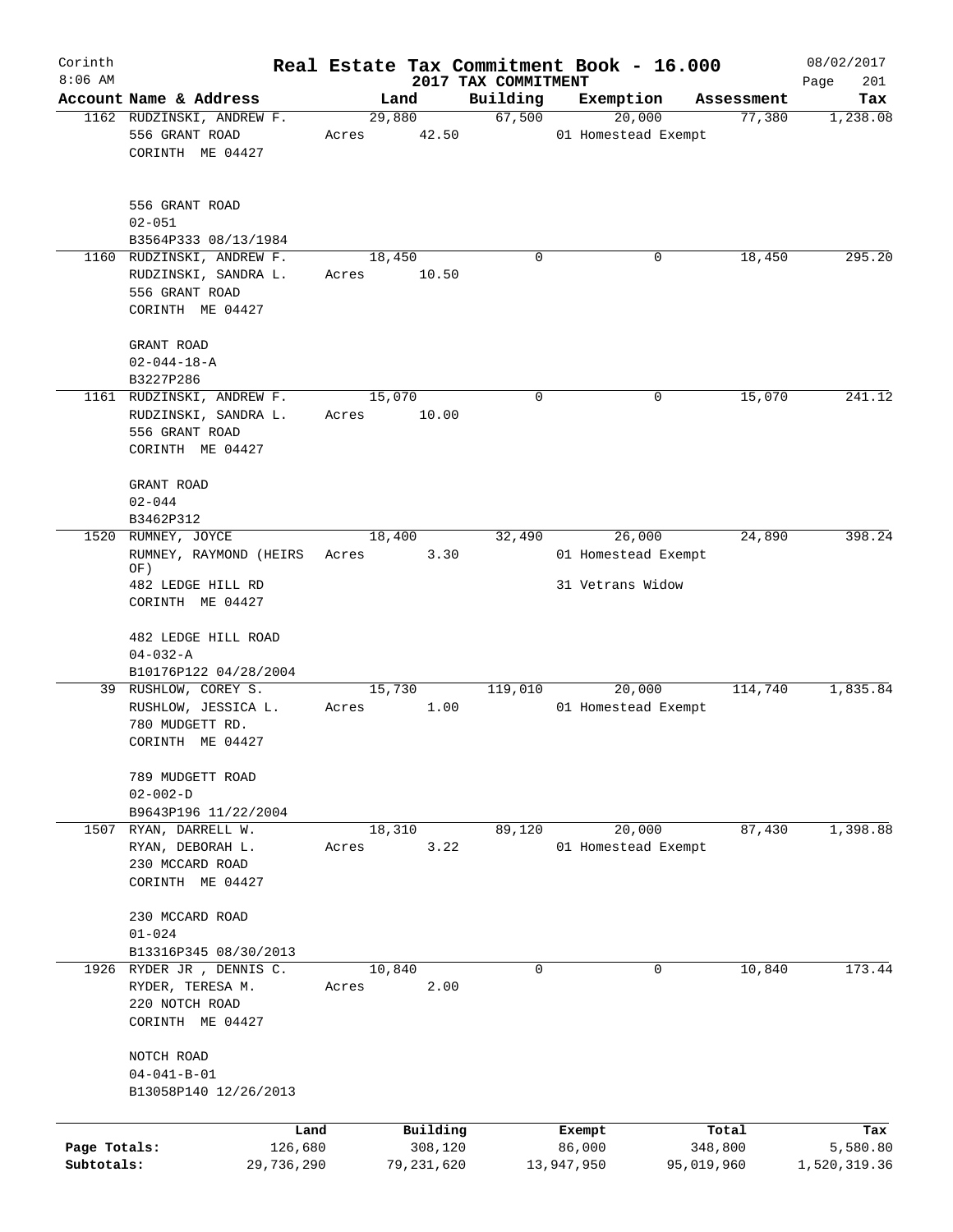| Corinth<br>$8:06$ AM |                                                                                                                                                              |                      | 2017 TAX COMMITMENT         | Real Estate Tax Commitment Book - 16.000 |            | 08/02/2017<br>202<br>Page |
|----------------------|--------------------------------------------------------------------------------------------------------------------------------------------------------------|----------------------|-----------------------------|------------------------------------------|------------|---------------------------|
|                      | Account Name & Address                                                                                                                                       | Land                 | Building                    | Exemption                                | Assessment | Tax                       |
|                      | 944 RYDER JR, DENNIS C.<br>RYDER, TERESA M.<br>220 NOTCH ROAD<br>CORINTH ME 04427                                                                            | 16,890<br>Acres 2.00 | 18,370                      | 20,000<br>01 Homestead Exempt            | 15,260     | 244.16                    |
|                      | 220 NOTCH ROAD<br>$04 - 041 - B$                                                                                                                             |                      |                             |                                          |            |                           |
|                      | B13058P140 12/26/2013                                                                                                                                        |                      |                             |                                          | 0          | 0.00                      |
|                      | 27 S.A.D. #64<br>PO BOX 279<br>CORINTH ME 04427                                                                                                              | 14.00<br>Acres       | 100,000 1,467,230 1,567,230 | 43 Municipal                             |            |                           |
|                      | 408 MAIN STREET<br>$13 - 009$                                                                                                                                |                      |                             |                                          |            |                           |
|                      | 1183 S.A.D. #64                                                                                                                                              |                      | 46,800 20,653,000           | 20,699,800                               | $\Omega$   | 0.00                      |
|                      | PO BOX 279<br>CORINTH ME 04427                                                                                                                               | Acres 76.00          |                             | 43 Municipal                             |            |                           |
|                      | 118 MAIN STREET<br>$11 - 019 - B$<br>B4382P297                                                                                                               |                      |                             |                                          |            |                           |
|                      | 1182 S.A.D. #64                                                                                                                                              | 11,850               |                             | 61,600 73,450                            | 0          | 0.00                      |
|                      | PO BOX 279<br>CORINTH ME 04427                                                                                                                               | Acres 0.36           |                             | 43 Municipal                             |            |                           |
|                      | 410 MAIN STREET<br>$13 - 010$                                                                                                                                |                      |                             |                                          |            |                           |
|                      | B4180P281                                                                                                                                                    |                      |                             |                                          |            |                           |
|                      | 2036 S.A.D. #64<br>CORINTH ME 04427                                                                                                                          | 0                    | $\Omega$                    | $\Omega$<br>43 Municipal                 | $\Omega$   | 0.00                      |
|                      | <b>MAIN STREET</b>                                                                                                                                           |                      |                             |                                          |            |                           |
|                      | $13 - 012 - A$                                                                                                                                               |                      |                             |                                          |            |                           |
|                      | 2033 S.A.D. #64<br>PO BOX 279<br>CORINTH ME 04427                                                                                                            | 0                    | $\Omega$                    | $\Omega$<br>43 Municipal                 | 0          | 0.00                      |
|                      | <b>MAIN STREET</b><br>$08 - 010 - A$                                                                                                                         |                      |                             |                                          |            |                           |
| 347                  | SANBORN, RAYMOND B.<br>SANBORN, ELLEN M.<br>744 SIMPSON CORNER ROAD<br>DIXMONT ME 04932-3330<br>329 WEST CORINTH ROAD<br>$04 - 036$<br>B14157P153 05/23/2016 | 33,590<br>Acres      | 54,880<br>25.80             | 20,000<br>01 Homestead Exempt            | 68,470     | 1,095.52                  |
|                      |                                                                                                                                                              |                      |                             |                                          |            |                           |

|              | Land       | Building    | Exempt       | Total      | Tax          |
|--------------|------------|-------------|--------------|------------|--------------|
| Page Totals: | 209,130    | 22,255,080  | 22,380,480   | 83,730     | 1,339.68     |
| Subtotals:   | 29,945,420 | 101,486,700 | 36, 328, 430 | 95,103,690 | 1,521,659.04 |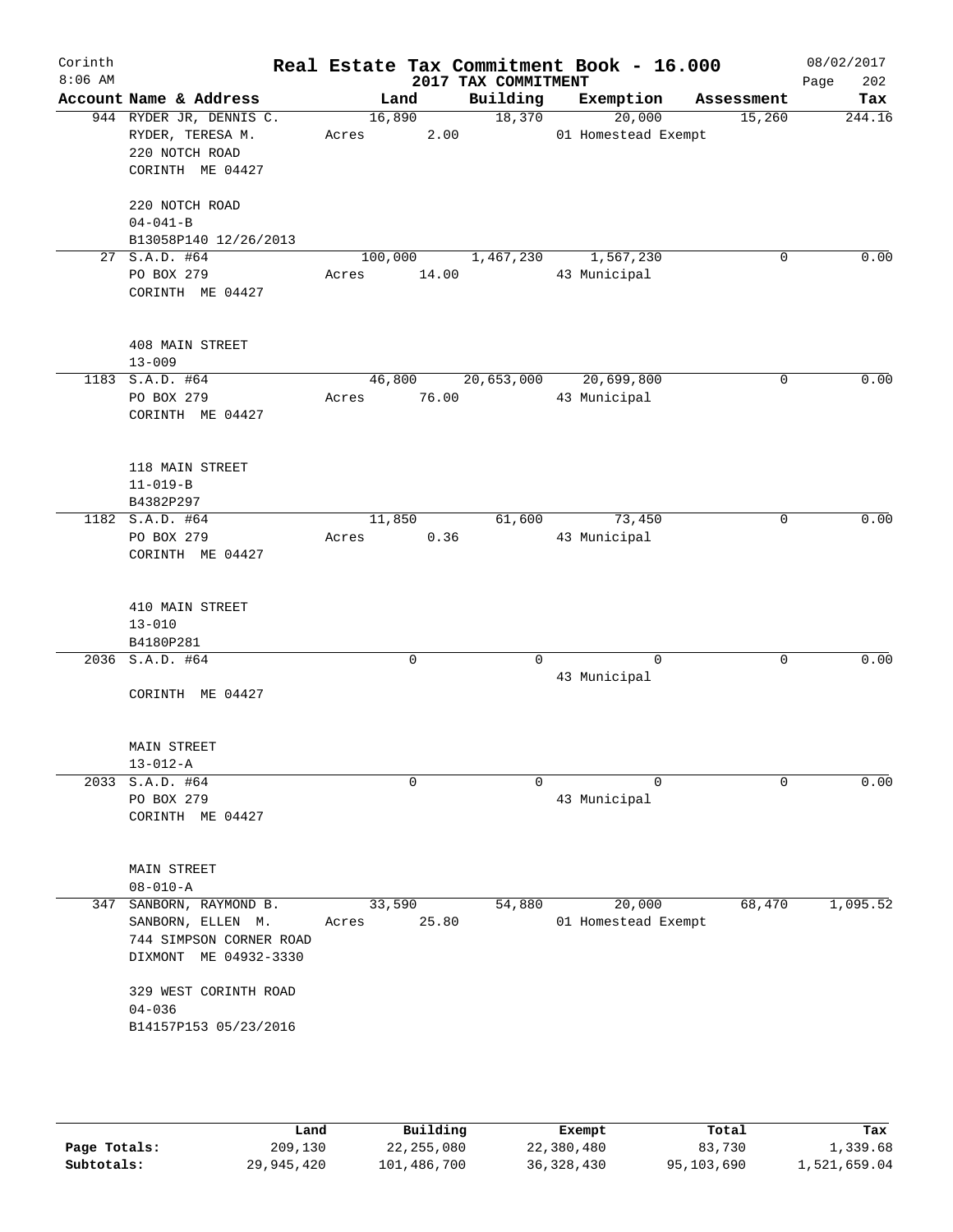| Corinth      |                                                                                    |                 |          |                                 | Real Estate Tax Commitment Book - 16.000 |            | 08/02/2017         |
|--------------|------------------------------------------------------------------------------------|-----------------|----------|---------------------------------|------------------------------------------|------------|--------------------|
| $8:06$ AM    | Account Name & Address                                                             |                 | Land     | 2017 TAX COMMITMENT<br>Building | Exemption                                | Assessment | 203<br>Page<br>Tax |
|              | 1660 SANDERS, DOYLE JR.                                                            | 15,740          |          | 65,460                          | 20,000                                   | 61,200     | 979.20             |
|              | 342 HUDSON ROAD<br>CORINTH ME 04427                                                | Acres           | 1.01     |                                 | 01 Homestead Exempt                      |            |                    |
|              | 342 HUDSON ROAD<br>$12 - 010 - A$                                                  |                 |          |                                 |                                          |            |                    |
|              | B13017P77 11/20/2012                                                               |                 |          |                                 |                                          |            |                    |
| 1483         | SANDOVAL, JAIME JR.<br>SANDOVAL, AMANDA<br>65 CHAMVERLAIN ST #2<br>BREWER ME 04412 | 20,870<br>Acres | 4.25     | 78,370                          | 0                                        | 99,240     | 1,587.84           |
|              | 63 EXETER ROAD<br>$14 - 022$                                                       |                 |          |                                 |                                          |            |                    |
|              | B14183P4 06/17/2016<br>1312 SANTERRE, BERNARD                                      | 25,010          |          | 93,730                          | 20,000                                   | 98,740     | 1,579.84           |
|              | SANTERRE, SCOTT D.<br>87 MARSH ROAD<br>CORINTH ME 04427                            | Acres           | 9.00     |                                 | 01 Homestead Exempt                      |            |                    |
|              | 87 MARSH ROAD<br>$08 - 039 - A$<br>B13453P6 01/09/2014                             |                 |          |                                 |                                          |            |                    |
|              | 1167 SARGENT, BEVERLY                                                              | 27,800          |          | 75,630                          | 20,000                                   | 83,430     | 1,334.88           |
|              | 521 MUDGETT ROAD<br>CORINTH ME 04427                                               | Acres           | 36.23    |                                 | 01 Homestead Exempt                      |            |                    |
|              | 521 MUDGETT ROAD<br>$02 - 036$<br>B6264P275                                        |                 |          |                                 |                                          |            |                    |
|              | 1179 SATHER, RICHARD M.<br>SATHER, BEULAH A.<br>PO BOX 333<br>CORINTH ME 04427     | 17,270<br>Acres | 5.00     | 21,500                          | 0                                        | 38,770     | 620.32             |
|              | 121 MEADOW ROAD<br>$09 - 014 - 09$<br>B12783P348 03/28/2012 B6326P87               |                 |          |                                 |                                          |            |                    |
| 1168         | SAUNDERS, J. SCOTT                                                                 | 15,730          |          | 108,650                         | 20,000                                   | 104,380    | 1,670.08           |
|              | SAUNDERS, LISA M.<br>193 BEECH GROVE ROAD<br>CORINTH ME 04427                      | Acres           | 1.00     |                                 | 01 Homestead Exempt                      |            |                    |
|              | 193 BEECH GROVE ROAD<br>$05 - 058$<br>B5248P161                                    |                 |          |                                 |                                          |            |                    |
| 2076         | SAUNDERS, J. SCOTT<br>193 BEECH GROVE ROAD<br>CORINTH ME 04427                     | 10,210<br>Acres | 1.46     | 10,000                          | 0                                        | 20,210     | 323.36             |
|              | 179 BEECH GROVE ROAD<br>$05 - 056 - A$                                             |                 |          |                                 |                                          |            |                    |
|              | Land                                                                               |                 | Building |                                 | Exempt                                   | Total      | Tax                |
| Page Totals: | 132,630                                                                            |                 | 453,340  |                                 | 80,000                                   | 505,970    | 8,095.52           |

**Subtotals:** 30,078,050 101,940,040 36,408,430 95,609,660 1,529,754.56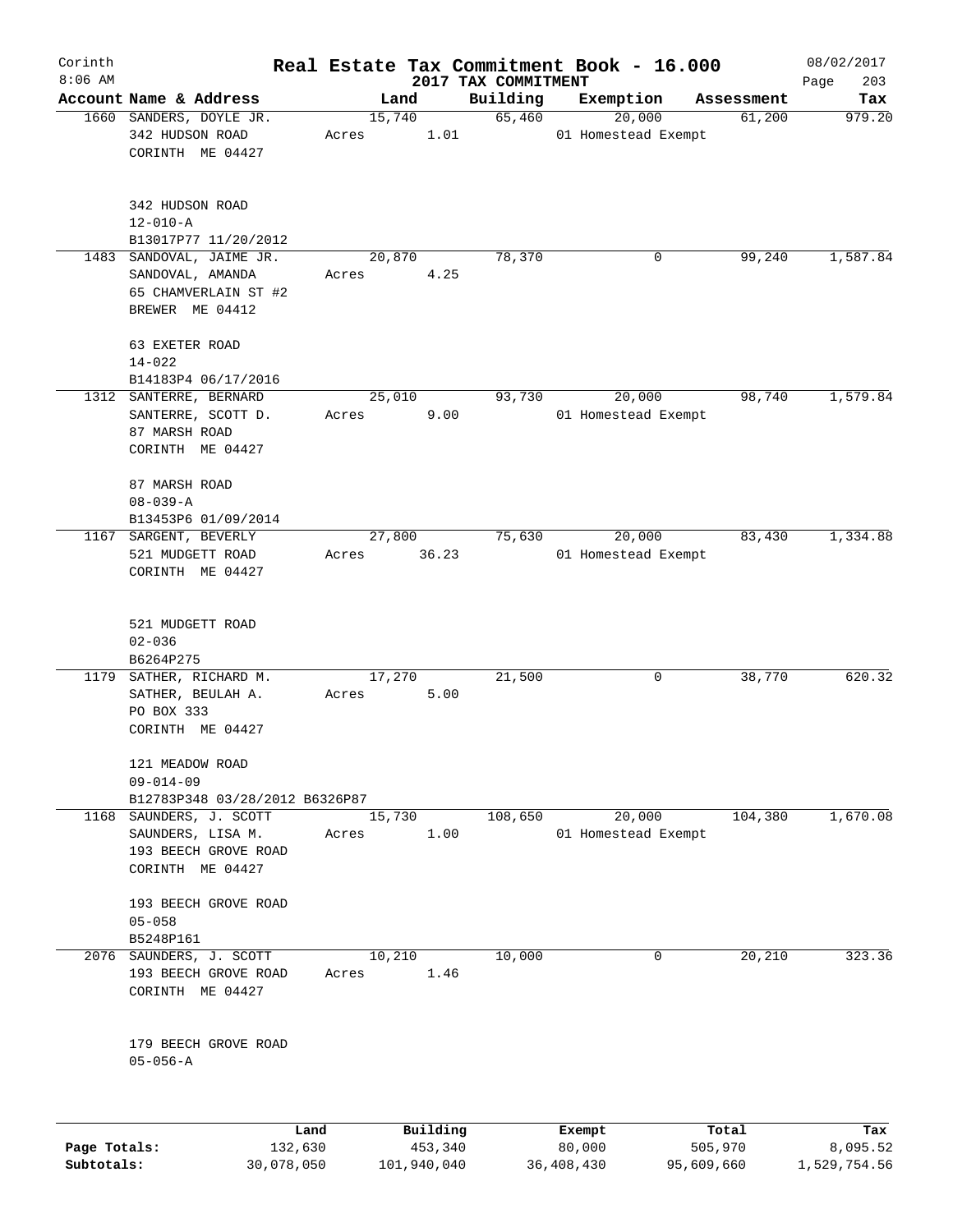| Corinth<br>$8:06$ AM |                                                                                         |                       |       | 2017 TAX COMMITMENT | Real Estate Tax Commitment Book - 16.000 |            | 08/02/2017<br>204<br>Page |
|----------------------|-----------------------------------------------------------------------------------------|-----------------------|-------|---------------------|------------------------------------------|------------|---------------------------|
|                      | Account Name & Address                                                                  | Land                  |       | Building            | Exemption                                | Assessment | Tax                       |
|                      | 2078 SAUNDERS, J. SCOTT<br>193 BEECH GROVE ROAD<br>CORINTH ME 04427                     | 10,280<br>Acres       | 1.52  | $\mathbf 0$         | $\Omega$                                 | 10,280     | 164.48                    |
|                      | BEECH GROVE ROAD<br>$05 - 056 - B$                                                      |                       |       |                     |                                          |            |                           |
|                      | 830 SAUNDERS, J. SCOTT<br>SAUNDERS, LISA M.<br>193 BEECH GROVE ROAD<br>CORINTH ME 04427 | 24,240<br>Acres       | 50.11 | $\mathbf 0$         | 0                                        | 24,240     | 387.84                    |
|                      | BEECH GROVE ROAD<br>$05 - 056$<br>B10628P325 10/19/2004                                 |                       |       |                     |                                          |            |                           |
|                      | 1764 SAUNDERS, MORGAN<br>177 BEECH GROVE ROAD<br>CORINTH ME 04427                       | $\mathbf 0$           |       | 18,630              | 18,630<br>01 Homestead Exempt            | 0          | 0.00                      |
|                      | 177 BEECH GROVE ROAD<br>$05 - 056 - C - 1H$                                             |                       |       |                     |                                          |            |                           |
|                      | 1081 SAUNDERS, SCOTT<br>193 BEECH GROVE ROAD<br>CORINTH ME 04427                        | 16,320<br>Acres       | 1.51  | 0                   | 0                                        | 16,320     | 261.12                    |
|                      | 177 BEECH GROVE ROAD<br>$05 - 056 - C$                                                  |                       |       |                     |                                          |            |                           |
|                      | 1393 SAWYER, ANGEL T.<br>237 EXETER ROAD<br>CORINTH ME 04427                            | 29,250<br>Acres       | 38.50 | 12,580              | 0                                        | 41,830     | 669.28                    |
|                      | 504 EXETER ROAD<br>$07 - 003$<br>B4868P134                                              |                       |       |                     |                                          |            |                           |
|                      | 1170 SAWYER, JANET E<br>108 GROVE ST<br>DOVER FOXCROFT ME<br>04426-1203                 | 22,850<br>Acres 14.55 |       | 0                   | 0                                        | 22,850     | 365.60                    |
|                      | EXETER ROAD<br>$07 - 048$<br>B12861P260 06/21/2012 B8961P155                            |                       |       |                     |                                          |            |                           |
|                      | 1371 SAWYER, THOMAS L.<br>SAWYER, ANGEL T.<br>237 EXETER ROAD<br>CORINTH ME 04427       | 19,560<br>Acres       | 4.08  | 17,190              | 0                                        | 36,750     | 588.00                    |
|                      | 153 EXETER ROAD<br>$07 - 054$                                                           |                       |       |                     |                                          |            |                           |
|                      |                                                                                         |                       |       |                     |                                          |            |                           |

|              | Land       | Building    | Exempt     | Total      | Tax          |
|--------------|------------|-------------|------------|------------|--------------|
| Page Totals: | 122,500    | 48,400      | 18,630     | 152,270    | 2,436.32     |
| Subtotals:   | 30,200,550 | 101,988,440 | 36,427,060 | 95,761,930 | 1,532,190.88 |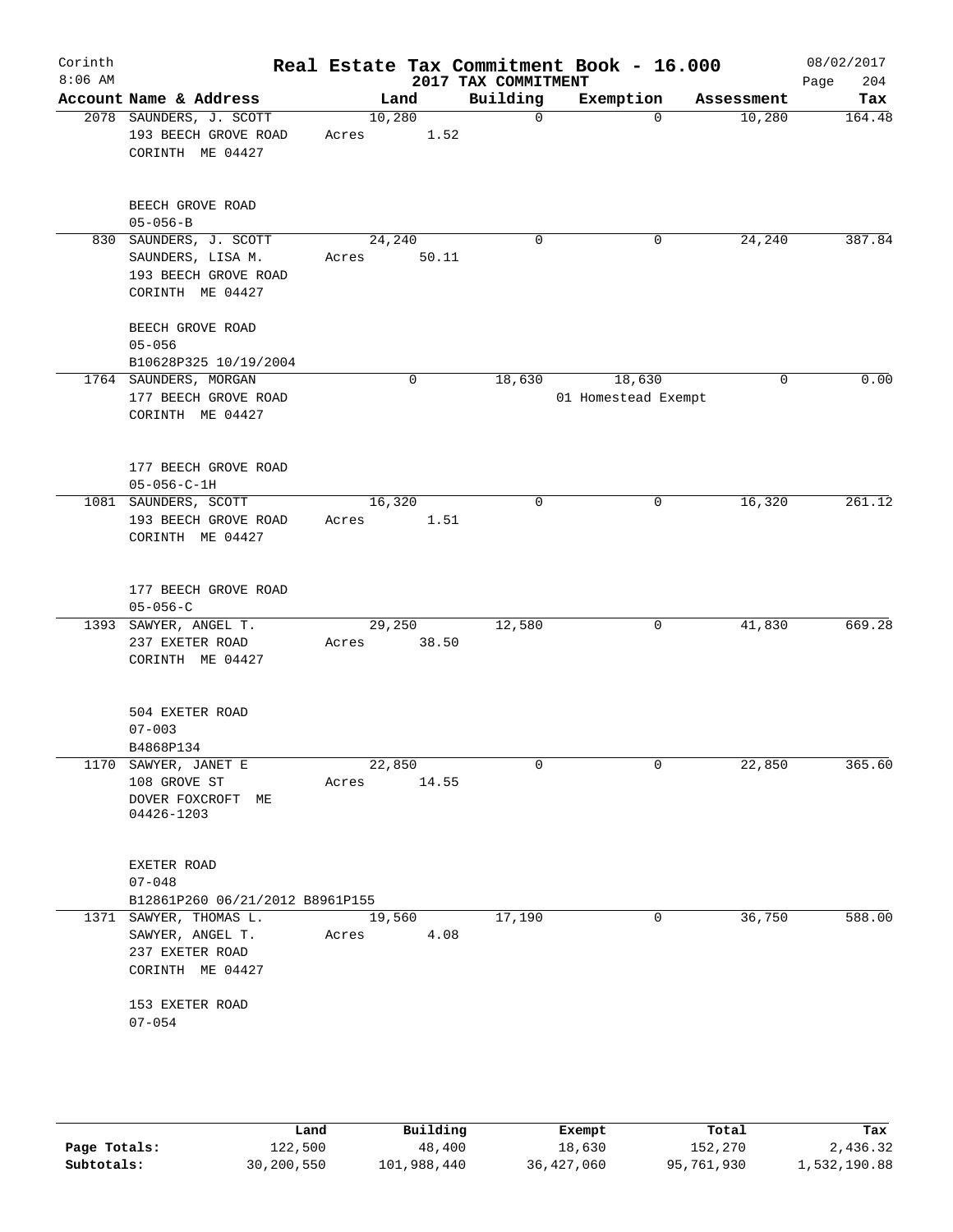| Corinth      |                                                                    |                                |             |                |                                 | Real Estate Tax Commitment Book - 16.000 |                       | 08/02/2017         |
|--------------|--------------------------------------------------------------------|--------------------------------|-------------|----------------|---------------------------------|------------------------------------------|-----------------------|--------------------|
| $8:06$ AM    | Account Name & Address                                             |                                |             | Land           | 2017 TAX COMMITMENT<br>Building |                                          |                       | 205<br>Page<br>Tax |
|              | 1172 SAWYER, THOMAS L.                                             |                                |             | 38,670         | 106,340                         | Exemption<br>20,000                      | Assessment<br>125,010 | 2,000.16           |
|              | SAWYER, ANGEL T.<br>237 EXETER ROAD<br>CORINTH ME 04427            |                                | Acres 87.60 |                |                                 | 01 Homestead Exempt                      |                       |                    |
|              |                                                                    |                                |             |                |                                 |                                          |                       |                    |
|              | 237 EXETER ROAD<br>$07 - 047$                                      | B11713P47 03/25/2009 B4933P113 |             |                |                                 |                                          |                       |                    |
| 1173         | SAWYER, THOMAS L.                                                  |                                | 15,730      |                | $\Omega$                        |                                          | 15,730<br>0           | 251.68             |
|              | SAWYER, ANGEL T.<br>237 EXETER ROAD<br>CORINTH ME 04427            |                                | Acres       | 5.00           |                                 |                                          |                       |                    |
|              | EXETER ROAD<br>$07 - 051$                                          |                                |             |                |                                 |                                          |                       |                    |
|              |                                                                    | B11713P47 03/25/2009 B4933P113 |             |                |                                 |                                          |                       |                    |
|              | 1175 SCHALLER, JEFFREY R.<br>SCHALLER, DAWN MARIE<br>P. O. BOX 393 |                                | Acres       | 14,950<br>0.70 | 71,920                          | 20,000<br>01 Homestead Exempt            | 66,870                | 1,069.92           |
|              | CORINTH ME 04427                                                   |                                |             |                |                                 |                                          |                       |                    |
|              | 283 MAIN STREET                                                    |                                |             |                |                                 |                                          |                       |                    |
|              | $16 - 002$<br>B4427P160                                            |                                |             |                |                                 |                                          |                       |                    |
|              |                                                                    | 589 SCHLIPSTEIN, JASON KIRK    | 16,940      |                | 41,040                          |                                          | 57,980<br>0           | 927.68             |
|              | SCHLIPSTEIN, HEATHER<br>LEIGH                                      |                                | Acres       | 1.00           |                                 |                                          |                       |                    |
|              | 23 HAYMAN DRIVE<br>CORINTH ME 04427                                |                                |             |                |                                 |                                          |                       |                    |
|              | 23 HAYMAN DRIVE<br>$05 - 042 - 06$                                 |                                |             |                |                                 |                                          |                       |                    |
|              | B14321P30 10/27/2016                                               |                                |             |                |                                 |                                          |                       |                    |
|              | 1429 SCHMIDT, DOUGLAS F.                                           |                                |             | 26,830         | 7,940                           |                                          | 34,770<br>0           | 556.32             |
|              | SMITH, NATE                                                        |                                | Acres       | 87.00          |                                 |                                          |                       |                    |
|              | 405 LEVENSELLER ROAD<br>HOLDEN ME 04429-7318                       |                                |             |                |                                 |                                          |                       |                    |
|              | 161 RABBIT PATH<br>$06 - 040$                                      |                                |             |                |                                 |                                          |                       |                    |
|              | B7202P135 09/01/1999                                               |                                |             |                |                                 |                                          |                       |                    |
|              | 226 SCHOPPEE, CHRISTOPHER                                          |                                |             | 16,890         | 65,810                          | 20,000                                   | 62,700                | 1,003.20           |
|              | 229 BEECH GROVE RD<br>CORINTH ME 04427                             |                                | Acres       | 2.00           |                                 | 01 Homestead Exempt                      |                       |                    |
|              | 229 BEECH GROVE ROAD<br>$05 - 059$                                 |                                |             |                |                                 |                                          |                       |                    |
|              | B12964P212 09/28/2012                                              |                                |             |                |                                 |                                          |                       |                    |
|              | 1464 SCHWARZE, JOHN D.                                             |                                | 16,580      |                | $\mathbf 0$                     |                                          | 16,580<br>$\Omega$    | 265.28             |
|              | SCHWARZE, SALLY A.                                                 |                                | Acres       | 45.00          |                                 |                                          |                       |                    |
|              | 15 FLOYD STREET                                                    |                                |             |                |                                 |                                          |                       |                    |
|              | BREWER, ME 04412                                                   |                                |             |                |                                 |                                          |                       |                    |
|              | OFF<br>$06 - 036$                                                  | RABBIT PATH @ HUDS N/F         |             |                |                                 |                                          |                       |                    |
|              | B7278P271                                                          |                                |             |                |                                 |                                          |                       |                    |
|              |                                                                    | Land                           |             | Building       |                                 | Exempt                                   | Total                 | Tax                |
| Page Totals: |                                                                    | 146,590                        |             | 293,050        |                                 | 60,000                                   | 379,640               | 6,074.24           |
| Subtotals:   |                                                                    | 30, 347, 140                   |             | 102,281,490    |                                 | 36,487,060                               | 96,141,570            | 1,538,265.12       |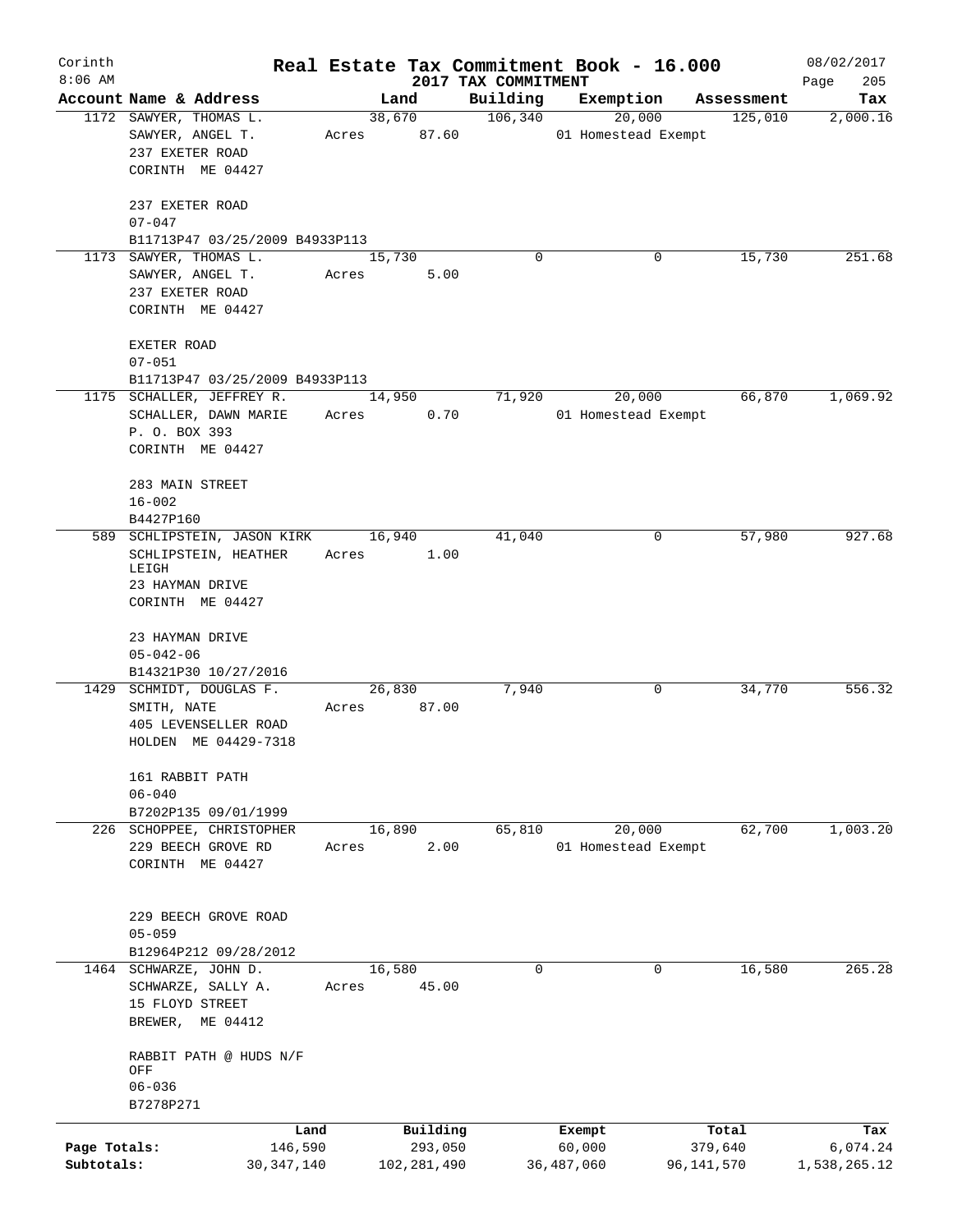| Corinth<br>$8:06$ AM |                                                                                                            |                 |             | 2017 TAX COMMITMENT | Real Estate Tax Commitment Book - 16.000 |            | 08/02/2017<br>206<br>Page |
|----------------------|------------------------------------------------------------------------------------------------------------|-----------------|-------------|---------------------|------------------------------------------|------------|---------------------------|
|                      | Account Name & Address                                                                                     |                 | Land        | Building            | Exemption                                | Assessment | Tax                       |
|                      | 906 SCOTT, CECIL<br>30 EXETER ROAD LOT 29<br>CORINTH ME 04427                                              |                 | $\mathbf 0$ | 6,830               | 6,830<br>01 Homestead Exempt             | $\Omega$   | 0.00                      |
|                      | 30 EXETER ROAD LOT 29<br>$15 - 012 - 29H$                                                                  |                 |             |                     |                                          |            |                           |
|                      | 1673 SCOTT, EUGENE C.<br>SCOTT, HELEN M.<br>545 LEDGE HILL ROAD<br>CORINTH ME 04427<br>545 LEDGE HILL ROAD |                 | 0           | 30,740              | 20,000<br>01 Homestead Exempt            | 10,740     | 171.84                    |
|                      | $01 - 040 - 06H$<br>750 SCOTT, TROY W.<br>SCOTT, CARMEN M<br>29 BEECH GROVE ROAD<br>CORINTH ME 04427       | 15,730<br>Acres | 1.00        | 63,030              | 20,000<br>01 Homestead Exempt            | 58,760     | 940.16                    |
|                      | 29 BEECH GROVE ROAD<br>$06 - 003 - 03$<br>B9756P10 02/22/2005                                              |                 |             |                     |                                          |            |                           |
|                      | 739 SCOVIL, STEPHEN L.<br>ROBINSON, KIMBERLY A.<br>17 SECOND STREET<br>KENDUSKEAG ME 04450                 | 15,520<br>Acres | 3.23        | 0                   | 0                                        | 15,520     | 248.32                    |
|                      | 11 FITZ LANE<br>$03 - 011$<br>B13513P333 03/27/2014                                                        |                 |             |                     |                                          |            |                           |
|                      | 1580 SCRIBNER, CORY<br>PO BOX 143<br>BANGOR ME 04402                                                       |                 | $\mathbf 0$ | 15,450              | 15,450<br>01 Homestead Exempt            | $\Omega$   | 0.00                      |
|                      | 434 TATE ROAD LOT 09<br>$06 - 019 - 09H$                                                                   |                 |             |                     |                                          |            |                           |
|                      | 1216 SCRIPTURE, LANCE R.<br>SCRIPTURE, JENNIFER L.<br>667 MUDGETT ROAD<br>CORINTH ME 04427                 | 14,520<br>Acres | 1.00        | 53,940              | 20,000<br>01 Homestead Exempt            | 48,460     | 775.36                    |
|                      | 667 MUDGETT ROAD<br>$02 - 008 - A$<br>B8446P345                                                            |                 |             |                     |                                          |            |                           |
|                      | 1442 SCROGGINS, DON<br>SCROGGINS, JESSICA<br>16 OUTBACK LANE<br>CARMEL ME 04419                            |                 | 0           | 3,500               | 0                                        | 3,500      | 56.00                     |

|              | Land       | Building    | Exempt     | Total      | Tax          |
|--------------|------------|-------------|------------|------------|--------------|
| Page Totals: | 45,770     | 173,490     | 82,280     | 136,980    | 2,191.68     |
| Subtotals:   | 30,392,910 | 102,454,980 | 36,569,340 | 96,278,550 | 1,540,456.80 |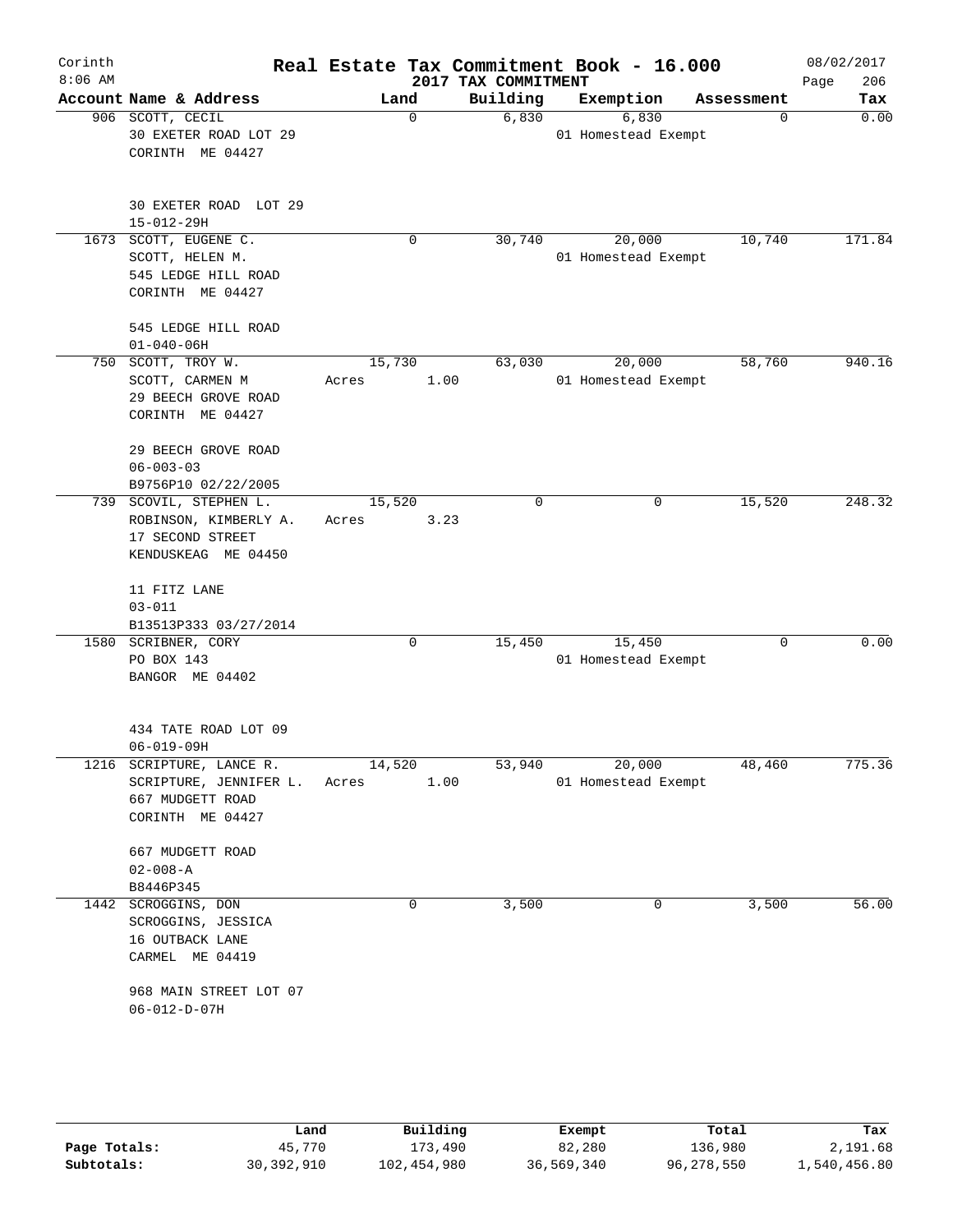| Corinth<br>$8:06$ AM |                                                                                                                                                        |         |       | 2017 TAX COMMITMENT | Real Estate Tax Commitment Book - 16.000 |            | 08/02/2017<br>Page<br>207 |
|----------------------|--------------------------------------------------------------------------------------------------------------------------------------------------------|---------|-------|---------------------|------------------------------------------|------------|---------------------------|
|                      | Account Name & Address                                                                                                                                 | Land    |       | Building            | Exemption                                | Assessment | Tax                       |
|                      | 1795 SCROGGINS, DON<br>SCROGGINS, JESSICA<br>16 OUTBACK LANE<br>CARMEL ME 04419<br>968 MAIN STREET LOT 17                                              |         | 0     | 17,650              | $\mathbf 0$                              | 17,650     | 282.40                    |
|                      | $06 - 012 - D - 17H$                                                                                                                                   |         |       |                     |                                          |            |                           |
|                      | 1811 SCROGGINS, DON<br>SCROGGINS, JESSICA<br>16 OUTBACK LANE<br>CARMEL ME 04419<br>968 MAIN STREET LOT 13<br>$06 - 012 - D - 13H$                      |         | 0     | 19,070              | 0                                        | 19,070     | 305.12                    |
|                      | 935 SCROGGINS, DON                                                                                                                                     |         | 0     | 9,080               | 0                                        | 9,080      | 145.28                    |
|                      | SCROGGINS, JESSICA<br>16 OUTBACK LANE<br>CARMEL ME 04419<br>968 MAIN STREET LOT 24<br>$06 - 012 - D - 24H$                                             |         |       |                     |                                          |            |                           |
|                      | 1443 SCROGGINS, DON P.                                                                                                                                 | 318,900 |       | 1,000               | 0                                        | 319,900    | 5,118.40                  |
|                      | SCROGGINS, JESSICA R.<br>16 OUTBACK LANE<br>CARMEL ME 04419<br>968 MAIN STREET POLYOT<br>MHP<br>$06 - 012 - D$                                         | Acres   | 21.70 |                     |                                          |            |                           |
|                      | B13738P253 01/01/2015                                                                                                                                  |         |       |                     |                                          |            |                           |
|                      | 20 SCROGGINS, DON PAUL<br>SCROGGINS, JESSICA<br>16 OUTBACK LANE<br>CARMEL ME 04419<br>968 MAIN STREET LOT 08<br>$06 - 012 - D - 08H$                   |         | 0     | 23,550              | 0                                        | 23,550     | 376.80                    |
|                      | 1958 SEARCY, ALLAN R.                                                                                                                                  | 18,780  |       | 14,920              | 20,000                                   | 13,700     | 219.20                    |
|                      | MAXIM, JOSHUA ROSS<br>89 NOTCH RD<br>CORINTH ME 04427<br>89 NOTCH ROAD<br>$07 - 032 - 01$<br>B14102P283 03/21/2016                                     | Acres   | 5.00  |                     | 01 Homestead Exempt                      |            |                           |
|                      | 661 SEIFERT, JEFFREY M.                                                                                                                                | 15,290  |       | 86,560              | 20,000                                   | 81,850     | 1,309.60                  |
|                      | 311 WHITE SCHOOLHOUSE<br><b>RD</b><br>CORINTH ME 04427<br>311 WHITE SCHOOLHOUSE<br>ROAD<br>$06 - 014 - B$<br>B14053P128 01/11/2016 B11504P4 08/19/2008 | Acres   | 3.33  |                     | 01 Homestead Exempt                      |            |                           |
|                      |                                                                                                                                                        |         |       |                     |                                          |            |                           |

|              | Land       | Building    | Exempt     | Total      | Tax          |
|--------------|------------|-------------|------------|------------|--------------|
| Page Totals: | 352,970    | 171,830     | 40,000     | 484,800    | 7,756.80     |
| Subtotals:   | 30,745,880 | 102,626,810 | 36,609,340 | 96,763,350 | 1,548,213.60 |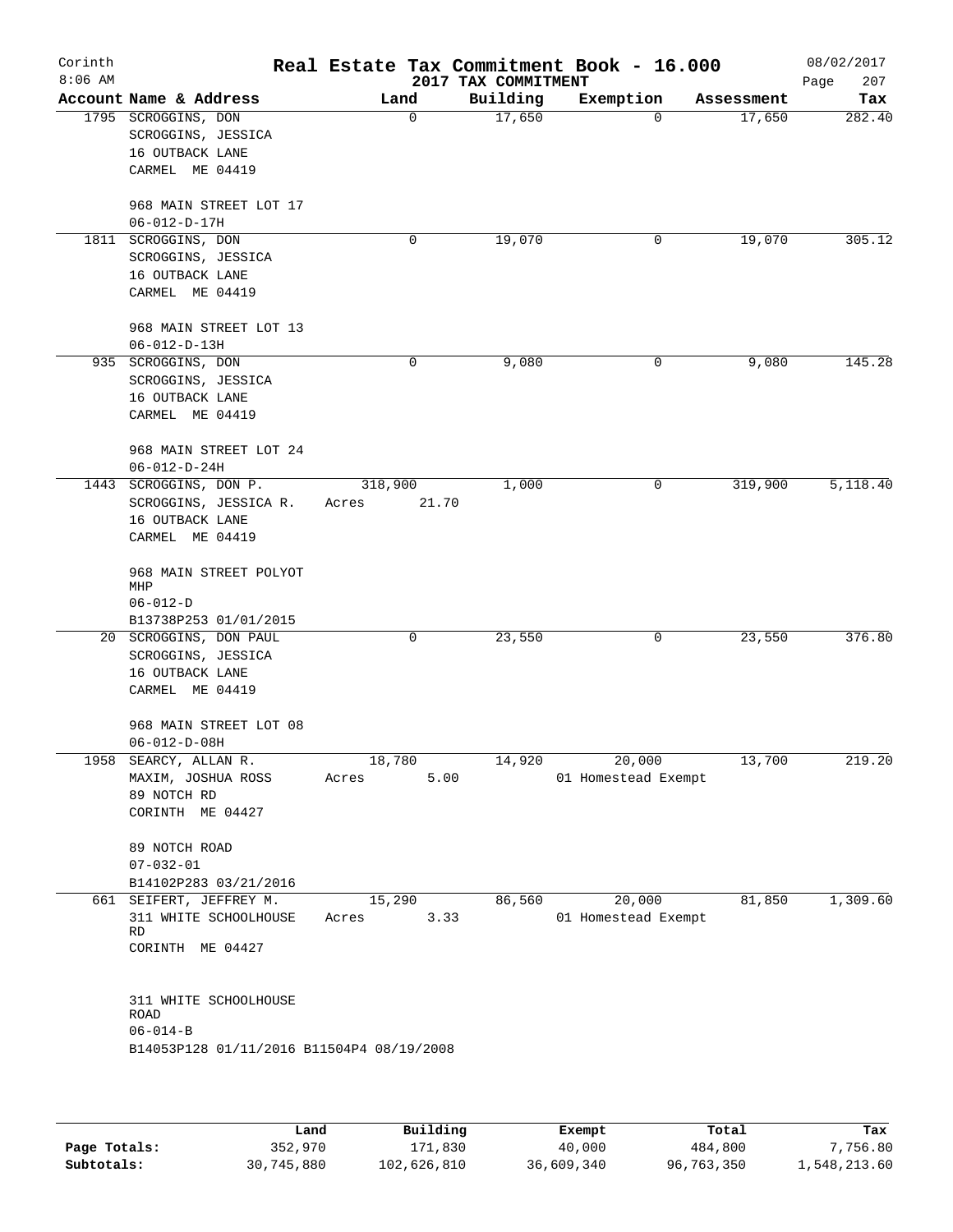| Corinth      |                                                                                         |                    |                     |          | Real Estate Tax Commitment Book - 16.000 |                  | 08/02/2017         |
|--------------|-----------------------------------------------------------------------------------------|--------------------|---------------------|----------|------------------------------------------|------------------|--------------------|
| $8:06$ AM    | Account Name & Address                                                                  | Land               | 2017 TAX COMMITMENT | Building | Exemption                                | Assessment       | 208<br>Page<br>Tax |
|              | 1815 SEVERANCE, WOODROW<br>344 MAIN STREET LOT # 8<br>CORINTH ME 04427                  | $\mathbf 0$        |                     | 17,840   | 17,840<br>01 Homestead Exempt            | 0                | 0.00               |
|              | 344 MAIN STREET LOT 8<br>$08 - 003 - 08H$                                               |                    |                     |          |                                          |                  |                    |
|              | 844 SHAFFER, GARY D.<br>SHAFFER, JANE A.<br>30 HARVEY HIGHLANDS<br>CORINTH ME 04427     | 16,940<br>Acres    | 1.00                | 98,640   | 20,000<br>01 Homestead Exempt            | 95,580           | 1,529.28           |
|              | 30 HARVEY HIGHLANDS<br>$11 - 020 - 05$<br>B8562P150                                     |                    |                     |          |                                          |                  |                    |
|              | 313 SHALIGRAM, ABHIJIT S.<br>KULKARNI, PALLAVI<br>288 BEANS MILL RD<br>CORINTH ME 04427 | 15,730<br>U. Acres | 1.00                | 137,150  | 20,000<br>01 Homestead Exempt            | 132,880          | 2,126.08           |
|              | 288 BEANS MILL ROAD<br>$04 - 019 - 11$<br>B13323P332 09/05/2013 B9757P341               |                    |                     |          |                                          |                  |                    |
|              | 784 SHANK, TRISTAN<br>SHANK, HEATHER<br>109 EXETER RD<br>CORINTH ME 04427-3034          | 19,370<br>Acres    | 3.01                | 92,730   | 20,000<br>01 Homestead Exempt            | 92,100           | 1,473.60           |
|              | 109 EXETER ROAD<br>$14 - 027 - 04$<br>B12148P87 05/28/2010                              |                    |                     |          |                                          |                  |                    |
|              | 1189 SHANNON Jr, WILLIAM J.<br>49 SHANNON WAY<br>EXETER ME 04435                        | 19,060<br>Acres    | 14.03               | 0        | 0                                        | 19,060           | 304.96             |
|              | MCCARD ROAD/AVENUE ROAD<br>$01 - 004 - 03$<br>B5963P334                                 |                    |                     |          |                                          |                  |                    |
| 1497         | SHAW, DALE M.<br>SHAW, CAROLYN F.<br>23 VILLAGE DRIVE<br>CORINTH ME 04427               | 17,040<br>Acres    | 1.08                | 198,030  | 20,000<br>01 Homestead Exempt            | 195,070          | 3,121.12           |
|              | 23 VILLAGE DRIVE<br>$11 - 002 - 11$<br>B11445P42 06/25/2008                             |                    |                     |          |                                          |                  |                    |
| 2045         | SHAW, KATRINA L.<br>48 NOTCH RD<br>CORINTH ME 04427                                     | 15,880<br>Acres    | 1.13                | 99,180   | 0                                        | 115,060          | 1,840.96           |
|              | 46 NOTCH ROAD<br>$07 - 041 - A$<br>B11754P320 05/08/2009                                |                    |                     |          |                                          |                  |                    |
| Page Totals: | Land<br>104,020                                                                         |                    | Building<br>643,570 |          | Exempt<br>97,840                         | Total<br>649,750 | Tax<br>10,396.00   |

**Subtotals:** 30,849,900 103,270,380 36,707,180 97,413,100 1,558,609.60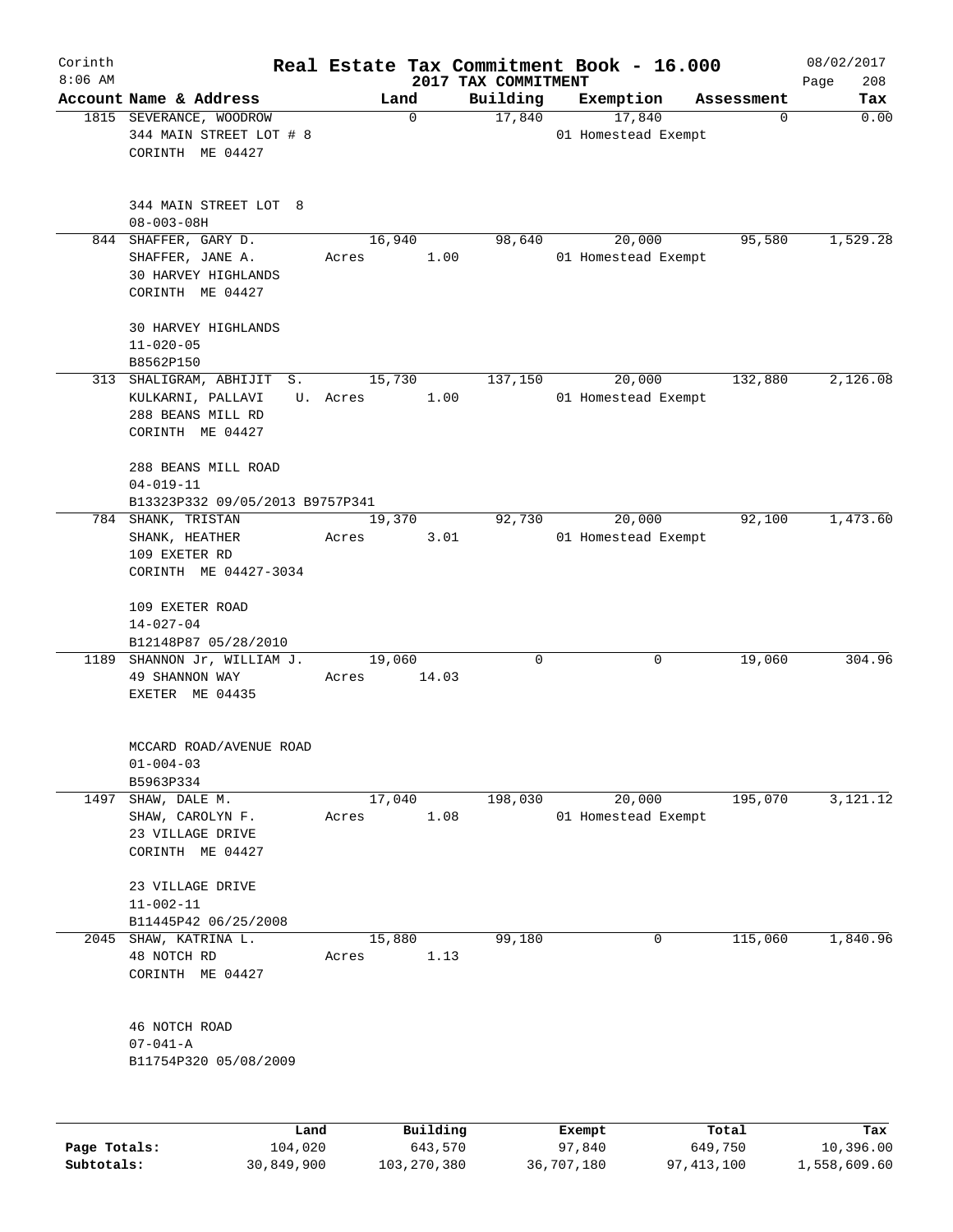| Corinth      |                                                             |       |                |                     | Real Estate Tax Commitment Book - 16.000 |                       | 08/02/2017      |
|--------------|-------------------------------------------------------------|-------|----------------|---------------------|------------------------------------------|-----------------------|-----------------|
| $8:06$ AM    |                                                             |       |                | 2017 TAX COMMITMENT |                                          |                       | 209<br>Page     |
|              | Account Name & Address<br>684 SHAW, MARK W.                 |       | Land<br>16,940 | Building<br>138,880 | Exemption<br>20,000                      | Assessment<br>135,820 | Tax<br>2,173.12 |
|              | SHAW, STACEY, L.<br>20 HARVEY HIGHLANDS                     | Acres | 1.00           |                     | 01 Homestead Exempt                      |                       |                 |
|              | CORINTH ME 04427                                            |       |                |                     |                                          |                       |                 |
|              | 20 HARVEY HIGHLANDS                                         |       |                |                     |                                          |                       |                 |
|              | $11 - 020 - 01$<br>B10681P196 09/28/2006                    |       |                |                     |                                          |                       |                 |
| 747          | SHAW, PAUL D.                                               |       | 16,390         | 65,390              | 20,000                                   | 61,780                | 988.48          |
|              | SHAW, TAMMY L.<br>382 EXETER ROAD                           | Acres | 1.57           |                     | 01 Homestead Exempt                      |                       |                 |
|              | CORINTH ME 04427                                            |       |                |                     |                                          |                       |                 |
|              | 382 EXETER ROAD                                             |       |                |                     |                                          |                       |                 |
|              | $07 - 010 - D$<br>B11165P203 09/18/2007 B2623P33 01/23/1976 |       |                |                     |                                          |                       |                 |
| 1192         | SHEA, HERBERT J. (Heirs                                     |       | 51,600         | 0                   | 0                                        | 51,600                | 825.60          |
|              | of)<br>SHEA, EVELYN E.                                      | Acres | 147.40         |                     |                                          |                       |                 |
|              | 79 CRYSTAL SPRING WAY                                       |       |                |                     |                                          |                       |                 |
|              | SOMERSWORTH NH 03878                                        |       |                |                     |                                          |                       |                 |
|              | 186 PUDDLEDOCK ROAD                                         |       |                |                     |                                          |                       |                 |
|              | $12 - 021$<br>B3955P98                                      |       |                |                     |                                          |                       |                 |
|              | 324 SHELDON, TIMOTHY G                                      |       | 15,870         | 107,310             | 20,000                                   | 103,180               | 1,650.88        |
|              | SHELDON, LORI                                               | Acres | 1.12           |                     | 01 Homestead Exempt                      |                       |                 |
|              | 571 TATE ROAD                                               |       |                |                     |                                          |                       |                 |
|              | CORINTH ME 04427                                            |       |                |                     |                                          |                       |                 |
|              | 571 TATE ROAD                                               |       |                |                     |                                          |                       |                 |
|              | $06 - 012 - B - 06$                                         |       |                |                     |                                          |                       |                 |
|              | B11490P171 08/04/2008<br>325 SHELDON, TIMOTHY G.            |       | 9,880          | 0                   | 0                                        | 9,880                 | 158.08          |
|              | SHELDON, LORI                                               | Acres | 1.17           |                     |                                          |                       |                 |
|              | 571 TATE ROAD                                               |       |                |                     |                                          |                       |                 |
|              | CORINTH ME 04427                                            |       |                |                     |                                          |                       |                 |
|              | TATE ROAD                                                   |       |                |                     |                                          |                       |                 |
|              | $06 - 012 - B - 07$                                         |       |                |                     |                                          |                       |                 |
| 87           | B13378P84 10/23/2013<br>SHOREY, JESSICA S.                  |       | 17,650         | 124,900             | 20,000                                   | 122,550               | 1,960.80        |
|              | 131 EXETER ROAD                                             | Acres | 1.59           |                     | 01 Homestead Exempt                      |                       |                 |
|              | CORINTH ME 04427                                            |       |                |                     |                                          |                       |                 |
|              |                                                             |       |                |                     |                                          |                       |                 |
|              | 131 EXETER ROAD                                             |       |                |                     |                                          |                       |                 |
|              | $07 - 055$                                                  |       |                |                     |                                          |                       |                 |
|              | B13314P31 09/30/2013                                        |       |                |                     |                                          |                       |                 |
|              | 1194 SHOREY, TIMOTHY W.<br>SHOREY, CYNTHIA A.               | Acres | 20,480<br>1.56 | 105,420             | 20,000<br>01 Homestead Exempt            | 105,900               | 1,694.40        |
|              | 20 MAIN STREET                                              |       |                |                     |                                          |                       |                 |
|              | CORINTH ME 04427                                            |       |                |                     |                                          |                       |                 |
|              | 20 MAIN STREET                                              |       |                |                     |                                          |                       |                 |
|              | $11 - 013 - A$                                              |       |                |                     |                                          |                       |                 |
|              | B5541P67                                                    |       |                |                     |                                          |                       |                 |
|              | Land                                                        |       | Building       |                     | Exempt                                   | Total                 | Tax             |
| Page Totals: | 148,810                                                     |       | 541,900        |                     | 100,000                                  | 590,710               | 9,451.36        |
| Subtotals:   | 30,998,710                                                  |       | 103,812,280    |                     | 36,807,180                               | 98,003,810            | 1,568,060.96    |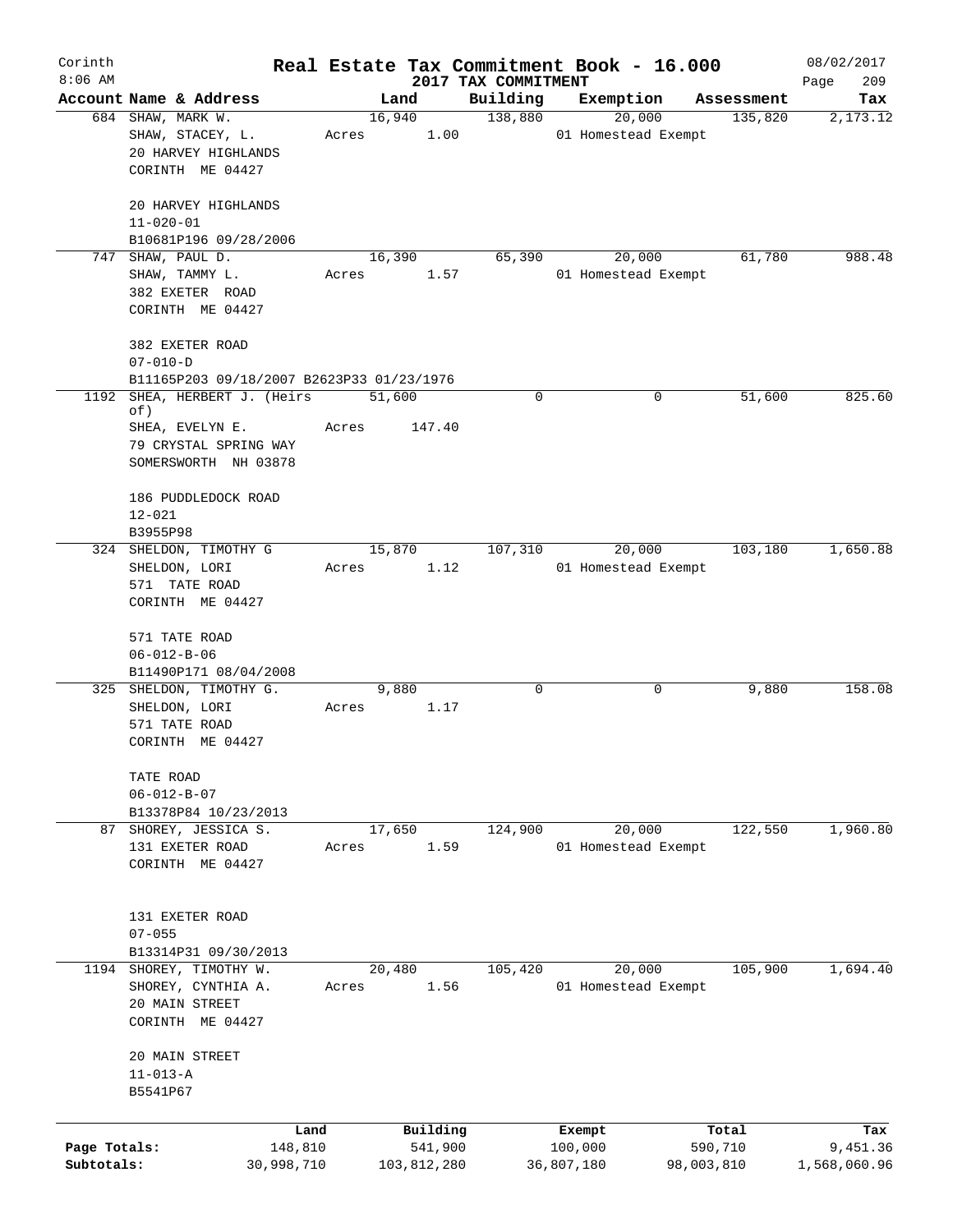| Corinth   |                                       |        |       |                     | Real Estate Tax Commitment Book - 16.000 |            | 08/02/2017  |
|-----------|---------------------------------------|--------|-------|---------------------|------------------------------------------|------------|-------------|
| $8:06$ AM |                                       |        |       | 2017 TAX COMMITMENT |                                          |            | Page<br>210 |
|           | Account Name & Address                |        | Land  | Building            | Exemption                                | Assessment | Tax         |
|           | 174 SIMPSON, JOHN C.                  | 15,730 |       | 42,920              | $\Omega$                                 | 58,650     | 938.40      |
|           | SIMPSON, DOREEN L.                    | Acres  | 1.00  |                     |                                          |            |             |
|           | 644 BROWN RD                          |        |       |                     |                                          |            |             |
|           | EXETER ME 04435                       |        |       |                     |                                          |            |             |
|           | 76 GARLAND ROAD                       |        |       |                     |                                          |            |             |
|           | $07 - 013 - C$                        |        |       |                     |                                          |            |             |
|           | B9058P195                             |        |       |                     |                                          |            |             |
| 1566      | SINCYR, JOHN L.,<br>SINCYR, JOANNE L. | 21,770 |       | $\mathbf 0$         | 0                                        | 21,770     | 348.32      |
|           | 35 FOXCROFT CENTER ROAD Acres         |        | 31.23 |                     |                                          |            |             |
|           | DOVER FOXCROFT ME<br>04426            |        |       |                     |                                          |            |             |
|           | MAIN STREET                           |        |       |                     |                                          |            |             |
|           | $11 - 006 - A$                        |        |       |                     |                                          |            |             |
|           | B7105P30                              |        |       |                     |                                          |            |             |
|           | 970 SINES, CATHERINE                  | 16,940 |       | 69,830              | 20,000                                   | 66,770     | 1,068.32    |
|           | PO BOX 182                            | Acres  | 1.00  |                     | 01 Homestead Exempt                      |            |             |
|           | CORINTH ME 04427                      |        |       |                     |                                          |            |             |
|           |                                       |        |       |                     |                                          |            |             |
|           | 324 MAIN STREET                       |        |       |                     |                                          |            |             |
|           | $15 - 045$                            |        |       |                     |                                          |            |             |
|           | B10666P21 10/03/2006                  |        |       |                     |                                          |            |             |
|           | 1896 SIROIS, KENNETH A.               | 20,230 |       | 151,320             | 20,000                                   | 151,550    | 2,424.80    |
|           | SIROIS, JOY D.                        | Acres  | 4.88  |                     | 01 Homestead Exempt                      |            |             |
|           | 1128 HUDSON HILL ROAD                 |        |       |                     |                                          |            |             |
|           | CORINTH ME 04427                      |        |       |                     |                                          |            |             |
|           | 1128 HUDSON HILL ROAD                 |        |       |                     |                                          |            |             |
|           | $03 - 051 - 04$                       |        |       |                     |                                          |            |             |
|           | B12067P303 03/01/2010                 |        |       |                     |                                          |            |             |
|           | 1204 SKIDGELL, JOHN                   | 20,900 |       | 0                   | 0                                        | 20,900     | 334.40      |
|           | P.O. BOX 574                          | Acres  | 41.00 |                     |                                          |            |             |
|           | BREWER ME 04412                       |        |       |                     |                                          |            |             |
|           |                                       |        |       |                     |                                          |            |             |
|           | MAIN STREET N/F OFF                   |        |       |                     |                                          |            |             |
|           | $03 - 033 - A$                        |        |       |                     |                                          |            |             |
|           | B3081P297                             |        |       | $\Omega$            | 0                                        |            | 341.12      |
| 1209      | SKOLFIELD, BRENT B.<br>(HEIRS OF)     | 21,320 |       |                     |                                          | 21,320     |             |
|           | SKOLFIELD, KELLEY A.                  | Acres  | 5.82  |                     |                                          |            |             |
|           | C/O BENJAMIN A.<br>SKOLFIELD          |        |       |                     |                                          |            |             |
|           | 56 THORNTON RD                        |        |       |                     |                                          |            |             |
|           | BANGOR ME 04401                       |        |       |                     |                                          |            |             |
|           | 105 TATE ROAD                         |        |       |                     |                                          |            |             |
|           | $09 - 023$                            |        |       |                     |                                          |            |             |
|           | B13169P12 05/03/2013                  |        |       |                     |                                          |            |             |
|           |                                       |        |       |                     |                                          |            |             |

|              | Land         | Building    | Exempt     | Total      | Tax          |
|--------------|--------------|-------------|------------|------------|--------------|
| Page Totals: | 116,890      | 264,070     | 40,000     | 340,960    | 5,455.36     |
| Subtotals:   | 31, 115, 600 | 104,076,350 | 36,847,180 | 98,344,770 | 1,573,516.32 |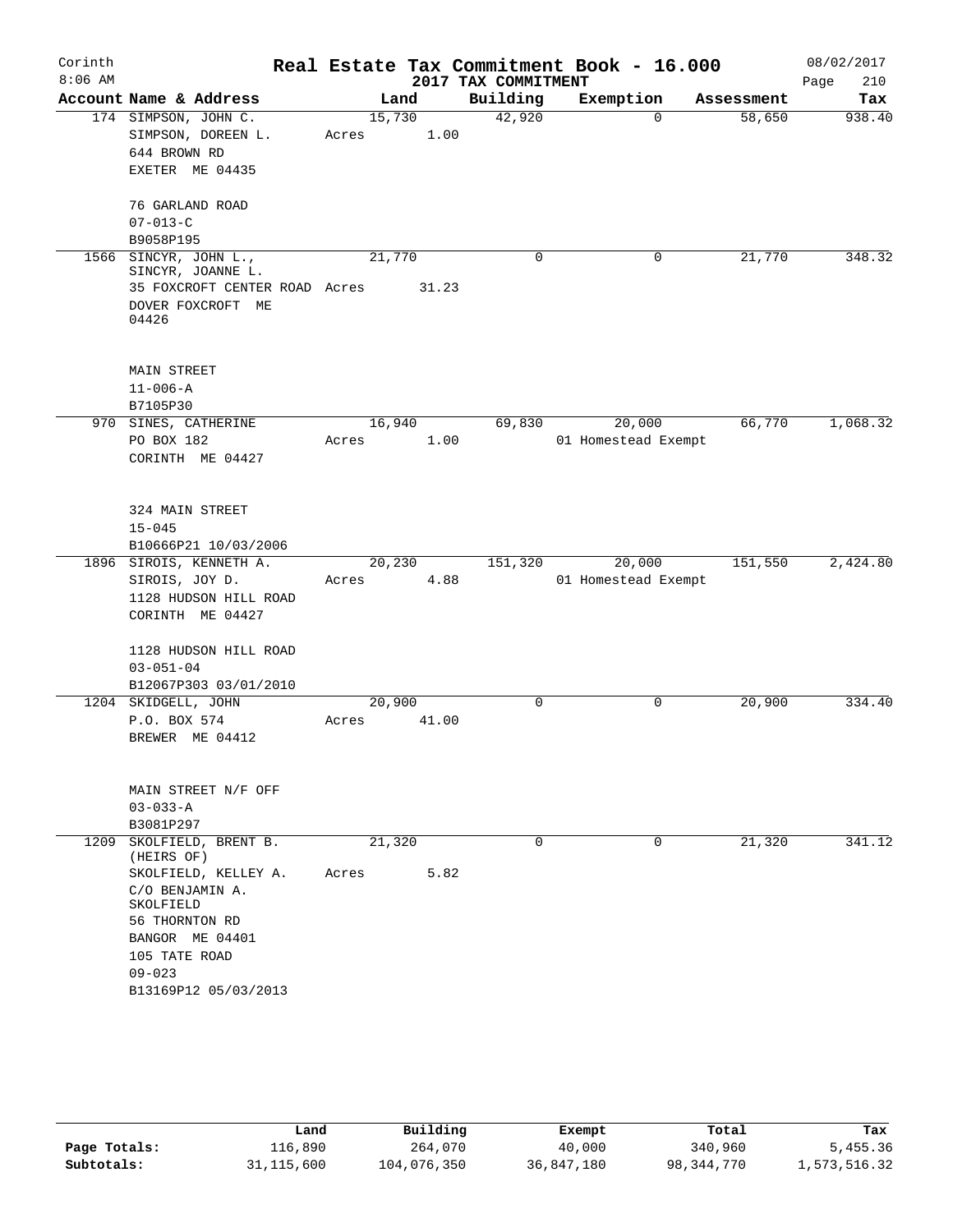| Corinth<br>$8:06$ AM |                               |        |               | 2017 TAX COMMITMENT | Real Estate Tax Commitment Book - 16.000 |            | 08/02/2017         |
|----------------------|-------------------------------|--------|---------------|---------------------|------------------------------------------|------------|--------------------|
|                      | Account Name & Address        |        | Land          | Building            | Exemption                                | Assessment | Page<br>211<br>Tax |
|                      | 1210 SLASOR, JEANNE L.        | 49,990 |               | 83,110              | 26,000                                   | 107,100    | 1,713.60           |
|                      | SLASOR, JACK L. (Heirs<br>of) | Acres  | 58.16         |                     | 31 Vetrans Widow                         |            |                    |
|                      | P.O. BOX 352                  |        |               |                     | 01 Homestead Exempt                      |            |                    |
|                      | CORINTH, ME 04427             |        |               |                     |                                          |            |                    |
|                      | 87 SOULE ROAD                 |        |               |                     |                                          |            |                    |
|                      | $09 - 026$<br>B9507P231       |        |               |                     |                                          |            |                    |
|                      | 1211 SLATE, SUE I.            | 14,230 |               | $\Omega$            | 0                                        | 14,230     | 227.68             |
|                      | MITTON, SALLY I.              | Acres  | 15.23         |                     |                                          |            |                    |
|                      | 976 GREENBUSH ROAD            |        |               |                     |                                          |            |                    |
|                      | EXETER ME 04425               |        |               |                     |                                          |            |                    |
|                      | RABBIT PATH @ HUDS N/F        |        |               |                     |                                          |            |                    |
|                      | OFF<br>$06 - 030$             |        |               |                     |                                          |            |                    |
|                      | B14013P302 11/19/2015         |        |               |                     |                                          |            |                    |
|                      | 717 SLATER, SHAWN             |        | 0             | 20,060              | 20,000                                   | 60         | 0.96               |
|                      | 515 LEDGE HILL ROAD           |        |               |                     | 01 Homestead Exempt                      |            |                    |
|                      | CORINTH ME 04427              |        |               |                     |                                          |            |                    |
|                      | 515 LEDGE HILL ROAD           |        |               |                     |                                          |            |                    |
|                      | $01 - 040 - 02H$              |        |               |                     |                                          |            |                    |
|                      | 401 SMALL, ELIZABETH R.       | 18,770 |               | 93,650              | 20,000                                   | 92,420     | 1,478.72           |
|                      | 37 WEST CORINTH RD            | Acres  | 2.51          |                     | 01 Homestead Exempt                      |            |                    |
|                      | CORINTH ME 04427              |        |               |                     |                                          |            |                    |
|                      | 37 WEST CORINTH ROAD          |        |               |                     |                                          |            |                    |
|                      | $05 - 024 - 03$               |        |               |                     |                                          |            |                    |
|                      | B12463P90 04/29/2011          |        |               |                     |                                          |            |                    |
| 1213                 | SMALL, JAMES M.               |        | $\mathbf 0$   | 29,110              | 26,000                                   | 3,110      | 49.76              |
|                      | P.O. BOX 338                  |        |               |                     | 01 Homestead Exempt                      |            |                    |
|                      | CORINTH ME 04427              |        |               |                     | 22 Veteran                               |            |                    |
|                      | 141 WEST CORINTH ROAD         |        |               |                     |                                          |            |                    |
|                      | $05 - 024 - A - 01H$          |        |               |                     |                                          |            |                    |
| 1215                 | SMART, EDNA C.                | 19,560 |               | 109,780             | 26,000                                   | 103,340    | 1,653.44           |
|                      | SMART, RAMON S. (HEIRS<br>OF) | Acres  | 4.30          |                     | 31 Vetrans Widow                         |            |                    |
|                      | 366 BLACK ROAD                |        |               |                     | 01 Homestead Exempt                      |            |                    |
|                      | CORINTH ME 04427              |        |               |                     |                                          |            |                    |
|                      | 366 BLACK ROAD                |        |               |                     |                                          |            |                    |
|                      | $02 - 029 - C$                |        |               |                     |                                          |            |                    |
|                      | B4682P213                     |        |               |                     |                                          |            |                    |
|                      | 127 SMEN, ANTHONY D.          | 18,240 |               | 27,370              | 20,000                                   | 25,610     | 409.76             |
|                      | 923 MAIN STREET               | Acres  | 2.07          |                     | 01 Homestead Exempt                      |            |                    |
|                      | CORINTH ME 04427              |        |               |                     |                                          |            |                    |
|                      | 923 MAIN STREET               |        |               |                     |                                          |            |                    |
|                      | $05 - 052$                    |        |               |                     |                                          |            |                    |
|                      | B8367P21                      |        |               |                     |                                          |            |                    |
|                      |                               | Land   | Building      |                     | Exempt                                   | Total      | Tax                |
| Page Totals:         | 120,790                       |        | 363,080       |                     | 138,000                                  | 345,870    | 5,533.92           |
| Subtotals:           | 31, 236, 390                  |        | 104, 439, 430 |                     | 36,985,180                               | 98,690,640 | 1,579,050.24       |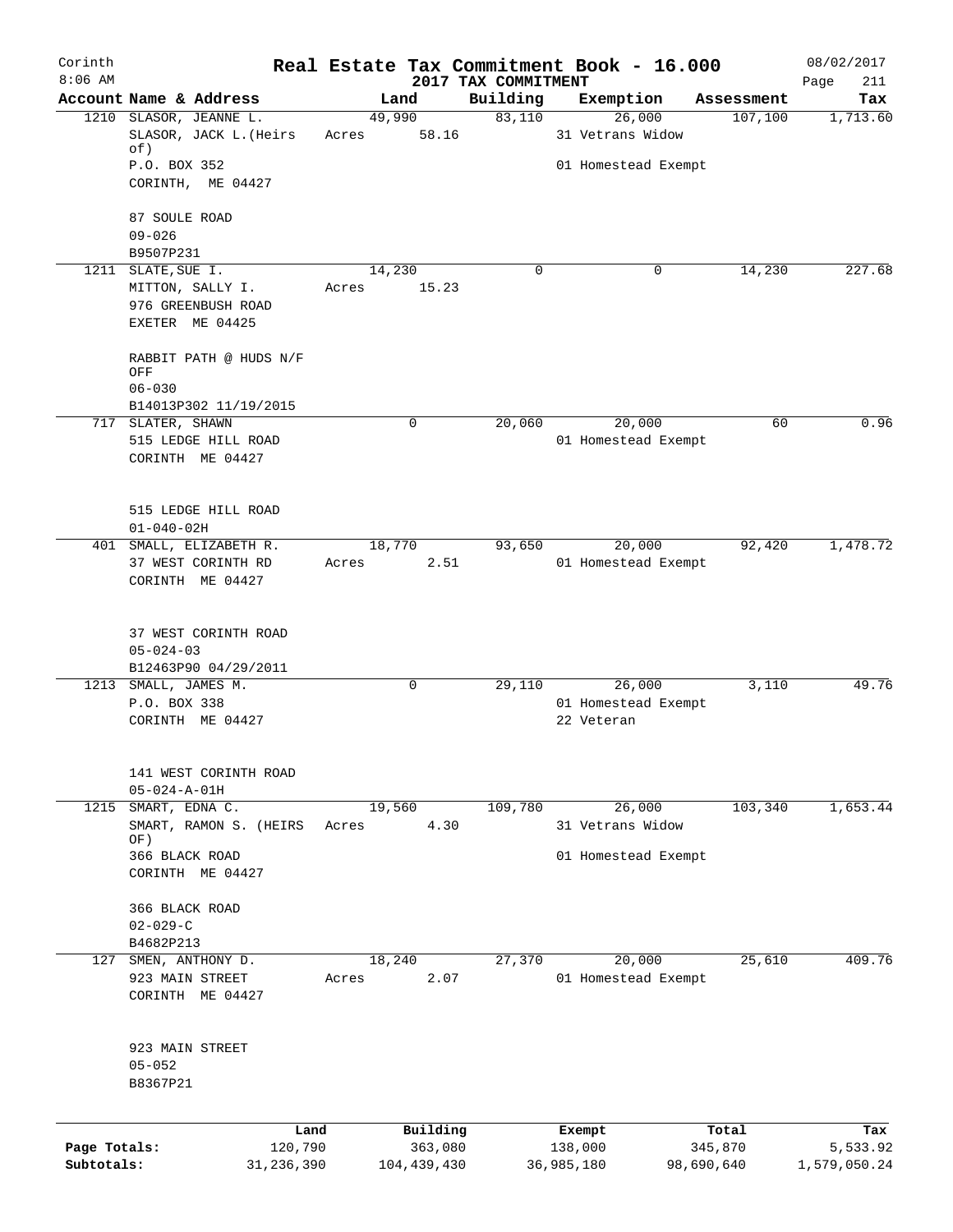| Corinth                    |                                                                                   |                         |                 |                        | Real Estate Tax Commitment Book - 16.000 |                         |            |                      | 08/02/2017               |
|----------------------------|-----------------------------------------------------------------------------------|-------------------------|-----------------|------------------------|------------------------------------------|-------------------------|------------|----------------------|--------------------------|
| $8:06$ AM                  | Account Name & Address                                                            |                         |                 |                        | 2017 TAX COMMITMENT                      |                         |            |                      | 212<br>Page              |
|                            | 1327 SMITH SR, MICHAEL D.                                                         |                         | Land<br>16,940  |                        | Building<br>68,100                       | Exemption               | 20,000     | Assessment<br>65,040 | Tax<br>1,040.64          |
|                            | 20 OSCAR DRIVE<br>CORINTH ME 04427                                                |                         | Acres           | 1.00                   |                                          | 01 Homestead Exempt     |            |                      |                          |
|                            | 20 OSCAR DRIVE<br>$05 - 017 - 04$                                                 |                         |                 |                        |                                          |                         |            |                      |                          |
|                            | B7511P291                                                                         |                         |                 |                        |                                          |                         |            |                      |                          |
|                            | 1731 SMITH, ADAM                                                                  |                         |                 | 0                      | 16,620                                   |                         | 16,620     | $\Omega$             | 0.00                     |
|                            | SMITH, ANNALEE<br>PO BOX 42<br>408 TATE ROAD<br>CORINTH ME 04427<br>408 TATE ROAD |                         |                 |                        |                                          | 01 Homestead Exempt     |            |                      |                          |
|                            | $06 - 019 - 34H$                                                                  |                         |                 |                        |                                          |                         |            |                      |                          |
|                            | B14126P34 04/19/2016 B13095P165 02/19/2013<br>1082 SMITH, CAMERON                 |                         |                 |                        |                                          |                         |            | 21,780               | 348.48                   |
|                            | SMITH, BOBBI JO<br>655 BLACK ROAD<br>CORINTH ME 04427                             |                         | 20,120<br>Acres | 10.00                  | 21,660                                   | 01 Homestead Exempt     | 20,000     |                      |                          |
|                            | 111 WHITE SCHOOLHOUSE<br>ROAD<br>$05 - 032 - B - 1$                               |                         |                 |                        |                                          |                         |            |                      |                          |
|                            | B14235P175 08/14/2016                                                             |                         |                 |                        |                                          |                         |            |                      |                          |
|                            | 2090 SMITH, DAVID K.<br>101 COVERED BRIGE<br>CORINTH ME 04427                     |                         |                 | 0                      | 11,080                                   | 01 Homestead Exempt     | 11,080     | $\Omega$             | 0.00                     |
|                            | 101 COVERED BRIDGE ROAD<br>$02 - 039 - 1H$                                        |                         |                 |                        |                                          |                         |            |                      |                          |
|                            | 1227 SMITH, DORIS L.                                                              |                         | 24,920          |                        | 63,350                                   |                         | 20,000     | 68,270               | 1,092.32                 |
|                            | 245 MAIN STREET<br>CORINTH ME 04427                                               |                         | Acres           | 11.36                  |                                          | 01 Homestead Exempt     |            |                      |                          |
|                            | 245 MAIN STREET<br>$11 - 003$<br>B4122P289                                        |                         |                 |                        |                                          |                         |            |                      |                          |
|                            | 1218 SMITH, DOROTHY                                                               |                         | 18,610          |                        | 61,830                                   |                         | 20,000     | 60,440               | 967.04                   |
|                            | SMITH, EDWIN W. (Heirs<br>of)<br>203 MAIN STREET<br>CORINTH ME 04427              |                         | Acres           | 2.38                   |                                          | 01 Homestead Exempt     |            |                      |                          |
|                            | 203 MAIN STREET<br>$17 - 011$                                                     |                         |                 |                        |                                          |                         |            |                      |                          |
|                            | B2199P513                                                                         |                         |                 |                        |                                          |                         |            |                      |                          |
|                            | 1751 SMITH, DOUGLAS<br>SMITH, PRISCILLA<br>PO BOX 305<br>CORINTH ME 04427         |                         | 20,970<br>Acres | 4.33                   | 237,630                                  | 01 Homestead Exempt     | 20,000     | 238,600              | 3,817.60                 |
|                            | 717 TATE ROAD<br>$06 - 010 - C$<br>B8383P257                                      |                         |                 |                        |                                          |                         |            |                      |                          |
|                            |                                                                                   |                         |                 |                        |                                          |                         |            |                      |                          |
|                            |                                                                                   | Land                    |                 | Building               |                                          | Exempt                  |            | Total                | Tax                      |
| Page Totals:<br>Subtotals: |                                                                                   | 101,560<br>31, 337, 950 |                 | 480,270<br>104,919,700 |                                          | 127,700<br>37, 112, 880 | 99,144,770 | 454,130              | 7,266.08<br>1,586,316.32 |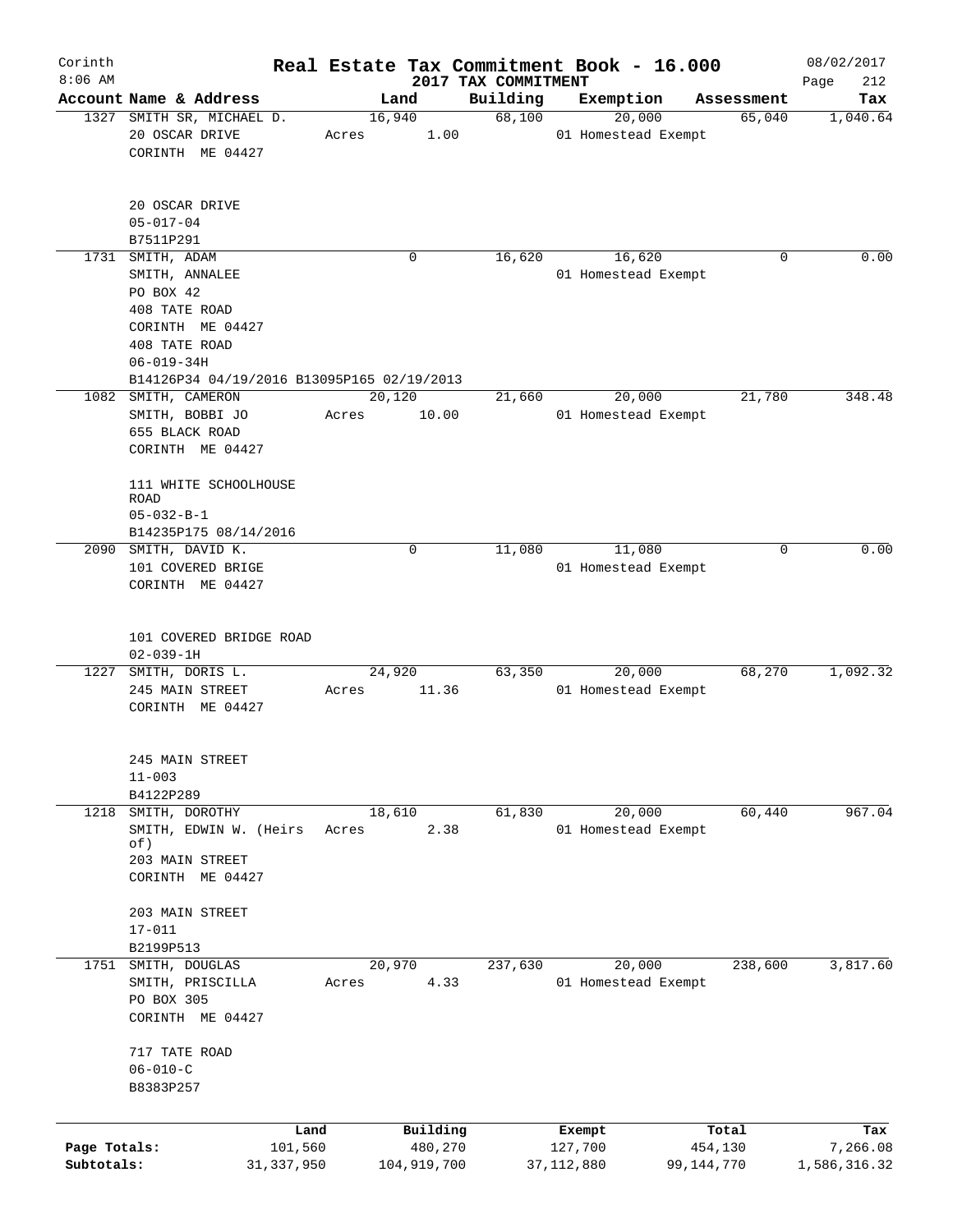| Corinth      |                             |                 |       |                     | Real Estate Tax Commitment Book - 16.000 |                   |                     |                  | 08/02/2017         |
|--------------|-----------------------------|-----------------|-------|---------------------|------------------------------------------|-------------------|---------------------|------------------|--------------------|
| $8:06$ AM    | Account Name & Address      |                 |       | Land                | 2017 TAX COMMITMENT<br>Building          | Exemption         |                     | Assessment       | Page<br>213<br>Tax |
| 1220         | SMITH, HOPE                 |                 |       | 10,280              | $\mathbf 0$                              |                   | $\mathbf 0$         | 10,280           | 164.48             |
|              | 190 CALL RD                 |                 | Acres | 9.51                |                                          |                   |                     |                  |                    |
|              | MILFORD ME 04461            |                 |       |                     |                                          |                   |                     |                  |                    |
|              |                             |                 |       |                     |                                          |                   |                     |                  |                    |
|              | HUDSON ROAD N/F OFF         |                 |       |                     |                                          |                   |                     |                  |                    |
|              | $09 - 029 - D$              |                 |       |                     |                                          |                   |                     |                  |                    |
|              | B6828P200                   |                 |       |                     |                                          |                   |                     |                  |                    |
| 1225         | SMITH, JOAN M.              |                 |       | 26,170              | 61,340                                   |                   | 20,000              | 67,510           | 1,080.16           |
|              | 480 TATE ROAD               |                 | Acres | 10.00               |                                          |                   | 01 Homestead Exempt |                  |                    |
|              | CORINTH ME 04427            |                 |       |                     |                                          |                   |                     |                  |                    |
|              | 480 TATE ROAD               |                 |       |                     |                                          |                   |                     |                  |                    |
|              | $06 - 023 - A$              |                 |       |                     |                                          |                   |                     |                  |                    |
|              | B3225P323                   |                 |       |                     |                                          |                   |                     |                  |                    |
| 1222         | SMITH, KENNETH              |                 |       | 0                   | 19,080                                   |                   | 19,080              | 0                | 0.00               |
|              | 17 O'ROAK ROAD              |                 |       |                     |                                          |                   | 01 Homestead Exempt |                  |                    |
|              | CORINTH ME 04427            |                 |       |                     |                                          |                   |                     |                  |                    |
|              |                             |                 |       |                     |                                          |                   |                     |                  |                    |
|              | 17 O'ROAK ROAD              |                 |       |                     |                                          |                   |                     |                  |                    |
|              | $10 - 011 - 02H$            |                 |       |                     |                                          |                   |                     |                  |                    |
| 1609         | SMITH, ROBIN                |                 |       | 21,600              | 106,940                                  |                   | 20,000              | 108,540          | 1,736.64           |
|              | 771 MAIN STREET             |                 | Acres | 4.85                |                                          |                   | 01 Homestead Exempt |                  |                    |
|              | CORINTH ME 04427            |                 |       |                     |                                          |                   |                     |                  |                    |
|              | 771 MAIN STREET             |                 |       |                     |                                          |                   |                     |                  |                    |
|              | $05 - 040 - B$              |                 |       |                     |                                          |                   |                     |                  |                    |
|              | B7032P211                   |                 |       |                     |                                          |                   |                     |                  |                    |
| 1224         | SMITH, ROGER C.             |                 |       | 16,940              | 58,510                                   |                   | 20,000              | 55,450           | 887.20             |
|              | SMITH, HELEN T.             |                 | Acres | 1.00                |                                          |                   | 01 Homestead Exempt |                  |                    |
|              | 193 EXETER ROAD             |                 |       |                     |                                          |                   |                     |                  |                    |
|              | CORINTH ME 04427            |                 |       |                     |                                          |                   |                     |                  |                    |
|              | 193 EXETER ROAD             |                 |       |                     |                                          |                   |                     |                  |                    |
|              | $07 - 049$                  |                 |       |                     |                                          |                   |                     |                  |                    |
|              | B2687P104                   |                 |       |                     |                                          |                   |                     |                  |                    |
| 1433         | SMITH, ROGER L.             |                 |       | 18,510              | 90,130                                   |                   | 26,000              | 82,640           | 1,322.24           |
|              | SMITH, PATRICIA M.          |                 | Acres | 2.30                |                                          | 22 Veteran        |                     |                  |                    |
|              | PO BOX 255                  |                 |       |                     |                                          |                   | 01 Homestead Exempt |                  |                    |
|              | CORINTH ME 04427            |                 |       |                     |                                          |                   |                     |                  |                    |
|              | 692 MAIN STREET             |                 |       |                     |                                          |                   |                     |                  |                    |
|              | $05 - 034 - D$              |                 |       |                     |                                          |                   |                     |                  |                    |
|              | B8270P130                   |                 |       |                     |                                          |                   |                     |                  |                    |
| 1226         | SMITH, SCOTT A.             |                 |       | 18,130              | 64,050                                   |                   | 20,000              | 62,180           | 994.88             |
|              | SMITH, CYNTHIA L.           |                 | Acres | 3.07                |                                          |                   | 01 Homestead Exempt |                  |                    |
|              | 30 RIDGE ROAD               |                 |       |                     |                                          |                   |                     |                  |                    |
|              | CORINTH ME 04427            |                 |       |                     |                                          |                   |                     |                  |                    |
|              | 30 RIDGE ROAD<br>$11 - 032$ |                 |       |                     |                                          |                   |                     |                  |                    |
|              | B3212P290                   |                 |       |                     |                                          |                   |                     |                  |                    |
|              |                             |                 |       |                     |                                          |                   |                     |                  |                    |
|              |                             |                 |       |                     |                                          |                   |                     |                  |                    |
| Page Totals: |                             | Land<br>111,630 |       | Building<br>400,050 |                                          | Exempt<br>125,080 |                     | Total<br>386,600 | Tax<br>6, 185.60   |
|              |                             |                 |       |                     |                                          |                   |                     |                  |                    |

**Subtotals:** 31,449,580 105,319,750 37,237,960 99,531,370 1,592,501.92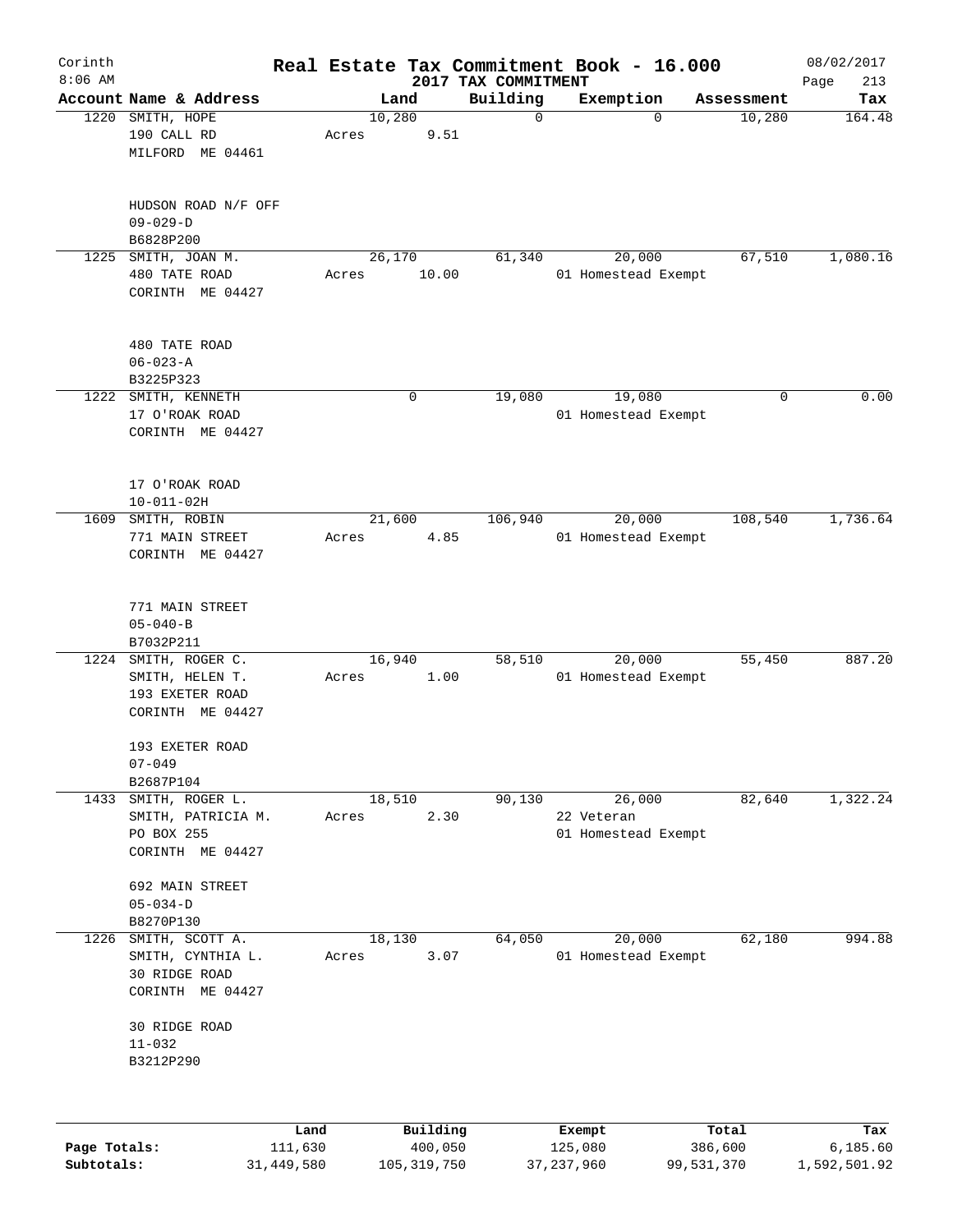| Corinth      |                                                      |       |                |                     | Real Estate Tax Commitment Book - 16.000 |                      | 08/02/2017    |
|--------------|------------------------------------------------------|-------|----------------|---------------------|------------------------------------------|----------------------|---------------|
| $8:06$ AM    |                                                      |       |                | 2017 TAX COMMITMENT |                                          |                      | 214<br>Page   |
|              | Account Name & Address<br>1230 SODERMARK, PAULINE M. |       | Land<br>16,310 | Building<br>33,220  | Exemption<br>$\mathbf 0$                 | Assessment<br>49,530 | Tax<br>792.48 |
|              | 449 TATE ROAD                                        | Acres | 1.50           |                     |                                          |                      |               |
|              | CORINTH ME 04427                                     |       |                |                     |                                          |                      |               |
|              |                                                      |       |                |                     |                                          |                      |               |
|              |                                                      |       |                |                     |                                          |                      |               |
|              | 450 TATE ROAD                                        |       |                |                     |                                          |                      |               |
|              | $06 - 021 - A$                                       |       |                |                     |                                          |                      |               |
|              | B4543P20                                             |       |                |                     |                                          |                      |               |
|              | 1228 SODERMARK, PAULINE M.                           |       | 23,650         | 53,990              | 20,000                                   | 57,640               | 922.24        |
|              | 449 TATE ROAD                                        | Acres | 12.00          |                     | 01 Homestead Exempt                      |                      |               |
|              | CORINTH ME 04427                                     |       |                |                     |                                          |                      |               |
|              |                                                      |       |                |                     |                                          |                      |               |
|              |                                                      |       |                |                     |                                          |                      |               |
|              | 449 TATE ROAD                                        |       |                |                     |                                          |                      |               |
|              | $06 - 020$                                           |       |                |                     |                                          |                      |               |
|              | B9715P268                                            |       |                |                     |                                          |                      |               |
|              | 1852 SODERMARK, PAULINE M.                           |       | 25,520         | 0                   | 0                                        | 25,520               | 408.32        |
|              | 449 TATE RD.                                         | Acres | 23.00          |                     |                                          |                      |               |
|              | CORINTH ME 04427                                     |       |                |                     |                                          |                      |               |
|              |                                                      |       |                |                     |                                          |                      |               |
|              |                                                      |       |                |                     |                                          |                      |               |
|              | ANDREWS ROAD                                         |       |                |                     |                                          |                      |               |
|              | $06 - 020 - A$                                       |       |                |                     |                                          |                      |               |
|              | B9857P76 05/06/2005                                  |       |                |                     |                                          |                      |               |
|              | 478 SOON PARTNERS, LLC                               |       | 17,060         | 48,070              | 0                                        | 65,130               | 1,042.08      |
|              | 493 MAIN STREET                                      | Acres | 1.10           |                     |                                          |                      |               |
|              | PRESQUE ISLE ME 04769                                |       |                |                     |                                          |                      |               |
|              |                                                      |       |                |                     |                                          |                      |               |
|              | 391 MAIN STREET                                      |       |                |                     |                                          |                      |               |
|              | $13 - 003$                                           |       |                |                     |                                          |                      |               |
|              | B13989P89 02/21/2015                                 |       |                |                     |                                          |                      |               |
|              | 1962 SOUL'S HARBOR, INC.                             |       | 22,490         | 224,850             | 247,340                                  | 0                    | 0.00          |
|              | PO BOX 275                                           | Acres | 3.22           |                     | 47 Benevolent                            |                      |               |
|              | CORINTH ME 04427                                     |       |                |                     |                                          |                      |               |
|              |                                                      |       |                |                     |                                          |                      |               |
|              |                                                      |       |                |                     |                                          |                      |               |
|              | 251 EXETER ROAD                                      |       |                |                     |                                          |                      |               |
|              | $07 - 044 - 12$                                      |       |                |                     |                                          |                      |               |
|              | B10582P77 08/14/2006                                 |       |                |                     |                                          |                      |               |
| 1722         | SOUTHER JR, RICHARD S.                               |       | 17,050         | 39,480              | 20,000                                   | 36,530               | 584.48        |
|              | SOUTHER, GALINA G.                                   | Acres | 1.09           |                     | 01 Homestead Exempt                      |                      |               |
|              | 36 COUNTY ROAD                                       |       |                |                     |                                          |                      |               |
|              | CORINTH ME 04427-3265                                |       |                |                     |                                          |                      |               |
|              |                                                      |       |                |                     |                                          |                      |               |
|              | 36 COUNTY ROAD                                       |       |                |                     |                                          |                      |               |
|              | $08 - 014 - C$                                       |       |                |                     |                                          |                      |               |
|              | B10377P272 04/06/2006                                |       |                |                     |                                          |                      |               |
| 1723         | SOUVE, DEREK C.                                      |       | 12,840         | 10,740              | 0                                        | 23,580               | 377.28        |
|              | SOUVE, FAYE L.                                       | Acres | 41.00          |                     |                                          |                      |               |
|              | PO BOX 95                                            |       |                |                     |                                          |                      |               |
|              | HANOVER ME 04237                                     |       |                |                     |                                          |                      |               |
|              |                                                      |       |                |                     |                                          |                      |               |
|              | DIAMOND LANE                                         |       |                |                     |                                          |                      |               |
|              | $06 - 037$                                           |       |                |                     |                                          |                      |               |
|              | B11901P82 09/02/2009                                 |       |                |                     |                                          |                      |               |
|              |                                                      |       |                |                     |                                          |                      |               |
|              | Land                                                 |       | Building       |                     | Exempt                                   | Total                | Tax           |
| Page Totals: | 134,920                                              |       | 410,350        |                     | 287,340                                  | 257,930              | 4,126.88      |
| Subtotals:   | 31,584,500                                           |       | 105,730,100    |                     | 37,525,300                               | 99,789,300           | 1,596,628.80  |
|              |                                                      |       |                |                     |                                          |                      |               |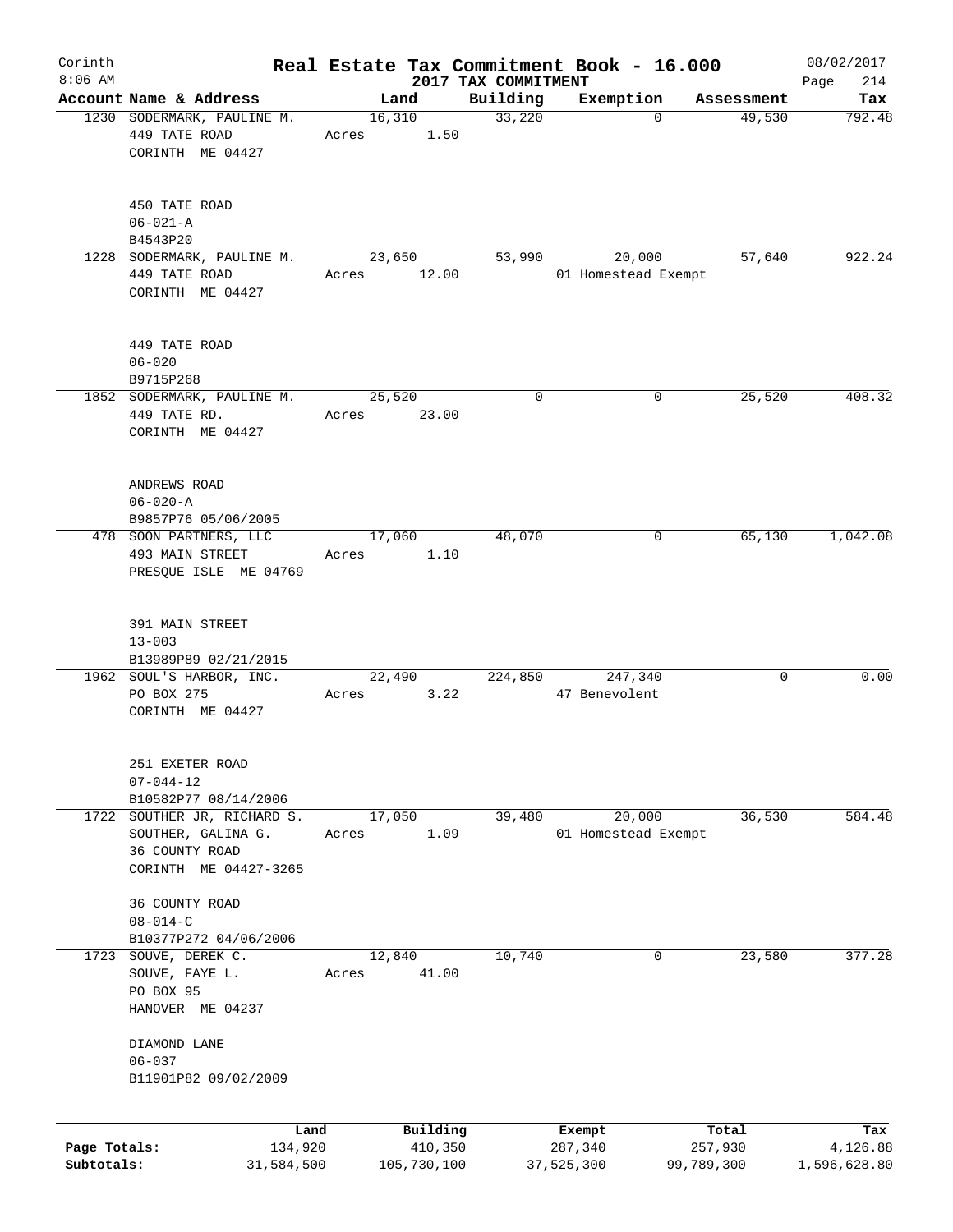| Corinth<br>$8:06$ AM |                                   |       |         | 2017 TAX COMMITMENT | Real Estate Tax Commitment Book - 16.000 |            | 08/02/2017<br>Page<br>215 |
|----------------------|-----------------------------------|-------|---------|---------------------|------------------------------------------|------------|---------------------------|
|                      | Account Name & Address            |       | Land    | Building            | Exemption                                | Assessment | Tax                       |
|                      | 1428 SOUVE, DEREK C.              |       | 15,700  | $\mathbf 0$         | $\mathbf 0$                              | 15,700     | 251.20                    |
|                      | SOUVE, FAYE L.                    | Acres | 41.00   |                     |                                          |            |                           |
|                      | PO BOX 95                         |       |         |                     |                                          |            |                           |
|                      | HANOVER ME 04237                  |       |         |                     |                                          |            |                           |
|                      | MAIN STREET N/F OFF               |       |         |                     |                                          |            |                           |
|                      | $06 - 033$                        |       |         |                     |                                          |            |                           |
|                      | B11901P82 09/02/2009              |       |         |                     |                                          |            |                           |
| 620                  | SPACK, DARIN W.                   |       | 18,850  | 92,410              | 20,000                                   | 91,260     | 1,460.16                  |
|                      | SPACK, BRITTANY E.                | Acres | 2.58    |                     | 01 Homestead Exempt                      |            |                           |
|                      | 556 MAIN STREET                   |       |         |                     |                                          |            |                           |
|                      | CORINTH ME 04427                  |       |         |                     |                                          |            |                           |
|                      | 556 MAIN STREET                   |       |         |                     |                                          |            |                           |
|                      | $08 - 020 - A$                    |       |         |                     |                                          |            |                           |
|                      | B12537P194 07/15/2011             |       |         |                     |                                          |            |                           |
|                      | 1619 SPEED, BETTY J.              |       | 15,770  | 78,530              | 20,000                                   | 74,300     | 1,188.80                  |
|                      | 440 GARLAND ROAD                  | Acres | 1.03    |                     | 01 Homestead Exempt                      |            |                           |
|                      | CORINTH ME 04427                  |       |         |                     |                                          |            |                           |
|                      |                                   |       |         |                     |                                          |            |                           |
|                      | 440 GARLAND ROAD                  |       |         |                     |                                          |            |                           |
|                      | $10 - 001 - C$                    |       |         |                     |                                          |            |                           |
|                      | B7192P112                         |       |         |                     |                                          |            |                           |
| 1240                 | SPEED, GERALD L<br>TRUSTEES LIV T |       | 24, 350 | 0                   | 0                                        | 24,350     | 389.60                    |
|                      | SPEED, WINIFRED I                 | Acres | 23.96   |                     |                                          |            |                           |
|                      | TRUSTEES LIV                      |       |         |                     |                                          |            |                           |
|                      | 173 GARLAND ROAD                  |       |         |                     |                                          |            |                           |
|                      | CORINTH ME 04427                  |       |         |                     |                                          |            |                           |
|                      | EXETER ROAD                       |       |         |                     |                                          |            |                           |
|                      | $07 - 007$                        |       |         |                     |                                          |            |                           |
|                      | B5943P244                         |       |         |                     |                                          |            |                           |
| 1239                 | SPEED, GERALD L<br>TRUSTEES LIV T |       | 122,660 | 122,640             | 20,000                                   | 225,300    | 3,604.80                  |
|                      | SPEED, WINIFRED I                 | Acres | 192.00  |                     | 01 Homestead Exempt                      |            |                           |
|                      | TRUSTEES LIV                      |       |         |                     |                                          |            |                           |
|                      | 173 GARLAND ROAD                  |       |         |                     |                                          |            |                           |
|                      | CORINTH ME 04427                  |       |         |                     |                                          |            |                           |
|                      | 173 GARLAND ROAD                  |       |         |                     |                                          |            |                           |
|                      | $10 - 011$                        |       |         |                     |                                          |            |                           |
|                      | B5943P244                         |       |         |                     |                                          |            |                           |
|                      | 1243 SPEED, GERALD L              |       | 29,800  | $\mathbf 0$         | 0                                        | 29,800     | 476.80                    |
|                      | TRUSTEES LIV T                    |       |         |                     |                                          |            |                           |
|                      | SPEED, WINIFRED I                 | Acres | 66.14   |                     |                                          |            |                           |
|                      | TRUSTEES LIV<br>173 GARLAND ROAD  |       |         |                     |                                          |            |                           |
|                      | CORINTH ME 04427                  |       |         |                     |                                          |            |                           |
|                      |                                   |       |         |                     |                                          |            |                           |
|                      | GARLAND ROAD                      |       |         |                     |                                          |            |                           |
|                      | $10 - 012$                        |       |         |                     |                                          |            |                           |
|                      | B5943P244                         |       |         |                     |                                          |            |                           |
|                      |                                   |       |         |                     |                                          |            |                           |
|                      |                                   |       |         |                     |                                          |            |                           |
|                      |                                   |       |         |                     |                                          |            |                           |
|                      |                                   |       |         |                     |                                          |            |                           |

|              | Land       | Building    | Exempt     | Total       | Tax          |
|--------------|------------|-------------|------------|-------------|--------------|
| Page Totals: | 227,130    | 293,580     | 60,000     | 460,710     | 7.371.36     |
| Subtotals:   | 31,811,630 | 106,023,680 | 37,585,300 | 100,250,010 | 1,604,000.16 |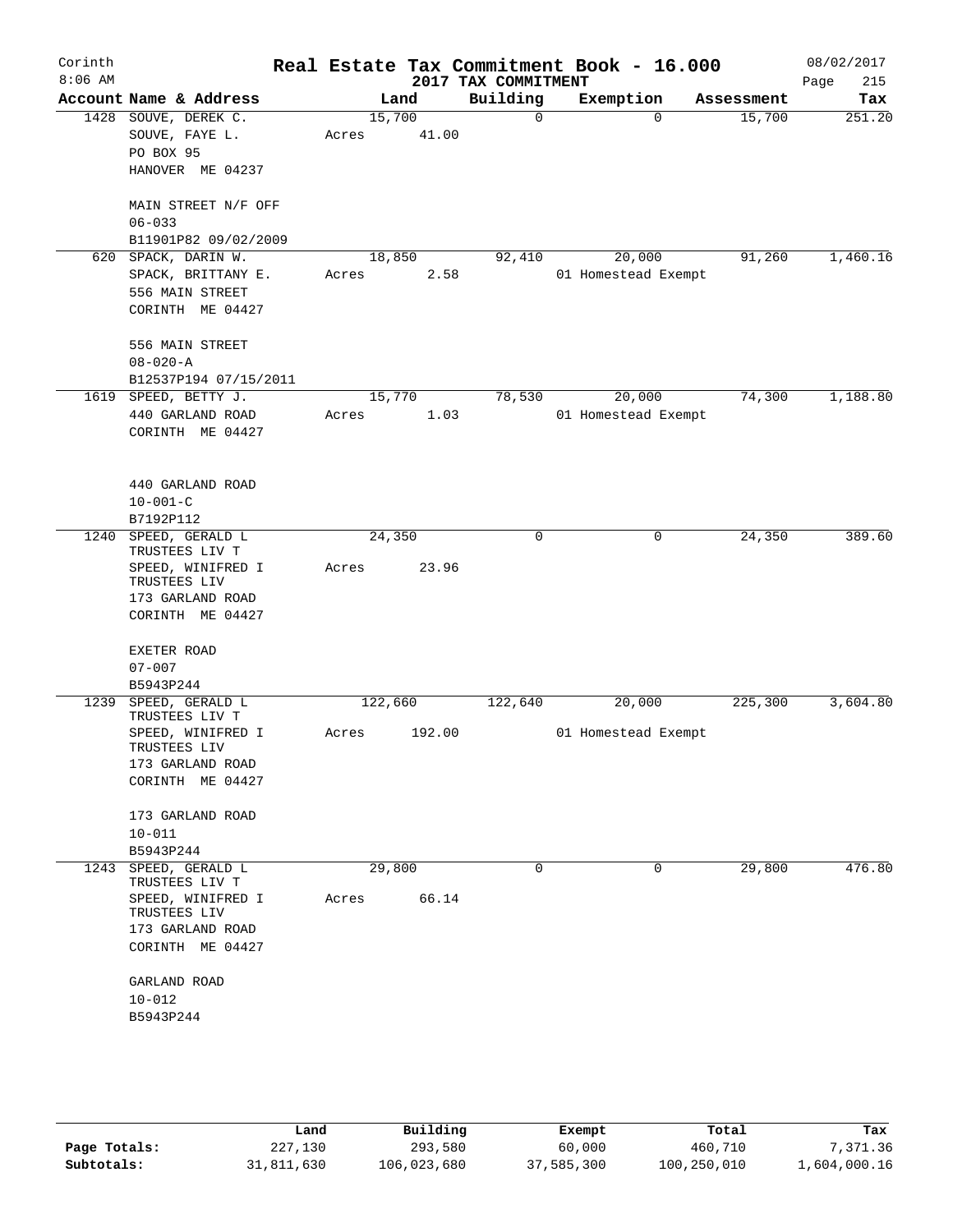| Corinth   |                                        |       |        |                     | Real Estate Tax Commitment Book - 16.000 |            | 08/02/2017  |
|-----------|----------------------------------------|-------|--------|---------------------|------------------------------------------|------------|-------------|
| $8:06$ AM |                                        |       |        | 2017 TAX COMMITMENT |                                          |            | 216<br>Page |
|           | Account Name & Address                 |       | Land   | Building            | Exemption                                | Assessment | Tax         |
|           | 1241 SPEED, GERALD L<br>TRUSTEES LIV T |       | 33,660 | $\mathbf 0$         | $\Omega$                                 | 33,660     | 538.56      |
|           | SPEED, WINIFRED I                      | Acres | 47.00  |                     |                                          |            |             |
|           | TRUSTEES LIV                           |       |        |                     |                                          |            |             |
|           | 173 GARLAND ROAD<br>CORINTH ME 04427   |       |        |                     |                                          |            |             |
|           |                                        |       |        |                     |                                          |            |             |
|           | NOTCH ROAD                             |       |        |                     |                                          |            |             |
|           | $07 - 029$                             |       |        |                     |                                          |            |             |
|           | B5943P244                              |       |        |                     |                                          |            |             |
| 1242      | SPEED, GERALD L<br>TRUSTEES LIV T      |       | 14,970 | $\mathbf 0$         | 0                                        | 14,970     | 239.52      |
|           | SPEED, WINIFRED I                      | Acres | 5.56   |                     |                                          |            |             |
|           | TRUSTEES LIV                           |       |        |                     |                                          |            |             |
|           | 173 GARLAND ROAD                       |       |        |                     |                                          |            |             |
|           | CORINTH ME 04427                       |       |        |                     |                                          |            |             |
|           | GARLAND ROAD                           |       |        |                     |                                          |            |             |
|           | $10 - 010$                             |       |        |                     |                                          |            |             |
|           | B5943P244                              |       |        |                     |                                          |            |             |
|           | 1618 SPEED, KEITH A. W.                |       | 9,720  | $\mathbf 0$         | 0                                        | 9,720      | 155.52      |
|           | 636 OLD TOWN ROAD                      | Acres | 1.03   |                     |                                          |            |             |
|           | HUDSON ME 04449                        |       |        |                     |                                          |            |             |
|           |                                        |       |        |                     |                                          |            |             |
|           | GARLAND ROAD                           |       |        |                     |                                          |            |             |
|           | $10 - 001 - B$                         |       |        |                     |                                          |            |             |
|           | B7192P108                              |       |        |                     |                                          |            |             |
|           | 1617 SPEED, KEITH A. W.                |       | 9,940  | $\mathbf 0$         | $\mathbf 0$                              | 9,940      | 159.04      |
|           | 636 OLD TOWN ROAD<br>HUDSON ME 04449   | Acres | 1.22   |                     |                                          |            |             |
|           |                                        |       |        |                     |                                          |            |             |
|           |                                        |       |        |                     |                                          |            |             |
|           | GARLAND ROAD                           |       |        |                     |                                          |            |             |
|           | $10 - 001 - A$                         |       |        |                     |                                          |            |             |
|           | B7192P108<br>1235 SPEED, KENNETH E.    |       | 21,670 | $\mathbf 0$         | 0                                        | 21,670     | 346.72      |
|           | SPEED, KELLY S.                        | Acres | 27.13  |                     |                                          |            |             |
|           | 7 FERNALD ROAD                         |       |        |                     |                                          |            |             |
|           | GARLAND ME 04939                       |       |        |                     |                                          |            |             |
|           |                                        |       |        |                     |                                          |            |             |
|           | GARLAND ROAD<br>$10 - 001$             |       |        |                     |                                          |            |             |
|           | B14281P146 09/20/2016                  |       |        |                     |                                          |            |             |
|           | 1244 SPEED, PAUL A.                    |       | 15,900 | 134,870             | 20,000                                   | 130,770    | 2,092.32    |
|           | SPEED, ERIN E.                         | Acres | 1.15   |                     | 01 Homestead Exempt                      |            |             |
|           | 22 GARLAND ROAD                        |       |        |                     |                                          |            |             |
|           | CORINTH ME 04427                       |       |        |                     |                                          |            |             |
|           | 22 GARLAND ROAD                        |       |        |                     |                                          |            |             |
|           | $07 - 012 - C$                         |       |        |                     |                                          |            |             |
|           | B6305P181                              |       |        |                     |                                          |            |             |
|           |                                        |       |        |                     |                                          |            |             |

|              | Land       | Building    | Exempt     | Total       | Tax          |
|--------------|------------|-------------|------------|-------------|--------------|
| Page Totals: | 105,860    | 134,870     | 20,000     | 220,730     | 3,531.68     |
| Subtotals:   | 31,917,490 | 106,158,550 | 37,605,300 | 100,470,740 | 1,607,531.84 |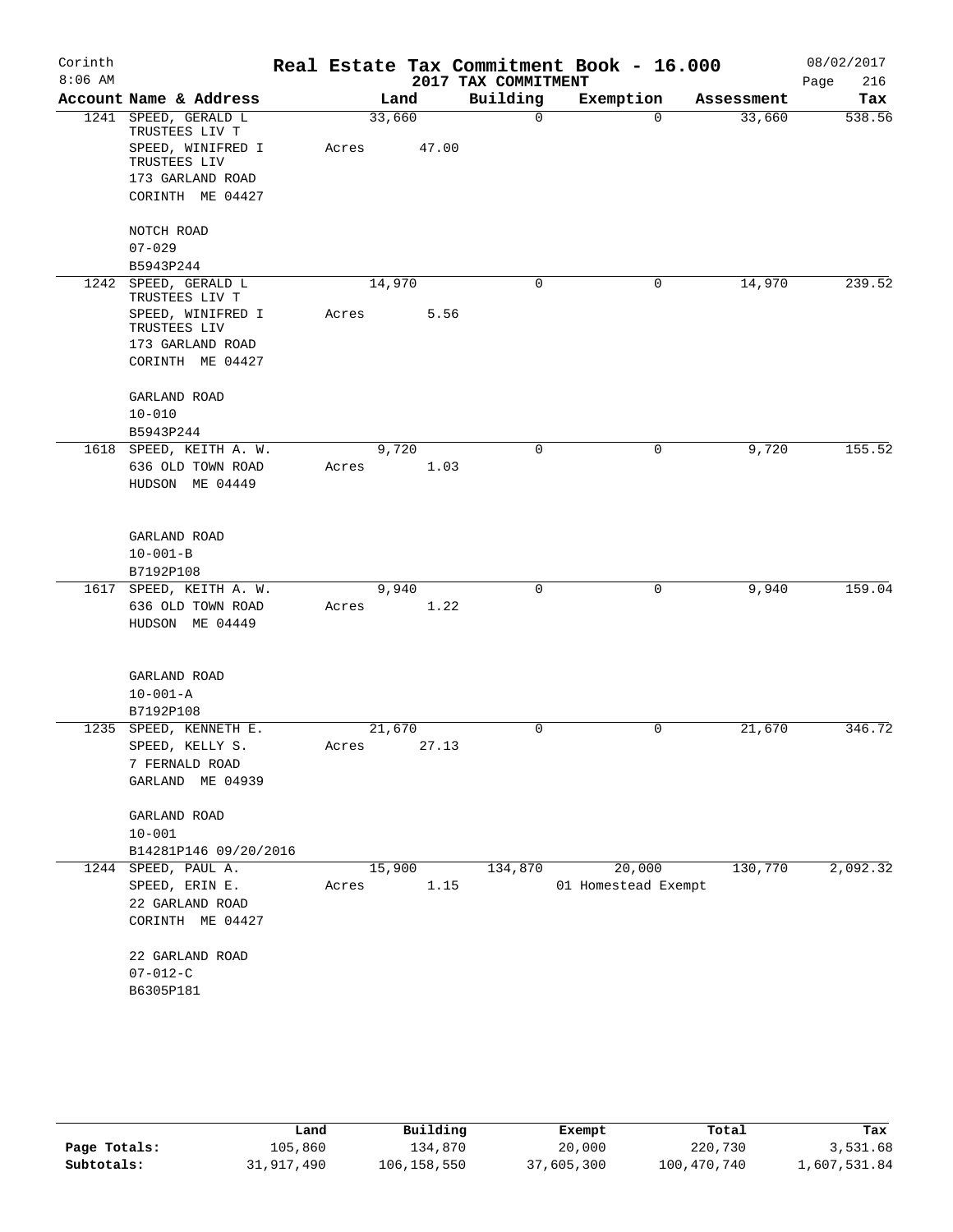| Corinth      |                                      |         |                |                     | Real Estate Tax Commitment Book - 16.000 |                        | 08/02/2017      |
|--------------|--------------------------------------|---------|----------------|---------------------|------------------------------------------|------------------------|-----------------|
| $8:06$ AM    | Account Name & Address               |         |                | 2017 TAX COMMITMENT |                                          |                        | 217<br>Page     |
|              | 1248 SPEED, PAULA E.                 |         | Land<br>25,800 | Building<br>95,340  | Exemption<br>20,000                      | Assessment<br>101, 140 | Tax<br>1,618.24 |
|              | 309 EXETER ROAD                      | Acres   | 14.25          |                     | 01 Homestead Exempt                      |                        |                 |
|              | CORINTH ME 04427                     |         |                |                     |                                          |                        |                 |
|              |                                      |         |                |                     |                                          |                        |                 |
|              | 309 EXETER ROAD                      |         |                |                     |                                          |                        |                 |
|              | $07 - 017$                           |         |                |                     |                                          |                        |                 |
|              | B14280P147 09/19/2016                |         |                |                     |                                          |                        |                 |
|              | 1246 SPEED, RICHARD                  |         | 16,070         | 134,370             | 20,000                                   | 130,440                | 2,087.04        |
|              | SPEED, STEPHANIE R.                  | Acres   | 1.29           |                     | 01 Homestead Exempt                      |                        |                 |
|              | 235 GARLAND ROAD<br>CORINTH ME 04427 |         |                |                     |                                          |                        |                 |
|              |                                      |         |                |                     |                                          |                        |                 |
|              | 235 GARLAND ROAD                     |         |                |                     |                                          |                        |                 |
|              | $10 - 010 - C$                       |         |                |                     |                                          |                        |                 |
|              | B5295P148                            |         |                |                     |                                          |                        |                 |
|              | 1245 SPEED, RICHARD                  |         | 22,970         | 0                   | 0                                        | 22,970                 | 367.52          |
|              | 235 GARLAND ROAD                     | Acres   | 35.30          |                     |                                          |                        |                 |
|              | CORINTH ME 04427                     |         |                |                     |                                          |                        |                 |
|              |                                      |         |                |                     |                                          |                        |                 |
|              | GARLAND ROAD<br>$07 - 013 - A$       |         |                |                     |                                          |                        |                 |
|              | B3746P328                            |         |                |                     |                                          |                        |                 |
|              | 1197 SPEED, SCOTT A.                 |         | 16,010         | 83,100              | 20,000                                   | 79,110                 | 1,265.76        |
|              | SPEED, LISA K.                       | Acres   |                | 1.24                | 01 Homestead Exempt                      |                        |                 |
|              | 59 O'ROAK ROAD                       |         |                |                     |                                          |                        |                 |
|              | CORINTH ME 04427                     |         |                |                     |                                          |                        |                 |
|              |                                      |         |                |                     |                                          |                        |                 |
|              | 59 O'ROAK ROAD                       |         |                |                     |                                          |                        |                 |
|              | $10 - 009$                           |         |                |                     |                                          |                        |                 |
|              | B9057P219                            |         |                |                     |                                          |                        |                 |
| 1247         | SPEED, SPENCER L.                    |         | 15,210         | 0                   | 0                                        | 15,210                 | 243.36          |
|              | SPEED, PAULA E.                      | Acres   | 8.05           |                     |                                          |                        |                 |
|              | 309 EXETER ROAD                      |         |                |                     |                                          |                        |                 |
|              | CORINTH ME 04427                     |         |                |                     |                                          |                        |                 |
|              | EXETER ROAD                          |         |                |                     |                                          |                        |                 |
|              | $07 - 012$                           |         |                |                     |                                          |                        |                 |
|              | B2343P40                             |         |                |                     |                                          |                        |                 |
| 1249         | SPEED, SPENCER L.                    |         | 27,060         | 0                   | 0                                        | 27,060                 | 432.96          |
|              | SPEED, PAULA E.                      | Acres   | 22.00          |                     |                                          |                        |                 |
|              | 309 EXETER ROAD                      |         |                |                     |                                          |                        |                 |
|              | CORINTH ME 04427                     |         |                |                     |                                          |                        |                 |
|              | GARLAND ROAD                         |         |                |                     |                                          |                        |                 |
|              | $07 - 017 - A$                       |         |                |                     |                                          |                        |                 |
|              | B3226P339                            |         |                |                     |                                          |                        |                 |
| 1238         | SPEED, SPENCER L.                    |         | 150            | 0                   | 0                                        | 150                    | 2.40            |
|              | SPEED, PAULA E                       | Acres   | 0.13           |                     |                                          |                        |                 |
|              | 309 EXETER ROAD                      |         |                |                     |                                          |                        |                 |
|              | CORINTH ME 04427                     |         |                |                     |                                          |                        |                 |
|              | EXETER ROAD NOTCH ROAD<br>$07 - 037$ |         |                |                     |                                          |                        |                 |
|              | B7624P254 01/31/2001                 |         |                |                     |                                          |                        |                 |
|              |                                      |         |                |                     |                                          |                        |                 |
|              |                                      | Land    | Building       |                     | Exempt                                   | Total                  | Tax             |
| Page Totals: |                                      | 123,270 | 312,810        |                     | 60,000                                   | 376,080                | 6,017.28        |
| Subtotals:   | 32,040,760                           |         | 106,471,360    |                     | 37,665,300                               | 100,846,820            | 1,613,549.12    |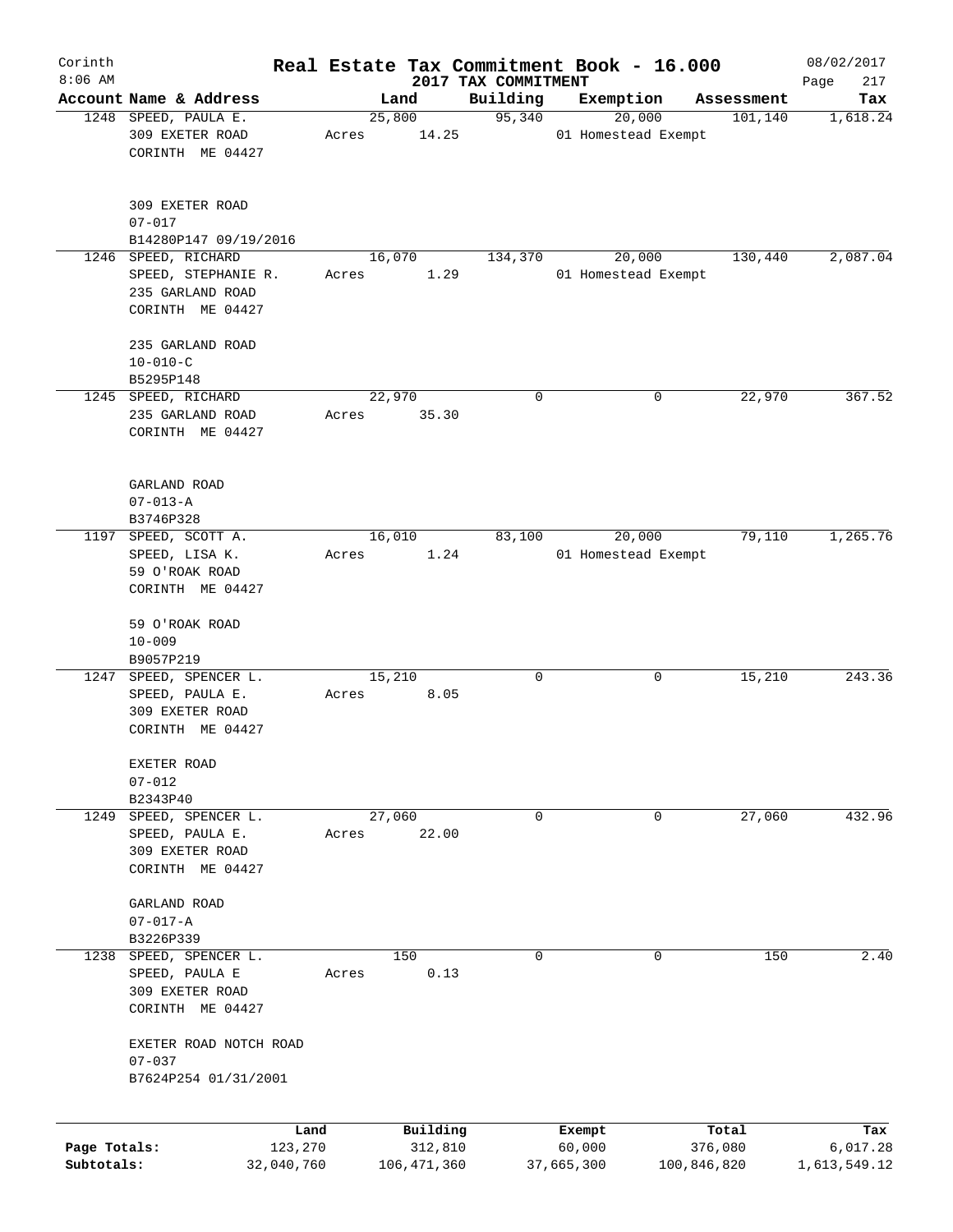| Corinth   |                                           |       |        |        | Real Estate Tax Commitment Book - 16.000 |                     |          |            | 08/02/2017  |
|-----------|-------------------------------------------|-------|--------|--------|------------------------------------------|---------------------|----------|------------|-------------|
| $8:06$ AM |                                           |       |        |        | 2017 TAX COMMITMENT                      |                     |          |            | 218<br>Page |
|           | Account Name & Address                    |       | Land   |        | Building                                 | Exemption           |          | Assessment | Tax         |
|           | 1237 SPEED, SPENCER L.                    |       | 14,520 |        | 0                                        |                     | $\Omega$ | 14,520     | 232.32      |
|           | SPEED, PAULA E.                           | Acres |        | 4.00   |                                          |                     |          |            |             |
|           | 309 EXETER ROAD                           |       |        |        |                                          |                     |          |            |             |
|           | CORINTH ME 04427                          |       |        |        |                                          |                     |          |            |             |
|           | EXETER ROAD                               |       |        |        |                                          |                     |          |            |             |
|           | $07 - 039$                                |       |        |        |                                          |                     |          |            |             |
|           | B7624P254                                 |       |        |        |                                          |                     |          |            |             |
| 2077      | SPEED, TYLER                              |       |        | 0      | 29,150                                   | 20,000              |          | 9,150      | 146.40      |
|           | 178 NOTCH RD                              |       |        |        |                                          | 01 Homestead Exempt |          |            |             |
|           | CORINTH ME 04427                          |       |        |        |                                          |                     |          |            |             |
|           | 178 NOTCH ROAD                            |       |        |        |                                          |                     |          |            |             |
|           | $07 - 029 - A$                            |       |        |        |                                          |                     |          |            |             |
| 1975      | SPEED, VAUGHN E &                         |       | 9,680  |        | 0                                        |                     | 0        | 9,680      | 154.88      |
|           | SPEED, CHRISTINE M<br>TRUST               | Acres |        | 1.00   |                                          |                     |          |            |             |
|           | 440 GARLAND ROAD                          |       |        |        |                                          |                     |          |            |             |
|           | CORINTH ME 04427                          |       |        |        |                                          |                     |          |            |             |
|           | GARLAND ROAD                              |       |        |        |                                          |                     |          |            |             |
|           | $10 - 001 - F$                            |       |        |        |                                          |                     |          |            |             |
|           | B14281P146 09/20/2016                     |       |        |        |                                          |                     |          |            |             |
|           | 1236 SPEED, VAUGHN E &<br>CHRISTINE TRUST |       | 46,030 |        | $\mathbf 0$                              |                     | 0        | 46,030     | 736.48      |
|           | & SPEED, KEITH A.W.                       | Acres |        | 128.58 |                                          |                     |          |            |             |
|           | 440 GARLAND ROAD                          |       |        |        |                                          |                     |          |            |             |
|           | CORINTH ME 04427                          |       |        |        |                                          |                     |          |            |             |
|           | GARLAND ROAD                              |       |        |        |                                          |                     |          |            |             |
|           | $10 - 006$                                |       |        |        |                                          |                     |          |            |             |
|           | B10631P90 09/11/2006                      |       |        |        |                                          |                     |          |            |             |
|           | 1976 SPEED, VAUGHN E &<br>CHRISTINE TRUST |       | 10,240 |        | 0                                        |                     | 0        | 10,240     | 163.84      |
|           | VAUGHN & CHRISTINE<br>TRUSTEES            | Acres |        | 1.48   |                                          |                     |          |            |             |
|           | 440 GARLAND ROAD                          |       |        |        |                                          |                     |          |            |             |
|           | CORINTH ME 04427                          |       |        |        |                                          |                     |          |            |             |
|           | GARLAND ROAD                              |       |        |        |                                          |                     |          |            |             |
|           | $10 - 001 - E$                            |       |        |        |                                          |                     |          |            |             |
|           | B14281P84 09/20/2016                      |       |        |        |                                          |                     |          |            |             |
|           | 1251 SPEED, VAUGHN E.                     |       | 11,130 |        | $\mathbf 0$                              |                     | 0        | 11,130     | 178.08      |
|           | SPEED, CHRISTINE M.<br>TRUST              | Acres |        | 2.25   |                                          |                     |          |            |             |
|           | 440 GARLAND ROAD                          |       |        |        |                                          |                     |          |            |             |
|           | CORINTH ME 04427                          |       |        |        |                                          |                     |          |            |             |
|           | GARLAND ROAD                              |       |        |        |                                          |                     |          |            |             |
|           | $07 - 016$                                |       |        |        |                                          |                     |          |            |             |
|           | B10631P88 09/11/2006                      |       |        |        |                                          |                     |          |            |             |
|           |                                           |       |        |        |                                          |                     |          |            |             |

|              | Land         | Building    | Exempt     | Total       | Tax          |
|--------------|--------------|-------------|------------|-------------|--------------|
| Page Totals: | 91,600       | 29,150      | 20,000     | 100,750     | 1,612.00     |
| Subtotals:   | 32, 132, 360 | 106,500,510 | 37,685,300 | 100,947,570 | 1,615,161.12 |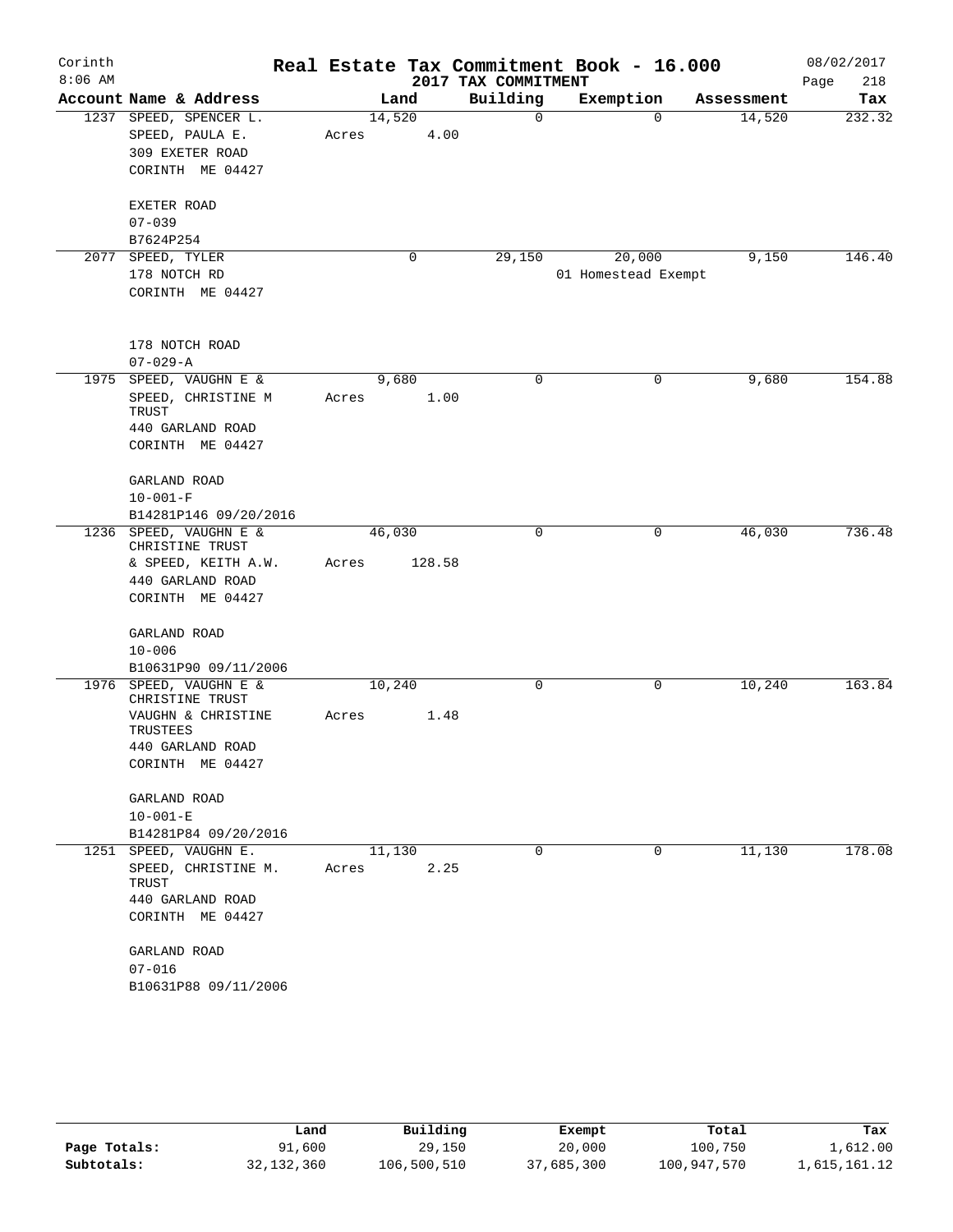| Corinth<br>$8:06$ AM |                                                                                 |                 |             | 2017 TAX COMMITMENT | Real Estate Tax Commitment Book - 16.000 |            | 08/02/2017<br>Page<br>219 |
|----------------------|---------------------------------------------------------------------------------|-----------------|-------------|---------------------|------------------------------------------|------------|---------------------------|
|                      | Account Name & Address                                                          |                 | Land        | Building            | Exemption                                | Assessment | Tax                       |
|                      | 1430 SPEED, VERNON G.<br>SPEED, LUANNE D.<br>10 O'ROAK ROAD<br>CORINTH ME 04427 | 16,320<br>Acres | 1.51        | 50,800              | 0                                        | 67,120     | 1,073.92                  |
|                      | 35 O'ROAK ROAD<br>$10 - 009 - A$<br>B13062P159 01/09/2013                       |                 |             |                     |                                          |            |                           |
| 37                   | SPEED, VERNON G.<br>SPEED, LUANNE<br>10 O'ROAK ROAD<br>CORINTH ME 04427         | 17,210<br>Acres | 3.19        | 59,680              | 0                                        | 76,890     | 1,230.24                  |
|                      | 7 NOTCH ROAD<br>$07 - 035$                                                      |                 |             |                     |                                          |            |                           |
|                      | B11033P82 07/06/2007<br>1252 SPEED, VERNON G.                                   | 17,060          |             | 169,150             | 20,000                                   | 166,210    | 2,659.36                  |
|                      | SPEED, LUANNE D.<br>10 O'ROAK ROAD<br>CORINTH ME 04427                          | Acres           | 2.15        |                     | 01 Homestead Exempt                      |            |                           |
|                      | 10 O'ROAK ROAD<br>$10 - 010 - B$<br>B4831P24                                    |                 |             |                     |                                          |            |                           |
|                      | 792 SPEED, VERNON G.<br>SPEED, LUANNE D.<br>10 O'ROAK ROAD<br>CORINTH ME 04427  |                 | 0           | 13,600              | 0                                        | 13,600     | 217.60                    |
|                      | 19 O'ROAK ROAD<br>$10 - 011 - 03H$                                              |                 |             |                     |                                          |            |                           |
| 1727                 | SPENCER JR, RICHARD<br>30 EXETER ROAD LOT 6<br>CORINTH ME 04427                 |                 | 0           | 24,770              | 20,000<br>01 Homestead Exempt            | 4,770      | 76.32                     |
|                      | 30 EXETER ROAD LOT 06<br>$15 - 012 - 06H$                                       |                 |             |                     |                                          |            |                           |
|                      | 1944 SPENCER, GRAYDON<br>344 MAIN ST LOT # 38<br>CORINTH ME 04427               |                 | $\mathbf 0$ | 16,630              | 16,630<br>01 Homestead Exempt            | $\Omega$   | 0.00                      |
|                      | 344 MAIN STREET LOT 38<br>$08 - 003 - 38H$                                      |                 |             |                     |                                          |            |                           |
| 857                  | SPENCER, PAUL R. (Heirs<br>of)<br>213 MAIN STREET<br>CORINTH ME 04427           | 16,940<br>Acres | 1.00        | 40,770              | 0                                        | 57,710     | 923.36                    |
|                      | 213 MAIN STREET<br>$16 - 008$<br>B13389P240 11/08/2013                          |                 |             |                     |                                          |            |                           |
|                      |                                                                                 |                 |             |                     |                                          |            |                           |

|              | Land       | Building    | Exempt     | Total       | Tax          |
|--------------|------------|-------------|------------|-------------|--------------|
| Page Totals: | 67,530     | 375,400     | 56,630     | 386,300     | 6,180.80     |
| Subtotals:   | 32,199,890 | 106,875,910 | 37,741,930 | 101,333,870 | 1,621,341.92 |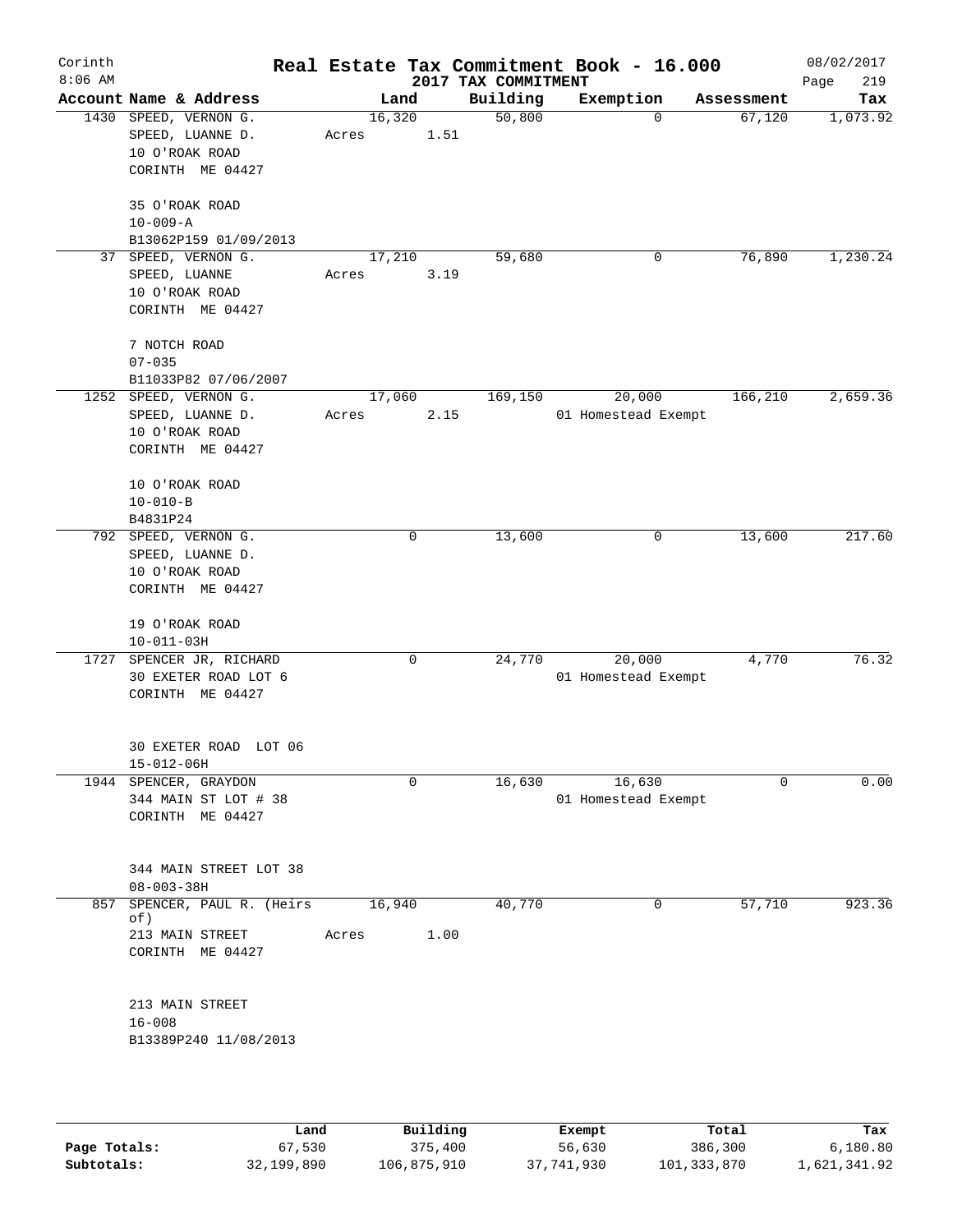| Corinth      |                                                               |        |               |                     | Real Estate Tax Commitment Book - 16.000 |                      | 08/02/2017    |
|--------------|---------------------------------------------------------------|--------|---------------|---------------------|------------------------------------------|----------------------|---------------|
| $8:06$ AM    | Account Name & Address                                        |        |               | 2017 TAX COMMITMENT |                                          |                      | 220<br>Page   |
|              | 1481 SPENCER, SARAH C.                                        | 14,300 | Land          | Building<br>40,560  | Exemption<br>$\Omega$                    | Assessment<br>54,860 | Tax<br>877.76 |
|              | PO BOX 734                                                    | Acres  | 2.00          |                     |                                          |                      |               |
|              | ANCHOR POINT AK 99556                                         |        |               |                     |                                          |                      |               |
|              | 154 MEADOW ROAD                                               |        |               |                     |                                          |                      |               |
|              | $09 - 019 - A$                                                |        |               |                     |                                          |                      |               |
|              | B8804P311                                                     |        |               |                     |                                          |                      |               |
|              | 1256 SPINNEY, ERNEST H.                                       |        | 16,170        | 80,830              | 20,000                                   | 77,000               | 1,232.00      |
|              | SPINNEY, ELIZABETH A.<br>1063 MAIN STREET<br>CORINTH ME 04427 | Acres  | 1.38          |                     | 01 Homestead Exempt                      |                      |               |
|              |                                                               |        |               |                     |                                          |                      |               |
|              | 1063 MAIN STREET                                              |        |               |                     |                                          |                      |               |
|              | $06 - 001 - A$                                                |        |               |                     |                                          |                      |               |
|              | B5022P240                                                     |        |               |                     |                                          |                      |               |
|              | 297 SPINNEY, JACOB P.                                         |        | 33,330        | 47,520              | 20,000                                   | 60,850               | 973.60        |
|              | 7 HIGGINSVILLE ROAD<br>CORINTH ME 04427                       | Acres  | 61.30         |                     | 01 Homestead Exempt                      |                      |               |
|              | 7 HIGGINSVILLE ROAD                                           |        |               |                     |                                          |                      |               |
|              | $03 - 049$                                                    |        |               |                     |                                          |                      |               |
|              | B13258P294 07/12/2013                                         |        |               |                     |                                          |                      |               |
| 1257         | SPINNEY, JEFFREY P.                                           | 58,430 |               | 0                   | 0                                        | 58,430               | 934.88        |
|              | SPINNEY, PAULA J.                                             | Acres  | 148.73        |                     |                                          |                      |               |
|              | 1077 MAIN STREET                                              |        |               |                     |                                          |                      |               |
|              | CORINTH ME 04427                                              |        |               |                     |                                          |                      |               |
|              | MAIN STREET BEECH GROVE                                       |        |               |                     |                                          |                      |               |
|              | RD                                                            |        |               |                     |                                          |                      |               |
|              | $06 - 001$<br>B7979P87                                        |        |               |                     |                                          |                      |               |
|              | 1258 SPINNEY, JEFFREY P.                                      | 17,920 |               | 147,470             | 20,000                                   | 145,390              | 2,326.24      |
|              | SPINNEY, PAULA J.                                             | Acres  | 2.89          |                     | 01 Homestead Exempt                      |                      |               |
|              | 1077 MAIN STREET                                              |        |               |                     |                                          |                      |               |
|              | CORINTH ME 04427                                              |        |               |                     |                                          |                      |               |
|              |                                                               |        |               |                     |                                          |                      |               |
|              | 1077 MAIN STREET                                              |        |               |                     |                                          |                      |               |
|              | $06 - 001 - B$                                                |        |               |                     |                                          |                      |               |
|              | B5022P242                                                     |        |               |                     |                                          |                      |               |
| 1259         | SPINNEY, JULIA                                                | 24,030 |               | 123,690             | 20,000                                   | 127,720              | 2,043.52      |
|              | 103 BEECH GROVE ROAD                                          | Acres  | 12.53         |                     | 01 Homestead Exempt                      |                      |               |
|              | CORINTH ME 04427                                              |        |               |                     |                                          |                      |               |
|              |                                                               |        |               |                     |                                          |                      |               |
|              | 103 BEECH GROVE ROAD                                          |        |               |                     |                                          |                      |               |
|              | $06 - 003 - 11$                                               |        |               |                     |                                          |                      |               |
|              | B4507P159                                                     |        |               |                     |                                          |                      |               |
| 1260         | SPINNEY, KIMOTHY L.                                           | 14,220 |               | 25,390              | 20,000                                   | 19,610               | 313.76        |
|              | SPINNEY, MARLENE                                              | Acres  | 0.75          |                     | 01 Homestead Exempt                      |                      |               |
|              | 453 BEANS MILL ROAD                                           |        |               |                     |                                          |                      |               |
|              | CORINTH ME 04427                                              |        |               |                     |                                          |                      |               |
|              | 453 BEANS MILL ROAD                                           |        |               |                     |                                          |                      |               |
|              | $04 - 015$                                                    |        |               |                     |                                          |                      |               |
|              | B12127P60 05/12/2010 B4613P183                                |        |               |                     |                                          |                      |               |
|              |                                                               |        |               |                     |                                          |                      |               |
|              | Land                                                          |        | Building      |                     | Exempt                                   | Total                | Tax           |
| Page Totals: | 178,400                                                       |        | 465,460       |                     | 100,000                                  | 543,860              | 8,701.76      |
| Subtotals:   | 32, 378, 290                                                  |        | 107, 341, 370 |                     | 37,841,930                               | 101,877,730          | 1,630,043.68  |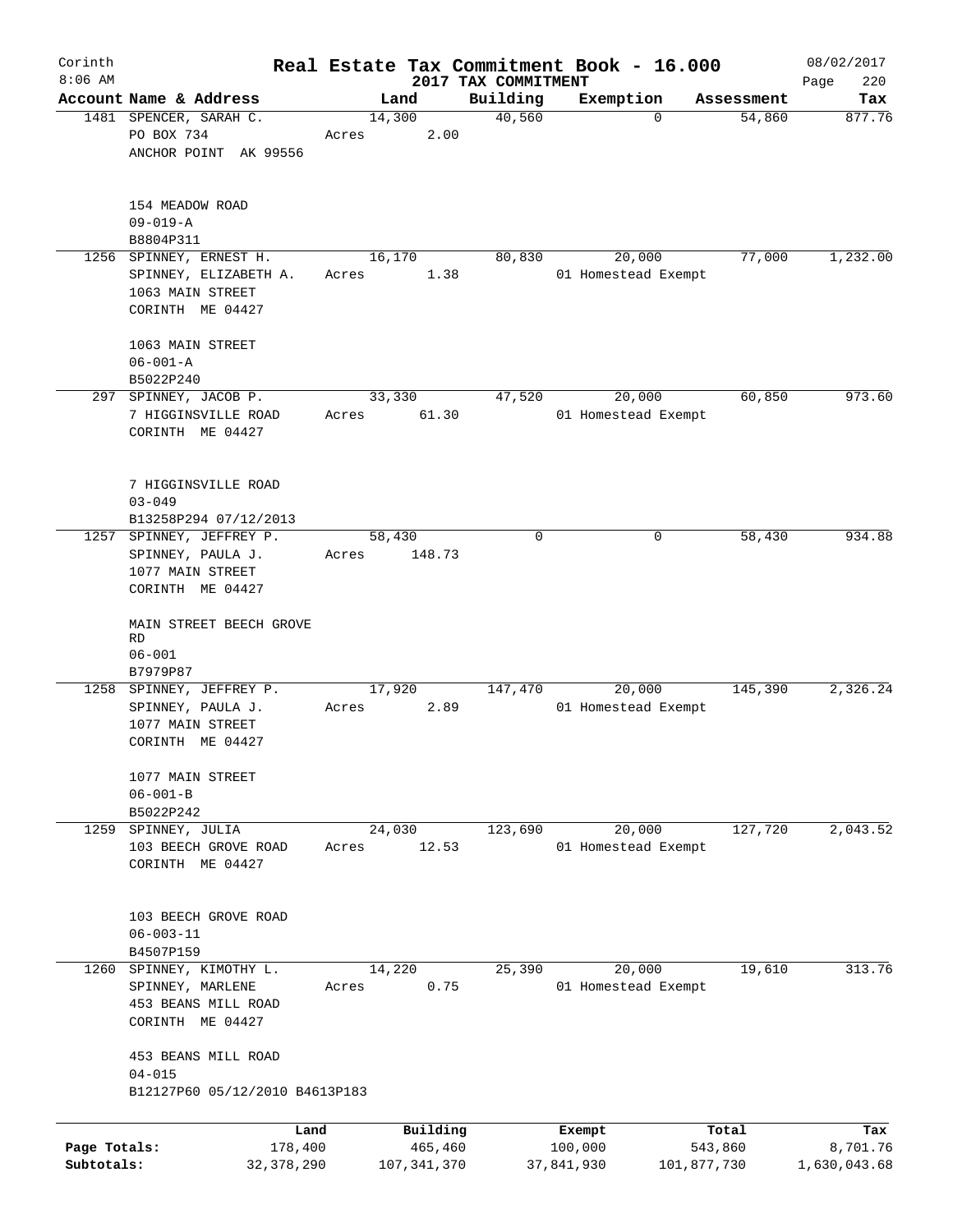| Corinth<br>$8:06$ AM |                                                                                    |                 | 2017 TAX COMMITMENT | Real Estate Tax Commitment Book - 16.000 |             | 08/02/2017<br>221<br>Page |
|----------------------|------------------------------------------------------------------------------------|-----------------|---------------------|------------------------------------------|-------------|---------------------------|
|                      | Account Name & Address                                                             | Land            | Building            | Exemption                                | Assessment  | Tax                       |
|                      | 1551 SPINNEY, MARLENE<br>P.O. BOX 471<br>CORINTH ME 04427                          | 18,820<br>Acres | 23,640<br>2.55      | $\Omega$                                 | 42,460      | 679.36                    |
|                      | 945 MAIN STREET<br>$05 - 053 - A$<br>B6817P142                                     |                 |                     |                                          |             |                           |
|                      | 154 SPINNEY, NICOLE<br>968 MAIN STREET LOT 5<br>CORINTH ME 04427                   | 0               | 12,450              | 12,450<br>01 Homestead Exempt            | $\mathbf 0$ | 0.00                      |
|                      | 968 MAIN STREET LOT 05<br>$06 - 012 - D - 05H$                                     |                 |                     |                                          |             |                           |
|                      | 1513 SPINNEY, WESLEY E. JR.<br>76 BEECH GROVE ROAD<br>CORINTH ME 04427             | 16,900<br>Acres | 29,560<br>2.01      | 0                                        | 46,460      | 743.36                    |
|                      | 76 BEECH GROVE ROAD<br>$02 - 056 - A - 2$<br>B13871P8 06/22/2015                   |                 |                     |                                          |             |                           |
|                      | 1265 SPRAGUE, SHARON<br>877 MUDGETT ROAD<br>CORINTH ME 04427                       | 22,440<br>Acres | 137,940<br>13.00    | 20,000<br>01 Homestead Exempt            | 140,380     | 2,246.08                  |
|                      | 877 MUDGETT ROAD<br>$01 - 030$<br>B4656P191                                        |                 |                     |                                          |             |                           |
| 1267                 | SPROUL, CALVERT B.<br>SPROUL, CHARLENE A.<br>70 C CUSHMAN ROAD<br>CORINTH ME 04427 | 36,390<br>Acres | 176,660<br>8.00     | 20,000<br>01 Homestead Exempt            | 193,050     | 3,088.80                  |
|                      | 70 CUSHMAN ROAD<br>$03 - 014 - 09$<br>B2891P166                                    |                 |                     |                                          |             |                           |
|                      | 34 SQUIRES, BRENDA<br>30 EXETER ROAD LOT 13<br>CORINTH ME 04427                    | $\mathbf 0$     | 18,430              | 18,430<br>01 Homestead Exempt            | 0           | 0.00                      |
|                      | 30 EXETER ROAD LOT 13<br>$15 - 012 - 13H$                                          |                 |                     |                                          |             |                           |
| 1355                 | SQUIRES, BRIDGET<br>1144 MAIN STREET<br>CORINTH ME 04427                           | 0               | 17,270              | 17,270<br>01 Homestead Exempt            | $\mathbf 0$ | 0.00                      |
|                      | 1144 MAIN STREET<br>$03 - 026 - 1H$                                                |                 |                     |                                          |             |                           |
|                      |                                                                                    |                 |                     |                                          |             |                           |
|                      |                                                                                    |                 |                     |                                          |             |                           |

|              | Land       | Building    | Exempt     | Total       | Tax          |
|--------------|------------|-------------|------------|-------------|--------------|
| Page Totals: | 94,550     | 415,950     | 88,150     | 422,350     | 6,757.60     |
| Subtotals:   | 32,472,840 | 107,757,320 | 37,930,080 | 102,300,080 | 1,636,801.28 |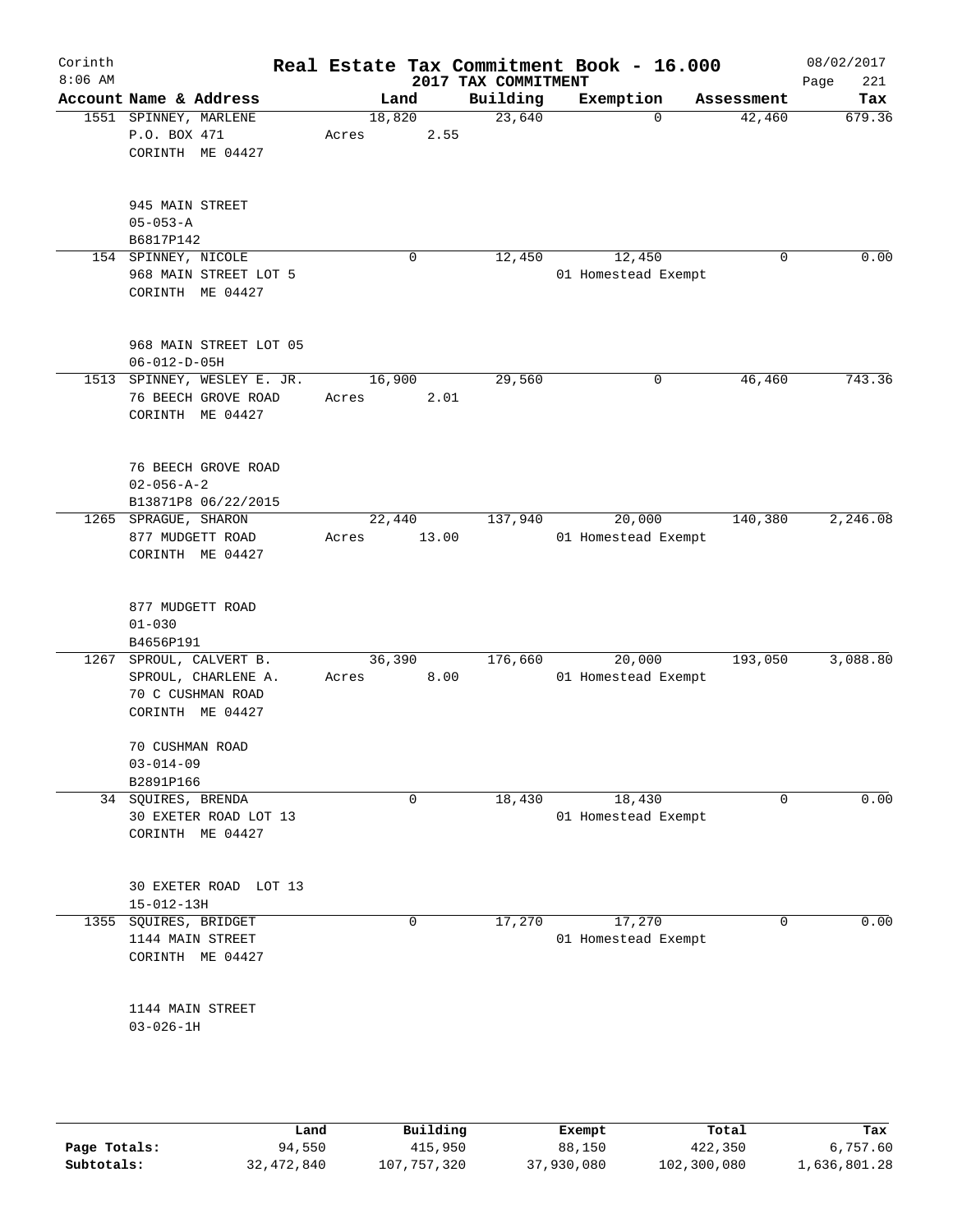| Corinth      |                                                                                   |                 |       |                     |                         | Real Estate Tax Commitment Book - 16.000 |                      | 08/02/2017      |
|--------------|-----------------------------------------------------------------------------------|-----------------|-------|---------------------|-------------------------|------------------------------------------|----------------------|-----------------|
| $8:06$ AM    |                                                                                   |                 |       |                     | 2017 TAX COMMITMENT     |                                          |                      | 222<br>Page     |
|              | Account Name & Address<br>1269 ST ANDRE, RAYMOND                                  |                 |       | Land<br>15,890      | Building<br>$\mathbf 0$ | Exemption<br>$\mathbf 0$                 | Assessment<br>15,890 | Tax<br>254.24   |
|              | 7 JACQUELINE COURT<br>CRANSTON RI 02921                                           |                 | Acres | 38.14               |                         |                                          |                      |                 |
|              | MEADOW ROAD N/F OFF<br>$09 - 014 - 07$<br>B2742P251                               |                 |       |                     |                         |                                          |                      |                 |
| 1268         | ST ANDRE, RAYMOND                                                                 |                 |       | 12,540              | 0                       | 0                                        | 12,540               | 200.64          |
|              | 7 JACQUELINE COURT<br>CRANSTON RI 02921                                           |                 | Acres | 10.00               |                         |                                          |                      |                 |
|              | MEADOW ROAD<br>$09 - 014 - 06$<br>B4642P166                                       |                 |       |                     |                         |                                          |                      |                 |
|              | 1271 ST PETER, GARY J.                                                            |                 |       | 17,460              | 87,600                  | 20,000                                   | 85,060               | 1,360.96        |
|              | ST PETER, WANDA M.<br>113 HUDSON ROAD<br>CORINTH ME 04427                         |                 | Acres | 1.43                |                         | 01 Homestead Exempt                      |                      |                 |
|              | 113 HUDSON ROAD<br>$08 - 002 - 08$<br>B6203P160                                   |                 |       |                     |                         |                                          |                      |                 |
|              | 1272 STANHOPE, WILLIAM M.                                                         |                 |       | 17,240              | 51,260                  | 20,000                                   | 48,500               | 776.00          |
|              | STANHOPE, RITA<br>265 EXETER ROAD<br>CORINTH ME 04427                             |                 | Acres | 1.25                |                         | 01 Homestead Exempt                      |                      |                 |
|              | 265 EXETER ROAD<br>$07 - 042$                                                     |                 |       |                     |                         |                                          |                      |                 |
|              | B2131P143                                                                         |                 |       |                     |                         |                                          |                      |                 |
| 1583         | STANLEY, JARED P.<br>STANLEY, APRYL B.<br>48 ANDERSON FARM RD<br>CORINTH ME 04427 |                 | Acres | 14,320<br>2.02      | 147,310                 | 20,000<br>01 Homestead Exempt            | 141,630              | 2,266.08        |
|              | 48 ANDERSON FARM ROAD<br>12-012-11                                                |                 |       |                     |                         |                                          |                      |                 |
|              | B13551P302 06/06/2014<br>406 STAPLES, BRIAN S.                                    |                 |       | 22,820              | 224,440                 | 20,000                                   | 227,260              | 3,636.16        |
|              | STAPLES, REBECCA R.<br>744 GRANT ROAD<br>CORINTH ME 04427                         |                 | Acres | 10.71               |                         | 01 Homestead Exempt                      |                      |                 |
|              | 744 GRANT ROAD<br>$03 - 008$                                                      |                 |       |                     |                         |                                          |                      |                 |
| 1273         | B7158P2<br>STAPLES, MICHAEL E.                                                    |                 |       | 16,050              | 78,940                  | 20,000                                   | 74,990               | 1,199.84        |
|              | 740 GRANT ROAD<br>CORINTH ME 04427                                                |                 | Acres | 2.46                |                         | 01 Homestead Exempt                      |                      |                 |
|              | 740 GRANT ROAD<br>$03 - 008 - E$<br>B6313P85                                      |                 |       |                     |                         |                                          |                      |                 |
|              |                                                                                   |                 |       |                     |                         |                                          |                      |                 |
| Page Totals: |                                                                                   | Land<br>116,320 |       | Building<br>589,550 |                         | Exempt<br>100,000                        | Total<br>605,870     | Tax<br>9,693.92 |
| Subtotals:   |                                                                                   | 32,589,160      |       | 108, 346, 870       |                         | 38,030,080                               | 102,905,950          | 1,646,495.20    |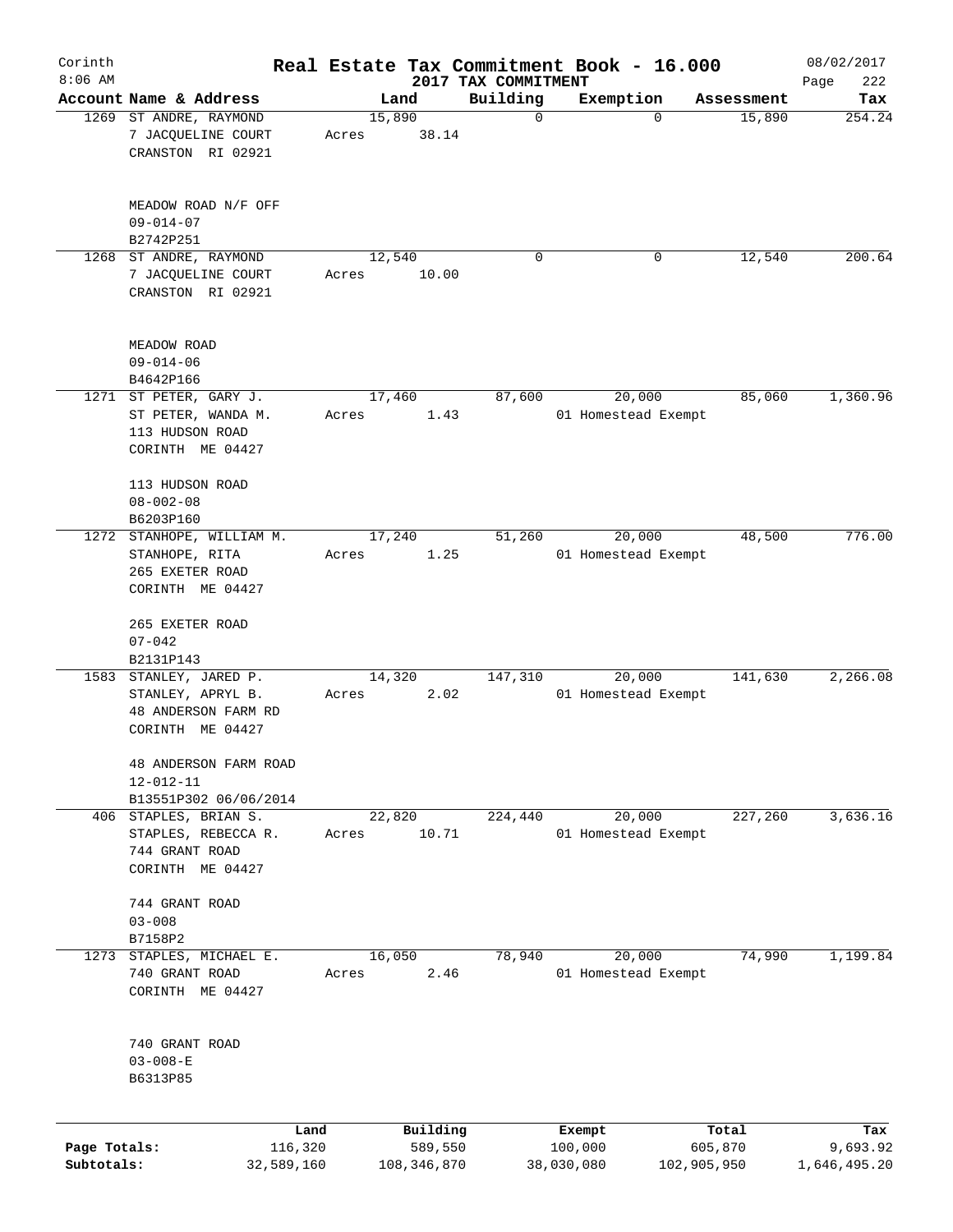| Corinth<br>$8:06$ AM       |                                                                                          |                 | 2017 TAX COMMITMENT | Real Estate Tax Commitment Book - 16.000 |                        | 08/02/2017               |
|----------------------------|------------------------------------------------------------------------------------------|-----------------|---------------------|------------------------------------------|------------------------|--------------------------|
|                            | Account Name & Address                                                                   | Land            | Building            | Exemption                                | Assessment             | 223<br>Page<br>Tax       |
|                            | 1020 STARBIRD, RICKEY A. SR.<br>STARBIRD, MARY T.<br>573 EXETER ROAD<br>CORINTH ME 04427 | 23,530<br>Acres | 138,510<br>11.83    | 20,000<br>01 Homestead Exempt            | 142,040                | 2,272.64                 |
|                            | 573 EXETER ROAD<br>$07 - 001 - 04$                                                       |                 |                     |                                          |                        |                          |
|                            | B13957P309 09/10/2015<br>1590 STEAMER, GARY R.                                           | $\mathbf 0$     | 9,310               | 9,310                                    | 0                      | 0.00                     |
|                            | 968 MAIN STREET LOT 25<br>CORINTH ME 04427                                               |                 |                     | 01 Homestead Exempt                      |                        |                          |
|                            | 968 MAIN STREET LOT 25<br>$06 - 012 - D - 25H$<br>B13172P231 04/01/2013                  |                 |                     |                                          |                        |                          |
|                            | 701 STEARNS, KAREN SUE,                                                                  | 15,860          | 170,110             | 0                                        | 185,970                | 2,975.52                 |
|                            | TRUSTEE<br>PHILIP B. HATCH TRUST<br>18 TEA LANE<br>NORTHPORT ME 04849                    | Acres           | 0.53                |                                          |                        |                          |
|                            | 274 MAIN STREET<br>$16 - 014 - A$<br>B9201P152 12/19/2003                                |                 |                     |                                          |                        |                          |
|                            | 1274 STEFANIK JR, JOSEPH E.<br>783 GRANT ROAD<br>CORINTH ME 04427                        | 15,120<br>Acres | 24,430<br>6.09      | 20,000<br>01 Homestead Exempt            | 19,550                 | 312.80                   |
|                            | 783 GRANT ROAD<br>$03 - 007$<br>B5840P124                                                |                 |                     |                                          |                        |                          |
|                            | 1208 STEFANIK, RENEE D,<br>101 EXETER ROAD<br>CORINTH ME 04427                           | 19,590<br>Acres | 22,970<br>3.19      | 0                                        | 42,560                 | 680.96                   |
|                            | 103 EXETER ROAD<br>$14 - 027 - 01$<br>B12352P324 12/09/2010                              |                 |                     |                                          |                        |                          |
|                            | 2097 STEFANIK, RENEE D.<br>101 EXETER ROAD<br>CORINTH ME 04427                           | 12,270<br>Acres | $\mathbf 0$<br>2.14 | $\mathbf 0$                              | 12,270                 | 196.32                   |
|                            | TATE ROAD<br>$09 - 023 - 03$<br>B14058P25 01/15/2016                                     |                 |                     |                                          |                        |                          |
|                            | 1207 STEFANIK, RENEE D.<br>101 EXETER ROAD<br>CORINTH ME 04427                           | 16,950<br>Acres | 95,230<br>1.01      | 20,000<br>01 Homestead Exempt            | 92,180                 | 1,474.88                 |
|                            | 101 EXETER ROAD<br>$14 - 027 - 06$<br>B8713P140                                          |                 |                     |                                          |                        |                          |
|                            | Land                                                                                     | Building        |                     | Exempt                                   | Total                  | Tax                      |
| Page Totals:<br>Subtotals: | 103,320<br>32,692,480                                                                    | 108,807,430     | 460,560             | 69,310<br>38,099,390                     | 494,570<br>103,400,520 | 7,913.12<br>1,654,408.32 |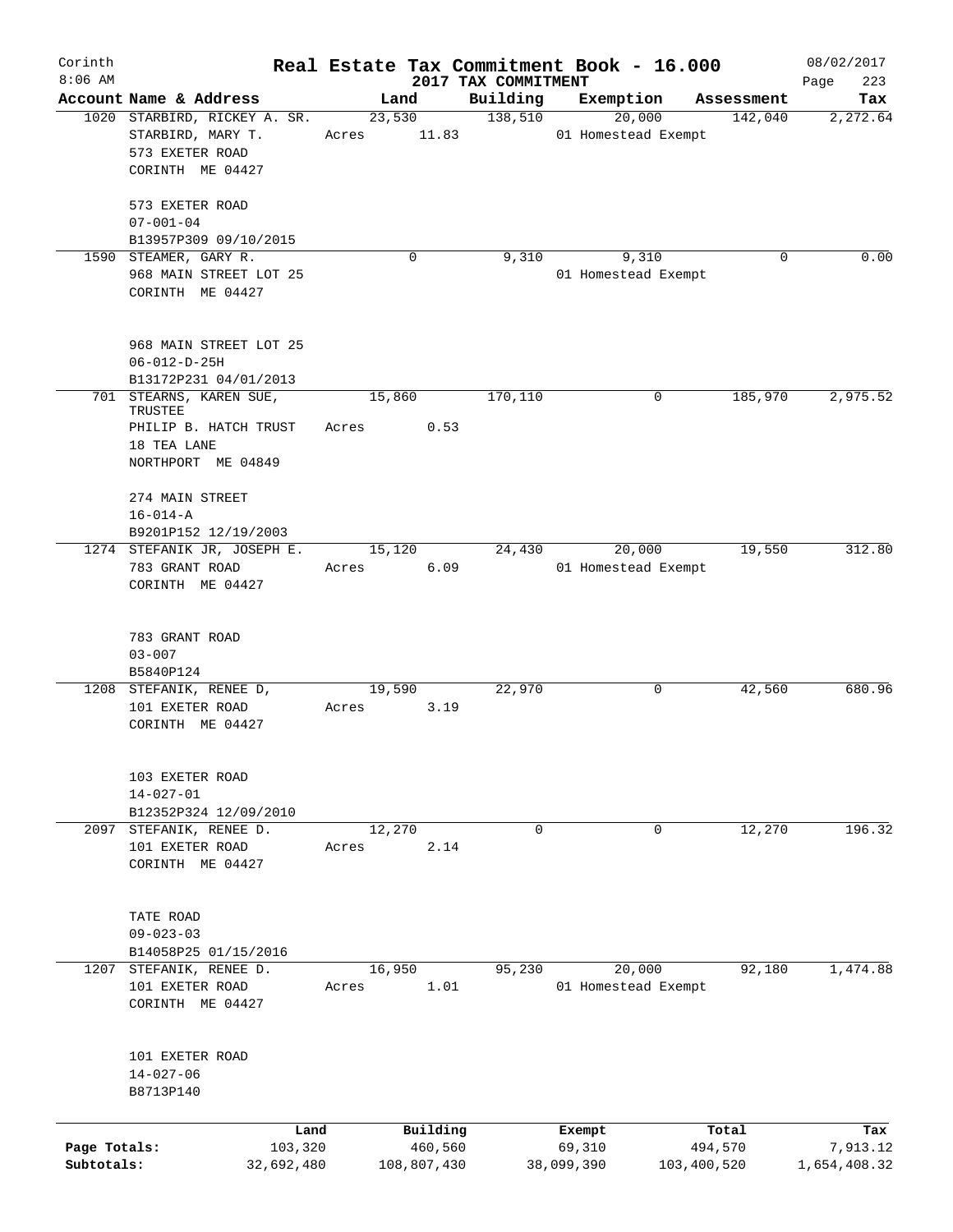| Corinth                    |                                                                                         |        |                        |                         | Real Estate Tax Commitment Book - 16.000 |                        | 08/02/2017               |
|----------------------------|-----------------------------------------------------------------------------------------|--------|------------------------|-------------------------|------------------------------------------|------------------------|--------------------------|
| $8:06$ AM                  |                                                                                         |        |                        | 2017 TAX COMMITMENT     |                                          |                        | 224<br>Page              |
|                            | Account Name & Address<br>2096 STEFANIK, RENEE D.                                       | 10,900 | Land                   | Building<br>$\mathbf 0$ | Exemption<br>$\mathbf 0$                 | Assessment<br>10,900   | Tax<br>174.40            |
|                            | 101 EXETER ROAD<br>CORINTH ME 04427                                                     | Acres  | 2.05                   |                         |                                          |                        |                          |
|                            | TATE ROAD<br>$09 - 023 - 02$<br>B14058P25 01/15/2016                                    |        |                        |                         |                                          |                        |                          |
| 1659                       | STEHELE, ALLEN T.<br>WILLETT, DIANE L.<br>PO BOX 159<br>CORINTH ME 04427                | Acres  | 15,570<br>2.00         | 35,310                  | 0                                        | 50,880                 | 814.08                   |
|                            | 33 HI VIEW LANE<br>$04 - 019 - 20$<br>B14272P12 07/09/2016                              |        |                        |                         |                                          |                        |                          |
|                            | 1277 STEVENS, GARY L.<br>STEVENS, TRACY L.<br>30 EXETER ROAD LOT 12<br>CORINTH ME 04427 |        | 0                      | 15,510                  | 15,510<br>01 Homestead Exempt            | 0                      | 0.00                     |
|                            | 30 EXETER ROAD LOT 12<br>$15 - 012 - 12H$                                               |        |                        |                         |                                          |                        |                          |
| 158                        | STEVENS, JOYCE (HEIRS<br>OF)                                                            |        | 15,610                 | 27,570                  | 0                                        | 43,180                 | 690.88                   |
|                            | PR. DUMONT, RENE T.<br>762 GRANT RD                                                     | Acres  | 2.04                   |                         |                                          |                        |                          |
|                            | CORINTH ME 04427-3541                                                                   |        |                        |                         |                                          |                        |                          |
|                            | 748 GRANT ROAD<br>$03 - 008 - B$                                                        |        |                        |                         |                                          |                        |                          |
|                            | B13131P227 03/27/2013<br>351 STEVENS, JUSTIN R.                                         |        | 15,730                 | 71,290                  | 20,000                                   | 67,020                 | 1,072.32                 |
|                            | MADORE, MELISSA M.<br>37 BEECH GROVE ROAD<br>CORINTH ME 04427                           | Acres  | 1.00                   |                         | 01 Homestead Exempt                      |                        |                          |
|                            | 37 BEECH GROVE ROAD<br>$06 - 003 - 04$                                                  |        |                        |                         |                                          |                        |                          |
|                            | B9383P237                                                                               |        |                        |                         |                                          |                        |                          |
|                            | 581 STEVENS, KEVIN<br>STEVENS, ANGELA<br>871 MUDGETT ROAD<br>CORINTH ME 04427           | Acres  | 15,620<br>0.98         | 46,390                  | 0                                        | 62,010                 | 992.16                   |
|                            | 100 NOTCH ROAD<br>$07 - 033$                                                            |        |                        |                         |                                          |                        |                          |
|                            | B14146P113 05/09/2016                                                                   |        |                        |                         |                                          |                        |                          |
|                            | 1841 STEVENS, MICHELE D.                                                                |        | 17,100                 | 106,740                 | 20,000                                   | 103,840                | 1,661.44                 |
|                            | STEVENS, JAMIE B.<br>85 BRADBURY DRIVE<br>CORINTH ME 04427                              | Acres  | 1.13                   |                         | 01 Homestead Exempt                      |                        |                          |
|                            | 85 BRADBURY DRIVE<br>$08 - 012 - 21$<br>B10246P327 12/21/2005                           |        |                        |                         |                                          |                        |                          |
|                            | Land                                                                                    |        | Building               |                         | Exempt                                   | Total                  | Tax                      |
| Page Totals:<br>Subtotals: | 90,530<br>32,783,010                                                                    |        | 302,810<br>109,110,240 |                         | 55,510<br>38, 154, 900                   | 337,830<br>103,738,350 | 5,405.28<br>1,659,813.60 |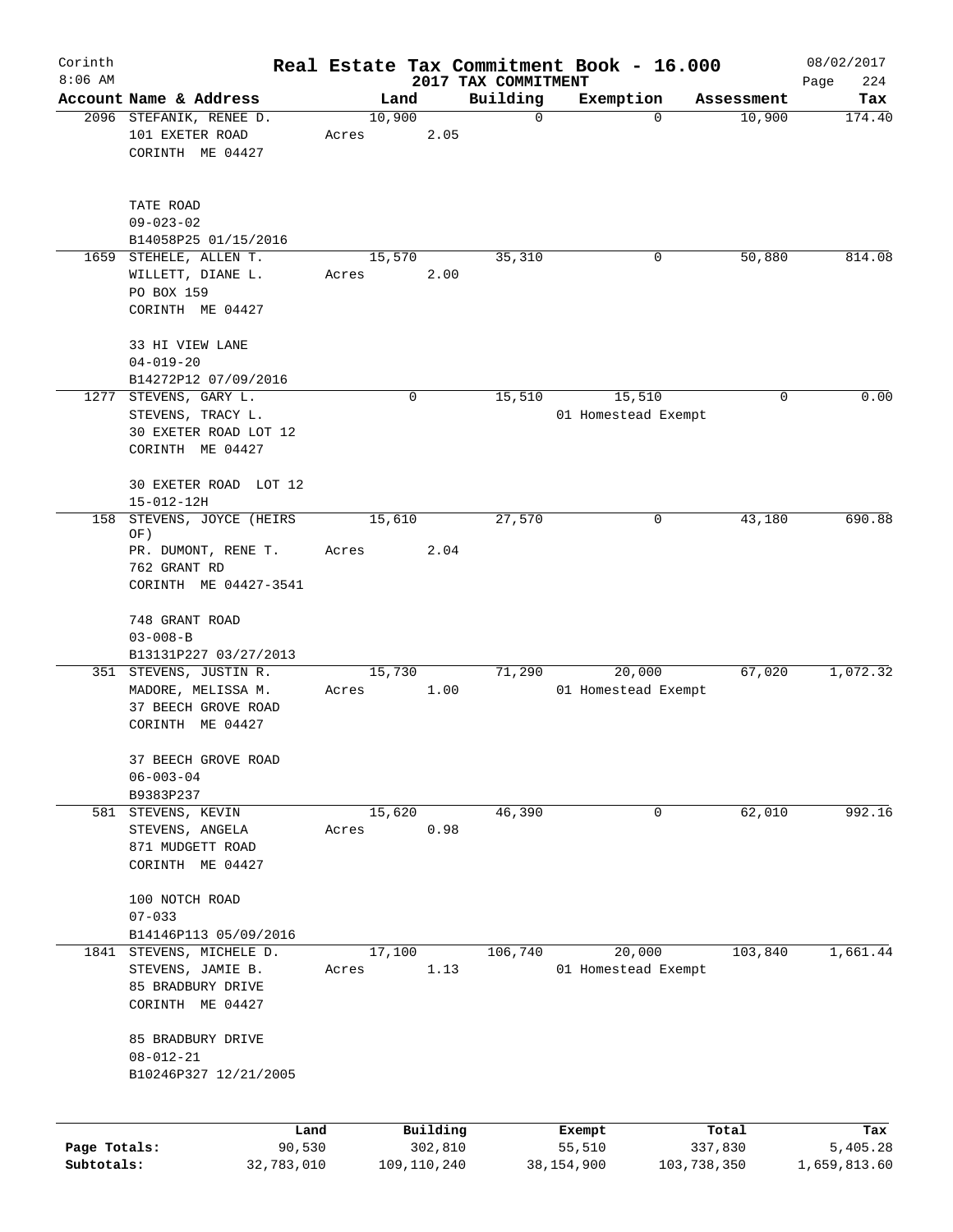| Corinth<br>$8:06$ AM       |                                                                                                |         |                 |                        | Real Estate Tax Commitment Book - 16.000<br>2017 TAX COMMITMENT |                                   |               |            | 08/02/2017<br>225<br>Page |
|----------------------------|------------------------------------------------------------------------------------------------|---------|-----------------|------------------------|-----------------------------------------------------------------|-----------------------------------|---------------|------------|---------------------------|
|                            | Account Name & Address                                                                         |         | Land            |                        | Building                                                        | Exemption                         |               | Assessment | Tax                       |
|                            | 237 STEVENSON, CHRISTINA D.                                                                    |         | 16,940          |                        | 100,770                                                         | 20,000                            |               | 97,710     | 1,563.36                  |
|                            | 859 MAIN STREET<br>CORINTH ME 04427                                                            |         | Acres           | 1.00                   |                                                                 | 01 Homestead Exempt               |               |            |                           |
|                            | 859 MAIN STREET<br>$05 - 042 - A$<br>B11340P294 03/28/2008 B6432P69                            |         |                 |                        |                                                                 |                                   |               |            |                           |
|                            | 1280 STEWART, RAYMOND                                                                          |         |                 | 0                      | 41,350                                                          | 26,000                            |               | 15,350     | 245.60                    |
|                            | STEWART, BETTY L<br>PO BOX 337<br>CORINTH ME 04427                                             |         |                 |                        |                                                                 | 01 Homestead Exempt<br>22 Veteran |               |            |                           |
|                            | 455 EXETER ROAD                                                                                |         |                 |                        |                                                                 |                                   |               |            |                           |
|                            | $07 - 009 - A - 01H$                                                                           |         |                 |                        |                                                                 |                                   |               |            |                           |
|                            | 1282 STINSON, EVERSON B.<br>STINSON, GERALDINE L.<br>68 FERRY RD<br>ORRINGTON ME<br>04474-3412 |         | 17,440<br>Acres | 2.47                   | 55,140                                                          | 20,000<br>01 Homestead Exempt     |               | 52,580     | 841.28                    |
|                            | 534 LEDGE HILL ROAD<br>$01 - 041$<br>B5857P126                                                 |         |                 |                        |                                                                 |                                   |               |            |                           |
|                            | 777 STINSON, SKYLAND A.                                                                        |         | 20,930          |                        | 112,580                                                         | 20,000                            |               | 113,510    | 1,816.16                  |
|                            | STINSON, EDITH C.<br>32 HUDSON ROAD<br>CORINTH ME 04427                                        | Acres   |                 | 4.30                   |                                                                 | 01 Homestead Exempt               |               |            |                           |
|                            | 32 HUDSON ROAD<br>$11 - 023$<br>B7253P115                                                      |         |                 |                        |                                                                 |                                   |               |            |                           |
|                            | 1281 STITHAM, JUDSON H.                                                                        |         | 16,060          |                        | 77,490                                                          | 0                                 |               | 93,550     | 1,496.80                  |
|                            | 5 CHICK HILL RD<br>CLIFTON ME 04428                                                            | Acres   |                 | 0.55                   |                                                                 |                                   |               |            |                           |
|                            | 272 MAIN STREET<br>$16 - 014$<br>B10541P333 07/17/2006                                         |         |                 |                        |                                                                 |                                   |               |            |                           |
|                            | 1283 STONYVALE, INC<br>226 FOGLER ROAD<br>EXETER ME 04435-3410                                 | Acres   | 17,520          | 27.00                  | 0                                                               | 0                                 |               | 17,520     | 280.32                    |
|                            | EXETER TOWN LINE N/F<br>OFF<br>$10 - 004$<br>B2066P100                                         |         |                 |                        |                                                                 |                                   |               |            |                           |
| 1499                       | STRAUB, STEVEN<br>STRAUB, MICHELE<br>31 Village Dr<br>Corinth ME 04427                         | Acres   | 16,960          | 1.02                   | 108,200                                                         | 0                                 |               | 125,160    | 2,002.56                  |
|                            | 31 VILLAGE DRIVE<br>$11 - 002 - 13$<br>B12826P20 05/24/2012                                    |         |                 |                        |                                                                 |                                   |               |            |                           |
|                            |                                                                                                | Land    |                 | Building               |                                                                 | Exempt                            |               | Total      | Tax                       |
| Page Totals:<br>Subtotals: | 32,888,860                                                                                     | 105,850 |                 | 495,530<br>109,605,770 |                                                                 | 86,000<br>38, 240, 900            | 104, 253, 730 | 515,380    | 8,246.08<br>1,668,059.68  |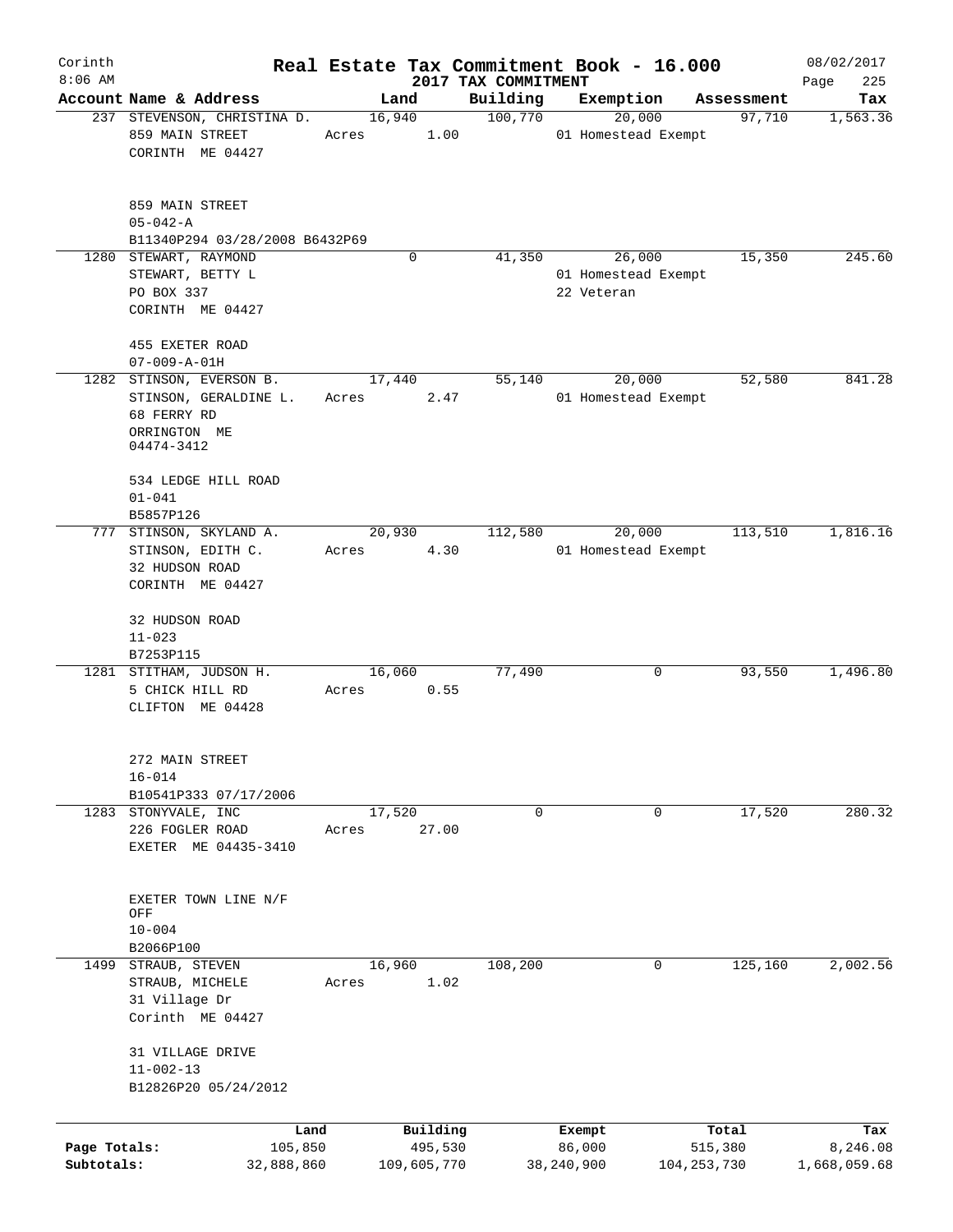| Corinth<br>$8:06$ AM |                                          |        |        | 2017 TAX COMMITMENT | Real Estate Tax Commitment Book - 16.000 |            | 08/02/2017<br>226<br>Page |
|----------------------|------------------------------------------|--------|--------|---------------------|------------------------------------------|------------|---------------------------|
|                      | Account Name & Address                   |        | Land   | Building            | Exemption                                | Assessment | Tax                       |
|                      | 1293 STRECK, ALAN R.                     | 33,250 |        | 18,540              | 0                                        | 51,790     | 828.64                    |
|                      | DOMIT JR, EDWARD J.                      | Acres  | 39.30  |                     |                                          |            |                           |
|                      | 26 PLEASANT ST                           |        |        |                     |                                          |            |                           |
|                      | MIDDLETON MA 01949                       |        |        |                     |                                          |            |                           |
|                      |                                          |        |        |                     |                                          |            |                           |
|                      | TABOR LANE                               |        |        |                     |                                          |            |                           |
|                      | $07 - 001$                               |        |        |                     |                                          |            |                           |
|                      | B4377P318                                |        |        |                     |                                          |            |                           |
|                      | 1296 STROUT JR, DONALD A.                | 22,630 |        | 146,120             | 20,000                                   | 148,750    | 2,380.00                  |
|                      | STROUT, CHRISTY S.                       | Acres  | 12.12  |                     | 01 Homestead Exempt                      |            |                           |
|                      | P.O. BOX 406                             |        |        |                     |                                          |            |                           |
|                      | CORINTH ME 04427                         |        |        |                     |                                          |            |                           |
|                      |                                          |        |        |                     |                                          |            |                           |
|                      | 111 WEST CORINTH ROAD<br>$05 - 024 - 10$ |        |        |                     |                                          |            |                           |
|                      | B5318P141                                |        |        |                     |                                          |            |                           |
|                      | 1294 STROUT, BARBARA T.                  | 11,730 |        | 72,550              | 26,000                                   | 58,280     | 932.48                    |
|                      | P.O. BOX 425                             | Acres  | 0.35   |                     | 31 Vetrans Widow                         |            |                           |
|                      | CORINTH ME 04427                         |        |        |                     | 01 Homestead Exempt                      |            |                           |
|                      |                                          |        |        |                     |                                          |            |                           |
|                      |                                          |        |        |                     |                                          |            |                           |
|                      | 170 MAIN STREET                          |        |        |                     |                                          |            |                           |
|                      | $17 - 005$                               |        |        |                     |                                          |            |                           |
|                      | B1840P43                                 |        |        |                     |                                          |            |                           |
| 1295                 | STROUT, DONALD A.                        | 13,380 |        | 89,630              | 20,000                                   | 83,010     | 1,328.16                  |
|                      | (Heirs of)<br>STROUT, LORAYNE B.         | Acres  | 0.51   |                     | 01 Homestead Exempt                      |            |                           |
|                      | P.O. BOX 167                             |        |        |                     |                                          |            |                           |
|                      | CORINTH ME 04427                         |        |        |                     |                                          |            |                           |
|                      |                                          |        |        |                     |                                          |            |                           |
|                      | 374 MAIN STREET                          |        |        |                     |                                          |            |                           |
|                      | $13 - 006$                               |        |        |                     |                                          |            |                           |
|                      | B2187P195                                |        |        |                     |                                          |            |                           |
|                      | 1302 STROUT, JOSEPH K.                   | 28,930 |        | 0                   | 0                                        | 28,930     | 462.88                    |
|                      | 416 BEANS MILL ROAD                      | Acres  | 140.00 |                     |                                          |            |                           |
|                      | CORINTH ME 04427                         |        |        |                     |                                          |            |                           |
|                      |                                          |        |        |                     |                                          |            |                           |
|                      |                                          |        |        |                     |                                          |            |                           |
|                      | LEDGE HILL ROAD                          |        |        |                     |                                          |            |                           |
|                      | $04 - 024$                               |        |        |                     |                                          |            |                           |
|                      | B3288P76<br>1299 STROUT, JOSEPH K.       | 26,540 |        | 51,430              | 0                                        | 77,970     | 1,247.52                  |
|                      | 416 BEANS MILL ROAD                      | Acres  | 6.81   |                     |                                          |            |                           |
|                      | CORINTH ME 04427                         |        |        |                     |                                          |            |                           |
|                      |                                          |        |        |                     |                                          |            |                           |
|                      |                                          |        |        |                     |                                          |            |                           |
|                      | BEANS MILL RD LEDGE                      |        |        |                     |                                          |            |                           |
|                      | HILL R                                   |        |        |                     |                                          |            |                           |
|                      | $04 - 016$                               |        |        |                     |                                          |            |                           |
|                      | B3288P76                                 |        |        |                     |                                          |            |                           |
|                      |                                          |        |        |                     |                                          |            |                           |

|              | Land       | Building    | Exempt     | Total       | Tax          |
|--------------|------------|-------------|------------|-------------|--------------|
| Page Totals: | 136,460    | 378,270     | 66,000     | 448,730     | 7,179.68     |
| Subtotals:   | 33,025,320 | 109,984,040 | 38,306,900 | 104,702,460 | 1,675,239.36 |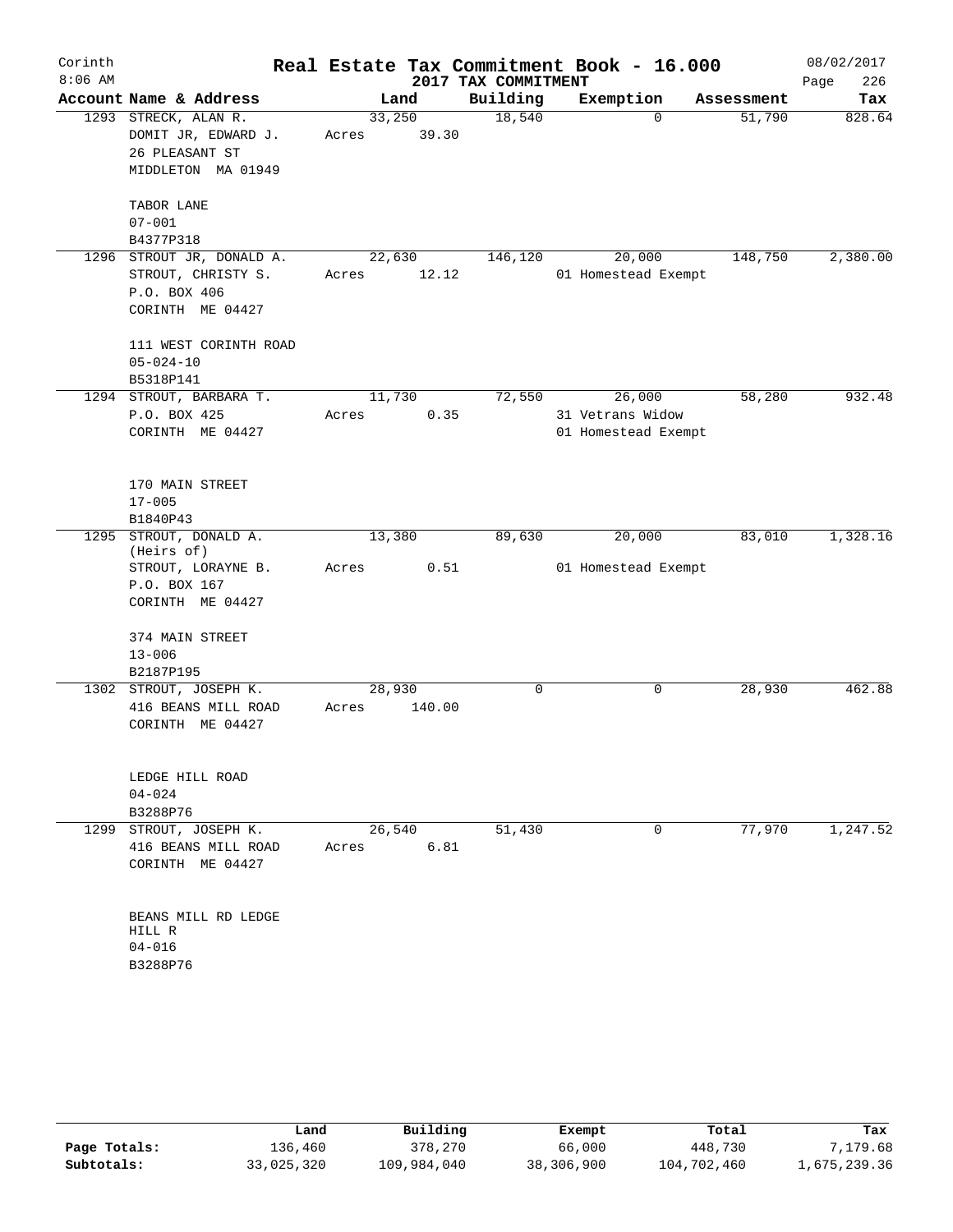| Corinth<br>$8:06$ AM |                                                                                                                        |                 |        | 2017 TAX COMMITMENT | Real Estate Tax Commitment Book - 16.000 |                    | 08/02/2017<br>227<br>Page |
|----------------------|------------------------------------------------------------------------------------------------------------------------|-----------------|--------|---------------------|------------------------------------------|--------------------|---------------------------|
|                      | Account Name & Address                                                                                                 |                 | Land   | Building            | Exemption                                | Assessment         | Tax                       |
|                      | 1301 STROUT, JOSEPH K.<br>416 BEANS MILL ROAD<br>CORINTH ME 04427                                                      | 10,840<br>Acres | 2.00   | 0                   |                                          | $\Omega$<br>10,840 | 173.44                    |
|                      | BEANS MILL RD LEDGE<br>HILL R<br>$04 - 023$<br>B3192P278                                                               |                 |        |                     |                                          |                    |                           |
|                      | 1300 STROUT, JOSEPH K.<br>416 BEANS MILL ROAD<br>CORINTH ME 04427                                                      | 48,400<br>Acres | 100.00 | 51,150              | 20,000<br>01 Homestead Exempt            | 79,550             | 1,272.80                  |
|                      | 416 BEANS MILL ROAD<br>$04 - 022$<br>B3288P76                                                                          |                 |        |                     |                                          |                    |                           |
|                      | 1041 STROUT, MICHAEL A. II<br>41 RIDGE ROAD<br>CHARLESTON ME 04422                                                     | 17,270<br>Acres | 11.54  | 0                   |                                          | 17,270<br>0        | 276.32                    |
|                      | 585 EXETER ROAD<br>$07 - 001 - 03$<br>B14236P208 08/05/2016                                                            |                 |        |                     |                                          |                    |                           |
|                      | 1967 STUART, RICHARD J.                                                                                                | 24,880          |        | 256,480             | 20,000                                   | 261,360            | 4,181.76                  |
|                      | STUART, MARGUERITE<br>86 COVERED BRIDGE RD<br>CORINTH ME 04427                                                         | Acres           | 16.70  |                     | 01 Homestead Exempt                      |                    |                           |
|                      | 86 COVERED BRIDGE ROAD<br>$03 - 010 - A - 01$<br>B13456P306 02/07/2014                                                 |                 |        |                     |                                          |                    |                           |
|                      | 1304 STUBBS, JAMES MICHAEL &<br>EILEEN D. J/T<br>STUBBS, THOMAS ALAN T/C Acres<br>254 PARKWAY SOUTH<br>BREWER ME 04412 | 34,360          | 57.46  | 33,420              |                                          | 67,780<br>0        | 1,084.48                  |
|                      | 650 AVENUE ROAD<br>$01 - 006$<br>B14208P212 07/11/2016                                                                 |                 |        |                     |                                          |                    |                           |
| 1305                 | STUBBS, THOMAS A.<br>STUBBS, AUDREY R.<br>606 AVENUE ROAD<br>CORINTH ME 04427                                          | 22,960<br>Acres | 11.04  | 89,450              | 20,000<br>01 Homestead Exempt            | 92,410             | 1,478.56                  |
|                      | 606 AVENUE ROAD<br>$01 - 007$<br>B12570P46 08/19/2011 B4722P248                                                        |                 |        |                     |                                          |                    |                           |

|              | Land         | Building    | Exempt     | Total         | Tax          |
|--------------|--------------|-------------|------------|---------------|--------------|
| Page Totals: | 158,710      | 430,500     | 60,000     | 529,210       | 8,467.36     |
| Subtotals:   | 33, 184, 030 | 110,414,540 | 38,366,900 | 105, 231, 670 | 1,683,706.72 |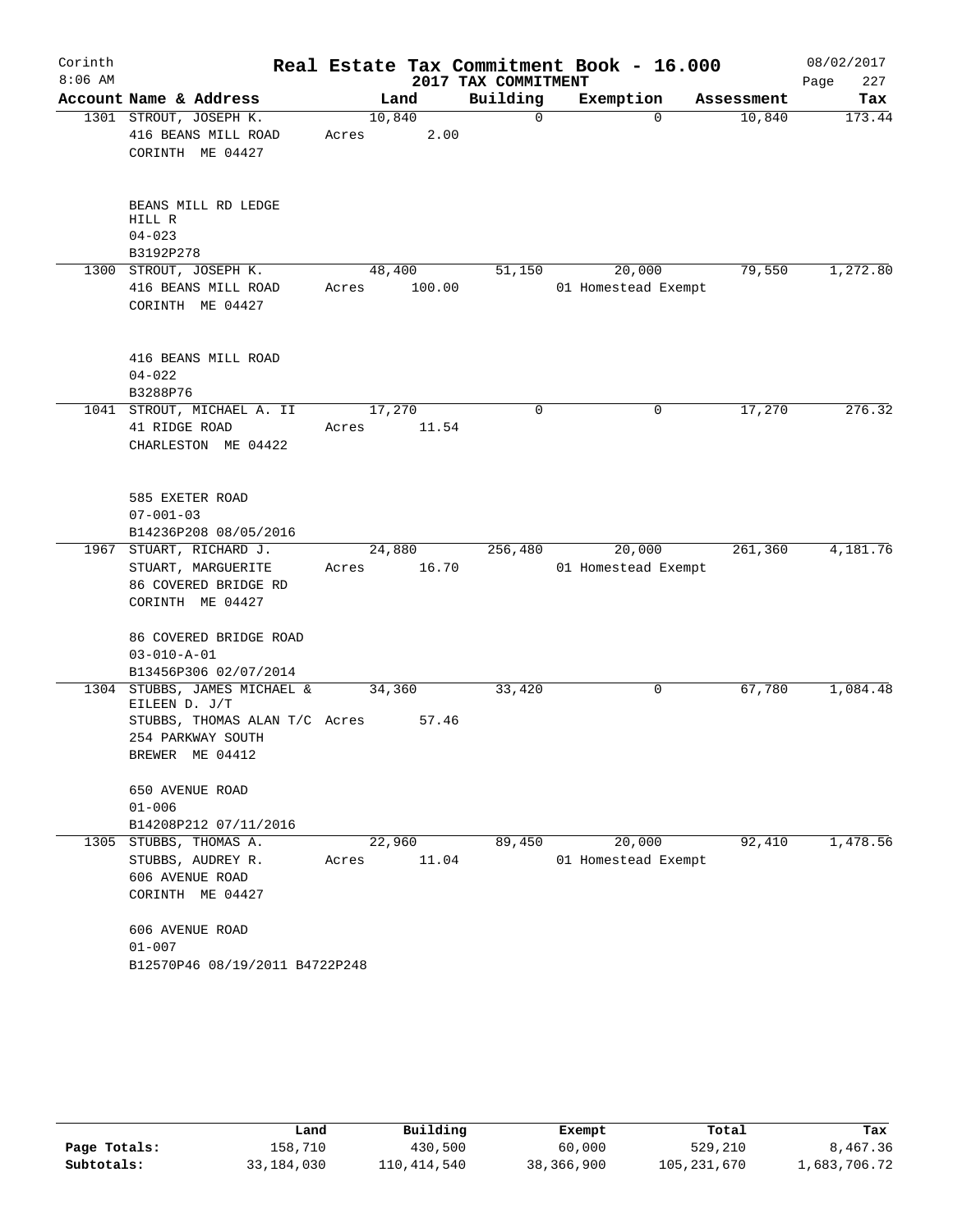| Corinth      |                                                |              | Real Estate Tax Commitment Book - 16.000 |      |                                 |            |                     |            | 08/02/2017         |
|--------------|------------------------------------------------|--------------|------------------------------------------|------|---------------------------------|------------|---------------------|------------|--------------------|
| $8:06$ AM    | Account Name & Address                         |              | Land                                     |      | 2017 TAX COMMITMENT<br>Building | Exemption  |                     | Assessment | 228<br>Page<br>Tax |
|              | 1517 STYMIEST, CAROLYN L.                      |              | 23,600                                   |      | 10,690                          |            | 20,000              | 14,290     | 228.64             |
|              | LIFE EST. TO WILSON,<br>NORMA                  |              | Acres                                    | 1.50 |                                 |            | 01 Homestead Exempt |            |                    |
|              | 695 TATE ROAD                                  |              |                                          |      |                                 |            |                     |            |                    |
|              | CORINTH ME 04427                               |              |                                          |      |                                 |            |                     |            |                    |
|              | 695 TATE ROAD                                  |              |                                          |      |                                 |            |                     |            |                    |
|              | $06 - 012$<br>B3994P161 03/30/1987             |              |                                          |      |                                 |            |                     |            |                    |
|              | 173 STYMIEST, RICKY L.                         |              | 10,250                                   |      | $\Omega$                        |            | 0                   | 10,250     | 164.00             |
|              | CAULKINS, MELINDA I.                           |              | Acres 15.63                              |      |                                 |            |                     |            |                    |
|              | 281 NORTH ROAD                                 |              |                                          |      |                                 |            |                     |            |                    |
|              | NEWBURGH ME 04444                              |              |                                          |      |                                 |            |                     |            |                    |
|              | MUDGETT ROAD                                   |              |                                          |      |                                 |            |                     |            |                    |
|              | $02 - 002 - A$                                 |              |                                          |      |                                 |            |                     |            |                    |
|              | B10614P169 08/28/2006<br>1307 STYMIEST, ROBERT |              | 14,040                                   |      | $\mathbf 0$                     |            | 0                   | 14,040     | 224.64             |
|              | 825 MUDGETT ROAD                               |              | Acres 7.85                               |      |                                 |            |                     |            |                    |
|              | CORINTH ME 04427                               |              |                                          |      |                                 |            |                     |            |                    |
|              |                                                |              |                                          |      |                                 |            |                     |            |                    |
|              | MUDGETT ROAD                                   |              |                                          |      |                                 |            |                     |            |                    |
|              | $01 - 045$                                     |              |                                          |      |                                 |            |                     |            |                    |
|              | B11423P262 06/05/2008 B3147P33                 |              |                                          |      |                                 |            |                     |            |                    |
|              | 1308 STYMIEST, ROBERT                          |              | 18,200                                   |      | 29,470                          |            | 20,000              | 27,670     | 442.72             |
|              | 825 MUDGETT ROAD<br>CORINTH ME 04427           | Acres        |                                          | 4.50 |                                 |            | 01 Homestead Exempt |            |                    |
|              |                                                |              |                                          |      |                                 |            |                     |            |                    |
|              | 825 MUDGETT ROAD                               |              |                                          |      |                                 |            |                     |            |                    |
|              | $01 - 046$                                     |              |                                          |      |                                 |            |                     |            |                    |
|              | B14061P235 01/21/2016 B11423P262 06/05/2008    |              |                                          |      |                                 |            |                     |            |                    |
|              | 1254 STYMIEST, TRAVIS T.                       |              | 31,720                                   |      | 23,350                          |            | 0                   | 55,070     | 881.12             |
|              | WALKER, TANYA<br>39 PECAL LANE                 | Acres        | 40.00                                    |      |                                 |            |                     |            |                    |
|              | LEVANT ME 04456                                |              |                                          |      |                                 |            |                     |            |                    |
|              | 691 LEDGE HILL ROAD                            |              |                                          |      |                                 |            |                     |            |                    |
|              | $01 - 043 - A$                                 |              |                                          |      |                                 |            |                     |            |                    |
|              | B13075P40 01/23/2013                           |              |                                          |      |                                 |            |                     |            |                    |
|              | 930 SUDSBURY, JULIE E.                         |              | 17,170                                   |      | 75,870                          |            | 20,000              | 73,040     | 1,168.64           |
|              | 97 HUDSON ROAD<br>CORINTH ME 04427             | Acres        |                                          | 1.19 |                                 |            | 01 Homestead Exempt |            |                    |
|              |                                                |              |                                          |      |                                 |            |                     |            |                    |
|              | 97 HUDSON ROAD                                 |              |                                          |      |                                 |            |                     |            |                    |
|              | $08 - 002 - 05$                                |              |                                          |      |                                 |            |                     |            |                    |
|              | B6113P259                                      |              |                                          |      |                                 |            |                     |            |                    |
|              | 654 SULLIVAN, LOUINE A.                        |              | 32,330                                   |      | 81,610                          |            | 0                   | 113,940    | 1,823.04           |
|              | 51 EXETER RD                                   | Acres        |                                          | 0.76 |                                 |            |                     |            |                    |
|              | CORINTH ME 04427                               |              |                                          |      |                                 |            |                     |            |                    |
|              | 51 EXETER ROAD                                 |              |                                          |      |                                 |            |                     |            |                    |
|              | $14 - 025$                                     |              |                                          |      |                                 |            |                     |            |                    |
|              | B11271P137 01/11/2008                          |              |                                          |      |                                 |            |                     |            |                    |
|              |                                                | Land         | Building                                 |      |                                 | Exempt     |                     | Total      | Tax                |
| Page Totals: |                                                | 147,310      | 220,990                                  |      |                                 | 60,000     |                     | 308,300    | 4,932.80           |
| Subtotals:   |                                                | 33, 331, 340 | 110,635,530                              |      |                                 | 38,426,900 | 105,539,970         |            | 1,688,639.52       |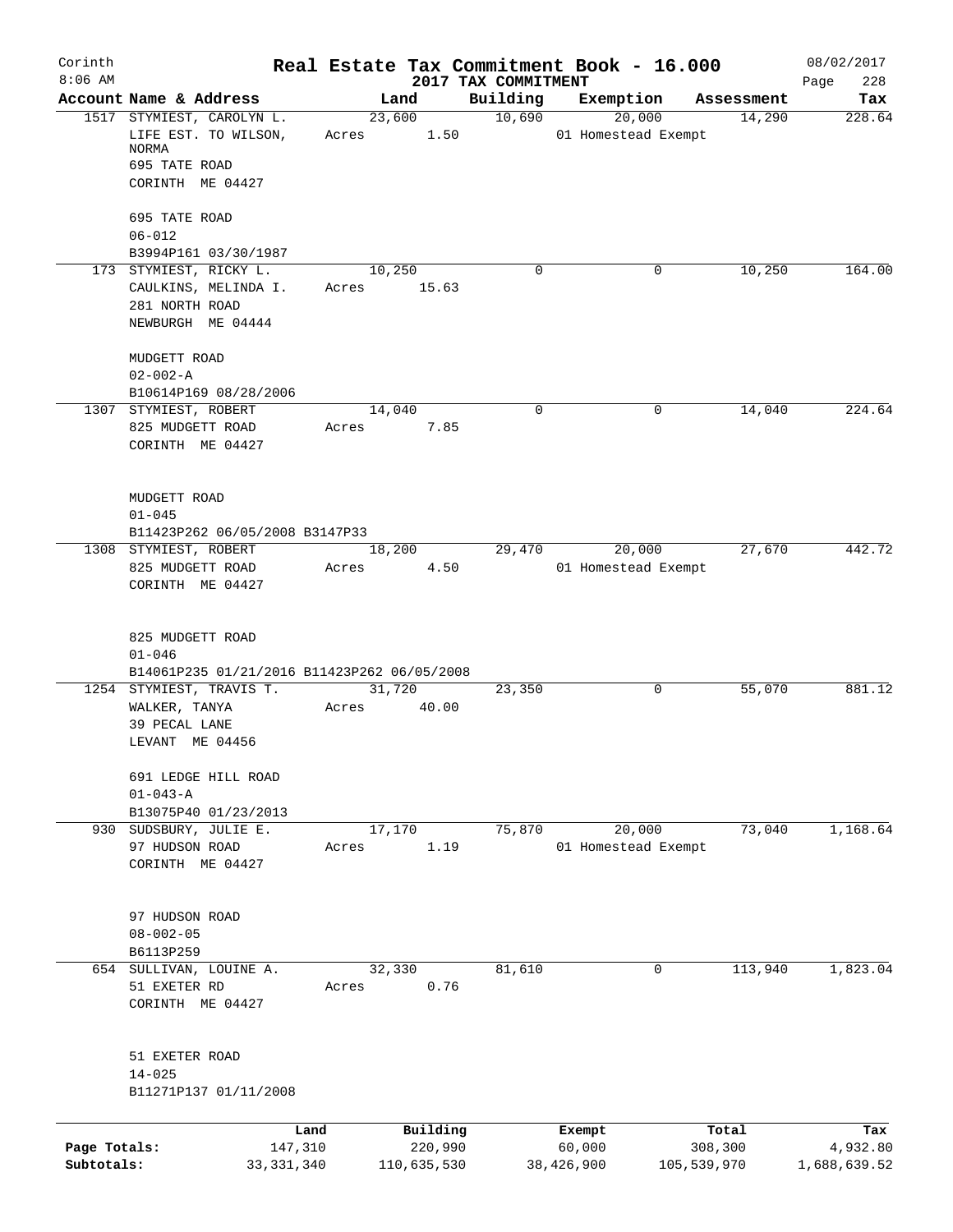| Corinth      |                                                                                                   |                 |                       |                      | Real Estate Tax Commitment Book - 16.000 |                       | 08/02/2017       |
|--------------|---------------------------------------------------------------------------------------------------|-----------------|-----------------------|----------------------|------------------------------------------|-----------------------|------------------|
| $8:06$ AM    |                                                                                                   |                 |                       | 2017 TAX COMMITMENT  |                                          |                       | 229<br>Page      |
|              | Account Name & Address<br>1066 SWEET WATER RIDGE, INC.<br>585 MAIN STREET<br>CORINTH ME 04427     | 55,720<br>Acres | Land<br>66.80         | Building<br>160, 570 | Exemption<br>$\Omega$                    | Assessment<br>216,290 | Tax<br>3,460.64  |
|              | 585 MAIN STREET<br>$05 - 027$<br>B14122P267 04/13/2016                                            |                 |                       |                      |                                          |                       |                  |
|              | 1266 SWETT, LISA D.<br>36 BRADBURY DRIVE<br>CORINTH ME 04427                                      | 19,990<br>Acres | 3.52                  | 124,590              | 20,000<br>01 Homestead Exempt            | 124,580               | 1,993.28         |
|              | <b>36 BRADBURY DRIVE</b><br>$08 - 012 - 06$<br>B13356P63 10/02/2013                               |                 |                       |                      |                                          |                       |                  |
|              | 1711 T & M ENTERPRISES, LLC<br>360 MAIN ROAD<br>CHARLESTON ME 04422                               | 26,460<br>Acres | 4.41                  | 103,260              | 0                                        | 129,720               | 2,075.52         |
|              | 781 MAIN STREET<br>$05 - 040 - C$<br>B14233P3 07/28/2016                                          |                 |                       |                      |                                          |                       |                  |
|              | 700 T AND P LUMBER, INC.<br>CRESCENT LUMBER COMPANY Acres<br>60 FOWLER ROAD<br>ORRINGTON ME 04474 | 35,040          | 11.50                 | 451,950              | 0                                        | 486,990               | 7,791.84         |
|              | 534 MAIN STREET<br>$08 - 019$<br>B11946P119 10/16/2009                                            |                 |                       |                      |                                          |                       |                  |
|              | 737 TAGGART, RONALD<br>319 HUDSON ROAD<br>CORINTH ME 04427                                        | 16,060<br>Acres | 1.28                  | 84,420               | 20,000<br>01 Homestead Exempt            | 80,480                | 1,287.68         |
|              | 319 HUDSON ROAD<br>$09 - 002 - E$<br>B9999P327 07/26/2005                                         |                 |                       |                      |                                          |                       |                  |
| 2088         | TAPLEY, HEATHER<br>613 HUDSON ROAD<br>CORINTH ME 04427                                            |                 | 0                     | 24,970               | 20,000<br>01 Homestead Exempt            | 4,970                 | 79.52            |
|              | 613 HUDSON ROAD<br>$12 - 039 - A - H$                                                             |                 |                       |                      |                                          |                       |                  |
| 138          | TAPLEY, RYAN W.<br>92 EXETER RD<br>CORINTH ME 04427                                               | 15,670<br>Acres | 0.80                  | 83,160               | 20,000<br>01 Homestead Exempt            | 78,830                | 1,261.28         |
|              | 92 EXETER ROAD<br>$14 - 010$<br>B12121P56 04/30/2010                                              |                 |                       |                      |                                          |                       |                  |
|              |                                                                                                   |                 |                       |                      |                                          |                       |                  |
| Page Totals: | Land<br>168,940                                                                                   |                 | Building<br>1,032,920 |                      | Exempt<br>80,000                         | Total<br>1,121,860    | Tax<br>17,949.76 |

**Subtotals:** 33,500,280 111,668,450 38,506,900 106,661,830 1,706,589.28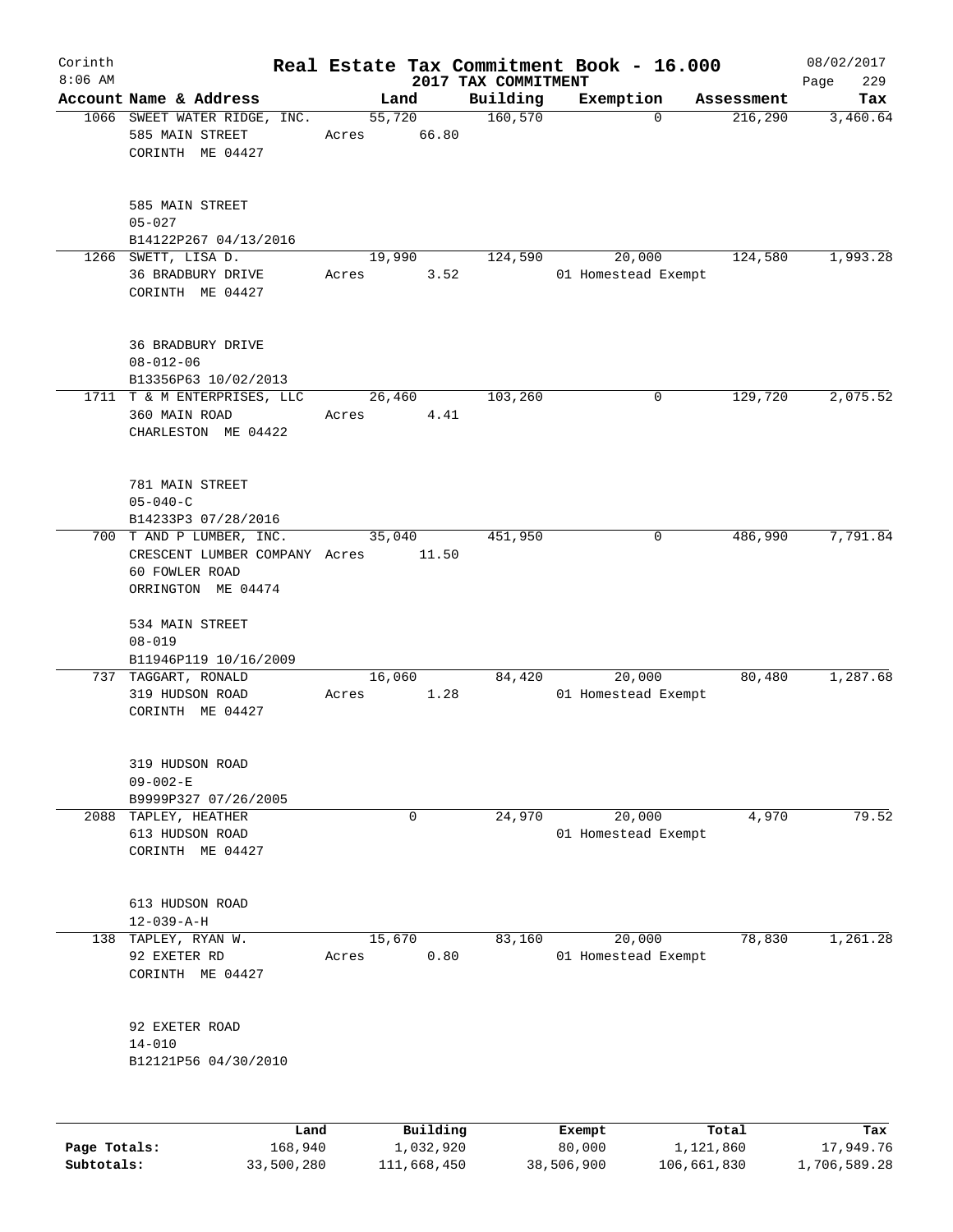| Corinth      |                                                                                       |                 |                  | Real Estate Tax Commitment Book - 16.000 |             |             | 08/02/2017    |
|--------------|---------------------------------------------------------------------------------------|-----------------|------------------|------------------------------------------|-------------|-------------|---------------|
| $8:06$ AM    |                                                                                       |                 |                  | 2017 TAX COMMITMENT                      |             |             | Page<br>230   |
|              | Account Name & Address                                                                |                 | Land             | Building                                 | Exemption   | Assessment  | Tax<br>844.96 |
|              | 1332 TATE JR, OSCAR G.<br>PR TATE, BERNADINE<br>1004 MAIN STREET                      | 14,170<br>Acres | 3.71             | 38,640                                   | 0           | 52,810      |               |
|              | CORINTH ME 04427                                                                      |                 |                  |                                          |             |             |               |
|              | 1000 MAIN STREET<br>$06 - 008$                                                        |                 |                  |                                          |             |             |               |
|              | B12954P187 09/24/2012                                                                 |                 |                  |                                          |             |             |               |
|              | 1321 TATE JR, OSCAR G.<br>PR. TATE, BERNADINE<br>1004 MAIN STREET<br>CORINTH ME 04427 | Acres           | 48,580<br>105.68 | 0                                        | 0           | 48,580      | 777.28        |
|              | MAIN STREET<br>$06 - 004$                                                             |                 |                  |                                          |             |             |               |
|              | B12954P187 09/24/2012                                                                 |                 |                  |                                          |             |             |               |
|              | 1322 TATE JR, OSCAR G.                                                                |                 | 21,420           | 1,000                                    | 0           | 22,420      | 358.72        |
|              | PR TATE, BERNADINE<br>1004 MAIN STREET<br>CORINTH ME 04427                            | Acres           | 7.45             |                                          |             |             |               |
|              |                                                                                       |                 |                  |                                          |             |             |               |
|              | 953 MAIN STREET                                                                       |                 |                  |                                          |             |             |               |
|              | $05 - 053$                                                                            |                 |                  |                                          |             |             |               |
|              | B12954P187 09/24/2012                                                                 |                 |                  |                                          |             |             |               |
|              | 1325 TATE JR, OSCAR G.                                                                |                 | 16,980           | 8,500                                    | 0           | 25,480      | 407.68        |
|              | PR. TATE, BERNADINE<br>1004 MAIN STREET                                               | Acres           | 1.03             |                                          |             |             |               |
|              | CORINTH ME 04427                                                                      |                 |                  |                                          |             |             |               |
|              |                                                                                       |                 |                  |                                          |             |             |               |
|              | 5 OSCAR DRIVE                                                                         |                 |                  |                                          |             |             |               |
|              | $05 - 017 - 01$                                                                       |                 |                  |                                          |             |             |               |
|              | B12954P187 09/24/2012                                                                 |                 |                  |                                          |             |             |               |
|              | 1335 TATE JR, OSCAR G.                                                                | 15,480          |                  | 0                                        | 0           | 15,480      | 247.68        |
|              | PR. TATE, BERNADINE<br>1004 MAIN STREET                                               | Acres           | 6.00             |                                          |             |             |               |
|              | CORINTH ME 04427                                                                      |                 |                  |                                          |             |             |               |
|              |                                                                                       |                 |                  |                                          |             |             |               |
|              | RABBIT PATH                                                                           |                 |                  |                                          |             |             |               |
|              | $06 - 033 - A$                                                                        |                 |                  |                                          |             |             |               |
|              | B12954P187 09/24/2012                                                                 |                 |                  |                                          |             | 23,260      | 372.16        |
|              | 180 TATE JR, OSCAR G.<br>PR. TATE, BERNADINE                                          | Acres           | 23,260<br>23.41  | 0                                        | 0           |             |               |
|              | 1004 MAIN STREET                                                                      |                 |                  |                                          |             |             |               |
|              | CORINTH ME 04427                                                                      |                 |                  |                                          |             |             |               |
|              |                                                                                       |                 |                  |                                          |             |             |               |
|              | GRANT ROAD                                                                            |                 |                  |                                          |             |             |               |
|              | $05 - 019$<br>B11517P310 09/02/2008                                                   |                 |                  |                                          |             |             |               |
|              | 1331 TATE JR, OSCAR G.                                                                |                 | 25,530           | 0                                        | 0           | 25,530      | 408.48        |
|              | PR. TATE, BERNADINE                                                                   | Acres           | 57.88            |                                          |             |             |               |
|              | 1004 MAIN STREET                                                                      |                 |                  |                                          |             |             |               |
|              | CORINTH ME 04427                                                                      |                 |                  |                                          |             |             |               |
|              |                                                                                       |                 |                  |                                          |             |             |               |
|              | GRANT ROAD<br>$05 - 017$                                                              |                 |                  |                                          |             |             |               |
|              | B12954P187 09/24/2012                                                                 |                 |                  |                                          |             |             |               |
|              |                                                                                       |                 |                  |                                          |             |             |               |
|              | Land                                                                                  |                 | Building         |                                          | Exempt      | Total       | Tax           |
| Page Totals: | 165,420                                                                               |                 | 48,140           |                                          | $\mathbf 0$ | 213,560     | 3,416.96      |
| Subtotals:   | 33,665,700                                                                            |                 | 111,716,590      |                                          | 38,506,900  | 106,875,390 | 1,710,006.24  |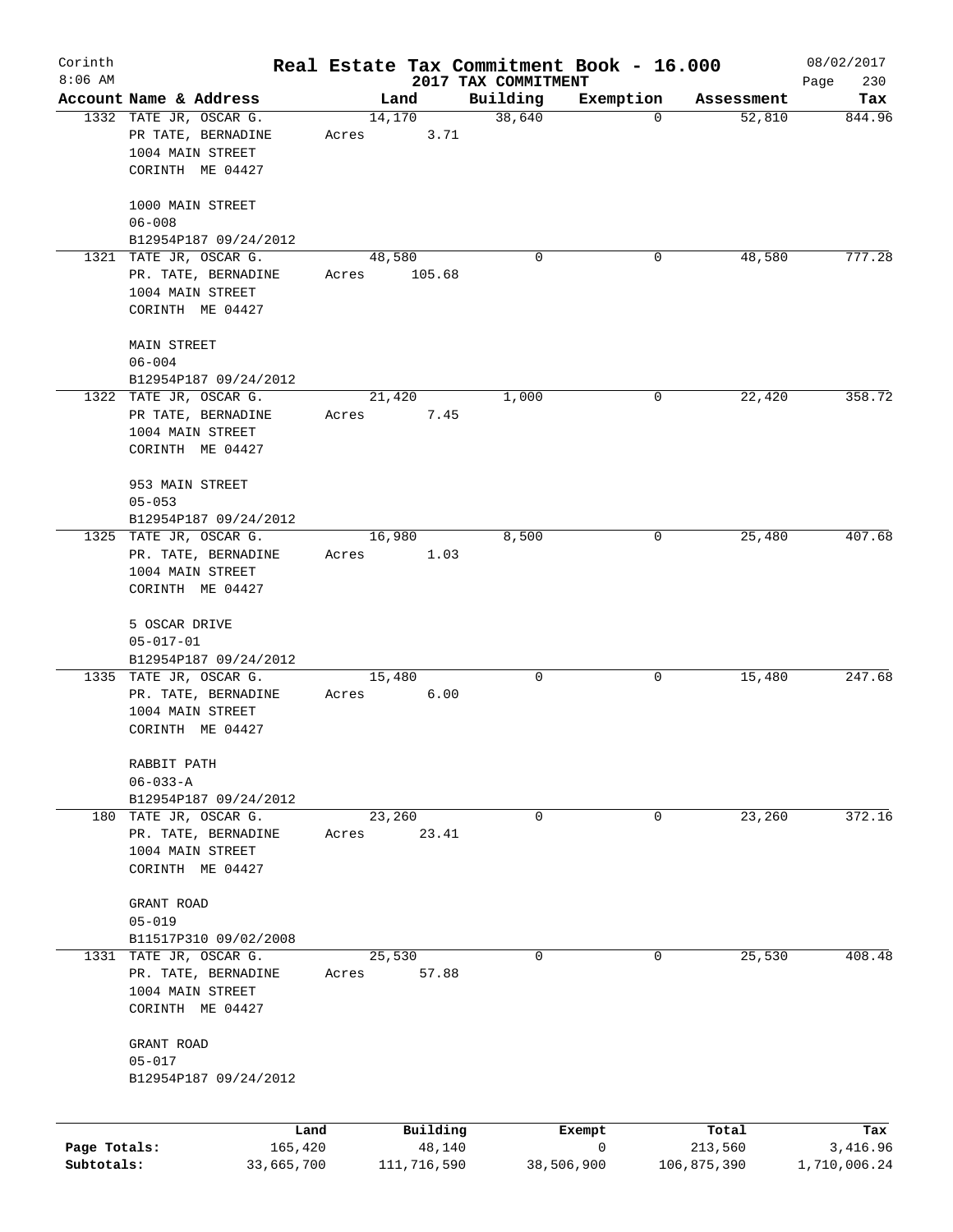| Corinth      |                                                  |       |                    |                     | Real Estate Tax Commitment Book - 16.000 |                      | 08/02/2017      |
|--------------|--------------------------------------------------|-------|--------------------|---------------------|------------------------------------------|----------------------|-----------------|
| $8:06$ AM    |                                                  |       |                    | 2017 TAX COMMITMENT |                                          |                      | Page<br>231     |
|              | Account Name & Address<br>1329 TATE JR, OSCAR G. |       | Land<br>56,790     | Building<br>1,600   | Exemption<br>$\mathbf 0$                 | Assessment<br>58,390 | Tax<br>934.24   |
|              | PR. TATE, BERNADINE<br>1004 MAIN STREET          | Acres | 76.91              |                     |                                          |                      |                 |
|              | CORINTH ME 04427                                 |       |                    |                     |                                          |                      |                 |
|              | GRANT ROAD                                       |       |                    |                     |                                          |                      |                 |
|              | $02 - 053$<br>B12954P187 09/24/2012              |       |                    |                     |                                          |                      |                 |
|              | 1328 TATE JR, OSCAR G.                           |       | 12,540             | $\Omega$            | 0                                        | 12,540               | 200.64          |
|              | PR. TATE, BERNADINE                              | Acres | 28.00              |                     |                                          |                      |                 |
|              | 1004 MAIN STREET<br>CORINTH ME 04427             |       |                    |                     |                                          |                      |                 |
|              | MCCARD ROAD N/F OFF                              |       |                    |                     |                                          |                      |                 |
|              | $01 - 009$                                       |       |                    |                     |                                          |                      |                 |
|              | B12954P187 09/24/2012                            |       |                    |                     |                                          |                      |                 |
|              | 1326 TATE JR, OSCAR G.                           |       | 16,940             | 0                   | 0                                        | 16,940               | 271.04          |
|              | PR. TATE, BERNADINE                              | Acres | 1.00               |                     |                                          |                      |                 |
|              | 1004 MAIN STREET<br>CORINTH ME 04427             |       |                    |                     |                                          |                      |                 |
|              |                                                  |       |                    |                     |                                          |                      |                 |
|              | 14 OSCAR DRIVE                                   |       |                    |                     |                                          |                      |                 |
|              | $05 - 017 - 03$                                  |       |                    |                     |                                          |                      |                 |
|              | B12954P187 09/24/2012<br>1323 TATE JR, OSCAR G.  |       | 16,950             | 0                   | 0                                        | 16,950               | 271.20          |
|              | PR. TATE, BERNADINE                              | Acres | 1.01               |                     |                                          |                      |                 |
|              | 1004 MAIN STREET                                 |       |                    |                     |                                          |                      |                 |
|              | CORINTH ME 04427                                 |       |                    |                     |                                          |                      |                 |
|              | 6 OSCAR DRIVE                                    |       |                    |                     |                                          |                      |                 |
|              | $05 - 017 - 02$                                  |       |                    |                     |                                          |                      |                 |
|              | B12954P187 09/24/2012                            |       |                    |                     |                                          |                      |                 |
|              | 1337 TATE JR, OSCAR G.                           |       | 20,450             | 0                   | 0                                        | 20,450               | 327.20          |
|              | PR. TATE, BERNADINE                              | Acres | 21.00              |                     |                                          |                      |                 |
|              | 1004 MAIN STREET<br>CORINTH ME 04427             |       |                    |                     |                                          |                      |                 |
|              | MARSH ROAD                                       |       |                    |                     |                                          |                      |                 |
|              | $08 - 038$                                       |       |                    |                     |                                          |                      |                 |
|              | B12954P187 09/24/2012                            |       |                    |                     |                                          |                      |                 |
| 1333         | TATE JR, OSCAR G.                                |       | 17,120             | 82,490              | 20,000                                   | 79,610               | 1, 273.76       |
|              | (Heirs of)<br>PR. TATE, BERNADINE                | Acres | 1.15               |                     | 01 Homestead Exempt                      |                      |                 |
|              | 1004 MAIN STREET                                 |       |                    |                     |                                          |                      |                 |
|              | CORINTH ME 04427                                 |       |                    |                     |                                          |                      |                 |
|              | 1004 MAIN STREET                                 |       |                    |                     |                                          |                      |                 |
|              | $06 - 009$                                       |       |                    |                     |                                          |                      |                 |
|              | B12954P187 09/24/2012                            |       |                    |                     |                                          |                      |                 |
| 1330         | TATE JR, OSCAR G.<br>(Heirs of)                  |       | 14,920             | $\mathbf 0$         | 0                                        | 14,920               | 238.72          |
|              | PR. TATE, BERNADINE                              | Acres | 9.86               |                     |                                          |                      |                 |
|              | 1004 MAIN STREET                                 |       |                    |                     |                                          |                      |                 |
|              | CORINTH ME 04427                                 |       |                    |                     |                                          |                      |                 |
|              | 289 GRANT ROAD                                   |       |                    |                     |                                          |                      |                 |
|              | $05 - 016$                                       |       |                    |                     |                                          |                      |                 |
|              | B12954P187 09/24/2012                            |       |                    |                     |                                          |                      |                 |
| Page Totals: | Land<br>155,710                                  |       | Building<br>84,090 |                     | Exempt<br>20,000                         | Total<br>219,800     | Tax<br>3,516.80 |
| Subtotals:   | 33,821,410                                       |       | 111,800,680        |                     | 38,526,900                               | 107,095,190          | 1,713,523.04    |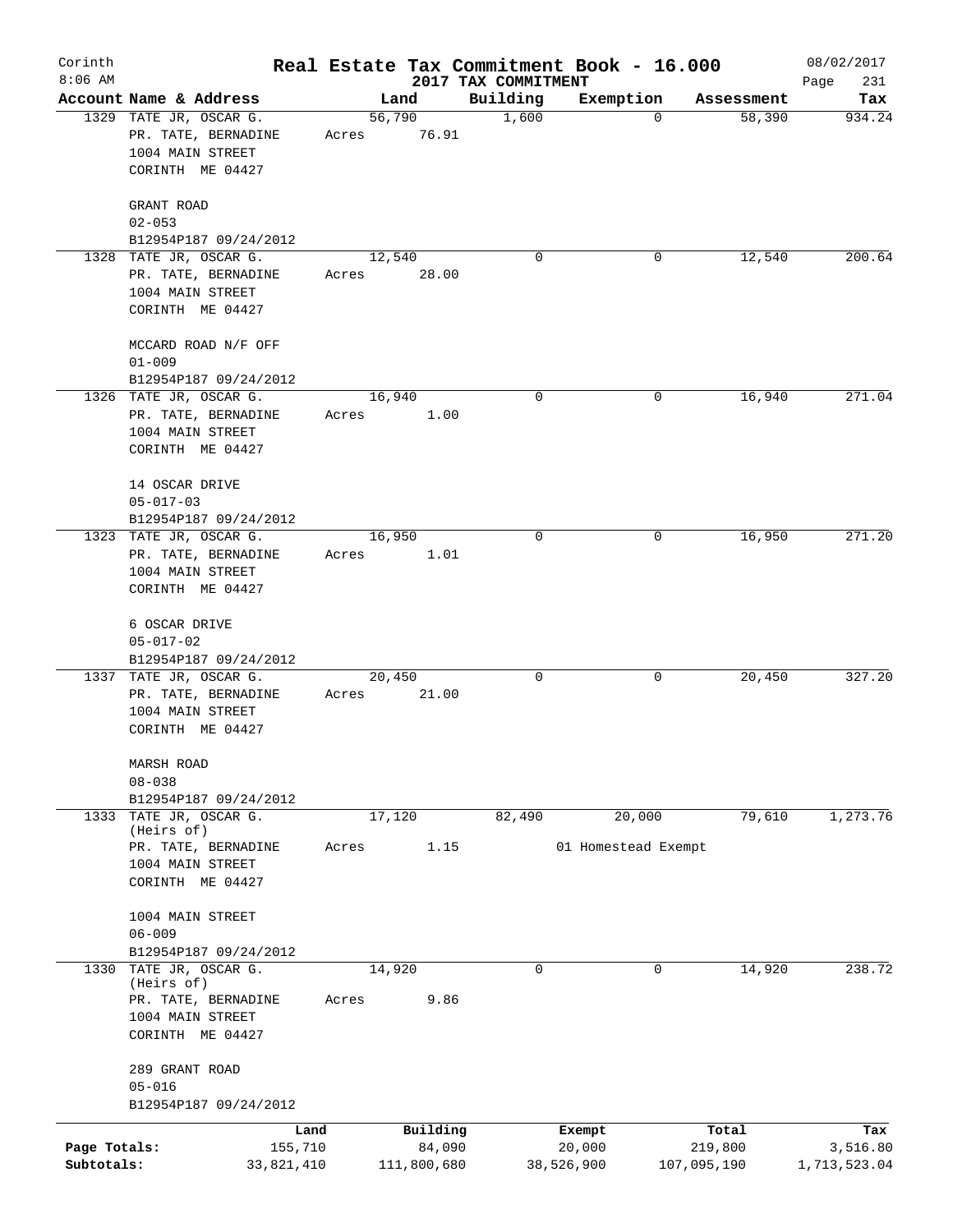| Corinth<br>$8:06$ AM |                                      |        |        | 2017 TAX COMMITMENT | Real Estate Tax Commitment Book - 16.000 |            | 08/02/2017<br>232<br>Page |
|----------------------|--------------------------------------|--------|--------|---------------------|------------------------------------------|------------|---------------------------|
|                      | Account Name & Address               |        | Land   | Building            | Exemption                                | Assessment | Tax                       |
|                      | 1482 TATE JR, OSCAR G.<br>(Heirs of) | 15,680 |        | 11,490              | $\Omega$                                 | 27,170     | 434.72                    |
|                      | PR. TATE, BERNADINE                  | Acres  | 2.10   |                     |                                          |            |                           |
|                      | 1004 MAIN STREET                     |        |        |                     |                                          |            |                           |
|                      | CORINTH ME 04427                     |        |        |                     |                                          |            |                           |
|                      |                                      |        |        |                     |                                          |            |                           |
|                      | 441 GRANT ROAD                       |        |        |                     |                                          |            |                           |
|                      | $02 - 053 - C$                       |        |        |                     |                                          |            |                           |
|                      | B12954P187 09/24/2012                |        |        |                     |                                          |            |                           |
|                      | 1340 TATE JR, OSCAR G. (Heirs<br>of) | 38,240 |        | 55,100              | 0                                        | 93,340     | 1,493.44                  |
|                      | PR. TATE, BERNADINE                  | Acres  | 49.41  |                     |                                          |            |                           |
|                      | 1004 MAIN STREET                     |        |        |                     |                                          |            |                           |
|                      | CORINTH ME 04427                     |        |        |                     |                                          |            |                           |
|                      |                                      |        |        |                     |                                          |            |                           |
|                      | 911 MAIN STREET                      |        |        |                     |                                          |            |                           |
|                      | $05 - 051$                           |        |        |                     |                                          |            |                           |
|                      | B12954P187 09/24/2012                |        |        |                     |                                          |            |                           |
|                      | 1318 TATE, ALBERT W.                 |        | 42,840 | 106,700             | 20,000                                   | 129,540    | 2,072.64                  |
|                      | 136 PUDDLEDOCK ROAD                  | Acres  | 75.00  |                     | 01 Homestead Exempt                      |            |                           |
|                      | CORINTH ME 04427                     |        |        |                     |                                          |            |                           |
|                      |                                      |        |        |                     |                                          |            |                           |
|                      | 136 PUDDLEDOCK ROAD                  |        |        |                     |                                          |            |                           |
|                      | $12 - 018$                           |        |        |                     |                                          |            |                           |
|                      | B11212P264 11/27/2007                |        |        |                     |                                          |            |                           |
|                      | 1316 TATE, ALBERT W.                 | 22,610 |        | 3,000               | 0                                        | 25,610     | 409.76                    |
|                      | 136 PUDDLEDOCK ROAD                  | Acres  | 74.00  |                     |                                          |            |                           |
|                      | CORINTH ME 04427                     |        |        |                     |                                          |            |                           |
|                      |                                      |        |        |                     |                                          |            |                           |
|                      | TATE ROAD N/F OFF                    |        |        |                     |                                          |            |                           |
|                      | $09 - 013$                           |        |        |                     |                                          |            |                           |
|                      | B8359P316                            |        |        |                     |                                          |            |                           |
|                      | 1319 TATE, ALBERT W.                 | 35,540 |        | 42,490              | 0                                        | 78,030     | 1,248.48                  |
|                      | 136 PUDDLEDOCK ROAD                  | Acres  | 42.42  |                     |                                          |            |                           |
|                      | CORINTH ME 04427                     |        |        |                     |                                          |            |                           |
|                      |                                      |        |        |                     |                                          |            |                           |
|                      |                                      |        |        |                     |                                          |            |                           |
|                      | 129 PUDDLEDOCK ROAD                  |        |        |                     |                                          |            |                           |
|                      | $12 - 026$                           |        |        |                     |                                          |            |                           |
|                      | B9148P244                            |        |        |                     |                                          |            |                           |
|                      | 1956 TATE, BERNARDINE J.             | 10,900 |        | $\Omega$            | 0                                        | 10,900     | 174.40                    |
|                      | 1004 MAIN ST                         | Acres  | 1.01   |                     |                                          |            |                           |
|                      | CORINTH ME 04427                     |        |        |                     |                                          |            |                           |
|                      |                                      |        |        |                     |                                          |            |                           |
|                      | TATE ROAD                            |        |        |                     |                                          |            |                           |
|                      | $06 - 010 - B - 01$                  |        |        |                     |                                          |            |                           |
|                      |                                      |        |        |                     |                                          |            |                           |
|                      | B10403P328 04/27/2006                |        |        |                     |                                          |            |                           |

|              | Land       | Building    | Exempt     | Total       | Tax          |
|--------------|------------|-------------|------------|-------------|--------------|
| Page Totals: | 165,810    | 218,780     | 20,000     | 364,590     | 5,833.44     |
| Subtotals:   | 33,987,220 | 112,019,460 | 38,546,900 | 107,459,780 | 1,719,356.48 |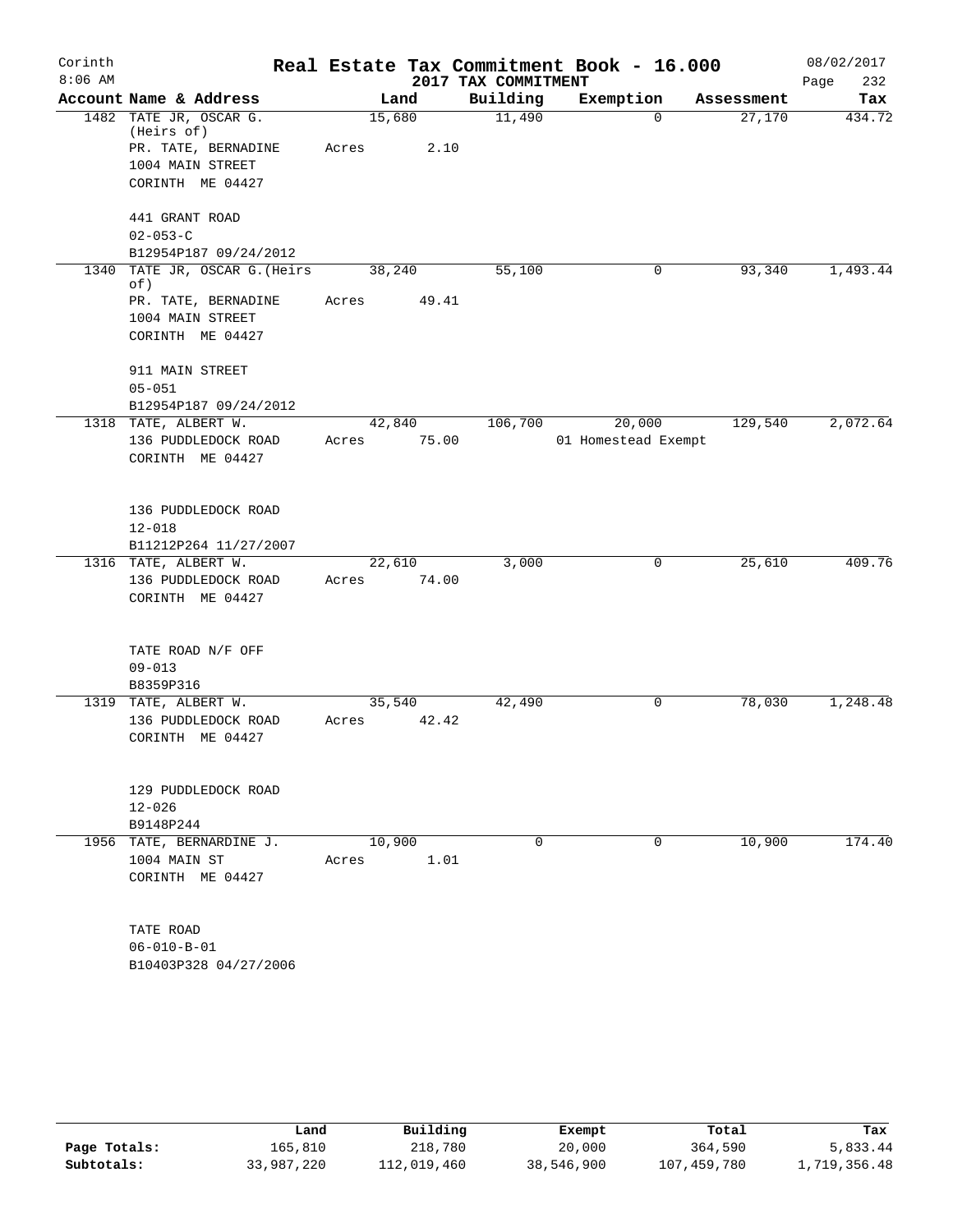| Corinth<br>$8:06$ AM       |                                                                                  |                         |       |                          | 2017 TAX COMMITMENT | Real Estate Tax Commitment Book - 16.000 |                        | 08/02/2017<br>233<br>Page |
|----------------------------|----------------------------------------------------------------------------------|-------------------------|-------|--------------------------|---------------------|------------------------------------------|------------------------|---------------------------|
|                            | Account Name & Address                                                           |                         |       | Land                     | Building            | Exemption                                | Assessment             | Tax                       |
|                            | 1317 TATE, KENNETH A &<br>BEVERLY A.<br>400 HUDSON ROAD<br>CORINTH ME 04427      |                         | Acres | 19,870<br>15.15          | $\mathbf 0$         | $\mathbf 0$                              | 19,870                 | 317.92                    |
|                            | HUDSON ROAD<br>$12 - 011$<br>B13085P305 02/05/2013                               |                         |       |                          |                     |                                          |                        |                           |
|                            | 1699 TATE, KENNETH A &                                                           |                         |       | 11,590                   | 0                   | 0                                        | 11,590                 | 185.44                    |
|                            | BEVERLY A.<br>TATE, DONALD M<br>400 HUDSON ROAD<br>CORINTH ME 04427              |                         | Acres | 2.65                     |                     |                                          |                        |                           |
|                            | HUDSON ROAD<br>$12 - 011 - D$                                                    |                         |       |                          |                     |                                          |                        |                           |
|                            | B9415P49                                                                         |                         |       |                          |                     |                                          |                        |                           |
|                            | 1698 TATE, KENNETH A.<br>TATE, BEVERLY A.<br>400 HUDSON ROAD<br>CORINTH ME 04427 |                         | Acres | 21,180<br>5.70           | 101,240             | 20,000<br>01 Homestead Exempt            | 102,420                | 1,638.72                  |
|                            | 400 HUDSON ROAD<br>$12 - 011 - E$                                                |                         |       |                          |                     |                                          |                        |                           |
|                            | B7619P317<br>1801 TATRO, ERIC                                                    |                         |       | $\mathbf 0$              | 10,000              | 0                                        | 10,000                 | 160.00                    |
|                            | 968 MAIN STREET, LOT<br>#20<br>CORINTH ME 04427                                  |                         |       |                          |                     |                                          |                        |                           |
|                            | 968 MAIN STREET LOT 20<br>$06 - 012 - D - 20H$                                   |                         |       |                          |                     |                                          |                        |                           |
| 1341                       | TEEL, BRAD<br>P.O. BOX 3006<br>BREWER ME 04412                                   |                         | Acres | 13,300<br>5.60           | $\mathbf 0$         | 0                                        | 13,300                 | 212.80                    |
|                            | GRANT ROAD<br>$02 - 046$                                                         |                         |       |                          |                     |                                          |                        |                           |
|                            | B4557P101<br>1448 THIBODEAU, CATHERINE                                           |                         |       | 42,430                   | 63,750              | 20,000                                   | 86,180                 | 1,378.88                  |
|                            | 111 RIDGE ROAD<br>CORINTH ME 04427                                               |                         | Acres | 84.00                    |                     | 01 Homestead Exempt                      |                        |                           |
|                            | 111 RIDGE ROAD<br>$12 - 004$<br>B12322P272 11/19/2010                            |                         |       |                          |                     |                                          |                        |                           |
|                            | 893 THIBODEAU, NIKKI J.<br>686 LEDGE HILL ROAD<br>CORINTH ME 04427               |                         | Acres | 18,330<br>11.20          | $\mathbf 0$         | 0                                        | 18,330                 | 293.28                    |
|                            | LEDGE HILL ROAD<br>$02 - 014$<br>B8438P192                                       |                         |       |                          |                     |                                          |                        |                           |
|                            |                                                                                  | Land                    |       | Building                 |                     | Exempt                                   | Total                  | Tax                       |
| Page Totals:<br>Subtotals: |                                                                                  | 126,700<br>34, 113, 920 |       | 174,990<br>112, 194, 450 |                     | 40,000<br>38,586,900                     | 261,690<br>107,721,470 | 4,187.04<br>1,723,543.52  |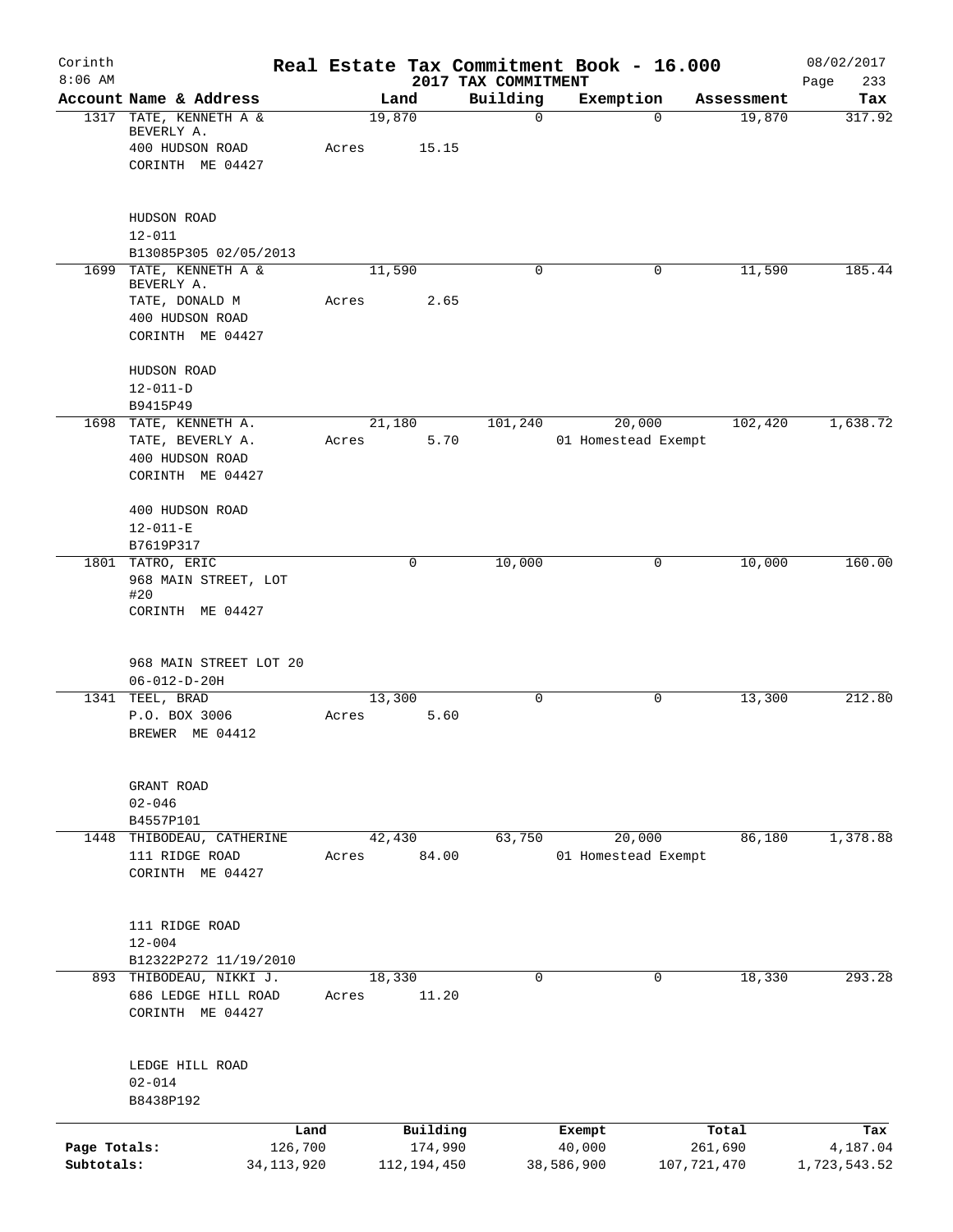| Corinth      |                                              |           |             |                                 | Real Estate Tax Commitment Book - 16.000 |             | 08/02/2017         |
|--------------|----------------------------------------------|-----------|-------------|---------------------------------|------------------------------------------|-------------|--------------------|
| $8:06$ AM    | Account Name & Address                       |           | Land        | 2017 TAX COMMITMENT<br>Building | Exemption                                | Assessment  | Page<br>234<br>Tax |
|              | 1746 THIBODEAU, NIKKI J.                     | 17,820    |             | 78,780                          | 20,000                                   | 76,600      | 1,225.60           |
|              | 686 LEDGE HILL ROAD<br>CORINTH ME 04427      | Acres     | 2.80        |                                 | 01 Homestead Exempt                      |             |                    |
|              | 686 LEDGE HILL ROAD<br>$02 - 014 - A$        |           |             |                                 |                                          |             |                    |
|              | B8438P168<br>1342 THOMAS, ALAN N.            | 24,720    |             | 59,460                          | 20,000                                   | 64,180      | 1,026.88           |
|              | 868 GRANT ROAD<br>CORINTH ME 04427           | Acres     | 19.00       |                                 | 01 Homestead Exempt                      |             |                    |
|              | 868 GRANT ROAD<br>$03 - 002$                 |           |             |                                 |                                          |             |                    |
| 1345         | B8216P347<br>THOMAS, ARTHUR C &              | 18,920    |             |                                 | 0                                        |             | 342.72             |
|              | DOROTHY F. (Heirs of)<br>C/O IRENE THOMAS    | P/R Acres | 2.64        | 2,500                           |                                          | 21,420      |                    |
|              | 59 OAKMONT STREET<br>PLYMOUTH NC 27962       |           |             |                                 |                                          |             |                    |
|              | 842 MAIN STREET                              |           |             |                                 |                                          |             |                    |
|              | $05 - 043 - C$                               |           |             |                                 |                                          |             |                    |
|              | B12337P122 12/03/2010<br>1472 THOMAS, BODRAI |           | 0           | 12,530                          | 12,530                                   | 0           | 0.00               |
|              | THOMAS, TERESA                               |           |             |                                 | 01 Homestead Exempt                      |             |                    |
|              | 613 EXETER ROAD                              |           |             |                                 |                                          |             |                    |
|              | CORINTH ME 04427                             |           |             |                                 |                                          |             |                    |
|              | 30 EXETER ROAD LOT 04<br>$15 - 012 - 04H$    |           |             |                                 |                                          |             |                    |
|              | 1346 THOMAS, CAROL JEAN                      | 17,670    |             | 57,100                          | 20,000                                   | 54,770      | 876.32             |
|              | BOUCHARD, SHAWN A.                           | Acres     | 4.00        |                                 | 01 Homestead Exempt                      |             |                    |
|              | 781 MUDGETT ROAD<br>CORINTH ME 04427         |           |             |                                 |                                          |             |                    |
|              | 781 MUDGETT ROAD<br>$02 - 002 - E$           |           |             |                                 |                                          |             |                    |
|              | B8709P269                                    |           |             |                                 |                                          |             |                    |
|              | 1351 THOMAS, FRANK P.                        | 16,900    |             | 135,810                         | 20,000                                   | 132,710     | 2,123.36           |
|              | THOMAS, ANITA B.<br>364 GARLAND ROAD         | Acres     | 2.01        |                                 | 01 Homestead Exempt                      |             |                    |
|              | CORINTH ME 04427                             |           |             |                                 |                                          |             |                    |
|              | 364 GARLAND ROAD                             |           |             |                                 |                                          |             |                    |
|              | $10 - 003$<br>B12562P303 08/11/2011          |           |             |                                 |                                          |             |                    |
| 1350         | THOMAS, FRANK P.<br>TRUSTEE                  | 54,230    |             | $\mathbf 0$                     | 0                                        | 54,230      | 867.68             |
|              | 364 GARLAND ROAD                             | Acres     | 13.70       |                                 |                                          |             |                    |
|              | CORINTH ME 04427                             |           |             |                                 |                                          |             |                    |
|              | 360 GARLAND ROAD                             |           |             |                                 |                                          |             |                    |
|              | $10 - 002$                                   |           |             |                                 |                                          |             |                    |
|              | B4931P92                                     |           |             |                                 |                                          |             |                    |
|              | Land                                         |           | Building    |                                 | Exempt                                   | Total       | Tax                |
| Page Totals: | 150,260                                      |           | 346,180     |                                 | 92,530                                   | 403,910     | 6,462.56           |
| Subtotals:   | 34,264,180                                   |           | 112,540,630 |                                 | 38,679,430                               | 108,125,380 | 1,730,006.08       |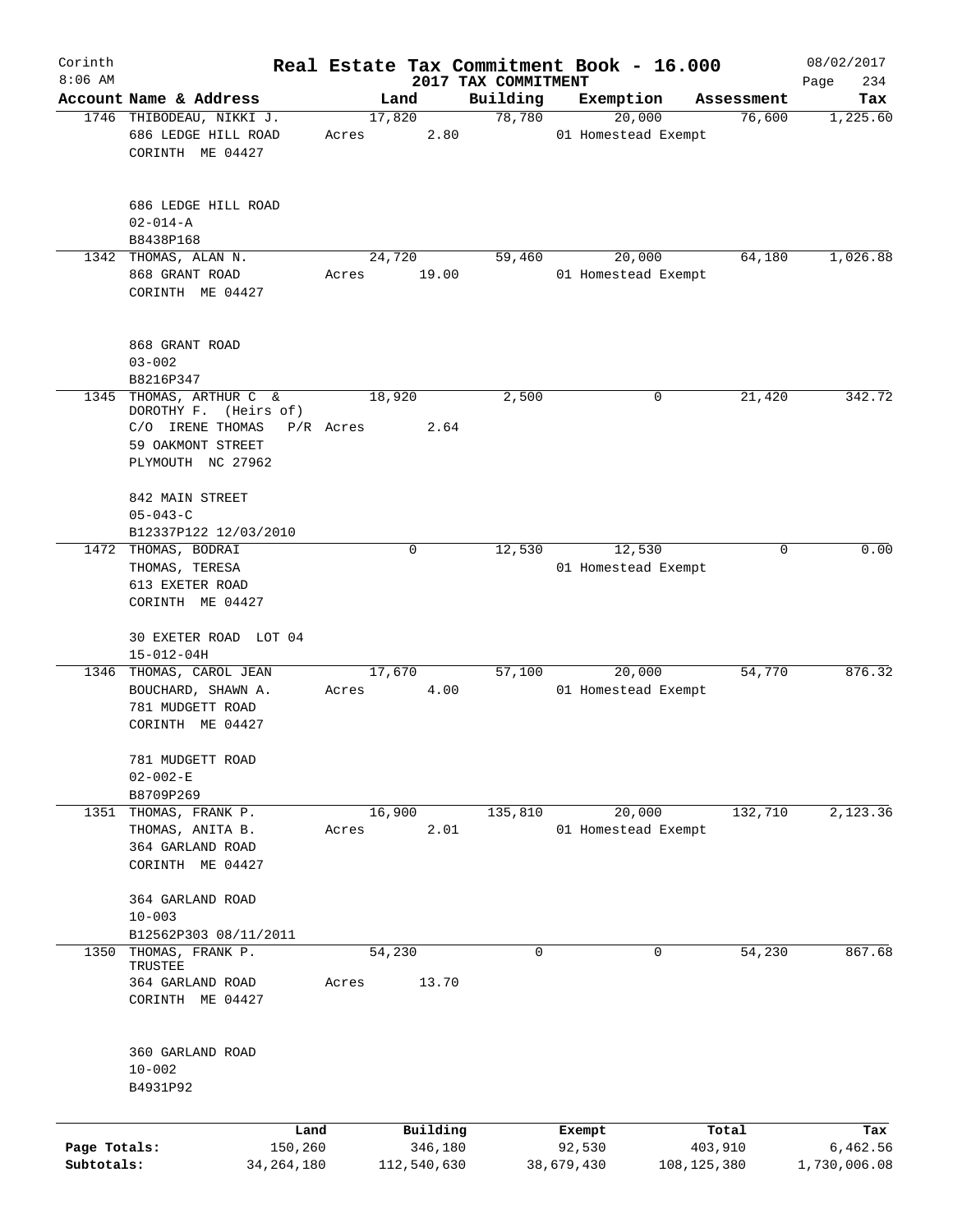| Corinth<br>$8:06$ AM |                                                                      |            |       |                  |                                 | Real Estate Tax Commitment Book - 16.000 |             |            | 08/02/2017         |
|----------------------|----------------------------------------------------------------------|------------|-------|------------------|---------------------------------|------------------------------------------|-------------|------------|--------------------|
|                      | Account Name & Address                                               |            |       | Land             | 2017 TAX COMMITMENT<br>Building | Exemption                                |             | Assessment | 235<br>Page<br>Tax |
|                      | 2068 THOMAS, FRANK P.<br>TRUSTEE                                     |            |       | 22,010           | $\mathbf 0$                     |                                          | $\Omega$    | 22,010     | 352.16             |
|                      | 364 GARLAND RD                                                       |            | Acres | 37.00            |                                 |                                          |             |            |                    |
|                      | CORINTH ME 04427                                                     |            |       |                  |                                 |                                          |             |            |                    |
|                      | GARLAND ROAD                                                         |            |       |                  |                                 |                                          |             |            |                    |
|                      | $10 - 002 - G$                                                       |            |       |                  |                                 |                                          |             |            |                    |
|                      | B12181P184 07/01/2010 B4931P92 10/24/1991<br>246 THOMAS, FRANKLIN C. |            |       | 16,940           | 86,600                          | 20,000                                   |             | 83,540     | 1,336.64           |
|                      | THOMAS, SHEILA J.                                                    |            | Acres | 1.00             |                                 | 01 Homestead Exempt                      |             |            |                    |
|                      | 83 GARLAND ROAD                                                      |            |       |                  |                                 |                                          |             |            |                    |
|                      | CHARLESTON ME 04422                                                  |            |       |                  |                                 |                                          |             |            |                    |
|                      | 413 MAIN STREET                                                      |            |       |                  |                                 |                                          |             |            |                    |
|                      | $13 - 002$<br>B13652P253 09/19/2014                                  |            |       |                  |                                 |                                          |             |            |                    |
|                      | 40 THOMAS, GEORGE A.                                                 |            |       | 18,880           | 97,280                          |                                          | 0           | 116,160    | 1,858.56           |
|                      | CLAYTON, KAREN O.                                                    |            | Acres | 2.60             |                                 |                                          |             |            |                    |
|                      | (HEIRS OF)                                                           |            |       |                  |                                 |                                          |             |            |                    |
|                      | 31 MOUNTAIN VIEW DRIVE<br>HAMPDEN ME 04444                           |            |       |                  |                                 |                                          |             |            |                    |
|                      |                                                                      |            |       |                  |                                 |                                          |             |            |                    |
|                      | 366 MAIN STREET                                                      |            |       |                  |                                 |                                          |             |            |                    |
|                      | $15 - 051$                                                           |            |       |                  |                                 |                                          |             |            |                    |
|                      | B8377P47<br>1827 THOMAS, GINNA M.                                    |            |       | 14,600           | 60,440                          |                                          | 0           | 75,040     | 1,200.64           |
|                      | 364 GARLAND ROAD                                                     |            | Acres | 2.30             |                                 |                                          |             |            |                    |
|                      | CORINTH ME 04427                                                     |            |       |                  |                                 |                                          |             |            |                    |
|                      | 110 O'ROAK ROAD                                                      |            |       |                  |                                 |                                          |             |            |                    |
|                      | $10 - 002 - H$                                                       |            |       |                  |                                 |                                          |             |            |                    |
|                      | B13611P220 08/11/2014                                                |            |       |                  |                                 |                                          |             |            |                    |
|                      | 1971 THOMAS, GINNA M.                                                |            |       | 6,630            | $\mathbf 0$                     |                                          | 0           | 6,630      | 106.08             |
|                      | 364 GARLAND ROAD                                                     |            | Acres | 1.50             |                                 |                                          |             |            |                    |
|                      | CORINTH ME 04427                                                     |            |       |                  |                                 |                                          |             |            |                    |
|                      | O'ROAK ROAD                                                          |            |       |                  |                                 |                                          |             |            |                    |
|                      | $10 - 002 - F$                                                       |            |       |                  |                                 |                                          |             |            |                    |
|                      | B10605P26 06/29/2006                                                 |            |       |                  |                                 |                                          |             |            |                    |
|                      | 2059 THOMAS, KATHLEEN<br>432 BLACK ROAD                              |            |       | $\mathbf 0$      | 24,360                          | 20,000                                   |             | 4,360      | 69.76              |
|                      | CORINTH ME 04427                                                     |            |       |                  |                                 | 01 Homestead Exempt                      |             |            |                    |
|                      |                                                                      |            |       |                  |                                 |                                          |             |            |                    |
|                      | 432 BLACK ROAD                                                       |            |       |                  |                                 |                                          |             |            |                    |
|                      | $02 - 031 - B - 01H$                                                 |            |       |                  |                                 |                                          |             |            | 3,384.48           |
| 2083                 | THOMAS, PAUL W.<br>THOMAS, JENNIFER L.                               |            | Acres | 76,460<br>233.69 | 135,070                         |                                          | 0           | 211,530    |                    |
|                      | 410 GARLAND ROAD                                                     |            |       |                  |                                 |                                          |             |            |                    |
|                      | CORINTH ME 04427                                                     |            |       |                  |                                 |                                          |             |            |                    |
|                      | 364 GARLAND ROAD                                                     |            |       |                  |                                 |                                          |             |            |                    |
|                      | $10 - 003 - C$                                                       |            |       |                  |                                 |                                          |             |            |                    |
|                      | B12181P184 07/01/2010                                                |            |       |                  |                                 |                                          |             |            |                    |
|                      |                                                                      | Land       |       | Building         |                                 | Exempt                                   |             | Total      | Tax                |
| Page Totals:         |                                                                      | 155,520    |       | 403,750          |                                 | 40,000                                   |             | 519,270    | 8,308.32           |
| Subtotals:           |                                                                      | 34,419,700 |       | 112,944,380      |                                 | 38,719,430                               | 108,644,650 |            | 1,738,314.40       |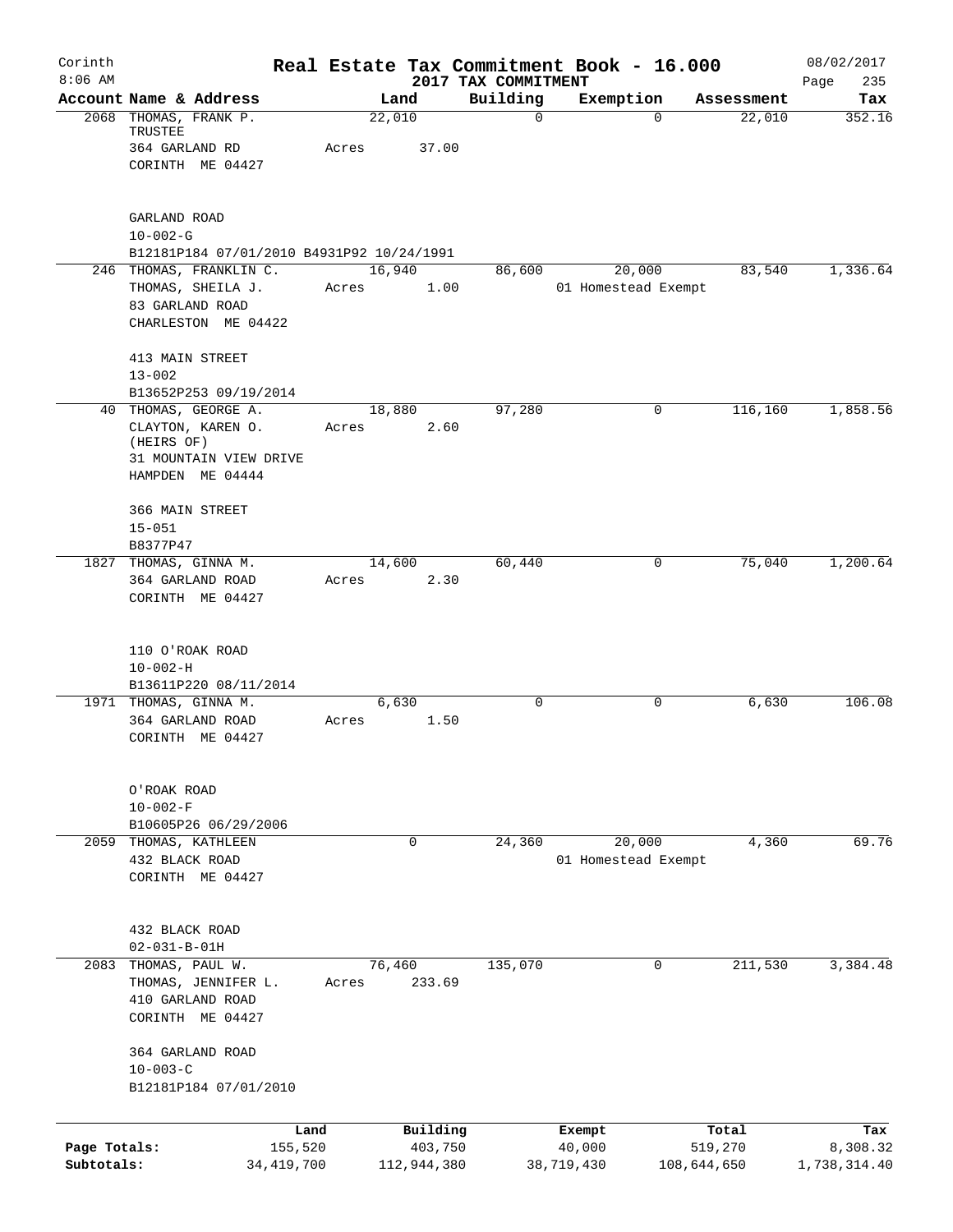| Corinth      |                                                                              |       |                  |                     | Real Estate Tax Commitment Book - 16.000 |                       | 08/02/2017      |
|--------------|------------------------------------------------------------------------------|-------|------------------|---------------------|------------------------------------------|-----------------------|-----------------|
| $8:06$ AM    | Account Name & Address                                                       |       |                  | 2017 TAX COMMITMENT |                                          |                       | 236<br>Page     |
|              | 1970 THOMAS, PAUL W.                                                         |       | Land<br>24,430   | Building<br>184,080 | Exemption<br>20,000                      | Assessment<br>188,510 | Tax<br>3,016.16 |
|              | THOMAS, JENNIFER L.<br>410 GARLAND ROAD                                      | Acres | 8.50             |                     | 01 Homestead Exempt                      |                       |                 |
|              | CORINTH ME 04427                                                             |       |                  |                     |                                          |                       |                 |
|              | 410 GARLAND ROAD<br>$10 - 003 - B$                                           |       |                  |                     |                                          |                       |                 |
|              | B12181P184 07/01/2010                                                        |       |                  |                     |                                          |                       |                 |
| 1969         | THOMAS, PAUL W.<br>THOMAS, JENNIFER L.<br>410 GARLAND RD<br>CORINTH ME 04427 | Acres | 35,180<br>101.50 | $\Omega$            | 0                                        | 35,180                | 562.88          |
|              |                                                                              |       |                  |                     |                                          |                       |                 |
|              | GARLAND ROAD<br>$10 - 002 - E$                                               |       |                  |                     |                                          |                       |                 |
|              | B12181P184 07/01/2010                                                        |       |                  |                     |                                          |                       |                 |
|              | 1585 THOMPSON, DAVID III<br>318 MCCARD ROAD<br>CORINTH ME 04427              | Acres | 15,730<br>1.00   | 88,470              | 0                                        | 104,200               | 1,667.20        |
|              |                                                                              |       |                  |                     |                                          |                       |                 |
|              | 318 MCCARD ROAD<br>$01 - 017 - D - 2$                                        |       |                  |                     |                                          |                       |                 |
|              | B13634P263 08/20/2014                                                        |       |                  |                     |                                          |                       |                 |
|              | 926 THOMPSON, ELAINE                                                         |       | 25,110           | 0                   | 0                                        | 25,110                | 401.76          |
|              | PO BOX 112<br>CORINTH ME 04427                                               | Acres | 17.04            |                     |                                          |                       |                 |
|              | GRANT ROAD                                                                   |       |                  |                     |                                          |                       |                 |
|              | $05 - 013$                                                                   |       |                  |                     |                                          |                       |                 |
|              | B11636P229 10/13/2008                                                        |       |                  |                     |                                          |                       |                 |
|              | 927 THOMPSON, ELAINE                                                         |       | 18,270           | 0                   | 0                                        | 18,270                | 292.32          |
|              | PO BOX 112<br>CORINTH ME 04427                                               | Acres | 13.05            |                     |                                          |                       |                 |
|              | GRANT ROAD                                                                   |       |                  |                     |                                          |                       |                 |
|              | $05 - 012$                                                                   |       |                  |                     |                                          |                       |                 |
|              | B11636P229 10/13/2008<br>1354 THOMPSON, ELAINE L. M.                         |       | 15,440           | 10,000              | 0                                        | 25,440                | 407.04          |
|              | P.O. BOX 112                                                                 | Acres | 4.64             |                     |                                          |                       |                 |
|              | CORINTH ME 04427                                                             |       |                  |                     |                                          |                       |                 |
|              | 336 GRANT ROAD<br>$05 - 013 - B$                                             |       |                  |                     |                                          |                       |                 |
|              | B6113P329                                                                    |       |                  |                     |                                          |                       |                 |
| 1356         | THOMPSON, EUNICE LOVING                                                      |       | 5,010            | 0                   | 0                                        | 5,010                 | 80.16           |
|              | TRUST<br>E. THOMPSON & W.                                                    |       | 30.00            |                     |                                          |                       |                 |
|              | DARLING TRUSTEES<br>1201 MAIN STREET<br>CORINTH ME 04427                     | Acres |                  |                     |                                          |                       |                 |
|              | MAIN STREET<br>$03 - 028 - 00$<br>B5640P274                                  |       |                  |                     |                                          |                       |                 |
|              | Land                                                                         |       | Building         |                     | Exempt                                   | Total                 | Tax             |
| Page Totals: | 139,170                                                                      |       | 282,550          |                     | 20,000                                   | 401,720               | 6,427.52        |
| Subtotals:   | 34,558,870                                                                   |       | 113, 226, 930    |                     | 38,739,430                               | 109,046,370           | 1,744,741.92    |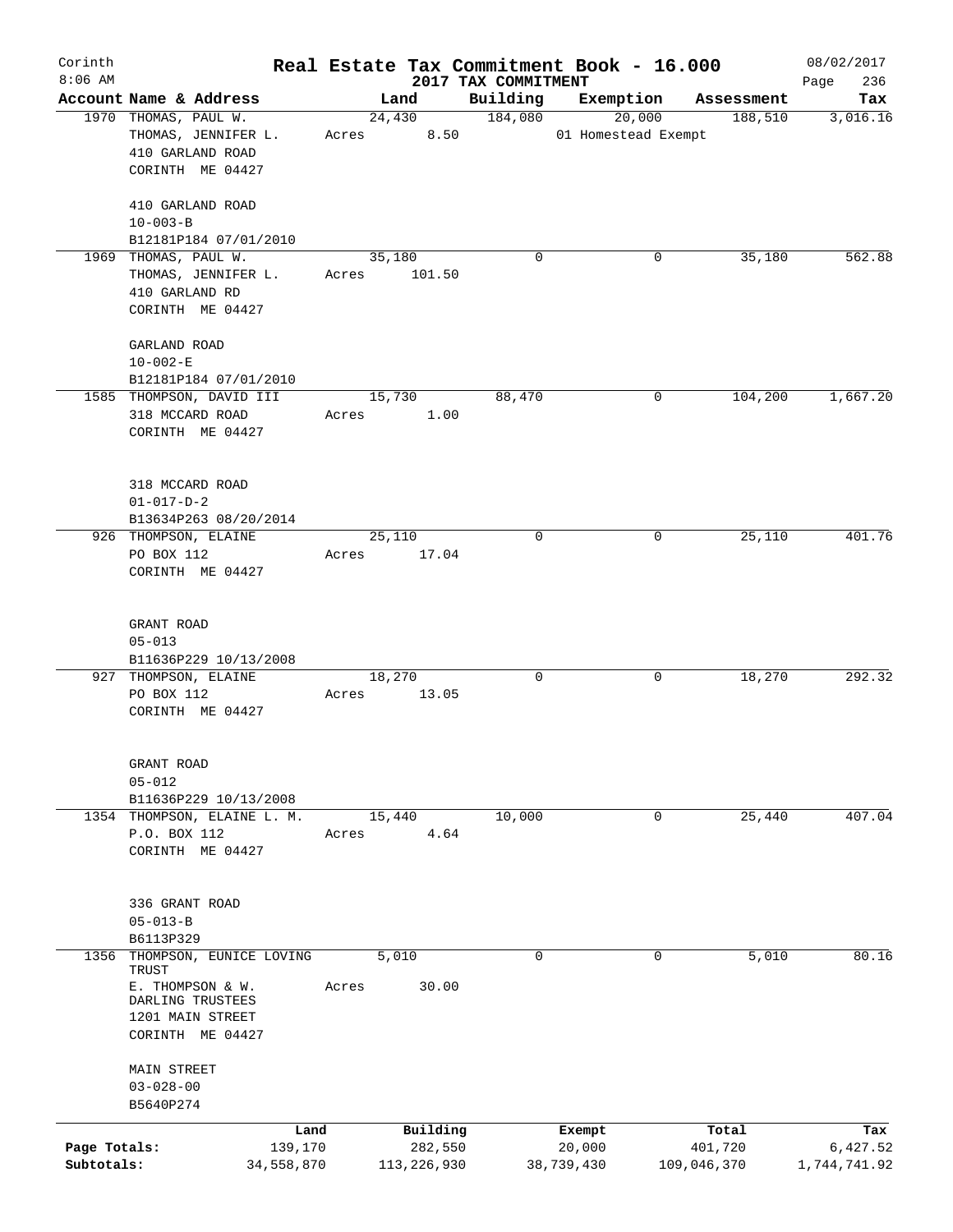| Corinth<br>$8:06$ AM       |                                                                                        |                 |          |                                 | Real Estate Tax Commitment Book - 16.000          |                        | 08/02/2017               |
|----------------------------|----------------------------------------------------------------------------------------|-----------------|----------|---------------------------------|---------------------------------------------------|------------------------|--------------------------|
|                            | Account Name & Address                                                                 | Land            |          | 2017 TAX COMMITMENT<br>Building | Exemption                                         | Assessment             | 237<br>Page<br>Tax       |
|                            | 2095 THOMPSON, JEAN M.<br>306 MCCARD ROAD<br>CORINTH ME 04427                          | 15,730<br>Acres | 1.00     | 23,010                          | $\Omega$                                          | 38,740                 | 619.84                   |
|                            | 302 McCARD ROAD<br>$01 - 017 - D - 1$<br>B14142P38 05/06/2016                          |                 |          |                                 |                                                   |                        |                          |
|                            | 1352 THOMPSON, JEAN M.<br>306 MCCARD ROAD<br>CORINTH ME 04427                          | 18,870<br>Acres | 3.71     | 102,350                         | 26,000<br>01 Homestead Exempt<br>31 Vetrans Widow | 95,220                 | 1,523.52                 |
|                            | 306 MCCARD ROAD<br>$01 - 017 - D$                                                      |                 |          |                                 |                                                   |                        |                          |
| 1359                       | THOMPSON, JESSICA LYNN<br>604 CHAMBERLAIN MEETING Acres<br>HOUSE RD<br>EXETER ME 04435 | 17,280          | 2.34     | 24,610                          | 0                                                 | 41,890                 | 670.24                   |
|                            | 291 WHITE SCHOOLHOUSE<br><b>ROAD</b><br>$06 - 015$<br>B10549P339 07/24/2006            |                 |          |                                 |                                                   |                        |                          |
|                            | 1360 THOMPSON, RAYMOND E.<br>THOMPSON, PAULA W.<br>17 HUDSON ROAD<br>CORINTH ME 04427  | 20,430<br>Acres | 1.52     | 185,090                         | 20,000<br>01 Homestead Exempt                     | 185,520                | 2,968.32                 |
|                            | 17 HUDSON ROAD<br>$15 - 035$<br>B2038P38                                               |                 |          |                                 |                                                   |                        |                          |
|                            | 280 THOMPSON, RAYMOND E.<br>THOMPSON, PAULA<br>17 HUDSON ROAD<br>CORINTH ME 04427      | 16,650<br>Acres | 0.61     | 120,570                         | 0                                                 | 137,220                | 2,195.52                 |
|                            | 298 MAIN STREET<br>$15 - 038$<br>B10999P39 06/14/2007 B9162P66                         |                 |          |                                 |                                                   |                        |                          |
|                            | 1362 THOMPSON, RAYMOND E.<br>THOMPSON, PAULA<br>17 HUDSON ROAD<br>CORINTH ME 04427     | 20,040<br>Acres | 1.20     | 79,880                          | 0                                                 | 99,920                 | 1,598.72                 |
|                            | 11 HUDSON ROAD<br>$15 - 036$<br>B10966P112 05/24/2007                                  |                 |          |                                 |                                                   |                        |                          |
|                            | 1364 THOMPSON, RAYMOND E.<br>17 HUDSON ROAD<br>CORINTH ME 04427                        | 26,180<br>Acres | 44.00    | 0                               | 0                                                 | 26,180                 | 418.88                   |
|                            | MAIN STREET N/F OFF<br>$15 - 049$<br>B3387P321                                         |                 |          |                                 |                                                   |                        |                          |
|                            | Land                                                                                   |                 | Building |                                 | Exempt                                            | Total                  | Tax                      |
| Page Totals:<br>Subtotals: | 135,180<br>34,694,050                                                                  | 113,762,440     | 535,510  |                                 | 46,000<br>38,785,430                              | 624,690<br>109,671,060 | 9,995.04<br>1,754,736.96 |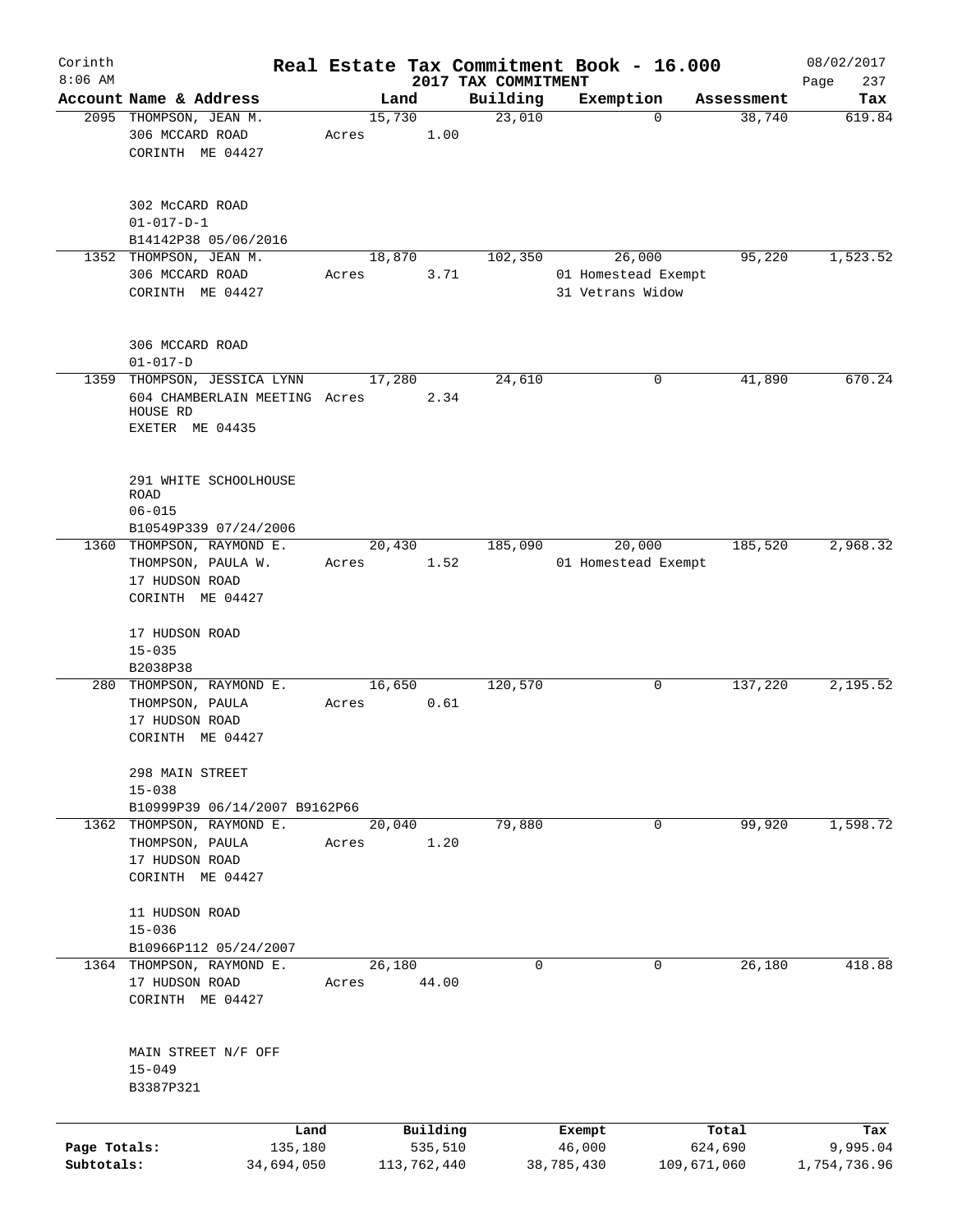| Corinth      |                                                     |         |       |                |             |                     | Real Estate Tax Commitment Book - 16.000 |               |            | 08/02/2017   |
|--------------|-----------------------------------------------------|---------|-------|----------------|-------------|---------------------|------------------------------------------|---------------|------------|--------------|
| $8:06$ AM    |                                                     |         |       |                |             | 2017 TAX COMMITMENT |                                          |               |            | 238<br>Page  |
|              | Account Name & Address<br>1361 THOMPSON, RAYMOND E. |         |       | Land<br>22,980 |             | Building            | Exemption                                |               | Assessment | Tax          |
|              | THOMPSON, PAULA                                     |         | Acres |                | 1.24        | 159,230             |                                          | 0             | 182,210    | 2,915.36     |
|              | 17 HUDSON ROAD                                      |         |       |                |             |                     |                                          |               |            |              |
|              | CORINTH ME 04427                                    |         |       |                |             |                     |                                          |               |            |              |
|              |                                                     |         |       |                |             |                     |                                          |               |            |              |
|              | 356 MAIN STREET                                     |         |       |                |             |                     |                                          |               |            |              |
|              | $15 - 049 - B$                                      |         |       |                |             |                     |                                          |               |            |              |
|              | B13703P338 11/14/2014                               |         |       |                |             |                     |                                          |               |            |              |
|              | 1205 THOMPSON, RAYMOND E.                           |         |       | 14,490         |             | 113,910             |                                          | 0             | 128,400    | 2,054.40     |
|              | 17 HUDSON ROAD                                      |         | Acres |                | 0.41        |                     |                                          |               |            |              |
|              | CORINTH ME 04427                                    |         |       |                |             |                     |                                          |               |            |              |
|              |                                                     |         |       |                |             |                     |                                          |               |            |              |
|              |                                                     |         |       |                |             |                     |                                          |               |            |              |
|              | 296 MAIN STREET                                     |         |       |                |             |                     |                                          |               |            |              |
|              | $15 - 037$                                          |         |       |                |             |                     |                                          |               |            |              |
|              | B9042P52                                            |         |       |                |             |                     |                                          |               |            |              |
|              | 1363 THOMPSON, RAYMOND E.                           |         |       | 6,210          |             | $\mathbf 0$         |                                          | 0             | 6,210      | 99.36        |
|              | THOMPSON, PAULA W.                                  |         | Acres |                | 0.64        |                     |                                          |               |            |              |
|              | 17 HUDSON ROAD                                      |         |       |                |             |                     |                                          |               |            |              |
|              | CORINTH ME 04427                                    |         |       |                |             |                     |                                          |               |            |              |
|              |                                                     |         |       |                |             |                     |                                          |               |            |              |
|              | HUDSON ROAD N/F OFF                                 |         |       |                |             |                     |                                          |               |            |              |
|              | $15 - 041$                                          |         |       |                |             |                     |                                          |               |            |              |
|              | B3201P3                                             |         |       |                |             |                     |                                          |               |            |              |
|              | 1365 THOMPSON, ROBERT R.                            |         |       | 20,230         |             | 26,570              | 20,000                                   |               | 26,800     | 428.80       |
|              | THOMPSON, WENDY M.                                  |         | Acres |                | 3.72        |                     | 01 Homestead Exempt                      |               |            |              |
|              | 123 EXETER ROAD                                     |         |       |                |             |                     |                                          |               |            |              |
|              | CORINTH ME 04427                                    |         |       |                |             |                     |                                          |               |            |              |
|              |                                                     |         |       |                |             |                     |                                          |               |            |              |
|              | 123 EXETER ROAD                                     |         |       |                |             |                     |                                          |               |            |              |
|              | $14 - 027 - 02$                                     |         |       |                |             |                     |                                          |               |            |              |
|              | B5702P179                                           |         |       |                |             |                     |                                          |               |            |              |
|              | 1834 THORNTON, SHANE L.                             |         |       | 16,000         |             | 128,560             | 20,000                                   |               | 124,560    | 1,992.96     |
|              | 360 MCCARD RD                                       |         | Acres |                | 1.23        |                     | 01 Homestead Exempt                      |               |            |              |
|              | CORINTH ME 04427-3430                               |         |       |                |             |                     |                                          |               |            |              |
|              |                                                     |         |       |                |             |                     |                                          |               |            |              |
|              | 360 MCCARD ROAD                                     |         |       |                |             |                     |                                          |               |            |              |
|              | $01 - 017 - H$                                      |         |       |                |             |                     |                                          |               |            |              |
|              | B13195P80 05/24/2013                                |         |       |                |             |                     |                                          |               |            |              |
| 415          | THUL, CHRISTOPHER M.                                |         |       | 15,930         |             | 60,880              | 20,000                                   |               | 56,810     | 908.96       |
|              | THUL, SHERRY A.                                     |         | Acres |                | 1.17        |                     | 01 Homestead Exempt                      |               |            |              |
|              | 57 BEECH GROVE ROAD                                 |         |       |                |             |                     |                                          |               |            |              |
|              | CORINTH ME 04427                                    |         |       |                |             |                     |                                          |               |            |              |
|              |                                                     |         |       |                |             |                     |                                          |               |            |              |
|              | 57 BEECH GROVE ROAD                                 |         |       |                |             |                     |                                          |               |            |              |
|              | $06 - 003 - 07$                                     |         |       |                |             |                     |                                          |               |            |              |
|              | B8259P142                                           |         |       |                |             |                     |                                          |               |            |              |
| 1366         | THUL, MICHAEL R.                                    |         |       | 21,070         |             | 53,040              | 26,000                                   |               | 48,110     | 769.76       |
|              | THUL, PATRICIA J.                                   |         | Acres |                | 5.60        |                     | 01 Homestead Exempt                      |               |            |              |
|              | 901 LEDGE HILL ROAD                                 |         |       |                |             |                     | 22 Veteran                               |               |            |              |
|              | CORINTH ME 04427                                    |         |       |                |             |                     |                                          |               |            |              |
|              |                                                     |         |       |                |             |                     |                                          |               |            |              |
|              | 901 LEDGE HILL ROAD                                 |         |       |                |             |                     |                                          |               |            |              |
|              | $02 - 008 - B$                                      |         |       |                |             |                     |                                          |               |            |              |
|              | B3603P236                                           |         |       |                |             |                     |                                          |               |            |              |
|              |                                                     |         |       |                |             |                     |                                          |               |            |              |
|              |                                                     | Land    |       |                | Building    |                     | Exempt                                   |               | Total      | Tax          |
| Page Totals: |                                                     | 116,910 |       |                | 542,190     |                     | 86,000                                   |               | 573,100    | 9,169.60     |
| Subtotals:   | 34,810,960                                          |         |       |                | 114,304,630 |                     | 38,871,430                               | 110, 244, 160 |            | 1,763,906.56 |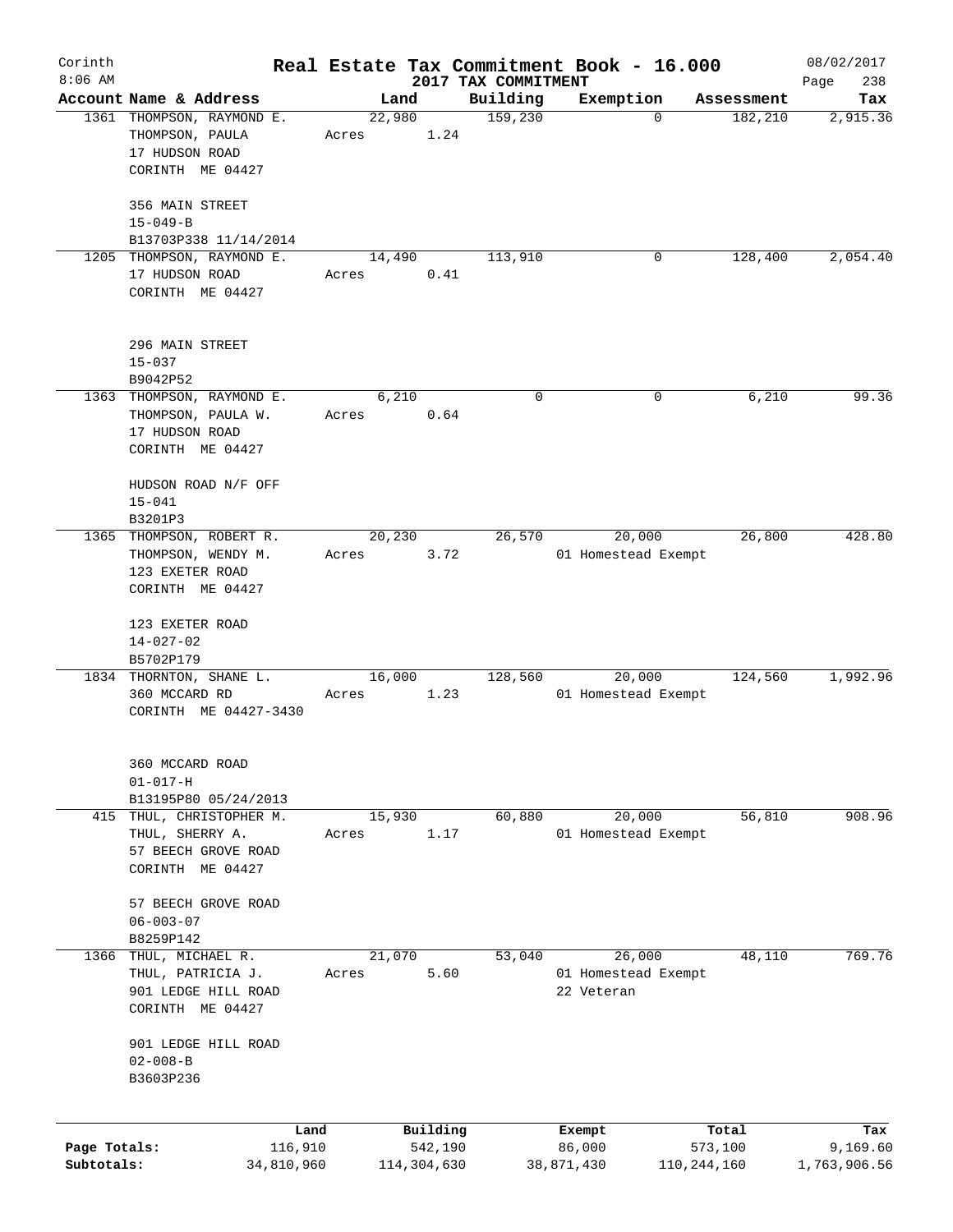| Corinth      |                                            |       |                     |                                 | Real Estate Tax Commitment Book - 16.000 |                       | 08/02/2017         |
|--------------|--------------------------------------------|-------|---------------------|---------------------------------|------------------------------------------|-----------------------|--------------------|
| $8:06$ AM    | Account Name & Address                     |       | Land                | 2017 TAX COMMITMENT<br>Building | Exemption                                |                       | 239<br>Page<br>Tax |
|              | 1693 TIBBETTS, RONALD K.                   |       | 21,700              | 130,480                         | 20,000                                   | Assessment<br>132,180 | 2,114.88           |
|              | TIBBETTS, TRICIA T.                        | Acres | 6.15                |                                 | 01 Homestead Exempt                      |                       |                    |
|              | PO BOX 312                                 |       |                     |                                 |                                          |                       |                    |
|              | CORINTH ME 04427-0312                      |       |                     |                                 |                                          |                       |                    |
|              | 194 BEECH GROVE ROAD                       |       |                     |                                 |                                          |                       |                    |
|              | $02 - 054 - A$                             |       |                     |                                 |                                          |                       |                    |
|              | B11283P18 02/04/2008 B10359P234 03/24/2006 |       |                     |                                 |                                          |                       |                    |
|              | 1367 TIDWELL, BILLY T.                     |       | 0                   | 11,470                          | 0                                        | 11,470                | 183.52             |
|              | c/o JOHN MALLOY                            |       |                     |                                 |                                          |                       |                    |
|              | 643 MAIN STREET                            |       |                     |                                 |                                          |                       |                    |
|              | CORINTH ME 04427                           |       |                     |                                 |                                          |                       |                    |
|              | 651 MAIN STREET                            |       |                     |                                 |                                          |                       |                    |
|              | $05 - 029 - 01H$                           |       |                     |                                 |                                          |                       |                    |
|              | 1374 TILTON, G. BRUCE                      |       | 17,400              | 84,180                          | 20,000                                   | 81,580                | 1,305.28           |
|              | TILTON, BONNIE L.                          | Acres | 1.38                |                                 | 01 Homestead Exempt                      |                       |                    |
|              | P.O. BOX 37                                |       |                     |                                 |                                          |                       |                    |
|              | CORINTH ME 04427                           |       |                     |                                 |                                          |                       |                    |
|              | 57 HUDSON ROAD                             |       |                     |                                 |                                          |                       |                    |
|              | $15 - 029$                                 |       |                     |                                 |                                          |                       |                    |
|              | B12520P35 06/01/2011 B2205P460             |       |                     |                                 |                                          |                       |                    |
|              | 566 TILTON, G. BRUCE                       |       | 11,130              | $\mathbf 0$                     | 0                                        | 11,130                | 178.08             |
|              | TILTON, BONNIE L.                          | Acres | 1.20                |                                 |                                          |                       |                    |
|              | P.O. BOX 37                                |       |                     |                                 |                                          |                       |                    |
|              | CORINTH ME 04427                           |       |                     |                                 |                                          |                       |                    |
|              | HUDSON ROAD                                |       |                     |                                 |                                          |                       |                    |
|              | $08 - 002 - 01$                            |       |                     |                                 |                                          |                       |                    |
|              | B7630P83                                   |       |                     |                                 |                                          |                       |                    |
|              | 350 TILTON, JEFFREY T.                     |       | 31,600              | 171,770                         | 20,000                                   | 183,370               | 2,933.92           |
|              | 29 PUDDLEDOCK ROAD                         | Acres | 1.00                |                                 | 01 Homestead Exempt                      |                       |                    |
|              | CORINTH ME 04427                           |       |                     |                                 |                                          |                       |                    |
|              |                                            |       |                     |                                 |                                          |                       |                    |
|              | 29 PUDDLEDOCK ROAD                         |       |                     |                                 |                                          |                       |                    |
|              | $12 - 030$                                 |       |                     |                                 |                                          |                       |                    |
|              | B11115P300 09/06/2007                      |       |                     |                                 |                                          |                       |                    |
|              | 58 TILTON, JEFFREY T.                      |       | 22,250              | $\mathbf 0$                     | 0                                        | 22,250                | 356.00             |
|              | 29 PUDDLEDOCK ROAD                         | Acres | 6.62                |                                 |                                          |                       |                    |
|              | CORINTH ME 04427                           |       |                     |                                 |                                          |                       |                    |
|              | 670 HUDSON ROAD                            |       |                     |                                 |                                          |                       |                    |
|              | $12 - 029$                                 |       |                     |                                 |                                          |                       |                    |
|              | B11115P300 09/06/2007 B9013P154            |       |                     |                                 |                                          |                       |                    |
|              | 148 TILTON, JEFFREY T.                     |       | 16,170              | $\mathbf 0$                     | 0                                        | 16,170                | 258.72             |
|              | 29 PUDDLEDOCK ROAD                         | Acres | 1.38                |                                 |                                          |                       |                    |
|              | CORINTH ME 04427                           |       |                     |                                 |                                          |                       |                    |
|              |                                            |       |                     |                                 |                                          |                       |                    |
|              | 626 HUDSON ROAD                            |       |                     |                                 |                                          |                       |                    |
|              | $12 - 029 - A$                             |       |                     |                                 |                                          |                       |                    |
|              | B13369P233 10/19/2013                      |       |                     |                                 |                                          |                       |                    |
|              |                                            |       |                     |                                 |                                          |                       |                    |
|              |                                            |       |                     |                                 |                                          |                       |                    |
| Page Totals: | 120,250                                    | Land  | Building<br>397,900 |                                 | Exempt<br>60,000                         | Total<br>458,150      | Tax<br>7,330.40    |

**Subtotals:** 34,931,210 114,702,530 38,931,430 110,702,310 1,771,236.96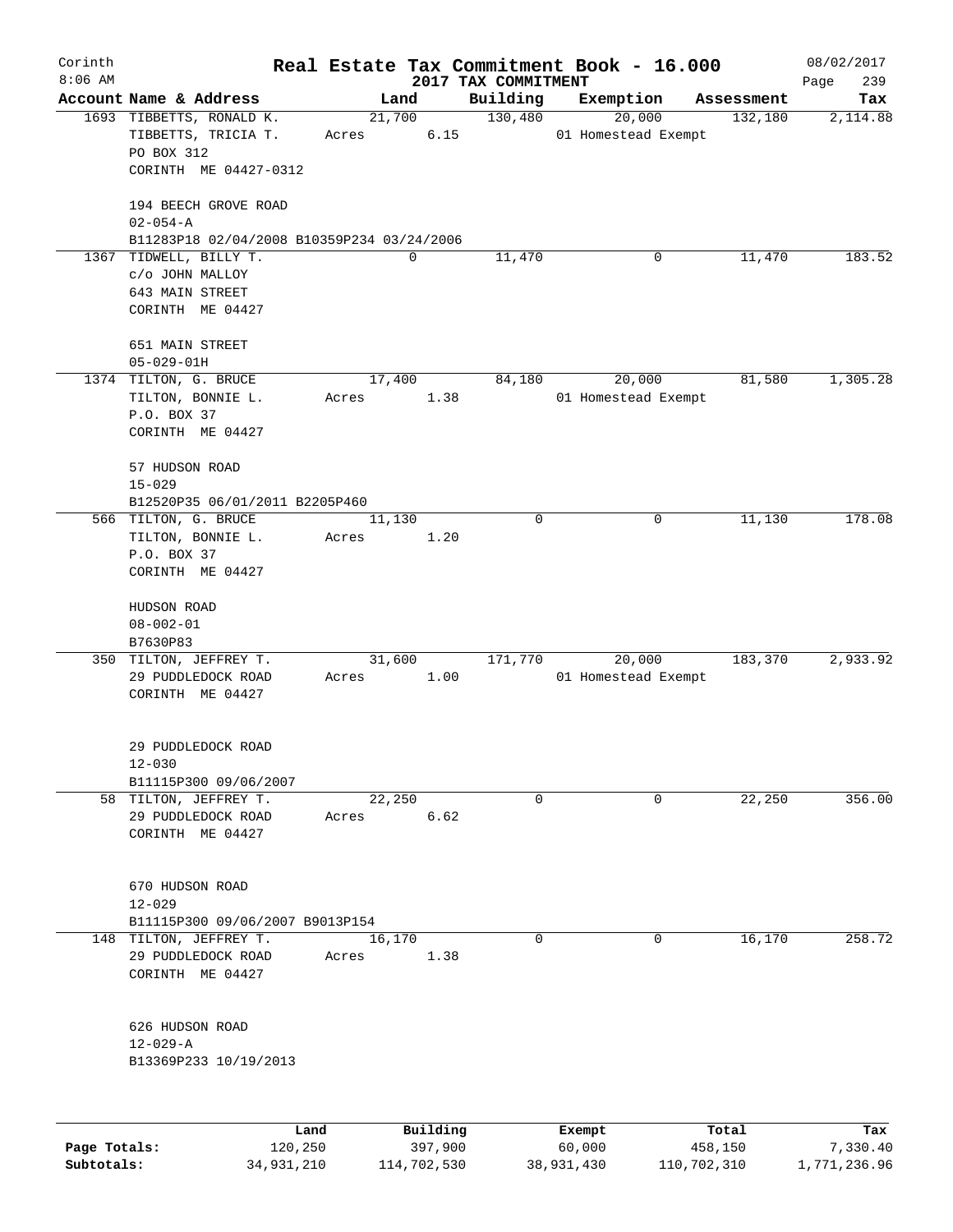| Corinth      |                                                                                      |            |        |             | Real Estate Tax Commitment Book - 16.000 |              |                               |             | 08/02/2017         |
|--------------|--------------------------------------------------------------------------------------|------------|--------|-------------|------------------------------------------|--------------|-------------------------------|-------------|--------------------|
| $8:06$ AM    | Account Name & Address                                                               |            | Land   |             | 2017 TAX COMMITMENT<br>Building          |              | Exemption                     | Assessment  | 240<br>Page<br>Tax |
|              | 1794 TILTON, TAMMIE                                                                  |            | 26,220 |             | 24,590                                   |              | 20,000                        | 30,810      | 492.96             |
|              | PO BOX 274<br>CORINTH ME 04427                                                       | Acres      |        | 15.57       |                                          |              | 01 Homestead Exempt           |             |                    |
|              | 39 MCCARD ROAD<br>$01 - 040 - A$                                                     |            |        |             |                                          |              |                               |             |                    |
|              | B9062P1                                                                              |            |        |             |                                          |              |                               |             |                    |
|              | 1380 TOMASIK, RANDOLPH R.<br>TOMASIK, JUDITH H.<br>37 RIDGE ROAD<br>CORINTH ME 04427 | Acres      | 25,010 | 9.00        | 60,740                                   | 22 Veteran   | 26,000<br>01 Homestead Exempt | 59,750      | 956.00             |
|              | 37 RIDGE ROAD<br>$12 - 008$                                                          |            |        |             |                                          |              |                               |             |                    |
|              | B5329P257 05/21/1993 B4705P126                                                       |            |        |             |                                          |              |                               |             |                    |
|              | 1382 TOMPKINS, ALLISON C.<br>795 GRANT ROAD<br>CORINTH ME 04427                      | Acres      | 16,460 | 2.85        | 76,620                                   |              | 20,000<br>01 Homestead Exempt | 73,080      | 1,169.28           |
|              | 795 GRANT ROAD<br>$03 - 007 - E$<br>B4979P60                                         |            |        |             |                                          |              |                               |             |                    |
|              | 1383 TOMPKINS, ALLISON C.                                                            |            | 15,940 |             | 38,060                                   |              | 0                             | 54,000      | 864.00             |
|              | TOMPKINS, TRACY                                                                      | Acres      |        | 2.35        |                                          |              |                               |             |                    |
|              | 795 GRANT ROAD                                                                       |            |        |             |                                          |              |                               |             |                    |
|              | CORINTH ME 04427                                                                     |            |        |             |                                          |              |                               |             |                    |
|              | 797 GRANT ROAD<br>$03 - 007 - C$                                                     |            |        |             |                                          |              |                               |             |                    |
|              | B7362P29                                                                             |            |        |             |                                          |              |                               |             |                    |
|              | 1386 TOMPKINS, LARRY ARTHUR                                                          |            | 12,580 |             | 0                                        |              | 0                             | 12,580      | 201.28             |
|              | TOMPKINS, TERRI LYNN<br>307 PIEDMONT PK AVE<br>DAVENPORT FL 33897                    | Acres      |        | 3.50        |                                          |              |                               |             |                    |
|              | TATE ROAD                                                                            |            |        |             |                                          |              |                               |             |                    |
|              | $06 - 012 - H$                                                                       |            |        |             |                                          |              |                               |             |                    |
|              | B4427P22                                                                             |            |        |             |                                          |              |                               |             |                    |
|              | 345 TOWN OF CORINTH                                                                  |            | 33,120 |             | 162,600                                  |              | 195,720                       | 0           | 0.00               |
|              | PO BOX 309<br>CORINTH ME 04427                                                       | Acres      |        | 1.84        |                                          | 43 Municipal |                               |             |                    |
|              | 10 EXETER ROAD<br>$15 - 006$                                                         |            |        |             |                                          |              |                               |             |                    |
|              | B11606P218 12/04/2008                                                                |            |        |             |                                          |              |                               |             |                    |
| 2052         | TOWN OF CORINTH                                                                      |            |        | 0           | $\Omega$                                 |              | $\Omega$                      | 0           | 0.00               |
|              | PO BOX 309<br>CORINTH ME 04427                                                       |            |        |             |                                          | 43 Municipal |                               |             |                    |
|              | LEDGE HILL ROAD<br>$04 - 029 - A$                                                    |            |        |             |                                          |              |                               |             |                    |
|              |                                                                                      | Land       |        | Building    |                                          | Exempt       |                               | Total       | Tax                |
| Page Totals: |                                                                                      | 129,330    |        | 362,610     |                                          | 261,720      |                               | 230,220     | 3,683.52           |
| Subtotals:   |                                                                                      | 35,060,540 |        | 115,065,140 |                                          | 39, 193, 150 |                               | 110,932,530 | 1,774,920.48       |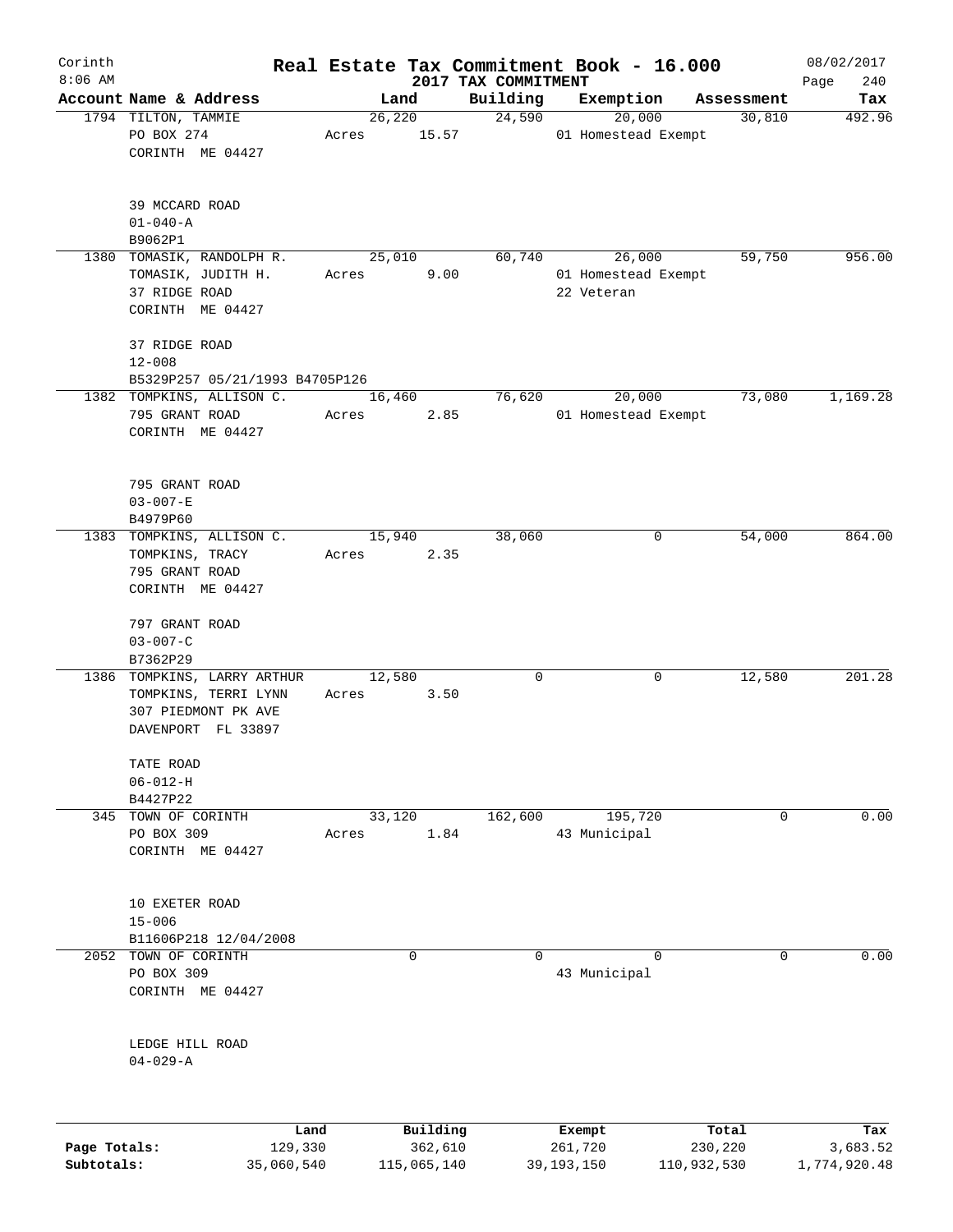| Corinth   |                                              |        |             |                     | Real Estate Tax Commitment Book - 16.000 |             | 08/02/2017  |
|-----------|----------------------------------------------|--------|-------------|---------------------|------------------------------------------|-------------|-------------|
| $8:06$ AM |                                              |        |             | 2017 TAX COMMITMENT |                                          |             | Page<br>241 |
|           | Account Name & Address                       | Land   |             | Building            | Exemption                                | Assessment  | Tax         |
|           | 2039 TOWN OF CORINTH                         | 17,030 |             | 37,600              | 54,630                                   | 0           | 0.00        |
|           | PO BOX 309                                   | Acres  | 0.65        |                     | 43 Municipal                             |             |             |
|           | CORINTH ME 04427                             |        |             |                     |                                          |             |             |
|           | 314 MAIN STREET                              |        |             |                     |                                          |             |             |
|           | $15 - 044$                                   |        |             |                     |                                          |             |             |
|           | B13352P22 09/12/2013                         |        |             |                     |                                          |             |             |
|           | 2035 TOWN OF CORINTH                         |        | 0           | $\Omega$            | $\Omega$                                 | 0           | 0.00        |
|           | PO BOX 309                                   |        |             |                     | 43 Municipal                             |             |             |
|           | CORINTH ME 04427                             |        |             |                     |                                          |             |             |
|           | GRANT ROAD                                   |        |             |                     |                                          |             |             |
|           | $02 - 050$                                   |        |             |                     |                                          |             |             |
|           | 2038 TOWN OF CORINTH                         | 9,700  |             | 82,400              | 92,100                                   | 0           | 0.00        |
|           | PO BOX 309                                   | Acres  | 0.13        |                     | 43 Municipal                             |             |             |
|           | CORINTH ME 04427                             |        |             |                     |                                          |             |             |
|           | 328 MAIN STREET                              |        |             |                     |                                          |             |             |
|           | $15 - 046$                                   |        |             |                     |                                          |             |             |
|           | 2053 TOWN OF CORINTH                         | 12,990 |             | 42,560              | 55,550                                   | 0           | 0.00        |
|           | PO BOX 309                                   | Acres  | 0.30        |                     | 43 Municipal                             |             |             |
|           | CORINTH ME 04427                             |        |             |                     |                                          |             |             |
|           | 306 MAIN STREET                              |        |             |                     |                                          |             |             |
|           | $15 - 040$                                   |        |             |                     |                                          |             |             |
|           | B2448P283 05/31/1972<br>2040 TOWN OF CORINTH |        | $\mathbf 0$ | $\Omega$            | $\Omega$                                 | $\Omega$    | 0.00        |
|           | PO BOX 309                                   |        |             |                     | 43 Municipal                             |             |             |
|           | CORINTH ME 04427                             |        |             |                     |                                          |             |             |
|           |                                              |        |             |                     |                                          |             |             |
|           | EXETER ROAD                                  |        |             |                     |                                          |             |             |
|           | $15 - 010$                                   |        |             |                     |                                          |             |             |
|           | 2051 TOWN OF CORINTH                         |        | 0           | 0                   | $\mathbf 0$                              | $\mathbf 0$ | 0.00        |
|           | PO BOX 309                                   |        |             |                     | 43 Municipal                             |             |             |
|           | CORINTH ME 04427                             |        |             |                     |                                          |             |             |
|           | MAIN STREET                                  |        |             |                     |                                          |             |             |
|           | $03 - 028 - A$                               |        |             |                     |                                          |             |             |
|           | 2032 TOWN OF CORINTH                         |        | 0           | $\mathbf 0$         | $\Omega$                                 | 0           | 0.00        |
|           | PO BOX 309                                   |        |             |                     | 43 Municipal                             |             |             |
|           | CORINTH ME 04427                             |        |             |                     |                                          |             |             |
|           | EXETER ROAD                                  |        |             |                     |                                          |             |             |
|           | $07 - 031 - B$                               |        |             |                     |                                          |             |             |
|           |                                              |        |             |                     |                                          |             |             |

|              | Land       | Building    | Exempt       | Total       | Tax          |
|--------------|------------|-------------|--------------|-------------|--------------|
| Page Totals: | 39,720     | 162,560     | 202,280      |             | 0.00         |
| Subtotals:   | 35,100,260 | 115,227,700 | 39, 395, 430 | 110,932,530 | 1,774,920.48 |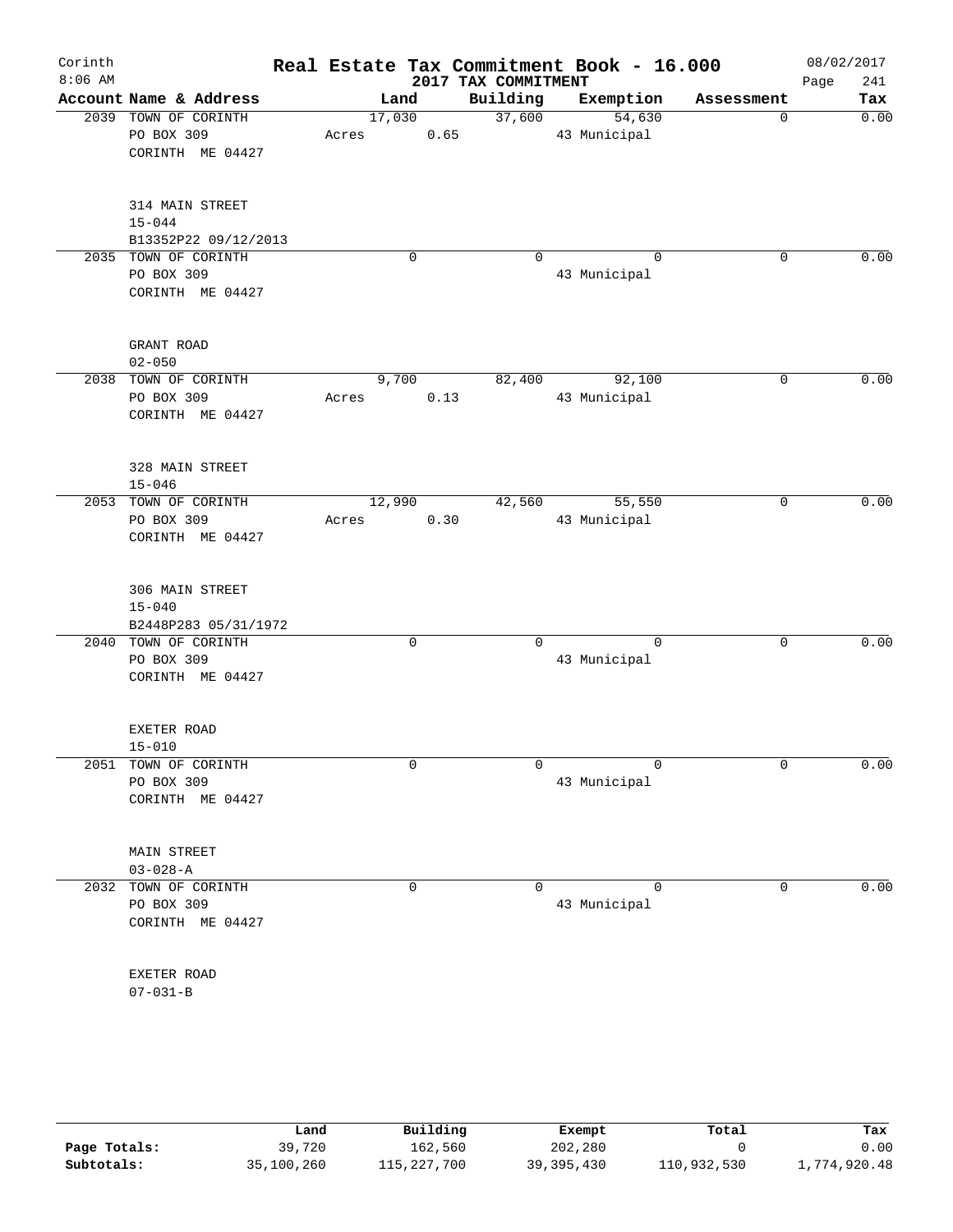|                                                        |                                                                                                                                                                        |                                                  | 2017 TAX COMMITMENT                                                                | Real Estate Tax Commitment Book - 16.000 |                                                        | 08/02/2017<br>Page<br>242 |
|--------------------------------------------------------|------------------------------------------------------------------------------------------------------------------------------------------------------------------------|--------------------------------------------------|------------------------------------------------------------------------------------|------------------------------------------|--------------------------------------------------------|---------------------------|
|                                                        |                                                                                                                                                                        |                                                  |                                                                                    |                                          | Assessment                                             | Tax                       |
| PO BOX 309<br>CORINTH ME 04427                         | Acres                                                                                                                                                                  |                                                  |                                                                                    | 261,190<br>43 Municipal                  | 0                                                      | 0.00                      |
| 40 GRANT ROAD<br>$05 - 022 - C$                        |                                                                                                                                                                        |                                                  |                                                                                    |                                          |                                                        |                           |
| PO BOX 309<br>CORINTH ME 04427                         | Acres                                                                                                                                                                  |                                                  | $\Omega$                                                                           | 17,800<br>43 Municipal                   | 0                                                      | 0.00                      |
| GRANT ROAD<br>$05 - 018$                               |                                                                                                                                                                        |                                                  |                                                                                    |                                          |                                                        |                           |
| PO BOX 309<br>CORINTH ME 04427                         |                                                                                                                                                                        |                                                  |                                                                                    | 43 Municipal                             | 0                                                      | 0.00                      |
| 31 EXETER ROAD<br>$15 - 013$                           |                                                                                                                                                                        |                                                  |                                                                                    |                                          |                                                        |                           |
| PO BOX 309<br>CORINTH ME 04427                         |                                                                                                                                                                        | 0                                                | 0                                                                                  | $\mathbf 0$<br>43 Municipal              | 0                                                      | 0.00                      |
| <b>MARSH ROAD</b><br>$09 - 004$                        |                                                                                                                                                                        |                                                  |                                                                                    |                                          |                                                        |                           |
| PO BOX 309<br>CORINTH ME 04427                         | Acres                                                                                                                                                                  |                                                  | $\Omega$                                                                           | 7,150<br>43 Municipal                    | 0                                                      | 0.00                      |
| EXETER ROAD<br>$15 - 011$                              |                                                                                                                                                                        |                                                  |                                                                                    |                                          |                                                        |                           |
| PO BOX 309<br>CORINTH ME 04427                         |                                                                                                                                                                        | $\mathbf 0$                                      | 0                                                                                  | $\mathbf 0$<br>43 Municipal              | $\mathbf 0$                                            | 0.00                      |
| EXETER ROAD N/F<br>$07 - 031 - A$                      |                                                                                                                                                                        |                                                  |                                                                                    |                                          |                                                        |                           |
| TOWNSEND, LORI A.<br>326 TATE ROAD<br>CORINTH ME 04427 | Acres                                                                                                                                                                  |                                                  | 115,950                                                                            | 20,000                                   | 114,840                                                | 1,837.44                  |
| 326 TATE ROAD<br>$09 - 013 - D$<br>B3746P123           |                                                                                                                                                                        |                                                  |                                                                                    |                                          |                                                        |                           |
| 1392                                                   | Account Name & Address<br>1989 TOWN OF CORINTH<br>1990 TOWN OF CORINTH<br>2013 TOWN OF CORINTH<br>2034 TOWN OF CORINTH<br>2020 TOWN OF CORINTH<br>2031 TOWN OF CORINTH | B11587P344 10/13/2008<br>TOWNSEND SR, GILBERT G. | Land<br>11,190<br>17,800<br>8.00<br>$\mathbf 0$<br>7,150<br>0.30<br>18,890<br>5.39 | 1.25                                     | Building<br>Exemption<br>250,000<br>105,000<br>105,000 | 01 Homestead Exempt       |

|              | Land         | Building    | Exempt     | Total       | Tax          |
|--------------|--------------|-------------|------------|-------------|--------------|
| Page Totals: | 55,030       | 470,950     | 411,140    | 114,840     | l,837.44     |
| Subtotals:   | 35, 155, 290 | 115,698,650 | 39,806,570 | 111,047,370 | 1,776,757.92 |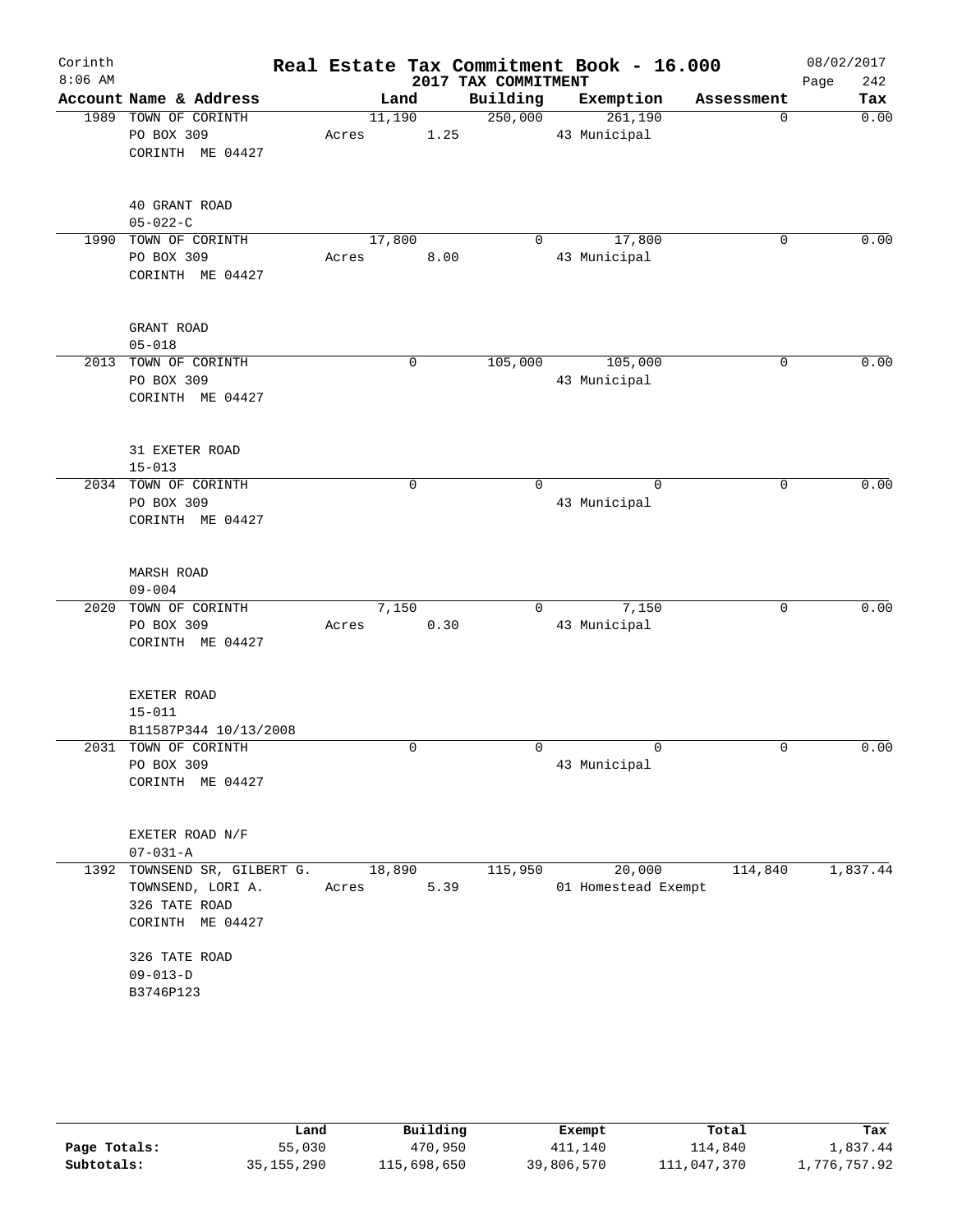| Corinth      |                              |       |                |                         | Real Estate Tax Commitment Book - 16.000 |                      | 08/02/2017    |
|--------------|------------------------------|-------|----------------|-------------------------|------------------------------------------|----------------------|---------------|
| $8:06$ AM    | Account Name & Address       |       |                | 2017 TAX COMMITMENT     |                                          |                      | 243<br>Page   |
|              | 1391 TOWNSEND SR, GILBERT G. |       | Land<br>12,100 | Building<br>$\mathbf 0$ | Exemption<br>$\Omega$                    | Assessment<br>12,100 | Tax<br>193.60 |
|              | TOWNSEND, LORI A.            | Acres | 12.00          |                         |                                          |                      |               |
|              | 326 TATE ROAD                |       |                |                         |                                          |                      |               |
|              | CORINTH ME 04427             |       |                |                         |                                          |                      |               |
|              |                              |       |                |                         |                                          |                      |               |
|              | TATE ROAD N/F OFF            |       |                |                         |                                          |                      |               |
|              | $09 - 013 - C$               |       |                |                         |                                          |                      |               |
|              | B4250P347                    |       |                |                         |                                          |                      |               |
|              | 919 TOWNSEND SR, GILBERT G.  |       | 20,740         | 43,790                  | 0                                        | 64,530               | 1,032.48      |
|              | TOWNSEND, LORI ANN           | Acres | 5.32           |                         |                                          |                      |               |
|              | 326 TATE ROAD                |       |                |                         |                                          |                      |               |
|              | CORINTH ME 04427             |       |                |                         |                                          |                      |               |
|              | 314 TATE ROAD                |       |                |                         |                                          |                      |               |
|              | $09 - 014 - 04$              |       |                |                         |                                          |                      |               |
|              | B9937P333                    |       |                |                         |                                          |                      |               |
|              | 1390 TOWNSEND, BRUCE H.      |       | 32,650         | 155,050                 | 20,000                                   | 167,700              | 2,683.20      |
|              | TOWNSEND, DIANNE E.          | Acres | 24.50          |                         | 01 Homestead Exempt                      |                      |               |
|              | 207 TATE ROAD                |       |                |                         |                                          |                      |               |
|              | CORINTH ME 04427             |       |                |                         |                                          |                      |               |
|              |                              |       |                |                         |                                          |                      |               |
|              | 207 TATE ROAD                |       |                |                         |                                          |                      |               |
|              | $09 - 022$                   |       |                |                         |                                          |                      |               |
|              | B3112P64                     |       |                |                         |                                          |                      |               |
|              | 1101 TOWNSEND, KIMBERLY L.   |       | 16,310         | 118,700                 | 20,000                                   | 115,010              | 1,840.16      |
|              | 345 EXETER ROAD              | Acres | 1.50           |                         | 01 Homestead Exempt                      |                      |               |
|              | CORINTH ME 04427             |       |                |                         |                                          |                      |               |
|              |                              |       |                |                         |                                          |                      |               |
|              | 345 EXETER ROAD              |       |                |                         |                                          |                      |               |
|              | $07 - 012 - A$               |       |                |                         |                                          |                      |               |
|              | B10342P331 03/03/2006        |       |                |                         |                                          |                      |               |
|              | 107 TOWNSEND, NICHOLAS W.    |       | 19,010         | 0                       | 0                                        | 19,010               | 304.16        |
|              | 16 HAY ROAD                  | Acres | 47.60          |                         |                                          |                      |               |
|              | HUDSON ME 04449              |       |                |                         |                                          |                      |               |
|              |                              |       |                |                         |                                          |                      |               |
|              | MEADOW ROAD                  |       |                |                         |                                          |                      |               |
|              | $09 - 014 - 08$              |       |                |                         |                                          |                      |               |
|              | B12526P31 06/30/2011         |       |                |                         |                                          |                      |               |
|              | 1892 TOWNSEND, SHAUN T.      |       | 20,000         | 24,670                  | 20,000                                   | 24,670               | 394.72        |
|              | 308 TATE ROAD                | Acres | 4.68           |                         | 01 Homestead Exempt                      |                      |               |
|              | CORINTH ME 04427             |       |                |                         |                                          |                      |               |
|              |                              |       |                |                         |                                          |                      |               |
|              | 308 TATE ROAD                |       |                |                         |                                          |                      |               |
|              | $09 - 014 - 04 - 01$         |       |                |                         |                                          |                      |               |
|              | B10149P113 10/18/2005        |       |                |                         |                                          |                      |               |
| 1742         | TOZIER, DAVID I.             |       | 9,010          | 0                       | 0                                        | 9,010                | 144.16        |
|              | PO BOX 1401                  | Acres | 2.77           |                         |                                          |                      |               |
|              | GREENVILLE ME 04441          |       |                |                         |                                          |                      |               |
|              |                              |       |                |                         |                                          |                      |               |
|              | ROBYVILLE ROAD               |       |                |                         |                                          |                      |               |
|              | $03 - 009$                   |       |                |                         |                                          |                      |               |
|              | B10995P199 06/08/2007        |       |                |                         |                                          |                      |               |
|              |                              |       |                |                         |                                          |                      |               |
|              | Land                         |       | Building       |                         | Exempt                                   | Total                | Tax           |
| Page Totals: | 129,820                      |       | 342,210        |                         | 60,000                                   | 412,030              | 6,592.48      |
| Subtotals:   | 35, 285, 110                 |       | 116,040,860    |                         | 39,866,570                               | 111, 459, 400        | 1,783,350.40  |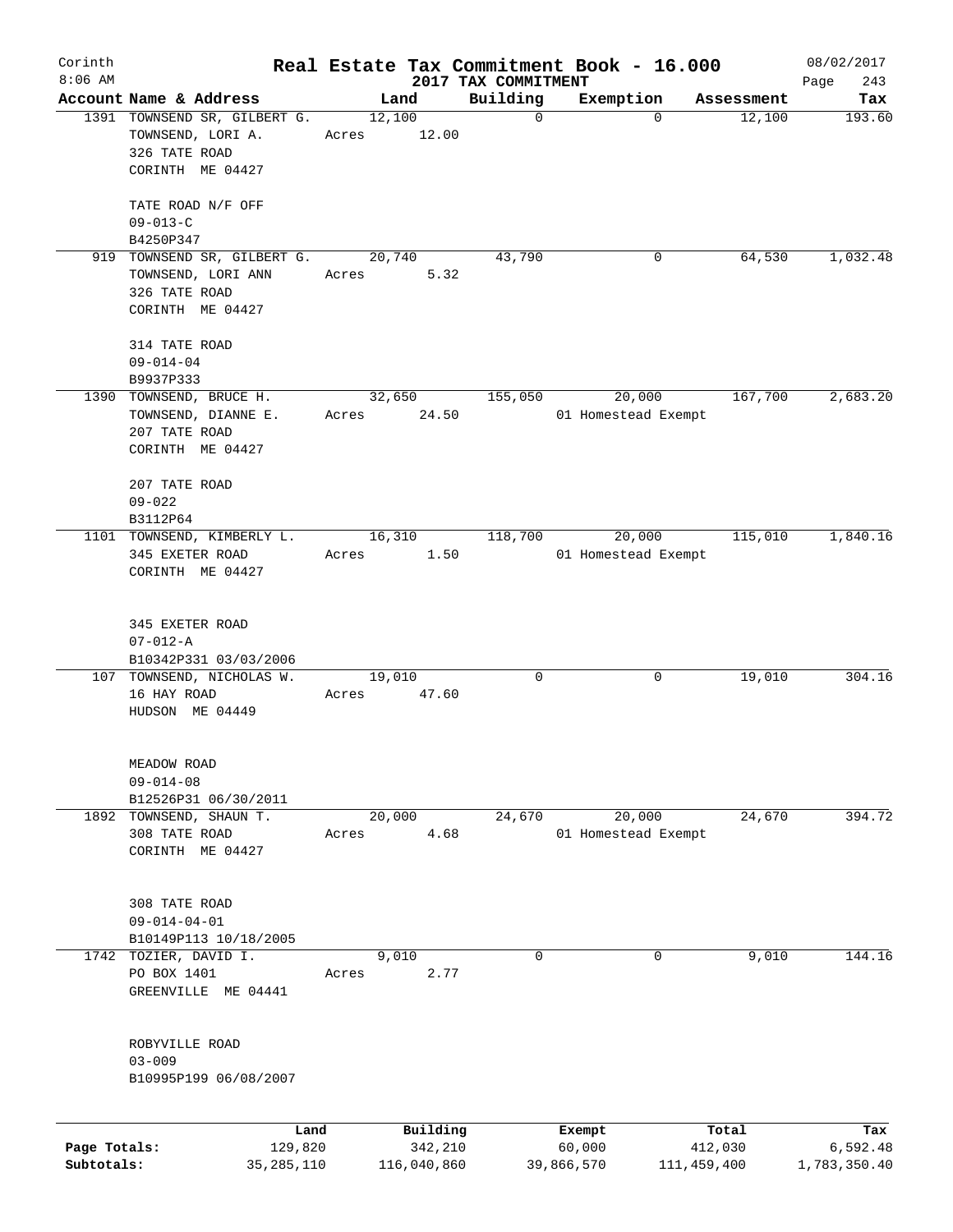| Corinth                    |                                                                                                                           |                         |       |                        | Real Estate Tax Commitment Book - 16.000 |                      |                               |                        | 08/02/2017               |
|----------------------------|---------------------------------------------------------------------------------------------------------------------------|-------------------------|-------|------------------------|------------------------------------------|----------------------|-------------------------------|------------------------|--------------------------|
| $8:06$ AM                  | Account Name & Address                                                                                                    |                         |       | Land                   | 2017 TAX COMMITMENT<br>Building          |                      | Exemption                     | Assessment             | 244<br>Page<br>Tax       |
|                            | 1394 TOZIER, SHELDON<br>1583 BROADWAY<br>BANGOR ME 04401                                                                  |                         | Acres | 23,210<br>34.00        |                                          | $\mathbf 0$          | $\mathbf 0$                   | 23,210                 | 371.36                   |
|                            | LEDGE HILL ROAD<br>$04 - 032 - B$<br>B4444P198                                                                            |                         |       |                        |                                          |                      |                               |                        |                          |
|                            | 1395 TRACY, LINDA A.<br>426 MCCARD ROAD<br>CORINTH ME 04427                                                               |                         | Acres | 15,490<br>1.92         | 50,600                                   |                      | 20,000<br>01 Homestead Exempt | 46,090                 | 737.44                   |
|                            | 426 MCCARD ROAD<br>$01 - 010 - 05$<br>B6316P349                                                                           |                         |       |                        |                                          |                      |                               |                        |                          |
| 1398                       | TRAFTON, MICHAEL H.<br>TRAFTON, DENISE B.<br><b>485 MAIN STREET</b><br>CORINTH ME 04427                                   |                         | Acres | 20,450<br>3.90         | 103,500                                  |                      | 20,000<br>01 Homestead Exempt | 103,950                | 1,663.20                 |
|                            | <b>485 MAIN STREET</b><br>$08 - 014 - B$<br>B5422P294                                                                     |                         |       |                        |                                          |                      |                               |                        |                          |
| 1397                       | TRAFTON, NATHALIE S.<br>(LIFE ESTATE)<br>TRAFTON, MICHAEL H. &<br>DUTHIE, SHARON J.<br>26 COUNTY ROAD<br>CORINTH ME 04427 |                         | Acres | 40,150<br>65.46        | 72,520                                   |                      | 20,000<br>01 Homestead Exempt | 92,670                 | 1,482.72                 |
|                            | 26 COUNTY ROAD<br>$08 - 014$                                                                                              |                         |       |                        |                                          |                      |                               |                        |                          |
| 247                        | B12578P310 08/24/2011<br>TRAFTON, TODD<br>TRAFTON, TAMARA<br>240 RIDGE ROAD<br>CORINTH ME 04427                           |                         | Acres | 26, 170<br>10.00       | 18,180                                   |                      | 0                             | 44,350                 | 709.60                   |
|                            | 130 BEECH GROVE ROAD<br>$02 - 055 - 05$<br>B13542P164 05/27/2014 B5042P236                                                |                         |       |                        |                                          |                      |                               |                        |                          |
|                            | 1799 TRAFTON, TODD J.<br>TRAFTON, TAMARA D.<br>240 RIDGE ROAD<br>CORINTH ME 04427                                         |                         | Acres | 7,370<br>25.00         |                                          | $\Omega$             | $\overline{0}$                | 7,370                  | 117.92                   |
|                            | RIDGE ROAD N/F OFF<br>$11 - 038 - A$<br>B11540P59 09/24/2008                                                              |                         |       |                        |                                          |                      |                               |                        |                          |
|                            | 1479 TRAFTON, TODD J.<br>TRAFTON, TAMARA D.<br>240 RIDGE ROAD<br>CORINTH, ME 04427                                        |                         | Acres | 24,850<br>22.93        |                                          | 0                    | 0                             | 24,850                 | 397.60                   |
|                            | RIDGE ROAD<br>$11 - 039$<br>B11919P101 09/23/2009                                                                         |                         |       |                        |                                          |                      |                               |                        |                          |
|                            |                                                                                                                           | Land                    |       | Building               |                                          | Exempt               |                               | Total                  | Tax                      |
| Page Totals:<br>Subtotals: |                                                                                                                           | 157,690<br>35, 442, 800 |       | 244,800<br>116,285,660 |                                          | 60,000<br>39,926,570 |                               | 342,490<br>111,801,890 | 5,479.84<br>1,788,830.24 |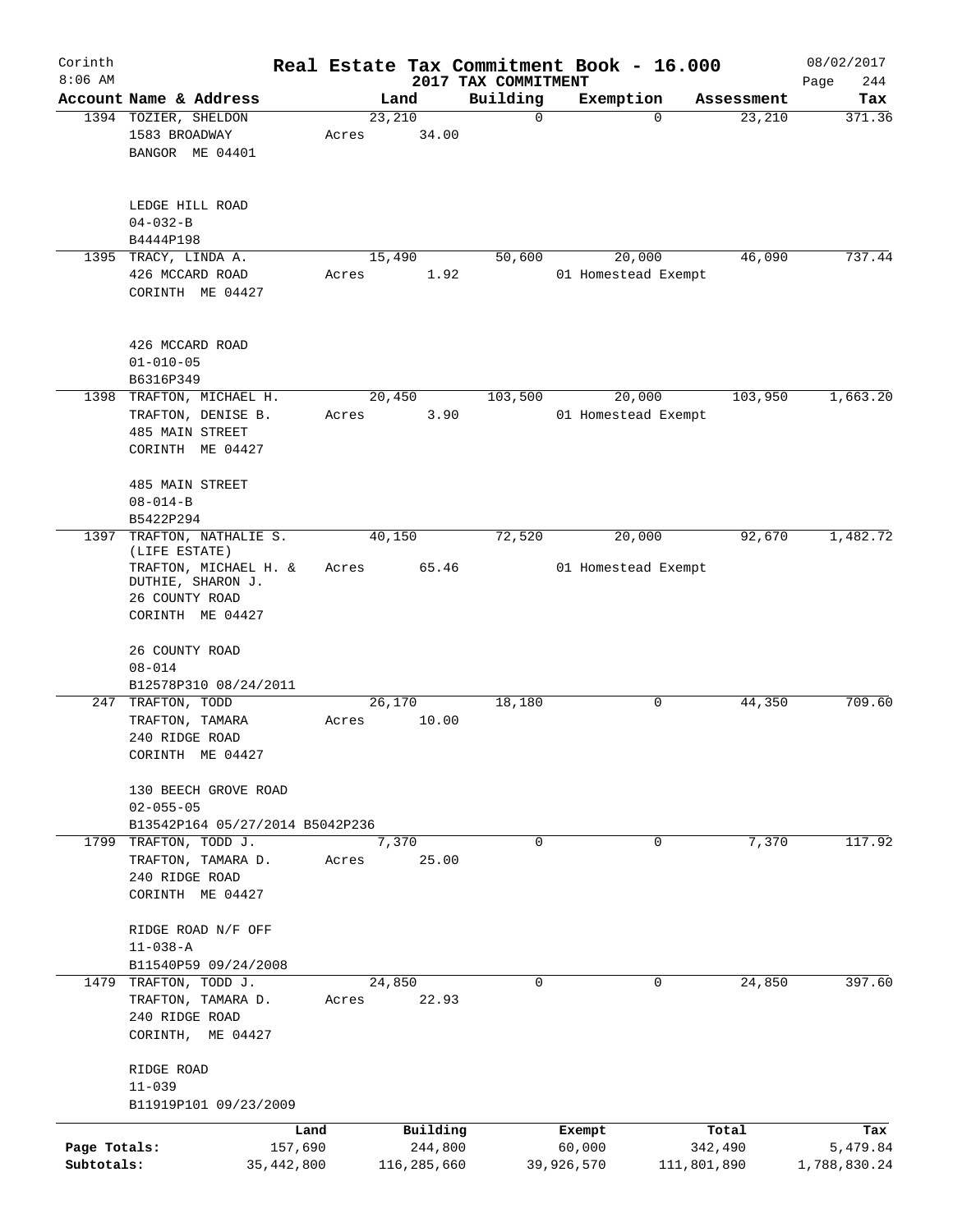| Corinth<br>$8:06$ AM |                                                                                |       |                | 2017 TAX COMMITMENT | Real Estate Tax Commitment Book - 16.000 |                       | 08/02/2017<br>245 |
|----------------------|--------------------------------------------------------------------------------|-------|----------------|---------------------|------------------------------------------|-----------------------|-------------------|
|                      | Account Name & Address                                                         |       | Land           | Building            | Exemption                                | Assessment            | Page<br>Tax       |
|                      | 1339 TRAFTON, TODD J.<br>TRAFTON, TAMARA<br>240 RIDGE ROAD<br>CORINTH ME 04427 | Acres | 2,500<br>25.00 |                     | 0                                        | 2,500<br>$\Omega$     | 40.00             |
|                      | CHARLESTON TOWN LINE<br>N/F                                                    |       |                |                     |                                          |                       |                   |
|                      | $11 - 038$                                                                     |       |                |                     |                                          |                       |                   |
|                      | B11967P178 11/03/2009<br>1718 TRAFTON, TODD J.                                 |       | 16,970         | 120,270             | 20,000                                   | 117,240               | 1,875.84          |
|                      | TRAFTON, TAMARA D.<br>240 RIDGE ROAD<br>CORINTH ME 04427                       | Acres |                | 2.07                | 01 Homestead Exempt                      |                       |                   |
|                      | 240 RIDGE ROAD                                                                 |       |                |                     |                                          |                       |                   |
|                      | $11 - 040$                                                                     |       |                |                     |                                          |                       |                   |
|                      | B7921P278<br>1404 TRASK, DAVID A.                                              |       | 9,560          |                     | 0                                        | 9,560<br>0            | 152.96            |
|                      | TRASK, RUTH M.<br>2368 HUDSON ROAD<br>HUDSON ME 04449                          | Acres |                | 0.69                |                                          |                       |                   |
|                      | EXETER ROAD<br>$07 - 044 - 03$                                                 |       |                |                     |                                          |                       |                   |
|                      | B13055P162 12/31/2012<br>23 TRASK, DAVID A.                                    |       | 12,500         | 66,570              |                                          | 79,070<br>0           | 1,265.12          |
|                      | TRASK, LISA M.                                                                 | Acres |                | 0.42                |                                          |                       |                   |
|                      | 2368 HUDSON ROAD<br>HUDSON ME 04449                                            |       |                |                     |                                          |                       |                   |
|                      | 18 HUDSON ROAD<br>$16 - 032$                                                   |       |                |                     |                                          |                       |                   |
|                      | B12921P164 08/23/2012<br>1414 TRASK, DONNA B.                                  |       | 19,800         | 92,720              | 20,000                                   | 92,520                | 1,480.32          |
|                      | TRASK, KEITH R. (Heirs<br>of)                                                  | Acres |                | 1.00                | 01 Homestead Exempt                      |                       |                   |
|                      | 732 MAIN STREET<br>CORINTH ME 04427                                            |       |                |                     |                                          |                       |                   |
|                      | 732 MAIN STREET<br>$05 - 034 - B$<br>B2780P199                                 |       |                |                     |                                          |                       |                   |
|                      | 12 TRASK, GEORGE                                                               |       | 25,420         |                     | $\Omega$                                 | $\mathbf 0$<br>25,420 | 406.72            |
|                      | 56 MAIN STREET<br>CORINTH ME 04427                                             | Acres |                | 3.57                |                                          |                       |                   |
|                      | 517 WEST CORINTH ROAD<br>$01 - 041 - D$                                        |       |                |                     |                                          |                       |                   |
|                      | B14334P4 11/10/2016<br>955 TRASK, GEORGE                                       |       | 17,590         | 4,750               |                                          | 22,340<br>0           | 357.44            |
|                      | TRASK, BRENDA<br>56 MAIN STREET<br>CORINTH ME 04427                            | Acres |                | 2.60                |                                          |                       |                   |
|                      | 1144 MAIN STREET<br>$03 - 026$<br>B13307P26 07/14/2013                         |       |                |                     |                                          |                       |                   |
|                      |                                                                                | Land  | Building       |                     | Exempt                                   | Total                 | Tax               |
| Page Totals:         | 104,340                                                                        |       | 284,310        |                     | 40,000                                   | 348,650               | 5,578.40          |
| Subtotals:           | 35, 547, 140                                                                   |       | 116,569,970    |                     | 39,966,570                               | 112,150,540           | 1,794,408.64      |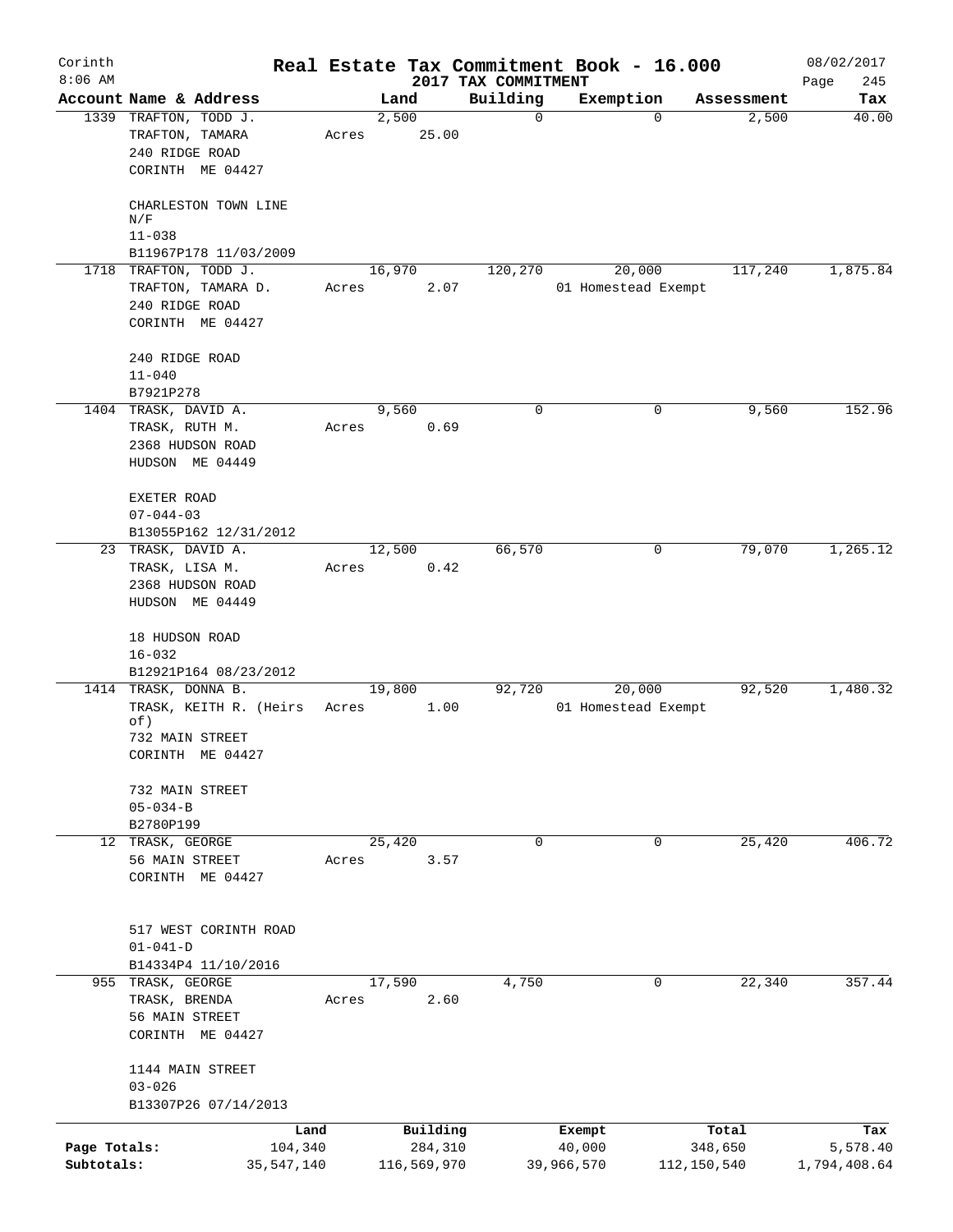| Corinth<br>$8:06$ AM       |                                                                                      |                 |                        |                                 | Real Estate Tax Commitment Book - 16.000 |                        | 08/02/2017               |
|----------------------------|--------------------------------------------------------------------------------------|-----------------|------------------------|---------------------------------|------------------------------------------|------------------------|--------------------------|
|                            | Account Name & Address                                                               |                 | Land                   | 2017 TAX COMMITMENT<br>Building | Exemption                                | Assessment             | Page<br>246<br>Tax       |
|                            | 1639 TRASK, GEORGE C.<br>TRASK, JOEL L.<br>1159 HUDSON HIIL ROAD<br>CORINTH ME 04427 | 22,540<br>Acres | 49.00                  | $\mathbf 0$                     |                                          | 22,540<br>$\Omega$     | 360.64                   |
|                            | HUDSON HILL ROAD<br>$03 - 055$<br>B13557P106 06/12/2014                              |                 |                        |                                 |                                          |                        |                          |
|                            | 1411 TRASK, GEORGE C.<br>TRASK, BRENDA J.<br>56 MAIN STREET<br>CORINTH ME 04427      | 28,490<br>Acres | 16.00                  | 166,860                         | 20,000<br>01 Homestead Exempt            | 175,350                | 2,805.60                 |
|                            | 56 MAIN STREET<br>$11 - 015$<br>B4323P151                                            |                 |                        |                                 |                                          |                        |                          |
|                            | 1201 TRASK, GEORGE C.<br>TRASK, BRENDA<br>J.<br>56 MAIN STREET<br>CORINTH ME 04427   | 33,040<br>Acres | 114.10                 | 0                               |                                          | 0<br>33,040            | 528.64                   |
|                            | CHARLESTON TOWN LINE<br>N/F<br>$11 - 014$<br>B12940P55 09/06/2012                    |                 |                        |                                 |                                          |                        |                          |
|                            | 1959 TRASK, GEORGE C.<br>TRASK, BRENDA J.<br>56 MAIN ROAD<br>CORINTH ME 04427        | 25,840<br>Acres | 18.15                  | $\mathbf 0$                     |                                          | 25,840<br>0            | 413.44                   |
|                            | 693 MUDGETT ROAD<br>$02 - 008 - 01$<br>B12888P99 07/12/2012                          |                 |                        |                                 |                                          |                        |                          |
|                            | 2066 TRASK, JOEL<br>TRASK, AMY<br>1159 HUDSON HILL ROAD<br>CORINTH ME 04427          | 19,400<br>Acres | 4.16                   | 40,500                          | 20,000<br>01 Homestead Exempt            | 39,900                 | 638.40                   |
|                            | 1159 HUDSON HILL ROAD<br>$03 - 052 - B$<br>B12130P309 05/06/2010                     |                 |                        |                                 |                                          |                        |                          |
|                            | 573 TRASK, SUSAN D.<br>393 BLACK ROAD<br>CORINTH ME 04427                            | 26,400<br>Acres | 10.20                  | 57,160                          | 20,000<br>01 Homestead Exempt            | 63,560                 | 1,016.96                 |
|                            | 393 BLACK ROAD<br>$02 - 030 - 04$<br>B4756P328                                       |                 |                        |                                 |                                          |                        |                          |
|                            | 1420 TRUE FARMS, INC.<br>112 FRANKLIN STREET<br>UNIT D-7<br>BANGOR ME 04401          | 24,440<br>Acres | 32.57                  | $\mathbf 0$                     |                                          | 24,440<br>0            | 391.04                   |
|                            | WHITE SCHOOLHOUSE ROAD<br>$05 - 030$<br>B4373P158                                    |                 |                        |                                 |                                          |                        |                          |
|                            | Land                                                                                 |                 | Building               |                                 | Exempt                                   | Total                  | Tax                      |
| Page Totals:<br>Subtotals: | 180,150<br>35,727,290                                                                |                 | 264,520<br>116,834,490 |                                 | 60,000<br>40,026,570                     | 384,670<br>112,535,210 | 6,154.72<br>1,800,563.36 |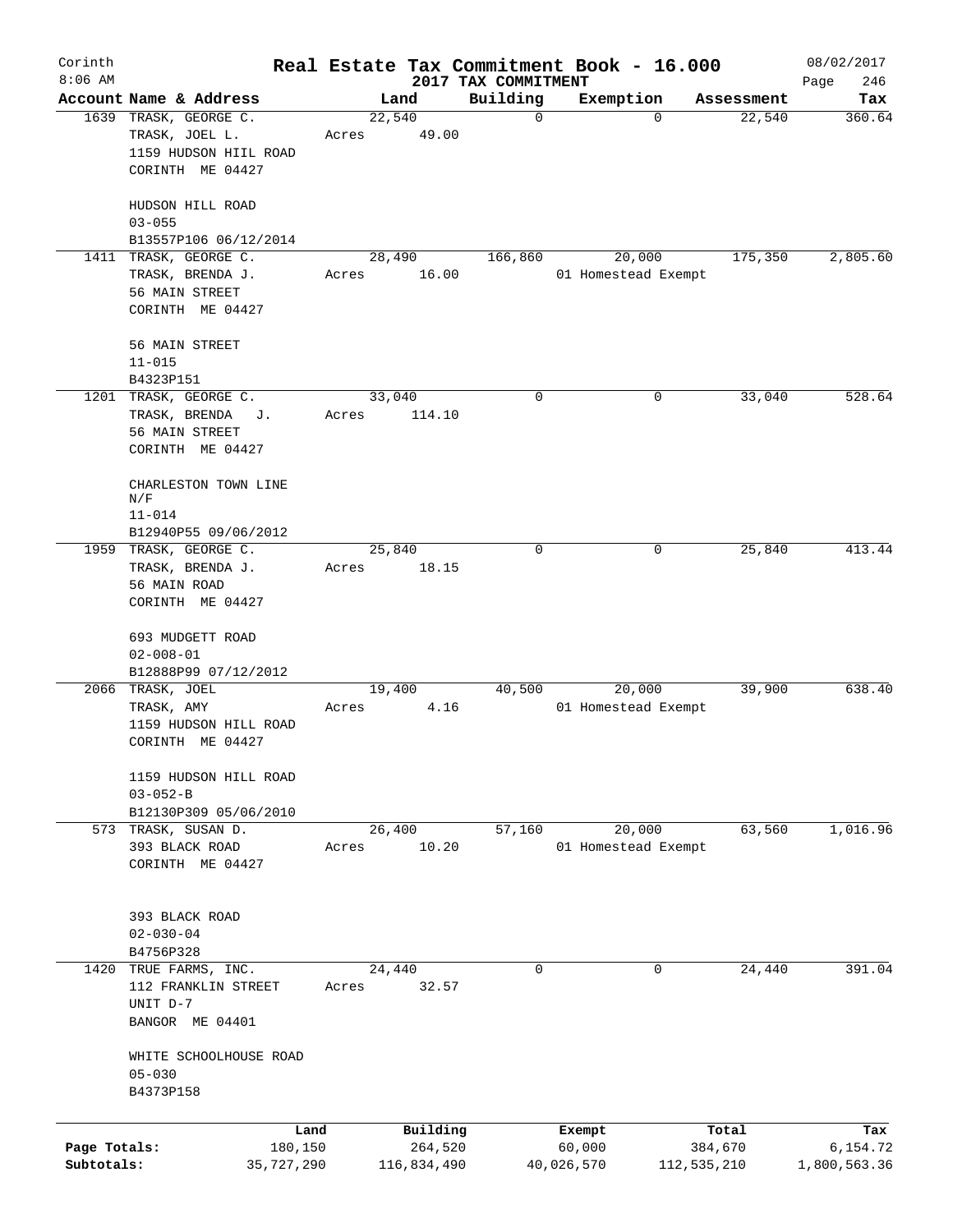| Corinth      |                                                   |       |                |                     | Real Estate Tax Commitment Book - 16.000 |                      | 08/02/2017    |
|--------------|---------------------------------------------------|-------|----------------|---------------------|------------------------------------------|----------------------|---------------|
| $8:06$ AM    |                                                   |       |                | 2017 TAX COMMITMENT |                                          |                      | 247<br>Page   |
|              | Account Name & Address<br>1421 TRUE FARMS, INC.   |       | Land<br>33,270 | Building<br>800     | Exemption<br>$\mathbf 0$                 | Assessment<br>34,070 | Tax<br>545.12 |
|              | 112 FRANKLIN STREET<br>UNIT D-7                   | Acres | 78.00          |                     |                                          |                      |               |
|              | BANGOR ME 04401                                   |       |                |                     |                                          |                      |               |
|              | 193 RIDGE ROAD                                    |       |                |                     |                                          |                      |               |
|              | $12 - 001$                                        |       |                |                     |                                          |                      |               |
|              | B3923P46<br>391 TRUNDY, ALYSSA J.                 |       | 17,240         | 73,500              | 0                                        | 90,740               | 1,451.84      |
|              | 417 JONES ROAD<br>GARLAND ME 04939                | Acres | 1.25           |                     |                                          |                      |               |
|              |                                                   |       |                |                     |                                          |                      |               |
|              | 387 MAIN STREET                                   |       |                |                     |                                          |                      |               |
|              | $13 - 004$                                        |       |                |                     |                                          |                      |               |
|              | B11904P153 09/08/2009                             |       |                |                     |                                          |                      |               |
|              | 216 TULLER, JEDEDIAH JACK<br>21A BACON ROAD       | Acres | 19,150<br>3.95 | 43,530              | 0                                        | 62,680               | 1,002.88      |
|              | CHARLESTION ME 04422                              |       |                |                     |                                          |                      |               |
|              |                                                   |       |                |                     |                                          |                      |               |
|              | 804 LEDGE HILL ROAD                               |       |                |                     |                                          |                      |               |
|              | $02 - 012$                                        |       |                |                     |                                          |                      |               |
|              | B13050P254 12/26/2012                             |       |                |                     |                                          |                      |               |
|              | 1425 TUNKS, KAREN L.                              |       | 16,250         | 64,600              | 20,000                                   | 60,850               | 973.60        |
|              | 492 MCCARD ROAD                                   | Acres | 1.45           |                     | 01 Homestead Exempt                      |                      |               |
|              | CORINTH ME 04427                                  |       |                |                     |                                          |                      |               |
|              | 492 MCCARD ROAD                                   |       |                |                     |                                          |                      |               |
|              | $01 - 008 - 01$                                   |       |                |                     |                                          |                      |               |
|              | B10681P303 10/17/2006 B4442P142                   |       |                |                     |                                          |                      |               |
|              | 1426 TURBIN, DAVID                                |       | 26,090         | 149,130             | 0                                        | 175,220              | 2,803.52      |
|              | PO BOX 373                                        | Acres | 1.00           |                     |                                          |                      |               |
|              | CORINTH ME 04427                                  |       |                |                     |                                          |                      |               |
|              | 301 MAIN STREET                                   |       |                |                     |                                          |                      |               |
|              | $15 - 026$                                        |       |                |                     |                                          |                      |               |
|              | B3753P252                                         |       |                |                     |                                          |                      |               |
| 1470         | TWENTY-NINE OHIO STREET                           |       | 396,960        | 620                 | 0                                        | 397,580              | 6,361.28      |
|              | REALTY TRUST<br>RICHARD B. BRONSON JR.<br>TRUSTEE | Acres | 6.92           |                     |                                          |                      |               |
|              | 37 OHIO STREET                                    |       |                |                     |                                          |                      |               |
|              | BANGOR ME 04401                                   |       |                |                     |                                          |                      |               |
|              | 30 EXETER ROAD                                    |       |                |                     |                                          |                      |               |
|              | $15 - 012$                                        |       |                |                     |                                          |                      |               |
|              | B10787P163 12/20/2006                             |       |                |                     |                                          |                      |               |
|              | 1453 UNDERHILL, BRAD                              |       | 16,670         | 106,950             | 20,000                                   | 103,620              | 1,657.92      |
|              | UNDERHILL, REBECCA                                | Acres | 2.30           |                     | 01 Homestead Exempt                      |                      |               |
|              | 488 EXETER ROAD<br>CORINTH ME 04427               |       |                |                     |                                          |                      |               |
|              | 488 EXETER ROAD                                   |       |                |                     |                                          |                      |               |
|              | $07 - 008 - A$                                    |       |                |                     |                                          |                      |               |
|              | B11573P263 10/29/2008 B7881P40                    |       |                |                     |                                          |                      |               |
|              | Land                                              |       | Building       |                     | Exempt                                   | Total                | Tax           |
| Page Totals: | 525,630                                           |       | 439,130        |                     | 40,000                                   | 924,760              | 14,796.16     |
| Subtotals:   | 36,252,920                                        |       | 117, 273, 620  |                     | 40,066,570                               | 113, 459, 970        | 1,815,359.52  |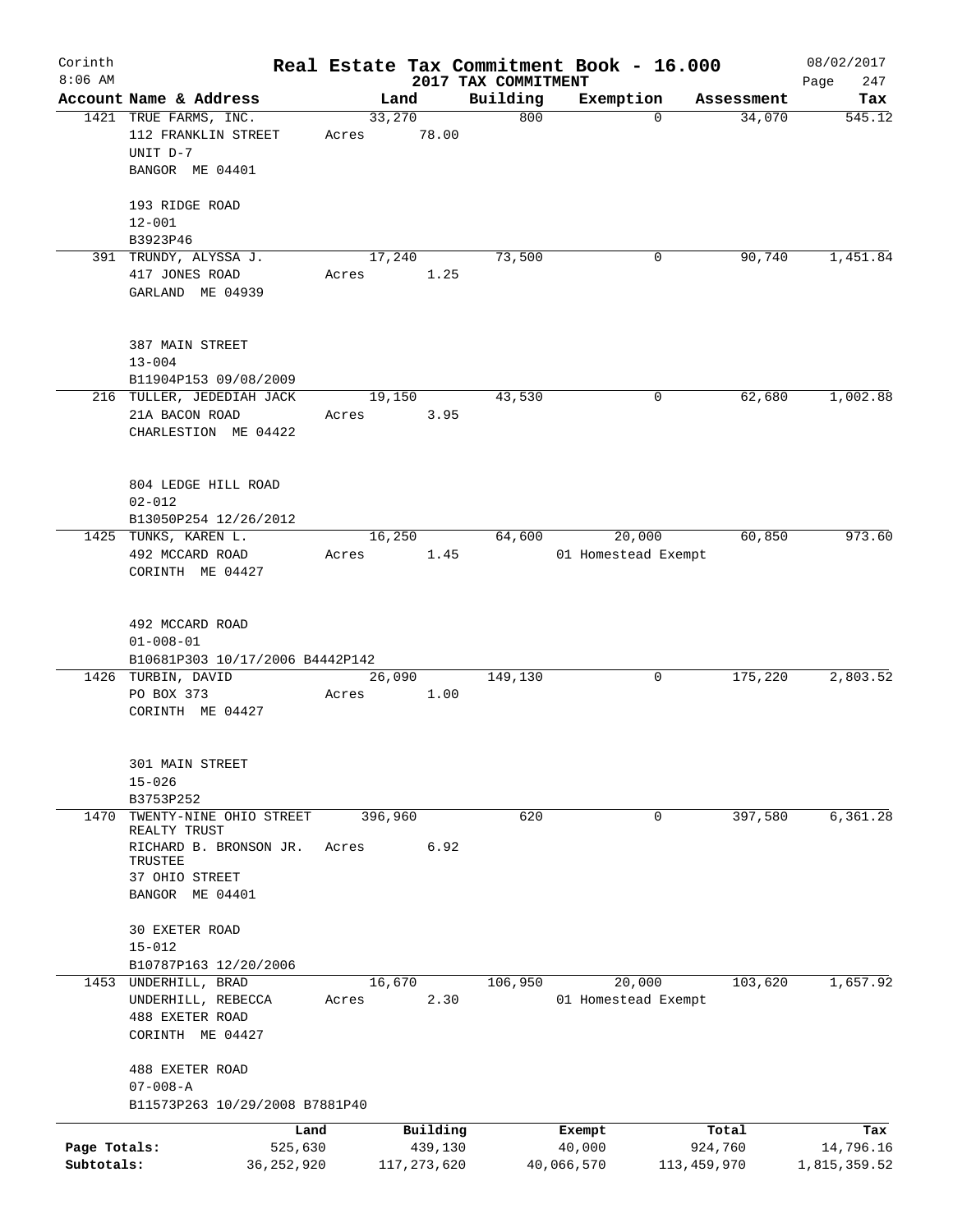| Corinth                    |                                                                                                | Real Estate Tax Commitment Book - 16.000 |                                 |                               |                        | 08/02/2017               |
|----------------------------|------------------------------------------------------------------------------------------------|------------------------------------------|---------------------------------|-------------------------------|------------------------|--------------------------|
| $8:06$ AM                  | Account Name & Address                                                                         | Land                                     | 2017 TAX COMMITMENT<br>Building | Exemption                     | Assessment             | 248<br>Page<br>Tax       |
|                            | 1845 USA HOMEOWNERSHIP<br>FOUNDATION INC<br>462 CORONA MALL STE 102 Acres<br>CORONA CA 92879   | 17,180<br>1.20                           | 61,890                          | $\Omega$                      | 79,070                 | 1,265.12                 |
|                            | 930 MAIN STREET<br>$06 - 004 - E$<br>B14391P300 01/19/2017                                     |                                          |                                 |                               |                        |                          |
|                            | 1726 VAFIADES, STEVEN V.<br>VAFIADES, KIMBERLY A.<br>395 WEST CORINTH ROAD<br>CORINTH ME 04427 | 20,360<br>4.99<br>Acres                  | 98,560                          | 20,000<br>01 Homestead Exempt | 98,920                 | 1,582.72                 |
|                            | 395 WEST CORINTH ROAD<br>$04 - 035 - A$<br>B8444P241                                           |                                          |                                 |                               |                        |                          |
|                            | 378 VALLEY, ANTHONY F.<br>46 PINE VALLY WAY<br>BREWER ME 04412                                 | 13,420<br>14.00<br>Acres                 | $\mathbf 0$                     | 0                             | 13,420                 | 214.72                   |
|                            | O'ROAK ROAD N/F OFF<br>$10 - 019$<br>B13168P12 05/03/2013                                      |                                          |                                 |                               |                        |                          |
|                            | 923 VALLEY, ANTHONY F.<br>46 PINE VALLEY WAY<br>BREWER ME 04412                                | 41,110<br>94.30<br>Acres                 | 72,490                          | 0                             | 113,600                | 1,817.60                 |
|                            | MAIN STREET N/F OFF<br>$10 - 016$<br>B12831P344 05/30/2012                                     |                                          |                                 |                               |                        |                          |
|                            | 1495 VALLEY, ANTHONY F.<br>46 PINE VALLEY WAY<br>BREWER ME 04412                               | 22,400<br>18.66<br>Acres                 | 0                               | 0                             | 22,400                 | 358.40                   |
|                            | VILLAGE DRIVE<br>$11 - 002$<br>B13947P61 09/02/2015                                            |                                          |                                 |                               |                        |                          |
|                            | 1122 VALLEY, JEANNIE M.<br>46 PINE VALLEY WAY<br>BREWER ME 04412                               | 15,340<br>22.00<br>Acres                 | $\mathbf 0$                     | $\mathbf 0$                   | 15,340                 | 245.44                   |
|                            | O'ROAK ROAD N/F OFF<br>$10 - 016 - A$<br>B12862P325 06/27/2012                                 |                                          |                                 |                               |                        |                          |
|                            | 1202 VALLEY, JEANNIE M.<br>46 PINE VALLY WAY<br>BREWER ME 04412                                | 18,700<br>22.00<br>Acres                 | $\mathbf 0$                     | $\mathbf 0$                   | 18,700                 | 299.20                   |
|                            | O'ROAK ROAD N/F OFF<br>$10 - 018$<br>B12862P323 06/27/2012                                     |                                          |                                 |                               |                        |                          |
|                            | Land                                                                                           | Building                                 |                                 | Exempt                        | Total                  | Tax                      |
| Page Totals:<br>Subtotals: | 148,510<br>36,401,430                                                                          | 232,940<br>117,506,560                   |                                 | 20,000<br>40,086,570          | 361,450<br>113,821,420 | 5,783.20<br>1,821,142.72 |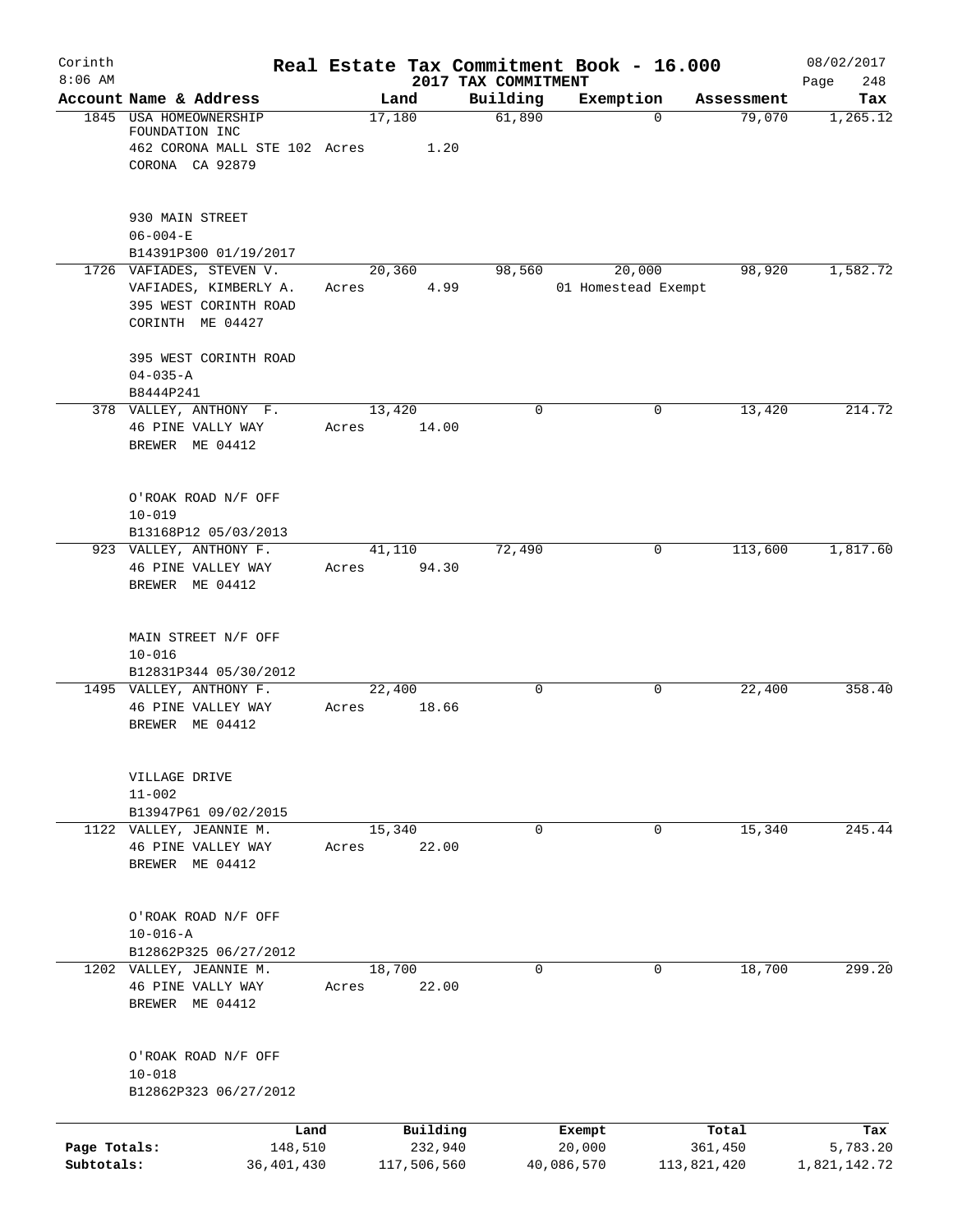|                                                                                                                           |                                                                                       |          |                                                                    |                          | 08/02/2017<br>Page<br>249                                                                                  |
|---------------------------------------------------------------------------------------------------------------------------|---------------------------------------------------------------------------------------|----------|--------------------------------------------------------------------|--------------------------|------------------------------------------------------------------------------------------------------------|
| Account Name & Address                                                                                                    | Land                                                                                  | Building | Exemption                                                          | Assessment               | Tax                                                                                                        |
| 72 VALLEY, JEANNIE M.<br>46 PINE VALLEY WAY<br>BREWER ME 04412                                                            | 26,790<br>Acres                                                                       | 0        | $\mathbf 0$                                                        | 26,790                   | 428.64                                                                                                     |
| MAIN STREET<br>$11 - 006 - E$                                                                                             |                                                                                       |          |                                                                    |                          |                                                                                                            |
| 1203 VALLEY, JEANNIE M.<br>46 VALLEY WAY<br>BREWER ME 04412                                                               | 12,300<br>Acres                                                                       | 0        | 0                                                                  | 12,300                   | 196.80                                                                                                     |
| O'ROAK ROAD N/F OFF<br>$10 - 020$<br>B12862P323 06/27/2012                                                                |                                                                                       |          |                                                                    |                          |                                                                                                            |
| VAN BRUNT, JEAN T.<br>135 ALNA ROAD<br>WISCASSET ME<br>04578-4082                                                         | 10,070<br>Acres                                                                       |          | 0                                                                  |                          | 218.72                                                                                                     |
| 949 MUDGETT ROAD<br>$01 - 029$                                                                                            |                                                                                       |          |                                                                    |                          |                                                                                                            |
|                                                                                                                           |                                                                                       |          |                                                                    |                          | 551.36                                                                                                     |
| LANCASTER, MARCIA<br>TRUSTEE<br>H. ELIZABETH VIGUE<br>IRREVOCABLE TRUST<br>69 NOTCH ROAD<br>CORINTH ME 04427              | Acres                                                                                 |          |                                                                    |                          |                                                                                                            |
| GARLAND ROAD<br>$10 - 014$<br>B7965P107 11/02/2001                                                                        |                                                                                       |          |                                                                    |                          |                                                                                                            |
| 1438 VIGUE, MARK L.<br>CAISSE, LAUREN<br>69 NOTCH ROAD<br>CORINTH ME 04427                                                | 39,020<br>Acres                                                                       | 49,800   | 20,000                                                             | 68,820                   | 1,101.12                                                                                                   |
| 69 NOTCH ROAD<br>$07 - 034$<br>B14230P268 08/01/2016                                                                      |                                                                                       |          |                                                                    |                          |                                                                                                            |
| 971 VINSON, KEVIN J.<br>DENTY, CHARLINE H.<br>PO BOX 372<br>CORINTH ME 04427<br>67 EXETER ROAD<br>$14 - 020$<br>B8830P280 | 13,830<br>Acres                                                                       | 63,890   | 20,000                                                             | 57,720                   | 923.52                                                                                                     |
|                                                                                                                           | B12862P325 06/27/2012<br>1434 VAN BRUNT, ROBERT W.<br>B4271P215<br>2091 VIGUE, MARK & | 26,210   | 24.77<br>14.00<br>3,600<br>7.50<br>8,250<br>51.10<br>14.00<br>0.56 | 2017 TAX COMMITMENT<br>0 | Real Estate Tax Commitment Book - 16.000<br>13,670<br>34,460<br>01 Homestead Exempt<br>01 Homestead Exempt |

|              | Land       | Building    | Exempt     | Total       | Tax          |
|--------------|------------|-------------|------------|-------------|--------------|
| Page Totals: | 128,220    | 125,540     | 40,000     | 213,760     | 3,420.16     |
| Subtotals:   | 36,529,650 | 117,632,100 | 40,126,570 | 114,035,180 | 1,824,562.88 |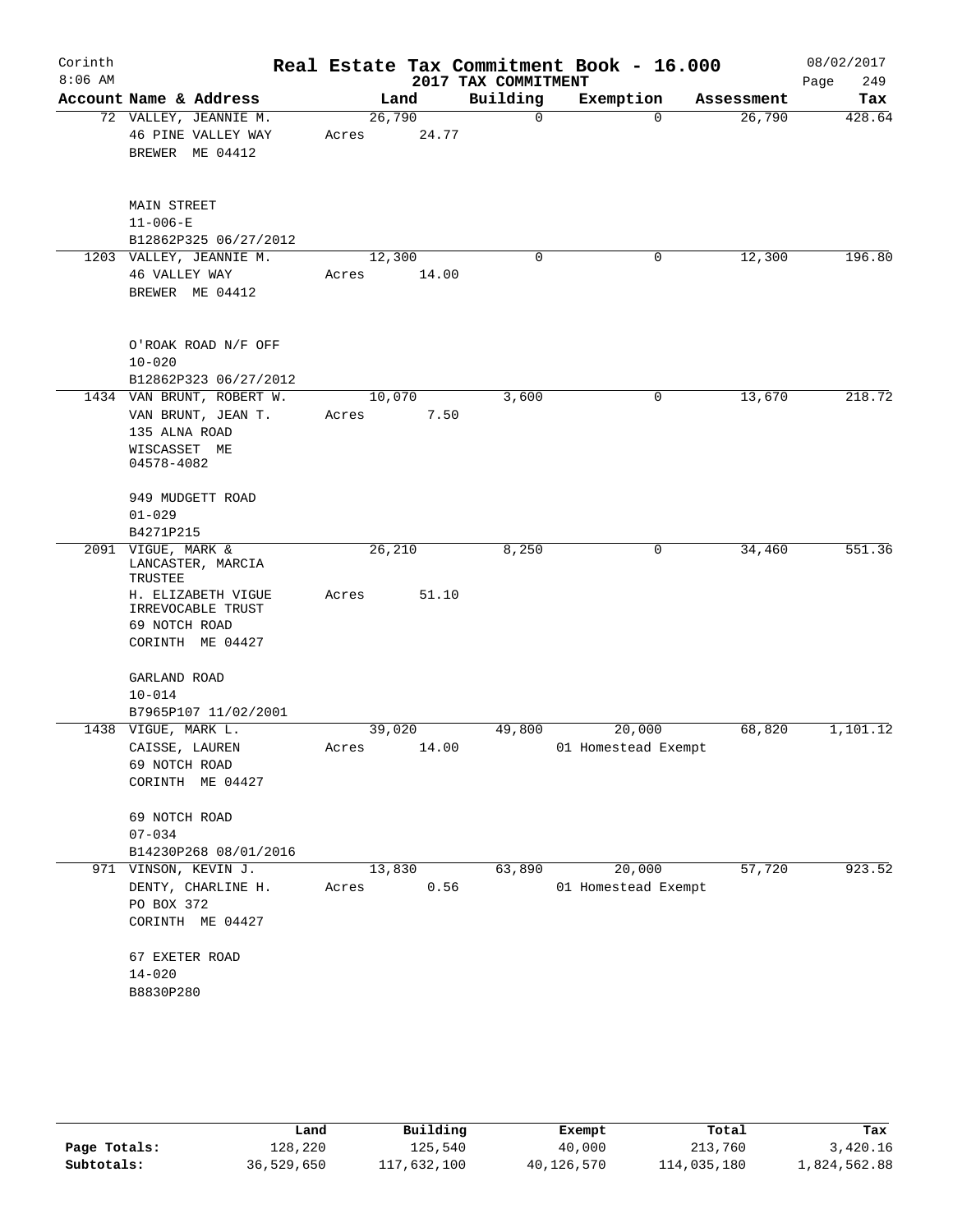| Corinth<br>$8:06$ AM |                                                                                               |            |        |      | 2017 TAX COMMITMENT | Real Estate Tax Commitment Book - 16.000 |            | 08/02/2017<br>250<br>Page |
|----------------------|-----------------------------------------------------------------------------------------------|------------|--------|------|---------------------|------------------------------------------|------------|---------------------------|
|                      | Account Name & Address                                                                        |            | Land   |      | Building            | Exemption                                | Assessment | Tax                       |
|                      | 2022 VOISINE, ROSANNE<br>57 OTTER CREEK DRIVE<br>MT. DESERT ME 04660                          | Acres 1.45 | 8,940  |      | $\mathbf 0$         | $\Omega$                                 | 8,940      | 143.04                    |
|                      | GRANT ROAD<br>$05 - 012 - A$                                                                  |            |        |      |                     |                                          |            |                           |
|                      | B11636P225 10/13/2008                                                                         |            |        |      |                     |                                          |            |                           |
|                      | 1439 VOISINE, ROSEANNE<br>57 OTTER CREEK DRIVE<br>OTTER CREEK ME 04660                        |            | 0      |      | 1,500               | 0                                        | 1,500      | 24.00                     |
|                      | 339 GRANT ROAD<br>$05 - 012 - 01H$                                                            |            |        |      |                     |                                          |            |                           |
|                      | 858 VOISINE, THERESA L.                                                                       |            | 16,890 |      | 97,050              | 20,000                                   | 93,940     | 1,503.04                  |
|                      | LIVING TRUST<br>THERESA VOISINE TRUSTEE Acres 2.00<br>282 BEANS MILL ROAD<br>CORINTH ME 04427 |            |        |      |                     | 01 Homestead Exempt                      |            |                           |
|                      | 282 BEANS MILL ROAD<br>$04 - 019 - 12$                                                        |            |        |      |                     |                                          |            |                           |
|                      | B12111P165 04/22/2010                                                                         |            |        |      |                     |                                          |            |                           |
|                      | 1629 VOISINE, THERESA L.<br>TRUST                                                             |            | 10,200 |      | $\Omega$            | 0                                        | 10,200     | 163.20                    |
|                      | THERESA VOISINE TRUSTEE Acres<br>282 BEANS MILL ROAD<br>CORINTH ME 04427                      |            |        | 1.45 |                     |                                          |            |                           |
|                      |                                                                                               |            |        |      |                     |                                          |            |                           |
|                      | BEANS MILL ROAD                                                                               |            |        |      |                     |                                          |            |                           |
|                      | $04 - 019 - 12 - A$<br>B12111P165 04/26/2010                                                  |            |        |      |                     |                                          |            |                           |
|                      | 1441 WAGNER, JAMES B. PR                                                                      |            | 9,500  |      | 0                   | 0                                        | 9,500      | 152.00                    |
|                      | WAGNER, DANIEL B<br>WAGNER, JACQUELYN R.<br>(HEIRS OF)                                        | Acres      |        | 0.25 |                     |                                          |            |                           |
|                      | 66 DANE STREET #2                                                                             |            |        |      |                     |                                          |            |                           |
|                      | BEVERLY MA 01915                                                                              |            |        |      |                     |                                          |            |                           |
|                      | 547 LEDGE HILL ROAD                                                                           |            |        |      |                     |                                          |            |                           |
|                      | $01 - 039$                                                                                    |            |        |      |                     |                                          |            |                           |
|                      | B14275P256 09/14/2016                                                                         |            |        |      |                     |                                          |            |                           |
| 1440                 | WAGNER, JAMES B. PR.<br>WAGNER, DANIEL B.                                                     |            | 9,680  |      | 20,560              | 0                                        | 30, 240    | 483.84                    |
|                      | WAGNER, JACQUELYN<br>R. (HEIRS OF)<br>66 DANE STREET #2                                       | Acres      |        | 0.25 |                     |                                          |            |                           |
|                      | BEVERLY MA 01915                                                                              |            |        |      |                     |                                          |            |                           |
|                      | 551 LEDGE HILL ROAD                                                                           |            |        |      |                     |                                          |            |                           |
|                      | $01 - 038$                                                                                    |            |        |      |                     |                                          |            |                           |
|                      | B14275P256 09/14/2016                                                                         |            |        |      |                     |                                          |            |                           |
|                      |                                                                                               |            |        |      |                     |                                          |            |                           |

|              | Land       | Building    | Exempt     | Total       | Tax          |
|--------------|------------|-------------|------------|-------------|--------------|
| Page Totals: | 55,210     | 119,110     | 20,000     | 154,320     | 2,469.12     |
| Subtotals:   | 36,584,860 | 117,751,210 | 40,146,570 | 114,189,500 | 1,827,032.00 |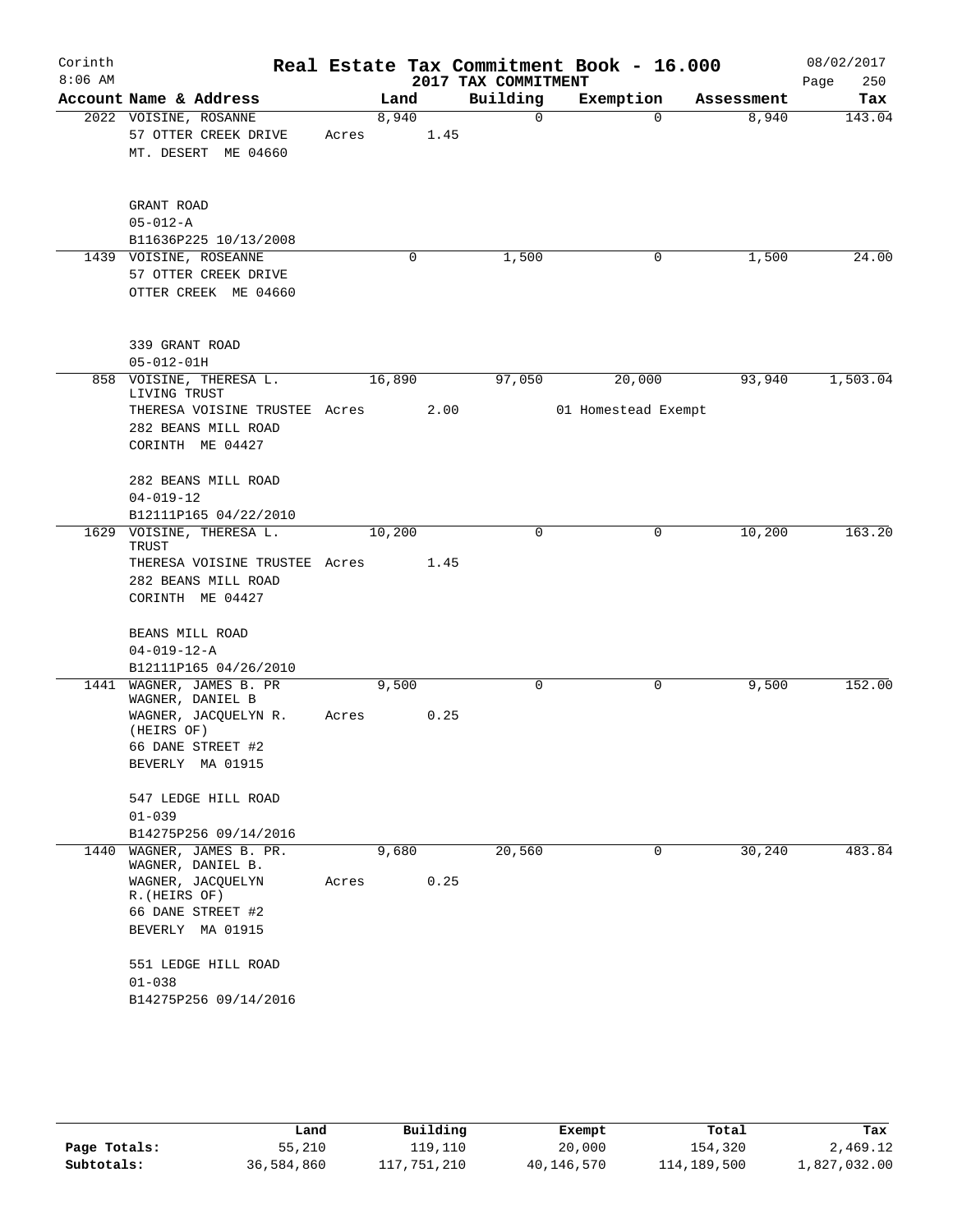| Corinth<br>$8:06$ AM |                                                                                        |                          | 2017 TAX COMMITMENT | Real Estate Tax Commitment Book - 16.000 |            | 08/02/2017<br>251<br>Page |
|----------------------|----------------------------------------------------------------------------------------|--------------------------|---------------------|------------------------------------------|------------|---------------------------|
|                      | Account Name & Address                                                                 | Land                     | Building            | Exemption                                | Assessment | Tax                       |
| 1542                 | WAIN, FRED L<br>PO BOX 281<br>CORINTH ME 04427                                         | 0                        | 19,610              | 19,610<br>01 Homestead Exempt            | 0          | 0.00                      |
|                      | 968 MAIN STREET LOT 21<br>$06 - 012 - D21H$                                            |                          |                     |                                          |            |                           |
| 1063                 | WAIN, RAYMOND<br>WAIN, DIANA<br>968 MAIN STREET LOT 10<br>CORINTH ME 04427             | 0                        | 15,770              | 15,770<br>01 Homestead Exempt            | 0          | 0.00                      |
|                      | 968 MAIN STREET LOT 10<br>$06 - 012 - D - 10H$                                         |                          |                     |                                          |            |                           |
|                      | 1445 WAITE, AARON<br>WAITE, JANELLE<br>BOX 2483 ROUTE 2<br>HERMON ME 04401             | 17,270<br>1.27<br>Acres  | 124,340             | 0                                        | 141,610    | 2,265.76                  |
|                      | 26 BRADBURY DRIVE<br>$08 - 012 - 05$<br>B14262P118 08/31/2016<br>1444 WAITE, AMANDA M. | 16,600                   | 33,230              | 0                                        | 49,830     | 797.28                    |
|                      | 1204 HUDSON HILL ROAD<br>CORINTH ME 04427                                              | 1.75<br>Acres            |                     |                                          |            |                           |
|                      | 1204 HUDSON HILL ROAD<br>$03 - 050$<br>B13993P338 10/23/2015                           |                          |                     |                                          |            |                           |
|                      | 1547 WAKEFIELD, PHYLLIS A.<br>802 GRANT ROAD<br>CORINTH ME 04427                       | 16,620<br>3.00<br>Acres  | 26,960              | 20,000<br>01 Homestead Exempt            | 23,580     | 377.28                    |
|                      | 802 GRANT ROAD<br>$03 - 006 - C$<br>B10657P300 08/14/2006                              |                          |                     |                                          |            |                           |
|                      | 153 WAKEFIELD, PHYLLIS A.<br>802 GRANT ROAD<br>CORINTH ME 04427                        | 21,600<br>11.73<br>Acres | 8,460               | $\mathbf 0$                              | 30,060     | 480.96                    |
|                      | 776 GRANT ROAD<br>$03 - 008 - C$<br>B11950P292 10/19/2009 B11900P260 08/27/2009        |                          |                     |                                          |            |                           |
|                      | 1452 WALLACE, BARBARA J.<br>455 GARLAND ROAD<br>CORINTH ME 04427                       | 24,860<br>8.87<br>Acres  | 78,090              | 20,000<br>01 Homestead Exempt            | 82,950     | 1,327.20                  |
|                      | 455 GARLAND ROAD<br>$10 - 002 - A$<br>B2849P294                                        |                          |                     |                                          |            |                           |
|                      |                                                                                        |                          |                     |                                          |            |                           |

|              | Land       | Building    | Exempt     | Total       | Tax          |
|--------------|------------|-------------|------------|-------------|--------------|
| Page Totals: | 96,950     | 306,460     | 75,380     | 328,030     | 5,248.48     |
| Subtotals:   | 36,681,810 | 118,057,670 | 40,221,950 | 114,517,530 | 1,832,280.48 |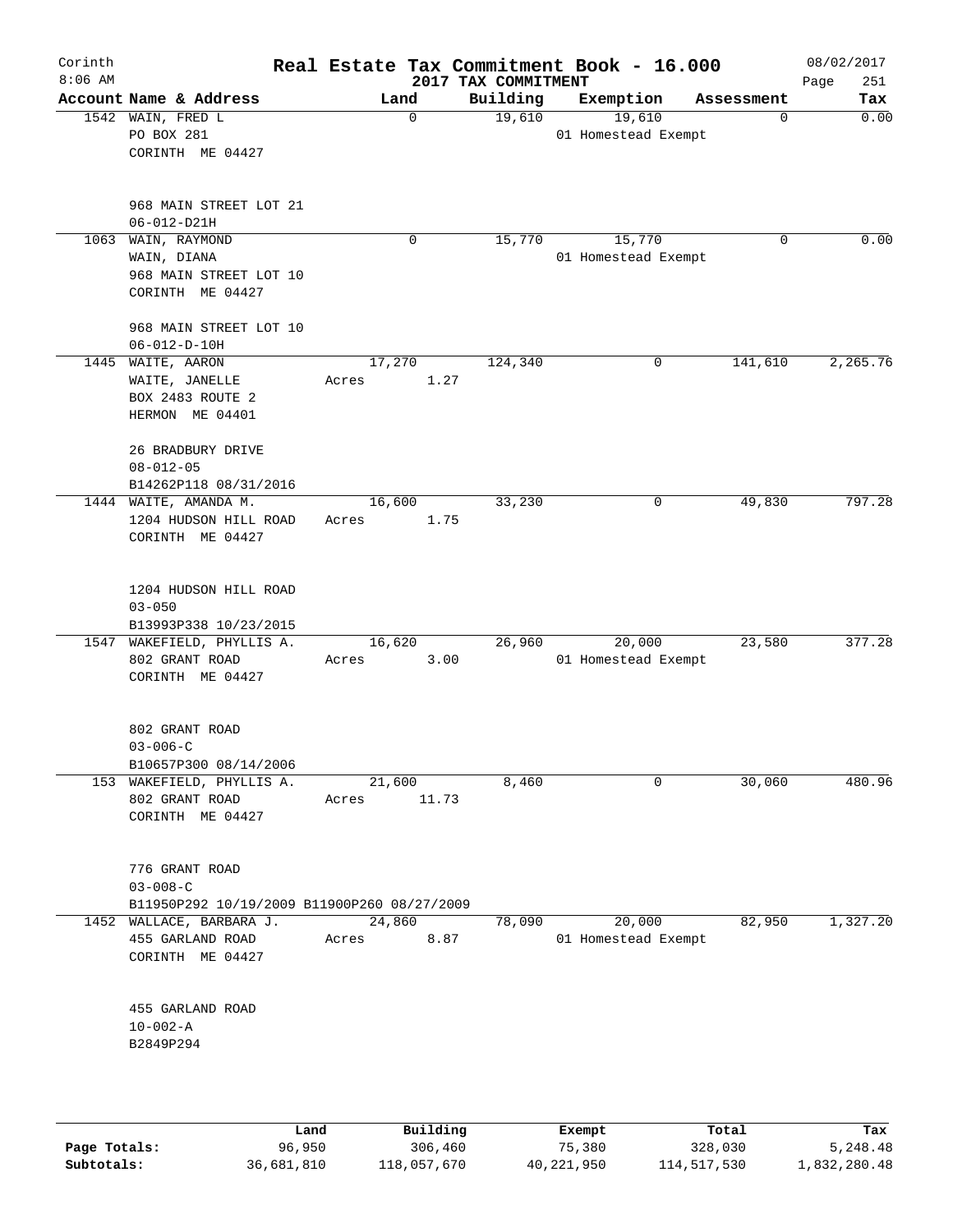| Corinth<br>$8:06$ AM |                                                                   |                 |               |                                 | Real Estate Tax Commitment Book - 16.000 |             | 08/02/2017         |
|----------------------|-------------------------------------------------------------------|-----------------|---------------|---------------------------------|------------------------------------------|-------------|--------------------|
|                      | Account Name & Address                                            |                 | Land          | 2017 TAX COMMITMENT<br>Building | Exemption                                | Assessment  | 252<br>Page<br>Tax |
|                      | 749 WALLACE, CHARLES W.<br>158 CORNER ROAD<br>HODGDON ME 04730    | Acres           | 9,820<br>1.12 | 28,860                          | $\mathbf 0$                              | 38,680      | 618.88             |
|                      | 417 TATE ROAD<br>$06 - 018 - B$<br>B14090P26 03/02/2016           |                 |               |                                 |                                          |             |                    |
|                      | 1454 WALSH, EDWARD W.<br>WALSH, LORETTA M.<br>89 N. RIDGE ROAD PO | 10,840<br>Acres | 2.00          | $\Omega$                        | 0                                        | 10,840      | 173.44             |
|                      | BOX 442<br>IPSWICH MA 01938                                       |                 |               |                                 |                                          |             |                    |
|                      | NOTCH ROAD<br>$04 - 041 - C$                                      |                 |               |                                 |                                          |             |                    |
|                      | B2334P1                                                           |                 |               |                                 |                                          |             |                    |
|                      | 767 WALTZ, DAVID C.                                               | 20,150          |               | 39,240                          | 0                                        | 59,390      | 950.24             |
|                      | 34 GRIFFIN ROAD<br>LEVANT ME 04456-4506                           | Acres           | 4.81          |                                 |                                          |             |                    |
|                      | 521 HUDSON ROAD<br>$09 - 030$                                     |                 |               |                                 |                                          |             |                    |
|                      | B13265P173 07/08/2013                                             |                 |               |                                 |                                          |             |                    |
|                      | 395 WARD, ARDENE G.                                               | 16,940          |               | 145,200                         | 20,000                                   | 142,140     | 2,274.24           |
|                      | WARD, KAREN L.                                                    | Acres           | 1.00          |                                 | 01 Homestead Exempt                      |             |                    |
|                      | 33 County Rd<br>CORINTH ME 04427                                  |                 |               |                                 |                                          |             |                    |
|                      | 33 COUNTY ROAD                                                    |                 |               |                                 |                                          |             |                    |
|                      | $08 - 013 - C$                                                    |                 |               |                                 |                                          |             |                    |
|                      | B9784P223                                                         |                 |               |                                 |                                          |             |                    |
|                      | 1999 WARD, MATTHEW M.                                             | 14,670          |               | 176,800                         | 20,000                                   | 171,470     | 2,743.52           |
|                      | WARD, DARCY L.                                                    | Acres           | 1.14          |                                 | 01 Homestead Exempt                      |             |                    |
|                      | 14 HI VIEW LANE<br>CORINTH ME 04422                               |                 |               |                                 |                                          |             |                    |
|                      | 14 HI VIEW LANE<br>$04 - 019 - 07 - A$                            |                 |               |                                 |                                          |             |                    |
|                      | B11162P243 10/11/2007                                             |                 |               |                                 |                                          |             |                    |
|                      | 1588 WARD, SARAH L.                                               |                 | 0             | 29,980                          | 0                                        | 29,980      | 479.68             |
|                      | C/O TERRI JANE CASAVANT                                           |                 |               |                                 |                                          |             |                    |
|                      | PO BOX 74<br>CORINTH ME 04427                                     |                 |               |                                 |                                          |             |                    |
|                      | 120 WEST CORINTH ROAD<br>$05 - 025 - 01H$                         |                 |               |                                 |                                          |             |                    |
|                      | 1810 WARD, WENDY LEE                                              |                 | $\mathbf 0$   | 11,350                          | 11,350                                   | $\Omega$    | 0.00               |
|                      | 968 MAIN STREET LOT 4<br>CORINTH ME 04427                         |                 |               |                                 | 01 Homestead Exempt                      |             |                    |
|                      | 968 MAIN STREET LOT 04<br>$06 - 012 - D - 04H$                    |                 |               |                                 |                                          |             |                    |
|                      | Land                                                              |                 | Building      |                                 | Exempt                                   | Total       | Tax                |
| Page Totals:         | 72,420                                                            |                 | 431,430       |                                 | 51,350                                   | 452,500     | 7,240.00           |
| Subtotals:           | 36,754,230                                                        |                 | 118,489,100   |                                 | 40, 273, 300                             | 114,970,030 | 1,839,520.48       |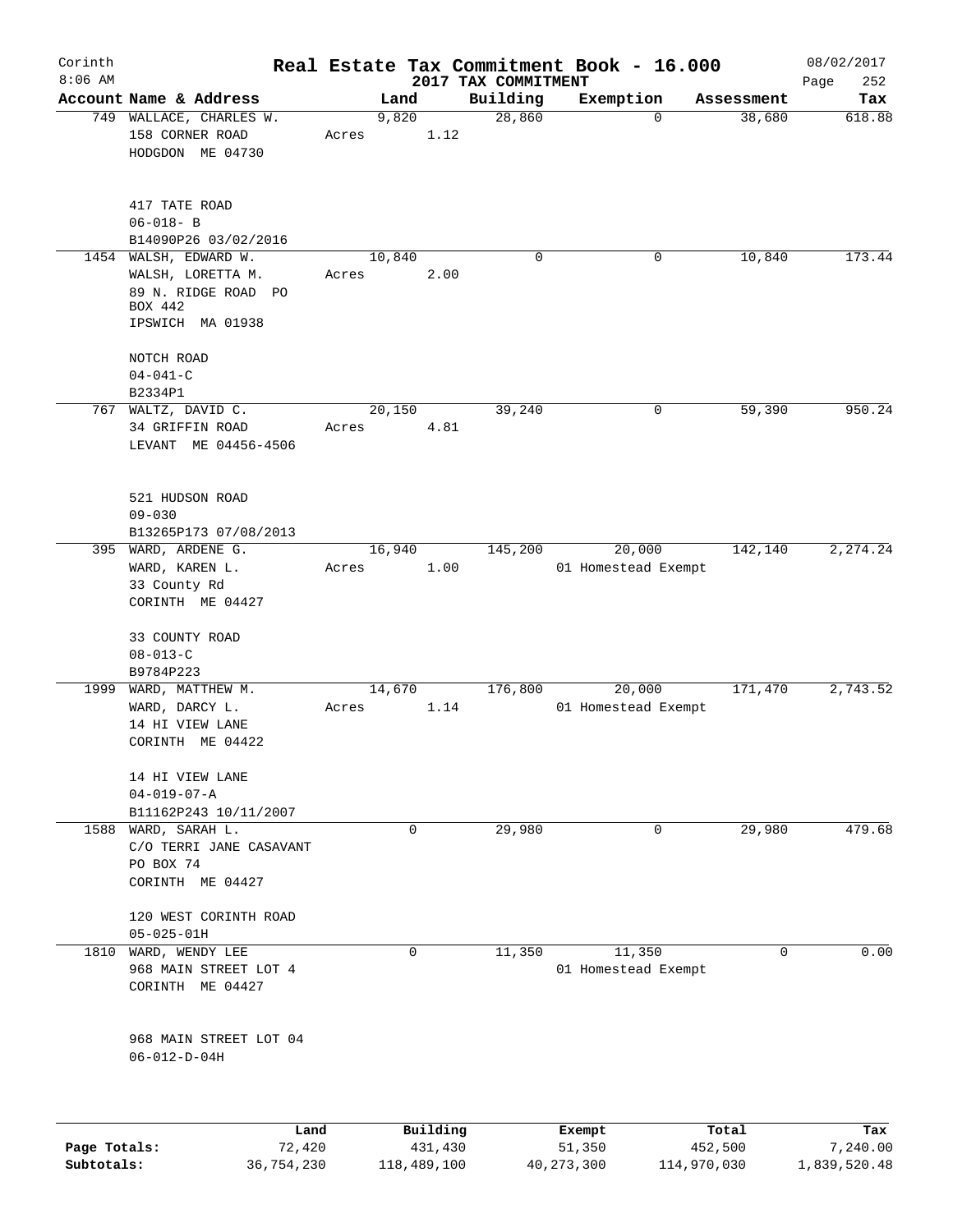| Corinth   |                                                                                                             |                 |          |                     | Real Estate Tax Commitment Book - 16.000    |                      | 08/02/2017  |
|-----------|-------------------------------------------------------------------------------------------------------------|-----------------|----------|---------------------|---------------------------------------------|----------------------|-------------|
| $8:06$ AM | Account Name & Address                                                                                      |                 |          | 2017 TAX COMMITMENT |                                             |                      | 253<br>Page |
|           |                                                                                                             | 31,020          | Land     | Building<br>70,390  | Exemption<br>20,000                         | Assessment<br>81,410 | Tax         |
|           | 1458 WASHBURN, MARK<br>WASHBURN, DURICE<br>94 CUSHMAN ROAD<br>CORINTH ME 04427<br>94 CUSHMAN ROAD           | Acres           | 56.00    |                     | 01 Homestead Exempt                         |                      | 1,302.56    |
|           | $03 - 015$<br>B4291P366                                                                                     |                 |          |                     |                                             |                      |             |
|           | 1459 WASKEWICZ, CATHERINE M.<br>WASKEWICZ, WAYNE (HEIRS Acres<br>OF)<br>3 DEER ISLE ROAD<br>BANGOR ME 04401 | 30,250          | 31.24    | 3,000               | 0                                           | 33,250               | 532.00      |
|           | 1017 MAIN STREET<br>$05 - 054$<br>B3639P87                                                                  |                 |          |                     |                                             |                      |             |
|           | 1627 WATERS, ROBERT F.<br>183 COVERED BRIDGE ROAD<br>CORINTH ME 04427                                       |                 | 0        | 24,260              | 20,000<br>01 Homestead Exempt               | 4,260                | 68.16       |
|           | 183 COVERED BRIDGE ROAD<br>$02 - 038 - 06H$                                                                 |                 |          |                     |                                             |                      |             |
|           | 600 WATSON, ARTHUR G<br>WATSON, PHYLLIS M<br>PO BOX 53<br>CORINTH ME 04427                                  | 16,940<br>Acres | 1.00     | 86,730              | 26,000<br>01 Homestead Exempt<br>22 Veteran | 77,670               | 1,242.72    |
|           | 8 HAYMAN DRIVE<br>$05 - 042 - 03$<br>B14090P212 03/02/2016                                                  |                 |          |                     |                                             |                      |             |
|           | 875 WEBB, TRACY A.<br>WEBB JR, JAMES A.<br>911 MAIN STREET<br>CORINTH ME 04427                              | 18,030<br>Acres | 34.00    | $\mathbf 0$         | 0                                           | 18,030               | 288.48      |
|           | MAIN STREET N/F OFF<br>$05 - 052 - F$                                                                       |                 |          |                     |                                             |                      |             |
|           | B10691P246 10/21/2006                                                                                       |                 |          |                     |                                             |                      |             |
|           | 1462 WEBBER ENERGY GASOLINE<br>700 MAIN STREET<br>PO BOX 929<br>BANGOR ME 04402-0929                        | 15,090<br>Acres | 0.46     | 121,220             | 0                                           | 136,310              | 2,180.96    |
|           | 332 MAIN STREET<br>$15 - 047$                                                                               |                 |          |                     |                                             |                      |             |
|           | 1347 WEEKS, CARLYLE R.<br>WREN, CYNTHIA R.<br>644 GRANT ROAD<br>CORINTH ME 04427                            | 15,050<br>Acres | 1.50     | 51,290              | 20,000<br>01 Homestead Exempt               | 46,340               | 741.44      |
|           | 644 GRANT ROAD<br>$02 - 047 - A$<br>B14062P164 01/20/2016                                                   |                 |          |                     |                                             |                      |             |
|           |                                                                                                             |                 |          |                     |                                             |                      |             |
|           | Land                                                                                                        |                 | Building |                     | Exempt                                      | Total                | Tax         |

**Page Totals:** 126,380 356,890 36,000 397,270 6,356.32 **Subtotals:** 36,880,610 118,845,990 40,359,300 115,367,300 1,845,876.80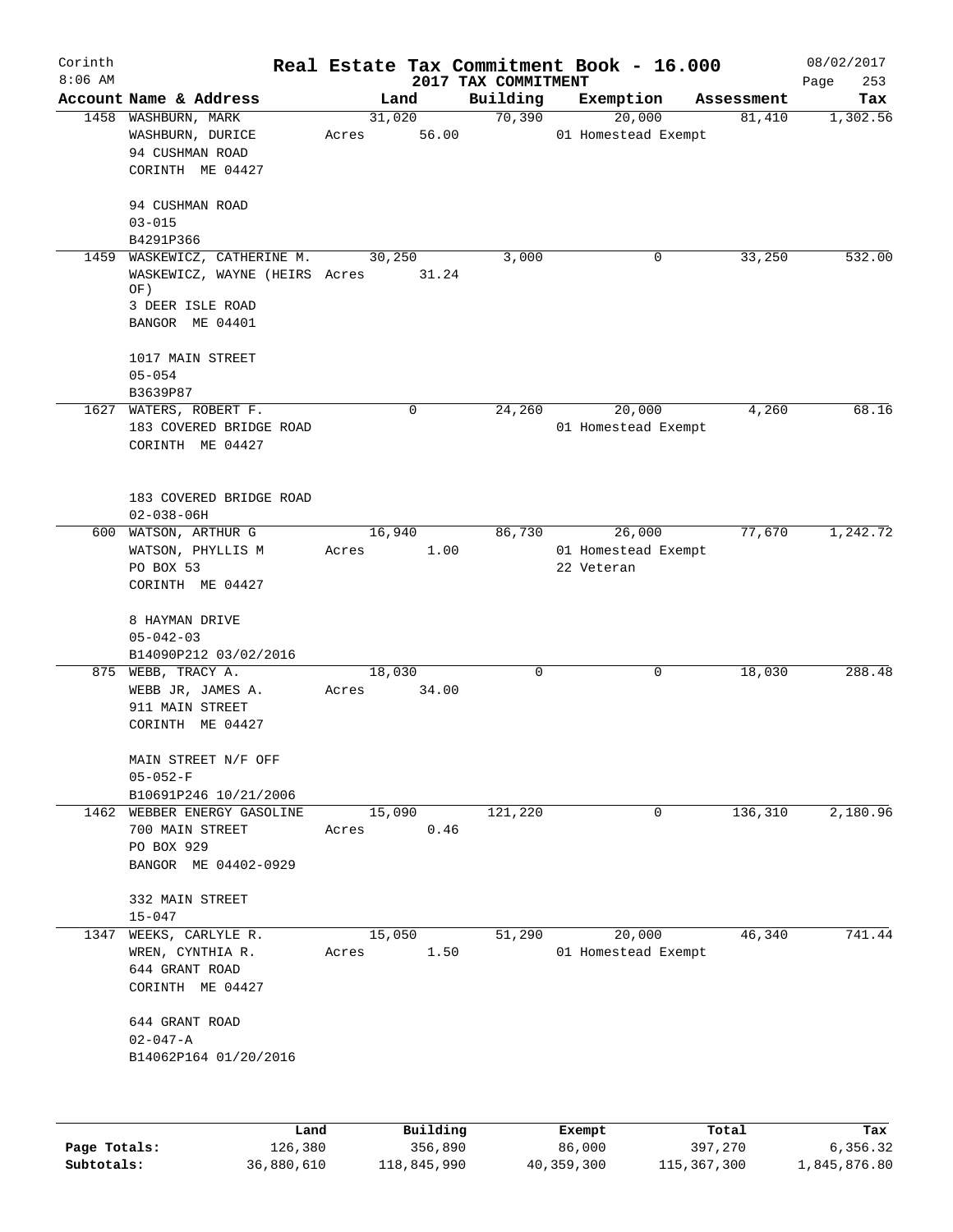|                                                               |                                                                                                                                                                                                                           |                               |                                                                            |                                                                                                                                                |                                                                              | 08/02/2017                                                                                                                                  |
|---------------------------------------------------------------|---------------------------------------------------------------------------------------------------------------------------------------------------------------------------------------------------------------------------|-------------------------------|----------------------------------------------------------------------------|------------------------------------------------------------------------------------------------------------------------------------------------|------------------------------------------------------------------------------|---------------------------------------------------------------------------------------------------------------------------------------------|
|                                                               |                                                                                                                                                                                                                           |                               |                                                                            |                                                                                                                                                |                                                                              | 254<br>Page                                                                                                                                 |
| 1465 WEISLEDER, DENIS K.<br>WEISLEDER, ANN I.                 | Acres                                                                                                                                                                                                                     |                               | 49,750                                                                     | $\mathbf 0$                                                                                                                                    |                                                                              | Tax<br>1,467.04                                                                                                                             |
| BANGOR ME 04401                                               |                                                                                                                                                                                                                           |                               |                                                                            |                                                                                                                                                |                                                                              |                                                                                                                                             |
| 185 NOTCH ROAD<br>$07 - 028 - A$                              |                                                                                                                                                                                                                           |                               |                                                                            |                                                                                                                                                |                                                                              |                                                                                                                                             |
|                                                               |                                                                                                                                                                                                                           |                               |                                                                            |                                                                                                                                                |                                                                              | 436.64                                                                                                                                      |
| 186 HORTON STREET<br>CITY ISLAND NY 10464                     | Acres                                                                                                                                                                                                                     |                               |                                                                            |                                                                                                                                                |                                                                              |                                                                                                                                             |
| MCCARD ROAD N/F OFF<br>$01 - 023 - F$                         |                                                                                                                                                                                                                           |                               |                                                                            |                                                                                                                                                |                                                                              |                                                                                                                                             |
| B10736P297 11/16/2006                                         |                                                                                                                                                                                                                           |                               |                                                                            |                                                                                                                                                |                                                                              |                                                                                                                                             |
| 186 HORTON STREET<br>CITY ISLAND NY 10464                     | Acres                                                                                                                                                                                                                     |                               |                                                                            |                                                                                                                                                |                                                                              | 192.00                                                                                                                                      |
| MCCARD ROAD<br>$01 - 023 - J$                                 |                                                                                                                                                                                                                           |                               |                                                                            |                                                                                                                                                |                                                                              |                                                                                                                                             |
| B8121P261                                                     |                                                                                                                                                                                                                           |                               |                                                                            |                                                                                                                                                |                                                                              |                                                                                                                                             |
| WEISS, STEVEN H.<br>186 HORTON STREET<br>CITY ISLAND NY 10464 | Acres                                                                                                                                                                                                                     |                               |                                                                            |                                                                                                                                                |                                                                              | 292.64                                                                                                                                      |
| MCCARD ROAD N/F OFF<br>$01 - 021 - A$                         |                                                                                                                                                                                                                           |                               |                                                                            |                                                                                                                                                |                                                                              |                                                                                                                                             |
|                                                               |                                                                                                                                                                                                                           |                               |                                                                            |                                                                                                                                                |                                                                              | 1,585.92                                                                                                                                    |
| 186 HORTON STREET<br>CITY ISLAND NY 10464                     | Acres                                                                                                                                                                                                                     |                               |                                                                            |                                                                                                                                                |                                                                              |                                                                                                                                             |
| 261 MCCARD ROAD<br>$01 - 021$                                 |                                                                                                                                                                                                                           |                               |                                                                            |                                                                                                                                                |                                                                              |                                                                                                                                             |
| 268 WEISS, ROBERTA L.                                         |                                                                                                                                                                                                                           |                               | 0                                                                          | 0                                                                                                                                              |                                                                              | 209.92                                                                                                                                      |
| 186 HORTON STREET<br>CITY ISLAND NY 10464                     | Acres                                                                                                                                                                                                                     |                               |                                                                            |                                                                                                                                                |                                                                              |                                                                                                                                             |
| MCCARD ROAD N/F OFF<br>$01 - 023 - H$                         |                                                                                                                                                                                                                           |                               |                                                                            |                                                                                                                                                |                                                                              |                                                                                                                                             |
| 1558                                                          |                                                                                                                                                                                                                           |                               | 0                                                                          | 0                                                                                                                                              |                                                                              | 162.08                                                                                                                                      |
| 22 MIDDLE ST #3<br>PO BOX 35<br>ORONO ME 04473                | Acres                                                                                                                                                                                                                     |                               |                                                                            |                                                                                                                                                |                                                                              |                                                                                                                                             |
| TATE ROAD<br>$06 - 002 - 01$<br>B12878P76 07/11/2012          |                                                                                                                                                                                                                           |                               |                                                                            |                                                                                                                                                |                                                                              |                                                                                                                                             |
|                                                               |                                                                                                                                                                                                                           |                               |                                                                            |                                                                                                                                                |                                                                              |                                                                                                                                             |
| Page Totals:<br>Subtotals:                                    |                                                                                                                                                                                                                           |                               |                                                                            | 0                                                                                                                                              | Total<br>271,640                                                             | Tax<br>4,346.24<br>1,850,223.04                                                                                                             |
|                                                               | Account Name & Address<br>93 MONTGOMERY STREET<br>B2290P289<br>273 WEISS, ROBERTA<br>1508 WEISS, ROBERTA L.<br>1544 WEISS, ROBERTA L.<br>B7102P305<br>1466 WEISS, ROBERTA L.<br>B4724P362<br>B8121P261<br>WELCH, KATHY A. | Land<br>154,840<br>37,035,450 | Land<br>41,940<br>27,290<br>12,000<br>18,290<br>32,070<br>13,120<br>10,130 | Building<br>86.00<br>0<br>34.81<br>$\mathbf 0$<br>3.00<br>0<br>18.00<br>67,050<br>28.00<br>10.22<br>1.39<br>Building<br>116,800<br>118,962,790 | 2017 TAX COMMITMENT<br>Exemption<br>0<br>0<br>0<br>0<br>Exempt<br>40,359,300 | Real Estate Tax Commitment Book - 16.000<br>Assessment<br>91,690<br>27,290<br>12,000<br>18,290<br>99,120<br>13,120<br>10,130<br>115,638,940 |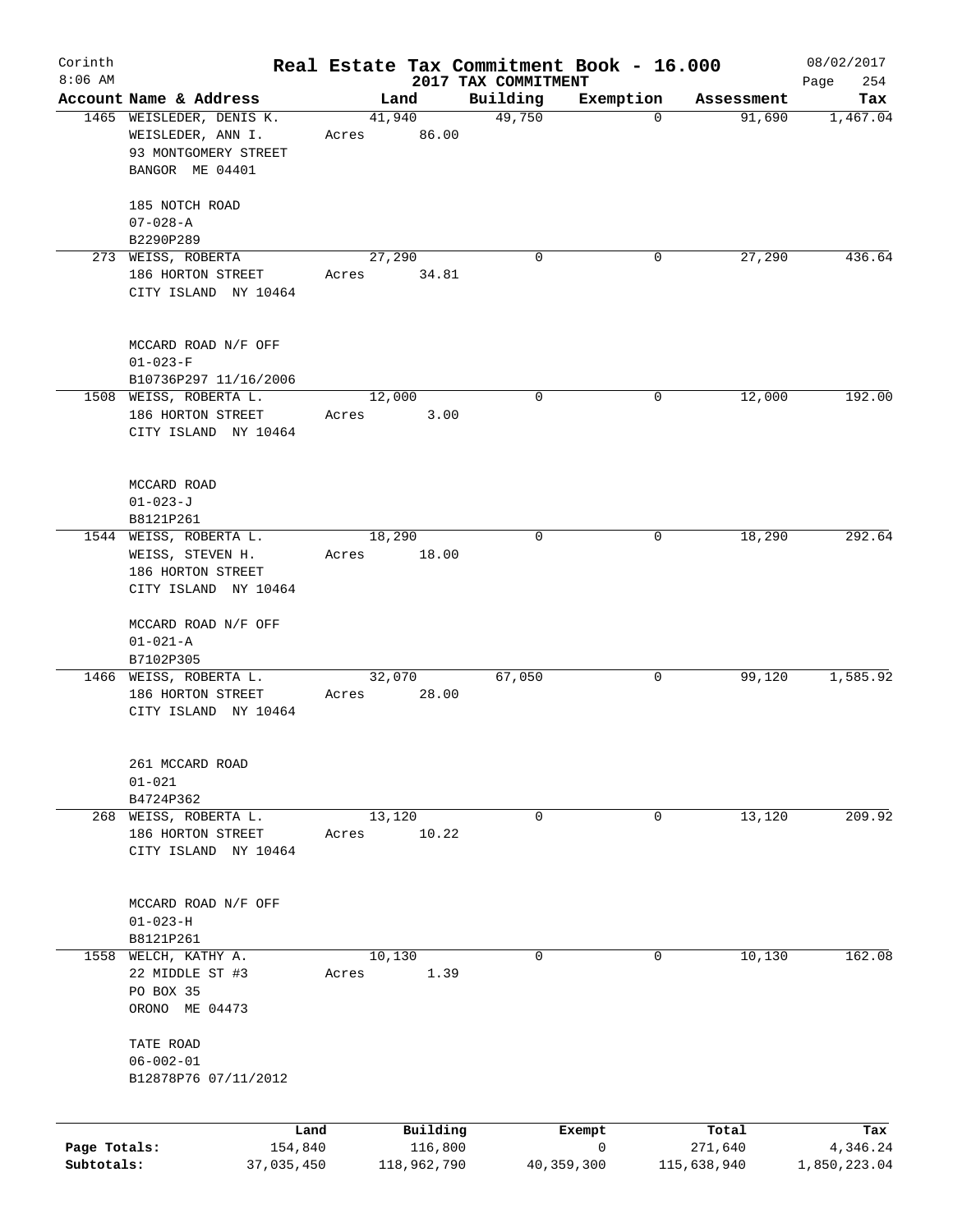| Corinth                    |                                                                                                             |       |                          |                                 | Real Estate Tax Commitment Book - 16.000 |                          | 08/02/2017               |
|----------------------------|-------------------------------------------------------------------------------------------------------------|-------|--------------------------|---------------------------------|------------------------------------------|--------------------------|--------------------------|
| $8:06$ AM                  | Account Name & Address                                                                                      |       | Land                     | 2017 TAX COMMITMENT<br>Building | Exemption                                | Assessment               | 255<br>Page<br>Tax       |
| 1468                       | WELCH, MERRITT E.<br>WELCH, RAMONA A.                                                                       | Acres | 15,960<br>1.20           | 32,680                          | 20,000<br>01 Homestead Exempt            | 28,640                   | 458.24                   |
|                            | 664 TATE ROAD<br>CORINTH ME 04427                                                                           |       |                          |                                 |                                          |                          |                          |
|                            | 664 TATE ROAD<br>$06 - 002 - B$                                                                             |       |                          |                                 |                                          |                          |                          |
| 1475                       | B12573P325 08/24/2011 B3190P326                                                                             |       |                          | 79,980                          | 0                                        | 95,710                   | 1,531.36                 |
|                            | WELLS FARGO BANK NA<br>3476 STATEVIEW BLVD<br>FORT MILL SC 29715                                            | Acres | 15,730<br>1.00           |                                 |                                          |                          |                          |
|                            | 236 BEANS MILL ROAD<br>$04 - 019 - 16$                                                                      |       |                          |                                 |                                          |                          |                          |
|                            | B14230P319 08/01/2016                                                                                       |       |                          |                                 |                                          |                          |                          |
|                            | 1474 WENTWORTH, GLORIA A.<br>WENTWORTH, HERBERT I.<br>(HEIRS OF)<br>364 BEANS MILL ROAD<br>CORINTH ME 04427 | Acres | 15,730<br>1.00           | 104,970                         | 20,000<br>01 Homestead Exempt            | 100,700                  | 1,611.20                 |
|                            | 364 BEANS MILL ROAD<br>$04 - 019 - 02$<br>B3773P11                                                          |       |                          |                                 |                                          |                          |                          |
|                            | 1115 WESTON, ANDREW T.<br>WESTON, KELLY L.<br>1160 HUDSON HILL ROAD<br>CORINTH ME 04427                     | Acres | 17,980<br>2.94           | 105,920                         | 20,000<br>01 Homestead Exempt            | 103,900                  | 1,662.40                 |
|                            | 1160 HUDSON HILL ROAD<br>$03 - 053$<br>B11102P235 08/24/2007                                                |       |                          |                                 |                                          |                          |                          |
|                            | 597 WHALEN, CHARLENE L.<br>1096 MAIN STREET<br>CORINTH ME 04427                                             | Acres | 15,560<br>0.97           | 70,040                          | 20,000<br>01 Homestead Exempt            | 65,600                   | 1,049.60                 |
|                            | 1096 MAIN STREET<br>$06 - 002 - C$<br>B3218P168                                                             |       |                          |                                 |                                          |                          |                          |
| 1477                       | WHEELER, MARVIN                                                                                             |       | 11,990                   | 55,880                          | 26,000                                   | 41,870                   | 669.92                   |
|                            | WHEELER, LEATHA<br>86 BEANS MILL ROAD<br>CORINTH ME 04427                                                   | Acres | 0.46                     |                                 | 01 Homestead Exempt<br>22 Veteran        |                          |                          |
|                            | 86 BEANS MILL ROAD<br>$07 - 021 - A$<br>B2230P726                                                           |       |                          |                                 |                                          |                          |                          |
|                            | 1478 WHEELER, SELDEN G.                                                                                     |       | 13,380                   | 62,470                          | 26,000                                   | 49,850                   | 797.60                   |
|                            | WHEELER, MARY LOU<br>P.O. BOX 35<br>CORINTH ME 04427                                                        | Acres | 0.51                     |                                 | 01 Homestead Exempt<br>22 Veteran        |                          |                          |
|                            | 9 MORISON AVENUE<br>$16 - 025$<br>B4472P299                                                                 |       |                          |                                 |                                          |                          |                          |
|                            | Land                                                                                                        |       | Building                 |                                 | Exempt                                   | Total                    | Tax                      |
| Page Totals:<br>Subtotals: | 106,330<br>37,141,780                                                                                       |       | 511,940<br>119, 474, 730 |                                 | 132,000<br>40, 491, 300                  | 486,270<br>116, 125, 210 | 7,780.32<br>1,858,003.36 |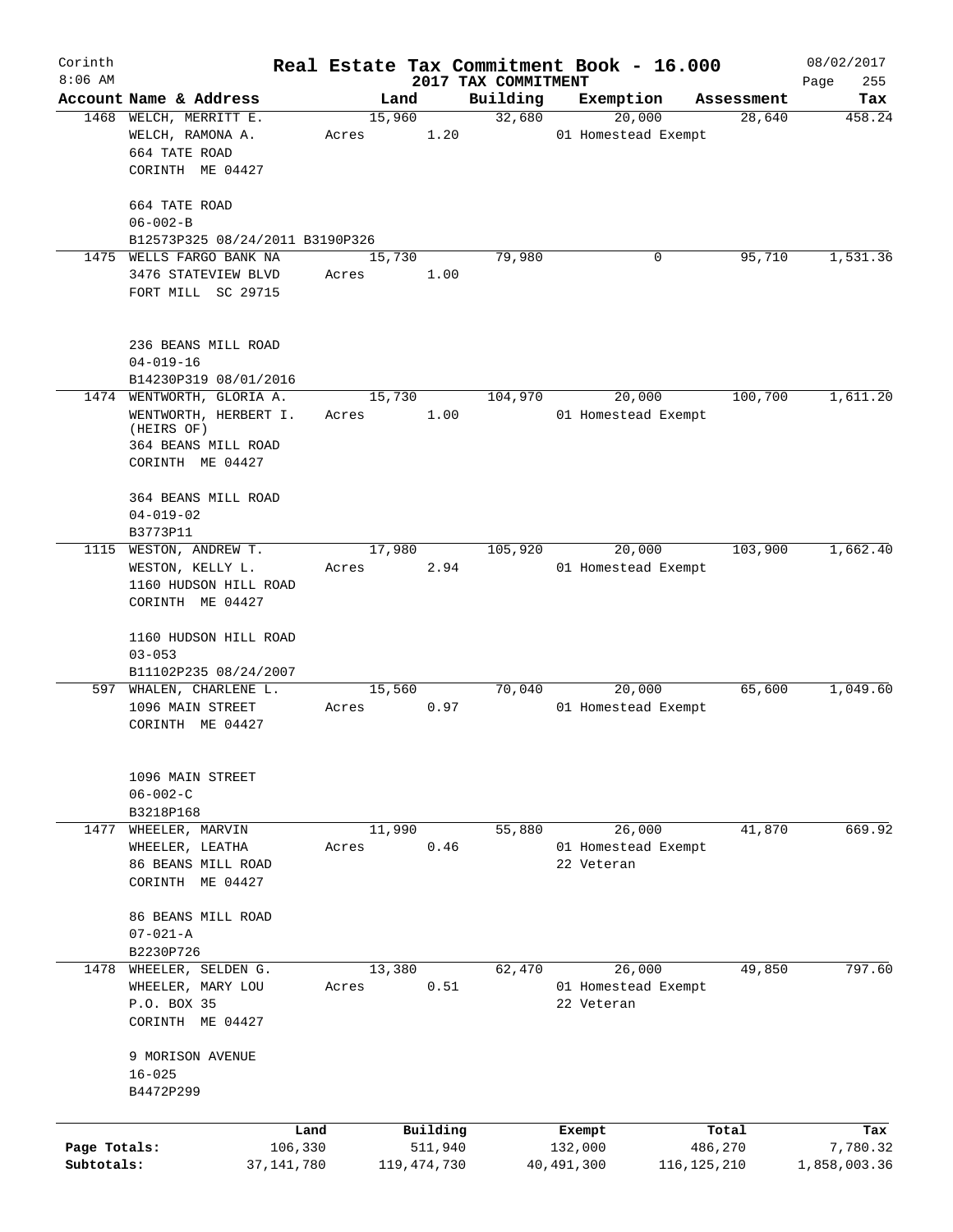| Corinth<br>$8:06$ AM |                         |       |          | Real Estate Tax Commitment Book - 16.000 |        |                     |            | 08/02/2017         |
|----------------------|-------------------------|-------|----------|------------------------------------------|--------|---------------------|------------|--------------------|
|                      | Account Name & Address  |       | Land     | 2017 TAX COMMITMENT<br>Building          |        | Exemption           | Assessment | 256<br>Page<br>Tax |
|                      | 1704 WHITE, DALE        |       | 0        | 19,960                                   |        | 19,960              | 0          | 0.00               |
|                      | 434 TATE ROAD LOT 27    |       |          |                                          |        | 01 Homestead Exempt |            |                    |
|                      | CORINTH ME 04427        |       |          |                                          |        |                     |            |                    |
|                      |                         |       |          |                                          |        |                     |            |                    |
|                      | 434 TATE ROAD LOT 27    |       |          |                                          |        |                     |            |                    |
|                      | $06 - 019 - 27H$        |       |          |                                          |        |                     |            |                    |
| 795                  | WHITE, DAVID L.         |       | 16,770   | 66,660                                   |        | 20,000              | 63,430     | 1,014.88           |
|                      | WHITE, MELISSA J.       | Acres | 1.90     |                                          |        | 01 Homestead Exempt |            |                    |
|                      | 49 BEECH GROVE RD       |       |          |                                          |        |                     |            |                    |
|                      | CORINTH ME 04427        |       |          |                                          |        |                     |            |                    |
|                      | 49 BEECH GROVE ROAD     |       |          |                                          |        |                     |            |                    |
|                      | $06 - 003 - 06$         |       |          |                                          |        |                     |            |                    |
|                      | B12742P233 02/22/2012   |       |          |                                          |        |                     |            |                    |
| 1963                 | WHITE, RANDEL MILES     |       | 8,600    | 22,420                                   |        | 20,000              | 11,020     | 176.32             |
|                      | WHITE, GINGER LEE       |       |          |                                          |        | 01 Homestead Exempt |            |                    |
|                      | 441 GRANT ROAD          |       |          |                                          |        |                     |            |                    |
|                      | CORINTH ME 04427        |       |          |                                          |        |                     |            |                    |
|                      | 441 GRANT ROAD          |       |          |                                          |        |                     |            |                    |
|                      | $02 - 053 - C - H$      |       |          |                                          |        |                     |            |                    |
|                      | B10596P131 08/02/2006   |       |          |                                          |        |                     |            |                    |
| 975                  | WHITELEY, GENEVA A.     |       | 16,750   | 105,590                                  |        | 0                   | 122,340    | 1,957.44           |
|                      | 259 ELM STREET          | Acres | 0.62     |                                          |        |                     |            |                    |
|                      | BANGOR ME 04401         |       |          |                                          |        |                     |            |                    |
|                      |                         |       |          |                                          |        |                     |            |                    |
|                      | 18 MORISON AVENUE       |       |          |                                          |        |                     |            |                    |
|                      | $16 - 016$              |       |          |                                          |        |                     |            |                    |
|                      | B13664P84 10/02/2014    |       |          |                                          |        |                     |            |                    |
|                      | 1145 WHITNEY, BLAINE T. |       | 61,310   | 192,670                                  |        | 20,000              | 233,980    | 3,743.68           |
|                      | WHITNEY, TAMARA         | Acres | 124.24   |                                          |        | 01 Homestead Exempt |            |                    |
|                      | 168 MCCARD ROAD         |       |          |                                          |        |                     |            |                    |
|                      | CORINTH ME 04427        |       |          |                                          |        |                     |            |                    |
|                      | 168 MCCARD ROAD         |       |          |                                          |        |                     |            |                    |
|                      | $01 - 025$              |       |          |                                          |        |                     |            |                    |
|                      | B10311P147 02/14/2006   |       |          |                                          |        |                     |            |                    |
| 1485                 | WIGGIN, (KANE), ROBERTA |       | 18,330   | 84,870                                   |        | 0                   | 103,200    | 1,651.20           |
|                      | 202 COUNTRYSIDE LANE    | Acres | 2.15     |                                          |        |                     |            |                    |
|                      | SIMPSONVILLE SC 29681   |       |          |                                          |        |                     |            |                    |
|                      |                         |       |          |                                          |        |                     |            |                    |
|                      | 257 MAIN STREET         |       |          |                                          |        |                     |            |                    |
|                      | $16 - 004$              |       |          |                                          |        |                     |            |                    |
|                      | B11522P308 06/25/2008   |       |          |                                          |        |                     |            |                    |
| 1504                 | WILCOX, RONALD J.       |       | 34,060   | 99,420                                   |        | 20,000              | 113,480    | 1,815.68           |
|                      | WILCOX, LORRAINE E.     | Acres | 45.70    |                                          |        | 01 Homestead Exempt |            |                    |
|                      | 1304 MAIN STREET        |       |          |                                          |        |                     |            |                    |
|                      | CORINTH ME 04427        |       |          |                                          |        |                     |            |                    |
|                      | 1304 MAIN STREET        |       |          |                                          |        |                     |            |                    |
|                      | $03 - 032 - A$          |       |          |                                          |        |                     |            |                    |
|                      | B2406P215               |       |          |                                          |        |                     |            |                    |
|                      |                         |       |          |                                          |        |                     |            |                    |
|                      | Land                    |       | Building |                                          | Exempt |                     | Total      | Tax                |
| Page Totals:         | 155,820                 |       | 591,590  |                                          | 99,960 |                     | 647,450    | 10,359.20          |

**Subtotals:** 37,297,600 120,066,320 40,591,260 116,772,660 1,868,362.56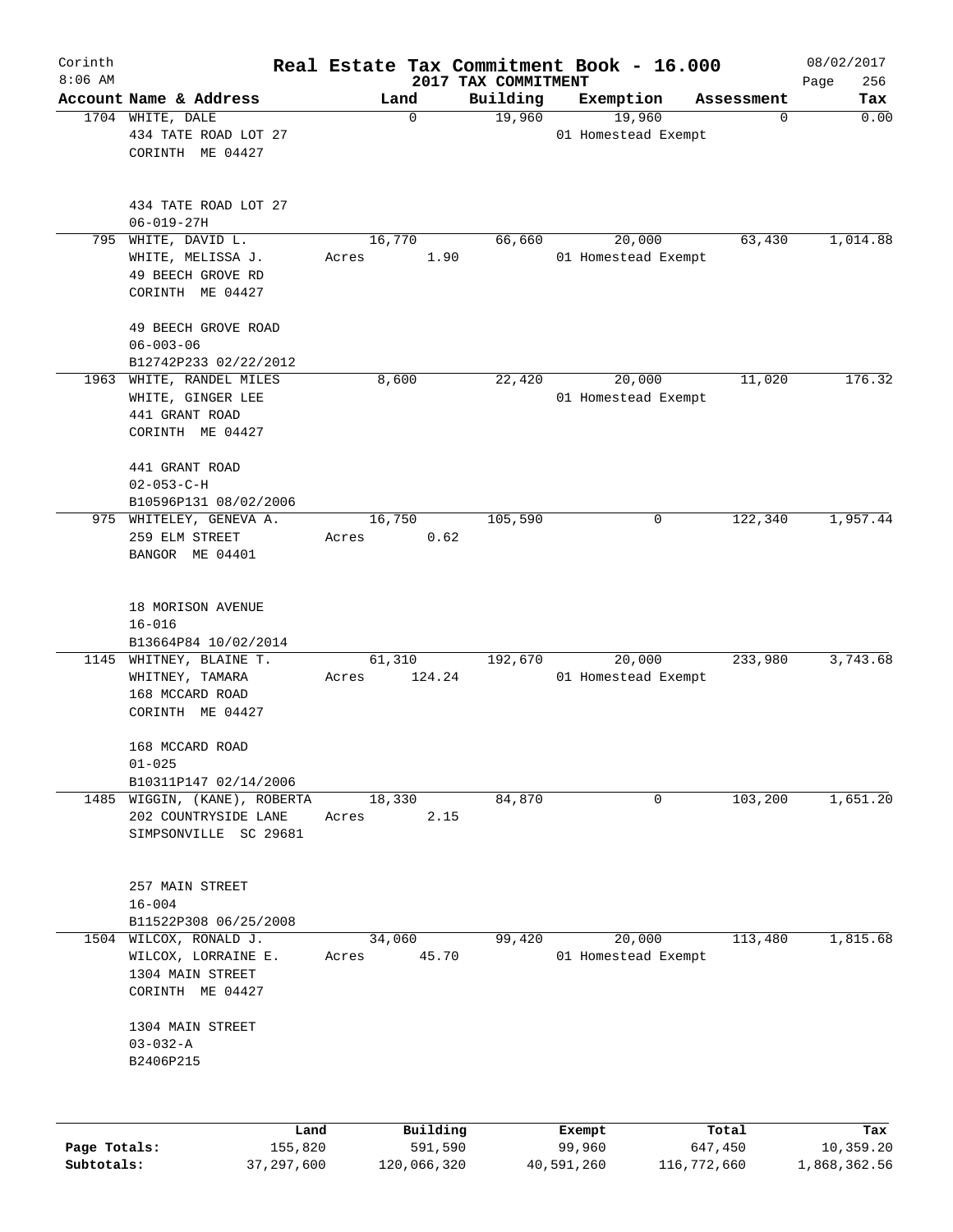| Corinth      |                                               |       |                         |                                 | Real Estate Tax Commitment Book - 16.000 |                      | 08/02/2017    |
|--------------|-----------------------------------------------|-------|-------------------------|---------------------------------|------------------------------------------|----------------------|---------------|
| $8:06$ AM    | Account Name & Address                        |       |                         | 2017 TAX COMMITMENT<br>Building |                                          |                      | 257<br>Page   |
|              | 1505 WILCOX, RONALD J.<br>WILCOX, LORRAINE E. | Acres | Land<br>19,180<br>14.19 | $\mathbf 0$                     | Exemption<br>$\mathbf 0$                 | Assessment<br>19,180 | Tax<br>306.88 |
|              | 1304 MAIN STREET<br>CORINTH ME 04427          |       |                         |                                 |                                          |                      |               |
|              |                                               |       |                         |                                 |                                          |                      |               |
|              | MAIN STREET<br>$03 - 020 - B$                 |       |                         |                                 |                                          |                      |               |
|              | B3750P143                                     |       |                         |                                 |                                          |                      |               |
|              | 1506 WILCOX, RONALD J.                        |       | 700                     | 0                               | 0                                        | 700                  | 11.20         |
|              | WILCOX, LORRAINE E.<br>1304 MAIN STREET       | Acres | 7.00                    |                                 |                                          |                      |               |
|              | CORINTH ME 04427                              |       |                         |                                 |                                          |                      |               |
|              | RABBIT PATH OFF<br>$06 - 033 - B$             |       |                         |                                 |                                          |                      |               |
|              | B3750P143                                     |       |                         |                                 |                                          |                      |               |
|              | 1415 WILKINS, GERALD L.                       |       | 16,540                  | 30,060                          | 20,000                                   | 26,600               | 425.60        |
|              | REIS, JENNIFER L.<br>633 HUDSON ROAD          | Acres | 1.70                    |                                 | 01 Homestead Exempt                      |                      |               |
|              | CORINTH ME 04427                              |       |                         |                                 |                                          |                      |               |
|              | 633 HUDSON ROAD                               |       |                         |                                 |                                          |                      |               |
|              | $12 - 034$                                    |       |                         |                                 |                                          |                      |               |
|              | B8419P205<br>390 WILKINS, ROLAND T. II        |       | 10,330                  | 0                               | 0                                        | 10,330               | 165.28        |
|              | WILKINS, KIMBERLY C.<br>637 KIRKLAND ROAD     | Acres | 0.86                    |                                 |                                          |                      |               |
|              | OLD TOWN ME 04468                             |       |                         |                                 |                                          |                      |               |
|              | MAIN STREET                                   |       |                         |                                 |                                          |                      |               |
|              | $05 - 024 - 01 - A$                           |       |                         |                                 |                                          |                      |               |
|              | B9095P316<br>389 WILKINS, ROLAND T. II        |       | 19,590                  | 135,550                         | 0                                        | 155,140              | 2,482.24      |
|              | WILKINS, KIMBERLY C.                          | Acres | 0.97                    |                                 |                                          |                      |               |
|              | 637 KIRKLAND ROAD                             |       |                         |                                 |                                          |                      |               |
|              | OLD TOWN ME 04468                             |       |                         |                                 |                                          |                      |               |
|              | 535 MAIN STREET<br>$05 - 024 - 01$            |       |                         |                                 |                                          |                      |               |
|              | B9095P316                                     |       |                         |                                 |                                          |                      |               |
| 1285         | WILKINSON, ANDREW                             |       | 6,410                   | 0                               | 0                                        | 6,410                | 102.56        |
|              | WILKINSON, BRENDA F<br>262 EXETER ROAD        | Acres | 0.70                    |                                 |                                          |                      |               |
|              | CORINTH ME 04427                              |       |                         |                                 |                                          |                      |               |
|              | EXETER ROAD                                   |       |                         |                                 |                                          |                      |               |
|              | $07 - 043 - 15$<br>B8892P58                   |       |                         |                                 |                                          |                      |               |
| 1286         | WILKINSON, ANDREW                             |       | 6,630                   | 0                               | 0                                        | 6,630                | 106.08        |
|              | WILKINSON, BRENDA F.                          | Acres | 0.77                    |                                 |                                          |                      |               |
|              | 262 EXETER ROAD                               |       |                         |                                 |                                          |                      |               |
|              | CORINTH ME 04427                              |       |                         |                                 |                                          |                      |               |
|              | EXETER ROAD                                   |       |                         |                                 |                                          |                      |               |
|              | $07 - 043 - 16$                               |       |                         |                                 |                                          |                      |               |
|              | B8892P58                                      |       |                         |                                 |                                          |                      |               |
|              | Land                                          |       | Building                |                                 | Exempt                                   | Total                | Tax           |
| Page Totals: | 79,380                                        |       | 165,610                 |                                 | 20,000                                   | 224,990              | 3,599.84      |
| Subtotals:   | 37, 376, 980                                  |       | 120, 231, 930           |                                 | 40,611,260                               | 116,997,650          | 1,871,962.40  |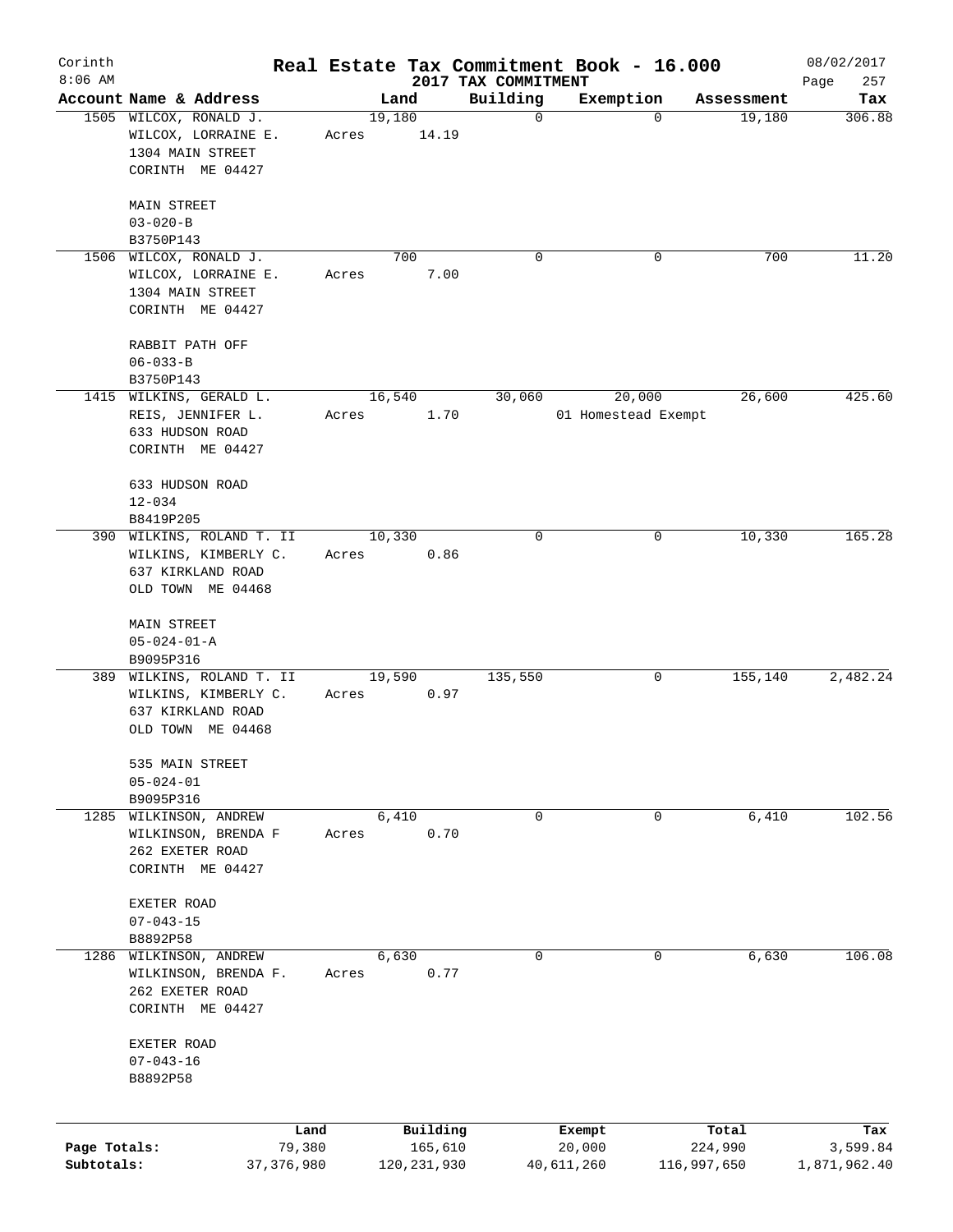| Corinth<br>$8:06$ AM       |                                                                                       |                      |       |        |                          | 2017 TAX COMMITMENT | Real Estate Tax Commitment Book - 16.000 |                        |            | 08/02/2017<br>258<br>Page |
|----------------------------|---------------------------------------------------------------------------------------|----------------------|-------|--------|--------------------------|---------------------|------------------------------------------|------------------------|------------|---------------------------|
|                            | Account Name & Address                                                                |                      |       | Land   |                          | Building            | Exemption                                |                        | Assessment | Tax                       |
|                            | 1287 WILKINSON, ANDREW<br>WILKINSON, BRENDA F.<br>262 EXETER ROAD<br>CORINTH ME 04427 |                      | Acres | 6,410  | 0.70                     | $\mathbf 0$         |                                          | 0                      | 6,410      | 102.56                    |
|                            | EXETER ROAD<br>$07 - 043 - 17$                                                        |                      |       |        |                          |                     |                                          |                        |            |                           |
|                            | B8892P58                                                                              |                      |       |        |                          |                     |                                          |                        |            |                           |
|                            | 1288 WILKINSON, ANDREW<br>WILKINSON, BRENDA F.<br>262 EXETER ROAD<br>CORINTH ME 04427 |                      | Acres | 6,690  | 0.79                     | 0                   |                                          | 0                      | 6,690      | 107.04                    |
|                            | EXETER ROAD<br>$07 - 043 - 18$                                                        |                      |       |        |                          |                     |                                          |                        |            |                           |
|                            | B8892P58<br>1289 WILKINSON, ANDREW                                                    |                      |       | 6,440  |                          | 0                   |                                          | 0                      | 6,440      | 103.04                    |
|                            | WILKINSON, BRENDA F.<br>262 EXETER ROAD<br>CORINTH ME 04427                           |                      | Acres |        | 0.71                     |                     |                                          |                        |            |                           |
|                            | EXETER ROAD<br>$07 - 043 - 19$<br>B8892P58                                            |                      |       |        |                          |                     |                                          |                        |            |                           |
|                            | 1290 WILKINSON, ANDREW                                                                |                      |       | 6,740  |                          | 0                   |                                          | 0                      | 6,740      | 107.84                    |
|                            | WILKINSON, BRENDA F.<br>262 EXETER ROAD                                               |                      | Acres |        | 0.81                     |                     |                                          |                        |            |                           |
|                            | CORINTH ME 04427<br>EXETER ROAD                                                       |                      |       |        |                          |                     |                                          |                        |            |                           |
|                            | $07 - 043 - 20$<br>B8892P58                                                           |                      |       |        |                          |                     |                                          |                        |            |                           |
|                            | 1291 WILKINSON, ANDREW                                                                |                      |       | 6,380  |                          | 0                   |                                          | 0                      | 6,380      | 102.08                    |
|                            | WILKINSON, BRENDA F.<br>262 EXETER ROAD<br>CORINTH ME 04427                           |                      | Acres |        | 0.69                     |                     |                                          |                        |            |                           |
|                            | EXETER ROAD<br>$07 - 043 - 21$                                                        |                      |       |        |                          |                     |                                          |                        |            |                           |
|                            | B8892P58                                                                              |                      |       |        |                          |                     |                                          |                        |            |                           |
| 1292                       | WILKINSON, ANDREW<br>WILKINSON, BRENDA F.<br>262 EXETER ROAD<br>CORINTH ME 04427      |                      | Acres | 16,130 | 0.87                     | 151,880             | 20,000<br>01 Homestead Exempt            |                        | 148,010    | 2,368.16                  |
|                            | 262 EXETER ROAD<br>$07 - 043 - 22$                                                    |                      |       |        |                          |                     |                                          |                        |            |                           |
|                            | B8892P58                                                                              |                      |       |        |                          |                     |                                          |                        |            |                           |
| 1284                       | WILKINSON, ANDREW<br>WILKINSON, BRENDA F.<br>262 EXETER ROAD<br>CORINTH ME 04427      |                      | Acres | 9,750  | 0.73                     | 0                   |                                          | 0                      | 9,750      | 156.00                    |
|                            | EXETER ROAD<br>$07 - 043 - 14$<br>B8892P58                                            |                      |       |        |                          |                     |                                          |                        |            |                           |
|                            |                                                                                       | Land                 |       |        | Building                 |                     | Exempt                                   |                        | Total      | Tax                       |
| Page Totals:<br>Subtotals: |                                                                                       | 58,540<br>37,435,520 |       |        | 151,880<br>120, 383, 810 |                     | 20,000<br>40,631,260                     | 190,420<br>117,188,070 |            | 3,046.72<br>1,875,009.12  |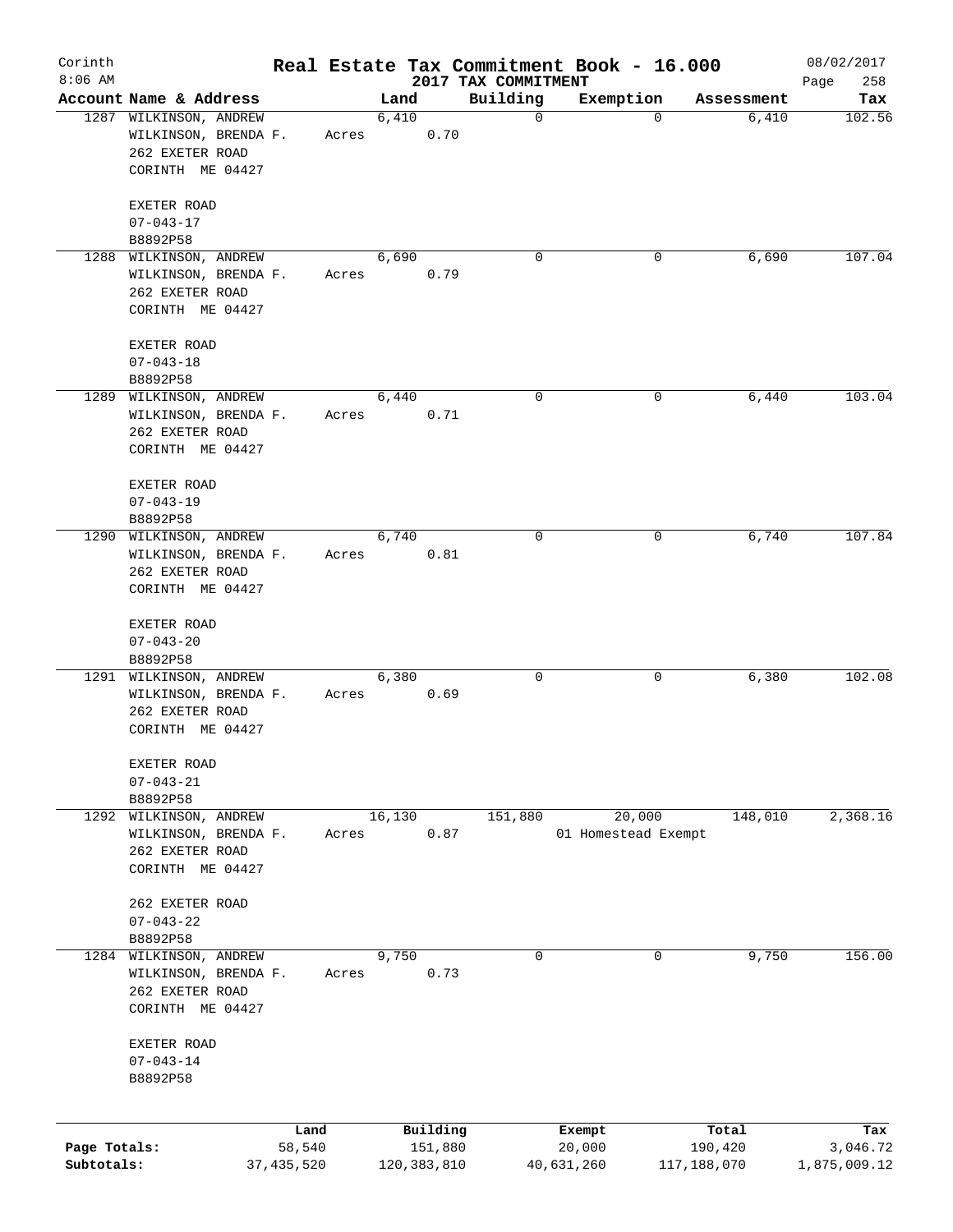| Corinth      |                                             |         |       |             |          | Real Estate Tax Commitment Book - 16.000 |                     |                     |             | 08/02/2017         |
|--------------|---------------------------------------------|---------|-------|-------------|----------|------------------------------------------|---------------------|---------------------|-------------|--------------------|
| $8:06$ AM    | Account Name & Address                      |         |       | Land        |          | 2017 TAX COMMITMENT<br>Building          | Exemption           |                     | Assessment  | 259<br>Page<br>Tax |
|              | 1113 WILLARD, KAREN H.                      |         |       | 24,320      |          | 102,430                                  |                     | 20,000              | 106,750     | 1,708.00           |
|              | WILLARD, BENJAMIN F.<br>JR.                 |         | Acres |             | 4.90     |                                          | 01 Homestead Exempt |                     |             |                    |
|              | 1486 MAIN STREET                            |         |       |             |          |                                          |                     |                     |             |                    |
|              | CORINTH ME 04427                            |         |       |             |          |                                          |                     |                     |             |                    |
|              | 1486 MAIN STREET                            |         |       |             |          |                                          |                     |                     |             |                    |
|              | $03 - 047$                                  |         |       |             |          |                                          |                     |                     |             |                    |
|              | B8987P56<br>1510 WILLETT, DIANE L.          |         |       | 34,190      |          | 274,610                                  |                     | 20,000              | 288,800     | 4,620.80           |
|              | P.O. BOX 159                                |         | Acres |             | 5.90     |                                          | 01 Homestead Exempt |                     |             |                    |
|              | CORINTH ME 04427                            |         |       |             |          |                                          |                     |                     |             |                    |
|              | 42 HI VIEW LANE                             |         |       |             |          |                                          |                     |                     |             |                    |
|              | $04 - 019 - 05$                             |         |       |             |          |                                          |                     |                     |             |                    |
|              | B5391P108                                   |         |       |             |          |                                          |                     |                     |             |                    |
|              | 1511 WILLETT, DIANE L.<br>P.O. BOX 159      |         | Acres | 16,990      | 7.30     | 300                                      |                     | 0                   | 17,290      | 276.64             |
|              | CORINTH ME 04427                            |         |       |             |          |                                          |                     |                     |             |                    |
|              |                                             |         |       |             |          |                                          |                     |                     |             |                    |
|              | HI VIEW LANE                                |         |       |             |          |                                          |                     |                     |             |                    |
|              | $04 - 019 - 06$                             |         |       |             |          |                                          |                     |                     |             |                    |
|              | B5391P108<br>1190 WILLEY, MATTHEW R.        |         |       | 16,940      |          | 76,780                                   |                     | 20,000              | 73,720      | 1,179.52           |
|              | 5 HAYMAN DRIVE                              |         | Acres |             | 1.00     |                                          | 01 Homestead Exempt |                     |             |                    |
|              | CORINTH ME 04427                            |         |       |             |          |                                          |                     |                     |             |                    |
|              | 5 HAYMAN DRIVE                              |         |       |             |          |                                          |                     |                     |             |                    |
|              | $05 - 042 - 02$                             |         |       |             |          |                                          |                     |                     |             |                    |
|              | B13491P154 03/24/2014                       |         |       |             |          |                                          |                     |                     |             |                    |
|              | 1945 WILLIAMS, DIANE                        |         |       | 0           |          | 16,310                                   |                     | 16,310              | $\mathbf 0$ | 0.00               |
|              | 344 MAIN ST LOT # 40<br>CORINTH ME 04427    |         |       |             |          |                                          | 01 Homestead Exempt |                     |             |                    |
|              |                                             |         |       |             |          |                                          |                     |                     |             |                    |
|              | 344 MAIN STREET LOT 40<br>$08 - 003 - 40H$  |         |       |             |          |                                          |                     |                     |             |                    |
|              | 412 WILLIAMS, TODD A.                       |         |       | 16,390      |          | 90,050                                   |                     | 20,000              | 86,440      | 1,383.04           |
|              | 310 MAIN ST                                 |         | Acres |             | 0.91     |                                          |                     | 01 Homestead Exempt |             |                    |
|              | CORINTH ME 04427                            |         |       |             |          |                                          |                     |                     |             |                    |
|              | 310 MAIN STREET                             |         |       |             |          |                                          |                     |                     |             |                    |
|              | $15 - 042$                                  |         |       |             |          |                                          |                     |                     |             |                    |
|              | B13615P88 08/13/2014                        |         |       |             |          |                                          |                     |                     |             |                    |
|              | 1819 WILLIAMS, TRACY<br>30 EXETER RD LOT 25 |         |       | $\mathbf 0$ |          | 15,400                                   | 01 Homestead Exempt | 15,400              | $\Omega$    | 0.00               |
|              | CORINTH ME 04427                            |         |       |             |          |                                          |                     |                     |             |                    |
|              | 30 EXETER ROAD LOT 25                       |         |       |             |          |                                          |                     |                     |             |                    |
|              | $15 - 012 - 25H$                            |         |       |             |          |                                          |                     |                     |             |                    |
|              |                                             |         |       |             |          |                                          |                     |                     |             |                    |
|              |                                             | Land    |       |             | Building |                                          | Exempt              |                     | Total       | Tax                |
| Page Totals: |                                             | 108,830 |       |             | 575,880  |                                          | 111,710             |                     | 573,000     | 9,168.00           |

**Subtotals:** 37,544,350 120,959,690 40,742,970 117,761,070 1,884,177.12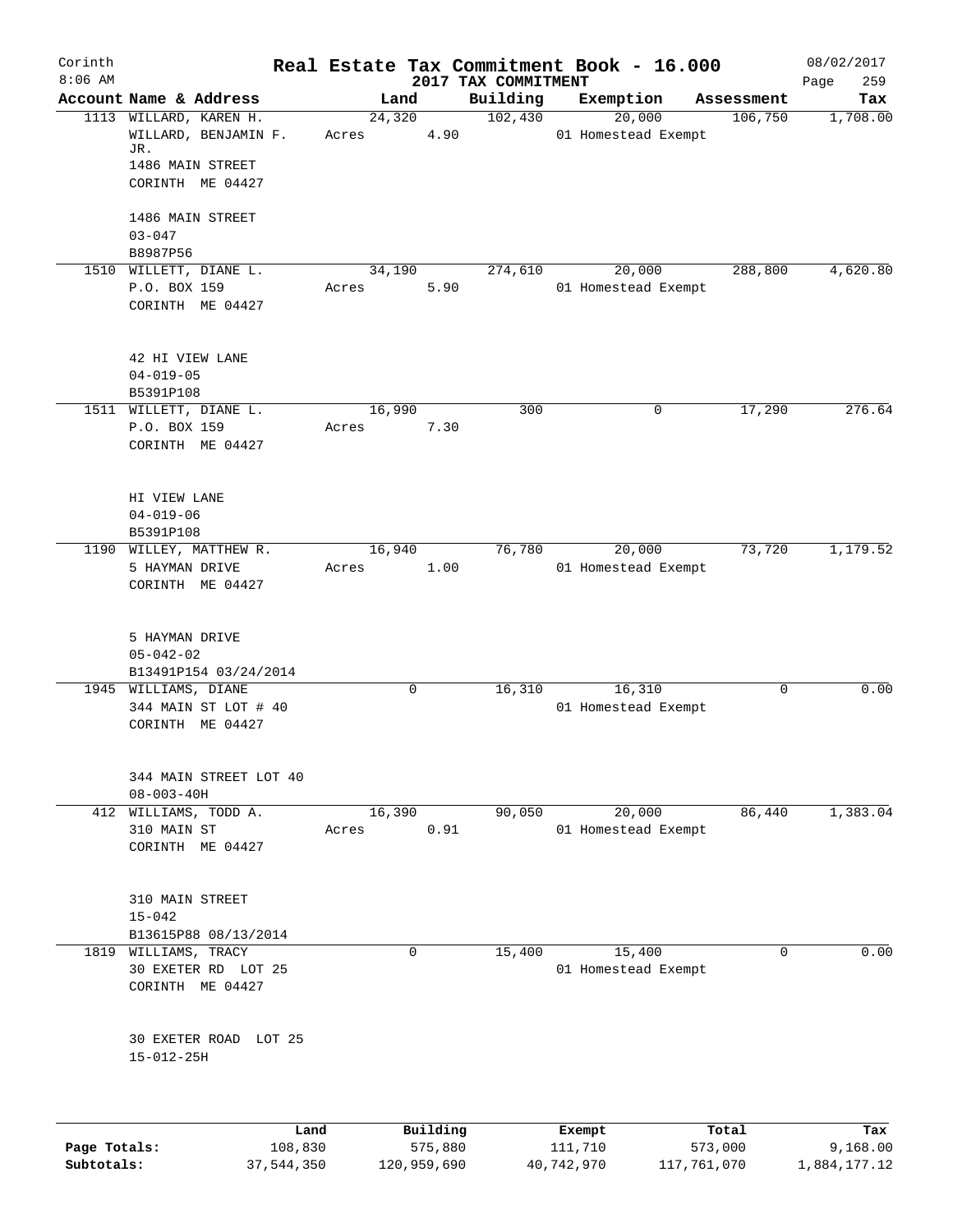| Corinth<br>$8:06$ AM |                                                           | Real Estate Tax Commitment Book - 16.000 |                                 |                     |               | 08/02/2017         |
|----------------------|-----------------------------------------------------------|------------------------------------------|---------------------------------|---------------------|---------------|--------------------|
|                      | Account Name & Address                                    | Land                                     | 2017 TAX COMMITMENT<br>Building | Exemption           | Assessment    | 260<br>Page<br>Tax |
|                      | 1937 WILSON, BILL                                         | $\mathbf 0$                              | 16,510                          | 16,510              | 0             | 0.00               |
|                      | 344 MAIN ST LOT 34                                        |                                          |                                 | 01 Homestead Exempt |               |                    |
|                      | CORINTH ME 04427                                          |                                          |                                 | 22 Veteran          |               |                    |
|                      | 344 MAIN STREET LOT 34                                    |                                          |                                 |                     |               |                    |
|                      | $08 - 003 - 34H$                                          |                                          |                                 |                     |               |                    |
| 1097                 | WILSON, BRENDEN M.                                        | 14,780                                   | 136,360                         | 20,000              | 131,140       | 2,098.24           |
|                      | PO BOX 455<br>CORINTH ME 04427                            | Acres<br>1.25                            |                                 | 01 Homestead Exempt |               |                    |
|                      | 8 HI VIEW LANE                                            |                                          |                                 |                     |               |                    |
|                      | $04 - 019 - 04$                                           |                                          |                                 |                     |               |                    |
|                      | B12761P256 03/15/2012<br>734 WILSON, ERICA                | 13,230                                   | $\mathbf 0$                     | 0                   | 13,230        | 211.68             |
|                      | 48 SHS                                                    | 4.06<br>Acres                            |                                 |                     |               |                    |
|                      | AUGUSTA ME 04433                                          |                                          |                                 |                     |               |                    |
|                      | HUDSON ROAD                                               |                                          |                                 |                     |               |                    |
|                      | $12 - 033$                                                |                                          |                                 |                     |               |                    |
|                      | B14241P24 08/10/2016                                      |                                          |                                 |                     |               |                    |
|                      | 736 WILSON, ERICA<br>48 SHS                               | 15,730<br>1.00<br>Acres                  | 102,820                         | 0                   | 118,550       | 1,896.80           |
|                      | AUGUSTA ME 04433                                          |                                          |                                 |                     |               |                    |
|                      | 677 HUDSON ROAD                                           |                                          |                                 |                     |               |                    |
|                      | $12 - 033 - A$                                            |                                          |                                 |                     |               |                    |
|                      | B14241P7 08/10/2016                                       |                                          |                                 |                     |               |                    |
|                      | 1523 WILSON, GAIL F.<br>WILSON, STERLING E.<br>(Heirs of) | 45,600<br>73.39<br>Acres                 | 35,730                          | 0                   | 81,330        | 1,301.28           |
|                      | P.O. BOX 143                                              |                                          |                                 |                     |               |                    |
|                      | CORINTH ME 04427                                          |                                          |                                 |                     |               |                    |
|                      | 160 MAIN STREET<br>$11 - 019$                             |                                          |                                 |                     |               |                    |
|                      | B3194P144                                                 |                                          |                                 |                     |               |                    |
|                      | 1515 WILSON, JOAN M.                                      | 41,840                                   | 89,630                          | 20,000              | 111,470       | 1,783.52           |
|                      | 120 RIDGE ROAD<br>CORINTH ME 04427                        | 89.34<br>Acres                           |                                 | 01 Homestead Exempt |               |                    |
|                      | 120 RIDGE ROAD                                            |                                          |                                 |                     |               |                    |
|                      | $11 - 034$<br>B8107P139                                   |                                          |                                 |                     |               |                    |
|                      | 1870 WILSON, MICHAEL J.                                   | 10,850                                   | 0                               | 0                   | 10,850        | 173.60             |
|                      | 2160 93RD WAY UNIT<br>1001                                | 2.01<br>Acres                            |                                 |                     |               |                    |
|                      | FORT LAUDERDALE FL<br>33324                               |                                          |                                 |                     |               |                    |
|                      | LEDGE HILL ROAD                                           |                                          |                                 |                     |               |                    |
|                      | $04 - 017 - C$<br>B9356P232 05/27/2004                    |                                          |                                 |                     |               |                    |
|                      |                                                           |                                          |                                 |                     |               |                    |
|                      |                                                           | Building<br>Land                         |                                 | Exempt              | Total         | Tax                |
| Page Totals:         | 142,030                                                   | 381,050                                  |                                 | 56,510              | 466,570       | 7,465.12           |
| Subtotals:           | 37,686,380                                                | 121,340,740                              |                                 | 40,799,480          | 118, 227, 640 | 1,891,642.24       |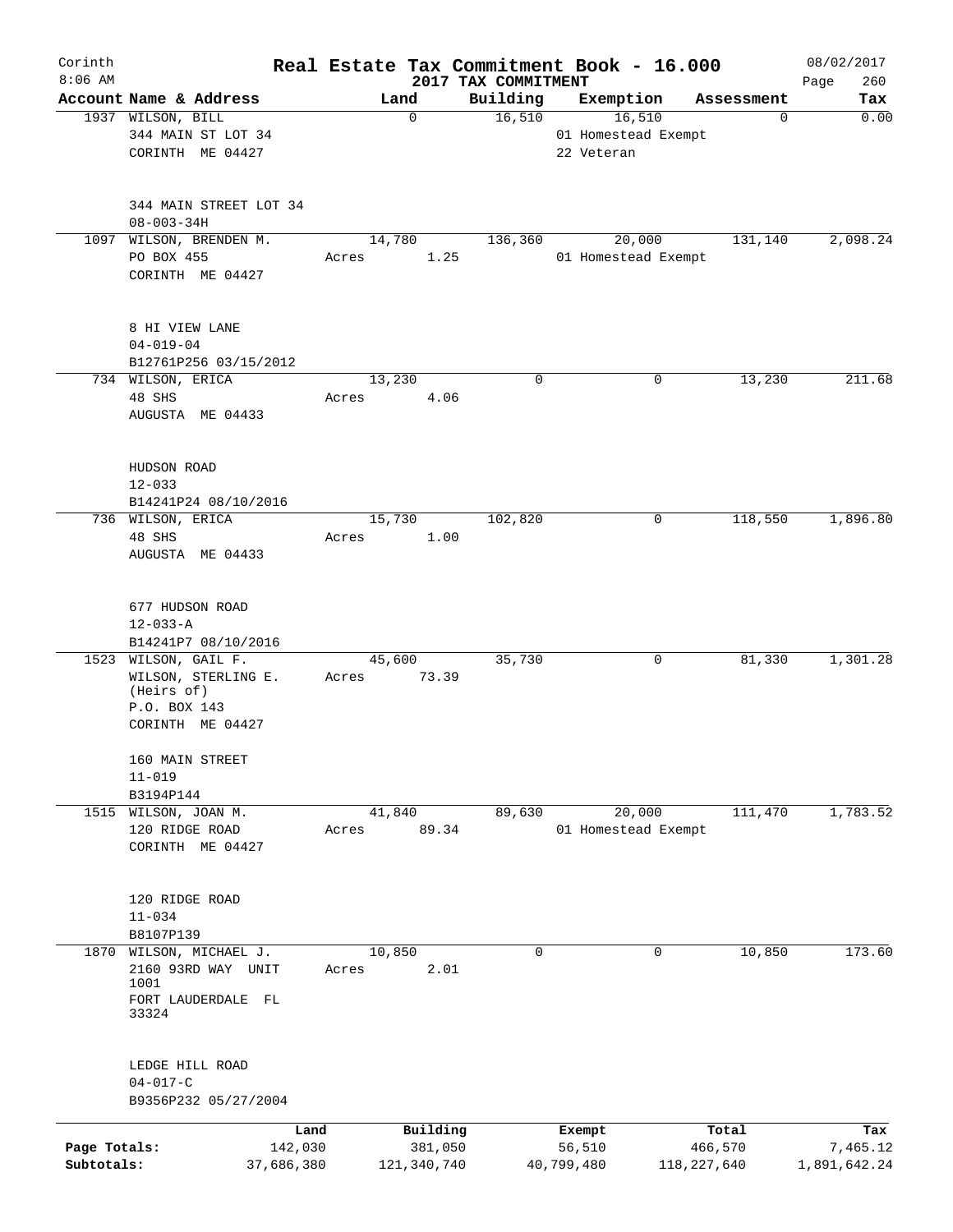| Corinth   |                                                                      |                 |                     | Real Estate Tax Commitment Book - 16.000 |            | 08/02/2017  |
|-----------|----------------------------------------------------------------------|-----------------|---------------------|------------------------------------------|------------|-------------|
| $8:06$ AM |                                                                      |                 | 2017 TAX COMMITMENT |                                          |            | Page<br>261 |
|           | Account Name & Address                                               | Land            | Building            | Exemption                                | Assessment | Tax         |
|           | 1518 WILSON, NORMA                                                   | $\mathbf 0$     | 7,000               | 7,000                                    | 0          | 0.00        |
|           | 697 TATE ROAD<br>CORINTH ME 04427                                    |                 |                     | 01 Homestead Exempt                      |            |             |
|           |                                                                      |                 |                     |                                          |            |             |
|           | 697 TATE ROAD                                                        |                 |                     |                                          |            |             |
|           | $06 - 012 - 01H$                                                     |                 |                     |                                          |            |             |
| 1519      | WILSON, ROBERT R.<br>LIVING TRUST                                    | 48,510          | 123,770             | 20,000                                   | 152,280    | 2,436.48    |
|           | WILSON, DIANNE S. LIFE<br><b>ESTATE</b>                              | 23.00<br>Acres  |                     | 01 Homestead Exempt                      |            |             |
|           | 327 HUDSON ROAD                                                      |                 |                     |                                          |            |             |
|           | CORINTH ME 04427                                                     |                 |                     |                                          |            |             |
|           | 327 HUDSON ROAD                                                      |                 |                     |                                          |            |             |
|           | $09 - 002 - A$                                                       |                 |                     |                                          |            |             |
|           | B12953P64 09/21/2012 B12757P259 03/14/2012<br>1521 WILSON, RUSSEL A. | 25,310          | 78,270              | 20,000                                   | 83,580     | 1,337.28    |
|           | 231 WEST CORINTH ROAD                                                | 12.00<br>Acres  |                     | 01 Homestead Exempt                      |            |             |
|           | CORINTH ME 04427                                                     |                 |                     |                                          |            |             |
|           | 231 WEST CORINTH ROAD                                                |                 |                     |                                          |            |             |
|           | $04 - 038$                                                           |                 |                     |                                          |            |             |
|           | B14098P219 03/14/2016                                                |                 |                     |                                          |            |             |
|           | 1522 WILSON, SCOTT A.                                                | 18,050          | 155,870             | 20,000                                   | 153,920    | 2,462.72    |
|           | WILSON, BONNIE S.                                                    | 3.00<br>Acres   |                     | 01 Homestead Exempt                      |            |             |
|           | P.O. BOX 455                                                         |                 |                     |                                          |            |             |
|           | CORINTH ME 04427                                                     |                 |                     |                                          |            |             |
|           | 261 BEANS MILL ROAD                                                  |                 |                     |                                          |            |             |
|           | $04 - 017 - B$                                                       |                 |                     |                                          |            |             |
|           | B4596P202                                                            |                 |                     |                                          |            |             |
|           | 1022 WILSON, SCOTT D.                                                | 11,120          | 49,220              | 20,000                                   | 40,340     | 645.44      |
|           | WILSON, VICKI J.                                                     | 0.30<br>Acres   |                     | 01 Homestead Exempt                      |            |             |
|           | 519 MAIN STREET                                                      |                 |                     |                                          |            |             |
|           | CORINTH ME 04427                                                     |                 |                     |                                          |            |             |
|           | 519 MAIN STREET                                                      |                 |                     |                                          |            |             |
|           | $08 - 017$                                                           |                 |                     |                                          |            |             |
|           | B9525P257                                                            |                 |                     |                                          |            |             |
| 1526      | WILSON, STERLING<br>E. (Heirs of)                                    | 64,920          | $\Omega$            | 0                                        | 64,920     | 1,038.72    |
|           | WILSON, GAIL F.                                                      | 279.68<br>Acres |                     |                                          |            |             |
|           | P.O. BOX 143                                                         |                 |                     |                                          |            |             |
|           | CORINTH ME 04427                                                     |                 |                     |                                          |            |             |
|           | BEANS MILL ROAD                                                      |                 |                     |                                          |            |             |
|           | $04 - 017$                                                           |                 |                     |                                          |            |             |
|           | B1780P256                                                            |                 |                     |                                          |            |             |

|              | Land       | Building    | Exempt     | Total       | Tax          |
|--------------|------------|-------------|------------|-------------|--------------|
| Page Totals: | 167,910    | 414,130     | 87,000     | 495,040     | 7,920.64     |
| Subtotals:   | 37,854,290 | 121,754,870 | 40,886,480 | 118,722,680 | 1,899,562.88 |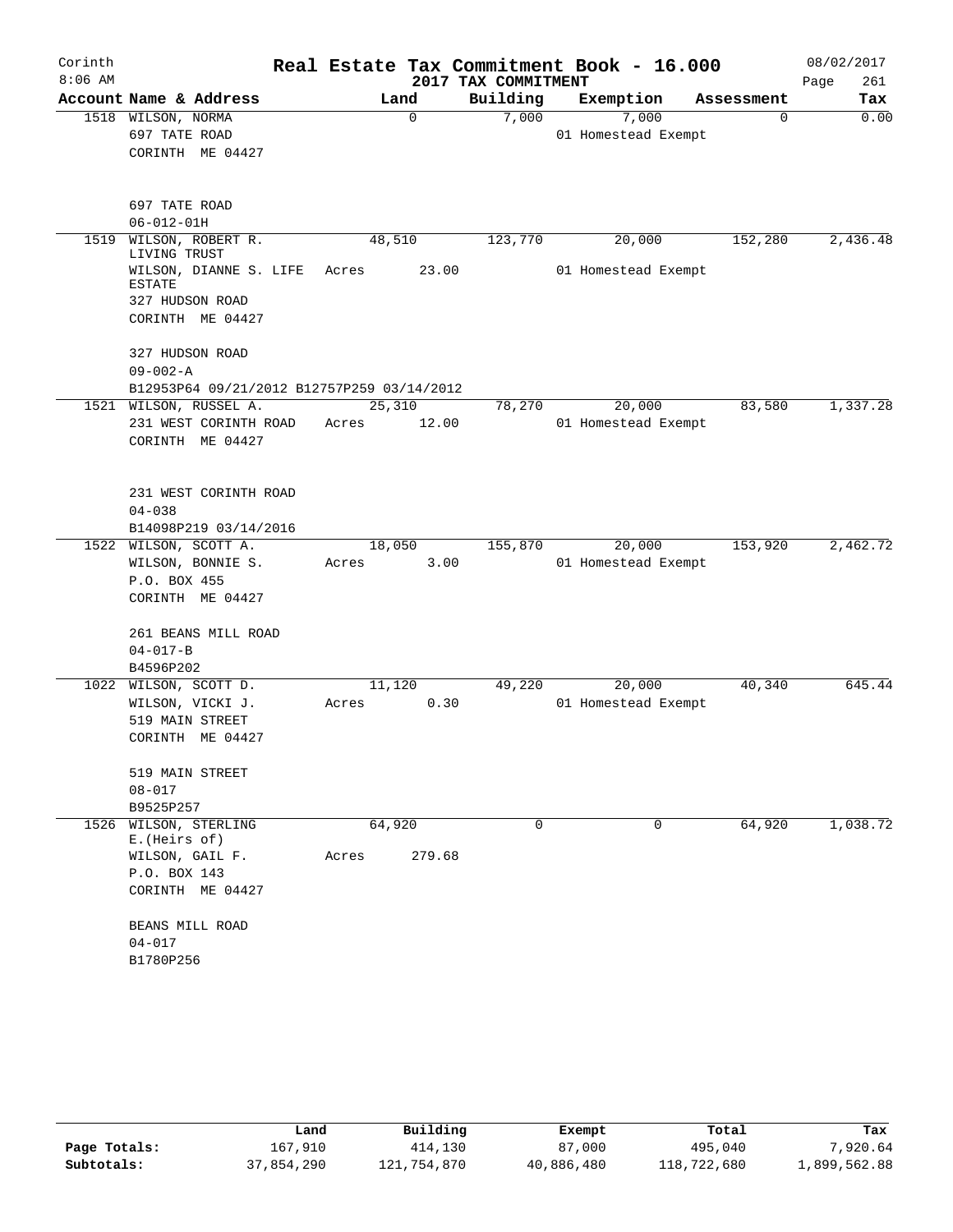| Corinth      |                                          |            |       |        |             |                                 | Real Estate Tax Commitment Book - 16.000 |                      | 08/02/2017         |
|--------------|------------------------------------------|------------|-------|--------|-------------|---------------------------------|------------------------------------------|----------------------|--------------------|
| $8:06$ AM    | Account Name & Address                   |            |       | Land   |             | 2017 TAX COMMITMENT<br>Building | Exemption                                |                      | 262<br>Page<br>Tax |
| 1524         | WILSON, STERLING                         |            |       | 10,380 |             | $\mathbf 0$                     | $\Omega$                                 | Assessment<br>10,380 | 166.08             |
|              | E. (Heirs of)<br>WILSON, GAIL F.         |            | Acres |        | 1.60        |                                 |                                          |                      |                    |
|              | P.O. BOX 143                             |            |       |        |             |                                 |                                          |                      |                    |
|              | CORINTH ME 04427                         |            |       |        |             |                                 |                                          |                      |                    |
|              | BEANS MILL ROAD                          |            |       |        |             |                                 |                                          |                      |                    |
|              | $04 - 018$                               |            |       |        |             |                                 |                                          |                      |                    |
|              | B4289P749<br>1525 WILSON, STERLING       |            |       | 17,570 |             | 76,220                          | 26,000                                   | 67,790               | 1,084.64           |
|              | E. (Heirs of)                            |            |       |        |             |                                 |                                          |                      |                    |
|              | WILSON, GAIL F.<br>P.O. BOX 143          |            | Acres |        | 1.52        |                                 | 31 Vetrans Widow<br>01 Homestead Exempt  |                      |                    |
|              | CORINTH ME 04427                         |            |       |        |             |                                 |                                          |                      |                    |
|              |                                          |            |       |        |             |                                 |                                          |                      |                    |
|              | 253 MAIN STREET<br>$16 - 005$            |            |       |        |             |                                 |                                          |                      |                    |
|              | B2007P212                                |            |       |        |             |                                 |                                          |                      |                    |
|              | 1950 WISEMAN, MARK                       |            |       | 16,390 |             | 106,090                         | 20,000                                   | 102,480              | 1,639.68           |
|              | 759 LEDGE HILL ROAD                      |            | Acres |        | 1.57        |                                 | 01 Homestead Exempt                      |                      |                    |
|              | CORINTH ME 04427                         |            |       |        |             |                                 |                                          |                      |                    |
|              |                                          |            |       |        |             |                                 |                                          |                      |                    |
|              | 759 LEDGE HILL ROAD<br>$02 - 011 - A$    |            |       |        |             |                                 |                                          |                      |                    |
|              | B10533P12 07/14/2006                     |            |       |        |             |                                 |                                          |                      |                    |
|              | 1528 WISEMAN, ROBERT E.                  |            |       | 14,820 |             | 0                               | 0                                        | 14,820               | 237.12             |
|              | 776 LEDGE HILL ROAD<br>CORINTH ME 04427  |            | Acres |        | 5.43        |                                 |                                          |                      |                    |
|              | LEDGE HILL ROAD<br>$02 - 011$            |            |       |        |             |                                 |                                          |                      |                    |
|              | B10533P9 06/22/2006                      |            |       |        |             |                                 |                                          |                      |                    |
|              | 1529 WISEMAN, ROBERT E.                  |            |       | 26,120 |             | 77,490                          | 20,000                                   | 83,610               | 1,337.76           |
|              | 776 LEDGE HILL ROAD<br>CORINTH ME 04427  |            | Acres |        | 9.96        |                                 | 01 Homestead Exempt                      |                      |                    |
|              | 776 LEDGE HILL ROAD                      |            |       |        |             |                                 |                                          |                      |                    |
|              | $02 - 012 - A$                           |            |       |        |             |                                 |                                          |                      |                    |
|              | B10533P9 06/22/2006<br>776 WRIGHT, JOHN  |            |       | 13,650 |             | 59,290                          | $\mathbf 0$                              | 72,940               | 1,167.04           |
|              | 77 EXETER ROAD                           |            | Acres |        | 0.54        |                                 |                                          |                      |                    |
|              | CORINTH ME 04427                         |            |       |        |             |                                 |                                          |                      |                    |
|              |                                          |            |       |        |             |                                 |                                          |                      |                    |
|              | 176 MAIN STREET<br>$17 - 006$            |            |       |        |             |                                 |                                          |                      |                    |
|              | B13474P166 03/03/2014                    |            |       |        |             |                                 |                                          |                      |                    |
|              | 1534 WRIGHT, JOHN T.                     |            |       | 11,330 |             | 0                               | 0                                        | 11,330               | 181.28             |
|              | 19 DALE AVENUE                           |            | Acres |        | 15.00       |                                 |                                          |                      |                    |
|              | UNIT <sub>2</sub><br>GLOUCESTER MA 01930 |            |       |        |             |                                 |                                          |                      |                    |
|              |                                          |            |       |        |             |                                 |                                          |                      |                    |
|              | MAIN STREET N/F OFF                      |            |       |        |             |                                 |                                          |                      |                    |
|              | $03 - 030$<br>B8468P147                  |            |       |        |             |                                 |                                          |                      |                    |
|              |                                          | Land       |       |        | Building    |                                 | Exempt                                   | Total                | Tax                |
| Page Totals: |                                          | 110,260    |       |        | 319,090     |                                 | 66,000                                   | 363,350              | 5,813.60           |
| Subtotals:   |                                          | 37,964,550 |       |        | 122,073,960 |                                 | 40,952,480                               | 119,086,030          | 1,905,376.48       |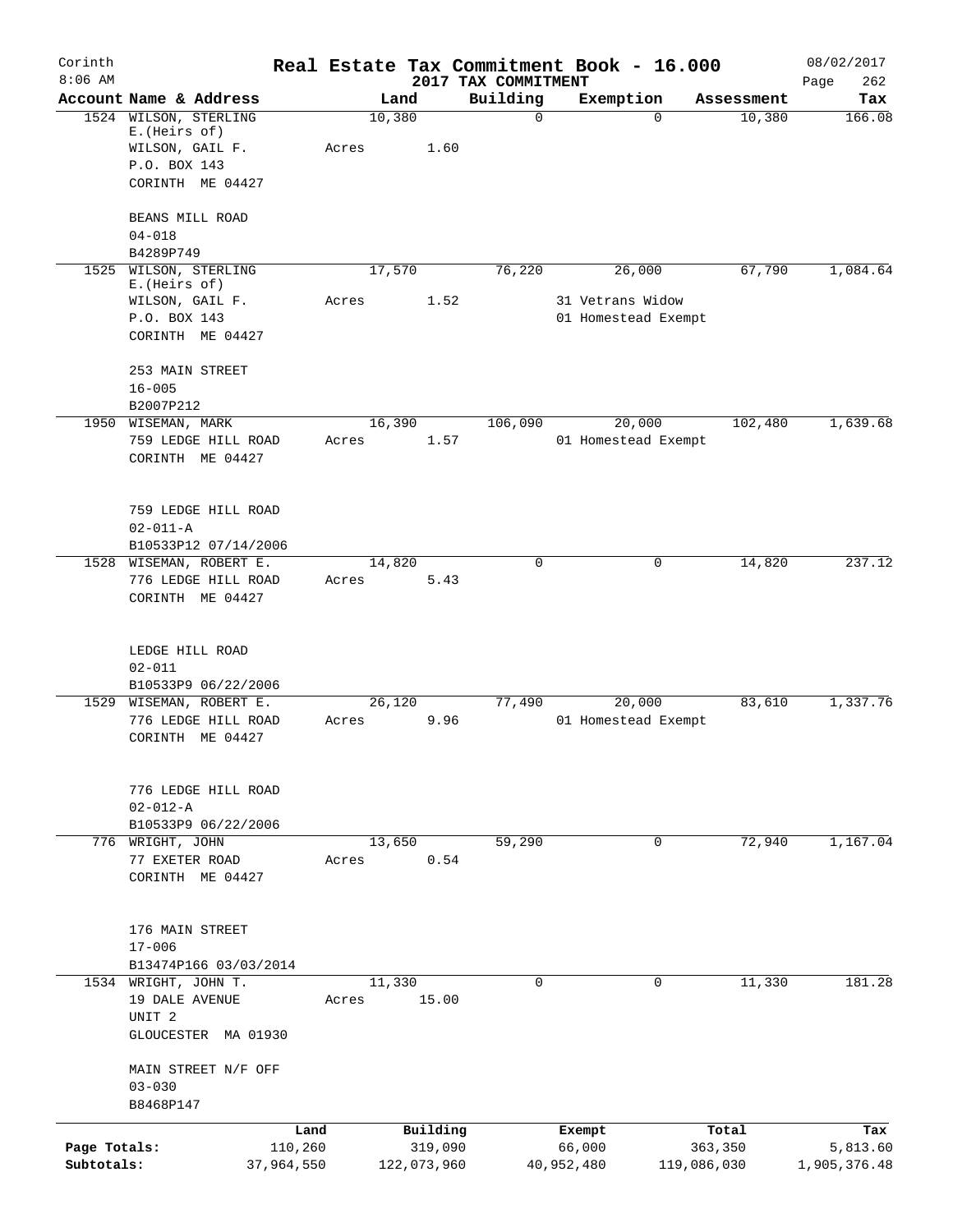| Corinth<br>$8:06$ AM |                                                                                  |       |          | 2017 TAX COMMITMENT |          | Real Estate Tax Commitment Book - 16.000 |            | 08/02/2017<br>263<br>Page |
|----------------------|----------------------------------------------------------------------------------|-------|----------|---------------------|----------|------------------------------------------|------------|---------------------------|
|                      | Account Name & Address                                                           |       | Land     |                     | Building | Exemption                                | Assessment | Tax                       |
|                      | 797 WRIGHT, JOHN W.<br>77 EXETER RD<br>CORINTH ME 04427                          | Acres | 12,910   | 0.46                | 78,810   | 20,000<br>01 Homestead Exempt            | 71,720     | 1,147.52                  |
|                      | 77 EXETER ROAD<br>$14 - 018$<br>B11745P214 04/29/2009                            |       |          |                     |          |                                          |            |                           |
|                      | 1535 WRIGHT, MARK A.<br>WRIGHT, PAMELA J.<br>349 MAIN STREET<br>CORINTH ME 04427 | Acres | 27,900   | 10.06               | 62,950   | 20,000<br>01 Homestead Exempt            | 70,850     | 1,133.60                  |
|                      | 349 MAIN STREET<br>$15 - 001$<br>B13346P326 09/24/2013 B7544P199                 |       |          |                     |          |                                          |            |                           |
|                      | 1536 WRIGHT, RODNEY P.<br>WRIGHT, RUTH D.<br>459 HUDSON ROAD<br>CORINTH ME 04427 | Acres | 17,670   | 2.67                | 108,860  | 20,000<br>01 Homestead Exempt            | 106,530    | 1,704.48                  |
|                      | 459 HUDSON ROAD<br>$09 - 033$<br>B2161P780                                       |       |          |                     |          |                                          |            |                           |
|                      | 41 YORK, STAR<br>741 MAIN STREET<br>CORINTH ME 04427                             | Acres | 18,390   | 2.20                | 127,870  | 20,000<br>01 Homestead Exempt            | 126,260    | 2,020.16                  |
|                      | 741 MAIN STREET<br>$05 - 036$<br>B8179P304                                       |       |          |                     |          |                                          |            |                           |
|                      | 1642 YORK, SUSAN<br>P.O. BOX 294<br>CORINTH ME 04427                             |       | 0        |                     | 28,030   | 20,000<br>01 Homestead Exempt            | 8,030      | 128.48                    |
|                      | 750 MAIN STREET<br>$05 - 038 - 01H$                                              |       |          |                     |          |                                          |            |                           |
|                      | 1608 YOUNG, CHARLES<br>30 EXETER ROAD LOT 2<br>CORINTH ME 04427                  |       | 0        |                     | 12,420   | 12,420<br>01 Homestead Exempt            | 0          | 0.00                      |
|                      | 30 EXETER ROAD LOT 02<br>$15 - 012 - 02H$                                        |       |          |                     |          |                                          |            |                           |
|                      | 1674 YOUNG, JERRY L.<br>YOUNG, ROSANNE S.<br>84 MCCARD ROAD<br>CORINTH ME 04427  | Acres | 20,860   | 5.42                | 74,480   | 20,000<br>01 Homestead Exempt            | 75,340     | 1,205.44                  |
|                      | 84 MCCARD ROAD<br>$01 - 034 - A$<br>B7566P217                                    |       |          |                     |          |                                          |            |                           |
|                      |                                                                                  | Land  | Building |                     |          | Exempt                                   | Total      | Tax                       |

|              | Land       | Building    | Exempt     | Total       | Tax          |
|--------------|------------|-------------|------------|-------------|--------------|
| Page Totals: | 97,730     | 493,420     | 132,420    | 458,730     | 7,339.68     |
| Subtotals:   | 38,062,280 | 122,567,380 | 41,084,900 | 119,544,760 | 1,912,716.16 |